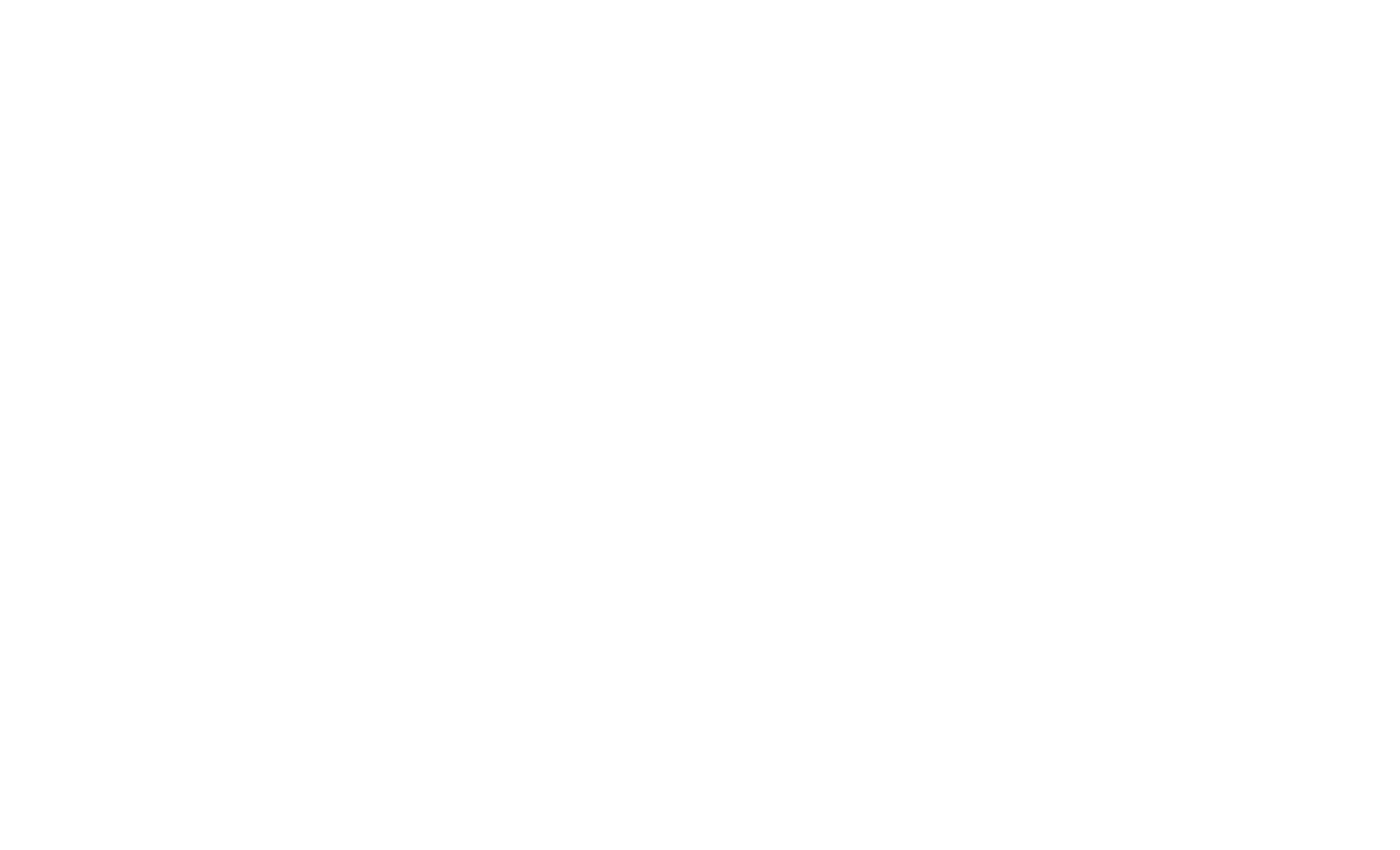| STATE OF NEW YORK<br>COUNTY - Herkimer<br>- Fairfield<br>TOWN<br>VILLAGE - Middleville<br>$-212401$<br>SWIS                                                                                         | 2016<br>FINAL                                                                                                                                   | TAXABLE SECTION OF THE ROLL - 1<br>OWNERS NAME SEQUENCE<br>UNIFORM PERCENT OF VALUE IS 080.00 | A S S E S S M E N T      |                                               | R O L L | VALUATION DATE-JUL 01, 2015<br>THESE ASSESSMENTS ARE ALSO USED FOR VILLAGE PURPOSES TAXABLE STATUS DATE-MAR 01, 2016 |          | PAGE        |             |
|-----------------------------------------------------------------------------------------------------------------------------------------------------------------------------------------------------|-------------------------------------------------------------------------------------------------------------------------------------------------|-----------------------------------------------------------------------------------------------|--------------------------|-----------------------------------------------|---------|----------------------------------------------------------------------------------------------------------------------|----------|-------------|-------------|
| TAX MAP PARCEL NUMBER<br>CURRENT OWNERS NAME<br>CURRENT OWNERS ADDRESS                                                                                                                              | PROPERTY LOCATION & CLASS ASSESSMENT EXEMPTION CODE-----VILLAGE------COUNTY-------TOWN------SCHOOL<br>SCHOOL DISTRICT<br>PARCEL SIZE/GRID COORD | LAND<br>TOTAL                                                                                 |                          | TAX DESCRIPTION<br>SPECIAL DISTRICTS          |         | TAXABLE VALUE                                                                                                        |          | ACCOUNT NO. |             |
|                                                                                                                                                                                                     |                                                                                                                                                 |                                                                                               |                          |                                               |         |                                                                                                                      |          |             |             |
| $100.51 - 1 - 40$                                                                                                                                                                                   | 16 Park Ave                                                                                                                                     |                                                                                               |                          |                                               |         | 58,000                                                                                                               |          | 092000960   |             |
| Adams Kristopher T                                                                                                                                                                                  | 210 1 Family Res<br>West Canada Val 212402                                                                                                      | 8,000                                                                                         |                          | VILLAGE TAXABLE VALUE<br>COUNTY TAXABLE VALUE |         | 58,000                                                                                                               |          |             |             |
| Adams Victoria L                                                                                                                                                                                    | 84.00 DPTH 284.30<br>FRNT                                                                                                                       | 58,000                                                                                        | TOWN                     | TAXABLE VALUE                                 |         | 58,000                                                                                                               |          |             |             |
| 16 Park Ave                                                                                                                                                                                         | EAST-0367053 NRTH-1569359                                                                                                                       |                                                                                               |                          | SCHOOL TAXABLE VALUE                          |         | 58,000                                                                                                               |          |             |             |
| Middleville, NY 13406                                                                                                                                                                               | DEED BOOK 1596 PG-188                                                                                                                           |                                                                                               |                          |                                               |         |                                                                                                                      |          |             |             |
|                                                                                                                                                                                                     | FULL MARKET VALUE                                                                                                                               | 72,500                                                                                        |                          |                                               |         |                                                                                                                      |          |             |             |
| PRIOR OWNER ON 3/01/2016                                                                                                                                                                            |                                                                                                                                                 |                                                                                               |                          |                                               |         |                                                                                                                      |          |             |             |
| Adams Kristopher T                                                                                                                                                                                  |                                                                                                                                                 |                                                                                               |                          |                                               |         |                                                                                                                      |          |             |             |
|                                                                                                                                                                                                     |                                                                                                                                                 |                                                                                               |                          |                                               |         |                                                                                                                      |          |             |             |
| $100.67 - 1 - 3$                                                                                                                                                                                    | 128 S Main St<br>210 1 Family Res                                                                                                               |                                                                                               |                          | 41854                                         |         | $\circ$<br>$\overline{0}$                                                                                            | $\Omega$ | 092003480   |             |
| Agne Becky A                                                                                                                                                                                        | West Canada Val 212402 10,000 VILLAGE TAXABLE VALUE                                                                                             |                                                                                               | STAR B                   |                                               |         | 45,000                                                                                                               |          |             | 24,000      |
| 128 S Main St                                                                                                                                                                                       | 1.30<br>ACRES                                                                                                                                   | 45,000                                                                                        |                          | COUNTY TAXABLE VALUE                          |         | 45,000                                                                                                               |          |             |             |
| Middleville, NY 13406                                                                                                                                                                               | EAST-0367472 NRTH-1566231                                                                                                                       |                                                                                               | TOWN                     | TAXABLE VALUE                                 |         | 45,000                                                                                                               |          |             |             |
|                                                                                                                                                                                                     | DEED BOOK 1544 PG-334                                                                                                                           |                                                                                               |                          | SCHOOL TAXABLE VALUE                          |         | 21,000                                                                                                               |          |             |             |
|                                                                                                                                                                                                     | FULL MARKET VALUE                                                                                                                               | 56,250                                                                                        |                          |                                               |         |                                                                                                                      |          |             |             |
|                                                                                                                                                                                                     |                                                                                                                                                 |                                                                                               |                          |                                               |         |                                                                                                                      |          |             |             |
|                                                                                                                                                                                                     |                                                                                                                                                 |                                                                                               |                          |                                               |         |                                                                                                                      |          | 092086012   |             |
| $100.59 - 1 - 10$                                                                                                                                                                                   |                                                                                                                                                 |                                                                                               |                          | VILLAGE TAXABLE VALUE                         |         | 40,000                                                                                                               |          |             |             |
| Ainslie Nancy                                                                                                                                                                                       |                                                                                                                                                 | 12,000                                                                                        |                          | COUNTY TAXABLE VALUE                          |         | 40,000                                                                                                               |          |             |             |
| 21 S Main St<br>Middleville, NY 13406                                                                                                                                                               | 210 1 Family Res<br>West Canada Val 212402<br>FRNT 56.10 DPTH 150.48<br>EAST-0367133 NPTH 150.48                                                | 40,000                                                                                        | TOWN                     | TAXABLE VALUE<br>SCHOOL TAXABLE VALUE         |         | 40,000<br>40,000                                                                                                     |          |             |             |
|                                                                                                                                                                                                     | DEED BOOK 1529 PG-950                                                                                                                           |                                                                                               |                          |                                               |         |                                                                                                                      |          |             |             |
|                                                                                                                                                                                                     | FULL MARKET VALUE                                                                                                                               | 50,000                                                                                        |                          |                                               |         |                                                                                                                      |          |             |             |
|                                                                                                                                                                                                     | ***************************                                                                                                                     |                                                                                               |                          |                                               |         |                                                                                                                      |          |             |             |
|                                                                                                                                                                                                     | 42 Huyck Ave                                                                                                                                    |                                                                                               |                          |                                               |         |                                                                                                                      |          | 092002850   |             |
| $100.42 - 1 - 11$                                                                                                                                                                                   | 210 1 Family Res                                                                                                                                |                                                                                               | STAR EN                  | 41834                                         |         | $\mathbf{0}$<br>$\overline{0}$                                                                                       | $\Omega$ |             | 52,240      |
| Apel Karen                                                                                                                                                                                          | West Canada Val 212402                                                                                                                          | 8,000                                                                                         | VILLAGE TAXABLE VALUE    |                                               |         | 78,000                                                                                                               |          |             |             |
| 42 Huyck Ave                                                                                                                                                                                        | FRNT 100.00 DPTH 220.00                                                                                                                         | 78,000                                                                                        |                          | COUNTY TAXABLE VALUE                          |         | 78,000                                                                                                               |          |             |             |
| Middleville, NY 13406                                                                                                                                                                               | EAST-0366632 NRTH-1571045<br>DEED BOOK 687<br>PG-277                                                                                            |                                                                                               | TOWN                     | TAXABLE VALUE<br>SCHOOL TAXABLE VALUE         |         | 78,000<br>25,760                                                                                                     |          |             |             |
|                                                                                                                                                                                                     | FULL MARKET VALUE                                                                                                                               | 97,500                                                                                        |                          |                                               |         |                                                                                                                      |          |             |             |
|                                                                                                                                                                                                     |                                                                                                                                                 |                                                                                               |                          |                                               |         |                                                                                                                      |          |             |             |
|                                                                                                                                                                                                     | 76 S Main St                                                                                                                                    |                                                                                               |                          |                                               |         |                                                                                                                      |          | 092003330   |             |
| $100.59 - 1 - 33$                                                                                                                                                                                   | 210 1 Family Res                                                                                                                                |                                                                                               | VET COM C 41132          |                                               | 12,000  | 12,000                                                                                                               | $\Omega$ |             | $\Omega$    |
|                                                                                                                                                                                                     |                                                                                                                                                 |                                                                                               | 20,000 VET COM T 41133   |                                               | 12,000  | $\overline{0}$                                                                                                       | 16,000   |             | $\mathbf 0$ |
|                                                                                                                                                                                                     |                                                                                                                                                 |                                                                                               | 120,000 VET DIS CT 41141 |                                               | 24,000  | 24,000                                                                                                               | 24,000   |             | $\Omega$    |
| Archer Jeffrey Mest Canada Val 212402<br>Archer Jenelyn ACRES 2.50 BANK 135<br>76 S Main St EAST-0367092 NRTH-1567431<br>PO Box 53 DEED BOOK 1306 PG-142<br>Middleville, NY 13406 FULL MARKET VALUE |                                                                                                                                                 |                                                                                               | STAR B                   | 41854                                         |         | $\Omega$<br>$\sim$ 0                                                                                                 | $\Omega$ |             | 24,000      |
|                                                                                                                                                                                                     |                                                                                                                                                 |                                                                                               |                          | VILLAGE TAXABLE VALUE                         |         | 72,000                                                                                                               |          |             |             |
|                                                                                                                                                                                                     |                                                                                                                                                 | 150,000                                                                                       |                          | COUNTY TAXABLE VALUE                          |         | 84,000                                                                                                               |          |             |             |
|                                                                                                                                                                                                     |                                                                                                                                                 |                                                                                               | TOWN                     | TAXABLE VALUE<br>SCHOOL TAXABLE VALUE         |         | 80,000<br>96,000                                                                                                     |          |             |             |
|                                                                                                                                                                                                     |                                                                                                                                                 |                                                                                               |                          |                                               |         |                                                                                                                      |          |             |             |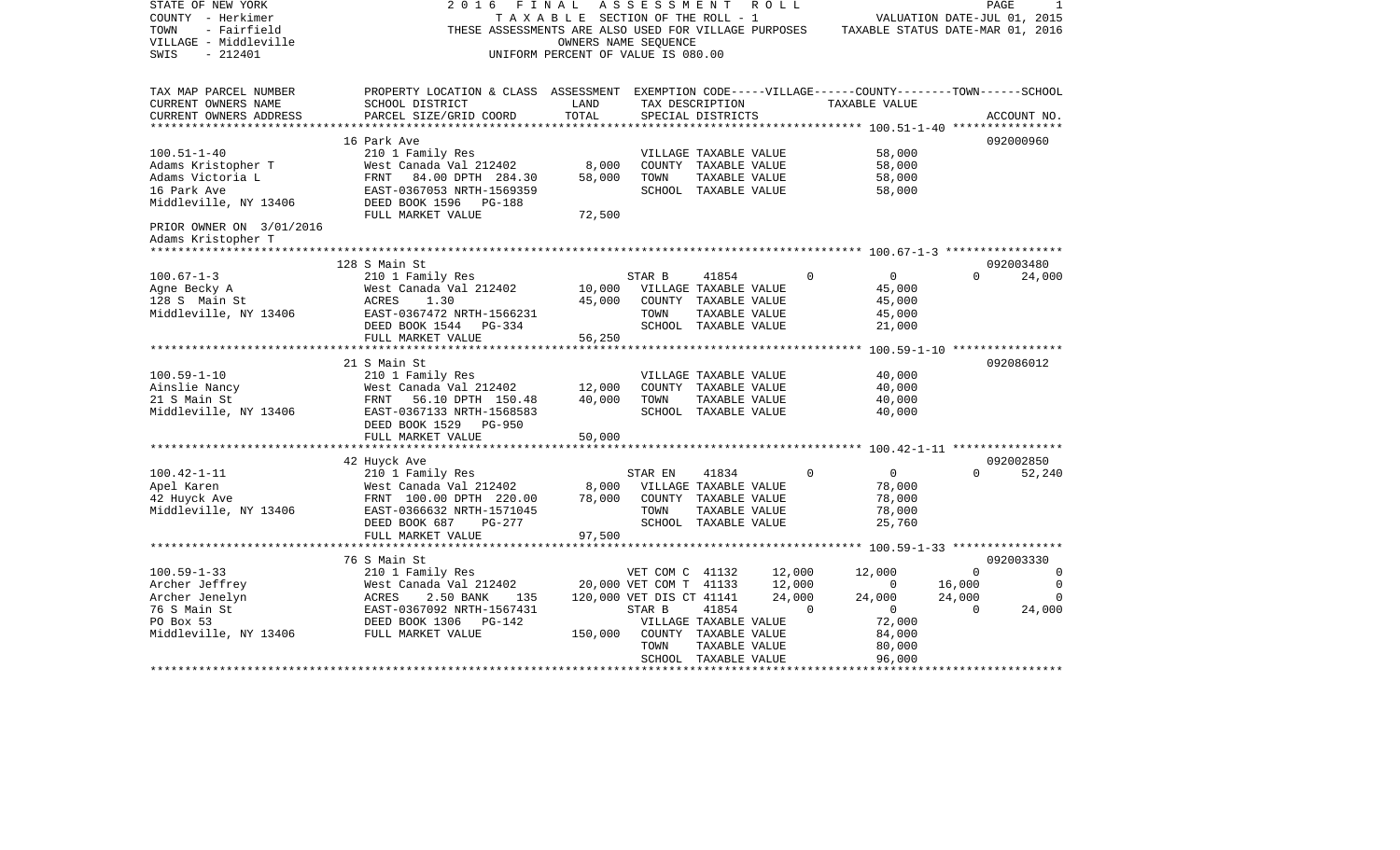| STATE OF NEW YORK<br>COUNTY - Herkimer<br>TOWN<br>- Fairfield<br>VILLAGE - Middleville<br>$-212401$<br>SWIS | FINAL<br>2016<br>THESE ASSESSMENTS ARE ALSO USED FOR VILLAGE PURPOSES                              | TAXABLE SECTION OF THE ROLL - 1<br>OWNERS NAME SEQUENCE<br>UNIFORM PERCENT OF VALUE IS 080.00 |         | ASSESSMENT ROLL                               |             | VALUATION DATE-JUL 01, 2015<br>TAXABLE STATUS DATE-MAR 01, 2016 |              | 2<br>PAGE   |
|-------------------------------------------------------------------------------------------------------------|----------------------------------------------------------------------------------------------------|-----------------------------------------------------------------------------------------------|---------|-----------------------------------------------|-------------|-----------------------------------------------------------------|--------------|-------------|
| TAX MAP PARCEL NUMBER                                                                                       | PROPERTY LOCATION & CLASS ASSESSMENT EXEMPTION CODE-----VILLAGE------COUNTY-------TOWN------SCHOOL |                                                                                               |         |                                               |             |                                                                 |              |             |
| CURRENT OWNERS NAME                                                                                         | SCHOOL DISTRICT                                                                                    | LAND                                                                                          |         | TAX DESCRIPTION                               |             | TAXABLE VALUE                                                   |              |             |
| CURRENT OWNERS ADDRESS                                                                                      | PARCEL SIZE/GRID COORD                                                                             | TOTAL                                                                                         |         | SPECIAL DISTRICTS                             |             |                                                                 |              | ACCOUNT NO. |
|                                                                                                             |                                                                                                    |                                                                                               |         |                                               |             |                                                                 |              |             |
|                                                                                                             | 46 S Main St                                                                                       |                                                                                               |         |                                               |             |                                                                 |              | 092004230   |
| $100.59 - 1 - 18$                                                                                           | 210 1 Family Res                                                                                   |                                                                                               | STAR EN | 41834                                         | $\Omega$    | $\mathbf{0}$                                                    | $\Omega$     | 52,240      |
| Arthur Lloyd<br>Arthur Ruth                                                                                 | West Canada Val 212402<br>FRNT 105.00 DPTH 170.00                                                  | 7,000<br>66,000                                                                               |         | VILLAGE TAXABLE VALUE<br>COUNTY TAXABLE VALUE |             | 66,000<br>66,000                                                |              |             |
| 46 S Main St                                                                                                | FRNT 105.00 DPIH 170.00<br>EAST-0367145 NRTH-1568018                                               |                                                                                               | TOWN    | TAXABLE VALUE                                 |             | 66,000                                                          |              |             |
| Middleville, NY 13406 DEED BOOK 673                                                                         | PG-235                                                                                             |                                                                                               |         | SCHOOL TAXABLE VALUE                          |             | 13,760                                                          |              |             |
|                                                                                                             | FULL MARKET VALUE                                                                                  | 82,500                                                                                        |         |                                               |             |                                                                 |              |             |
|                                                                                                             |                                                                                                    |                                                                                               |         |                                               |             |                                                                 |              |             |
|                                                                                                             | 28 Park Ave                                                                                        |                                                                                               |         |                                               |             |                                                                 |              | 092003120   |
| $100.51 - 1 - 30$                                                                                           | 210 1 Family Res                                                                                   |                                                                                               |         | VILLAGE TAXABLE VALUE                         |             | 65,000                                                          |              |             |
| Baker Jennifer                                                                                              | West Canada Val 212402                                                                             | 8,000                                                                                         |         | COUNTY TAXABLE VALUE                          |             | 65,000                                                          |              |             |
| Baker Jeffrey                                                                                               | FRNT 169.70 DPTH 151.00<br>FRNT<br>ACRES                                                           | 65,000                                                                                        | TOWN    | TAXABLE VALUE                                 |             | 65,000                                                          |              |             |
| 28 Park Ave                                                                                                 | 0.57                                                                                               |                                                                                               |         | SCHOOL TAXABLE VALUE                          |             | 65,000                                                          |              |             |
| Middleville, NY 13406-0119                                                                                  | EAST-0367333 NRTH-1569503                                                                          |                                                                                               |         |                                               |             |                                                                 |              |             |
|                                                                                                             | DEED BOOK 1590<br>PG-72                                                                            |                                                                                               |         |                                               |             |                                                                 |              |             |
|                                                                                                             | FULL MARKET VALUE                                                                                  | 81,250                                                                                        |         |                                               |             |                                                                 |              |             |
|                                                                                                             | 49 Park Ave                                                                                        |                                                                                               |         |                                               |             |                                                                 |              | 092081492   |
| $100.51 - 1 - 10$                                                                                           | 210 1 Family Res                                                                                   |                                                                                               |         | VILLAGE TAXABLE VALUE                         |             | 45,000                                                          |              |             |
| Bates Mairye E                                                                                              | West Canada Val 212402                                                                             | 6,000                                                                                         |         | COUNTY TAXABLE VALUE                          |             | 45,000                                                          |              |             |
| 2240 Sunset Dr                                                                                              | 50.00 DPTH 150.00                                                                                  | 45,000                                                                                        | TOWN    | TAXABLE VALUE                                 |             | 45,000                                                          |              |             |
| Escondido, CA 92025                                                                                         | West<br>FRNT<br>EAST-<br>EAST-0367579 NRTH-1569751                                                 |                                                                                               |         | SCHOOL TAXABLE VALUE                          |             | 45,000                                                          |              |             |
|                                                                                                             | DEED BOOK 1323 PG-359                                                                              |                                                                                               |         |                                               |             |                                                                 |              |             |
|                                                                                                             | FULL MARKET VALUE                                                                                  | 56,250                                                                                        |         |                                               |             |                                                                 |              |             |
|                                                                                                             |                                                                                                    |                                                                                               |         |                                               |             |                                                                 |              |             |
|                                                                                                             | 57 Fairfield St                                                                                    |                                                                                               |         |                                               |             |                                                                 |              | 092000210   |
| $100.51 - 1 - 24$                                                                                           | 210 1 Family Res                                                                                   |                                                                                               | STAR B  | 41854                                         | $\Omega$    | $\overline{0}$                                                  | $\Omega$     | 24,000      |
| Berner John F Jr                                                                                            | West Canada Val 212402                                                                             | 7,000                                                                                         |         | VILLAGE TAXABLE VALUE                         |             | 72,000                                                          |              |             |
| 57 Fairfield St                                                                                             | FRNT 100.00 DPTH 193.00                                                                            | 72,000                                                                                        |         | COUNTY TAXABLE VALUE                          |             | 72,000                                                          |              |             |
| Middleville, NY 13406                                                                                       | EAST-0367956 NRTH-1569378                                                                          |                                                                                               | TOWN    | TAXABLE VALUE<br>SCHOOL TAXABLE VALUE         |             | 72,000                                                          |              |             |
|                                                                                                             | DEED BOOK 795<br>PG-526<br>FULL MARKET VALUE                                                       | 90,000                                                                                        |         |                                               |             | 48,000                                                          |              |             |
|                                                                                                             |                                                                                                    |                                                                                               |         |                                               |             |                                                                 |              |             |
|                                                                                                             | 53 Fairfield St                                                                                    |                                                                                               |         |                                               |             |                                                                 |              | 092004500   |
| $100.51 - 1 - 25$                                                                                           | 220 2 Family Res                                                                                   |                                                                                               |         | VILLAGE TAXABLE VALUE                         |             | 56,000                                                          |              |             |
| Berner John Jr                                                                                              | West Canada Val 212402                                                                             | 8,000                                                                                         |         | COUNTY TAXABLE VALUE                          |             | 56,000                                                          |              |             |
| Berner Kathleen                                                                                             | FRNT 202.00 DPTH<br>78.00                                                                          | 56,000                                                                                        | TOWN    | TAXABLE VALUE                                 |             | 56,000                                                          |              |             |
| 57 Fairfield St                                                                                             | EAST-0367868 NRTH-1569390                                                                          |                                                                                               |         | SCHOOL TAXABLE VALUE                          |             | 56,000                                                          |              |             |
| Middleville, NY 13406-0568                                                                                  | DEED BOOK 753<br>$PG-36$                                                                           |                                                                                               |         |                                               |             |                                                                 |              |             |
|                                                                                                             | FULL MARKET VALUE                                                                                  | 70,000                                                                                        |         |                                               |             |                                                                 |              |             |
|                                                                                                             |                                                                                                    |                                                                                               |         |                                               |             |                                                                 |              |             |
|                                                                                                             | 120 N Main St                                                                                      |                                                                                               |         |                                               |             |                                                                 |              | 092086010   |
| $100.42 - 1 - 9.2$                                                                                          | 210 1 Family Res                                                                                   |                                                                                               | STAR B  | 41854                                         | $\mathbf 0$ | $\overline{0}$                                                  | $\mathbf{0}$ | 24,000      |
| Bienkowski Richelle Lynn<br>120 N Main St                                                                   | West Canada Val 212402<br>FRNT 157.26 DPTH 224.92                                                  | 9,000<br>75,000                                                                               |         | VILLAGE TAXABLE VALUE<br>COUNTY TAXABLE VALUE |             | 75,000<br>75,000                                                |              |             |
| Middleville, NY 13406                                                                                       | EAST-0365868 NRTH-1571139                                                                          |                                                                                               | TOWN    | TAXABLE VALUE                                 |             | 75,000                                                          |              |             |
|                                                                                                             | DEED BOOK 1345 PG-786                                                                              |                                                                                               |         | SCHOOL TAXABLE VALUE                          |             | 51,000                                                          |              |             |
|                                                                                                             | FULL MARKET VALUE                                                                                  | 93,750                                                                                        |         |                                               |             |                                                                 |              |             |
|                                                                                                             |                                                                                                    |                                                                                               |         |                                               |             |                                                                 |              |             |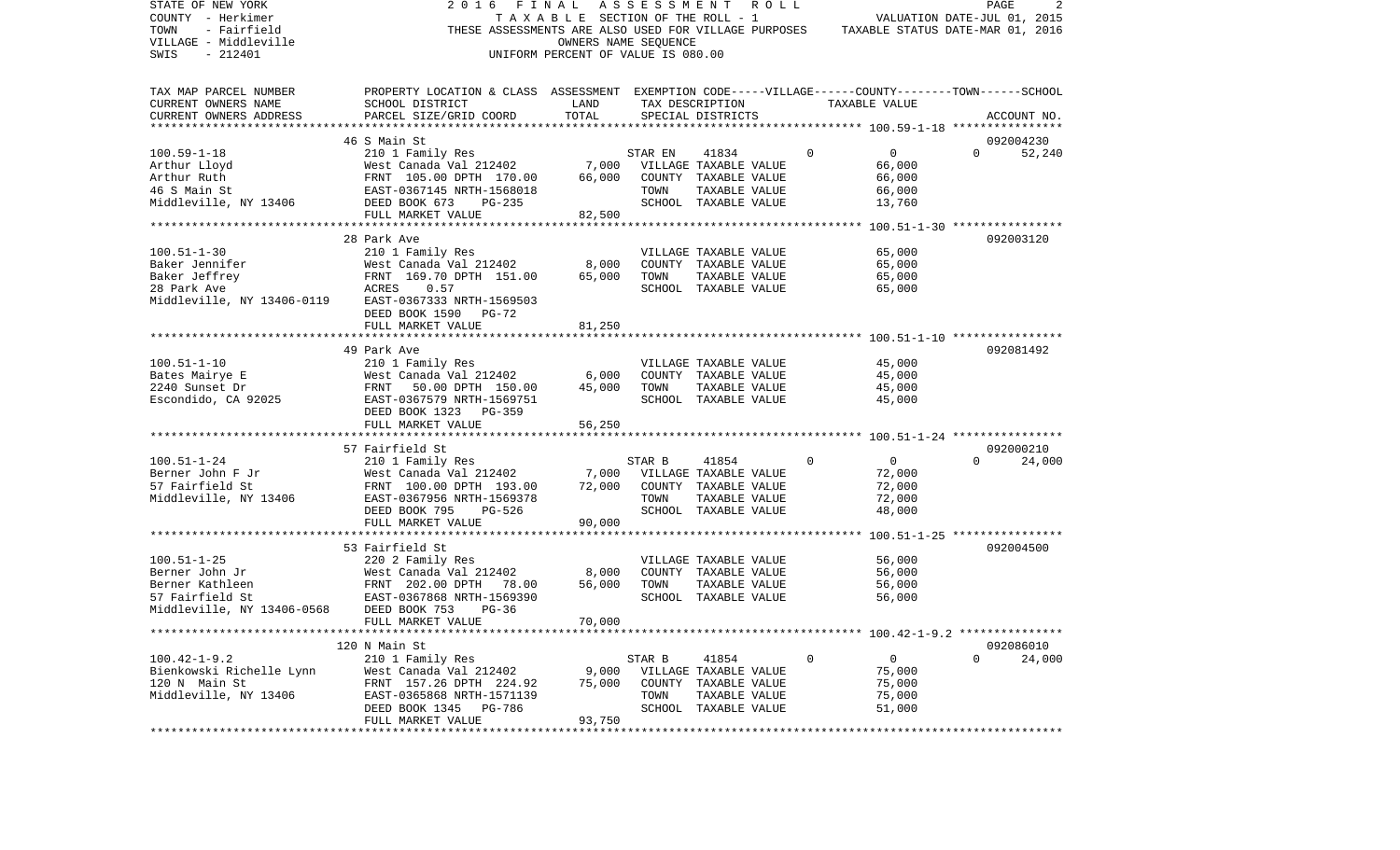| STATE OF NEW YORK<br>COUNTY - Herkimer<br>TOWN<br>- Fairfield<br>VILLAGE - Middleville | 2 0 1 6<br>THESE ASSESSMENTS ARE ALSO USED FOR VILLAGE PURPOSES                                                       | FINAL<br>T A X A B L E SECTION OF THE ROLL - 1<br>OWNERS NAME SEQUENCE | ASSESSMENT                       | R O L L                               |               | VALUATION DATE-JUL 01, 2015<br>TAXABLE STATUS DATE-MAR 01, 2016 | PAGE     | 3                   |
|----------------------------------------------------------------------------------------|-----------------------------------------------------------------------------------------------------------------------|------------------------------------------------------------------------|----------------------------------|---------------------------------------|---------------|-----------------------------------------------------------------|----------|---------------------|
| SWIS<br>$-212401$                                                                      |                                                                                                                       | UNIFORM PERCENT OF VALUE IS 080.00                                     |                                  |                                       |               |                                                                 |          |                     |
| TAX MAP PARCEL NUMBER<br>CURRENT OWNERS NAME                                           | PROPERTY LOCATION & CLASS ASSESSMENT EXEMPTION CODE-----VILLAGE------COUNTY-------TOWN------SCHOOL<br>SCHOOL DISTRICT | LAND                                                                   |                                  | TAX DESCRIPTION                       |               | TAXABLE VALUE                                                   |          |                     |
| CURRENT OWNERS ADDRESS                                                                 | PARCEL SIZE/GRID COORD                                                                                                | TOTAL                                                                  |                                  | SPECIAL DISTRICTS                     |               |                                                                 |          | ACCOUNT NO.         |
| ***********************                                                                |                                                                                                                       |                                                                        |                                  |                                       |               |                                                                 |          |                     |
| $100.42 - 1 - 8$                                                                       | 49 Huyck Ave<br>210 1 Family Res                                                                                      |                                                                        | STAR B                           | 41854                                 | 0             | 0                                                               | $\Omega$ | 092002160<br>24,000 |
| Bigelow Martin                                                                         | West Canada Val 212402                                                                                                | 10,000                                                                 |                                  | VILLAGE TAXABLE VALUE                 |               | 105,000                                                         |          |                     |
| Bigelow Kim                                                                            | FRNT 200.00 DPTH 300.00                                                                                               | 105,000                                                                |                                  | COUNTY TAXABLE VALUE                  |               | 105,000                                                         |          |                     |
| 49 Huyck Ave                                                                           | EAST-0366729 NRTH-1571390                                                                                             |                                                                        | TOWN                             | TAXABLE VALUE                         |               | 105,000                                                         |          |                     |
| PO Box 353                                                                             | DEED BOOK 838<br>PG-634                                                                                               |                                                                        |                                  | SCHOOL TAXABLE VALUE                  |               | 81,000                                                          |          |                     |
| Middleville, NY 13406                                                                  | FULL MARKET VALUE                                                                                                     | 131,250                                                                |                                  |                                       |               |                                                                 |          |                     |
|                                                                                        |                                                                                                                       |                                                                        |                                  |                                       |               |                                                                 |          |                     |
|                                                                                        | 86 N Main St                                                                                                          |                                                                        |                                  |                                       |               |                                                                 | $\Omega$ | 092004440           |
| $100.50 - 1 - 27$<br>Bolton Philip C                                                   | 210 1 Family Res<br>West Canada Val 212402                                                                            |                                                                        | CW_15_VET/ 41162<br>6,000 STAR B | 41854                                 | 0<br>$\Omega$ | 7,200<br>$\mathbf 0$                                            | $\Omega$ | 0<br>24,000         |
| Bolton Melissa                                                                         | 60.00 DPTH 174.83<br>FRNT                                                                                             | 92,000                                                                 |                                  | VILLAGE TAXABLE VALUE                 |               | 92,000                                                          |          |                     |
| 86 N Main St                                                                           | EAST-0366200 NRTH-1570539                                                                                             |                                                                        |                                  | COUNTY TAXABLE VALUE                  |               | 84,800                                                          |          |                     |
| PO Box 23                                                                              | DEED BOOK 893<br>PG-319                                                                                               |                                                                        | TOWN                             | TAXABLE VALUE                         |               | 92,000                                                          |          |                     |
| Middleville, NY 13406                                                                  | FULL MARKET VALUE                                                                                                     | 115,000                                                                |                                  | SCHOOL TAXABLE VALUE                  |               | 68,000                                                          |          |                     |
|                                                                                        |                                                                                                                       |                                                                        |                                  | ***********************************   |               | 100.42-1-22 *****************                                   |          |                     |
|                                                                                        | 98 N Main St                                                                                                          |                                                                        |                                  |                                       |               |                                                                 |          | 092002280           |
| $100.42 - 1 - 22$                                                                      | 210 1 Family Res                                                                                                      |                                                                        | STAR EN                          | 41834                                 | 0             | 0                                                               | $\Omega$ | 52,240              |
| Brewer Russell C                                                                       | West Canada Val 212402                                                                                                | 6,000                                                                  |                                  | VILLAGE TAXABLE VALUE                 |               | 70,000                                                          |          |                     |
| Brewer Patricia                                                                        | FRNT<br>71.00 DPTH 170.00                                                                                             | 70,000                                                                 |                                  | COUNTY TAXABLE VALUE                  |               | 70,000                                                          |          |                     |
| 98 N Main St<br>PO Box 161                                                             | EAST-0366058 NRTH-1570784<br>DEED BOOK 1184 PG-330                                                                    |                                                                        | TOWN                             | TAXABLE VALUE<br>SCHOOL TAXABLE VALUE |               | 70,000<br>17,760                                                |          |                     |
| Middleville, NY 13406                                                                  | FULL MARKET VALUE                                                                                                     | 87,500                                                                 |                                  |                                       |               |                                                                 |          |                     |
|                                                                                        |                                                                                                                       |                                                                        |                                  |                                       |               |                                                                 |          |                     |
|                                                                                        | N Main St                                                                                                             |                                                                        |                                  |                                       |               |                                                                 |          | 092001110           |
| $100.50 - 1 - 15$                                                                      | 633 Aged - home                                                                                                       |                                                                        |                                  | VILLAGE TAXABLE VALUE                 |               | 260,000                                                         |          |                     |
| Caiola Rachel                                                                          | West Canada Val 212402                                                                                                | 30,000                                                                 |                                  | COUNTY TAXABLE VALUE                  |               | 260,000                                                         |          |                     |
| 578 E Monroe St                                                                        | Retirement Home                                                                                                       | 260,000                                                                | TOWN                             | TAXABLE VALUE                         |               | 260,000                                                         |          |                     |
| Little Falls, NY 13365                                                                 | ACRES<br>2.80                                                                                                         |                                                                        |                                  | SCHOOL TAXABLE VALUE                  |               | 260,000                                                         |          |                     |
|                                                                                        | EAST-0366500 NRTH-1569167<br>DEED BOOK 706<br>PG-882                                                                  |                                                                        |                                  |                                       |               |                                                                 |          |                     |
|                                                                                        | FULL MARKET VALUE                                                                                                     | 325,000                                                                |                                  |                                       |               |                                                                 |          |                     |
|                                                                                        |                                                                                                                       |                                                                        |                                  |                                       |               |                                                                 |          |                     |
|                                                                                        | Huyck Ave                                                                                                             |                                                                        |                                  |                                       |               |                                                                 |          | 092000150           |
| $100.42 - 1 - 15$                                                                      | 210 1 Family Res                                                                                                      |                                                                        | STAR B                           | 41854                                 | 0             | $\mathbf 0$                                                     | $\Omega$ | 24,000              |
| Candella Richard                                                                       | West Canada Val 212402                                                                                                | 10,000                                                                 |                                  | VILLAGE TAXABLE VALUE                 |               | 100,000                                                         |          |                     |
| Candella Sharon                                                                        | FRNT 174.18 DPTH 224.00                                                                                               | 100,000                                                                |                                  | COUNTY TAXABLE VALUE                  |               | 100,000                                                         |          |                     |
| 14 Huyck Ave<br>Middleville, NY 13406                                                  | EAST-0366119 NRTH-1570962<br>DEED BOOK 00654 PG-00938                                                                 |                                                                        | TOWN                             | TAXABLE VALUE<br>SCHOOL TAXABLE VALUE |               | 100,000<br>76,000                                               |          |                     |
|                                                                                        | FULL MARKET VALUE                                                                                                     | 125,000                                                                |                                  |                                       |               |                                                                 |          |                     |
|                                                                                        |                                                                                                                       |                                                                        |                                  |                                       |               |                                                                 |          |                     |
|                                                                                        | 17 Huyck Ave                                                                                                          |                                                                        |                                  |                                       |               |                                                                 |          | 092002790           |
| $100.42 - 1 - 2$                                                                       | 210 1 Family Res                                                                                                      |                                                                        | STAR EN                          | 41834                                 | $\mathbf 0$   | $\mathbf 0$                                                     | $\Omega$ | 52,240              |
| Carlson Anton                                                                          | West Canada Val 212402                                                                                                | 7,000                                                                  |                                  | VILLAGE TAXABLE VALUE                 |               | 70,000                                                          |          |                     |
| 17 Huyck Ave                                                                           | FRNT 100.00 DPTH 200.00                                                                                               | 70,000                                                                 |                                  | COUNTY TAXABLE VALUE                  |               | 70,000                                                          |          |                     |
| Middleville, NY 13406                                                                  | EAST-0366097 NRTH-1571218                                                                                             |                                                                        | TOWN                             | TAXABLE VALUE                         |               | 70,000                                                          |          |                     |
|                                                                                        | DEED BOOK 1448 PG-611<br>FULL MARKET VALUE                                                                            | 87,500                                                                 |                                  | SCHOOL TAXABLE VALUE                  |               | 17,760                                                          |          |                     |
|                                                                                        |                                                                                                                       |                                                                        |                                  |                                       |               |                                                                 |          |                     |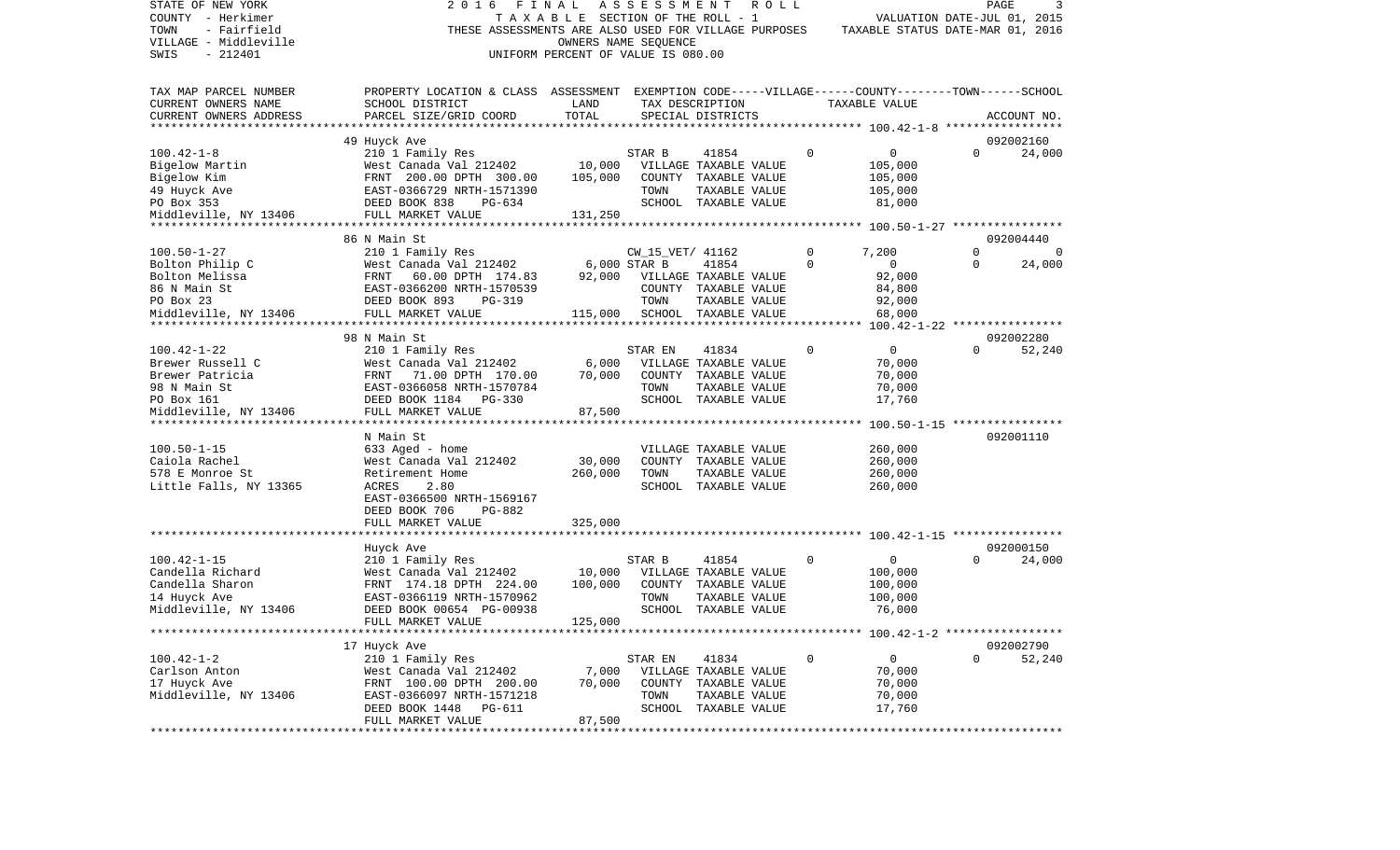| STATE OF NEW YORK<br>COUNTY - Herkimer<br>TOWN<br>- Fairfield<br>VILLAGE - Middleville<br>$-212401$<br>SWIS | 2 0 1 6<br>FINAL<br>THESE ASSESSMENTS ARE ALSO USED FOR VILLAGE PURPOSES                                              | TAXABLE SECTION OF THE ROLL - 1<br>UNIFORM PERCENT OF VALUE IS 080.00 | A S S E S S M E N T<br>OWNERS NAME SEQUENCE |                                               | R O L L |             |                  | PAGE<br>VALUATION DATE-JUL 01, 2015<br>TAXABLE STATUS DATE-MAR 01, 2016 |             |
|-------------------------------------------------------------------------------------------------------------|-----------------------------------------------------------------------------------------------------------------------|-----------------------------------------------------------------------|---------------------------------------------|-----------------------------------------------|---------|-------------|------------------|-------------------------------------------------------------------------|-------------|
| TAX MAP PARCEL NUMBER<br>CURRENT OWNERS NAME                                                                | PROPERTY LOCATION & CLASS ASSESSMENT EXEMPTION CODE-----VILLAGE------COUNTY-------TOWN------SCHOOL<br>SCHOOL DISTRICT | LAND                                                                  |                                             | TAX DESCRIPTION                               |         |             | TAXABLE VALUE    |                                                                         |             |
| CURRENT OWNERS ADDRESS                                                                                      | PARCEL SIZE/GRID COORD                                                                                                | TOTAL                                                                 |                                             | SPECIAL DISTRICTS                             |         |             |                  |                                                                         | ACCOUNT NO. |
|                                                                                                             |                                                                                                                       |                                                                       |                                             |                                               |         |             |                  |                                                                         |             |
|                                                                                                             | 66 S Main St                                                                                                          |                                                                       |                                             |                                               |         |             |                  |                                                                         | 092000780   |
| $100.59 - 1 - 28$                                                                                           | 210 1 Family Res                                                                                                      |                                                                       | VET COM C 41132                             |                                               | 12,000  |             | 12,000           | $\mathbf 0$                                                             | $\mathbf 0$ |
| Carney James W                                                                                              | West Canada Val 212402                                                                                                |                                                                       | 8,000 VET COM T 41133                       |                                               |         | $\mathbf 0$ | $\mathbf 0$      | 16,000                                                                  | 0           |
| 66 S Main St                                                                                                | FRNT 57.00 DPTH 168.00                                                                                                |                                                                       | 110,000 STAR EN                             | 41834                                         |         | $\Omega$    | $\overline{0}$   | $\Omega$                                                                | 52,240      |
| Middleville, NY 13406                                                                                       | EAST-0367117 NRTH-1567630<br>DEED BOOK 00622 PG-00528                                                                 |                                                                       |                                             | VILLAGE TAXABLE VALUE<br>COUNTY TAXABLE VALUE |         |             | 98,000<br>98,000 |                                                                         |             |
|                                                                                                             | FULL MARKET VALUE                                                                                                     | 137,500                                                               | TOWN                                        | TAXABLE VALUE                                 |         |             | 94,000           |                                                                         |             |
|                                                                                                             |                                                                                                                       |                                                                       |                                             | SCHOOL TAXABLE VALUE                          |         |             | 57,760           |                                                                         |             |
|                                                                                                             |                                                                                                                       |                                                                       |                                             |                                               |         |             |                  |                                                                         |             |
|                                                                                                             | S Main St                                                                                                             |                                                                       |                                             |                                               |         |             |                  |                                                                         | 092003840   |
| $100.59 - 1 - 21.1$                                                                                         | 322 Rural vac>10                                                                                                      |                                                                       |                                             | VILLAGE TAXABLE VALUE                         |         |             | 14,000           |                                                                         |             |
| Carney John                                                                                                 | West Canada Val 212402                                                                                                | 14,000                                                                |                                             | COUNTY TAXABLE VALUE                          |         |             | 14,000           |                                                                         |             |
| 19 Masters Common So.                                                                                       | Landlocked                                                                                                            | 14,000                                                                | TOWN                                        | TAXABLE VALUE                                 |         |             | 14,000           |                                                                         |             |
| Queensbury, NY 12804                                                                                        | ACRES 20.30                                                                                                           |                                                                       |                                             | SCHOOL TAXABLE VALUE                          |         |             | 14,000           |                                                                         |             |
|                                                                                                             | EAST-0368387 NRTH-1567664<br>DEED BOOK 941<br>PG-336                                                                  |                                                                       |                                             |                                               |         |             |                  |                                                                         |             |
|                                                                                                             | FULL MARKET VALUE                                                                                                     | 17,500                                                                |                                             |                                               |         |             |                  |                                                                         |             |
|                                                                                                             |                                                                                                                       |                                                                       |                                             |                                               |         |             |                  |                                                                         |             |
|                                                                                                             | 112 N Main St                                                                                                         |                                                                       |                                             |                                               |         |             |                  |                                                                         | 092004380   |
| $100.42 - 1 - 17$                                                                                           | 210 1 Family Res                                                                                                      |                                                                       | STAR B                                      | 41854                                         |         | $\Omega$    | $\overline{0}$   | $\Omega$                                                                | 24,000      |
| Carney Keri L<br>112 N Main St                                                                              | West Canada Val 212402<br>Doublewide                                                                                  | 6,000<br>55,000                                                       |                                             | VILLAGE TAXABLE VALUE<br>COUNTY TAXABLE VALUE |         |             | 55,000<br>55,000 |                                                                         |             |
| Middleville, NY 13406                                                                                       | FRNT 113.77 DPTH 75.00                                                                                                |                                                                       | TOWN                                        | TAXABLE VALUE                                 |         |             | 55,000           |                                                                         |             |
|                                                                                                             | EAST-0365927 NRTH-1570962                                                                                             |                                                                       |                                             | SCHOOL TAXABLE VALUE                          |         |             | 31,000           |                                                                         |             |
|                                                                                                             | DEED BOOK 1427 PG-43                                                                                                  |                                                                       |                                             |                                               |         |             |                  |                                                                         |             |
|                                                                                                             | FULL MARKET VALUE                                                                                                     | 68,750                                                                |                                             |                                               |         |             |                  |                                                                         |             |
|                                                                                                             |                                                                                                                       |                                                                       |                                             |                                               |         |             |                  |                                                                         |             |
|                                                                                                             | 87 S Main St                                                                                                          |                                                                       |                                             |                                               |         |             |                  |                                                                         | 092000810   |
| $100.59 - 1 - 32$                                                                                           | 210 1 Family Res                                                                                                      |                                                                       |                                             | VILLAGE TAXABLE VALUE                         |         |             | 135,000          |                                                                         |             |
| Carney Michael F                                                                                            | West Canada Val 212402                                                                                                | 30,000                                                                |                                             | COUNTY TAXABLE VALUE                          |         |             | 135,000          |                                                                         |             |
| Carney John P                                                                                               | ACRES<br>8.25                                                                                                         | 135,000                                                               | TOWN                                        | TAXABLE VALUE                                 |         |             | 135,000          |                                                                         |             |
| 19 Masters Common                                                                                           | EAST-0367750 NRTH-1567441                                                                                             |                                                                       |                                             | SCHOOL TAXABLE VALUE                          |         |             | 135,000          |                                                                         |             |
| Queensbury, NY 12804                                                                                        | DEED BOOK 1290<br>$PG-927$                                                                                            |                                                                       |                                             |                                               |         |             |                  |                                                                         |             |
|                                                                                                             | FULL MARKET VALUE<br>***********************                                                                          | 168,750                                                               |                                             |                                               |         |             |                  |                                                                         |             |
|                                                                                                             | 92 N Main St                                                                                                          |                                                                       |                                             |                                               |         |             |                  |                                                                         | 092000750   |
| $100.43 - 1 - 4$                                                                                            | 210 1 Family Res                                                                                                      |                                                                       |                                             | VILLAGE TAXABLE VALUE                         |         |             | 100,000          |                                                                         |             |
| Carney Mildred S                                                                                            | West Canada Val 212402                                                                                                | 15,000                                                                |                                             | COUNTY TAXABLE VALUE                          |         |             | 100,000          |                                                                         |             |
| Carney Robert J Sr.                                                                                         | ACRES<br>9.60                                                                                                         | 100,000                                                               | TOWN                                        | TAXABLE VALUE                                 |         |             | 100,000          |                                                                         |             |
| John Carney                                                                                                 | EAST-0366872 NRTH-1570672                                                                                             |                                                                       |                                             | SCHOOL TAXABLE VALUE                          |         |             | 100,000          |                                                                         |             |
| 19 Masters Common S                                                                                         | DEED BOOK 1143<br>PG-130                                                                                              |                                                                       |                                             |                                               |         |             |                  |                                                                         |             |
| Queensbury, NY 12804                                                                                        | FULL MARKET VALUE                                                                                                     | 125,000                                                               |                                             |                                               |         |             |                  |                                                                         |             |
|                                                                                                             |                                                                                                                       |                                                                       |                                             |                                               |         |             |                  |                                                                         |             |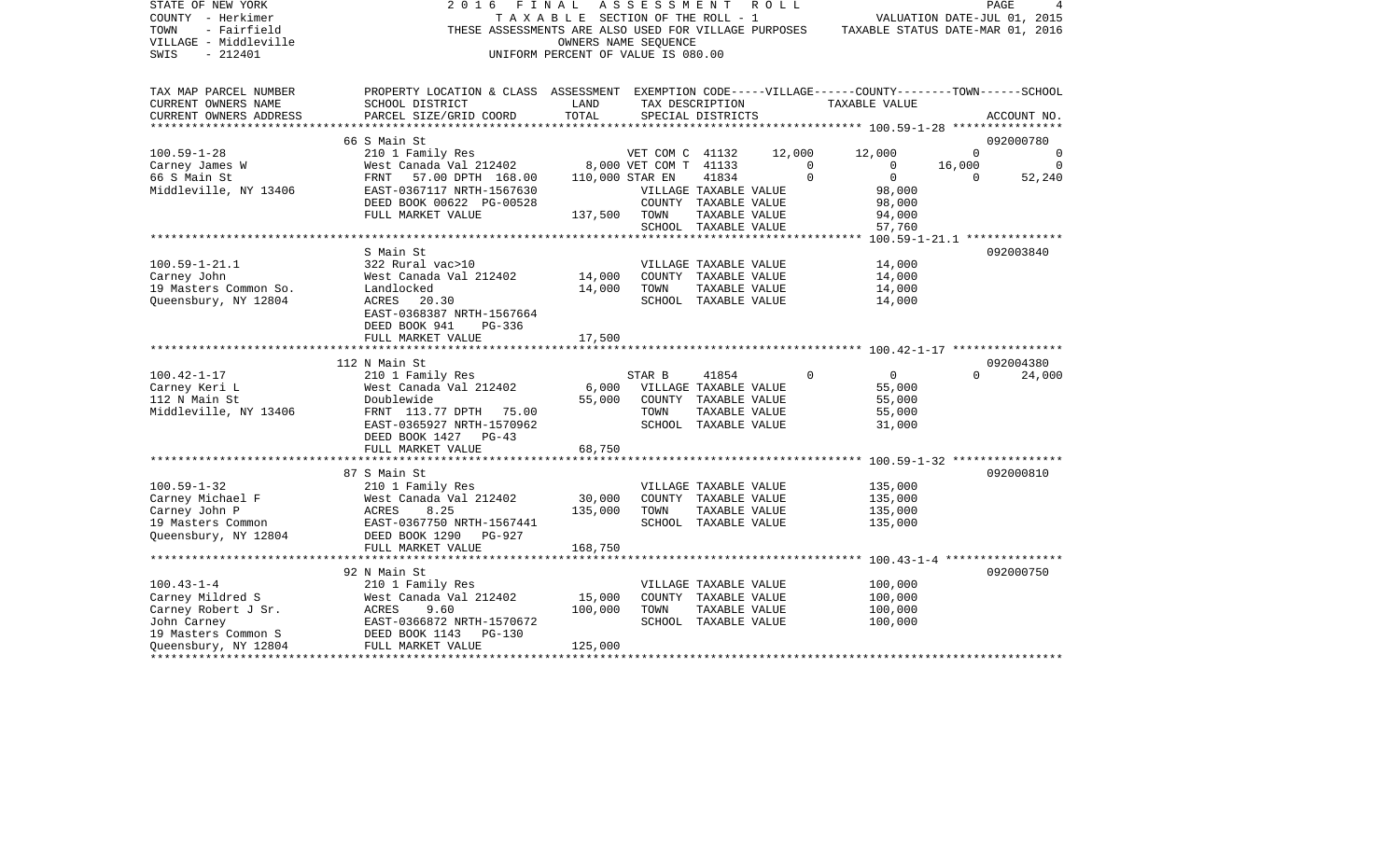| STATE OF NEW YORK<br>COUNTY - Herkimer<br>- Fairfield<br>TOWN<br>VILLAGE - Middleville<br>$-212401$<br>SWIS        | 2016<br>FINAL<br>THESE ASSESSMENTS ARE ALSO USED FOR VILLAGE PURPOSES                                                                                                               | TAXABLE SECTION OF THE ROLL - 1<br>OWNERS NAME SEOUENCE<br>UNIFORM PERCENT OF VALUE IS 080.00 | ASSESSMENT                               |                                                                                                 | R O L L |                      | TAXABLE STATUS DATE-MAR 01, 2016                |                   | PAGE<br>VALUATION DATE-JUL 01, 2015 |
|--------------------------------------------------------------------------------------------------------------------|-------------------------------------------------------------------------------------------------------------------------------------------------------------------------------------|-----------------------------------------------------------------------------------------------|------------------------------------------|-------------------------------------------------------------------------------------------------|---------|----------------------|-------------------------------------------------|-------------------|-------------------------------------|
| TAX MAP PARCEL NUMBER<br>CURRENT OWNERS NAME<br>CURRENT OWNERS ADDRESS                                             | PROPERTY LOCATION & CLASS ASSESSMENT EXEMPTION CODE-----VILLAGE------COUNTY-------TOWN------SCHOOL<br>SCHOOL DISTRICT<br>PARCEL SIZE/GRID COORD                                     | LAND<br>TOTAL                                                                                 |                                          | TAX DESCRIPTION<br>SPECIAL DISTRICTS                                                            |         |                      | TAXABLE VALUE                                   |                   | ACCOUNT NO.                         |
|                                                                                                                    | S Main St                                                                                                                                                                           |                                                                                               |                                          |                                                                                                 |         |                      |                                                 |                   | 092002700                           |
| $100.59 - 1 - 35$<br>Carney Twila<br>PO Box 325<br>Middleville, NY 13406                                           | 210 1 Family Res<br>West Canada Val 212402<br>FRNT 155.00 DPTH 170.00<br>EAST-0367555 NRTH-1567119<br>DEED BOOK 773<br>PG-273<br>FULL MARKET VALUE                                  | 8,000<br>97,000<br>121,250                                                                    | STAR B<br>TOWN                           | 41854<br>VILLAGE TAXABLE VALUE<br>COUNTY TAXABLE VALUE<br>TAXABLE VALUE<br>SCHOOL TAXABLE VALUE |         | $\Omega$             | 0<br>97,000<br>97,000<br>97,000<br>73,000       | $\Omega$          | 24,000                              |
|                                                                                                                    |                                                                                                                                                                                     |                                                                                               |                                          |                                                                                                 |         |                      |                                                 |                   |                                     |
| $100.51 - 1 - 53$<br>Casanova Lou Ann<br>8 Fairfield St<br>Middleville, NY 13406                                   | 8 Fairfield St<br>210 1 Family Res<br>West Canada Val 212402<br>Fairfield St<br>House<br><b>FRNT</b><br>68.46 DPTH 140.00<br>720<br><b>BANK</b><br>EAST-0367061 NRTH-1568934        | 6,000<br>67,000                                                                               | STAR EN<br>TOWN                          | 41834<br>VILLAGE TAXABLE VALUE<br>COUNTY TAXABLE VALUE<br>TAXABLE VALUE<br>SCHOOL TAXABLE VALUE |         | $\mathbf 0$          | $\circ$<br>67,000<br>67,000<br>67,000<br>14,760 | $\Omega$          | 092000600<br>52,240                 |
|                                                                                                                    | DEED BOOK 697<br><b>PG-170</b><br>FULL MARKET VALUE                                                                                                                                 | 83,750                                                                                        |                                          |                                                                                                 |         |                      |                                                 |                   | 092000930                           |
| $100.42 - 1 - 10$                                                                                                  | 48 Huyck Ave<br>210 1 Family Res                                                                                                                                                    |                                                                                               | VET WAR C 41122                          |                                                                                                 |         | 7,200                | 7,200                                           | $\Omega$          | $\Omega$                            |
| Choquette Gerald A<br>Choquette Alice<br>48 Huyck Ave<br>PO Box 365                                                | West Canada Val 212402<br>ACRES<br>1.00<br>EAST-0366779 NRTH-1571078<br>DEED BOOK 00606 PG-00836                                                                                    |                                                                                               | 10,000 VET WAR T 41123<br>90,000 STAR EN | 41834<br>VILLAGE TAXABLE VALUE<br>COUNTY TAXABLE VALUE                                          |         | $\Omega$<br>$\Omega$ | $\Omega$<br>$\mathbf 0$<br>82,800<br>82,800     | 9,600<br>$\Omega$ | $\mathbf 0$<br>52,240               |
| Middleville, NY 13406                                                                                              | FULL MARKET VALUE                                                                                                                                                                   | 112,500                                                                                       | TOWN                                     | TAXABLE VALUE<br>SCHOOL TAXABLE VALUE                                                           |         |                      | 80,400<br>37,760                                |                   |                                     |
|                                                                                                                    |                                                                                                                                                                                     |                                                                                               |                                          |                                                                                                 |         |                      |                                                 |                   | $100.50 - 1 - 24$ ***************** |
|                                                                                                                    | 78 N Main St                                                                                                                                                                        |                                                                                               |                                          |                                                                                                 |         |                      |                                                 |                   | 092003240                           |
| $100.50 - 1 - 24$<br>Christensen Robert T<br>78 N Main St<br>PO Box 108<br>Middleville, NY 13406                   | 210 1 Family Res<br>West Canada Val 212402<br>FRNT<br>59.00 DPTH 171.00<br>EAST-0366290 NRTH-1570383<br>DEED BOOK 1564 PG-989                                                       | 6,000<br>73,000                                                                               | TOWN                                     | VILLAGE TAXABLE VALUE<br>COUNTY TAXABLE VALUE<br>TAXABLE VALUE<br>SCHOOL TAXABLE VALUE          |         |                      | 73,000<br>73,000<br>73,000<br>73,000            |                   |                                     |
|                                                                                                                    | FULL MARKET VALUE                                                                                                                                                                   | 91,250                                                                                        |                                          |                                                                                                 |         |                      |                                                 |                   |                                     |
|                                                                                                                    |                                                                                                                                                                                     |                                                                                               |                                          |                                                                                                 |         |                      |                                                 |                   |                                     |
| $100.51 - 1 - 18$<br>Cleary Patrick<br>Decarr-Cleary Amy<br>45 Fairfield St<br>PO Box 435<br>Middleville, NY 13406 | 85 Fairfield St<br>210 1 Family Res<br>West Canada Val 212402<br>FRNT<br>99.00 DPTH 414.50<br>ACRES<br>$0.94$ BANK<br>135<br>EAST-0368528 NRTH-1569523<br>DEED BOOK 848<br>$PG-467$ | 10,000<br>78,000                                                                              | TOWN                                     | VILLAGE TAXABLE VALUE<br>COUNTY TAXABLE VALUE<br>TAXABLE VALUE<br>SCHOOL TAXABLE VALUE          |         |                      | 78,000<br>78,000<br>78,000<br>78,000            |                   | 092001350                           |
|                                                                                                                    | FULL MARKET VALUE                                                                                                                                                                   | 97,500                                                                                        |                                          |                                                                                                 |         |                      |                                                 |                   |                                     |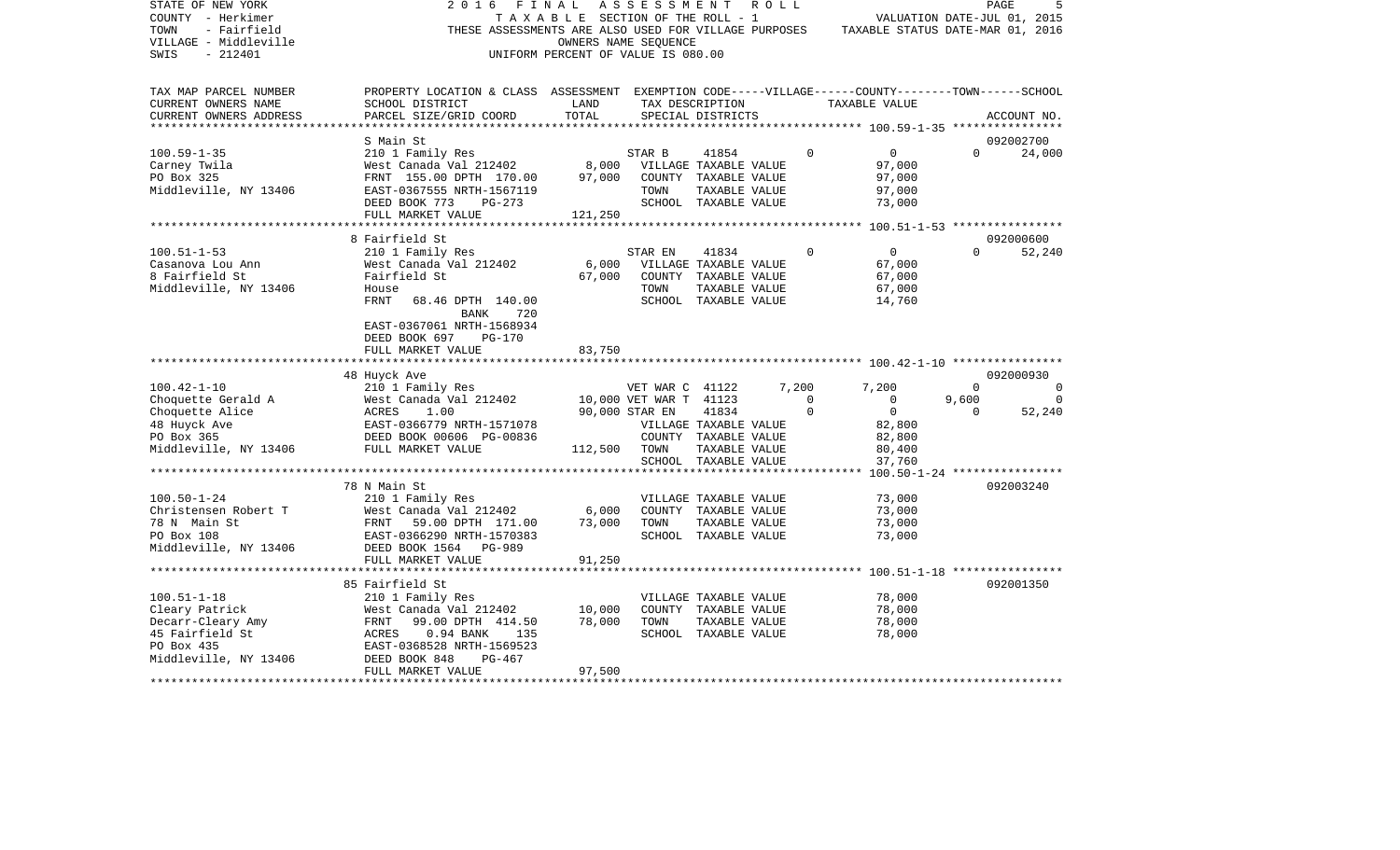| STATE OF NEW YORK<br>COUNTY - Herkimer<br>TOWN<br>- Fairfield<br>VILLAGE - Middleville<br>$-212401$<br>SWIS | 2016<br>FINAL<br>THESE ASSESSMENTS ARE ALSO USED FOR VILLAGE PURPOSES TAXABLE STATUS DATE-MAR 01, 2016 | TAXABLE SECTION OF THE ROLL - 1<br>OWNERS NAME SEOUENCE<br>UNIFORM PERCENT OF VALUE IS 080.00 | A S S E S S M E N T   |                                       | R O L L |             |                  | PAGE<br>VALUATION DATE-JUL 01, 2015 |             |
|-------------------------------------------------------------------------------------------------------------|--------------------------------------------------------------------------------------------------------|-----------------------------------------------------------------------------------------------|-----------------------|---------------------------------------|---------|-------------|------------------|-------------------------------------|-------------|
|                                                                                                             |                                                                                                        |                                                                                               |                       |                                       |         |             |                  |                                     |             |
| TAX MAP PARCEL NUMBER                                                                                       | PROPERTY LOCATION & CLASS ASSESSMENT EXEMPTION CODE-----VILLAGE------COUNTY-------TOWN------SCHOOL     |                                                                                               |                       |                                       |         |             |                  |                                     |             |
| CURRENT OWNERS NAME                                                                                         | SCHOOL DISTRICT                                                                                        | LAND<br>TOTAL                                                                                 |                       | TAX DESCRIPTION                       |         |             | TAXABLE VALUE    |                                     |             |
| CURRENT OWNERS ADDRESS                                                                                      | PARCEL SIZE/GRID COORD                                                                                 |                                                                                               |                       | SPECIAL DISTRICTS                     |         |             |                  |                                     | ACCOUNT NO. |
|                                                                                                             | S Main St                                                                                              |                                                                                               |                       |                                       |         |             |                  |                                     | 092003960   |
| $100.59 - 1 - 13$                                                                                           | 314 Rural vac<10                                                                                       |                                                                                               |                       | VILLAGE TAXABLE VALUE                 |         |             | 500              |                                     |             |
| Cookinham Scott T                                                                                           | West Canada Val 212402                                                                                 | 500                                                                                           |                       | COUNTY TAXABLE VALUE                  |         |             | 500              |                                     |             |
| 555 Beecher Rd                                                                                              | Wasteland                                                                                              | 500                                                                                           | TOWN                  | TAXABLE VALUE                         |         |             | 500              |                                     |             |
| Poland, NY 13431                                                                                            | FRNT 280.00 DPTH 70.00                                                                                 |                                                                                               |                       | SCHOOL TAXABLE VALUE                  |         |             | 500              |                                     |             |
|                                                                                                             | EAST-0367060 NRTH-1568346                                                                              |                                                                                               |                       |                                       |         |             |                  |                                     |             |
|                                                                                                             | DEED BOOK 1504 PG-716                                                                                  |                                                                                               |                       |                                       |         |             |                  |                                     |             |
|                                                                                                             | FULL MARKET VALUE                                                                                      | 625                                                                                           |                       |                                       |         |             |                  |                                     |             |
|                                                                                                             |                                                                                                        |                                                                                               |                       |                                       |         |             |                  |                                     |             |
|                                                                                                             | 51 N Main St                                                                                           |                                                                                               |                       |                                       |         |             |                  |                                     | 092003150   |
| $100.50 - 1 - 6$                                                                                            | 210 1 Family Res                                                                                       |                                                                                               | STAR B                | 41854                                 |         | $\Omega$    | $\mathbf{0}$     | $\Omega$                            | 24,000      |
| Corbin Corey M                                                                                              | West Canada Val 212402                                                                                 | 7,000                                                                                         |                       | VILLAGE TAXABLE VALUE                 |         |             | 95,000           |                                     |             |
| Eysaman Laura M                                                                                             | FRNT<br>63.00 DPTH 244.00                                                                              | 95,000                                                                                        |                       | COUNTY TAXABLE VALUE                  |         |             | 95,000           |                                     |             |
| 85 Flint Ave                                                                                                | EAST-0365982 NRTH-1570417                                                                              |                                                                                               | TOWN                  | TAXABLE VALUE                         |         |             | 95,000           |                                     |             |
| Little Falls, NY 13365                                                                                      | DEED BOOK 1112 PG-842                                                                                  |                                                                                               |                       | SCHOOL TAXABLE VALUE                  |         |             | 71,000           |                                     |             |
|                                                                                                             | FULL MARKET VALUE                                                                                      | 118,750                                                                                       |                       |                                       |         |             |                  |                                     |             |
|                                                                                                             | 80 N Main St                                                                                           |                                                                                               |                       |                                       |         |             |                  |                                     | 092002730   |
| $100.50 - 1 - 25$                                                                                           | 210 1 Family Res                                                                                       |                                                                                               | STAR B                | 41854                                 |         | $\Omega$    | $\mathbf{0}$     | $\Omega$                            | 24,000      |
| Cornwell Jarred                                                                                             | West Canada Val 212402                                                                                 | 6,000                                                                                         |                       | VILLAGE TAXABLE VALUE                 |         |             | 45,000           |                                     |             |
| Palma Elizabeth                                                                                             | FRNT 65.44 DPTH 174.93                                                                                 | 45,000                                                                                        |                       | COUNTY TAXABLE VALUE                  |         |             | 45,000           |                                     |             |
| 80 N Main St                                                                                                | EAST-0366262 NRTH-1570435                                                                              |                                                                                               | TOWN                  | TAXABLE VALUE                         |         |             | 45,000           |                                     |             |
| Newport, NY 13406                                                                                           | DEED BOOK 1331 PG-673                                                                                  |                                                                                               |                       | SCHOOL TAXABLE VALUE                  |         |             | 21,000           |                                     |             |
|                                                                                                             | FULL MARKET VALUE                                                                                      | 56,250                                                                                        |                       |                                       |         |             |                  |                                     |             |
|                                                                                                             |                                                                                                        |                                                                                               |                       |                                       |         |             |                  |                                     |             |
|                                                                                                             | 54 N Main St                                                                                           |                                                                                               |                       |                                       |         |             |                  |                                     | 092001560   |
| $100.50 - 1 - 19$                                                                                           | 210 1 Family Res                                                                                       |                                                                                               |                       | VILLAGE TAXABLE VALUE                 |         |             | 68,300           |                                     |             |
| Crossett Seth                                                                                               | West Canada Val 212402                                                                                 | 9,000                                                                                         |                       | COUNTY TAXABLE VALUE                  |         |             | 68,300           |                                     |             |
| 54 N Main St                                                                                                | FRNT 120.00 DPTH 302.00                                                                                | 68,300                                                                                        | TOWN                  | TAXABLE VALUE                         |         |             | 68,300           |                                     |             |
| Middleville, NY 13406                                                                                       | EAST-0366566 NRTH-1569991                                                                              |                                                                                               |                       | SCHOOL TAXABLE VALUE                  |         |             | 68,300           |                                     |             |
|                                                                                                             | DEED BOOK 1146 PG-306                                                                                  |                                                                                               |                       |                                       |         |             |                  |                                     |             |
|                                                                                                             | FULL MARKET VALUE                                                                                      | 85,375                                                                                        |                       |                                       |         |             |                  |                                     |             |
|                                                                                                             |                                                                                                        |                                                                                               |                       |                                       |         |             |                  |                                     |             |
|                                                                                                             | 18 Park Ave                                                                                            |                                                                                               |                       |                                       |         |             |                  |                                     | 092003990   |
| $100.51 - 1 - 39$                                                                                           | 210 1 Family Res                                                                                       |                                                                                               | VET COM C 41132       |                                       | 12,000  |             | 12,000           | $\Omega$                            | $\Omega$    |
| Crossett William                                                                                            | West Canada Val 212402                                                                                 |                                                                                               | 6,000 VET COM T 41133 |                                       |         | $\mathbf 0$ | $\overline{0}$   | 16,000                              | $\Omega$    |
| Crossett Phyllis                                                                                            | FRNT 42.40 DPTH 220.00                                                                                 |                                                                                               | 70,000 STAR EN        | 41834                                 |         | $\Omega$    | $\overline{0}$   | $\Omega$                            | 52,240      |
| 18 Park Ave                                                                                                 | EAST-0367100 NRTH-1569402                                                                              |                                                                                               |                       | VILLAGE TAXABLE VALUE                 |         |             | 58,000           |                                     |             |
| Middleville, NY 13406                                                                                       | DEED BOOK 00639 PG-00557                                                                               |                                                                                               |                       | COUNTY TAXABLE VALUE                  |         |             | 58,000           |                                     |             |
|                                                                                                             | FULL MARKET VALUE                                                                                      | 87,500                                                                                        | TOWN                  | TAXABLE VALUE<br>SCHOOL TAXABLE VALUE |         |             | 54,000<br>17,760 |                                     |             |
| *********************                                                                                       |                                                                                                        |                                                                                               |                       |                                       |         |             |                  |                                     |             |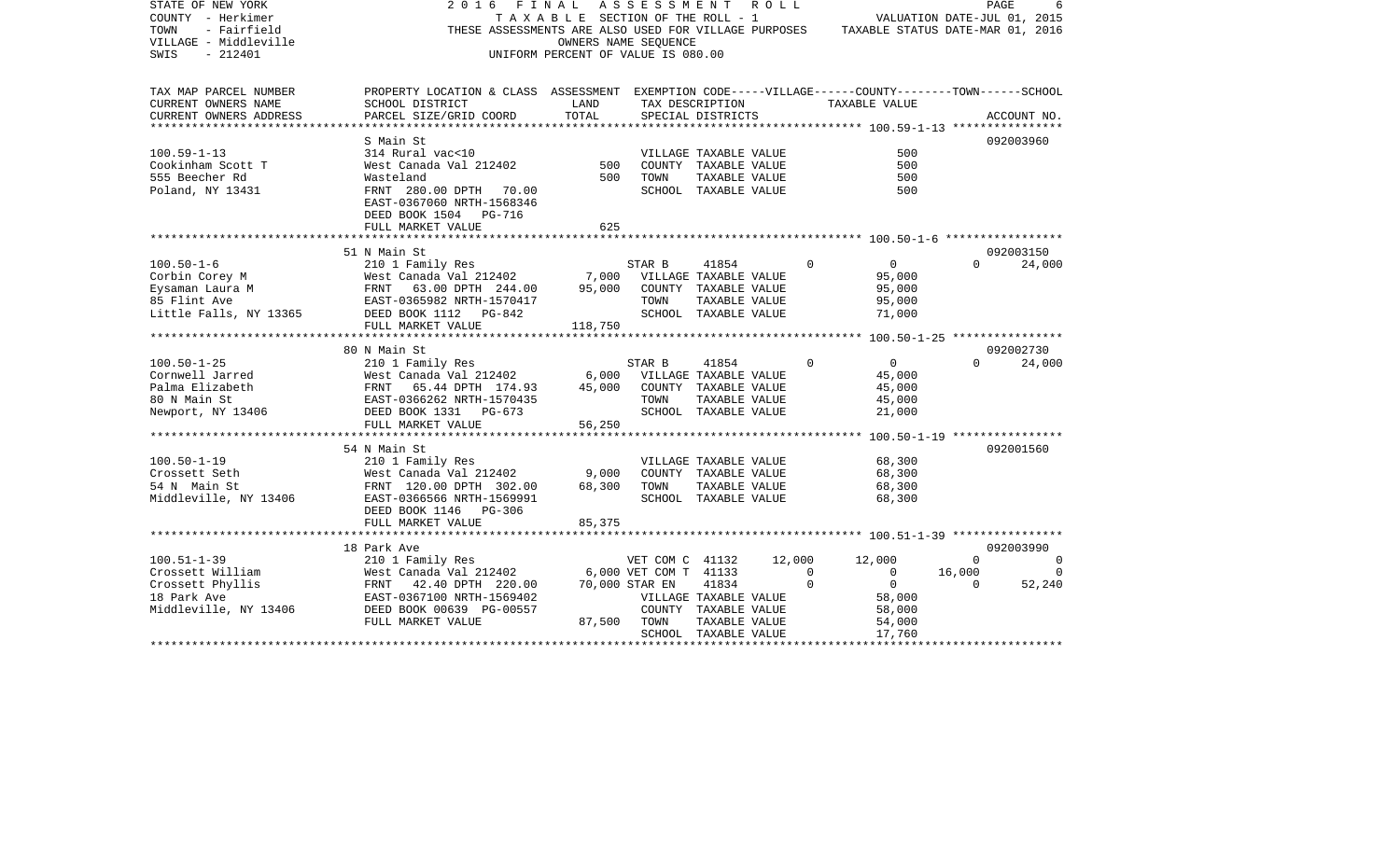| STATE OF NEW YORK<br>COUNTY - Herkimer<br>- Fairfield<br>TOWN<br>VILLAGE - Middleville<br>$-212401$<br>SWIS | 2 0 1 6<br>FINAL<br>THESE ASSESSMENTS ARE ALSO USED FOR VILLAGE PURPOSES                                              | TAXABLE SECTION OF THE ROLL - 1<br>OWNERS NAME SEQUENCE<br>UNIFORM PERCENT OF VALUE IS 080.00 | ASSESSMENT |                                       | R O L L |          | VALUATION DATE-JUL 01, 2015<br>TAXABLE STATUS DATE-MAR 01, 2016 | PAGE     | 7           |
|-------------------------------------------------------------------------------------------------------------|-----------------------------------------------------------------------------------------------------------------------|-----------------------------------------------------------------------------------------------|------------|---------------------------------------|---------|----------|-----------------------------------------------------------------|----------|-------------|
|                                                                                                             |                                                                                                                       |                                                                                               |            |                                       |         |          |                                                                 |          |             |
| TAX MAP PARCEL NUMBER<br>CURRENT OWNERS NAME<br>CURRENT OWNERS ADDRESS                                      | PROPERTY LOCATION & CLASS ASSESSMENT EXEMPTION CODE-----VILLAGE------COUNTY-------TOWN------SCHOOL<br>SCHOOL DISTRICT | LAND<br>TOTAL                                                                                 |            | TAX DESCRIPTION<br>SPECIAL DISTRICTS  |         |          | TAXABLE VALUE                                                   |          |             |
| ******************                                                                                          | PARCEL SIZE/GRID COORD                                                                                                |                                                                                               |            |                                       |         |          |                                                                 |          | ACCOUNT NO. |
|                                                                                                             | 11 Reservoir Rd                                                                                                       |                                                                                               |            |                                       |         |          |                                                                 |          | 092001170   |
| $100.51 - 1 - 26$                                                                                           | 283 Res w/Comuse                                                                                                      |                                                                                               | STAR EN    | 41834                                 |         | $\Omega$ | $\overline{0}$                                                  | $\Omega$ | 52,240      |
| Denapole Donald                                                                                             | West Canada Val 212402                                                                                                | 15,000                                                                                        |            | VILLAGE TAXABLE VALUE                 |         |          | 156,000                                                         |          |             |
| 11 Reservoir Rd                                                                                             | 1.15<br>ACRES                                                                                                         | 156,000                                                                                       |            | COUNTY TAXABLE VALUE                  |         |          | 156,000                                                         |          |             |
| PO Box 77<br>Middleville, NY 13406-0077                                                                     | EAST-0367723 NRTH-1569448<br>DEED BOOK 00601 PG-00026                                                                 |                                                                                               | TOWN       | TAXABLE VALUE<br>SCHOOL TAXABLE VALUE |         |          | 156,000<br>103,760                                              |          |             |
|                                                                                                             | FULL MARKET VALUE                                                                                                     | 195,000                                                                                       |            |                                       |         |          |                                                                 |          |             |
|                                                                                                             |                                                                                                                       |                                                                                               |            |                                       |         |          |                                                                 |          |             |
|                                                                                                             | 45 Fairfield St                                                                                                       |                                                                                               |            |                                       |         |          |                                                                 |          | 092001440   |
| $100.51 - 1 - 31$                                                                                           | 220 2 Family Res                                                                                                      |                                                                                               |            | VILLAGE TAXABLE VALUE                 |         |          | 80,000                                                          |          |             |
| Denapole Donald                                                                                             | West Canada Val 212402                                                                                                | 7,000                                                                                         |            | COUNTY TAXABLE VALUE                  |         |          | 80,000                                                          |          |             |
| PO Box 77<br>Middleville, NY 13406-0077                                                                     | 2 apartments/office<br>FRNT 115.00 DPTH 116.00                                                                        | 80,000                                                                                        | TOWN       | TAXABLE VALUE                         |         |          | 80,000<br>80,000                                                |          |             |
|                                                                                                             | EAST-0367640 NRTH-1569320                                                                                             |                                                                                               |            | SCHOOL TAXABLE VALUE                  |         |          |                                                                 |          |             |
|                                                                                                             | DEED BOOK 667<br><b>PG-941</b>                                                                                        |                                                                                               |            |                                       |         |          |                                                                 |          |             |
|                                                                                                             | FULL MARKET VALUE                                                                                                     | 100,000                                                                                       |            |                                       |         |          |                                                                 |          |             |
|                                                                                                             |                                                                                                                       |                                                                                               |            |                                       |         |          |                                                                 |          |             |
|                                                                                                             | Fairfield Rd                                                                                                          |                                                                                               |            |                                       |         |          |                                                                 |          | 092004002   |
| $100.51 - 1 - 58$                                                                                           | 210 1 Family Res                                                                                                      |                                                                                               |            | VILLAGE TAXABLE VALUE                 |         |          | 26,000                                                          |          |             |
| Denapole Donald<br>PO Box 77                                                                                | West Canada Val 212402<br>FRNT 204.00 DPTH 118.00                                                                     | 6,000<br>26,000                                                                               | TOWN       | COUNTY TAXABLE VALUE<br>TAXABLE VALUE |         |          | 26,000<br>26,000                                                |          |             |
| Middleville, NY 13406                                                                                       | ACRES<br>0.35                                                                                                         |                                                                                               |            | SCHOOL TAXABLE VALUE                  |         |          | 26,000                                                          |          |             |
|                                                                                                             | EAST-0367744 NRTH-1569200                                                                                             |                                                                                               |            |                                       |         |          |                                                                 |          |             |
|                                                                                                             | DEED BOOK 00651 PG-00693                                                                                              |                                                                                               |            |                                       |         |          |                                                                 |          |             |
|                                                                                                             | FULL MARKET VALUE                                                                                                     | 32,500                                                                                        |            |                                       |         |          |                                                                 |          |             |
|                                                                                                             |                                                                                                                       |                                                                                               |            |                                       |         |          |                                                                 |          |             |
| $100.51 - 1 - 27$                                                                                           | 44 Park Ave<br>210 1 Family Res                                                                                       |                                                                                               |            | VILLAGE TAXABLE VALUE                 |         |          | 30,000                                                          |          | 092001830   |
| Denapole Tania                                                                                              | West Canada Val 212402                                                                                                | 8,000                                                                                         |            | COUNTY TAXABLE VALUE                  |         |          | 30,000                                                          |          |             |
| 44 Park Ave                                                                                                 | vacant/gutted                                                                                                         | 30,000                                                                                        | TOWN       | TAXABLE VALUE                         |         |          | 30,000                                                          |          |             |
| Middleville, NY 13406                                                                                       | FRNT 100.00 DPTH 160.00                                                                                               |                                                                                               |            | SCHOOL TAXABLE VALUE                  |         |          | 30,000                                                          |          |             |
|                                                                                                             | EAST-0367588 NRTH-1569535                                                                                             |                                                                                               |            |                                       |         |          |                                                                 |          |             |
| PRIOR OWNER ON 3/01/2016                                                                                    | DEED BOOK 1603 PG-953                                                                                                 |                                                                                               |            |                                       |         |          |                                                                 |          |             |
| Denapole Tania<br>********************                                                                      | FULL MARKET VALUE<br>******************************                                                                   | 37,500                                                                                        |            |                                       |         |          |                                                                 |          |             |
|                                                                                                             | Reservoir Rd                                                                                                          |                                                                                               |            |                                       |         |          |                                                                 |          | 092003695   |
| $100.51 - 1 - 13.1$                                                                                         | 311 Res vac land                                                                                                      |                                                                                               |            | VILLAGE TAXABLE VALUE                 |         |          | 2,500                                                           |          |             |
| Devins Donald                                                                                               | West Canada Val 212402                                                                                                | 2,500                                                                                         |            | COUNTY TAXABLE VALUE                  |         |          | 2,500                                                           |          |             |
| Devins Tammy                                                                                                | ACRES<br>2.30                                                                                                         | 2,500                                                                                         | TOWN       | TAXABLE VALUE                         |         |          | 2,500                                                           |          |             |
| RD1 Box 138 Castle Rd                                                                                       | EAST-0368133 NRTH-1570164                                                                                             |                                                                                               |            | SCHOOL TAXABLE VALUE                  |         |          | 2,500                                                           |          |             |
| Newport, NY 13416                                                                                           | DEED BOOK 728<br>$PG-75$                                                                                              |                                                                                               |            |                                       |         |          |                                                                 |          |             |
|                                                                                                             | FULL MARKET VALUE                                                                                                     | 3,125                                                                                         |            |                                       |         |          |                                                                 |          |             |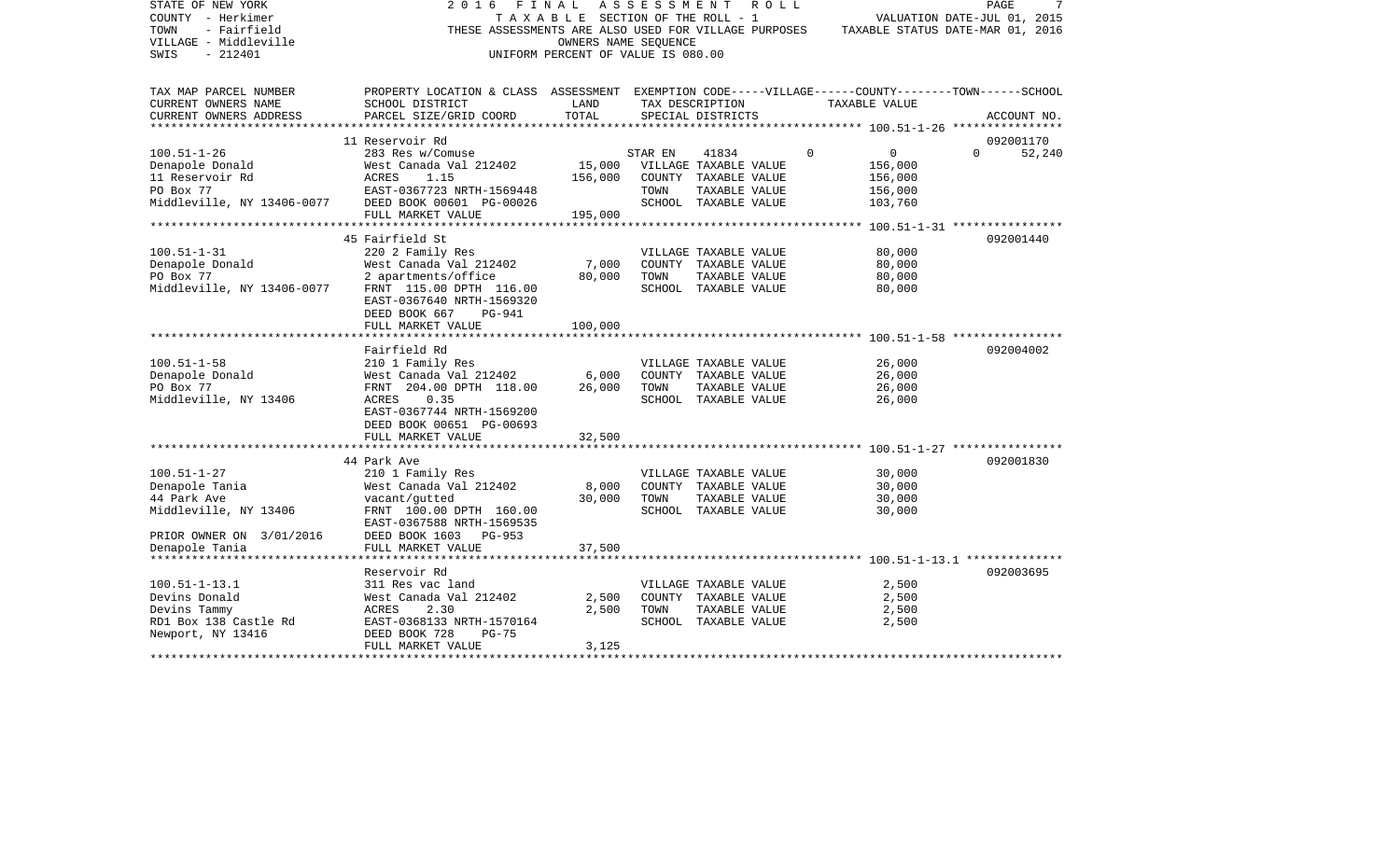| PROPERTY LOCATION & CLASS ASSESSMENT EXEMPTION CODE-----VILLAGE------COUNTY-------TOWN------SCHOOL<br>SCHOOL DISTRICT<br>LAND<br>TAX DESCRIPTION<br>TAXABLE VALUE<br>TOTAL<br>CURRENT OWNERS ADDRESS<br>PARCEL SIZE/GRID COORD<br>SPECIAL DISTRICTS<br>ACCOUNT NO.<br>********************* 100.51-1-12 *****************<br>092001980<br>51 Park Ave<br>$\overline{0}$<br>$100.51 - 1 - 12$<br>210 1 Family Res<br>STAR B<br>41854<br>$\Omega$<br>$\Omega$<br>24,000<br>West Canada Val 212402<br>6,000<br>VILLAGE TAXABLE VALUE<br>52,000<br>Devins Sarah<br>Life Use- Francisco<br>52,000<br>51 Park Ave<br>COUNTY TAXABLE VALUE<br>52,000<br>FRNT 100.00 DPTH 150.00<br>TAXABLE VALUE<br>52,000<br>TOWN<br>0.34<br>SCHOOL TAXABLE VALUE<br>ACRES<br>28,000<br>EAST-0367654 NRTH-1569766<br>DEED BOOK 1506 PG-696<br>65,000<br>FULL MARKET VALUE<br>25 S Main St<br>092001140<br>210 1 Family Res<br>41801<br>$\circ$<br>37,500<br>37,500<br>AGED-CT<br>210 1 Family Res<br>West Canada Val 212402 9,000 STAR EN<br>FRATT 120.00 DPTH 289.20 75,000 VILLAG<br>41834<br>$\mathbf 0$<br>$\Omega$<br>52,240<br>Dibble Joan<br>$\overline{0}$<br>75,000 VILLAGE TAXABLE VALUE<br>75,000<br>25 S Main St<br>Middleville, NY 13406<br>EAST-0367197 NRTH-1568504<br>COUNTY TAXABLE VALUE<br>37,500<br>37,500<br>DEED BOOK 00448 PG-00439<br>TOWN<br>TAXABLE VALUE<br>93,750 SCHOOL TAXABLE VALUE<br>22,760<br>FULL MARKET VALUE<br>***************************<br>092000090<br>58 N Main St<br>$100.50 - 1 - 20$<br>$\overline{0}$<br>$\Omega$<br>52,240<br>210 1 Family Res<br>41834<br>$\Omega$<br>STAR EN<br>8,000<br>Division Charles<br>58 No Main St<br>58 No Main St<br>West Canada Val 212402<br>FRNT 100.00 DPTH 255.00<br>EAST-0366513 NRTH-1570073<br>VILLAGE TAXABLE VALUE<br>75,000<br>75,000<br>75,000<br>COUNTY TAXABLE VALUE<br>75,000<br>TOWN<br>TAXABLE VALUE<br>Middleville, NY 13406 DEED BOOK 704<br>SCHOOL TAXABLE VALUE<br>22,760<br>PG-261<br>93,750<br>FULL MARKET VALUE<br>***************************<br>092001200<br>83 N Main St<br>210 1 Family Res<br>$100.50 - 1 - 7$<br>VET COM C 41132 12,000<br>12,000<br>$\mathbf 0$<br>$\sim$ 0<br>Dingman Walter<br>25,000 VET COM T 41133<br>90,000 STAR EN 41834<br>$\overline{0}$<br>16,000<br>West Canada Val 212402<br>$\overline{0}$<br>0<br>$\Omega$<br>$\overline{0}$<br>Dingman Nancy<br>FRNT<br>56.00 DPTH<br>$\Omega$<br>52,240<br>83 N Main St<br>ACRES 11.56<br>VILLAGE TAXABLE VALUE<br>78,000<br>Middleville, NY 13406<br>EAST-0329316 NRTH-1145770<br>78,000<br>COUNTY TAXABLE VALUE<br>DEED BOOK 683<br>PG-249<br>TOWN<br>74,000<br>TAXABLE VALUE<br>FULL MARKET VALUE<br>112,500 SCHOOL TAXABLE VALUE<br>37,760<br>********************<br>28 Huyck Ave<br>092001230<br>$100.42 - 1 - 13$<br>210 1 Family Res<br>12,000<br>12,000<br>VET COM C 41132<br>$\Omega$<br>$\Omega$<br>Dmitri Henry B<br>West Canada Val 212402<br>10,000 VET COM T 41133<br>$\Omega$<br>$\overline{0}$<br>16,000<br>$\overline{0}$<br>109,500 STAR EN<br>41834<br>$\Omega$<br>$\Omega$<br>52,240<br>FRNT 200.00 DPTH 200.00<br>$\overline{0}$<br>EAST-0366391 NRTH-1571003<br>VILLAGE TAXABLE VALUE<br>97,500<br>DEED BOOK 00656 PG-00379<br>COUNTY TAXABLE VALUE<br>97,500<br>FULL MARKET VALUE<br>136,875 TOWN<br>TAXABLE VALUE<br>93,500<br>SCHOOL TAXABLE VALUE<br>57,260 | STATE OF NEW YORK<br>COUNTY - Herkimer<br>TOWN<br>- Fairfield<br>VILLAGE - Middleville<br>SWIS<br>$-212401$ | 2 0 1 6<br>FINAL<br>THESE ASSESSMENTS ARE ALSO USED FOR VILLAGE PURPOSES TAXABLE STATUS DATE-MAR 01, 2016 | TAXABLE SECTION OF THE ROLL - 1<br>OWNERS NAME SEQUENCE<br>UNIFORM PERCENT OF VALUE IS 080.00 | ASSESSMENT | R O L L | VALUATION DATE-JUL 01, 2015 | PAGE |
|---------------------------------------------------------------------------------------------------------------------------------------------------------------------------------------------------------------------------------------------------------------------------------------------------------------------------------------------------------------------------------------------------------------------------------------------------------------------------------------------------------------------------------------------------------------------------------------------------------------------------------------------------------------------------------------------------------------------------------------------------------------------------------------------------------------------------------------------------------------------------------------------------------------------------------------------------------------------------------------------------------------------------------------------------------------------------------------------------------------------------------------------------------------------------------------------------------------------------------------------------------------------------------------------------------------------------------------------------------------------------------------------------------------------------------------------------------------------------------------------------------------------------------------------------------------------------------------------------------------------------------------------------------------------------------------------------------------------------------------------------------------------------------------------------------------------------------------------------------------------------------------------------------------------------------------------------------------------------------------------------------------------------------------------------------------------------------------------------------------------------------------------------------------------------------------------------------------------------------------------------------------------------------------------------------------------------------------------------------------------------------------------------------------------------------------------------------------------------------------------------------------------------------------------------------------------------------------------------------------------------------------------------------------------------------------------------------------------------------------------------------------------------------------------------------------------------------------------------------------------------------------------------------------------------------------------------------------------------------------------------------------------------------------------------------------------------------------------------------------------------------------------------------------------------------------------------------------------------------------------------------------------------------------------------------------------------------------------|-------------------------------------------------------------------------------------------------------------|-----------------------------------------------------------------------------------------------------------|-----------------------------------------------------------------------------------------------|------------|---------|-----------------------------|------|
|                                                                                                                                                                                                                                                                                                                                                                                                                                                                                                                                                                                                                                                                                                                                                                                                                                                                                                                                                                                                                                                                                                                                                                                                                                                                                                                                                                                                                                                                                                                                                                                                                                                                                                                                                                                                                                                                                                                                                                                                                                                                                                                                                                                                                                                                                                                                                                                                                                                                                                                                                                                                                                                                                                                                                                                                                                                                                                                                                                                                                                                                                                                                                                                                                                                                                                                                             | TAX MAP PARCEL NUMBER<br>CURRENT OWNERS NAME                                                                |                                                                                                           |                                                                                               |            |         |                             |      |
|                                                                                                                                                                                                                                                                                                                                                                                                                                                                                                                                                                                                                                                                                                                                                                                                                                                                                                                                                                                                                                                                                                                                                                                                                                                                                                                                                                                                                                                                                                                                                                                                                                                                                                                                                                                                                                                                                                                                                                                                                                                                                                                                                                                                                                                                                                                                                                                                                                                                                                                                                                                                                                                                                                                                                                                                                                                                                                                                                                                                                                                                                                                                                                                                                                                                                                                                             |                                                                                                             |                                                                                                           |                                                                                               |            |         |                             |      |
|                                                                                                                                                                                                                                                                                                                                                                                                                                                                                                                                                                                                                                                                                                                                                                                                                                                                                                                                                                                                                                                                                                                                                                                                                                                                                                                                                                                                                                                                                                                                                                                                                                                                                                                                                                                                                                                                                                                                                                                                                                                                                                                                                                                                                                                                                                                                                                                                                                                                                                                                                                                                                                                                                                                                                                                                                                                                                                                                                                                                                                                                                                                                                                                                                                                                                                                                             |                                                                                                             |                                                                                                           |                                                                                               |            |         |                             |      |
|                                                                                                                                                                                                                                                                                                                                                                                                                                                                                                                                                                                                                                                                                                                                                                                                                                                                                                                                                                                                                                                                                                                                                                                                                                                                                                                                                                                                                                                                                                                                                                                                                                                                                                                                                                                                                                                                                                                                                                                                                                                                                                                                                                                                                                                                                                                                                                                                                                                                                                                                                                                                                                                                                                                                                                                                                                                                                                                                                                                                                                                                                                                                                                                                                                                                                                                                             |                                                                                                             |                                                                                                           |                                                                                               |            |         |                             |      |
|                                                                                                                                                                                                                                                                                                                                                                                                                                                                                                                                                                                                                                                                                                                                                                                                                                                                                                                                                                                                                                                                                                                                                                                                                                                                                                                                                                                                                                                                                                                                                                                                                                                                                                                                                                                                                                                                                                                                                                                                                                                                                                                                                                                                                                                                                                                                                                                                                                                                                                                                                                                                                                                                                                                                                                                                                                                                                                                                                                                                                                                                                                                                                                                                                                                                                                                                             |                                                                                                             |                                                                                                           |                                                                                               |            |         |                             |      |
|                                                                                                                                                                                                                                                                                                                                                                                                                                                                                                                                                                                                                                                                                                                                                                                                                                                                                                                                                                                                                                                                                                                                                                                                                                                                                                                                                                                                                                                                                                                                                                                                                                                                                                                                                                                                                                                                                                                                                                                                                                                                                                                                                                                                                                                                                                                                                                                                                                                                                                                                                                                                                                                                                                                                                                                                                                                                                                                                                                                                                                                                                                                                                                                                                                                                                                                                             | Middleville, NY 13406                                                                                       |                                                                                                           |                                                                                               |            |         |                             |      |
|                                                                                                                                                                                                                                                                                                                                                                                                                                                                                                                                                                                                                                                                                                                                                                                                                                                                                                                                                                                                                                                                                                                                                                                                                                                                                                                                                                                                                                                                                                                                                                                                                                                                                                                                                                                                                                                                                                                                                                                                                                                                                                                                                                                                                                                                                                                                                                                                                                                                                                                                                                                                                                                                                                                                                                                                                                                                                                                                                                                                                                                                                                                                                                                                                                                                                                                                             |                                                                                                             |                                                                                                           |                                                                                               |            |         |                             |      |
|                                                                                                                                                                                                                                                                                                                                                                                                                                                                                                                                                                                                                                                                                                                                                                                                                                                                                                                                                                                                                                                                                                                                                                                                                                                                                                                                                                                                                                                                                                                                                                                                                                                                                                                                                                                                                                                                                                                                                                                                                                                                                                                                                                                                                                                                                                                                                                                                                                                                                                                                                                                                                                                                                                                                                                                                                                                                                                                                                                                                                                                                                                                                                                                                                                                                                                                                             |                                                                                                             |                                                                                                           |                                                                                               |            |         |                             |      |
|                                                                                                                                                                                                                                                                                                                                                                                                                                                                                                                                                                                                                                                                                                                                                                                                                                                                                                                                                                                                                                                                                                                                                                                                                                                                                                                                                                                                                                                                                                                                                                                                                                                                                                                                                                                                                                                                                                                                                                                                                                                                                                                                                                                                                                                                                                                                                                                                                                                                                                                                                                                                                                                                                                                                                                                                                                                                                                                                                                                                                                                                                                                                                                                                                                                                                                                                             |                                                                                                             |                                                                                                           |                                                                                               |            |         |                             |      |
|                                                                                                                                                                                                                                                                                                                                                                                                                                                                                                                                                                                                                                                                                                                                                                                                                                                                                                                                                                                                                                                                                                                                                                                                                                                                                                                                                                                                                                                                                                                                                                                                                                                                                                                                                                                                                                                                                                                                                                                                                                                                                                                                                                                                                                                                                                                                                                                                                                                                                                                                                                                                                                                                                                                                                                                                                                                                                                                                                                                                                                                                                                                                                                                                                                                                                                                                             |                                                                                                             |                                                                                                           |                                                                                               |            |         |                             |      |
|                                                                                                                                                                                                                                                                                                                                                                                                                                                                                                                                                                                                                                                                                                                                                                                                                                                                                                                                                                                                                                                                                                                                                                                                                                                                                                                                                                                                                                                                                                                                                                                                                                                                                                                                                                                                                                                                                                                                                                                                                                                                                                                                                                                                                                                                                                                                                                                                                                                                                                                                                                                                                                                                                                                                                                                                                                                                                                                                                                                                                                                                                                                                                                                                                                                                                                                                             | $100.59 - 1 - 12$                                                                                           |                                                                                                           |                                                                                               |            |         |                             |      |
|                                                                                                                                                                                                                                                                                                                                                                                                                                                                                                                                                                                                                                                                                                                                                                                                                                                                                                                                                                                                                                                                                                                                                                                                                                                                                                                                                                                                                                                                                                                                                                                                                                                                                                                                                                                                                                                                                                                                                                                                                                                                                                                                                                                                                                                                                                                                                                                                                                                                                                                                                                                                                                                                                                                                                                                                                                                                                                                                                                                                                                                                                                                                                                                                                                                                                                                                             |                                                                                                             |                                                                                                           |                                                                                               |            |         |                             |      |
|                                                                                                                                                                                                                                                                                                                                                                                                                                                                                                                                                                                                                                                                                                                                                                                                                                                                                                                                                                                                                                                                                                                                                                                                                                                                                                                                                                                                                                                                                                                                                                                                                                                                                                                                                                                                                                                                                                                                                                                                                                                                                                                                                                                                                                                                                                                                                                                                                                                                                                                                                                                                                                                                                                                                                                                                                                                                                                                                                                                                                                                                                                                                                                                                                                                                                                                                             |                                                                                                             |                                                                                                           |                                                                                               |            |         |                             |      |
|                                                                                                                                                                                                                                                                                                                                                                                                                                                                                                                                                                                                                                                                                                                                                                                                                                                                                                                                                                                                                                                                                                                                                                                                                                                                                                                                                                                                                                                                                                                                                                                                                                                                                                                                                                                                                                                                                                                                                                                                                                                                                                                                                                                                                                                                                                                                                                                                                                                                                                                                                                                                                                                                                                                                                                                                                                                                                                                                                                                                                                                                                                                                                                                                                                                                                                                                             |                                                                                                             |                                                                                                           |                                                                                               |            |         |                             |      |
|                                                                                                                                                                                                                                                                                                                                                                                                                                                                                                                                                                                                                                                                                                                                                                                                                                                                                                                                                                                                                                                                                                                                                                                                                                                                                                                                                                                                                                                                                                                                                                                                                                                                                                                                                                                                                                                                                                                                                                                                                                                                                                                                                                                                                                                                                                                                                                                                                                                                                                                                                                                                                                                                                                                                                                                                                                                                                                                                                                                                                                                                                                                                                                                                                                                                                                                                             |                                                                                                             |                                                                                                           |                                                                                               |            |         |                             |      |
|                                                                                                                                                                                                                                                                                                                                                                                                                                                                                                                                                                                                                                                                                                                                                                                                                                                                                                                                                                                                                                                                                                                                                                                                                                                                                                                                                                                                                                                                                                                                                                                                                                                                                                                                                                                                                                                                                                                                                                                                                                                                                                                                                                                                                                                                                                                                                                                                                                                                                                                                                                                                                                                                                                                                                                                                                                                                                                                                                                                                                                                                                                                                                                                                                                                                                                                                             |                                                                                                             |                                                                                                           |                                                                                               |            |         |                             |      |
|                                                                                                                                                                                                                                                                                                                                                                                                                                                                                                                                                                                                                                                                                                                                                                                                                                                                                                                                                                                                                                                                                                                                                                                                                                                                                                                                                                                                                                                                                                                                                                                                                                                                                                                                                                                                                                                                                                                                                                                                                                                                                                                                                                                                                                                                                                                                                                                                                                                                                                                                                                                                                                                                                                                                                                                                                                                                                                                                                                                                                                                                                                                                                                                                                                                                                                                                             |                                                                                                             |                                                                                                           |                                                                                               |            |         |                             |      |
|                                                                                                                                                                                                                                                                                                                                                                                                                                                                                                                                                                                                                                                                                                                                                                                                                                                                                                                                                                                                                                                                                                                                                                                                                                                                                                                                                                                                                                                                                                                                                                                                                                                                                                                                                                                                                                                                                                                                                                                                                                                                                                                                                                                                                                                                                                                                                                                                                                                                                                                                                                                                                                                                                                                                                                                                                                                                                                                                                                                                                                                                                                                                                                                                                                                                                                                                             |                                                                                                             |                                                                                                           |                                                                                               |            |         |                             |      |
|                                                                                                                                                                                                                                                                                                                                                                                                                                                                                                                                                                                                                                                                                                                                                                                                                                                                                                                                                                                                                                                                                                                                                                                                                                                                                                                                                                                                                                                                                                                                                                                                                                                                                                                                                                                                                                                                                                                                                                                                                                                                                                                                                                                                                                                                                                                                                                                                                                                                                                                                                                                                                                                                                                                                                                                                                                                                                                                                                                                                                                                                                                                                                                                                                                                                                                                                             |                                                                                                             |                                                                                                           |                                                                                               |            |         |                             |      |
|                                                                                                                                                                                                                                                                                                                                                                                                                                                                                                                                                                                                                                                                                                                                                                                                                                                                                                                                                                                                                                                                                                                                                                                                                                                                                                                                                                                                                                                                                                                                                                                                                                                                                                                                                                                                                                                                                                                                                                                                                                                                                                                                                                                                                                                                                                                                                                                                                                                                                                                                                                                                                                                                                                                                                                                                                                                                                                                                                                                                                                                                                                                                                                                                                                                                                                                                             |                                                                                                             |                                                                                                           |                                                                                               |            |         |                             |      |
|                                                                                                                                                                                                                                                                                                                                                                                                                                                                                                                                                                                                                                                                                                                                                                                                                                                                                                                                                                                                                                                                                                                                                                                                                                                                                                                                                                                                                                                                                                                                                                                                                                                                                                                                                                                                                                                                                                                                                                                                                                                                                                                                                                                                                                                                                                                                                                                                                                                                                                                                                                                                                                                                                                                                                                                                                                                                                                                                                                                                                                                                                                                                                                                                                                                                                                                                             |                                                                                                             |                                                                                                           |                                                                                               |            |         |                             |      |
|                                                                                                                                                                                                                                                                                                                                                                                                                                                                                                                                                                                                                                                                                                                                                                                                                                                                                                                                                                                                                                                                                                                                                                                                                                                                                                                                                                                                                                                                                                                                                                                                                                                                                                                                                                                                                                                                                                                                                                                                                                                                                                                                                                                                                                                                                                                                                                                                                                                                                                                                                                                                                                                                                                                                                                                                                                                                                                                                                                                                                                                                                                                                                                                                                                                                                                                                             |                                                                                                             |                                                                                                           |                                                                                               |            |         |                             |      |
|                                                                                                                                                                                                                                                                                                                                                                                                                                                                                                                                                                                                                                                                                                                                                                                                                                                                                                                                                                                                                                                                                                                                                                                                                                                                                                                                                                                                                                                                                                                                                                                                                                                                                                                                                                                                                                                                                                                                                                                                                                                                                                                                                                                                                                                                                                                                                                                                                                                                                                                                                                                                                                                                                                                                                                                                                                                                                                                                                                                                                                                                                                                                                                                                                                                                                                                                             |                                                                                                             |                                                                                                           |                                                                                               |            |         |                             |      |
|                                                                                                                                                                                                                                                                                                                                                                                                                                                                                                                                                                                                                                                                                                                                                                                                                                                                                                                                                                                                                                                                                                                                                                                                                                                                                                                                                                                                                                                                                                                                                                                                                                                                                                                                                                                                                                                                                                                                                                                                                                                                                                                                                                                                                                                                                                                                                                                                                                                                                                                                                                                                                                                                                                                                                                                                                                                                                                                                                                                                                                                                                                                                                                                                                                                                                                                                             |                                                                                                             |                                                                                                           |                                                                                               |            |         |                             |      |
|                                                                                                                                                                                                                                                                                                                                                                                                                                                                                                                                                                                                                                                                                                                                                                                                                                                                                                                                                                                                                                                                                                                                                                                                                                                                                                                                                                                                                                                                                                                                                                                                                                                                                                                                                                                                                                                                                                                                                                                                                                                                                                                                                                                                                                                                                                                                                                                                                                                                                                                                                                                                                                                                                                                                                                                                                                                                                                                                                                                                                                                                                                                                                                                                                                                                                                                                             |                                                                                                             |                                                                                                           |                                                                                               |            |         |                             |      |
|                                                                                                                                                                                                                                                                                                                                                                                                                                                                                                                                                                                                                                                                                                                                                                                                                                                                                                                                                                                                                                                                                                                                                                                                                                                                                                                                                                                                                                                                                                                                                                                                                                                                                                                                                                                                                                                                                                                                                                                                                                                                                                                                                                                                                                                                                                                                                                                                                                                                                                                                                                                                                                                                                                                                                                                                                                                                                                                                                                                                                                                                                                                                                                                                                                                                                                                                             |                                                                                                             |                                                                                                           |                                                                                               |            |         |                             |      |
|                                                                                                                                                                                                                                                                                                                                                                                                                                                                                                                                                                                                                                                                                                                                                                                                                                                                                                                                                                                                                                                                                                                                                                                                                                                                                                                                                                                                                                                                                                                                                                                                                                                                                                                                                                                                                                                                                                                                                                                                                                                                                                                                                                                                                                                                                                                                                                                                                                                                                                                                                                                                                                                                                                                                                                                                                                                                                                                                                                                                                                                                                                                                                                                                                                                                                                                                             |                                                                                                             |                                                                                                           |                                                                                               |            |         |                             |      |
|                                                                                                                                                                                                                                                                                                                                                                                                                                                                                                                                                                                                                                                                                                                                                                                                                                                                                                                                                                                                                                                                                                                                                                                                                                                                                                                                                                                                                                                                                                                                                                                                                                                                                                                                                                                                                                                                                                                                                                                                                                                                                                                                                                                                                                                                                                                                                                                                                                                                                                                                                                                                                                                                                                                                                                                                                                                                                                                                                                                                                                                                                                                                                                                                                                                                                                                                             |                                                                                                             |                                                                                                           |                                                                                               |            |         |                             |      |
|                                                                                                                                                                                                                                                                                                                                                                                                                                                                                                                                                                                                                                                                                                                                                                                                                                                                                                                                                                                                                                                                                                                                                                                                                                                                                                                                                                                                                                                                                                                                                                                                                                                                                                                                                                                                                                                                                                                                                                                                                                                                                                                                                                                                                                                                                                                                                                                                                                                                                                                                                                                                                                                                                                                                                                                                                                                                                                                                                                                                                                                                                                                                                                                                                                                                                                                                             |                                                                                                             |                                                                                                           |                                                                                               |            |         |                             |      |
|                                                                                                                                                                                                                                                                                                                                                                                                                                                                                                                                                                                                                                                                                                                                                                                                                                                                                                                                                                                                                                                                                                                                                                                                                                                                                                                                                                                                                                                                                                                                                                                                                                                                                                                                                                                                                                                                                                                                                                                                                                                                                                                                                                                                                                                                                                                                                                                                                                                                                                                                                                                                                                                                                                                                                                                                                                                                                                                                                                                                                                                                                                                                                                                                                                                                                                                                             |                                                                                                             |                                                                                                           |                                                                                               |            |         |                             |      |
|                                                                                                                                                                                                                                                                                                                                                                                                                                                                                                                                                                                                                                                                                                                                                                                                                                                                                                                                                                                                                                                                                                                                                                                                                                                                                                                                                                                                                                                                                                                                                                                                                                                                                                                                                                                                                                                                                                                                                                                                                                                                                                                                                                                                                                                                                                                                                                                                                                                                                                                                                                                                                                                                                                                                                                                                                                                                                                                                                                                                                                                                                                                                                                                                                                                                                                                                             |                                                                                                             |                                                                                                           |                                                                                               |            |         |                             |      |
|                                                                                                                                                                                                                                                                                                                                                                                                                                                                                                                                                                                                                                                                                                                                                                                                                                                                                                                                                                                                                                                                                                                                                                                                                                                                                                                                                                                                                                                                                                                                                                                                                                                                                                                                                                                                                                                                                                                                                                                                                                                                                                                                                                                                                                                                                                                                                                                                                                                                                                                                                                                                                                                                                                                                                                                                                                                                                                                                                                                                                                                                                                                                                                                                                                                                                                                                             |                                                                                                             |                                                                                                           |                                                                                               |            |         |                             |      |
|                                                                                                                                                                                                                                                                                                                                                                                                                                                                                                                                                                                                                                                                                                                                                                                                                                                                                                                                                                                                                                                                                                                                                                                                                                                                                                                                                                                                                                                                                                                                                                                                                                                                                                                                                                                                                                                                                                                                                                                                                                                                                                                                                                                                                                                                                                                                                                                                                                                                                                                                                                                                                                                                                                                                                                                                                                                                                                                                                                                                                                                                                                                                                                                                                                                                                                                                             |                                                                                                             |                                                                                                           |                                                                                               |            |         |                             |      |
|                                                                                                                                                                                                                                                                                                                                                                                                                                                                                                                                                                                                                                                                                                                                                                                                                                                                                                                                                                                                                                                                                                                                                                                                                                                                                                                                                                                                                                                                                                                                                                                                                                                                                                                                                                                                                                                                                                                                                                                                                                                                                                                                                                                                                                                                                                                                                                                                                                                                                                                                                                                                                                                                                                                                                                                                                                                                                                                                                                                                                                                                                                                                                                                                                                                                                                                                             |                                                                                                             |                                                                                                           |                                                                                               |            |         |                             |      |
|                                                                                                                                                                                                                                                                                                                                                                                                                                                                                                                                                                                                                                                                                                                                                                                                                                                                                                                                                                                                                                                                                                                                                                                                                                                                                                                                                                                                                                                                                                                                                                                                                                                                                                                                                                                                                                                                                                                                                                                                                                                                                                                                                                                                                                                                                                                                                                                                                                                                                                                                                                                                                                                                                                                                                                                                                                                                                                                                                                                                                                                                                                                                                                                                                                                                                                                                             |                                                                                                             |                                                                                                           |                                                                                               |            |         |                             |      |
|                                                                                                                                                                                                                                                                                                                                                                                                                                                                                                                                                                                                                                                                                                                                                                                                                                                                                                                                                                                                                                                                                                                                                                                                                                                                                                                                                                                                                                                                                                                                                                                                                                                                                                                                                                                                                                                                                                                                                                                                                                                                                                                                                                                                                                                                                                                                                                                                                                                                                                                                                                                                                                                                                                                                                                                                                                                                                                                                                                                                                                                                                                                                                                                                                                                                                                                                             | 28 Huyck Ave                                                                                                |                                                                                                           |                                                                                               |            |         |                             |      |
|                                                                                                                                                                                                                                                                                                                                                                                                                                                                                                                                                                                                                                                                                                                                                                                                                                                                                                                                                                                                                                                                                                                                                                                                                                                                                                                                                                                                                                                                                                                                                                                                                                                                                                                                                                                                                                                                                                                                                                                                                                                                                                                                                                                                                                                                                                                                                                                                                                                                                                                                                                                                                                                                                                                                                                                                                                                                                                                                                                                                                                                                                                                                                                                                                                                                                                                                             | Middleville, NY 13406                                                                                       |                                                                                                           |                                                                                               |            |         |                             |      |
|                                                                                                                                                                                                                                                                                                                                                                                                                                                                                                                                                                                                                                                                                                                                                                                                                                                                                                                                                                                                                                                                                                                                                                                                                                                                                                                                                                                                                                                                                                                                                                                                                                                                                                                                                                                                                                                                                                                                                                                                                                                                                                                                                                                                                                                                                                                                                                                                                                                                                                                                                                                                                                                                                                                                                                                                                                                                                                                                                                                                                                                                                                                                                                                                                                                                                                                                             |                                                                                                             |                                                                                                           |                                                                                               |            |         |                             |      |
|                                                                                                                                                                                                                                                                                                                                                                                                                                                                                                                                                                                                                                                                                                                                                                                                                                                                                                                                                                                                                                                                                                                                                                                                                                                                                                                                                                                                                                                                                                                                                                                                                                                                                                                                                                                                                                                                                                                                                                                                                                                                                                                                                                                                                                                                                                                                                                                                                                                                                                                                                                                                                                                                                                                                                                                                                                                                                                                                                                                                                                                                                                                                                                                                                                                                                                                                             |                                                                                                             |                                                                                                           |                                                                                               |            |         |                             |      |
|                                                                                                                                                                                                                                                                                                                                                                                                                                                                                                                                                                                                                                                                                                                                                                                                                                                                                                                                                                                                                                                                                                                                                                                                                                                                                                                                                                                                                                                                                                                                                                                                                                                                                                                                                                                                                                                                                                                                                                                                                                                                                                                                                                                                                                                                                                                                                                                                                                                                                                                                                                                                                                                                                                                                                                                                                                                                                                                                                                                                                                                                                                                                                                                                                                                                                                                                             |                                                                                                             |                                                                                                           |                                                                                               |            |         |                             |      |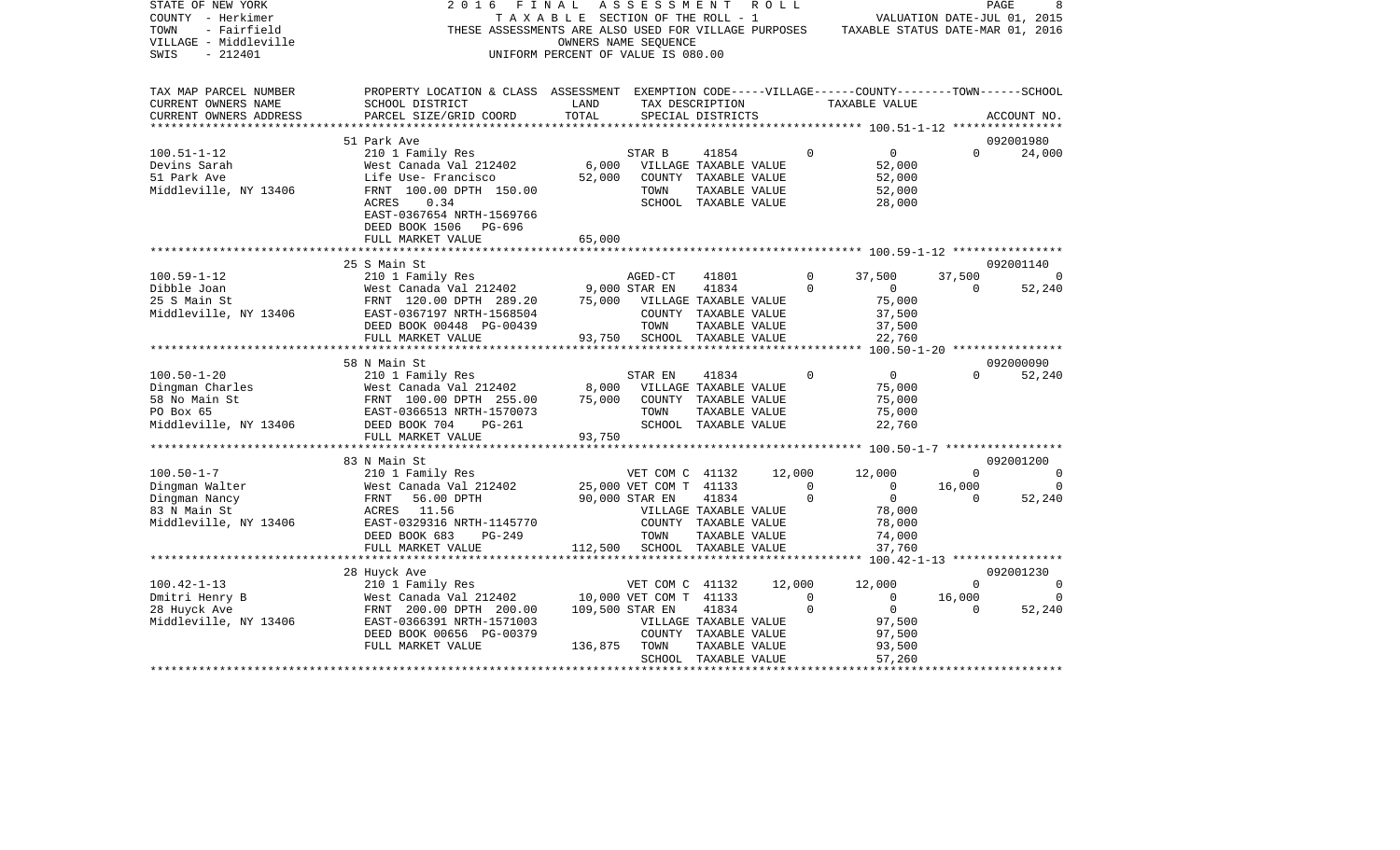| STATE OF NEW YORK<br>COUNTY - Herkimer<br>TOWN<br>- Fairfield<br>VILLAGE - Middleville<br>SWIS<br>$-212401$                                                                                                                                                                                                                                                                                              | 2 0 1 6<br>FINAL                                                                                                                                | TAXABLE SECTION OF THE ROLL - 1<br>OWNERS NAME SEQUENCE<br>UNIFORM PERCENT OF VALUE IS 080.00 |         | ASSESSMENT ROLL<br>THESE ASSESSMENTS ARE ALSO USED FOR VILLAGE PURPOSES TAXABLE STATUS DATE-MAR 01, 2016 |             | VALUATION DATE-JUL 01, 2015 | PAGE     | 9           |
|----------------------------------------------------------------------------------------------------------------------------------------------------------------------------------------------------------------------------------------------------------------------------------------------------------------------------------------------------------------------------------------------------------|-------------------------------------------------------------------------------------------------------------------------------------------------|-----------------------------------------------------------------------------------------------|---------|----------------------------------------------------------------------------------------------------------|-------------|-----------------------------|----------|-------------|
| TAX MAP PARCEL NUMBER<br>CURRENT OWNERS NAME<br>CURRENT OWNERS ADDRESS                                                                                                                                                                                                                                                                                                                                   | PROPERTY LOCATION & CLASS ASSESSMENT EXEMPTION CODE-----VILLAGE------COUNTY-------TOWN------SCHOOL<br>SCHOOL DISTRICT<br>PARCEL SIZE/GRID COORD | LAND<br>TOTAL                                                                                 |         | TAX DESCRIPTION<br>SPECIAL DISTRICTS                                                                     |             | TAXABLE VALUE               |          | ACCOUNT NO. |
|                                                                                                                                                                                                                                                                                                                                                                                                          |                                                                                                                                                 |                                                                                               |         |                                                                                                          |             |                             |          |             |
|                                                                                                                                                                                                                                                                                                                                                                                                          | 35 Park Ave                                                                                                                                     |                                                                                               |         |                                                                                                          | $\Omega$    |                             |          | 092000660   |
| $100.51 - 1 - 6.1$<br>Dmitri Johnathan                                                                                                                                                                                                                                                                                                                                                                   | 210 1 Family Res                                                                                                                                |                                                                                               | STAR B  | 41854                                                                                                    |             | $\overline{0}$<br>70,000    | $\Omega$ | 24,000      |
| Dmitri Abbey                                                                                                                                                                                                                                                                                                                                                                                             | West Canada Val 212402 10,000 VILLAGE TAXABLE VALUE<br>FRNT 160.00 DPTH 243.00 70,000 COUNTY TAXABLE VALUE                                      |                                                                                               |         |                                                                                                          |             | 70,000                      |          |             |
| 35 Park Ave                                                                                                                                                                                                                                                                                                                                                                                              | ACRES<br>0.80                                                                                                                                   |                                                                                               | TOWN    | TAXABLE VALUE                                                                                            |             | 70,000                      |          |             |
| Middleville, NY 13406                                                                                                                                                                                                                                                                                                                                                                                    | EAST-0367261 NRTH-1569716                                                                                                                       |                                                                                               |         | SCHOOL TAXABLE VALUE                                                                                     |             | 46,000                      |          |             |
|                                                                                                                                                                                                                                                                                                                                                                                                          | DEED BOOK 1406 PG-448                                                                                                                           |                                                                                               |         |                                                                                                          |             |                             |          |             |
|                                                                                                                                                                                                                                                                                                                                                                                                          | FULL MARKET VALUE                                                                                                                               | 87,500                                                                                        |         |                                                                                                          |             |                             |          |             |
|                                                                                                                                                                                                                                                                                                                                                                                                          |                                                                                                                                                 |                                                                                               |         |                                                                                                          |             |                             |          |             |
|                                                                                                                                                                                                                                                                                                                                                                                                          | 68 N Main St                                                                                                                                    |                                                                                               |         |                                                                                                          |             |                             |          | 092002970   |
| $100.50 - 1 - 22$                                                                                                                                                                                                                                                                                                                                                                                        | 210 1 Family Res                                                                                                                                |                                                                                               | STAR B  | 41854                                                                                                    | $\Omega$    | $\overline{0}$              | $\Omega$ | 24,000      |
| Dodge John W                                                                                                                                                                                                                                                                                                                                                                                             | 210 1 ramily Nes<br>West Canada Val 212402 7,000<br>FRNT 72.00 DPTH 300.00 90,000                                                               |                                                                                               |         | VILLAGE TAXABLE VALUE                                                                                    |             | 90,000                      |          |             |
| 68 N Main St<br>PO Box 564                                                                                                                                                                                                                                                                                                                                                                               |                                                                                                                                                 |                                                                                               | TOWN    | COUNTY TAXABLE VALUE                                                                                     |             | 90,000                      |          |             |
| Middleville, NY 13406                                                                                                                                                                                                                                                                                                                                                                                    | BANK<br>023<br>EAST-0366400 NRTH-1570224                                                                                                        |                                                                                               |         | TAXABLE VALUE<br>SCHOOL TAXABLE VALUE                                                                    |             | 90,000<br>66,000            |          |             |
|                                                                                                                                                                                                                                                                                                                                                                                                          | $PG-544$<br>DEED BOOK 902                                                                                                                       |                                                                                               |         |                                                                                                          |             |                             |          |             |
|                                                                                                                                                                                                                                                                                                                                                                                                          | FULL MARKET VALUE                                                                                                                               | 112,500                                                                                       |         |                                                                                                          |             |                             |          |             |
|                                                                                                                                                                                                                                                                                                                                                                                                          |                                                                                                                                                 |                                                                                               |         |                                                                                                          |             |                             |          |             |
|                                                                                                                                                                                                                                                                                                                                                                                                          | 60 Huyck Ave                                                                                                                                    |                                                                                               |         |                                                                                                          |             |                             |          | 092004000   |
| $100.43 - 1 - 3$                                                                                                                                                                                                                                                                                                                                                                                         | 210 1 Family Res                                                                                                                                |                                                                                               |         | VILLAGE TAXABLE VALUE                                                                                    |             | 125,000                     |          |             |
| Donald George Haag The Living West Canada Val 212402 10,000<br>60 Huyck Ave FRNT 235.00 DPTH 220.00 125,000                                                                                                                                                                                                                                                                                              |                                                                                                                                                 |                                                                                               |         | COUNTY TAXABLE VALUE                                                                                     |             | 125,000                     |          |             |
|                                                                                                                                                                                                                                                                                                                                                                                                          |                                                                                                                                                 |                                                                                               | TOWN    | TAXABLE VALUE                                                                                            |             | 125,000                     |          |             |
| Middleville, NY 13406                                                                                                                                                                                                                                                                                                                                                                                    | 1.19<br>ACRES                                                                                                                                   |                                                                                               |         | SCHOOL TAXABLE VALUE                                                                                     |             | 125,000                     |          |             |
| PRIOR OWNER ON 3/01/2016                                                                                                                                                                                                                                                                                                                                                                                 | EAST-0367079 NRTH-1571140                                                                                                                       |                                                                                               |         |                                                                                                          |             |                             |          |             |
| Donald George Haag The Living FULL MARKET VALUE                                                                                                                                                                                                                                                                                                                                                          | DEED BOOK 1603 PG-625                                                                                                                           | 156,250                                                                                       |         |                                                                                                          |             |                             |          |             |
|                                                                                                                                                                                                                                                                                                                                                                                                          |                                                                                                                                                 |                                                                                               |         |                                                                                                          |             |                             |          |             |
|                                                                                                                                                                                                                                                                                                                                                                                                          | 39 Huyck Ave                                                                                                                                    |                                                                                               |         |                                                                                                          |             |                             |          | 092001260   |
| $100.42 - 1 - 6$                                                                                                                                                                                                                                                                                                                                                                                         | 210 1 Family Res                                                                                                                                |                                                                                               | STAR EN | 41834                                                                                                    | $\Omega$    | $\overline{0}$              | $\Omega$ | 52,240      |
| Dougherty Lawrence                                                                                                                                                                                                                                                                                                                                                                                       |                                                                                                                                                 |                                                                                               |         |                                                                                                          |             | 102,000                     |          |             |
| Dougherty Mary                                                                                                                                                                                                                                                                                                                                                                                           | West Canada Val 212402 10,000 VILLAGE TAXABLE VALUE<br>BAR change 6/05 102,000 COUNTY TAXABLE VALUE                                             |                                                                                               |         |                                                                                                          |             | 102,000                     |          |             |
| 39 Huyck Ave                                                                                                                                                                                                                                                                                                                                                                                             | FRNT 200.00 DPTH 300.00                                                                                                                         |                                                                                               | TOWN    | TAXABLE VALUE                                                                                            |             | 102,000                     |          |             |
| Middleville, NY 13406                                                                                                                                                                                                                                                                                                                                                                                    | ACRES<br>1.40                                                                                                                                   |                                                                                               |         | SCHOOL TAXABLE VALUE                                                                                     |             | 49,760                      |          |             |
|                                                                                                                                                                                                                                                                                                                                                                                                          | EAST-0366533 NRTH-1571335                                                                                                                       |                                                                                               |         |                                                                                                          |             |                             |          |             |
|                                                                                                                                                                                                                                                                                                                                                                                                          | DEED BOOK 1586 PG-346                                                                                                                           |                                                                                               |         |                                                                                                          |             |                             |          |             |
|                                                                                                                                                                                                                                                                                                                                                                                                          | FULL MARKET VALUE                                                                                                                               | 127,500                                                                                       |         |                                                                                                          |             |                             |          |             |
|                                                                                                                                                                                                                                                                                                                                                                                                          | 15 Fairfield St                                                                                                                                 |                                                                                               |         |                                                                                                          |             |                             |          | 092001950   |
| $100.51 - 1 - 47$                                                                                                                                                                                                                                                                                                                                                                                        | 210 1 Family Res                                                                                                                                |                                                                                               | STAR B  | 41854                                                                                                    | $\mathbf 0$ | $\overline{0}$              | $\Omega$ | 24,000      |
|                                                                                                                                                                                                                                                                                                                                                                                                          |                                                                                                                                                 | 6,000                                                                                         |         | VILLAGE TAXABLE VALUE                                                                                    |             | 40,000                      |          |             |
|                                                                                                                                                                                                                                                                                                                                                                                                          |                                                                                                                                                 |                                                                                               |         | COUNTY TAXABLE VALUE                                                                                     |             | 40,000                      |          |             |
|                                                                                                                                                                                                                                                                                                                                                                                                          |                                                                                                                                                 |                                                                                               | TOWN    | TAXABLE VALUE                                                                                            |             | 40,000                      |          |             |
| Drummond Wm $\begin{array}{l} \text{Drummond Wm} \\ \text{Drummond Cindy} \\ \text{Dfummond Cindy} \\ \text{15 Fairfield St} \\ \text{PO Box 92} \\ \text{PO Box 92} \\ \text{DED BOK 704} \\ \text{DED BOK 704} \\ \text{DED BOK 704} \\ \text{DCED BOK 704} \\ \text{DCED BOK 704} \\ \text{DCED BOK 704} \\ \text{DCED BOK 704} \\ \text{DCED BOK 704} \\ \text{DCED BOK 704} \\ \text{DCED BOK 704}$ |                                                                                                                                                 |                                                                                               |         | SCHOOL TAXABLE VALUE                                                                                     |             | 16,000                      |          |             |
| Middleville, NY 13406 FULL MARKET VALUE                                                                                                                                                                                                                                                                                                                                                                  |                                                                                                                                                 | 50,000                                                                                        |         |                                                                                                          |             |                             |          |             |
|                                                                                                                                                                                                                                                                                                                                                                                                          |                                                                                                                                                 |                                                                                               |         |                                                                                                          |             |                             |          |             |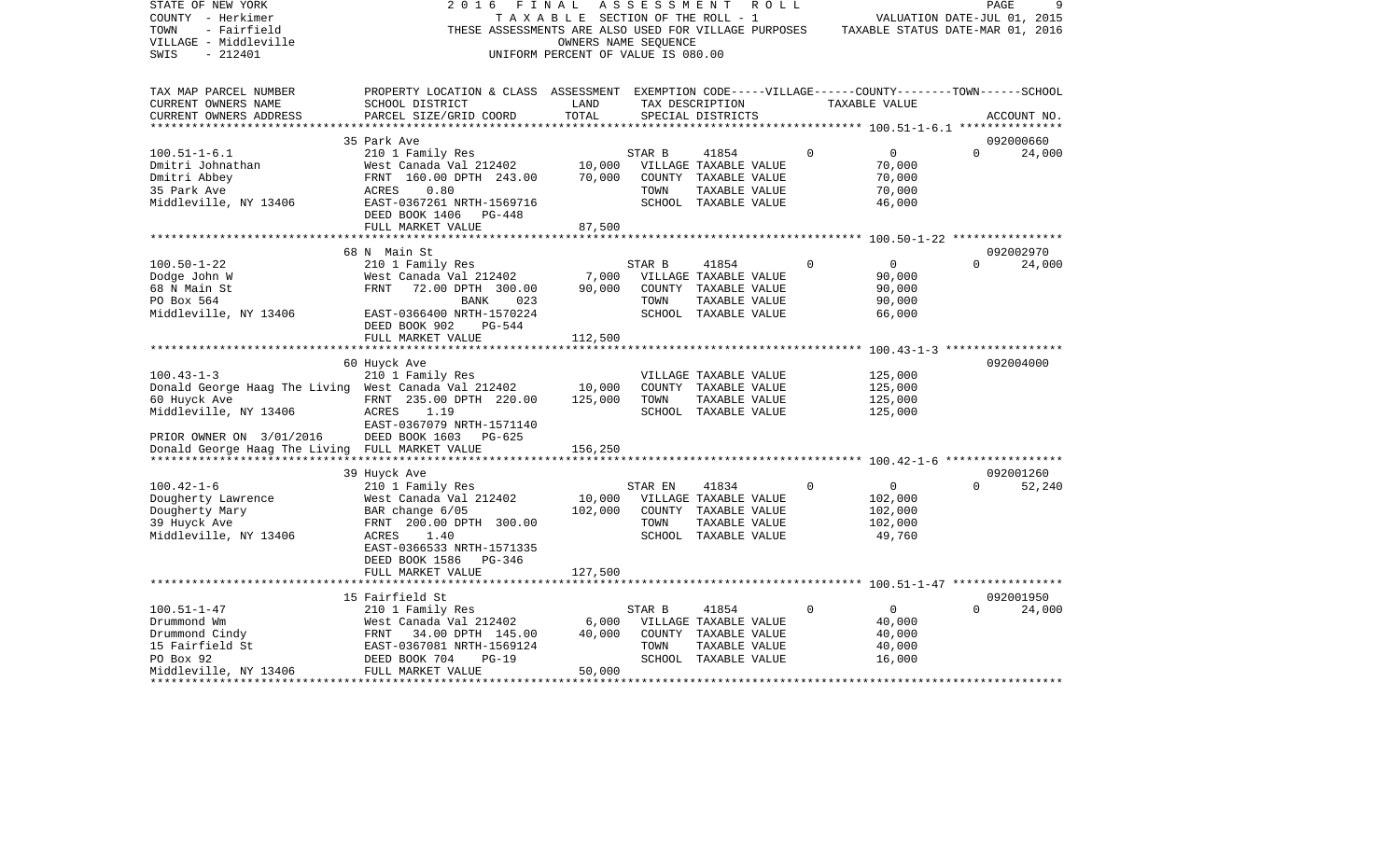| STATE OF NEW YORK<br>COUNTY - Herkimer       | 2016<br>FINAL                                                                                                                                                                                                            | TAXABLE SECTION OF THE ROLL - 1    |         | A S S E S S M E N T A O L L                   |                                                                                       | 10<br>PAGE<br>VALUATION DATE-JUL 01, 2015 |
|----------------------------------------------|--------------------------------------------------------------------------------------------------------------------------------------------------------------------------------------------------------------------------|------------------------------------|---------|-----------------------------------------------|---------------------------------------------------------------------------------------|-------------------------------------------|
| TOWN<br>- Fairfield<br>VILLAGE - Middleville |                                                                                                                                                                                                                          | OWNERS NAME SEOUENCE               |         |                                               | THESE ASSESSMENTS ARE ALSO USED FOR VILLAGE PURPOSES TAXABLE STATUS DATE-MAR 01, 2016 |                                           |
| SWIS<br>- 212401                             |                                                                                                                                                                                                                          | UNIFORM PERCENT OF VALUE IS 080.00 |         |                                               |                                                                                       |                                           |
| TAX MAP PARCEL NUMBER                        | PROPERTY LOCATION & CLASS ASSESSMENT EXEMPTION CODE-----VILLAGE------COUNTY-------TOWN------SCHOOL                                                                                                                       |                                    |         |                                               |                                                                                       |                                           |
| CURRENT OWNERS NAME                          | SCHOOL DISTRICT                                                                                                                                                                                                          | LAND                               |         | TAX DESCRIPTION                               | TAXABLE VALUE                                                                         |                                           |
| CURRENT OWNERS ADDRESS                       | PARCEL SIZE/GRID COORD                                                                                                                                                                                                   | TOTAL                              |         | SPECIAL DISTRICTS                             |                                                                                       | ACCOUNT NO.                               |
|                                              |                                                                                                                                                                                                                          |                                    |         |                                               |                                                                                       |                                           |
|                                              | 37 N Main St                                                                                                                                                                                                             |                                    |         |                                               |                                                                                       | 092003660                                 |
| $100.50 - 1 - 12$<br>E J Willis Co Inc       | 714 Lite Ind Man<br>West Canada Val 212402                                                                                                                                                                               |                                    |         | VILLAGE TAXABLE VALUE                         | 147,600                                                                               |                                           |
| 37 N Main St                                 | 4.00                                                                                                                                                                                                                     | 25,000<br>147,600                  | TOWN    | COUNTY TAXABLE VALUE<br>TAXABLE VALUE         | 147,600<br>147,600                                                                    |                                           |
| PO Box 437                                   | ACRES<br>EAST-0<br>EAST-0366191 NRTH-1569548                                                                                                                                                                             |                                    |         | SCHOOL TAXABLE VALUE                          | 147,600                                                                               |                                           |
| Middleville, NY 13406 DEED BOOK 759          | PG-338                                                                                                                                                                                                                   |                                    |         |                                               |                                                                                       |                                           |
|                                              | FULL MARKET VALUE                                                                                                                                                                                                        | 184,500                            |         |                                               |                                                                                       |                                           |
|                                              |                                                                                                                                                                                                                          |                                    |         |                                               |                                                                                       |                                           |
|                                              | 27 N Main St                                                                                                                                                                                                             |                                    |         |                                               |                                                                                       | 092003630                                 |
| $100.50 - 1 - 14$                            | 714 Lite Ind Man                                                                                                                                                                                                         |                                    |         | VILLAGE TAXABLE VALUE                         | 57,400                                                                                |                                           |
| E J Willis Co Inc                            | West Canada Val 212402 3,000                                                                                                                                                                                             |                                    |         | COUNTY TAXABLE VALUE                          | 57,400                                                                                |                                           |
|                                              |                                                                                                                                                                                                                          | 57,400                             | TOWN    | TAXABLE VALUE                                 | 57,400                                                                                |                                           |
|                                              | EAST-0366375 NRTH-1569359                                                                                                                                                                                                |                                    |         | SCHOOL TAXABLE VALUE                          | 57,400                                                                                |                                           |
|                                              | PG-335                                                                                                                                                                                                                   |                                    |         |                                               |                                                                                       |                                           |
|                                              | FULL MARKET VALUE                                                                                                                                                                                                        | 71,750                             |         |                                               |                                                                                       |                                           |
|                                              |                                                                                                                                                                                                                          |                                    |         |                                               |                                                                                       |                                           |
|                                              | Park Ave                                                                                                                                                                                                                 |                                    |         |                                               |                                                                                       | 092003750                                 |
| $100.51 - 1 - 9$                             | 330 Vacant comm                                                                                                                                                                                                          |                                    |         | VILLAGE TAXABLE VALUE                         | 8,000                                                                                 |                                           |
| E J Willis Co Inc                            | West Canada Val 212402                                                                                                                                                                                                   | 8,000                              |         | COUNTY TAXABLE VALUE                          | 8,000                                                                                 |                                           |
| 37 N Main St<br>PO Box 437                   | building partial shell                                                                                                                                                                                                   | 8,000                              | TOWN    | TAXABLE VALUE                                 | 8,000                                                                                 |                                           |
| Middleville, NY 13406                        | FRNT 84.00 DPTH 150.00<br>ACRES<br>0.29                                                                                                                                                                                  |                                    |         | SCHOOL TAXABLE VALUE                          | 8,000                                                                                 |                                           |
|                                              | EAST-0367515 NRTH-1569749                                                                                                                                                                                                |                                    |         |                                               |                                                                                       |                                           |
|                                              | DEED BOOK 759<br>PG-338                                                                                                                                                                                                  |                                    |         |                                               |                                                                                       |                                           |
|                                              | FULL MARKET VALUE                                                                                                                                                                                                        | 10,000                             |         |                                               |                                                                                       |                                           |
|                                              |                                                                                                                                                                                                                          |                                    |         |                                               |                                                                                       |                                           |
|                                              | Park Ave                                                                                                                                                                                                                 |                                    |         |                                               |                                                                                       | 092003720                                 |
| $100.51 - 1 - 28$                            | 710 Manufacture                                                                                                                                                                                                          |                                    |         | VILLAGE TAXABLE VALUE                         | 130,000                                                                               |                                           |
| E J Willis Co Inc                            | West Canada Val 212402                                                                                                                                                                                                   | 15,000                             |         | COUNTY TAXABLE VALUE                          | 130,000                                                                               |                                           |
| 37 N Main St                                 | INCLUDES>100.51.1-29                                                                                                                                                                                                     | 130,000                            | TOWN    | TAXABLE VALUE                                 | 130,000                                                                               |                                           |
| PO Box 437                                   | FRNT 125.00 DPTH 156.00                                                                                                                                                                                                  |                                    |         | SCHOOL TAXABLE VALUE                          | 130,000                                                                               |                                           |
| Middleville, NY 13406                        | ACRES<br>0.46                                                                                                                                                                                                            |                                    |         |                                               |                                                                                       |                                           |
|                                              | EAST-0367479 NRTH-1569532                                                                                                                                                                                                |                                    |         |                                               |                                                                                       |                                           |
|                                              | DEED BOOK 759<br>PG-335                                                                                                                                                                                                  |                                    |         |                                               |                                                                                       |                                           |
|                                              | FULL MARKET VALUE                                                                                                                                                                                                        | 162,500                            |         |                                               |                                                                                       |                                           |
|                                              |                                                                                                                                                                                                                          |                                    |         |                                               |                                                                                       |                                           |
|                                              | 12 Fairfield St<br>210 1 Family Res                                                                                                                                                                                      |                                    |         |                                               | $\Omega$<br>$\overline{0}$                                                            | 092002520<br>$\Omega$                     |
| $100.51 - 1 - 54$                            |                                                                                                                                                                                                                          |                                    | STAR EN | 41834                                         |                                                                                       | 52,240                                    |
|                                              | West Canada Val 212402                                                                                                                                                                                                   | 9,000<br>78,000                    |         | VILLAGE TAXABLE VALUE<br>COUNTY TAXABLE VALUE | 78,000<br>78,000                                                                      |                                           |
|                                              |                                                                                                                                                                                                                          |                                    | TOWN    | TAXABLE VALUE                                 | 78,000                                                                                |                                           |
|                                              | Edick Willard Mest Canada <sup>val</sup> 212402<br>Edick Jeanette FRNT 108.00 DPTH 300.00<br>12 Fairfield St EAST-0367142 NRTH-1568927<br>PO Box 172 DEED BOOK 00612 PG-00389<br>Middleville, NY 13406 FULL MARKET VALUE |                                    |         | SCHOOL TAXABLE VALUE                          | 25,760                                                                                |                                           |
|                                              |                                                                                                                                                                                                                          | 97,500                             |         |                                               |                                                                                       |                                           |
|                                              |                                                                                                                                                                                                                          |                                    |         |                                               |                                                                                       |                                           |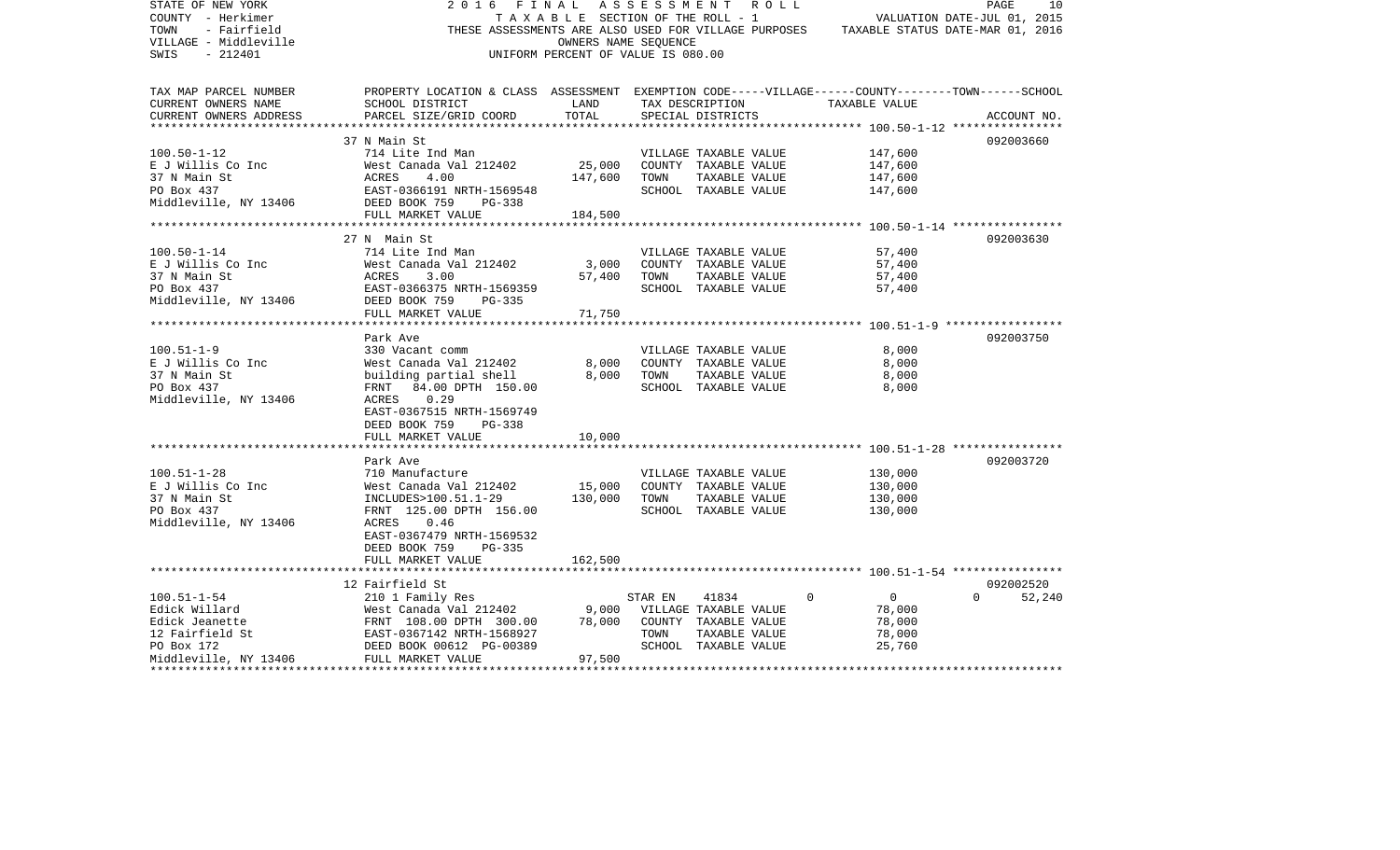| STATE OF NEW YORK<br>COUNTY - Herkimer<br>- Fairfield<br>TOWN<br>VILLAGE - Middleville<br>SWIS<br>$-212401$ | 2016<br>FINAL<br>THESE ASSESSMENTS ARE ALSO USED FOR VILLAGE PURPOSES                                                 | T A X A B L E SECTION OF THE ROLL - 1<br>OWNERS NAME SEQUENCE<br>UNIFORM PERCENT OF VALUE IS 080.00 | ASSESSMENT       | R O L L                        |             | TAXABLE STATUS DATE-MAR 01, 2016           | PAGE<br>VALUATION DATE-JUL 01, 2015 | 11                    |
|-------------------------------------------------------------------------------------------------------------|-----------------------------------------------------------------------------------------------------------------------|-----------------------------------------------------------------------------------------------------|------------------|--------------------------------|-------------|--------------------------------------------|-------------------------------------|-----------------------|
| TAX MAP PARCEL NUMBER<br>CURRENT OWNERS NAME                                                                | PROPERTY LOCATION & CLASS ASSESSMENT EXEMPTION CODE-----VILLAGE------COUNTY-------TOWN------SCHOOL<br>SCHOOL DISTRICT | LAND                                                                                                |                  | TAX DESCRIPTION                |             | TAXABLE VALUE                              |                                     |                       |
| CURRENT OWNERS ADDRESS                                                                                      | PARCEL SIZE/GRID COORD                                                                                                | TOTAL                                                                                               |                  | SPECIAL DISTRICTS              |             |                                            |                                     | ACCOUNT NO.           |
| *************                                                                                               | ***************************                                                                                           | ************************                                                                            |                  |                                |             | ************ 100.67-1-2 ****************** |                                     |                       |
|                                                                                                             | 117 S Main St                                                                                                         |                                                                                                     |                  |                                |             |                                            |                                     | 092001080             |
| $100.67 - 1 - 2$                                                                                            | 210 1 Family Res                                                                                                      |                                                                                                     |                  | VILLAGE TAXABLE VALUE          |             | 70,000                                     |                                     |                       |
| Elliott Diane D                                                                                             | West Canada Val 212402                                                                                                | 10,000                                                                                              |                  | COUNTY TAXABLE VALUE           |             | 70,000                                     |                                     |                       |
| Elliott David M                                                                                             | rental                                                                                                                | 70,000                                                                                              | TOWN             | TAXABLE VALUE                  |             | 70,000                                     |                                     |                       |
| 3909 E Sandra Ter<br>Phoenix, AZ 85032                                                                      | Lifeuse To Mary (facility<br>ACRES<br>1.00                                                                            |                                                                                                     |                  | SCHOOL TAXABLE VALUE           |             | 70,000                                     |                                     |                       |
|                                                                                                             | EAST-0367617 NRTH-1566687                                                                                             |                                                                                                     |                  |                                |             |                                            |                                     |                       |
|                                                                                                             | DEED BOOK 1090<br><b>PG-719</b>                                                                                       |                                                                                                     |                  |                                |             |                                            |                                     |                       |
|                                                                                                             | FULL MARKET VALUE                                                                                                     | 87,500                                                                                              |                  |                                |             |                                            |                                     |                       |
|                                                                                                             |                                                                                                                       |                                                                                                     |                  |                                |             |                                            |                                     |                       |
|                                                                                                             | 29 Reservoir Rd                                                                                                       |                                                                                                     |                  |                                |             |                                            |                                     | 09003690              |
| $100.51 - 1 - 13.2$                                                                                         | 210 1 Family Res                                                                                                      |                                                                                                     | STAR B           | 41854                          | $\Omega$    | $\mathbf 0$                                | $\Omega$                            | 24,000                |
| Elwood Eugene                                                                                               | West Canada Val 212402                                                                                                | 20,000                                                                                              |                  | VILLAGE TAXABLE VALUE          |             | 130,000                                    |                                     |                       |
| 29 Reservoir Rd                                                                                             | ACRES<br>6.50                                                                                                         | 130,000                                                                                             |                  | COUNTY TAXABLE VALUE           |             | 130,000                                    |                                     |                       |
| Middleville, NY 13406                                                                                       | EAST-0367544 NRTH-1569986                                                                                             |                                                                                                     | TOWN             | TAXABLE VALUE                  |             | 130,000                                    |                                     |                       |
|                                                                                                             | DEED BOOK 903<br><b>PG-198</b><br>FULL MARKET VALUE                                                                   | 162,500                                                                                             |                  | SCHOOL TAXABLE VALUE           |             | 106,000                                    |                                     |                       |
|                                                                                                             |                                                                                                                       |                                                                                                     |                  |                                |             |                                            |                                     |                       |
|                                                                                                             | 28 Reservoir Rd                                                                                                       |                                                                                                     |                  |                                |             |                                            |                                     | 092001050             |
| $100.51 - 1 - 15$                                                                                           | 210 1 Family Res                                                                                                      |                                                                                                     | STAR EN          | 41834                          | $\mathbf 0$ | $\overline{0}$                             | $\Omega$                            | 52,240                |
| Farber Carl                                                                                                 | West Canada Val 212402                                                                                                | 7,000                                                                                               |                  | VILLAGE TAXABLE VALUE          |             | 63,000                                     |                                     |                       |
| Farber Iva                                                                                                  | FRNT 68.50 DPTH 295.00                                                                                                | 63,000                                                                                              |                  | COUNTY TAXABLE VALUE           |             | 63,000                                     |                                     |                       |
| 28 Reservoir Rd                                                                                             | EAST-0368062 NRTH-1569866                                                                                             |                                                                                                     | TOWN             | TAXABLE VALUE                  |             | 63,000                                     |                                     |                       |
| Newport, NY 13416                                                                                           | DEED BOOK 1491 PG-813                                                                                                 |                                                                                                     |                  | SCHOOL TAXABLE VALUE           |             | 10,760                                     |                                     |                       |
|                                                                                                             | FULL MARKET VALUE<br>***********************                                                                          | 78,750                                                                                              |                  |                                |             |                                            |                                     |                       |
|                                                                                                             |                                                                                                                       |                                                                                                     |                  | ****************************** |             | ************ 100.59-1-27 ***************** |                                     |                       |
| $100.59 - 1 - 27$                                                                                           | 62 S Main St                                                                                                          |                                                                                                     |                  |                                | $\mathbf 0$ | 12,000                                     | 16,000                              | 092003030<br>$\Omega$ |
| Farber Lynn E                                                                                               | 210 1 Family Res<br>West Canada Val 212402                                                                            | 15,000 STAR B                                                                                       | VET COM CT 41131 | 41854                          | 0           | $\mathbf 0$                                | $\Omega$                            | 24,000                |
| Farber Lisa A                                                                                               | ACRES<br>2.76                                                                                                         | 140,000                                                                                             |                  | VILLAGE TAXABLE VALUE          |             | 140,000                                    |                                     |                       |
| 62 S Main St                                                                                                | EAST-0367138 NRTH-1567746                                                                                             |                                                                                                     |                  | COUNTY TAXABLE VALUE           |             | 128,000                                    |                                     |                       |
| Middleville, NY 13406                                                                                       | DEED BOOK 1099<br>PG-280                                                                                              |                                                                                                     | TOWN             | TAXABLE VALUE                  |             | 124,000                                    |                                     |                       |
|                                                                                                             | FULL MARKET VALUE                                                                                                     | 175,000                                                                                             |                  | SCHOOL TAXABLE VALUE           |             | 116,000                                    |                                     |                       |
|                                                                                                             |                                                                                                                       |                                                                                                     |                  |                                |             | ******** 100.50-1-5 ******************     |                                     |                       |
|                                                                                                             | 91 N Main St                                                                                                          |                                                                                                     |                  |                                |             |                                            |                                     | 092001470             |
| $100.50 - 1 - 5$                                                                                            | 210 1 Family Res                                                                                                      |                                                                                                     | STAR EN          | 41834                          | $\mathbf 0$ | $\mathbf{0}$                               | $\Omega$                            | 52,240                |
| Farrington Ralph                                                                                            | West Canada Val 212402                                                                                                | 10,000                                                                                              |                  | VILLAGE TAXABLE VALUE          |             | 85,000                                     |                                     |                       |
| 91 N Main St                                                                                                | FRNT 118.00 DPTH 348.00                                                                                               | 85,000                                                                                              |                  | COUNTY TAXABLE VALUE           |             | 85,000                                     |                                     |                       |
| Middleville, NY 13406                                                                                       | EAST-0365885 NRTH-1570488                                                                                             |                                                                                                     | TOWN             | TAXABLE VALUE                  |             | 85,000                                     |                                     |                       |
|                                                                                                             | DEED BOOK 842<br>$PG-268$                                                                                             | 106,250                                                                                             |                  | SCHOOL TAXABLE VALUE           |             | 32,760                                     |                                     |                       |
|                                                                                                             | FULL MARKET VALUE                                                                                                     |                                                                                                     |                  |                                |             |                                            |                                     |                       |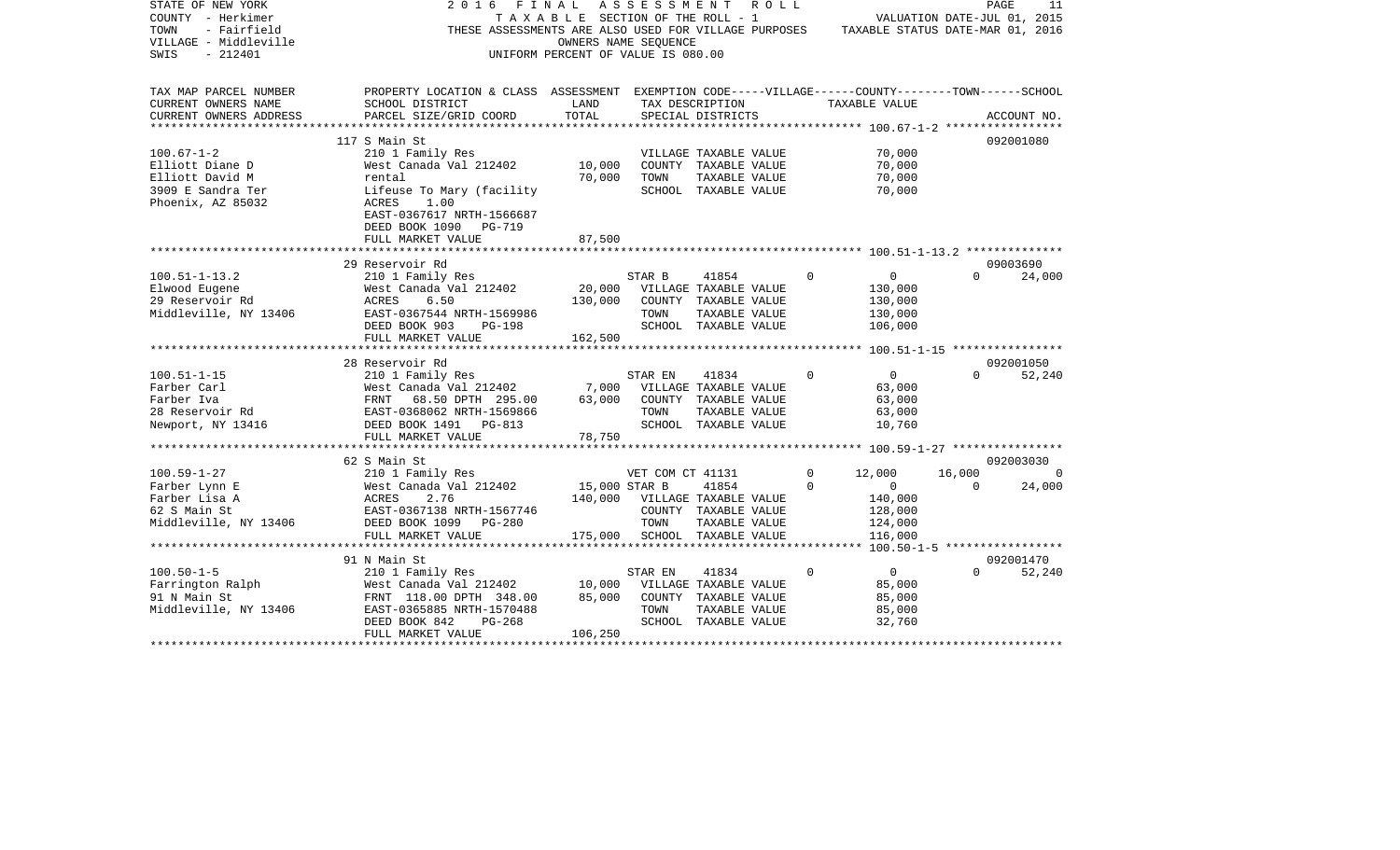| STATE OF NEW YORK         | 2016                                                                                               | FINAL                              | ASSESSMENT | R O L L                                              |               |             | PAGE                             | 12 |
|---------------------------|----------------------------------------------------------------------------------------------------|------------------------------------|------------|------------------------------------------------------|---------------|-------------|----------------------------------|----|
| COUNTY - Herkimer         |                                                                                                    | TAXABLE SECTION OF THE ROLL - 1    |            |                                                      |               |             | VALUATION DATE-JUL 01, 2015      |    |
| TOWN<br>- Fairfield       |                                                                                                    |                                    |            | THESE ASSESSMENTS ARE ALSO USED FOR VILLAGE PURPOSES |               |             | TAXABLE STATUS DATE-MAR 01, 2016 |    |
| VILLAGE - Middleville     |                                                                                                    | OWNERS NAME SEQUENCE               |            |                                                      |               |             |                                  |    |
| $-212401$<br>SWIS         |                                                                                                    | UNIFORM PERCENT OF VALUE IS 080.00 |            |                                                      |               |             |                                  |    |
|                           |                                                                                                    |                                    |            |                                                      |               |             |                                  |    |
| TAX MAP PARCEL NUMBER     | PROPERTY LOCATION & CLASS ASSESSMENT EXEMPTION CODE-----VILLAGE------COUNTY-------TOWN------SCHOOL |                                    |            |                                                      |               |             |                                  |    |
| CURRENT OWNERS NAME       | SCHOOL DISTRICT                                                                                    | LAND                               |            | TAX DESCRIPTION                                      | TAXABLE VALUE |             |                                  |    |
| CURRENT OWNERS ADDRESS    | PARCEL SIZE/GRID COORD                                                                             | TOTAL                              |            | SPECIAL DISTRICTS                                    |               |             | ACCOUNT NO.                      |    |
| ************************* |                                                                                                    |                                    |            |                                                      |               |             |                                  |    |
|                           | 49 S Main St                                                                                       |                                    |            |                                                      |               |             | 092003840                        |    |
| $100.59 - 1 - 21.2$       | 210 1 Family Res                                                                                   |                                    | STAR EN    | 41834                                                | $\Omega$      | $\mathbf 0$ | $\Omega$<br>40,000               |    |
| Fasske Wayne              | West Canada Val 212402                                                                             | 13,000                             |            | VILLAGE TAXABLE VALUE                                |               | 40,000      |                                  |    |
| 49 S Main St              | ACRES<br>5.10                                                                                      | 40,000                             |            | COUNTY TAXABLE VALUE                                 |               | 40,000      |                                  |    |
| Middleville, NY 13406     | EAST-0367805 NRTH-1568154                                                                          |                                    | TOWN       | TAXABLE VALUE                                        |               | 40,000      |                                  |    |
|                           | DEED BOOK 1514 PG-190                                                                              |                                    |            | SCHOOL TAXABLE VALUE                                 |               | 0           |                                  |    |
|                           | FULL MARKET VALUE                                                                                  | 50,000                             |            |                                                      |               |             |                                  |    |
|                           |                                                                                                    |                                    |            |                                                      |               |             |                                  |    |
|                           | 64 N Main St                                                                                       |                                    |            |                                                      |               |             | 092001590                        |    |
| $100.50 - 1 - 21$         | 220 2 Family Res                                                                                   |                                    |            | VILLAGE TAXABLE VALUE                                |               | 99,000      |                                  |    |
| Federal National Mortgage | West Canada Val 212402                                                                             | 8,000                              |            | COUNTY TAXABLE VALUE                                 |               | 99,000      |                                  |    |
| 1900 Market St            | FRNT 92.00 DPTH 276.00                                                                             | 99,000                             | TOWN       | TAXABLE VALUE                                        |               | 99,000      |                                  |    |
| Philadelphia, PA 19103    | EAST-0366481 NRTH-1570163                                                                          |                                    |            | SCHOOL TAXABLE VALUE                                 |               | 99,000      |                                  |    |
|                           | DEED BOOK 1590<br>$PG-30$                                                                          |                                    |            |                                                      |               |             |                                  |    |
|                           | FULL MARKET VALUE                                                                                  | 123,750                            |            |                                                      |               |             |                                  |    |
|                           |                                                                                                    |                                    |            |                                                      |               |             |                                  |    |
|                           | N Main St                                                                                          |                                    |            |                                                      |               |             | 092000390                        |    |
| $100.51 - 1 - 45$         | 422 Diner/lunch                                                                                    |                                    |            | VILLAGE TAXABLE VALUE                                |               | 130,000     |                                  |    |
| Fehlhaber Craig           | West Canada Val 212402                                                                             | 50,000                             |            | COUNTY TAXABLE VALUE                                 |               | 130,000     |                                  |    |
| Fehlhaber Kelly           | Cary's Diner                                                                                       | 130,000                            | TOWN       | TAXABLE VALUE                                        |               | 130,000     |                                  |    |
| 803 Cook Hill Rd          | FRNT 123.70 DPTH 148.32                                                                            |                                    |            | SCHOOL TAXABLE VALUE                                 |               | 130,000     |                                  |    |
| Newport, NY 13416         | EAST-0366927 NRTH-1569097                                                                          |                                    |            |                                                      |               |             |                                  |    |
|                           | DEED BOOK 1470 PG-549                                                                              |                                    |            |                                                      |               |             |                                  |    |
|                           | FULL MARKET VALUE                                                                                  | 162,500                            |            |                                                      |               |             |                                  |    |
|                           |                                                                                                    |                                    |            |                                                      |               |             |                                  |    |
|                           | Fairfield St                                                                                       |                                    |            |                                                      |               |             | 092002910                        |    |
| $100.51 - 1 - 46$         | 311 Res vac land                                                                                   |                                    |            | VILLAGE TAXABLE VALUE                                |               | 15,000      |                                  |    |
| Fehlhaber Craig           | West Canada Val 212402                                                                             | 15,000                             |            | COUNTY TAXABLE VALUE                                 |               | 15,000      |                                  |    |
| Fehlhaber Kelly           | West Canada Woodwork                                                                               | 15,000                             | TOWN       | TAXABLE VALUE                                        |               | 15,000      |                                  |    |
| 803 Cook Hill Rd          | FRNT 65.00 DPTH 145.00                                                                             |                                    |            | SCHOOL TAXABLE VALUE                                 |               | 15,000      |                                  |    |
| Newport, NY 13416         | EAST-0367033 NRTH-1569122                                                                          |                                    |            |                                                      |               |             |                                  |    |
|                           | DEED BOOK 1470 PG-552                                                                              |                                    |            |                                                      |               |             |                                  |    |
|                           | FULL MARKET VALUE                                                                                  | 18,750                             |            |                                                      |               |             |                                  |    |
|                           |                                                                                                    |                                    |            |                                                      |               |             |                                  |    |
|                           | 26 Park Ave                                                                                        |                                    |            |                                                      |               |             | 092002220                        |    |
| $100.51 - 1 - 36$         | 210 1 Family Res                                                                                   |                                    |            | VILLAGE TAXABLE VALUE                                |               | 65,000      |                                  |    |
| Ferreira-Force Patricia   | West Canada Val 212402                                                                             | 6,000                              |            | COUNTY TAXABLE VALUE                                 |               | 65,000      |                                  |    |
| 26 Park Ave               | FRNT<br>69.60 DPTH 129.00                                                                          | 65,000                             | TOWN       | TAXABLE VALUE                                        |               | 65,000      |                                  |    |
| PO Box 543                | EAST-0367214 NRTH-1569483                                                                          |                                    |            | SCHOOL TAXABLE VALUE                                 |               | 65,000      |                                  |    |
| Middleville, NY 13406     | DEED BOOK 1281 PG-56                                                                               |                                    |            |                                                      |               |             |                                  |    |
|                           | FULL MARKET VALUE                                                                                  | 81,250                             |            |                                                      |               |             |                                  |    |
|                           |                                                                                                    |                                    |            |                                                      |               |             |                                  |    |
|                           | 12 Reservoir Rd                                                                                    |                                    |            |                                                      |               |             | 092000240                        |    |
| $100.51 - 1 - 23$         | 210 1 Family Res                                                                                   |                                    |            | VILLAGE TAXABLE VALUE                                |               | 45,000      |                                  |    |
| Flansburg Zachary O       | West Canada Val 212402                                                                             | 8,000                              |            | COUNTY TAXABLE VALUE                                 |               | 45,000      |                                  |    |
| PO Box 45                 | FRNT 130.00 DPTH 205.03                                                                            | 45,000                             | TOWN       | TAXABLE VALUE                                        |               | 45,000      |                                  |    |
| Newport, NY 13416         | EAST-0367969 NRTH-1569597                                                                          |                                    |            | SCHOOL TAXABLE VALUE                                 |               | 45,000      |                                  |    |
|                           | DEED BOOK 1373 PG-768                                                                              |                                    |            |                                                      |               |             |                                  |    |
|                           | FULL MARKET VALUE                                                                                  | 56,250                             |            |                                                      |               |             |                                  |    |
|                           |                                                                                                    |                                    |            |                                                      |               |             |                                  |    |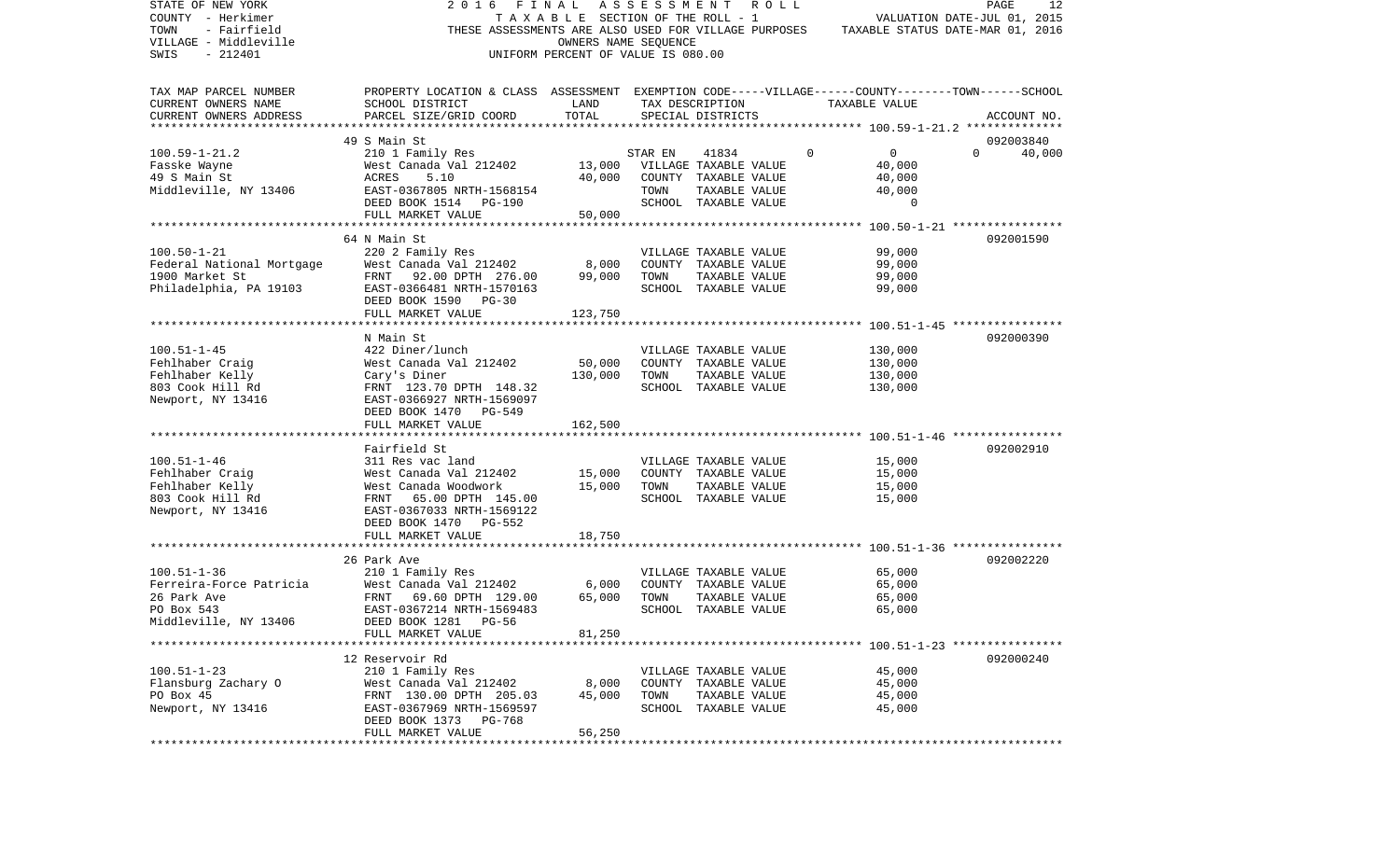| STATE OF NEW YORK<br>COUNTY - Herkimer<br>TOWN<br>- Fairfield<br>VILLAGE - Middleville<br>SWIS<br>$-212401$ | 2016<br>FINAL                                                                                                                                                        | TAXABLE SECTION OF THE ROLL - 1<br>UNIFORM PERCENT OF VALUE IS 080.00 | A S S E S S M E N T A O L L<br>OWNERS NAME SEQUENCE |                                       |                      | VALUATION DATE-JUL 01, 2015<br>THESE ASSESSMENTS ARE ALSO USED FOR VILLAGE PURPOSES TAXABLE STATUS DATE-MAR 01, 2016 |          | PAGE<br>13    |
|-------------------------------------------------------------------------------------------------------------|----------------------------------------------------------------------------------------------------------------------------------------------------------------------|-----------------------------------------------------------------------|-----------------------------------------------------|---------------------------------------|----------------------|----------------------------------------------------------------------------------------------------------------------|----------|---------------|
| TAX MAP PARCEL NUMBER                                                                                       | PROPERTY LOCATION & CLASS ASSESSMENT EXEMPTION CODE-----VILLAGE------COUNTY-------TOWN------SCHOOL                                                                   |                                                                       |                                                     |                                       |                      |                                                                                                                      |          |               |
| CURRENT OWNERS NAME                                                                                         | SCHOOL DISTRICT                                                                                                                                                      | LAND                                                                  | TAX DESCRIPTION                                     |                                       |                      | TAXABLE VALUE                                                                                                        |          |               |
| CURRENT OWNERS ADDRESS<br>**********************                                                            | PARCEL SIZE/GRID COORD                                                                                                                                               | TOTAL                                                                 |                                                     | SPECIAL DISTRICTS                     |                      |                                                                                                                      |          | ACCOUNT NO.   |
|                                                                                                             | 30 N Main St                                                                                                                                                         |                                                                       |                                                     |                                       |                      |                                                                                                                      |          | 092001320     |
| $100.51 - 1 - 3$                                                                                            | 210 1 Family Res                                                                                                                                                     |                                                                       | STAR B                                              | 41854                                 | $\Omega$             | $\overline{0}$                                                                                                       | $\Omega$ | 24,000        |
| Ford Constance                                                                                              | $T_{\text{test}}$ $T_{\text{count}}$ , $T_{\text{test}}$ $T_{\text{test}}$ $T_{\text{test}}$ $T_{\text{test}}$ $T_{\text{test}}$ $T_{\text{test}}$ $T_{\text{test}}$ |                                                                       | VILLAGE TAXABLE VALUE                               |                                       |                      | 58,000                                                                                                               |          |               |
| 30 N Main St                                                                                                | FRNT 104.90 DPTH 129.00                                                                                                                                              | 58,000                                                                | COUNTY TAXABLE VALUE                                |                                       |                      | 58,000                                                                                                               |          |               |
| Newport, NY 13416                                                                                           | EAST-0366709 NRTH-1569566                                                                                                                                            |                                                                       | TOWN                                                | TAXABLE VALUE                         |                      | 58,000                                                                                                               |          |               |
|                                                                                                             | DEED BOOK 792<br>PG-380                                                                                                                                              |                                                                       |                                                     | SCHOOL TAXABLE VALUE                  |                      | 34,000                                                                                                               |          |               |
|                                                                                                             | FULL MARKET VALUE                                                                                                                                                    | 72,500                                                                |                                                     |                                       |                      |                                                                                                                      |          |               |
|                                                                                                             | 6 Huyck Ave                                                                                                                                                          |                                                                       |                                                     |                                       |                      |                                                                                                                      |          | 092000720     |
| $100.42 - 1 - 4$                                                                                            | 210 1 Family Res                                                                                                                                                     |                                                                       | STAR B                                              | 41854                                 | $\Omega$             | 0                                                                                                                    | $\Omega$ | 24,000        |
| Foster Daniel G                                                                                             | West Canada Val 212402                                                                                                                                               | 10,000                                                                | VILLAGE TAXABLE VALUE                               |                                       |                      | 100,000                                                                                                              |          |               |
| Foster Donna M                                                                                              | FRNT 100.00 DPTH 375.00                                                                                                                                              | 100,000                                                               |                                                     | COUNTY TAXABLE VALUE                  |                      | 100,000                                                                                                              |          |               |
| 6 Huyck Ave                                                                                                 | BANK<br>135                                                                                                                                                          |                                                                       | TOWN                                                | TAXABLE VALUE                         |                      | 100,000                                                                                                              |          |               |
| PO Box 557                                                                                                  | EAST-0366277 NRTH-1571327                                                                                                                                            |                                                                       |                                                     | SCHOOL TAXABLE VALUE                  |                      | 76,000                                                                                                               |          |               |
| Middleville, NY 13406                                                                                       | DEED BOOK 861<br>PG-665                                                                                                                                              |                                                                       |                                                     |                                       |                      |                                                                                                                      |          |               |
|                                                                                                             | FULL MARKET VALUE                                                                                                                                                    | 125,000                                                               |                                                     |                                       |                      |                                                                                                                      |          |               |
|                                                                                                             |                                                                                                                                                                      |                                                                       |                                                     |                                       |                      |                                                                                                                      |          |               |
|                                                                                                             | 31 S Main St                                                                                                                                                         |                                                                       |                                                     |                                       |                      |                                                                                                                      | $\Omega$ | 092003810     |
| $100.59 - 1 - 14$<br>Fox Irrevocable Trust                                                                  | 210 1 Family Res                                                                                                                                                     |                                                                       | VET WAR C 41122                                     |                                       | 7,200<br>$\mathbf 0$ | 7,200<br>$\overline{0}$                                                                                              | 9,600    | $\Omega$<br>0 |
| 31 S Main St                                                                                                | West Canada Val 212402 13,000 VET WAR T 41123<br>6.10 BANK 291<br>ACRES                                                                                              | 148,000 STAR B                                                        |                                                     | 41854                                 | $\mathbf 0$          | $\overline{0}$                                                                                                       | $\Omega$ | 24,000        |
| Middleville, NY 13406                                                                                       | EAST-0367779 NRTH-1568406                                                                                                                                            |                                                                       | VILLAGE TAXABLE VALUE                               |                                       |                      | 140,800                                                                                                              |          |               |
|                                                                                                             | DEED BOOK 1553 PG-709                                                                                                                                                |                                                                       | COUNTY TAXABLE VALUE                                |                                       |                      | 140,800                                                                                                              |          |               |
|                                                                                                             | FULL MARKET VALUE                                                                                                                                                    | 185,000                                                               | TOWN                                                | TAXABLE VALUE                         |                      | 138,400                                                                                                              |          |               |
|                                                                                                             |                                                                                                                                                                      |                                                                       |                                                     | SCHOOL TAXABLE VALUE                  |                      | 124,000                                                                                                              |          |               |
|                                                                                                             |                                                                                                                                                                      |                                                                       |                                                     |                                       |                      |                                                                                                                      |          |               |
|                                                                                                             | 63 N Main St                                                                                                                                                         |                                                                       |                                                     |                                       |                      |                                                                                                                      |          | 092000060     |
| $100.50 - 1 - 10$                                                                                           | 210 1 Family Res                                                                                                                                                     |                                                                       | VILLAGE TAXABLE VALUE                               |                                       |                      | 120,000                                                                                                              |          |               |
| Fritsch David                                                                                               | West Canada Val 212402                                                                                                                                               | 20,000                                                                | COUNTY TAXABLE VALUE                                |                                       |                      | 120,000                                                                                                              |          |               |
| Fritsch Paula<br>63 N Main St                                                                               | 5.80<br>ACRES<br>EAST-0365941 NRTH-1569907                                                                                                                           | 120,000                                                               | TOWN                                                | TAXABLE VALUE<br>SCHOOL TAXABLE VALUE |                      | 120,000<br>120,000                                                                                                   |          |               |
| Middleville, NY 13406                                                                                       | DEED BOOK 882<br>PG-406                                                                                                                                              |                                                                       |                                                     |                                       |                      |                                                                                                                      |          |               |
|                                                                                                             | FULL MARKET VALUE                                                                                                                                                    | 150,000                                                               |                                                     |                                       |                      |                                                                                                                      |          |               |
|                                                                                                             |                                                                                                                                                                      |                                                                       |                                                     |                                       |                      |                                                                                                                      |          |               |
|                                                                                                             | 58 Fairfield St                                                                                                                                                      |                                                                       |                                                     |                                       |                      |                                                                                                                      |          | 092003780     |
| $100.51 - 1 - 61$                                                                                           | 210 1 Family Res                                                                                                                                                     |                                                                       |                                                     | VILLAGE TAXABLE VALUE                 |                      | 75,000                                                                                                               |          |               |
| Frye Bille Jean                                                                                             | West Canada Val 212402 6,000<br>FRNT 67.00 DPTH 140.00 75,000                                                                                                        |                                                                       |                                                     | COUNTY TAXABLE VALUE                  |                      | 75,000                                                                                                               |          |               |
| 58 Fairfield St                                                                                             |                                                                                                                                                                      |                                                                       | TOWN                                                | TAXABLE VALUE                         |                      | 75,000                                                                                                               |          |               |
| PO Box 43                                                                                                   | BANK<br>135                                                                                                                                                          |                                                                       |                                                     | SCHOOL TAXABLE VALUE                  |                      | 75,000                                                                                                               |          |               |
| Middleville, NY 13406-0378                                                                                  |                                                                                                                                                                      |                                                                       |                                                     |                                       |                      |                                                                                                                      |          |               |
|                                                                                                             | EAST-0367971 NRTH-1569202                                                                                                                                            |                                                                       |                                                     |                                       |                      |                                                                                                                      |          |               |
|                                                                                                             | DEED BOOK 893<br>$PG-71$<br>FULL MARKET VALUE                                                                                                                        | 93,750                                                                |                                                     |                                       |                      |                                                                                                                      |          |               |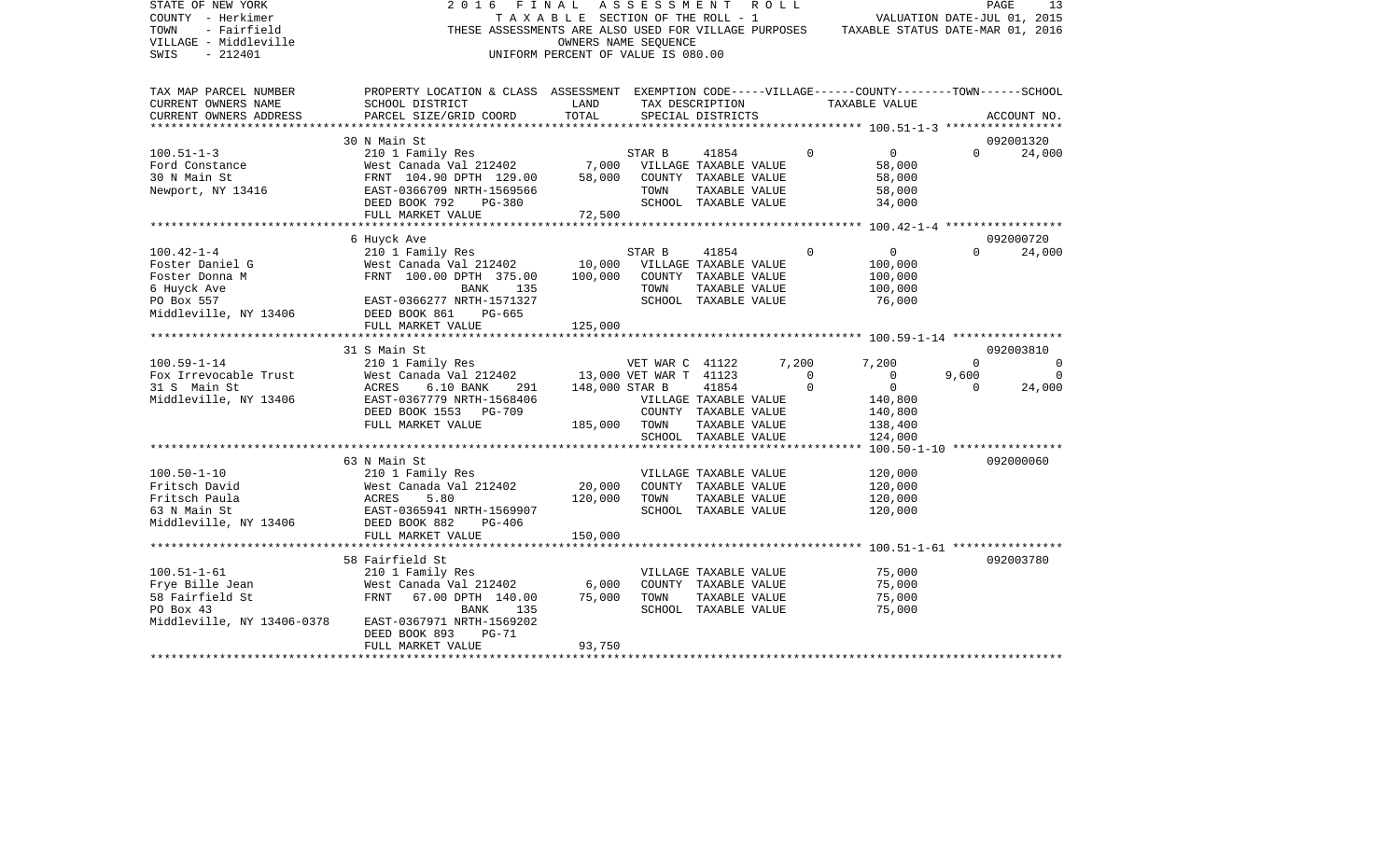| STATE OF NEW YORK                                | 2016                                                                                               | FINAL                              | ASSESSMENT                       |                       | R O L L |             |                                             |          | PAGE<br>14                  |
|--------------------------------------------------|----------------------------------------------------------------------------------------------------|------------------------------------|----------------------------------|-----------------------|---------|-------------|---------------------------------------------|----------|-----------------------------|
| COUNTY - Herkimer                                |                                                                                                    | TAXABLE SECTION OF THE ROLL - 1    |                                  |                       |         |             |                                             |          | VALUATION DATE-JUL 01, 2015 |
| TOWN<br>- Fairfield                              | THESE ASSESSMENTS ARE ALSO USED FOR VILLAGE PURPOSES                                               |                                    |                                  |                       |         |             | TAXABLE STATUS DATE-MAR 01, 2016            |          |                             |
| VILLAGE - Middleville                            |                                                                                                    |                                    | OWNERS NAME SEQUENCE             |                       |         |             |                                             |          |                             |
| SWIS<br>$-212401$                                |                                                                                                    | UNIFORM PERCENT OF VALUE IS 080.00 |                                  |                       |         |             |                                             |          |                             |
|                                                  |                                                                                                    |                                    |                                  |                       |         |             |                                             |          |                             |
|                                                  | PROPERTY LOCATION & CLASS ASSESSMENT EXEMPTION CODE-----VILLAGE------COUNTY-------TOWN------SCHOOL |                                    |                                  |                       |         |             |                                             |          |                             |
| TAX MAP PARCEL NUMBER                            |                                                                                                    |                                    |                                  |                       |         |             |                                             |          |                             |
| CURRENT OWNERS NAME                              | SCHOOL DISTRICT                                                                                    | LAND                               |                                  | TAX DESCRIPTION       |         |             | TAXABLE VALUE                               |          |                             |
| CURRENT OWNERS ADDRESS<br>********************** | PARCEL SIZE/GRID COORD                                                                             | TOTAL                              |                                  | SPECIAL DISTRICTS     |         |             |                                             |          | ACCOUNT NO.                 |
|                                                  |                                                                                                    |                                    |                                  |                       |         |             |                                             |          | 092002460                   |
|                                                  | 64 Fairfield St                                                                                    |                                    |                                  |                       |         |             |                                             |          |                             |
| $100.51 - 1 - 63$                                | 210 1 Family Res                                                                                   |                                    | STAR EN                          | 41834                 |         | 0           | 0                                           | $\Omega$ | 48,000                      |
| Gardner Edward                                   | West Canada Val 212402                                                                             | 6,000                              |                                  | VILLAGE TAXABLE VALUE |         |             | 48,000                                      |          |                             |
| Gardner Helen                                    | FRNT<br>56.60 DPTH 170.00                                                                          | 48,000                             |                                  | COUNTY TAXABLE VALUE  |         |             | 48,000                                      |          |                             |
| PO Box 422                                       | EAST-0368095 NRTH-1569202                                                                          |                                    | TOWN                             | TAXABLE VALUE         |         |             | 48,000                                      |          |                             |
| Middleville, NY 13406                            | DEED BOOK 00621 PG-00600                                                                           |                                    |                                  | SCHOOL TAXABLE VALUE  |         |             | 0                                           |          |                             |
|                                                  | FULL MARKET VALUE                                                                                  | 60,000                             |                                  |                       |         |             |                                             |          |                             |
|                                                  | *********************                                                                              |                                    | *******************              |                       |         |             | ************* 100.51-1-2.1 **************** |          |                             |
|                                                  | 44 N Main St                                                                                       |                                    |                                  |                       |         |             |                                             |          | 092004350                   |
| $100.51 - 1 - 2.1$                               | 210 1 Family Res                                                                                   |                                    | STAR B                           | 41854                 |         | 0           | 0                                           | $\Omega$ | 24,000                      |
| Goodhines Kenneth F                              | West Canada Val 212402                                                                             | 10,000                             |                                  | VILLAGE TAXABLE VALUE |         |             | 65,000                                      |          |                             |
| Susan M                                          | ACRES<br>1.28 BANK<br>135                                                                          | 65,000                             |                                  | COUNTY TAXABLE VALUE  |         |             | 65,000                                      |          |                             |
| 44 S Main St                                     | EAST-0366712 NRTH-1569827                                                                          |                                    | TOWN                             | TAXABLE VALUE         |         |             | 65,000                                      |          |                             |
| PO Box 476                                       | DEED BOOK 862<br>PG-600                                                                            |                                    |                                  | SCHOOL TAXABLE VALUE  |         |             | 41,000                                      |          |                             |
| Middleville, NY 13406                            | FULL MARKET VALUE                                                                                  | 81,250                             |                                  |                       |         |             |                                             |          |                             |
|                                                  |                                                                                                    |                                    | ******************************** |                       |         |             | ************* 100.50-1-26 ***************** |          |                             |
|                                                  | 84 N Main St                                                                                       |                                    |                                  |                       |         |             |                                             |          | 092003090                   |
| $100.50 - 1 - 26$                                | 210 1 Family Res                                                                                   |                                    | STAR B                           | 41854                 |         | 0           | 0                                           | $\Omega$ | 24,000                      |
| Gorman Randy                                     | West Canada Val 212402                                                                             | 6,000                              |                                  | VILLAGE TAXABLE VALUE |         |             | 85,000                                      |          |                             |
| Gorman Melinda                                   | 61.42 DPTH 174.93<br>FRNT                                                                          | 85,000                             |                                  | COUNTY TAXABLE VALUE  |         |             | 85,000                                      |          |                             |
| 84 N Main St                                     | EAST-0366228 NRTH-1570489                                                                          |                                    | TOWN                             | TAXABLE VALUE         |         |             | 85,000                                      |          |                             |
| PO Box 414                                       | DEED BOOK 1256<br>PG-393                                                                           |                                    |                                  | SCHOOL TAXABLE VALUE  |         |             | 61,000                                      |          |                             |
| Middleville, NY 13406                            | FULL MARKET VALUE                                                                                  | 106,250                            |                                  |                       |         |             |                                             |          |                             |
|                                                  |                                                                                                    |                                    |                                  |                       |         |             |                                             |          |                             |
|                                                  | 72 S Main St                                                                                       |                                    |                                  |                       |         |             |                                             |          | 092001740                   |
| $100.59 - 1 - 29$                                | 210 1 Family Res                                                                                   |                                    | VET WAR C 41122                  |                       |         | 7,200       | 7,200                                       | $\Omega$ | 0                           |
| Greene Jay I                                     | West Canada Val 212402                                                                             |                                    | 12,000 VET WAR T 41123           |                       |         | 0           | 0                                           | 9,600    |                             |
| 72 S Main St                                     | ACRES<br>1.10                                                                                      |                                    | 115,000 STAR EN                  | 41834                 |         | 0           | 0                                           | $\Omega$ | 52,240                      |
| Middleville, NY 13406                            | EAST-0367055 NRTH-1567546                                                                          |                                    |                                  | VILLAGE TAXABLE VALUE |         |             | 107,800                                     |          |                             |
|                                                  | DEED BOOK 00630 PG-00654                                                                           |                                    |                                  | COUNTY TAXABLE VALUE  |         |             | 107,800                                     |          |                             |
|                                                  | FULL MARKET VALUE                                                                                  | 143,750                            | TOWN                             | TAXABLE VALUE         |         |             | 105,400                                     |          |                             |
|                                                  |                                                                                                    |                                    |                                  | SCHOOL TAXABLE VALUE  |         |             | 62,760                                      |          |                             |
|                                                  | ***********                                                                                        |                                    | ****************************     |                       |         |             | *** 100.42-1-23 *****************           |          |                             |
|                                                  | 94 N Main St                                                                                       |                                    |                                  |                       |         |             |                                             |          | 092001800                   |
| $100.42 - 1 - 23$                                | 210 1 Family Res                                                                                   |                                    | STAR EN                          | 41834                 |         | $\mathbf 0$ | $\overline{0}$                              | $\Omega$ | 52,240                      |
| Gross Living Trust Gail C                        | West Canada Val 212402                                                                             | 6,000                              |                                  | VILLAGE TAXABLE VALUE |         |             | 80,000                                      |          |                             |
| 94 N Main St                                     | 71.00 DPTH 168.00<br>FRNT                                                                          | 80,000                             |                                  | COUNTY TAXABLE VALUE  |         |             | 80,000                                      |          |                             |
| PO Box 363                                       | EAST-0366088 NRTH-1570730                                                                          |                                    | TOWN                             | TAXABLE VALUE         |         |             | 80,000                                      |          |                             |
|                                                  | DEED BOOK 1571<br>PG-678                                                                           |                                    |                                  | SCHOOL TAXABLE VALUE  |         |             | 27,760                                      |          |                             |
| Middleville, NY 13406                            | FULL MARKET VALUE                                                                                  | 100,000                            |                                  |                       |         |             |                                             |          |                             |
|                                                  |                                                                                                    |                                    |                                  |                       |         |             |                                             |          |                             |
|                                                  | N Main St                                                                                          |                                    |                                  |                       |         |             |                                             |          | 092002130                   |
| $100.42 - 1 - 9.5$                               | 314 Rural vac<10                                                                                   |                                    |                                  | VILLAGE TAXABLE VALUE |         |             | 2,500                                       |          |                             |
| Gross Michael J                                  | West Canada Val 212402                                                                             | 2,500                              |                                  | COUNTY TAXABLE VALUE  |         |             | 2,500                                       |          |                             |
| PO Box 469                                       | FRNT 20.20 DPTH                                                                                    | 2,500                              | TOWN                             | TAXABLE VALUE         |         |             | 2,500                                       |          |                             |
|                                                  | 0.70                                                                                               |                                    |                                  | SCHOOL TAXABLE VALUE  |         |             |                                             |          |                             |
| Middleville, NY 13406                            | ACRES                                                                                              |                                    |                                  |                       |         |             | 2,500                                       |          |                             |
|                                                  | EAST-0366129 NRTH-1571365                                                                          |                                    |                                  |                       |         |             |                                             |          |                             |
|                                                  | DEED BOOK 871<br>PG-549                                                                            |                                    |                                  |                       |         |             |                                             |          |                             |
| *************                                    | FULL MARKET VALUE                                                                                  | 3,125                              |                                  |                       |         |             |                                             |          |                             |
|                                                  |                                                                                                    |                                    |                                  |                       |         |             |                                             |          |                             |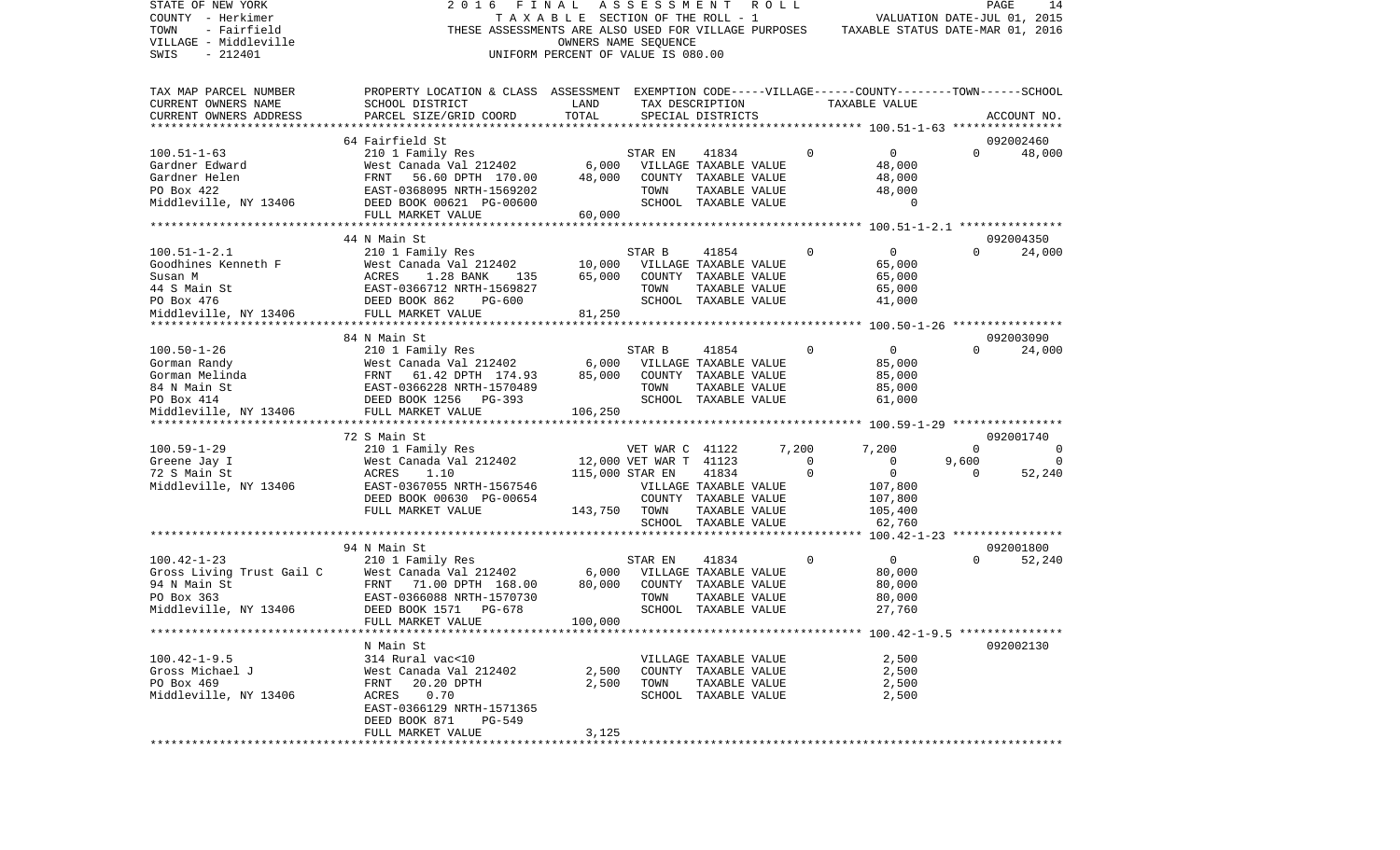| STATE OF NEW YORK<br>COUNTY - Herkimer<br>TOWN<br>- Fairfield<br>VILLAGE - Middleville<br>$-212401$<br>SWIS | FINAL<br>2016<br>THESE ASSESSMENTS ARE ALSO USED FOR VILLAGE PURPOSES                                                 | TAXABLE SECTION OF THE ROLL - 1<br>OWNERS NAME SEQUENCE<br>UNIFORM PERCENT OF VALUE IS 080.00 | ASSESSMENT                            |                                               | R O L L     | TAXABLE STATUS DATE-MAR 01, 2016 | VALUATION DATE-JUL 01, 2015 | PAGE<br>15  |
|-------------------------------------------------------------------------------------------------------------|-----------------------------------------------------------------------------------------------------------------------|-----------------------------------------------------------------------------------------------|---------------------------------------|-----------------------------------------------|-------------|----------------------------------|-----------------------------|-------------|
| TAX MAP PARCEL NUMBER<br>CURRENT OWNERS NAME                                                                | PROPERTY LOCATION & CLASS ASSESSMENT EXEMPTION CODE-----VILLAGE------COUNTY-------TOWN------SCHOOL<br>SCHOOL DISTRICT | LAND                                                                                          |                                       | TAX DESCRIPTION                               |             | TAXABLE VALUE                    |                             |             |
| CURRENT OWNERS ADDRESS                                                                                      | PARCEL SIZE/GRID COORD                                                                                                | TOTAL                                                                                         |                                       | SPECIAL DISTRICTS                             |             |                                  |                             | ACCOUNT NO. |
| ****************                                                                                            |                                                                                                                       |                                                                                               |                                       |                                               |             |                                  |                             |             |
|                                                                                                             | 21 Huyck Ave                                                                                                          |                                                                                               |                                       |                                               |             |                                  |                             | 092002070   |
| $100.42 - 1 - 3$                                                                                            | 210 1 Family Res                                                                                                      |                                                                                               | STAR B                                | 41854                                         | $\Omega$    | $\overline{0}$                   | $\Omega$                    | 24,000      |
| Grossi Jennifer                                                                                             | West Canada Val 212402                                                                                                | 7,000                                                                                         |                                       | VILLAGE TAXABLE VALUE                         |             | 94,000                           |                             |             |
| 21 Huyck Ave                                                                                                | FRNT 100.00 DPTH 200.00                                                                                               | 94,000                                                                                        |                                       | COUNTY TAXABLE VALUE                          |             | 94,000                           |                             |             |
| PO Box 102                                                                                                  | EAST-0366191 NRTH-1571238                                                                                             |                                                                                               | TOWN                                  | TAXABLE VALUE                                 |             | 94,000                           |                             |             |
| Middleville, NY 13406                                                                                       | DEED BOOK 1278<br>PG-627<br>FULL MARKET VALUE                                                                         | 117,500                                                                                       |                                       | SCHOOL TAXABLE VALUE                          |             | 70,000                           |                             |             |
|                                                                                                             | ***********************                                                                                               | *********                                                                                     |                                       |                                               |             |                                  |                             |             |
|                                                                                                             | N Main St                                                                                                             |                                                                                               |                                       |                                               |             |                                  |                             | 092000360   |
| $100.42 - 1 - 19$                                                                                           | 210 1 Family Res                                                                                                      |                                                                                               |                                       | VILLAGE TAXABLE VALUE                         |             | 75,000                           |                             |             |
| Haag Virginia P                                                                                             | West Canada Val 212402                                                                                                | 7,000                                                                                         |                                       | COUNTY TAXABLE VALUE                          |             | 75,000                           |                             |             |
| Mccooey Gail L                                                                                              | FRNT 110.00 DPTH 170.00                                                                                               | 75,000                                                                                        | TOWN                                  | TAXABLE VALUE                                 |             | 75,000                           |                             |             |
| PO Box 106                                                                                                  | EAST-0366010 NRTH-1570927                                                                                             |                                                                                               |                                       | SCHOOL TAXABLE VALUE                          |             | 75,000                           |                             |             |
| Middleville, NY 13406                                                                                       | DEED BOOK 846<br>$PG-128$                                                                                             |                                                                                               |                                       |                                               |             |                                  |                             |             |
|                                                                                                             | FULL MARKET VALUE                                                                                                     | 93,750                                                                                        |                                       |                                               |             |                                  |                             |             |
|                                                                                                             | 61 Huyck Ave                                                                                                          |                                                                                               |                                       |                                               |             |                                  |                             | 092001410   |
| $100.43 - 1 - 1$                                                                                            | 210 1 Family Res                                                                                                      |                                                                                               | STAR EN                               | 41834                                         | $\Omega$    | $\overline{0}$                   | $\Omega$                    | 52,240      |
| Hall James                                                                                                  | West Canada Val 212402                                                                                                | 7,000                                                                                         |                                       | VILLAGE TAXABLE VALUE                         |             | 78,000                           |                             |             |
| Hall Marion                                                                                                 | FRNT 200.00 DPTH 200.00                                                                                               | 78,000                                                                                        |                                       | COUNTY TAXABLE VALUE                          |             | 78,000                           |                             |             |
| 61 Huyck Ave                                                                                                | EAST-0366993 NRTH-1571392                                                                                             |                                                                                               | TOWN                                  | TAXABLE VALUE                                 |             | 78,000                           |                             |             |
| Middleville, NY 13406                                                                                       | DEED BOOK 846<br>$PG-3$                                                                                               |                                                                                               |                                       | SCHOOL TAXABLE VALUE                          |             | 25,760                           |                             |             |
|                                                                                                             | FULL MARKET VALUE                                                                                                     | 97,500                                                                                        |                                       |                                               |             |                                  |                             |             |
|                                                                                                             |                                                                                                                       |                                                                                               |                                       |                                               |             |                                  |                             |             |
|                                                                                                             | 73 Fairfield St                                                                                                       |                                                                                               |                                       |                                               |             |                                  |                             | 092004080   |
| $100.51 - 1 - 17$                                                                                           | 210 1 Family Res                                                                                                      |                                                                                               | STAR B                                | 41854                                         | $\mathbf 0$ | $\overline{0}$                   | $\Omega$                    | 24,000      |
| Harris Glen S<br>Harris Karin M                                                                             | West Canada Val 212402                                                                                                | 20,000<br>90,000                                                                              |                                       | VILLAGE TAXABLE VALUE<br>COUNTY TAXABLE VALUE |             | 90,000                           |                             |             |
| 73 Fairfield St                                                                                             | FRNT 294.30 DPTH<br>ACRES<br>5.40                                                                                     |                                                                                               | TOWN                                  | TAXABLE VALUE                                 |             | 90,000<br>90,000                 |                             |             |
| Middleville, NY 13406                                                                                       | EAST-0368279 NRTH-1569642                                                                                             |                                                                                               |                                       | SCHOOL TAXABLE VALUE                          |             | 66,000                           |                             |             |
|                                                                                                             | DEED BOOK 1404<br><b>PG-106</b>                                                                                       |                                                                                               |                                       |                                               |             |                                  |                             |             |
|                                                                                                             | FULL MARKET VALUE                                                                                                     | 112,500                                                                                       |                                       |                                               |             |                                  |                             |             |
|                                                                                                             |                                                                                                                       |                                                                                               |                                       |                                               |             |                                  |                             |             |
|                                                                                                             | 41 Park Ave                                                                                                           |                                                                                               |                                       |                                               |             |                                  |                             | 092002040   |
| $100.51 - 1 - 8$                                                                                            | 210 1 Family Res                                                                                                      |                                                                                               | VET COM C 41132                       |                                               | 12,000      | 12,000                           | $\mathbf 0$                 | $\Omega$    |
| Haynes Robert                                                                                               | West Canada Val 212402                                                                                                |                                                                                               | 6,000 VET COM T 41133                 |                                               | $\mathbf 0$ | $\mathbf 0$                      | 15,000                      | $\Omega$    |
| Dupont Kathleen                                                                                             | 66.00 DPTH 150.00<br>FRNT                                                                                             |                                                                                               | 60,000 STAR EN                        | 41834                                         | $\mathbf 0$ | $\overline{0}$                   | 0                           | 52,240      |
| 41 Park Ave                                                                                                 | EAST-0367435 NRTH-1569702                                                                                             |                                                                                               |                                       | VILLAGE TAXABLE VALUE                         |             | 48,000                           |                             |             |
| Middleville, NY 13406                                                                                       | DEED BOOK 1292<br>PG-924                                                                                              |                                                                                               |                                       | COUNTY TAXABLE VALUE                          |             | 48,000                           |                             |             |
|                                                                                                             | FULL MARKET VALUE                                                                                                     | 75,000                                                                                        | TOWN                                  | TAXABLE VALUE                                 |             | 45,000                           |                             |             |
|                                                                                                             |                                                                                                                       |                                                                                               | ************************************* | SCHOOL TAXABLE VALUE                          |             | 7,760                            |                             |             |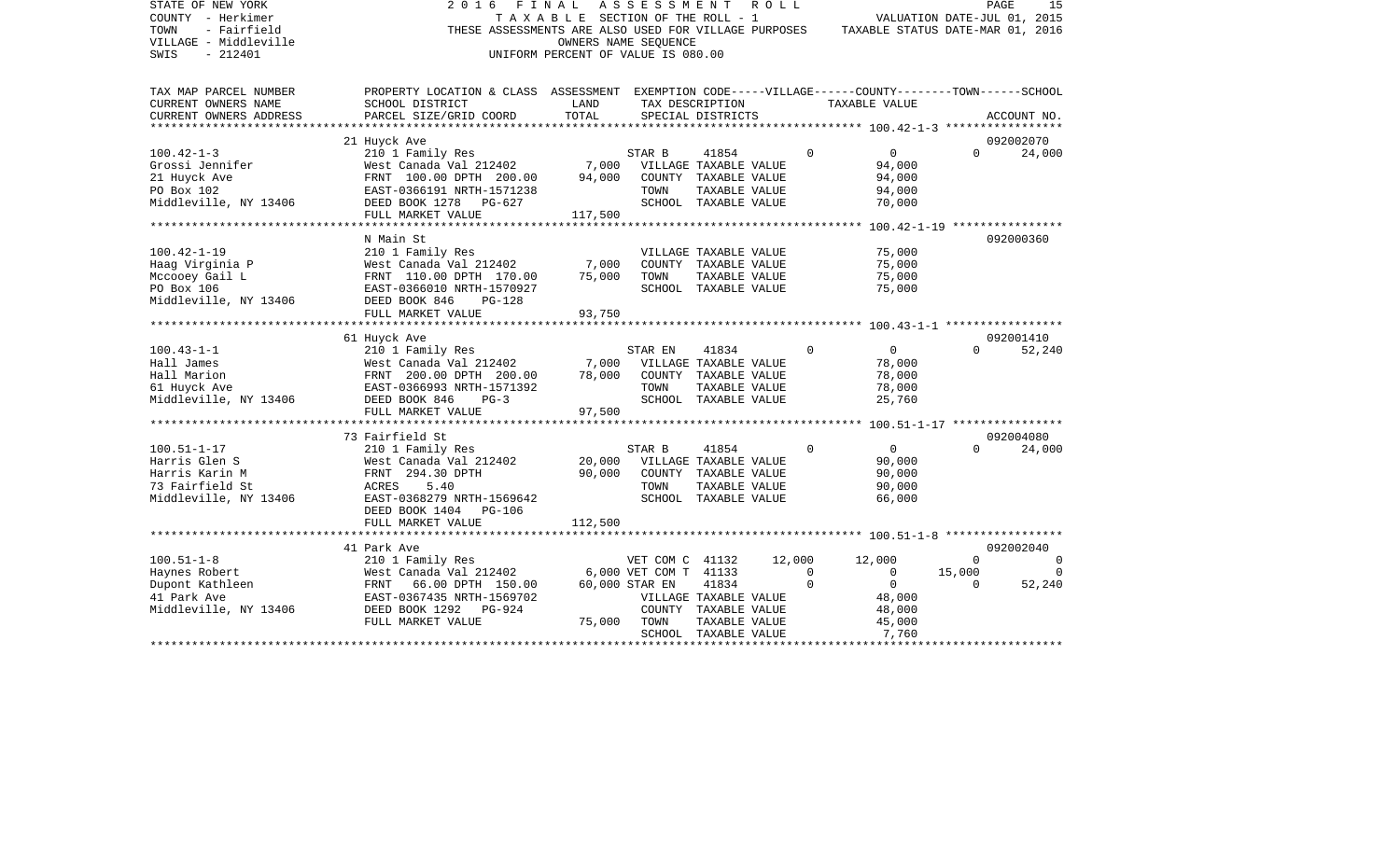| STATE OF NEW YORK<br>COUNTY - Herkimer<br>- Fairfield<br>TOWN<br>VILLAGE - Middleville<br>$-212401$<br>SWIS | 2 0 1 6<br>FINAL<br>THESE ASSESSMENTS ARE ALSO USED FOR VILLAGE PURPOSES                                          | TAXABLE SECTION OF THE ROLL - 1<br>OWNERS NAME SEQUENCE<br>UNIFORM PERCENT OF VALUE IS 080.00 | ASSESSMENT ROLL  |                                       |        |             | VALUATION DATE-JUL 01, 2015<br>TAXABLE STATUS DATE-MAR 01, 2016 |          | PAGE<br>16     |
|-------------------------------------------------------------------------------------------------------------|-------------------------------------------------------------------------------------------------------------------|-----------------------------------------------------------------------------------------------|------------------|---------------------------------------|--------|-------------|-----------------------------------------------------------------|----------|----------------|
| TAX MAP PARCEL NUMBER                                                                                       | PROPERTY LOCATION & CLASS ASSESSMENT EXEMPTION CODE-----VILLAGE------COUNTY-------TOWN------SCHOOL                |                                                                                               |                  |                                       |        |             |                                                                 |          |                |
| CURRENT OWNERS NAME                                                                                         | SCHOOL DISTRICT                                                                                                   | LAND                                                                                          |                  | TAX DESCRIPTION                       |        |             | TAXABLE VALUE                                                   |          |                |
| CURRENT OWNERS ADDRESS                                                                                      | PARCEL SIZE/GRID COORD                                                                                            | TOTAL                                                                                         |                  | SPECIAL DISTRICTS                     |        |             |                                                                 |          | ACCOUNT NO.    |
|                                                                                                             |                                                                                                                   |                                                                                               |                  |                                       |        |             |                                                                 |          |                |
|                                                                                                             | 67 N Main St                                                                                                      |                                                                                               |                  |                                       |        |             |                                                                 |          | 092002100      |
| $100.50 - 1 - 9$                                                                                            | 210 1 Family Res                                                                                                  |                                                                                               | STAR EN          | 41834                                 |        | $\mathbf 0$ | $\mathbf 0$                                                     | $\Omega$ | 52,240         |
| Heath Vita C                                                                                                | West Canada Val 212402                                                                                            | 6,000                                                                                         |                  | VILLAGE TAXABLE VALUE                 |        |             | 65,000                                                          |          |                |
| PO Box 337                                                                                                  | FRNT<br>60.00 DPTH 148.00                                                                                         | 65,000                                                                                        |                  | COUNTY TAXABLE VALUE                  |        |             | 65,000                                                          |          |                |
|                                                                                                             | Middleville, NY 13406-0337 EAST-0366199 NRTH-1570097                                                              |                                                                                               | TOWN             | TAXABLE VALUE                         |        |             | 65,000                                                          |          |                |
|                                                                                                             | DEED BOOK 702<br>PG-559                                                                                           |                                                                                               |                  | SCHOOL TAXABLE VALUE                  |        |             | 12,760                                                          |          |                |
|                                                                                                             | FULL MARKET VALUE                                                                                                 | 81,250                                                                                        |                  |                                       |        |             |                                                                 |          |                |
|                                                                                                             |                                                                                                                   |                                                                                               |                  |                                       |        |             |                                                                 |          |                |
|                                                                                                             | 45 S Main St                                                                                                      |                                                                                               |                  |                                       |        |             |                                                                 |          | 092006000      |
| $100.59 - 1 - 16$                                                                                           | 220 2 Family Res                                                                                                  |                                                                                               |                  | VILLAGE TAXABLE VALUE                 |        |             | 72,000                                                          |          |                |
| Hillman Michael W                                                                                           | West Canada Val 212402                                                                                            | 6,000<br>72,000                                                                               |                  | COUNTY TAXABLE VALUE                  |        |             | 72,000                                                          |          |                |
| Hillman Patricia S<br>8183 St. Rte. 28                                                                      | FRNT 98.00 DPTH 85.00<br>EAST-0367273 NRTH-1568120<br>FRNT 98.00 DPTH 85.00                                       |                                                                                               | TOWN             | TAXABLE VALUE<br>SCHOOL TAXABLE VALUE |        |             | 72,000<br>72,000                                                |          |                |
| Newport, NY 13416                                                                                           | DEED BOOK 1416 PG-444                                                                                             |                                                                                               |                  |                                       |        |             |                                                                 |          |                |
|                                                                                                             | FULL MARKET VALUE                                                                                                 | 90,000                                                                                        |                  |                                       |        |             |                                                                 |          |                |
|                                                                                                             |                                                                                                                   |                                                                                               |                  |                                       |        |             |                                                                 |          |                |
|                                                                                                             | 42 S Main St                                                                                                      |                                                                                               |                  |                                       |        |             |                                                                 |          | 092004290      |
| $100.59 - 1 - 17$                                                                                           | 210 1 Family Res                                                                                                  |                                                                                               |                  | VILLAGE TAXABLE VALUE                 |        |             | 18,000                                                          |          |                |
| Hillman Michael W                                                                                           | West Canada Val 212402                                                                                            | 7,000                                                                                         |                  | COUNTY TAXABLE VALUE                  |        |             | 18,000                                                          |          |                |
| Hillman Patricia S                                                                                          |                                                                                                                   | 18,000                                                                                        | TOWN             | TAXABLE VALUE                         |        |             | 18,000                                                          |          |                |
| 8183 State Route 28                                                                                         |                                                                                                                   |                                                                                               |                  | SCHOOL TAXABLE VALUE                  |        |             | 18,000                                                          |          |                |
| Newport, NY 13416                                                                                           |                                                                                                                   |                                                                                               |                  |                                       |        |             |                                                                 |          |                |
|                                                                                                             | West Canaud<br>FRNT 140.00 DPTH 120.00<br>EAST-0367126 NRTH-1568129<br>DEED BOOK 1140 PG-569<br>FILL MARKET VALUE | 22,500                                                                                        |                  |                                       |        |             |                                                                 |          |                |
|                                                                                                             |                                                                                                                   |                                                                                               |                  |                                       |        |             |                                                                 |          |                |
|                                                                                                             | 57 S Main St                                                                                                      |                                                                                               |                  |                                       |        |             |                                                                 |          | 092002640      |
| $100.59 - 1 - 22$                                                                                           | 210 1 Family Res                                                                                                  |                                                                                               | STAR B           | 41854                                 |        | $\Omega$    | $\mathbf 0$                                                     | $\Omega$ | 24,000         |
| Hilts Richard                                                                                               | West Canada Val 212402                                                                                            | 7,000                                                                                         |                  | VILLAGE TAXABLE VALUE                 |        |             | 85,000                                                          |          |                |
| 57 S Main St                                                                                                | FRNT 61.00 DPTH 296.00                                                                                            | 85,000                                                                                        |                  | COUNTY TAXABLE VALUE                  |        |             | 85,000                                                          |          |                |
| Middleville, NY 13406                                                                                       | EAST-0367460 NRTH-1567890                                                                                         |                                                                                               | TOWN             | TAXABLE VALUE                         |        |             | 85,000                                                          |          |                |
|                                                                                                             | DEED BOOK 1366 PG-388                                                                                             |                                                                                               |                  | SCHOOL TAXABLE VALUE                  |        |             | 61,000                                                          |          |                |
|                                                                                                             | FULL MARKET VALUE                                                                                                 | 106,250                                                                                       |                  |                                       |        |             |                                                                 |          |                |
|                                                                                                             | 17 S Main St                                                                                                      |                                                                                               |                  |                                       |        |             |                                                                 |          | 092000630      |
| $100.59 - 1 - 11$                                                                                           | 210 1 Family Res                                                                                                  |                                                                                               | VET COM CT 41131 |                                       | 12,000 |             | 12,000                                                          | 16,000   | $\overline{0}$ |
| Holmes Kurt                                                                                                 | West Canada Val 212402                                                                                            | 10,000 VET DIS CT 41141                                                                       |                  |                                       |        | 8,200       | 8,200                                                           | 8,200    | 0              |
| Holmes Erin                                                                                                 | 1.40<br>ACRES                                                                                                     |                                                                                               | 82,000 STAR EN   | 41834                                 |        | $\Omega$    | $\overline{0}$                                                  | $\Omega$ | 52,240         |
| 17 S Main St                                                                                                | EAST-0367336 NRTH-1568673                                                                                         |                                                                                               |                  | VILLAGE TAXABLE VALUE                 |        |             | 61,800                                                          |          |                |
| Middleville, NY 13406                                                                                       | DEED BOOK 1559<br>PG-764                                                                                          |                                                                                               |                  | COUNTY TAXABLE VALUE                  |        |             | 61,800                                                          |          |                |
|                                                                                                             | FULL MARKET VALUE                                                                                                 | 102,500                                                                                       | TOWN             | TAXABLE VALUE                         |        |             | 57,800                                                          |          |                |
|                                                                                                             |                                                                                                                   |                                                                                               |                  | SCHOOL TAXABLE VALUE                  |        |             | 29,760                                                          |          |                |
|                                                                                                             |                                                                                                                   |                                                                                               |                  |                                       |        |             |                                                                 |          |                |
|                                                                                                             | 74 Fairfield St                                                                                                   |                                                                                               |                  |                                       |        |             |                                                                 |          | 092002340      |
| $100.51 - 1 - 65$                                                                                           | 210 1 Family Res                                                                                                  |                                                                                               | STAR B           | 41854                                 |        | $\mathbf 0$ | $\mathbf 0$                                                     | $\Omega$ | 24,000         |
| Hull Jon S                                                                                                  | West Canada Val 212402                                                                                            | 10,000                                                                                        |                  | VILLAGE TAXABLE VALUE                 |        |             | 58,000                                                          |          |                |
| Hull Valerie L                                                                                              | ACRES<br>1.20                                                                                                     | 58,000                                                                                        |                  | COUNTY TAXABLE VALUE                  |        |             | 58,000                                                          |          |                |
| 74 Fairfield St                                                                                             | EAST-0368350 NRTH-1569135                                                                                         |                                                                                               | TOWN             | TAXABLE VALUE                         |        |             | 58,000                                                          |          |                |
| Middleville, NY 13406                                                                                       | DEED BOOK 871<br>$PG-250$                                                                                         |                                                                                               |                  | SCHOOL TAXABLE VALUE                  |        |             | 34,000                                                          |          |                |
|                                                                                                             | FULL MARKET VALUE                                                                                                 | 72,500                                                                                        |                  |                                       |        |             |                                                                 |          |                |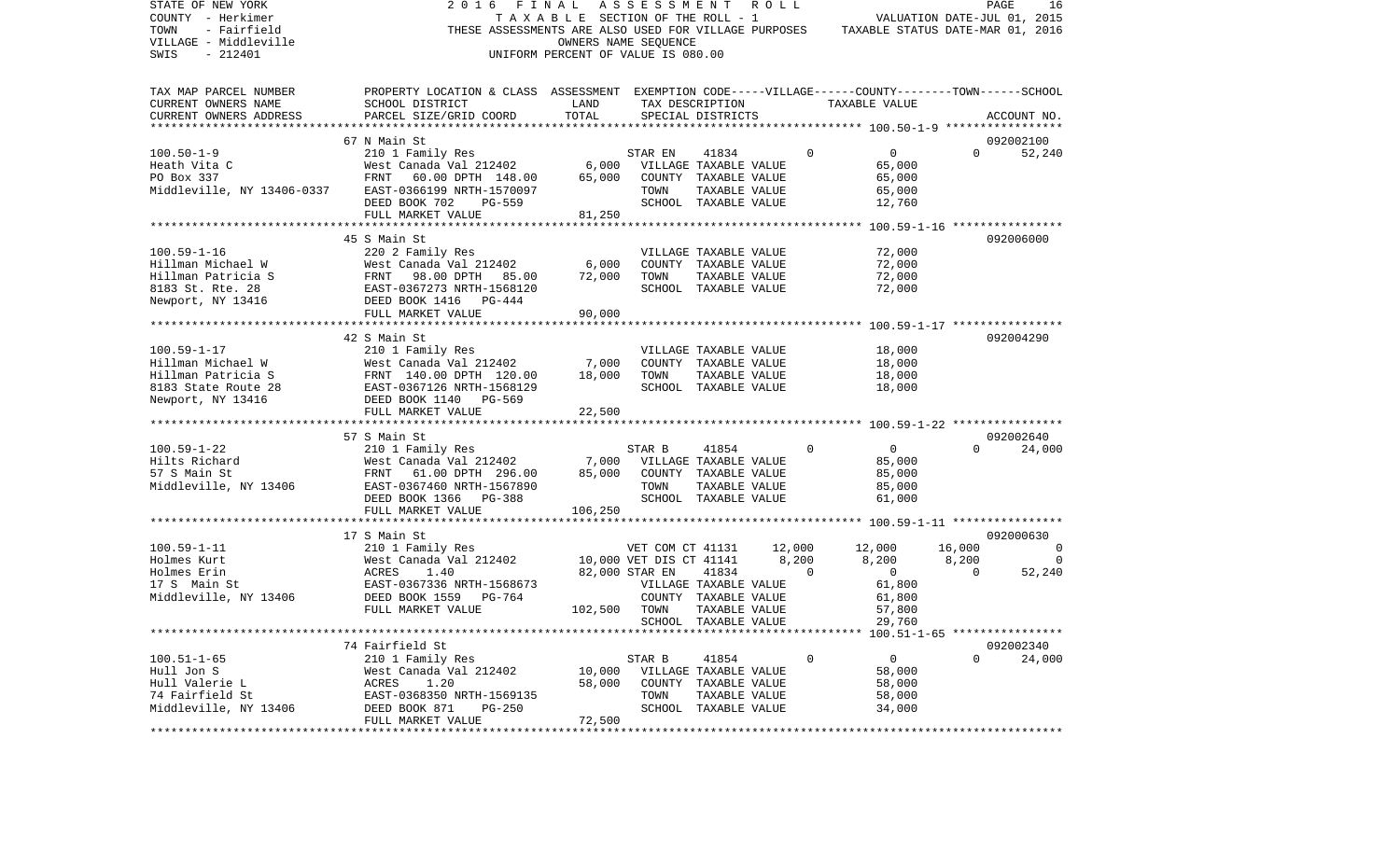| STATE OF NEW YORK<br>COUNTY - Herkimer<br>TOWN<br>- Fairfield<br>VILLAGE - Middleville<br>$-212401$<br>SWIS | 2016<br>FINAL                                                                                      | T A X A B L E SECTION OF THE ROLL - 1<br>OWNERS NAME SEOUENCE<br>UNIFORM PERCENT OF VALUE IS 080.00 | A S S E S S M E N T | R O L L               |          | VALUATION DATE-JUL 01, 2015<br>THESE ASSESSMENTS ARE ALSO USED FOR VILLAGE PURPOSES TAXABLE STATUS DATE-MAR 01, 2016 | PAGE     | 17          |
|-------------------------------------------------------------------------------------------------------------|----------------------------------------------------------------------------------------------------|-----------------------------------------------------------------------------------------------------|---------------------|-----------------------|----------|----------------------------------------------------------------------------------------------------------------------|----------|-------------|
| TAX MAP PARCEL NUMBER                                                                                       | PROPERTY LOCATION & CLASS ASSESSMENT EXEMPTION CODE-----VILLAGE------COUNTY-------TOWN------SCHOOL |                                                                                                     |                     |                       |          |                                                                                                                      |          |             |
| CURRENT OWNERS NAME                                                                                         | SCHOOL DISTRICT                                                                                    | LAND                                                                                                |                     | TAX DESCRIPTION       |          | TAXABLE VALUE                                                                                                        |          |             |
| CURRENT OWNERS ADDRESS                                                                                      | PARCEL SIZE/GRID COORD                                                                             | TOTAL                                                                                               |                     | SPECIAL DISTRICTS     |          |                                                                                                                      |          | ACCOUNT NO. |
|                                                                                                             |                                                                                                    |                                                                                                     |                     |                       |          |                                                                                                                      |          |             |
|                                                                                                             | 82 Fairfield St                                                                                    |                                                                                                     |                     |                       |          |                                                                                                                      |          | 092002370   |
| $100.51 - 1 - 66$                                                                                           | 210 1 Family Res                                                                                   |                                                                                                     |                     | VILLAGE TAXABLE VALUE |          | 45,000                                                                                                               |          |             |
| Hull Valerie L                                                                                              | West Canada Val 212402                                                                             | 7,000                                                                                               |                     | COUNTY TAXABLE VALUE  |          | 45,000                                                                                                               |          |             |
| Hull Jon S                                                                                                  | FRNT 133.00 DPTH 134.30                                                                            | 45,000                                                                                              | TOWN                | TAXABLE VALUE         |          | 45,000                                                                                                               |          |             |
| 82 Fairfield St                                                                                             | EAST-0368486 NRTH-1569204                                                                          |                                                                                                     |                     | SCHOOL TAXABLE VALUE  |          | 45,000                                                                                                               |          |             |
| Middleville, NY 13406                                                                                       | DEED BOOK 1415 PG-578                                                                              | 56,250                                                                                              |                     |                       |          |                                                                                                                      |          |             |
|                                                                                                             | FULL MARKET VALUE                                                                                  |                                                                                                     |                     |                       |          |                                                                                                                      |          |             |
|                                                                                                             | 132 N Main St                                                                                      |                                                                                                     |                     |                       |          |                                                                                                                      |          |             |
| $100.42 - 1 - 9.6$                                                                                          | 210 1 Family Res                                                                                   |                                                                                                     | STAR EN             | 41834                 | $\Omega$ | $\overline{0}$                                                                                                       | $\Omega$ | 52,240      |
| Hutchins Robert A                                                                                           | West Canada Val 212402                                                                             | 20,000                                                                                              |                     | VILLAGE TAXABLE VALUE |          | 100,000                                                                                                              |          |             |
| Hutchins Linda L                                                                                            | FRNT 421.10 DPTH                                                                                   | 100,000                                                                                             |                     | COUNTY TAXABLE VALUE  |          | 100,000                                                                                                              |          |             |
| 132 N Main St                                                                                               | ACRES<br>4.20                                                                                      |                                                                                                     | TOWN                | TAXABLE VALUE         |          | 100,000                                                                                                              |          |             |
| Newport, NY 13416                                                                                           | EAST-0365905 NRTH-1571472                                                                          |                                                                                                     |                     | SCHOOL TAXABLE VALUE  |          | 47,760                                                                                                               |          |             |
|                                                                                                             | DEED BOOK 1441<br>PG-882                                                                           |                                                                                                     |                     |                       |          |                                                                                                                      |          |             |
|                                                                                                             | FULL MARKET VALUE                                                                                  | 125,000                                                                                             |                     |                       |          |                                                                                                                      |          |             |
|                                                                                                             | 73 S Main St                                                                                       |                                                                                                     |                     |                       |          |                                                                                                                      |          | 092000330   |
| $100.59 - 1 - 31$                                                                                           | 210 1 Family Res                                                                                   |                                                                                                     | STAR B              | 41854                 | $\Omega$ | $\overline{0}$                                                                                                       | $\Omega$ | 24,000      |
| Huyck James                                                                                                 | West Canada Val 212402                                                                             | 6,000                                                                                               |                     | VILLAGE TAXABLE VALUE |          | 85,000                                                                                                               |          |             |
| Huyck Debra                                                                                                 | 57.00 DPTH 140.00<br>FRNT                                                                          | 85,000                                                                                              |                     | COUNTY TAXABLE VALUE  |          | 85,000                                                                                                               |          |             |
| 73 S Main St                                                                                                | BANK<br>135                                                                                        |                                                                                                     | TOWN                | TAXABLE VALUE         |          | 85,000                                                                                                               |          |             |
| PO Box 174                                                                                                  | EAST-0367458 NRTH-1567580                                                                          |                                                                                                     |                     | SCHOOL TAXABLE VALUE  |          | 61,000                                                                                                               |          |             |
| Middleville, NY 13406                                                                                       | DEED BOOK 667<br>PG-3354                                                                           |                                                                                                     |                     |                       |          |                                                                                                                      |          |             |
|                                                                                                             | FULL MARKET VALUE                                                                                  | 106,250                                                                                             |                     |                       |          |                                                                                                                      |          |             |
|                                                                                                             | ************************                                                                           |                                                                                                     |                     |                       |          | ***************** 100.51-1-41 *****************                                                                      |          |             |
|                                                                                                             | N Main St                                                                                          |                                                                                                     |                     |                       |          |                                                                                                                      |          | 092003180   |
| $100.51 - 1 - 41$                                                                                           | 411 Apartment                                                                                      |                                                                                                     |                     | VILLAGE TAXABLE VALUE |          | 92,000                                                                                                               |          |             |
| Huyck James F                                                                                               | West Canada Val 212402                                                                             | 13,000                                                                                              |                     | COUNTY TAXABLE VALUE  |          | 92,000                                                                                                               |          |             |
| Huyck Debra J                                                                                               | FRNT 137.23 DPTH 152.22                                                                            | 92,000                                                                                              | TOWN                | TAXABLE VALUE         |          | 92,000                                                                                                               |          |             |
| 73 S Main Street                                                                                            | EAST-0366900 NRTH-1569358                                                                          |                                                                                                     |                     | SCHOOL TAXABLE VALUE  |          | 92,000                                                                                                               |          |             |
| PO Box 174                                                                                                  | DEED BOOK 1090 PG-163                                                                              |                                                                                                     |                     |                       |          |                                                                                                                      |          |             |
| Middleville, NY 13406                                                                                       | FULL MARKET VALUE                                                                                  | 115,000<br>***********                                                                              |                     |                       |          |                                                                                                                      |          |             |
|                                                                                                             | S Main St                                                                                          |                                                                                                     |                     |                       |          |                                                                                                                      |          | 092001500   |
| $100.59 - 1 - 24$                                                                                           | 314 Rural vac<10                                                                                   |                                                                                                     |                     | VILLAGE TAXABLE VALUE |          | 1,500                                                                                                                |          |             |
| Huyck Reta                                                                                                  | West Canada Val 212402                                                                             | 1,500                                                                                               |                     | COUNTY TAXABLE VALUE  |          | 1,500                                                                                                                |          |             |
| St                                                                                                          | FRNT<br>61.00 DPTH 122.00                                                                          | 1,500                                                                                               | TOWN                | TAXABLE VALUE         |          | 1,500                                                                                                                |          |             |
| PO Box 333                                                                                                  | EAST-0367553 NRTH-1567852                                                                          |                                                                                                     |                     | SCHOOL TAXABLE VALUE  |          | 1,500                                                                                                                |          |             |
| Middleville, NY 13406                                                                                       | DEED BOOK 1136<br>PG-897                                                                           |                                                                                                     |                     |                       |          |                                                                                                                      |          |             |
|                                                                                                             | FULL MARKET VALUE                                                                                  | 1,875                                                                                               |                     |                       |          |                                                                                                                      |          |             |
|                                                                                                             |                                                                                                    |                                                                                                     |                     |                       |          |                                                                                                                      |          |             |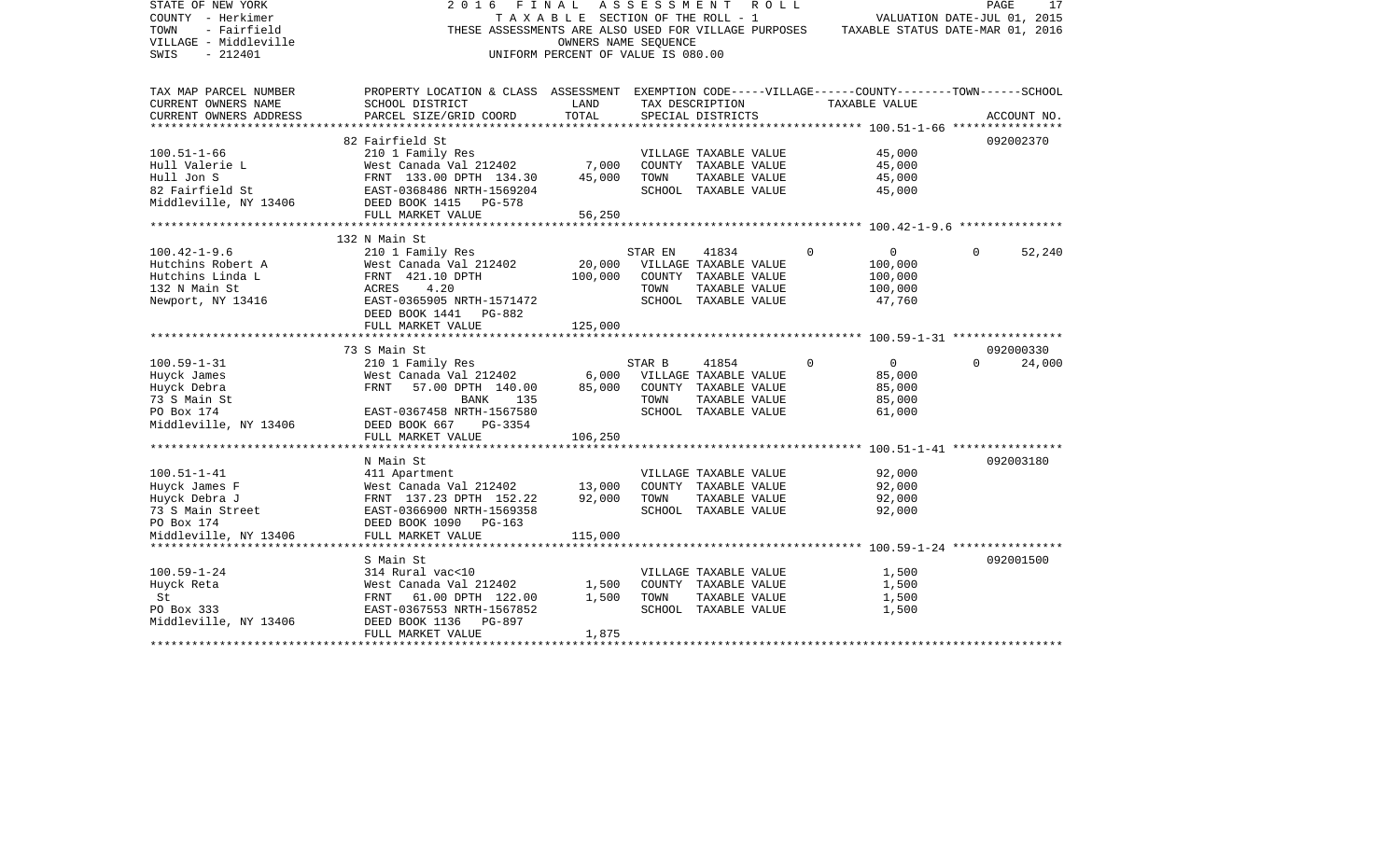| TAX MAP PARCEL NUMBER<br>PROPERTY LOCATION & CLASS ASSESSMENT EXEMPTION CODE-----VILLAGE------COUNTY-------TOWN------SCHOOL<br>CURRENT OWNERS NAME<br>SCHOOL DISTRICT<br>LAND<br>TAX DESCRIPTION<br>TAXABLE VALUE<br>TOTAL<br>PARCEL SIZE/GRID COORD<br>CURRENT OWNERS ADDRESS<br>SPECIAL DISTRICTS<br>63 S Main St<br>092001530<br>$100.59 - 1 - 25$<br>210 1 Family Res<br>$\Omega$<br>$\overline{0}$<br>$\Omega$<br>STAR EN<br>41834<br>West Canada Val 212402<br>7,000<br>VILLAGE TAXABLE VALUE<br>70,000<br>Huyck Reta<br>57.00 DPTH 294.00<br>70,000<br>COUNTY TAXABLE VALUE<br>70,000<br>St<br>FRNT<br>PO Box 333<br>70,000<br>EAST-0367489 NRTH-1567764<br>TOWN<br>TAXABLE VALUE<br>17,760<br>Middleville, NY 13406<br>DEED BOOK 1136 PG-897<br>SCHOOL TAXABLE VALUE<br>FULL MARKET VALUE<br>87,500<br>************ 100.42-1-1 ******************<br>N Main St<br>$100.42 - 1 - 1$<br>311 Res vac land<br>15,000<br>VILLAGE TAXABLE VALUE<br>Irrevocable Trust Goodman<br>West Canada Val 212402<br>15,000<br>COUNTY TAXABLE VALUE<br>15,000<br>225 Old State Rd<br>ACRES<br>8.20<br>15,000<br>TOWN<br>TAXABLE VALUE<br>15,000<br>Poland, NY 13431<br>EAST-0365554 NRTH-1571113<br>SCHOOL TAXABLE VALUE<br>15,000<br>DEED BOOK 1569<br>PG-109<br>FULL MARKET VALUE<br>18,750<br>63 Fairfield St<br>092002610<br>$100.51 - 1 - 22$<br>$\Omega$<br>$\overline{0}$<br>210 1 Family Res<br>STAR B<br>41854<br>$\Omega$<br>West Canada Val 212402<br>Jackson Maryjo<br>8,000<br>VILLAGE TAXABLE VALUE<br>59,300<br>Rachon Frederick<br>FRNT 132.00 DPTH 259.05<br>59,300<br>COUNTY TAXABLE VALUE<br>59,300<br>63 Fairfield St<br>EAST-0368063 NRTH-1569421<br>TOWN<br>59,300<br>TAXABLE VALUE<br>SCHOOL TAXABLE VALUE<br>Middleville, NY 13406<br>DEED BOOK 892<br>$PG-692$<br>35,300<br>FULL MARKET VALUE<br>74,125<br>20 Fairfield St<br>092004001<br>$\Omega$<br>$100.51 - 1 - 55$<br>210 1 Family Res<br>STAR B<br>41854<br>$\Omega$<br>$\Omega$<br>Jeffers Kirk & Jennifer<br>West Canada Val 212402<br>9,000<br>VILLAGE TAXABLE VALUE<br>20,000<br>Jeffers Keith & Candac<br>Charles in Nursing Care<br>20,000<br>20,000<br>COUNTY TAXABLE VALUE<br>20 Fairfield St<br>FRNT 81.00 DPTH 133.00<br>TOWN<br>TAXABLE VALUE<br>20,000<br>Middleville, NY 13406<br>$\Omega$<br>EAST-0367256 NRTH-1568989<br>SCHOOL TAXABLE VALUE<br>DEED BOOK 1224 PG-433<br>25,000<br>FULL MARKET VALUE<br>092003570<br>14 S Main St<br>$100.59 - 1 - 6$<br>$\Omega$<br>$\overline{0}$<br>$\Omega$<br>210 1 Family Res<br>STAR B<br>41854<br>Jones Michael S<br>West Canada Val 212402<br>7,000<br>VILLAGE TAXABLE VALUE<br>78,000<br>78,000<br>COUNTY TAXABLE VALUE<br>78,000<br>Jones Beverly J<br>FRNT<br>87.00 DPTH 208.00<br>14 S Main St<br>EAST-0366881 NRTH-1568679<br>TOWN<br>TAXABLE VALUE<br>78,000<br>54,000<br>PO Box 411<br>DEED BOOK 1252<br>PG-492<br>SCHOOL TAXABLE VALUE | STATE OF NEW YORK<br>COUNTY - Herkimer<br>- Fairfield<br>TOWN<br>VILLAGE - Middleville<br>$-212401$<br>SWIS | F I N A L<br>2016<br>THESE ASSESSMENTS ARE ALSO USED FOR VILLAGE PURPOSES | OWNERS NAME SEQUENCE<br>UNIFORM PERCENT OF VALUE IS 080.00 | A S S E S S M E N T R O L L<br>TAXABLE SECTION OF THE ROLL - 1 | VALUATION DATE-JUL 01, 2015<br>TAXABLE STATUS DATE-MAR 01, 2016 | PAGE<br>18  |
|--------------------------------------------------------------------------------------------------------------------------------------------------------------------------------------------------------------------------------------------------------------------------------------------------------------------------------------------------------------------------------------------------------------------------------------------------------------------------------------------------------------------------------------------------------------------------------------------------------------------------------------------------------------------------------------------------------------------------------------------------------------------------------------------------------------------------------------------------------------------------------------------------------------------------------------------------------------------------------------------------------------------------------------------------------------------------------------------------------------------------------------------------------------------------------------------------------------------------------------------------------------------------------------------------------------------------------------------------------------------------------------------------------------------------------------------------------------------------------------------------------------------------------------------------------------------------------------------------------------------------------------------------------------------------------------------------------------------------------------------------------------------------------------------------------------------------------------------------------------------------------------------------------------------------------------------------------------------------------------------------------------------------------------------------------------------------------------------------------------------------------------------------------------------------------------------------------------------------------------------------------------------------------------------------------------------------------------------------------------------------------------------------------------------------------------------------------------------------------------------------------------------------------------------------------------------------------------------------------------------------------------------------------------------------------------------------------------------------------------------------------------------------------------------------------------------------------------------------------------------------------|-------------------------------------------------------------------------------------------------------------|---------------------------------------------------------------------------|------------------------------------------------------------|----------------------------------------------------------------|-----------------------------------------------------------------|-------------|
|                                                                                                                                                                                                                                                                                                                                                                                                                                                                                                                                                                                                                                                                                                                                                                                                                                                                                                                                                                                                                                                                                                                                                                                                                                                                                                                                                                                                                                                                                                                                                                                                                                                                                                                                                                                                                                                                                                                                                                                                                                                                                                                                                                                                                                                                                                                                                                                                                                                                                                                                                                                                                                                                                                                                                                                                                                                                                |                                                                                                             |                                                                           |                                                            |                                                                |                                                                 |             |
|                                                                                                                                                                                                                                                                                                                                                                                                                                                                                                                                                                                                                                                                                                                                                                                                                                                                                                                                                                                                                                                                                                                                                                                                                                                                                                                                                                                                                                                                                                                                                                                                                                                                                                                                                                                                                                                                                                                                                                                                                                                                                                                                                                                                                                                                                                                                                                                                                                                                                                                                                                                                                                                                                                                                                                                                                                                                                |                                                                                                             |                                                                           |                                                            |                                                                |                                                                 | ACCOUNT NO. |
|                                                                                                                                                                                                                                                                                                                                                                                                                                                                                                                                                                                                                                                                                                                                                                                                                                                                                                                                                                                                                                                                                                                                                                                                                                                                                                                                                                                                                                                                                                                                                                                                                                                                                                                                                                                                                                                                                                                                                                                                                                                                                                                                                                                                                                                                                                                                                                                                                                                                                                                                                                                                                                                                                                                                                                                                                                                                                |                                                                                                             |                                                                           |                                                            |                                                                |                                                                 |             |
|                                                                                                                                                                                                                                                                                                                                                                                                                                                                                                                                                                                                                                                                                                                                                                                                                                                                                                                                                                                                                                                                                                                                                                                                                                                                                                                                                                                                                                                                                                                                                                                                                                                                                                                                                                                                                                                                                                                                                                                                                                                                                                                                                                                                                                                                                                                                                                                                                                                                                                                                                                                                                                                                                                                                                                                                                                                                                |                                                                                                             |                                                                           |                                                            |                                                                |                                                                 | 52,240      |
|                                                                                                                                                                                                                                                                                                                                                                                                                                                                                                                                                                                                                                                                                                                                                                                                                                                                                                                                                                                                                                                                                                                                                                                                                                                                                                                                                                                                                                                                                                                                                                                                                                                                                                                                                                                                                                                                                                                                                                                                                                                                                                                                                                                                                                                                                                                                                                                                                                                                                                                                                                                                                                                                                                                                                                                                                                                                                |                                                                                                             |                                                                           |                                                            |                                                                |                                                                 |             |
|                                                                                                                                                                                                                                                                                                                                                                                                                                                                                                                                                                                                                                                                                                                                                                                                                                                                                                                                                                                                                                                                                                                                                                                                                                                                                                                                                                                                                                                                                                                                                                                                                                                                                                                                                                                                                                                                                                                                                                                                                                                                                                                                                                                                                                                                                                                                                                                                                                                                                                                                                                                                                                                                                                                                                                                                                                                                                |                                                                                                             |                                                                           |                                                            |                                                                |                                                                 | 092001770   |
|                                                                                                                                                                                                                                                                                                                                                                                                                                                                                                                                                                                                                                                                                                                                                                                                                                                                                                                                                                                                                                                                                                                                                                                                                                                                                                                                                                                                                                                                                                                                                                                                                                                                                                                                                                                                                                                                                                                                                                                                                                                                                                                                                                                                                                                                                                                                                                                                                                                                                                                                                                                                                                                                                                                                                                                                                                                                                |                                                                                                             |                                                                           |                                                            |                                                                |                                                                 |             |
|                                                                                                                                                                                                                                                                                                                                                                                                                                                                                                                                                                                                                                                                                                                                                                                                                                                                                                                                                                                                                                                                                                                                                                                                                                                                                                                                                                                                                                                                                                                                                                                                                                                                                                                                                                                                                                                                                                                                                                                                                                                                                                                                                                                                                                                                                                                                                                                                                                                                                                                                                                                                                                                                                                                                                                                                                                                                                |                                                                                                             |                                                                           |                                                            |                                                                |                                                                 |             |
|                                                                                                                                                                                                                                                                                                                                                                                                                                                                                                                                                                                                                                                                                                                                                                                                                                                                                                                                                                                                                                                                                                                                                                                                                                                                                                                                                                                                                                                                                                                                                                                                                                                                                                                                                                                                                                                                                                                                                                                                                                                                                                                                                                                                                                                                                                                                                                                                                                                                                                                                                                                                                                                                                                                                                                                                                                                                                |                                                                                                             |                                                                           |                                                            |                                                                |                                                                 | 24,000      |
|                                                                                                                                                                                                                                                                                                                                                                                                                                                                                                                                                                                                                                                                                                                                                                                                                                                                                                                                                                                                                                                                                                                                                                                                                                                                                                                                                                                                                                                                                                                                                                                                                                                                                                                                                                                                                                                                                                                                                                                                                                                                                                                                                                                                                                                                                                                                                                                                                                                                                                                                                                                                                                                                                                                                                                                                                                                                                |                                                                                                             |                                                                           |                                                            |                                                                |                                                                 |             |
|                                                                                                                                                                                                                                                                                                                                                                                                                                                                                                                                                                                                                                                                                                                                                                                                                                                                                                                                                                                                                                                                                                                                                                                                                                                                                                                                                                                                                                                                                                                                                                                                                                                                                                                                                                                                                                                                                                                                                                                                                                                                                                                                                                                                                                                                                                                                                                                                                                                                                                                                                                                                                                                                                                                                                                                                                                                                                |                                                                                                             |                                                                           |                                                            |                                                                |                                                                 |             |
|                                                                                                                                                                                                                                                                                                                                                                                                                                                                                                                                                                                                                                                                                                                                                                                                                                                                                                                                                                                                                                                                                                                                                                                                                                                                                                                                                                                                                                                                                                                                                                                                                                                                                                                                                                                                                                                                                                                                                                                                                                                                                                                                                                                                                                                                                                                                                                                                                                                                                                                                                                                                                                                                                                                                                                                                                                                                                |                                                                                                             |                                                                           |                                                            |                                                                |                                                                 | 20,000      |
|                                                                                                                                                                                                                                                                                                                                                                                                                                                                                                                                                                                                                                                                                                                                                                                                                                                                                                                                                                                                                                                                                                                                                                                                                                                                                                                                                                                                                                                                                                                                                                                                                                                                                                                                                                                                                                                                                                                                                                                                                                                                                                                                                                                                                                                                                                                                                                                                                                                                                                                                                                                                                                                                                                                                                                                                                                                                                |                                                                                                             |                                                                           |                                                            |                                                                |                                                                 |             |
|                                                                                                                                                                                                                                                                                                                                                                                                                                                                                                                                                                                                                                                                                                                                                                                                                                                                                                                                                                                                                                                                                                                                                                                                                                                                                                                                                                                                                                                                                                                                                                                                                                                                                                                                                                                                                                                                                                                                                                                                                                                                                                                                                                                                                                                                                                                                                                                                                                                                                                                                                                                                                                                                                                                                                                                                                                                                                |                                                                                                             |                                                                           |                                                            |                                                                |                                                                 |             |
|                                                                                                                                                                                                                                                                                                                                                                                                                                                                                                                                                                                                                                                                                                                                                                                                                                                                                                                                                                                                                                                                                                                                                                                                                                                                                                                                                                                                                                                                                                                                                                                                                                                                                                                                                                                                                                                                                                                                                                                                                                                                                                                                                                                                                                                                                                                                                                                                                                                                                                                                                                                                                                                                                                                                                                                                                                                                                |                                                                                                             |                                                                           |                                                            |                                                                |                                                                 | 24,000      |
| FULL MARKET VALUE<br>97,500<br>Middleville, NY 13406                                                                                                                                                                                                                                                                                                                                                                                                                                                                                                                                                                                                                                                                                                                                                                                                                                                                                                                                                                                                                                                                                                                                                                                                                                                                                                                                                                                                                                                                                                                                                                                                                                                                                                                                                                                                                                                                                                                                                                                                                                                                                                                                                                                                                                                                                                                                                                                                                                                                                                                                                                                                                                                                                                                                                                                                                           |                                                                                                             |                                                                           |                                                            |                                                                |                                                                 |             |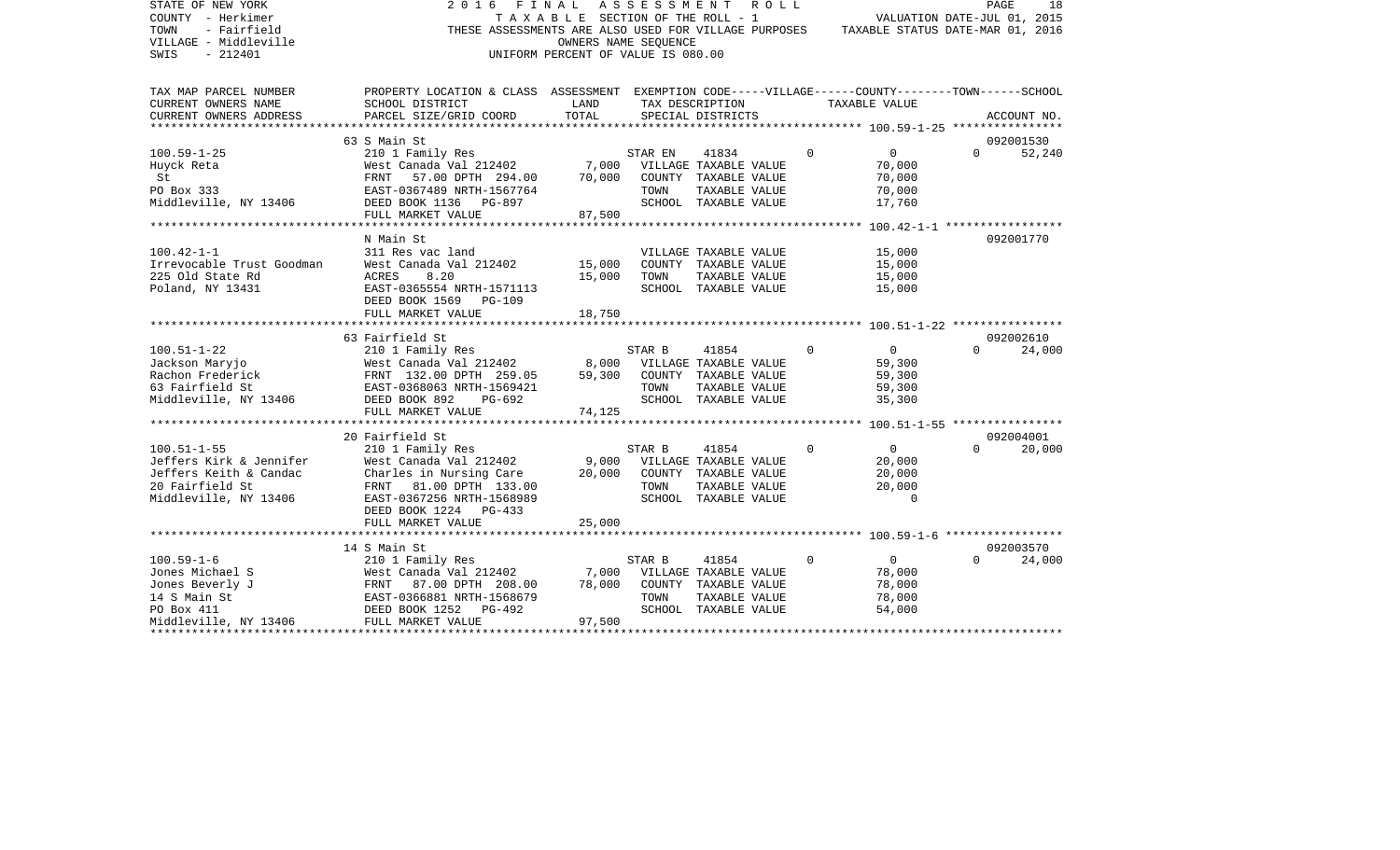| STATE OF NEW YORK<br>COUNTY - Herkimer<br>- Fairfield<br>TOWN<br>VILLAGE - Middleville<br>$-212401$<br>SWIS | 2 0 1 6<br>FINAL<br>TAXABLE<br>THESE ASSESSMENTS ARE ALSO USED FOR VILLAGE PURPOSES                | UNIFORM PERCENT OF VALUE IS 080.00 | ASSESSMENT<br>SECTION OF THE ROLL - 1<br>OWNERS NAME SEQUENCE |                                       | ROLL  |             |                            | VALUATION DATE-JUL 01, 2015<br>TAXABLE STATUS DATE-MAR 01, 2016 | 19<br>PAGE          |
|-------------------------------------------------------------------------------------------------------------|----------------------------------------------------------------------------------------------------|------------------------------------|---------------------------------------------------------------|---------------------------------------|-------|-------------|----------------------------|-----------------------------------------------------------------|---------------------|
| TAX MAP PARCEL NUMBER                                                                                       | PROPERTY LOCATION & CLASS ASSESSMENT EXEMPTION CODE-----VILLAGE------COUNTY-------TOWN------SCHOOL |                                    |                                                               |                                       |       |             |                            |                                                                 |                     |
| CURRENT OWNERS NAME                                                                                         | SCHOOL DISTRICT                                                                                    | LAND                               |                                                               | TAX DESCRIPTION                       |       |             | TAXABLE VALUE              |                                                                 |                     |
| CURRENT OWNERS ADDRESS                                                                                      | PARCEL SIZE/GRID COORD                                                                             | TOTAL                              |                                                               | SPECIAL DISTRICTS                     |       |             |                            |                                                                 | ACCOUNT NO.         |
|                                                                                                             |                                                                                                    |                                    |                                                               |                                       |       |             | ********* 100.50-1-1.1 *** |                                                                 |                     |
|                                                                                                             | 79 N Main St                                                                                       |                                    |                                                               |                                       |       |             |                            |                                                                 |                     |
| $100.50 - 1 - 1.1$                                                                                          | 210 1 Family Res<br>West Canada Val 212402                                                         | 20,000 STAR B                      | VET WAR CT 41121                                              | 41854                                 | 7,200 | $\Omega$    | 7,200<br>$\mathbf{0}$      | 9,600<br>$\Omega$                                               | 24,000              |
| Kapusta Frank<br>Kapusta Kathy                                                                              | ACRES<br>4.70                                                                                      | 105,000                            |                                                               | VILLAGE TAXABLE VALUE                 |       |             | 97,800                     |                                                                 |                     |
| 79 N Main St                                                                                                | EAST-0365446 NRTH-1570107                                                                          |                                    |                                                               | COUNTY TAXABLE VALUE                  |       |             | 97,800                     |                                                                 |                     |
| PO Box 509                                                                                                  | DEED BOOK 822<br>$PG-245$                                                                          |                                    | TOWN                                                          | TAXABLE VALUE                         |       |             | 95,400                     |                                                                 |                     |
| Middleville, NY 13406                                                                                       | FULL MARKET VALUE                                                                                  | 131,250                            |                                                               | SCHOOL TAXABLE VALUE                  |       |             | 81,000                     |                                                                 |                     |
|                                                                                                             |                                                                                                    |                                    |                                                               |                                       |       |             |                            |                                                                 |                     |
|                                                                                                             | 29 Fairfield St                                                                                    |                                    |                                                               |                                       |       |             |                            |                                                                 | 092002670           |
| $100.51 - 1 - 32$                                                                                           | 210 1 Family Res                                                                                   |                                    | STAR EN                                                       | 41834                                 |       | 0           | $\mathbf 0$                | $\Omega$                                                        | 52,240              |
| Karpiak Robin                                                                                               | West Canada Val 212402                                                                             | 12,000                             |                                                               | VILLAGE TAXABLE VALUE                 |       |             | 74,000                     |                                                                 |                     |
| Karpiak Gary                                                                                                | <b>ACRES</b><br>1.70                                                                               | 74,000                             | COUNTY                                                        | TAXABLE VALUE                         |       |             | 74,000                     |                                                                 |                     |
| 29 Fairfield St                                                                                             | EAST-0367433 NRTH-1569318                                                                          |                                    | TOWN                                                          | TAXABLE VALUE                         |       |             | 74,000                     |                                                                 |                     |
| Middleville, NY 13406                                                                                       | DEED BOOK 788<br>PG-579                                                                            |                                    |                                                               | SCHOOL TAXABLE VALUE                  |       |             | 21,760                     |                                                                 |                     |
|                                                                                                             | FULL MARKET VALUE                                                                                  | 92,500                             |                                                               |                                       |       |             |                            |                                                                 |                     |
|                                                                                                             |                                                                                                    |                                    |                                                               |                                       |       |             |                            | $100.42 - 1 - 12$ *****************                             |                     |
|                                                                                                             | Huyck Ave                                                                                          |                                    |                                                               |                                       |       |             |                            |                                                                 | 092002880           |
| $100.42 - 1 - 12$                                                                                           | 210 1 Family Res                                                                                   |                                    | STAR EN                                                       | 41834                                 |       | $\Omega$    | $\overline{0}$             | $\Omega$                                                        | 52,240              |
| Kerr Michael                                                                                                | West Canada Val 212402                                                                             | 8,000                              |                                                               | VILLAGE TAXABLE VALUE                 |       |             | 90,000                     |                                                                 |                     |
| PO Box 322                                                                                                  | FRNT 100.00 DPTH 223.00                                                                            | 90,000                             |                                                               | COUNTY TAXABLE VALUE                  |       |             | 90,000                     |                                                                 |                     |
| Middleville, NY 13406                                                                                       | EAST-0366533 NRTH-1571027                                                                          |                                    | TOWN                                                          | TAXABLE VALUE                         |       |             | 90,000                     |                                                                 |                     |
|                                                                                                             | DEED BOOK 881<br>PG-569                                                                            |                                    |                                                               | SCHOOL TAXABLE VALUE                  |       |             | 37,760                     |                                                                 |                     |
|                                                                                                             | FULL MARKET VALUE<br>*********************                                                         | 112,500                            |                                                               |                                       |       |             |                            |                                                                 |                     |
|                                                                                                             |                                                                                                    |                                    |                                                               |                                       |       |             |                            |                                                                 |                     |
| $100.51 - 1 - 34$                                                                                           | 21 Fairfield St                                                                                    |                                    | STAR EN                                                       | 41834                                 |       | $\mathbf 0$ | 0                          | $\Omega$                                                        | 092003000<br>52,240 |
| Lanphere Wayne                                                                                              | 210 1 Family Res<br>West Canada Val 212402                                                         | 6,000                              |                                                               | VILLAGE TAXABLE VALUE                 |       |             | 70,000                     |                                                                 |                     |
| Lanphere Jane                                                                                               | FRNT<br>53.00 DPTH 135.00                                                                          | 70,000                             |                                                               | COUNTY TAXABLE VALUE                  |       |             | 70,000                     |                                                                 |                     |
| 21 Fairfield St                                                                                             | EAST-0367235 NRTH-1569178                                                                          |                                    | TOWN                                                          | TAXABLE VALUE                         |       |             | 70,000                     |                                                                 |                     |
| Middleville, NY 13406                                                                                       | DEED BOOK 1364 PG-787                                                                              |                                    |                                                               | SCHOOL TAXABLE VALUE                  |       |             | 17,760                     |                                                                 |                     |
|                                                                                                             | FULL MARKET VALUE                                                                                  | 87,500                             |                                                               |                                       |       |             |                            |                                                                 |                     |
|                                                                                                             |                                                                                                    |                                    |                                                               |                                       |       |             |                            | $100.42 - 1 - 9.1$ ***************                              |                     |
|                                                                                                             | 65 Huyck Ave                                                                                       |                                    |                                                               |                                       |       |             |                            |                                                                 | 092002130           |
| $100.42 - 1 - 9.1$                                                                                          | 210 1 Family Res                                                                                   |                                    | STAR B                                                        | 41854                                 |       | $\Omega$    | $\overline{0}$             | $\Omega$                                                        | 24,000              |
| Ludwig Frederick C                                                                                          | West Canada Val 212402                                                                             | 20,000                             |                                                               | VILLAGE TAXABLE VALUE                 |       |             | 88,500                     |                                                                 |                     |
| Ludwig Christine E                                                                                          | ACRES<br>10.70                                                                                     | 88,500                             | COUNTY                                                        | TAXABLE VALUE                         |       |             | 88,500                     |                                                                 |                     |
| PO Box 39                                                                                                   | EAST-0366586 NRTH-1571654                                                                          |                                    | TOWN                                                          | TAXABLE VALUE                         |       |             | 88,500                     |                                                                 |                     |
| Middleville, NY 13406                                                                                       | DEED BOOK 1159 PG-41                                                                               |                                    |                                                               | SCHOOL TAXABLE VALUE                  |       |             | 64,500                     |                                                                 |                     |
|                                                                                                             | FULL MARKET VALUE                                                                                  | 110,625                            |                                                               |                                       |       |             |                            |                                                                 |                     |
|                                                                                                             |                                                                                                    |                                    |                                                               |                                       |       |             |                            |                                                                 |                     |
|                                                                                                             | 53 S Main St                                                                                       |                                    |                                                               |                                       |       |             |                            |                                                                 | 092000990           |
| $100.59 - 1 - 20.1$                                                                                         | 210 1 Family Res                                                                                   |                                    | STAR B                                                        | 41854                                 |       | $\mathbf 0$ | $\overline{0}$             | $\Omega$                                                        | 24,000              |
| Lynch Dennis M                                                                                              | West Canada Val 212402                                                                             | 8,000                              |                                                               | VILLAGE TAXABLE VALUE                 |       |             | 35,000                     |                                                                 |                     |
| Reagan Colleen Diedre                                                                                       | ACRES<br>1.00                                                                                      | 35,000                             |                                                               | COUNTY TAXABLE VALUE                  |       |             | 35,000                     |                                                                 |                     |
| 53 S Main St<br>Middleville, NY 13406                                                                       | EAST-0367434 NRTH-1567973<br>PG-136                                                                |                                    | TOWN                                                          | TAXABLE VALUE<br>SCHOOL TAXABLE VALUE |       |             | 35,000<br>11,000           |                                                                 |                     |
|                                                                                                             | DEED BOOK 1548<br>FULL MARKET VALUE                                                                | 43,750                             |                                                               |                                       |       |             |                            |                                                                 |                     |
|                                                                                                             | ************************                                                                           | ********************               |                                                               |                                       |       |             |                            |                                                                 |                     |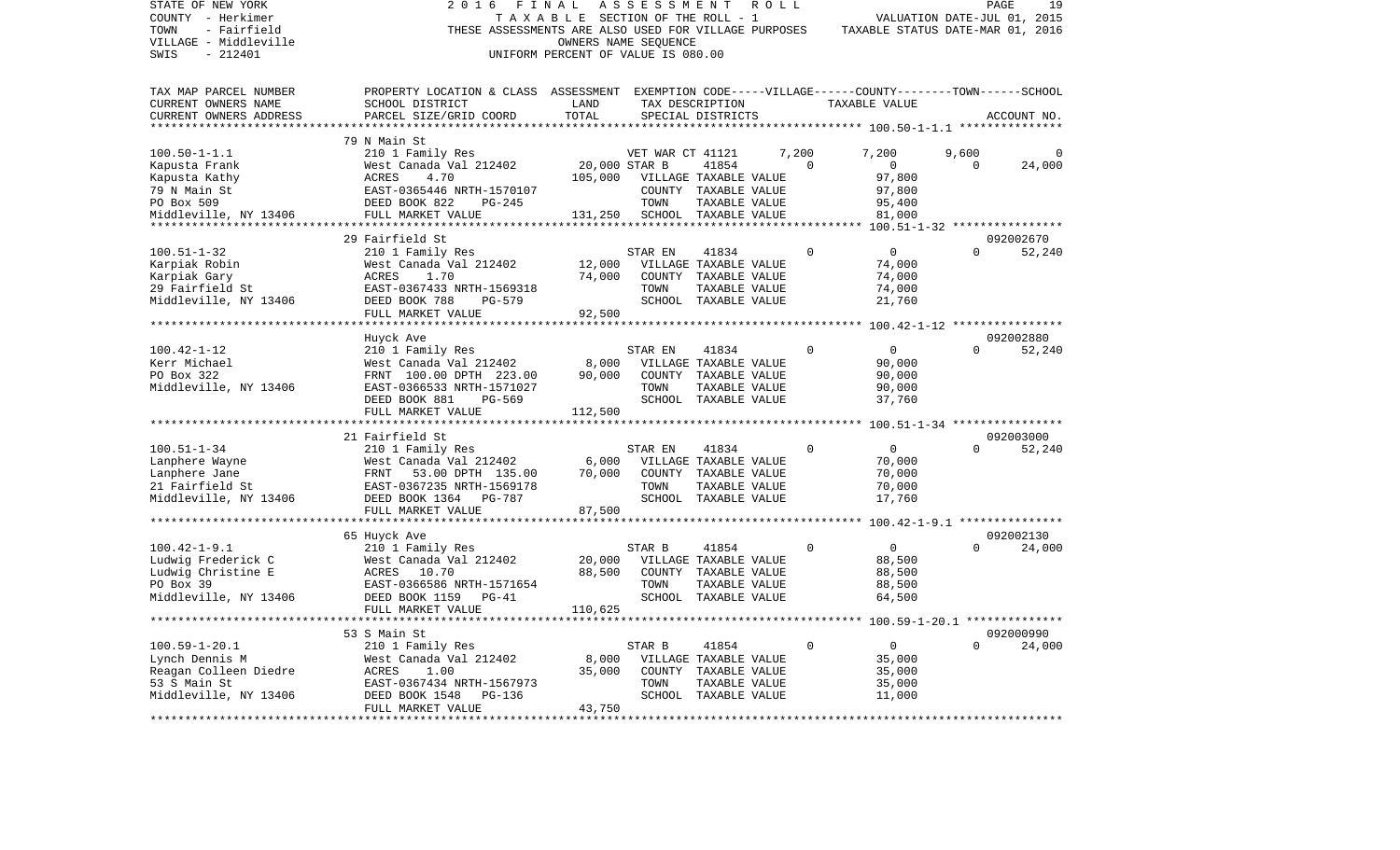| STATE OF NEW YORK<br>COUNTY - Herkimer<br>- Fairfield<br>TOWN<br>VILLAGE - Middleville | 2016<br>FINAL<br>THESE ASSESSMENTS ARE ALSO USED FOR VILLAGE PURPOSES                                                 | TAXABLE SECTION OF THE ROLL - 1                            | A S S E S S M E N T | R O L L                        |          | TAXABLE STATUS DATE-MAR 01, 2016 | VALUATION DATE-JUL 01, 2015 | 20<br>PAGE  |
|----------------------------------------------------------------------------------------|-----------------------------------------------------------------------------------------------------------------------|------------------------------------------------------------|---------------------|--------------------------------|----------|----------------------------------|-----------------------------|-------------|
| $-212401$<br>SWIS                                                                      |                                                                                                                       | OWNERS NAME SEQUENCE<br>UNIFORM PERCENT OF VALUE IS 080.00 |                     |                                |          |                                  |                             |             |
| TAX MAP PARCEL NUMBER<br>CURRENT OWNERS NAME                                           | PROPERTY LOCATION & CLASS ASSESSMENT EXEMPTION CODE-----VILLAGE------COUNTY-------TOWN------SCHOOL<br>SCHOOL DISTRICT | LAND                                                       |                     | TAX DESCRIPTION                |          | TAXABLE VALUE                    |                             |             |
| CURRENT OWNERS ADDRESS<br>*********************                                        | PARCEL SIZE/GRID COORD                                                                                                | TOTAL<br>***************                                   |                     | SPECIAL DISTRICTS              |          |                                  |                             | ACCOUNT NO. |
|                                                                                        | Bridge St                                                                                                             |                                                            |                     |                                |          |                                  |                             | 092003300   |
| $100.59 - 1 - 1$                                                                       | 481 Att row bldg                                                                                                      |                                                            |                     | VILLAGE TAXABLE VALUE          |          | 48,000                           |                             |             |
| Lynch Eric                                                                             | West Canada Val 212402                                                                                                | 12,000                                                     |                     | COUNTY TAXABLE VALUE           |          | 48,000                           |                             |             |
| PO Box 112                                                                             | BAR change 6/05                                                                                                       | 48,000                                                     | TOWN                | TAXABLE VALUE                  |          | 48,000                           |                             |             |
| Middleville, NY 13406                                                                  | includes 1-2<br>FRNT 86.00 DPTH 45.00<br>EAST-0366730 NRTH-1568723<br>DEED BOOK 1587 PG-962                           |                                                            |                     | SCHOOL TAXABLE VALUE           |          | 48,000                           |                             |             |
|                                                                                        | FULL MARKET VALUE                                                                                                     | 60,000                                                     |                     |                                |          |                                  |                             |             |
|                                                                                        |                                                                                                                       |                                                            |                     |                                |          |                                  |                             |             |
| $100.42 - 1 - 14$                                                                      | 20 Huyck Ave                                                                                                          |                                                            |                     |                                | $\Omega$ | $\overline{0}$                   | $\Omega$                    | 092002760   |
| Lynch Gregory J                                                                        | 210 1 Family Res<br>West Canada Val 212402                                                                            | 8,000                                                      | STAR B              | 41854<br>VILLAGE TAXABLE VALUE |          | 70,000                           |                             | 24,000      |
| 20 Huyck Ave                                                                           | FRNT 100.00 DPTH 224.00                                                                                               | 70,000                                                     |                     | COUNTY TAXABLE VALUE           |          | 70,000                           |                             |             |
| Middleville, NY 13460                                                                  | EAST-0366236 NRTH-1570968                                                                                             |                                                            | TOWN                | TAXABLE VALUE                  |          | 70,000                           |                             |             |
|                                                                                        | DEED BOOK 1391 PG-966                                                                                                 |                                                            |                     | SCHOOL TAXABLE VALUE           |          | 46,000                           |                             |             |
|                                                                                        | FULL MARKET VALUE<br>******************************                                                                   | 87,500                                                     |                     |                                |          |                                  |                             |             |
|                                                                                        | off S Main St                                                                                                         |                                                            |                     |                                |          |                                  |                             | 092000990   |
| $100.59 - 1 - 20.2$                                                                    | 210 1 Family Res                                                                                                      |                                                            |                     | VILLAGE TAXABLE VALUE          |          | 3,500                            |                             |             |
| Maggie Properties, LLC                                                                 | West Canada Val 212402                                                                                                | 3,500                                                      |                     | COUNTY TAXABLE VALUE           |          | 3,500                            |                             |             |
| 49 S Main St                                                                           | ACRES<br>1.70                                                                                                         | 3,500                                                      | TOWN                | TAXABLE VALUE                  |          | 3,500                            |                             |             |
| Middleville, NY 13406                                                                  | EAST-0367721 NRTH-1567924                                                                                             |                                                            |                     | SCHOOL TAXABLE VALUE           |          | 3,500                            |                             |             |
|                                                                                        | DEED BOOK 1524<br>PG-320                                                                                              |                                                            |                     |                                |          |                                  |                             |             |
|                                                                                        | FULL MARKET VALUE                                                                                                     | 4,375                                                      |                     |                                |          |                                  |                             |             |
|                                                                                        |                                                                                                                       |                                                            |                     |                                |          |                                  |                             |             |
|                                                                                        | State Route 169                                                                                                       |                                                            |                     |                                |          |                                  |                             |             |
| $100.67 - 1 - 1.3$                                                                     | 322 Rural vac>10                                                                                                      |                                                            | AG MKTS L 41720     |                                | $\Omega$ | 18,079                           | 18,079                      | 18,079      |
| Maggie Properties, LLC                                                                 | West Canada Val 212402                                                                                                | 38,000                                                     |                     | VILLAGE TAXABLE VALUE          |          | 38,000                           |                             |             |
| 49 S Main St                                                                           | FRNT 775.00 DPTH                                                                                                      | 38,000                                                     |                     | COUNTY TAXABLE VALUE           |          | 19,921                           |                             |             |
| Middleville, NY 13406                                                                  | ACRES 38.00                                                                                                           |                                                            | TOWN                | TAXABLE VALUE                  |          | 19,921                           |                             |             |
| MAY BE SUBJECT TO PAYMENT                                                              | EAST-0331120 NRTH-1141820<br>DEED BOOK 1507<br>$PG-265$                                                               |                                                            |                     | SCHOOL TAXABLE VALUE           |          | 19,921                           |                             |             |
| UNDER AGDIST LAW TIL 2020                                                              | FULL MARKET VALUE                                                                                                     | 47,500                                                     |                     |                                |          |                                  |                             |             |
|                                                                                        |                                                                                                                       |                                                            |                     |                                |          |                                  |                             |             |
|                                                                                        | Fairfield St Middleville                                                                                              |                                                            |                     |                                |          |                                  |                             | 092001890   |
| $100.51 - 1 - 68$                                                                      | 311 Res vac land                                                                                                      |                                                            |                     | VILLAGE TAXABLE VALUE          |          | 25,000                           |                             |             |
| Magnotta Joshua                                                                        | West Canada Val 212402                                                                                                | 25,000                                                     |                     | COUNTY TAXABLE VALUE           |          | 25,000                           |                             |             |
| Magnotta Magda                                                                         | ACRES 17.00                                                                                                           | 25,000                                                     | TOWN                | TAXABLE VALUE                  |          | 25,000                           |                             |             |
| 17 Wildwood Acres                                                                      | EAST-0368593 NRTH-1568938                                                                                             |                                                            |                     | SCHOOL TAXABLE VALUE           |          | 25,000                           |                             |             |
| Rockfalls, CT 06481                                                                    | DEED BOOK 1150<br>PG-142                                                                                              |                                                            |                     |                                |          |                                  |                             |             |
|                                                                                        | FULL MARKET VALUE                                                                                                     | 31,250                                                     |                     |                                |          |                                  |                             |             |
|                                                                                        |                                                                                                                       |                                                            |                     |                                |          |                                  |                             |             |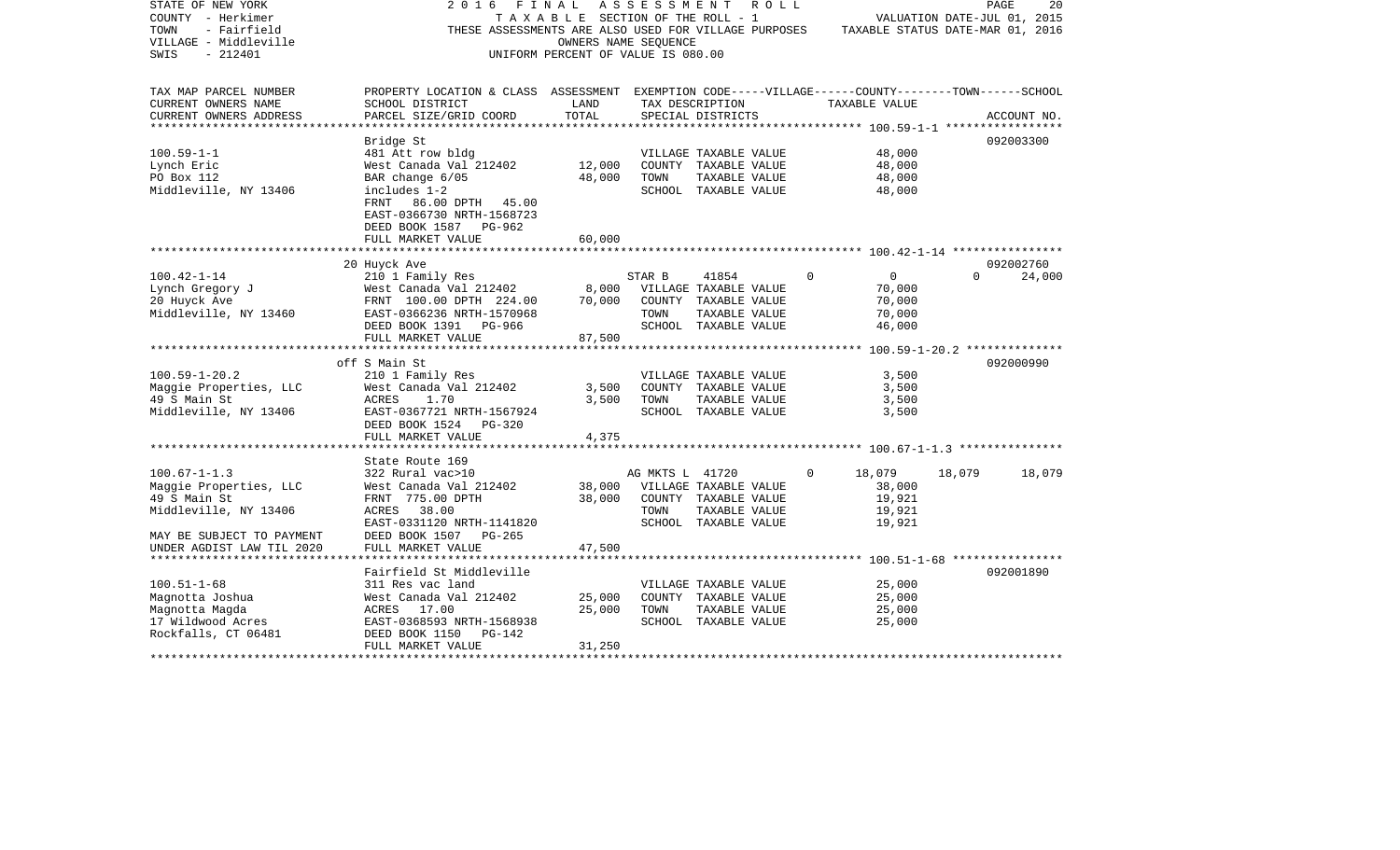| TAX MAP PARCEL NUMBER<br>PROPERTY LOCATION & CLASS ASSESSMENT EXEMPTION CODE-----VILLAGE------COUNTY-------TOWN------SCHOOL<br>CURRENT OWNERS NAME<br>SCHOOL DISTRICT<br>LAND<br>TAX DESCRIPTION<br>TAXABLE VALUE<br>TOTAL<br>CURRENT OWNERS ADDRESS<br>PARCEL SIZE/GRID COORD<br>SPECIAL DISTRICTS<br>ACCOUNT NO.<br>092003870<br>61 S Main St<br>$100.59 - 1 - 23$<br>210 1 Family Res<br>64,000<br>VILLAGE TAXABLE VALUE<br>6,000<br>64,000<br>Maine Martha<br>West Canada Val 212402<br>COUNTY TAXABLE VALUE<br>61 S Main St<br>Life Use-Edna<br>64,000<br>TAXABLE VALUE<br>64,000<br>TOWN<br>Middleville, NY 13406<br>FRNT 64.00 DPTH 299.00<br>SCHOOL TAXABLE VALUE<br>64,000<br>EAST-0367421 NRTH-1567812<br>DEED BOOK 1589 PG-866<br>FULL MARKET VALUE<br>80,000<br>19 Fairfield St<br>092001920<br>$100.51 - 1 - 35$<br>$\Omega$<br>$\overline{0}$<br>24,000<br>210 1 Family Res<br>STAR B<br>41854<br>$\Omega$<br>Mansfield Carter William<br>West Canada Val 212402<br>8,000<br>VILLAGE TAXABLE VALUE<br>70,000<br>19 Fairfield St<br>70,000<br>Life Use to Hammersly<br>COUNTY TAXABLE VALUE<br>70,000<br>70,000<br>Middleville, NY 13406<br>FRNT 116.00 DPTH 227.60<br>TOWN<br>TAXABLE VALUE<br>EAST-0367145 NRTH-1569184<br>SCHOOL TAXABLE VALUE<br>46,000<br>DEED BOOK 1536 PG-657<br>FULL MARKET VALUE<br>87,500<br>092000030<br>N Main St<br>$100.51 - 1 - 42$<br>210 1 Family Res<br>21,000<br>VILLAGE TAXABLE VALUE<br>Maxwell Linda<br>West Canada Val 212402<br>6,000<br>COUNTY TAXABLE VALUE<br>21,000<br>1619 Hawthorne Hill Road<br>21,000<br>TOWN<br>TAXABLE VALUE<br>21,000<br>FRNT 56.30 DPTH 104.27<br>Newport, NY 13416<br>EAST-0366784 NRTH-1569377<br>SCHOOL TAXABLE VALUE<br>21,000<br>DEED BOOK 687<br>PG-350<br>26,250<br>FULL MARKET VALUE<br>090086024<br>S Main St<br>$100.59 - 1 - 34$<br>50,000<br>411 Apartment<br>VILLAGE TAXABLE VALUE<br>Maxwell Thomas<br>25,000<br>50,000<br>West Canada Val 212402<br>COUNTY TAXABLE VALUE<br>3029 Patrick Rd<br>schoolhouse/partial resid<br>50,000<br>TOWN<br>TAXABLE VALUE<br>50,000<br>Schenectady, NY 12303-6009<br>ACRES<br>4.90<br>SCHOOL TAXABLE VALUE<br>50,000<br>EAST-0367138 NRTH-1567195<br>DEED BOOK 848<br>$PG-204$<br>FULL MARKET VALUE<br>62,500<br>138 S Main St<br>$100.67 - 1 - 1.2$<br>210 1 Family Res<br>VET COM C 41132<br>12,000<br>12,000<br>$\overline{0}$<br>0<br>Mcevoy Shannon<br>West Canada Val 212402<br>11,000 VET COM T 41133<br>$\Omega$<br>$\mathbf 0$<br>16,000<br>$\Omega$<br>130,000 STAR B<br>Mcevoy Tricia<br>41854<br>$\mathbf 0$<br>$\overline{0}$<br>$\Omega$<br>24,000<br>House & Garage<br>PO Box 495<br>ACRES<br>2.60<br>VILLAGE TAXABLE VALUE<br>118,000<br>Middleville, NY 13406<br>EAST-0367349 NRTH-1566175<br>COUNTY TAXABLE VALUE<br>118,000<br>DEED BOOK 882<br>PG-498<br>TOWN<br>TAXABLE VALUE<br>114,000<br>FULL MARKET VALUE<br>162,500 SCHOOL TAXABLE VALUE<br>106,000 | STATE OF NEW YORK<br>COUNTY - Herkimer<br>- Fairfield<br>TOWN<br>VILLAGE - Middleville<br>$-212401$<br>SWIS | 2016 | FINAL<br>TAXABLE SECTION OF THE ROLL - 1<br>OWNERS NAME SEQUENCE<br>UNIFORM PERCENT OF VALUE IS 080.00 | A S S E S S M E N T | R O L L | THESE ASSESSMENTS ARE ALSO USED FOR VILLAGE PURPOSES TAXABLE STATUS DATE-MAR 01, 2016 | PAGE<br>VALUATION DATE-JUL 01, 2015 | 21 |
|-----------------------------------------------------------------------------------------------------------------------------------------------------------------------------------------------------------------------------------------------------------------------------------------------------------------------------------------------------------------------------------------------------------------------------------------------------------------------------------------------------------------------------------------------------------------------------------------------------------------------------------------------------------------------------------------------------------------------------------------------------------------------------------------------------------------------------------------------------------------------------------------------------------------------------------------------------------------------------------------------------------------------------------------------------------------------------------------------------------------------------------------------------------------------------------------------------------------------------------------------------------------------------------------------------------------------------------------------------------------------------------------------------------------------------------------------------------------------------------------------------------------------------------------------------------------------------------------------------------------------------------------------------------------------------------------------------------------------------------------------------------------------------------------------------------------------------------------------------------------------------------------------------------------------------------------------------------------------------------------------------------------------------------------------------------------------------------------------------------------------------------------------------------------------------------------------------------------------------------------------------------------------------------------------------------------------------------------------------------------------------------------------------------------------------------------------------------------------------------------------------------------------------------------------------------------------------------------------------------------------------------------------------------------------------------------------------------------------------------------------------------------------------------------------------------------------------------------------------------------------------------------------------------------|-------------------------------------------------------------------------------------------------------------|------|--------------------------------------------------------------------------------------------------------|---------------------|---------|---------------------------------------------------------------------------------------|-------------------------------------|----|
|                                                                                                                                                                                                                                                                                                                                                                                                                                                                                                                                                                                                                                                                                                                                                                                                                                                                                                                                                                                                                                                                                                                                                                                                                                                                                                                                                                                                                                                                                                                                                                                                                                                                                                                                                                                                                                                                                                                                                                                                                                                                                                                                                                                                                                                                                                                                                                                                                                                                                                                                                                                                                                                                                                                                                                                                                                                                                                                 |                                                                                                             |      |                                                                                                        |                     |         |                                                                                       |                                     |    |
|                                                                                                                                                                                                                                                                                                                                                                                                                                                                                                                                                                                                                                                                                                                                                                                                                                                                                                                                                                                                                                                                                                                                                                                                                                                                                                                                                                                                                                                                                                                                                                                                                                                                                                                                                                                                                                                                                                                                                                                                                                                                                                                                                                                                                                                                                                                                                                                                                                                                                                                                                                                                                                                                                                                                                                                                                                                                                                                 |                                                                                                             |      |                                                                                                        |                     |         |                                                                                       |                                     |    |
|                                                                                                                                                                                                                                                                                                                                                                                                                                                                                                                                                                                                                                                                                                                                                                                                                                                                                                                                                                                                                                                                                                                                                                                                                                                                                                                                                                                                                                                                                                                                                                                                                                                                                                                                                                                                                                                                                                                                                                                                                                                                                                                                                                                                                                                                                                                                                                                                                                                                                                                                                                                                                                                                                                                                                                                                                                                                                                                 |                                                                                                             |      |                                                                                                        |                     |         |                                                                                       |                                     |    |
|                                                                                                                                                                                                                                                                                                                                                                                                                                                                                                                                                                                                                                                                                                                                                                                                                                                                                                                                                                                                                                                                                                                                                                                                                                                                                                                                                                                                                                                                                                                                                                                                                                                                                                                                                                                                                                                                                                                                                                                                                                                                                                                                                                                                                                                                                                                                                                                                                                                                                                                                                                                                                                                                                                                                                                                                                                                                                                                 |                                                                                                             |      |                                                                                                        |                     |         |                                                                                       |                                     |    |
|                                                                                                                                                                                                                                                                                                                                                                                                                                                                                                                                                                                                                                                                                                                                                                                                                                                                                                                                                                                                                                                                                                                                                                                                                                                                                                                                                                                                                                                                                                                                                                                                                                                                                                                                                                                                                                                                                                                                                                                                                                                                                                                                                                                                                                                                                                                                                                                                                                                                                                                                                                                                                                                                                                                                                                                                                                                                                                                 |                                                                                                             |      |                                                                                                        |                     |         |                                                                                       |                                     |    |
|                                                                                                                                                                                                                                                                                                                                                                                                                                                                                                                                                                                                                                                                                                                                                                                                                                                                                                                                                                                                                                                                                                                                                                                                                                                                                                                                                                                                                                                                                                                                                                                                                                                                                                                                                                                                                                                                                                                                                                                                                                                                                                                                                                                                                                                                                                                                                                                                                                                                                                                                                                                                                                                                                                                                                                                                                                                                                                                 |                                                                                                             |      |                                                                                                        |                     |         |                                                                                       |                                     |    |
|                                                                                                                                                                                                                                                                                                                                                                                                                                                                                                                                                                                                                                                                                                                                                                                                                                                                                                                                                                                                                                                                                                                                                                                                                                                                                                                                                                                                                                                                                                                                                                                                                                                                                                                                                                                                                                                                                                                                                                                                                                                                                                                                                                                                                                                                                                                                                                                                                                                                                                                                                                                                                                                                                                                                                                                                                                                                                                                 |                                                                                                             |      |                                                                                                        |                     |         |                                                                                       |                                     |    |
|                                                                                                                                                                                                                                                                                                                                                                                                                                                                                                                                                                                                                                                                                                                                                                                                                                                                                                                                                                                                                                                                                                                                                                                                                                                                                                                                                                                                                                                                                                                                                                                                                                                                                                                                                                                                                                                                                                                                                                                                                                                                                                                                                                                                                                                                                                                                                                                                                                                                                                                                                                                                                                                                                                                                                                                                                                                                                                                 |                                                                                                             |      |                                                                                                        |                     |         |                                                                                       |                                     |    |
|                                                                                                                                                                                                                                                                                                                                                                                                                                                                                                                                                                                                                                                                                                                                                                                                                                                                                                                                                                                                                                                                                                                                                                                                                                                                                                                                                                                                                                                                                                                                                                                                                                                                                                                                                                                                                                                                                                                                                                                                                                                                                                                                                                                                                                                                                                                                                                                                                                                                                                                                                                                                                                                                                                                                                                                                                                                                                                                 |                                                                                                             |      |                                                                                                        |                     |         |                                                                                       |                                     |    |
|                                                                                                                                                                                                                                                                                                                                                                                                                                                                                                                                                                                                                                                                                                                                                                                                                                                                                                                                                                                                                                                                                                                                                                                                                                                                                                                                                                                                                                                                                                                                                                                                                                                                                                                                                                                                                                                                                                                                                                                                                                                                                                                                                                                                                                                                                                                                                                                                                                                                                                                                                                                                                                                                                                                                                                                                                                                                                                                 |                                                                                                             |      |                                                                                                        |                     |         |                                                                                       |                                     |    |
|                                                                                                                                                                                                                                                                                                                                                                                                                                                                                                                                                                                                                                                                                                                                                                                                                                                                                                                                                                                                                                                                                                                                                                                                                                                                                                                                                                                                                                                                                                                                                                                                                                                                                                                                                                                                                                                                                                                                                                                                                                                                                                                                                                                                                                                                                                                                                                                                                                                                                                                                                                                                                                                                                                                                                                                                                                                                                                                 |                                                                                                             |      |                                                                                                        |                     |         |                                                                                       |                                     |    |
|                                                                                                                                                                                                                                                                                                                                                                                                                                                                                                                                                                                                                                                                                                                                                                                                                                                                                                                                                                                                                                                                                                                                                                                                                                                                                                                                                                                                                                                                                                                                                                                                                                                                                                                                                                                                                                                                                                                                                                                                                                                                                                                                                                                                                                                                                                                                                                                                                                                                                                                                                                                                                                                                                                                                                                                                                                                                                                                 |                                                                                                             |      |                                                                                                        |                     |         |                                                                                       |                                     |    |
|                                                                                                                                                                                                                                                                                                                                                                                                                                                                                                                                                                                                                                                                                                                                                                                                                                                                                                                                                                                                                                                                                                                                                                                                                                                                                                                                                                                                                                                                                                                                                                                                                                                                                                                                                                                                                                                                                                                                                                                                                                                                                                                                                                                                                                                                                                                                                                                                                                                                                                                                                                                                                                                                                                                                                                                                                                                                                                                 |                                                                                                             |      |                                                                                                        |                     |         |                                                                                       |                                     |    |
|                                                                                                                                                                                                                                                                                                                                                                                                                                                                                                                                                                                                                                                                                                                                                                                                                                                                                                                                                                                                                                                                                                                                                                                                                                                                                                                                                                                                                                                                                                                                                                                                                                                                                                                                                                                                                                                                                                                                                                                                                                                                                                                                                                                                                                                                                                                                                                                                                                                                                                                                                                                                                                                                                                                                                                                                                                                                                                                 |                                                                                                             |      |                                                                                                        |                     |         |                                                                                       |                                     |    |
|                                                                                                                                                                                                                                                                                                                                                                                                                                                                                                                                                                                                                                                                                                                                                                                                                                                                                                                                                                                                                                                                                                                                                                                                                                                                                                                                                                                                                                                                                                                                                                                                                                                                                                                                                                                                                                                                                                                                                                                                                                                                                                                                                                                                                                                                                                                                                                                                                                                                                                                                                                                                                                                                                                                                                                                                                                                                                                                 |                                                                                                             |      |                                                                                                        |                     |         |                                                                                       |                                     |    |
|                                                                                                                                                                                                                                                                                                                                                                                                                                                                                                                                                                                                                                                                                                                                                                                                                                                                                                                                                                                                                                                                                                                                                                                                                                                                                                                                                                                                                                                                                                                                                                                                                                                                                                                                                                                                                                                                                                                                                                                                                                                                                                                                                                                                                                                                                                                                                                                                                                                                                                                                                                                                                                                                                                                                                                                                                                                                                                                 |                                                                                                             |      |                                                                                                        |                     |         |                                                                                       |                                     |    |
|                                                                                                                                                                                                                                                                                                                                                                                                                                                                                                                                                                                                                                                                                                                                                                                                                                                                                                                                                                                                                                                                                                                                                                                                                                                                                                                                                                                                                                                                                                                                                                                                                                                                                                                                                                                                                                                                                                                                                                                                                                                                                                                                                                                                                                                                                                                                                                                                                                                                                                                                                                                                                                                                                                                                                                                                                                                                                                                 |                                                                                                             |      |                                                                                                        |                     |         |                                                                                       |                                     |    |
|                                                                                                                                                                                                                                                                                                                                                                                                                                                                                                                                                                                                                                                                                                                                                                                                                                                                                                                                                                                                                                                                                                                                                                                                                                                                                                                                                                                                                                                                                                                                                                                                                                                                                                                                                                                                                                                                                                                                                                                                                                                                                                                                                                                                                                                                                                                                                                                                                                                                                                                                                                                                                                                                                                                                                                                                                                                                                                                 |                                                                                                             |      |                                                                                                        |                     |         |                                                                                       |                                     |    |
|                                                                                                                                                                                                                                                                                                                                                                                                                                                                                                                                                                                                                                                                                                                                                                                                                                                                                                                                                                                                                                                                                                                                                                                                                                                                                                                                                                                                                                                                                                                                                                                                                                                                                                                                                                                                                                                                                                                                                                                                                                                                                                                                                                                                                                                                                                                                                                                                                                                                                                                                                                                                                                                                                                                                                                                                                                                                                                                 |                                                                                                             |      |                                                                                                        |                     |         |                                                                                       |                                     |    |
|                                                                                                                                                                                                                                                                                                                                                                                                                                                                                                                                                                                                                                                                                                                                                                                                                                                                                                                                                                                                                                                                                                                                                                                                                                                                                                                                                                                                                                                                                                                                                                                                                                                                                                                                                                                                                                                                                                                                                                                                                                                                                                                                                                                                                                                                                                                                                                                                                                                                                                                                                                                                                                                                                                                                                                                                                                                                                                                 |                                                                                                             |      |                                                                                                        |                     |         |                                                                                       |                                     |    |
|                                                                                                                                                                                                                                                                                                                                                                                                                                                                                                                                                                                                                                                                                                                                                                                                                                                                                                                                                                                                                                                                                                                                                                                                                                                                                                                                                                                                                                                                                                                                                                                                                                                                                                                                                                                                                                                                                                                                                                                                                                                                                                                                                                                                                                                                                                                                                                                                                                                                                                                                                                                                                                                                                                                                                                                                                                                                                                                 |                                                                                                             |      |                                                                                                        |                     |         |                                                                                       |                                     |    |
|                                                                                                                                                                                                                                                                                                                                                                                                                                                                                                                                                                                                                                                                                                                                                                                                                                                                                                                                                                                                                                                                                                                                                                                                                                                                                                                                                                                                                                                                                                                                                                                                                                                                                                                                                                                                                                                                                                                                                                                                                                                                                                                                                                                                                                                                                                                                                                                                                                                                                                                                                                                                                                                                                                                                                                                                                                                                                                                 |                                                                                                             |      |                                                                                                        |                     |         |                                                                                       |                                     |    |
|                                                                                                                                                                                                                                                                                                                                                                                                                                                                                                                                                                                                                                                                                                                                                                                                                                                                                                                                                                                                                                                                                                                                                                                                                                                                                                                                                                                                                                                                                                                                                                                                                                                                                                                                                                                                                                                                                                                                                                                                                                                                                                                                                                                                                                                                                                                                                                                                                                                                                                                                                                                                                                                                                                                                                                                                                                                                                                                 |                                                                                                             |      |                                                                                                        |                     |         |                                                                                       |                                     |    |
|                                                                                                                                                                                                                                                                                                                                                                                                                                                                                                                                                                                                                                                                                                                                                                                                                                                                                                                                                                                                                                                                                                                                                                                                                                                                                                                                                                                                                                                                                                                                                                                                                                                                                                                                                                                                                                                                                                                                                                                                                                                                                                                                                                                                                                                                                                                                                                                                                                                                                                                                                                                                                                                                                                                                                                                                                                                                                                                 |                                                                                                             |      |                                                                                                        |                     |         |                                                                                       |                                     |    |
|                                                                                                                                                                                                                                                                                                                                                                                                                                                                                                                                                                                                                                                                                                                                                                                                                                                                                                                                                                                                                                                                                                                                                                                                                                                                                                                                                                                                                                                                                                                                                                                                                                                                                                                                                                                                                                                                                                                                                                                                                                                                                                                                                                                                                                                                                                                                                                                                                                                                                                                                                                                                                                                                                                                                                                                                                                                                                                                 |                                                                                                             |      |                                                                                                        |                     |         |                                                                                       |                                     |    |
|                                                                                                                                                                                                                                                                                                                                                                                                                                                                                                                                                                                                                                                                                                                                                                                                                                                                                                                                                                                                                                                                                                                                                                                                                                                                                                                                                                                                                                                                                                                                                                                                                                                                                                                                                                                                                                                                                                                                                                                                                                                                                                                                                                                                                                                                                                                                                                                                                                                                                                                                                                                                                                                                                                                                                                                                                                                                                                                 |                                                                                                             |      |                                                                                                        |                     |         |                                                                                       |                                     |    |
|                                                                                                                                                                                                                                                                                                                                                                                                                                                                                                                                                                                                                                                                                                                                                                                                                                                                                                                                                                                                                                                                                                                                                                                                                                                                                                                                                                                                                                                                                                                                                                                                                                                                                                                                                                                                                                                                                                                                                                                                                                                                                                                                                                                                                                                                                                                                                                                                                                                                                                                                                                                                                                                                                                                                                                                                                                                                                                                 |                                                                                                             |      |                                                                                                        |                     |         |                                                                                       |                                     |    |
|                                                                                                                                                                                                                                                                                                                                                                                                                                                                                                                                                                                                                                                                                                                                                                                                                                                                                                                                                                                                                                                                                                                                                                                                                                                                                                                                                                                                                                                                                                                                                                                                                                                                                                                                                                                                                                                                                                                                                                                                                                                                                                                                                                                                                                                                                                                                                                                                                                                                                                                                                                                                                                                                                                                                                                                                                                                                                                                 |                                                                                                             |      |                                                                                                        |                     |         |                                                                                       |                                     |    |
|                                                                                                                                                                                                                                                                                                                                                                                                                                                                                                                                                                                                                                                                                                                                                                                                                                                                                                                                                                                                                                                                                                                                                                                                                                                                                                                                                                                                                                                                                                                                                                                                                                                                                                                                                                                                                                                                                                                                                                                                                                                                                                                                                                                                                                                                                                                                                                                                                                                                                                                                                                                                                                                                                                                                                                                                                                                                                                                 |                                                                                                             |      |                                                                                                        |                     |         |                                                                                       |                                     |    |
|                                                                                                                                                                                                                                                                                                                                                                                                                                                                                                                                                                                                                                                                                                                                                                                                                                                                                                                                                                                                                                                                                                                                                                                                                                                                                                                                                                                                                                                                                                                                                                                                                                                                                                                                                                                                                                                                                                                                                                                                                                                                                                                                                                                                                                                                                                                                                                                                                                                                                                                                                                                                                                                                                                                                                                                                                                                                                                                 |                                                                                                             |      |                                                                                                        |                     |         |                                                                                       |                                     |    |
|                                                                                                                                                                                                                                                                                                                                                                                                                                                                                                                                                                                                                                                                                                                                                                                                                                                                                                                                                                                                                                                                                                                                                                                                                                                                                                                                                                                                                                                                                                                                                                                                                                                                                                                                                                                                                                                                                                                                                                                                                                                                                                                                                                                                                                                                                                                                                                                                                                                                                                                                                                                                                                                                                                                                                                                                                                                                                                                 |                                                                                                             |      |                                                                                                        |                     |         |                                                                                       |                                     |    |
|                                                                                                                                                                                                                                                                                                                                                                                                                                                                                                                                                                                                                                                                                                                                                                                                                                                                                                                                                                                                                                                                                                                                                                                                                                                                                                                                                                                                                                                                                                                                                                                                                                                                                                                                                                                                                                                                                                                                                                                                                                                                                                                                                                                                                                                                                                                                                                                                                                                                                                                                                                                                                                                                                                                                                                                                                                                                                                                 |                                                                                                             |      |                                                                                                        |                     |         |                                                                                       |                                     |    |
|                                                                                                                                                                                                                                                                                                                                                                                                                                                                                                                                                                                                                                                                                                                                                                                                                                                                                                                                                                                                                                                                                                                                                                                                                                                                                                                                                                                                                                                                                                                                                                                                                                                                                                                                                                                                                                                                                                                                                                                                                                                                                                                                                                                                                                                                                                                                                                                                                                                                                                                                                                                                                                                                                                                                                                                                                                                                                                                 |                                                                                                             |      |                                                                                                        |                     |         |                                                                                       |                                     |    |
|                                                                                                                                                                                                                                                                                                                                                                                                                                                                                                                                                                                                                                                                                                                                                                                                                                                                                                                                                                                                                                                                                                                                                                                                                                                                                                                                                                                                                                                                                                                                                                                                                                                                                                                                                                                                                                                                                                                                                                                                                                                                                                                                                                                                                                                                                                                                                                                                                                                                                                                                                                                                                                                                                                                                                                                                                                                                                                                 |                                                                                                             |      |                                                                                                        |                     |         |                                                                                       |                                     |    |
|                                                                                                                                                                                                                                                                                                                                                                                                                                                                                                                                                                                                                                                                                                                                                                                                                                                                                                                                                                                                                                                                                                                                                                                                                                                                                                                                                                                                                                                                                                                                                                                                                                                                                                                                                                                                                                                                                                                                                                                                                                                                                                                                                                                                                                                                                                                                                                                                                                                                                                                                                                                                                                                                                                                                                                                                                                                                                                                 |                                                                                                             |      |                                                                                                        |                     |         |                                                                                       |                                     |    |
|                                                                                                                                                                                                                                                                                                                                                                                                                                                                                                                                                                                                                                                                                                                                                                                                                                                                                                                                                                                                                                                                                                                                                                                                                                                                                                                                                                                                                                                                                                                                                                                                                                                                                                                                                                                                                                                                                                                                                                                                                                                                                                                                                                                                                                                                                                                                                                                                                                                                                                                                                                                                                                                                                                                                                                                                                                                                                                                 |                                                                                                             |      |                                                                                                        |                     |         |                                                                                       |                                     |    |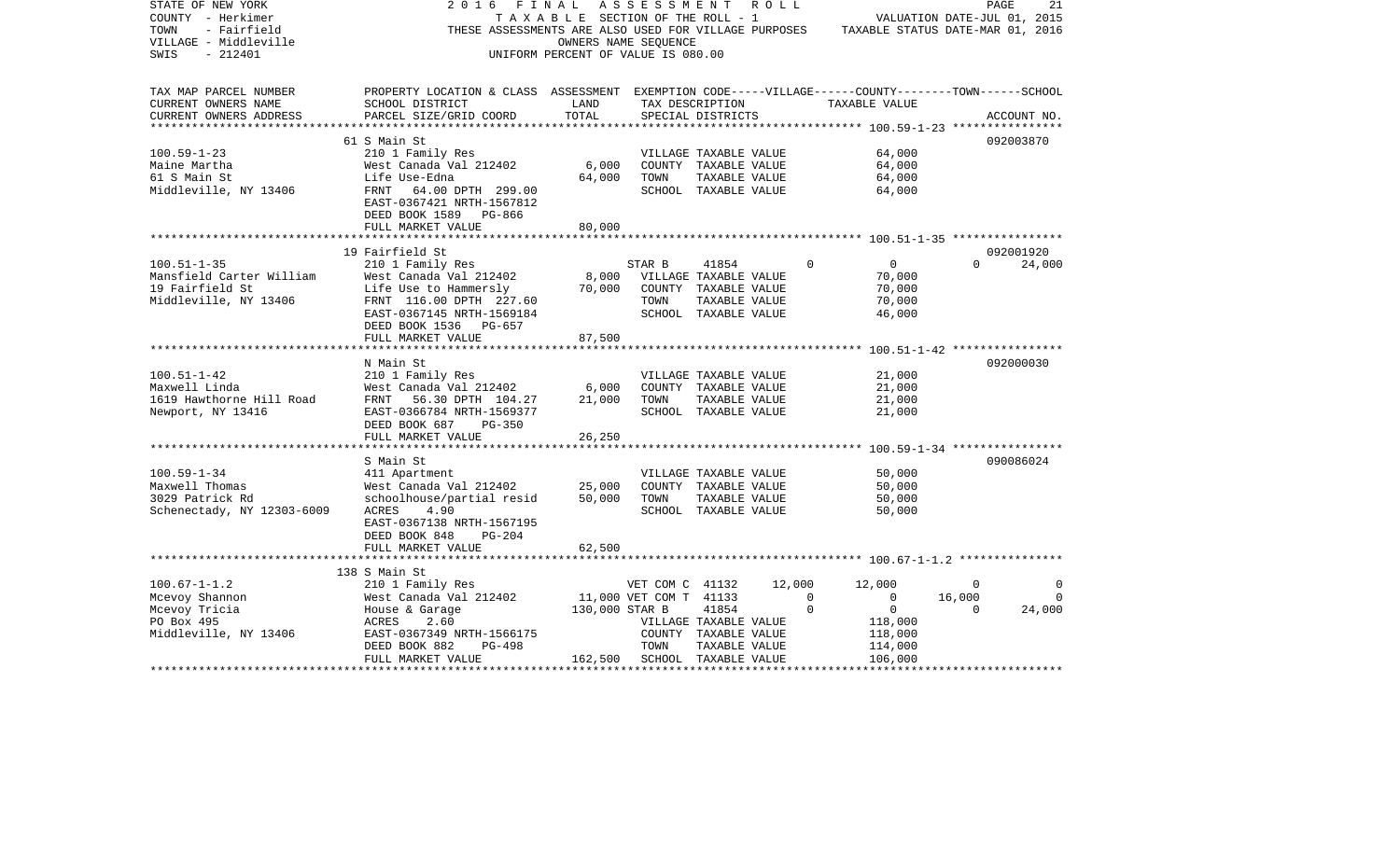| STATE OF NEW YORK<br>COUNTY - Herkimer<br>- Fairfield<br>TOWN<br>VILLAGE - Middleville | 2 0 1 6<br>F I N A L                                                                                                                                                                                           | OWNERS NAME SEQUENCE | ASSESSMENT ROLL<br>TAXABLE SECTION OF THE ROLL - 1 |               | VALUATION DATE-JUL 01, 2015<br>THESE ASSESSMENTS ARE ALSO USED FOR VILLAGE PURPOSES TAXABLE STATUS DATE-MAR 01, 2016 | PAGE           | 22          |
|----------------------------------------------------------------------------------------|----------------------------------------------------------------------------------------------------------------------------------------------------------------------------------------------------------------|----------------------|----------------------------------------------------|---------------|----------------------------------------------------------------------------------------------------------------------|----------------|-------------|
| $-212401$<br>SWIS                                                                      |                                                                                                                                                                                                                |                      | UNIFORM PERCENT OF VALUE IS 080.00                 |               |                                                                                                                      |                |             |
| TAX MAP PARCEL NUMBER                                                                  | PROPERTY LOCATION & CLASS ASSESSMENT EXEMPTION CODE-----VILLAGE------COUNTY-------TOWN-----SCHOOL                                                                                                              |                      |                                                    |               |                                                                                                                      |                |             |
| CURRENT OWNERS NAME<br>CURRENT OWNERS ADDRESS                                          | SCHOOL DISTRICT<br>PARCEL SIZE/GRID COORD                                                                                                                                                                      | LAND<br>TOTAL        | TAX DESCRIPTION<br>SPECIAL DISTRICTS               |               | TAXABLE VALUE                                                                                                        |                | ACCOUNT NO. |
|                                                                                        |                                                                                                                                                                                                                |                      |                                                    |               |                                                                                                                      |                |             |
|                                                                                        | 104 N Main St                                                                                                                                                                                                  |                      |                                                    |               |                                                                                                                      | 092004410      |             |
| $100.42 - 1 - 21$                                                                      | 210 1 Family Res                                                                                                                                                                                               |                      | VILLAGE TAXABLE VALUE                              |               | 65,000                                                                                                               |                |             |
|                                                                                        | West Canada Val 212402                                                                                                                                                                                         | 6,000                | COUNTY TAXABLE VALUE                               |               | 65,000                                                                                                               |                |             |
|                                                                                        |                                                                                                                                                                                                                | 65,000               | TOWN<br>TAXABLE VALUE                              |               | 65,000                                                                                                               |                |             |
| PO BOX 504<br>Middleville, NY 13406                                                    | Miller Linda Lee 6 Mest Canada Val 212402<br>Smith Larry R FRNT 60.00 DPTH 170.00<br>PO Box 504 EAST-0366026 NRTH-1570841                                                                                      |                      | SCHOOL TAXABLE VALUE                               |               | 65,000                                                                                                               |                |             |
|                                                                                        | DEED BOOK 1521 PG-917                                                                                                                                                                                          |                      |                                                    |               |                                                                                                                      |                |             |
|                                                                                        | FULL MARKET VALUE                                                                                                                                                                                              | 81,250               |                                                    |               |                                                                                                                      |                |             |
|                                                                                        | N Main St                                                                                                                                                                                                      |                      |                                                    |               |                                                                                                                      | 092004200      |             |
| $100.42 - 1 - 20$                                                                      | 314 Rural vac<10                                                                                                                                                                                               |                      | VILLAGE TAXABLE VALUE                              |               | 1,000                                                                                                                |                |             |
| Miller Nanette                                                                         | West Canada Val 212402                                                                                                                                                                                         | 1,000                | COUNTY TAXABLE VALUE                               |               | 1,000                                                                                                                |                |             |
| 104 N Main St                                                                          | FRNT 60.00 DPTH 75.00                                                                                                                                                                                          | 1,000                | TOWN                                               | TAXABLE VALUE | 1,000                                                                                                                |                |             |
| PO Box 499                                                                             | EAST-0366147 NRTH-1570863                                                                                                                                                                                      |                      | SCHOOL TAXABLE VALUE                               |               | 1,000                                                                                                                |                |             |
| Middleville, NY 13406                                                                  | DEED BOOK 1235 PG-289                                                                                                                                                                                          |                      |                                                    |               |                                                                                                                      |                |             |
|                                                                                        | FULL MARKET VALUE                                                                                                                                                                                              | 1,250                |                                                    |               |                                                                                                                      |                |             |
|                                                                                        |                                                                                                                                                                                                                |                      |                                                    |               |                                                                                                                      |                |             |
| $100.51 - 1 - 70$                                                                      | 106 Fairfield St                                                                                                                                                                                               |                      |                                                    |               | 30,000                                                                                                               | 090007950      |             |
|                                                                                        | 210 1 Family Res<br>West Canada Val 212402 7,000                                                                                                                                                               |                      | VILLAGE TAXABLE VALUE<br>COUNTY TAXABLE VALUE      |               | 30,000                                                                                                               |                |             |
|                                                                                        |                                                                                                                                                                                                                | 30,000               | TAXABLE VALUE<br>TOWN                              |               | 30,000                                                                                                               |                |             |
|                                                                                        |                                                                                                                                                                                                                |                      | SCHOOL TAXABLE VALUE                               |               | 30,000                                                                                                               |                |             |
|                                                                                        | Miller Rosemary<br>Miller Rosemary<br>Steve Miller ACRES 0.31<br>PO Box 147<br>Middleville, NY 13406<br>DEED BOX DEED BOX 200 PG-192<br>EAST-0369017 NRTH-1569187<br>DEED BOX 230 PG-192<br>PETIT MARKET VALUE |                      |                                                    |               |                                                                                                                      |                |             |
|                                                                                        | FULL MARKET VALUE                                                                                                                                                                                              | 37,500               |                                                    |               |                                                                                                                      |                |             |
|                                                                                        |                                                                                                                                                                                                                |                      |                                                    |               |                                                                                                                      |                |             |
|                                                                                        | 69 N Main St                                                                                                                                                                                                   |                      |                                                    |               |                                                                                                                      | 092004170      |             |
| $100.50 - 1 - 8.1$                                                                     | 210 1 Family Res<br>West Canada Val 212402                                                                                                                                                                     |                      | VILLAGE TAXABLE VALUE                              |               | 85,000                                                                                                               |                |             |
| Miner Roselle W<br>69 N Main St                                                        | FRNT 159.00 DPTH 212.00                                                                                                                                                                                        | 9,000<br>85,000      | COUNTY TAXABLE VALUE<br>TOWN<br>TAXABLE VALUE      |               | 85,000<br>85,000                                                                                                     |                |             |
| PO Box 102                                                                             |                                                                                                                                                                                                                |                      | SCHOOL TAXABLE VALUE                               |               | 85,000                                                                                                               |                |             |
| Newport, NY 13416                                                                      |                                                                                                                                                                                                                |                      |                                                    |               |                                                                                                                      |                |             |
|                                                                                        | West Canada Val 212402<br>FRNT 159.00 DPTH 212.00<br>EAST-0366120 NRTH-1570152<br>DEED BOOK 1582 PG-949<br>TILE NARKET VALUE                                                                                   | 106,250              |                                                    |               |                                                                                                                      |                |             |
|                                                                                        |                                                                                                                                                                                                                |                      |                                                    |               |                                                                                                                      |                |             |
|                                                                                        | 73 N Main St                                                                                                                                                                                                   |                      |                                                    |               |                                                                                                                      | 092004003      |             |
| $100.50 - 1 - 8.2$                                                                     | 210 1 Family Res                                                                                                                                                                                               |                      | CW_15_VET/ 41161                                   | $\circ$       | 7,200<br>24,000                                                                                                      | $\overline{0}$ | 0           |
|                                                                                        | West Canada Val 212402 12,000 CW_DISBLD_ 41171                                                                                                                                                                 |                      |                                                    | $\mathbf{0}$  |                                                                                                                      | $\Omega$       | $\Omega$    |
|                                                                                        |                                                                                                                                                                                                                |                      | 68,000 VILLAGE TAXABLE VALUE                       |               | 68,000                                                                                                               |                |             |
|                                                                                        | Miner Roselle W West Canada Val 212402<br>73 N Main St ACRES 3.50<br>PO Box 102 EAST-0365675 NRTH-1570014<br>Newport, NY 13416 DEED BOOK 1582 PG-976<br>EAST-0365675 NRTH-1570014                              |                      | COUNTY TAXABLE VALUE<br>TOWN<br>TAXABLE VALUE      |               | 36,800<br>68,000                                                                                                     |                |             |
|                                                                                        | FULL MARKET VALUE                                                                                                                                                                                              |                      | 85,000 SCHOOL TAXABLE VALUE                        |               | 68,000                                                                                                               |                |             |
|                                                                                        |                                                                                                                                                                                                                |                      |                                                    |               |                                                                                                                      |                |             |
|                                                                                        | 54 Fairfield St                                                                                                                                                                                                |                      |                                                    |               |                                                                                                                      | 092003210      |             |
| $100.51 - 1 - 60$                                                                      | 210 1 Family Res                                                                                                                                                                                               |                      | STAR B<br>41854                                    | 0             | 0                                                                                                                    | 0              | 24,000      |
| Moffatt Melissa                                                                        | West Canada Val 212402                                                                                                                                                                                         | 6,000                | VILLAGE TAXABLE VALUE                              |               | 42,000                                                                                                               |                |             |
| 54 Fairfield St                                                                        | Life Use To Ozog                                                                                                                                                                                               | 42,000               | COUNTY<br>TAXABLE VALUE                            |               | 42,000                                                                                                               |                |             |
| Middleville, NY 13406                                                                  | 62.00 DPTH 178.00<br>FRNT                                                                                                                                                                                      |                      | TOWN<br>TAXABLE VALUE                              |               | 42,000                                                                                                               |                |             |
|                                                                                        | EAST-0367912 NRTH-1569206                                                                                                                                                                                      |                      | TAXABLE VALUE<br>SCHOOL                            |               | 18,000                                                                                                               |                |             |
|                                                                                        | DEED BOOK 1530<br><b>PG-154</b>                                                                                                                                                                                |                      |                                                    |               |                                                                                                                      |                |             |
|                                                                                        | FULL MARKET VALUE                                                                                                                                                                                              | 52,500               |                                                    |               |                                                                                                                      |                |             |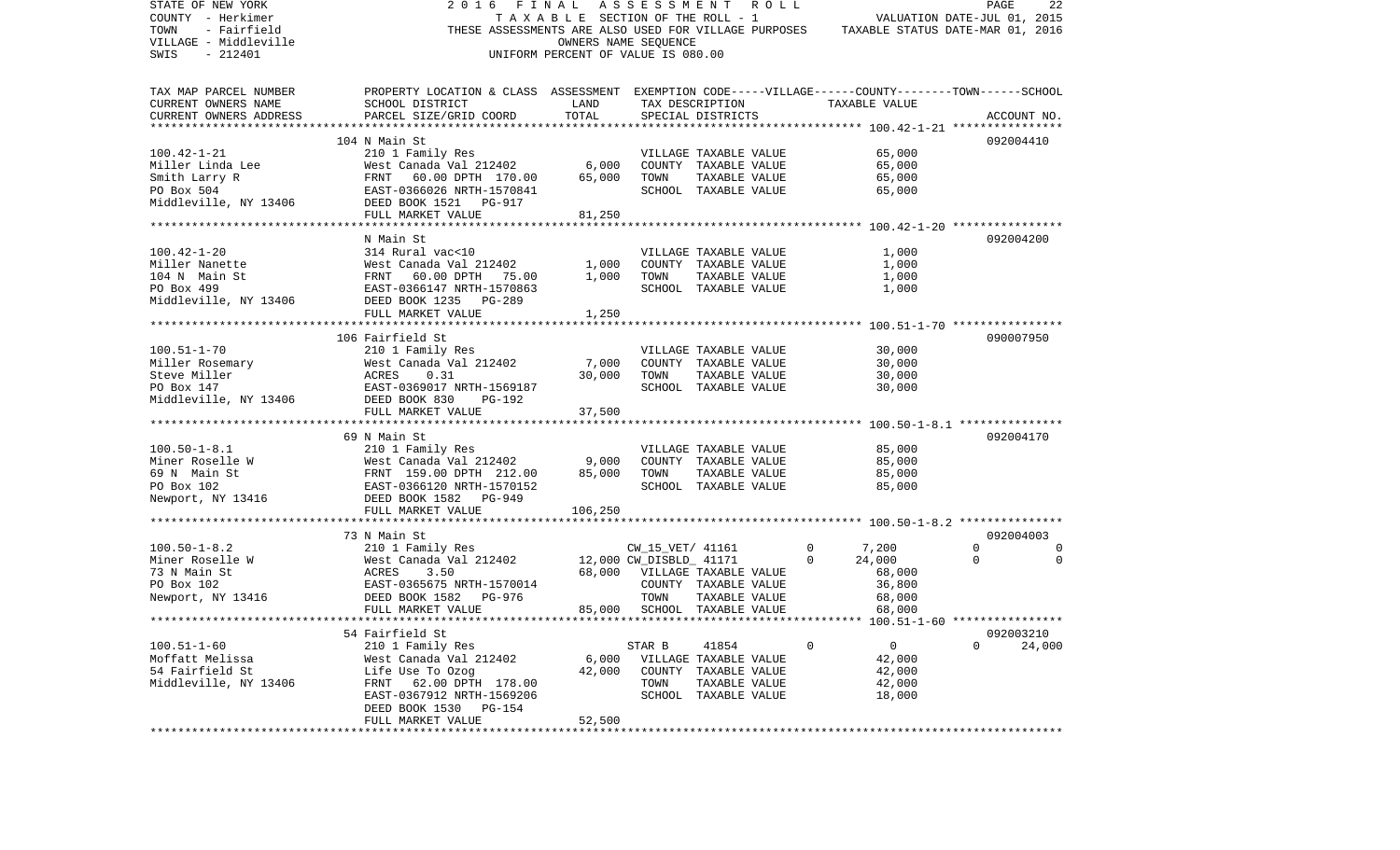| STATE OF NEW YORK<br>COUNTY - Herkimer<br>- Fairfield<br>TOWN<br>VILLAGE - Middleville<br>$-212401$<br>SWIS | 2016<br>F I N A L                                                                                                                                                                       | T A X A B L E SECTION OF THE ROLL - 1<br>UNIFORM PERCENT OF VALUE IS 080.00 | ASSESSMENT<br>OWNERS NAME SEQUENCE |                                                                                                 | R O L L                  | THESE ASSESSMENTS ARE ALSO USED FOR VILLAGE PURPOSES TAXABLE STATUS DATE-MAR 01, 2016 |                        | 23<br>PAGE<br>VALUATION DATE-JUL 01, 2015     |
|-------------------------------------------------------------------------------------------------------------|-----------------------------------------------------------------------------------------------------------------------------------------------------------------------------------------|-----------------------------------------------------------------------------|------------------------------------|-------------------------------------------------------------------------------------------------|--------------------------|---------------------------------------------------------------------------------------|------------------------|-----------------------------------------------|
| TAX MAP PARCEL NUMBER<br>CURRENT OWNERS NAME<br>CURRENT OWNERS ADDRESS                                      | PROPERTY LOCATION & CLASS ASSESSMENT EXEMPTION CODE-----VILLAGE------COUNTY-------TOWN------SCHOOL<br>SCHOOL DISTRICT<br>PARCEL SIZE/GRID COORD                                         | LAND<br>TOTAL                                                               |                                    | TAX DESCRIPTION<br>SPECIAL DISTRICTS                                                            |                          | TAXABLE VALUE                                                                         |                        | ACCOUNT NO.                                   |
| $100.42 - 1 - 9.3$<br>Mueller Margot H<br>Mueller Richard P<br>11 Huyck Ave<br>Middleville, NY 13406        | 11 Huyck Ave<br>210 1 Family Res<br>West Canada Val 212402 7,000<br>Life use to Margot Muelle 57,000<br>FRNT 100.00 DPTH 200.00<br>EAST-0365999 NRTH-1571204<br>DEED BOOK 926<br>PG-644 |                                                                             | STAR EN<br>TOWN                    | 41834<br>VILLAGE TAXABLE VALUE<br>COUNTY TAXABLE VALUE<br>TAXABLE VALUE<br>SCHOOL TAXABLE VALUE |                          | $\Omega$<br>$\overline{0}$<br>57,000<br>57,000<br>57,000<br>4,760                     | $\overline{0}$         | 52,240                                        |
|                                                                                                             | FULL MARKET VALUE                                                                                                                                                                       | 71,250                                                                      |                                    |                                                                                                 |                          |                                                                                       |                        |                                               |
| $100.43 - 1 - 2$<br>Mueller Richard&Bonnie                                                                  | 56 Huyck Ave<br>210 1 Family Res<br>WET COM C 41132<br>West Canada Val 212402 7,000 VET COM T 41133                                                                                     |                                                                             |                                    |                                                                                                 | 12,000<br>$\overline{0}$ | 12,000<br>$\overline{0}$                                                              | $\mathbf{0}$<br>16,000 | 092002820<br>$\overline{0}$<br>$\overline{0}$ |
| Mueller David J<br>56 Huyck Ave<br>Middleville, NY 13406                                                    | FRNT 100.00 DPTH 223.00<br>EAST-0366926 NRTH-1571112<br>DEED BOOK 1517 PG-907<br>FULL MARKET VALUE                                                                                      | 105,000 TOWN                                                                | 84,000 STAR B                      | 41854<br>VILLAGE TAXABLE VALUE<br>COUNTY TAXABLE VALUE<br>TAXABLE VALUE                         |                          | $\Omega$<br>$\overline{0}$<br>72,000<br>72,000<br>68,000                              | $\Omega$               | 24,000                                        |
|                                                                                                             |                                                                                                                                                                                         |                                                                             |                                    | SCHOOL TAXABLE VALUE                                                                            |                          | 60,000                                                                                |                        |                                               |
|                                                                                                             |                                                                                                                                                                                         |                                                                             |                                    |                                                                                                 |                          |                                                                                       |                        |                                               |
|                                                                                                             | 61 N Main St                                                                                                                                                                            |                                                                             |                                    |                                                                                                 |                          |                                                                                       |                        | 092003510                                     |
| $100.42 - 1 - 18$                                                                                           | 314 Rural vac<10                                                                                                                                                                        |                                                                             |                                    | VILLAGE TAXABLE VALUE                                                                           |                          | 8,000                                                                                 |                        |                                               |
| Murphy Joyce                                                                                                |                                                                                                                                                                                         | 8,000                                                                       |                                    | COUNTY TAXABLE VALUE                                                                            |                          | 8,000                                                                                 |                        |                                               |
| PO Box 175<br>Middleville, NY 13406                                                                         | West Canada Val 212402<br>FRNT 120.00 DPTH 120.00<br>EAST-0365813 NRTH-1570804<br>DEED BOOK 682<br>PG-353                                                                               | 8,000                                                                       | TOWN                               | TAXABLE VALUE<br>SCHOOL TAXABLE VALUE                                                           |                          | 8,000<br>8,000                                                                        |                        |                                               |
|                                                                                                             | FULL MARKET VALUE                                                                                                                                                                       | 10,000                                                                      |                                    |                                                                                                 |                          |                                                                                       |                        |                                               |
|                                                                                                             |                                                                                                                                                                                         |                                                                             |                                    |                                                                                                 |                          |                                                                                       |                        |                                               |
|                                                                                                             | 105 N Main St<br>210 1 Family Res                                                                                                                                                       |                                                                             |                                    |                                                                                                 |                          |                                                                                       |                        | 092001860                                     |
| $100.50 - 1 - 3$                                                                                            |                                                                                                                                                                                         |                                                                             | VET COM C 41132 12,000             |                                                                                                 |                          | 12,000                                                                                | $\Omega$               | $\overline{0}$                                |
| Murphy Joyce                                                                                                | West Canada Val 212402 15,000 VET COM T 41133<br>includes 100.50-1-2 80,000 STAR EN 41834                                                                                               |                                                                             |                                    |                                                                                                 |                          | $\overline{0}$<br>$\overline{0}$<br>$\Omega$<br>$\overline{0}$                        | 16,000<br>$\Omega$     | $\overline{0}$<br>52,240                      |
| PO Box 175<br>Middleville, NY 13406                                                                         | ACRES<br>3.10                                                                                                                                                                           |                                                                             |                                    | VILLAGE TAXABLE VALUE                                                                           |                          | 68,000                                                                                |                        |                                               |
|                                                                                                             | EAST-0365638 NRTH-1570588                                                                                                                                                               |                                                                             |                                    | COUNTY TAXABLE VALUE                                                                            |                          | 68,000                                                                                |                        |                                               |
|                                                                                                             | DEED BOOK 668<br>PG-421                                                                                                                                                                 |                                                                             | TOWN                               | TAXABLE VALUE                                                                                   |                          | 64,000                                                                                |                        |                                               |
|                                                                                                             | FULL MARKET VALUE                                                                                                                                                                       | 100,000                                                                     |                                    | SCHOOL TAXABLE VALUE                                                                            |                          | 27,760                                                                                |                        |                                               |
|                                                                                                             |                                                                                                                                                                                         |                                                                             |                                    |                                                                                                 |                          |                                                                                       |                        |                                               |
|                                                                                                             | N Main St                                                                                                                                                                               |                                                                             |                                    |                                                                                                 |                          |                                                                                       |                        | 092002430                                     |
| $100.51 - 1 - 43$                                                                                           | 461 Bank                                                                                                                                                                                |                                                                             |                                    | VILLAGE TAXABLE VALUE                                                                           |                          | 270,000                                                                               |                        |                                               |
| NBT Bank                                                                                                    | West Canada Val 212402                                                                                                                                                                  | 50,000                                                                      |                                    | COUNTY TAXABLE VALUE                                                                            |                          | 270,000                                                                               |                        |                                               |
| Brad Hall                                                                                                   | NBT Bank                                                                                                                                                                                | 270,000                                                                     | TOWN                               | TAXABLE VALUE                                                                                   |                          | 270,000                                                                               |                        |                                               |
| 52 S Broad St<br>Norwich, NY 13815                                                                          | FRNT 121.30 DPTH 180.10<br>EAST-0366897 NRTH-1569228<br>$PG-62$<br>DEED BOOK 753                                                                                                        |                                                                             |                                    | SCHOOL TAXABLE VALUE                                                                            |                          | 270,000                                                                               |                        |                                               |
|                                                                                                             | FULL MARKET VALUE                                                                                                                                                                       | 337,500                                                                     |                                    |                                                                                                 |                          |                                                                                       |                        |                                               |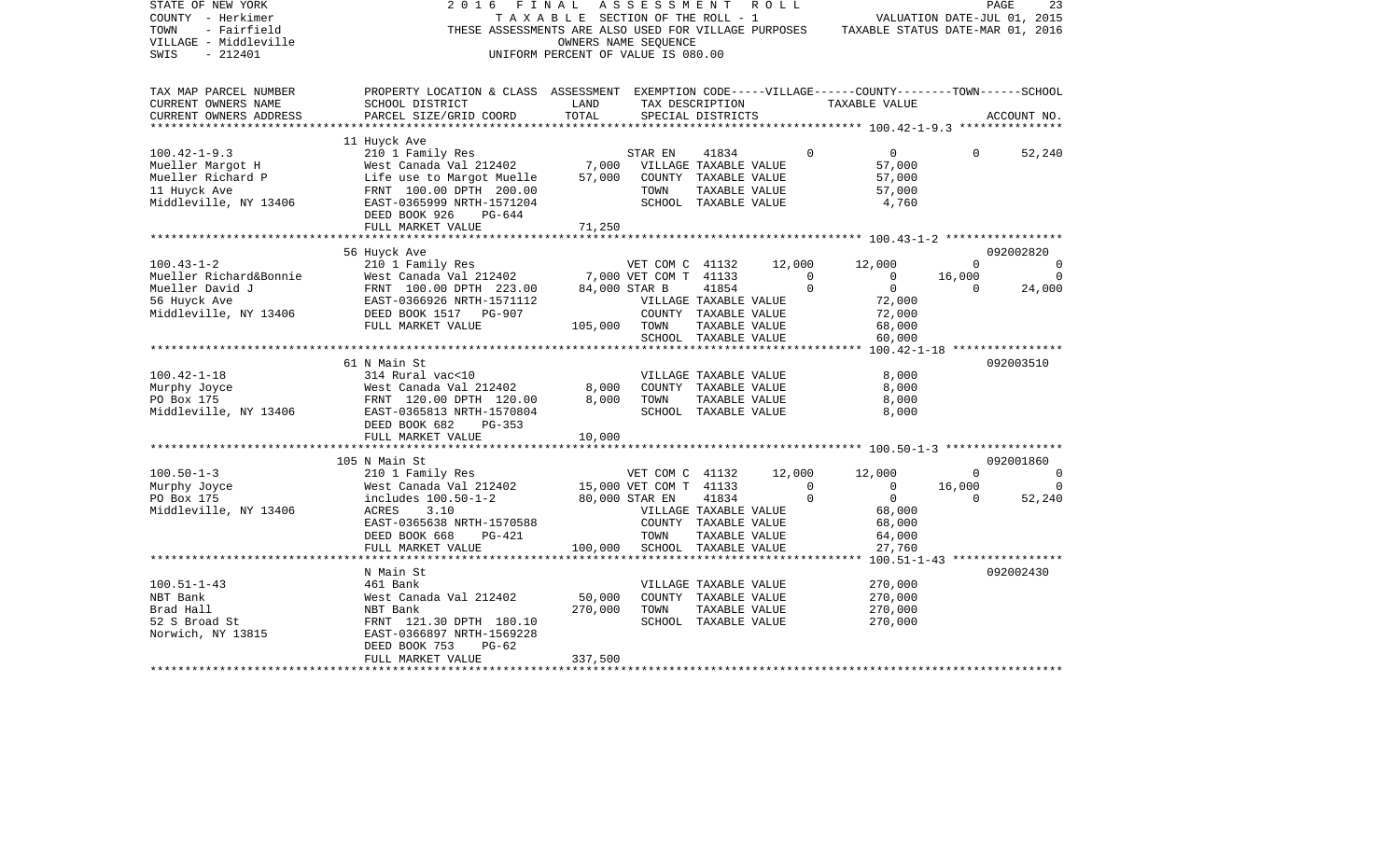| STATE OF NEW YORK<br>COUNTY - Herkimer                                                                                                                                                | F I N A L<br>2016                                                                                 |                                    |                 | ASSESSMENT ROLL<br>TAXABLE SECTION OF THE ROLL - 1 |                                                                                       | VALUATION DATE-JUL 01, 2015 | PAGE<br>24  |
|---------------------------------------------------------------------------------------------------------------------------------------------------------------------------------------|---------------------------------------------------------------------------------------------------|------------------------------------|-----------------|----------------------------------------------------|---------------------------------------------------------------------------------------|-----------------------------|-------------|
| TOWN<br>- Fairfield                                                                                                                                                                   |                                                                                                   |                                    |                 |                                                    | THESE ASSESSMENTS ARE ALSO USED FOR VILLAGE PURPOSES TAXABLE STATUS DATE-MAR 01, 2016 |                             |             |
| VILLAGE - Middleville                                                                                                                                                                 |                                                                                                   | OWNERS NAME SEOUENCE               |                 |                                                    |                                                                                       |                             |             |
| SWIS<br>$-212401$                                                                                                                                                                     |                                                                                                   | UNIFORM PERCENT OF VALUE IS 080.00 |                 |                                                    |                                                                                       |                             |             |
|                                                                                                                                                                                       |                                                                                                   |                                    |                 |                                                    |                                                                                       |                             |             |
| TAX MAP PARCEL NUMBER                                                                                                                                                                 | PROPERTY LOCATION & CLASS ASSESSMENT EXEMPTION CODE-----VILLAGE------COUNTY-------TOWN-----SCHOOL |                                    |                 |                                                    |                                                                                       |                             |             |
| CURRENT OWNERS NAME                                                                                                                                                                   | SCHOOL DISTRICT                                                                                   | LAND                               |                 | TAX DESCRIPTION                                    | TAXABLE VALUE                                                                         |                             |             |
| CURRENT OWNERS ADDRESS                                                                                                                                                                | PARCEL SIZE/GRID COORD                                                                            | TOTAL                              |                 | SPECIAL DISTRICTS                                  |                                                                                       |                             | ACCOUNT NO. |
|                                                                                                                                                                                       | 13 S Main St                                                                                      |                                    |                 |                                                    |                                                                                       |                             | 092002310   |
| $100.51 - 1 - 52$                                                                                                                                                                     | 411 Apartment                                                                                     |                                    |                 | VILLAGE TAXABLE VALUE                              | 83,800                                                                                |                             |             |
| Next Limbary Judith A<br>Mest Canada Val 212402<br>Olney Juving Trust Stephen<br>FRNT 85.00 DPTH 255.00<br>8890 N Main St<br>Poland, NY 13431<br>Poland, NY 13431<br>Poland, NY 13431 | West Canada Val 212402                                                                            | 10,000                             |                 | COUNTY TAXABLE VALUE                               | 83,800                                                                                |                             |             |
|                                                                                                                                                                                       |                                                                                                   | 83,800                             | TOWN            | TAXABLE VALUE                                      | 83,800                                                                                |                             |             |
|                                                                                                                                                                                       |                                                                                                   |                                    |                 | SCHOOL TAXABLE VALUE                               | 83,800                                                                                |                             |             |
|                                                                                                                                                                                       |                                                                                                   |                                    |                 |                                                    |                                                                                       |                             |             |
|                                                                                                                                                                                       | FULL MARKET VALUE                                                                                 | 104,750                            |                 |                                                    |                                                                                       |                             |             |
|                                                                                                                                                                                       |                                                                                                   |                                    |                 |                                                    |                                                                                       |                             |             |
|                                                                                                                                                                                       | 18 S Main St                                                                                      |                                    |                 |                                                    |                                                                                       |                             | 092000540   |
| $100.59 - 1 - 8.1$                                                                                                                                                                    | 210 1 Family Res                                                                                  |                                    |                 | VILLAGE TAXABLE VALUE                              | 43,000                                                                                |                             |             |
|                                                                                                                                                                                       | West Canada Val 212402                                                                            | 7,000                              |                 | COUNTY TAXABLE VALUE                               | 43,000                                                                                |                             |             |
|                                                                                                                                                                                       |                                                                                                   | 43,000                             | TOWN            | TAXABLE VALUE                                      | 43,000                                                                                |                             |             |
| Olney Judith A<br>Box 68<br>Poland, NY 13431                                                                                                                                          | West Canada Val 212402<br>FRNT 124.00 DPTH 134.00<br>EAST-0366978 NRTH-1568541                    |                                    |                 | SCHOOL TAXABLE VALUE                               | 43,000                                                                                |                             |             |
|                                                                                                                                                                                       | DEED BOOK 738<br><b>PG-350</b>                                                                    |                                    |                 |                                                    |                                                                                       |                             |             |
|                                                                                                                                                                                       | FULL MARKET VALUE                                                                                 | 53,750                             |                 |                                                    |                                                                                       |                             |             |
|                                                                                                                                                                                       |                                                                                                   |                                    |                 |                                                    |                                                                                       |                             |             |
|                                                                                                                                                                                       | 16 S Main St                                                                                      |                                    |                 |                                                    |                                                                                       |                             | 092003540   |
| $100.59 - 1 - 7$                                                                                                                                                                      | 210 1 Family Res                                                                                  |                                    |                 | VILLAGE TAXABLE VALUE                              | 30,000                                                                                |                             |             |
| Olney Urban Restorations LLC West Canada Val 212402                                                                                                                                   |                                                                                                   | 6,000                              |                 | COUNTY TAXABLE VALUE                               | 30,000                                                                                |                             |             |
| PO Box 68                                                                                                                                                                             | FRNT 60.00 DPTH 182.00                                                                            | 30,000                             | TOWN            | TAXABLE VALUE                                      | 30,000                                                                                |                             |             |
| Poland, NY 13431                                                                                                                                                                      | EAST-0366914 NRTH-1568613                                                                         |                                    |                 | SCHOOL TAXABLE VALUE                               | 30,000                                                                                |                             |             |
|                                                                                                                                                                                       | DEED BOOK 941<br>$PG-77$                                                                          |                                    |                 |                                                    |                                                                                       |                             |             |
|                                                                                                                                                                                       | FULL MARKET VALUE                                                                                 | 37,500                             |                 |                                                    |                                                                                       |                             |             |
|                                                                                                                                                                                       | 37 Park Ave                                                                                       |                                    |                 |                                                    |                                                                                       |                             | 092000180   |
| $100.51 - 1 - 7$                                                                                                                                                                      | 210 1 Family Res                                                                                  |                                    | STAR B          | 41854                                              | $\overline{0}$<br>$\Omega$                                                            | $\Omega$                    | 24,000      |
| Palmer Robert B II                                                                                                                                                                    | West Canada Val 212402 6,000                                                                      |                                    |                 | VILLAGE TAXABLE VALUE                              | 60,000                                                                                |                             |             |
| 37 Park Ave                                                                                                                                                                           | West Canada Val 212402<br>FRNT   50.00 DPTH  150.00                                               | 60,000                             |                 | COUNTY TAXABLE VALUE                               | 60,000                                                                                |                             |             |
| PO Box 381                                                                                                                                                                            | 023<br>BANK                                                                                       |                                    | TOWN            | TAXABLE VALUE                                      | 60,000                                                                                |                             |             |
| Middleville, NY 13406 EAST-0367386 NRTH-1569717                                                                                                                                       |                                                                                                   |                                    |                 | SCHOOL TAXABLE VALUE                               | 36,000                                                                                |                             |             |
|                                                                                                                                                                                       | DEED BOOK 833 PG-19                                                                               |                                    |                 |                                                    |                                                                                       |                             |             |
|                                                                                                                                                                                       | FULL MARKET VALUE                                                                                 | 75,000                             |                 |                                                    |                                                                                       |                             |             |
|                                                                                                                                                                                       | *******************************                                                                   |                                    |                 |                                                    |                                                                                       |                             |             |
|                                                                                                                                                                                       | 137 S Main St                                                                                     |                                    |                 |                                                    |                                                                                       |                             | 092004050   |
| $100.67 - 1 - 1.1$                                                                                                                                                                    | 240 Rural res                                                                                     |                                    | AG MKTS L 41720 |                                                    | $\mathbf 0$<br>9,066                                                                  | 9,066                       | 9,066       |
| Petrie Joseph                                                                                                                                                                         | West Canada Val 212402                                                                            | 25,000 STAR B                      |                 | 41854                                              | $\Omega$<br>$\overline{0}$                                                            | $\Omega$                    | 24,000      |
| Petrie Amanda                                                                                                                                                                         |                                                                                                   |                                    |                 | 135,000 VILLAGE TAXABLE VALUE                      | 135,000                                                                               |                             |             |
| 137 S Main St                                                                                                                                                                         | West Canaua vul<br>FRNT 690.00 DPTH<br>ACRES 13.00<br>- 2225010 NRTH                              |                                    |                 | COUNTY TAXABLE VALUE                               | 125,934                                                                               |                             |             |
|                                                                                                                                                                                       |                                                                                                   |                                    | TOWN            | TAXABLE VALUE                                      | 125,934                                                                               |                             |             |
| Middleville, NY 13406 EAST-0335010 NRTH-1141600<br>DEED BOOK 1315 PG-997                                                                                                              |                                                                                                   |                                    |                 | SCHOOL TAXABLE VALUE                               | 101,934                                                                               |                             |             |
| MAY BE SUBJECT TO PAYMENT FULL MARKET VALUE                                                                                                                                           |                                                                                                   | 168,750                            |                 |                                                    |                                                                                       |                             |             |
| UNDER AGDIST LAW TIL 2020                                                                                                                                                             |                                                                                                   |                                    |                 |                                                    |                                                                                       |                             |             |
|                                                                                                                                                                                       |                                                                                                   |                                    |                 |                                                    |                                                                                       |                             |             |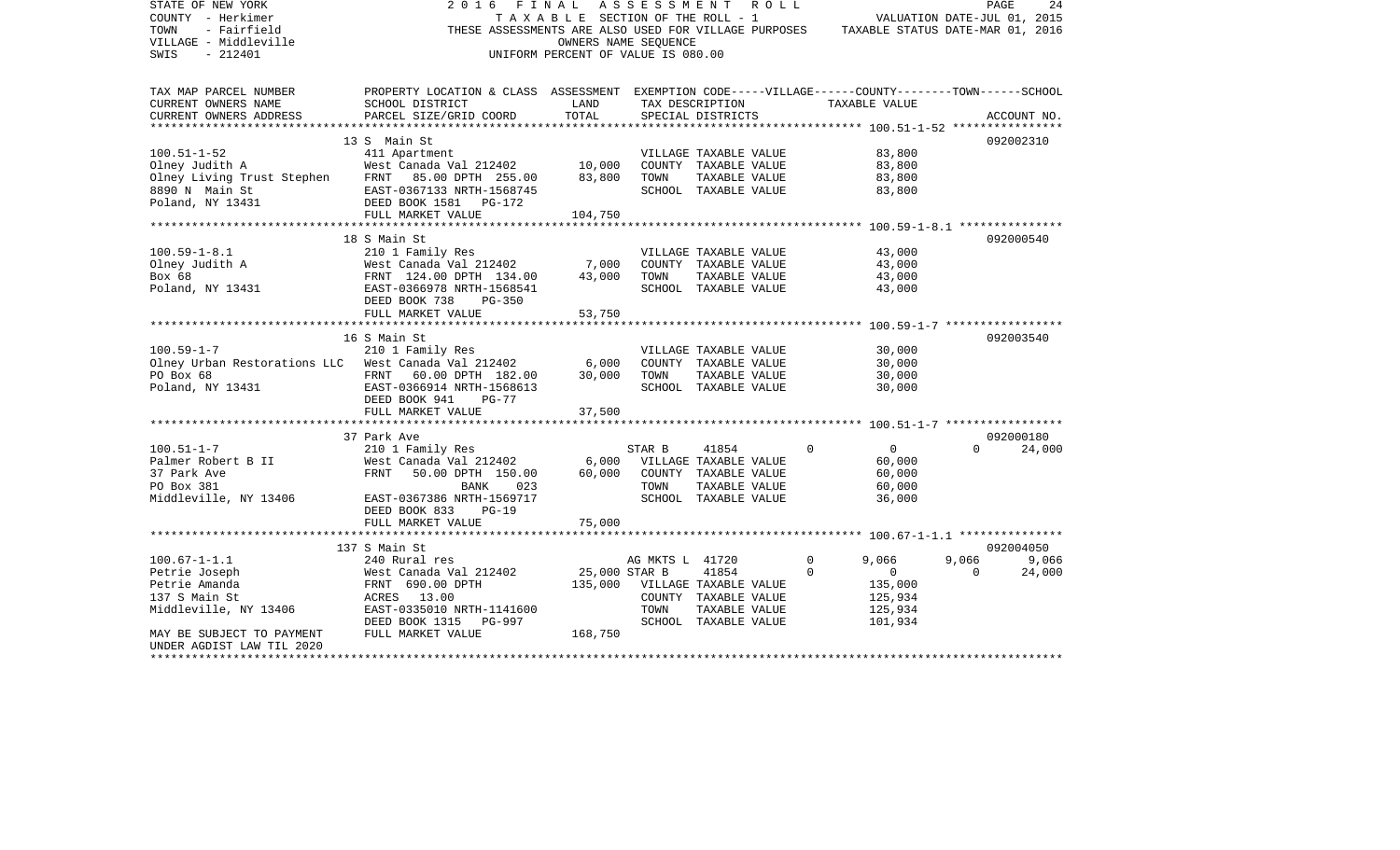| STATE OF NEW YORK                                | FINAL<br>2016                                                                                      |                                    | ASSESSMENT ROLL       |                       |       |                                  |          | PAGE        | 25       |
|--------------------------------------------------|----------------------------------------------------------------------------------------------------|------------------------------------|-----------------------|-----------------------|-------|----------------------------------|----------|-------------|----------|
| COUNTY - Herkimer                                |                                                                                                    | TAXABLE SECTION OF THE ROLL - 1    |                       |                       |       | VALUATION DATE-JUL 01, 2015      |          |             |          |
| - Fairfield<br>TOWN                              | THESE ASSESSMENTS ARE ALSO USED FOR VILLAGE PURPOSES                                               |                                    |                       |                       |       | TAXABLE STATUS DATE-MAR 01, 2016 |          |             |          |
| VILLAGE - Middleville                            |                                                                                                    |                                    | OWNERS NAME SEQUENCE  |                       |       |                                  |          |             |          |
| $-212401$<br>SWIS                                |                                                                                                    | UNIFORM PERCENT OF VALUE IS 080.00 |                       |                       |       |                                  |          |             |          |
|                                                  |                                                                                                    |                                    |                       |                       |       |                                  |          |             |          |
|                                                  |                                                                                                    |                                    |                       |                       |       |                                  |          |             |          |
| TAX MAP PARCEL NUMBER                            | PROPERTY LOCATION & CLASS ASSESSMENT EXEMPTION CODE-----VILLAGE------COUNTY-------TOWN------SCHOOL |                                    |                       |                       |       |                                  |          |             |          |
| CURRENT OWNERS NAME                              | SCHOOL DISTRICT                                                                                    | LAND                               |                       | TAX DESCRIPTION       |       | TAXABLE VALUE                    |          |             |          |
| CURRENT OWNERS ADDRESS                           | PARCEL SIZE/GRID COORD                                                                             | TOTAL                              |                       | SPECIAL DISTRICTS     |       |                                  |          | ACCOUNT NO. |          |
| *************************                        |                                                                                                    |                                    |                       |                       |       |                                  |          |             |          |
|                                                  | S Main St                                                                                          |                                    |                       |                       |       |                                  |          | 092003420   |          |
| $100.59 - 1 - 37$                                | 314 Rural vac<10                                                                                   |                                    |                       | VILLAGE TAXABLE VALUE |       | 6,000                            |          |             |          |
| Pomichter Gerald                                 | West Canada Val 212402                                                                             | 6,000                              |                       | COUNTY TAXABLE VALUE  |       | 6,000                            |          |             |          |
| 109 S Main St                                    | FRNT 80.00 DPTH 150.00                                                                             | 6,000                              | TOWN                  | TAXABLE VALUE         |       | 6,000                            |          |             |          |
| Middleville, NY 13406                            | EAST-0367567 NRTH-1566921                                                                          |                                    |                       | SCHOOL TAXABLE VALUE  |       | 6,000                            |          |             |          |
|                                                  | DEED BOOK 831<br>PG-438                                                                            |                                    |                       |                       |       |                                  |          |             |          |
|                                                  | FULL MARKET VALUE                                                                                  | 7,500                              |                       |                       |       |                                  |          |             |          |
|                                                  |                                                                                                    |                                    |                       |                       |       |                                  |          |             |          |
|                                                  | 109 S Main St                                                                                      |                                    |                       |                       |       |                                  |          | 092003450   |          |
| $100.59 - 1 - 38$                                | 210 1 Family Res                                                                                   |                                    | VET WAR C 41122       |                       | 7,200 | 7,200                            | $\Omega$ |             | 0        |
| Pomichter Gerald P                               | West Canada Val 212402                                                                             |                                    | 6,000 VET WAR T 41123 |                       |       | $\Omega$<br>$\overline{0}$       | 9,600    |             | $\Omega$ |
| Pomichter Frances G                              | FRNT 86.00 DPTH 150.00                                                                             |                                    | 85,000 STAR EN        | 41834                 |       | $\overline{0}$<br>$\Omega$       | $\Omega$ |             | 52,240   |
| 109 S Main St                                    | EAST-0367583 NRTH-1566840                                                                          |                                    |                       | VILLAGE TAXABLE VALUE |       | 77,800                           |          |             |          |
| Middleville, NY 13406-0481                       | DEED BOOK 00607 PG-00502                                                                           |                                    |                       | COUNTY TAXABLE VALUE  |       | 77,800                           |          |             |          |
|                                                  | FULL MARKET VALUE                                                                                  |                                    |                       |                       |       |                                  |          |             |          |
|                                                  |                                                                                                    | 106,250                            | TOWN                  | TAXABLE VALUE         |       | 75,400                           |          |             |          |
|                                                  |                                                                                                    |                                    |                       | SCHOOL TAXABLE VALUE  |       | 32,760                           |          |             |          |
|                                                  |                                                                                                    |                                    |                       |                       |       |                                  |          |             |          |
|                                                  | 68 S Main St                                                                                       |                                    |                       |                       |       |                                  |          | 092088016   |          |
| $100.59 - 1 - 30$                                | 210 1 Family Res                                                                                   |                                    |                       | VILLAGE TAXABLE VALUE |       | 40,000                           |          |             |          |
| Price Chrystal                                   | West Canada Val 212402                                                                             | 10,000                             |                       | COUNTY TAXABLE VALUE  |       | 40,000                           |          |             |          |
| Grandrimo Danielle                               | FRNT<br>51.00 DPTH 188.00                                                                          | 40,000                             | TOWN                  | TAXABLE VALUE         |       | 40,000                           |          |             |          |
| 68 S Main St                                     | EAST-0367265 NRTH-1567602                                                                          |                                    |                       | SCHOOL TAXABLE VALUE  |       | 40,000                           |          |             |          |
| Middleville, NY 13406                            | DEED BOOK 1360 PG-594                                                                              |                                    |                       |                       |       |                                  |          |             |          |
|                                                  | FULL MARKET VALUE                                                                                  | 50,000                             |                       |                       |       |                                  |          |             |          |
|                                                  |                                                                                                    |                                    |                       |                       |       |                                  |          |             |          |
|                                                  | 34 Reservoir Rd                                                                                    |                                    |                       |                       |       |                                  |          | 092000570   |          |
| $100.51 - 1 - 14$                                | 210 1 Family Res                                                                                   |                                    | STAR B                | 41854                 |       | $\Omega$<br>$\overline{0}$       | $\Omega$ |             | 24,000   |
| Price Robert                                     | West Canada Val 212402                                                                             | 10,000                             |                       | VILLAGE TAXABLE VALUE |       | 75,000                           |          |             |          |
| Price Luann                                      | ACRES<br>1.00                                                                                      | 75,000                             |                       | COUNTY TAXABLE VALUE  |       | 75,000                           |          |             |          |
| 34 Resevoir Rd                                   | EAST-0368076 NRTH-1569960                                                                          |                                    | TOWN                  | TAXABLE VALUE         |       | 75,000                           |          |             |          |
| Newport, NY 13406                                | DEED BOOK 784<br>PG-710                                                                            |                                    |                       | SCHOOL TAXABLE VALUE  |       | 51,000                           |          |             |          |
|                                                  | FULL MARKET VALUE                                                                                  | 93,750                             |                       |                       |       |                                  |          |             |          |
|                                                  |                                                                                                    |                                    |                       |                       |       |                                  |          |             |          |
|                                                  | Fairfield St                                                                                       |                                    |                       |                       |       |                                  |          | 092000480   |          |
| $100.51 - 1 - 19$                                | 311 Res vac land                                                                                   |                                    |                       | VILLAGE TAXABLE VALUE |       | 5,000                            |          |             |          |
| Reiling Joseph A                                 | West Canada Val 212402                                                                             | 5,000                              |                       | COUNTY TAXABLE VALUE  |       | 5,000                            |          |             |          |
| 97 Fairfield St                                  | FRNT<br>99.00 DPTH 194.00                                                                          | 5,000                              | TOWN                  | TAXABLE VALUE         |       | 5,000                            |          |             |          |
| Middleville, NY 13406                            | 0.44<br>ACRES                                                                                      |                                    |                       | SCHOOL TAXABLE VALUE  |       | 5,000                            |          |             |          |
|                                                  | EAST-0368636 NRTH-1569412                                                                          |                                    |                       |                       |       |                                  |          |             |          |
| PRIOR OWNER ON 3/01/2016                         | DEED BOOK 1604 PG-769                                                                              |                                    |                       |                       |       |                                  |          |             |          |
| Irrevocable Trust Johnson Fami FULL MARKET VALUE |                                                                                                    | 6,250                              |                       |                       |       |                                  |          |             |          |
|                                                  |                                                                                                    |                                    |                       |                       |       |                                  |          |             |          |
|                                                  | 97 Fairfield St                                                                                    |                                    |                       |                       |       |                                  |          | 092002190   |          |
| $100.51 - 1 - 20$                                | 210 1 Family Res                                                                                   |                                    |                       | VILLAGE TAXABLE VALUE |       | 75,000                           |          |             |          |
| Reiling Joseph A                                 | West Canada Val 212402                                                                             | 8,000                              |                       | COUNTY TAXABLE VALUE  |       | 75,000                           |          |             |          |
| 97 Fairfield St                                  | FRNT 155.70 DPTH                                                                                   | 75,000                             |                       | TAXABLE VALUE         |       | 75,000                           |          |             |          |
| Middleville, NY 13406                            |                                                                                                    |                                    | TOWN                  | SCHOOL TAXABLE VALUE  |       | 75,000                           |          |             |          |
|                                                  | ACRES<br>0.42                                                                                      |                                    |                       |                       |       |                                  |          |             |          |
|                                                  | EAST-0368780 NRTH-1569367                                                                          |                                    |                       |                       |       |                                  |          |             |          |
| PRIOR OWNER ON 3/01/2016                         | DEED BOOK 1604<br>PG-769                                                                           |                                    |                       |                       |       |                                  |          |             |          |
| Reiling Joseph A                                 | FULL MARKET VALUE                                                                                  | 93,750                             |                       |                       |       |                                  |          |             |          |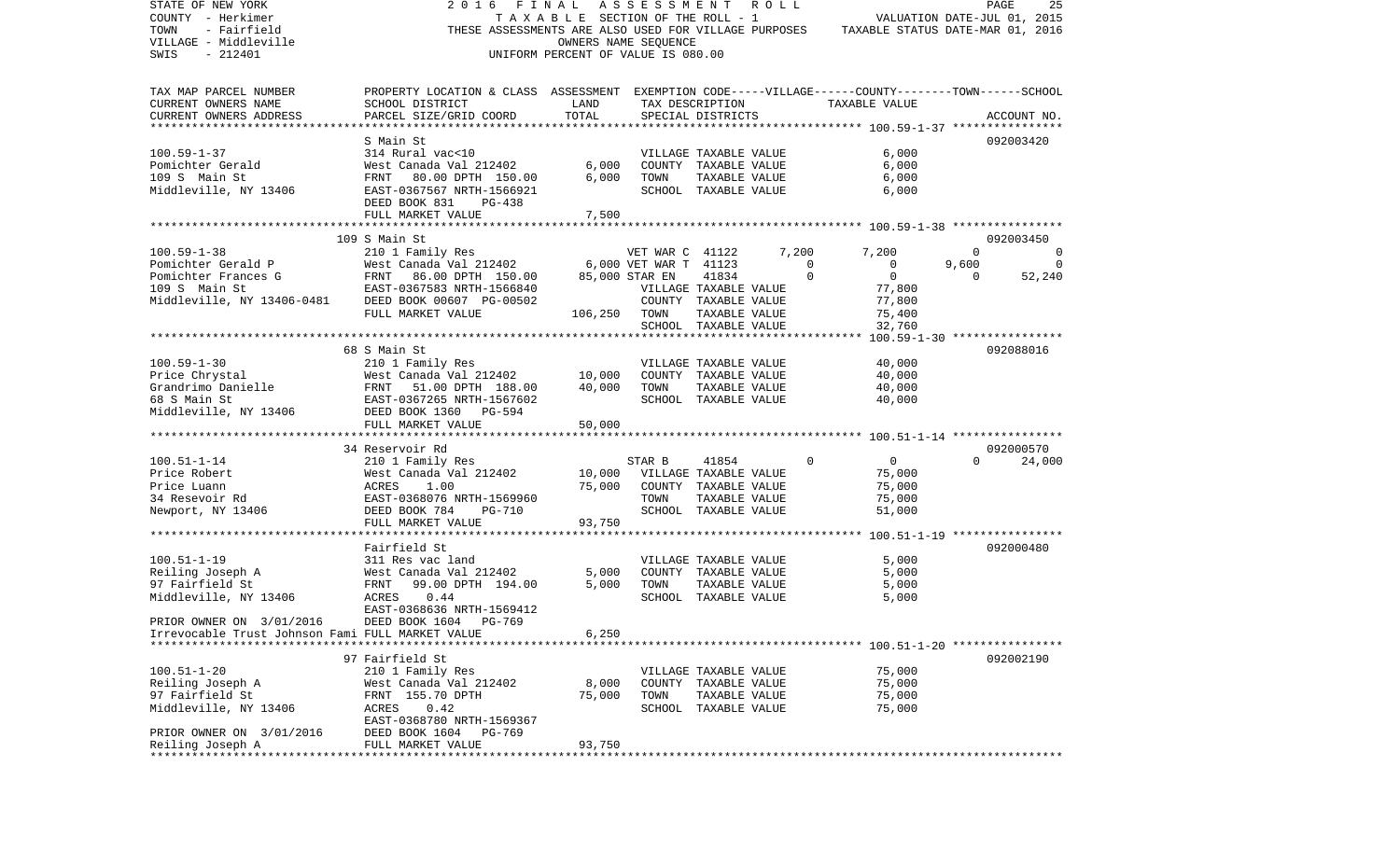| STATE OF NEW YORK<br>COUNTY - Herkimer | 2 0 1 6<br>FINAL                                                                                   | TAXABLE SECTION OF THE ROLL - 1              |        | ASSESSMENT ROLL       |             |                                  | PAGE<br>VALUATION DATE-JUL 01, 2015 | 26     |
|----------------------------------------|----------------------------------------------------------------------------------------------------|----------------------------------------------|--------|-----------------------|-------------|----------------------------------|-------------------------------------|--------|
| TOWN<br>- Fairfield                    | THESE ASSESSMENTS ARE ALSO USED FOR VILLAGE PURPOSES                                               |                                              |        |                       |             | TAXABLE STATUS DATE-MAR 01, 2016 |                                     |        |
| VILLAGE - Middleville                  |                                                                                                    | OWNERS NAME SEOUENCE                         |        |                       |             |                                  |                                     |        |
| SWIS<br>$-212401$                      |                                                                                                    | UNIFORM PERCENT OF VALUE IS 080.00           |        |                       |             |                                  |                                     |        |
|                                        |                                                                                                    |                                              |        |                       |             |                                  |                                     |        |
| TAX MAP PARCEL NUMBER                  | PROPERTY LOCATION & CLASS ASSESSMENT EXEMPTION CODE-----VILLAGE------COUNTY-------TOWN------SCHOOL |                                              |        |                       |             |                                  |                                     |        |
| CURRENT OWNERS NAME                    | SCHOOL DISTRICT                                                                                    | LAND                                         |        | TAX DESCRIPTION       |             | TAXABLE VALUE                    |                                     |        |
| CURRENT OWNERS ADDRESS                 | PARCEL SIZE/GRID COORD                                                                             | TOTAL                                        |        | SPECIAL DISTRICTS     |             |                                  | ACCOUNT NO.                         |        |
|                                        |                                                                                                    |                                              |        |                       |             |                                  |                                     |        |
|                                        | 68 Fairfield St                                                                                    |                                              |        |                       |             |                                  | 092000270                           |        |
| $100.51 - 1 - 64$                      | 210 1 Family Res                                                                                   |                                              |        | VILLAGE TAXABLE VALUE |             | 41,000                           |                                     |        |
| Rodriguez Miguel                       | West Canada Val 212402                                                                             | 6,000                                        |        | COUNTY TAXABLE VALUE  |             | 41,000                           |                                     |        |
| 68 Fairfield St                        | FRNT<br>50.00 DPTH 190.60                                                                          | 41,000                                       | TOWN   | TAXABLE VALUE         |             | 41,000                           |                                     |        |
| Middleville, NY 13406                  | EAST-0368211 NRTH-1569148                                                                          |                                              |        | SCHOOL TAXABLE VALUE  |             | 41,000                           |                                     |        |
|                                        | DEED BOOK 1595<br>PG-106                                                                           |                                              |        |                       |             |                                  |                                     |        |
| PRIOR OWNER ON 3/01/2016               | FULL MARKET VALUE                                                                                  | 51,250                                       |        |                       |             |                                  |                                     |        |
| Rodriquez Miquel                       |                                                                                                    |                                              |        |                       |             |                                  |                                     |        |
|                                        |                                                                                                    |                                              |        |                       |             |                                  |                                     |        |
|                                        | 90 Fairfield St                                                                                    |                                              |        |                       |             |                                  | 092001680                           |        |
| $100.51 - 1 - 67$                      | 210 1 Family Res                                                                                   |                                              |        | VILLAGE TAXABLE VALUE |             | 20,000                           |                                     |        |
| Ruffrage Roberta                       | West Canada Val 212402                                                                             | 6,000                                        |        | COUNTY TAXABLE VALUE  |             | 20,000                           |                                     |        |
| 90 Fairfield St                        | Doublewide                                                                                         | 20,000                                       | TOWN   | TAXABLE VALUE         |             | 20,000                           |                                     |        |
| Middleville, NY 13406                  | FRNT 192.00 DPTH 118.00                                                                            |                                              |        | SCHOOL TAXABLE VALUE  |             | 20,000                           |                                     |        |
|                                        | 0.43<br>ACRES                                                                                      |                                              |        |                       |             |                                  |                                     |        |
|                                        | EAST-0368599 NRTH-1569231                                                                          |                                              |        |                       |             |                                  |                                     |        |
|                                        | DEED BOOK 1435<br><b>PG-319</b>                                                                    |                                              |        |                       |             |                                  |                                     |        |
|                                        | FULL MARKET VALUE                                                                                  | 25,000                                       |        |                       |             |                                  |                                     |        |
|                                        |                                                                                                    |                                              |        |                       |             |                                  |                                     |        |
|                                        | 39 S Main St                                                                                       |                                              |        |                       |             |                                  | 092004260                           |        |
| $100.59 - 1 - 15$                      | 210 1 Family Res                                                                                   |                                              | STAR B | 41854                 | $\Omega$    | $\overline{0}$                   | $\Omega$                            | 24,000 |
| Saxer Aaron F                          | West Canada Val 212402                                                                             | 10,000                                       |        | VILLAGE TAXABLE VALUE |             | 85,000                           |                                     |        |
| Saxer Stacey M                         | Life Estate To Whaleys                                                                             | 85,000                                       |        | COUNTY TAXABLE VALUE  |             | 85,000                           |                                     |        |
| 39 S Main St                           | FRNT<br>98.00 DPTH                                                                                 |                                              | TOWN   | TAXABLE VALUE         |             | 85,000                           |                                     |        |
| Middleville, NY 13406                  | ACRES<br>1.00                                                                                      |                                              |        | SCHOOL TAXABLE VALUE  |             | 61,000                           |                                     |        |
|                                        | EAST-0367499 NRTH-1568246                                                                          |                                              |        |                       |             |                                  |                                     |        |
|                                        | DEED BOOK 1468<br>PG-129                                                                           |                                              |        |                       |             |                                  |                                     |        |
|                                        | FULL MARKET VALUE                                                                                  | 106,250                                      |        |                       |             |                                  |                                     |        |
|                                        | **********************                                                                             | **********                                   |        |                       |             |                                  |                                     |        |
|                                        | 26 N Main St                                                                                       |                                              |        |                       |             |                                  | 092000450                           |        |
| $100.51 - 1 - 4$                       | 210 1 Family Res                                                                                   |                                              |        | VILLAGE TAXABLE VALUE |             | 40,000                           |                                     |        |
| Schrader Robert J                      | West Canada Val 212402                                                                             | 6,000                                        |        | COUNTY TAXABLE VALUE  |             | 40,000                           |                                     |        |
| 115 Dickie Ave                         | FRNT<br>75.00 DPTH 98.00                                                                           | 40,000                                       | TOWN   | TAXABLE VALUE         |             | 40,000                           |                                     |        |
| Herkimer, NY 13350                     | EAST-0366735 NRTH-1569485                                                                          |                                              |        | SCHOOL TAXABLE VALUE  |             | 40,000                           |                                     |        |
|                                        | DEED BOOK 1081 PG-225                                                                              |                                              |        |                       |             |                                  |                                     |        |
|                                        | FULL MARKET VALUE                                                                                  | 50,000                                       |        |                       |             |                                  |                                     |        |
|                                        |                                                                                                    |                                              |        |                       |             |                                  |                                     |        |
|                                        | 90 N Main St                                                                                       |                                              |        |                       |             |                                  | 092008500                           |        |
| $100.50 - 1 - 28$                      | 210 1 Family Res                                                                                   |                                              | STAR B | 41854                 | $\mathbf 0$ | $\overline{0}$                   | $\Omega$                            | 24,000 |
| Shearin Jeffrey P                      | West Canada Val 212402                                                                             | 6,000                                        |        | VILLAGE TAXABLE VALUE |             | 72,000                           |                                     |        |
| Shearin Meredith L                     | 50.00 DPTH 175.40<br>FRNT                                                                          | 72,000                                       |        | COUNTY TAXABLE VALUE  |             | 72,000                           |                                     |        |
| 90 N Main St                           | EAST-0366176 NRTH-1570586                                                                          |                                              | TOWN   | TAXABLE VALUE         |             | 72,000                           |                                     |        |
| Newport, NY 13416                      | DEED BOOK 1348<br>PG-492                                                                           |                                              |        | SCHOOL TAXABLE VALUE  |             | 48,000                           |                                     |        |
|                                        | FULL MARKET VALUE                                                                                  | 90,000<br>********************************** |        |                       |             |                                  |                                     |        |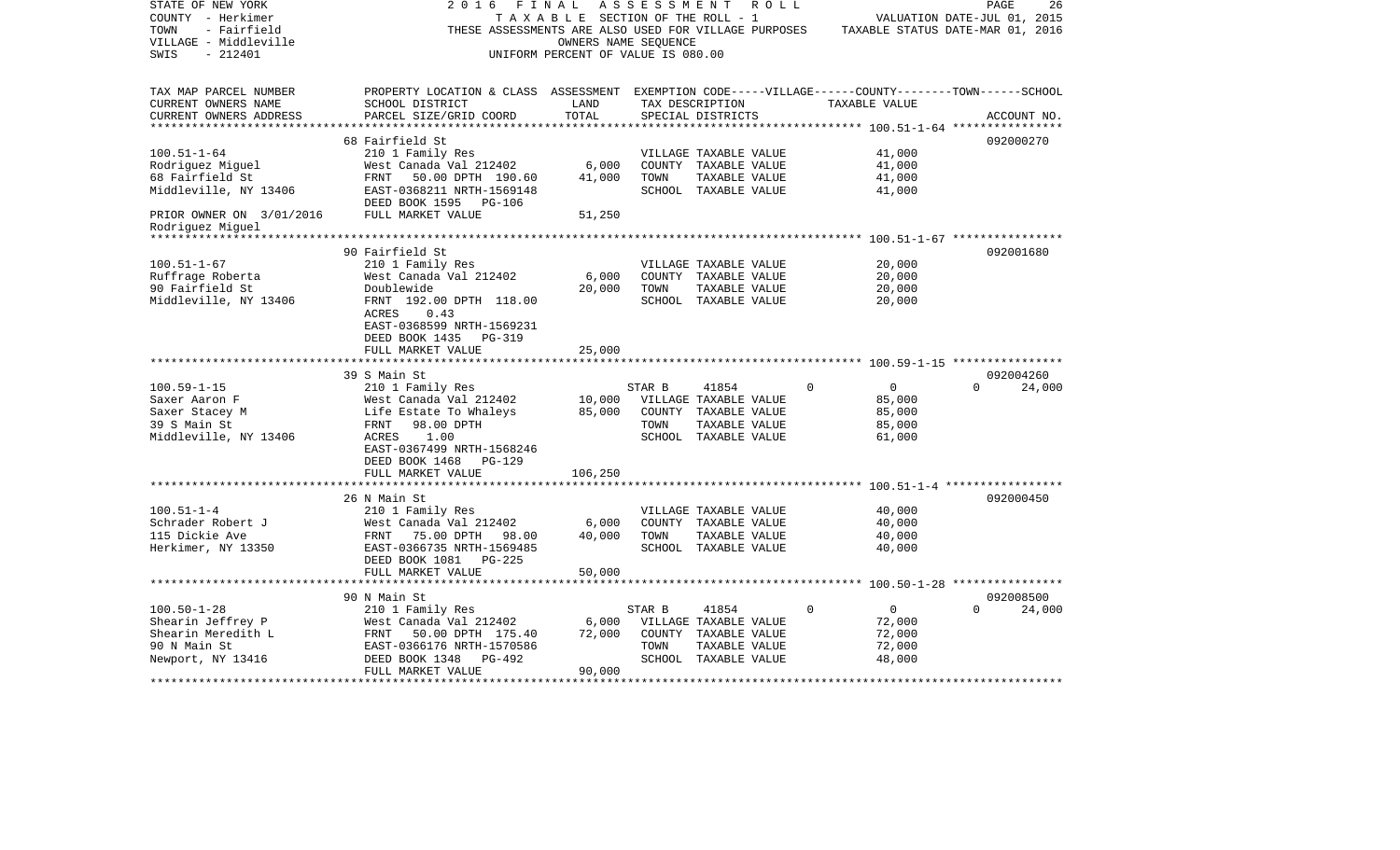| STATE OF NEW YORK                                    | 2016                                                                                               | FINAL                              | ASSESSMENT                               |                       | R O L L     |                                  |                             | PAGE<br>27     |
|------------------------------------------------------|----------------------------------------------------------------------------------------------------|------------------------------------|------------------------------------------|-----------------------|-------------|----------------------------------|-----------------------------|----------------|
| COUNTY - Herkimer                                    |                                                                                                    | TAXABLE SECTION OF THE ROLL - 1    |                                          |                       |             |                                  | VALUATION DATE-JUL 01, 2015 |                |
| TOWN<br>- Fairfield                                  | THESE ASSESSMENTS ARE ALSO USED FOR VILLAGE PURPOSES                                               |                                    |                                          |                       |             | TAXABLE STATUS DATE-MAR 01, 2016 |                             |                |
| VILLAGE - Middleville                                |                                                                                                    |                                    | OWNERS NAME SEQUENCE                     |                       |             |                                  |                             |                |
| $-212401$<br>SWIS                                    |                                                                                                    | UNIFORM PERCENT OF VALUE IS 080.00 |                                          |                       |             |                                  |                             |                |
|                                                      |                                                                                                    |                                    |                                          |                       |             |                                  |                             |                |
|                                                      | PROPERTY LOCATION & CLASS ASSESSMENT EXEMPTION CODE-----VILLAGE------COUNTY-------TOWN------SCHOOL |                                    |                                          |                       |             |                                  |                             |                |
| TAX MAP PARCEL NUMBER                                |                                                                                                    |                                    |                                          |                       |             |                                  |                             |                |
| CURRENT OWNERS NAME                                  | SCHOOL DISTRICT                                                                                    | LAND                               | TAX DESCRIPTION                          |                       |             | TAXABLE VALUE                    |                             |                |
| CURRENT OWNERS ADDRESS<br>************************** | PARCEL SIZE/GRID COORD                                                                             | TOTAL                              |                                          | SPECIAL DISTRICTS     |             |                                  |                             | ACCOUNT NO.    |
|                                                      |                                                                                                    |                                    |                                          |                       |             |                                  |                             |                |
|                                                      | 25 Fairfield St                                                                                    |                                    |                                          |                       |             |                                  |                             | 092003900      |
| $100.51 - 1 - 33$                                    | 210 1 Family Res                                                                                   |                                    | VET COM C 41132<br>7,000 VET COM T 41133 |                       | 12,000      | 12,000                           | $\Omega$                    | 0              |
| Simons Shirley F                                     | West Canada Val 212402                                                                             |                                    |                                          |                       | $\circ$     | $\overline{0}$                   | 16,000                      | $\circ$        |
| 25 Fairfield St                                      | Life Use To Shirley Simon                                                                          | 83,000 STAR EN                     |                                          | 41834                 | $\mathbf 0$ | $\overline{0}$                   | $\Omega$                    | 52,240         |
| Middleville, NY 13406                                | FRNT 72.70 DPTH 231.38                                                                             |                                    | VILLAGE TAXABLE VALUE                    |                       |             | 71,000                           |                             |                |
|                                                      | EAST-0367260 NRTH-1569284                                                                          |                                    |                                          | COUNTY TAXABLE VALUE  |             | 71,000                           |                             |                |
|                                                      | DEED BOOK 1547 PG-377                                                                              |                                    | TOWN                                     | TAXABLE VALUE         |             | 67,000                           |                             |                |
|                                                      | FULL MARKET VALUE                                                                                  |                                    | 103,750 SCHOOL TAXABLE VALUE             |                       |             | 30,760                           |                             |                |
|                                                      |                                                                                                    |                                    |                                          |                       |             |                                  |                             |                |
|                                                      | 62 Fairfield St                                                                                    |                                    |                                          |                       |             |                                  |                             | 092003930      |
| $100.51 - 1 - 62$                                    | 210 1 Family Res                                                                                   |                                    |                                          | VILLAGE TAXABLE VALUE |             | 33,000                           |                             |                |
| Smith Amy L                                          | West Canada Val 212402                                                                             | 6,000                              |                                          | COUNTY TAXABLE VALUE  |             | 33,000                           |                             |                |
| 164 Gage Rd                                          | FRNT<br>57.50 DPTH 156.60                                                                          | 33,000                             | TOWN                                     | TAXABLE VALUE         |             | 33,000                           |                             |                |
| Newport, NY 13416                                    | EAST-0368036 NRTH-1569209                                                                          |                                    |                                          | SCHOOL TAXABLE VALUE  |             | 33,000                           |                             |                |
|                                                      | DEED BOOK 1490 PG-543                                                                              |                                    |                                          |                       |             |                                  |                             |                |
|                                                      | FULL MARKET VALUE                                                                                  | 41,250                             |                                          |                       |             |                                  |                             |                |
|                                                      |                                                                                                    |                                    |                                          |                       |             |                                  |                             |                |
|                                                      | 54 S Main St                                                                                       |                                    |                                          |                       |             |                                  |                             | 092004020      |
| $100.59 - 1 - 19$                                    | 411 Apartment                                                                                      |                                    |                                          | VILLAGE TAXABLE VALUE |             | 125,000                          |                             |                |
| Smith Amy Lynn                                       | West Canada Val 212402                                                                             | 18,000                             |                                          | COUNTY TAXABLE VALUE  |             | 125,000                          |                             |                |
| 164 Gage Rd                                          | 5 Family Apt House                                                                                 | 125,000                            | TOWN                                     | TAXABLE VALUE         |             | 125,000                          |                             |                |
| Newport, NY 13416                                    | FRNT 133.00 DPTH 272.00                                                                            |                                    |                                          | SCHOOL TAXABLE VALUE  |             | 125,000                          |                             |                |
|                                                      | EAST-0367158 NRTH-1567894                                                                          |                                    |                                          |                       |             |                                  |                             |                |
|                                                      | DEED BOOK 1568 PG-938                                                                              |                                    |                                          |                       |             |                                  |                             |                |
|                                                      | FULL MARKET VALUE                                                                                  | 156,250                            |                                          |                       |             |                                  |                             |                |
|                                                      |                                                                                                    |                                    |                                          |                       |             |                                  |                             |                |
|                                                      | 97 N Main St                                                                                       |                                    |                                          |                       |             |                                  |                             | 092001710      |
| $100.50 - 1 - 4$                                     | 210 1 Family Res                                                                                   |                                    | VET COM C 41132                          |                       | 12,000      | 12,000                           | $\overline{0}$              | $\overline{0}$ |
| Smith Edward C II                                    | West Canada Val 212402                                                                             |                                    | 7,000 VET COM T 41133                    |                       | $\mathbf 0$ | $\overline{0}$                   | 16,000                      | $\overline{0}$ |
| Smith Lauralee                                       | FRNT 106.00 DPTH 123.00                                                                            |                                    | 75,000 STAR B                            | 41854                 | $\mathbf 0$ | $\overline{0}$                   | $\Omega$                    | 24,000         |
| 97 N Main St                                         | BANK<br>023                                                                                        |                                    | VILLAGE TAXABLE VALUE                    |                       |             | 63,000                           |                             |                |
| Newport, NY 13416                                    | EAST-0365910 NRTH-1570643                                                                          |                                    |                                          | COUNTY TAXABLE VALUE  |             | 63,000                           |                             |                |
|                                                      | DEED BOOK 894<br>PG-231                                                                            |                                    | TOWN                                     | TAXABLE VALUE         |             | 59,000                           |                             |                |
|                                                      | FULL MARKET VALUE                                                                                  | 93,750                             |                                          |                       |             | 51,000                           |                             |                |
|                                                      |                                                                                                    |                                    |                                          | SCHOOL TAXABLE VALUE  |             |                                  |                             |                |
|                                                      |                                                                                                    |                                    |                                          |                       |             |                                  |                             |                |
|                                                      | Bridge St                                                                                          |                                    |                                          |                       |             |                                  |                             |                |
| $100.50 - 1 - 16.1$                                  | 330 Vacant comm                                                                                    |                                    |                                          | VILLAGE TAXABLE VALUE |             | 30,000                           |                             |                |
| Smith Theodore P                                     | West Canada Val 212402                                                                             | 30,000                             |                                          | COUNTY TAXABLE VALUE  |             | 30,000                           |                             |                |
| PO Box 505                                           | ACRES<br>2.20                                                                                      | 30,000                             | TOWN                                     | TAXABLE VALUE         |             | 30,000                           |                             |                |
| Middleville, NY 13406                                | EAST-0366526 NRTH-1568887                                                                          |                                    |                                          | SCHOOL TAXABLE VALUE  |             | 30,000                           |                             |                |
|                                                      | FULL MARKET VALUE                                                                                  | 37,500                             |                                          |                       |             |                                  |                             |                |
|                                                      |                                                                                                    |                                    |                                          |                       |             |                                  |                             |                |
|                                                      | 55 N Main St                                                                                       |                                    |                                          |                       |             |                                  |                             | 092000120      |
| $100.50 - 1 - 11$                                    | 210 1 Family Res                                                                                   |                                    |                                          | VILLAGE TAXABLE VALUE |             | 150,000                          |                             |                |
| Smith Thomas                                         | West Canada Val 212402                                                                             | 18,000                             |                                          | COUNTY TAXABLE VALUE  |             | 150,000                          |                             |                |
| 377 N Main St                                        | ACRES<br>3.80                                                                                      | 150,000                            | TOWN                                     | TAXABLE VALUE         |             | 150,000                          |                             |                |
| PO Box 179                                           | EAST-0366126 NRTH-1569780                                                                          |                                    |                                          | SCHOOL TAXABLE VALUE  |             | 150,000                          |                             |                |
| Middleville, NY 13406                                | DEED BOOK 1185<br>PG-30                                                                            |                                    |                                          |                       |             |                                  |                             |                |
|                                                      | FULL MARKET VALUE                                                                                  | 187,500                            |                                          |                       |             |                                  |                             |                |
|                                                      |                                                                                                    |                                    |                                          |                       |             |                                  |                             |                |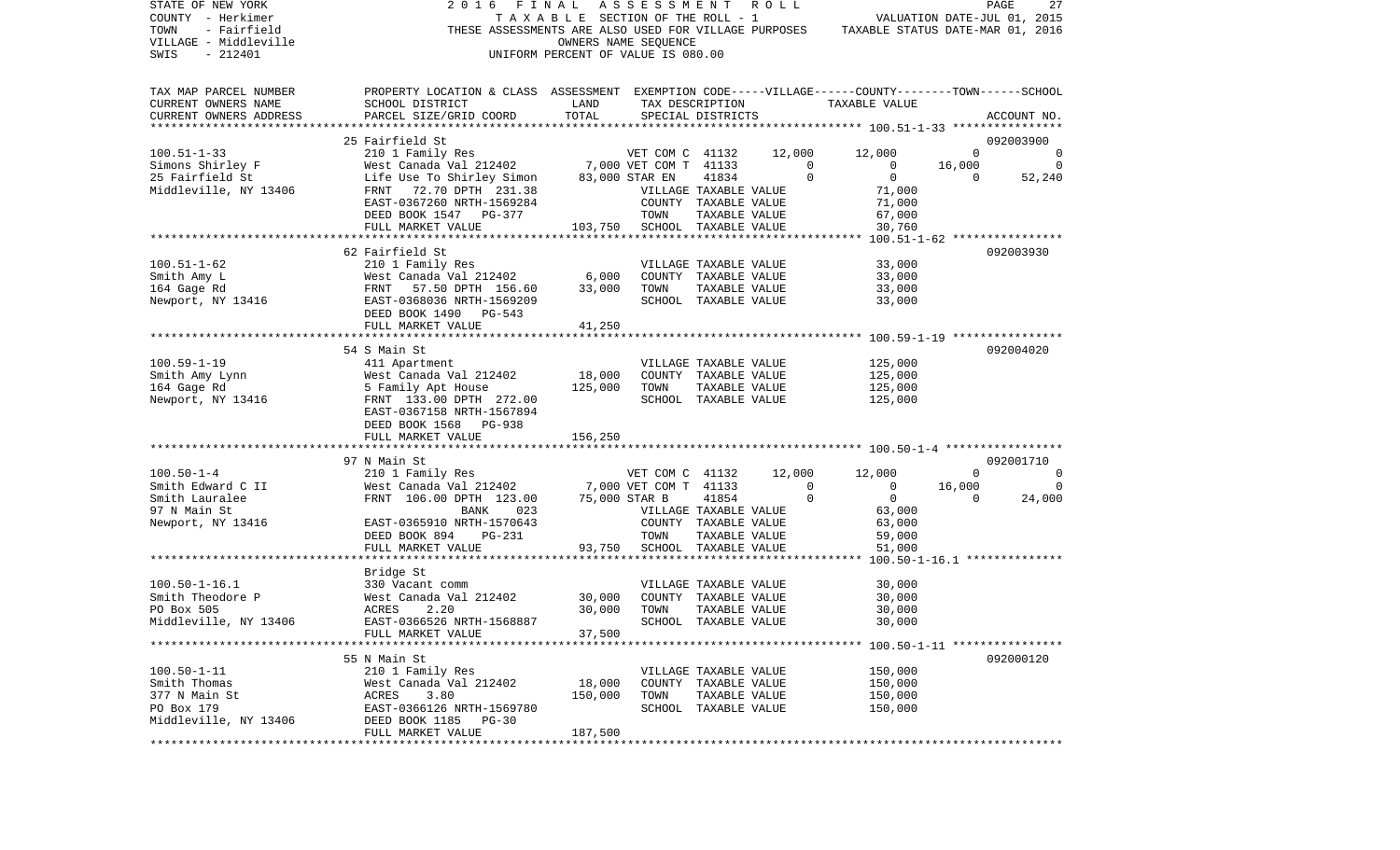| STATE OF NEW YORK<br>COUNTY - Herkimer<br>- Fairfield<br>TOWN<br>VILLAGE - Middleville<br>$-212401$<br>SWIS | 2016<br>THESE ASSESSMENTS ARE ALSO USED FOR VILLAGE PURPOSES                                                          | FINAL<br>T A X A B L E SECTION OF THE ROLL - 1<br>OWNERS NAME SEQUENCE<br>UNIFORM PERCENT OF VALUE IS 080.00 | ASSESSMENT | ROLL                                  |          | VALUATION DATE-JUL 01, 2015<br>TAXABLE STATUS DATE-MAR 01, 2016 | PAGE     | 28          |
|-------------------------------------------------------------------------------------------------------------|-----------------------------------------------------------------------------------------------------------------------|--------------------------------------------------------------------------------------------------------------|------------|---------------------------------------|----------|-----------------------------------------------------------------|----------|-------------|
| TAX MAP PARCEL NUMBER<br>CURRENT OWNERS NAME                                                                | PROPERTY LOCATION & CLASS ASSESSMENT EXEMPTION CODE-----VILLAGE------COUNTY-------TOWN------SCHOOL<br>SCHOOL DISTRICT | LAND                                                                                                         |            | TAX DESCRIPTION                       |          | TAXABLE VALUE                                                   |          |             |
| CURRENT OWNERS ADDRESS                                                                                      | PARCEL SIZE/GRID COORD                                                                                                | TOTAL                                                                                                        |            | SPECIAL DISTRICTS                     |          |                                                                 |          | ACCOUNT NO. |
| ******************                                                                                          |                                                                                                                       |                                                                                                              |            |                                       |          |                                                                 |          |             |
|                                                                                                             | 20 Park Ave                                                                                                           |                                                                                                              |            |                                       |          |                                                                 |          | 092000690   |
| $100.51 - 1 - 38$                                                                                           | 210 1 Family Res                                                                                                      |                                                                                                              | STAR B     | 41854                                 | $\Omega$ | $\overline{0}$                                                  | $\Omega$ | 24,000      |
| Snyder Elizabeth Amanda                                                                                     | West Canada Val 212402                                                                                                | 6,000                                                                                                        |            | VILLAGE TAXABLE VALUE                 |          | 65,000                                                          |          |             |
| 20 Park Ave                                                                                                 | 42.40 DPTH 168.00<br>FRNT                                                                                             | 65,000                                                                                                       |            | COUNTY TAXABLE VALUE                  |          | 65,000                                                          |          |             |
| Middleville, NY 13406                                                                                       | BANK<br>099                                                                                                           |                                                                                                              | TOWN       | TAXABLE VALUE                         |          | 65,000                                                          |          |             |
|                                                                                                             | EAST-0367138 NRTH-1569431                                                                                             |                                                                                                              |            | SCHOOL TAXABLE VALUE                  |          | 41,000                                                          |          |             |
|                                                                                                             | DEED BOOK 924<br><b>PG-585</b>                                                                                        |                                                                                                              |            |                                       |          |                                                                 |          |             |
|                                                                                                             | FULL MARKET VALUE                                                                                                     | 81,250                                                                                                       |            |                                       |          |                                                                 |          |             |
|                                                                                                             | State Route 29                                                                                                        |                                                                                                              |            |                                       |          |                                                                 |          | 092003360   |
| $100.51 - 1 - 69$                                                                                           | 314 Rural vac<10                                                                                                      |                                                                                                              |            | VILLAGE TAXABLE VALUE                 |          | 20,000                                                          |          |             |
| Spellman Jacqueline A                                                                                       | West Canada Val 212402                                                                                                | 20,000                                                                                                       |            | COUNTY TAXABLE VALUE                  |          | 20,000                                                          |          |             |
| Spellman James A                                                                                            | ACRES<br>6.40                                                                                                         | 20,000                                                                                                       | TOWN       | TAXABLE VALUE                         |          | 20,000                                                          |          |             |
| 173 Route 29                                                                                                | EAST-0368783 NRTH-1569630                                                                                             |                                                                                                              |            | SCHOOL TAXABLE VALUE                  |          | 20,000                                                          |          |             |
| Middleville, NY 13406                                                                                       | DEED BOOK 934<br>PG-106                                                                                               |                                                                                                              |            |                                       |          |                                                                 |          |             |
|                                                                                                             | FULL MARKET VALUE                                                                                                     | 25,000                                                                                                       |            |                                       |          |                                                                 |          |             |
|                                                                                                             |                                                                                                                       |                                                                                                              |            |                                       |          |                                                                 |          |             |
|                                                                                                             | 57 Huyck Ave                                                                                                          |                                                                                                              |            |                                       |          |                                                                 |          |             |
| $100.43 - 1 - 5$                                                                                            | 210 1 Family Res                                                                                                      |                                                                                                              |            | VILLAGE TAXABLE VALUE                 |          | 65,000                                                          |          |             |
| Stevener Michael                                                                                            | West Canada Val 212402                                                                                                | 7,000                                                                                                        |            | COUNTY TAXABLE VALUE                  |          | 65,000                                                          |          |             |
| 57 Huyck Ave<br>Middleville, NY 13406                                                                       | FRNT 100.00 DPTH 200.00<br>EAST-0366883 NRTH-1571366                                                                  | 65,000                                                                                                       | TOWN       | TAXABLE VALUE<br>SCHOOL TAXABLE VALUE |          | 65,000<br>65,000                                                |          |             |
|                                                                                                             | DEED BOOK 1602 PG-324                                                                                                 |                                                                                                              |            |                                       |          |                                                                 |          |             |
| PRIOR OWNER ON 3/01/2016                                                                                    | FULL MARKET VALUE                                                                                                     | 81,250                                                                                                       |            |                                       |          |                                                                 |          |             |
| Stevener Michael                                                                                            |                                                                                                                       |                                                                                                              |            |                                       |          |                                                                 |          |             |
|                                                                                                             |                                                                                                                       |                                                                                                              |            |                                       |          |                                                                 |          |             |
|                                                                                                             | N Main St                                                                                                             |                                                                                                              |            |                                       |          |                                                                 |          | 092003960   |
| $100.50 - 1 - 17.1$                                                                                         | 486 Mini-mart                                                                                                         |                                                                                                              |            | VILLAGE TAXABLE VALUE                 |          | 400,000                                                         |          |             |
| Stewarts Ice Cream Inc                                                                                      | West Canada Val 212402                                                                                                | 200,000                                                                                                      |            | COUNTY TAXABLE VALUE                  |          | 400,000                                                         |          |             |
| PO Box 435                                                                                                  | FRNT 200.00 DPTH                                                                                                      | 400,000                                                                                                      | TOWN       | TAXABLE VALUE                         |          | 400,000                                                         |          |             |
| Saratoga Springs, NY 12866                                                                                  | ACRES<br>1.10                                                                                                         |                                                                                                              |            | SCHOOL TAXABLE VALUE                  |          | 400,000                                                         |          |             |
|                                                                                                             | EAST-0366724 NRTH-1568995                                                                                             |                                                                                                              |            |                                       |          |                                                                 |          |             |
|                                                                                                             | FULL MARKET VALUE                                                                                                     | 500,000                                                                                                      |            |                                       |          |                                                                 |          |             |
|                                                                                                             | ********************                                                                                                  |                                                                                                              |            |                                       |          | ********* 100.51-1-1 ******************                         |          |             |
|                                                                                                             | 28 N Main St                                                                                                          |                                                                                                              |            |                                       |          |                                                                 |          | 092002550   |
| $100.51 - 1 - 1$<br>Swanson Brianne L                                                                       | 210 1 Family Res<br>West Canada Val 212402                                                                            | 15,000                                                                                                       | STAR B     | 41854<br>VILLAGE TAXABLE VALUE        | $\Omega$ | $\circ$<br>76,000                                               | $\Omega$ | 24,000      |
| 48 N Main St                                                                                                | ACRES<br>4.50                                                                                                         | 76,000                                                                                                       |            | COUNTY TAXABLE VALUE                  |          | 76,000                                                          |          |             |
| Middleville, NY 13406                                                                                       | EAST-0366905 NRTH-1570182                                                                                             |                                                                                                              | TOWN       | TAXABLE VALUE                         |          | 76,000                                                          |          |             |
|                                                                                                             | DEED BOOK 1539<br>$PG-621$                                                                                            |                                                                                                              |            | SCHOOL TAXABLE VALUE                  |          | 52,000                                                          |          |             |
|                                                                                                             | FULL MARKET VALUE                                                                                                     | 95,000                                                                                                       |            |                                       |          |                                                                 |          |             |
|                                                                                                             |                                                                                                                       |                                                                                                              |            |                                       |          |                                                                 |          |             |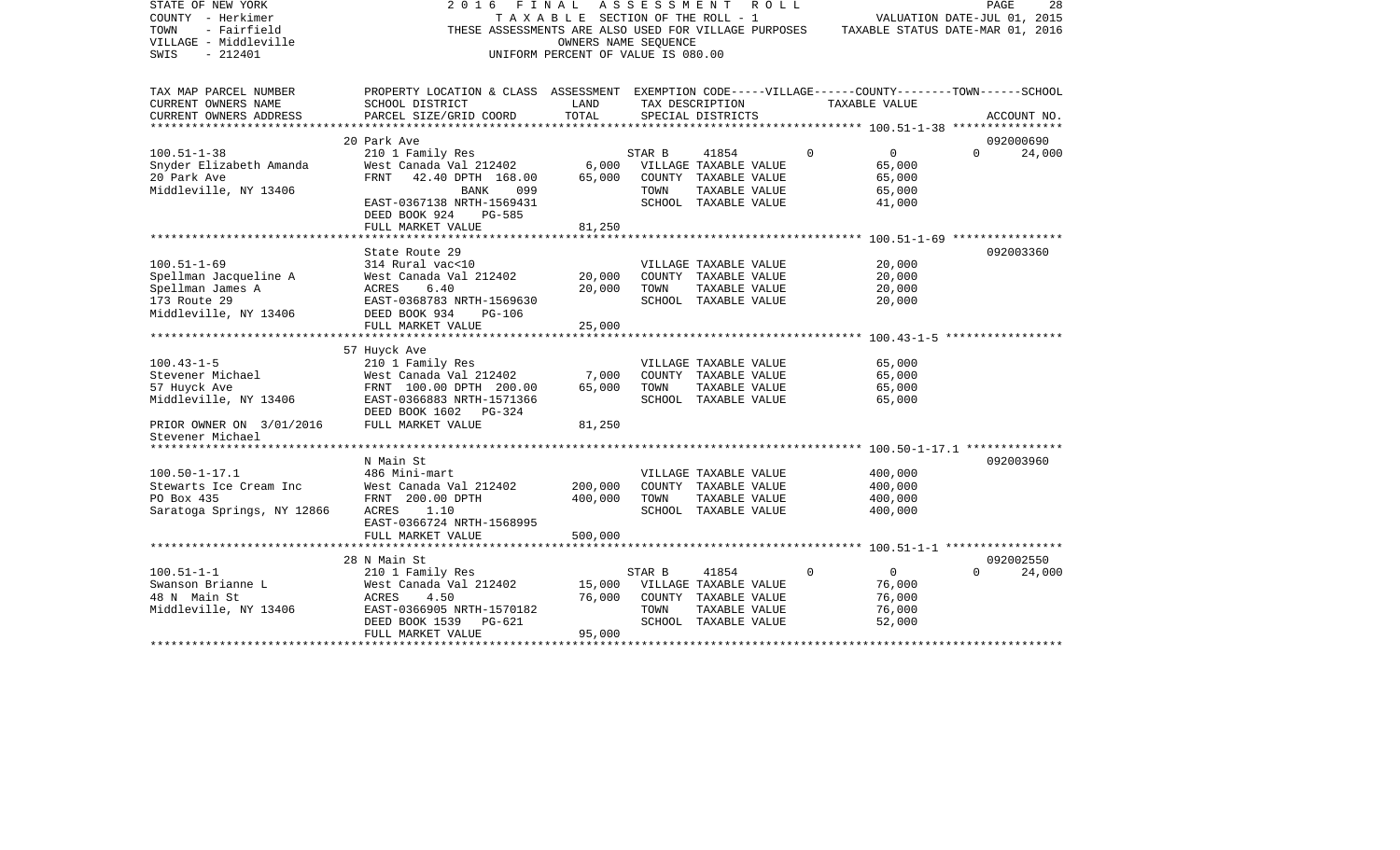| STATE OF NEW YORK<br>COUNTY - Herkimer<br>TOWN<br>- Fairfield<br>VILLAGE - Middleville<br>$-212401$<br>SWIS | 2016<br>FINAL<br>THESE ASSESSMENTS ARE ALSO USED FOR VILLAGE PURPOSES TAXABLE STATUS DATE-MAR 01, 2016                | TAXABLE SECTION OF THE ROLL - 1<br>OWNERS NAME SEQUENCE<br>UNIFORM PERCENT OF VALUE IS 080.00 | A S S E S S M E N T | R O L L                               |          | VALUATION DATE-JUL 01, 2015 | PAGE     | 29          |
|-------------------------------------------------------------------------------------------------------------|-----------------------------------------------------------------------------------------------------------------------|-----------------------------------------------------------------------------------------------|---------------------|---------------------------------------|----------|-----------------------------|----------|-------------|
|                                                                                                             |                                                                                                                       |                                                                                               |                     |                                       |          |                             |          |             |
| TAX MAP PARCEL NUMBER<br>CURRENT OWNERS NAME                                                                | PROPERTY LOCATION & CLASS ASSESSMENT EXEMPTION CODE-----VILLAGE------COUNTY-------TOWN------SCHOOL<br>SCHOOL DISTRICT | LAND                                                                                          |                     | TAX DESCRIPTION                       |          | TAXABLE VALUE               |          |             |
| CURRENT OWNERS ADDRESS                                                                                      | PARCEL SIZE/GRID COORD                                                                                                | TOTAL                                                                                         |                     | SPECIAL DISTRICTS                     |          |                             |          | ACCOUNT NO. |
|                                                                                                             |                                                                                                                       |                                                                                               |                     |                                       |          |                             |          |             |
|                                                                                                             | 74 N Main St                                                                                                          |                                                                                               |                     |                                       | $\Omega$ | $\overline{0}$              | $\Omega$ | 092001650   |
| $100.50 - 1 - 23$<br>Thomas Michael                                                                         | 210 1 Family Res<br>West Canada Val 212402                                                                            | 7,000                                                                                         | STAR B              | 41854<br>VILLAGE TAXABLE VALUE        |          | 69,000                      |          | 24,000      |
| 74 N Main St                                                                                                | includes 100.42-1-24                                                                                                  | 69,000                                                                                        |                     | COUNTY TAXABLE VALUE                  |          | 69,000                      |          |             |
| Newport, NY 13416                                                                                           | 30x126 rear portion of lo                                                                                             |                                                                                               | TOWN                | TAXABLE VALUE                         |          | 69,000                      |          |             |
|                                                                                                             | FRNT 137.00 DPTH 167.00                                                                                               |                                                                                               |                     | SCHOOL TAXABLE VALUE                  |          | 45,000                      |          |             |
|                                                                                                             | EAST-0366319 NRTH-1570294                                                                                             |                                                                                               |                     |                                       |          |                             |          |             |
|                                                                                                             | DEED BOOK 1512 PG-16                                                                                                  |                                                                                               |                     |                                       |          |                             |          |             |
|                                                                                                             | FULL MARKET VALUE                                                                                                     | 86,250                                                                                        |                     |                                       |          |                             |          |             |
|                                                                                                             |                                                                                                                       |                                                                                               |                     |                                       |          |                             |          |             |
|                                                                                                             | 31 Huyck Ave                                                                                                          |                                                                                               |                     |                                       |          |                             |          | 092002250   |
| $100.42 - 1 - 5$                                                                                            | 210 1 Family Res                                                                                                      |                                                                                               |                     | VILLAGE TAXABLE VALUE                 |          | 68,000                      |          |             |
| Van Allen Gary                                                                                              | West Canada Val 212402                                                                                                | 7,000                                                                                         |                     | COUNTY TAXABLE VALUE                  |          | 68,000                      |          |             |
| Van Allan Evelyn C<br>31 Huyck Ave                                                                          | FRNT 100.00 DPTH 200.00<br>EAST-0366387 NRTH-1571274                                                                  | 68,000                                                                                        | TOWN                | TAXABLE VALUE<br>SCHOOL TAXABLE VALUE |          | 68,000<br>68,000            |          |             |
| Middleville, NY 13406                                                                                       | DEED BOOK 1593 PG-534                                                                                                 |                                                                                               |                     |                                       |          |                             |          |             |
|                                                                                                             | FULL MARKET VALUE                                                                                                     | 85,000                                                                                        |                     |                                       |          |                             |          |             |
| PRIOR OWNER ON 3/01/2016                                                                                    |                                                                                                                       |                                                                                               |                     |                                       |          |                             |          |             |
| Van Allen Gary                                                                                              |                                                                                                                       |                                                                                               |                     |                                       |          |                             |          |             |
|                                                                                                             |                                                                                                                       |                                                                                               |                     |                                       |          |                             |          |             |
|                                                                                                             | 101 S Main St                                                                                                         |                                                                                               |                     |                                       |          |                             |          | 092003390   |
| $100.59 - 1 - 36$                                                                                           | 210 1 Family Res                                                                                                      |                                                                                               | STAR B              | 41854                                 | $\Omega$ | $\overline{0}$              | $\cap$   | 24,000      |
| Vennera Anthony L<br>101 S Main St                                                                          | West Canada Val 212402                                                                                                | 6,000                                                                                         |                     | VILLAGE TAXABLE VALUE                 |          | 69,000                      |          |             |
|                                                                                                             | FRNT 80.00 DPTH 156.00                                                                                                | 69,000                                                                                        | TOWN                | COUNTY TAXABLE VALUE                  |          | 69,000                      |          |             |
| Middleville, NY 13406                                                                                       | EAST-0367556 NRTH-1567012<br>DEED BOOK 1193 PG-601                                                                    |                                                                                               |                     | TAXABLE VALUE<br>SCHOOL TAXABLE VALUE |          | 69,000<br>45,000            |          |             |
|                                                                                                             | FULL MARKET VALUE                                                                                                     | 86,250                                                                                        |                     |                                       |          |                             |          |             |
|                                                                                                             |                                                                                                                       |                                                                                               |                     |                                       |          |                             |          |             |
|                                                                                                             | 24 Park Ave                                                                                                           |                                                                                               |                     |                                       |          |                             |          | 092002940   |
| $100.51 - 1 - 37$                                                                                           | 210 1 Family Res                                                                                                      |                                                                                               | STAR B              | 41854                                 | $\Omega$ | $\overline{0}$              | $\Omega$ | 24,000      |
| Visconti Joyce                                                                                              | West Canada Val 212402                                                                                                | $6,000$                                                                                       |                     | VILLAGE TAXABLE VALUE                 |          | 60,000                      |          |             |
| Visconti Edward                                                                                             | FRNT 42.40 DPTH 143.00                                                                                                | 60,000                                                                                        |                     | COUNTY TAXABLE VALUE                  |          | 60,000                      |          |             |
| 24 Park Ave                                                                                                 | EAST-0367179 NRTH-1569445                                                                                             |                                                                                               | TOWN                | TAXABLE VALUE                         |          | 60,000                      |          |             |
| Middleville, NY 13406                                                                                       | DEED BOOK 826<br>$PG-252$                                                                                             |                                                                                               |                     | SCHOOL TAXABLE VALUE                  |          | 36,000                      |          |             |
|                                                                                                             | FULL MARKET VALUE<br>*****************************                                                                    | 75,000                                                                                        |                     |                                       |          |                             |          |             |
|                                                                                                             |                                                                                                                       |                                                                                               |                     |                                       |          |                             |          |             |
| $100.42 - 1 - 25$                                                                                           | North Main Street<br>314 Rural vac<10                                                                                 |                                                                                               |                     | VILLAGE TAXABLE VALUE                 |          | 9,300                       |          | 092300120   |
| Weakley Brad                                                                                                | West Canada Val 212402                                                                                                | 9,300                                                                                         |                     | COUNTY TAXABLE VALUE                  |          | 9,300                       |          |             |
| 8942 North Main Street                                                                                      | ACRES<br>6.79                                                                                                         | 9,300                                                                                         | TOWN                | TAXABLE VALUE                         |          | 9,300                       |          |             |
| Poland, NY 13431                                                                                            | EAST-0365114 NRTH-1570863                                                                                             |                                                                                               |                     | SCHOOL TAXABLE VALUE                  |          | 9,300                       |          |             |
|                                                                                                             | PG-67<br>DEED BOOK 1105                                                                                               |                                                                                               |                     |                                       |          |                             |          |             |
|                                                                                                             | FULL MARKET VALUE                                                                                                     | 11,625                                                                                        |                     |                                       |          |                             |          |             |
|                                                                                                             |                                                                                                                       |                                                                                               |                     |                                       |          |                             |          |             |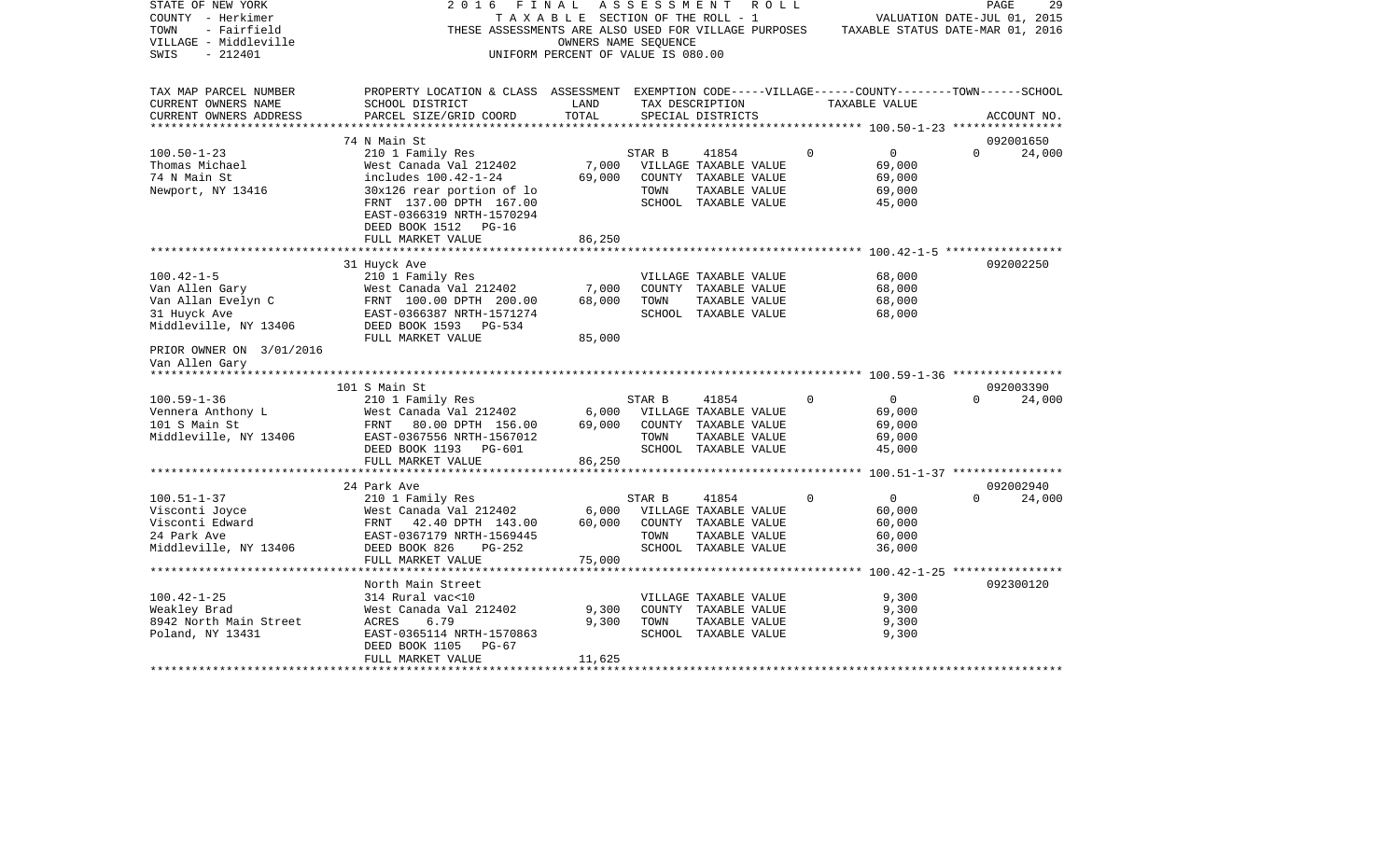| STATE OF NEW YORK                   | 2016                                                                                               | FINAL ASSESSMENT                      |                             |                                       | R O L L     |                                  | PAGE     | 30          |
|-------------------------------------|----------------------------------------------------------------------------------------------------|---------------------------------------|-----------------------------|---------------------------------------|-------------|----------------------------------|----------|-------------|
| COUNTY - Herkimer                   |                                                                                                    | T A X A B L E SECTION OF THE ROLL - 1 |                             |                                       |             | VALUATION DATE-JUL 01, 2015      |          |             |
| - Fairfield<br>TOWN                 | THESE ASSESSMENTS ARE ALSO USED FOR VILLAGE PURPOSES                                               |                                       |                             |                                       |             | TAXABLE STATUS DATE-MAR 01, 2016 |          |             |
| VILLAGE - Middleville<br>SWIS       |                                                                                                    |                                       | OWNERS NAME SEOUENCE        |                                       |             |                                  |          |             |
| $-212401$                           |                                                                                                    | UNIFORM PERCENT OF VALUE IS 080.00    |                             |                                       |             |                                  |          |             |
|                                     |                                                                                                    |                                       |                             |                                       |             |                                  |          |             |
| TAX MAP PARCEL NUMBER               | PROPERTY LOCATION & CLASS ASSESSMENT EXEMPTION CODE-----VILLAGE------COUNTY-------TOWN------SCHOOL |                                       |                             |                                       |             |                                  |          |             |
| CURRENT OWNERS NAME                 | SCHOOL DISTRICT                                                                                    | LAND                                  | TAX DESCRIPTION             |                                       |             | TAXABLE VALUE                    |          |             |
| CURRENT OWNERS ADDRESS              | PARCEL SIZE/GRID COORD                                                                             | TOTAL                                 |                             | SPECIAL DISTRICTS                     |             |                                  |          | ACCOUNT NO. |
|                                     |                                                                                                    |                                       |                             |                                       |             |                                  |          |             |
|                                     | 9 S Main St                                                                                        |                                       |                             |                                       |             |                                  |          | 092000420   |
| $100.51 - 1 - 51$                   | 210 1 Family Res                                                                                   |                                       |                             | VILLAGE TAXABLE VALUE                 |             | 40,000                           |          |             |
| Wells Fargo Bank                    | West Canada Val 212402                                                                             | 7,000                                 |                             | COUNTY TAXABLE VALUE                  |             | 40,000                           |          |             |
| 3476 Stateview Blvd                 | 59.00 DPTH 235.00<br>FRNT                                                                          | 40,000                                | TOWN                        | TAXABLE VALUE                         |             | 40,000                           |          |             |
| Fort Mill, SC 29715                 | EAST-0367083 NRTH-1568805                                                                          |                                       |                             | SCHOOL TAXABLE VALUE                  |             | 40,000                           |          |             |
|                                     | DEED BOOK 1533 PG-382                                                                              |                                       |                             |                                       |             |                                  |          |             |
|                                     | FULL MARKET VALUE                                                                                  | 50,000                                |                             |                                       |             |                                  |          |             |
|                                     |                                                                                                    |                                       |                             |                                       |             |                                  |          | 092004110   |
| $100.51 - 1 - 49.2$                 | 7 S Main St<br>210 1 Family Res                                                                    |                                       |                             | VILLAGE TAXABLE VALUE                 |             | 30,000                           |          |             |
| Wells Fargo Bank N.A.               | West Canada Val 212402                                                                             | 5,000                                 |                             | COUNTY TAXABLE VALUE                  |             | 30,000                           |          |             |
| 1 Home Campus                       | 66.00 DPTH<br>FRNT<br>53.00                                                                        | 30,000                                | TOWN                        | TAXABLE VALUE                         |             | 30,000                           |          |             |
| Des Moines, IA 50328                | ACRES<br>0.07                                                                                      |                                       |                             | SCHOOL TAXABLE VALUE                  |             | 30,000                           |          |             |
|                                     | EAST-0366978 NRTH-1568840                                                                          |                                       |                             |                                       |             |                                  |          |             |
|                                     | DEED BOOK 1592 PG-853                                                                              |                                       |                             |                                       |             |                                  |          |             |
|                                     | FULL MARKET VALUE                                                                                  | 37,500                                |                             |                                       |             |                                  |          |             |
|                                     |                                                                                                    |                                       |                             |                                       |             |                                  |          |             |
|                                     | 69 Fairfield St                                                                                    |                                       |                             |                                       |             |                                  |          | 092004140   |
| $100.51 - 1 - 21$                   | 210 1 Family Res                                                                                   |                                       | STAR B                      | 41854                                 | $\Omega$    | $\mathbf 0$                      | $\Omega$ | 24,000      |
| Willoughby Kevin                    | West Canada Val 212402                                                                             |                                       | 6,000 VILLAGE TAXABLE VALUE |                                       |             | 78,000                           |          |             |
| PO Box 126                          | <b>FRNT</b><br>60.00 DPTH 182.00                                                                   | 78,000                                |                             | COUNTY TAXABLE VALUE                  |             | 78,000                           |          |             |
| Middleville, NY 13406               | BANK<br>135                                                                                        |                                       | TOWN                        | TAXABLE VALUE                         |             | 78,000                           |          |             |
|                                     | EAST-0368145 NRTH-1569405                                                                          |                                       |                             | SCHOOL TAXABLE VALUE                  |             | 54,000                           |          |             |
|                                     | DEED BOOK 934<br><b>PG-319</b>                                                                     |                                       |                             |                                       |             |                                  |          |             |
|                                     | FULL MARKET VALUE                                                                                  | 97,500                                |                             |                                       |             |                                  |          |             |
|                                     |                                                                                                    |                                       |                             |                                       |             |                                  |          |             |
|                                     | 52 Fairfield St                                                                                    |                                       |                             |                                       |             |                                  |          | 092004320   |
| $100.51 - 1 - 59$                   | 210 1 Family Res                                                                                   |                                       | STAR EN                     | 41834                                 | $\mathbf 0$ | $\overline{0}$                   | $\Omega$ | 40,000      |
| Willoughby Ruby                     | West Canada Val 212402                                                                             | 7,000                                 |                             | VILLAGE TAXABLE VALUE                 |             | 40,000                           |          |             |
| 52 Fairfield St                     | Chas d/o/d 11/28/02                                                                                | 40,000                                |                             | COUNTY TAXABLE VALUE                  |             | 40,000                           |          |             |
| PO Box 394<br>Middleville, NY 13406 | FRNT 45.00 DPTH 120.00<br>EAST-0367856 NRTH-1569213                                                |                                       | TOWN                        | TAXABLE VALUE<br>SCHOOL TAXABLE VALUE |             | 40,000<br>$\Omega$               |          |             |
|                                     | DEED BOOK 00607 PG-00134                                                                           |                                       |                             |                                       |             |                                  |          |             |
|                                     | FULL MARKET VALUE                                                                                  | 50,000                                |                             |                                       |             |                                  |          |             |
|                                     |                                                                                                    |                                       |                             |                                       |             |                                  |          |             |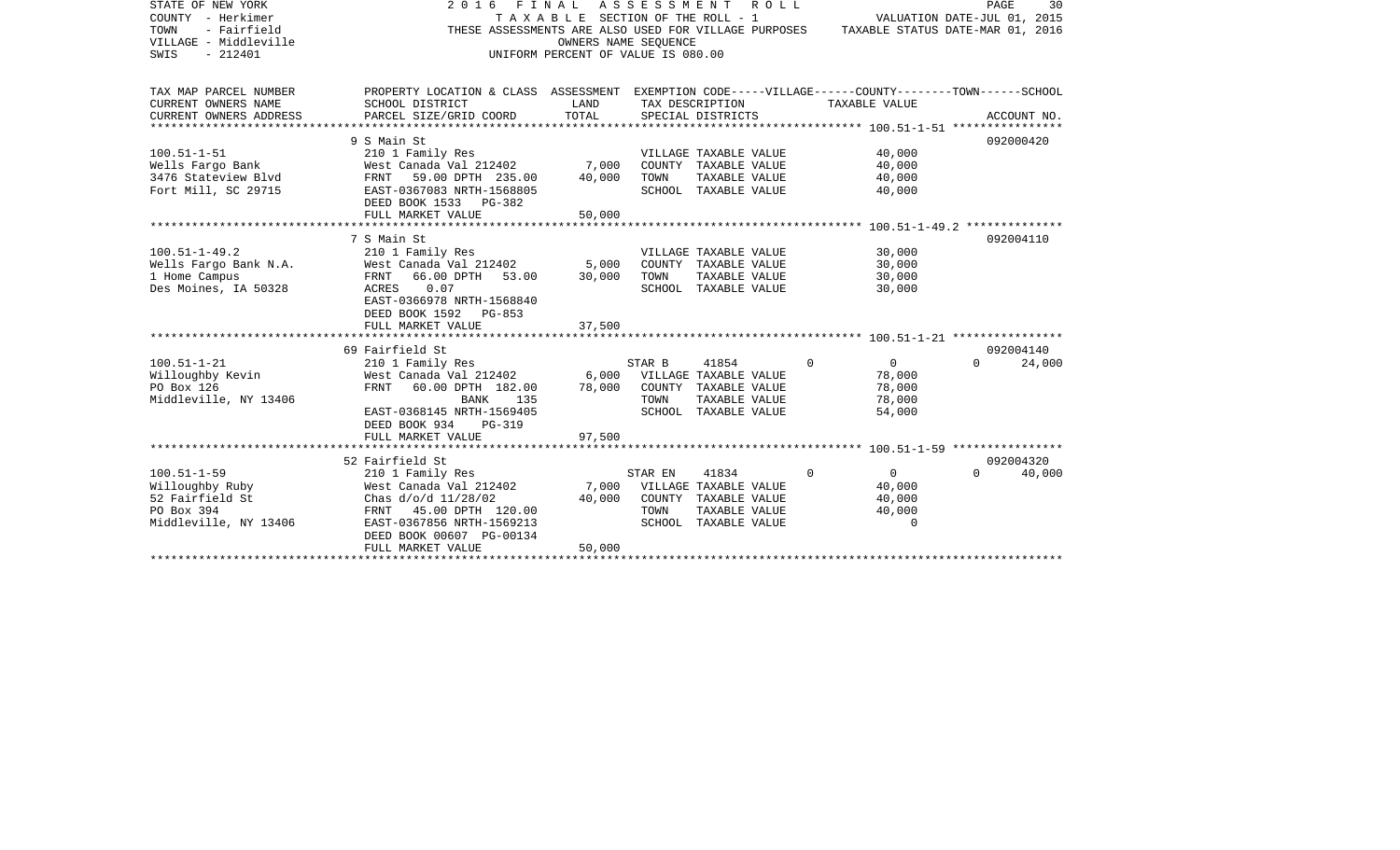| STATE OF NEW YORK     | 2016 FINAL ASSESSMENT ROLL                           |                                  | PAGE 31         |  |
|-----------------------|------------------------------------------------------|----------------------------------|-----------------|--|
| COUNTY - Herkimer     | TAXABLE SECTION OF THE ROLL - 1                      | VALUATION DATE-JUL 01, 2015      |                 |  |
| - Fairfield<br>TOWN   | THESE ASSESSMENTS ARE ALSO USED FOR VILLAGE PURPOSES | TAXABLE STATUS DATE-MAR 01, 2016 |                 |  |
| VILLAGE - Middleville |                                                      |                                  | RPS150/V04/L015 |  |
| SWIS<br>- 212401      | UNIFORM PERCENT OF VALUE IS 080.00                   | CURRENT DATE 6/27/2016           |                 |  |
|                       |                                                      |                                  |                 |  |

### R O L L S E C T I O N T O T A L S

### \*\*\* S P E C I A L D I S T R I C T S U M M A R Y \*\*\*

|      |                             | $m \wedge m \wedge r$<br>∆יויי | <b>TON</b><br>H: N | EXTENSION    | <b>OREM</b><br>'د77<br>$\wedge$ $\vdots$<br>n. | ≤MΡ                     | .               |
|------|-----------------------------|--------------------------------|--------------------|--------------|------------------------------------------------|-------------------------|-----------------|
| CODE | $ \sim$<br>NAME.<br>, CTR T | PARCELS                        | TYPF               | - ---<br>MΔ. | TTT.<br>WΔ<br>.                                | 1N<br>$\mathsf{A}$ IVII | - 17 A L<br>LUP |

### NO SPECIAL DISTRICTS AT THIS LEVEL

#### \*\*\* S C H O O L D I S T R I C T S U M M A R Y \*\*\*

| CODE   | DISTRICT NAME      | TOTAL<br>PARCELS | ASSESSED<br>LAND | ASSESSED<br>TOTAL | EXEMPT<br>AMOUNT | TOTAL<br>TAXABLE | <b>STAR</b><br>AMOUNT | STAR<br>TAXABLE |
|--------|--------------------|------------------|------------------|-------------------|------------------|------------------|-----------------------|-----------------|
| 212402 | West Canada Valley | 158              | 1831,800         | 11433,200         | 27,145           | 11406,055        | 2995,680              | 8410,375        |
|        | SUB-TOTAL          | 158              | 1831,800         | 11433,200         | 27,145           | 11406,055        | 2995,680              | 8410,375        |
|        | TOTAL              | 158              | 1831,800         | 11433,200         | 27,145           | 11406,055        | 2995,680              | 8410,375        |

# \*\*\* S Y S T E M C O D E S S U M M A R Y \*\*\*

#### NO SYSTEM EXEMPTIONS AT THIS LEVEL

# \*\*\* E X E M P T I O N S U M M A R Y \*\*\*

| CODE  | DESCRIPTION | TOTAL<br>PARCELS | VILLAGE | COUNTY  | TOWN    | SCHOOL   |
|-------|-------------|------------------|---------|---------|---------|----------|
| 41121 | VET WAR CT  |                  | 7,200   | 7,200   | 9,600   |          |
| 41122 | VET WAR C   | 4                | 28,800  | 28,800  |         |          |
| 41123 | VET WAR T   | 4                |         |         | 38,400  |          |
| 41131 | VET COM CT  | 2                | 12,000  | 24,000  | 32,000  |          |
| 41132 | VET COM C   | 11               | 132,000 | 132,000 |         |          |
| 41133 | VET COM T   | 11               | 12,000  |         | 175,000 |          |
| 41141 | VET DIS CT  | 2                | 32,200  | 32,200  | 32,200  |          |
| 41161 | CW 15 VET/  |                  |         | 7,200   |         |          |
| 41162 | CW 15 VET/  |                  |         | 7,200   |         |          |
| 41171 | CW DISBLD   |                  |         | 24,000  |         |          |
| 41720 | AG MKTS L   | $\overline{2}$   |         | 27,145  | 27,145  | 27,145   |
| 41801 | AGED-CT     |                  |         | 37,500  | 37,500  |          |
| 41834 | STAR EN     | 35               |         |         |         | 1799,680 |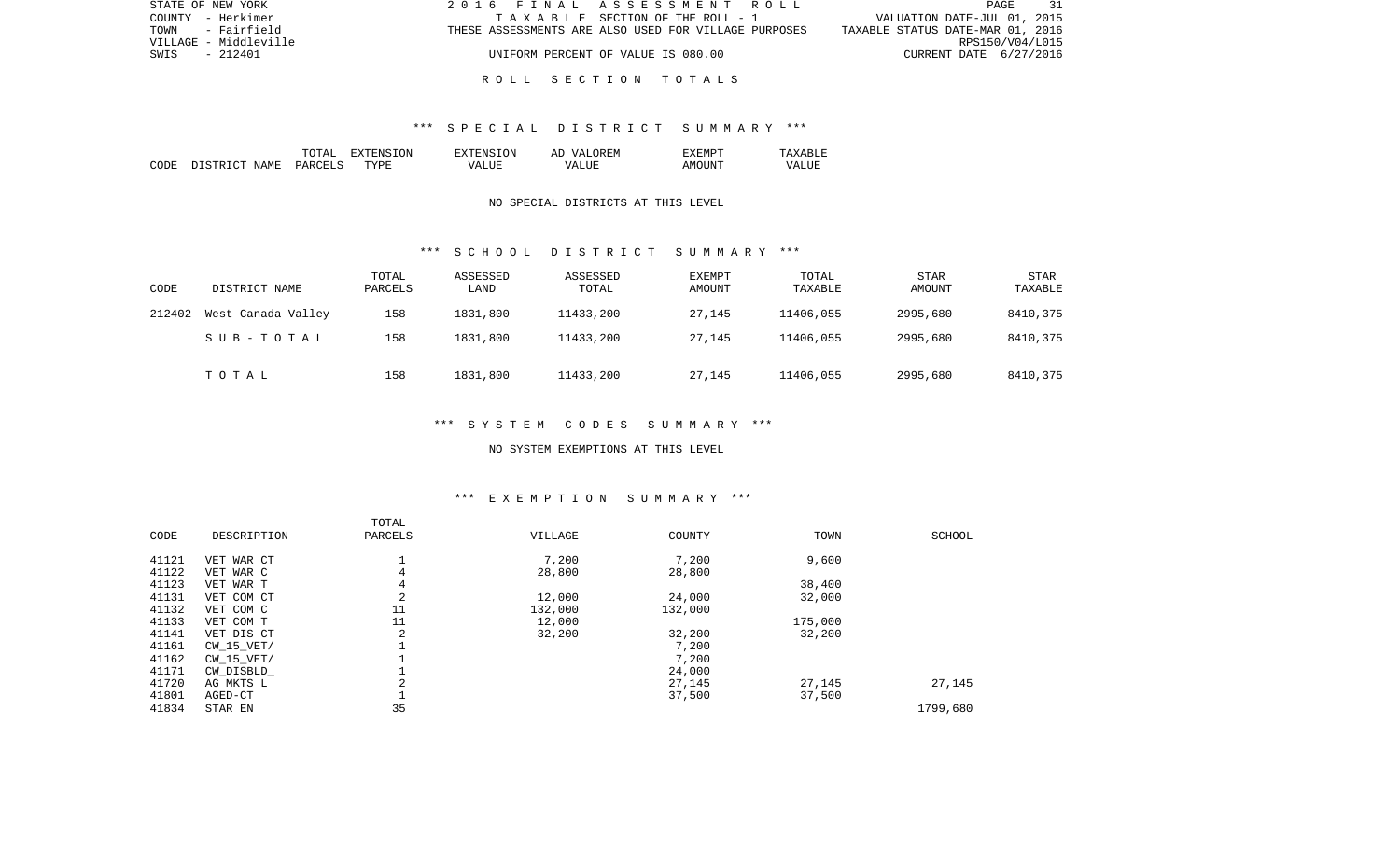| STATE OF NEW YORK     | 2016 FINAL ASSESSMENT ROLL                           | 32<br>PAGE                       |
|-----------------------|------------------------------------------------------|----------------------------------|
| COUNTY - Herkimer     | TAXABLE SECTION OF THE ROLL - 1                      | VALUATION DATE-JUL 01, 2015      |
| TOWN - Fairfield      | THESE ASSESSMENTS ARE ALSO USED FOR VILLAGE PURPOSES | TAXABLE STATUS DATE-MAR 01, 2016 |
| VILLAGE - Middleville |                                                      | RPS150/V04/L015                  |
| - 212401<br>SWIS      | UNIFORM PERCENT OF VALUE IS 080.00                   | CURRENT DATE 6/27/2016           |
|                       |                                                      |                                  |

R O L L S E C T I O N T O T A L S

## \*\*\* E X E M P T I O N S U M M A R Y \*\*\*

| CODE  | DESCRIPTION     | TOTAL<br>PARCELS | VILLAGE | COUNTY  | TOWN    | <b>SCHOOL</b>        |
|-------|-----------------|------------------|---------|---------|---------|----------------------|
| 41854 | STAR B<br>TOTAL | 50<br>126        | 224,200 | 327,245 | 351,845 | 1196,000<br>3022,825 |

### \*\*\* G R A N D T O T A L S \*\*\*

| ROLL | DESCRIPTION | TOTAL   | ASSESSED | ASSESSED  | TAXABLE   | TAXABLE   | TAXABLE   | TAXABLE   | <b>STAR</b> |
|------|-------------|---------|----------|-----------|-----------|-----------|-----------|-----------|-------------|
| SEC  |             | PARCELS | LAND     | TOTAL     | VILLAGE   | COUNTY    | TOWN      | SCHOOL    | TAXABLE     |
|      | TAXABLE     | 158     | 1831,800 | 11433,200 | 11209,000 | 11105,955 | 11081,355 | 11406,055 | 8410,375    |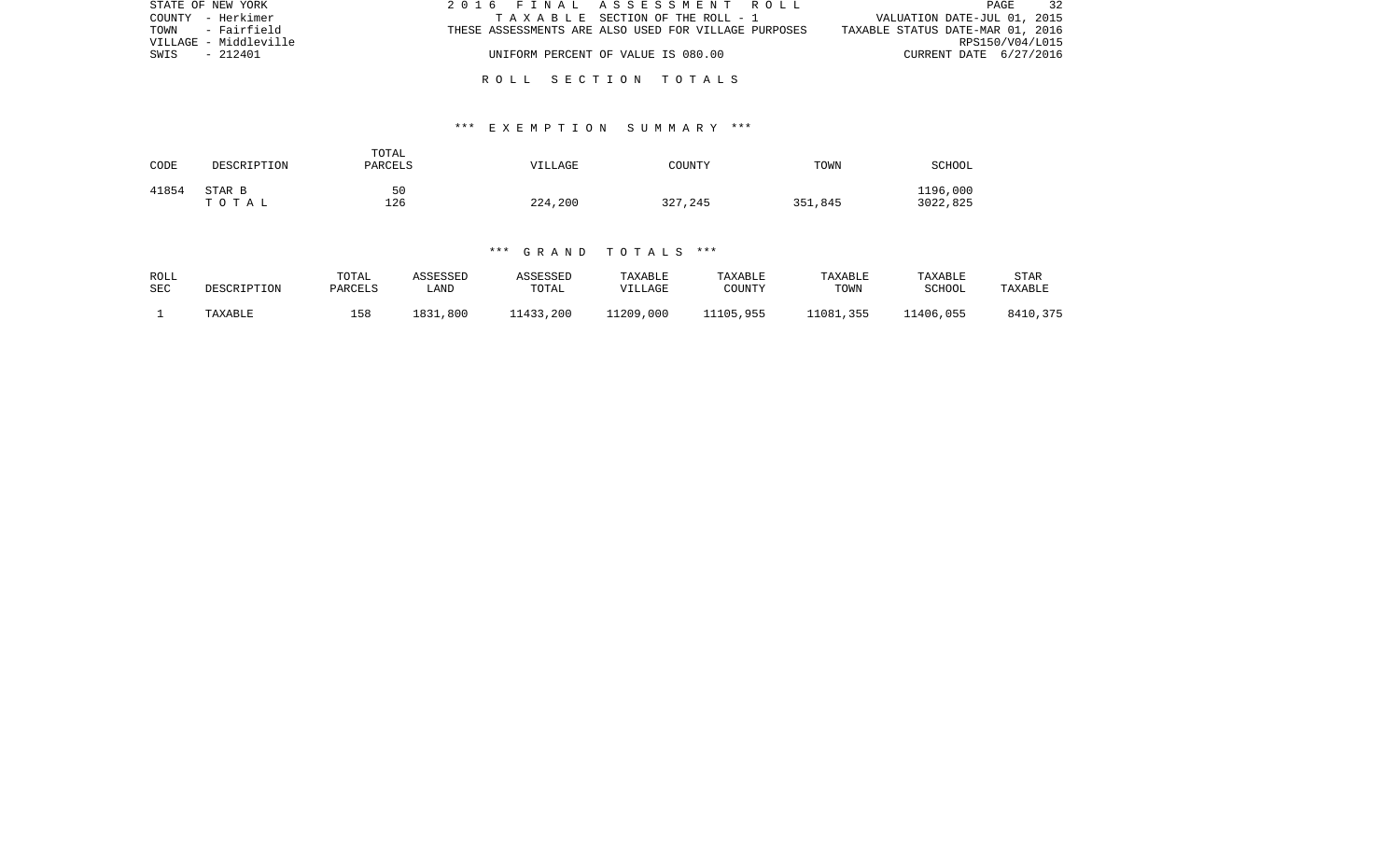| STATE OF NEW YORK<br>COUNTY - Herkimer<br>- Fairfield<br>TOWN<br>VILLAGE - Middleville<br>SWIS<br>$-212401$ | 2016 FINAL<br>SPECIAL FRANCHISE SECTION OF THE ROLL - 5<br>THESE ASSESSMENTS ARE ALSO USED FOR VILLAGE PURPOSES<br>UNIFORM PERCENT OF VALUE IS 080.00 | VALUATION DATE-JUL 01, 2015    | PAGE<br>33<br>TAXABLE STATUS DATE-MAR 01, 2016                                                                                             |                                          |             |
|-------------------------------------------------------------------------------------------------------------|-------------------------------------------------------------------------------------------------------------------------------------------------------|--------------------------------|--------------------------------------------------------------------------------------------------------------------------------------------|------------------------------------------|-------------|
| TAX MAP PARCEL NUMBER<br>CURRENT OWNERS NAME<br>CURRENT OWNERS ADDRESS                                      | SCHOOL DISTRICT<br>PARCEL SIZE/GRID COORD                                                                                                             | LAND<br>TOTAL                  | PROPERTY LOCATION & CLASS ASSESSMENT EXEMPTION CODE-----VILLAGE------COUNTY-------TOWN------SCHOOL<br>TAX DESCRIPTION<br>SPECIAL DISTRICTS | TAXABLE VALUE                            | ACCOUNT NO. |
| $555. - 3 - 1$<br>National Grid<br>Real Estate Tax Dept<br>300 Erie Blyd W<br>Syracuse, NY 13202            | Village<br>861 Elec & gas<br>West Canada Val 212402<br>Special Franchise<br>Tenative 9112<br>DEED BOOK 00000<br>FULL MARKET VALUE                     | $\Omega$<br>127,225<br>159,031 | VILLAGE TAXABLE VALUE<br>COUNTY TAXABLE VALUE<br>TAXABLE VALUE<br>TOWN<br>SCHOOL TAXABLE VALUE                                             | 127,225<br>127,225<br>127,225<br>127,225 | 092500030   |
| $555. - 1 - 1$<br>Newport Telephone Co Inc<br>Bridge St<br>Newport, NY 13416                                | Village<br>866 Telephone<br>West Canada Val 212402<br>Special Franchise<br>Tenative 2235<br>DEED BOOK 00000<br>FULL MARKET VALUE                      | $\Omega$<br>20,203<br>25,254   | VILLAGE TAXABLE VALUE<br>COUNTY TAXABLE VALUE<br>TOWN<br>TAXABLE VALUE<br>SCHOOL TAXABLE VALUE                                             | 20,203<br>20,203<br>20,203<br>20,203     | 092500060   |
| $555.4 - 1$<br>Time Warner Cable<br>Beth Peterson<br>7800 Crescent Executive Dr<br>Charlotte, NC 28217      | Village<br>835 Cable tv<br>West Canada Val 212402<br>Special Franchise<br>Tenative 929<br>0.01<br>ACRES<br>FULL MARKET VALUE                          | $\Omega$<br>4,361<br>5.451     | VILLAGE TAXABLE VALUE<br>COUNTY TAXABLE VALUE<br>TOWN<br>TAXABLE VALUE<br>SCHOOL TAXABLE VALUE                                             | 4,361<br>4,361<br>4,361<br>4,361         | 092086014   |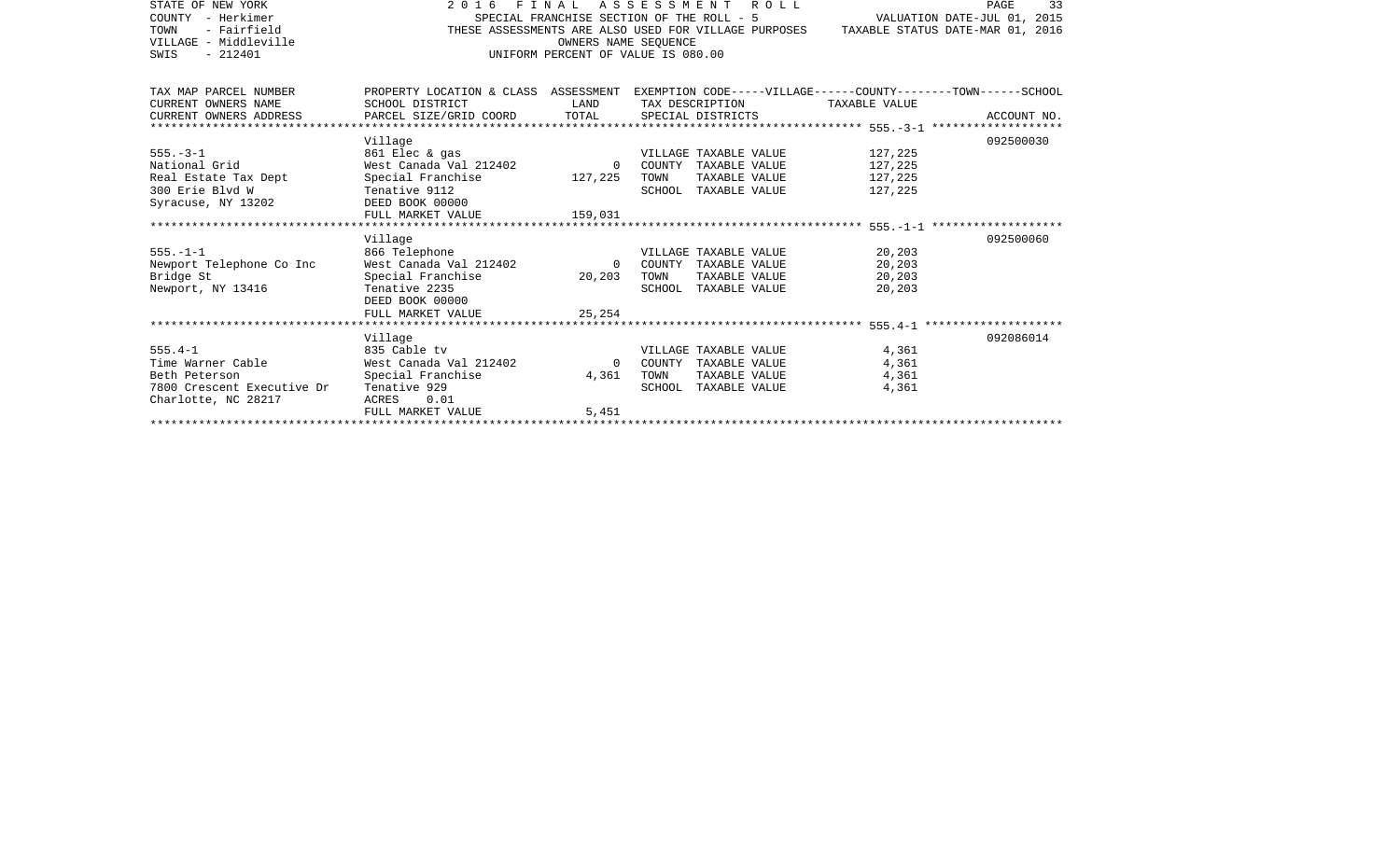| STATE OF NEW YORK     | 2016 FINAL ASSESSMENT ROLL                           |                                  | $\overline{34}$<br>PAGE |
|-----------------------|------------------------------------------------------|----------------------------------|-------------------------|
| COUNTY - Herkimer     | SPECIAL FRANCHISE SECTION OF THE ROLL - 5            | VALUATION DATE-JUL 01, 2015      |                         |
| - Fairfield<br>TOWN   | THESE ASSESSMENTS ARE ALSO USED FOR VILLAGE PURPOSES | TAXABLE STATUS DATE-MAR 01, 2016 |                         |
| VILLAGE - Middleville |                                                      |                                  | RPS150/V04/L015         |
| SWIS<br>- 212401      | UNIFORM PERCENT OF VALUE IS 080.00                   |                                  | CURRENT DATE 6/27/2016  |
|                       |                                                      |                                  |                         |

### R O L L S E C T I O N T O T A L S

### \*\*\* S P E C I A L D I S T R I C T S U M M A R Y \*\*\*

|       |                                  | ͲႶͲϪͳ                          | ON.<br>. . | TON.<br>$\neg$ v $\neg$ F.N.s. | <b>777</b><br>`F.N.<br>AΓ | "XFMPT        |                  |
|-------|----------------------------------|--------------------------------|------------|--------------------------------|---------------------------|---------------|------------------|
| CODE: | <b>NAME</b><br>$\sim$<br>־ פרי פ | <b>PARCET</b><br>$\sim$ $\sim$ | TYPF.      | $- - - -$<br>VА                | $  -$<br>∖7∆<br>.         | TINT.<br>AMOT | VALU.<br>_______ |

## NO SPECIAL DISTRICTS AT THIS LEVEL

#### \*\*\* S C H O O L D I S T R I C T S U M M A R Y \*\*\*

| CODE   | DISTRICT NAME      | TOTAL<br>PARCELS | ASSESSED<br>LAND | ASSESSED<br>TOTAL | <b>EXEMPT</b><br>AMOUNT | TOTAL<br>TAXABLE | STAR<br>AMOUNT | STAR<br>TAXABLE |
|--------|--------------------|------------------|------------------|-------------------|-------------------------|------------------|----------------|-----------------|
| 212402 | West Canada Valley |                  |                  | 151,789           |                         | 151,789          |                | 151,789         |
|        | SUB-TOTAL          |                  |                  | 151,789           |                         | 151,789          |                | 151,789         |
|        | TOTAL              |                  |                  | 151,789           |                         | 151,789          |                | 151,789         |

# \*\*\* S Y S T E M C O D E S S U M M A R Y \*\*\*

#### NO SYSTEM EXEMPTIONS AT THIS LEVEL

# \*\*\* E X E M P T I O N S U M M A R Y \*\*\*

## NO EXEMPTIONS AT THIS LEVEL

# \*\*\* G R A N D T O T A L S \*\*\*

| ROLL |                   | TOTAL   | ASSESSED | ASSESSED | <b>TAXABLE</b> | TAXABLE | TAXABLE | TAXABLE | <b>STAR</b> |
|------|-------------------|---------|----------|----------|----------------|---------|---------|---------|-------------|
| SEC  | DESCRIPTION       | PARCELS | ∟AND     | TOTAL    | VILLAGE        | COUNTY  | TOWN    | SCHOOL  | TAXABLE     |
|      | SPECIAL FRANCHISE |         |          | 151,789  | 151,789        | 151,789 | 151,789 | 151,789 | 151,789     |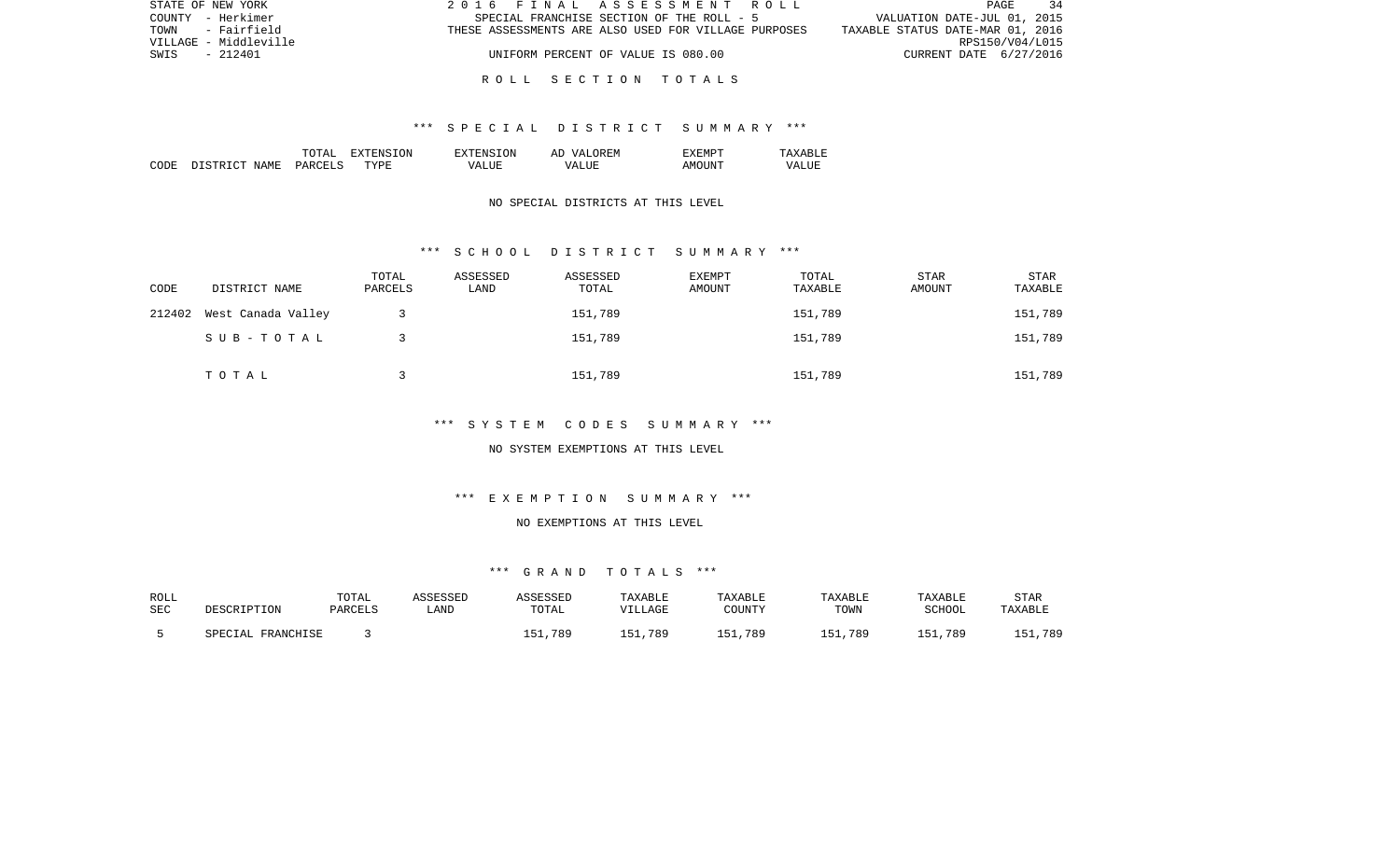| STATE OF NEW YORK<br>COUNTY - Herkimer<br>- Fairfield<br>TOWN<br>VILLAGE - Middleville<br>$-212401$<br>SWIS | 2016                                                                                                                  | FINAL<br>UTILITY & R.R. SECTION OF THE ROLL - 6<br>OWNERS NAME SEQUENCE<br>UNIFORM PERCENT OF VALUE IS 080.00 |                  | A S S E S S M E N T A O L L<br>THESE ASSESSMENTS ARE ALSO USED FOR VILLAGE PURPOSES | TAXABLE STATUS DATE-MAR 01, 2016 | PAGE<br>VALUATION DATE-JUL 01, 2015 | 35          |
|-------------------------------------------------------------------------------------------------------------|-----------------------------------------------------------------------------------------------------------------------|---------------------------------------------------------------------------------------------------------------|------------------|-------------------------------------------------------------------------------------|----------------------------------|-------------------------------------|-------------|
| TAX MAP PARCEL NUMBER<br>CURRENT OWNERS NAME                                                                | PROPERTY LOCATION & CLASS ASSESSMENT EXEMPTION CODE-----VILLAGE------COUNTY-------TOWN------SCHOOL<br>SCHOOL DISTRICT | LAND                                                                                                          |                  | TAX DESCRIPTION                                                                     | TAXABLE VALUE                    |                                     |             |
| CURRENT OWNERS ADDRESS                                                                                      | PARCEL SIZE/GRID COORD                                                                                                | TOTAL                                                                                                         |                  | SPECIAL DISTRICTS                                                                   |                                  |                                     | ACCOUNT NO. |
| *************************                                                                                   | ************************                                                                                              |                                                                                                               |                  |                                                                                     |                                  |                                     |             |
|                                                                                                             | Outside Plant                                                                                                         |                                                                                                               |                  |                                                                                     |                                  |                                     | 092300090   |
| $100.51 - 1 - 16$                                                                                           | 872 Elec-Substation                                                                                                   |                                                                                                               |                  | VILLAGE TAXABLE VALUE                                                               | 90,739                           |                                     |             |
| National Grid                                                                                               | West Canada Val 212402                                                                                                | 1,700                                                                                                         |                  | COUNTY TAXABLE VALUE                                                                | 90,739                           |                                     |             |
| Real Estate Tax Dept                                                                                        | Middleville Substation                                                                                                | 90,739                                                                                                        | TOWN             | TAXABLE VALUE                                                                       | 90,739                           |                                     |             |
| 300 Erie Blvd W                                                                                             | EAST-0367991 NRTH-1569736<br>$PG-400$                                                                                 |                                                                                                               |                  | SCHOOL TAXABLE VALUE                                                                | 90,739                           |                                     |             |
| Syracuse, NY 13202                                                                                          | DEED BOOK 557<br>FULL MARKET VALUE                                                                                    | 113,424                                                                                                       |                  |                                                                                     |                                  |                                     |             |
|                                                                                                             |                                                                                                                       |                                                                                                               |                  |                                                                                     |                                  |                                     |             |
|                                                                                                             | Trenton Falls-#24 T-Line                                                                                              |                                                                                                               |                  |                                                                                     |                                  |                                     |             |
| 624.001-9999-132.350-1002                                                                                   | 882 Elec Trans Imp                                                                                                    |                                                                                                               |                  | VILLAGE TAXABLE VALUE                                                               | 20,195                           |                                     |             |
| National Grid                                                                                               | West Canada Val 212402                                                                                                | $\mathsf{O}$                                                                                                  |                  | COUNTY TAXABLE VALUE                                                                | 20,195                           |                                     |             |
| Real Estate Tax Dept                                                                                        | Middleville #24 T-Line                                                                                                | 20,195                                                                                                        | TOWN             | TAXABLE VALUE                                                                       | 20,195                           |                                     |             |
| 300 Erie Blvd W                                                                                             | West Canada Valley                                                                                                    |                                                                                                               |                  | SCHOOL TAXABLE VALUE                                                                | 20,195                           |                                     |             |
| Syracuse, NY 13202                                                                                          | T186 Trenton Falls                                                                                                    |                                                                                                               |                  |                                                                                     |                                  |                                     |             |
| **************************                                                                                  | FULL MARKET VALUE                                                                                                     | 25,244                                                                                                        |                  |                                                                                     |                                  |                                     |             |
|                                                                                                             | Outside Plant                                                                                                         |                                                                                                               |                  |                                                                                     |                                  |                                     | 092300030   |
| 624.001-9999-132.350-1882                                                                                   | 884 Elec Dist Out                                                                                                     |                                                                                                               |                  | VILLAGE TAXABLE VALUE                                                               | 23,850                           |                                     |             |
| National Grid                                                                                               | West Canada Val 212402                                                                                                | $\Omega$                                                                                                      |                  | COUNTY TAXABLE VALUE                                                                | 23,850                           |                                     |             |
| Real Estate Tax Dept                                                                                        | Outside Plant                                                                                                         | 23,850                                                                                                        | TOWN             | TAXABLE VALUE                                                                       | 23,850                           |                                     |             |
| 132350                                                                                                      | Poles, wires, cables, etc                                                                                             |                                                                                                               |                  | SCHOOL TAXABLE VALUE                                                                | 23,850                           |                                     |             |
| 300 Erie Blvd W                                                                                             | Includes $666. -3-2$                                                                                                  |                                                                                                               |                  |                                                                                     |                                  |                                     |             |
| Syracuse, NY 13202                                                                                          | DEED BOOK 00000                                                                                                       |                                                                                                               |                  |                                                                                     |                                  |                                     |             |
|                                                                                                             | FULL MARKET VALUE                                                                                                     | 29,813                                                                                                        |                  |                                                                                     |                                  |                                     |             |
|                                                                                                             | Park Ave                                                                                                              |                                                                                                               |                  |                                                                                     |                                  |                                     | 092088017   |
| $100.51 - 1 - 44$                                                                                           | 831 Tele Comm                                                                                                         |                                                                                                               |                  | VILLAGE TAXABLE VALUE                                                               | 85,000                           |                                     |             |
| Newport Telephone Co Inc                                                                                    | West Canada Val 212402                                                                                                | 15,000                                                                                                        |                  | COUNTY TAXABLE VALUE                                                                | 85,000                           |                                     |             |
| Bridge St                                                                                                   | FRNT 54.00 DPTH 284.00                                                                                                | 85,000                                                                                                        | TOWN             | TAXABLE VALUE                                                                       | 85,000                           |                                     |             |
| Newport, NY 13416                                                                                           | EAST-0367012 NRTH-1569269                                                                                             |                                                                                                               |                  | SCHOOL TAXABLE VALUE                                                                | 85,000                           |                                     |             |
|                                                                                                             | FULL MARKET VALUE                                                                                                     | 106,250                                                                                                       |                  |                                                                                     |                                  |                                     |             |
|                                                                                                             | ********************                                                                                                  |                                                                                                               |                  |                                                                                     |                                  |                                     |             |
|                                                                                                             | Outside Plant                                                                                                         |                                                                                                               |                  |                                                                                     |                                  |                                     | 092300150   |
| 624.001-0000-630.500-1881                                                                                   | 836 Telecom. eq.                                                                                                      |                                                                                                               | Mass Telec 47100 |                                                                                     | 832<br>832                       | 832                                 | 832         |
| Newport Telephone Co Inc                                                                                    | West Canada Val 212402                                                                                                | $\overline{0}$                                                                                                |                  | VILLAGE TAXABLE VALUE                                                               | 5,985                            |                                     |             |
| Bridge St                                                                                                   | Outside Plant                                                                                                         | 6,817                                                                                                         |                  | COUNTY TAXABLE VALUE                                                                | 5,985                            |                                     |             |
| Newport, NY 13416                                                                                           | includes $666. -1 - 1.3$<br>Poles, wires, cables, etc                                                                 |                                                                                                               | TOWN             | TAXABLE VALUE<br>SCHOOL TAXABLE VALUE                                               | 5,985<br>5,985                   |                                     |             |
|                                                                                                             | DEED BOOK 00000                                                                                                       |                                                                                                               |                  |                                                                                     |                                  |                                     |             |
|                                                                                                             | FULL MARKET VALUE                                                                                                     | 8,521                                                                                                         |                  |                                                                                     |                                  |                                     |             |
|                                                                                                             |                                                                                                                       |                                                                                                               |                  |                                                                                     |                                  |                                     |             |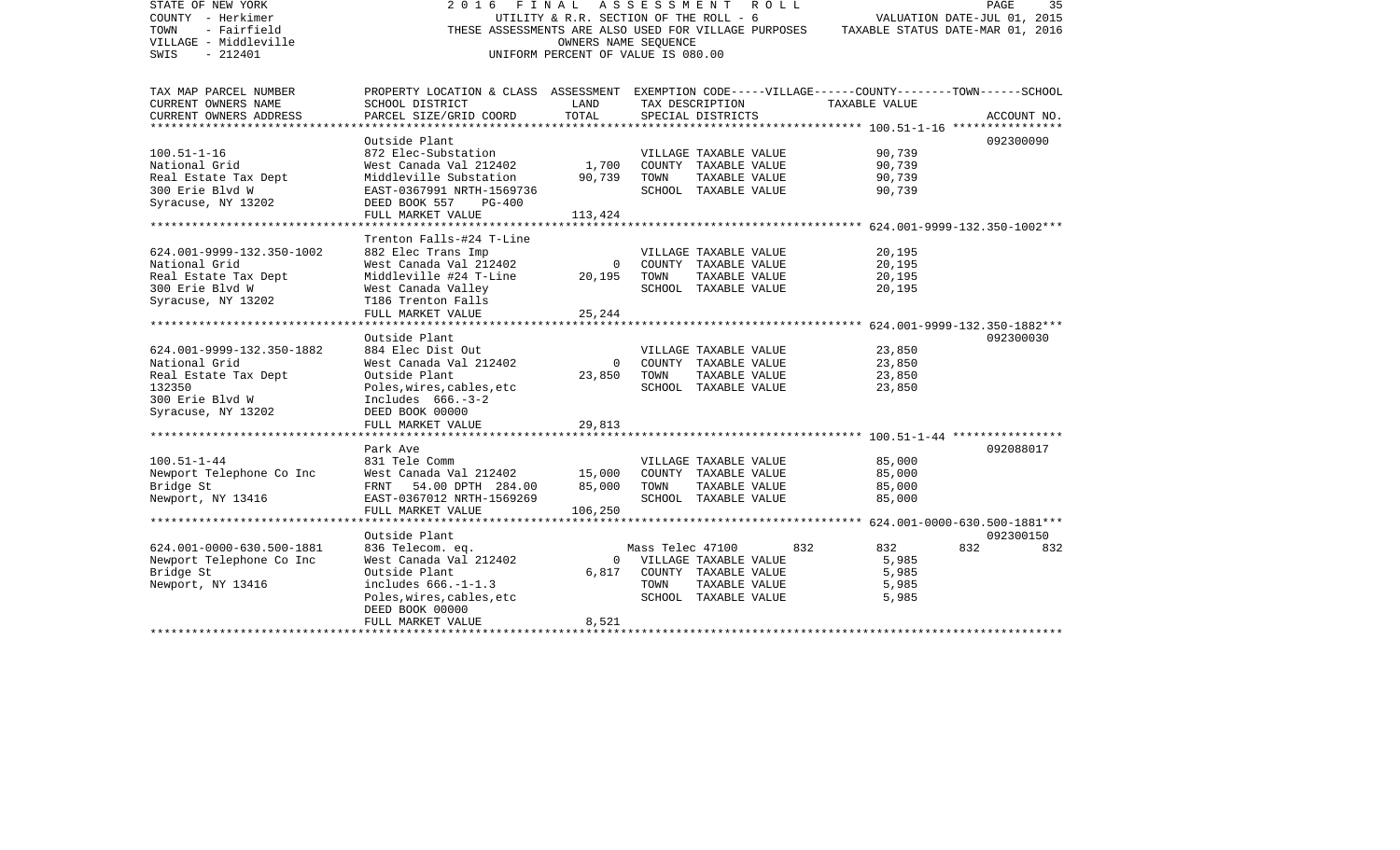| STATE OF NEW YORK     | 2016 FINAL ASSESSMENT ROLL                           | PAGE<br>- 36                     |
|-----------------------|------------------------------------------------------|----------------------------------|
| COUNTY - Herkimer     | UTILITY & R.R. SECTION OF THE ROLL - 6               | VALUATION DATE-JUL 01, 2015      |
| - Fairfield<br>TOWN   | THESE ASSESSMENTS ARE ALSO USED FOR VILLAGE PURPOSES | TAXABLE STATUS DATE-MAR 01, 2016 |
| VILLAGE - Middleville |                                                      | RPS150/V04/L015                  |
| SWIS<br>$-212401$     | UNIFORM PERCENT OF VALUE IS 080.00                   | CURRENT DATE 6/27/2016           |
|                       |                                                      |                                  |

### R O L L S E C T I O N T O T A L S

### \*\*\* S P E C I A L D I S T R I C T S U M M A R Y \*\*\*

|       |                                  | ͲႶͲϪͳ                          | ON.<br>. . | TON.<br>$\neg$ v $\neg$ F.N.s. | <b>777</b><br>`F.N.<br>AΓ | "XFMPT        |                  |
|-------|----------------------------------|--------------------------------|------------|--------------------------------|---------------------------|---------------|------------------|
| CODE: | <b>NAME</b><br>$\sim$<br>־ פרי פ | <b>PARCET</b><br>$\sim$ $\sim$ | TYPF.      | $- - - -$<br>VА                | - ---<br>∖7∆<br>.         | TINT.<br>AMOT | VALU.<br>_______ |

### NO SPECIAL DISTRICTS AT THIS LEVEL

#### \*\*\* S C H O O L D I S T R I C T S U M M A R Y \*\*\*

| CODE   | DISTRICT NAME      | TOTAL<br>PARCELS | ASSESSED<br>LAND | ASSESSED<br>TOTAL | EXEMPT<br>AMOUNT | TOTAL<br>TAXABLE | <b>STAR</b><br><b>AMOUNT</b> | <b>STAR</b><br>TAXABLE |
|--------|--------------------|------------------|------------------|-------------------|------------------|------------------|------------------------------|------------------------|
| 212402 | West Canada Valley |                  | 16,700           | 226,601           | 832              | 225,769          |                              | 225,769                |
|        | SUB-TOTAL          | .5               | 16,700           | 226,601           | 832              | 225,769          |                              | 225,769                |
|        | TOTAL              |                  | 16,700           | 226,601           | 832              | 225,769          |                              | 225,769                |

# \*\*\* S Y S T E M C O D E S S U M M A R Y \*\*\*

#### NO SYSTEM EXEMPTIONS AT THIS LEVEL

# \*\*\* E X E M P T I O N S U M M A R Y \*\*\*

| CODE  | DESCRIPTION | TOTAL<br>PARCELS | VILLAGE | COUNTY | TOWN | SCHOOL |
|-------|-------------|------------------|---------|--------|------|--------|
| 47100 | Mass Telec  |                  | 832     | 832    | 832  | 832    |
|       | TOTAL       |                  | 832     | 832    | 832  | 832    |

### \*\*\* G R A N D T O T A L S \*\*\*

| ROLL | DESCRIPTION      | TOTAL   | ASSESSED | ASSESSED | TAXABLE | TAXABLE | TAXABLE | TAXABLE | <b>STAR</b> |
|------|------------------|---------|----------|----------|---------|---------|---------|---------|-------------|
| SEC  |                  | PARCELS | LAND     | TOTAL    | VILLAGE | COUNTY  | TOWN    | SCHOOL  | TAXABLE     |
|      | UTILITIES & N.C. |         | 16,700   | 226,601  | 225,769 | 225,769 | 225,769 | 225,769 | 225,769     |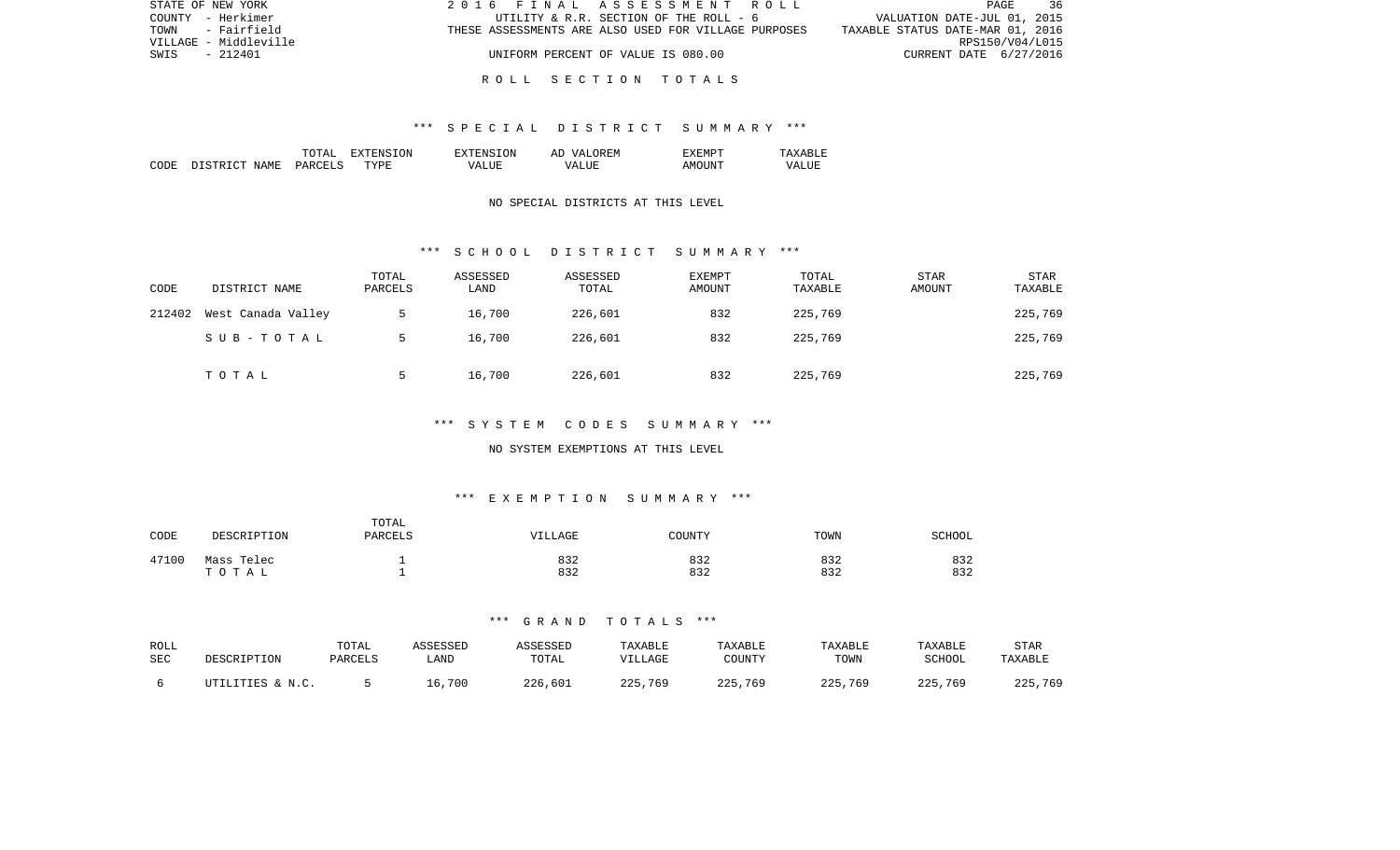| STATE OF NEW YORK<br>COUNTY - Herkimer<br>TOWN<br>- Fairfield<br>VILLAGE - Middleville<br>SWIS<br>$-212401$ | 2016<br>THESE ASSESSMENTS ARE ALSO USED FOR VILLAGE PURPOSES                                                          | FINAL ASSESSMENT ROLL<br>WHOLLY EXEMPT SECTION OF THE ROLL - 8<br>OWNERS NAME SEQUENCE<br>UNIFORM PERCENT OF VALUE IS 080.00 |                             |                                       |         | TAXABLE STATUS DATE-MAR 01, 2016 |         | PAGE<br>37<br>VALUATION DATE-JUL 01, 2015 |
|-------------------------------------------------------------------------------------------------------------|-----------------------------------------------------------------------------------------------------------------------|------------------------------------------------------------------------------------------------------------------------------|-----------------------------|---------------------------------------|---------|----------------------------------|---------|-------------------------------------------|
| TAX MAP PARCEL NUMBER<br>CURRENT OWNERS NAME                                                                | PROPERTY LOCATION & CLASS ASSESSMENT EXEMPTION CODE-----VILLAGE------COUNTY-------TOWN------SCHOOL<br>SCHOOL DISTRICT | LAND                                                                                                                         |                             | TAX DESCRIPTION                       |         | TAXABLE VALUE                    |         |                                           |
| CURRENT OWNERS ADDRESS<br>******************                                                                | PARCEL SIZE/GRID COORD                                                                                                | TOTAL                                                                                                                        |                             | SPECIAL DISTRICTS                     |         |                                  |         | ACCOUNT NO.                               |
|                                                                                                             |                                                                                                                       |                                                                                                                              |                             |                                       |         |                                  |         | 092086010                                 |
| $100.51 - 1 - 56$                                                                                           | 620 Religious                                                                                                         |                                                                                                                              | N/P-RELIG 25110             |                                       | 95,000  | 95,000                           | 95,000  | 95,000                                    |
| United Methodist Church                                                                                     | West Canada Val 212402                                                                                                | 20,000                                                                                                                       | VILLAGE TAXABLE VALUE       |                                       |         | $\Omega$                         |         |                                           |
| Fairfield St                                                                                                | Church & Cemetary                                                                                                     | 95,000                                                                                                                       |                             | COUNTY TAXABLE VALUE                  |         | $\Omega$                         |         |                                           |
| Middleville, NY 13406                                                                                       | FRNT 90.00 DPTH 130.00                                                                                                |                                                                                                                              | TOWN                        | TAXABLE VALUE                         |         | $\Omega$                         |         |                                           |
|                                                                                                             | EAST-0367351 NRTH-1569025                                                                                             |                                                                                                                              |                             | SCHOOL TAXABLE VALUE                  |         | $\Omega$                         |         |                                           |
|                                                                                                             | FULL MARKET VALUE                                                                                                     | 118,750                                                                                                                      |                             |                                       |         |                                  |         |                                           |
|                                                                                                             | Huyck Ave Ext                                                                                                         |                                                                                                                              |                             |                                       |         |                                  |         | 092087015                                 |
| $100.43 - 1 - 6$                                                                                            | 822 Water supply                                                                                                      |                                                                                                                              | VLG/OTHER 13650             |                                       | 30,000  | 30,000                           | 30,000  | 30,000                                    |
| Village Of Middleville                                                                                      | West Canada Val 212402                                                                                                | 15,000                                                                                                                       | VILLAGE TAXABLE VALUE       |                                       |         | $\mathbf 0$                      |         |                                           |
| 3 S Main St                                                                                                 | Wells & Pumphouse, lines                                                                                              | 30,000                                                                                                                       |                             | COUNTY TAXABLE VALUE                  |         | $\Omega$                         |         |                                           |
| Middleville, NY 13406                                                                                       | Prior 100.42-1-9.4                                                                                                    |                                                                                                                              | TOWN                        | TAXABLE VALUE                         |         | $\Omega$                         |         |                                           |
|                                                                                                             | ACRES<br>2.80                                                                                                         |                                                                                                                              |                             | SCHOOL TAXABLE VALUE                  |         | $\mathbf 0$                      |         |                                           |
|                                                                                                             | EAST-0330085 NRTH-1147195                                                                                             |                                                                                                                              |                             |                                       |         |                                  |         |                                           |
|                                                                                                             | DEED BOOK 708<br>$PG-420$                                                                                             |                                                                                                                              |                             |                                       |         |                                  |         |                                           |
|                                                                                                             | FULL MARKET VALUE                                                                                                     | 37,500                                                                                                                       |                             |                                       |         |                                  |         |                                           |
|                                                                                                             |                                                                                                                       |                                                                                                                              |                             |                                       |         |                                  |         |                                           |
| $100.50 - 1 - 13$                                                                                           | N Main Street<br>662 Police/fire                                                                                      |                                                                                                                              | VLG/OTHER 13650             |                                       | 350,000 | 350,000                          | 350,000 | 092005000<br>350,000                      |
| Village Of Middleville                                                                                      | West Canada Val 212402                                                                                                | 18,000                                                                                                                       | VILLAGE TAXABLE VALUE       |                                       |         | $\mathbf 0$                      |         |                                           |
| Fire House                                                                                                  | Fire House                                                                                                            | 350,000                                                                                                                      |                             | COUNTY TAXABLE VALUE                  |         | $\Omega$                         |         |                                           |
| 3 S Main St                                                                                                 | FRNT 80.00 DPTH 125.20                                                                                                |                                                                                                                              | TOWN                        | TAXABLE VALUE                         |         | $\mathbf 0$                      |         |                                           |
| Middleville, NY 13406                                                                                       | EAST-0366471 NRTH-1569666                                                                                             |                                                                                                                              |                             | SCHOOL TAXABLE VALUE                  |         | $\Omega$                         |         |                                           |
|                                                                                                             | DEED BOOK 00608 PG-00665                                                                                              |                                                                                                                              |                             |                                       |         |                                  |         |                                           |
|                                                                                                             | FULL MARKET VALUE                                                                                                     | 437,500                                                                                                                      |                             |                                       |         |                                  |         |                                           |
|                                                                                                             | ******************                                                                                                    | **********                                                                                                                   |                             |                                       |         |                                  |         |                                           |
|                                                                                                             | N Main St                                                                                                             |                                                                                                                              |                             |                                       |         |                                  |         |                                           |
| $100.51 - 1 - 2.2$                                                                                          | 592 Athletic fld                                                                                                      |                                                                                                                              | VLG/OTHER 13650             |                                       | 15,000  | 15,000                           | 15,000  | 15,000                                    |
| Village Of Middleville                                                                                      | West Canada Val 212402                                                                                                | 15,000                                                                                                                       | VILLAGE TAXABLE VALUE       |                                       |         | 0                                |         |                                           |
| 3 S Main St                                                                                                 | 2.34<br>ACRES                                                                                                         | 15,000                                                                                                                       |                             | COUNTY TAXABLE VALUE                  |         | $\mathbf 0$                      |         |                                           |
| Middleville, NY 13406                                                                                       | EAST-0367053 NRTH-1569930<br>DEED BOOK 785<br>PG-556                                                                  |                                                                                                                              | TOWN                        | TAXABLE VALUE<br>SCHOOL TAXABLE VALUE |         | $\Omega$<br>$\Omega$             |         |                                           |
|                                                                                                             | FULL MARKET VALUE                                                                                                     | 18,750                                                                                                                       |                             |                                       |         |                                  |         |                                           |
|                                                                                                             |                                                                                                                       |                                                                                                                              |                             |                                       |         |                                  |         |                                           |
|                                                                                                             | Park Ave                                                                                                              |                                                                                                                              |                             |                                       |         |                                  |         |                                           |
| $100.51 - 1 - 5$                                                                                            | 314 Rural vac<10                                                                                                      |                                                                                                                              | WHOLLY EX 50000             |                                       | 6,300   | 6,300                            | 6,300   | 6,300                                     |
| Village of Middleville                                                                                      | West Canada Val 212402                                                                                                |                                                                                                                              | 6,300 VILLAGE TAXABLE VALUE |                                       |         | $\Omega$                         |         |                                           |
| 3 S Main St                                                                                                 | 3.10<br>ACRES                                                                                                         | 6,300                                                                                                                        |                             | COUNTY TAXABLE VALUE                  |         | $\Omega$                         |         |                                           |
| Middleville, NY 13406                                                                                       | EAST-0366977 NRTH-1569653                                                                                             |                                                                                                                              | TOWN                        | TAXABLE VALUE                         |         | $\mathbf 0$                      |         |                                           |
|                                                                                                             | FULL MARKET VALUE                                                                                                     | 7,875                                                                                                                        |                             | SCHOOL TAXABLE VALUE                  |         |                                  |         |                                           |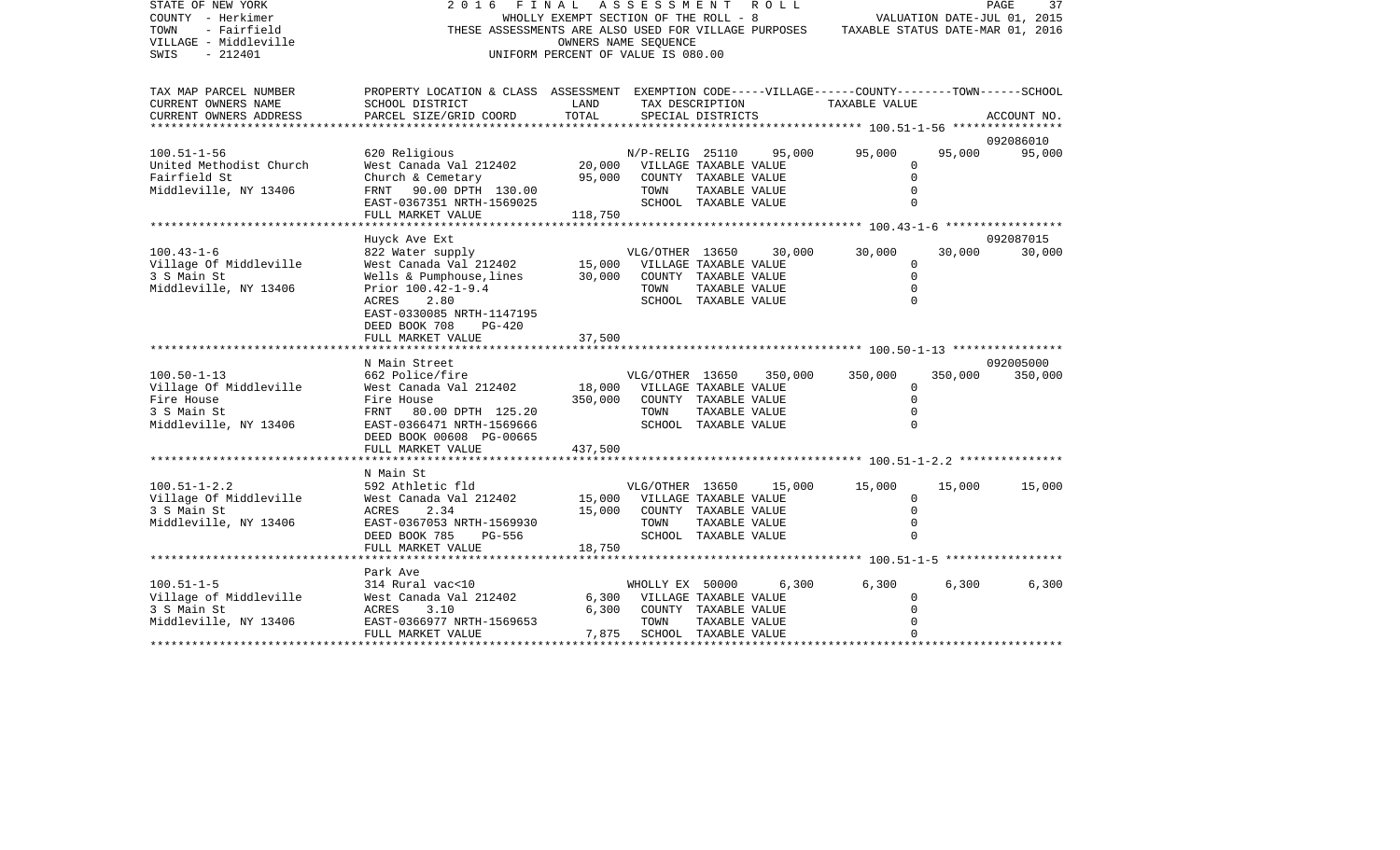| STATE OF NEW YORK<br>COUNTY - Herkimer<br>TOWN<br>- Fairfield<br>VILLAGE - Middleville<br>$-212401$<br>SWIS | 2016                                                                                                                                                          | FINAL ASSESSMENT ROLL<br>WHOLLY EXEMPT SECTION OF THE ROLL - 8<br>UNIFORM PERCENT OF VALUE IS 080.00 | OWNERS NAME SEQUENCE                                   |                                                                                        |         | THESE ASSESSMENTS ARE ALSO USED FOR VILLAGE PURPOSES TAXABLE STATUS DATE-MAR 01, 2016 |         | 38<br>PAGE<br>VALUATION DATE-JUL 01, 2015 |
|-------------------------------------------------------------------------------------------------------------|---------------------------------------------------------------------------------------------------------------------------------------------------------------|------------------------------------------------------------------------------------------------------|--------------------------------------------------------|----------------------------------------------------------------------------------------|---------|---------------------------------------------------------------------------------------|---------|-------------------------------------------|
| TAX MAP PARCEL NUMBER<br>CURRENT OWNERS NAME<br>CURRENT OWNERS ADDRESS                                      | PROPERTY LOCATION & CLASS ASSESSMENT EXEMPTION CODE-----VILLAGE------COUNTY-------TOWN------SCHOOL<br>SCHOOL DISTRICT<br>PARCEL SIZE/GRID COORD               | LAND<br>TOTAL                                                                                        |                                                        | TAX DESCRIPTION<br>SPECIAL DISTRICTS                                                   |         | TAXABLE VALUE                                                                         |         | ACCOUNT NO.                               |
| **************                                                                                              |                                                                                                                                                               |                                                                                                      |                                                        |                                                                                        |         |                                                                                       |         |                                           |
| $100.51 - 1 - 6.2$<br>Village Of Middleville<br>3 S Main St<br>Middleville, NY 13406                        | Park Ave<br>311 Res vac land<br>West Canada Val 212402<br>FRNT 20.00 DPTH 248.00<br>EAST-0367159 NRTH-1569774<br>DEED BOOK 895<br>PG-476                      | 5,000                                                                                                | MUN OWNED 13100<br>5,000 VILLAGE TAXABLE VALUE<br>TOWN | COUNTY TAXABLE VALUE<br>TAXABLE VALUE<br>SCHOOL TAXABLE VALUE                          | 5,000   | 5,000<br>$\Omega$<br>$\Omega$<br>$\Omega$<br>$\Omega$                                 | 5,000   | 5,000                                     |
|                                                                                                             | FULL MARKET VALUE                                                                                                                                             | 6,250                                                                                                |                                                        |                                                                                        |         |                                                                                       |         |                                           |
|                                                                                                             | S Main St                                                                                                                                                     |                                                                                                      |                                                        |                                                                                        |         |                                                                                       |         | 092002580                                 |
| $100.51 - 1 - 48$<br>Village Of Middleville<br>3 S Main St<br>Middleville, NY 13406                         | 652 Govt bldgs<br>West Canada Val 212402<br>Municipal Hall<br>FRNT 86.00 DPTH 111.00<br>EAST-0366971 NRTH-1568939                                             | 40,000<br>575,000                                                                                    | VLG/OTHER 13650<br>TOWN                                | VILLAGE TAXABLE VALUE<br>COUNTY TAXABLE VALUE<br>TAXABLE VALUE<br>SCHOOL TAXABLE VALUE | 575,000 | 575,000<br>$\overline{0}$<br>$\Omega$<br>$\Omega$<br>$\Omega$                         | 575,000 | 575,000                                   |
|                                                                                                             | FULL MARKET VALUE                                                                                                                                             | 718,750                                                                                              |                                                        |                                                                                        |         |                                                                                       |         |                                           |
|                                                                                                             | 7 S Main St                                                                                                                                                   |                                                                                                      |                                                        |                                                                                        |         |                                                                                       |         | 092004110                                 |
| $100.51 - 1 - 49.1$<br>Village Of Middleville<br>3 S Main St<br>Middleville, NY 13406                       | 331 Com vac w/im<br>West Canada Val 212402<br>FRNT 17.00 DPTH 230.90<br>0.25<br>ACRES<br>EAST-0367037 NRTH-1568863<br>DEED BOOK 836<br>PG-538                 | 2,000<br>6,000                                                                                       | MUN OWNED 13100<br>TOWN                                | VILLAGE TAXABLE VALUE<br>COUNTY TAXABLE VALUE<br>TAXABLE VALUE<br>SCHOOL TAXABLE VALUE | 6,000   | 6,000<br>$\Omega$<br>$\Omega$<br>$\Omega$                                             | 6,000   | 6,000                                     |
|                                                                                                             | FULL MARKET VALUE                                                                                                                                             | 7,500                                                                                                |                                                        |                                                                                        |         |                                                                                       |         |                                           |
|                                                                                                             |                                                                                                                                                               |                                                                                                      |                                                        |                                                                                        |         |                                                                                       |         |                                           |
| $100.59 - 1 - 3$<br>Village Of Middleville<br>3 S Main St<br>Middleville, NY 13406                          | Bridge St<br>330 Vacant comm<br>West Canada Val 212402<br>FRNT 69.50 DPTH 124.50<br>EAST-0366799 NRTH-1568759<br>DEED BOOK 768<br>PG-386<br>FULL MARKET VALUE | 25,000<br>25,000<br>31,250                                                                           | VLG/OTHER 13650<br>TOWN                                | VILLAGE TAXABLE VALUE<br>COUNTY TAXABLE VALUE<br>TAXABLE VALUE<br>SCHOOL TAXABLE VALUE | 25,000  | 25,000<br>$\Omega$<br>$\Omega$<br>$\Omega$<br>$\Omega$                                | 25,000  | 092000840<br>25,000                       |
|                                                                                                             |                                                                                                                                                               |                                                                                                      |                                                        |                                                                                        |         |                                                                                       |         |                                           |
|                                                                                                             | S Main St                                                                                                                                                     |                                                                                                      |                                                        |                                                                                        |         |                                                                                       |         | 092000900                                 |
| $100.59 - 1 - 4$<br>Village Of Middleville<br>3 S Main St<br>Middleville, NY 13406                          | 653 Govt pk lot<br>West Canada Val 212402<br>Parking Lot<br>FRNT 160.00 DPTH 107.00<br>EAST-0366864 NRTH-1568798<br>PG-386<br>DEED BOOK 768                   | 50,000<br>50,000                                                                                     | VLG/OTHER 13650<br>TOWN                                | VILLAGE TAXABLE VALUE<br>COUNTY TAXABLE VALUE<br>TAXABLE VALUE<br>SCHOOL TAXABLE VALUE | 50,000  | 50,000<br>$\Omega$<br>$\mathbf 0$<br>$\mathbf 0$<br>$\Omega$                          | 50,000  | 50,000                                    |
|                                                                                                             | FULL MARKET VALUE                                                                                                                                             | 62,500                                                                                               |                                                        |                                                                                        |         |                                                                                       |         |                                           |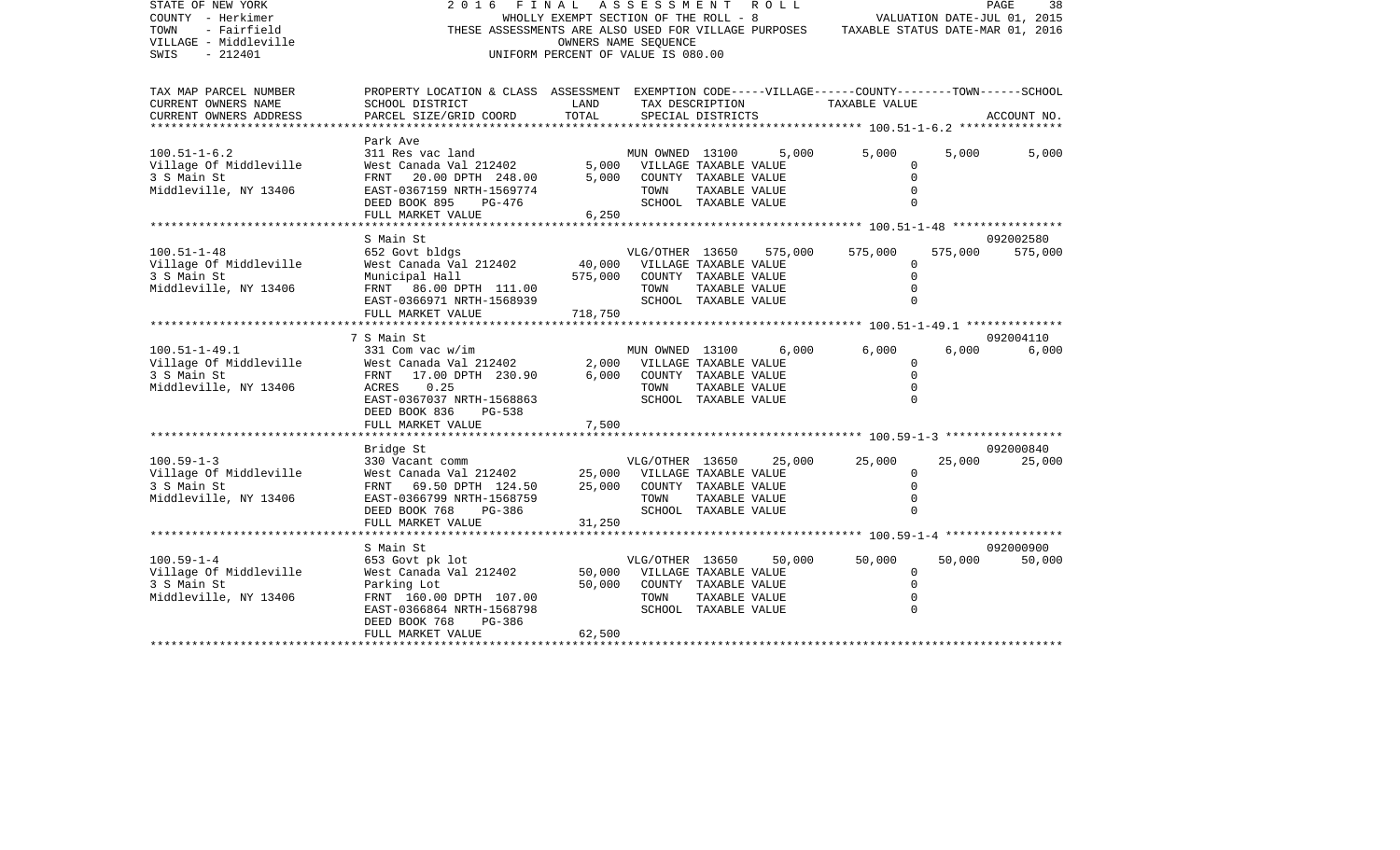| STATE OF NEW YORK      | 2016 FINAL ASSESSMENT ROLL                           |                                       |                        |               |                   |                                                               | PAGE                        | 39          |
|------------------------|------------------------------------------------------|---------------------------------------|------------------------|---------------|-------------------|---------------------------------------------------------------|-----------------------------|-------------|
| – Herkimer<br>COUNTY   |                                                      | WHOLLY EXEMPT SECTION OF THE ROLL - 8 |                        |               |                   |                                                               | VALUATION DATE-JUL 01, 2015 |             |
| - Fairfield<br>TOWN    | THESE ASSESSMENTS ARE ALSO USED FOR VILLAGE PURPOSES |                                       |                        |               |                   | TAXABLE STATUS DATE-MAR 01, 2016                              |                             |             |
| VILLAGE - Middleville  |                                                      |                                       | OWNERS NAME SEOUENCE   |               |                   |                                                               |                             |             |
| - 212401<br>SWIS       |                                                      | UNIFORM PERCENT OF VALUE IS 080.00    |                        |               |                   |                                                               |                             |             |
|                        |                                                      |                                       |                        |               |                   |                                                               |                             |             |
|                        |                                                      |                                       |                        |               |                   |                                                               |                             |             |
| TAX MAP PARCEL NUMBER  | PROPERTY LOCATION & CLASS                            | ASSESSMENT                            |                        |               |                   | EXEMPTION CODE-----VILLAGE------COUNTY-------TOWN------SCHOOL |                             |             |
| CURRENT OWNERS NAME    | SCHOOL DISTRICT                                      | <b>LAND</b>                           |                        |               | TAX DESCRIPTION   | TAXABLE VALUE                                                 |                             |             |
| CURRENT OWNERS ADDRESS | PARCEL SIZE/GRID COORD TOTAL                         |                                       |                        |               | SPECIAL DISTRICTS |                                                               |                             | ACCOUNT NO. |
|                        |                                                      |                                       |                        |               |                   |                                                               |                             |             |
|                        | Bridge St                                            |                                       |                        |               |                   |                                                               | 092000870                   |             |
| $100.59 - 1 - 5$       | 330 Vacant comm                                      |                                       | VLG/OTHER 13650 12,000 |               |                   | 12,000                                                        | 12,000                      | 12,000      |
| Village Of Middleville | West Canada Val 212402                               | 12,000                                | VILLAGE TAXABLE VALUE  |               |                   |                                                               |                             |             |
| 3 S Main St            | FRNT 86.00 DPTH 80.00                                | 12,000                                | COUNTY                 | TAXABLE VALUE |                   |                                                               |                             |             |
| Middleville, NY 13406  | EAST-0366773 NRTH-1568679                            |                                       | TOWN                   | TAXABLE VALUE |                   |                                                               |                             |             |
|                        | DEED BOOK 768 PG-386                                 |                                       | SCHOOL                 | TAXABLE VALUE |                   |                                                               |                             |             |
|                        | FULL MARKET VALUE                                    | 15,000                                |                        |               |                   |                                                               |                             |             |
|                        |                                                      |                                       |                        |               |                   |                                                               |                             |             |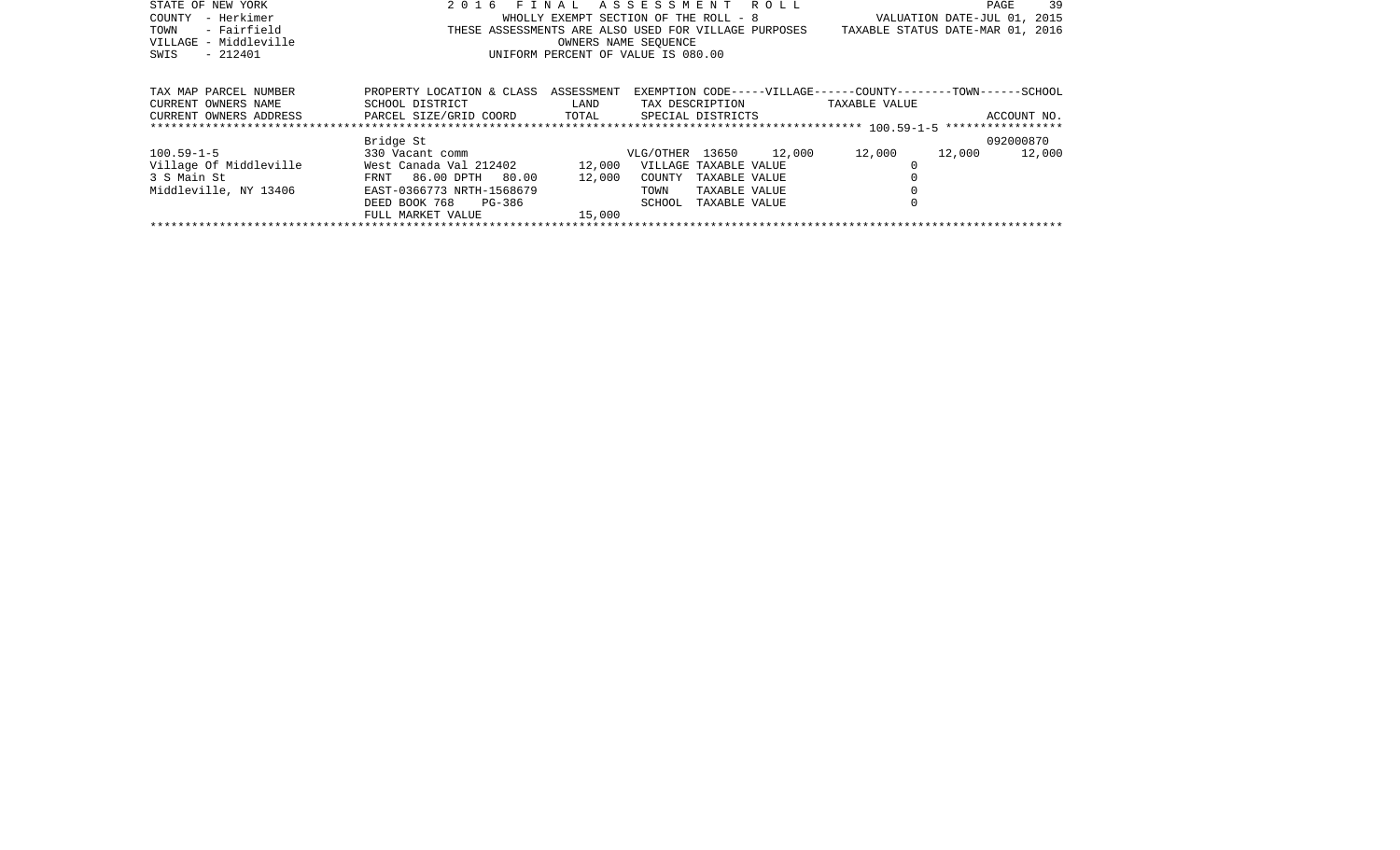| STATE OF NEW YORK     | 2016 FINAL ASSESSMENT ROLL                           | PAGE<br>- 40                     |
|-----------------------|------------------------------------------------------|----------------------------------|
| COUNTY - Herkimer     | WHOLLY EXEMPT SECTION OF THE ROLL - 8                | VALUATION DATE-JUL 01, 2015      |
| - Fairfield<br>TOWN   | THESE ASSESSMENTS ARE ALSO USED FOR VILLAGE PURPOSES | TAXABLE STATUS DATE-MAR 01, 2016 |
| VILLAGE - Middleville |                                                      | RPS150/V04/L015                  |
| SWIS<br>- 212401      | UNIFORM PERCENT OF VALUE IS 080.00                   | CURRENT DATE 6/27/2016           |
|                       |                                                      |                                  |

### R O L L S E C T I O N T O T A L S

### \*\*\* S P E C I A L D I S T R I C T S U M M A R Y \*\*\*

|      |                         | ͲႶͲϪႨ          | 'ON<br>ווחידצי | TON.<br>. HIN'         | OREM<br>7 Z<br>Al | "XEMPT |                  |
|------|-------------------------|----------------|----------------|------------------------|-------------------|--------|------------------|
| CODE | NAME<br>DISTRI<br>יחיר. | <b>PARCELS</b> | <b>TYPE</b>    | $^{\prime}$ $\Delta$ . | <b>TTTT</b><br>۲Z | AMOINT | VALU.<br>_______ |

# NO SPECIAL DISTRICTS AT THIS LEVEL

#### \*\*\* S C H O O L D I S T R I C T S U M M A R Y \*\*\*

| CODE   | DISTRICT NAME      | TOTAL<br>PARCELS | ASSESSED<br>LAND | ASSESSED<br>TOTAL | EXEMPT<br>AMOUNT | TOTAL<br>TAXABLE | STAR<br>AMOUNT | STAR<br>TAXABLE |
|--------|--------------------|------------------|------------------|-------------------|------------------|------------------|----------------|-----------------|
| 212402 | West Canada Valley | 11               | 208,300          | 1169,300          | 1169,300         |                  |                |                 |
|        | SUB-TOTAL          | 11               | 208,300          | 1169,300          | 1169,300         |                  |                |                 |
|        | TOTAL              | 11               | 208,300          | 1169,300          | 1169,300         |                  |                |                 |

# \*\*\* S Y S T E M C O D E S S U M M A R Y \*\*\*

| CODE  | DESCRIPTION        | TOTAL<br><b>PARCELS</b> | VILLAGE        | COUNTY         | TOWN           | SCHOOL         |
|-------|--------------------|-------------------------|----------------|----------------|----------------|----------------|
| 50000 | WHOLLY EX<br>тотаь |                         | 6,300<br>6,300 | 6,300<br>6,300 | 6,300<br>6,300 | 6,300<br>6,300 |

### \*\*\* E X E M P T I O N S U M M A R Y \*\*\*

| CODE  | DESCRIPTION  | TOTAL<br>PARCELS | VILLAGE  | COUNTY   | TOWN     | SCHOOL   |
|-------|--------------|------------------|----------|----------|----------|----------|
| 13100 | MUN OWNED    |                  | 11,000   | 11,000   | 11,000   | 11,000   |
| 13650 | VLG/OTHER    |                  | 1057,000 | 1057,000 | 1057,000 | 1057,000 |
| 25110 | $N/P-RELLIG$ |                  | 95,000   | 95,000   | 95,000   | 95,000   |
|       | TOTAL        | 10               | 1163,000 | 1163,000 | 1163,000 | 1163,000 |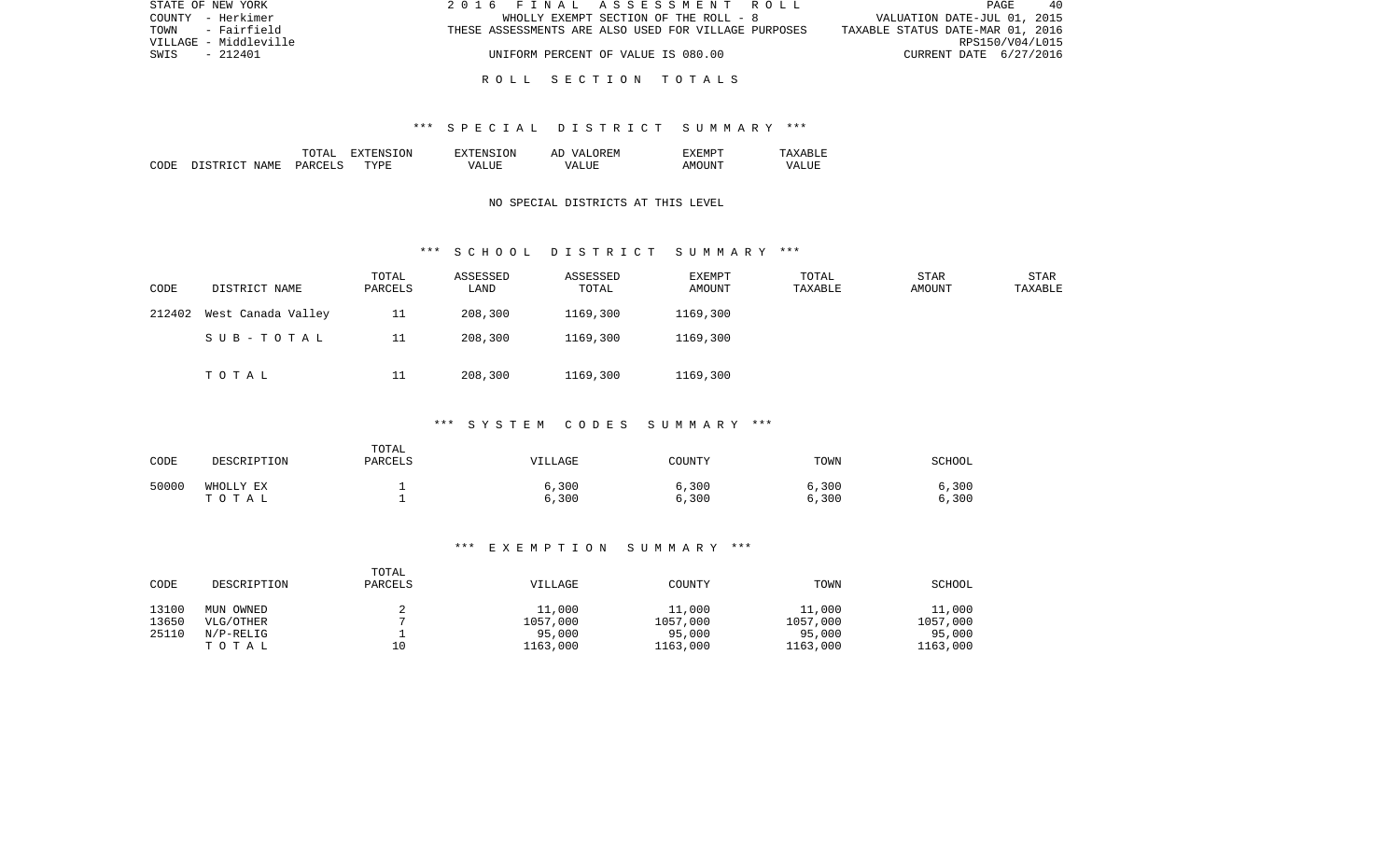| STATE OF NEW YORK     | 2016 FINAL ASSESSMENT ROLL                           | 41<br>PAGE                       |
|-----------------------|------------------------------------------------------|----------------------------------|
| COUNTY - Herkimer     | WHOLLY EXEMPT SECTION OF THE ROLL - 8                | VALUATION DATE-JUL 01, 2015      |
| TOWN - Fairfield      | THESE ASSESSMENTS ARE ALSO USED FOR VILLAGE PURPOSES | TAXABLE STATUS DATE-MAR 01, 2016 |
| VILLAGE - Middleville |                                                      | RPS150/V04/L015                  |
| SWIS<br>- 212401      | UNIFORM PERCENT OF VALUE IS 080.00                   | CURRENT DATE 6/27/2016           |
|                       |                                                      |                                  |
|                       | ROLL SECTION TOTALS                                  |                                  |

### \*\*\* G R A N D T O T A L S \*\*\*

| ROLL | DESCRIPTION   | TOTAL   | ASSESSED | ASSESSED | TAXABLE | TAXABLE | TAXABLE | TAXABLE | <b>STAR</b> |
|------|---------------|---------|----------|----------|---------|---------|---------|---------|-------------|
| SEC  |               | PARCELS | LAND     | TOTAL    | VILLAGE | COUNTY  | TOWN    | SCHOOL  | TAXABLE     |
|      | WHOLLY EXEMPT |         | 208,300  | 1169,300 |         |         |         |         |             |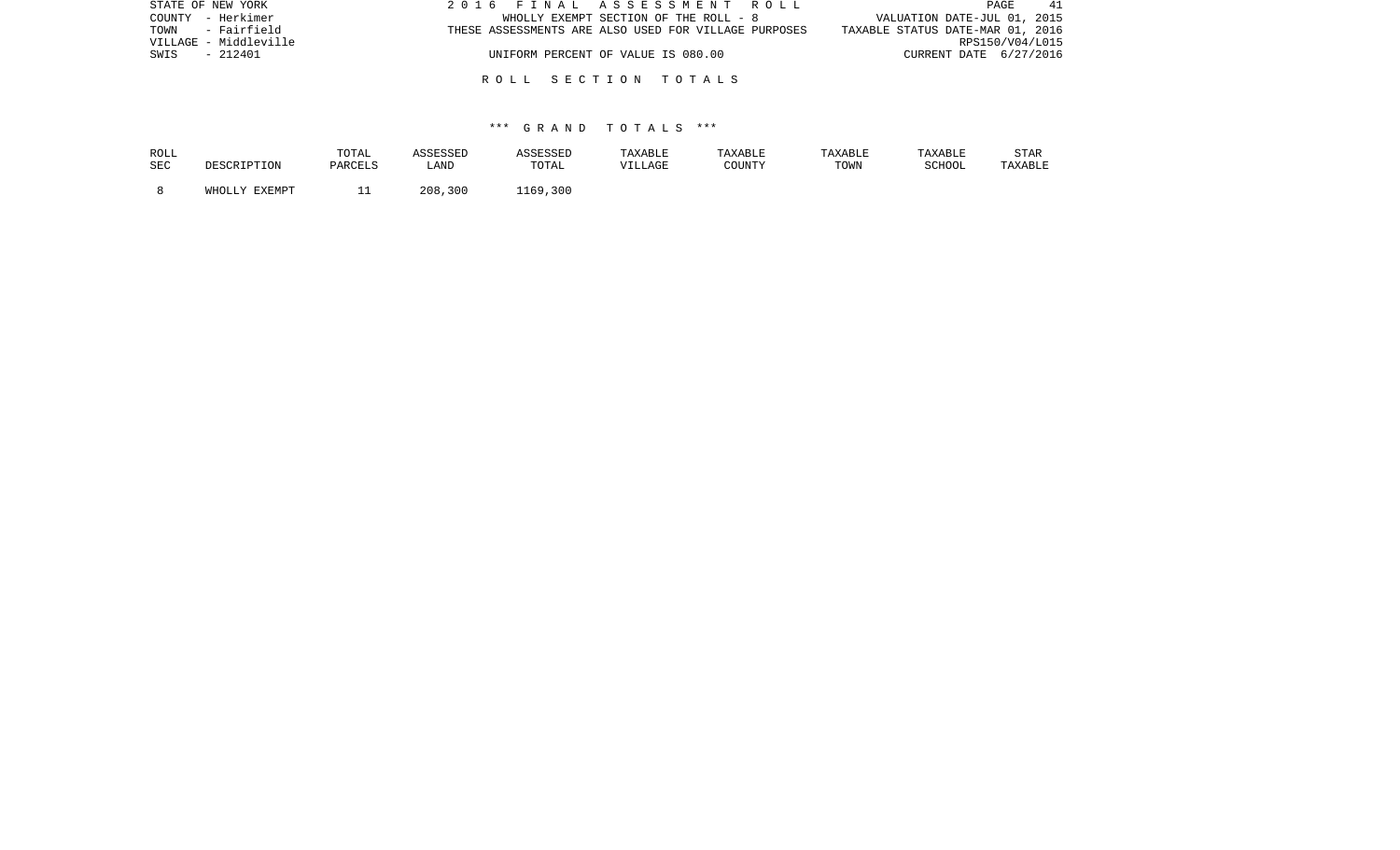| STATE OF NEW YORK     | 2016 FINAL ASSESSMENT ROLL                           | 42<br>PAGE                       |
|-----------------------|------------------------------------------------------|----------------------------------|
| COUNTY - Herkimer     |                                                      | VALUATION DATE-JUL 01, 2015      |
| TOWN<br>- Fairfield   | THESE ASSESSMENTS ARE ALSO USED FOR VILLAGE PURPOSES | TAXABLE STATUS DATE-MAR 01, 2016 |
| VILLAGE - Middleville | SWIS TOTALS                                          | RPS150/V04/L015                  |
| SWIS<br>- 212401      | UNIFORM PERCENT OF VALUE IS 080.00                   | CURRENT DATE 6/27/2016           |

# \*\*\* S P E C I A L D I S T R I C T S U M M A R Y \*\*\*

|      |                            | TOTA <sup>-</sup> | .ON.<br>. . | <b>TON</b><br><b>VTENS</b> | 'FM<br>AΓ<br>$\sqrt{ }$ | <b>H.IVI</b> H | $\cdots$<br>. |
|------|----------------------------|-------------------|-------------|----------------------------|-------------------------|----------------|---------------|
| CODE | NAME<br>$\sim$<br>DI STR I | PARCET            | TYPR        | ---<br>VА                  | T .TTF<br>۲Z            | ⊤NT⊤<br>ΔM     | பப            |

# NO SPECIAL DISTRICTS AT THIS LEVEL

### \*\*\* S C H O O L D I S T R I C T S U M M A R Y \*\*\*

| CODE   | DISTRICT NAME      | TOTAL<br>PARCELS | ASSESSED<br>LAND | ASSESSED<br>TOTAL | EXEMPT<br>AMOUNT | TOTAL<br>TAXABLE | <b>STAR</b><br><b>AMOUNT</b> | <b>STAR</b><br>TAXABLE |
|--------|--------------------|------------------|------------------|-------------------|------------------|------------------|------------------------------|------------------------|
| 212402 | West Canada Valley | 177              | 2056,800         | 12980,890         | 1197,277         | 11783,613        | 2995,680                     | 8787,933               |
|        | SUB-TOTAL          | 177              | 2056,800         | 12980,890         | 1197,277         | 11783,613        | 2995,680                     | 8787,933               |
|        | тотаь              | 177              | 2056,800         | 12980,890         | 1197,277         | 11783,613        | 2995,680                     | 8787,933               |

### \*\*\* S Y S T E M C O D E S S U M M A R Y \*\*\*

| CODE  | DESCRIPTION        | TOTAL<br>PARCELS | VILLAGE        | COUNTY         | TOWN           | SCHOOL         |
|-------|--------------------|------------------|----------------|----------------|----------------|----------------|
| 50000 | WHOLLY EX<br>TOTAL |                  | 6,300<br>6,300 | 6,300<br>6,300 | 6,300<br>6,300 | 6,300<br>6,300 |

### \*\*\* E X E M P T I O N S U M M A R Y \*\*\*

|       |              | TOTAL       |          |          |          |          |
|-------|--------------|-------------|----------|----------|----------|----------|
| CODE  | DESCRIPTION  | PARCELS     | VILLAGE  | COUNTY   | TOWN     | SCHOOL   |
| 13100 | MUN OWNED    | ◠           | 11,000   | 11,000   | 11,000   | 11,000   |
| 13650 | VLG/OTHER    |             | 1057,000 | 1057,000 | 1057,000 | 1057,000 |
| 25110 | $N/P-RELLIG$ |             | 95,000   | 95,000   | 95,000   | 95,000   |
| 41121 | VET WAR CT   |             | 7,200    | 7,200    | 9,600    |          |
| 41122 | VET WAR C    | 4           | 28,800   | 28,800   |          |          |
| 41123 | VET WAR T    |             |          |          | 38,400   |          |
| 41131 | VET COM CT   | $\sim$<br>∠ | 12,000   | 24,000   | 32,000   |          |
| 41132 | VET COM C    | 11          | 132,000  | 132,000  |          |          |
| 41133 | VET COM T    | 11          | 12,000   |          | 175,000  |          |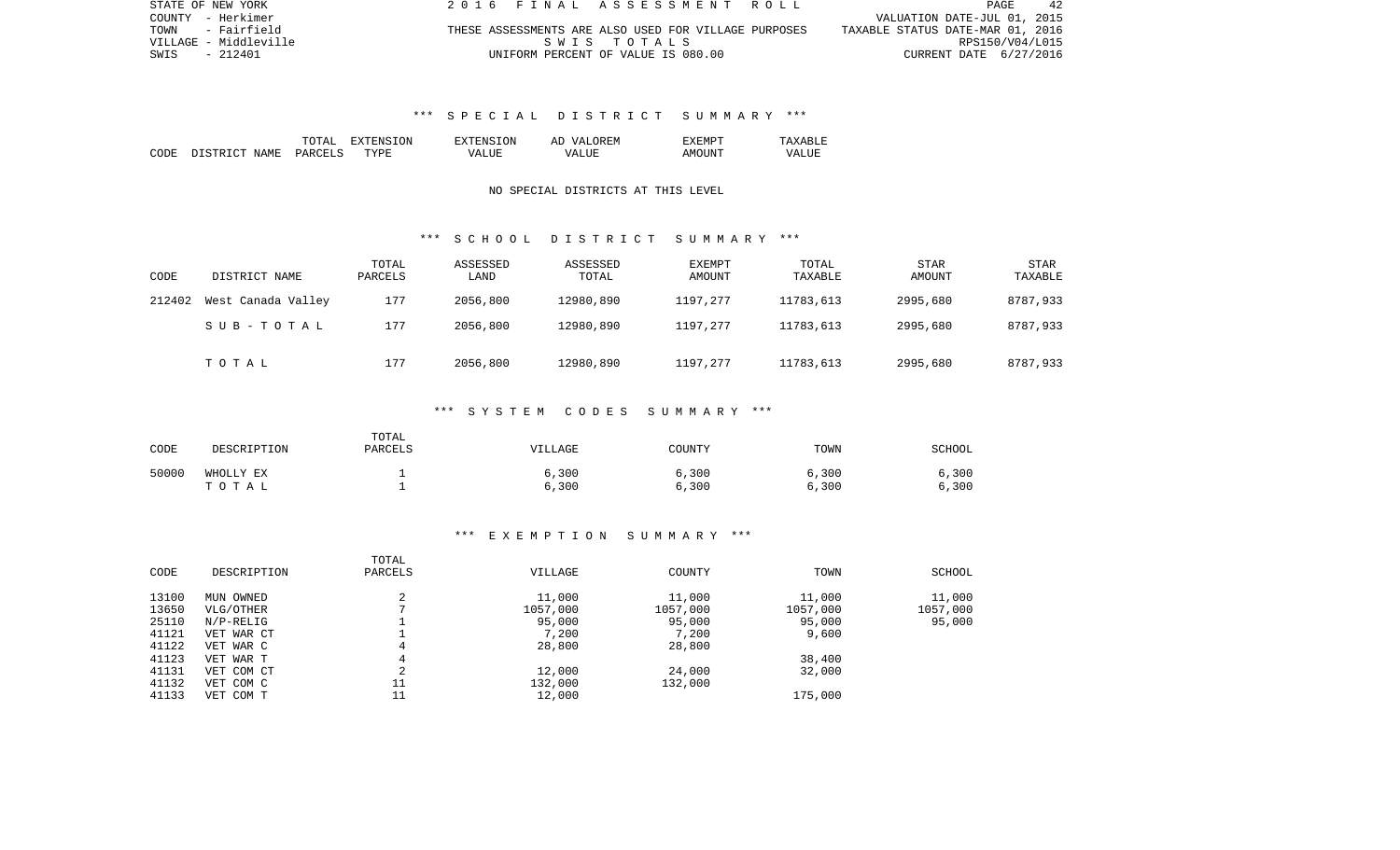| STATE OF NEW YORK     | 2016 FINAL ASSESSMENT ROLL                           | PAGE<br>43                       |
|-----------------------|------------------------------------------------------|----------------------------------|
| COUNTY - Herkimer     |                                                      | VALUATION DATE-JUL 01, 2015      |
| TOWN - Fairfield      | THESE ASSESSMENTS ARE ALSO USED FOR VILLAGE PURPOSES | TAXABLE STATUS DATE-MAR 01, 2016 |
| VILLAGE - Middleville | SWIS TOTALS                                          | RPS150/V04/L015                  |
| SWIS - 212401         | UNIFORM PERCENT OF VALUE IS 080.00                   | CURRENT DATE 6/27/2016           |

### \*\*\* E X E M P T I O N S U M M A R Y \*\*\*

| CODE  | DESCRIPTION    | TOTAL<br>PARCELS | VILLAGE  | COUNTY   | TOWN     | SCHOOL   |
|-------|----------------|------------------|----------|----------|----------|----------|
| 41141 | VET DIS CT     | 2                | 32,200   | 32,200   | 32,200   |          |
| 41161 | $CW$ 15 $VET/$ |                  |          | 7,200    |          |          |
| 41162 | $CW$ 15 $VET/$ |                  |          | 7,200    |          |          |
| 41171 | CW_DISBLD_     |                  |          | 24,000   |          |          |
| 41720 | AG MKTS L      | 2                |          | 27,145   | 27,145   | 27,145   |
| 41801 | AGED-CT        |                  |          | 37,500   | 37,500   |          |
| 41834 | STAR EN        | 35               |          |          |          | 1799,680 |
| 41854 | STAR B         | 50               |          |          |          | 1196,000 |
| 47100 | Mass Telec     |                  | 832      | 832      | 832      | 832      |
|       | TOTAL          | 137              | 1388,032 | 1491,077 | 1515,677 | 4186,657 |

### \*\*\* G R A N D T O T A L S \*\*\*

| ROLL<br><b>SEC</b> | DESCRIPTION         | TOTAL<br>PARCELS | ASSESSED<br>LAND | ASSESSED<br>TOTAL | TAXABLE<br>VILLAGE | TAXABLE<br>COUNTY | TAXABLE<br>TOWN | TAXABLE<br>SCHOOL | STAR<br>TAXABLE |
|--------------------|---------------------|------------------|------------------|-------------------|--------------------|-------------------|-----------------|-------------------|-----------------|
| $\mathbf{1}$       | TAXABLE             | 158              | 1831,800         | 11433,200         | 11209,000          | 11105,955         | 11081,355       | 11406,055         | 8410,375        |
| 5                  | SPECIAL FRANCHISE   | 3                |                  | 151,789           | 151,789            | 151,789           | 151,789         | 151,789           | 151,789         |
| 6                  | UTILITIES & N.C.    | 5                | 16,700           | 226,601           | 225,769            | 225,769           | 225,769         | 225,769           | 225,769         |
| 8                  | WHOLLY EXEMPT       | 11               | 208,300          | 1169,300          |                    |                   |                 |                   |                 |
| $\star$            | <b>SUB</b><br>TOTAL | 177              | 2056,800         | 12980,890         | 11586,558          | 11483,513         | 11458,913       | 11783,613         | 8787,933        |
| $* *$              | GRAND TOTAL         | 177              | 2056,800         | 12980,890         | 11586,558          | 11483,513         | 11458,913       | 11783,613         | 8787,933        |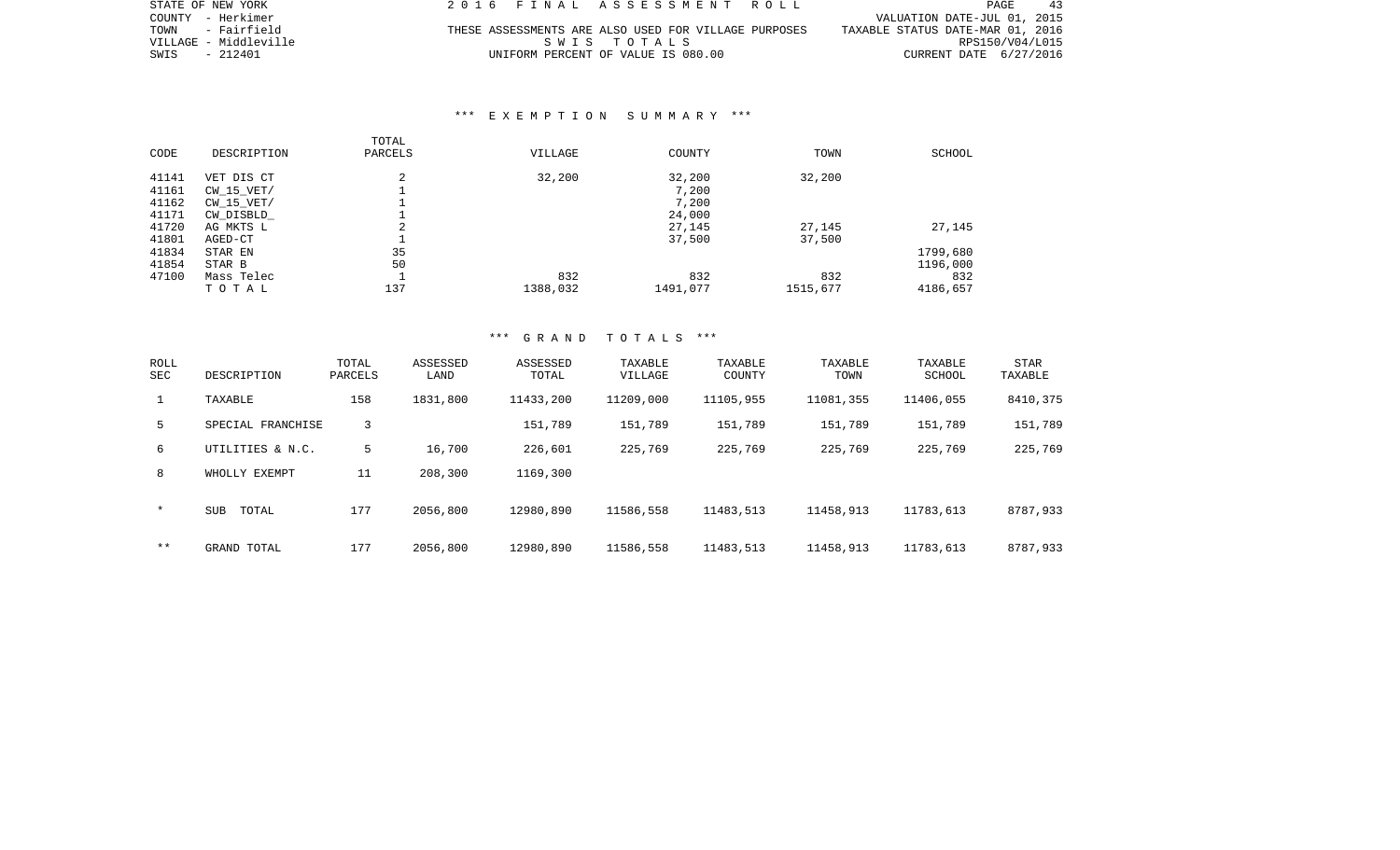| STATE OF NEW YORK<br>COUNTY - Herkimer<br>TOWN<br>- Fairfield<br>$-212489$<br>SWIS        | 2016 FINAL                                                                      |             | ASSESSMENT ROLL<br>TAXABLE SECTION OF THE ROLL - 1<br>OWNERS NAME SEOUENCE | PAGE<br>VALUATION DATE-JUL 01, 2015<br>TAXABLE STATUS DATE-MAR 01, 2016                                         | 44 |
|-------------------------------------------------------------------------------------------|---------------------------------------------------------------------------------|-------------|----------------------------------------------------------------------------|-----------------------------------------------------------------------------------------------------------------|----|
|                                                                                           |                                                                                 |             | UNIFORM PERCENT OF VALUE IS 080.00                                         |                                                                                                                 |    |
| TAX MAP PARCEL NUMBER<br>CURRENT OWNERS NAME                                              | SCHOOL DISTRICT                                                                 | LAND        | TAX DESCRIPTION                                                            | PROPERTY LOCATION & CLASS ASSESSMENT EXEMPTION CODE---------------COUNTY-------TOWN-----SCHOOL<br>TAXABLE VALUE |    |
| CURRENT OWNERS ADDRESS                                                                    | PARCEL SIZE/GRID COORD                                                          | TOTAL       | SPECIAL DISTRICTS                                                          | ACCOUNT NO.                                                                                                     |    |
|                                                                                           |                                                                                 |             |                                                                            |                                                                                                                 |    |
|                                                                                           | 327 North Creek Rd                                                              |             |                                                                            | 090007860                                                                                                       |    |
| $106.4 - 1 - 37.2$                                                                        | 210 1 Family Res                                                                |             | COUNTY TAXABLE VALUE                                                       | 50,000                                                                                                          |    |
| Abele Edward                                                                              | West Canada Val 212402 10,000                                                   |             | TOWN<br>TAXABLE VALUE                                                      | 50,000                                                                                                          |    |
|                                                                                           |                                                                                 | 50,000      | SCHOOL TAXABLE VALUE                                                       | 50,000                                                                                                          |    |
|                                                                                           |                                                                                 |             | FD040 Fairfield fire prot                                                  | 50,000 TO M                                                                                                     |    |
|                                                                                           |                                                                                 |             |                                                                            |                                                                                                                 |    |
|                                                                                           | FULL MARKET VALUE                                                               | 62,500      |                                                                            |                                                                                                                 |    |
|                                                                                           |                                                                                 |             |                                                                            |                                                                                                                 |    |
|                                                                                           | 2408 State Route 169                                                            |             |                                                                            |                                                                                                                 |    |
| $107.3 - 2 - 3.2$                                                                         | 240 Rural res                                                                   |             | 41834<br>STAR EN<br>$\Omega$                                               | $\overline{0}$<br>$\Omega$<br>52,240                                                                            |    |
| Abele Edward                                                                              | West Canada Val 212402                                                          |             | 15,000 COUNTY TAXABLE VALUE                                                | 87,500                                                                                                          |    |
| Lowery Kathleen                                                                           | Split From Wallace Rose 87,500 TOWN                                             |             | TAXABLE VALUE                                                              | 87,500                                                                                                          |    |
| Lowery Kathleen Split From Wallace Rose<br>2408 State Route 169 Trust / Removed Back Shed |                                                                                 |             | SCHOOL TAXABLE VALUE                                                       | 35,260                                                                                                          |    |
| Little Falls, NY 13365                                                                    | Includes 107.3-2-3.3                                                            |             | FD040 Fairfield fire prot 87,500 TO M                                      |                                                                                                                 |    |
|                                                                                           | FRNT 1374.00 DPTH                                                               |             |                                                                            |                                                                                                                 |    |
|                                                                                           | ACRES 10.60                                                                     |             |                                                                            |                                                                                                                 |    |
|                                                                                           | EAST-0374434 NRTH-1551996                                                       |             |                                                                            |                                                                                                                 |    |
|                                                                                           | DEED BOOK 1289 PG-510                                                           |             |                                                                            |                                                                                                                 |    |
|                                                                                           | FULL MARKET VALUE                                                               | 109,375     |                                                                            |                                                                                                                 |    |
|                                                                                           |                                                                                 |             |                                                                            |                                                                                                                 |    |
|                                                                                           | 1389 Castle Rd                                                                  |             |                                                                            |                                                                                                                 |    |
| $095.3 - 4 - 14$                                                                          | 270 Mfg housing                                                                 |             | STAR B<br>41854<br>$\mathbf 0$                                             | 24,000<br>$\overline{0}$<br>$\overline{0}$                                                                      |    |
| Ackman Daniel                                                                             | West Canada Val 212402                                                          |             | 11,000 COUNTY TAXABLE VALUE                                                | 30,000                                                                                                          |    |
| 1389 Castle Rd                                                                            | ACRES<br>2.10                                                                   | 30,000 TOWN | TAXABLE VALUE                                                              | 30,000                                                                                                          |    |
| Newport, NY 13416                                                                         | ACABU 215060 NRTH-1156190<br>EAST-0345060 NRTH-1156190<br>PEER BOOK 1379 DG-875 |             | SCHOOL TAXABLE VALUE                                                       | 6,000                                                                                                           |    |
|                                                                                           | DEED BOOK 1379 PG-875                                                           |             | FD040 Fairfield fire prot 30,000 TO M                                      |                                                                                                                 |    |
|                                                                                           | FULL MARKET VALUE                                                               | 37,500      |                                                                            |                                                                                                                 |    |
|                                                                                           |                                                                                 |             |                                                                            |                                                                                                                 |    |
|                                                                                           | Kilts Hill Rd                                                                   |             |                                                                            | 090010680                                                                                                       |    |
| $107.2 - 2 - 4$                                                                           | 314 Rural vac<10                                                                |             | COUNTY TAXABLE VALUE                                                       | 9,000                                                                                                           |    |
| Adams Frank M                                                                             | West Canada Val 212402                                                          | 9,000       | TAXABLE VALUE<br>TOWN                                                      | 9,000                                                                                                           |    |
| Adams Elizabeth G                                                                         | NEW SUB DIV.-MAP-JJ27C28                                                        |             | 9,000 SCHOOL TAXABLE VALUE                                                 | 9,000                                                                                                           |    |
| PO Box 384                                                                                | 3.30<br>ACRES                                                                   |             | FD040 Fairfield fire prot                                                  | 9,000 TO M                                                                                                      |    |
| Copake, NY 12516                                                                          | EAST-0395028 NRTH-1556018                                                       |             |                                                                            |                                                                                                                 |    |
|                                                                                           | DEED BOOK 1177 PG-181                                                           |             |                                                                            |                                                                                                                 |    |
|                                                                                           | FULL MARKET VALUE                                                               | 11,250      |                                                                            |                                                                                                                 |    |
|                                                                                           |                                                                                 |             |                                                                            |                                                                                                                 |    |
|                                                                                           | Thompson Rd                                                                     |             |                                                                            | 090009390                                                                                                       |    |
| $101.4 - 6 - 2.2$                                                                         | 323 Vacant rural                                                                |             | COUNTY TAXABLE VALUE                                                       | 6,500                                                                                                           |    |
| Albrecht Steven                                                                           | West Canada Val 212402                                                          | 6,500       | TAXABLE VALUE<br>TOWN                                                      | 6,500                                                                                                           |    |
| Albrecht Wendy                                                                            | ACRES 12.20                                                                     | 6,500       | SCHOOL TAXABLE VALUE                                                       | 6,500                                                                                                           |    |
| 88 Bear Pond Rd                                                                           | EAST-0393559 NRTH-1562648                                                       |             | FD040 Fairfield fire prot                                                  | 6,500 TO M                                                                                                      |    |
| Canaan, NH 03741                                                                          | DEED BOOK 1543 PG-194                                                           |             |                                                                            |                                                                                                                 |    |
|                                                                                           | FULL MARKET VALUE                                                               | 8,125       |                                                                            |                                                                                                                 |    |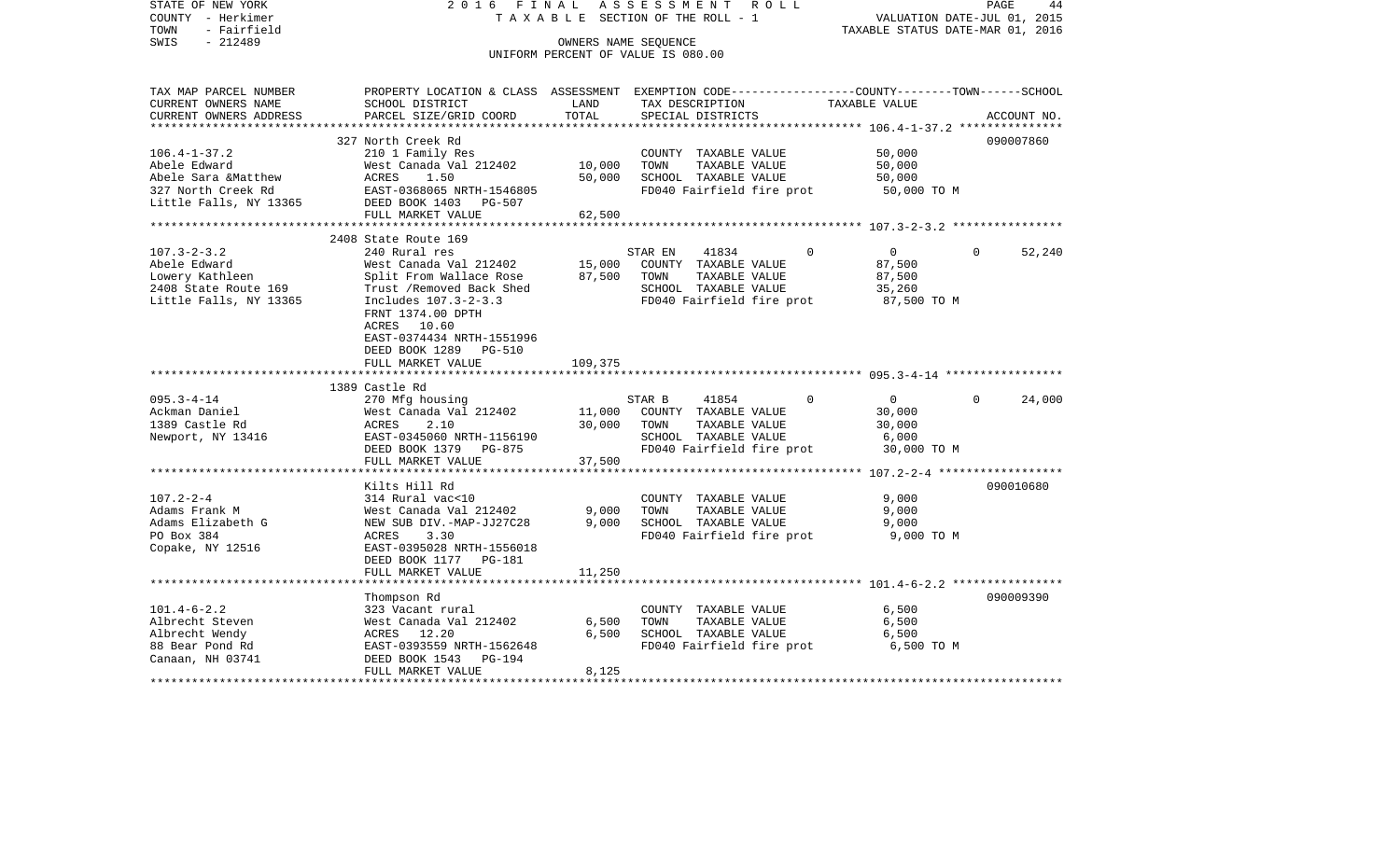STATE OF NEW YORK 2 0 1 6 F I N A L A S S E S S M E N T R O L L PAGE 45COUNTY - Herkimer **T A X A B L E SECTION OF THE ROLL - 1** VALUATION DATE-JUL 01, 2015 TOWN - Fairfield TAXABLE STATUS DATE-MAR 01, 2016 SWIS - 212489 OWNERS NAME SEQUENCE UNIFORM PERCENT OF VALUE IS 080.00TAX MAP PARCEL NUMBER PROPERTY LOCATION & CLASS ASSESSMENT EXEMPTION CODE------------------COUNTY--------TOWN------SCHOOL CURRENT OWNERS NAME SCHOOL DISTRICT LAND TAX DESCRIPTION TAXABLE VALUECURRENT OWNERS ADDRESS PARCEL SIZE/GRID COORD TOTAL SPECIAL DISTRICTS ACCOUNT NO. \*\*\*\*\*\*\*\*\*\*\*\*\*\*\*\*\*\*\*\*\*\*\*\*\*\*\*\*\*\*\*\*\*\*\*\*\*\*\*\*\*\*\*\*\*\*\*\*\*\*\*\*\*\*\*\*\*\*\*\*\*\*\*\*\*\*\*\*\*\*\*\*\*\*\*\*\*\*\*\*\*\*\*\*\*\*\*\*\*\*\*\*\*\*\*\*\*\*\*\*\*\*\* 101.4-6-3.1 \*\*\*\*\*\*\*\*\*\*\*\*\*\*\*\* Thompson Rd 090009390 101.4-6-3.1 322 Rural vac>10 COUNTY TAXABLE VALUE 1,600 Albrecht Steven West Canada Val 212402 1,600 TOWN TAXABLE VALUE 1,600 Albrecht Wendy ACRES 1.60 1,600 SCHOOL TAXABLE VALUE 1,600 88 Bear Pond Rd EAST-0392948 NRTH-1562088 FD040 Fairfield fire prot 1,600 TO M Canaan, NH 03741 DEED BOOK 1543 PG-194 FULL MARKET VALUE 2,000 \*\*\*\*\*\*\*\*\*\*\*\*\*\*\*\*\*\*\*\*\*\*\*\*\*\*\*\*\*\*\*\*\*\*\*\*\*\*\*\*\*\*\*\*\*\*\*\*\*\*\*\*\*\*\*\*\*\*\*\*\*\*\*\*\*\*\*\*\*\*\*\*\*\*\*\*\*\*\*\*\*\*\*\*\*\*\*\*\*\*\*\*\*\*\*\*\*\*\*\*\*\*\* 101.4-6-4.1 \*\*\*\*\*\*\*\*\*\*\*\*\*\*\*\* Thompson Rd 090009390 101.4-6-4.1 322 Rural vac>10 COUNTY TAXABLE VALUE 13,000 Albrecht Steven West Canada Val 212402 13,000 TOWN TAXABLE VALUE 13,000 Albrecht Wendy ACRES 11.50 13,000 SCHOOL TAXABLE VALUE 13,000 88 Bear Pond Rd EAST-0392564 NRTH-1561489 FD040 Fairfield fire prot 13,000 TO M Canaan, NH 03741 DEED BOOK 1543 PG-194 FULL MARKET VALUE 16,250 \*\*\*\*\*\*\*\*\*\*\*\*\*\*\*\*\*\*\*\*\*\*\*\*\*\*\*\*\*\*\*\*\*\*\*\*\*\*\*\*\*\*\*\*\*\*\*\*\*\*\*\*\*\*\*\*\*\*\*\*\*\*\*\*\*\*\*\*\*\*\*\*\*\*\*\*\*\*\*\*\*\*\*\*\*\*\*\*\*\*\*\*\*\*\*\*\*\*\*\*\*\*\* 107.3-2-27 \*\*\*\*\*\*\*\*\*\*\*\*\*\*\*\*\* 697 North Creek Rd 090100024107.3-2-27 240 Rural res VET COM C 41132 0 12,000 0 0 Aldrich Ronald 6.000 West Canada Val 212402 16,000 VET COM T 41133 0 0 16,000 0 0 0 16,000 697 N Creek Rd North Creek Rd 146,200 STAR EN 41834 0 0 0 52,240 Little Falls, NY 13365 House & Garage COUNTY TAXABLE VALUE 134,200 Merged All Acounts TOWN TAXABLE VALUE 130,200 ACRES 12.56 SCHOOL TAXABLE VALUE 93,960 EAST-0375051 NRTH-1547829 FD040 Fairfield fire prot 146,200 TO M DEED BOOK 00659 PG-00067FULL MARKET VALUE 182,750 \*\*\*\*\*\*\*\*\*\*\*\*\*\*\*\*\*\*\*\*\*\*\*\*\*\*\*\*\*\*\*\*\*\*\*\*\*\*\*\*\*\*\*\*\*\*\*\*\*\*\*\*\*\*\*\*\*\*\*\*\*\*\*\*\*\*\*\*\*\*\*\*\*\*\*\*\*\*\*\*\*\*\*\*\*\*\*\*\*\*\*\*\*\*\*\*\*\*\*\*\*\*\* 094.4-1-11.4 \*\*\*\*\*\*\*\*\*\*\*\*\*\*\* Castle Rd094.4-1-11.4 314 Rural vac<10 COUNTY TAXABLE VALUE 5,000 Allen Christopher J West Canada Val 212402 5,000 TOWN TAXABLE VALUE 5,000 PO Box 501 FRNT 533.20 DPTH 5,000 SCHOOL TAXABLE VALUE 5,000 Newport, NY 13416 <br>
ACRES 3.40 EAST-0363416 NRTH-5788032PRIOR OWNER ON 3/01/2016 DEED BOOK 1599 PG-617 Allen Christopher J FULL MARKET VALUE 6,250 \*\*\*\*\*\*\*\*\*\*\*\*\*\*\*\*\*\*\*\*\*\*\*\*\*\*\*\*\*\*\*\*\*\*\*\*\*\*\*\*\*\*\*\*\*\*\*\*\*\*\*\*\*\*\*\*\*\*\*\*\*\*\*\*\*\*\*\*\*\*\*\*\*\*\*\*\*\*\*\*\*\*\*\*\*\*\*\*\*\*\*\*\*\*\*\*\*\*\*\*\*\*\* 101.3-1-17.5 \*\*\*\*\*\*\*\*\*\*\*\*\*\*\* 672 Parkhurst Rd 090009240101.3-1-17.5 311 Res vac land COUNTY TAXABLE VALUE 6,000 Arreola Paul West Canada Val 212402 6,000 TOWN TAXABLE VALUE 6,000 Arreola Roseanne ACRES 2.00 6,000 SCHOOL TAXABLE VALUE 6,000 672 Parkhurst Rd EAST-0377937 NRTH-1563924 FD040 Fairfield fire prot 6,000 TO M Little Falls, NY 13365 DEED BOOK 836 PG-485 FULL MARKET VALUE 7,500 \*\*\*\*\*\*\*\*\*\*\*\*\*\*\*\*\*\*\*\*\*\*\*\*\*\*\*\*\*\*\*\*\*\*\*\*\*\*\*\*\*\*\*\*\*\*\*\*\*\*\*\*\*\*\*\*\*\*\*\*\*\*\*\*\*\*\*\*\*\*\*\*\*\*\*\*\*\*\*\*\*\*\*\*\*\*\*\*\*\*\*\*\*\*\*\*\*\*\*\*\*\*\*\*\*\*\*\*\*\*\*\*\*\*\*\*\*\*\*\*\*\*\*\*\*\*\*\*\*\*\*\*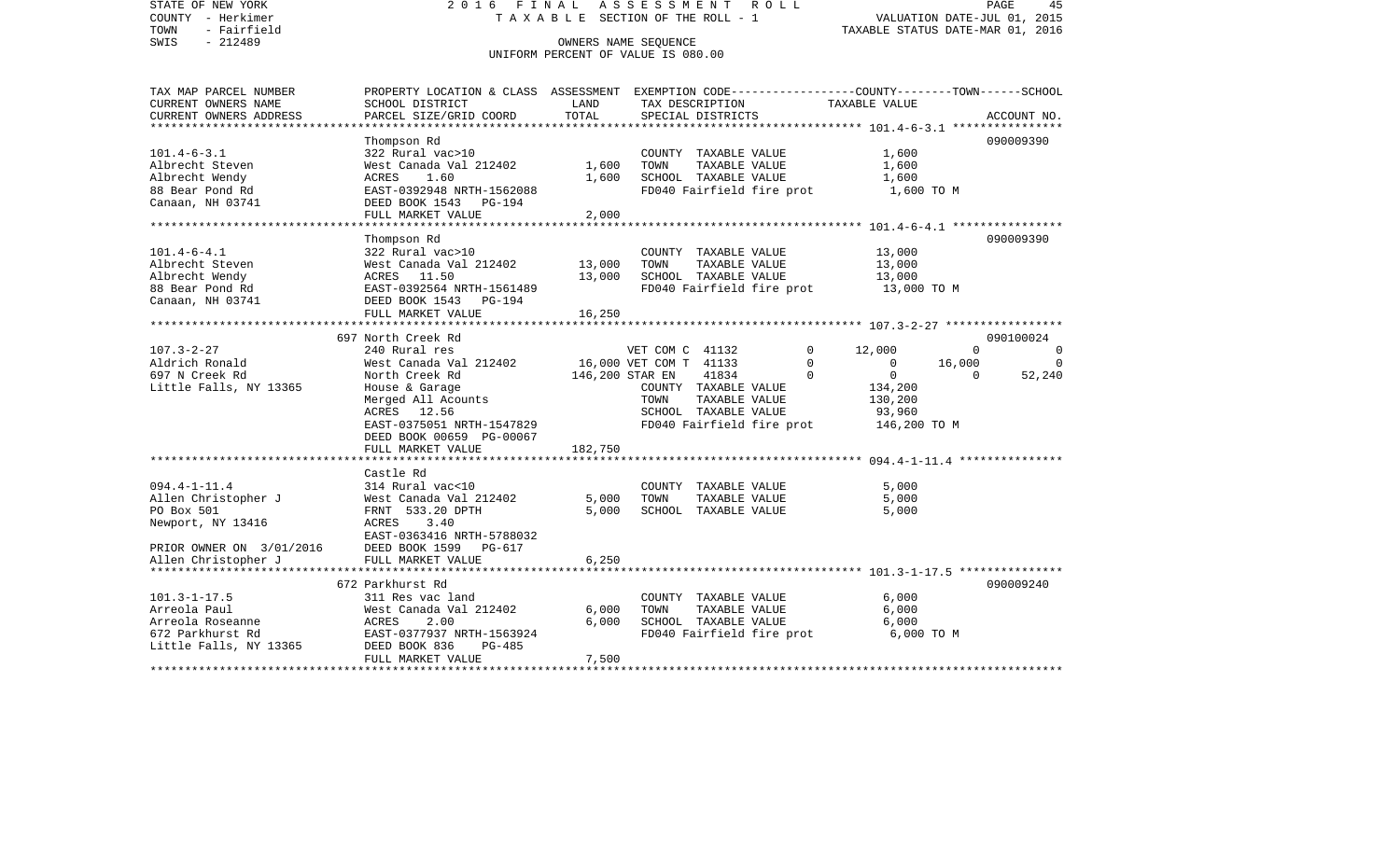COUNTY - Herkimer **T A X A B L E SECTION OF THE ROLL - 1** VALUATION DATE-JUL 01, 2015 TOWN - Fairfield TAXABLE STATUS DATE-MAR 01, 2016 SWIS - 212489 OWNERS NAME SEQUENCE UNIFORM PERCENT OF VALUE IS 080.00TAX MAP PARCEL NUMBER PROPERTY LOCATION & CLASS ASSESSMENT EXEMPTION CODE------------------COUNTY--------TOWN------SCHOOL CURRENT OWNERS NAME SCHOOL DISTRICT LAND TAX DESCRIPTION TAXABLE VALUECURRENT OWNERS ADDRESS PARCEL SIZE/GRID COORD TOTAL SPECIAL DISTRICTS ACCOUNT NO. \*\*\*\*\*\*\*\*\*\*\*\*\*\*\*\*\*\*\*\*\*\*\*\*\*\*\*\*\*\*\*\*\*\*\*\*\*\*\*\*\*\*\*\*\*\*\*\*\*\*\*\*\*\*\*\*\*\*\*\*\*\*\*\*\*\*\*\*\*\*\*\*\*\*\*\*\*\*\*\*\*\*\*\*\*\*\*\*\*\*\*\*\*\*\*\*\*\*\*\*\*\*\* 095.3-1-27 \*\*\*\*\*\*\*\*\*\*\*\*\*\*\*\*\* 2026 Hardscrabble Rd 090000120095.3-1-27 210 1 Family Res STAR EN 41834 0 0 0 50,000 Asaro Richard 60,000 West Canada Val 212402 10,000 COUNTY TAXABLE VALUE 50,000 Asaro Marleen ACRES 1.50 50,000 TOWN TAXABLE VALUE 50,000 2026 Hard Scrabble EAST-0375266 NRTH-1582450 SCHOOL TAXABLE VALUE 0Newport, NY 13416 **DEED BOOK 00595 PG-00787** FD040 Fairfield fire prot 50,000 TO M FULL MARKET VALUE 62,500 \*\*\*\*\*\*\*\*\*\*\*\*\*\*\*\*\*\*\*\*\*\*\*\*\*\*\*\*\*\*\*\*\*\*\*\*\*\*\*\*\*\*\*\*\*\*\*\*\*\*\*\*\*\*\*\*\*\*\*\*\*\*\*\*\*\*\*\*\*\*\*\*\*\*\*\*\*\*\*\*\*\*\*\*\*\*\*\*\*\*\*\*\*\*\*\*\*\*\*\*\*\*\* 107.1-2-14 \*\*\*\*\*\*\*\*\*\*\*\*\*\*\*\*\* 622 Davis Rd107.1-2-14 210 1 Family Res STAR B 41854 0 0 0 24,000 Ashley William J West Canada Val 212402 13,000 COUNTY TAXABLE VALUE Ashley Holly A doublewide 40,000 TOWN TAXABLE VALUE 40,000 PO Box 227 **Portion Of 107.1-1-6.2** SCHOOL TAXABLE VALUE 16,000 Herkimer, NY 13350 ACRES 5.20 FD040 Fairfield fire prot 40,000 TO M EAST-0382538 NRTH-1556532 DEED BOOK 1500 PG-592 FULL MARKET VALUE 50,000 \*\*\*\*\*\*\*\*\*\*\*\*\*\*\*\*\*\*\*\*\*\*\*\*\*\*\*\*\*\*\*\*\*\*\*\*\*\*\*\*\*\*\*\*\*\*\*\*\*\*\*\*\*\*\*\*\*\*\*\*\*\*\*\*\*\*\*\*\*\*\*\*\*\*\*\*\*\*\*\*\*\*\*\*\*\*\*\*\*\*\*\*\*\*\*\*\*\*\*\*\*\*\* 101.4-5-1 \*\*\*\*\*\*\*\*\*\*\*\*\*\*\*\*\*\*State Route 29 090087059 101.4-5-1 322 Rural vac>10 COUNTY TAXABLE VALUE 15,000 Auger Kenneth J West Canada Val 212402 15,000 TOWN TAXABLE VALUE 15,000 Auger Susan M ACRES 14.06 15,000 SCHOOL TAXABLE VALUE 15,000 447 Valley View Rd EAST-0386022 NRTH-1567402 FD040 Fairfield fire prot 15,000 TO M Sterling, CT 06377 DEED BOOK 1516 PG-807 FULL MARKET VALUE 18,750 \*\*\*\*\*\*\*\*\*\*\*\*\*\*\*\*\*\*\*\*\*\*\*\*\*\*\*\*\*\*\*\*\*\*\*\*\*\*\*\*\*\*\*\*\*\*\*\*\*\*\*\*\*\*\*\*\*\*\*\*\*\*\*\*\*\*\*\*\*\*\*\*\*\*\*\*\*\*\*\*\*\*\*\*\*\*\*\*\*\*\*\*\*\*\*\*\*\*\*\*\*\*\* 101.4-7-4 \*\*\*\*\*\*\*\*\*\*\*\*\*\*\*\*\*\* 355 Castle Rd101.4-7-4 240 Rural res COUNTY TAXABLE VALUE 25,000 Bachmann Alfred West Canada Val 212402 12,000 TOWN TAXABLE VALUE 25,000 59 Terrace Villas ACRES 11.20 25,000 SCHOOL TAXABLE VALUE 25,000 Fairport, NY 14450 **EAST-0389589 NRTH-1562978** FD040 Fairfield fire prot **25,000 TO M**  DEED BOOK 858 PG-127FULL MARKET VALUE 31,250 \*\*\*\*\*\*\*\*\*\*\*\*\*\*\*\*\*\*\*\*\*\*\*\*\*\*\*\*\*\*\*\*\*\*\*\*\*\*\*\*\*\*\*\*\*\*\*\*\*\*\*\*\*\*\*\*\*\*\*\*\*\*\*\*\*\*\*\*\*\*\*\*\*\*\*\*\*\*\*\*\*\*\*\*\*\*\*\*\*\*\*\*\*\*\*\*\*\*\*\*\*\*\* 100.4-1-22.7 \*\*\*\*\*\*\*\*\*\*\*\*\*\*\* 312 Parkhurst Rd 09008991100.4-1-22.7 210 1 Family Res COUNTY TAXABLE VALUE 75,000  $West$  Canada Val 212402 13,000 TOWN 312 Parkhurst Rd ACRES 5.30 75,000 SCHOOL TAXABLE VALUE 75,000 Little Falls, NY 13365 EAST-0371168 NRTH-1565724 FD040 Fairfield fire prot 75,000 TO M DEED BOOK 1293 PG-944FULL MARKET VALUE 93,750 \*\*\*\*\*\*\*\*\*\*\*\*\*\*\*\*\*\*\*\*\*\*\*\*\*\*\*\*\*\*\*\*\*\*\*\*\*\*\*\*\*\*\*\*\*\*\*\*\*\*\*\*\*\*\*\*\*\*\*\*\*\*\*\*\*\*\*\*\*\*\*\*\*\*\*\*\*\*\*\*\*\*\*\*\*\*\*\*\*\*\*\*\*\*\*\*\*\*\*\*\*\*\*\*\*\*\*\*\*\*\*\*\*\*\*\*\*\*\*\*\*\*\*\*\*\*\*\*\*\*\*\*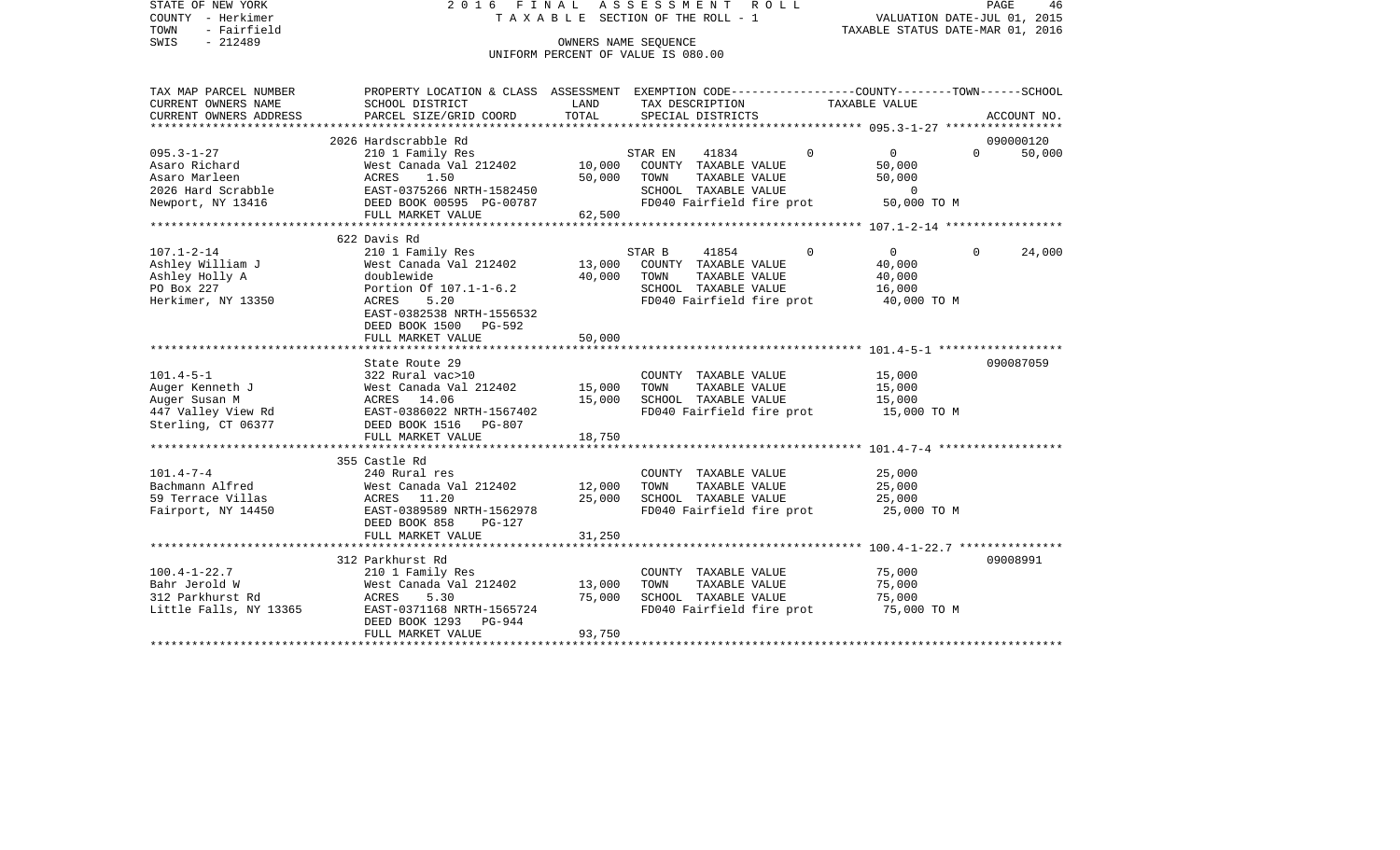| STATE OF NEW YORK                         | 2 0 1 6                                          | FINAL       | ASSESSMENT<br>R O L L                                                                           |                                  | 47<br>PAGE         |
|-------------------------------------------|--------------------------------------------------|-------------|-------------------------------------------------------------------------------------------------|----------------------------------|--------------------|
| COUNTY - Herkimer                         | TAXABLE                                          |             | SECTION OF THE ROLL - 1                                                                         | VALUATION DATE-JUL 01, 2015      |                    |
| TOWN<br>- Fairfield                       |                                                  |             |                                                                                                 | TAXABLE STATUS DATE-MAR 01, 2016 |                    |
| SWIS<br>$-212489$                         |                                                  |             | OWNERS NAME SEQUENCE                                                                            |                                  |                    |
|                                           |                                                  |             | UNIFORM PERCENT OF VALUE IS 080.00                                                              |                                  |                    |
| TAX MAP PARCEL NUMBER                     |                                                  |             | PROPERTY LOCATION & CLASS ASSESSMENT EXEMPTION CODE---------------COUNTY-------TOWN------SCHOOL |                                  |                    |
| CURRENT OWNERS NAME                       | SCHOOL DISTRICT                                  | LAND        | TAX DESCRIPTION                                                                                 | TAXABLE VALUE                    |                    |
| CURRENT OWNERS ADDRESS                    | PARCEL SIZE/GRID COORD                           | TOTAL       | SPECIAL DISTRICTS                                                                               |                                  | ACCOUNT NO.        |
|                                           |                                                  |             |                                                                                                 |                                  |                    |
|                                           | State Route 170                                  |             |                                                                                                 |                                  |                    |
| $101.4 - 3 - 4$                           | 314 Rural vac<10                                 |             | COUNTY TAXABLE VALUE                                                                            | 10,000                           |                    |
| Baisley Glen A                            | West Canada Val 212402                           | 10,000      | TOWN<br>TAXABLE VALUE                                                                           | 10,000                           |                    |
| Baisley Sharon M                          | 6.00<br>ACRES                                    | 10,000      | SCHOOL TAXABLE VALUE                                                                            | 10,000                           |                    |
| 124 Carlson Road                          | EAST-0385789 NRTH-1565578                        |             | FD040 Fairfield fire prot                                                                       | 10,000 TO M                      |                    |
| Dolgeville, NY 13329                      | DEED BOOK 936<br>PG-670                          |             |                                                                                                 |                                  |                    |
|                                           | FULL MARKET VALUE                                | 12,500      |                                                                                                 |                                  |                    |
|                                           |                                                  | **********  |                                                                                                 |                                  |                    |
|                                           | North Creek Rd                                   |             |                                                                                                 |                                  |                    |
| $107.3 - 2 - 34$                          | 323 Vacant rural                                 |             | COUNTY TAXABLE VALUE                                                                            | 800                              |                    |
| Baker Bradley P                           | Little Falls Ce 210900                           | 800         | TOWN<br>TAXABLE VALUE                                                                           | 800                              |                    |
| Baker Elizabeth A                         | FRNT 1085.00 DPTH                                | 800         | SCHOOL TAXABLE VALUE                                                                            | 800                              |                    |
| 636 North Creek Rd                        | ACRES<br>1.50                                    |             |                                                                                                 |                                  |                    |
| Little Falls, NY 13365                    | EAST-0372779 NRTH-1547041                        |             |                                                                                                 |                                  |                    |
|                                           | FULL MARKET VALUE                                | 1,000       |                                                                                                 |                                  |                    |
|                                           |                                                  |             |                                                                                                 |                                  |                    |
| $106.2 - 3 - 5.2$                         | 775 West End Rd                                  |             |                                                                                                 |                                  | 090089099          |
| Barretta Alisa J                          | 210 1 Family Res                                 | 12,000      | COUNTY TAXABLE VALUE<br>TOWN                                                                    | 100,000                          |                    |
|                                           | West Canada Val 212402                           |             | TAXABLE VALUE                                                                                   | 100,000                          |                    |
| 775 West End Rd<br>Little Falls, NY 13365 | 5.3 acres per sale $(902/2)$<br>FRNT 659.10 DPTH | 100,000     | SCHOOL TAXABLE VALUE<br>FD040 Fairfield fire prot                                               | 100,000<br>100,000 TO M          |                    |
|                                           | ACRES<br>5.30                                    |             |                                                                                                 |                                  |                    |
|                                           | EAST-0368492 NRTH-1553343                        |             |                                                                                                 |                                  |                    |
|                                           | DEED BOOK 1096<br>PG-37                          |             |                                                                                                 |                                  |                    |
|                                           | FULL MARKET VALUE                                | 125,000     |                                                                                                 |                                  |                    |
|                                           |                                                  |             |                                                                                                 |                                  |                    |
|                                           | 140 Murphy Rd                                    |             |                                                                                                 |                                  | 090007410          |
| $101.1 - 1 - 1.6$                         | 242 Rurl res&rec                                 |             | STAR B<br>41854<br>$\Omega$                                                                     | $\overline{0}$                   | $\Omega$<br>24,000 |
| Barretta Zachary                          | West Canada Val 212402                           | 10,000      | COUNTY TAXABLE VALUE                                                                            | 127,000                          |                    |
| Barretta Alisa Guardian                   | partial assessment on hou                        | 127,000     | TOWN<br>TAXABLE VALUE                                                                           | 127,000                          |                    |
| 140 Murphy Rd                             | FRNT 387.00 DPTH                                 |             | SCHOOL TAXABLE VALUE                                                                            | 103,000                          |                    |
| Newport, NY 13416                         | 10.40<br>ACRES                                   |             | FD040 Fairfield fire prot                                                                       | 127,000 TO M                     |                    |
|                                           | EAST-0372640 NRTH-1575958                        |             |                                                                                                 |                                  |                    |
|                                           | DEED BOOK 1357<br>PG-505                         |             |                                                                                                 |                                  |                    |
|                                           | FULL MARKET VALUE                                | 158,750     |                                                                                                 |                                  |                    |
|                                           | **************************                       | *********** |                                                                                                 |                                  |                    |
|                                           | 363 Parkhurst Rd                                 |             |                                                                                                 |                                  | 090006210          |
| $101.3 - 1 - 1$                           | 210 1 Family Res                                 |             | STAR EN<br>41834<br>$\Omega$                                                                    | $\Omega$                         | $\Omega$<br>52,240 |
| Barron Joseph R                           | West Canada Val 212402                           | 10,000      | COUNTY TAXABLE VALUE                                                                            | 82,000                           |                    |
| Barron Theresa M                          | ACRES<br>1.50                                    | 82,000      | TOWN<br>TAXABLE VALUE                                                                           | 82,000                           |                    |
| 363 Parkhurst Rd                          | EAST-0372247 NRTH-1565778                        |             | SCHOOL TAXABLE VALUE                                                                            | 29,760                           |                    |
| Little Falls, NY 13365                    | DEED BOOK 1603<br>PG-614                         |             | FD040 Fairfield fire prot                                                                       | 82,000 TO M                      |                    |
|                                           | FULL MARKET VALUE                                | 102,500     |                                                                                                 |                                  |                    |
| PRIOR OWNER ON 3/01/2016                  |                                                  |             |                                                                                                 |                                  |                    |
| Barron Joseph R                           |                                                  |             |                                                                                                 |                                  |                    |
| ************                              |                                                  |             |                                                                                                 |                                  |                    |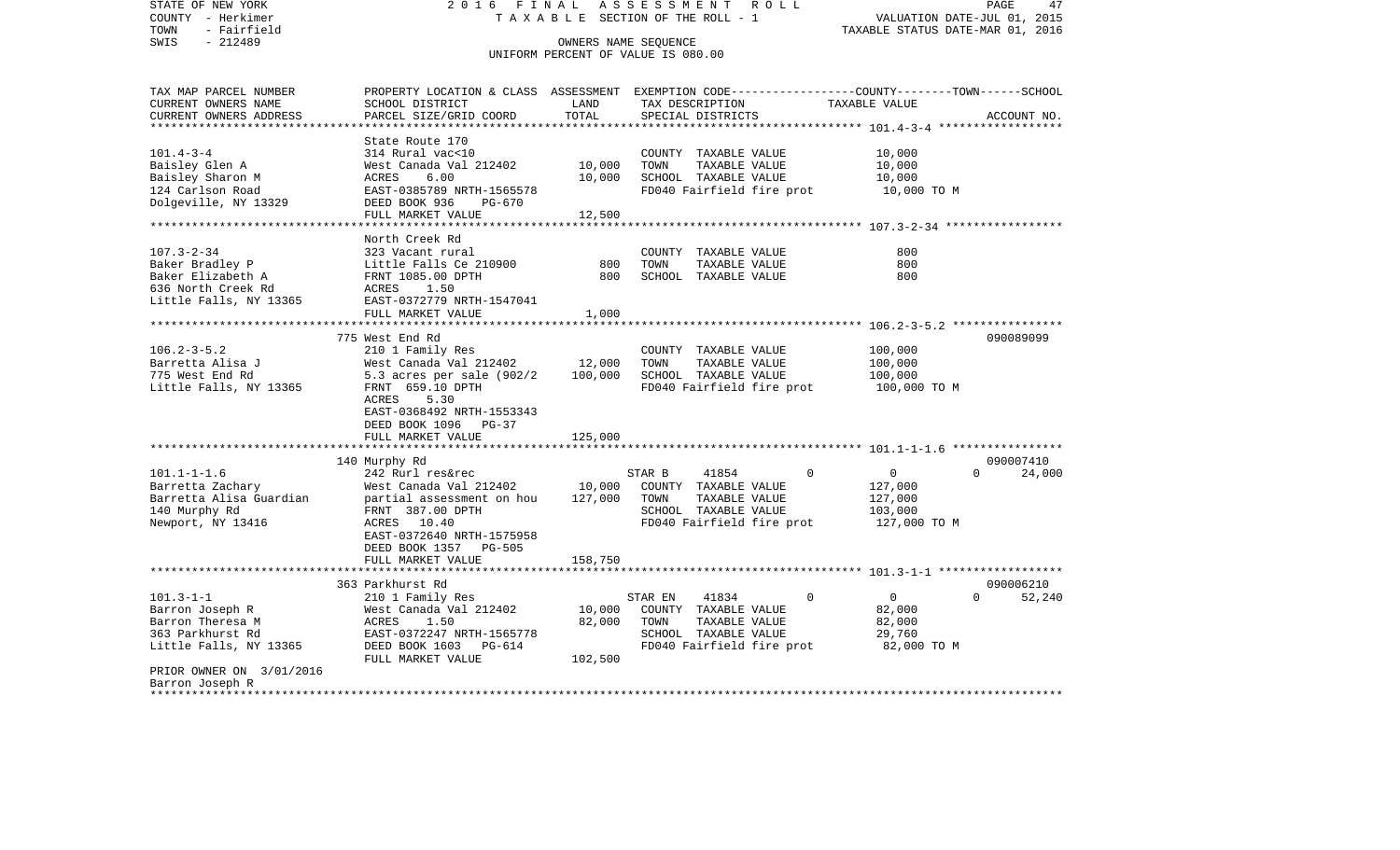STATE OF NEW YORK 2 0 1 6 F I N A L A S S E S S M E N T R O L L PAGE 48COUNTY - Herkimer **T A X A B L E SECTION OF THE ROLL - 1** VALUATION DATE-JUL 01, 2015 TOWN - Fairfield TAXABLE STATUS DATE-MAR 01, 2016 SWIS - 212489 OWNERS NAME SEQUENCE UNIFORM PERCENT OF VALUE IS 080.00TAX MAP PARCEL NUMBER PROPERTY LOCATION & CLASS ASSESSMENT EXEMPTION CODE------------------COUNTY--------TOWN------SCHOOL CURRENT OWNERS NAME SCHOOL DISTRICT LAND TAX DESCRIPTION TAXABLE VALUECURRENT OWNERS ADDRESS PARCEL SIZE/GRID COORD TOTAL SPECIAL DISTRICTS ACCOUNT NO. \*\*\*\*\*\*\*\*\*\*\*\*\*\*\*\*\*\*\*\*\*\*\*\*\*\*\*\*\*\*\*\*\*\*\*\*\*\*\*\*\*\*\*\*\*\*\*\*\*\*\*\*\*\*\*\*\*\*\*\*\*\*\*\*\*\*\*\*\*\*\*\*\*\*\*\*\*\*\*\*\*\*\*\*\*\*\*\*\*\*\*\*\*\*\*\*\*\*\*\*\*\*\* 106.4-1-16.2 \*\*\*\*\*\*\*\*\*\*\*\*\*\*\* W End Rd 090086032090086032 106.4-1-16.2 314 Rural vac<10 COUNTY TAXABLE VALUE 6,000 Barscz John West Canada Val 212402 6,000 TOWN TAXABLE VALUE 6,000 Barscz Christine ACRES 2.20 BANK 135 6,000 SCHOOL TAXABLE VALUE 6,000 473 West End Rd EAST-0364903 NRTH-1549151 FD040 Fairfield fire prot 6,000 TO M Little Falls, NY 13365 DEED BOOK 683 PG-80 FULL MARKET VALUE 7,500 \*\*\*\*\*\*\*\*\*\*\*\*\*\*\*\*\*\*\*\*\*\*\*\*\*\*\*\*\*\*\*\*\*\*\*\*\*\*\*\*\*\*\*\*\*\*\*\*\*\*\*\*\*\*\*\*\*\*\*\*\*\*\*\*\*\*\*\*\*\*\*\*\*\*\*\*\*\*\*\*\*\*\*\*\*\*\*\*\*\*\*\*\*\*\*\*\*\*\*\*\*\*\* 106.4-1-17 \*\*\*\*\*\*\*\*\*\*\*\*\*\*\*\*\* 473 West End Rd 090100056106.4-1-17 210 1 Family Res STAR EN 41834 0 0 0 52,240 Barscz John J Jr West Canada Val 212402 8,000 COUNTY TAXABLE VALUE 70,000 Barscz Christine A FRNT 150.00 DPTH 192.60 70,000 TOWN TAXABLE VALUE 70,000 473 West End Rd and BANK 135 SCHOOL TAXABLE VALUE 17,760 Little Falls, NY 13365 EAST-0365074 NRTH-1549002 FD040 Fairfield fire prot 70,000 TO M DEED BOOK 836 PG-339 FULL MARKET VALUE 87,500 \*\*\*\*\*\*\*\*\*\*\*\*\*\*\*\*\*\*\*\*\*\*\*\*\*\*\*\*\*\*\*\*\*\*\*\*\*\*\*\*\*\*\*\*\*\*\*\*\*\*\*\*\*\*\*\*\*\*\*\*\*\*\*\*\*\*\*\*\*\*\*\*\*\*\*\*\*\*\*\*\*\*\*\*\*\*\*\*\*\*\*\*\*\*\*\*\*\*\*\*\*\*\* 100.2-1-24 \*\*\*\*\*\*\*\*\*\*\*\*\*\*\*\*\* N Main St 090004290100.2-1-24 322 Rural vac>10 COUNTY TAXABLE VALUE 20,000 Bartlett Marion **Mest Canada Val 212402** 20,000 TOWN TAXABLE VALUE 20,000 548 Lockhard Mtn. Rd ACRES 29.90 20,000 SCHOOL TAXABLE VALUE 20,000 Lake George, NY 12845 EAST-0367510 NRTH-1571966 FD040 Fairfield fire prot 20,000 TO M DEED BOOK 1492 PG-417FULL MARKET VALUE 25,000 \*\*\*\*\*\*\*\*\*\*\*\*\*\*\*\*\*\*\*\*\*\*\*\*\*\*\*\*\*\*\*\*\*\*\*\*\*\*\*\*\*\*\*\*\*\*\*\*\*\*\*\*\*\*\*\*\*\*\*\*\*\*\*\*\*\*\*\*\*\*\*\*\*\*\*\*\*\*\*\*\*\*\*\*\*\*\*\*\*\*\*\*\*\*\*\*\*\*\*\*\*\*\* 100.4-1-11 \*\*\*\*\*\*\*\*\*\*\*\*\*\*\*\*\* 317 Parkhurst Rd 090006150100.4-1-11 270 Mfg housing STAR EN 41834 0 0 0 28,000 Baumes Theresa A West Canada Val 212402 10,000 COUNTY TAXABLE VALUE 28,000 317 Parkhurst Rd ACRES 1.00 28,000 TOWN TAXABLE VALUE 28,000 PO Box 404 **EAST-0371310 NRTH-1566275** SCHOOL TAXABLE VALUE 0 Middleville, NY 13406 DEED BOOK 832 PG-629 FD040 Fairfield fire prot 28,000 TO M FULL MARKET VALUE 35,000 \*\*\*\*\*\*\*\*\*\*\*\*\*\*\*\*\*\*\*\*\*\*\*\*\*\*\*\*\*\*\*\*\*\*\*\*\*\*\*\*\*\*\*\*\*\*\*\*\*\*\*\*\*\*\*\*\*\*\*\*\*\*\*\*\*\*\*\*\*\*\*\*\*\*\*\*\*\*\*\*\*\*\*\*\*\*\*\*\*\*\*\*\*\*\*\*\*\*\*\*\*\*\* 107.1-2-15 \*\*\*\*\*\*\*\*\*\*\*\*\*\*\*\*\* 634 Davis Rd 107.1-2-15 281 Multiple res STAR B 41854 0 0 0 24,000 Baylor Alan Jamm (1992), 13,000 COUNTY TAXABLE VALUE 92,000 POUNTY TAXABLE VALUE 92,000<br>192.000 B34 Davis Rd doublewide & singlewide 92,000 TOWN<br>ACRES 5.20 SCHOO Little Falls, NY 13365 ACRES 5.20 SCHOOL TAXABLE VALUE 68,000 EAST-0382796 NRTH-1556561 FD040 Fairfield fire prot 92,000 TO M DEED BOOK 789 PG-178FULL MARKET VALUE 115,000 \*\*\*\*\*\*\*\*\*\*\*\*\*\*\*\*\*\*\*\*\*\*\*\*\*\*\*\*\*\*\*\*\*\*\*\*\*\*\*\*\*\*\*\*\*\*\*\*\*\*\*\*\*\*\*\*\*\*\*\*\*\*\*\*\*\*\*\*\*\*\*\*\*\*\*\*\*\*\*\*\*\*\*\*\*\*\*\*\*\*\*\*\*\*\*\*\*\*\*\*\*\*\*\*\*\*\*\*\*\*\*\*\*\*\*\*\*\*\*\*\*\*\*\*\*\*\*\*\*\*\*\*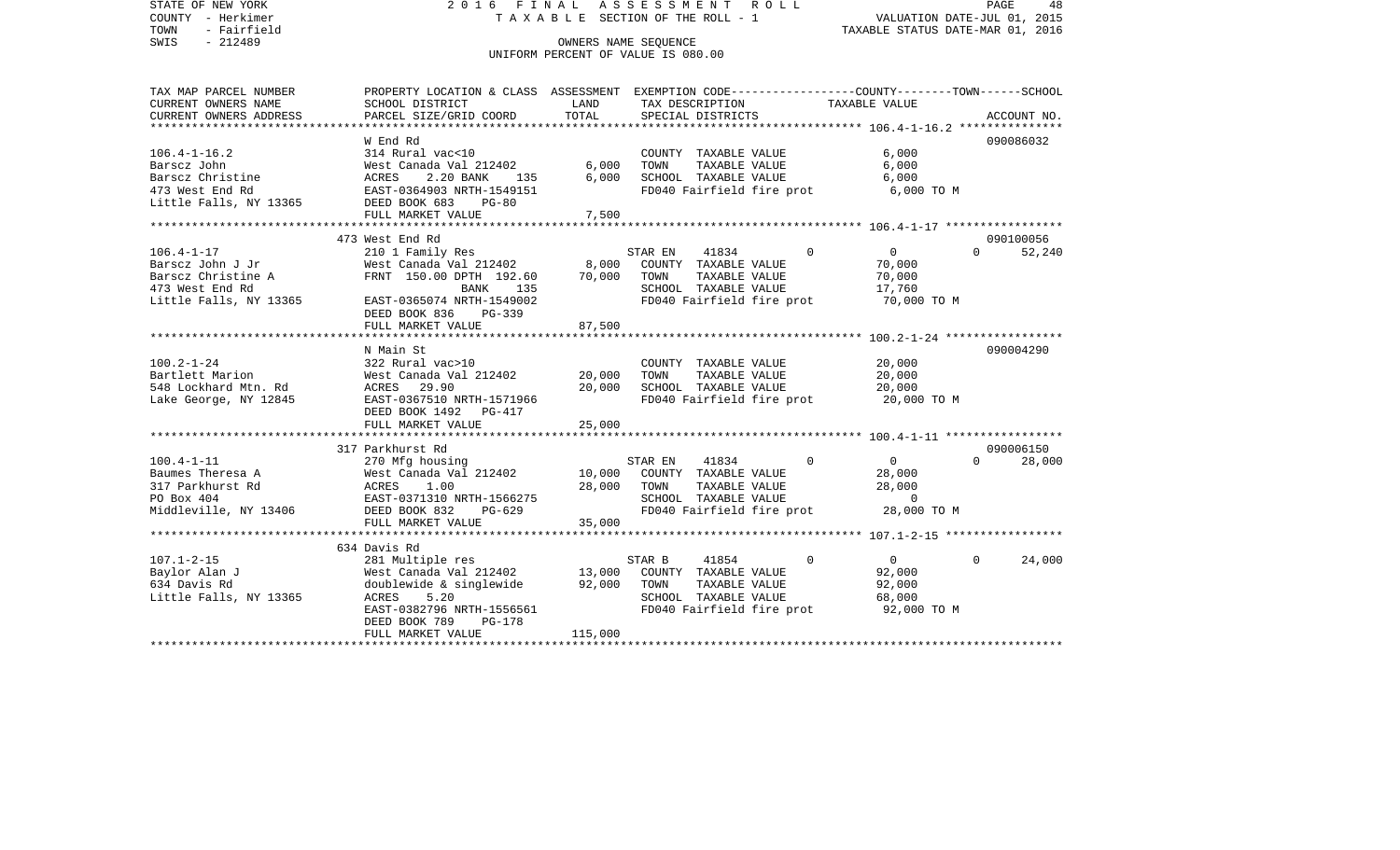| COUNTY - Herkimer<br>- Fairfield<br>TOWN      | T A X A B L E SECTION OF THE ROLL - 1      | VALUATION DATE-JUL 01, 2015<br>TAXABLE STATUS DATE-MAR 01, 2016 |                                                            |                                                                                                 |  |
|-----------------------------------------------|--------------------------------------------|-----------------------------------------------------------------|------------------------------------------------------------|-------------------------------------------------------------------------------------------------|--|
| SWIS<br>$-212489$                             |                                            |                                                                 | OWNERS NAME SEQUENCE<br>UNIFORM PERCENT OF VALUE IS 080.00 |                                                                                                 |  |
| TAX MAP PARCEL NUMBER                         |                                            |                                                                 |                                                            | PROPERTY LOCATION & CLASS ASSESSMENT EXEMPTION CODE----------------COUNTY-------TOWN-----SCHOOL |  |
| CURRENT OWNERS NAME<br>CURRENT OWNERS ADDRESS | SCHOOL DISTRICT<br>PARCEL SIZE/GRID COORD  | LAND<br>TOTAL                                                   | TAX DESCRIPTION<br>SPECIAL DISTRICTS                       | TAXABLE VALUE<br>ACCOUNT NO.                                                                    |  |
|                                               |                                            |                                                                 |                                                            |                                                                                                 |  |
|                                               | 563 West End Rd                            |                                                                 |                                                            |                                                                                                 |  |
| $106.4 - 1 - 4.6$                             | 210 1 Family Res                           |                                                                 | $\Omega$<br>STAR B<br>41854                                | $\Omega$<br>$\Omega$<br>24,000                                                                  |  |
| Beam Sara L                                   | West Canada Val 212402                     | 15,000                                                          | COUNTY TAXABLE VALUE                                       | 100,000                                                                                         |  |
| 563 West End Rd                               | FRNT 339.00 DPTH<br>4.20                   | 100,000                                                         | TOWN<br>TAXABLE VALUE                                      | 100,000                                                                                         |  |
| Little Falls, NY 13365                        | ACRES<br>EAST-0366148 NRTH-1550219         |                                                                 | SCHOOL TAXABLE VALUE<br>FD040 Fairfield fire prot          | 76,000<br>100,000 TO M                                                                          |  |
|                                               | DEED BOOK 1406 PG-490                      |                                                                 |                                                            |                                                                                                 |  |
|                                               | FULL MARKET VALUE                          | 125,000                                                         |                                                            |                                                                                                 |  |
|                                               |                                            |                                                                 |                                                            |                                                                                                 |  |
|                                               | Casler Rd                                  |                                                                 |                                                            | 090009240                                                                                       |  |
| $101.3 - 3 - 8$                               | 314 Rural vac<10                           |                                                                 | COUNTY TAXABLE VALUE                                       | 10,000                                                                                          |  |
| Benson Kirsten E                              | West Canada Val 212402                     | 10,000                                                          | TOWN<br>TAXABLE VALUE                                      | 10,000                                                                                          |  |
| Peters James W<br>112 4th Ave                 | Lot#8<br>ACRES<br>8.00                     | 10,000                                                          | SCHOOL TAXABLE VALUE<br>FD040 Fairfield fire prot          | 10,000<br>10,000 TO M                                                                           |  |
| Ilion, NY 13357                               | EAST-0375669 NRTH-1562168                  |                                                                 |                                                            |                                                                                                 |  |
|                                               | DEED BOOK 1355 PG-176                      |                                                                 |                                                            |                                                                                                 |  |
|                                               | FULL MARKET VALUE                          | 12,500                                                          |                                                            |                                                                                                 |  |
|                                               | ***********************                    |                                                                 |                                                            |                                                                                                 |  |
|                                               | Casler Rd                                  |                                                                 |                                                            | 090009240                                                                                       |  |
| $101.3 - 3 - 9$                               | 314 Rural vac<10<br>West Canada Val 212402 | 10,000                                                          | COUNTY TAXABLE VALUE<br>TOWN<br>TAXABLE VALUE              | 10,000<br>10,000                                                                                |  |
| Benson Kirsten E<br>Peters James W            | Lot#9                                      | 10,000                                                          | SCHOOL TAXABLE VALUE                                       | 10,000                                                                                          |  |
| 112 4th Ave                                   | ACRES<br>7.10                              |                                                                 | FD040 Fairfield fire prot                                  | 10,000 TO M                                                                                     |  |
| Ilion, NY 13357                               | EAST-0375729 NRTH-1561831                  |                                                                 |                                                            |                                                                                                 |  |
|                                               | DEED BOOK 1355 PG-176                      |                                                                 |                                                            |                                                                                                 |  |
|                                               | FULL MARKET VALUE                          | 12,500                                                          |                                                            |                                                                                                 |  |
|                                               |                                            |                                                                 |                                                            | 090007020                                                                                       |  |
| $107.1 - 1 - 3.2$                             | State Route 169<br>314 Rural vac<10        |                                                                 | COUNTY TAXABLE VALUE                                       | 12,000                                                                                          |  |
| Berneche Daniel G                             | West Canada Val 212402                     | 12,000                                                          | TOWN<br>TAXABLE VALUE                                      | 12,000                                                                                          |  |
| 246 West St                                   | FRNT 250.00 DPTH                           | 12,000                                                          | SCHOOL TAXABLE VALUE                                       | 12,000                                                                                          |  |
| Ware, MA 01082                                | ACRES<br>6.00                              |                                                                 | FD040 Fairfield fire prot                                  | 12,000 TO M                                                                                     |  |
|                                               | EAST-0372684 NRTH-1557904                  |                                                                 |                                                            |                                                                                                 |  |
|                                               | DEED BOOK 1145 PG-627                      |                                                                 |                                                            |                                                                                                 |  |
|                                               | FULL MARKET VALUE                          | 15,000                                                          |                                                            |                                                                                                 |  |
|                                               | State Route 170                            |                                                                 |                                                            |                                                                                                 |  |
| $107.2 - 1 - 12.4$                            | 322 Rural vac>10                           |                                                                 | COUNTY TAXABLE VALUE                                       | 19,000                                                                                          |  |
| Bickelhaupt Mark                              | West Canada Val 212402                     | 19,000                                                          | TOWN<br>TAXABLE VALUE                                      | 19,000                                                                                          |  |
| Bickelhaupt Teresa                            | ACRES 16.00                                | 19,000                                                          | SCHOOL TAXABLE VALUE                                       | 19,000                                                                                          |  |
| 1058 State Route 170                          | EAST-0389897 NRTH-1561244                  |                                                                 | FD040 Fairfield fire prot                                  | 19,000 TO M                                                                                     |  |
| Little Falls, NY 13365                        | DEED BOOK 1551 PG-186                      |                                                                 |                                                            |                                                                                                 |  |
|                                               | FULL MARKET VALUE                          | 23,750                                                          |                                                            |                                                                                                 |  |

PAGE 49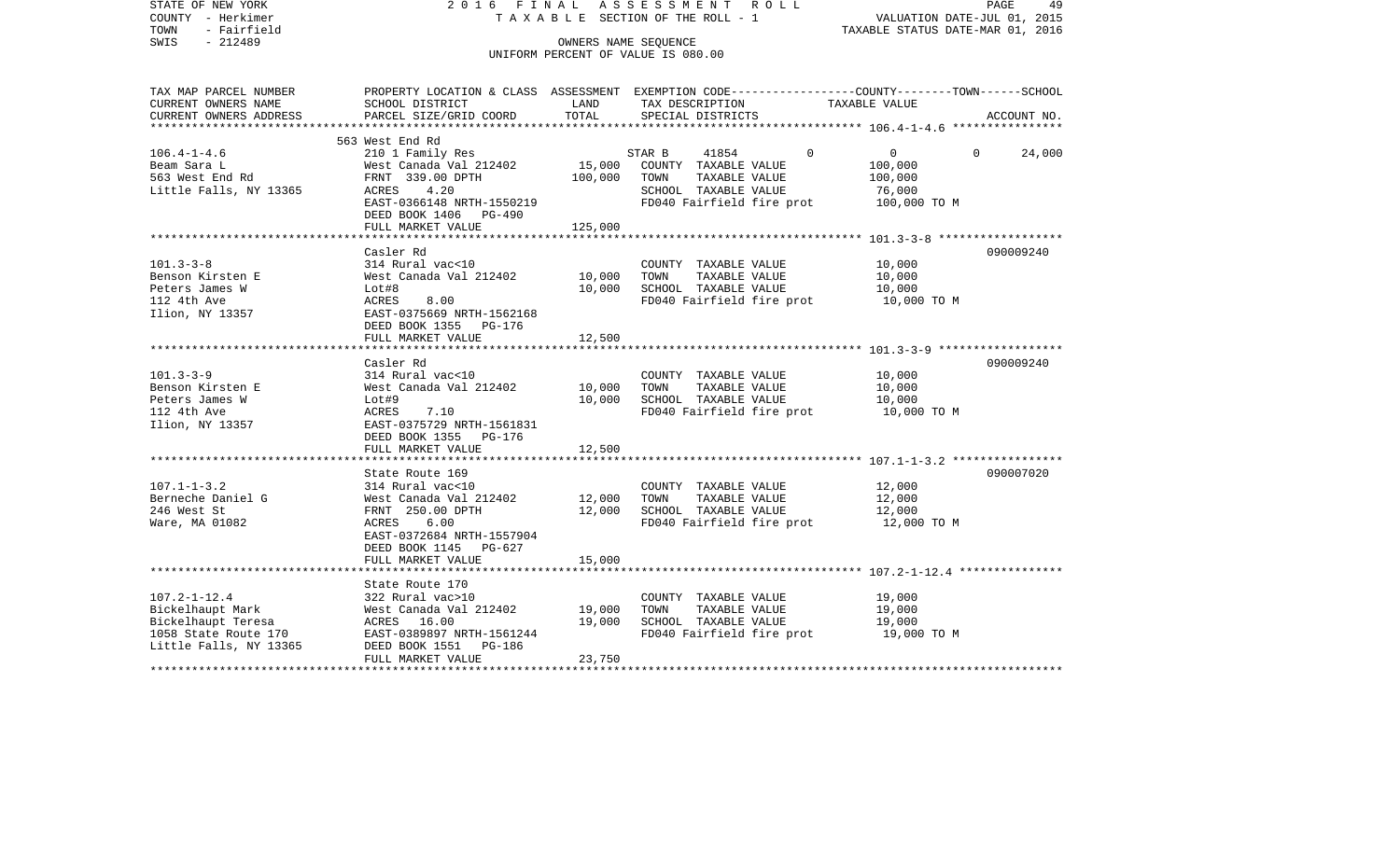| STATE OF NEW YORK<br>COUNTY - Herkimer<br>TOWN<br>- Fairfield                                         |                                                                                                                                                                                               |                  | 2016 FINAL ASSESSMENT ROLL<br>TAXABLE SECTION OF THE ROLL - 1                                                                                              |              | VALUATION DATE-JUL 01, 2015<br>TAXABLE STATUS DATE-MAR 01, 2016 |       | PAGE<br>50  |
|-------------------------------------------------------------------------------------------------------|-----------------------------------------------------------------------------------------------------------------------------------------------------------------------------------------------|------------------|------------------------------------------------------------------------------------------------------------------------------------------------------------|--------------|-----------------------------------------------------------------|-------|-------------|
| SWIS<br>$-212489$                                                                                     |                                                                                                                                                                                               |                  | OWNERS NAME SEOUENCE<br>UNIFORM PERCENT OF VALUE IS 080.00                                                                                                 |              |                                                                 |       |             |
| TAX MAP PARCEL NUMBER<br>CURRENT OWNERS NAME                                                          | PROPERTY LOCATION & CLASS ASSESSMENT EXEMPTION CODE---------------COUNTY-------TOWN------SCHOOL<br>SCHOOL DISTRICT                                                                            | LAND             | TAX DESCRIPTION                                                                                                                                            |              | TAXABLE VALUE                                                   |       |             |
| CURRENT OWNERS ADDRESS                                                                                | PARCEL SIZE/GRID COORD                                                                                                                                                                        | TOTAL            | SPECIAL DISTRICTS                                                                                                                                          |              |                                                                 |       | ACCOUNT NO. |
|                                                                                                       |                                                                                                                                                                                               |                  |                                                                                                                                                            |              |                                                                 |       |             |
| $107.2 - 1 - 12.6$<br>Bickelhaupt Mark<br>Bickelhaupt Theresa<br>1058 St. Rte. 170                    | Castle Rd<br>322 Rural vac>10<br>West Canada Val 212402           22,000 COUNTY TAXABLE VALUE<br>acreage calculated @ 29.6<br>ACRES 29.60<br>Little Falls, NY 13365 EAST-0391068 NRTH-1559650 | 22,000           | AG MKTS L 41720<br>TOWN<br>TAXABLE VALUE<br>SCHOOL TAXABLE VALUE<br>FD040 Fairfield fire prot                                                              | $\mathbf 0$  | 5,679<br>16,321<br>16,321<br>16,321<br>16,321 TO M              | 5,679 | 5,679       |
| MAY BE SUBJECT TO PAYMENT FULL MARKET VALUE<br>UNDER AGDIST LAW TIL 2020                              | DEED BOOK 1380 PG-912                                                                                                                                                                         | 27,500           | 5,679 EX                                                                                                                                                   |              |                                                                 |       |             |
|                                                                                                       |                                                                                                                                                                                               |                  |                                                                                                                                                            |              |                                                                 |       |             |
|                                                                                                       | 2376 Rte. 170                                                                                                                                                                                 |                  |                                                                                                                                                            |              |                                                                 |       |             |
| $107.2 - 1 - 12.8$<br>Little Falls, NY 13365                                                          | 105 Vac farmland<br>-<br>West Canada Val 212402<br>ACRES 13.00                                                                                                                                | 15,000           | AG MKTS L 41720<br>AG MKTS L 41720<br>15,000 COUNTY TAXABLE VALUE<br>TAXABLE VALUE<br>TOWN<br>SCHOOL TAXABLE VALUE<br>FD040 Fairfield fire prot 8,258 TO M | $\mathbf 0$  | 6,742<br>8,258<br>8,258<br>8,258                                | 6,742 | 6,742       |
| MAY BE SUBJECT TO PAYMENT<br>UNDER AGDIST LAW TIL 2020                                                | EAST-0389641 NRTH-1559868<br>DEED BOOK 1432 PG-437<br>FULL MARKET VALUE                                                                                                                       | 18,750           | 6,742 EX                                                                                                                                                   |              |                                                                 |       |             |
|                                                                                                       | Castle Rd                                                                                                                                                                                     |                  |                                                                                                                                                            |              |                                                                 |       |             |
| 107.2-1-35<br>Bickelhaupt Mark<br>Bickelhaupt Teresa<br>1058 State Rte. 170<br>Little Falls, NY 13365 | 105 Vac farmland<br>west Canada Val 212402<br>ACRES 13.80<br>EAST-0390990 NRTH-1561003<br>DEED BOOK 1537 PG-408<br>FULL MARKET VALUE                                                          | 15,000<br>18,750 | AG MKTS L 41720<br>15,000 COUNTY TAXABLE VALUE<br>TOWN<br>TAXABLE VALUE<br>SCHOOL TAXABLE VALUE<br>FD040 Fairfield fire prot<br>8,510 EX                   | $\mathbf{0}$ | 8,510<br>6,490<br>6,490<br>6,490<br>6,490 TO M                  | 8,510 | 8,510       |
| MAY BE SUBJECT TO PAYMENT<br>UNDER AGDIST LAW TIL 2020                                                |                                                                                                                                                                                               |                  |                                                                                                                                                            |              |                                                                 |       |             |
|                                                                                                       | State Rte 170                                                                                                                                                                                 |                  |                                                                                                                                                            |              |                                                                 |       |             |
| $107.2 - 2 - 8.2$<br>1058 State Rte 170<br>Little Falls, NY 13365                                     | 105 Vac farmland<br>----- - ---<br>Bickelhaupt Mark & Teresa       West Canada Val 212402<br>FRNT 750.00 DPTH<br>ACRES 29.50<br>EAST-0392692 NRTH-1558274                                     | 25,000<br>25,000 | AG MKTS L 41720<br>COUNTY TAXABLE VALUE<br>TOWN<br>TAXABLE VALUE<br>SCHOOL TAXABLE VALUE                                                                   | $\Omega$     | 9,394<br>15,606<br>15,606<br>15,606                             | 9,394 | 9,394       |
| MAY BE SUBJECT TO PAYMENT<br>UNDER AGDIST LAW TIL 2020<br>**********************                      | FULL MARKET VALUE                                                                                                                                                                             | 31,250           |                                                                                                                                                            |              |                                                                 |       |             |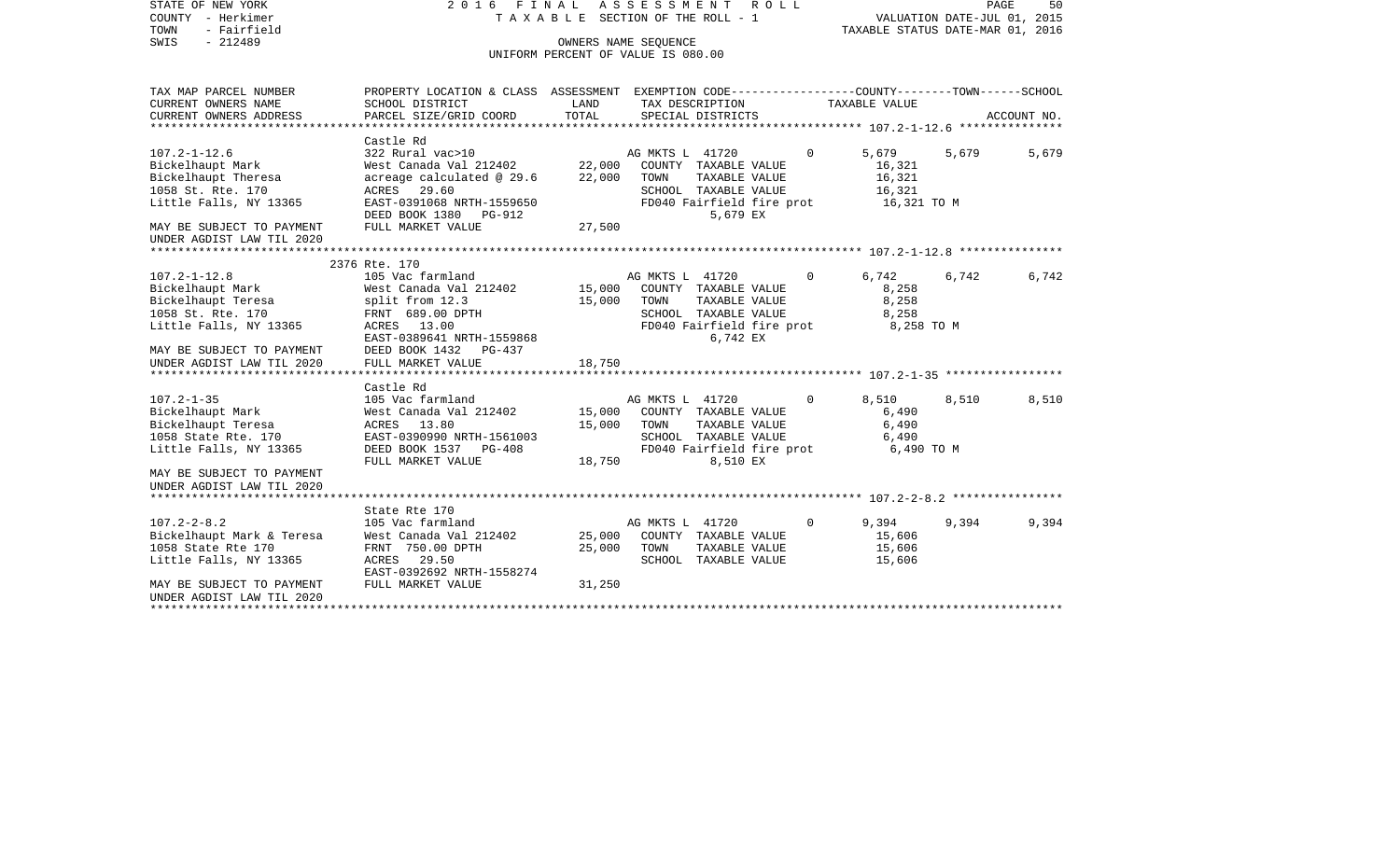| STATE OF NEW YORK         |                                                                                                                                |               | 2016 FINAL ASSESSMENT ROLL         |                |                                  |          | PAGE<br>51          |
|---------------------------|--------------------------------------------------------------------------------------------------------------------------------|---------------|------------------------------------|----------------|----------------------------------|----------|---------------------|
| COUNTY - Herkimer         |                                                                                                                                |               | TAXABLE SECTION OF THE ROLL - 1    |                | VALUATION DATE-JUL 01, 2015      |          |                     |
| TOWN<br>- Fairfield       |                                                                                                                                |               |                                    |                | TAXABLE STATUS DATE-MAR 01, 2016 |          |                     |
| $-212489$<br>SWIS         |                                                                                                                                |               | OWNERS NAME SEOUENCE               |                |                                  |          |                     |
|                           |                                                                                                                                |               | UNIFORM PERCENT OF VALUE IS 080.00 |                |                                  |          |                     |
|                           |                                                                                                                                |               |                                    |                |                                  |          |                     |
| TAX MAP PARCEL NUMBER     | PROPERTY LOCATION & CLASS ASSESSMENT EXEMPTION CODE----------------COUNTY-------TOWN------SCHOOL                               |               |                                    |                |                                  |          |                     |
| CURRENT OWNERS NAME       | SCHOOL DISTRICT                                                                                                                | LAND          | TAX DESCRIPTION                    |                | TAXABLE VALUE                    |          |                     |
| CURRENT OWNERS ADDRESS    | PARCEL SIZE/GRID COORD                                                                                                         | TOTAL         | SPECIAL DISTRICTS                  |                |                                  |          | ACCOUNT NO.         |
|                           | 1058 State Route 170                                                                                                           |               |                                    |                |                                  |          | 090010620           |
| $107.2 - 1 - 18$          | 240 Rural res                                                                                                                  |               | AG MKTS L 41720                    | $\overline{0}$ | 4,491                            | 4,491    | 4,491               |
| Bickelhaupt Mark&Teresa   | West Canada Val 212402                                                                                                         | 73,000 STAR B | 41854                              | $\Omega$       | $\overline{0}$                   | $\Omega$ | 24,000              |
| 1058 State Route 170      | ACRES 128.80                                                                                                                   |               | 130,000 COUNTY TAXABLE VALUE       |                | 125,509                          |          |                     |
| Little Falls, NY 13365    | EAST-0391194 NRTH-1557734                                                                                                      |               | TAXABLE VALUE<br>TOWN              |                | 125,509                          |          |                     |
|                           | DEED BOOK 1376 PG-756                                                                                                          |               | SCHOOL TAXABLE VALUE               |                | 101,509                          |          |                     |
|                           | FULL MARKET VALUE                                                                                                              |               | 162,500 FD040 Fairfield fire prot  |                | 125,509 TO M                     |          |                     |
| MAY BE SUBJECT TO PAYMENT |                                                                                                                                |               |                                    |                |                                  |          |                     |
| UNDER AGDIST LAW TIL 2020 |                                                                                                                                |               | 4,491 EX                           |                |                                  |          |                     |
|                           | 4968 State Rte 28                                                                                                              |               |                                    |                |                                  |          | 090002190           |
| 100.2-1-12.2              | 210 1 Family Res                                                                                                               |               | 41854<br>STAR B                    | $\Omega$       | $\overline{0}$                   | $\Omega$ | 24,000              |
| Bills Maria L             | West Canada Val 212402                                                                                                         | 9,000         | COUNTY TAXABLE VALUE               |                | 75,000                           |          |                     |
| 4968 St. Rte. 28          | ACRES<br>0.90                                                                                                                  | 75,000        | TOWN<br>TAXABLE VALUE              |                | 75,000                           |          |                     |
| Newport, NY 13416         | ---<br>EAST-0365542 NRTH-1571756                                                                                               |               | SCHOOL TAXABLE VALUE               |                | 51,000                           |          |                     |
|                           | DEED BOOK 844<br>PG-69                                                                                                         |               | FD040 Fairfield fire prot          |                | 75,000 TO M                      |          |                     |
|                           | FULL MARKET VALUE                                                                                                              | 93,750        |                                    |                |                                  |          |                     |
|                           |                                                                                                                                |               |                                    |                |                                  |          |                     |
|                           | Davis Rd                                                                                                                       |               |                                    |                |                                  |          |                     |
| 107.1-2-9                 | 314 Rural vac<10                                                                                                               |               | COUNTY TAXABLE VALUE               |                | 10,000                           |          |                     |
| Bingaman Carson G         | West Canada Val 212402<br>Portion Of 107.1-1-6.2                                                                               | 10,000        | TOWN<br>TAXABLE VALUE              |                | 10,000                           |          |                     |
| 979 Bowersox Rd           | Portion Of 107.1-1-6.2 10,000                                                                                                  |               | SCHOOL TAXABLE VALUE               |                | 10,000                           |          |                     |
| Middleburg, PA 17842      | ACRES<br>5.10                                                                                                                  |               | FD040 Fairfield fire prot          |                | 10,000 TO M                      |          |                     |
|                           | EAST-0384343 NRTH-1557505                                                                                                      |               |                                    |                |                                  |          |                     |
|                           | DEED BOOK 1190 PG-807                                                                                                          |               |                                    |                |                                  |          |                     |
|                           | FULL MARKET VALUE                                                                                                              | 12,500        |                                    |                |                                  |          |                     |
|                           |                                                                                                                                |               |                                    |                |                                  |          |                     |
| $100.4 - 1 - 10$          | Parkhurst Rd                                                                                                                   |               | 41854<br>STAR B                    | $\mathbf 0$    | $\overline{0}$                   | $\Omega$ | 090004740<br>24,000 |
| Bintliff Paul F           | 210 1 Family Res<br>West Canada Val 212402                                                                                     | 13,000        | COUNTY TAXABLE VALUE               |                |                                  |          |                     |
|                           |                                                                                                                                | 64,000        | TAXABLE VALUE                      |                | 64,000                           |          |                     |
| Bintliff Diane S          | ACRES<br>6.40                                                                                                                  |               | TOWN                               |                | 64,000                           |          |                     |
| PO Box 534                | EAST-0371657 NRTH-1566144                                                                                                      |               | SCHOOL TAXABLE VALUE               |                | 40,000                           |          |                     |
| Middleville, NY 13406     | DEED BOOK 1394 PG-251<br>FULL MARKET VALUE                                                                                     | 80,000        | FD040 Fairfield fire prot          |                | 64,000 TO M                      |          |                     |
|                           |                                                                                                                                |               |                                    |                |                                  |          |                     |
|                           | 183 Reservoir Rd                                                                                                               |               |                                    |                |                                  |          | 090006990           |
| 100.2-1-22                | 270 Mfg housing                                                                                                                |               | 41854<br>STAR B                    | $\mathbf 0$    | $\overline{0}$                   | $\Omega$ | 22,000              |
| Black David               |                                                                                                                                | 9,000         | COUNTY TAXABLE VALUE               |                | 22,000                           |          |                     |
| 183 Reservoir Rd          |                                                                                                                                | 22,000        | TOWN<br>TAXABLE VALUE              |                | 22,000                           |          |                     |
| Newport, NY 13416-9721    | 270 Mrg nousing<br>West Canada Val 212402<br>FRNT 380.00 DPTH 114.00<br>FAST-0368953 NRTH-1571459<br>FAST-0368953 NRTH-1571459 |               | SCHOOL TAXABLE VALUE               |                | $\overline{0}$                   |          |                     |
|                           | DEED BOOK 793<br>$PG-122$                                                                                                      |               | FD040 Fairfield fire prot          |                | 22,000 TO M                      |          |                     |
|                           | FULL MARKET VALUE                                                                                                              | 27,500        |                                    |                |                                  |          |                     |
|                           |                                                                                                                                |               |                                    |                |                                  |          |                     |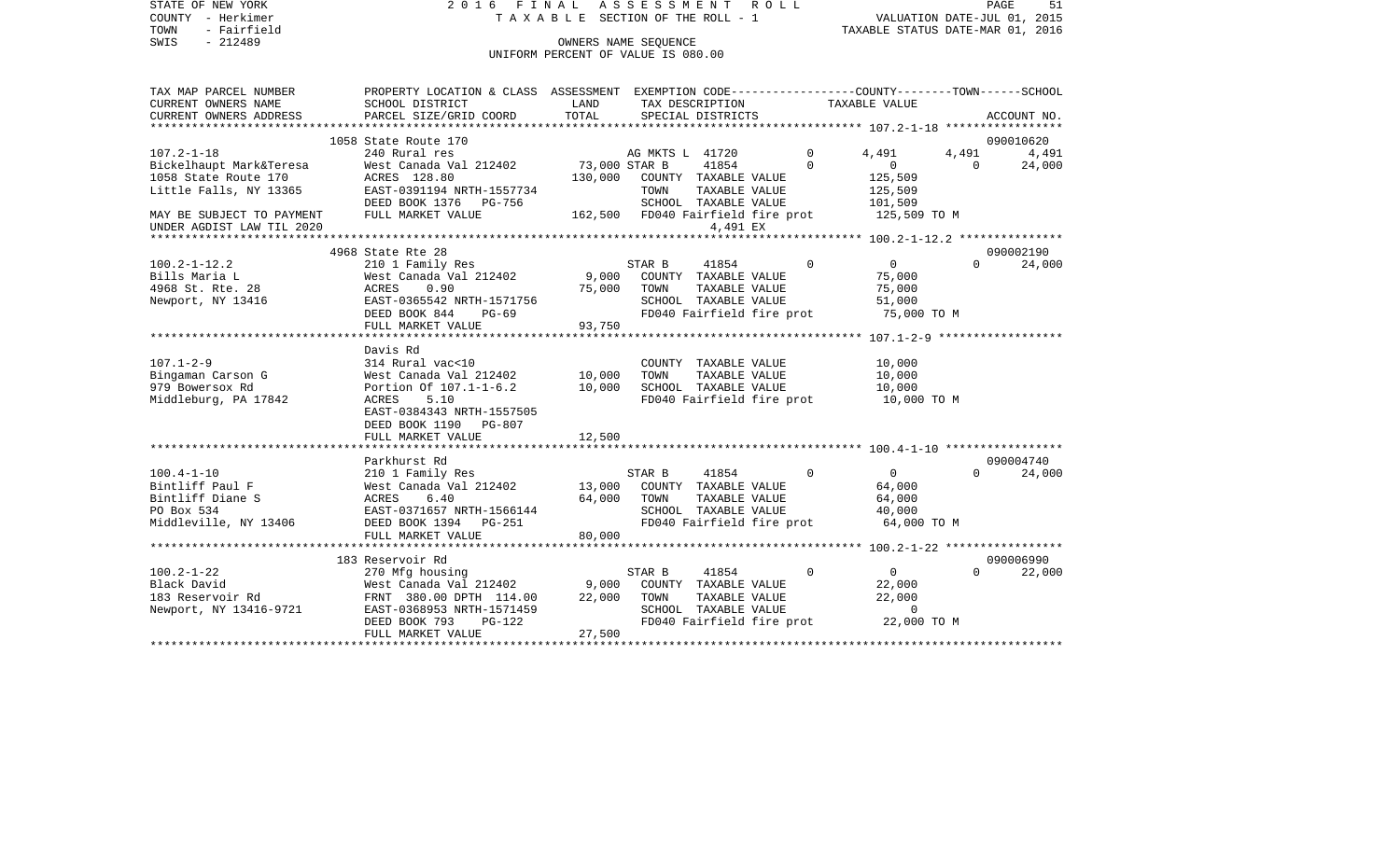| STATE OF NEW YORK<br>COUNTY - Herkimer | 2016 FINAL                                                                                                         |                                    | ASSESSMENT |                                       | R O L L |             | VALUATION DATE-JUL 01, 2015             | PAGE     | 52          |
|----------------------------------------|--------------------------------------------------------------------------------------------------------------------|------------------------------------|------------|---------------------------------------|---------|-------------|-----------------------------------------|----------|-------------|
| TOWN<br>- Fairfield                    | TAXABLE SECTION OF THE ROLL - 1                                                                                    |                                    |            |                                       |         |             | TAXABLE STATUS DATE-MAR 01, 2016        |          |             |
| $-212489$<br>SWIS                      |                                                                                                                    | OWNERS NAME SEQUENCE               |            |                                       |         |             |                                         |          |             |
|                                        |                                                                                                                    | UNIFORM PERCENT OF VALUE IS 080.00 |            |                                       |         |             |                                         |          |             |
|                                        |                                                                                                                    |                                    |            |                                       |         |             |                                         |          |             |
| TAX MAP PARCEL NUMBER                  |                                                                                                                    |                                    |            |                                       |         |             |                                         |          |             |
| CURRENT OWNERS NAME                    | PROPERTY LOCATION & CLASS ASSESSMENT EXEMPTION CODE---------------COUNTY-------TOWN------SCHOOL<br>SCHOOL DISTRICT | LAND                               |            | TAX DESCRIPTION                       |         |             | TAXABLE VALUE                           |          |             |
| CURRENT OWNERS ADDRESS                 | PARCEL SIZE/GRID COORD                                                                                             | TOTAL                              |            | SPECIAL DISTRICTS                     |         |             |                                         |          | ACCOUNT NO. |
| **********************                 |                                                                                                                    |                                    |            |                                       |         |             |                                         |          |             |
|                                        | 594 State Route 170                                                                                                |                                    |            |                                       |         |             |                                         |          | 090000660   |
| $107.4 - 2 - 5$                        | 210 1 Family Res                                                                                                   |                                    | STAR EN    | 41834                                 |         | $\mathbf 0$ | $\overline{0}$                          | $\Omega$ | 52,240      |
| Blanchard Thomas E                     | West Canada Val 212402                                                                                             | 7,000                              |            | COUNTY TAXABLE VALUE                  |         |             | 65,000                                  |          |             |
| Blanchard Barbara A                    | Life Use To J&F Brinski                                                                                            | 65,000                             | TOWN       | TAXABLE VALUE                         |         |             | 65,000                                  |          |             |
| Attn: Frances Brinski                  | FRNT 615.00 DPTH<br>40.00                                                                                          |                                    |            | SCHOOL TAXABLE VALUE                  |         |             | 12,760                                  |          |             |
| 167 Hagaman Ave                        | ACRES<br>0.42                                                                                                      |                                    |            | FD040 Fairfield fire prot             |         |             | 65,000 TO M                             |          |             |
| Amsterdam, NY 12010                    | EAST-0396042 NRTH-1551109                                                                                          |                                    |            |                                       |         |             |                                         |          |             |
|                                        | DEED BOOK 810<br>PG-665                                                                                            |                                    |            |                                       |         |             |                                         |          |             |
|                                        | FULL MARKET VALUE                                                                                                  | 81,250                             |            |                                       |         |             |                                         |          |             |
|                                        |                                                                                                                    |                                    |            |                                       |         |             |                                         |          |             |
|                                        | State Route 29                                                                                                     |                                    |            |                                       |         |             |                                         |          |             |
| $101.4 - 3 - 2$                        | 322 Rural vac>10                                                                                                   |                                    |            | COUNTY TAXABLE VALUE                  |         |             | 18,000                                  |          |             |
| Bogossian Mark S                       | West Canada Val 212402                                                                                             | 18,000                             | TOWN       | TAXABLE VALUE                         |         |             | 18,000                                  |          |             |
| 39 Milner Ave                          | ACRES 20.00                                                                                                        | 18,000                             |            | SCHOOL TAXABLE VALUE                  |         |             | 18,000                                  |          |             |
| Albany, NY 12203                       | EAST-0386081 NRTH-1566336                                                                                          |                                    |            | FD040 Fairfield fire prot             |         |             | 18,000 TO M                             |          |             |
|                                        | DEED BOOK 1133 PG-99                                                                                               |                                    |            |                                       |         |             |                                         |          |             |
|                                        | FULL MARKET VALUE                                                                                                  | 22,500                             |            |                                       |         |             |                                         |          |             |
|                                        |                                                                                                                    |                                    |            |                                       |         |             |                                         |          |             |
|                                        | 383 Castle Rd                                                                                                      |                                    |            |                                       |         |             |                                         |          |             |
| $101.4 - 7 - 6$                        | 240 Rural res                                                                                                      |                                    | STAR B     | 41854                                 |         | $\Omega$    | $\overline{0}$                          | $\Omega$ | 24,000      |
| Bolen Allen O<br>Bolen Patricia        | West Canada Val 212402                                                                                             | 19,000<br>39,000                   | TOWN       | COUNTY TAXABLE VALUE<br>TAXABLE VALUE |         |             | 39,000                                  |          |             |
| 383 Castle Rd                          | sales verify 9/05<br>ACRES 18.20                                                                                   |                                    |            | SCHOOL TAXABLE VALUE                  |         |             | 39,000<br>15,000                        |          |             |
| Little Falls, NY 13365                 | EAST-0389370 NRTH-1563647                                                                                          |                                    |            | FD040 Fairfield fire prot             |         |             | 39,000 TO M                             |          |             |
|                                        | DEED BOOK 1112 PG-396                                                                                              |                                    |            |                                       |         |             |                                         |          |             |
|                                        | FULL MARKET VALUE                                                                                                  | 48,750                             |            |                                       |         |             |                                         |          |             |
|                                        |                                                                                                                    |                                    |            |                                       |         |             |                                         |          |             |
|                                        | State Route 169                                                                                                    |                                    |            |                                       |         |             |                                         |          | 090007020   |
| $107.1 - 1 - 3.5$                      | 210 1 Family Res                                                                                                   |                                    | STAR B     | 41854                                 |         | $\Omega$    | $\overline{0}$                          | $\cap$   | 24,000      |
| Bostwick David B                       | West Canada Val 212402                                                                                             | 15,000                             |            | COUNTY TAXABLE VALUE                  |         |             | 165,000                                 |          |             |
| Difillippo Dorothy E                   | ACRES<br>5.00                                                                                                      | 165,000                            | TOWN       | TAXABLE VALUE                         |         |             | 165,000                                 |          |             |
| 2758 State Route 169                   | EAST-0372625 NRTH-1558326                                                                                          |                                    |            | SCHOOL TAXABLE VALUE                  |         |             | 141,000                                 |          |             |
| Little Falls, NY 13365                 | DEED BOOK 1409 PG-684                                                                                              |                                    |            | FD040 Fairfield fire prot             |         |             | 165,000 TO M                            |          |             |
|                                        | FULL MARKET VALUE                                                                                                  | 206,250                            |            |                                       |         |             |                                         |          |             |
|                                        |                                                                                                                    |                                    |            |                                       |         |             | ********* 101.4-3-17 ****************** |          |             |
|                                        | 181 Castle Rd                                                                                                      |                                    |            |                                       |         |             |                                         |          |             |
| $101.4 - 3 - 17$                       | 260 Seasonal res                                                                                                   |                                    |            | COUNTY TAXABLE VALUE                  |         |             | 30,000                                  |          |             |
| Bota Michael                           | West Canada Val 212402                                                                                             | 16,000                             | TOWN       | TAXABLE VALUE                         |         |             | 30,000                                  |          |             |
| 142 Centerton Rd                       | ACRES 17.50                                                                                                        | 30,000                             |            | SCHOOL TAXABLE VALUE                  |         |             | 30,000                                  |          |             |
| Parsippany, NJ 07054                   | EAST-0390263 NRTH-1565416                                                                                          |                                    |            | FD040 Fairfield fire prot             |         |             | 30,000 TO M                             |          |             |
|                                        | DEED BOOK 788<br>PG-452                                                                                            |                                    |            |                                       |         |             |                                         |          |             |
|                                        | FULL MARKET VALUE                                                                                                  | 37,500                             |            |                                       |         |             |                                         |          |             |
|                                        |                                                                                                                    |                                    |            |                                       |         |             |                                         |          |             |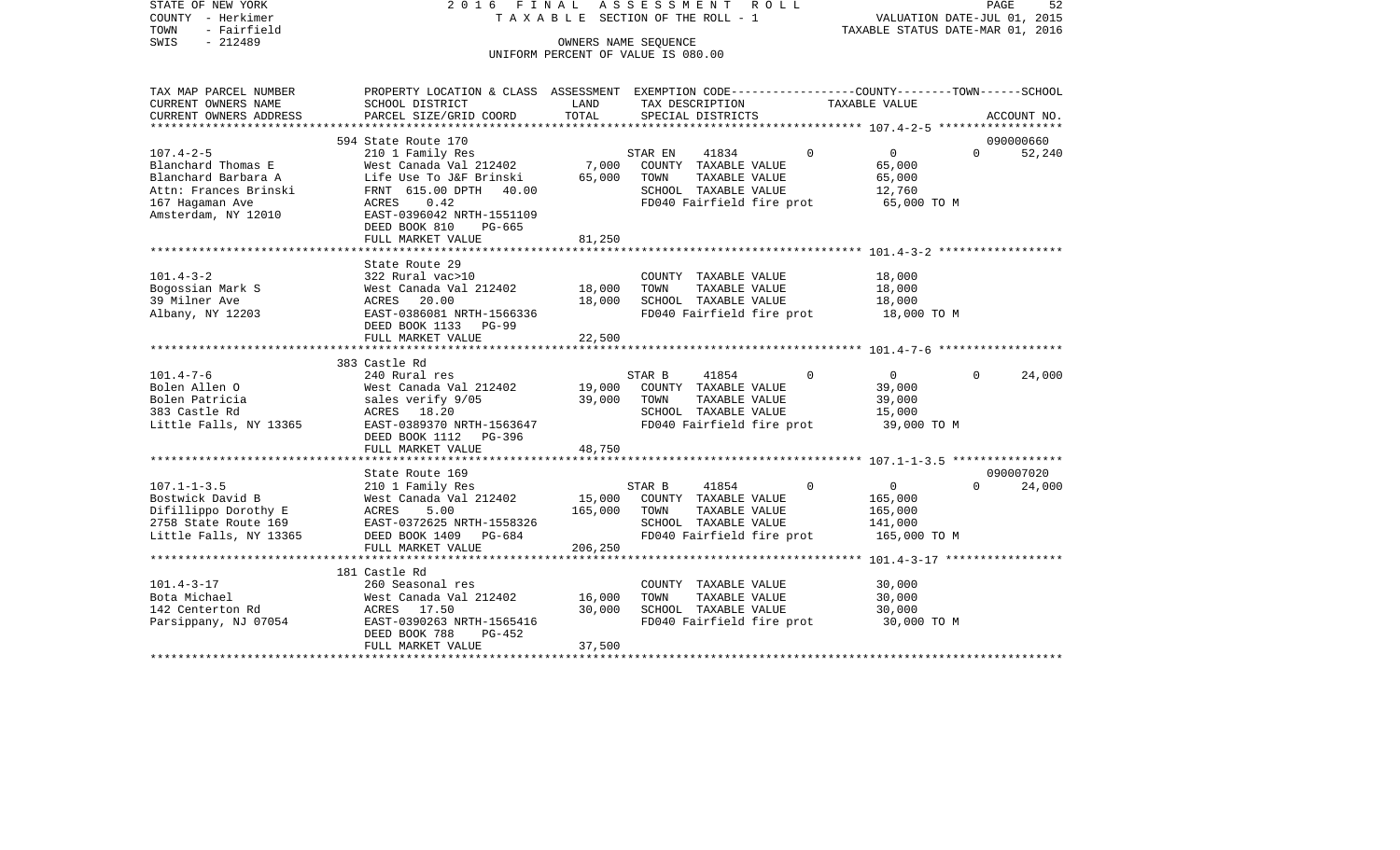STATE OF NEW YORK 2 0 1 6 F I N A L A S S E S S M E N T R O L L PAGE 53VALUATION DATE-JUL 01, 2015 COUNTY - Herkimer T A X A B L E SECTION OF THE ROLL - 1 TOWN - Fairfield TAXABLE STATUS DATE-MAR 01, 2016 SWIS - 212489 OWNERS NAME SEQUENCE UNIFORM PERCENT OF VALUE IS 080.00TAX MAP PARCEL NUMBER PROPERTY LOCATION & CLASS ASSESSMENT EXEMPTION CODE------------------COUNTY--------TOWN------SCHOOL CURRENT OWNERS NAME SCHOOL DISTRICT LAND TAX DESCRIPTION TAXABLE VALUECURRENT OWNERS ADDRESS PARCEL SIZE/GRID COORD TOTAL SPECIAL DISTRICTS ACCOUNT NO. \*\*\*\*\*\*\*\*\*\*\*\*\*\*\*\*\*\*\*\*\*\*\*\*\*\*\*\*\*\*\*\*\*\*\*\*\*\*\*\*\*\*\*\*\*\*\*\*\*\*\*\*\*\*\*\*\*\*\*\*\*\*\*\*\*\*\*\*\*\*\*\*\*\*\*\*\*\*\*\*\*\*\*\*\*\*\*\*\*\*\*\*\*\*\*\*\*\*\*\*\*\*\* 106.2-3-12.1 \*\*\*\*\*\*\*\*\*\*\*\*\*\*\* 160 Kelly Rd 090089110 106.2-3-12.1 314 Rural vac<10 COUNTY TAXABLE VALUE 4,200 Bouchard Aaron West Canada Val 212402 4,200 TOWN TAXABLE VALUE 4,200 Bouchard Karen O acreage corrected per map  $4,200$  SCHOOL TAXABLE VALUE  $4,200$ 160 Kelly Rd FRNT 1157.00 DPTH FD040 Fairfield fire prot 4,200 TO M Little Falls, NY 13365 ACRES 2.40 EAST-0367478 NRTH-1551770 DEED BOOK 1423 PG-614 FULL MARKET VALUE 5,250 \*\*\*\*\*\*\*\*\*\*\*\*\*\*\*\*\*\*\*\*\*\*\*\*\*\*\*\*\*\*\*\*\*\*\*\*\*\*\*\*\*\*\*\*\*\*\*\*\*\*\*\*\*\*\*\*\*\*\*\*\*\*\*\*\*\*\*\*\*\*\*\*\*\*\*\*\*\*\*\*\*\*\*\*\*\*\*\*\*\*\*\*\*\*\*\*\*\*\*\*\*\*\* 106.4-1-6.1 \*\*\*\*\*\*\*\*\*\*\*\*\*\*\*\* West End Rd 090009720106.4-1-6.1 120 Field crops AG MKTS L 41720 0 10,890 10,890 10,890 Bouchard Aaron West Canada Val 212402 72,000 STAR B 41854 0 0 0 24,000 Bouchard Karen O ACRES 118.00 169,000 COUNTY TAXABLE VALUE 158,110 160 Kelly Rd EAST-0368273 NRTH-1550597 TOWN TAXABLE VALUE 158,110 Little Falls, NY 13365 DEED BOOK 1361 PG-710 SCHOOL TAXABLE VALUE 134,110 FULL MARKET VALUE 211,250 FD040 Fairfield fire prot 158,110 TO M MAY BE SUBJECT TO PAYMENT 10,890 EX UNDER AGDIST LAW TIL 2020 \*\*\*\*\*\*\*\*\*\*\*\*\*\*\*\*\*\*\*\*\*\*\*\*\*\*\*\*\*\*\*\*\*\*\*\*\*\*\*\*\*\*\*\*\*\*\*\*\*\*\*\*\*\*\*\*\*\*\*\*\*\*\*\*\*\*\*\*\*\*\*\*\*\*\*\*\*\*\*\*\*\*\*\*\*\*\*\*\*\*\*\*\*\*\*\*\*\*\*\*\*\*\* 106.2-1-8.999 \*\*\*\*\*\*\*\*\*\*\*\*\*\* Rte. 169106.2-1-8.999 210 1 Family Res STAR B 41854 0 0 0 24,000 Bouchard Keith West Canada Val 212402 8,000 COUNTY TAXABLE VALUE 65,000 257 Pickert Rd  $ACRES$  1.00 65,000 TOWN TAXABLE VALUE 65,000 65,000 Little Falls, NY 13365 FULL MARKET VALUE 81,250 SCHOOL TAXABLE VALUE 41,000 \*\*\*\*\*\*\*\*\*\*\*\*\*\*\*\*\*\*\*\*\*\*\*\*\*\*\*\*\*\*\*\*\*\*\*\*\*\*\*\*\*\*\*\*\*\*\*\*\*\*\*\*\*\*\*\*\*\*\*\*\*\*\*\*\*\*\*\*\*\*\*\*\*\*\*\*\*\*\*\*\*\*\*\*\*\*\*\*\*\*\*\*\*\*\*\*\*\*\*\*\*\*\* 106.2-1-8 \*\*\*\*\*\*\*\*\*\*\*\*\*\*\*\*\*\* 257 Pickert Rd 25 PCT OF VALUE USED FOR EXEMPTION PURPOSES 090008130106.2-1-8 113 Cattle farm VET COM C 41132 0 12,000 0 0 0 Bouchard Lorraine **Mest Canada Val 212402** 144,000 VET COM T 41133 0 0 12,375 0 0 Bouchard Aaron Keith includes 106.2-1-7.1&106. 198,000 AG MKTS 41730 0 42,232 42,232 42,232 257 Pickert Rd FRNT 6065.00 DPTH STAR B 41854 0 0 0 24,000 Little Falls, NY 13365 ACRES 251.70 COUNTY TAXABLE VALUE 143,768 EAST-0367358 NRTH-1556076 TOWN TAXABLE VALUE 143,393 MAY BE SUBJECT TO PAYMENT DEED BOOK 900 PG-125 SCHOOL TAXABLE VALUE 131,768 UNDER AGDIST LAW TIL 2023 FULL MARKET VALUE 247,500 FD040 Fairfield fire prot 198,000 TO M \*\*\*\*\*\*\*\*\*\*\*\*\*\*\*\*\*\*\*\*\*\*\*\*\*\*\*\*\*\*\*\*\*\*\*\*\*\*\*\*\*\*\*\*\*\*\*\*\*\*\*\*\*\*\*\*\*\*\*\*\*\*\*\*\*\*\*\*\*\*\*\*\*\*\*\*\*\*\*\*\*\*\*\*\*\*\*\*\*\*\*\*\*\*\*\*\*\*\*\*\*\*\* 095.3-4-6 \*\*\*\*\*\*\*\*\*\*\*\*\*\*\*\*\*\* 1322 Castle Rd 090087055095.3-4-6 240 Rural res STAR B 41854 0 0 0 24,000 Bowman Justin W West Canada Val 212402 20,000 COUNTY TAXABLE VALUE 95,000 Bowman Catherine H  $ACRES$  20.55 95,000 TOWN TAXABLE VALUE 95,000 1322 Castle Rd EAST-0346035 NRTH-1154915 SCHOOL TAXABLE VALUE 71,000 Newport, NY 13416 DEED BOOK 1477 PG-848 FD040 Fairfield fire prot 95,000 TO M FULL MARKET VALUE 118,750 \*\*\*\*\*\*\*\*\*\*\*\*\*\*\*\*\*\*\*\*\*\*\*\*\*\*\*\*\*\*\*\*\*\*\*\*\*\*\*\*\*\*\*\*\*\*\*\*\*\*\*\*\*\*\*\*\*\*\*\*\*\*\*\*\*\*\*\*\*\*\*\*\*\*\*\*\*\*\*\*\*\*\*\*\*\*\*\*\*\*\*\*\*\*\*\*\*\*\*\*\*\*\*\*\*\*\*\*\*\*\*\*\*\*\*\*\*\*\*\*\*\*\*\*\*\*\*\*\*\*\*\*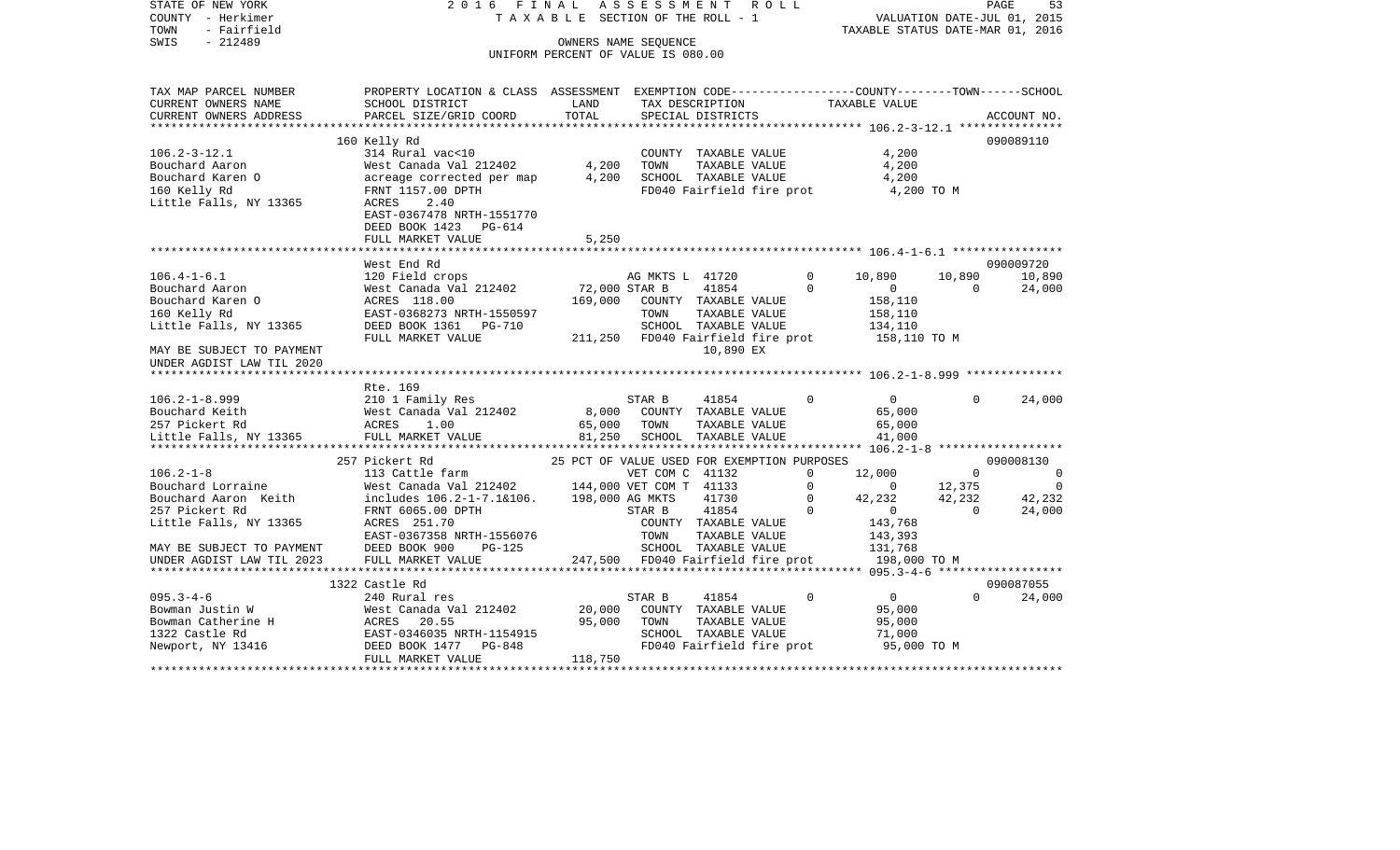COUNTY - Herkimer **T A X A B L E SECTION OF THE ROLL - 1** VALUATION DATE-JUL 01, 2015 TOWN - Fairfield TAXABLE STATUS DATE-MAR 01, 2016 SWIS - 212489 OWNERS NAME SEQUENCE UNIFORM PERCENT OF VALUE IS 080.00TAX MAP PARCEL NUMBER PROPERTY LOCATION & CLASS ASSESSMENT EXEMPTION CODE------------------COUNTY--------TOWN------SCHOOL CURRENT OWNERS NAME SCHOOL DISTRICT LAND TAX DESCRIPTION TAXABLE VALUECURRENT OWNERS ADDRESS PARCEL SIZE/GRID COORD TOTAL SPECIAL DISTRICTS ACCOUNT NO. \*\*\*\*\*\*\*\*\*\*\*\*\*\*\*\*\*\*\*\*\*\*\*\*\*\*\*\*\*\*\*\*\*\*\*\*\*\*\*\*\*\*\*\*\*\*\*\*\*\*\*\*\*\*\*\*\*\*\*\*\*\*\*\*\*\*\*\*\*\*\*\*\*\*\*\*\*\*\*\*\*\*\*\*\*\*\*\*\*\*\*\*\*\*\*\*\*\*\*\*\*\*\* 106.2-1-9.4 \*\*\*\*\*\*\*\*\*\*\*\*\*\*\*\* 345 Lynch Rd 106.2-1-9.4 116 Other stock AG MKTS 41730 0 37,695 37,695 37,695 Bowne Douglas West Canada Val 212402 100,000 STAR B 41854 0 0 0 24,000 Bowne Catherine ACRES 163.20 187,000 AGRIC 10 Y 42100 0 7,400 7,400 7,400 345 Lynch Rd EAST-0365472 NRTH-1555567 COUNTY TAXABLE VALUE 141,905 Little Falls, NY 13365 DEED BOOK 766 PG-476 TOWN TAXABLE VALUE FULL MARKET VALUE  $233,750$  SCHOOL TAXABLE VALUE  $117,905$ MAY BE SUBJECT TO PAYMENT THE SOLUTION OF THE RESOLUTION OF THE PROPER TO PAY ASSESSED AS A SERVED OF TO M UNDER AGDIST LAW TIL 2023 \*\*\*\*\*\*\*\*\*\*\*\*\*\*\*\*\*\*\*\*\*\*\*\*\*\*\*\*\*\*\*\*\*\*\*\*\*\*\*\*\*\*\*\*\*\*\*\*\*\*\*\*\*\*\*\*\*\*\*\*\*\*\*\*\*\*\*\*\*\*\*\*\*\*\*\*\*\*\*\*\*\*\*\*\*\*\*\*\*\*\*\*\*\*\*\*\*\*\*\*\*\*\* 106.4-1-14.1 \*\*\*\*\*\*\*\*\*\*\*\*\*\*\* Rasbach Rd 090010290106.4-1-14.1 312 Vac w/imprv COUNTY TAXABLE VALUE 30,000 Bowne Douglas West Canada Val 212402 17,000 TOWN TAXABLE VALUE 30,000 Bowne Catherine **includes 106.4-1-14.2** 30,000 SCHOOL TAXABLE VALUE 30,000 345 Lynch Rd FRNT 245.00 DPTH FOULD FOULD FOUND FOUND FOUND FOUND FOUND TO M Little Falls, NY 13365 ACRES 14.30 EAST-0362175 NRTH-1550434 DEED BOOK 668 PG-377FULL MARKET VALUE 37,500 \*\*\*\*\*\*\*\*\*\*\*\*\*\*\*\*\*\*\*\*\*\*\*\*\*\*\*\*\*\*\*\*\*\*\*\*\*\*\*\*\*\*\*\*\*\*\*\*\*\*\*\*\*\*\*\*\*\*\*\*\*\*\*\*\*\*\*\*\*\*\*\*\*\*\*\*\*\*\*\*\*\*\*\*\*\*\*\*\*\*\*\*\*\*\*\*\*\*\*\*\*\*\* 106.4-1-1 \*\*\*\*\*\*\*\*\*\*\*\*\*\*\*\*\*\* Lynch Rd 090009510 106.4-1-1 321 Abandoned ag AG MKTS 41730 0 31,611 31,611 31,611 Bowne Douglas E West Canada Val 212402 60,000 COUNTY TAXABLE VALUE 28,389 Bowne Catherine E **ACRES** 84.20 60,000 TOWN TAXABLE VALUE 28,389 345 Lynch Rd EAST-0363156 NRTH-1552107 SCHOOL TAXABLE VALUE 28,389 Little Falls, NY 13365 DEED BOOK 842 PG-625 FD040 Fairfield fire prot 60,000 TO M FULL MARKET VALUE 75,000 MAY BE SUBJECT TO PAYMENTUNDER AGDIST LAW TIL 2023 \*\*\*\*\*\*\*\*\*\*\*\*\*\*\*\*\*\*\*\*\*\*\*\*\*\*\*\*\*\*\*\*\*\*\*\*\*\*\*\*\*\*\*\*\*\*\*\*\*\*\*\*\*\*\*\*\*\*\*\*\*\*\*\*\*\*\*\*\*\*\*\*\*\*\*\*\*\*\*\*\*\*\*\*\*\*\*\*\*\*\*\*\*\*\*\*\*\*\*\*\*\*\* 106.2-1-10.4 \*\*\*\*\*\*\*\*\*\*\*\*\*\*\* Lynch Rd 106.2-1-10.4 105 Vac farmland AG MKTS L 41720 0 13,574 13,574 13,574 Bowne Douglass West Canada Val 212402 34,000 COUNTY TAXABLE VALUE 20,426 Bowne Catherine 6 6 FRNT 2518.00 DPTH 34,000 TOWN TAXABLE VALUE 20,426 Lynch Rd ACRES 68.20 SCHOOL TAXABLE VALUE 20,426 Fairfield, NY EAST-0364913 NRTH-1554014 FULL MARKET VALUE 42,500 MAY BE SUBJECT TO PAYMENTUNDER AGDIST LAW TIL 2020 \*\*\*\*\*\*\*\*\*\*\*\*\*\*\*\*\*\*\*\*\*\*\*\*\*\*\*\*\*\*\*\*\*\*\*\*\*\*\*\*\*\*\*\*\*\*\*\*\*\*\*\*\*\*\*\*\*\*\*\*\*\*\*\*\*\*\*\*\*\*\*\*\*\*\*\*\*\*\*\*\*\*\*\*\*\*\*\*\*\*\*\*\*\*\*\*\*\*\*\*\*\*\* 107.2-2-9 \*\*\*\*\*\*\*\*\*\*\*\*\*\*\*\*\*\*924 State Route 170 090010740 107.2-2-9 210 1 Family Res STAR B 41854 0 0 0 24,000 Bramer Wendy West Canada Val 212402 11,000 COUNTY TAXABLE VALUE 90,000 Bramer Todd M Doublewide 90,000 TOWN TAXABLE VALUE 90,000 924 State Route 170 FRNT 300.00 DPTH SCHOOL TAXABLE VALUE 66,000 Little Falls, NY 13365 ACRES 3.00 ACRES FD040 Fairfield fire prot 90,000 TO M EAST-0393635 NRTH-1557020 DEED BOOK 1271 PG-894 FULL MARKET VALUE 112.500 \*\*\*\*\*\*\*\*\*\*\*\*\*\*\*\*\*\*\*\*\*\*\*\*\*\*\*\*\*\*\*\*\*\*\*\*\*\*\*\*\*\*\*\*\*\*\*\*\*\*\*\*\*\*\*\*\*\*\*\*\*\*\*\*\*\*\*\*\*\*\*\*\*\*\*\*\*\*\*\*\*\*\*\*\*\*\*\*\*\*\*\*\*\*\*\*\*\*\*\*\*\*\*\*\*\*\*\*\*\*\*\*\*\*\*\*\*\*\*\*\*\*\*\*\*\*\*\*\*\*\*\*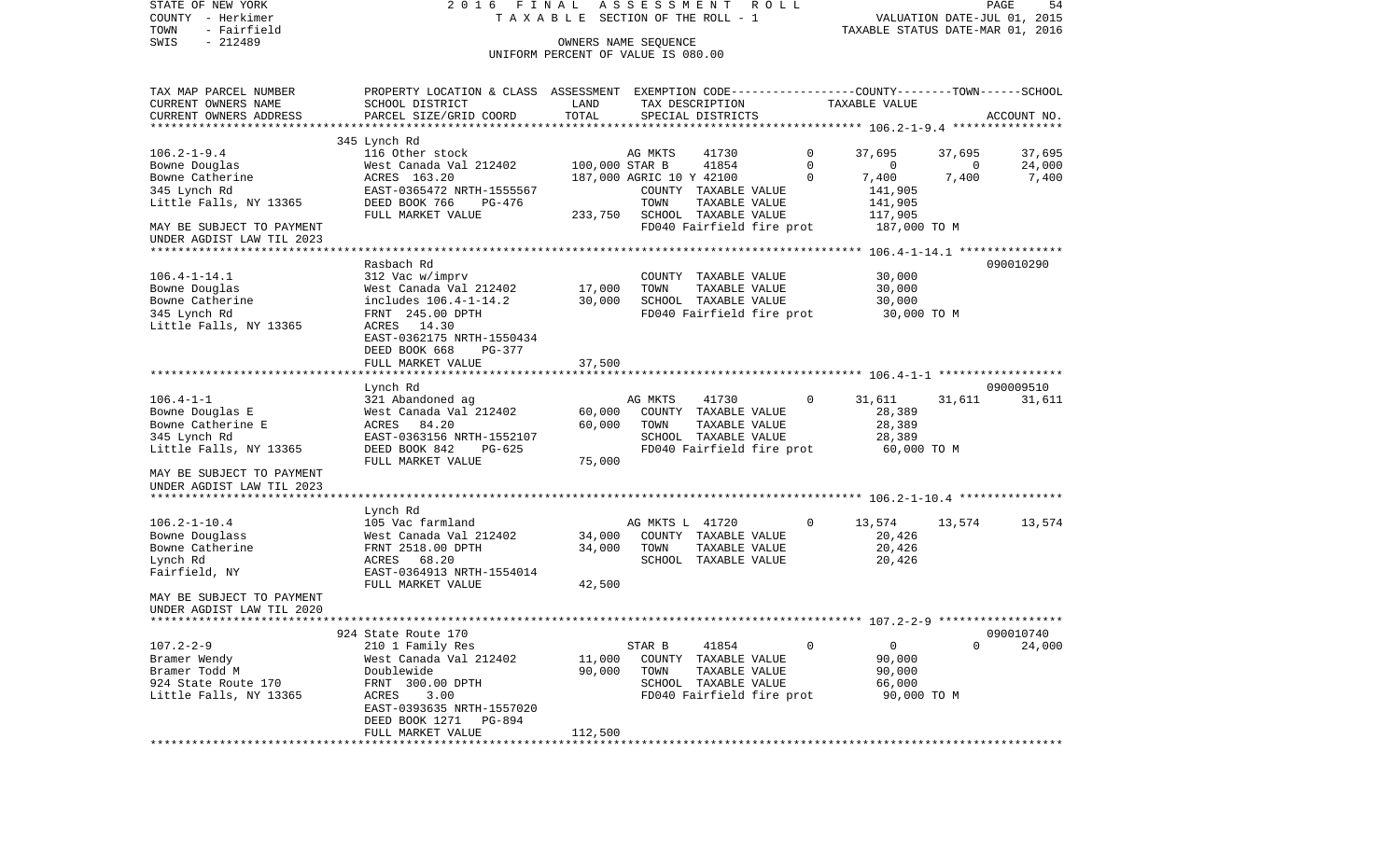STATE OF NEW YORK 2 0 1 6 F I N A L A S S E S S M E N T R O L L PAGE 55COUNTY - Herkimer **T A X A B L E SECTION OF THE ROLL - 1** VALUATION DATE-JUL 01, 2015 TOWN - Fairfield TAXABLE STATUS DATE-MAR 01, 2016 SWIS - 212489 OWNERS NAME SEQUENCE UNIFORM PERCENT OF VALUE IS 080.00TAX MAP PARCEL NUMBER PROPERTY LOCATION & CLASS ASSESSMENT EXEMPTION CODE------------------COUNTY--------TOWN------SCHOOL CURRENT OWNERS NAME SCHOOL DISTRICT LAND TAX DESCRIPTION TAXABLE VALUECURRENT OWNERS ADDRESS PARCEL SIZE/GRID COORD TOTAL SPECIAL DISTRICTS ACCOUNT NO. \*\*\*\*\*\*\*\*\*\*\*\*\*\*\*\*\*\*\*\*\*\*\*\*\*\*\*\*\*\*\*\*\*\*\*\*\*\*\*\*\*\*\*\*\*\*\*\*\*\*\*\*\*\*\*\*\*\*\*\*\*\*\*\*\*\*\*\*\*\*\*\*\*\*\*\*\*\*\*\*\*\*\*\*\*\*\*\*\*\*\*\*\*\*\*\*\*\*\*\*\*\*\* 106.2-1-5 \*\*\*\*\*\*\*\*\*\*\*\*\*\*\*\*\*\* 2813 State Route 169 090100082106.2-1-5 210 1 Family Res STAR EN 41834 0 0 0 52,240 Brelinsky John & Winifred West Canada Val 212402 10,000 COUNTY TAXABLE VALUE 90,000 Brelinsky Daniel&Jennifer boublewide 90,000 TOWN TAXABLE VALUE 90,000 2813 State Route 169 ACRES 1.10 SCHOOL TAXABLE VALUE 37,760 Little Falls, NY 13365 EAST-0371916 NRTH-1559197 FD040 Fairfield fire prot 90,000 TO M DEED BOOK 1575 PG-420FULL MARKET VALUE 112,500 \*\*\*\*\*\*\*\*\*\*\*\*\*\*\*\*\*\*\*\*\*\*\*\*\*\*\*\*\*\*\*\*\*\*\*\*\*\*\*\*\*\*\*\*\*\*\*\*\*\*\*\*\*\*\*\*\*\*\*\*\*\*\*\*\*\*\*\*\*\*\*\*\*\*\*\*\*\*\*\*\*\*\*\*\*\*\*\*\*\*\*\*\*\*\*\*\*\*\*\*\*\*\* 100.2-1-14 \*\*\*\*\*\*\*\*\*\*\*\*\*\*\*\*\* 332 Platform Rd 090000510100.2-1-14 112 Dairy farm AG MKTS L 41720 0 34,545 34,545 34,545 Brelinsky Richard **West Canada Val 212402** 69,000 AGRIC 10 Y 42100 0 3,000 3,000 3,000 Brelinsky Donna New Silo 170,000 COUNTY TAXABLE VALUE 132,455 332 Platform Rd House Barns TOWN TAXABLE VALUE 132,455 Newport, NY 13416 ACRES 108.30 SCHOOL TAXABLE VALUE 132,455 EAST-0366678 NRTH-1575249 FD040 Fairfield fire prot 135,455 TO M MAY BE SUBJECT TO PAYMENT DEED BOOK 695 PG-956 34,545 EX UNDER AGDIST LAW TIL 2020 FULL MARKET VALUE 212,500 \*\*\*\*\*\*\*\*\*\*\*\*\*\*\*\*\*\*\*\*\*\*\*\*\*\*\*\*\*\*\*\*\*\*\*\*\*\*\*\*\*\*\*\*\*\*\*\*\*\*\*\*\*\*\*\*\*\*\*\*\*\*\*\*\*\*\*\*\*\*\*\*\*\*\*\*\*\*\*\*\*\*\*\*\*\*\*\*\*\*\*\*\*\*\*\*\*\*\*\*\*\*\* 094.4-1-11.3 \*\*\*\*\*\*\*\*\*\*\*\*\*\*\* Castle Rd094.4-1-11.3 105 Vac farmland COUNTY TAXABLE VALUE 27,500 Brelinsky Richard M West Canada Val 212402 22,500 TOWN TAXABLE VALUE 27,500 Brelinsky Donna L FRNT 1207.00 DPTH 27,500 SCHOOL TAXABLE VALUE 27,500 332 Platform Rd ACRES 34.20 Newport, NY 13416 EAST-0364387 NRTH-1577893 DEED BOOK 1576 PG-195FULL MARKET VALUE 34,375 \*\*\*\*\*\*\*\*\*\*\*\*\*\*\*\*\*\*\*\*\*\*\*\*\*\*\*\*\*\*\*\*\*\*\*\*\*\*\*\*\*\*\*\*\*\*\*\*\*\*\*\*\*\*\*\*\*\*\*\*\*\*\*\*\*\*\*\*\*\*\*\*\*\*\*\*\*\*\*\*\*\*\*\*\*\*\*\*\*\*\*\*\*\*\*\*\*\*\*\*\*\*\* 101.14-1-25 \*\*\*\*\*\*\*\*\*\*\*\*\*\*\*\* Fairfield Vlg 090008550 101.14-1-25 314 Rural vac<10 COUNTY TAXABLE VALUE 3,000 Brennan Nancy Leigh West Canada Val 212402 3,000 TOWN TAXABLE VALUE 3,000 984 Sandoval Dr FRNT 210.00 DPTH 219.80 3,000 SCHOOL TAXABLE VALUE 3,000 Virginia Beach, VA 23454 ACRES 1.06 ACRES 1.06 FD040 Fairfield fire prot 3,000 TO M EAST-0381313 NRTH-1568528 DEED BOOK 849 PG-50FULL MARKET VALUE 3,750 \*\*\*\*\*\*\*\*\*\*\*\*\*\*\*\*\*\*\*\*\*\*\*\*\*\*\*\*\*\*\*\*\*\*\*\*\*\*\*\*\*\*\*\*\*\*\*\*\*\*\*\*\*\*\*\*\*\*\*\*\*\*\*\*\*\*\*\*\*\*\*\*\*\*\*\*\*\*\*\*\*\*\*\*\*\*\*\*\*\*\*\*\*\*\*\*\*\*\*\*\*\*\* 101.14-1-7 \*\*\*\*\*\*\*\*\*\*\*\*\*\*\*\*\* Hardscrabble Rd 090000600101.14-1-7 314 Rural vac<10 COUNTY TAXABLE VALUE 11,000 Brennon Nancy Leigh  $W$ est Canada Val 212402 11,000 TOWN TAXABLE VALUE 11,000 984 Sandoval Dr ACRES 7.00 11,000 SCHOOL TAXABLE VALUE 11,000 Virginia Beach, VA 23454 EAST-0381489 NRTH-1567577 FDD40 Fairfield fire prot 11,000 TO M DEED BOOK 876 PG-604FULL MARKET VALUE 13,750 \*\*\*\*\*\*\*\*\*\*\*\*\*\*\*\*\*\*\*\*\*\*\*\*\*\*\*\*\*\*\*\*\*\*\*\*\*\*\*\*\*\*\*\*\*\*\*\*\*\*\*\*\*\*\*\*\*\*\*\*\*\*\*\*\*\*\*\*\*\*\*\*\*\*\*\*\*\*\*\*\*\*\*\*\*\*\*\*\*\*\*\*\*\*\*\*\*\*\*\*\*\*\*\*\*\*\*\*\*\*\*\*\*\*\*\*\*\*\*\*\*\*\*\*\*\*\*\*\*\*\*\*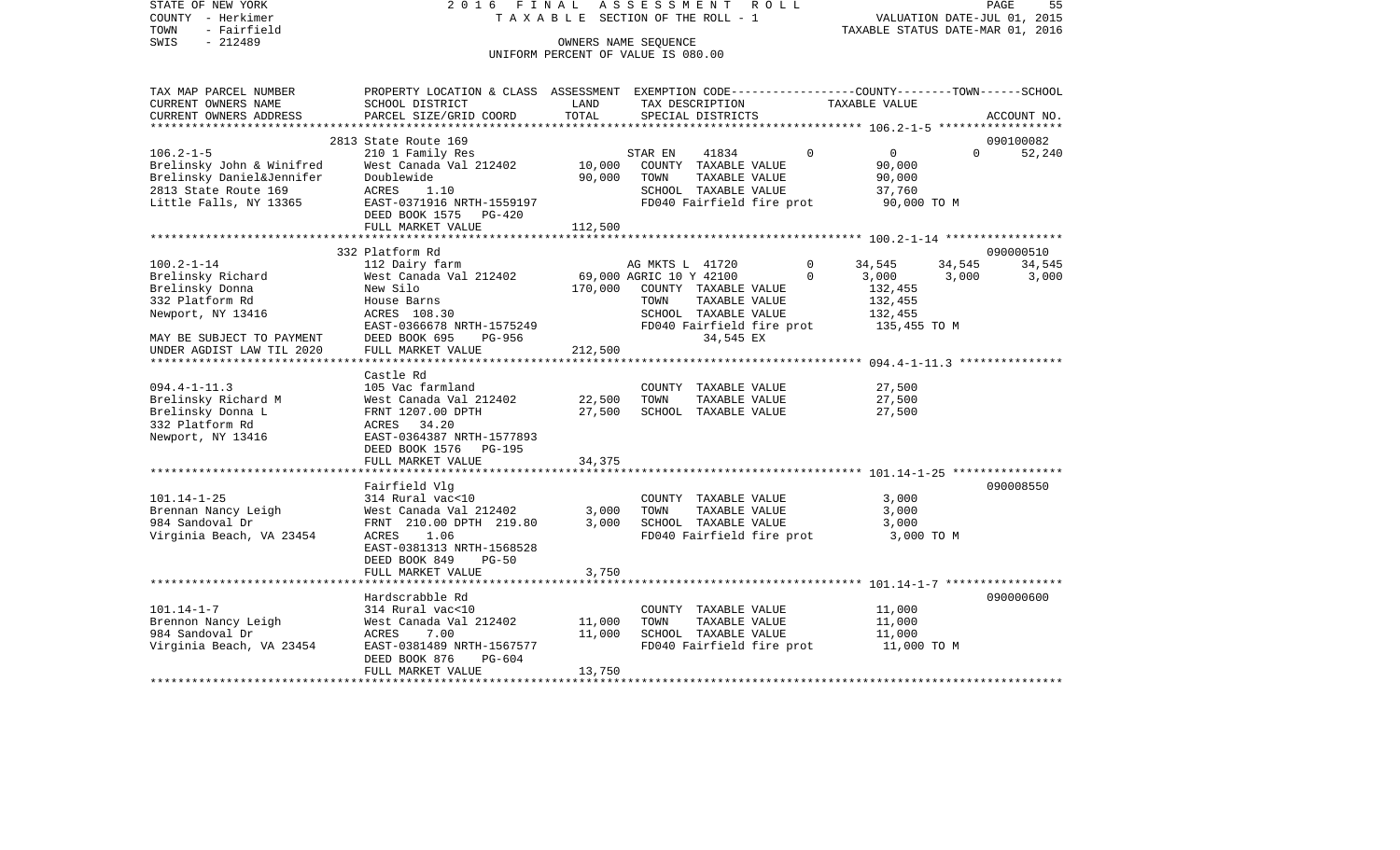COUNTY - Herkimer **T A X A B L E SECTION OF THE ROLL - 1** VALUATION DATE-JUL 01, 2015 TOWN - Fairfield TAXABLE STATUS DATE-MAR 01, 2016 SWIS - 212489 OWNERS NAME SEQUENCE UNIFORM PERCENT OF VALUE IS 080.00TAX MAP PARCEL NUMBER PROPERTY LOCATION & CLASS ASSESSMENT EXEMPTION CODE------------------COUNTY--------TOWN------SCHOOL CURRENT OWNERS NAME SCHOOL DISTRICT LAND TAX DESCRIPTION TAXABLE VALUECURRENT OWNERS ADDRESS PARCEL SIZE/GRID COORD TOTAL SPECIAL DISTRICTS ACCOUNT NO. \*\*\*\*\*\*\*\*\*\*\*\*\*\*\*\*\*\*\*\*\*\*\*\*\*\*\*\*\*\*\*\*\*\*\*\*\*\*\*\*\*\*\*\*\*\*\*\*\*\*\*\*\*\*\*\*\*\*\*\*\*\*\*\*\*\*\*\*\*\*\*\*\*\*\*\*\*\*\*\*\*\*\*\*\*\*\*\*\*\*\*\*\*\*\*\*\*\*\*\*\*\*\* 101.14-1-8 \*\*\*\*\*\*\*\*\*\*\*\*\*\*\*\*\*Hardscrabble Rd 090000630 101.14-1-8 210 1 Family Res COUNTY TAXABLE VALUE 45,000 Brennon Nancy Leigh  $W$ est Canada Val 212402 14,000 TOWN TAXABLE VALUE 45,000 984 Sandoval Dr ACRES 7.50 45,000 SCHOOL TAXABLE VALUE 45,000 Virginia Beach, VA 23454 EAST-0381387 NRTH-1567882 FD040 Fairfield fire prot 45,000 TO M DEED BOOK 876 PG-604FULL MARKET VALUE 56,250 \*\*\*\*\*\*\*\*\*\*\*\*\*\*\*\*\*\*\*\*\*\*\*\*\*\*\*\*\*\*\*\*\*\*\*\*\*\*\*\*\*\*\*\*\*\*\*\*\*\*\*\*\*\*\*\*\*\*\*\*\*\*\*\*\*\*\*\*\*\*\*\*\*\*\*\*\*\*\*\*\*\*\*\*\*\*\*\*\*\*\*\*\*\*\*\*\*\*\*\*\*\*\* 095.3-1-5 \*\*\*\*\*\*\*\*\*\*\*\*\*\*\*\*\*\* 1666 Castle Rd 090100006095.3-1-5 210 1 Family Res STAR EN 41834 0 0 0 52,240 Brewer Melanie West Canada Val 212402 11,000 COUNTY TAXABLE VALUE 78,000 1666 Castle Rd FRNT 380.00 DPTH 200.00 78,000 TOWN TAXABLE VALUE 78,000 PO Box 158 ACRES 1.74 SCHOOL TAXABLE VALUE 25,760 Newport, NY 13416 EAST-0376731 NRTH-1580789 FD040 Fairfield fire prot 78,000 TO M DEED BOOK 889 PG-536 FULL MARKET VALUE 97,500 \*\*\*\*\*\*\*\*\*\*\*\*\*\*\*\*\*\*\*\*\*\*\*\*\*\*\*\*\*\*\*\*\*\*\*\*\*\*\*\*\*\*\*\*\*\*\*\*\*\*\*\*\*\*\*\*\*\*\*\*\*\*\*\*\*\*\*\*\*\*\*\*\*\*\*\*\*\*\*\*\*\*\*\*\*\*\*\*\*\*\*\*\*\*\*\*\*\*\*\*\*\*\* 101.4-3-18 \*\*\*\*\*\*\*\*\*\*\*\*\*\*\*\*\* Castle Rd101.4-3-18 322 Rural vac>10 COUNTY TAXABLE VALUE 16,000 Briner Russell **16,000** West Canada Val 212402 16,000 TOWN TAXABLE VALUE 16,000 Briner Anne ACRES 17.10 16,000 SCHOOL TAXABLE VALUE 16,000 2071 County Hwy 117 Rd EAST-0390321 NRTH-1565033 FD040 Fairfield fire prot 16,000 TO M Stratford, NY 13470 DEED BOOK 1100 PG-936 FULL MARKET VALUE 20,000 \*\*\*\*\*\*\*\*\*\*\*\*\*\*\*\*\*\*\*\*\*\*\*\*\*\*\*\*\*\*\*\*\*\*\*\*\*\*\*\*\*\*\*\*\*\*\*\*\*\*\*\*\*\*\*\*\*\*\*\*\*\*\*\*\*\*\*\*\*\*\*\*\*\*\*\*\*\*\*\*\*\*\*\*\*\*\*\*\*\*\*\*\*\*\*\*\*\*\*\*\*\*\* 100.2-1-29 \*\*\*\*\*\*\*\*\*\*\*\*\*\*\*\*\* 199 State Route 29 090008250100.2-1-29 240 Rural res STAR EN 41834 0 0 0 52,240 Brooks Barbara M West Canada Val 212402 46,000 COUNTY TAXABLE VALUE 150,000 Brooks Richard W **ACRES** 72.70 150,000 TOWN TAXABLE VALUE 150,000 PO Box 367 EAST-0371732 NRTH-1569809 SCHOOL TAXABLE VALUE 97,760 Middleville, NY 13406 DEED BOOK 1154 PG-875 FD040 Fairfield fire prot 150,000 TO M FULL MARKET VALUE 187,500 \*\*\*\*\*\*\*\*\*\*\*\*\*\*\*\*\*\*\*\*\*\*\*\*\*\*\*\*\*\*\*\*\*\*\*\*\*\*\*\*\*\*\*\*\*\*\*\*\*\*\*\*\*\*\*\*\*\*\*\*\*\*\*\*\*\*\*\*\*\*\*\*\*\*\*\*\*\*\*\*\*\*\*\*\*\*\*\*\*\*\*\*\*\*\*\*\*\*\*\*\*\*\* 100.2-1-27.1 \*\*\*\*\*\*\*\*\*\*\*\*\*\*\* State Route 29 100.2-1-27.1 314 Rural vac<10 COUNTY TAXABLE VALUE 18,000 Brooks Richard W West Canada Val 212402 18,000 TOWN TAXABLE VALUE 18,000 PO Box 367 **ACRES** 36.70 18,000 SCHOOL TAXABLE VALUE 18,000 Middleville, NY 13406 EAST-0369685 NRTH-1569761 FD040 Fairfield fire prot 18,000 TO M DEED BOOK 1091 PG-162FULL MARKET VALUE 22,500 \*\*\*\*\*\*\*\*\*\*\*\*\*\*\*\*\*\*\*\*\*\*\*\*\*\*\*\*\*\*\*\*\*\*\*\*\*\*\*\*\*\*\*\*\*\*\*\*\*\*\*\*\*\*\*\*\*\*\*\*\*\*\*\*\*\*\*\*\*\*\*\*\*\*\*\*\*\*\*\*\*\*\*\*\*\*\*\*\*\*\*\*\*\*\*\*\*\*\*\*\*\*\* 107.1-1-11.1 \*\*\*\*\*\*\*\*\*\*\*\*\*\*\* Davis Rd 090001710107.1-1-11.1 105 Vac farmland COUNTY TAXABLE VALUE 40,000 Brost George A West Canada Val 212402 40,000 TOWN TAXABLE VALUE 40,000 Brost MarySue  $\qquad \qquad$  Land  $\qquad \qquad$  40,000 SCHOOL TAXABLE VALUE  $\qquad \qquad \qquad$  40,000 9253 Podunk Rd **Res To 11.4** Restrimed Restrimed Restrimed Restrimed Restrimed Restrime PD040 Fairfield fire prot Lee Center, NY 13363 ACRES 80.20 EAST-0375718 NRTH-1558683 DEED BOOK 1547 PG-5FULL MARKET VALUE 50,000 \*\*\*\*\*\*\*\*\*\*\*\*\*\*\*\*\*\*\*\*\*\*\*\*\*\*\*\*\*\*\*\*\*\*\*\*\*\*\*\*\*\*\*\*\*\*\*\*\*\*\*\*\*\*\*\*\*\*\*\*\*\*\*\*\*\*\*\*\*\*\*\*\*\*\*\*\*\*\*\*\*\*\*\*\*\*\*\*\*\*\*\*\*\*\*\*\*\*\*\*\*\*\*\*\*\*\*\*\*\*\*\*\*\*\*\*\*\*\*\*\*\*\*\*\*\*\*\*\*\*\*\*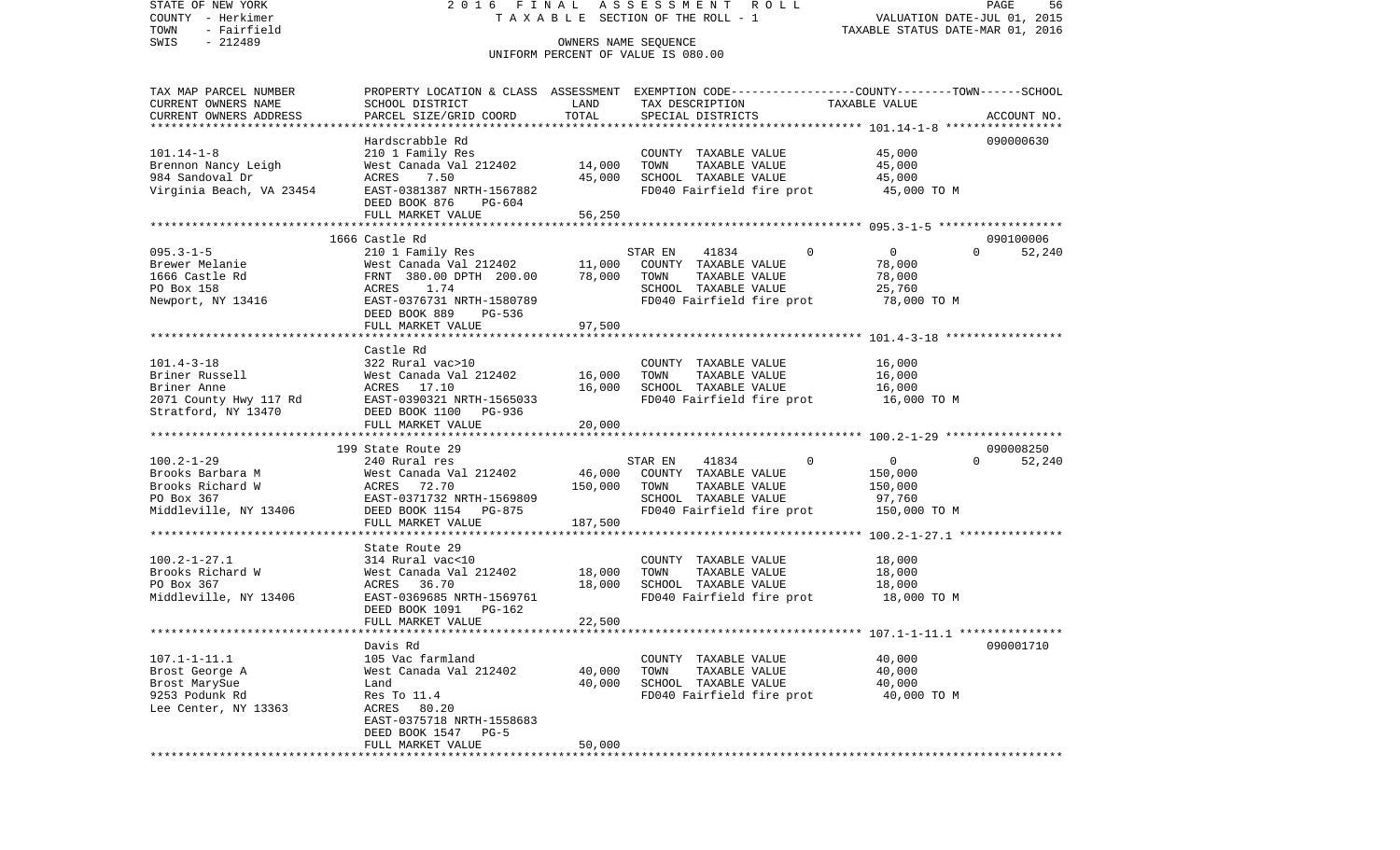| STATE OF NEW YORK<br>COUNTY - Herkimer<br>- Fairfield<br>TOWN<br>$-212489$<br>SWIS                   | 2016 FINAL                                                                                                                                                                      | OWNERS NAME SEQUENCE         | A S S E S S M E N T<br>R O L L<br>TAXABLE SECTION OF THE ROLL - 1<br>UNIFORM PERCENT OF VALUE IS 080.00                | VALUATION DATE-JUL 01, 2015<br>TAXABLE STATUS DATE-MAR 01, 2016          | 57<br>PAGE         |
|------------------------------------------------------------------------------------------------------|---------------------------------------------------------------------------------------------------------------------------------------------------------------------------------|------------------------------|------------------------------------------------------------------------------------------------------------------------|--------------------------------------------------------------------------|--------------------|
| TAX MAP PARCEL NUMBER<br>CURRENT OWNERS NAME                                                         | PROPERTY LOCATION & CLASS ASSESSMENT EXEMPTION CODE---------------COUNTY-------TOWN-----SCHOOL<br>SCHOOL DISTRICT                                                               | LAND                         | TAX DESCRIPTION                                                                                                        | TAXABLE VALUE                                                            |                    |
| CURRENT OWNERS ADDRESS                                                                               | PARCEL SIZE/GRID COORD                                                                                                                                                          | TOTAL                        | SPECIAL DISTRICTS                                                                                                      |                                                                          | ACCOUNT NO.        |
|                                                                                                      | 1710 Hardscrabble Rd                                                                                                                                                            |                              |                                                                                                                        |                                                                          |                    |
| $095.3 - 3 - 6$<br>Brown Alan<br>Brown Maria<br>1710 Hardscrabble Rd<br>Newport, NY 13416            | 240 Rural res<br>West Canada Val 212402<br>ACRES 35.30<br>EAST-0379903 NRTH-1577559<br>DEED BOOK 803<br>PG-73<br>FULL MARKET VALUE                                              | 28,000<br>175,000<br>218,750 | STAR EN<br>41834<br>COUNTY TAXABLE VALUE<br>TOWN<br>TAXABLE VALUE<br>SCHOOL TAXABLE VALUE<br>FD040 Fairfield fire prot | $\mathbf 0$<br>$\Omega$<br>175,000<br>175,000<br>122,760<br>175,000 TO M | $\Omega$<br>52,240 |
|                                                                                                      |                                                                                                                                                                                 |                              |                                                                                                                        |                                                                          |                    |
| $106.4 - 1 - 16.1$<br>Brown Patrick C<br>Brown Phyllis J<br>156 Rasbach Rd<br>Little Falls, NY 13365 | Rasbach Rd<br>321 Abandoned ag<br>West Canada Val 212402<br>deed correction from 11/9<br>ACRES 42.00<br>EAST-0363950 NRTH-1549093<br>DEED BOOK 1079 PG-774<br>FULL MARKET VALUE | 30,000<br>30,000<br>37,500   | COUNTY TAXABLE VALUE<br>TOWN<br>TAXABLE VALUE<br>SCHOOL TAXABLE VALUE<br>FD040 Fairfield fire prot                     | 30,000<br>30,000<br>30,000<br>30,000 TO M                                | 090006300          |
|                                                                                                      | 156 Rasbach Rd                                                                                                                                                                  |                              |                                                                                                                        |                                                                          |                    |
| $106.4 - 1 - 11.2$<br>Brown Phyllis<br>156 Rasbach Rd<br>Little Falls, NY 13365                      | 240 Rural res<br>West Canada Val 212402<br>ACRES 41.40<br>EAST-0364590 NRTH-1550387<br>DEED BOOK 877<br><b>PG-702</b>                                                           | 30,000<br>356,000            | COUNTY TAXABLE VALUE<br>TAXABLE VALUE<br>TOWN<br>SCHOOL TAXABLE VALUE<br>FD040 Fairfield fire prot                     | 356,000<br>356,000<br>356,000<br>356,000 TO M                            |                    |
|                                                                                                      | FULL MARKET VALUE                                                                                                                                                               | 445,000                      |                                                                                                                        |                                                                          |                    |
| $095.3 - 1 - 1$<br>Brucculeri Alfonso<br>4 Parkside Ln<br>North Babylon, NY 11703                    | Castle Rd<br>322 Rural vac>10<br>West Canada Val 212402<br>ACRES 79.00<br>EAST-0373322 NRTH-1581834<br>DEED BOOK 00638 PG-00255<br>FULL MARKET VALUE                            | 44,000<br>44,000<br>55,000   | COUNTY TAXABLE VALUE<br>TAXABLE VALUE<br>TOWN<br>SCHOOL TAXABLE VALUE<br>FD040 Fairfield fire prot                     | 44,000<br>44,000<br>44,000<br>44,000 TO M                                | 090100042          |
|                                                                                                      |                                                                                                                                                                                 |                              |                                                                                                                        |                                                                          |                    |
| $101.2 - 1 - 9$<br>Brygidowicz Keith<br>PO Box 222<br>Dolgeville, NY 13329                           | Beaver Rd<br>322 Rural vac>10<br>West Canada Val 212402<br>ACRES 12.80<br>EAST-0392177 NRTH-1574393<br>DEED BOOK 686<br>$PG-413$<br>FULL MARKET VALUE                           | 7,000<br>7,000<br>8,750      | COUNTY TAXABLE VALUE<br>TOWN<br>TAXABLE VALUE<br>SCHOOL TAXABLE VALUE<br>FD040 Fairfield fire prot                     | 7,000<br>7,000<br>7,000<br>7,000 TO M                                    | 090000930          |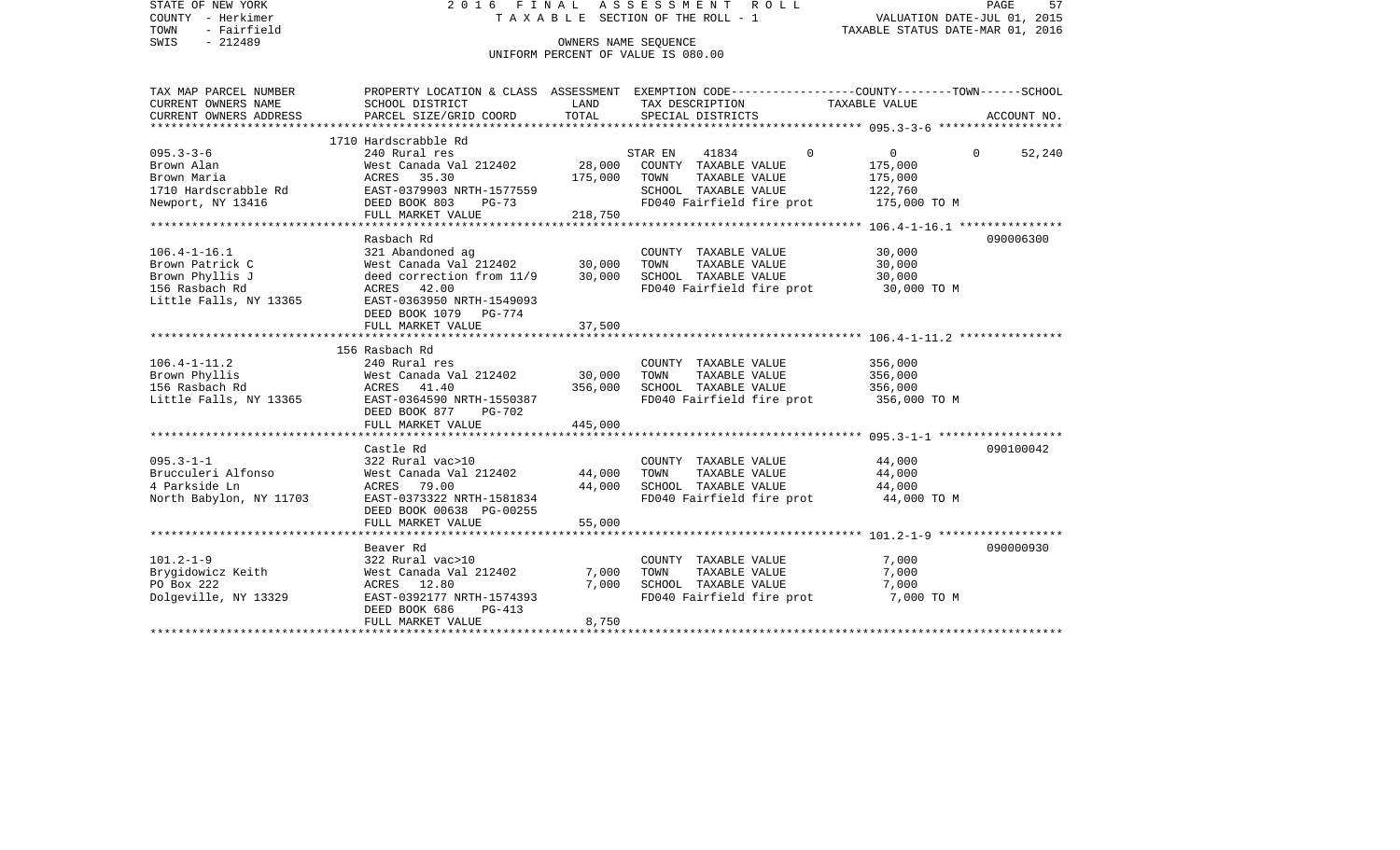STATE OF NEW YORK **2016 FINAL ASSESSMENT ROLL** COUNTY - Herkimer T A X A B L E SECTION OF THE ROLL - 1 TOWN - Fairfield TAXABLE STATUS DATE-MAR 01, 2016 SWIS - Fairfield<br>
SWIS - 212489 OWNERS NAME SEQUENCE

UNIFORM PERCENT OF VALUE IS 080.00

| TAX MAP PARCEL NUMBER                 | PROPERTY LOCATION & CLASS ASSESSMENT EXEMPTION CODE---------------COUNTY-------TOWN-----SCHOOL                                                                   |                |                                                                                                                                                                |               |                                                                                   |                |                    |
|---------------------------------------|------------------------------------------------------------------------------------------------------------------------------------------------------------------|----------------|----------------------------------------------------------------------------------------------------------------------------------------------------------------|---------------|-----------------------------------------------------------------------------------|----------------|--------------------|
| CURRENT OWNERS NAME                   | SCHOOL DISTRICT                                                                                                                                                  | LAND           | TAX DESCRIPTION                                                                                                                                                |               | TAXABLE VALUE                                                                     |                |                    |
| CURRENT OWNERS ADDRESS                | PARCEL SIZE/GRID COORD TOTAL                                                                                                                                     |                | SPECIAL DISTRICTS                                                                                                                                              |               |                                                                                   |                | ACCOUNT NO.        |
|                                       |                                                                                                                                                                  |                |                                                                                                                                                                |               |                                                                                   |                |                    |
|                                       | 581 Davis Rd                                                                                                                                                     |                |                                                                                                                                                                |               |                                                                                   |                |                    |
| $107.1 - 3 - 3$                       |                                                                                                                                                                  |                |                                                                                                                                                                |               | $\begin{array}{lll} 12\, ,000 && 16\, ,000 \\ 24\, ,000 && 32\, ,000 \end{array}$ |                | $\overline{0}$     |
| Buckbee David A                       |                                                                                                                                                                  |                |                                                                                                                                                                |               |                                                                                   |                | $\overline{0}$     |
| 581 Davis Rd                          | ACRES<br>3.30                                                                                                                                                    | 100,000 STAR B | 41854                                                                                                                                                          |               | $\begin{array}{c} 0 \\ 0 \\ 0 \end{array}$                                        | $\overline{0}$ | 24,000             |
| Little Falls, NY 13365                | EAST-0381419 NRTH-1557826                                                                                                                                        |                | COUNTY TAXABLE VALUE                                                                                                                                           |               | $\begin{array}{c} 0 \\ 64,000 \end{array}$                                        |                |                    |
|                                       |                                                                                                                                                                  |                |                                                                                                                                                                |               |                                                                                   |                |                    |
|                                       | DEED BOOK 1568 PG-397 TOWN TAXABLE VALUE<br>FULL MARKET VALUE 125,000 SCHOOL TAXABLE VALUE<br>FULL MARKET VALUE 125,000 SCHOOL TAXABLE VALUE                     |                |                                                                                                                                                                |               | 52,000<br>76,000<br>76,000                                                        |                |                    |
|                                       |                                                                                                                                                                  |                | FD040 Fairfield fire prot                                                                                                                                      |               | 100,000 TO M                                                                      |                |                    |
|                                       |                                                                                                                                                                  |                |                                                                                                                                                                |               |                                                                                   |                |                    |
|                                       | 245 Rasbach Rd                                                                                                                                                   |                |                                                                                                                                                                |               |                                                                                   |                |                    |
| $106.4 - 1 - 14.3$                    |                                                                                                                                                                  |                |                                                                                                                                                                | $\mathbf{0}$  | 7,200                                                                             | $\Omega$       | 0                  |
|                                       | 240 Rural res<br>WET WAR C 41122<br>West Canada Val 212402 15,000 VET WAR T 41123                                                                                |                |                                                                                                                                                                | $\Omega$      | $\overline{0}$                                                                    | 9,600          | $\Omega$           |
|                                       | Pullis John D<br>Pullis John D<br>Tamburrino Janet L<br>245 Rasbach Rd<br>245 Rasbach Rd<br>245 Rasbach Rd<br>245 Rasbach Rd<br>245 Rasbach Rd<br>245 Rasbach Rd | 156,000 STAR B | 41854                                                                                                                                                          | $\Omega$      | $\overline{0}$                                                                    | $\overline{0}$ | 24,000             |
|                                       |                                                                                                                                                                  |                |                                                                                                                                                                |               | 148,800                                                                           |                |                    |
|                                       |                                                                                                                                                                  |                | COUNTY TAXABLE VALUE                                                                                                                                           |               |                                                                                   |                |                    |
| Little Falls, NY 13365 DEED BOOK 804  |                                                                                                                                                                  |                | DB-456<br>DB-456 195,000 SCHOOL TAXABLE VALUE<br>ETOLA FRAME TRANSPORT TRANSPORTED TRANSPORTED TRANSPORTED TRANSPORTED TRANSPORTED TRANSPORTED TRANSPORTED TRA |               | 146,400                                                                           |                |                    |
|                                       | FULL MARKET VALUE                                                                                                                                                |                |                                                                                                                                                                |               | 132,000                                                                           |                |                    |
|                                       |                                                                                                                                                                  |                |                                                                                                                                                                |               | FD040 Fairfield fire prot 156,000 TO M                                            |                |                    |
|                                       |                                                                                                                                                                  |                |                                                                                                                                                                |               |                                                                                   |                |                    |
|                                       | 335 Teall Rd                                                                                                                                                     |                |                                                                                                                                                                |               |                                                                                   |                | 090003660          |
| $101.2 - 1 - 1.8$                     |                                                                                                                                                                  |                | AG MKTS L 41720                                                                                                                                                | $\circ$       | 4,600                                                                             | 4,600          | 4,600              |
| Bunnelle Paul                         |                                                                                                                                                                  |                | 41854                                                                                                                                                          | $\Omega$      | $\overline{0}$                                                                    | $\Omega$       | 24,000             |
| Bunnelle Patricia<br>225 Teall Rd     | FRNT 1616.00 DPTH                                                                                                                                                |                | 100,000 COUNTY TAXABLE VALUE                                                                                                                                   |               | 95,400                                                                            |                |                    |
| 335 Teall Rd                          | ACRES 77.30 TOW<br>EAST-0386346 NRTH-1571814 SCH<br>DEED BOOK 1257 PG-924 FD0<br>FULL MARKET VALUE 125,000                                                       |                | TAXABLE VALUE<br>TOWN                                                                                                                                          |               | 95,400                                                                            |                |                    |
| Middleville, NY 13406                 |                                                                                                                                                                  |                | SCHOOL TAXABLE VALUE                                                                                                                                           |               | 71,4∪∪<br>95,400 TO M                                                             |                |                    |
|                                       |                                                                                                                                                                  |                | FD040 Fairfield fire prot                                                                                                                                      |               |                                                                                   |                |                    |
| MAY BE SUBJECT TO PAYMENT             |                                                                                                                                                                  |                | 4,600 EX                                                                                                                                                       |               |                                                                                   |                |                    |
| UNDER AGDIST LAW TIL 2020             |                                                                                                                                                                  |                |                                                                                                                                                                |               |                                                                                   |                |                    |
|                                       |                                                                                                                                                                  |                |                                                                                                                                                                |               |                                                                                   |                |                    |
|                                       | 608 West End Rd                                                                                                                                                  |                |                                                                                                                                                                |               |                                                                                   |                | 090000450          |
| $106.4 - 1 - 5$                       |                                                                                                                                                                  |                |                                                                                                                                                                | $\Omega$      | $\overline{0}$                                                                    |                | $\Omega$<br>52,240 |
| Burdick Steven                        |                                                                                                                                                                  |                |                                                                                                                                                                |               | 58,000                                                                            |                |                    |
| Burdick Sandra                        |                                                                                                                                                                  |                |                                                                                                                                                                | TAXABLE VALUE | 58,000                                                                            |                |                    |
| 608 West End Rd                       |                                                                                                                                                                  |                | SCHOOL TAXABLE VALUE                                                                                                                                           |               | 5,760                                                                             |                |                    |
| Little Falls, NY 13365                | ACRES 1.00 BANK 291<br>EAST-0366642 NRTH-1550607                                                                                                                 |                | FD040 Fairfield fire prot                                                                                                                                      |               | 58,000 TO M                                                                       |                |                    |
|                                       | DEED BOOK 697 PG-598                                                                                                                                             |                |                                                                                                                                                                |               |                                                                                   |                |                    |
|                                       |                                                                                                                                                                  |                |                                                                                                                                                                |               |                                                                                   |                |                    |
|                                       |                                                                                                                                                                  |                |                                                                                                                                                                |               |                                                                                   |                |                    |
|                                       | 357 Cole Rd                                                                                                                                                      |                |                                                                                                                                                                |               |                                                                                   |                | 090000750          |
| $107.4 - 2 - 11.1$                    |                                                                                                                                                                  |                |                                                                                                                                                                |               |                                                                                   |                |                    |
|                                       | 120 Field crops                                                                                                                                                  | 78,000         | COUNTY TAXABLE VALUE                                                                                                                                           |               | 93,000<br>93,000                                                                  |                |                    |
|                                       | Burns Irrevocable Trust T.J. Little Falls Ce 210900                                                                                                              |                | TOWN<br>TAXABLE VALUE                                                                                                                                          |               |                                                                                   |                |                    |
| 357 Cole Rd<br>Little Falls, NY 13365 | ACRES 124.40                                                                                                                                                     | 93,000         | SCHOOL TAXABLE VALUE                                                                                                                                           |               | 93,000                                                                            |                |                    |
|                                       | EAST-0386511 NRTH-1547771                                                                                                                                        |                | FD040 Fairfield fire prot                                                                                                                                      |               | 93,000 TO M                                                                       |                |                    |
|                                       | DEED BOOK 1587    PG-256                                                                                                                                         |                |                                                                                                                                                                |               |                                                                                   |                |                    |
|                                       | FULL MARKET VALUE                                                                                                                                                | 116,250        |                                                                                                                                                                |               |                                                                                   |                |                    |
|                                       |                                                                                                                                                                  |                |                                                                                                                                                                |               |                                                                                   |                |                    |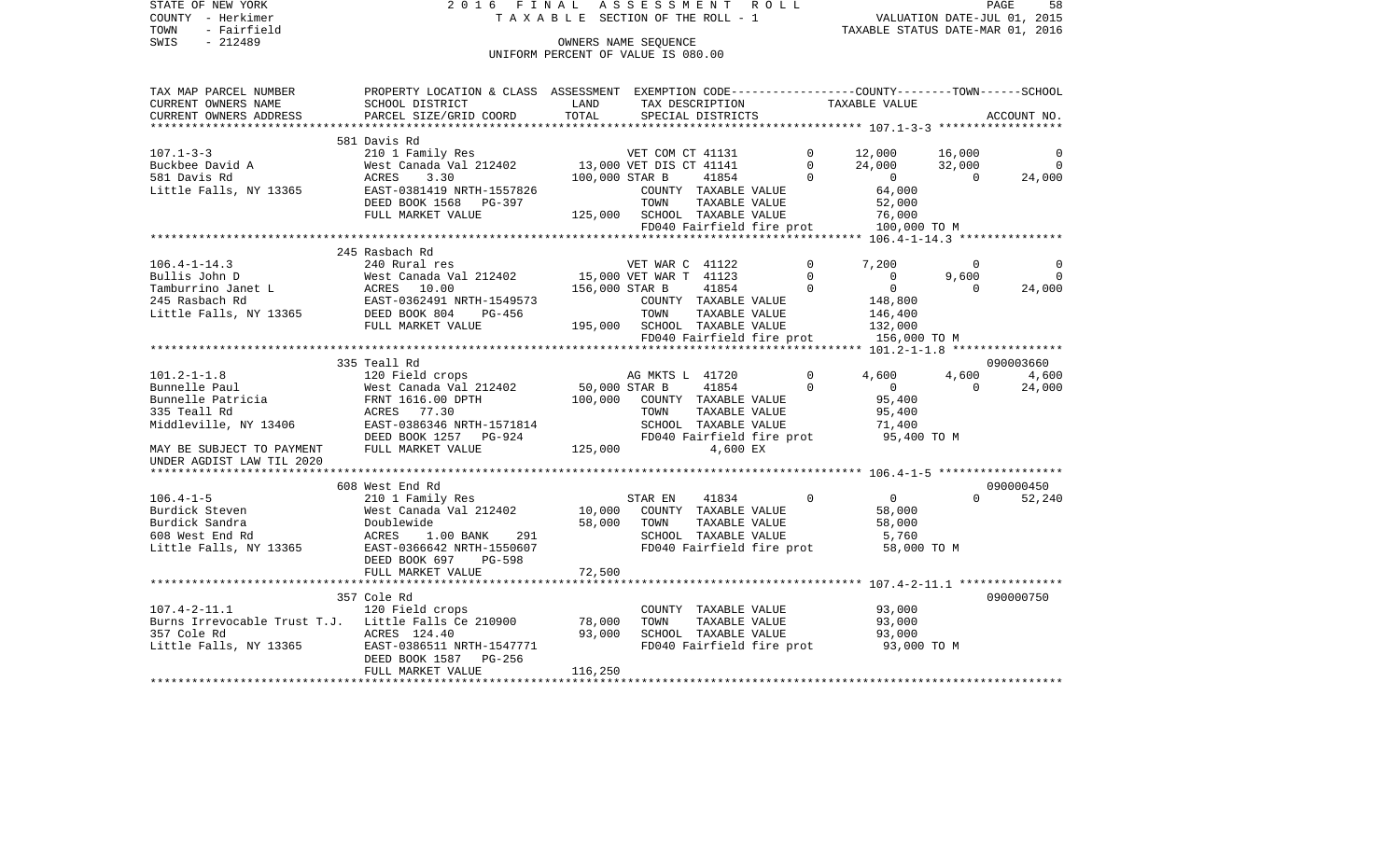| STATE OF NEW YORK<br>COUNTY - Herkimer<br>- Fairfield<br>TOWN | 2 0 1 6<br>FINAL<br>TAXABLE                                  |                         | ASSESSMENT<br>ROLL<br>SECTION OF THE ROLL - 1                                                   | VALUATION DATE-JUL 01, 2015<br>TAXABLE STATUS DATE-MAR 01, 2016 | PAGE<br>59             |
|---------------------------------------------------------------|--------------------------------------------------------------|-------------------------|-------------------------------------------------------------------------------------------------|-----------------------------------------------------------------|------------------------|
| $-212489$<br>SWIS                                             |                                                              |                         | OWNERS NAME SEQUENCE<br>UNIFORM PERCENT OF VALUE IS 080.00                                      |                                                                 |                        |
|                                                               |                                                              |                         |                                                                                                 |                                                                 |                        |
| TAX MAP PARCEL NUMBER                                         |                                                              |                         | PROPERTY LOCATION & CLASS ASSESSMENT EXEMPTION CODE---------------COUNTY-------TOWN------SCHOOL |                                                                 |                        |
| CURRENT OWNERS NAME                                           | SCHOOL DISTRICT                                              | LAND                    | TAX DESCRIPTION                                                                                 | TAXABLE VALUE                                                   |                        |
| CURRENT OWNERS ADDRESS<br>**********************              | PARCEL SIZE/GRID COORD                                       | TOTAL                   | SPECIAL DISTRICTS                                                                               |                                                                 | ACCOUNT NO.            |
|                                                               | 2062 Davis Road                                              |                         |                                                                                                 |                                                                 |                        |
| $107.2 - 1 - 12.7$                                            | 210 1 Family Res                                             |                         | 0<br>STAR B<br>41854                                                                            | $\mathbf 0$                                                     | $\mathbf{0}$<br>24,000 |
| Butcher James Jr                                              | West Canada Val 212402                                       | 13,000                  | COUNTY TAXABLE VALUE                                                                            | 72,000                                                          |                        |
| Butcher Melissa                                               | Doublewide                                                   | 72,000                  | TOWN<br>TAXABLE VALUE                                                                           | 72,000                                                          |                        |
| 2062 Davis Road                                               | FRNT 353.50 DPTH                                             |                         | SCHOOL TAXABLE VALUE                                                                            | 48,000                                                          |                        |
| Little Falls, NY 13365                                        | ACRES<br>6.50                                                |                         | FD040 Fairfield fire prot                                                                       | 72,000 TO M                                                     |                        |
|                                                               | EAST-0389527 NRTH-1558215                                    |                         |                                                                                                 |                                                                 |                        |
|                                                               | DEED BOOK 931<br>$PG-263$                                    |                         |                                                                                                 |                                                                 |                        |
|                                                               | FULL MARKET VALUE<br>************************                | 90,000                  |                                                                                                 |                                                                 |                        |
|                                                               | 169 Kilts Hill Rd                                            |                         |                                                                                                 |                                                                 |                        |
| $107.2 - 2 - 5$                                               | 210 1 Family Res                                             |                         | 41854<br>STAR B<br>$\Omega$                                                                     | $\overline{0}$                                                  | 24,000<br>$\Omega$     |
| Calkins Jeremy                                                | West Canada Val 212402                                       | 14,000                  | COUNTY TAXABLE VALUE                                                                            | 85,000                                                          |                        |
| Calkins Mary B                                                | NEW SUB. DIV. MAP-JJ27C28                                    | 85,000                  | TOWN<br>TAXABLE VALUE                                                                           | 85,000                                                          |                        |
| 169 Kilts Hill Rd                                             | FRNT 502.00 DPTH                                             |                         | SCHOOL TAXABLE VALUE                                                                            | 61,000                                                          |                        |
| Little Falls, NY 13365                                        | ACRES<br>6.95                                                |                         | FD040 Fairfield fire prot                                                                       | 85,000 TO M                                                     |                        |
|                                                               | EAST-0394931 NRTH-1556446<br>DEED BOOK 1402<br><b>PG-505</b> |                         |                                                                                                 |                                                                 |                        |
|                                                               | FULL MARKET VALUE                                            | 106,250                 |                                                                                                 |                                                                 |                        |
|                                                               | ********************                                         | *********               |                                                                                                 | ************************ 107.2-2-8.1 *****************          |                        |
|                                                               | State Route 170                                              |                         |                                                                                                 |                                                                 | 090010680              |
| $107.2 - 2 - 8.1$                                             | 323 Vacant rural                                             |                         | COUNTY TAXABLE VALUE                                                                            | 60,000                                                          |                        |
| Callender Desmond B                                           | West Canada Val 212402                                       | 60,000                  | TOWN<br>TAXABLE VALUE                                                                           | 60,000                                                          |                        |
| 99 Partridge St                                               | NEW SUB. DIV.-MAP JJ27C28                                    | 60,000                  | SCHOOL TAXABLE VALUE                                                                            | 60,000                                                          |                        |
| Albany, NY 12206                                              | icludes 3, 7, 12, 13, 14, 15                                 |                         | FD040 Fairfield fire prot                                                                       | 60,000 TO M                                                     |                        |
|                                                               | FRNT 1635.00 DPTH<br>79.80<br>ACRES                          |                         |                                                                                                 |                                                                 |                        |
|                                                               | EAST-0393721 NRTH-1558479                                    |                         |                                                                                                 |                                                                 |                        |
|                                                               | DEED BOOK 911<br>PG-543                                      |                         |                                                                                                 |                                                                 |                        |
|                                                               | FULL MARKET VALUE                                            | 75,000                  |                                                                                                 |                                                                 |                        |
|                                                               | *********************                                        |                         |                                                                                                 |                                                                 |                        |
|                                                               | Arnold Rd                                                    |                         |                                                                                                 |                                                                 | 090005160              |
| $107.1 - 1 - 15$                                              | 240 Rural res                                                |                         | COUNTY TAXABLE VALUE                                                                            | 120,000                                                         |                        |
| Campbell Edgar<br>PO Box 477                                  | West Canada Val 212402<br>ACRES 120.00                       | 85,000<br>120,000       | TOWN<br>TAXABLE VALUE<br>SCHOOL TAXABLE VALUE                                                   | 120,000<br>120,000                                              |                        |
| Scarsdale, NY 10583-0477                                      | EAST-0376565 NRTH-1554204                                    |                         | FD040 Fairfield fire prot                                                                       | 120,000 TO M                                                    |                        |
|                                                               | DEED BOOK 767<br>PG-583                                      |                         |                                                                                                 |                                                                 |                        |
|                                                               | FULL MARKET VALUE<br>******************                      | 150,000<br>************ |                                                                                                 |                                                                 |                        |
|                                                               | Larue Rd                                                     |                         |                                                                                                 |                                                                 | 090000990              |
| $095.4 - 1 - 12$                                              | 322 Rural vac>10                                             |                         | COUNTY TAXABLE VALUE                                                                            | 28,000                                                          |                        |
| Cannizzaro Gene                                               | West Canada Val 212402                                       | 28,000                  | TOWN<br>TAXABLE VALUE                                                                           | 28,000                                                          |                        |
| Cannizzaro Maryellen                                          | 45.00<br>ACRES                                               | 28,000                  | SCHOOL TAXABLE VALUE                                                                            | 28,000                                                          |                        |
| 88 Whitelands Rd                                              | EAST-0392312 NRTH-1584390                                    |                         | FD040 Fairfield fire prot                                                                       | 28,000 TO M                                                     |                        |
| Stone Ridge, NY 12484                                         | DEED BOOK 1452<br>PG-414                                     |                         |                                                                                                 |                                                                 |                        |
|                                                               | FULL MARKET VALUE                                            | 35,000                  |                                                                                                 |                                                                 |                        |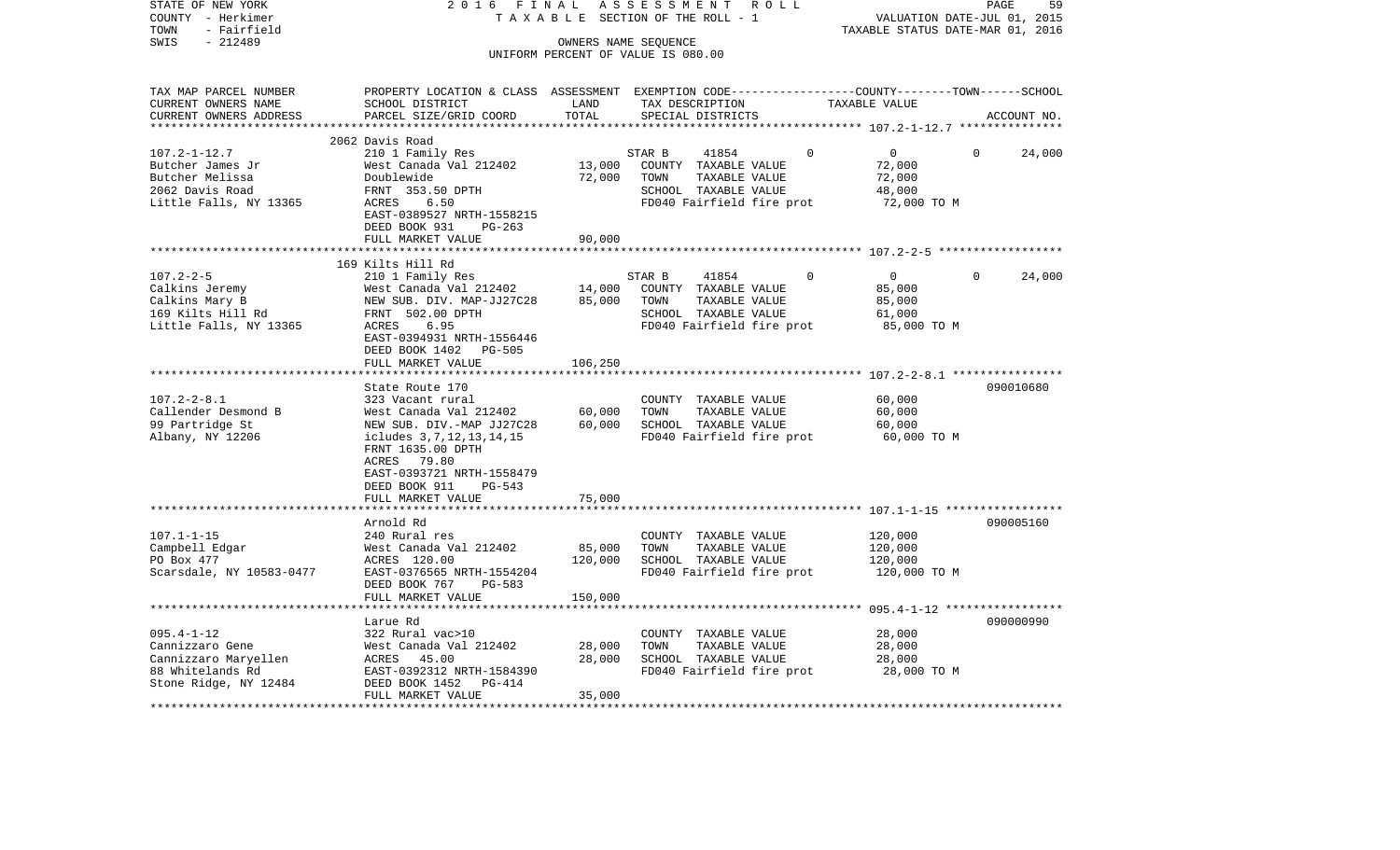STATE OF NEW YORK 2 0 1 6 F I N A L A S S E S S M E N T R O L L PAGE 60COUNTY - Herkimer T A X A B L E SECTION OF THE ROLL - 1 VALUATION DATE-JUL 01, 2015 TOWN - Fairfield TAXABLE STATUS DATE-MAR 01, 2016 SWIS - 212489 CONNERS NAME SEQUENCE UNIFORM PERCENT OF VALUE IS 080.00TAX MAP PARCEL NUMBER PROPERTY LOCATION & CLASS ASSESSMENT EXEMPTION CODE------------------COUNTY--------TOWN------SCHOOL CURRENT OWNERS NAME SCHOOL DISTRICT LAND TAX DESCRIPTION TAXABLE VALUECURRENT OWNERS ADDRESS PARCEL SIZE/GRID COORD TOTAL SPECIAL DISTRICTS ACCOUNT NO. \*\*\*\*\*\*\*\*\*\*\*\*\*\*\*\*\*\*\*\*\*\*\*\*\*\*\*\*\*\*\*\*\*\*\*\*\*\*\*\*\*\*\*\*\*\*\*\*\*\*\*\*\*\*\*\*\*\*\*\*\*\*\*\*\*\*\*\*\*\*\*\*\*\*\*\*\*\*\*\*\*\*\*\*\*\*\*\*\*\*\*\*\*\*\*\*\*\*\*\*\*\*\* 107.3-2-15 \*\*\*\*\*\*\*\*\*\*\*\*\*\*\*\*\*Hardscrabble Rd 090001260 107.3-2-15 105 Vac farmland COUNTY TAXABLE VALUE 22,000 Carlson Eric Carlson Eric Little Falls Ce 210900 22,000 TOWN TAXABLE VALUE 22,000 Carlson Alice ACRES 44.70 BANK 023 22,000 SCHOOL TAXABLE VALUE 22,000 1810 State Rte. 169 EAST-0382351 NRTH-1547947 FD040 Fairfield fire prot 22,000 TO M Little Falls, NY 13365 DEED BOOK 00428 PG-00331 FULL MARKET VALUE 27,500 \*\*\*\*\*\*\*\*\*\*\*\*\*\*\*\*\*\*\*\*\*\*\*\*\*\*\*\*\*\*\*\*\*\*\*\*\*\*\*\*\*\*\*\*\*\*\*\*\*\*\*\*\*\*\*\*\*\*\*\*\*\*\*\*\*\*\*\*\*\*\*\*\*\*\*\*\*\*\*\*\*\*\*\*\*\*\*\*\*\*\*\*\*\*\*\*\*\*\*\*\*\*\* 100.4-1-16.1 \*\*\*\*\*\*\*\*\*\*\*\*\*\*\* S Main St 090009330100.4-1-16.1 322 Rural vac>10 COUNTY TAXABLE VALUE 40,000 Carney John West Canada Val 212402 40,000 TOWN TAXABLE VALUE 40,000 19 Masters Common So. ACRES 70.80 40,000 SCHOOL TAXABLE VALUE 40,000 Queensbury, NY 12804 EAST-0369255 NRTH-1567444 FD040 Fairfield fire prot 40,000 TO M DEED BOOK 941 PG-336FULL MARKET VALUE 50,000 \*\*\*\*\*\*\*\*\*\*\*\*\*\*\*\*\*\*\*\*\*\*\*\*\*\*\*\*\*\*\*\*\*\*\*\*\*\*\*\*\*\*\*\*\*\*\*\*\*\*\*\*\*\*\*\*\*\*\*\*\*\*\*\*\*\*\*\*\*\*\*\*\*\*\*\*\*\*\*\*\*\*\*\*\*\*\*\*\*\*\*\*\*\*\*\*\*\*\*\*\*\*\* 106.2-3-13 \*\*\*\*\*\*\*\*\*\*\*\*\*\*\*\*\* 643 West End Rd 09000807024,000 106.2-3-13 210 1 Family Res STAR B 41854 0 0 0 0 Carney Michelle A West Canada Val 212402 12,000 COUNTY TAXABLE VALUE 100,000 643 West End Rd ACRES 1.00 100,000 TOWN TAXABLE VALUE 100,000 Little Falls, NY 13365 EAST-0367052 NRTH-1551734 SCHOOL TAXABLE VALUE 76,000 DEED BOOK 1115 PG-46 FD040 Fairfield fire prot 100,000 TO M FULL MARKET VALUE 125,000 \*\*\*\*\*\*\*\*\*\*\*\*\*\*\*\*\*\*\*\*\*\*\*\*\*\*\*\*\*\*\*\*\*\*\*\*\*\*\*\*\*\*\*\*\*\*\*\*\*\*\*\*\*\*\*\*\*\*\*\*\*\*\*\*\*\*\*\*\*\*\*\*\*\*\*\*\*\*\*\*\*\*\*\*\*\*\*\*\*\*\*\*\*\*\*\*\*\*\*\*\*\*\* 100.2-1-25 \*\*\*\*\*\*\*\*\*\*\*\*\*\*\*\*\* N Main St 090001320100.2-1-25 314 Rural vac<10 COUNTY TAXABLE VALUE 9,000 Carney Mildred S West Canada Val 212402 9,000 TOWN TAXABLE VALUE 9,000 Carney Robert J Sr.  $ACRES$  8.40 9,000 SCHOOL TAXABLE VALUE 9,000 John Carney EAST-0367951 NRTH-1570906 FD040 Fairfield fire prot 9,000 TO M 19 Masters Common S DEED BOOK 1143 PG-130Oueensbury, NY 12804 FULL MARKET VALUE 11,250 \*\*\*\*\*\*\*\*\*\*\*\*\*\*\*\*\*\*\*\*\*\*\*\*\*\*\*\*\*\*\*\*\*\*\*\*\*\*\*\*\*\*\*\*\*\*\*\*\*\*\*\*\*\*\*\*\*\*\*\*\*\*\*\*\*\*\*\*\*\*\*\*\*\*\*\*\*\*\*\*\*\*\*\*\*\*\*\*\*\*\*\*\*\*\*\*\*\*\*\*\*\*\* 101.3-1-17.7 \*\*\*\*\*\*\*\*\*\*\*\*\*\*\* 660 Parkhurst Rd 090009240101.3-1-17.7 210 1 Family Res COUNTY TAXABLE VALUE 112,000 Carney Robert J IV West Canada Val 212402 11,000 TOWN TAXABLE VALUE 112,000 PO Box 482 ACRES 2.00 112,000 SCHOOL TAXABLE VALUE 112,000 Middleville, NY 13406 EAST-0377739 NRTH-1563880 FD040 Fairfield fire prot 112,000 TO M DEED BOOK 849 PG-82 FULL MARKET VALUE 140,000 \*\*\*\*\*\*\*\*\*\*\*\*\*\*\*\*\*\*\*\*\*\*\*\*\*\*\*\*\*\*\*\*\*\*\*\*\*\*\*\*\*\*\*\*\*\*\*\*\*\*\*\*\*\*\*\*\*\*\*\*\*\*\*\*\*\*\*\*\*\*\*\*\*\*\*\*\*\*\*\*\*\*\*\*\*\*\*\*\*\*\*\*\*\*\*\*\*\*\*\*\*\*\* 101.3-1-17.1 \*\*\*\*\*\*\*\*\*\*\*\*\*\*\* 714 Parkhurst Rd 090009240101.3-1-17.1 210 1 Family Res COUNTY TAXABLE VALUE 125,000 Carney Teresa A West Canada Val 212402 14,000 TOWN TAXABLE VALUE 125,000 714 Parkhurst Rd Merged 18 & 17.1 125,000 SCHOOL TAXABLE VALUE 125,000 Little Falls, NY 13365 ACRES 6.50 ACRES 6.50 FD040 Fairfield fire prot 125,000 TO M EAST-0378809 NRTH-1563671 DEED BOOK 873 PG-91FULL MARKET VALUE 156,250 \*\*\*\*\*\*\*\*\*\*\*\*\*\*\*\*\*\*\*\*\*\*\*\*\*\*\*\*\*\*\*\*\*\*\*\*\*\*\*\*\*\*\*\*\*\*\*\*\*\*\*\*\*\*\*\*\*\*\*\*\*\*\*\*\*\*\*\*\*\*\*\*\*\*\*\*\*\*\*\*\*\*\*\*\*\*\*\*\*\*\*\*\*\*\*\*\*\*\*\*\*\*\*\*\*\*\*\*\*\*\*\*\*\*\*\*\*\*\*\*\*\*\*\*\*\*\*\*\*\*\*\*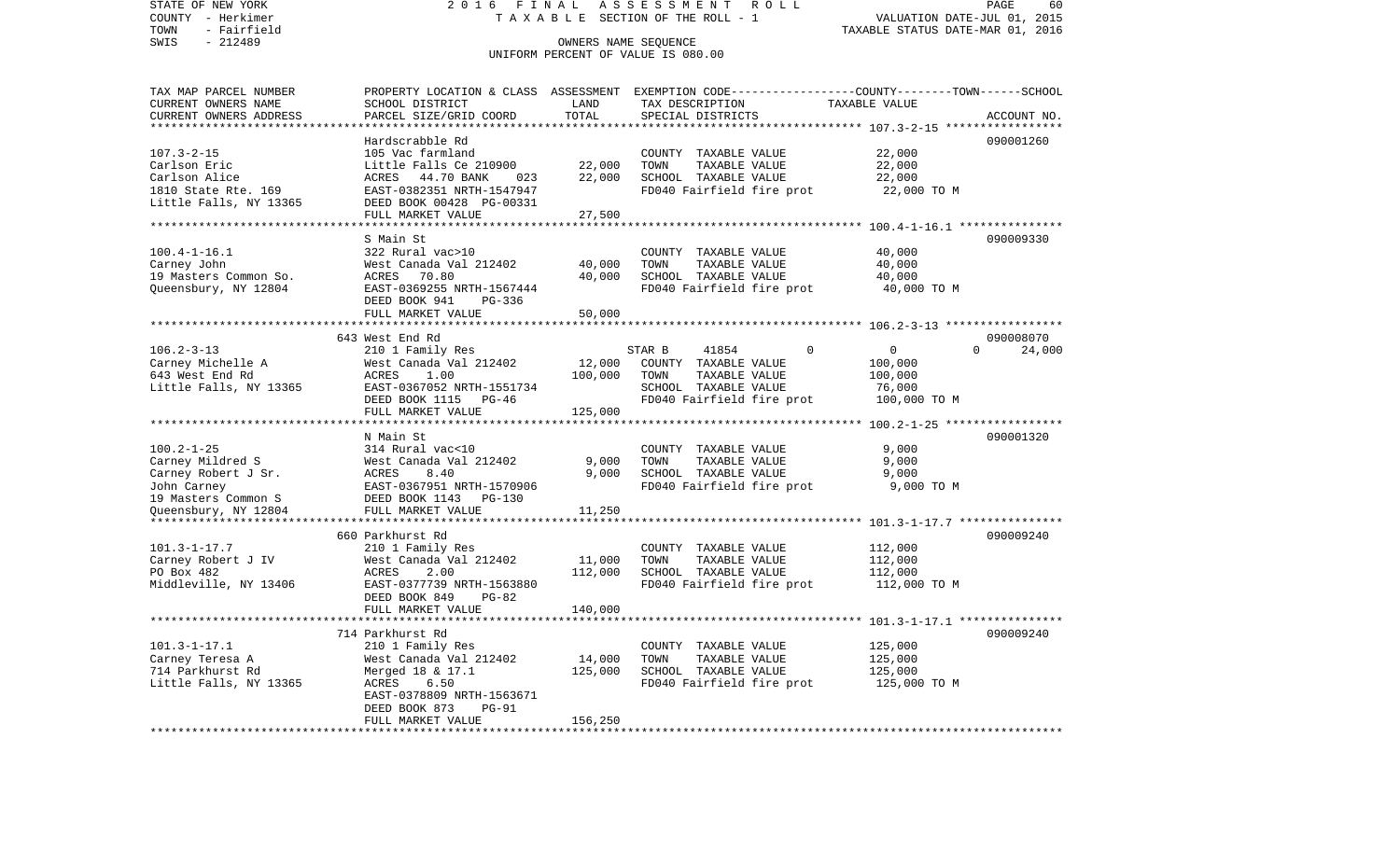| STATE OF NEW YORK<br>COUNTY - Herkimer | 2016 FINAL                                                               |                           | ASSESSMENT ROLL<br>TAXABLE SECTION OF THE ROLL - 1 | PAGE<br>61<br>VALUATION DATE-JUL 01, 2015                                                        |
|----------------------------------------|--------------------------------------------------------------------------|---------------------------|----------------------------------------------------|--------------------------------------------------------------------------------------------------|
| - Fairfield<br>TOWN                    |                                                                          |                           |                                                    | TAXABLE STATUS DATE-MAR 01, 2016                                                                 |
| $-212489$<br>SWIS                      |                                                                          |                           | OWNERS NAME SEQUENCE                               |                                                                                                  |
|                                        |                                                                          |                           | UNIFORM PERCENT OF VALUE IS 080.00                 |                                                                                                  |
|                                        |                                                                          |                           |                                                    |                                                                                                  |
|                                        |                                                                          |                           |                                                    |                                                                                                  |
| TAX MAP PARCEL NUMBER                  |                                                                          |                           |                                                    | PROPERTY LOCATION & CLASS ASSESSMENT EXEMPTION CODE----------------COUNTY-------TOWN------SCHOOL |
| CURRENT OWNERS NAME                    | SCHOOL DISTRICT                                                          | LAND                      | TAX DESCRIPTION TAXABLE VALUE                      |                                                                                                  |
| CURRENT OWNERS ADDRESS                 | PARCEL SIZE/GRID COORD                                                   | TOTAL                     | SPECIAL DISTRICTS                                  | ACCOUNT NO.                                                                                      |
| ***********************                |                                                                          |                           |                                                    |                                                                                                  |
|                                        | 1734 Hardscrabble Rd                                                     |                           |                                                    |                                                                                                  |
| $095.3 - 3 - 7$                        | 322 Rural vac>10                                                         |                           | COUNTY TAXABLE VALUE                               | 5,000                                                                                            |
| Carole Joseph                          | West Canada Val 212402<br>West Canada Va<br>ACRES       10.00            | 5,000                     | TOWN<br>TAXABLE VALUE                              | 5,000                                                                                            |
| PO Box 194                             |                                                                          | 5,000                     | SCHOOL TAXABLE VALUE                               | 5,000                                                                                            |
| Madison, NY 13404                      | EAST-0379145 NRTH-1578710<br>DEED BOOK 1409 PG-191                       |                           | FD040 Fairfield fire prot 5,000 TO M               |                                                                                                  |
|                                        | FULL MARKET VALUE                                                        | 6,250                     |                                                    |                                                                                                  |
|                                        |                                                                          | * * * * * * * * * * * * * |                                                    | ************************ 095.3-3-8 *******************                                           |
|                                        | 1734 Hardscrabble Rd                                                     |                           |                                                    |                                                                                                  |
| $095.3 - 3 - 8$                        | 311 Res vac land                                                         |                           | COUNTY TAXABLE VALUE                               | 7,000                                                                                            |
| Carole Joseph                          | West Canada Val 212402                                                   | 7,000                     | TAXABLE VALUE<br>TOWN                              | 7,000                                                                                            |
| PO Box 194                             | West Ca<br>ACRES<br>EAST-03<br>5.00                                      | 7,000                     | SCHOOL TAXABLE VALUE                               | 7,000                                                                                            |
| Madison, NY 13404                      | EAST-0379209 NRTH-1578089<br>DEED BOOK 1409 PG-191                       |                           | FD040 Fairfield fire prot                          | 7,000 TO M                                                                                       |
|                                        | FULL MARKET VALUE                                                        | 8,750                     |                                                    |                                                                                                  |
|                                        |                                                                          |                           |                                                    |                                                                                                  |
|                                        | 1734 Hardscrabble Rd                                                     |                           |                                                    |                                                                                                  |
| $095.3 - 3 - 10$                       | 322 Rural vac>10                                                         |                           | COUNTY TAXABLE VALUE                               | 16,000                                                                                           |
| Carole Joseph                          | West Canada Val 212402                                                   | 16,000                    | TAXABLE VALUE<br>TOWN                              | 16,000                                                                                           |
| PO Box 194                             | ACRES 22.40                                                              | 16,000                    | SCHOOL TAXABLE VALUE                               | 16,000                                                                                           |
| Madison, NY 13404                      | EAST-0379818 NRTH-1578666                                                |                           | FD040 Fairfield fire prot                          | 16,000 TO M                                                                                      |
|                                        | DEED BOOK 1409    PG-191                                                 |                           |                                                    |                                                                                                  |
|                                        | FULL MARKET VALUE                                                        | 20,000                    |                                                    |                                                                                                  |
|                                        |                                                                          |                           |                                                    |                                                                                                  |
|                                        | North Creek Road                                                         |                           |                                                    | 500                                                                                              |
| $106.4 - 1 - 39$                       | 314 Rural vac<10<br>$314 \text{ kufat}$ $314 \text{ kufat}$ $312402$ 500 |                           | COUNTY TAXABLE VALUE<br>TOWN                       | 500                                                                                              |
| Carpenter Linda<br>24 Douglas Ave      | piece in Herkimer 106.4-3                                                |                           | TAXABLE VALUE<br>500 SCHOOL TAXABLE VALUE          | 500                                                                                              |
| Herkimer, NY 13350                     | FRNT 783.00 DPTH                                                         |                           | FD040 Fairfield fire prot                          | 500 TO M                                                                                         |
|                                        | 5.60<br>ACRES                                                            |                           |                                                    |                                                                                                  |
|                                        | EAST-0368322 NRTH-1546499                                                |                           |                                                    |                                                                                                  |
|                                        | FULL MARKET VALUE                                                        | 625                       |                                                    |                                                                                                  |
|                                        |                                                                          |                           |                                                    |                                                                                                  |
|                                        | 1427 Hardscrabble Rd                                                     |                           |                                                    | 090006360                                                                                        |
| $101.1 - 2 - 4.1$                      | 270 Mfg housing                                                          |                           | STAR B<br>41854<br>$\Omega$                        | $\overline{0}$<br>$\Omega$<br>8,500                                                              |
| Cartier Gary                           | West Canada Val 212402                                                   | 7,500                     | COUNTY TAXABLE VALUE                               | 8,500                                                                                            |
| 1427 Hardscrabble Rd                   | Split From Kurts                                                         | 8,500                     |                                                    | 8,500                                                                                            |
| Middleville, NY 13406                  | $101.1 - 1 - 22.1$                                                       |                           | TOWN      TAXABLE VALUE<br>SCHOOL   TAXABLE VALUE  | $\overline{\phantom{0}}$                                                                         |
|                                        | FRNT 356.00 DPTH                                                         |                           | FD040 Fairfield fire prot                          | 8,500 TO M                                                                                       |
|                                        | 3.10<br>ACRES                                                            |                           |                                                    |                                                                                                  |
|                                        | EAST-0380793 NRTH-1572302                                                |                           |                                                    |                                                                                                  |
|                                        | DEED BOOK 912<br>$PG-126$                                                |                           |                                                    |                                                                                                  |
|                                        | FULL MARKET VALUE                                                        | 10,625                    |                                                    |                                                                                                  |
|                                        |                                                                          |                           |                                                    |                                                                                                  |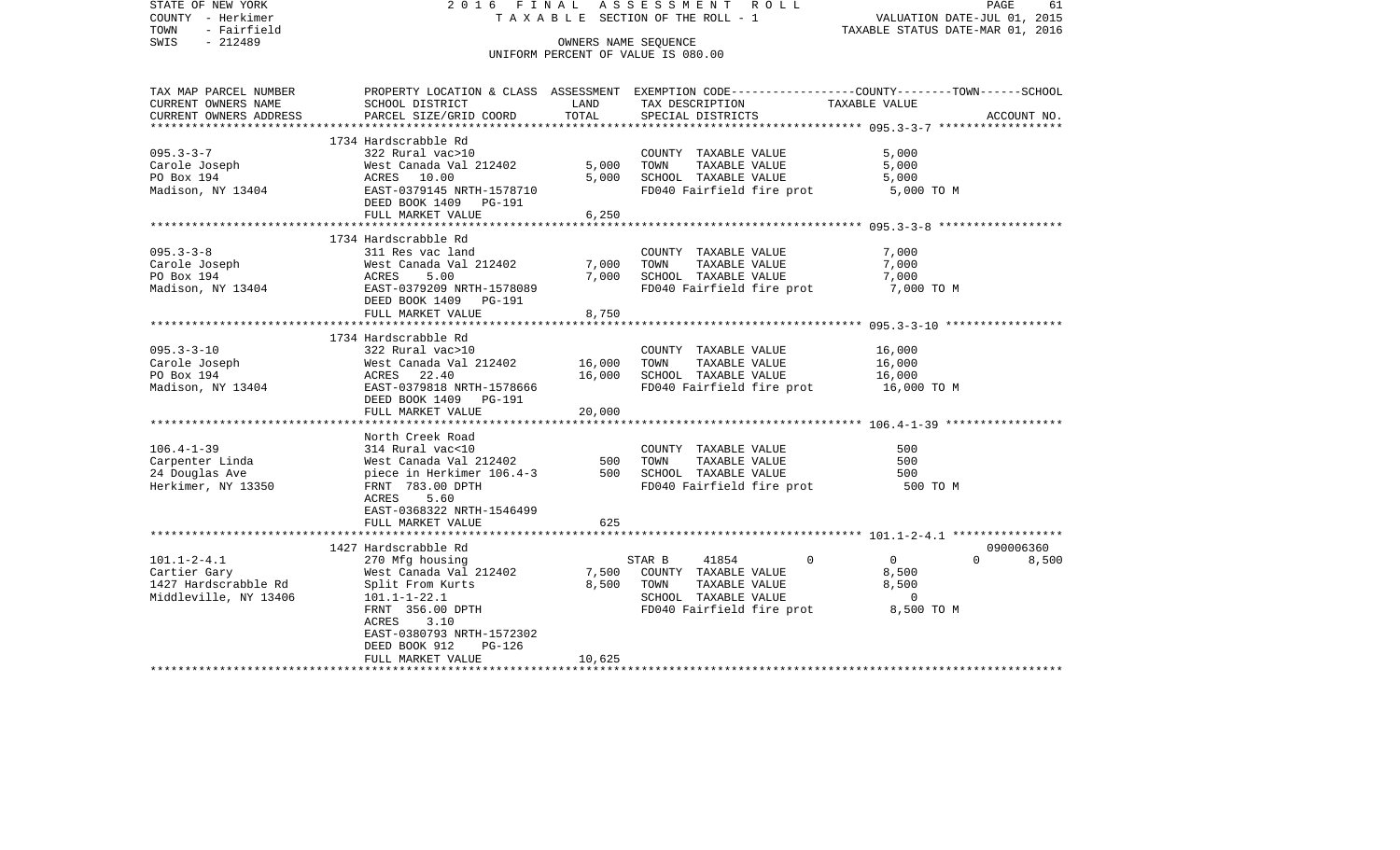STATE OF NEW YORK 2 0 1 6 F I N A L A S S E S S M E N T R O L L PAGE 62COUNTY - Herkimer T A X A B L E SECTION OF THE ROLL - 1 VALUATION DATE-JUL 01, 2015 TOWN - Fairfield TAXABLE STATUS DATE-MAR 01, 2016 SWIS - 212489 OWNERS NAME SEQUENCE UNIFORM PERCENT OF VALUE IS 080.00TAX MAP PARCEL NUMBER PROPERTY LOCATION & CLASS ASSESSMENT EXEMPTION CODE------------------COUNTY--------TOWN------SCHOOL CURRENT OWNERS NAME SCHOOL DISTRICT LAND TAX DESCRIPTION TAXABLE VALUECURRENT OWNERS ADDRESS PARCEL SIZE/GRID COORD TOTAL SPECIAL DISTRICTS ACCOUNT NO. \*\*\*\*\*\*\*\*\*\*\*\*\*\*\*\*\*\*\*\*\*\*\*\*\*\*\*\*\*\*\*\*\*\*\*\*\*\*\*\*\*\*\*\*\*\*\*\*\*\*\*\*\*\*\*\*\*\*\*\*\*\*\*\*\*\*\*\*\*\*\*\*\*\*\*\*\*\*\*\*\*\*\*\*\*\*\*\*\*\*\*\*\*\*\*\*\*\*\*\*\*\*\* 101.14-1-39 \*\*\*\*\*\*\*\*\*\*\*\*\*\*\*\*State Route 29 090100046 101.14-1-39 314 Rural vac<10 COUNTY TAXABLE VALUE 4,000 Carvin Cassandra F West Canada Val 212402 4,000 TOWN TAXABLE VALUE 4,000 783 State Route 29 FRNT 105.00 DPTH 231.00 4,000 SCHOOL TAXABLE VALUE 4,000 Fairfield, NY 13406 **EAST-0381969 NRTH-1568223** FD040 Fairfield fire prot a,000 TO M DEED BOOK 1253 PG-507FULL MARKET VALUE 5,000 \*\*\*\*\*\*\*\*\*\*\*\*\*\*\*\*\*\*\*\*\*\*\*\*\*\*\*\*\*\*\*\*\*\*\*\*\*\*\*\*\*\*\*\*\*\*\*\*\*\*\*\*\*\*\*\*\*\*\*\*\*\*\*\*\*\*\*\*\*\*\*\*\*\*\*\*\*\*\*\*\*\*\*\*\*\*\*\*\*\*\*\*\*\*\*\*\*\*\*\*\*\*\* 101.14-1-40 \*\*\*\*\*\*\*\*\*\*\*\*\*\*\*\* 783 State Route 29 090008940101.14-1-40 210 1 Family Res COUNTY TAXABLE VALUE 94,000 Carvin Cassandra F West Canada Val 212402 10,000 TOWN TAXABLE VALUE 94,000 783 State Route 29 ACRES 1.25 94,000 SCHOOL TAXABLE VALUE 94,000 Fairfield, NY 13406 EAST-0382107 NRTH-1568178 FD040 Fairfield fire prot 94,000 TO M DEED BOOK 1253 PG-511FULL MARKET VALUE 117,500 \*\*\*\*\*\*\*\*\*\*\*\*\*\*\*\*\*\*\*\*\*\*\*\*\*\*\*\*\*\*\*\*\*\*\*\*\*\*\*\*\*\*\*\*\*\*\*\*\*\*\*\*\*\*\*\*\*\*\*\*\*\*\*\*\*\*\*\*\*\*\*\*\*\*\*\*\*\*\*\*\*\*\*\*\*\*\*\*\*\*\*\*\*\*\*\*\*\*\*\*\*\*\* 100.4-1-8.3 \*\*\*\*\*\*\*\*\*\*\*\*\*\*\*\* 309 State Route 29 090008222100.4-1-8.3 220 2 Family Res COUNTY TAXABLE VALUE 68,000<br>Cassagnol Mary Alice West Canada Val 212402 7,000 TOWN TAXABLE VALUE 68,000 Cassagnol Mary Alice West Canada Val 212402 7,000 TOWN TAXABLE VALUE 68,000 521 Mary Ann Ln Rental-no exemptions 68,000 SCHOOL TAXABLE VALUE 68,000 West Hempstead, NY 11552 FRNT 150.00 DPTH 90.00 FD040 Fairfield fire prot 68,000 TO M ACRES 0.37 EAST-0372876 NRTH-1568194 DEED BOOK 1356 PG-979FULL MARKET VALUE 85,000 \*\*\*\*\*\*\*\*\*\*\*\*\*\*\*\*\*\*\*\*\*\*\*\*\*\*\*\*\*\*\*\*\*\*\*\*\*\*\*\*\*\*\*\*\*\*\*\*\*\*\*\*\*\*\*\*\*\*\*\*\*\*\*\*\*\*\*\*\*\*\*\*\*\*\*\*\*\*\*\*\*\*\*\*\*\*\*\*\*\*\*\*\*\*\*\*\*\*\*\*\*\*\* 100.4-1-8.4 \*\*\*\*\*\*\*\*\*\*\*\*\*\*\*\* 311 State Route 29100.4-1-8.4 210 1 Family Res COUNTY TAXABLE VALUE 55,000 Cassagnol Mary Alice West Canada Val 212402 6,000 TOWN TAXABLE VALUE 55,000 521 MaryAnn Ln Primary 55,000 SCHOOL TAXABLE VALUE 55,000 West Hempstead, NY 11552 FRNT 150.00 DPTH 90.00 FO040 Fairfield fire prot 55,000 TO M ACRES 0.31 EAST-0373056 NRTH-1568203 DEED BOOK 1356 PG-979 FULL MARKET VALUE 68,750 \*\*\*\*\*\*\*\*\*\*\*\*\*\*\*\*\*\*\*\*\*\*\*\*\*\*\*\*\*\*\*\*\*\*\*\*\*\*\*\*\*\*\*\*\*\*\*\*\*\*\*\*\*\*\*\*\*\*\*\*\*\*\*\*\*\*\*\*\*\*\*\*\*\*\*\*\*\*\*\*\*\*\*\*\*\*\*\*\*\*\*\*\*\*\*\*\*\*\*\*\*\*\* 100.4-1-8.1 \*\*\*\*\*\*\*\*\*\*\*\*\*\*\*\* 319 State Route 29 090008220100.4-1-8.1 210 1 Family Res COUNTY TAXABLE VALUE 186,000 Cassagnol Sidney West Canada Val 212402 40,000 TOWN TAXABLE VALUE 186,000 165 Branch Ave 9.7 a - split 8.6 186,000 SCHOOL TAXABLE VALUE 186,000 Central Islip, NY 11722 ACRES 50.80 ACRO FOUND FD040 Fairfield fire prot 186,000 TO M EAST-0372432 NRTH-1568824 DEED BOOK 1254 PG-116FULL MARKET VALUE 232,500 \*\*\*\*\*\*\*\*\*\*\*\*\*\*\*\*\*\*\*\*\*\*\*\*\*\*\*\*\*\*\*\*\*\*\*\*\*\*\*\*\*\*\*\*\*\*\*\*\*\*\*\*\*\*\*\*\*\*\*\*\*\*\*\*\*\*\*\*\*\*\*\*\*\*\*\*\*\*\*\*\*\*\*\*\*\*\*\*\*\*\*\*\*\*\*\*\*\*\*\*\*\*\*\*\*\*\*\*\*\*\*\*\*\*\*\*\*\*\*\*\*\*\*\*\*\*\*\*\*\*\*\*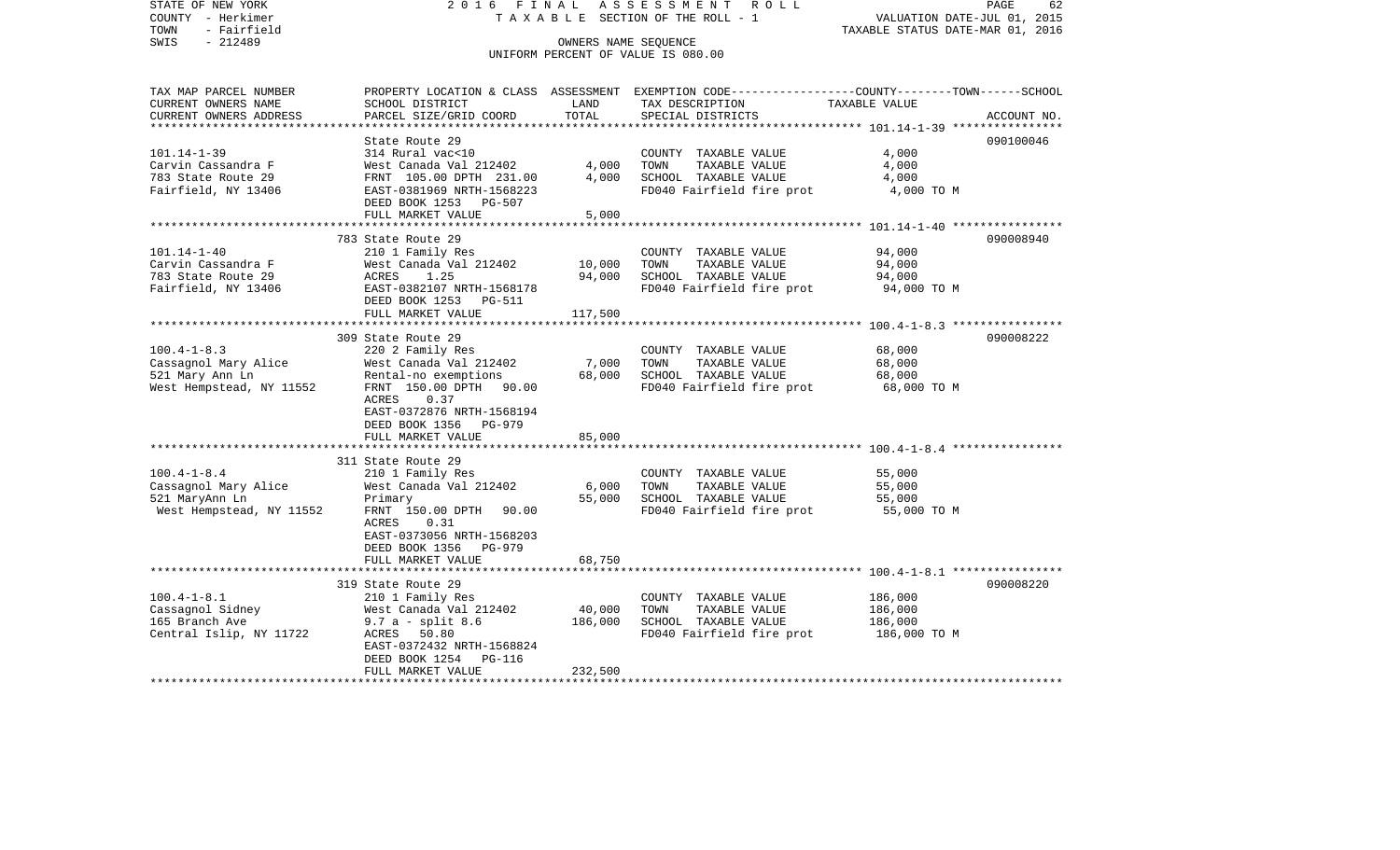STATE OF NEW YORK 2016 FINAL ASSESSMENT ROLL COUNTY - Herkimer T A X A B L E SECTION OF THE ROLL - 1 TOWN - Fairfield TAXABLE STATUS DATE-MAR 01, 2016 SWIS - Fairfield<br>
SWIS - 212489 OWNERS NAME SEQUENCE

# UNIFORM PERCENT OF VALUE IS 080.00

| TAX MAP PARCEL NUMBER        | PROPERTY LOCATION & CLASS ASSESSMENT EXEMPTION CODE---------------COUNTY-------TOWN------SCHOOL |         |                                                         |               |                                        |                |                |
|------------------------------|-------------------------------------------------------------------------------------------------|---------|---------------------------------------------------------|---------------|----------------------------------------|----------------|----------------|
| CURRENT OWNERS NAME          | SCHOOL DISTRICT                                                                                 | LAND    | TAX DESCRIPTION                                         |               | TAXABLE VALUE                          |                |                |
| CURRENT OWNERS ADDRESS       | PARCEL SIZE/GRID COORD                                                                          | TOTAL   | SPECIAL DISTRICTS                                       |               |                                        |                | ACCOUNT NO.    |
|                              |                                                                                                 |         |                                                         |               |                                        |                |                |
|                              | 1196 Hardscrabble Rd                                                                            |         |                                                         |               |                                        |                | 090002820      |
| $101.14 - 1 - 47$            | 210 1 Family Res                                                                                |         | CW_15_VET/ 41162                                        | $\mathbf 0$   | 7,200                                  | $\overline{0}$ | $\overline{0}$ |
| ------<br>Ceneviva Augustino |                                                                                                 |         | 41854                                                   | $\Omega$      | $\overline{0}$                         | $\overline{0}$ | 24,000         |
|                              |                                                                                                 |         |                                                         |               |                                        |                |                |
| 1196 Hard Scrabble Rd        |                                                                                                 |         | COUNTY TAXABLE VALUE                                    |               | 81,800                                 |                |                |
| Fairfield, NY 13406-9801     |                                                                                                 |         | TOWN<br>TAXABLE VALUE                                   |               | 89,000                                 |                |                |
|                              |                                                                                                 |         | SCHOOL TAXABLE VALUE                                    |               | 65,000                                 |                |                |
|                              | FRNT 333.00 21.1.<br>ACRES 1.20 BANK 291<br>EAST-0381933 NRTH-1567934<br>TIER BOOK 785 PG-329   |         | FD040 Fairfield fire prot 89,000 TO M                   |               |                                        |                |                |
|                              | FULL MARKET VALUE                                                                               | 111,250 |                                                         |               |                                        |                |                |
|                              |                                                                                                 |         |                                                         |               |                                        |                |                |
|                              | Lynch Rd                                                                                        |         |                                                         |               |                                        |                | 090006000      |
| $106.2 - 1 - 1.1$            | 322 Rural vac>10                                                                                |         | COUNTY TAXABLE VALUE                                    |               | 100,000                                |                |                |
|                              |                                                                                                 |         |                                                         |               |                                        |                |                |
| Champon Charles              | West Canada Val 212402                                                                          | 100,000 | TAXABLE VALUE<br>TOWN                                   |               | 100,000                                |                |                |
| 1266 Ocean Ave 13            | ACRES 135.50                                                                                    | 100,000 | SCHOOL TAXABLE VALUE                                    |               | 100,000                                |                |                |
| Sea Bright, NJ 07760         | EAST-0364249 NRTH-1558286                                                                       |         | FD040 Fairfield fire prot                               |               | 100,000 TO M                           |                |                |
|                              | DEED BOOK 920<br><b>PG-215</b>                                                                  |         |                                                         |               |                                        |                |                |
|                              | FULL MARKET VALUE                                                                               | 125,000 |                                                         |               |                                        |                |                |
|                              |                                                                                                 |         |                                                         |               |                                        |                |                |
|                              | 258 Myers Rd                                                                                    |         |                                                         |               |                                        |                | 090001050      |
| $107.3 - 2 - 5$              | 112 Dairy farm                                                                                  |         | AG MKTS<br>41730                                        | $\Omega$      | 33,254                                 | 33,254         | 33,254         |
|                              |                                                                                                 |         |                                                         |               |                                        |                |                |
| Chlus David                  | Little Falls Ce 210900 150,000 AGRIC 10 Y 42100                                                 |         |                                                         | $\Omega$      | 35,000                                 | 35,000         | 35,000         |
| Chlus Debie                  | ACRES 266.90                                                                                    |         | 350,000 COUNTY TAXABLE VALUE                            |               | 281,746                                |                |                |
| 388 Myers Rd                 | EAST-0377402 NRTH-1550795                                                                       |         | TOWN<br>TAXABLE VALUE                                   |               | 281,746                                |                |                |
| Little Falls, NY 13365       | DEED BOOK 1467 PG-257                                                                           |         | SCHOOL TAXABLE VALUE                                    |               | 281,746                                |                |                |
|                              | FULL MARKET VALUE                                                                               |         | 437,500 FD040 Fairfield fire prot 350,000 TO M          |               |                                        |                |                |
| MAY BE SUBJECT TO PAYMENT    |                                                                                                 |         |                                                         |               |                                        |                |                |
| UNDER AGDIST LAW TIL 2023    |                                                                                                 |         |                                                         |               |                                        |                |                |
|                              |                                                                                                 |         |                                                         |               |                                        |                |                |
|                              | 388 Myers Rd                                                                                    |         |                                                         |               |                                        |                | 090009810      |
|                              |                                                                                                 |         |                                                         |               |                                        |                |                |
| $107.3 - 2 - 7$              | 113 Cattle farm                                                                                 |         | AG MKTS<br>41730                                        | $\mathbf{0}$  | 25,319                                 | 25,319         | 25,319         |
| Chlus David                  | West Canada Val 212402                                                                          |         | 73,000 AGRIC 10 Y 42100<br>500,000 COUNTY TAXABLE VALUE | $\Omega$      | 6,000                                  | 6,000          | 6,000          |
| Chlus Debie                  | Merged 8.1, 8.3, 11<br>ACRES 120.00                                                             |         |                                                         |               | 468,681                                |                |                |
| 388 Myers Rd                 | ACRES 120.00                                                                                    |         | TOWN<br>TAXABLE VALUE                                   |               | 468,681                                |                |                |
| Little Falls, NY 13365       | EAST-0378969 NRTH-1552795                                                                       |         | SCHOOL TAXABLE VALUE                                    |               | 468,681                                |                |                |
|                              | DEED BOOK 1467<br>PG-257                                                                        |         |                                                         |               | FD040 Fairfield fire prot 500,000 TO M |                |                |
| MAY BE SUBJECT TO PAYMENT    | FULL MARKET VALUE                                                                               | 625,000 |                                                         |               |                                        |                |                |
| UNDER AGDIST LAW TIL 2023    |                                                                                                 |         |                                                         |               |                                        |                |                |
|                              |                                                                                                 |         |                                                         |               |                                        |                |                |
|                              |                                                                                                 |         |                                                         |               |                                        |                |                |
|                              | Hardscrabble Rd                                                                                 |         |                                                         |               |                                        |                |                |
| $107.3 - 2 - 32.1$           | 105 Vac farmland                                                                                |         | AG MKTS<br>41730                                        | $\Omega$      | 25,724                                 | 25,724         | 25,724         |
| Chlus David                  | Little Falls Ce 210900                                                                          | 90,000  | COUNTY TAXABLE VALUE                                    |               | 64,276                                 |                |                |
| Chlus Debie                  | FORMERLY IN-107.3-2-7 90,000                                                                    |         | TOWN                                                    | TAXABLE VALUE | 64,276                                 |                |                |
| 388 Myers Rd                 | ACRES 166.00                                                                                    |         | SCHOOL TAXABLE VALUE                                    |               | 64,276                                 |                |                |
| Little Falls, NY 13365       | EAST-0381843 NRTH-1550363                                                                       |         |                                                         |               | FD040 Fairfield fire prot 90,000 TO M  |                |                |
|                              | DEED BOOK 1467<br>PG-257                                                                        |         |                                                         |               |                                        |                |                |
| MAY BE SUBJECT TO PAYMENT    | FULL MARKET VALUE                                                                               | 112,500 |                                                         |               |                                        |                |                |
| UNDER AGDIST LAW TIL 2023    |                                                                                                 |         |                                                         |               |                                        |                |                |
|                              |                                                                                                 |         |                                                         |               |                                        |                |                |
|                              |                                                                                                 |         |                                                         |               |                                        |                |                |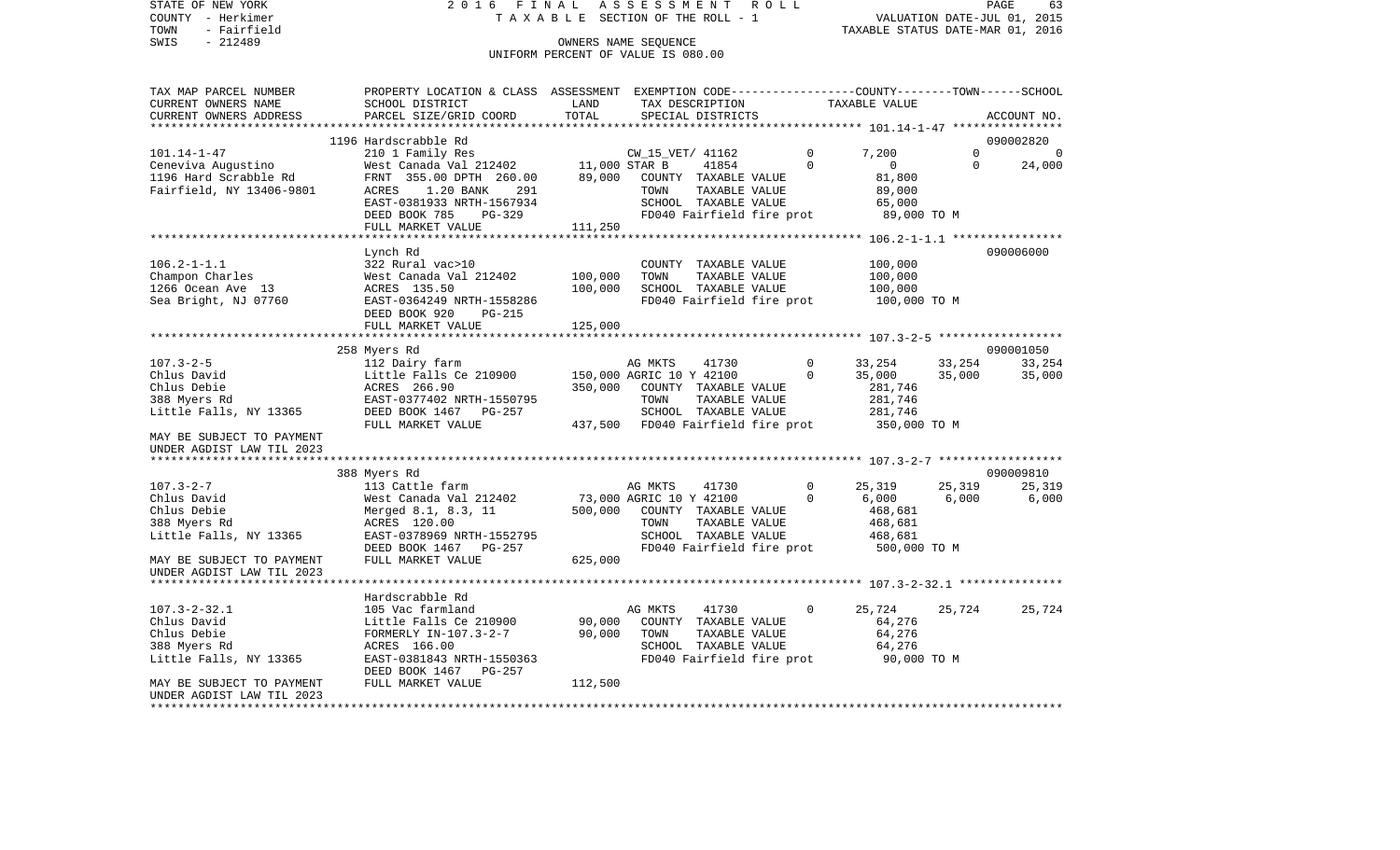STATE OF NEW YORK 2 0 1 6 F I N A L A S S E S S M E N T R O L L PAGE 64COUNTY - Herkimer **T A X A B L E** SECTION OF THE ROLL - 1 VALUATION DATE-JUL 01, 2015 TOWN - Fairfield TAXABLE STATUS DATE-MAR 01, 2016 SWIS - 212489 OWNERS NAME SEQUENCE UNIFORM PERCENT OF VALUE IS 080.00TAX MAP PARCEL NUMBER PROPERTY LOCATION & CLASS ASSESSMENT EXEMPTION CODE------------------COUNTY--------TOWN------SCHOOL CURRENT OWNERS NAME SCHOOL DISTRICT LAND TAX DESCRIPTION TAXABLE VALUECURRENT OWNERS ADDRESS PARCEL SIZE/GRID COORD TOTAL SPECIAL DISTRICTS ACCOUNT NO. \*\*\*\*\*\*\*\*\*\*\*\*\*\*\*\*\*\*\*\*\*\*\*\*\*\*\*\*\*\*\*\*\*\*\*\*\*\*\*\*\*\*\*\*\*\*\*\*\*\*\*\*\*\*\*\*\*\*\*\*\*\*\*\*\*\*\*\*\*\*\*\*\*\*\*\*\*\*\*\*\*\*\*\*\*\*\*\*\*\*\*\*\*\*\*\*\*\*\*\*\*\*\* 107.3-2-26.2 \*\*\*\*\*\*\*\*\*\*\*\*\*\*\* 2267 State Route 169 090100083107.3-2-26.2 210 1 Family Res STAR EN 41834 0 0 0 52,240 Chlus Fred Chlus Fred Little Falls Ce 210900 12,000 COUNTY TAXABLE VALUE 120,000 Chlus Charlotte ACRES 4.00 120,000 TOWN TAXABLE VALUE 120,000 2267 State Route 169 EAST-0375473 NRTH-1549598 SCHOOL TAXABLE VALUE 67,760 Little Falls, NY 13365 DEED BOOK 772 PG-92 FD040 Fairfield fire prot 120,000 TO M FULL MARKET VALUE 150,000 \*\*\*\*\*\*\*\*\*\*\*\*\*\*\*\*\*\*\*\*\*\*\*\*\*\*\*\*\*\*\*\*\*\*\*\*\*\*\*\*\*\*\*\*\*\*\*\*\*\*\*\*\*\*\*\*\*\*\*\*\*\*\*\*\*\*\*\*\*\*\*\*\*\*\*\*\*\*\*\*\*\*\*\*\*\*\*\*\*\*\*\*\*\*\*\*\*\*\*\*\*\*\* 107.3-2-6 \*\*\*\*\*\*\*\*\*\*\*\*\*\*\*\*\*\* 232 Myers Rd 090001020 107.3-2-6 210 1 Family Res STAR B 41854 0 0 0 24,000 Little Falls Ce 210900 11,000 COUNTY TAXABLE VALUE 148,000 Chlus Mary Jane ACRES 1.80 148,000 TOWN TAXABLE VALUE 148,000 232 Myers Rd EAST-0377327 NRTH-1549885 SCHOOL TAXABLE VALUE 124,000 Little Falls, NY 13365 DEED BOOK 1141 PG-438 FD040 Fairfield fire prot 148,000 TO M FULL MARKET VALUE 185,000 \*\*\*\*\*\*\*\*\*\*\*\*\*\*\*\*\*\*\*\*\*\*\*\*\*\*\*\*\*\*\*\*\*\*\*\*\*\*\*\*\*\*\*\*\*\*\*\*\*\*\*\*\*\*\*\*\*\*\*\*\*\*\*\*\*\*\*\*\*\*\*\*\*\*\*\*\*\*\*\*\*\*\*\*\*\*\*\*\*\*\*\*\*\*\*\*\*\*\*\*\*\*\* 107.3-2-20 \*\*\*\*\*\*\*\*\*\*\*\*\*\*\*\*\* Hardscrabble Rd 090001860107.3-2-20 322 Rural vac>10 COUNTY TAXABLE VALUE 6,000 Chlus Mitchell Little Falls Ce 210900 6,000 TOWN TAXABLE VALUE 6,000 Chlus Mary Jane FRNT 365.00 DPTH 6,000 SCHOOL TAXABLE VALUE 6,000 232 Myers Rd ACRES 11.50 FD040 Fairfield fire prot 6,000 TO M Little Falls, NY 13365 EAST-0377931 NRTH-1549643 DEED BOOK 902 PG-468FULL MARKET VALUE 7,500 \*\*\*\*\*\*\*\*\*\*\*\*\*\*\*\*\*\*\*\*\*\*\*\*\*\*\*\*\*\*\*\*\*\*\*\*\*\*\*\*\*\*\*\*\*\*\*\*\*\*\*\*\*\*\*\*\*\*\*\*\*\*\*\*\*\*\*\*\*\*\*\*\*\*\*\*\*\*\*\*\*\*\*\*\*\*\*\*\*\*\*\*\*\*\*\*\*\*\*\*\*\*\* 095.3-1-24 \*\*\*\*\*\*\*\*\*\*\*\*\*\*\*\*\* 1862 Hardscrabble Rd 090090010095.3-1-24 240 Rural res STAR B 41854 0 0 0 24,000 Chlus Steven K West Canada Val 212402 26,000 COUNTY TAXABLE VALUE 170,000 Chlus Liane L ACRES 31.30 170,000 TOWN TAXABLE VALUE 170,000 1862 Hard Scrabble Rd EAST-0378028 NRTH-1580361 SCHOOL TAXABLE VALUE 146,000 Newport, NY 13416 **DEED BOOK 831** PG-387 **FD040 Fairfield fire prot** 170,000 TO M FULL MARKET VALUE 212,500 \*\*\*\*\*\*\*\*\*\*\*\*\*\*\*\*\*\*\*\*\*\*\*\*\*\*\*\*\*\*\*\*\*\*\*\*\*\*\*\*\*\*\*\*\*\*\*\*\*\*\*\*\*\*\*\*\*\*\*\*\*\*\*\*\*\*\*\*\*\*\*\*\*\*\*\*\*\*\*\*\*\*\*\*\*\*\*\*\*\*\*\*\*\*\*\*\*\*\*\*\*\*\* 106.2-1-9.1 \*\*\*\*\*\*\*\*\*\*\*\*\*\*\*\* Pickert Rd 090005970090005970 106.2-1-9.1 322 Rural vac>10 COUNTY TAXABLE VALUE 11,700 Ciancio Carlo West Canada Val 212402 11,700 TOWN TAXABLE VALUE 11,700 Ciancio Rose ACRES 21.30 11,700 SCHOOL TAXABLE VALUE 11,700 137 Pickert Rd EAST-0367667 NRTH-1554672 FD040 Fairfield fire prot 11,700 TO M Little Falls, NY 13365 DEED BOOK 771 PG-12 FULL MARKET VALUE 14,625 \*\*\*\*\*\*\*\*\*\*\*\*\*\*\*\*\*\*\*\*\*\*\*\*\*\*\*\*\*\*\*\*\*\*\*\*\*\*\*\*\*\*\*\*\*\*\*\*\*\*\*\*\*\*\*\*\*\*\*\*\*\*\*\*\*\*\*\*\*\*\*\*\*\*\*\*\*\*\*\*\*\*\*\*\*\*\*\*\*\*\*\*\*\*\*\*\*\*\*\*\*\*\*\*\*\*\*\*\*\*\*\*\*\*\*\*\*\*\*\*\*\*\*\*\*\*\*\*\*\*\*\*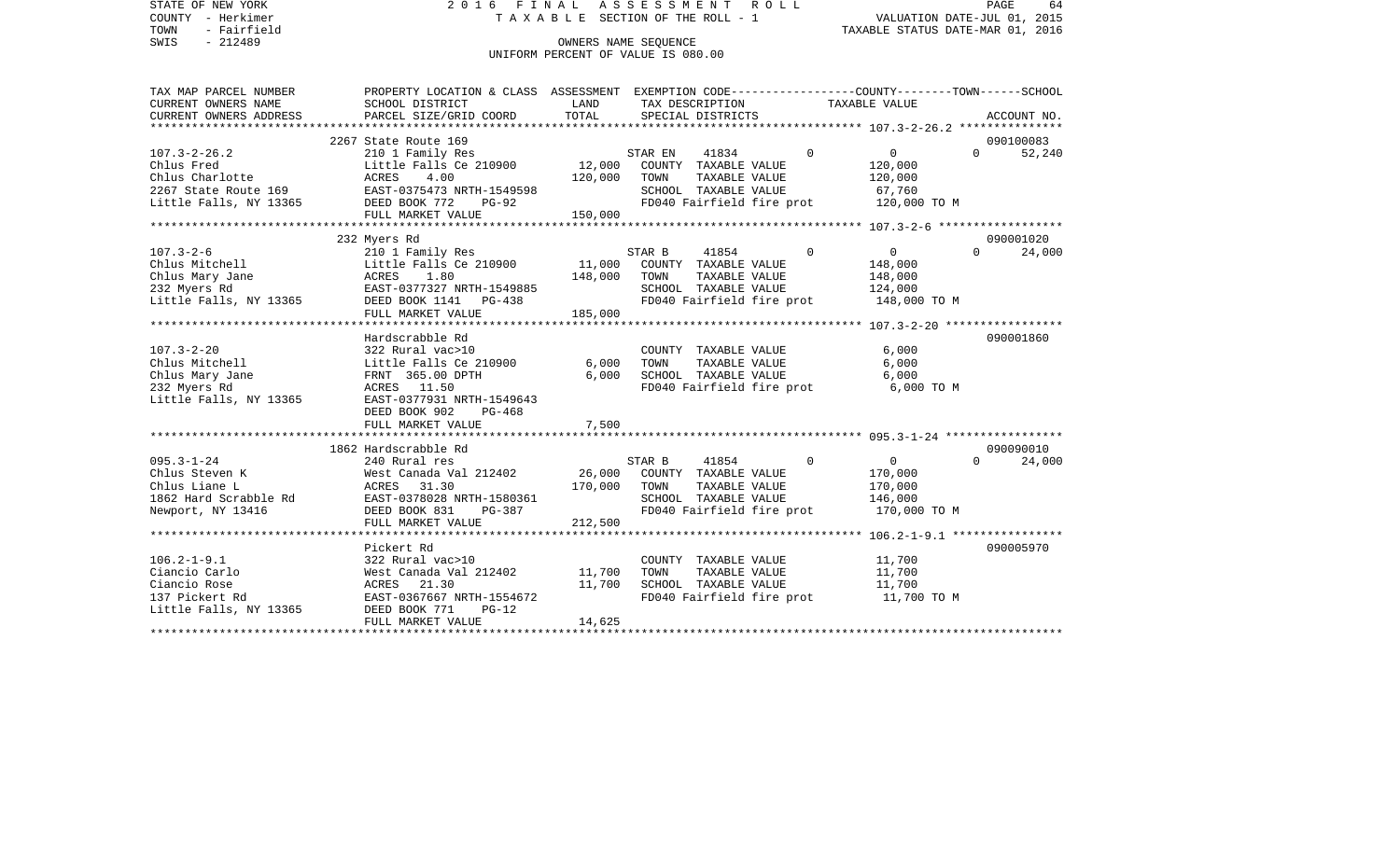STATE OF NEW YORK 2 0 1 6 F I N A L A S S E S S M E N T R O L L PAGE 65COUNTY - Herkimer T A X A B L E SECTION OF THE ROLL - 1 VALUATION DATE-JUL 01, 2015 TOWN - Fairfield TAXABLE STATUS DATE-MAR 01, 2016 SWIS - 212489 OWNERS NAME SEQUENCE UNIFORM PERCENT OF VALUE IS 080.00TAX MAP PARCEL NUMBER PROPERTY LOCATION & CLASS ASSESSMENT EXEMPTION CODE------------------COUNTY--------TOWN------SCHOOL CURRENT OWNERS NAME SCHOOL DISTRICT LAND TAX DESCRIPTION TAXABLE VALUECURRENT OWNERS ADDRESS PARCEL SIZE/GRID COORD TOTAL SPECIAL DISTRICTS ACCOUNT NO. \*\*\*\*\*\*\*\*\*\*\*\*\*\*\*\*\*\*\*\*\*\*\*\*\*\*\*\*\*\*\*\*\*\*\*\*\*\*\*\*\*\*\*\*\*\*\*\*\*\*\*\*\*\*\*\*\*\*\*\*\*\*\*\*\*\*\*\*\*\*\*\*\*\*\*\*\*\*\*\*\*\*\*\*\*\*\*\*\*\*\*\*\*\*\*\*\*\*\*\*\*\*\* 106.2-1-9.2 \*\*\*\*\*\*\*\*\*\*\*\*\*\*\*\* 137 Pickert Rd 090087067106.2-1-9.2 240 Rural res VET COM C 41132 0 12,000 0 0 Ciancio Carlo West Canada Val 212402 18,000 VET COM T 41133 0 0 16,000 0 Ciancio Rose ACRES 21.00 90,000 STAR EN 41834 0 0 52,240 137 Pickert Rd EAST-0368032 NRTH-1554060 COUNTY TAXABLE VALUE 78,000 Little Falls, NY 13365 DEED BOOK 723 PG-118 TOWN TAXABLE VALUE 74,000 FULL MARKET VALUE  $112,500$  SCHOOL TAXABLE VALUE 37,760 FD040 Fairfield fire prot 90,000 TO M \*\*\*\*\*\*\*\*\*\*\*\*\*\*\*\*\*\*\*\*\*\*\*\*\*\*\*\*\*\*\*\*\*\*\*\*\*\*\*\*\*\*\*\*\*\*\*\*\*\*\*\*\*\*\*\*\*\*\*\*\*\*\*\*\*\*\*\*\*\*\*\*\*\*\*\*\*\*\*\*\*\*\*\*\*\*\*\*\*\*\*\*\*\*\*\*\*\*\*\*\*\*\* 106.4-1-37.1 \*\*\*\*\*\*\*\*\*\*\*\*\*\*\* 351 North Creek Rd 090100063106.4-1-37.1 240 Rural res COUNTY TAXABLE VALUE 115,000 Clark Perry Lark (115,000 West Canada Val 212402 16,000 TOWN TAXABLE VALUE 115,000<br>Clark Sarah Jark (115,000 ACRES 11.70 115,000 SCHOOL TAXABLE VALUE 115,000 Clark Sarah J ACRES 11.70 115,000 SCHOOL TAXABLE VALUE 115,000 351 North Creek Rd EAST-0368229 NRTH-1547201 FD040 Fairfield fire prot 115,000 TO M Little Falls, NY 13365 DEED BOOK 1557 PG-918 FULL MARKET VALUE 143,750 \*\*\*\*\*\*\*\*\*\*\*\*\*\*\*\*\*\*\*\*\*\*\*\*\*\*\*\*\*\*\*\*\*\*\*\*\*\*\*\*\*\*\*\*\*\*\*\*\*\*\*\*\*\*\*\*\*\*\*\*\*\*\*\*\*\*\*\*\*\*\*\*\*\*\*\*\*\*\*\*\*\*\*\*\*\*\*\*\*\*\*\*\*\*\*\*\*\*\*\*\*\*\* 100.4-1-16.4 \*\*\*\*\*\*\*\*\*\*\*\*\*\*\* Parkhurst Rd 090089085100.4-1-16.4 322 Rural vac>10 COUNTY TAXABLE VALUE 11,000 Clark Wm West Canada Val 212402 11,000 TOWN TAXABLE VALUE 11,000 Clark Mary Deed Restriction 11,000 SCHOOL TAXABLE VALUE 11,000

56 Ninham Av ACRES 12.50 FD040 Fairfield fire prot 11,000 TO M Wappingers Falls, NY 12590 EAST-0369715 NRTH-1565673 DEED BOOK 753 PG-72FULL MARKET VALUE 13,750 \*\*\*\*\*\*\*\*\*\*\*\*\*\*\*\*\*\*\*\*\*\*\*\*\*\*\*\*\*\*\*\*\*\*\*\*\*\*\*\*\*\*\*\*\*\*\*\*\*\*\*\*\*\*\*\*\*\*\*\*\*\*\*\*\*\*\*\*\*\*\*\*\*\*\*\*\*\*\*\*\*\*\*\*\*\*\*\*\*\*\*\*\*\*\*\*\*\*\*\*\*\*\* 107.1-2-17 \*\*\*\*\*\*\*\*\*\*\*\*\*\*\*\*\* Davis Rd107.1-2-17 314 Rural vac<10 COUNTY TAXABLE VALUE 10,000 Coe Elijah West Canada Val 212402 10,000 TOWN TAXABLE VALUE 10,000 668 Davis Rd Portion Of 107.1-1-6.2 10,000 SCHOOL TAXABLE VALUE 10,000 Little Falls, NY 13365 ACRES 5.30 ACRES FD040 Fairfield fire prot 10,000 TO M EAST-0383317 NRTH-1556624 DEED BOOK 1384 PG-455FULL MARKET VALUE 12,500 \*\*\*\*\*\*\*\*\*\*\*\*\*\*\*\*\*\*\*\*\*\*\*\*\*\*\*\*\*\*\*\*\*\*\*\*\*\*\*\*\*\*\*\*\*\*\*\*\*\*\*\*\*\*\*\*\*\*\*\*\*\*\*\*\*\*\*\*\*\*\*\*\*\*\*\*\*\*\*\*\*\*\*\*\*\*\*\*\*\*\*\*\*\*\*\*\*\*\*\*\*\*\* 107.1-2-18 \*\*\*\*\*\*\*\*\*\*\*\*\*\*\*\*\* Davis Rd314 Rural vac<10 107.1-2-18 314 Rural vac<10 COUNTY TAXABLE VALUE 10,000 Coe Elijah West Canada Val 212402 10,000 TOWN TAXABLE VALUE 10,000 668 Davis Rd Subdivision 10,000 SCHOOL TAXABLE VALUE 10,000 Little Falls, NY 13365 Portion Of 107.1-1-6.2 FD040 Fairfield fire prot 10,000 TO M ACRES 5.10 EAST-0383579 NRTH-1556654 DEED BOOK 1384 PG-455FULL MARKET VALUE 12,500

\*\*\*\*\*\*\*\*\*\*\*\*\*\*\*\*\*\*\*\*\*\*\*\*\*\*\*\*\*\*\*\*\*\*\*\*\*\*\*\*\*\*\*\*\*\*\*\*\*\*\*\*\*\*\*\*\*\*\*\*\*\*\*\*\*\*\*\*\*\*\*\*\*\*\*\*\*\*\*\*\*\*\*\*\*\*\*\*\*\*\*\*\*\*\*\*\*\*\*\*\*\*\*\*\*\*\*\*\*\*\*\*\*\*\*\*\*\*\*\*\*\*\*\*\*\*\*\*\*\*\*\*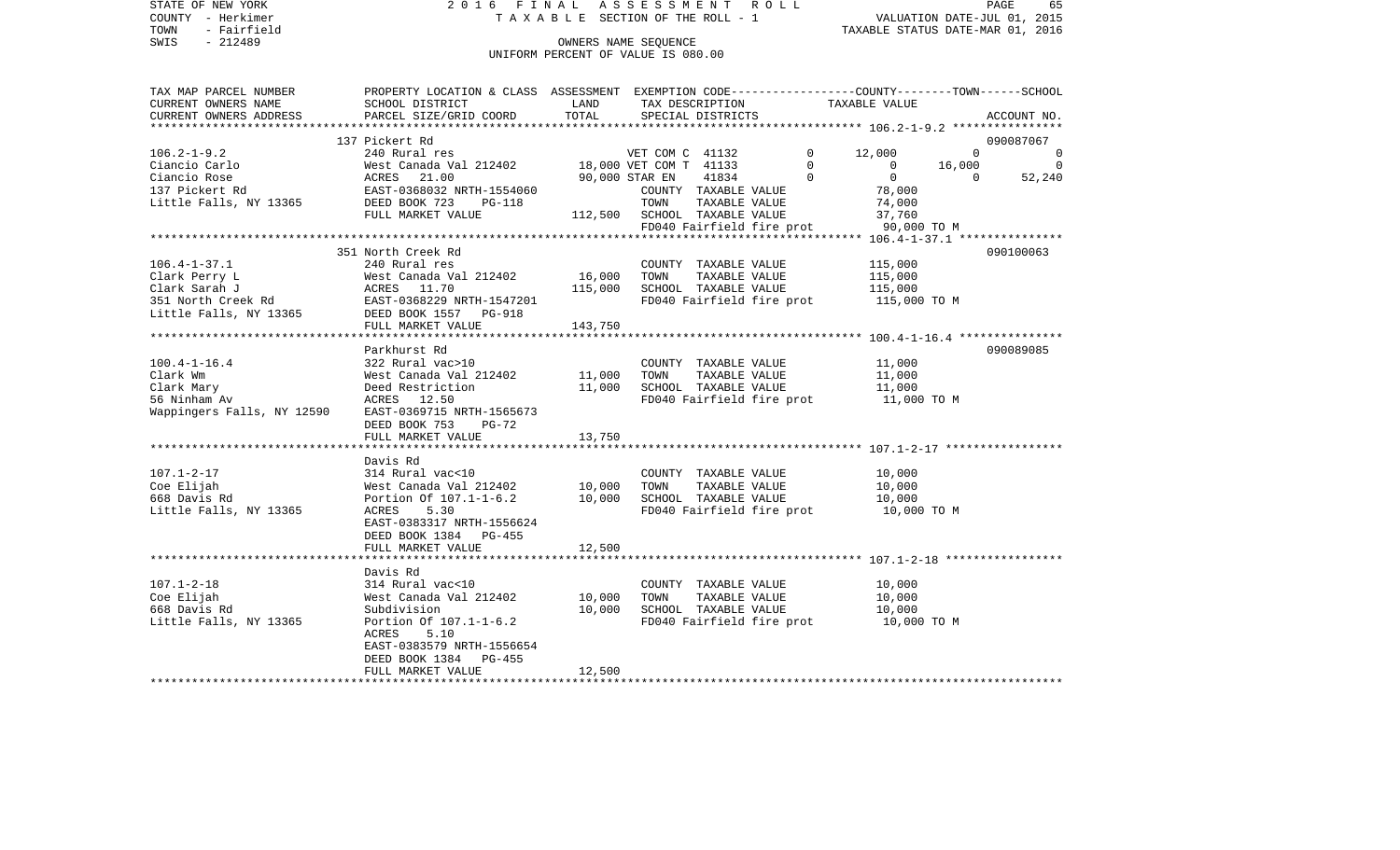COUNTY - Herkimer T A X A B L E SECTION OF THE ROLL - 1 VALUATION DATE-JUL 01, 2015 TOWN - Fairfield TAXABLE STATUS DATE-MAR 01, 2016 SWIS - 212489 CONNERS NAME SEQUENCE UNIFORM PERCENT OF VALUE IS 080.00TAX MAP PARCEL NUMBER PROPERTY LOCATION & CLASS ASSESSMENT EXEMPTION CODE------------------COUNTY--------TOWN------SCHOOL CURRENT OWNERS NAME SCHOOL DISTRICT LAND TAX DESCRIPTION TAXABLE VALUECURRENT OWNERS ADDRESS PARCEL SIZE/GRID COORD TOTAL SPECIAL DISTRICTS ACCOUNT NO. \*\*\*\*\*\*\*\*\*\*\*\*\*\*\*\*\*\*\*\*\*\*\*\*\*\*\*\*\*\*\*\*\*\*\*\*\*\*\*\*\*\*\*\*\*\*\*\*\*\*\*\*\*\*\*\*\*\*\*\*\*\*\*\*\*\*\*\*\*\*\*\*\*\*\*\*\*\*\*\*\*\*\*\*\*\*\*\*\*\*\*\*\*\*\*\*\*\*\*\*\*\*\* 107.1-2-19 \*\*\*\*\*\*\*\*\*\*\*\*\*\*\*\*\* 668 Davis Rd107.1-2-19 210 1 Family Res STAR B 41854 0 0 0 24,000 Coe Elijah West Canada Val 212402 13,000 COUNTY TAXABLE VALUE 85,000 668 Davis Rd ACRES 5.50 85,000 TOWN TAXABLE VALUE 85,000 Little Falls, NY 13365 **EAST-0383835 NRTH-1556686** SCHOOL TAXABLE VALUE 61,000 DEED BOOK 1384 PG-455 FD040 Fairfield fire prot 85,000 TO M FULL MARKET VALUE 106,250 \*\*\*\*\*\*\*\*\*\*\*\*\*\*\*\*\*\*\*\*\*\*\*\*\*\*\*\*\*\*\*\*\*\*\*\*\*\*\*\*\*\*\*\*\*\*\*\*\*\*\*\*\*\*\*\*\*\*\*\*\*\*\*\*\*\*\*\*\*\*\*\*\*\*\*\*\*\*\*\*\*\*\*\*\*\*\*\*\*\*\*\*\*\*\*\*\*\*\*\*\*\*\* 107.4-2-10 \*\*\*\*\*\*\*\*\*\*\*\*\*\*\*\*\* Cole Rd 090001830107.4-2-10 320 Rural vacant AG MKTS L 41720 0 5,362 5,362 5,362 Comstock Harold Little Falls Ce 210900 7,500 COUNTY TAXABLE VALUE 2,138 Comstock Linda acreage x per map 7,500 TOWN TAXABLE VALUE 2,138 141 Top Notch Rd ACRES 8.00 BANK 262 SCHOOL TAXABLE VALUE 2,138 Little Falls, NY 13365 EAST-0385562 NRTH-1547022 FD040 Fairfield fire prot 2,138 TO M DEED BOOK 852 PG-324 5,362 EX MAY BE SUBJECT TO PAYMENT FULL MARKET VALUE 9,375 UNDER AGDIST LAW TIL 2020 \*\*\*\*\*\*\*\*\*\*\*\*\*\*\*\*\*\*\*\*\*\*\*\*\*\*\*\*\*\*\*\*\*\*\*\*\*\*\*\*\*\*\*\*\*\*\*\*\*\*\*\*\*\*\*\*\*\*\*\*\*\*\*\*\*\*\*\*\*\*\*\*\*\*\*\*\*\*\*\*\*\*\*\*\*\*\*\*\*\*\*\*\*\*\*\*\*\*\*\*\*\*\* 107.4-2-14.3 \*\*\*\*\*\*\*\*\*\*\*\*\*\*\* Topnotch Rd 107.4-2-14.3 314 Rural vac<10 AG MKTS 41730 0 8,470 8,470 8,470 8,470 Comstock Harold Little Falls Ce 210900 12,000 COUNTY TAXABLE VALUE 3,530 Comstock Linda ACRES 9.50 12,000 TOWN TAXABLE VALUE 3,530 141 Topnotch Rd EAST-0391890 NRTH-1546287 SCHOOL TAXABLE VALUE 3,530 Little Falls, NY 13365 DEED BOOK 779 PG-199 FD040 Fairfield fire prot<br>FULL MARKET VALUE 15,000 FULL MARKET VALUE MAY BE SUBJECT TO PAYMENTUNDER AGDIST LAW TIL 2023 \*\*\*\*\*\*\*\*\*\*\*\*\*\*\*\*\*\*\*\*\*\*\*\*\*\*\*\*\*\*\*\*\*\*\*\*\*\*\*\*\*\*\*\*\*\*\*\*\*\*\*\*\*\*\*\*\*\*\*\*\*\*\*\*\*\*\*\*\*\*\*\*\*\*\*\*\*\*\*\*\*\*\*\*\*\*\*\*\*\*\*\*\*\*\*\*\*\*\*\*\*\*\* 107.4-2-22 \*\*\*\*\*\*\*\*\*\*\*\*\*\*\*\*\* Stahl Rd 090010111107.4-2-22 322 Rural vac>10 AG MKTS 41730 0 12,781 12,781 12,781 Comstock Harold **West Canada Val 212402** 26,000 COUNTY TAXABLE VALUE 13,219 Comstock Linda ACRES 36.10 26.000 TOWN TAXABLE VALUE 13.219 141 Top Notch Rd **EAST-0391184 NRTH-1549007** SCHOOL TAXABLE VALUE 13,219 Little Falls, NY 13365 DEED BOOK 779 PG-199 FOO40 Fairfield fire prot 26,000 TO M FULL MARKET VALUE 32,500 MAY BE SUBJECT TO PAYMENT UNDER AGDIST LAW TIL 2023 \*\*\*\*\*\*\*\*\*\*\*\*\*\*\*\*\*\*\*\*\*\*\*\*\*\*\*\*\*\*\*\*\*\*\*\*\*\*\*\*\*\*\*\*\*\*\*\*\*\*\*\*\*\*\*\*\*\*\*\*\*\*\*\*\*\*\*\*\*\*\*\*\*\*\*\*\*\*\*\*\*\*\*\*\*\*\*\*\*\*\*\*\*\*\*\*\*\*\*\*\*\*\* 101.3-1-19 \*\*\*\*\*\*\*\*\*\*\*\*\*\*\*\*\*Parkhurst Rd 090001170 101.3-1-19 105 Vac farmland AG MKTS L 41720 0 18,933 18,933 18,933 Comstock Harold L West Canada Val 212402 44,000 COUNTY TAXABLE VALUE 25,067 Comstock Linda C ACRES 75.00 44,000 TOWN TAXABLE VALUE 25,067 141 Topnotch Rd EAST-0379406 NRTH-1562591 SCHOOL TAXABLE VALUE 25,067 Little Falls, NY 13365 DEED BOOK 1575 PG-435 FD040 Fairfield fire prot 25,067 TO M FULL MARKET VALUE 55,000 18,933 EX MAY BE SUBJECT TO PAYMENT UNDER AGDIST LAW TIL 2020\*\*\*\*\*\*\*\*\*\*\*\*\*\*\*\*\*\*\*\*\*\*\*\*\*\*\*\*\*\*\*\*\*\*\*\*\*\*\*\*\*\*\*\*\*\*\*\*\*\*\*\*\*\*\*\*\*\*\*\*\*\*\*\*\*\*\*\*\*\*\*\*\*\*\*\*\*\*\*\*\*\*\*\*\*\*\*\*\*\*\*\*\*\*\*\*\*\*\*\*\*\*\*\*\*\*\*\*\*\*\*\*\*\*\*\*\*\*\*\*\*\*\*\*\*\*\*\*\*\*\*\*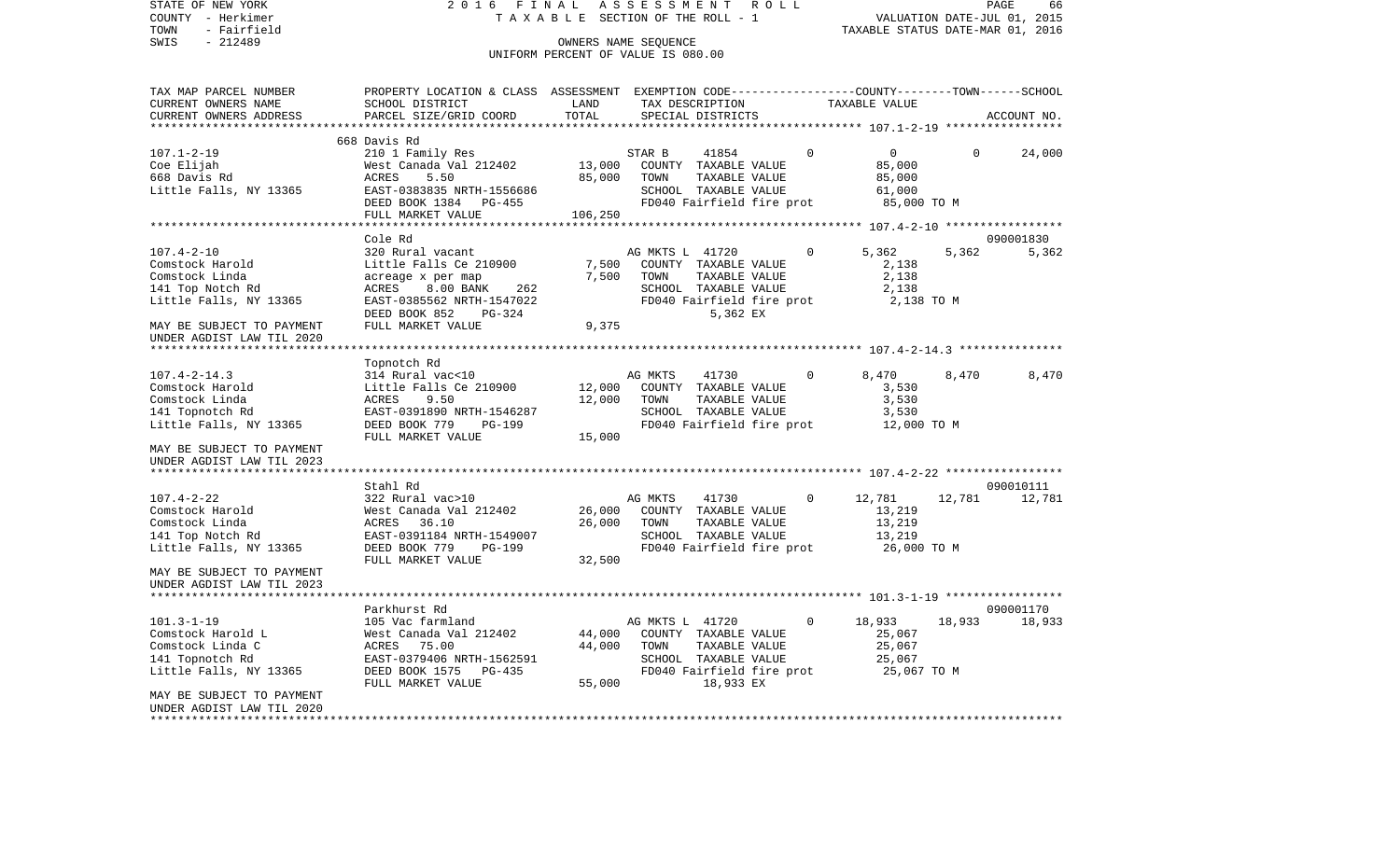COUNTY - Herkimer T A X A B L E SECTION OF THE ROLL - 1 VALUATION DATE-JUL 01, 2015 TOWN - Fairfield TAXABLE STATUS DATE-MAR 01, 2016 SWIS - 212489 OWNERS NAME SEQUENCE UNIFORM PERCENT OF VALUE IS 080.00TAX MAP PARCEL NUMBER PROPERTY LOCATION & CLASS ASSESSMENT EXEMPTION CODE------------------COUNTY--------TOWN------SCHOOL CURRENT OWNERS NAME SCHOOL DISTRICT LAND TAX DESCRIPTION TAXABLE VALUECURRENT OWNERS ADDRESS PARCEL SIZE/GRID COORD TOTAL SPECIAL DISTRICTS ACCOUNT NO. \*\*\*\*\*\*\*\*\*\*\*\*\*\*\*\*\*\*\*\*\*\*\*\*\*\*\*\*\*\*\*\*\*\*\*\*\*\*\*\*\*\*\*\*\*\*\*\*\*\*\*\*\*\*\*\*\*\*\*\*\*\*\*\*\*\*\*\*\*\*\*\*\*\*\*\*\*\*\*\*\*\*\*\*\*\*\*\*\*\*\*\*\*\*\*\*\*\*\*\*\*\*\* 107.4-2-12 \*\*\*\*\*\*\*\*\*\*\*\*\*\*\*\*\* Topnotch Rd 090001140 107.4-2-12 314 Rural vac<10 AG MKTS 41730 0 9,305 9,305 9,305 Comstock Harold L Little Falls Ce 210900 11,000 COUNTY TAXABLE VALUE 1,695 Comstock Linda C  $ACRES$  7.60 11,000 TOWN TAXABLE VALUE 1,695 141 Topnotch Rd EAST-0386811 NRTH-1546755 SCHOOL TAXABLE VALUE 1,695 Little Falls, NY 13365 DEED BOOK 1575 PG-435 FD040 Fairfield fire prot 11,000 TO M FULL MARKET VALUE 13,750 MAY BE SUBJECT TO PAYMENT UNDER AGDIST LAW TIL 2023 \*\*\*\*\*\*\*\*\*\*\*\*\*\*\*\*\*\*\*\*\*\*\*\*\*\*\*\*\*\*\*\*\*\*\*\*\*\*\*\*\*\*\*\*\*\*\*\*\*\*\*\*\*\*\*\*\*\*\*\*\*\*\*\*\*\*\*\*\*\*\*\*\*\*\*\*\*\*\*\*\*\*\*\*\*\*\*\*\*\*\*\*\*\*\*\*\*\*\*\*\*\*\* 094.4-1-19.2 \*\*\*\*\*\*\*\*\*\*\*\*\*\*\* 2103 Castle Rd094.4-1-19.2 210 1 Family Res STAR B 41854 0 0 0 24,000 Conover Christopher J West Canada Val 212402 12,000 COUNTY TAXABLE VALUE 130,000 Conover Tracey B Doublewide 130,000 TOWN TAXABLE VALUE 130,000 2103 Castle Road FRNT 250.00 DPTH SCHOOL TAXABLE VALUE 106,000 Newport, NY 13416 ACRES 3.60 BANK 813 FD040 Fairfield fire prot 130,000 TO M EAST-0331410 NRTH-1154585 DEED BOOK 923 PG-346FULL MARKET VALUE 162,500 \*\*\*\*\*\*\*\*\*\*\*\*\*\*\*\*\*\*\*\*\*\*\*\*\*\*\*\*\*\*\*\*\*\*\*\*\*\*\*\*\*\*\*\*\*\*\*\*\*\*\*\*\*\*\*\*\*\*\*\*\*\*\*\*\*\*\*\*\*\*\*\*\*\*\*\*\*\*\*\*\*\*\*\*\*\*\*\*\*\*\*\*\*\*\*\*\*\*\*\*\*\*\* 107.2-1-9 \*\*\*\*\*\*\*\*\*\*\*\*\*\*\*\*\*\*1183 State Route 170 090010770 090010770 090010770 090010770 090010770 090010770 107.2-1-9 210 1 Family Res VET WAR C 41122 0 7,200 0 0 Consolazio Monique West Canada Val 212402 11,000 VET WAR T 41123 0 0 9,600 0 1183 St Rte 170 FRNT 213.00 DPTH 78,000 VET DIS C 41142 0 24,000 0 0 Little Falls, NY 13365 ACRES 3.00 0 VET DIS T 41143 0 0 32,000 0 0 EAST-0389430 NRTH-1560291 STAR B 41854 0 0 0 24,000 DEED BOOK 815 PG-610 COUNTY TAXABLE VALUE 46,800 FULL MARKET VALUE 97,500 TOWN TAXABLE VALUE 36,400 SCHOOL TAXABLE VALUE 54,000 FD040 Fairfield fire prot 78,000 TO M \*\*\*\*\*\*\*\*\*\*\*\*\*\*\*\*\*\*\*\*\*\*\*\*\*\*\*\*\*\*\*\*\*\*\*\*\*\*\*\*\*\*\*\*\*\*\*\*\*\*\*\*\*\*\*\*\*\*\*\*\*\*\*\*\*\*\*\*\*\*\*\*\*\*\*\*\*\*\*\*\*\*\*\*\*\*\*\*\*\*\*\*\*\*\*\*\*\*\*\*\*\*\* 101.1-2-11 \*\*\*\*\*\*\*\*\*\*\*\*\*\*\*\*\* 1316 Hardscrabble Rd 090006360101.1-2-11 270 Mfg housing STAR B 41854 0 0 0 24,000 Cook Kevin West Canada Val 212402 20,000 COUNTY TAXABLE VALUE 48,000 Cook Cora FRNT 517.00 DPTH 48,000 TOWN TAXABLE VALUE 48,000 1316 Hardscrabble Rd ACRES 14.10 SCHOOL TAXABLE VALUE 24,000 Middleville, NY 13406 EAST-0382104 NRTH-1570615 FD040 Fairfield fire prot 48,000 TO M DEED BOOK 1142 PG-15 FULL MARKET VALUE 60,000 \*\*\*\*\*\*\*\*\*\*\*\*\*\*\*\*\*\*\*\*\*\*\*\*\*\*\*\*\*\*\*\*\*\*\*\*\*\*\*\*\*\*\*\*\*\*\*\*\*\*\*\*\*\*\*\*\*\*\*\*\*\*\*\*\*\*\*\*\*\*\*\*\*\*\*\*\*\*\*\*\*\*\*\*\*\*\*\*\*\*\*\*\*\*\*\*\*\*\*\*\*\*\* 106.2-1-6.3 \*\*\*\*\*\*\*\*\*\*\*\*\*\*\*\* 2831 St.Rte. 169 106.2-1-6.3 210 1 Family Res STAR B 41854 0 0 0 24,000 Cool Todd F West Canada Val 212402 9,000 COUNTY TAXABLE VALUE 85,000 2831 St.Rte. 169 FRNT 465.00 DPTH 85,000 TOWN TAXABLE VALUE 85,000 Little Falls, NY 13365 ACRES 3.00 SCHOOL TAXABLE VALUE 61,000 EAST-0371580 NRTH-1559627 DEED BOOK 1267 PG-457FULL MARKET VALUE 106,250 \*\*\*\*\*\*\*\*\*\*\*\*\*\*\*\*\*\*\*\*\*\*\*\*\*\*\*\*\*\*\*\*\*\*\*\*\*\*\*\*\*\*\*\*\*\*\*\*\*\*\*\*\*\*\*\*\*\*\*\*\*\*\*\*\*\*\*\*\*\*\*\*\*\*\*\*\*\*\*\*\*\*\*\*\*\*\*\*\*\*\*\*\*\*\*\*\*\*\*\*\*\*\*\*\*\*\*\*\*\*\*\*\*\*\*\*\*\*\*\*\*\*\*\*\*\*\*\*\*\*\*\*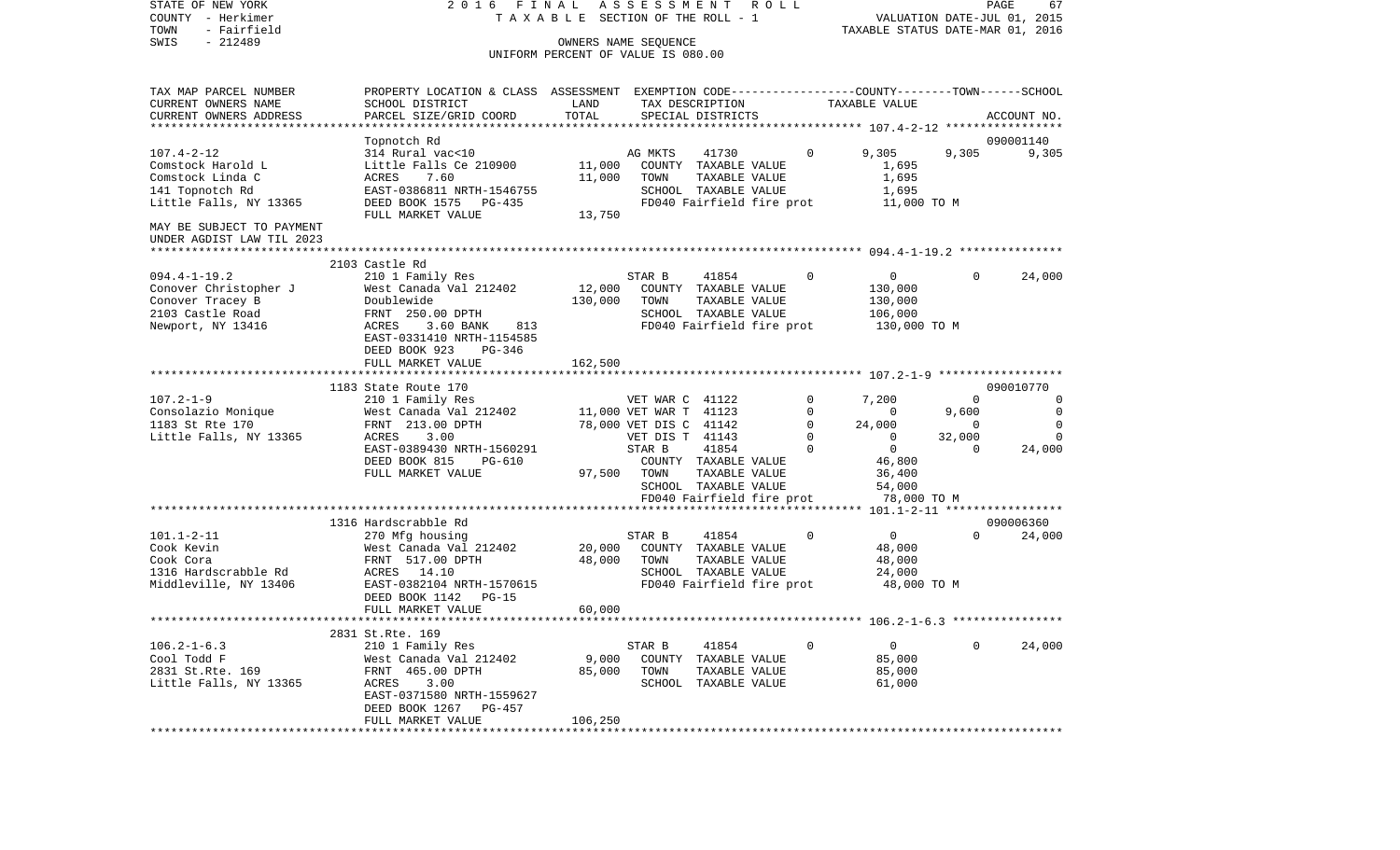| STATE OF NEW YORK      | 2016 FINAL                                                                                       |                | A S S E S S M E N T A O L L        |                      |                           |                                  |          | PAGE<br>68                  |
|------------------------|--------------------------------------------------------------------------------------------------|----------------|------------------------------------|----------------------|---------------------------|----------------------------------|----------|-----------------------------|
| COUNTY - Herkimer      |                                                                                                  |                | TAXABLE SECTION OF THE ROLL - 1    |                      |                           |                                  |          | VALUATION DATE-JUL 01, 2015 |
| - Fairfield<br>TOWN    |                                                                                                  |                |                                    |                      |                           | TAXABLE STATUS DATE-MAR 01, 2016 |          |                             |
| $-212489$<br>SWIS      |                                                                                                  |                | OWNERS NAME SEOUENCE               |                      |                           |                                  |          |                             |
|                        |                                                                                                  |                | UNIFORM PERCENT OF VALUE IS 080.00 |                      |                           |                                  |          |                             |
| TAX MAP PARCEL NUMBER  | PROPERTY LOCATION & CLASS ASSESSMENT EXEMPTION CODE----------------COUNTY-------TOWN------SCHOOL |                |                                    |                      |                           |                                  |          |                             |
| CURRENT OWNERS NAME    | SCHOOL DISTRICT                                                                                  | LAND           |                                    | TAX DESCRIPTION      |                           | TAXABLE VALUE                    |          |                             |
| CURRENT OWNERS ADDRESS | PARCEL SIZE/GRID COORD                                                                           | TOTAL          |                                    | SPECIAL DISTRICTS    |                           |                                  |          | ACCOUNT NO.                 |
|                        |                                                                                                  |                |                                    |                      |                           |                                  |          |                             |
|                        | 685 Hardscrabble Rd                                                                              |                |                                    |                      |                           |                                  |          |                             |
| $107.1 - 3 - 5$        | 210 1 Family Res                                                                                 |                | VET WAR CT 41121                   |                      | $\mathbf{0}$              | 7,200                            | 9,000    |                             |
| Coonradt Ronald A      | West Canada Val 212402                                                                           | 14,000 STAR EN |                                    | 41834                | $\Omega$                  | $\overline{0}$                   | $\Omega$ | 52,240                      |
| Coonradt Albina        | doublewide                                                                                       | 60,000         |                                    | COUNTY TAXABLE VALUE |                           | 52,800                           |          |                             |
| 685 Hardscrabble Rd    | ACRES<br>6.10                                                                                    |                | TOWN                               | TAXABLE VALUE        |                           | 51,000                           |          |                             |
| Little Falls, NY 13365 | EAST-0381190 NRTH-1558082                                                                        |                |                                    | SCHOOL TAXABLE VALUE |                           | 7,760                            |          |                             |
|                        | DEED BOOK 1526 PG-987                                                                            |                |                                    |                      | FD040 Fairfield fire prot | 60,000 TO M                      |          |                             |
|                        | FULL MARKET VALUE                                                                                | 75,000         |                                    |                      |                           |                                  |          |                             |
|                        |                                                                                                  |                |                                    |                      |                           |                                  |          |                             |
|                        | 940 Castle Rd                                                                                    |                |                                    |                      |                           |                                  |          | 090100150                   |
| $101.2 - 1 - 1.4$      | 312 Vac w/imprv                                                                                  |                |                                    | COUNTY TAXABLE VALUE |                           | 52,000                           |          |                             |
| Cornell Kevin          | West Canada Val 212402                                                                           | 40,000         | TOWN                               | TAXABLE VALUE        |                           | 52,000                           |          |                             |
| Cornell Burton         | ACRES 60.00                                                                                      | 52,000         |                                    | SCHOOL TAXABLE VALUE |                           | 52,000                           |          |                             |
| PO Box 401             | EAST-0387629 NRTH-1574093                                                                        |                |                                    |                      | FD040 Fairfield fire prot | 52,000 TO M                      |          |                             |
| Middleville, NY 13406  | DEED BOOK 841<br>PG-656                                                                          |                |                                    |                      |                           |                                  |          |                             |
|                        | FULL MARKET VALUE                                                                                | 65,000         |                                    |                      |                           |                                  |          |                             |
|                        |                                                                                                  |                |                                    |                      |                           |                                  |          |                             |
|                        | Castle Rd                                                                                        |                |                                    |                      |                           |                                  |          |                             |
| $101.4 - 6 - 3.2$      | 314 Rural vac<10                                                                                 |                |                                    | COUNTY TAXABLE VALUE |                           | 7,000                            |          |                             |
| Cornwell James M       | West Canada Val 212402                                                                           | 7,000          | TOWN                               | TAXABLE VALUE        |                           | 7,000                            |          |                             |
| 1232 State Route 170   | ACRES<br>7.10                                                                                    | 7,000          |                                    | SCHOOL TAXABLE VALUE |                           | 7,000                            |          |                             |
| Little Falls, NY 13365 | EAST-0392891 NRTH-1562456                                                                        |                |                                    |                      | FD040 Fairfield fire prot | 7,000 TO M                       |          |                             |
|                        | DEED BOOK 916<br>PG-558                                                                          |                |                                    |                      |                           |                                  |          |                             |
|                        | FULL MARKET VALUE                                                                                | 8,750          |                                    |                      |                           |                                  |          |                             |
|                        |                                                                                                  |                |                                    |                      |                           |                                  |          |                             |
| $101.4 - 6 - 4.2$      | Thompson Rd<br>314 Rural vac<10                                                                  |                |                                    | COUNTY TAXABLE VALUE |                           | 7,000                            |          |                             |
| Cornwell James M       | West Canada Val 212402                                                                           | 7,000          | TOWN                               | TAXABLE VALUE        |                           | 7,000                            |          |                             |
| 1232 State Route 170   | ACRES 7.30                                                                                       | 7,000          |                                    | SCHOOL TAXABLE VALUE |                           | 7,000                            |          |                             |
| Little Falls, NY 13365 | EAST-0392426 NRTH-1562421                                                                        |                |                                    |                      | FD040 Fairfield fire prot | 7,000 TO M                       |          |                             |
|                        | DEED BOOK 916<br>PG-558                                                                          |                |                                    |                      |                           |                                  |          |                             |
|                        | FULL MARKET VALUE                                                                                | 8,750          |                                    |                      |                           |                                  |          |                             |
|                        |                                                                                                  |                |                                    |                      |                           |                                  |          |                             |
|                        | Castle Rd                                                                                        |                |                                    |                      |                           |                                  |          | 090009390                   |
| $101.4 - 6 - 7$        | 322 Rural vac>10                                                                                 |                |                                    | COUNTY TAXABLE VALUE |                           | 17,000                           |          |                             |
| Cornwell James M       | West Canada Val 212402                                                                           | 17,000         | TOWN                               | TAXABLE VALUE        |                           | 17,000                           |          |                             |
| 1232 State Route 170   | ACRES 19.00                                                                                      | 17,000         |                                    | SCHOOL TAXABLE VALUE |                           | 17,000                           |          |                             |
| Little Falls, NY 13365 | EAST-0391560 NRTH-1562477                                                                        |                |                                    |                      | FD040 Fairfield fire prot | 17,000 TO M                      |          |                             |
|                        | DEED BOOK 916<br>PG-558                                                                          |                |                                    |                      |                           |                                  |          |                             |
|                        | FULL MARKET VALUE                                                                                | 21,250         |                                    |                      |                           |                                  |          |                             |
|                        |                                                                                                  |                |                                    |                      |                           |                                  |          |                             |
|                        | 1232 State Route 170                                                                             |                |                                    |                      |                           |                                  |          | 090009270                   |
| $107.2 - 1 - 11.1$     | 240 Rural res                                                                                    |                |                                    | COUNTY TAXABLE VALUE |                           | 80,000                           |          |                             |
| Cornwell James M       | West Canada Val 212402                                                                           | 17,000         | TOWN                               | TAXABLE VALUE        |                           | 80,000                           |          |                             |
| 1232 State Route 170   | L Falls Rd                                                                                       | 80,000         |                                    | SCHOOL TAXABLE VALUE |                           | 80,000                           |          |                             |
| Little Falls, NY 13365 | House Barn & Garage                                                                              |                |                                    |                      | FD040 Fairfield fire prot | 80,000 TO M                      |          |                             |
|                        | ACRES<br>23.30 BANK<br>135                                                                       |                |                                    |                      |                           |                                  |          |                             |
|                        | EAST-0389940 NRTH-1561756                                                                        |                |                                    |                      |                           |                                  |          |                             |
|                        | DEED BOOK 897<br>PG-187                                                                          |                |                                    |                      |                           |                                  |          |                             |
|                        | FULL MARKET VALUE                                                                                | 100,000        |                                    |                      |                           |                                  |          |                             |
|                        |                                                                                                  |                |                                    |                      |                           |                                  |          |                             |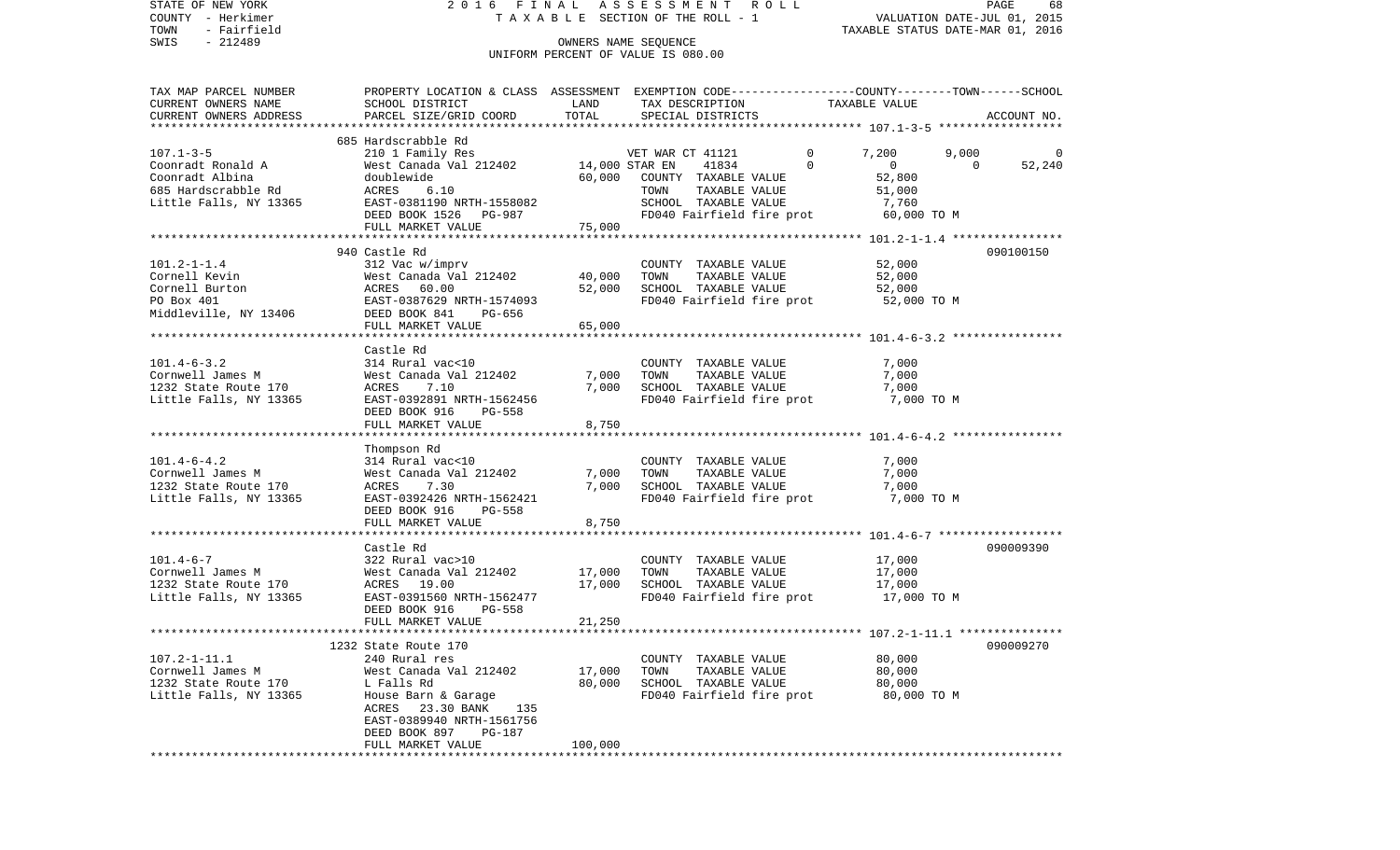VALUATION DATE-JUL 01, 2015 COUNTY - Herkimer T A X A B L E SECTION OF THE ROLL - 1 TOWN - Fairfield TAXABLE STATUS DATE-MAR 01, 2016 SWIS - 212489 OWNERS NAME SEQUENCE UNIFORM PERCENT OF VALUE IS 080.00TAX MAP PARCEL NUMBER PROPERTY LOCATION & CLASS ASSESSMENT EXEMPTION CODE------------------COUNTY--------TOWN------SCHOOL CURRENT OWNERS NAME SCHOOL DISTRICT LAND TAX DESCRIPTION TAXABLE VALUECURRENT OWNERS ADDRESS PARCEL SIZE/GRID COORD TOTAL SPECIAL DISTRICTS ACCOUNT NO. \*\*\*\*\*\*\*\*\*\*\*\*\*\*\*\*\*\*\*\*\*\*\*\*\*\*\*\*\*\*\*\*\*\*\*\*\*\*\*\*\*\*\*\*\*\*\*\*\*\*\*\*\*\*\*\*\*\*\*\*\*\*\*\*\*\*\*\*\*\*\*\*\*\*\*\*\*\*\*\*\*\*\*\*\*\*\*\*\*\*\*\*\*\*\*\*\*\*\*\*\*\*\* 107.2-1-11.3 \*\*\*\*\*\*\*\*\*\*\*\*\*\*\* State Route 170 107.2-1-11.3 311 Res vac land COUNTY TAXABLE VALUE 2,000 Cornwell James M West Canada Val 212402 2,000 TOWN TAXABLE VALUE 2,000 Tortorella Linda ACRES 2.40 BANK 135 2,000 SCHOOL TAXABLE VALUE 2,000 1232 State Route 170 EAST-0389497 NRTH-1561553 FD040 Fairfield fire prot 2,000 TO M Little Falls, NY 13365 DEED BOOK 832 PG-669 FULL MARKET VALUE 2,500 \*\*\*\*\*\*\*\*\*\*\*\*\*\*\*\*\*\*\*\*\*\*\*\*\*\*\*\*\*\*\*\*\*\*\*\*\*\*\*\*\*\*\*\*\*\*\*\*\*\*\*\*\*\*\*\*\*\*\*\*\*\*\*\*\*\*\*\*\*\*\*\*\*\*\*\*\*\*\*\*\*\*\*\*\*\*\*\*\*\*\*\*\*\*\*\*\*\*\*\*\*\*\* 100.4-1-26.3 \*\*\*\*\*\*\*\*\*\*\*\*\*\*\* 3053 State Route 169 100.4-1-26.3 210 1 Family Res STAR B 41854 0 0 0 24,000 Corsi Canorro Colleen 6 West Canada Val 212402 13,000 COUNTY TAXABLE VALUE 3053 St Rte 169 ACRES 5.00 BANK 135 122,000 TOWN TAXABLE VALUE 122,000 Little Falls, NY 13365 EAST-0369608 NRTH-1563650 SCHOOL TAXABLE VALUE 98,000 DEED BOOK 797 PG-294 FD040 Fairfield fire prot 122,000 TO M FULL MARKET VALUE 152,500 \*\*\*\*\*\*\*\*\*\*\*\*\*\*\*\*\*\*\*\*\*\*\*\*\*\*\*\*\*\*\*\*\*\*\*\*\*\*\*\*\*\*\*\*\*\*\*\*\*\*\*\*\*\*\*\*\*\*\*\*\*\*\*\*\*\*\*\*\*\*\*\*\*\*\*\*\*\*\*\*\*\*\*\*\*\*\*\*\*\*\*\*\*\*\*\*\*\*\*\*\*\*\* 101.4-7-1 \*\*\*\*\*\*\*\*\*\*\*\*\*\*\*\*\*\* Castle Rd101.4-7-1 311 Res vac land COUNTY TAXABLE VALUE 12,000 Cosh George A West Canada Val 212402 12,000 TOWN TAXABLE VALUE 12,000 8 Mark Dr ACRES 8.10 12,000 SCHOOL TAXABLE VALUE 12,000 Port Jervis, NY 12771 EAST-0390143 NRTH-1562013 FD040 Fairfield fire prot 12,000 TO M DEED BOOK 1597 PG-258PRIOR OWNER ON 3/01/2016 FULL MARKET VALUE 15,000 Cosh George A \*\*\*\*\*\*\*\*\*\*\*\*\*\*\*\*\*\*\*\*\*\*\*\*\*\*\*\*\*\*\*\*\*\*\*\*\*\*\*\*\*\*\*\*\*\*\*\*\*\*\*\*\*\*\*\*\*\*\*\*\*\*\*\*\*\*\*\*\*\*\*\*\*\*\*\*\*\*\*\*\*\*\*\*\*\*\*\*\*\*\*\*\*\*\*\*\*\*\*\*\*\*\* 106.4-1-35.1 \*\*\*\*\*\*\*\*\*\*\*\*\*\*\* 213 N Creek Rd 090002970106.4-1-35.1 240 Rural res STAR B 41854 0 0 0 24,000 Costello Daniel K West Canada Val 212402 71,000 COUNTY TAXABLE VALUE 145,000 Costello April L  $ACRES$  116.70 145,000 TOWN TAXABLE VALUE 145,000 213 N Creek Rd EAST-0365783 NRTH-1546851 SCHOOL TAXABLE VALUE 121,000 Little Falls, NY 13365 DEED BOOK 908 PG-197 FD040 Fairfield fire prot 145,000 TO M FULL MARKET VALUE 181,250 \*\*\*\*\*\*\*\*\*\*\*\*\*\*\*\*\*\*\*\*\*\*\*\*\*\*\*\*\*\*\*\*\*\*\*\*\*\*\*\*\*\*\*\*\*\*\*\*\*\*\*\*\*\*\*\*\*\*\*\*\*\*\*\*\*\*\*\*\*\*\*\*\*\*\*\*\*\*\*\*\*\*\*\*\*\*\*\*\*\*\*\*\*\*\*\*\*\*\*\*\*\*\* 094.4-1-14.1 \*\*\*\*\*\*\*\*\*\*\*\*\*\*\* 2176 Castle Rd 090001950094.4-1-14.1 210 1 Family Res STAR B 41854 0 0 0 24,000 Cota Mary Anne K West Canada Val 212402 10,000 COUNTY TAXABLE VALUE 65,000 FRNT 310.00 DPTH 140.00 65,000 TOWN Newport, NY 13416 6000 BANK 135 SCHOOL TAXABLE VALUE 41,000 EAST-0366662 NRTH-1579407 FD040 Fairfield fire prot 65,000 TO M DEED BOOK 933 PG-595FULL MARKET VALUE 81,250 \*\*\*\*\*\*\*\*\*\*\*\*\*\*\*\*\*\*\*\*\*\*\*\*\*\*\*\*\*\*\*\*\*\*\*\*\*\*\*\*\*\*\*\*\*\*\*\*\*\*\*\*\*\*\*\*\*\*\*\*\*\*\*\*\*\*\*\*\*\*\*\*\*\*\*\*\*\*\*\*\*\*\*\*\*\*\*\*\*\*\*\*\*\*\*\*\*\*\*\*\*\*\*\*\*\*\*\*\*\*\*\*\*\*\*\*\*\*\*\*\*\*\*\*\*\*\*\*\*\*\*\*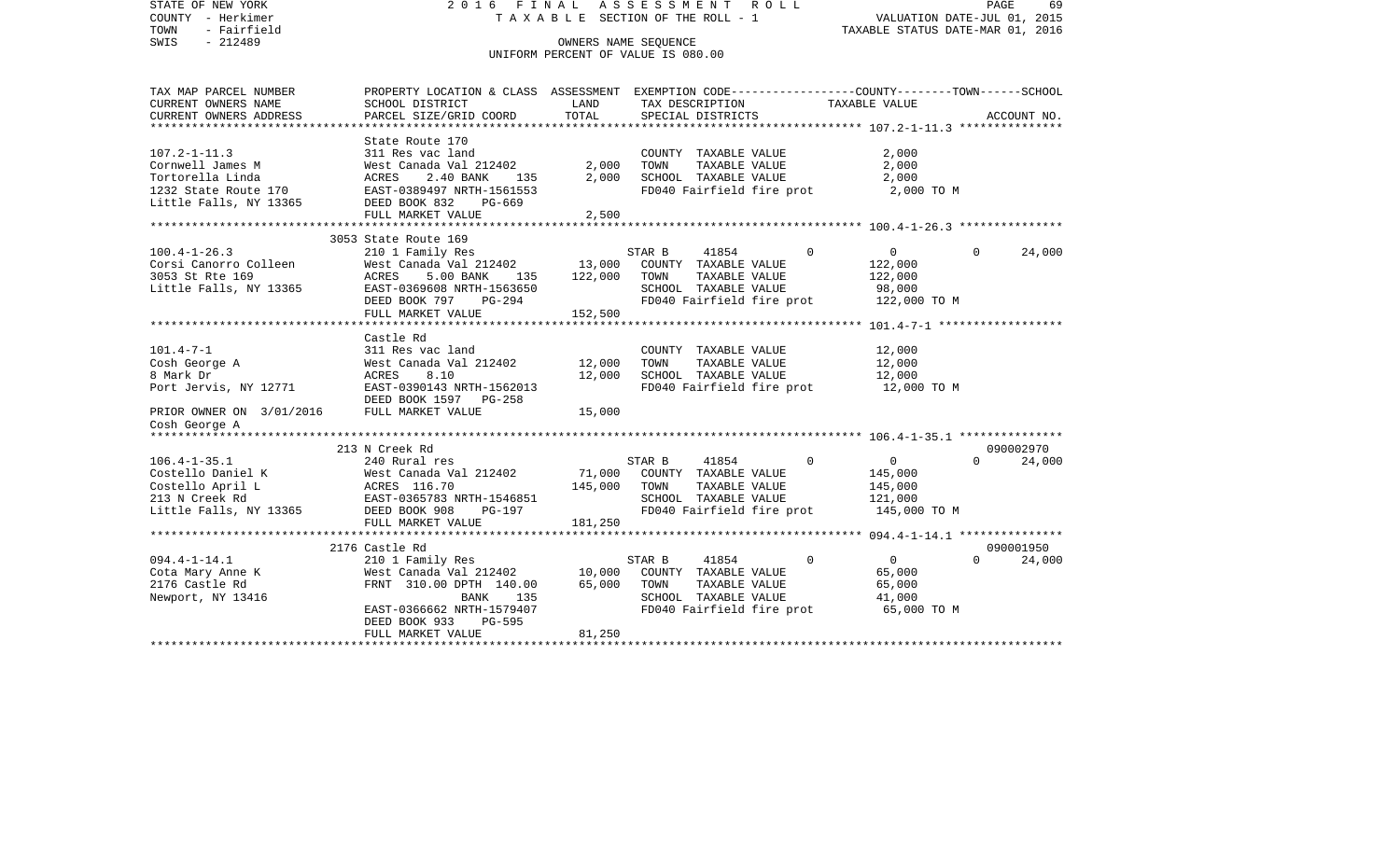| STATE OF NEW YORK<br>COUNTY - Herkimer<br>- Fairfield<br>TOWN | 2016 FINAL                                                                                       |                  | ASSESSMENT<br>R O L L<br>TAXABLE SECTION OF THE ROLL - 1 |                               | PAGE<br>70<br>VALUATION DATE-JUL 01, 2015<br>TAXABLE STATUS DATE-MAR 01, 2016 |
|---------------------------------------------------------------|--------------------------------------------------------------------------------------------------|------------------|----------------------------------------------------------|-------------------------------|-------------------------------------------------------------------------------|
| $-212489$<br>SWIS                                             |                                                                                                  |                  | OWNERS NAME SEQUENCE                                     |                               |                                                                               |
|                                                               |                                                                                                  |                  | UNIFORM PERCENT OF VALUE IS 080.00                       |                               |                                                                               |
|                                                               |                                                                                                  |                  |                                                          |                               |                                                                               |
| TAX MAP PARCEL NUMBER                                         | PROPERTY LOCATION & CLASS ASSESSMENT EXEMPTION CODE----------------COUNTY-------TOWN------SCHOOL |                  |                                                          |                               |                                                                               |
| CURRENT OWNERS NAME                                           | SCHOOL DISTRICT                                                                                  | LAND             | TAX DESCRIPTION                                          | TAXABLE VALUE                 |                                                                               |
| CURRENT OWNERS ADDRESS                                        | PARCEL SIZE/GRID COORD                                                                           | TOTAL            | SPECIAL DISTRICTS                                        |                               | ACCOUNT NO.                                                                   |
| ***********************                                       |                                                                                                  |                  |                                                          |                               | 090001470                                                                     |
| $107.4 - 2 - 13$                                              | Topnotch Rd<br>322 Rural vac>10                                                                  |                  | VETFUND CT 41101                                         | 200<br>$\Omega$               | 200<br>$\Omega$                                                               |
| Cotton Gary                                                   | Little Falls Ce 210900                                                                           | 10,000           | COUNTY TAXABLE VALUE                                     | 9,800                         |                                                                               |
| 246 Topnotch Rd                                               | ACRES 12.90                                                                                      | 10,000           | TOWN<br>TAXABLE VALUE                                    | 9,800                         |                                                                               |
| Little Falls, NY 13365                                        | EAST-0387992 NRTH-1546773                                                                        |                  | SCHOOL TAXABLE VALUE                                     | 10,000                        |                                                                               |
|                                                               | DEED BOOK 00494 PG-00249                                                                         |                  | FD040 Fairfield fire prot                                | 10,000 TO M                   |                                                                               |
|                                                               | FULL MARKET VALUE                                                                                | 12,500           |                                                          |                               |                                                                               |
|                                                               |                                                                                                  |                  |                                                          |                               |                                                                               |
|                                                               | Topnotch Rd                                                                                      |                  |                                                          |                               | 090001680                                                                     |
| $107.4 - 2 - 14.1$                                            | 105 Vac farmland                                                                                 |                  | COUNTY TAXABLE VALUE<br>TOWN                             | 35,000                        |                                                                               |
| Cotton Gary<br>246 Topnotch Rd                                | Little Falls Ce 210900<br>ACRES 63.00                                                            | 35,000<br>35,000 | TAXABLE VALUE<br>SCHOOL TAXABLE VALUE                    | 35,000<br>35,000              |                                                                               |
| Little Falls, NY 13365                                        | EAST-0389936 NRTH-1546813                                                                        |                  | FD040 Fairfield fire prot                                | 35,000 TO M                   |                                                                               |
|                                                               | DEED BOOK 828<br>PG-199                                                                          |                  |                                                          |                               |                                                                               |
|                                                               | FULL MARKET VALUE                                                                                | 43,750           |                                                          |                               |                                                                               |
|                                                               |                                                                                                  |                  |                                                          |                               |                                                                               |
|                                                               | 1720 Hardscrabble Rd                                                                             |                  |                                                          |                               |                                                                               |
| $095.3 - 3 - 9$                                               | 210 1 Family Res                                                                                 |                  | 41854<br>STAR B                                          | $\Omega$<br>$\overline{0}$    | $\Omega$<br>24,000                                                            |
| Couchman Dean                                                 | West Canada Val 212402                                                                           | 13,000           | COUNTY TAXABLE VALUE                                     | 135,000                       |                                                                               |
| PO Box 480                                                    | BAR change 6/05                                                                                  | 135,000          | TOWN<br>TAXABLE VALUE                                    | 135,000                       |                                                                               |
| Middleville, NY 13406                                         | ACRES<br>5.00 BANK<br>135<br>EAST-0379283 NRTH-1577806                                           |                  | SCHOOL TAXABLE VALUE<br>FD040 Fairfield fire prot        | 111,000<br>135,000 TO M       |                                                                               |
|                                                               | DEED BOOK 923<br>PG-206                                                                          |                  |                                                          |                               |                                                                               |
|                                                               | FULL MARKET VALUE                                                                                | 168,750          |                                                          |                               |                                                                               |
|                                                               |                                                                                                  |                  |                                                          |                               |                                                                               |
|                                                               | 1731 Castle Rd                                                                                   |                  |                                                          |                               | 090008970                                                                     |
| $095.3 - 1 - 9$                                               | 240 Rural res                                                                                    |                  | STAR EN<br>41834                                         | $\mathbf 0$<br>$\overline{0}$ | 52,240<br>$\Omega$                                                            |
| Couchman Karen L                                              | West Canada Val 212402                                                                           | 23,000           | COUNTY TAXABLE VALUE                                     | 93,000                        |                                                                               |
| Rowe Donald J                                                 | Life Use to Donald & Ruth                                                                        | 93,000           | TOWN<br>TAXABLE VALUE                                    | 93,000                        |                                                                               |
| 1731 Castle Rd                                                | 25.00<br>ACRES                                                                                   |                  | SCHOOL TAXABLE VALUE                                     | 40,760                        |                                                                               |
| Newport, NY 13416                                             | EAST-0375782 NRTH-1579844                                                                        |                  | FD040 Fairfield fire prot                                | 93,000 TO M                   |                                                                               |
|                                                               | DEED BOOK 1089 PG-777<br>FULL MARKET VALUE                                                       | 116,250          |                                                          |                               |                                                                               |
|                                                               |                                                                                                  |                  |                                                          |                               |                                                                               |
|                                                               | Castle Rd                                                                                        |                  |                                                          |                               | 090009030                                                                     |
| $094.4 - 1 - 12$                                              | 314 Rural vac<10                                                                                 |                  | COUNTY TAXABLE VALUE                                     | 6,000                         |                                                                               |
| County of Herkimer                                            | West Canada Val 212402                                                                           | 6,000            | TOWN<br>TAXABLE VALUE                                    | 6,000                         |                                                                               |
| 108 Court St                                                  | ACRES<br>1.80                                                                                    | 6,000            | SCHOOL TAXABLE VALUE                                     | 6,000                         |                                                                               |
| Herkimer, NY 13350                                            | EAST-0365617 NRTH-1578984                                                                        |                  | FD040 Fairfield fire prot                                | 6,000 TO M                    |                                                                               |
|                                                               | DEED BOOK 1603 PG-939                                                                            |                  |                                                          |                               |                                                                               |
| PRIOR OWNER ON 3/01/2016                                      | FULL MARKET VALUE                                                                                | 7,500            |                                                          |                               |                                                                               |
| County of Herkimer                                            |                                                                                                  |                  |                                                          |                               |                                                                               |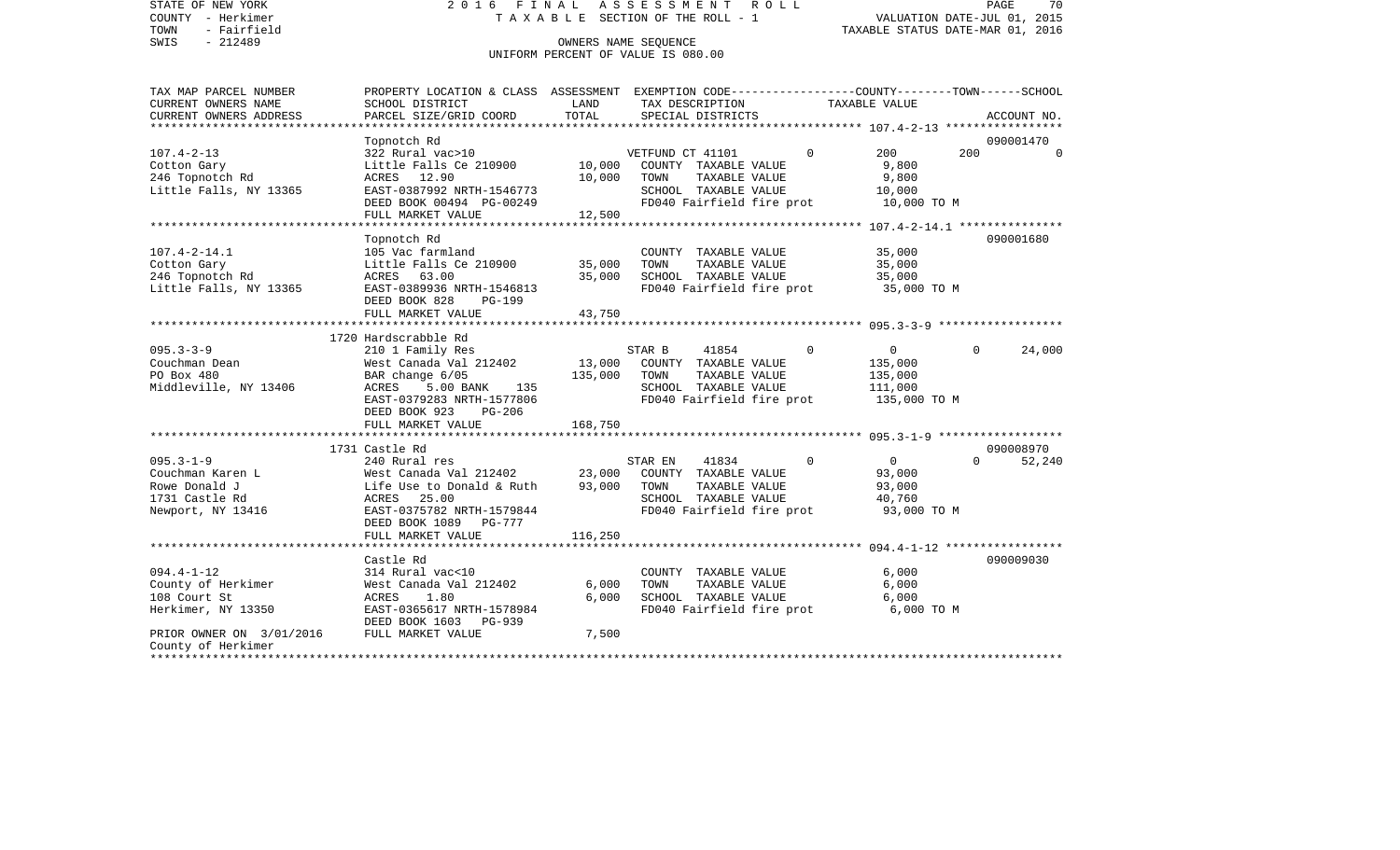| STATE OF NEW YORK                                          | 2016 FINAL                                    |                          | 71<br>PAGE                                                      |                                       |  |                                                                                                 |                           |                 |                     |
|------------------------------------------------------------|-----------------------------------------------|--------------------------|-----------------------------------------------------------------|---------------------------------------|--|-------------------------------------------------------------------------------------------------|---------------------------|-----------------|---------------------|
| COUNTY - Herkimer                                          | TAXABLE SECTION OF THE ROLL - 1               |                          | VALUATION DATE-JUL 01, 2015<br>TAXABLE STATUS DATE-MAR 01, 2016 |                                       |  |                                                                                                 |                           |                 |                     |
| - Fairfield<br>TOWN<br>$-212489$<br>SWIS                   |                                               |                          |                                                                 |                                       |  |                                                                                                 |                           |                 |                     |
| OWNERS NAME SEQUENCE<br>UNIFORM PERCENT OF VALUE IS 080.00 |                                               |                          |                                                                 |                                       |  |                                                                                                 |                           |                 |                     |
|                                                            |                                               |                          |                                                                 |                                       |  |                                                                                                 |                           |                 |                     |
| TAX MAP PARCEL NUMBER                                      |                                               |                          |                                                                 |                                       |  | PROPERTY LOCATION & CLASS ASSESSMENT EXEMPTION CODE---------------COUNTY-------TOWN------SCHOOL |                           |                 |                     |
| CURRENT OWNERS NAME                                        | SCHOOL DISTRICT                               | LAND                     | TAX DESCRIPTION                                                 |                                       |  |                                                                                                 | TAXABLE VALUE             |                 |                     |
| CURRENT OWNERS ADDRESS                                     | PARCEL SIZE/GRID COORD                        | TOTAL                    |                                                                 | SPECIAL DISTRICTS                     |  |                                                                                                 |                           |                 | ACCOUNT NO.         |
|                                                            | Davis Rd                                      |                          |                                                                 |                                       |  |                                                                                                 |                           |                 |                     |
| $107.1 - 3 - 10$                                           | 322 Rural vac>10                              |                          |                                                                 | COUNTY TAXABLE VALUE                  |  |                                                                                                 | 18,000                    |                 |                     |
| County of Herkimer                                         | West Canada Val 212402                        | 18,000                   | TOWN                                                            | TAXABLE VALUE                         |  |                                                                                                 | 18,000                    |                 |                     |
| 108 Court St                                               | ACRES 20.50                                   | 18,000                   |                                                                 | SCHOOL TAXABLE VALUE                  |  |                                                                                                 | 18,000                    |                 |                     |
| Herkimer, NY 13350                                         | EAST-0380020 NRTH-1558388                     |                          |                                                                 | FD040 Fairfield fire prot             |  |                                                                                                 | 18,000 TO M               |                 |                     |
|                                                            | DEED BOOK 1603 PG-939                         |                          |                                                                 |                                       |  |                                                                                                 |                           |                 |                     |
| PRIOR OWNER ON 3/01/2016<br>County of Herkimer             | FULL MARKET VALUE                             | 22,500                   |                                                                 |                                       |  |                                                                                                 |                           |                 |                     |
| *****************                                          |                                               |                          |                                                                 |                                       |  |                                                                                                 |                           |                 |                     |
|                                                            | 2456 State Route 169                          |                          |                                                                 |                                       |  |                                                                                                 |                           |                 | 090086046           |
| $107.1 - 1 - 13.4$                                         | 120 Field crops                               |                          | AG MKTS                                                         | 41730                                 |  | $\mathbf 0$<br>$\Omega$                                                                         | 238                       | 238<br>$\Omega$ | 238                 |
| Cowles Daniel<br>Cowles Susan                              | West Canada Val 212402<br>acreage per tax map | 90,000 STAR B<br>140,000 |                                                                 | 41854<br>COUNTY TAXABLE VALUE         |  |                                                                                                 | $\overline{0}$<br>139,762 |                 | 24,000              |
| 2456 State Route 169                                       | ACRES 174.20                                  |                          | TOWN                                                            | TAXABLE VALUE                         |  |                                                                                                 | 139,762                   |                 |                     |
| Little Falls, NY 13365                                     | EAST-0373986 NRTH-1553931                     |                          |                                                                 | SCHOOL TAXABLE VALUE                  |  |                                                                                                 | 115,762                   |                 |                     |
|                                                            | DEED BOOK 741<br>PG-95                        |                          |                                                                 | FD040 Fairfield fire prot             |  |                                                                                                 | 140,000 TO M              |                 |                     |
| MAY BE SUBJECT TO PAYMENT                                  | FULL MARKET VALUE                             | 175,000                  |                                                                 |                                       |  |                                                                                                 |                           |                 |                     |
| UNDER AGDIST LAW TIL 2023                                  |                                               |                          |                                                                 |                                       |  |                                                                                                 |                           |                 |                     |
|                                                            |                                               |                          |                                                                 |                                       |  |                                                                                                 |                           |                 |                     |
| $101.1 - 1 - 18.2$                                         | 1444 Hardscrabble Rd<br>240 Rural res         |                          | STAR B                                                          | 41854                                 |  | $\Omega$                                                                                        | $\overline{0}$            | 0               | 24,000              |
| Crawford Allan                                             | West Canada Val 212402                        | 17,000                   |                                                                 | COUNTY TAXABLE VALUE                  |  |                                                                                                 | 66,000                    |                 |                     |
| Crawford Jamie                                             | Doublewide                                    | 66,000                   | TOWN                                                            | TAXABLE VALUE                         |  |                                                                                                 | 66,000                    |                 |                     |
| 1444 Hardscrabble Rd                                       | ACRES 14.80                                   |                          |                                                                 | SCHOOL TAXABLE VALUE                  |  |                                                                                                 | 42,000                    |                 |                     |
| Middleville, NY 13407                                      | EAST-0381364 NRTH-1572836                     |                          |                                                                 | FD040 Fairfield fire prot             |  |                                                                                                 | 66,000 TO M               |                 |                     |
|                                                            | DEED BOOK 1127 PG-468                         |                          |                                                                 |                                       |  |                                                                                                 |                           |                 |                     |
|                                                            | FULL MARKET VALUE                             | 82,500                   |                                                                 |                                       |  |                                                                                                 |                           |                 |                     |
|                                                            |                                               |                          |                                                                 |                                       |  |                                                                                                 |                           |                 |                     |
| $101.3 - 3 - 13$                                           | Casler Rd<br>210 1 Family Res                 |                          | STAR B                                                          | 41854                                 |  | $\Omega$                                                                                        | $\overline{0}$            | $\Omega$        | 090009240<br>24,000 |
| Crawford Ryan N                                            | West Canada Val 212402                        | 10,000                   |                                                                 | COUNTY TAXABLE VALUE                  |  |                                                                                                 | 130,000                   |                 |                     |
| PO Box 93                                                  | Lot#13                                        | 130,000                  | TOWN                                                            | TAXABLE VALUE                         |  |                                                                                                 | 130,000                   |                 |                     |
| Middleville, NY 13406                                      | ACRES<br>5.00                                 |                          |                                                                 | SCHOOL TAXABLE VALUE                  |  |                                                                                                 | 106,000                   |                 |                     |
|                                                            | EAST-0376962 NRTH-1561753                     |                          |                                                                 | FD040 Fairfield fire prot             |  |                                                                                                 | 130,000 TO M              |                 |                     |
|                                                            | DEED BOOK 1424 PG-928                         |                          |                                                                 |                                       |  |                                                                                                 |                           |                 |                     |
|                                                            | FULL MARKET VALUE                             | 162,500                  |                                                                 |                                       |  |                                                                                                 |                           |                 |                     |
|                                                            |                                               |                          |                                                                 |                                       |  |                                                                                                 |                           |                 |                     |
|                                                            | Casler Rd                                     |                          |                                                                 |                                       |  |                                                                                                 |                           |                 | 090009240           |
| $101.3 - 3 - 14$<br>Crawford Ryan N                        | 314 Rural vac<10<br>West Canada Val 212402    | 10,000                   | TOWN                                                            | COUNTY TAXABLE VALUE<br>TAXABLE VALUE |  |                                                                                                 | 10,000<br>10,000          |                 |                     |
| PO Box 93                                                  | Lot#14                                        | 10,000                   |                                                                 | SCHOOL TAXABLE VALUE                  |  |                                                                                                 | 10,000                    |                 |                     |
| Middleville, NY 13406                                      | ACRES<br>5.00                                 |                          |                                                                 | FD040 Fairfield fire prot             |  |                                                                                                 | 10,000 TO M               |                 |                     |
|                                                            | EAST-0377268 NRTH-1561845                     |                          |                                                                 |                                       |  |                                                                                                 |                           |                 |                     |
|                                                            | $PG-228$<br>DEED BOOK 1398                    |                          |                                                                 |                                       |  |                                                                                                 |                           |                 |                     |
|                                                            | FULL MARKET VALUE                             | 12,500                   |                                                                 |                                       |  |                                                                                                 |                           |                 |                     |
|                                                            |                                               |                          |                                                                 |                                       |  |                                                                                                 |                           |                 |                     |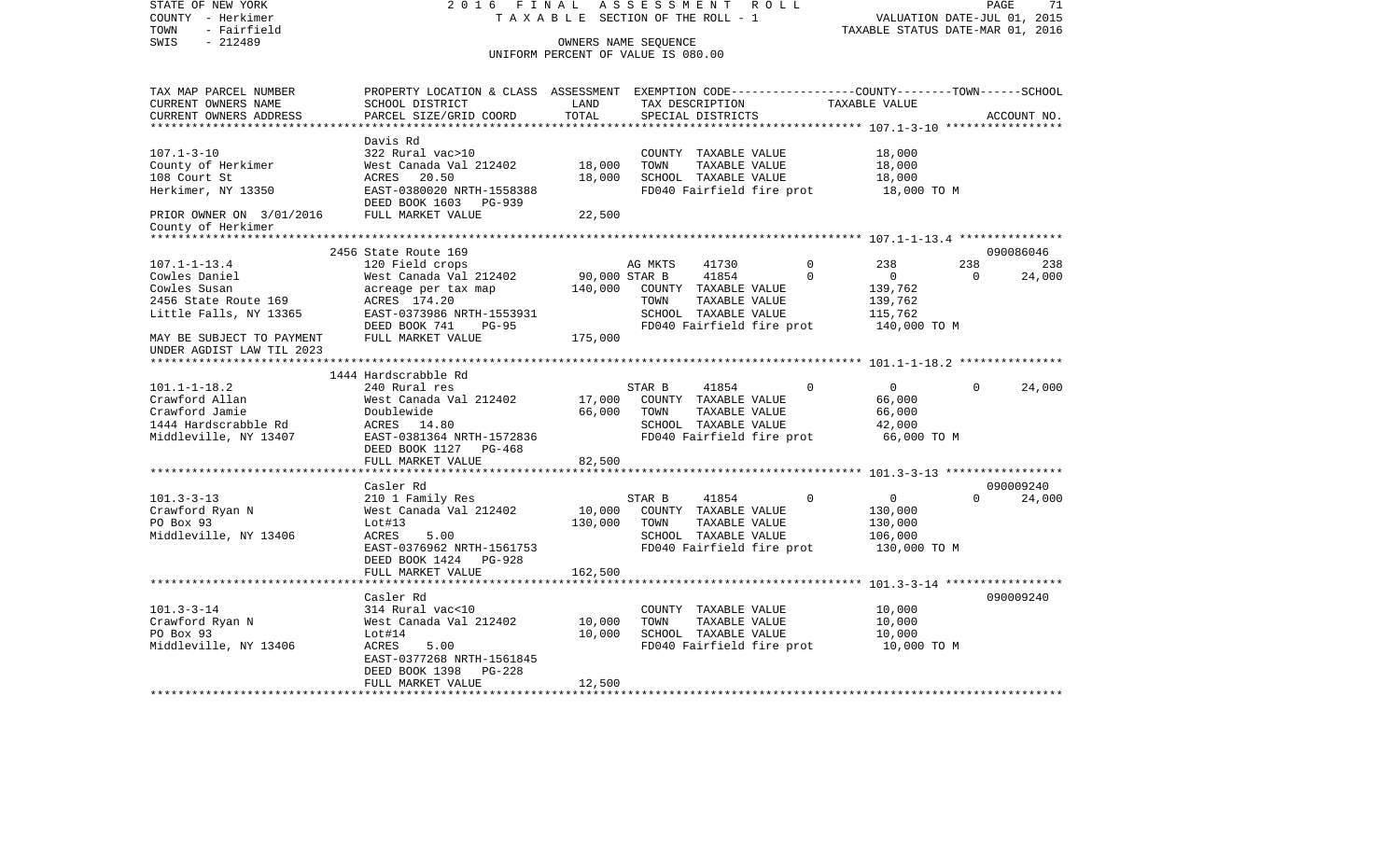COUNTY - Herkimer **T A X A B L E SECTION OF THE ROLL - 1** VALUATION DATE-JUL 01, 2015 TOWN - Fairfield TAXABLE STATUS DATE-MAR 01, 2016 SWIS - 212489 OWNERS NAME SEQUENCE UNIFORM PERCENT OF VALUE IS 080.00TAX MAP PARCEL NUMBER PROPERTY LOCATION & CLASS ASSESSMENT EXEMPTION CODE------------------COUNTY--------TOWN------SCHOOL CURRENT OWNERS NAME SCHOOL DISTRICT LAND TAX DESCRIPTION TAXABLE VALUECURRENT OWNERS ADDRESS PARCEL SIZE/GRID COORD TOTAL SPECIAL DISTRICTS ACCOUNT NO. \*\*\*\*\*\*\*\*\*\*\*\*\*\*\*\*\*\*\*\*\*\*\*\*\*\*\*\*\*\*\*\*\*\*\*\*\*\*\*\*\*\*\*\*\*\*\*\*\*\*\*\*\*\*\*\*\*\*\*\*\*\*\*\*\*\*\*\*\*\*\*\*\*\*\*\*\*\*\*\*\*\*\*\*\*\*\*\*\*\*\*\*\*\*\*\*\*\*\*\*\*\*\* 100.4-1-9 \*\*\*\*\*\*\*\*\*\*\*\*\*\*\*\*\*\*Parkhurst Rd 090006060 100.4-1-9 322 Rural vac>10 AG MKTS L 41720 0 1,423 1,423 1,423 1,423 Creek Lawn Farm LLC West Canada Val 212402 25,000 COUNTY TAXABLE VALUE 23,577 1698 Central Ave ACRES 58.60 25,000 TOWN TAXABLE VALUE 23,577 Albany, NY 12205 EAST-0370736 NRTH-1567194 SCHOOL TAXABLE VALUE 23,577 DEED BOOK 1225 PG-460 FDD40 Fairfield fire prot 23,577 TO M MAY BE SUBJECT TO PAYMENT FULL MARKET VALUE 31,250 31,250 1,423 EX UNDER AGDIST LAW TIL 2020 \*\*\*\*\*\*\*\*\*\*\*\*\*\*\*\*\*\*\*\*\*\*\*\*\*\*\*\*\*\*\*\*\*\*\*\*\*\*\*\*\*\*\*\*\*\*\*\*\*\*\*\*\*\*\*\*\*\*\*\*\*\*\*\*\*\*\*\*\*\*\*\*\*\*\*\*\*\*\*\*\*\*\*\*\*\*\*\*\*\*\*\*\*\*\*\*\*\*\*\*\*\*\* 100.4-1-22.1 \*\*\*\*\*\*\*\*\*\*\*\*\*\*\* Parkhurst Rd 090009180100.4-1-22.1 314 Rural vac<10 COUNTY TAXABLE VALUE 10,000 Creek Lawn Farm LLC West Canada Val 212402 10,000 TOWN TAXABLE VALUE 10,000 1698 Central Ave ACRES 5.25 10,000 SCHOOL TAXABLE VALUE 10,000 Albany, NY 12205 EAST-0370937 NRTH-1565745 FD040 Fairfield fire prot 10,000 TO M DEED BOOK 1225 PG-453 FULL MARKET VALUE 12,500 \*\*\*\*\*\*\*\*\*\*\*\*\*\*\*\*\*\*\*\*\*\*\*\*\*\*\*\*\*\*\*\*\*\*\*\*\*\*\*\*\*\*\*\*\*\*\*\*\*\*\*\*\*\*\*\*\*\*\*\*\*\*\*\*\*\*\*\*\*\*\*\*\*\*\*\*\*\*\*\*\*\*\*\*\*\*\*\*\*\*\*\*\*\*\*\*\*\*\*\*\*\*\* 100.4-1-22.2 \*\*\*\*\*\*\*\*\*\*\*\*\*\*\* Parkhurst Rd 090089088100.4-1-22.2 314 Rural vac<10 COUNTY TAXABLE VALUE 10,000 Creek Lawn Farm LLC West Canada Val 212402 10,000 TOWN TAXABLE VALUE 10,000 1698 Central Ave Deed Restriction 10,000 SCHOOL TAXABLE VALUE 10,000 Albany, NY 12205 ACRES 5.30 FD040 Fairfield fire prot 10,000 TO M EAST-0371414 NRTH-1565640 DEED BOOK 1225 PG-453FULL MARKET VALUE 12,500 \*\*\*\*\*\*\*\*\*\*\*\*\*\*\*\*\*\*\*\*\*\*\*\*\*\*\*\*\*\*\*\*\*\*\*\*\*\*\*\*\*\*\*\*\*\*\*\*\*\*\*\*\*\*\*\*\*\*\*\*\*\*\*\*\*\*\*\*\*\*\*\*\*\*\*\*\*\*\*\*\*\*\*\*\*\*\*\*\*\*\*\*\*\*\*\*\*\*\*\*\*\*\* 100.4-1-22.3 \*\*\*\*\*\*\*\*\*\*\*\*\*\*\* Parkhurst Rd 090089086100.4-1-22.3 314 Rural vac<10 COUNTY TAXABLE VALUE 10,000 Creek Lawn Farm LLC West Canada Val 212402 10,000 TOWN TAXABLE VALUE 10,000 1698 Central Ave Deed Restriction 10,000 SCHOOL TAXABLE VALUE 10,000 Albany, NY 12205 ACRES 5.30 FD040 Fairfield fire prot 10,000 TO M EAST-0370716 NRTH-1565745 DEED BOOK 1225 PG-453FULL MARKET VALUE 12,500 \*\*\*\*\*\*\*\*\*\*\*\*\*\*\*\*\*\*\*\*\*\*\*\*\*\*\*\*\*\*\*\*\*\*\*\*\*\*\*\*\*\*\*\*\*\*\*\*\*\*\*\*\*\*\*\*\*\*\*\*\*\*\*\*\*\*\*\*\*\*\*\*\*\*\*\*\*\*\*\*\*\*\*\*\*\*\*\*\*\*\*\*\*\*\*\*\*\*\*\*\*\*\* 100.4-1-22.4 \*\*\*\*\*\*\*\*\*\*\*\*\*\*\* Parkhurst Rd 090089087100.4-1-22.4 314 Rural vac<10 COUNTY TAXABLE VALUE 12,000 Creek Lawn Farm LLC West Canada Val 212402 12,000 TOWN TAXABLE VALUE 12,000 1698 Central Ave Deed Restriction 12,000 SCHOOL TAXABLE VALUE 12,000 Albany, NY 12205 ACRES 8.90 FD040 Fairfield fire prot 12,000 TO M EAST-0371812 NRTH-1565500 DEED BOOK 1225 PG-453 FULL MARKET VALUE 15,000 \*\*\*\*\*\*\*\*\*\*\*\*\*\*\*\*\*\*\*\*\*\*\*\*\*\*\*\*\*\*\*\*\*\*\*\*\*\*\*\*\*\*\*\*\*\*\*\*\*\*\*\*\*\*\*\*\*\*\*\*\*\*\*\*\*\*\*\*\*\*\*\*\*\*\*\*\*\*\*\*\*\*\*\*\*\*\*\*\*\*\*\*\*\*\*\*\*\*\*\*\*\*\*\*\*\*\*\*\*\*\*\*\*\*\*\*\*\*\*\*\*\*\*\*\*\*\*\*\*\*\*\*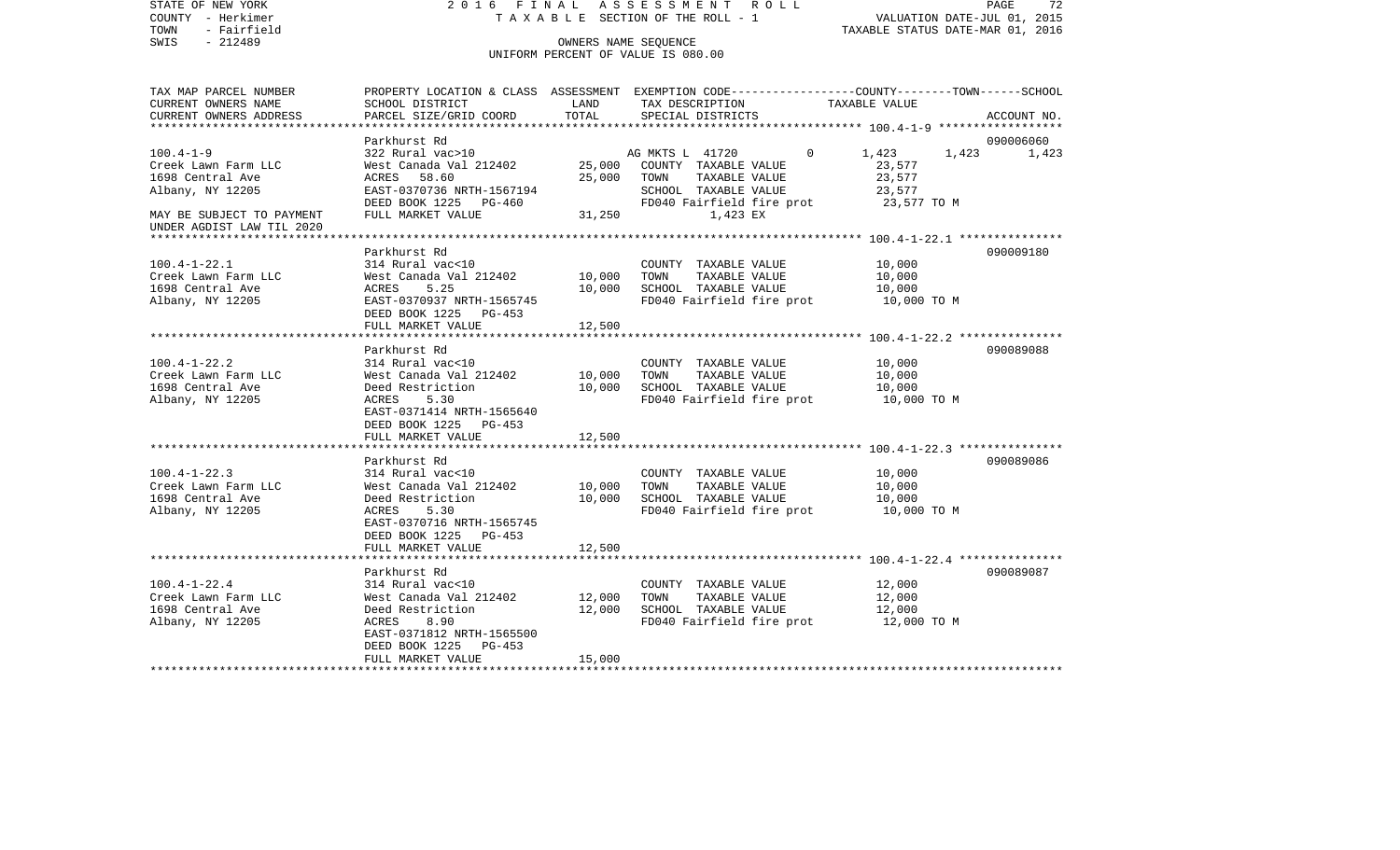COUNTY - Herkimer **T A X A B L E SECTION OF THE ROLL - 1** VALUATION DATE-JUL 01, 2015 TOWN - Fairfield TAXABLE STATUS DATE-MAR 01, 2016 SWIS - 212489 OWNERS NAME SEQUENCE UNIFORM PERCENT OF VALUE IS 080.00TAX MAP PARCEL NUMBER PROPERTY LOCATION & CLASS ASSESSMENT EXEMPTION CODE------------------COUNTY--------TOWN------SCHOOL CURRENT OWNERS NAME SCHOOL DISTRICT LAND TAX DESCRIPTION TAXABLE VALUECURRENT OWNERS ADDRESS PARCEL SIZE/GRID COORD TOTAL SPECIAL DISTRICTS ACCOUNT NO. \*\*\*\*\*\*\*\*\*\*\*\*\*\*\*\*\*\*\*\*\*\*\*\*\*\*\*\*\*\*\*\*\*\*\*\*\*\*\*\*\*\*\*\*\*\*\*\*\*\*\*\*\*\*\*\*\*\*\*\*\*\*\*\*\*\*\*\*\*\*\*\*\*\*\*\*\*\*\*\*\*\*\*\*\*\*\*\*\*\*\*\*\*\*\*\*\*\*\*\*\*\*\* 100.4-1-22.5 \*\*\*\*\*\*\*\*\*\*\*\*\*\*\*Parkhurst Rd 090089089 100.4-1-22.5 311 Res vac land COUNTY TAXABLE VALUE 10,000 Creek Lawn Farm LLC West Canada Val 212402 10,000 TOWN TAXABLE VALUE 10,000 1698 Central Ave ACRES 5.30 10,000 SCHOOL TAXABLE VALUE 10,000 Albany, NY 12205 EAST-0370511 NRTH-1565766 FD040 Fairfield fire prot 10,000 TO M DEED BOOK 1225 PG-453FULL MARKET VALUE 12,500 \*\*\*\*\*\*\*\*\*\*\*\*\*\*\*\*\*\*\*\*\*\*\*\*\*\*\*\*\*\*\*\*\*\*\*\*\*\*\*\*\*\*\*\*\*\*\*\*\*\*\*\*\*\*\*\*\*\*\*\*\*\*\*\*\*\*\*\*\*\*\*\*\*\*\*\*\*\*\*\*\*\*\*\*\*\*\*\*\*\*\*\*\*\*\*\*\*\*\*\*\*\*\* 100.4-1-22.6 \*\*\*\*\*\*\*\*\*\*\*\*\*\*\* Parkhurst Rd 090089090100.4-1-22.6 314 Rural vac<10 COUNTY TAXABLE VALUE 10,000 Creek Lawn Farm LLC West Canada Val 212402 10,000 TOWN TAXABLE VALUE 10,000 1698 Central Ave ACRES 5.30 10,000 SCHOOL TAXABLE VALUE 10,000 Albany, NY 12205 EAST-0370303 NRTH-1565772 FD040 Fairfield fire prot 10,000 TO M DEED BOOK 1225 PG-453FULL MARKET VALUE 12,500 \*\*\*\*\*\*\*\*\*\*\*\*\*\*\*\*\*\*\*\*\*\*\*\*\*\*\*\*\*\*\*\*\*\*\*\*\*\*\*\*\*\*\*\*\*\*\*\*\*\*\*\*\*\*\*\*\*\*\*\*\*\*\*\*\*\*\*\*\*\*\*\*\*\*\*\*\*\*\*\*\*\*\*\*\*\*\*\*\*\*\*\*\*\*\*\*\*\*\*\*\*\*\* 100.4-1-23 \*\*\*\*\*\*\*\*\*\*\*\*\*\*\*\*\* Parkhurst Rd 0900095407.865 100.4-1-23 322 Rural vac>10 AG MKTS L 41720 0 7,865 7,865 7,865 Creek Lawn Farm LLC West Canada Val 212402 25,000 COUNTY TAXABLE VALUE 17,135 1698 Central Ave ACRES 43.00 25,000 TOWN TAXABLE VALUE 17,135 Albany, NY 12205 EAST-0371890 NRTH-1564619 SCHOOL TAXABLE VALUE 17,135 DEED BOOK 1225 PG-465 FD040 Fairfield fire prot 17,135 TO M MAY BE SUBJECT TO PAYMENT FULL MARKET VALUE  $31,250$  7,865 EX UNDER AGDIST LAW TIL 2020 \*\*\*\*\*\*\*\*\*\*\*\*\*\*\*\*\*\*\*\*\*\*\*\*\*\*\*\*\*\*\*\*\*\*\*\*\*\*\*\*\*\*\*\*\*\*\*\*\*\*\*\*\*\*\*\*\*\*\*\*\*\*\*\*\*\*\*\*\*\*\*\*\*\*\*\*\*\*\*\*\*\*\*\*\*\*\*\*\*\*\*\*\*\*\*\*\*\*\*\*\*\*\* 100.4-1-24 \*\*\*\*\*\*\*\*\*\*\*\*\*\*\*\*\*State Route 169 090007770 100.4-1-24 240 Rural res AG MKTS L 41720 0 6.769 6.769 6.769 6.769 Creek Lawn Farm LLC West Canada Val 212402 29,000 COUNTY TAXABLE VALUE 149,631 1698 Central Ave ACRES 36.90 156,400 TOWN TAXABLE VALUE 149,631 Albany, NY 12205 EAST-0371386 NRTH-1563521 SCHOOL TAXABLE VALUE 149,631 DEED BOOK 1225 PG-465 FD040 Fairfield fire prot 149,631 TO M MAY BE SUBJECT TO PAYMENT FULL MARKET VALUE 195,500 6,769 EX UNDER AGDIST LAW TIL 2020 \*\*\*\*\*\*\*\*\*\*\*\*\*\*\*\*\*\*\*\*\*\*\*\*\*\*\*\*\*\*\*\*\*\*\*\*\*\*\*\*\*\*\*\*\*\*\*\*\*\*\*\*\*\*\*\*\*\*\*\*\*\*\*\*\*\*\*\*\*\*\*\*\*\*\*\*\*\*\*\*\*\*\*\*\*\*\*\*\*\*\*\*\*\*\*\*\*\*\*\*\*\*\* 100.4-1-25 \*\*\*\*\*\*\*\*\*\*\*\*\*\*\*\*\*State Route 169 090007830 100.4-1-25 105 Vac farmland AG MKTS L 41720 0 8,186 8,186 8,186 Creek Lawn Farm LLC West Canada Val 212402 14,000 COUNTY TAXABLE VALUE 5,814 1698 Central Ave ACRES 12.50 14,000 TOWN TAXABLE VALUE 5,814 Albany, NY 12205 EAST-0370472 NRTH-1563422 SCHOOL TAXABLE VALUE 5,814 DEED BOOK 1225 PG-465 FD040 Fairfield fire prot 5,814 TO M MAY BE SUBJECT TO PAYMENT FULL MARKET VALUE  $17,500$  8,186 EX UNDER AGDIST LAW TIL 2020\*\*\*\*\*\*\*\*\*\*\*\*\*\*\*\*\*\*\*\*\*\*\*\*\*\*\*\*\*\*\*\*\*\*\*\*\*\*\*\*\*\*\*\*\*\*\*\*\*\*\*\*\*\*\*\*\*\*\*\*\*\*\*\*\*\*\*\*\*\*\*\*\*\*\*\*\*\*\*\*\*\*\*\*\*\*\*\*\*\*\*\*\*\*\*\*\*\*\*\*\*\*\*\*\*\*\*\*\*\*\*\*\*\*\*\*\*\*\*\*\*\*\*\*\*\*\*\*\*\*\*\*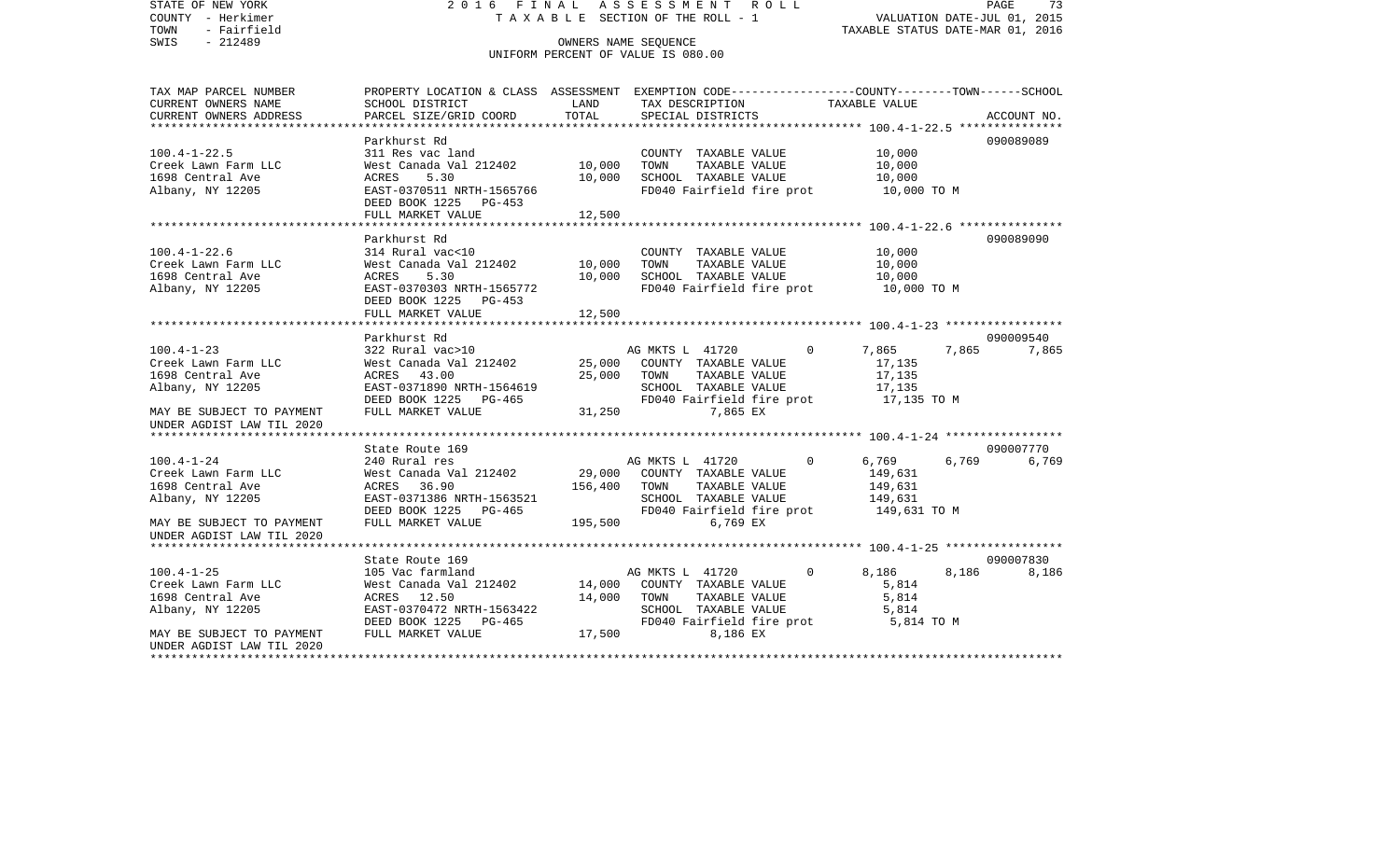COUNTY - Herkimer **T A X A B L E SECTION OF THE ROLL - 1** VALUATION DATE-JUL 01, 2015 TOWN - Fairfield TAXABLE STATUS DATE-MAR 01, 2016 SWIS - 212489 OWNERS NAME SEQUENCE UNIFORM PERCENT OF VALUE IS 080.00TAX MAP PARCEL NUMBER PROPERTY LOCATION & CLASS ASSESSMENT EXEMPTION CODE------------------COUNTY--------TOWN------SCHOOL CURRENT OWNERS NAME SCHOOL DISTRICT LAND TAX DESCRIPTION TAXABLE VALUECURRENT OWNERS ADDRESS PARCEL SIZE/GRID COORD TOTAL SPECIAL DISTRICTS ACCOUNT NO. \*\*\*\*\*\*\*\*\*\*\*\*\*\*\*\*\*\*\*\*\*\*\*\*\*\*\*\*\*\*\*\*\*\*\*\*\*\*\*\*\*\*\*\*\*\*\*\*\*\*\*\*\*\*\*\*\*\*\*\*\*\*\*\*\*\*\*\*\*\*\*\*\*\*\*\*\*\*\*\*\*\*\*\*\*\*\*\*\*\*\*\*\*\*\*\*\*\*\*\*\*\*\* 100.4-1-26.1 \*\*\*\*\*\*\*\*\*\*\*\*\*\*\* State Route 169 090002070100.4-1-26.1 322 Rural vac>10 AG MKTS L 41720 0 16,854 16,854 16,854 Creek Lawn Farm LLC West Canada Val 212402 95,300 COUNTY TAXABLE VALUE 78,446 1698 Central Ave ACRES 111.70 95,300 TOWN TAXABLE VALUE 78,446 Albany, NY 12205 EAST-0368318 NRTH-1563482 SCHOOL TAXABLE VALUE 78,446 DEED BOOK 1225 PG-470 FD040 Fairfield fire prot 78,446 TO M MAY BE SUBJECT TO PAYMENT FULL MARKET VALUE 119,125 16,854 EX UNDER AGDIST LAW TIL 2020 \*\*\*\*\*\*\*\*\*\*\*\*\*\*\*\*\*\*\*\*\*\*\*\*\*\*\*\*\*\*\*\*\*\*\*\*\*\*\*\*\*\*\*\*\*\*\*\*\*\*\*\*\*\*\*\*\*\*\*\*\*\*\*\*\*\*\*\*\*\*\*\*\*\*\*\*\*\*\*\*\*\*\*\*\*\*\*\*\*\*\*\*\*\*\*\*\*\*\*\*\*\*\* 100.4-1-26.2 \*\*\*\*\*\*\*\*\*\*\*\*\*\*\* State Route 169100.4-1-26.2 322 Rural vac>10 COUNTY TAXABLE VALUE 21,000 Creek Lawn Farm LLC West Canada Val 212402 21,000 TOWN TAXABLE VALUE 21,000 1698 Central Ave ACRES 26.70 21,000 SCHOOL TAXABLE VALUE 21,000 Albany, NY 12205 EAST-0370417 NRTH-1564704 FD040 Fairfield fire prot 21,000 TO M DEED BOOK 1225 PG-453 FULL MARKET VALUE 26, 250 \*\*\*\*\*\*\*\*\*\*\*\*\*\*\*\*\*\*\*\*\*\*\*\*\*\*\*\*\*\*\*\*\*\*\*\*\*\*\*\*\*\*\*\*\*\*\*\*\*\*\*\*\*\*\*\*\*\*\*\*\*\*\*\*\*\*\*\*\*\*\*\*\*\*\*\*\*\*\*\*\*\*\*\*\*\*\*\*\*\*\*\*\*\*\*\*\*\*\*\*\*\*\* 101.3-1-2.1 \*\*\*\*\*\*\*\*\*\*\*\*\*\*\*\* Parkhurst Rd 090006030101.3-1-2.1 120 Field crops AG MKTS L 41720 0 29,027 29,027 29,027 Creek Lawn Farm LLC West Canada Val 212402 101,000 COUNTY TAXABLE VALUE 108,973 1698 Central Ave Life Use Reserved 138,000 TOWN TAXABLE VALUE 108,973 Albany, NY 12205 ACRES 166.30 SCHOOL TAXABLE VALUE 108,973 EAST-0373349 NRTH-1565609 FD040 Fairfield fire prot 108,973 TO M MAY BE SUBJECT TO PAYMENT DEED BOOK 1225 PG-460 29,027 EX UNDER AGDIST LAW TIL 2020 FULL MARKET VALUE 172,500 \*\*\*\*\*\*\*\*\*\*\*\*\*\*\*\*\*\*\*\*\*\*\*\*\*\*\*\*\*\*\*\*\*\*\*\*\*\*\*\*\*\*\*\*\*\*\*\*\*\*\*\*\*\*\*\*\*\*\*\*\*\*\*\*\*\*\*\*\*\*\*\*\*\*\*\*\*\*\*\*\*\*\*\*\*\*\*\*\*\*\*\*\*\*\*\*\*\*\*\*\*\*\* 100.4-1-27.1 \*\*\*\*\*\*\*\*\*\*\*\*\*\*\* State Route 169 090009600100.4-1-27.1 105 Vac farmland COUNTY TAXABLE VALUE 95,000 Creek Lawn Farm, LLC West Canada Val 212402 95,000 TOWN TAXABLE VALUE 95,000 1698 Central Ave L Falls Rd 95,000 SCHOOL TAXABLE VALUE 95,000 Albany, NY 12205 FRNT 150.00 DPTH FD040 Fairfield fire prot 95,000 TO M ACRES 118.50 EAST-0367112 NRTH-1564230 DEED BOOK 1262 PG-819 FULL MARKET VALUE 118,750 \*\*\*\*\*\*\*\*\*\*\*\*\*\*\*\*\*\*\*\*\*\*\*\*\*\*\*\*\*\*\*\*\*\*\*\*\*\*\*\*\*\*\*\*\*\*\*\*\*\*\*\*\*\*\*\*\*\*\*\*\*\*\*\*\*\*\*\*\*\*\*\*\*\*\*\*\*\*\*\*\*\*\*\*\*\*\*\*\*\*\*\*\*\*\*\*\*\*\*\*\*\*\* 100.4-1-28 \*\*\*\*\*\*\*\*\*\*\*\*\*\*\*\*\*State Route 169 090011220 100.4-1-28 910 Priv forest COUNTY TAXABLE VALUE 40,000 Creek Lawn Farm, LLC West Canada Val 212402 40,000 TOWN TAXABLE VALUE 40,000 1698 Central Ave ACRES 58.30 40,000 SCHOOL TAXABLE VALUE 40,000 Albany, NY 12205 EAST-0364801 NRTH-1561154 FD040 Fairfield fire prot 40,000 TO M DEED BOOK 1262 PG-819FULL MARKET VALUE 50,000 \*\*\*\*\*\*\*\*\*\*\*\*\*\*\*\*\*\*\*\*\*\*\*\*\*\*\*\*\*\*\*\*\*\*\*\*\*\*\*\*\*\*\*\*\*\*\*\*\*\*\*\*\*\*\*\*\*\*\*\*\*\*\*\*\*\*\*\*\*\*\*\*\*\*\*\*\*\*\*\*\*\*\*\*\*\*\*\*\*\*\*\*\*\*\*\*\*\*\*\*\*\*\*\*\*\*\*\*\*\*\*\*\*\*\*\*\*\*\*\*\*\*\*\*\*\*\*\*\*\*\*\*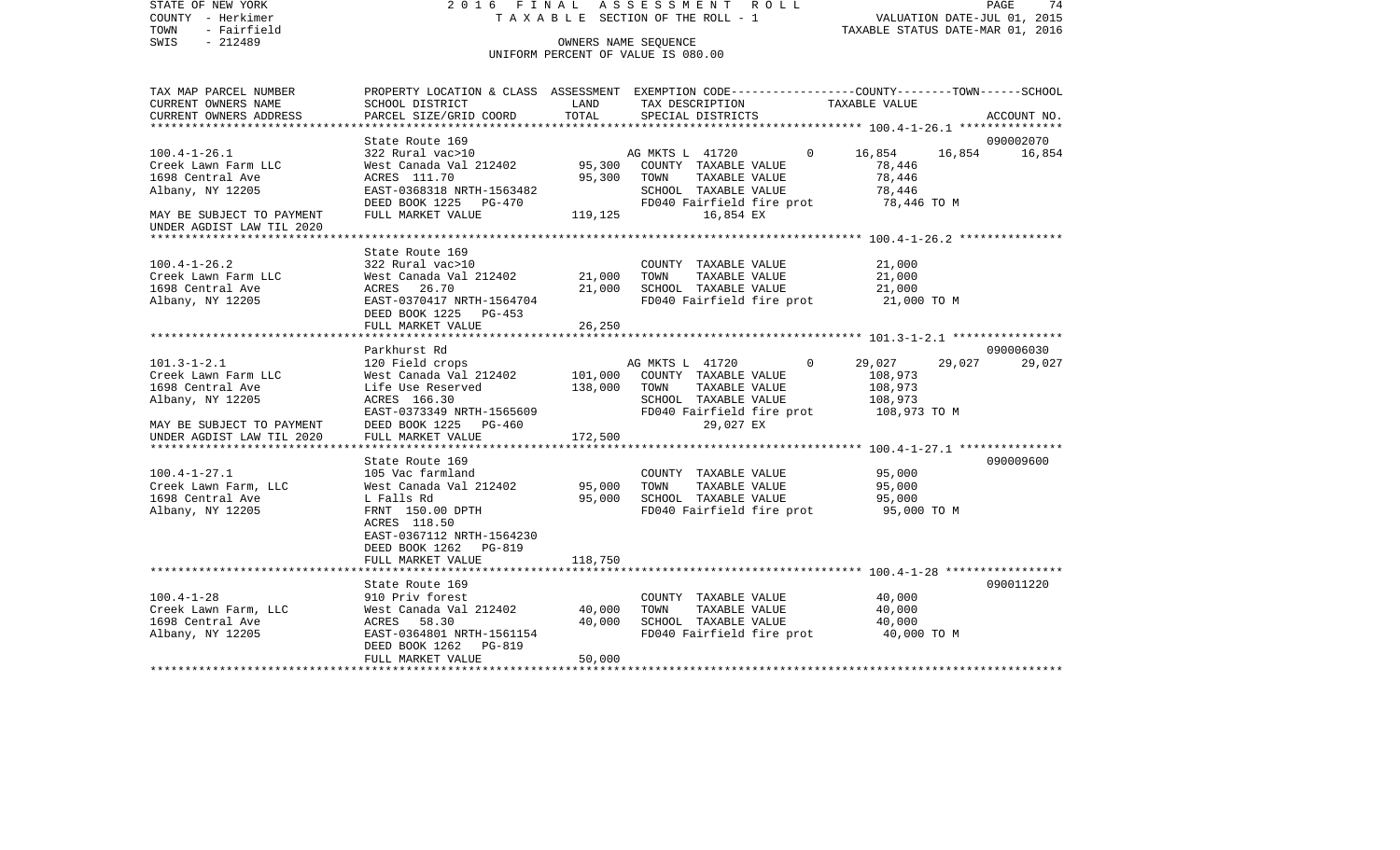STATE OF NEW YORK 2 0 1 6 F I N A L A S S E S S M E N T R O L L PAGE 75COUNTY - Herkimer **T A X A B L E** SECTION OF THE ROLL - 1 VALUATION DATE-JUL 01, 2015 TOWN - Fairfield TAXABLE STATUS DATE-MAR 01, 2016 SWIS - 212489 CONNERS NAME SEQUENCE UNIFORM PERCENT OF VALUE IS 080.00TAX MAP PARCEL NUMBER PROPERTY LOCATION & CLASS ASSESSMENT EXEMPTION CODE------------------COUNTY--------TOWN------SCHOOL CURRENT OWNERS NAME SCHOOL DISTRICT LAND TAX DESCRIPTION TAXABLE VALUECURRENT OWNERS ADDRESS PARCEL SIZE/GRID COORD TOTAL SPECIAL DISTRICTS ACCOUNT NO. \*\*\*\*\*\*\*\*\*\*\*\*\*\*\*\*\*\*\*\*\*\*\*\*\*\*\*\*\*\*\*\*\*\*\*\*\*\*\*\*\*\*\*\*\*\*\*\*\*\*\*\*\*\*\*\*\*\*\*\*\*\*\*\*\*\*\*\*\*\*\*\*\*\*\*\*\*\*\*\*\*\*\*\*\*\*\*\*\*\*\*\*\*\*\*\*\*\*\*\*\*\*\* 107.2-1-15 \*\*\*\*\*\*\*\*\*\*\*\*\*\*\*\*\* 227 Kilts Hill Rd 090001530107.2-1-15 240 Rural res STAR EN 41834 0 0 0 52,240 Crofoot Henry West Canada Val 212402 22,000 COUNTY TAXABLE VALUE 100,000 Crofoot Deanna ACRES 23.80 BANK 135 100,000 TOWN TAXABLE VALUE 100,000 227 Kilts Hill Rd EAST-0395153 NRTH-1557641 SCHOOL TAXABLE VALUE 47,760 Little Falls, NY 13365 DEED BOOK 732 PG-163 FD040 Fairfield fire prot 100,000 TO M FULL MARKET VALUE 125,000 \*\*\*\*\*\*\*\*\*\*\*\*\*\*\*\*\*\*\*\*\*\*\*\*\*\*\*\*\*\*\*\*\*\*\*\*\*\*\*\*\*\*\*\*\*\*\*\*\*\*\*\*\*\*\*\*\*\*\*\*\*\*\*\*\*\*\*\*\*\*\*\*\*\*\*\*\*\*\*\*\*\*\*\*\*\*\*\*\*\*\*\*\*\*\*\*\*\*\*\*\*\*\* 095.3-4-5 \*\*\*\*\*\*\*\*\*\*\*\*\*\*\*\*\*\* 1351 Castle Rd 090000215095.3-4-5 270 Mfg housing COUNTY TAXABLE VALUE 40,000 Crossett Gordon West Canada Val 212402 20,000 TOWN 372 Schrader Hill Rd ACRES 20.00 40,000 SCHOOL TAXABLE VALUE 40,000 Herkimer, NY 13350 EAST-0344515 NRTH-1155265 FD040 Fairfield fire prot 40,000 TO M DEED BOOK 1424 PG-13FULL MARKET VALUE 50,000 \*\*\*\*\*\*\*\*\*\*\*\*\*\*\*\*\*\*\*\*\*\*\*\*\*\*\*\*\*\*\*\*\*\*\*\*\*\*\*\*\*\*\*\*\*\*\*\*\*\*\*\*\*\*\*\*\*\*\*\*\*\*\*\*\*\*\*\*\*\*\*\*\*\*\*\*\*\*\*\*\*\*\*\*\*\*\*\*\*\*\*\*\*\*\*\*\*\*\*\*\*\*\* 094.4-1-19.1 \*\*\*\*\*\*\*\*\*\*\*\*\*\*\* 2205 Castle Rd 09000201029.537 094.4-1-19.1 112 Dairy farm AG MKTS L 41720 0 29,537 29,537 29,537 Crossett Keith & Crystal West Canada Val 212402 69,000 STAR B 41854 0 0 0 24,000 Crossett Clinton **FRNT 2730.00 DPTH** 150,000 AGRIC 10 Y 42100 0 6,000 6,000 6,000 6,000 119 Kast Bridge St ACRES 110.40 COUNTY TAXABLE VALUE 114,463 Herkimer, NY 13350 EAST-0330259 NRTH-1153950 TOWN TAXABLE VALUE 114,463 DEED BOOK 1537 PG-951 SCHOOL TAXABLE VALUE 90,463 MAY BE SUBJECT TO PAYMENT FULL MARKET VALUE 187,500 FD040 Fairfield fire prot 120,463 TO M UNDER AGDIST LAW TIL 20200 29,537 EX \*\*\*\*\*\*\*\*\*\*\*\*\*\*\*\*\*\*\*\*\*\*\*\*\*\*\*\*\*\*\*\*\*\*\*\*\*\*\*\*\*\*\*\*\*\*\*\*\*\*\*\*\*\*\*\*\*\*\*\*\*\*\*\*\*\*\*\*\*\*\*\*\*\*\*\*\*\*\*\*\*\*\*\*\*\*\*\*\*\*\*\*\*\*\*\*\*\*\*\*\*\*\* 095.3-1-29.1 \*\*\*\*\*\*\*\*\*\*\*\*\*\*\* 1648 Castle Rd 090001500095.3-1-29.1 240 Rural res VET COM CT 41131 0 12,000 16,000 0 Crossett Leslie S West Canada Val 212402 64,000 STAR EN 41834 0 0 0 52,240 Crossett Charlene includes 29.2 150,000 COUNTY TAXABLE VALUE 138,000 1648 Castle Rd ACRES 103.40 TOWN TAXABLE VALUE 134,000 Newport, NY 13416 **EAST-0377554 NRTH-1582074** SCHOOL TAXABLE VALUE 97,760 DEED BOOK 1354 PG-360 FDD40 Fairfield fire prot 150,000 TO M FULL MARKET VALUE 187,500 \*\*\*\*\*\*\*\*\*\*\*\*\*\*\*\*\*\*\*\*\*\*\*\*\*\*\*\*\*\*\*\*\*\*\*\*\*\*\*\*\*\*\*\*\*\*\*\*\*\*\*\*\*\*\*\*\*\*\*\*\*\*\*\*\*\*\*\*\*\*\*\*\*\*\*\*\*\*\*\*\*\*\*\*\*\*\*\*\*\*\*\*\*\*\*\*\*\*\*\*\*\*\* 101.3-3-18 \*\*\*\*\*\*\*\*\*\*\*\*\*\*\*\*\* Casler Rd 090009240101.3-3-18 322 Rural vac>10 COUNTY TAXABLE VALUE 18,000 Crossett Seth C West Canada Val 212402 18,000 TOWN TAXABLE VALUE 18,000 Crossett Brenda M Lot#18 18,000 SCHOOL TAXABLE VALUE 18,000 54 N Main St ACRES 21.10 FD040 Fairfield fire prot 18,000 TO M Middleville, NY 13406 EAST-0378214 NRTH-1560819 DEED BOOK 1353 PG-251 FULL MARKET VALUE 22,500 \*\*\*\*\*\*\*\*\*\*\*\*\*\*\*\*\*\*\*\*\*\*\*\*\*\*\*\*\*\*\*\*\*\*\*\*\*\*\*\*\*\*\*\*\*\*\*\*\*\*\*\*\*\*\*\*\*\*\*\*\*\*\*\*\*\*\*\*\*\*\*\*\*\*\*\*\*\*\*\*\*\*\*\*\*\*\*\*\*\*\*\*\*\*\*\*\*\*\*\*\*\*\*\*\*\*\*\*\*\*\*\*\*\*\*\*\*\*\*\*\*\*\*\*\*\*\*\*\*\*\*\*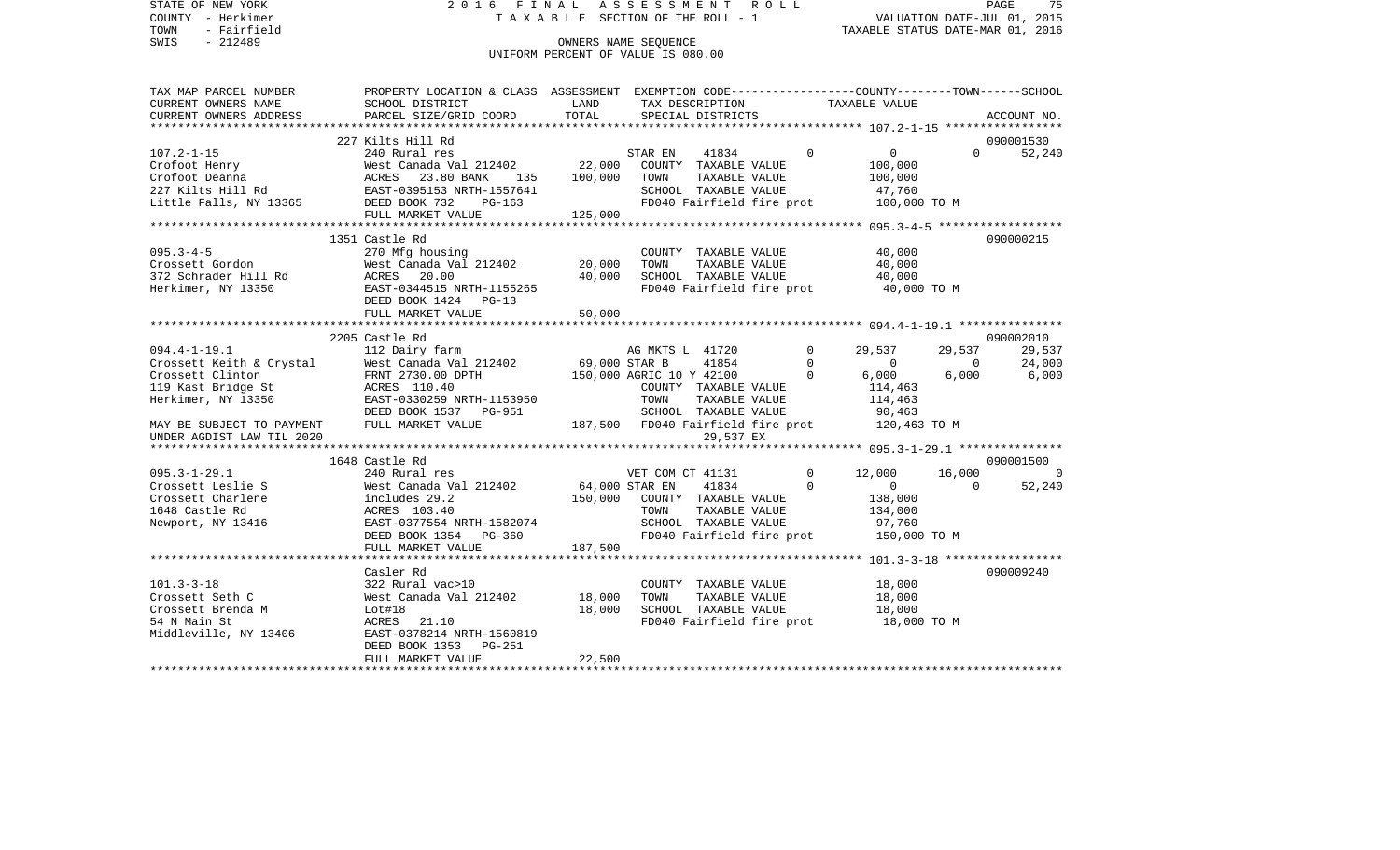| STATE OF NEW YORK<br>COUNTY - Herkimer<br>TOWN<br>- Fairfield<br>SWIS<br>$-212489$                        | 2016 FINAL                                                                                                                                                          | TAXABLE SECTION OF THE ROLL - 1<br>OWNERS NAME SEQUENCE<br>UNIFORM PERCENT OF VALUE IS 080.00 | ASSESSMENT                                             |                                                                        | R O L L                               | TAXABLE STATUS DATE-MAR 01, 2016                                    | VALUATION DATE-JUL 01, 2015               | PAGE<br>76          |
|-----------------------------------------------------------------------------------------------------------|---------------------------------------------------------------------------------------------------------------------------------------------------------------------|-----------------------------------------------------------------------------------------------|--------------------------------------------------------|------------------------------------------------------------------------|---------------------------------------|---------------------------------------------------------------------|-------------------------------------------|---------------------|
| TAX MAP PARCEL NUMBER<br>CURRENT OWNERS NAME<br>CURRENT OWNERS ADDRESS                                    | PROPERTY LOCATION & CLASS ASSESSMENT EXEMPTION CODE----------------COUNTY-------TOWN------SCHOOL<br>SCHOOL DISTRICT<br>PARCEL SIZE/GRID COORD                       | LAND<br>TOTAL                                                                                 |                                                        | TAX DESCRIPTION<br>SPECIAL DISTRICTS                                   |                                       | TAXABLE VALUE                                                       |                                           | ACCOUNT NO.         |
| **********************                                                                                    |                                                                                                                                                                     |                                                                                               |                                                        |                                                                        |                                       |                                                                     |                                           |                     |
| $101.3 - 3 - 19$<br>Crossett Seth C<br>Crossett Brenda M<br>54 N Main St<br>Middleville, NY 13406         | Casler Rd<br>322 Rural vac>10<br>West Canada Val 212402<br>Lot#19<br>ACRES 41.10<br>EAST-0379026 NRTH-1560735<br>DEED BOOK 1353 PG-251<br>FULL MARKET VALUE         | 28,000<br>28,000<br>35,000                                                                    | TOWN                                                   | COUNTY TAXABLE VALUE<br>TAXABLE VALUE<br>SCHOOL TAXABLE VALUE          |                                       | 28,000<br>28,000<br>28,000<br>FD040 Fairfield fire prot 28,000 TO M |                                           | 090009240           |
|                                                                                                           |                                                                                                                                                                     |                                                                                               |                                                        |                                                                        |                                       |                                                                     |                                           |                     |
| $106.4 - 1 - 34.2$<br>Czernecki Gary M<br>130 North Creek Road<br>Little Falls, NY 13365                  | North Creek Road<br>314 Rural vac<10<br>West Canada Val 212402<br>piece in Herkimer 106.4-1 1,200<br>FRNT 371.00 DPTH<br>0.50<br>ACRES<br>EAST-0364339 NRTH-1545817 | 1,200                                                                                         | TOWN                                                   | COUNTY TAXABLE VALUE<br>TAXABLE VALUE<br>SCHOOL TAXABLE VALUE          | FD040 Fairfield fire prot             | 1,200<br>1,200<br>1,200                                             | 1,200 TO M                                |                     |
|                                                                                                           | FULL MARKET VALUE                                                                                                                                                   | 1,500                                                                                         |                                                        |                                                                        |                                       |                                                                     |                                           |                     |
|                                                                                                           |                                                                                                                                                                     |                                                                                               |                                                        |                                                                        |                                       |                                                                     |                                           |                     |
| $095.3 - 1 - 32.5$<br>Czyrny Boguslaw<br>Mazurkiewicz Rosanna<br>172 Tonnele Ave<br>Jersey City, NJ 07306 | 217 Comstock Rd<br>240 Rural res<br>West Canada Val 212402<br>partial<br>ACRES 38.40<br>EAST-0383647 NRTH-1583443<br>DEED BOOK 1574 PG-988<br>FULL MARKET VALUE     | 29,000<br>72,000<br>90,000                                                                    | STAR EN<br>TOWN                                        | 41834<br>COUNTY TAXABLE VALUE<br>TAXABLE VALUE<br>SCHOOL TAXABLE VALUE | $\Omega$<br>FD040 Fairfield fire prot | $\overline{0}$<br>72,000<br>72,000<br>19,760                        | $\Omega$<br>72,000 TO M                   | 52,240              |
|                                                                                                           |                                                                                                                                                                     |                                                                                               |                                                        |                                                                        |                                       |                                                                     |                                           |                     |
| $107.1 - 1 - 11.2$<br>Daley Clinton<br>Daley Kathleen<br>331 Davis Rd<br>Little Falls, NY 13365           | 331 Davis Rd<br>270 Mfg housing<br>West Canada Val 212402<br>ACRES<br>1.00<br>EAST-0376606 NRTH-1557014<br>DEED BOOK 698<br>$PG-802$                                | 10,000<br>34,000                                                                              | STAR EN<br>TOWN                                        | 41834<br>COUNTY TAXABLE VALUE<br>TAXABLE VALUE<br>SCHOOL TAXABLE VALUE | $\Omega$<br>FD040 Fairfield fire prot | $\overline{0}$<br>34,000<br>34,000                                  | $\Omega$<br>$\overline{0}$<br>34,000 TO M | 090100070<br>34,000 |
|                                                                                                           | FULL MARKET VALUE                                                                                                                                                   | 42,500                                                                                        |                                                        |                                                                        |                                       |                                                                     |                                           |                     |
|                                                                                                           |                                                                                                                                                                     |                                                                                               |                                                        |                                                                        |                                       |                                                                     |                                           |                     |
|                                                                                                           | 2280 State Route 169                                                                                                                                                |                                                                                               |                                                        |                                                                        |                                       |                                                                     |                                           | 090001620           |
| $107.3 - 2 - 4.1$<br>Daley Robert                                                                         | 240 Rural res<br>Little Falls Ce 210900                                                                                                                             |                                                                                               | VET WAR T 41123<br>25,000 VET WAR CS 41125             |                                                                        | $\circ$<br>$\circ$                    | $\overline{0}$<br>7,200                                             | 9,600<br>$\overline{0}$                   | $\Omega$<br>7,200   |
| Daley Carolyn<br>2280 State Route 169<br>Little Falls, NY 13365 DEED BOOK 00645 PG-00958                  | ACRES 30.30<br>FULL MARKET VALUE                                                                                                                                    |                                                                                               | 95,000 STAR EN<br>TOWN<br>118,750 SCHOOL TAXABLE VALUE | 41834<br>COUNTY TAXABLE VALUE<br>TAXABLE VALUE                         | $\Omega$<br>FD040 Fairfield fire prot | $\overline{0}$<br>87,800<br>85,400<br>35,560<br>95,000 TO M         | $\Omega$                                  | 52,240              |
|                                                                                                           |                                                                                                                                                                     |                                                                                               |                                                        |                                                                        |                                       |                                                                     |                                           |                     |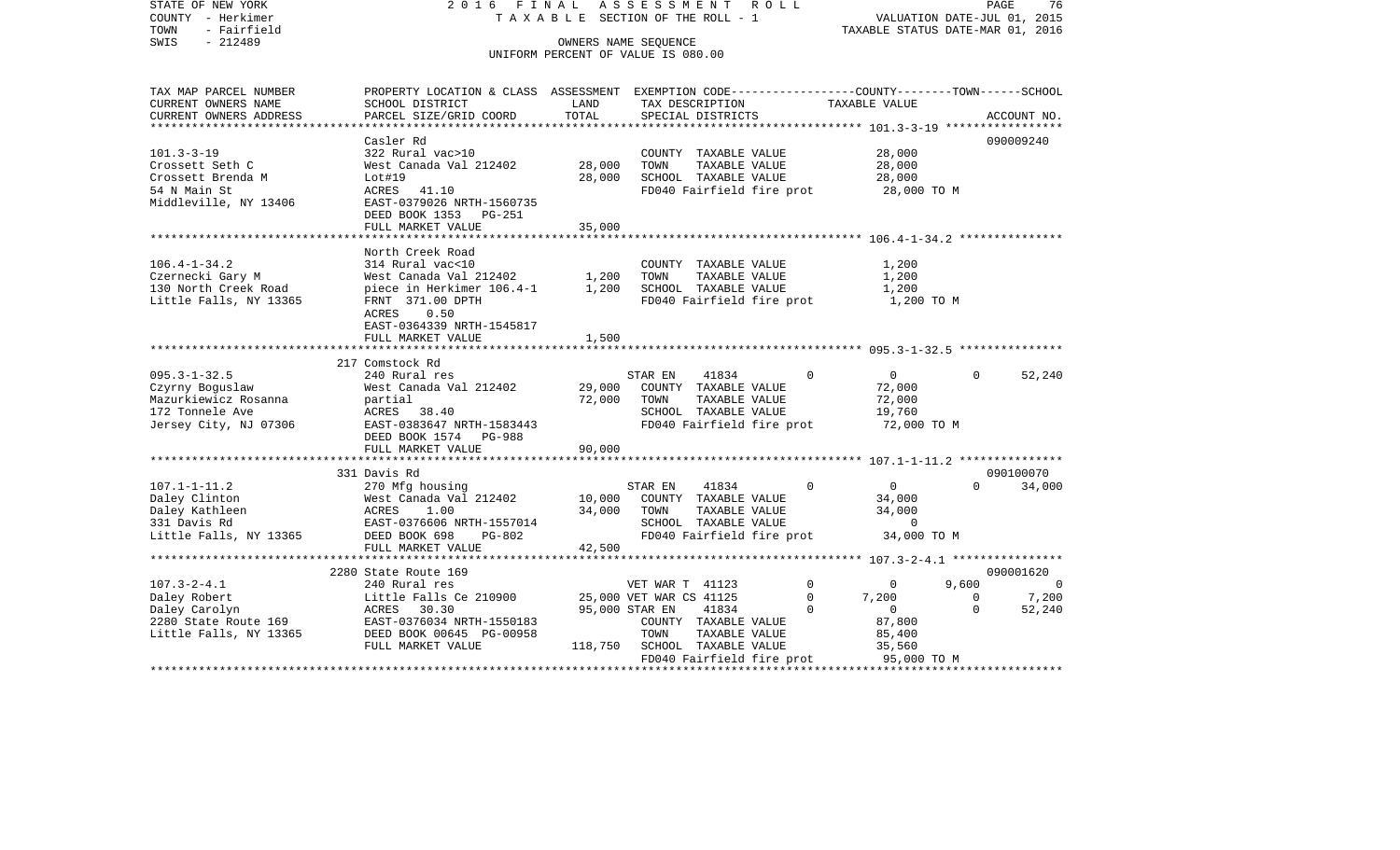STATE OF NEW YORK 2 0 1 6 F I N A L A S S E S S M E N T R O L L PAGE 77COUNTY - Herkimer **T A X A B L E** SECTION OF THE ROLL - 1 VALUATION DATE-JUL 01, 2015 TOWN - Fairfield TAXABLE STATUS DATE-MAR 01, 2016 SWIS - 212489 CONNERS NAME SEQUENCE UNIFORM PERCENT OF VALUE IS 080.00TAX MAP PARCEL NUMBER PROPERTY LOCATION & CLASS ASSESSMENT EXEMPTION CODE------------------COUNTY--------TOWN------SCHOOL CURRENT OWNERS NAME SCHOOL DISTRICT LAND TAX DESCRIPTION TAXABLE VALUECURRENT OWNERS ADDRESS PARCEL SIZE/GRID COORD TOTAL SPECIAL DISTRICTS ACCOUNT NO. \*\*\*\*\*\*\*\*\*\*\*\*\*\*\*\*\*\*\*\*\*\*\*\*\*\*\*\*\*\*\*\*\*\*\*\*\*\*\*\*\*\*\*\*\*\*\*\*\*\*\*\*\*\*\*\*\*\*\*\*\*\*\*\*\*\*\*\*\*\*\*\*\*\*\*\*\*\*\*\*\*\*\*\*\*\*\*\*\*\*\*\*\*\*\*\*\*\*\*\*\*\*\* 095.4-1-15 \*\*\*\*\*\*\*\*\*\*\*\*\*\*\*\*\* 138 Comstock Rd 090100049095.4-1-15 210 1 Family Res STAR B 41854 0 0 0 24,000 Davies Carl F III West Canada Val 212402 10,000 COUNTY TAXABLE VALUE 65,000 138 Comstock Rd ACRES 1.00 BANK 135 65,000 TOWN TAXABLE VALUE 65,000 Newport, NY 13416 6 EAST-0390517 NRTH-1576724 SCHOOL TAXABLE VALUE 41,000 DEED BOOK 946 PG-553 FD040 Fairfield fire prot 65,000 TO M FULL MARKET VALUE 81,250 \*\*\*\*\*\*\*\*\*\*\*\*\*\*\*\*\*\*\*\*\*\*\*\*\*\*\*\*\*\*\*\*\*\*\*\*\*\*\*\*\*\*\*\*\*\*\*\*\*\*\*\*\*\*\*\*\*\*\*\*\*\*\*\*\*\*\*\*\*\*\*\*\*\*\*\*\*\*\*\*\*\*\*\*\*\*\*\*\*\*\*\*\*\*\*\*\*\*\*\*\*\*\* 101.4-5-2 \*\*\*\*\*\*\*\*\*\*\*\*\*\*\*\*\*\*State Route 29 090087059 101.4-5-2 322 Rural vac>10 COUNTY TAXABLE VALUE 15,000 Davis Gloria West Canada Val 212402 15,000 TOWN TAXABLE VALUE 15,000 56 Patton Ave ACRES 14.80 15,000 SCHOOL TAXABLE VALUE 15,000 Wyandanch, NY 11798-4210 EAST-0386450 NRTH-1567372 FD040 Fairfield fire prot 15,000 TO M DEED BOOK 861 PG-255FULL MARKET VALUE 18,750 \*\*\*\*\*\*\*\*\*\*\*\*\*\*\*\*\*\*\*\*\*\*\*\*\*\*\*\*\*\*\*\*\*\*\*\*\*\*\*\*\*\*\*\*\*\*\*\*\*\*\*\*\*\*\*\*\*\*\*\*\*\*\*\*\*\*\*\*\*\*\*\*\*\*\*\*\*\*\*\*\*\*\*\*\*\*\*\*\*\*\*\*\*\*\*\*\*\*\*\*\*\*\* 106.2-3-16 \*\*\*\*\*\*\*\*\*\*\*\*\*\*\*\*\* 677 West End Rd 09008910424,000 106.2-3-16 210 1 Family Res STAR B 41854 0 0 0 0 DAVIS JESSE L JR. West Canada Val 212402 12,000 COUNTY TAXABLE VALUE 180,000 DAVIS JOANNE E Combined With 106.2-2-17 180,000 TOWN TAXABLE VALUE 180,000 677 WEST END Rd ACRES 3.60 SCHOOL TAXABLE VALUE 156,000 LITTLE FALLS, NY 13365 EAST-0367546 NRTH-1552386 FD040 Fairfield fire prot 180,000 TO M DEED BOOK 912 PG-71 FULL MARKET VALUE 225,000 \*\*\*\*\*\*\*\*\*\*\*\*\*\*\*\*\*\*\*\*\*\*\*\*\*\*\*\*\*\*\*\*\*\*\*\*\*\*\*\*\*\*\*\*\*\*\*\*\*\*\*\*\*\*\*\*\*\*\*\*\*\*\*\*\*\*\*\*\*\*\*\*\*\*\*\*\*\*\*\*\*\*\*\*\*\*\*\*\*\*\*\*\*\*\*\*\*\*\*\*\*\*\* 107.1-1-9 \*\*\*\*\*\*\*\*\*\*\*\*\*\*\*\*\*\* 301 Davis Rd 090100022107.1-1-9 210 1 Family Res COUNTY TAXABLE VALUE 55,000 Davis Noreen A West Canada Val 212402 10,000 TOWN TAXABLE VALUE 55,000 836 24th Ave Doublewide 55,000 SCHOOL TAXABLE VALUE 55,000 Vero Beach, FL 32960  $ACRES$  1.00  $BDD40$  Fairfield fire prot 55,000 TO M EAST-0375752 NRTH-1556900 DEED BOOK 00623 PG-00350FULL MARKET VALUE 68,750 \*\*\*\*\*\*\*\*\*\*\*\*\*\*\*\*\*\*\*\*\*\*\*\*\*\*\*\*\*\*\*\*\*\*\*\*\*\*\*\*\*\*\*\*\*\*\*\*\*\*\*\*\*\*\*\*\*\*\*\*\*\*\*\*\*\*\*\*\*\*\*\*\*\*\*\*\*\*\*\*\*\*\*\*\*\*\*\*\*\*\*\*\*\*\*\*\*\*\*\*\*\*\* 107.2-1-19.9 \*\*\*\*\*\*\*\*\*\*\*\*\*\*\* 629 Stahl Rd 090010108107.2-1-19.9 270 Mfg housing COUNTY TAXABLE VALUE 32,500 West Canada Val 212402 Davis Carry-Lynn T INCLUDES 107.2-1-19.6 32,500 SCHOOL TAXABLE VALUE 32,500 573 Stahl Rd FRNT 434.00 DPTH FD040 Fairfield fire prot 32,500 TO M Little Falls, NY 13365 ACRES 9.50 EAST-0388799 NRTH-1555053 DEED BOOK 1163 PG-67FULL MARKET VALUE 40.625 \*\*\*\*\*\*\*\*\*\*\*\*\*\*\*\*\*\*\*\*\*\*\*\*\*\*\*\*\*\*\*\*\*\*\*\*\*\*\*\*\*\*\*\*\*\*\*\*\*\*\*\*\*\*\*\*\*\*\*\*\*\*\*\*\*\*\*\*\*\*\*\*\*\*\*\*\*\*\*\*\*\*\*\*\*\*\*\*\*\*\*\*\*\*\*\*\*\*\*\*\*\*\*\*\*\*\*\*\*\*\*\*\*\*\*\*\*\*\*\*\*\*\*\*\*\*\*\*\*\*\*\*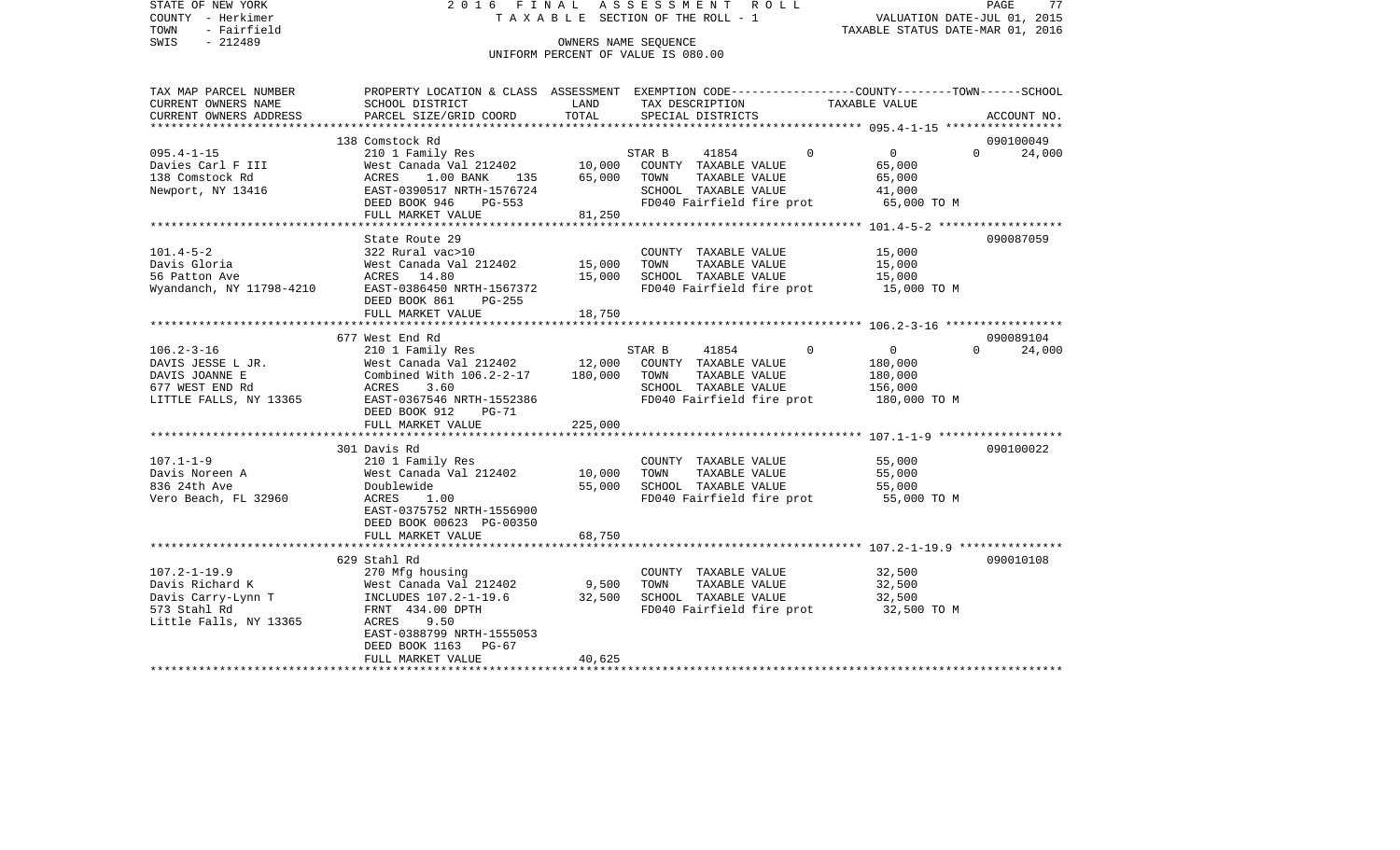| STATE OF NEW YORK<br>COUNTY - Herkimer<br>TOWN<br>- Fairfield<br>$-212489$<br>SWIS | 2016 FINAL                                                                                                         | TAXABLE SECTION OF THE ROLL - 1<br>OWNERS NAME SEQUENCE<br>UNIFORM PERCENT OF VALUE IS 080.00 |         | A S S E S S M E N T R O L L           |             | TAXABLE STATUS DATE-MAR 01, 2016 |          | 78<br>PAGE<br>VALUATION DATE-JUL 01, 2015 |
|------------------------------------------------------------------------------------|--------------------------------------------------------------------------------------------------------------------|-----------------------------------------------------------------------------------------------|---------|---------------------------------------|-------------|----------------------------------|----------|-------------------------------------------|
|                                                                                    |                                                                                                                    |                                                                                               |         |                                       |             |                                  |          |                                           |
| TAX MAP PARCEL NUMBER<br>CURRENT OWNERS NAME                                       | PROPERTY LOCATION & CLASS ASSESSMENT EXEMPTION CODE---------------COUNTY-------TOWN------SCHOOL<br>SCHOOL DISTRICT | LAND                                                                                          |         | TAX DESCRIPTION                       |             | TAXABLE VALUE                    |          |                                           |
| CURRENT OWNERS ADDRESS                                                             | PARCEL SIZE/GRID COORD                                                                                             | TOTAL                                                                                         |         | SPECIAL DISTRICTS                     |             |                                  |          | ACCOUNT NO.                               |
|                                                                                    | 573 Stahl Rd                                                                                                       |                                                                                               |         |                                       |             |                                  |          | 090009900                                 |
| $107.2 - 1 - 26$                                                                   | 120 Field crops                                                                                                    |                                                                                               | AG MKTS | 41730                                 | $\mathbf 0$ | 22,102                           | 22,102   | 22,102                                    |
| Davis Richard K                                                                    | Nest Canada Val 212402 84,000 STAR EN<br>West Canada Val 212402 84,000 STAR EN                                     |                                                                                               |         | 41834                                 | $\mathbf 0$ | $\mathbf{0}$                     | $\sim$ 0 | 52,240                                    |
| Davis Carry-Lynn T                                                                 | Includes 107.2-1-27 & 29                                                                                           | 172,000 AGRIC 10 Y 42100                                                                      |         |                                       | $\Omega$    | 4,000                            | 4,000    | 4,000                                     |
| 573 Stahl Rd                                                                       | ACRES 140.10                                                                                                       |                                                                                               |         | COUNTY TAXABLE VALUE                  |             | 145,898                          |          |                                           |
| Little Falls, NY 13365                                                             | EAST-0390025 NRTH-1554483                                                                                          |                                                                                               | TOWN    | TAXABLE VALUE                         |             | 145,898                          |          |                                           |
|                                                                                    | DEED BOOK 1163 PG-74                                                                                               |                                                                                               |         | SCHOOL TAXABLE VALUE                  |             | 93,658                           |          |                                           |
| MAY BE SUBJECT TO PAYMENT                                                          | FULL MARKET VALUE                                                                                                  |                                                                                               |         | 215,000 FD040 Fairfield fire prot     |             | 172,000 TO M                     |          |                                           |
| UNDER AGDIST LAW TIL 2023                                                          |                                                                                                                    |                                                                                               |         |                                       |             |                                  |          |                                           |
|                                                                                    |                                                                                                                    |                                                                                               |         |                                       |             |                                  |          |                                           |
|                                                                                    | Castle Rd                                                                                                          |                                                                                               |         |                                       |             |                                  |          | 090006330                                 |
| $094.4 - 1 - 5$<br>Davis Timothy                                                   | 312 Vac w/imprv<br>West Canada Val 212402                                                                          | 16,000                                                                                        | TOWN    | COUNTY TAXABLE VALUE<br>TAXABLE VALUE |             | 40,000<br>40,000                 |          |                                           |
| 173 South St                                                                       | ACRES 13.80                                                                                                        | 40,000                                                                                        |         | SCHOOL TAXABLE VALUE                  |             | 40,000                           |          |                                           |
| Upton, MA 01568                                                                    | EAST-0362995 NRTH-1577804                                                                                          |                                                                                               |         | FD040 Fairfield fire prot             |             | 40,000 TO M                      |          |                                           |
|                                                                                    | DEED BOOK 1256<br>PG-758                                                                                           |                                                                                               |         |                                       |             |                                  |          |                                           |
|                                                                                    | FULL MARKET VALUE                                                                                                  | 50,000                                                                                        |         |                                       |             |                                  |          |                                           |
|                                                                                    |                                                                                                                    |                                                                                               |         |                                       |             |                                  |          |                                           |
|                                                                                    | 618 Parkhurst Rd                                                                                                   |                                                                                               |         |                                       |             |                                  |          |                                           |
| $101.3 - 1 - 12.3$                                                                 | 210 1 Family Res                                                                                                   |                                                                                               |         | COUNTY TAXABLE VALUE                  |             | 58,000                           |          |                                           |
| Dawson David                                                                       | West Canada Val 212402                                                                                             | 10,000                                                                                        | TOWN    | TAXABLE VALUE                         |             | 58,000                           |          |                                           |
| Dawson Eileen                                                                      | Doublewide                                                                                                         | 58,000                                                                                        |         | SCHOOL TAXABLE VALUE                  |             | 58,000                           |          |                                           |
| 618 Parkhurst Rd                                                                   | ACRES<br>1.00                                                                                                      |                                                                                               |         | FD040 Fairfield fire prot             |             | 58,000 TO M                      |          |                                           |
| Little Falls, NY 13365                                                             | EAST-0376894 NRTH-1563853<br>DEED BOOK 804<br>PG-592                                                               |                                                                                               |         |                                       |             |                                  |          |                                           |
|                                                                                    | FULL MARKET VALUE                                                                                                  | 72,500                                                                                        |         |                                       |             |                                  |          |                                           |
|                                                                                    | ****************************                                                                                       | ************                                                                                  |         |                                       |             |                                  |          |                                           |
|                                                                                    | off Parkhurst Rd                                                                                                   |                                                                                               |         |                                       |             |                                  |          |                                           |
| $101.3 - 1 - 12.4$                                                                 | 323 Vacant rural                                                                                                   |                                                                                               |         | COUNTY TAXABLE VALUE                  |             | 500                              |          |                                           |
| Dawson David                                                                       | West Canada Val 212402                                                                                             | 500                                                                                           | TOWN    | TAXABLE VALUE                         |             | 500                              |          |                                           |
| 618 Parkhurst Rd                                                                   | ACRES<br>1.00                                                                                                      | 500                                                                                           |         | SCHOOL TAXABLE VALUE                  |             | 500                              |          |                                           |
| Little Falls, NY 13365                                                             | EAST-0376938 NRTH-1563668                                                                                          |                                                                                               |         |                                       |             |                                  |          |                                           |
|                                                                                    | DEED BOOK 1600<br>PG-517                                                                                           |                                                                                               |         |                                       |             |                                  |          |                                           |
| PRIOR OWNER ON 3/01/2016                                                           | FULL MARKET VALUE                                                                                                  | 625                                                                                           |         |                                       |             |                                  |          |                                           |
| Dawson David                                                                       |                                                                                                                    |                                                                                               |         |                                       |             |                                  |          |                                           |
|                                                                                    | 1771 Castle Rd                                                                                                     |                                                                                               |         |                                       |             |                                  |          | 090007980                                 |
| $095.3 - 1 - 6$                                                                    | 210 1 Family Res                                                                                                   |                                                                                               | STAR B  | 41854                                 | $\mathbf 0$ | $\overline{0}$                   | $\Omega$ | 24,000                                    |
| Dawson Susan                                                                       | West Canada Val 212402                                                                                             | 11,000                                                                                        |         | COUNTY TAXABLE VALUE                  |             | 70,000                           |          |                                           |
| 1771 Castle Rd                                                                     | ACRES<br>2.00                                                                                                      | 70,000                                                                                        | TOWN    | TAXABLE VALUE                         |             | 70,000                           |          |                                           |
| Newport, NY 13416                                                                  | EAST-0374659 NRTH-1580340                                                                                          |                                                                                               |         | SCHOOL TAXABLE VALUE                  |             | 46,000                           |          |                                           |
|                                                                                    | DEED BOOK 704<br>PG-435                                                                                            |                                                                                               |         | FD040 Fairfield fire prot             |             | 70,000 TO M                      |          |                                           |
|                                                                                    | FULL MARKET VALUE                                                                                                  | 87,500                                                                                        |         |                                       |             |                                  |          |                                           |
|                                                                                    |                                                                                                                    |                                                                                               |         |                                       |             |                                  |          |                                           |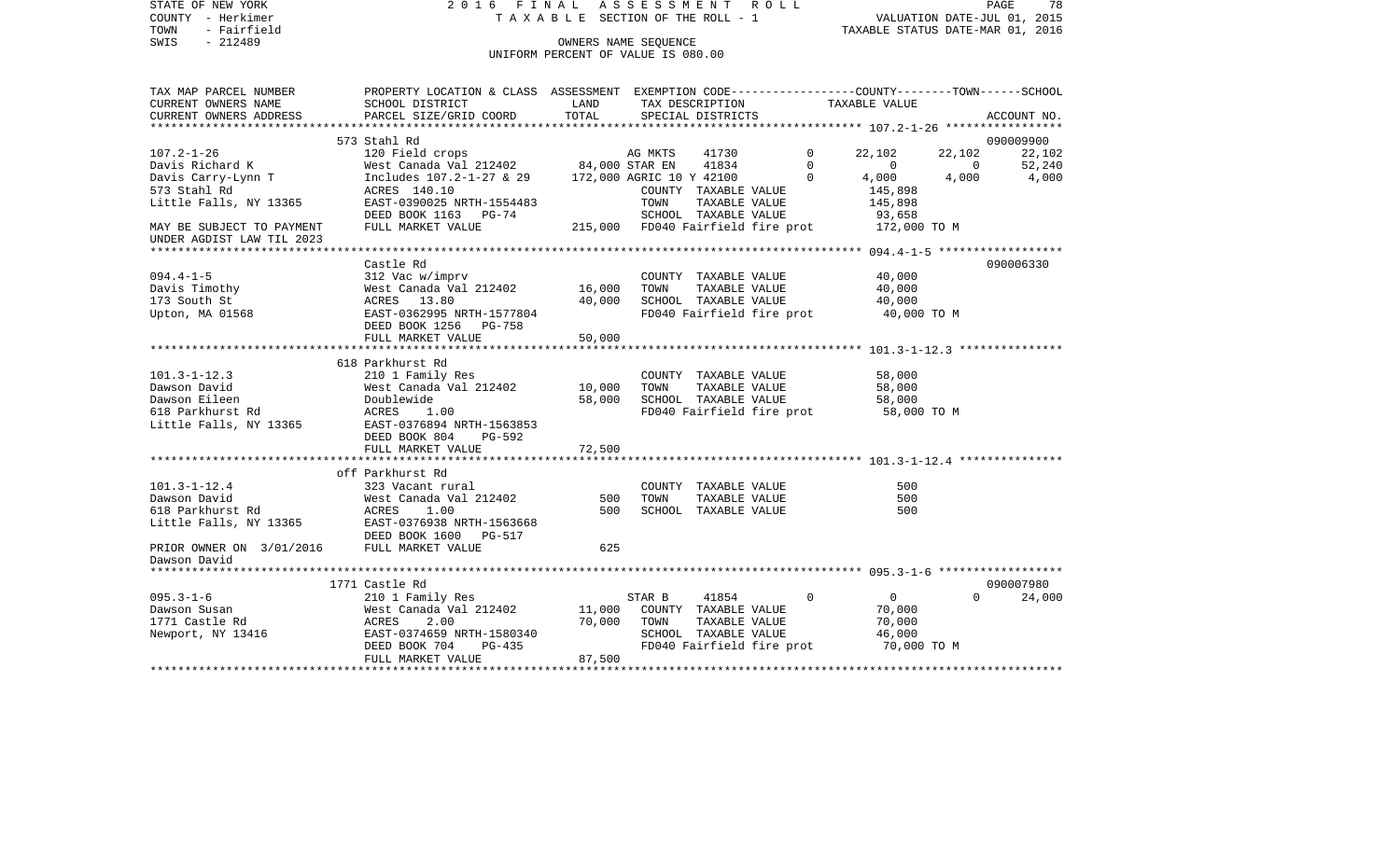| STATE OF NEW YORK<br>COUNTY - Herkimer<br>- Fairfield<br>TOWN<br>SWIS<br>$-212489$ | 2016 FINAL                                                                                                                                                                           | OWNERS NAME SEOUENCE | ASSESSMENT ROLL<br>T A X A B L E SECTION OF THE ROLL - 1<br>UNIFORM PERCENT OF VALUE IS 080.00 | PAGE<br>79<br>VALUATION DATE-JUL 01, 2015<br>TAXABLE STATUS DATE-MAR 01, 2016                                     |
|------------------------------------------------------------------------------------|--------------------------------------------------------------------------------------------------------------------------------------------------------------------------------------|----------------------|------------------------------------------------------------------------------------------------|-------------------------------------------------------------------------------------------------------------------|
| TAX MAP PARCEL NUMBER<br>CURRENT OWNERS NAME                                       | SCHOOL DISTRICT                                                                                                                                                                      | LAND                 | TAX DESCRIPTION                                                                                | PROPERTY LOCATION & CLASS ASSESSMENT EXEMPTION CODE----------------COUNTY-------TOWN------SCHOOL<br>TAXABLE VALUE |
| CURRENT OWNERS ADDRESS                                                             | PARCEL SIZE/GRID COORD                                                                                                                                                               | TOTAL                | SPECIAL DISTRICTS                                                                              | ACCOUNT NO.                                                                                                       |
|                                                                                    |                                                                                                                                                                                      |                      |                                                                                                |                                                                                                                   |
|                                                                                    | 162 Teall Rd                                                                                                                                                                         |                      |                                                                                                | 090006360                                                                                                         |
| $101.1 - 2 - 9.1$<br>Day Glenn P                                                   | 210 1 Family Res<br>West Canada Val 212402                                                                                                                                           | 11,500               | COUNTY TAXABLE VALUE<br>TAXABLE VALUE<br>TOWN                                                  | 120,000<br>120,000                                                                                                |
|                                                                                    | FRNT 283.00 DPTH                                                                                                                                                                     | 120,000              | SCHOOL TAXABLE VALUE                                                                           | 120,000                                                                                                           |
|                                                                                    |                                                                                                                                                                                      |                      | FD040 Fairfield fire prot                                                                      | 120,000 TO M                                                                                                      |
| Bronx, NY 10467                                                                    | EAST-0382713 NRTH-1571749                                                                                                                                                            |                      |                                                                                                |                                                                                                                   |
|                                                                                    | DEED BOOK 1295 PG-958                                                                                                                                                                |                      |                                                                                                |                                                                                                                   |
|                                                                                    | FULL MARKET VALUE                                                                                                                                                                    | 150,000              |                                                                                                |                                                                                                                   |
|                                                                                    |                                                                                                                                                                                      |                      |                                                                                                |                                                                                                                   |
|                                                                                    | Casler Rd                                                                                                                                                                            |                      |                                                                                                | 090009240                                                                                                         |
| $101.3 - 3 - 11$                                                                   | 314 Rural vac<10                                                                                                                                                                     |                      | COUNTY TAXABLE VALUE<br>TOWN                                                                   | 10,000                                                                                                            |
| De Palo Rocco L<br>De Palo Carol A                                                 | West Canada Val 212402<br>Lot#11                                                                                                                                                     | 10,000<br>10,000     | TAXABLE VALUE<br>SCHOOL TAXABLE VALUE                                                          | 10,000<br>10,000                                                                                                  |
| 47 Beaver Hill Rd                                                                  | 6.59<br>ACRES                                                                                                                                                                        |                      | FD040 Fairfield fire prot                                                                      | 10,000 TO M                                                                                                       |
| Elmsford, NY 10523                                                                 | EAST-0376178 NRTH-1561557                                                                                                                                                            |                      |                                                                                                |                                                                                                                   |
|                                                                                    | DEED BOOK 1251 PG-313                                                                                                                                                                |                      |                                                                                                |                                                                                                                   |
|                                                                                    | FULL MARKET VALUE                                                                                                                                                                    | 12,500               |                                                                                                |                                                                                                                   |
|                                                                                    |                                                                                                                                                                                      |                      |                                                                                                |                                                                                                                   |
|                                                                                    | 207 Platform Rd                                                                                                                                                                      |                      |                                                                                                | 090090000                                                                                                         |
| $100.2 - 1 - 2.1$                                                                  | 210 1 Family Res<br>West Canada Val 212402 10,000                                                                                                                                    |                      | STAR B<br>41854                                                                                | $\Omega$<br>$\overline{0}$<br>$\Omega$<br>24,000                                                                  |
| Dedicke John                                                                       |                                                                                                                                                                                      |                      | COUNTY TAXABLE VALUE                                                                           | 90,500                                                                                                            |
| Dedicke Mary Lee M<br>207 Platform Rd                                              |                                                                                                                                                                                      |                      | TAXABLE VALUE<br>SCHOOL TAXABLE VALUE                                                          | 90,500<br>66,500                                                                                                  |
| Newport, NY 13416                                                                  | West Canada Val 212402 10,000 COUNTY<br>Mest Canada Val 212402 10,000 COUNTY<br>ACRES 1.00 BANK 135 90,500 TOWN<br>EAST-0364206 NRTH-1576660 SCHOOL<br>DEED BOOK 849 PG-679 FD040 Fa |                      | FD040 Fairfield fire prot                                                                      | 90,500 TO M                                                                                                       |
|                                                                                    | FULL MARKET VALUE                                                                                                                                                                    | 113,125              |                                                                                                |                                                                                                                   |
|                                                                                    |                                                                                                                                                                                      |                      |                                                                                                |                                                                                                                   |
|                                                                                    | Platform Rd                                                                                                                                                                          |                      |                                                                                                | 090087061                                                                                                         |
| $100.2 - 1 - 2.2$                                                                  | 314 Rural vac<10                                                                                                                                                                     |                      | COUNTY TAXABLE VALUE                                                                           | 5,000                                                                                                             |
| Dedicke John                                                                       |                                                                                                                                                                                      | 5,000                | TOWN<br>TAXABLE VALUE                                                                          | 5,000                                                                                                             |
| Dedicke Mary                                                                       | West Canada Val 212402<br>ACRES     1.00<br>EAST-0364429 NRTH-1576650                                                                                                                | 5,000                | SCHOOL TAXABLE VALUE                                                                           | 5,000                                                                                                             |
| 207 Platform Rd                                                                    |                                                                                                                                                                                      |                      | FD040 Fairfield fire prot                                                                      | 5,000 TO M                                                                                                        |
| Newport, NY 13416 DEED BOOK 735                                                    | PG-267                                                                                                                                                                               |                      |                                                                                                |                                                                                                                   |
|                                                                                    | FULL MARKET VALUE                                                                                                                                                                    | 6,250                |                                                                                                |                                                                                                                   |
|                                                                                    | 836 West End Rd                                                                                                                                                                      |                      |                                                                                                |                                                                                                                   |
| $106.2 - 4 - 1$                                                                    | 312 Vac w/imprv                                                                                                                                                                      |                      | COUNTY TAXABLE VALUE                                                                           | 25,000                                                                                                            |
| Degouff Philip J                                                                   | West Canada Val 212402                                                                                                                                                               | 10,000               | TAXABLE VALUE<br>TOWN                                                                          | 25,000                                                                                                            |
| 766 Shells Bush Rd                                                                 | 4.50<br>ACRES                                                                                                                                                                        | 25,000               | SCHOOL TAXABLE VALUE                                                                           | 25,000                                                                                                            |
| Herkimer, NY 13350                                                                 | EAST-0370035 NRTH-1554181                                                                                                                                                            |                      | FD040 Fairfield fire prot 25,000 TO M                                                          |                                                                                                                   |
|                                                                                    | DEED BOOK 788<br>$PG-18$                                                                                                                                                             |                      |                                                                                                |                                                                                                                   |
|                                                                                    | FULL MARKET VALUE                                                                                                                                                                    | 31,250               |                                                                                                |                                                                                                                   |
|                                                                                    |                                                                                                                                                                                      |                      |                                                                                                |                                                                                                                   |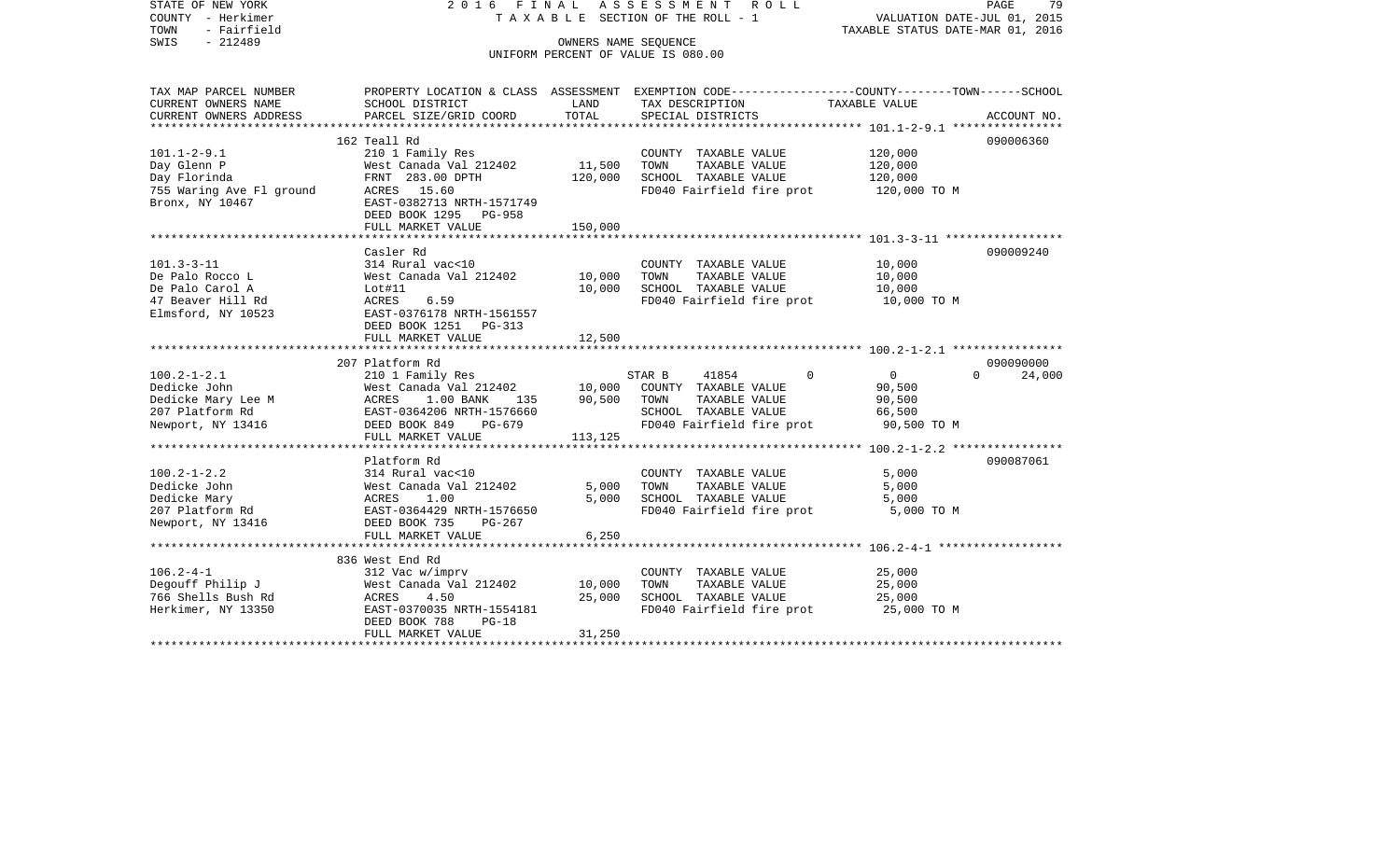| STATE OF NEW YORK<br>COUNTY - Herkimer<br>- Fairfield<br>TOWN<br>$-212489$<br>SWIS                     | 2016 FINAL                                                                                                                                                                       |                            | ASSESSMENT ROLL<br>TAXABLE SECTION OF THE ROLL - 1<br>OWNERS NAME SEQUENCE                                                        | VALUATION DATE-JUL 01, 2015<br>TAXABLE STATUS DATE-MAR 01, 2016 | PAGE<br>80         |
|--------------------------------------------------------------------------------------------------------|----------------------------------------------------------------------------------------------------------------------------------------------------------------------------------|----------------------------|-----------------------------------------------------------------------------------------------------------------------------------|-----------------------------------------------------------------|--------------------|
|                                                                                                        |                                                                                                                                                                                  |                            | UNIFORM PERCENT OF VALUE IS 080.00                                                                                                |                                                                 |                    |
| TAX MAP PARCEL NUMBER<br>CURRENT OWNERS NAME                                                           | PROPERTY LOCATION & CLASS ASSESSMENT EXEMPTION CODE----------------COUNTY-------TOWN------SCHOOL<br>SCHOOL DISTRICT                                                              | LAND                       | TAX DESCRIPTION                                                                                                                   | TAXABLE VALUE                                                   |                    |
| CURRENT OWNERS ADDRESS                                                                                 | PARCEL SIZE/GRID COORD                                                                                                                                                           | TOTAL                      | SPECIAL DISTRICTS                                                                                                                 |                                                                 | ACCOUNT NO.        |
|                                                                                                        | 707 West End Rd                                                                                                                                                                  |                            |                                                                                                                                   |                                                                 | 090001290          |
| $106.2 - 3 - 14$<br>Dekalb Francis L<br>Dekalb Kathleen A<br>707 West End Rd<br>Little Falls, NY 13365 | 210 1 Family Res<br>Nest Canada Val 212402 12,000 COUNTY TAXABLE VALUE<br>ACRES 4.00 BANK 135 135,000 TOWN TAXABLE VALUE<br>EAST-0367824 NRTH-1552669<br>DEED BOOK 856<br>PG-459 |                            | 41854<br>STAR B<br>SCHOOL TAXABLE VALUE<br>FD040 Fairfield fire prot 135,000 TO M                                                 | $\overline{0}$<br>$\Omega$<br>135,000<br>135,000<br>111,000     | $\Omega$<br>24,000 |
|                                                                                                        | FULL MARKET VALUE                                                                                                                                                                | 168,750                    |                                                                                                                                   |                                                                 |                    |
| $101.4 - 3 - 16$<br>Deluca Anthony<br>Deluca Mary<br>875 Skinner St                                    | Castle Rd<br>322 Rural vac>10<br>West Canada Val 212402 15,000<br>ACRES 14.70<br>EAST-0389855 NRTH-1565643                                                                       | 15,000                     | COUNTY TAXABLE VALUE<br>TAXABLE VALUE<br>TOWN<br>SCHOOL TAXABLE VALUE<br>FD040 Fairfield fire prot 15,000 TO M                    | 15,000<br>15,000<br>15,000                                      |                    |
| Little Falls, NY 13365                                                                                 | DEED BOOK 801<br><b>PG-200</b><br>FULL MARKET VALUE                                                                                                                              | 18,750                     |                                                                                                                                   |                                                                 |                    |
|                                                                                                        |                                                                                                                                                                                  |                            |                                                                                                                                   |                                                                 |                    |
| $101.4 - 7 - 5$<br>Denapole Joseph<br>PO Box 92<br>Middleville, NY 13406                               | Castle Rd<br>322 Rural vac>10<br>West Canada Val 212402<br>ACRES 10.40 13,000<br>EAST-0389452 NRTH-1563251 13,000<br>DEED BOOK 1471 PG-337<br>FULL MARKET VALUE                  | 13,000<br>16,250           | COUNTY TAXABLE VALUE<br>TOWN<br>TAXABLE VALUE<br>SCHOOL TAXABLE VALUE<br>FD040 Fairfield fire prot                                | 13,000<br>13,000<br>13,000<br>13,000 TO M                       |                    |
|                                                                                                        |                                                                                                                                                                                  |                            |                                                                                                                                   |                                                                 |                    |
| $101.3 - 3 - 10$<br>DePalo Rocco L<br>Depalo Carol A<br>47 Beaver Hill Rd<br>Elmsford, NY 10523        | Casler Rd<br>314 Rural vac<10<br>West Canada Val 212402<br>Lot#10<br>ACRES<br>5.06<br>EAST-0375841 NRTH-1561623<br>DEED BOOK 1275 PG-572<br>FULL MARKET VALUE                    | 10,000<br>10,000<br>12,500 | COUNTY TAXABLE VALUE<br>TOWN<br>TAXABLE VALUE<br>SCHOOL TAXABLE VALUE<br>FD040 Fairfield fire prot 10,000 TO M                    | 10,000<br>10,000<br>10,000                                      | 090009240          |
|                                                                                                        |                                                                                                                                                                                  |                            |                                                                                                                                   |                                                                 |                    |
| $101.1 - 2 - 7.1$<br>Depew Vincent<br>Depew Cynthia M<br>1398 Hardscrabble Rd<br>Middleville, NY 13406 | 1398 Hardscrabble Rd<br>240 Rural res<br>West Canada Val 212402<br>FRNT 1503.00 DPTH<br>ACRES 11.20<br>EAST-0381654 NRTH-1571787<br>DEED BOOK 927<br>PG-601                      | 21,000<br>79,000           | STAR B<br>41854<br>COUNTY TAXABLE VALUE<br>TOWN<br>TAXABLE VALUE<br>SCHOOL TAXABLE VALUE<br>FD040 Fairfield fire prot 79,000 TO M | $\Omega$<br>$\overline{0}$<br>79,000<br>79,000<br>55,000        | $\Omega$<br>24,000 |
|                                                                                                        | FULL MARKET VALUE                                                                                                                                                                | 98,750                     |                                                                                                                                   |                                                                 |                    |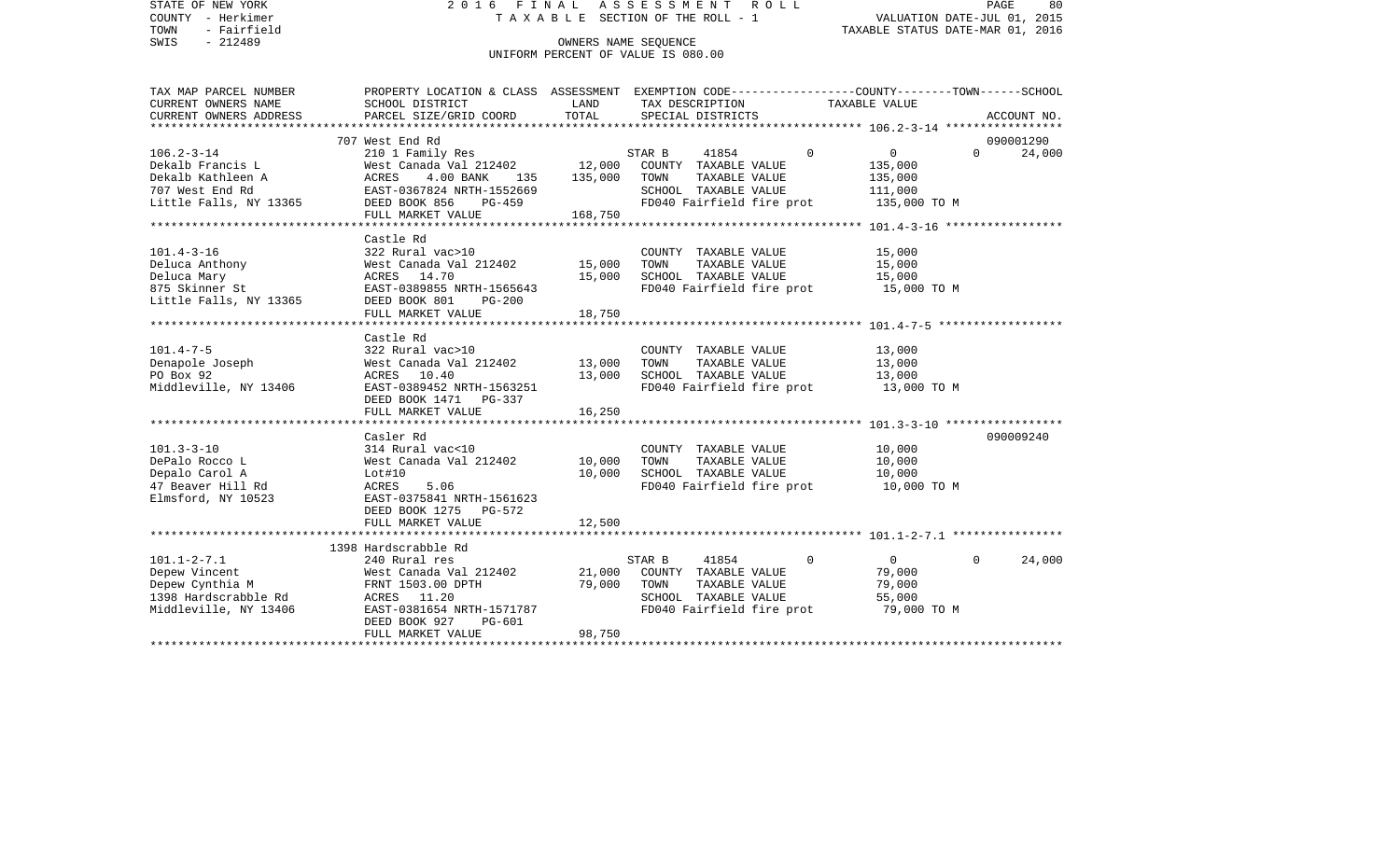| $-212489$<br>SWIS<br>OWNERS NAME SEQUENCE<br>UNIFORM PERCENT OF VALUE IS 080.00<br>PROPERTY LOCATION & CLASS ASSESSMENT EXEMPTION CODE---------------COUNTY-------TOWN------SCHOOL<br>TAX MAP PARCEL NUMBER<br>CURRENT OWNERS NAME<br>SCHOOL DISTRICT<br>LAND<br>TAX DESCRIPTION<br>TAXABLE VALUE<br>TOTAL<br>CURRENT OWNERS ADDRESS<br>PARCEL SIZE/GRID COORD<br>SPECIAL DISTRICTS<br>ACCOUNT NO.<br>**********************<br>2949 State Route 169<br>090010110<br>$100.4 - 1 - 29$<br>46,908<br>46,908<br>112 Dairy farm<br>AG MKTS L 41720<br>$\mathbf{0}$<br>46,908<br>Detwiler Gerald L<br>West Canada Val 212402<br>140,000 STAR B<br>41854<br>$\Omega$<br>24,000<br>$\mathbf{0}$<br>$\overline{0}$<br>Detwiler Janet M<br>240,000 AGRIC 10 Y 42100<br>$\mathbf 0$<br>10,000<br>10,000<br>10,000<br>ACRES 255.50<br>2949 State Rte. 169<br>EAST-0367865 NRTH-1561632<br>COUNTY TAXABLE VALUE<br>183,092<br>Little Falls, NY 13365<br>DEED BOOK 1543<br>TAXABLE VALUE<br>PG-325<br>TOWN<br>183,092<br>SCHOOL TAXABLE VALUE<br>FULL MARKET VALUE<br>300,000<br>159,092<br>FD040 Fairfield fire prot<br>193,092 TO M<br>MAY BE SUBJECT TO PAYMENT<br>46,908 EX<br>UNDER AGDIST LAW TIL 2020<br>158 Reservoir Rd<br>090003690<br>$\Omega$<br>$\overline{0}$<br>$\Omega$<br>$100.2 - 1 - 26.1$<br>240 Rural res<br>STAR B<br>41854<br>24,000<br>21,000<br>COUNTY TAXABLE VALUE<br>Devins Donald<br>West Canada Val 212402<br>170,000<br>170,000<br>Devins Tammy<br>TOWN<br>TAXABLE VALUE<br>ACRES<br>21.10 BANK<br>135<br>170,000<br>158 Reservoir Rd<br>SCHOOL TAXABLE VALUE<br>EAST-0368617 NRTH-1570678<br>146,000<br>FD040 Fairfield fire prot<br>170,000 TO M<br>Newport, NY 13416<br>DEED BOOK 728<br>$PG-75$<br>FULL MARKET VALUE<br>212,500<br>090090004<br>Hardscrabble Rd<br>$095.3 - 1 - 15$<br>314 Rural vac<10<br>8,000<br>COUNTY TAXABLE VALUE<br>West Canada Val 212402<br>8,000<br>TAXABLE VALUE<br>Devito Carl<br>TOWN<br>8,000<br>8,000<br>PO Box 173<br>ACRES<br>6.00<br>SCHOOL TAXABLE VALUE<br>8,000<br>FD040 Fairfield fire prot<br>Oakdale, NY 11769<br>EAST-0376857 NRTH-1580207<br>8,000 TO M<br>DEED BOOK 00617 PG-00214<br>10,000<br>FULL MARKET VALUE<br>2869 State Route 169<br>24,000<br>$106.2 - 1 - 4.2$<br>210 1 Family Res<br>STAR B<br>41854<br>$\Omega$<br>$\overline{0}$<br>$\Omega$<br>12,000<br>Dibble Clifford L<br>West Canada Val 212402<br>COUNTY TAXABLE VALUE<br>170,000<br>Swank Arlene G<br>FRNT 300.00 DPTH<br>170,000<br>TOWN<br>TAXABLE VALUE<br>170,000 | STATE OF NEW YORK<br>COUNTY - Herkimer<br>- Fairfield<br>TOWN |  | 2016 FINAL ASSESSMENT ROLL<br>TAXABLE SECTION OF THE ROLL - 1 | VALUATION DATE-JUL 01, 2015<br>TAXABLE STATUS DATE-MAR 01, 2016 | PAGE<br>81 |
|--------------------------------------------------------------------------------------------------------------------------------------------------------------------------------------------------------------------------------------------------------------------------------------------------------------------------------------------------------------------------------------------------------------------------------------------------------------------------------------------------------------------------------------------------------------------------------------------------------------------------------------------------------------------------------------------------------------------------------------------------------------------------------------------------------------------------------------------------------------------------------------------------------------------------------------------------------------------------------------------------------------------------------------------------------------------------------------------------------------------------------------------------------------------------------------------------------------------------------------------------------------------------------------------------------------------------------------------------------------------------------------------------------------------------------------------------------------------------------------------------------------------------------------------------------------------------------------------------------------------------------------------------------------------------------------------------------------------------------------------------------------------------------------------------------------------------------------------------------------------------------------------------------------------------------------------------------------------------------------------------------------------------------------------------------------------------------------------------------------------------------------------------------------------------------------------------------------------------------------------------------------------------------------------------------------------------------------------------------------------------------------------------------------------------------------------------------------------------------------------------------------|---------------------------------------------------------------|--|---------------------------------------------------------------|-----------------------------------------------------------------|------------|
|                                                                                                                                                                                                                                                                                                                                                                                                                                                                                                                                                                                                                                                                                                                                                                                                                                                                                                                                                                                                                                                                                                                                                                                                                                                                                                                                                                                                                                                                                                                                                                                                                                                                                                                                                                                                                                                                                                                                                                                                                                                                                                                                                                                                                                                                                                                                                                                                                                                                                                              |                                                               |  |                                                               |                                                                 |            |
|                                                                                                                                                                                                                                                                                                                                                                                                                                                                                                                                                                                                                                                                                                                                                                                                                                                                                                                                                                                                                                                                                                                                                                                                                                                                                                                                                                                                                                                                                                                                                                                                                                                                                                                                                                                                                                                                                                                                                                                                                                                                                                                                                                                                                                                                                                                                                                                                                                                                                                              |                                                               |  |                                                               |                                                                 |            |
|                                                                                                                                                                                                                                                                                                                                                                                                                                                                                                                                                                                                                                                                                                                                                                                                                                                                                                                                                                                                                                                                                                                                                                                                                                                                                                                                                                                                                                                                                                                                                                                                                                                                                                                                                                                                                                                                                                                                                                                                                                                                                                                                                                                                                                                                                                                                                                                                                                                                                                              |                                                               |  |                                                               |                                                                 |            |
|                                                                                                                                                                                                                                                                                                                                                                                                                                                                                                                                                                                                                                                                                                                                                                                                                                                                                                                                                                                                                                                                                                                                                                                                                                                                                                                                                                                                                                                                                                                                                                                                                                                                                                                                                                                                                                                                                                                                                                                                                                                                                                                                                                                                                                                                                                                                                                                                                                                                                                              |                                                               |  |                                                               |                                                                 |            |
|                                                                                                                                                                                                                                                                                                                                                                                                                                                                                                                                                                                                                                                                                                                                                                                                                                                                                                                                                                                                                                                                                                                                                                                                                                                                                                                                                                                                                                                                                                                                                                                                                                                                                                                                                                                                                                                                                                                                                                                                                                                                                                                                                                                                                                                                                                                                                                                                                                                                                                              |                                                               |  |                                                               |                                                                 |            |
|                                                                                                                                                                                                                                                                                                                                                                                                                                                                                                                                                                                                                                                                                                                                                                                                                                                                                                                                                                                                                                                                                                                                                                                                                                                                                                                                                                                                                                                                                                                                                                                                                                                                                                                                                                                                                                                                                                                                                                                                                                                                                                                                                                                                                                                                                                                                                                                                                                                                                                              |                                                               |  |                                                               |                                                                 |            |
|                                                                                                                                                                                                                                                                                                                                                                                                                                                                                                                                                                                                                                                                                                                                                                                                                                                                                                                                                                                                                                                                                                                                                                                                                                                                                                                                                                                                                                                                                                                                                                                                                                                                                                                                                                                                                                                                                                                                                                                                                                                                                                                                                                                                                                                                                                                                                                                                                                                                                                              |                                                               |  |                                                               |                                                                 |            |
|                                                                                                                                                                                                                                                                                                                                                                                                                                                                                                                                                                                                                                                                                                                                                                                                                                                                                                                                                                                                                                                                                                                                                                                                                                                                                                                                                                                                                                                                                                                                                                                                                                                                                                                                                                                                                                                                                                                                                                                                                                                                                                                                                                                                                                                                                                                                                                                                                                                                                                              |                                                               |  |                                                               |                                                                 |            |
|                                                                                                                                                                                                                                                                                                                                                                                                                                                                                                                                                                                                                                                                                                                                                                                                                                                                                                                                                                                                                                                                                                                                                                                                                                                                                                                                                                                                                                                                                                                                                                                                                                                                                                                                                                                                                                                                                                                                                                                                                                                                                                                                                                                                                                                                                                                                                                                                                                                                                                              |                                                               |  |                                                               |                                                                 |            |
|                                                                                                                                                                                                                                                                                                                                                                                                                                                                                                                                                                                                                                                                                                                                                                                                                                                                                                                                                                                                                                                                                                                                                                                                                                                                                                                                                                                                                                                                                                                                                                                                                                                                                                                                                                                                                                                                                                                                                                                                                                                                                                                                                                                                                                                                                                                                                                                                                                                                                                              |                                                               |  |                                                               |                                                                 |            |
|                                                                                                                                                                                                                                                                                                                                                                                                                                                                                                                                                                                                                                                                                                                                                                                                                                                                                                                                                                                                                                                                                                                                                                                                                                                                                                                                                                                                                                                                                                                                                                                                                                                                                                                                                                                                                                                                                                                                                                                                                                                                                                                                                                                                                                                                                                                                                                                                                                                                                                              |                                                               |  |                                                               |                                                                 |            |
|                                                                                                                                                                                                                                                                                                                                                                                                                                                                                                                                                                                                                                                                                                                                                                                                                                                                                                                                                                                                                                                                                                                                                                                                                                                                                                                                                                                                                                                                                                                                                                                                                                                                                                                                                                                                                                                                                                                                                                                                                                                                                                                                                                                                                                                                                                                                                                                                                                                                                                              |                                                               |  |                                                               |                                                                 |            |
|                                                                                                                                                                                                                                                                                                                                                                                                                                                                                                                                                                                                                                                                                                                                                                                                                                                                                                                                                                                                                                                                                                                                                                                                                                                                                                                                                                                                                                                                                                                                                                                                                                                                                                                                                                                                                                                                                                                                                                                                                                                                                                                                                                                                                                                                                                                                                                                                                                                                                                              |                                                               |  |                                                               |                                                                 |            |
|                                                                                                                                                                                                                                                                                                                                                                                                                                                                                                                                                                                                                                                                                                                                                                                                                                                                                                                                                                                                                                                                                                                                                                                                                                                                                                                                                                                                                                                                                                                                                                                                                                                                                                                                                                                                                                                                                                                                                                                                                                                                                                                                                                                                                                                                                                                                                                                                                                                                                                              |                                                               |  |                                                               |                                                                 |            |
|                                                                                                                                                                                                                                                                                                                                                                                                                                                                                                                                                                                                                                                                                                                                                                                                                                                                                                                                                                                                                                                                                                                                                                                                                                                                                                                                                                                                                                                                                                                                                                                                                                                                                                                                                                                                                                                                                                                                                                                                                                                                                                                                                                                                                                                                                                                                                                                                                                                                                                              |                                                               |  |                                                               |                                                                 |            |
|                                                                                                                                                                                                                                                                                                                                                                                                                                                                                                                                                                                                                                                                                                                                                                                                                                                                                                                                                                                                                                                                                                                                                                                                                                                                                                                                                                                                                                                                                                                                                                                                                                                                                                                                                                                                                                                                                                                                                                                                                                                                                                                                                                                                                                                                                                                                                                                                                                                                                                              |                                                               |  |                                                               |                                                                 |            |
|                                                                                                                                                                                                                                                                                                                                                                                                                                                                                                                                                                                                                                                                                                                                                                                                                                                                                                                                                                                                                                                                                                                                                                                                                                                                                                                                                                                                                                                                                                                                                                                                                                                                                                                                                                                                                                                                                                                                                                                                                                                                                                                                                                                                                                                                                                                                                                                                                                                                                                              |                                                               |  |                                                               |                                                                 |            |
|                                                                                                                                                                                                                                                                                                                                                                                                                                                                                                                                                                                                                                                                                                                                                                                                                                                                                                                                                                                                                                                                                                                                                                                                                                                                                                                                                                                                                                                                                                                                                                                                                                                                                                                                                                                                                                                                                                                                                                                                                                                                                                                                                                                                                                                                                                                                                                                                                                                                                                              |                                                               |  |                                                               |                                                                 |            |
|                                                                                                                                                                                                                                                                                                                                                                                                                                                                                                                                                                                                                                                                                                                                                                                                                                                                                                                                                                                                                                                                                                                                                                                                                                                                                                                                                                                                                                                                                                                                                                                                                                                                                                                                                                                                                                                                                                                                                                                                                                                                                                                                                                                                                                                                                                                                                                                                                                                                                                              |                                                               |  |                                                               |                                                                 |            |
|                                                                                                                                                                                                                                                                                                                                                                                                                                                                                                                                                                                                                                                                                                                                                                                                                                                                                                                                                                                                                                                                                                                                                                                                                                                                                                                                                                                                                                                                                                                                                                                                                                                                                                                                                                                                                                                                                                                                                                                                                                                                                                                                                                                                                                                                                                                                                                                                                                                                                                              |                                                               |  |                                                               |                                                                 |            |
|                                                                                                                                                                                                                                                                                                                                                                                                                                                                                                                                                                                                                                                                                                                                                                                                                                                                                                                                                                                                                                                                                                                                                                                                                                                                                                                                                                                                                                                                                                                                                                                                                                                                                                                                                                                                                                                                                                                                                                                                                                                                                                                                                                                                                                                                                                                                                                                                                                                                                                              |                                                               |  |                                                               |                                                                 |            |
|                                                                                                                                                                                                                                                                                                                                                                                                                                                                                                                                                                                                                                                                                                                                                                                                                                                                                                                                                                                                                                                                                                                                                                                                                                                                                                                                                                                                                                                                                                                                                                                                                                                                                                                                                                                                                                                                                                                                                                                                                                                                                                                                                                                                                                                                                                                                                                                                                                                                                                              |                                                               |  |                                                               |                                                                 |            |
|                                                                                                                                                                                                                                                                                                                                                                                                                                                                                                                                                                                                                                                                                                                                                                                                                                                                                                                                                                                                                                                                                                                                                                                                                                                                                                                                                                                                                                                                                                                                                                                                                                                                                                                                                                                                                                                                                                                                                                                                                                                                                                                                                                                                                                                                                                                                                                                                                                                                                                              |                                                               |  |                                                               |                                                                 |            |
|                                                                                                                                                                                                                                                                                                                                                                                                                                                                                                                                                                                                                                                                                                                                                                                                                                                                                                                                                                                                                                                                                                                                                                                                                                                                                                                                                                                                                                                                                                                                                                                                                                                                                                                                                                                                                                                                                                                                                                                                                                                                                                                                                                                                                                                                                                                                                                                                                                                                                                              |                                                               |  |                                                               |                                                                 |            |
|                                                                                                                                                                                                                                                                                                                                                                                                                                                                                                                                                                                                                                                                                                                                                                                                                                                                                                                                                                                                                                                                                                                                                                                                                                                                                                                                                                                                                                                                                                                                                                                                                                                                                                                                                                                                                                                                                                                                                                                                                                                                                                                                                                                                                                                                                                                                                                                                                                                                                                              |                                                               |  |                                                               |                                                                 |            |
|                                                                                                                                                                                                                                                                                                                                                                                                                                                                                                                                                                                                                                                                                                                                                                                                                                                                                                                                                                                                                                                                                                                                                                                                                                                                                                                                                                                                                                                                                                                                                                                                                                                                                                                                                                                                                                                                                                                                                                                                                                                                                                                                                                                                                                                                                                                                                                                                                                                                                                              |                                                               |  |                                                               |                                                                 |            |
|                                                                                                                                                                                                                                                                                                                                                                                                                                                                                                                                                                                                                                                                                                                                                                                                                                                                                                                                                                                                                                                                                                                                                                                                                                                                                                                                                                                                                                                                                                                                                                                                                                                                                                                                                                                                                                                                                                                                                                                                                                                                                                                                                                                                                                                                                                                                                                                                                                                                                                              |                                                               |  |                                                               |                                                                 |            |
|                                                                                                                                                                                                                                                                                                                                                                                                                                                                                                                                                                                                                                                                                                                                                                                                                                                                                                                                                                                                                                                                                                                                                                                                                                                                                                                                                                                                                                                                                                                                                                                                                                                                                                                                                                                                                                                                                                                                                                                                                                                                                                                                                                                                                                                                                                                                                                                                                                                                                                              |                                                               |  |                                                               |                                                                 |            |
|                                                                                                                                                                                                                                                                                                                                                                                                                                                                                                                                                                                                                                                                                                                                                                                                                                                                                                                                                                                                                                                                                                                                                                                                                                                                                                                                                                                                                                                                                                                                                                                                                                                                                                                                                                                                                                                                                                                                                                                                                                                                                                                                                                                                                                                                                                                                                                                                                                                                                                              |                                                               |  |                                                               |                                                                 |            |
|                                                                                                                                                                                                                                                                                                                                                                                                                                                                                                                                                                                                                                                                                                                                                                                                                                                                                                                                                                                                                                                                                                                                                                                                                                                                                                                                                                                                                                                                                                                                                                                                                                                                                                                                                                                                                                                                                                                                                                                                                                                                                                                                                                                                                                                                                                                                                                                                                                                                                                              |                                                               |  |                                                               |                                                                 |            |
|                                                                                                                                                                                                                                                                                                                                                                                                                                                                                                                                                                                                                                                                                                                                                                                                                                                                                                                                                                                                                                                                                                                                                                                                                                                                                                                                                                                                                                                                                                                                                                                                                                                                                                                                                                                                                                                                                                                                                                                                                                                                                                                                                                                                                                                                                                                                                                                                                                                                                                              |                                                               |  |                                                               |                                                                 |            |
|                                                                                                                                                                                                                                                                                                                                                                                                                                                                                                                                                                                                                                                                                                                                                                                                                                                                                                                                                                                                                                                                                                                                                                                                                                                                                                                                                                                                                                                                                                                                                                                                                                                                                                                                                                                                                                                                                                                                                                                                                                                                                                                                                                                                                                                                                                                                                                                                                                                                                                              |                                                               |  |                                                               |                                                                 |            |
|                                                                                                                                                                                                                                                                                                                                                                                                                                                                                                                                                                                                                                                                                                                                                                                                                                                                                                                                                                                                                                                                                                                                                                                                                                                                                                                                                                                                                                                                                                                                                                                                                                                                                                                                                                                                                                                                                                                                                                                                                                                                                                                                                                                                                                                                                                                                                                                                                                                                                                              |                                                               |  |                                                               |                                                                 |            |
|                                                                                                                                                                                                                                                                                                                                                                                                                                                                                                                                                                                                                                                                                                                                                                                                                                                                                                                                                                                                                                                                                                                                                                                                                                                                                                                                                                                                                                                                                                                                                                                                                                                                                                                                                                                                                                                                                                                                                                                                                                                                                                                                                                                                                                                                                                                                                                                                                                                                                                              |                                                               |  |                                                               |                                                                 |            |
|                                                                                                                                                                                                                                                                                                                                                                                                                                                                                                                                                                                                                                                                                                                                                                                                                                                                                                                                                                                                                                                                                                                                                                                                                                                                                                                                                                                                                                                                                                                                                                                                                                                                                                                                                                                                                                                                                                                                                                                                                                                                                                                                                                                                                                                                                                                                                                                                                                                                                                              |                                                               |  |                                                               |                                                                 |            |
| 2869 State Route 169<br>ACRES<br>3.40 BANK 023<br>SCHOOL TAXABLE VALUE<br>146,000                                                                                                                                                                                                                                                                                                                                                                                                                                                                                                                                                                                                                                                                                                                                                                                                                                                                                                                                                                                                                                                                                                                                                                                                                                                                                                                                                                                                                                                                                                                                                                                                                                                                                                                                                                                                                                                                                                                                                                                                                                                                                                                                                                                                                                                                                                                                                                                                                            |                                                               |  |                                                               |                                                                 |            |
| FD040 Fairfield fire prot<br>Little Falls, NY 13365<br>EAST-0371077 NRTH-1560272<br>170,000 TO M<br>DEED BOOK 897<br>PG-175                                                                                                                                                                                                                                                                                                                                                                                                                                                                                                                                                                                                                                                                                                                                                                                                                                                                                                                                                                                                                                                                                                                                                                                                                                                                                                                                                                                                                                                                                                                                                                                                                                                                                                                                                                                                                                                                                                                                                                                                                                                                                                                                                                                                                                                                                                                                                                                  |                                                               |  |                                                               |                                                                 |            |
| FULL MARKET VALUE<br>212,500                                                                                                                                                                                                                                                                                                                                                                                                                                                                                                                                                                                                                                                                                                                                                                                                                                                                                                                                                                                                                                                                                                                                                                                                                                                                                                                                                                                                                                                                                                                                                                                                                                                                                                                                                                                                                                                                                                                                                                                                                                                                                                                                                                                                                                                                                                                                                                                                                                                                                 |                                                               |  |                                                               |                                                                 |            |
|                                                                                                                                                                                                                                                                                                                                                                                                                                                                                                                                                                                                                                                                                                                                                                                                                                                                                                                                                                                                                                                                                                                                                                                                                                                                                                                                                                                                                                                                                                                                                                                                                                                                                                                                                                                                                                                                                                                                                                                                                                                                                                                                                                                                                                                                                                                                                                                                                                                                                                              |                                                               |  |                                                               |                                                                 |            |
| Parkhurst Road                                                                                                                                                                                                                                                                                                                                                                                                                                                                                                                                                                                                                                                                                                                                                                                                                                                                                                                                                                                                                                                                                                                                                                                                                                                                                                                                                                                                                                                                                                                                                                                                                                                                                                                                                                                                                                                                                                                                                                                                                                                                                                                                                                                                                                                                                                                                                                                                                                                                                               |                                                               |  |                                                               |                                                                 |            |
| $101.3 - 1 - 16.2$<br>$\overline{0}$<br>$\Omega$<br>24,000<br>210 1 Family Res<br>STAR B<br>41854<br>0                                                                                                                                                                                                                                                                                                                                                                                                                                                                                                                                                                                                                                                                                                                                                                                                                                                                                                                                                                                                                                                                                                                                                                                                                                                                                                                                                                                                                                                                                                                                                                                                                                                                                                                                                                                                                                                                                                                                                                                                                                                                                                                                                                                                                                                                                                                                                                                                       |                                                               |  |                                                               |                                                                 |            |
| 12,000<br>Dibble Patrick J<br>West Canada Val 212402<br>COUNTY TAXABLE VALUE<br>120,000                                                                                                                                                                                                                                                                                                                                                                                                                                                                                                                                                                                                                                                                                                                                                                                                                                                                                                                                                                                                                                                                                                                                                                                                                                                                                                                                                                                                                                                                                                                                                                                                                                                                                                                                                                                                                                                                                                                                                                                                                                                                                                                                                                                                                                                                                                                                                                                                                      |                                                               |  |                                                               |                                                                 |            |
| Dibble Kathleen A<br>FRNT 250.00 DPTH<br>120,000<br>TOWN<br>TAXABLE VALUE<br>120,000                                                                                                                                                                                                                                                                                                                                                                                                                                                                                                                                                                                                                                                                                                                                                                                                                                                                                                                                                                                                                                                                                                                                                                                                                                                                                                                                                                                                                                                                                                                                                                                                                                                                                                                                                                                                                                                                                                                                                                                                                                                                                                                                                                                                                                                                                                                                                                                                                         |                                                               |  |                                                               |                                                                 |            |
| 130 Casler Rd<br>SCHOOL TAXABLE VALUE<br>ACRES<br>3.00<br>96,000                                                                                                                                                                                                                                                                                                                                                                                                                                                                                                                                                                                                                                                                                                                                                                                                                                                                                                                                                                                                                                                                                                                                                                                                                                                                                                                                                                                                                                                                                                                                                                                                                                                                                                                                                                                                                                                                                                                                                                                                                                                                                                                                                                                                                                                                                                                                                                                                                                             |                                                               |  |                                                               |                                                                 |            |
| Little Falls, NY 13365<br>FD040 Fairfield fire prot<br>120,000 TO M<br>EAST-0377356 NRTH-1563443                                                                                                                                                                                                                                                                                                                                                                                                                                                                                                                                                                                                                                                                                                                                                                                                                                                                                                                                                                                                                                                                                                                                                                                                                                                                                                                                                                                                                                                                                                                                                                                                                                                                                                                                                                                                                                                                                                                                                                                                                                                                                                                                                                                                                                                                                                                                                                                                             |                                                               |  |                                                               |                                                                 |            |
| DEED BOOK 1116 PG-802                                                                                                                                                                                                                                                                                                                                                                                                                                                                                                                                                                                                                                                                                                                                                                                                                                                                                                                                                                                                                                                                                                                                                                                                                                                                                                                                                                                                                                                                                                                                                                                                                                                                                                                                                                                                                                                                                                                                                                                                                                                                                                                                                                                                                                                                                                                                                                                                                                                                                        |                                                               |  |                                                               |                                                                 |            |
| FULL MARKET VALUE<br>150,000                                                                                                                                                                                                                                                                                                                                                                                                                                                                                                                                                                                                                                                                                                                                                                                                                                                                                                                                                                                                                                                                                                                                                                                                                                                                                                                                                                                                                                                                                                                                                                                                                                                                                                                                                                                                                                                                                                                                                                                                                                                                                                                                                                                                                                                                                                                                                                                                                                                                                 |                                                               |  |                                                               |                                                                 |            |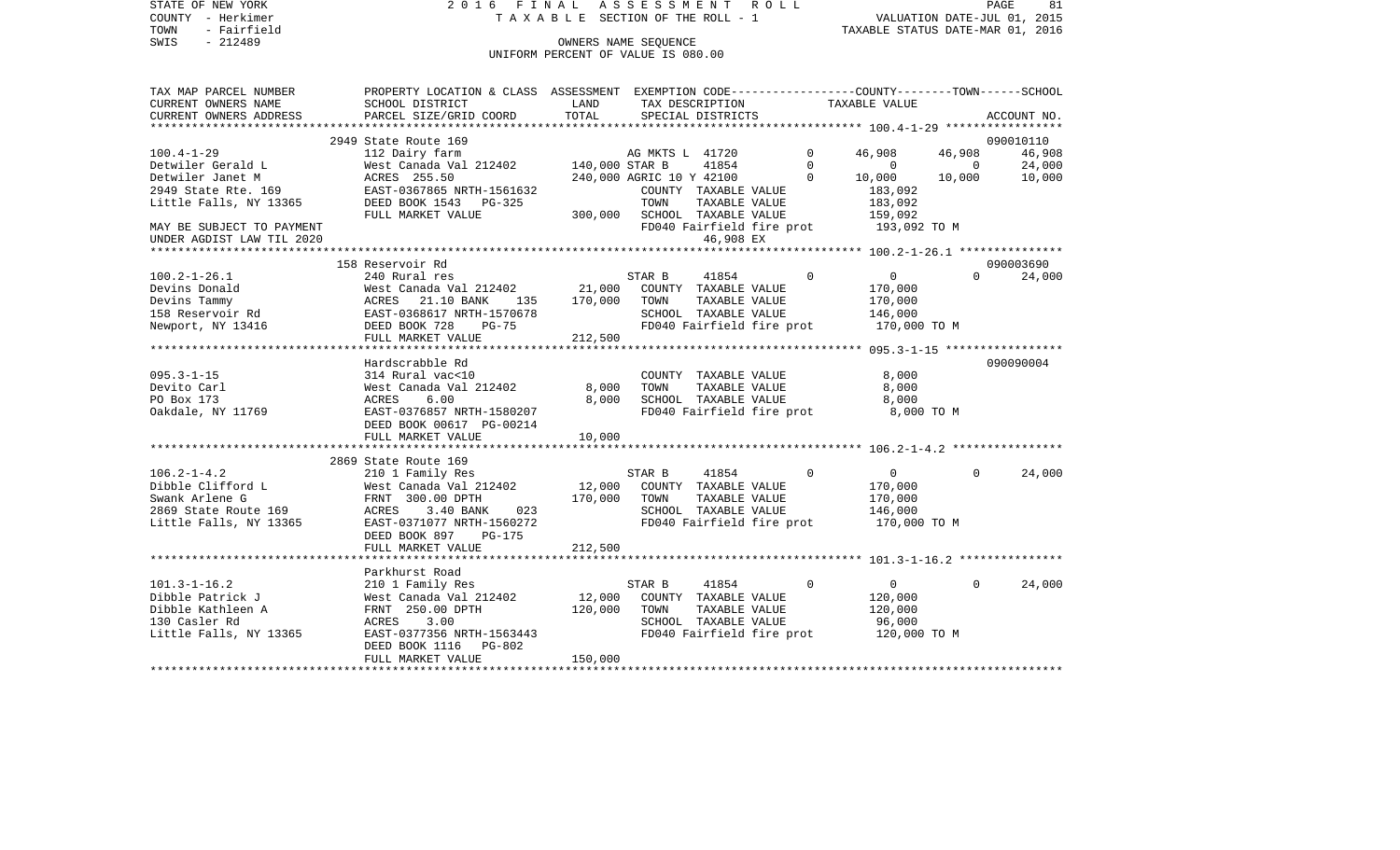| STATE OF NEW YORK<br>COUNTY - Herkimer<br>- Fairfield<br>TOWN<br>SWIS<br>$-212489$ | FINAL<br>2016                                         |                  | ASSESSMENT ROLL<br>T A X A B L E SECTION OF THE ROLL - 1<br>OWNERS NAME SEOUENCE                 | VALUATION DATE-JUL 01, 2015<br>TAXABLE STATUS DATE-MAR 01, 2016 | 82<br>PAGE     |
|------------------------------------------------------------------------------------|-------------------------------------------------------|------------------|--------------------------------------------------------------------------------------------------|-----------------------------------------------------------------|----------------|
|                                                                                    |                                                       |                  | UNIFORM PERCENT OF VALUE IS 080.00                                                               |                                                                 |                |
| TAX MAP PARCEL NUMBER                                                              |                                                       |                  | PROPERTY LOCATION & CLASS ASSESSMENT EXEMPTION CODE----------------COUNTY-------TOWN------SCHOOL |                                                                 |                |
| CURRENT OWNERS NAME<br>CURRENT OWNERS ADDRESS                                      | SCHOOL DISTRICT<br>PARCEL SIZE/GRID COORD             | LAND<br>TOTAL    | TAX DESCRIPTION<br>SPECIAL DISTRICTS                                                             | TAXABLE VALUE                                                   |                |
|                                                                                    |                                                       |                  |                                                                                                  |                                                                 | ACCOUNT NO.    |
|                                                                                    | Hardscrabble Rd                                       |                  |                                                                                                  |                                                                 | 090007440      |
| $101.1 - 1 - 15.1$                                                                 | 322 Rural vac>10                                      |                  | COUNTY TAXABLE VALUE                                                                             | 48,000                                                          |                |
| Dibble Thomas A                                                                    | West Canada Val 212402                                | 48,000           | TOWN<br>TAXABLE VALUE                                                                            | 48,000                                                          |                |
| 71 Summit Rd                                                                       | ACRES 81.60                                           | 48,000           | SCHOOL TAXABLE VALUE                                                                             | 48,000                                                          |                |
| Middleville, NY 13406                                                              | EAST-0377673 NRTH-1576025<br>DEED BOOK 1522<br>PG-867 |                  | FD040 Fairfield fire prot                                                                        | 48,000 TO M                                                     |                |
|                                                                                    | FULL MARKET VALUE                                     | 60,000           |                                                                                                  |                                                                 |                |
|                                                                                    | Hardscrabble Rd                                       |                  |                                                                                                  |                                                                 |                |
| $101.1 - 1 - 15.2$                                                                 | 322 Rural vac>10                                      |                  | COUNTY TAXABLE VALUE                                                                             | 13,000                                                          |                |
| Dibble Thomas A                                                                    | West Canada Val 212402                                | 13,000           | TAXABLE VALUE<br>TOWN                                                                            | 13,000                                                          |                |
| 71 Summit Rd                                                                       | 10.40<br>ACRES                                        | 13,000           | SCHOOL TAXABLE VALUE                                                                             | 13,000                                                          |                |
| Newport, NY 13416                                                                  | EAST-0378386 NRTH-1576575                             |                  | FD040 Fairfield fire prot                                                                        | 13,000 TO M                                                     |                |
|                                                                                    | DEED BOOK 1527 PG-184                                 |                  |                                                                                                  |                                                                 |                |
|                                                                                    | FULL MARKET VALUE                                     | 16,250           |                                                                                                  |                                                                 |                |
|                                                                                    |                                                       |                  |                                                                                                  |                                                                 |                |
|                                                                                    | State Route 29                                        |                  |                                                                                                  |                                                                 | 090087059      |
| $101.4 - 5 - 3$                                                                    | 322 Rural vac>10                                      |                  | COUNTY TAXABLE VALUE                                                                             | 16,000                                                          |                |
| Dibble Thomas A<br>71 Summit Rd                                                    | West Canada Val 212402<br>ACRES 17.20                 | 16,000<br>16,000 | TAXABLE VALUE<br>TOWN<br>SCHOOL TAXABLE VALUE                                                    | 16,000<br>16,000                                                |                |
| Newport, NY 13416                                                                  | EAST-0386867 NRTH-1567298                             |                  | FD040 Fairfield fire prot                                                                        | 16,000 TO M                                                     |                |
|                                                                                    | DEED BOOK 1319 PG-288                                 |                  |                                                                                                  |                                                                 |                |
|                                                                                    | FULL MARKET VALUE                                     | 20,000           |                                                                                                  |                                                                 |                |
|                                                                                    |                                                       |                  |                                                                                                  |                                                                 |                |
|                                                                                    | Beaver Rd                                             |                  |                                                                                                  |                                                                 | 090006540      |
| $101.2 - 1 - 8$                                                                    | 322 Rural vac>10                                      |                  | COUNTY TAXABLE VALUE                                                                             | 14,000                                                          |                |
| Dieffenbacher                                                                      | West Canada Val 212402                                | 14,000           | TOWN<br>TAXABLE VALUE                                                                            | 14,000                                                          |                |
| Tomlin                                                                             | 25.00<br>ACRES                                        | 14,000           | SCHOOL TAXABLE VALUE                                                                             | 14,000                                                          |                |
| Attn: Dieffenbacher George                                                         | EAST-0392912 NRTH-1573014                             |                  | FD040 Fairfield fire prot                                                                        | 14,000 TO M                                                     |                |
| 786 State Rte. 29<br>Middleville, NY 13406                                         | DEED BOOK 897<br>$PG-117$<br>FULL MARKET VALUE        | 17,500           |                                                                                                  |                                                                 |                |
|                                                                                    |                                                       |                  |                                                                                                  |                                                                 |                |
|                                                                                    | 786 State Route 29                                    |                  |                                                                                                  |                                                                 | 090002040      |
| $101.14 - 1 - 46$                                                                  | 210 1 Family Res                                      |                  | $\Omega$<br>VET WAR C 41122                                                                      | 7,200<br>$\Omega$                                               | $\Omega$       |
| Dieffenbacher George                                                               | West Canada Val 212402                                |                  | 11,000 VET WAR T 41123<br>0                                                                      | $\mathsf{O}$<br>9,600                                           | $\overline{0}$ |
| Tomlin                                                                             | Life Use to George Dieffe                             | 91,000 STAR B    | 41854<br>$\Omega$                                                                                | $\circ$<br>$\Omega$                                             | 24,000         |
| Attn: Dieffenbacher George                                                         | 2.20<br>ACRES                                         |                  | COUNTY TAXABLE VALUE                                                                             | 83,800                                                          |                |
| 786 State Rte. 29                                                                  | EAST-0382174 NRTH-1567781                             |                  | TOWN<br>TAXABLE VALUE                                                                            | 81,400                                                          |                |
| Middleville, NY 13406                                                              | DEED BOOK 897<br>PG-117                               |                  | SCHOOL TAXABLE VALUE                                                                             | 67,000                                                          |                |
|                                                                                    | FULL MARKET VALUE                                     | 113,750          | FD040 Fairfield fire prot                                                                        | 91,000 TO M<br>*******************************                  |                |
|                                                                                    |                                                       |                  |                                                                                                  |                                                                 |                |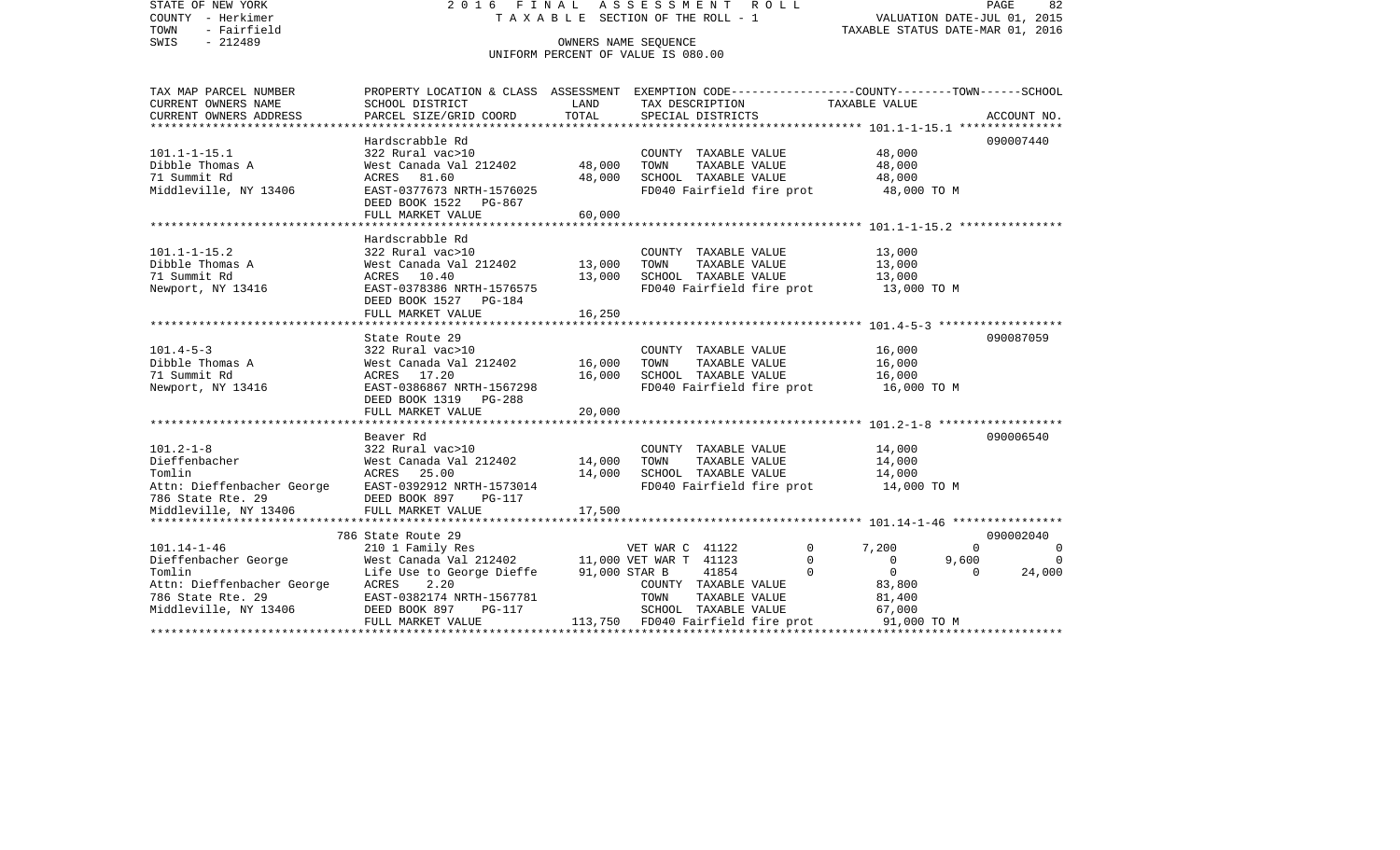STATE OF NEW YORK 2 0 1 6 F I N A L A S S E S S M E N T R O L L PAGE 8383 COUNTY - Herkimer T A X A B L E SECTION OF THE ROLL - 1 VALUATION DATE-JUL 01, 2015 TOWN - Fairfield TAXABLE STATUS DATE-MAR 01, 2016 SWIS - 212489 OWNERS NAME SEQUENCE UNIFORM PERCENT OF VALUE IS 080.00TAX MAP PARCEL NUMBER PROPERTY LOCATION & CLASS ASSESSMENT EXEMPTION CODE------------------COUNTY--------TOWN------SCHOOL CURRENT OWNERS NAME SCHOOL DISTRICT TAX DESCRIPTION CURRENT OWNERS NAME<br>CURRENT OWNERS ADDRESS TREAD BARCEL SIZE/GRID COORD TOTAL SERGIAI DISTRICTS TAXABLE VALUE CURRENT OWNERS ADDRESS PARCEL SIZE/GRID COORD TOTAL SPECIAL DISTRICTS ACCOUNT NO.

| CURRENI UWNERS ADDRESS                                                                                                                                                          |                                                                                                                                                                                                    | TATAT   |                                                   | PRECTUT DIPIKTCIP    |       |                      |                                                                                    |                |           |
|---------------------------------------------------------------------------------------------------------------------------------------------------------------------------------|----------------------------------------------------------------------------------------------------------------------------------------------------------------------------------------------------|---------|---------------------------------------------------|----------------------|-------|----------------------|------------------------------------------------------------------------------------|----------------|-----------|
|                                                                                                                                                                                 |                                                                                                                                                                                                    |         |                                                   |                      |       |                      |                                                                                    |                | 090000540 |
|                                                                                                                                                                                 | 588 West End Rd                                                                                                                                                                                    |         |                                                   |                      |       |                      |                                                                                    |                |           |
| $106.4 - 1 - 4.7$                                                                                                                                                               | 242 Rurl res&rec                               AG MKTS L   41720<br>West Canada Val 212402             22,000 STAR B     41854<br>FRNT 1654.00 DPTH                 222,000   COUNTY TAXABLE VALUE |         |                                                   |                      |       | $\Omega$<br>$\Omega$ | 12,000                                                                             | 12,000         | 12,000    |
| DiGristina Toni A                                                                                                                                                               |                                                                                                                                                                                                    |         |                                                   |                      |       |                      | $\overline{0}$                                                                     | $\overline{0}$ | 24,000    |
| PO Box 771                                                                                                                                                                      |                                                                                                                                                                                                    |         |                                                   |                      |       |                      | 210,000                                                                            |                |           |
| Herkimer, NY 13350                                                                                                                                                              | ACRES 21.50                                                                                                                                                                                        |         | TOWN                                              | TAXABLE VALUE        |       |                      | 210,000<br>186,000                                                                 |                |           |
|                                                                                                                                                                                 | EAST-0366834 NRTH-1549906                                                                                                                                                                          |         |                                                   | SCHOOL TAXABLE VALUE |       |                      |                                                                                    |                |           |
| MAY BE SUBJECT TO PAYMENT<br>UNDER AGDIST LAW TIL 2020                                                                                                                          | DEED BOOK 1120 PG-9336                                                                                                                                                                             |         |                                                   |                      |       |                      | FD040 Fairfield fire prot 210,000 TO M                                             |                |           |
|                                                                                                                                                                                 | FULL MARKET VALUE                                                                                                                                                                                  |         | 277,500                                           | 12,000 EX            |       |                      |                                                                                    |                |           |
|                                                                                                                                                                                 |                                                                                                                                                                                                    |         |                                                   |                      |       |                      |                                                                                    |                |           |
|                                                                                                                                                                                 | 3076 State Route 169                                                                                                                                                                               |         |                                                   |                      |       |                      |                                                                                    |                | 090100069 |
| $100.4 - 1 - 21.2$                                                                                                                                                              | 210 1 Family Res                                                                                                                                                                                   |         |                                                   | COUNTY TAXABLE VALUE |       |                      | 63,000                                                                             |                |           |
| Dillenbeck Daniel E                                                                                                                                                             |                                                                                                                                                                                                    |         |                                                   | TAXABLE VALUE        |       |                      | 63,000                                                                             |                |           |
| 3076 State Route 169                                                                                                                                                            | ranch & doublewide 63,000 SCHOOL TAXABLE VALUE                                                                                                                                                     |         |                                                   |                      |       |                      | SCHOOL TAXABLE VALUE 63,000<br>FD040 Fairfield fire prot 63,000 TO M               |                |           |
| Little Falls, NY 13365                                                                                                                                                          | FRNT 755.00 DPTH                                                                                                                                                                                   |         |                                                   |                      |       |                      |                                                                                    |                |           |
|                                                                                                                                                                                 | ACRES 6.50                                                                                                                                                                                         |         |                                                   |                      |       |                      |                                                                                    |                |           |
| PRIOR OWNER ON 3/01/2016<br>Dillenbeck Daniel E DEED BOOK 1598 PG-439<br>DEED BOOK 1598 PG-439                                                                                  |                                                                                                                                                                                                    |         |                                                   |                      |       |                      |                                                                                    |                |           |
|                                                                                                                                                                                 |                                                                                                                                                                                                    |         |                                                   |                      |       |                      |                                                                                    |                |           |
|                                                                                                                                                                                 | FULL MARKET VALUE                                                                                                                                                                                  | 78,750  |                                                   |                      |       |                      |                                                                                    |                |           |
|                                                                                                                                                                                 |                                                                                                                                                                                                    |         |                                                   |                      |       |                      |                                                                                    |                |           |
|                                                                                                                                                                                 | 706 Hardscrabble Rd                                                                                                                                                                                |         |                                                   |                      |       |                      |                                                                                    |                | 090002130 |
| $107.1 - 1 - 5$                                                                                                                                                                 | 112 Dairy farm                                                                                                                                                                                     |         | AG MKTS                                           |                      | 41730 | $\Omega$             | 18,596                                                                             | 18,596         | 18,596    |
| Dillenbeck Keith                                                                                                                                                                | $West$ Canada Val 212402 51,000 STAR B                                                                                                                                                             |         |                                                   | 41854                |       | $\Omega$             | $\overline{0}$                                                                     | $\overline{0}$ | 24,000    |
| 706 Hard Scrabble Rd                                                                                                                                                            | ACRES 64.10                                                                                                                                                                                        |         | 146,000 COUNTY TAXABLE VALUE                      |                      |       |                      | 127,404                                                                            |                |           |
| Little Falls, NY 13365                                                                                                                                                          | EAST-0382875 NRTH-1558473                                                                                                                                                                          |         |                                                   |                      |       |                      |                                                                                    |                |           |
|                                                                                                                                                                                 |                                                                                                                                                                                                    |         |                                                   |                      |       |                      |                                                                                    |                |           |
| MAY BE SUBJECT TO PAYMENT                                                                                                                                                       | DEED BOOK 742 PG-301<br>FULL MARKET VALUE<br>FULL MARKET VALUE 182,500 FD040 Fairfield fire prot 146,000 TO M                                                                                      |         |                                                   |                      |       |                      | 10WN TAXABLE VALUE 127,404<br>SCHOOL TAXABLE VALUE 103,404<br>FD040 Eairfield fire |                |           |
| UNDER AGDIST LAW TIL 2023                                                                                                                                                       |                                                                                                                                                                                                    |         |                                                   |                      |       |                      |                                                                                    |                |           |
|                                                                                                                                                                                 |                                                                                                                                                                                                    |         |                                                   |                      |       |                      |                                                                                    |                |           |
|                                                                                                                                                                                 | 3062 State Route 169                                                                                                                                                                               |         |                                                   |                      |       |                      |                                                                                    |                | 090100069 |
|                                                                                                                                                                                 |                                                                                                                                                                                                    |         |                                                   |                      |       | $\overline{0}$       | $\frac{0}{90}$                                                                     |                | $\Omega$  |
| $100.4 - 1 - 21.1$                                                                                                                                                              | 210 1 Family Res                                                                                                                                                                                   |         | STAR B 41854                                      |                      |       |                      |                                                                                    |                | 24,000    |
| Follenbeck Kevin<br>Pillenbeck Kevin<br>Mest Canada Val 212402<br>Dillenbeck Marian<br>Mest Canada Val 212402<br>ranch & doublewide<br>3062 State Route 169<br>FRNT 302.00 DPTH |                                                                                                                                                                                                    |         | 12,500 COUNTY TAXABLE VALUE                       |                      |       |                      |                                                                                    |                |           |
|                                                                                                                                                                                 |                                                                                                                                                                                                    |         | 90,000 TOWN TAXABLE VALUE<br>SCHOOL TAXABLE VALUE |                      |       |                      | 90,000                                                                             |                |           |
|                                                                                                                                                                                 |                                                                                                                                                                                                    |         |                                                   |                      |       |                      | 66,000                                                                             |                |           |
| Little Falls, NY 13365                                                                                                                                                          | ACRES 4.50                                                                                                                                                                                         |         |                                                   |                      |       |                      | FD040 Fairfield fire prot 90,000 TO M                                              |                |           |
|                                                                                                                                                                                 | EAST-0370167 NRTH-1564047                                                                                                                                                                          |         |                                                   |                      |       |                      |                                                                                    |                |           |
|                                                                                                                                                                                 | DEED BOOK 700<br>PG-229                                                                                                                                                                            |         |                                                   |                      |       |                      |                                                                                    |                |           |
|                                                                                                                                                                                 | FULL MARKET VALUE                                                                                                                                                                                  | 112,500 |                                                   |                      |       |                      |                                                                                    |                |           |
|                                                                                                                                                                                 |                                                                                                                                                                                                    |         |                                                   |                      |       |                      |                                                                                    |                |           |
|                                                                                                                                                                                 | Hardscrabble Rd                                                                                                                                                                                    |         |                                                   |                      |       |                      |                                                                                    |                | 090002100 |
| $107.1 - 1 - 20.1$                                                                                                                                                              | 323 Vacant rural                                                                                                                                                                                   |         |                                                   | COUNTY TAXABLE VALUE |       |                      | 14,500                                                                             |                |           |
| Dillenbeck Mark                                                                                                                                                                 | 323 Vacant rural<br>West Canada Val 212402              14,500                                                                                                                                     |         | TOWN                                              | TAXABLE VALUE        |       |                      | 14,500                                                                             |                |           |
| Dillenbeck Christine                                                                                                                                                            | FRNT 101.00 DPTH                                                                                                                                                                                   | 14,500  |                                                   |                      |       |                      | SCHOOL TAXABLE VALUE 14,500<br>FD040 Fairfield fire prot 14,500 TO M               |                |           |
| 472 Myers Rd                                                                                                                                                                    | ACRES 14.50                                                                                                                                                                                        |         |                                                   |                      |       |                      |                                                                                    |                |           |
| Little Falls, NY 13365                                                                                                                                                          | EAST-0383733 NRTH-1553500                                                                                                                                                                          |         |                                                   |                      |       |                      |                                                                                    |                |           |
|                                                                                                                                                                                 | DEED BOOK 1317 PG-695                                                                                                                                                                              |         |                                                   |                      |       |                      |                                                                                    |                |           |
| MAY BE SUBJECT TO PAYMENT                                                                                                                                                       | FULL MARKET VALUE                                                                                                                                                                                  | 18,125  |                                                   |                      |       |                      |                                                                                    |                |           |
| UNDER AGDIST LAW TIL 2020                                                                                                                                                       |                                                                                                                                                                                                    |         |                                                   |                      |       |                      |                                                                                    |                |           |
| **********************                                                                                                                                                          |                                                                                                                                                                                                    |         |                                                   |                      |       |                      |                                                                                    |                |           |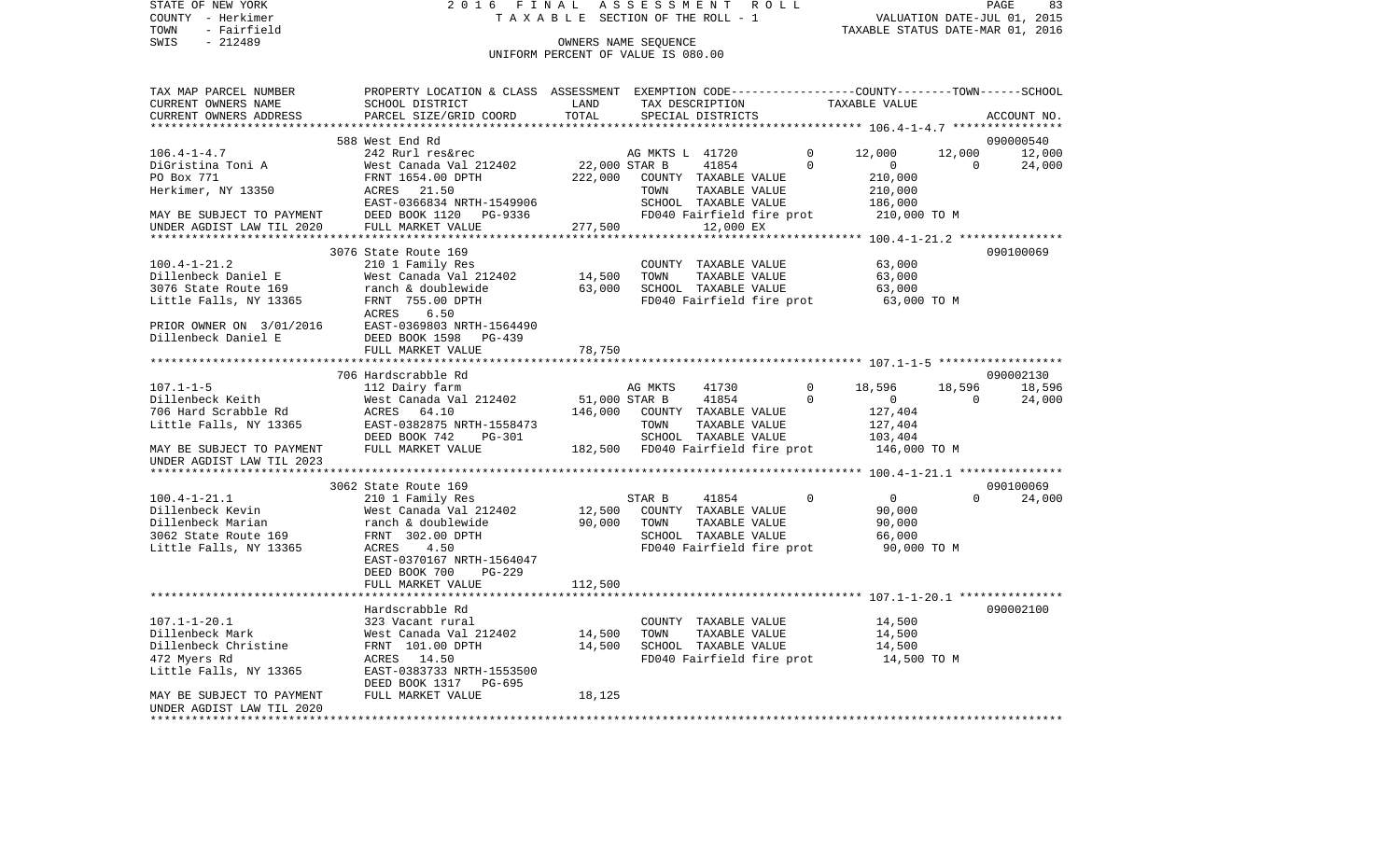| STATE OF NEW YORK<br>COUNTY - Herkimer<br>TOWN<br>- Fairfield<br>$-212489$<br>SWIS | 2016 FINAL                                                                                                         | TAXABLE SECTION OF THE ROLL - 1<br>OWNERS NAME SEQUENCE<br>UNIFORM PERCENT OF VALUE IS 080.00 |                         | ASSESSMENT ROLL                   |          | TAXABLE STATUS DATE-MAR 01, 2016 | VALUATION DATE-JUL 01, 2015 | PAGE<br>84  |
|------------------------------------------------------------------------------------|--------------------------------------------------------------------------------------------------------------------|-----------------------------------------------------------------------------------------------|-------------------------|-----------------------------------|----------|----------------------------------|-----------------------------|-------------|
| TAX MAP PARCEL NUMBER<br>CURRENT OWNERS NAME                                       | PROPERTY LOCATION & CLASS ASSESSMENT EXEMPTION CODE---------------COUNTY-------TOWN------SCHOOL<br>SCHOOL DISTRICT | LAND                                                                                          |                         | TAX DESCRIPTION                   |          | TAXABLE VALUE                    |                             |             |
| CURRENT OWNERS ADDRESS<br>********************                                     | PARCEL SIZE/GRID COORD                                                                                             | TOTAL                                                                                         |                         | SPECIAL DISTRICTS                 |          |                                  |                             | ACCOUNT NO. |
|                                                                                    | 472 Myers Rd                                                                                                       |                                                                                               |                         |                                   |          |                                  |                             |             |
| $107.1 - 1 - 17.5$                                                                 | 210 1 Family Res                                                                                                   |                                                                                               | STAR B                  | 41854                             | $\Omega$ | $\overline{0}$                   | $\Omega$                    | 24,000      |
| Dillenbeck Mark J                                                                  | West Canada Val 212402                                                                                             | 15,000                                                                                        |                         | COUNTY TAXABLE VALUE              |          | 105,000                          |                             |             |
| Dillenbeck Christine M                                                             | FRNT 500.00 DPTH                                                                                                   | 105,000                                                                                       | TOWN                    | TAXABLE VALUE                     |          | 105,000                          |                             |             |
| 472 Myers Rd                                                                       | ACRES<br>7.49                                                                                                      |                                                                                               |                         | SCHOOL TAXABLE VALUE              |          | 81,000                           |                             |             |
| Little Falls, NY 13365                                                             | EAST-0379916 NRTH-1552591<br>DEED BOOK 1437 PG-183                                                                 |                                                                                               |                         |                                   |          |                                  |                             |             |
|                                                                                    | FULL MARKET VALUE                                                                                                  | 131,250                                                                                       |                         |                                   |          |                                  |                             |             |
|                                                                                    |                                                                                                                    |                                                                                               |                         |                                   |          |                                  |                             |             |
|                                                                                    | North Creek Rd                                                                                                     |                                                                                               |                         |                                   |          |                                  |                             | 090003840   |
| $106.4 - 1 - 44.1$                                                                 | 105 Vac farmland                                                                                                   |                                                                                               |                         | COUNTY TAXABLE VALUE              |          | 14,000                           |                             |             |
| Dillenbeck William                                                                 | West Canada Val 212402                                                                                             | 14,000                                                                                        | TOWN                    | TAXABLE VALUE                     |          | 14,000                           |                             |             |
| Dillenbeck Ruth                                                                    | ACRES 28.90                                                                                                        | 14,000                                                                                        |                         | SCHOOL TAXABLE VALUE              |          | 14,000                           |                             |             |
| 439 North Creek Rd                                                                 | EAST-0369300 NRTH-1547809                                                                                          |                                                                                               |                         | FD040 Fairfield fire prot         |          | 14,000 TO M                      |                             |             |
| Little Falls, NY 13365                                                             | DEED BOOK 795<br>PG-624<br>FULL MARKET VALUE                                                                       | 17,500                                                                                        |                         |                                   |          |                                  |                             |             |
|                                                                                    |                                                                                                                    |                                                                                               |                         |                                   |          |                                  |                             |             |
|                                                                                    | 439 North Creek Rd                                                                                                 |                                                                                               |                         |                                   |          |                                  |                             | 090003810   |
| $106.4 - 1 - 45$                                                                   | 112 Dairy farm                                                                                                     |                                                                                               | STAR EN                 | 41834                             | $\Omega$ | 0                                | $\Omega$                    | 52,240      |
| Dillenbeck William                                                                 | West Canada Val 212402                                                                                             |                                                                                               | 68,000 AGRIC 10 Y 42100 |                                   | $\Omega$ | 8,000                            | 8,000                       | 8,000       |
| Dillenbeck Ruth                                                                    | ACRES 109.40                                                                                                       | 200,000                                                                                       |                         | COUNTY TAXABLE VALUE              |          | 192,000                          |                             |             |
| 439 North Creek Rd                                                                 | EAST-0370705 NRTH-1548046                                                                                          |                                                                                               | TOWN                    | TAXABLE VALUE                     |          | 192,000                          |                             |             |
| Little Falls, NY 13365                                                             | DEED BOOK 795<br>PG-624                                                                                            |                                                                                               |                         | SCHOOL TAXABLE VALUE              |          | 139,760                          |                             |             |
|                                                                                    | FULL MARKET VALUE                                                                                                  |                                                                                               |                         | 250,000 FD040 Fairfield fire prot |          | 200,000 TO M                     |                             |             |
|                                                                                    |                                                                                                                    |                                                                                               |                         |                                   |          |                                  |                             |             |
|                                                                                    | 1057 Platform Rd                                                                                                   |                                                                                               |                         |                                   |          |                                  |                             |             |
| $101.1 - 2 - 14.2$                                                                 | 210 1 Family Res                                                                                                   |                                                                                               |                         | COUNTY TAXABLE VALUE              |          | 60,000                           |                             |             |
| Dillenbeck William F Jr.                                                           | West Canada Val 212402                                                                                             | 11,000                                                                                        | TOWN                    | TAXABLE VALUE                     |          | 60,000                           |                             |             |
| Dillenbeck Ruth A                                                                  | Doublewide                                                                                                         | 60,000                                                                                        |                         | SCHOOL TAXABLE VALUE              |          | 60,000                           |                             |             |
| 439 North Creek Rd                                                                 | FRNT 641.00 DPTH                                                                                                   |                                                                                               |                         | FD040 Fairfield fire prot         |          | 60,000 TO M                      |                             |             |
| Little Falls, NY 13365                                                             | ACRES<br>3.00                                                                                                      |                                                                                               |                         |                                   |          |                                  |                             |             |
|                                                                                    | EAST-0379223 NRTH-1570447                                                                                          |                                                                                               |                         |                                   |          |                                  |                             |             |
|                                                                                    | DEED BOOK 924<br>PG-443<br>FULL MARKET VALUE                                                                       | 75,000                                                                                        |                         |                                   |          |                                  |                             |             |
|                                                                                    |                                                                                                                    |                                                                                               |                         |                                   |          |                                  |                             |             |
|                                                                                    | West End Rd                                                                                                        |                                                                                               |                         |                                   |          |                                  |                             | 090089102   |
| $106.2 - 3 - 9$                                                                    | 314 Rural vac<10                                                                                                   |                                                                                               |                         | COUNTY TAXABLE VALUE              |          | 10,000                           |                             |             |
| Dillon Debra                                                                       | West Canada Val 212402                                                                                             | 10,000                                                                                        | TOWN                    | TAXABLE VALUE                     |          | 10,000                           |                             |             |
| Wells James                                                                        | Lot #H                                                                                                             | 10,000                                                                                        |                         | SCHOOL TAXABLE VALUE              |          | 10,000                           |                             |             |
| 758 West End Rd                                                                    | ACRES<br>5.00                                                                                                      |                                                                                               |                         | FD040 Fairfield fire prot         |          | 10,000 TO M                      |                             |             |
| Little Falls, NY 13365                                                             | EAST-0368743 NRTH-1552518                                                                                          |                                                                                               |                         |                                   |          |                                  |                             |             |
|                                                                                    | DEED BOOK 850<br>PG-694                                                                                            |                                                                                               |                         |                                   |          |                                  |                             |             |
|                                                                                    | FULL MARKET VALUE                                                                                                  | 12,500                                                                                        |                         |                                   |          |                                  |                             |             |
|                                                                                    |                                                                                                                    |                                                                                               |                         |                                   |          |                                  |                             |             |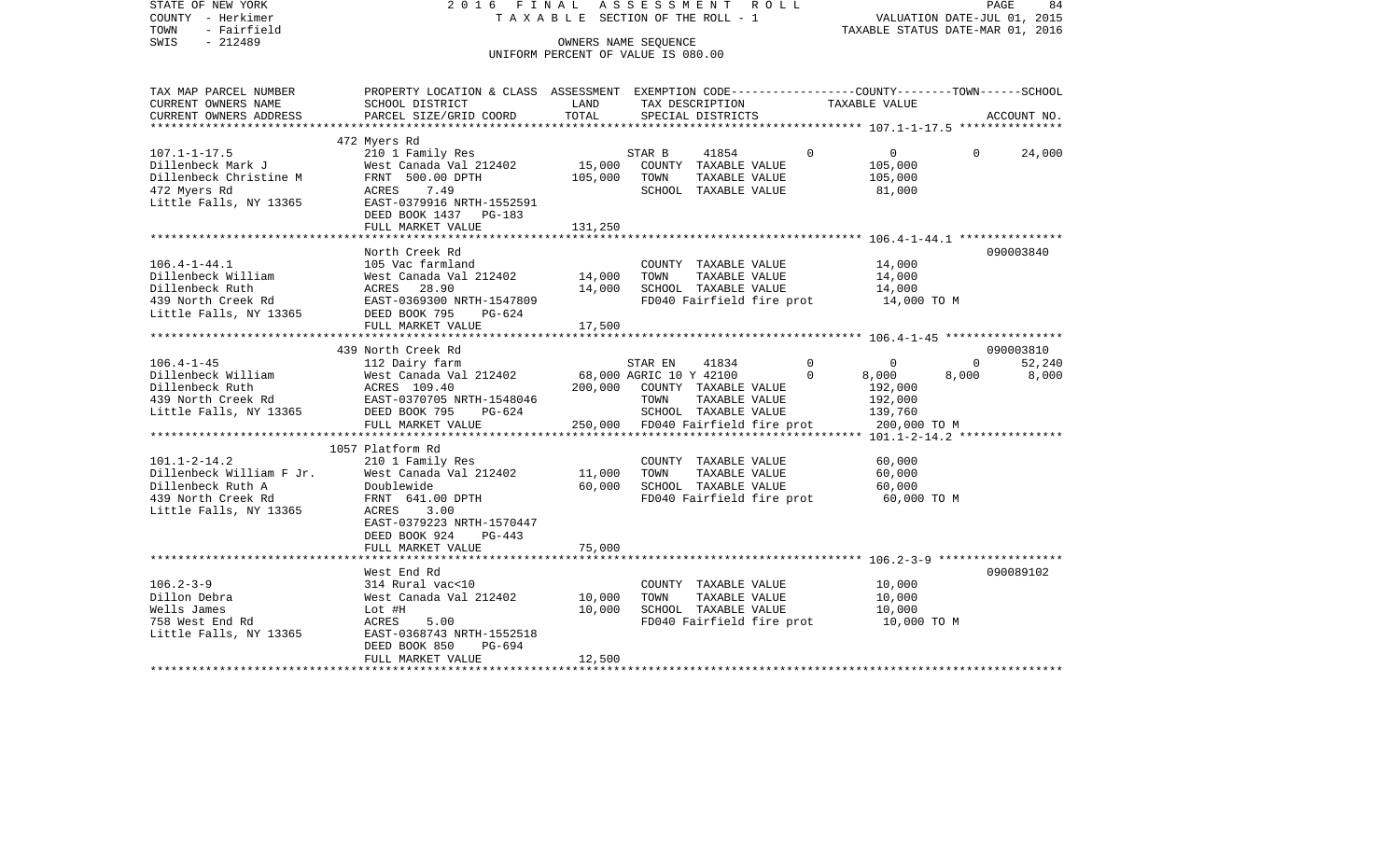STATE OF NEW YORK 2 0 1 6 F I N A L A S S E S S M E N T R O L L PAGE 85COUNTY - Herkimer **T A X A B L E SECTION OF THE ROLL - 1** VALUATION DATE-JUL 01, 2015 TOWN - Fairfield TAXABLE STATUS DATE-MAR 01, 2016 SWIS - 212489 OWNERS NAME SEQUENCE UNIFORM PERCENT OF VALUE IS 080.00TAX MAP PARCEL NUMBER PROPERTY LOCATION & CLASS ASSESSMENT EXEMPTION CODE------------------COUNTY--------TOWN------SCHOOL CURRENT OWNERS NAME SCHOOL DISTRICT LAND TAX DESCRIPTION TAXABLE VALUECURRENT OWNERS ADDRESS PARCEL SIZE/GRID COORD TOTAL SPECIAL DISTRICTS ACCOUNT NO. \*\*\*\*\*\*\*\*\*\*\*\*\*\*\*\*\*\*\*\*\*\*\*\*\*\*\*\*\*\*\*\*\*\*\*\*\*\*\*\*\*\*\*\*\*\*\*\*\*\*\*\*\*\*\*\*\*\*\*\*\*\*\*\*\*\*\*\*\*\*\*\*\*\*\*\*\*\*\*\*\*\*\*\*\*\*\*\*\*\*\*\*\*\*\*\*\*\*\*\*\*\*\* 106.2-3-7 \*\*\*\*\*\*\*\*\*\*\*\*\*\*\*\*\*\*West End Rd 090089100 106.2-3-7 314 Rural vac<10 COUNTY TAXABLE VALUE 10,000 Dillon Debra S West Canada Val 212402 10,000 TOWN TAXABLE VALUE 10,000 758 West End Rd ACRES 5.10 10,000 SCHOOL TAXABLE VALUE 10,000 Little Falls, NY 13365-0337 EAST-0369093 NRTH-1552982 FD040 Fairfield fire prot 10,000 TO M DEED BOOK 850 PG-694FULL MARKET VALUE 12,500 \*\*\*\*\*\*\*\*\*\*\*\*\*\*\*\*\*\*\*\*\*\*\*\*\*\*\*\*\*\*\*\*\*\*\*\*\*\*\*\*\*\*\*\*\*\*\*\*\*\*\*\*\*\*\*\*\*\*\*\*\*\*\*\*\*\*\*\*\*\*\*\*\*\*\*\*\*\*\*\*\*\*\*\*\*\*\*\*\*\*\*\*\*\*\*\*\*\*\*\*\*\*\* 106.2-3-8 \*\*\*\*\*\*\*\*\*\*\*\*\*\*\*\*\*\* 758 West End Rd 090089101106.2-3-8 210 1 Family Res COUNTY TAXABLE VALUE 348,000  $West$  Canada Val 212402 12,000 TOWN 758 West End Rd ACRES 5.00 348,000 SCHOOL TAXABLE VALUE 348,000 Little Falls, NY 13365-0337 EAST-0368925 NRTH-1552708 FD040 Fairfield fire prot 348,000 TO M DEED BOOK 850 PG-694FULL MARKET VALUE 435,000 \*\*\*\*\*\*\*\*\*\*\*\*\*\*\*\*\*\*\*\*\*\*\*\*\*\*\*\*\*\*\*\*\*\*\*\*\*\*\*\*\*\*\*\*\*\*\*\*\*\*\*\*\*\*\*\*\*\*\*\*\*\*\*\*\*\*\*\*\*\*\*\*\*\*\*\*\*\*\*\*\*\*\*\*\*\*\*\*\*\*\*\*\*\*\*\*\*\*\*\*\*\*\* 100.2-1-19.2 \*\*\*\*\*\*\*\*\*\*\*\*\*\*\* 347 Reservoir Rd100.2-1-19.2 210 1 Family Res STAR B 41854 0 0 0 24,000 Dimov Ivan West Canada Val 212402 12,000 COUNTY TAXABLE VALUE 100,000 347 Reservoir Rd ACRES 5.00 100,000 TOWN TAXABLE VALUE 100,000 Newport, NY 13416-2319 EAST-0372600 NRTH-1572455 SCHOOL TAXABLE VALUE 76,000 DEED BOOK 839 PG-602 FD040 Fairfield fire prot 100,000 TO M FULL MARKET VALUE 125,000 \*\*\*\*\*\*\*\*\*\*\*\*\*\*\*\*\*\*\*\*\*\*\*\*\*\*\*\*\*\*\*\*\*\*\*\*\*\*\*\*\*\*\*\*\*\*\*\*\*\*\*\*\*\*\*\*\*\*\*\*\*\*\*\*\*\*\*\*\*\*\*\*\*\*\*\*\*\*\*\*\*\*\*\*\*\*\*\*\*\*\*\*\*\*\*\*\*\*\*\*\*\*\* 107.3-2-33.2 \*\*\*\*\*\*\*\*\*\*\*\*\*\*\* 439 Kelly Rd 090086038 107.3-2-33.2 210 1 Family Res VET WAR C 41122 0 7,200 0 0 Dineen John West Canada Val 212402 8,000 VET WAR T 41123 0 0 9,600 0 Dineen Mary 65,000 STAR EN 41834 0 0 0 52,240 439 Kelly Rd FRNT 250.00 DPTH 110.00 COUNTY TAXABLE VALUE 57,800 Little Falls, NY 13365 EAST-0373028 NRTH-1550780 TOWN TAXABLE VALUE 55,400 DEED BOOK 714 PG-194 SCHOOL TAXABLE VALUE 12,760 FULL MARKET VALUE 81,250 FD040 Fairfield fire prot 65,000 TO M \*\*\*\*\*\*\*\*\*\*\*\*\*\*\*\*\*\*\*\*\*\*\*\*\*\*\*\*\*\*\*\*\*\*\*\*\*\*\*\*\*\*\*\*\*\*\*\*\*\*\*\*\*\*\*\*\*\*\*\*\*\*\*\*\*\*\*\*\*\*\*\*\*\*\*\*\*\*\*\*\*\*\*\*\*\*\*\*\*\*\*\*\*\*\*\*\*\*\*\*\*\*\* 107.3-2-33.3 \*\*\*\*\*\*\*\*\*\*\*\*\*\*\* 449 Kelly Rd 090086039 107.3-2-33.3 433 Auto body COUNTY TAXABLE VALUE 65,000 Dineen John Jr West Canada Val 212402 10,600 TOWN TAXABLE VALUE 65,000 Dineen Mary Ann BAR change 6/05 65,000 SCHOOL TAXABLE VALUE 65,000 449 Kelly Rd Map No Change 9/10/03 FD040 Fairfield fire prot 65,000 TO M Little Falls, NY 13365 ACRES 2.00 EAST-0373222 NRTH-1550844 DEED BOOK 702 PG-600FULL MARKET VALUE 81,250 \*\*\*\*\*\*\*\*\*\*\*\*\*\*\*\*\*\*\*\*\*\*\*\*\*\*\*\*\*\*\*\*\*\*\*\*\*\*\*\*\*\*\*\*\*\*\*\*\*\*\*\*\*\*\*\*\*\*\*\*\*\*\*\*\*\*\*\*\*\*\*\*\*\*\*\*\*\*\*\*\*\*\*\*\*\*\*\*\*\*\*\*\*\*\*\*\*\*\*\*\*\*\*\*\*\*\*\*\*\*\*\*\*\*\*\*\*\*\*\*\*\*\*\*\*\*\*\*\*\*\*\*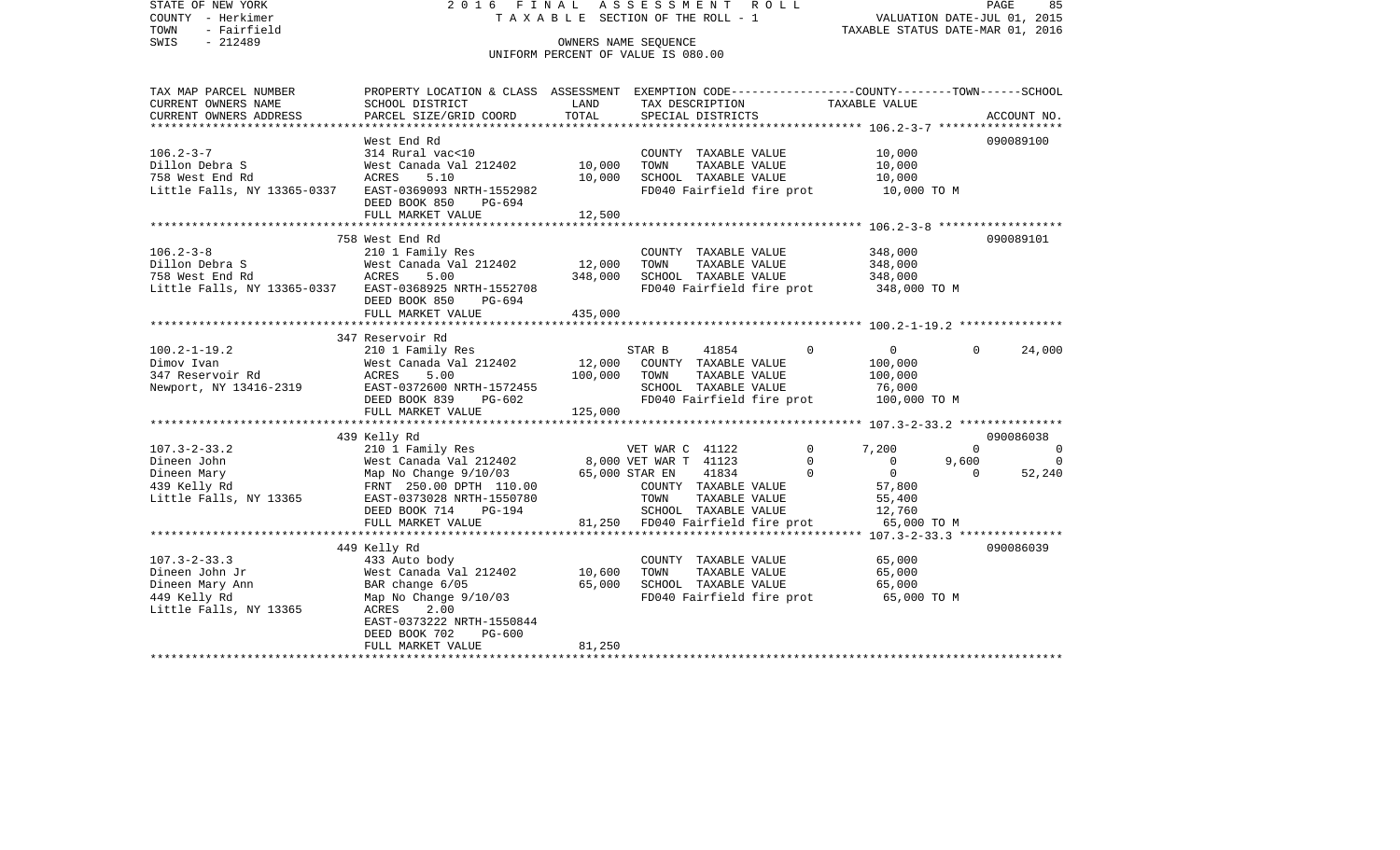| STATE OF NEW YORK                                                          |                                                                                                  |                      | 2016 FINAL ASSESSMENT ROLL                    |                                  | PAGE<br>86            |
|----------------------------------------------------------------------------|--------------------------------------------------------------------------------------------------|----------------------|-----------------------------------------------|----------------------------------|-----------------------|
| COUNTY - Herkimer                                                          |                                                                                                  |                      | T A X A B L E SECTION OF THE ROLL - 1         | VALUATION DATE-JUL 01, 2015      |                       |
| TOWN<br>- Fairfield                                                        |                                                                                                  |                      |                                               | TAXABLE STATUS DATE-MAR 01, 2016 |                       |
| $-212489$<br>SWIS                                                          |                                                                                                  | OWNERS NAME SEQUENCE |                                               |                                  |                       |
|                                                                            |                                                                                                  |                      | UNIFORM PERCENT OF VALUE IS 080.00            |                                  |                       |
|                                                                            |                                                                                                  |                      |                                               |                                  |                       |
| TAX MAP PARCEL NUMBER                                                      | PROPERTY LOCATION & CLASS ASSESSMENT EXEMPTION CODE----------------COUNTY-------TOWN------SCHOOL |                      |                                               |                                  |                       |
| CURRENT OWNERS NAME                                                        | SCHOOL DISTRICT                                                                                  | LAND                 | TAX DESCRIPTION                               | TAXABLE VALUE                    |                       |
| CURRENT OWNERS ADDRESS                                                     | PARCEL SIZE/GRID COORD                                                                           | TOTAL                | SPECIAL DISTRICTS                             |                                  | ACCOUNT NO.           |
|                                                                            |                                                                                                  |                      |                                               |                                  |                       |
|                                                                            | 625 North Creek Rd                                                                               |                      |                                               | $\Omega$<br>$\mathbf{0}$         | 090089109<br>$\Omega$ |
| 107.3-2-29.2<br>Dineen Ralph                                               | 210 1 Family Res<br>West Canada Val 212402                                                       | 12,000               | STAR B<br>41854<br>COUNTY TAXABLE VALUE       | 160,000                          | 24,000                |
| Dineen Linda                                                               | ACRES<br>4.00 BANK 135                                                                           | 160,000              | TOWN<br>TAXABLE VALUE                         | 160,000                          |                       |
| 625 North Creek Rd                                                         | EAST-0373886 NRTH-1547626                                                                        |                      | SCHOOL TAXABLE VALUE                          | 136,000                          |                       |
| Little Falls, NY 13365                                                     | DEED BOOK 752<br><b>PG-70</b>                                                                    |                      | FD040 Fairfield fire prot                     | 160,000 TO M                     |                       |
|                                                                            | FULL MARKET VALUE                                                                                | 200,000              |                                               |                                  |                       |
|                                                                            |                                                                                                  |                      |                                               |                                  |                       |
|                                                                            | North Creek Rd                                                                                   |                      |                                               |                                  | 090100033             |
| 107.3-2-29.1                                                               | 322 Rural vac>10                                                                                 |                      | COUNTY TAXABLE VALUE                          | 9,000                            |                       |
| Dineen Ralph F                                                             | West Canada Val 212402                                                                           | 9,000                | TAXABLE VALUE<br>TOWN                         | 9,000                            |                       |
| Dineen Linda L                                                             | ACRES<br>3.51                                                                                    | 9,000                | SCHOOL TAXABLE VALUE                          | 9,000                            |                       |
| 625 North Creek Rd                                                         | EAST-0374122 NRTH-1547584                                                                        |                      | FD040 Fairfield fire prot                     | 9,000 TO M                       |                       |
| Little Falls, NY 13365 DEED BOOK 925                                       | PG-75                                                                                            |                      |                                               |                                  |                       |
|                                                                            | FULL MARKET VALUE                                                                                | 11,250               |                                               |                                  |                       |
|                                                                            |                                                                                                  |                      |                                               |                                  |                       |
|                                                                            | 1287 Hardscrabble Rd                                                                             |                      |                                               |                                  | 090008880             |
| $101.1 - 1 - 11$<br>-----<br>Dingman William A                             | 240 Rural res                                                                                    |                      | STAR B<br>41854<br>COUNTY TAXABLE VALUE       | $\Omega$<br>$\overline{0}$       | 24,000<br>$\Omega$    |
| 1287 Hardscrabble Rd                                                       | West Canada Val 212402<br>W. Robinson life use                                                   | 18,000<br>70,000     | TOWN<br>TAXABLE VALUE                         | 70,000<br>70,000                 |                       |
| Middleville, NY 13406                                                      | ACRES 15.80                                                                                      |                      | SCHOOL TAXABLE VALUE                          | 46,000                           |                       |
|                                                                            | EAST-0381658 NRTH-1570063                                                                        |                      | FD040 Fairfield fire prot                     | 70,000 TO M                      |                       |
|                                                                            | DEED BOOK 1183<br>PG-480                                                                         |                      |                                               |                                  |                       |
|                                                                            | FULL MARKET VALUE                                                                                | 87,500               |                                               |                                  |                       |
|                                                                            |                                                                                                  |                      |                                               |                                  |                       |
|                                                                            | State Route 29                                                                                   |                      |                                               |                                  | 090087059             |
| $101.4 - 5 - 6$                                                            | 260 Seasonal res                                                                                 |                      | COUNTY TAXABLE VALUE                          | 33,500                           |                       |
| Dominguez Gladys                                                           | West Canada Val 212402                                                                           | 16,000               | TOWN<br>TAXABLE VALUE                         | 33,500                           |                       |
| 122 Berwick St                                                             | ACRES 16.80                                                                                      | 33,500               | SCHOOL TAXABLE VALUE                          | 33,500                           |                       |
| Elizabeth, NJ 07202                                                        | EAST-0388075 NRTH-1567484                                                                        |                      | FD040 Fairfield fire prot                     | 33,500 TO M                      |                       |
|                                                                            | DEED BOOK 860<br>PG-524                                                                          |                      |                                               |                                  |                       |
|                                                                            | FULL MARKET VALUE                                                                                | 41,875               |                                               |                                  |                       |
|                                                                            |                                                                                                  |                      |                                               |                                  |                       |
|                                                                            | Platform Rd                                                                                      |                      |                                               |                                  | 090006930             |
| $100.2 - 1 - 19.3$<br>Donald George Haag The Living West Canada Val 212402 | 105 Vac farmland                                                                                 | 13,000               | COUNTY TAXABLE VALUE<br>TAXABLE VALUE<br>TOWN | 13,000<br>13,000                 |                       |
| 60 Huyck Ave                                                               | 23.00<br>ACRES                                                                                   | 13,000               | SCHOOL TAXABLE VALUE                          | 13,000                           |                       |
| Middleville, NY 13406                                                      | EAST-0371562 NRTH-1572215                                                                        |                      | FD040 Fairfield fire prot                     | 13,000 TO M                      |                       |
|                                                                            | DEED BOOK 1603<br>PG-629                                                                         |                      |                                               |                                  |                       |
| PRIOR OWNER ON 3/01/2016                                                   | FULL MARKET VALUE                                                                                | 16,250               |                                               |                                  |                       |
| Donald George Haag The Living                                              |                                                                                                  |                      |                                               |                                  |                       |
|                                                                            |                                                                                                  |                      |                                               |                                  |                       |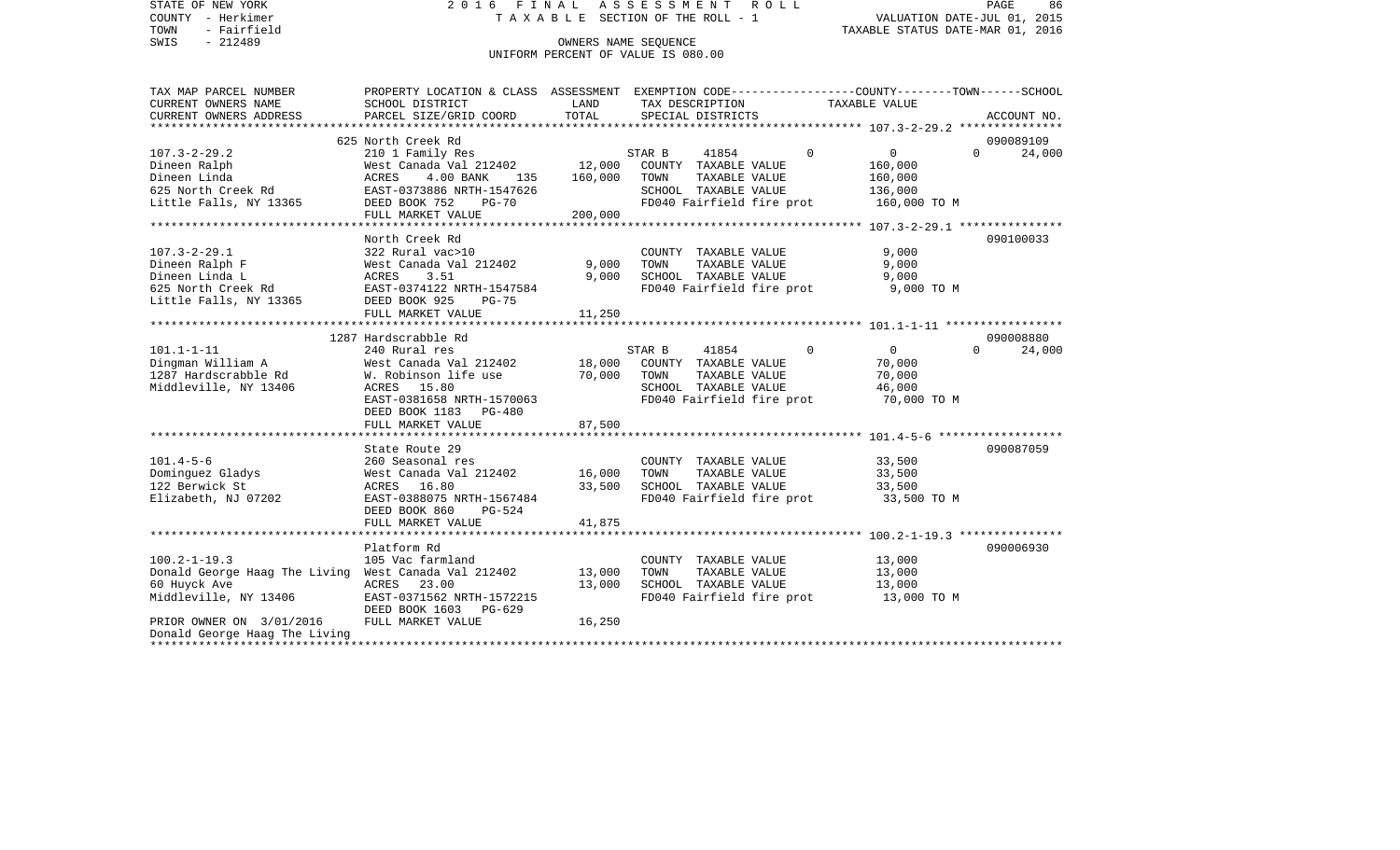| STATE OF NEW YORK<br>COUNTY - Herkimer<br>- Fairfield<br>TOWN<br>$-212489$<br>SWIS | 2016 FINAL                                                                                                                                   | TAXABLE SECTION OF THE ROLL - 1<br>OWNERS NAME SEOUENCE<br>UNIFORM PERCENT OF VALUE IS 080.00 | A S S E S S M E N T               |                                                   | R O L L |                   | VALUATION DATE-JUL 01, 2015<br>TAXABLE STATUS DATE-MAR 01, 2016 | PAGE     | 87          |
|------------------------------------------------------------------------------------|----------------------------------------------------------------------------------------------------------------------------------------------|-----------------------------------------------------------------------------------------------|-----------------------------------|---------------------------------------------------|---------|-------------------|-----------------------------------------------------------------|----------|-------------|
| TAX MAP PARCEL NUMBER<br>CURRENT OWNERS NAME<br>CURRENT OWNERS ADDRESS             | PROPERTY LOCATION & CLASS ASSESSMENT EXEMPTION CODE---------------COUNTY-------TOWN------SCHOOL<br>SCHOOL DISTRICT<br>PARCEL SIZE/GRID COORD | LAND<br>TOTAL                                                                                 |                                   | TAX DESCRIPTION<br>SPECIAL DISTRICTS              |         | TAXABLE VALUE     |                                                                 |          | ACCOUNT NO. |
| ***********************                                                            |                                                                                                                                              |                                                                                               |                                   |                                                   |         |                   |                                                                 |          |             |
|                                                                                    | 182 Reservoir Rd                                                                                                                             |                                                                                               |                                   |                                                   |         |                   |                                                                 |          | 090006900   |
| $100.2 - 1 - 20.1$                                                                 | 112 Dairy farm                                                                                                                               |                                                                                               | STAR EN                           | 41834                                             |         | $\Omega$          | $\Omega$                                                        | $\Omega$ | 52,240      |
| Donald George Haag The Living West Canada Val 212402<br>60 Huyck Ave               | ACRES 151.00                                                                                                                                 | 210,000                                                                                       | 90,000 AGRIC 10 Y 42100           | COUNTY TAXABLE VALUE                              |         | $\Omega$<br>6,000 | 204,000                                                         | 6,000    | 6,000       |
| Middleville, NY 13406                                                              | EAST-0369690 NRTH-1572071<br>DEED BOOK 1603 PG-629                                                                                           |                                                                                               | TOWN                              | TAXABLE VALUE<br>SCHOOL TAXABLE VALUE             |         |                   | 204,000<br>151,760                                              |          |             |
| PRIOR OWNER ON 3/01/2016                                                           | FULL MARKET VALUE                                                                                                                            |                                                                                               | 262,500 FD040 Fairfield fire prot |                                                   |         |                   | 210,000 TO M                                                    |          |             |
| Donald George Haag The Living                                                      |                                                                                                                                              |                                                                                               |                                   |                                                   |         |                   |                                                                 |          |             |
|                                                                                    |                                                                                                                                              |                                                                                               |                                   |                                                   |         |                   |                                                                 |          |             |
|                                                                                    | 1228 Castle Rd                                                                                                                               |                                                                                               |                                   |                                                   |         |                   |                                                                 |          |             |
| $095.3 - 4 - 11$<br>Donato Rose                                                    | 270 Mfg housing<br>West Canada Val 212402                                                                                                    | 6,000                                                                                         | STAR B                            | 41854<br>COUNTY TAXABLE VALUE                     |         | $\Omega$          | $\mathbf{0}$<br>12,000                                          | $\Omega$ | 12,000      |
| 1228 Castle Rd                                                                     | FRNT 290.00 DPTH 290.00                                                                                                                      | 12,000                                                                                        | TOWN                              | TAXABLE VALUE                                     |         |                   | 12,000                                                          |          |             |
| Newport, NY 13416                                                                  | ACRES<br>1.90                                                                                                                                |                                                                                               |                                   | SCHOOL TAXABLE VALUE                              |         |                   | 0                                                               |          |             |
|                                                                                    | EAST-0345760 NRTH-1153210<br>DEED BOOK 1149 PG-264                                                                                           |                                                                                               |                                   | FD040 Fairfield fire prot                         |         |                   | 12,000 TO M                                                     |          |             |
|                                                                                    | FULL MARKET VALUE                                                                                                                            | 15,000                                                                                        |                                   |                                                   |         |                   |                                                                 |          |             |
|                                                                                    | Sandy Lane Rd                                                                                                                                |                                                                                               |                                   |                                                   |         |                   |                                                                 |          | 090009420   |
| $095.4 - 1 - 2$                                                                    | 321 Abandoned ag                                                                                                                             |                                                                                               |                                   | COUNTY TAXABLE VALUE                              |         |                   | 25,000                                                          |          |             |
| Doty David W                                                                       | West Canada Val 212402                                                                                                                       | 25,000                                                                                        | TOWN                              | TAXABLE VALUE                                     |         |                   | 25,000                                                          |          |             |
| Doty George R Sr.                                                                  | ACRES 75.00                                                                                                                                  | 25,000                                                                                        |                                   | SCHOOL TAXABLE VALUE                              |         |                   | 25,000                                                          |          |             |
| 211 Watkins Ave                                                                    | EAST-0387277 NRTH-1583355                                                                                                                    |                                                                                               |                                   | FD040 Fairfield fire prot                         |         |                   | 25,000 TO M                                                     |          |             |
| Middletown, NY 10940                                                               | DEED BOOK 1200 PG-997<br>FULL MARKET VALUE                                                                                                   | 31,250                                                                                        |                                   |                                                   |         |                   |                                                                 |          |             |
|                                                                                    | *******************************                                                                                                              |                                                                                               |                                   |                                                   |         |                   |                                                                 |          |             |
|                                                                                    | 791 State Route 29                                                                                                                           |                                                                                               |                                   |                                                   |         |                   |                                                                 |          | 090002700   |
| $101.14 - 1 - 41$                                                                  | 210 1 Family Res                                                                                                                             |                                                                                               | STAR B                            | 41854                                             |         | $\Omega$          | $\overline{0}$                                                  | $\Omega$ | 24,000      |
| Douglass Sherry A                                                                  | West Canada Val 212402                                                                                                                       | 9,000                                                                                         |                                   | COUNTY TAXABLE VALUE                              |         |                   | 69,500                                                          |          |             |
| 791 State Route 29                                                                 | FRNT 190.97 DPTH 240.13                                                                                                                      | 69,500                                                                                        | TOWN                              | TAXABLE VALUE                                     |         |                   | 69,500                                                          |          |             |
| Middleville, NY 13406-9801                                                         | ACRES<br>0.73<br>EAST-0382268 NRTH-1568057                                                                                                   |                                                                                               |                                   | SCHOOL TAXABLE VALUE<br>FD040 Fairfield fire prot |         |                   | 45,500<br>69,500 TO M                                           |          |             |
|                                                                                    | DEED BOOK 1144 PG-43                                                                                                                         |                                                                                               |                                   |                                                   |         |                   |                                                                 |          |             |
|                                                                                    | FULL MARKET VALUE                                                                                                                            | 86,875                                                                                        |                                   |                                                   |         |                   |                                                                 |          |             |
|                                                                                    |                                                                                                                                              |                                                                                               |                                   |                                                   |         |                   |                                                                 |          |             |
|                                                                                    | State Route 169                                                                                                                              |                                                                                               |                                   |                                                   |         |                   |                                                                 |          | 090010050   |
| $107.3 - 2 - 22$<br>Duchnycz Catherine A                                           | 230 3 Family Res<br>Little Falls Ce 210900                                                                                                   | 4,000                                                                                         | STAR B                            | 41854<br>COUNTY TAXABLE VALUE                     |         | $\Omega$          | $\Omega$<br>75,800                                              | $\Omega$ | 24,000      |
| 2153 State Route 169                                                               | FRNT 310.00 DPTH 310.00                                                                                                                      | 75,800                                                                                        | TOWN                              | TAXABLE VALUE                                     |         |                   | 75,800                                                          |          |             |
| Little Falls, NY 13365                                                             | EAST-0376656 NRTH-1547722                                                                                                                    |                                                                                               |                                   | SCHOOL TAXABLE VALUE                              |         |                   | 51,800                                                          |          |             |
|                                                                                    | DEED BOOK 1142 PG-838                                                                                                                        |                                                                                               |                                   | FD040 Fairfield fire prot                         |         |                   | 75,800 TO M                                                     |          |             |
| ********************                                                               | FULL MARKET VALUE                                                                                                                            | 94,750                                                                                        |                                   |                                                   |         |                   |                                                                 |          |             |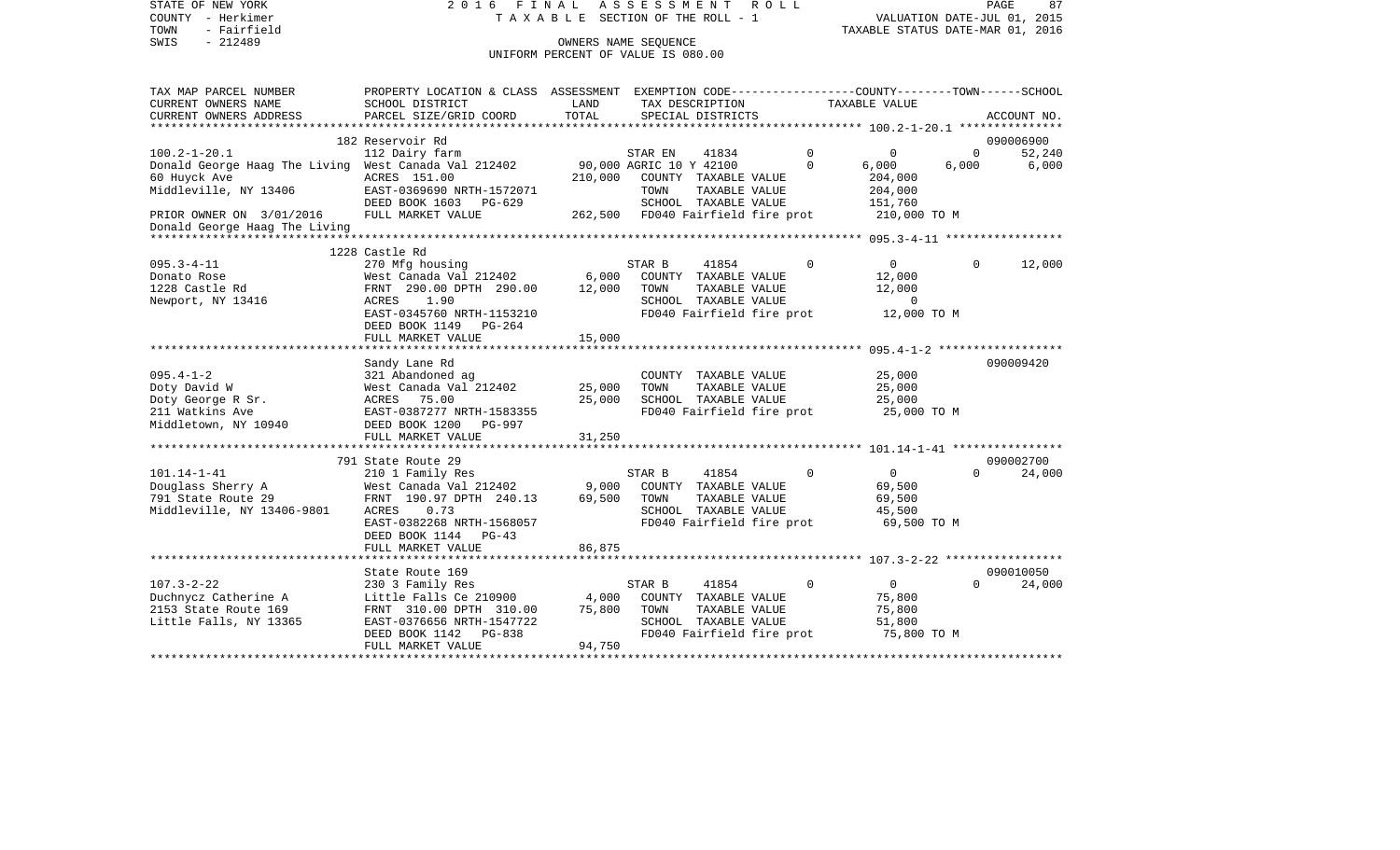STATE OF NEW YORK 2 0 1 6 F I N A L A S S E S S M E N T R O L L PAGE 88VALUATION DATE-JUL 01, 2015 COUNTY - Herkimer T A X A B L E SECTION OF THE ROLL - 1 TOWN - Fairfield TAXABLE STATUS DATE-MAR 01, 2016 SWIS - 212489 OWNERS NAME SEQUENCE UNIFORM PERCENT OF VALUE IS 080.00TAX MAP PARCEL NUMBER PROPERTY LOCATION & CLASS ASSESSMENT EXEMPTION CODE------------------COUNTY--------TOWN------SCHOOL CURRENT OWNERS NAME SCHOOL DISTRICT LAND TAX DESCRIPTION TAXABLE VALUECURRENT OWNERS ADDRESS PARCEL SIZE/GRID COORD TOTAL SPECIAL DISTRICTS ACCOUNT NO. \*\*\*\*\*\*\*\*\*\*\*\*\*\*\*\*\*\*\*\*\*\*\*\*\*\*\*\*\*\*\*\*\*\*\*\*\*\*\*\*\*\*\*\*\*\*\*\*\*\*\*\*\*\*\*\*\*\*\*\*\*\*\*\*\*\*\*\*\*\*\*\*\*\*\*\*\*\*\*\*\*\*\*\*\*\*\*\*\*\*\*\*\*\*\*\*\*\*\*\*\*\*\* 107.1-3-8 \*\*\*\*\*\*\*\*\*\*\*\*\*\*\*\*\*\* Hardscrabble Rd $322$  Rural vac $>10$ 107.1-3-8 322 Rural vac>10 COUNTY TAXABLE VALUE 15,000 Dudgeon David III West Canada Val 212402 15,000 TOWN TAXABLE VALUE 15,000 120 Osborne Hill Rd ACRES 14.50 15,000 SCHOOL TAXABLE VALUE 15,000 Herkimer, NY 13350 EAST-0381073 NRTH-1559227 FD040 Fairfield fire prot 15,000 TO M DEED BOOK 1524 PG-62FULL MARKET VALUE 18,750 \*\*\*\*\*\*\*\*\*\*\*\*\*\*\*\*\*\*\*\*\*\*\*\*\*\*\*\*\*\*\*\*\*\*\*\*\*\*\*\*\*\*\*\*\*\*\*\*\*\*\*\*\*\*\*\*\*\*\*\*\*\*\*\*\*\*\*\*\*\*\*\*\*\*\*\*\*\*\*\*\*\*\*\*\*\*\*\*\*\*\*\*\*\*\*\*\*\*\*\*\*\*\* 107.1-3-11 \*\*\*\*\*\*\*\*\*\*\*\*\*\*\*\*\* 491 Davis Rd107.1-3-11 242 Rurl res&rec STAR EN 41834 0 0 0 52,240 Duemmler Richard West Canada Val 212402 18,000 COUNTY TAXABLE VALUE 235,000 491 Davis Rd ACRES 15.97 235,000 TOWN TAXABLE VALUE 235,000 Little Falls, NY 13365 EAST-0379631 NRTH-1558335 SCHOOL TAXABLE VALUE 182,760 DEED BOOK 1409 PG-261 FD040 Fairfield fire prot 235,000 TO M FULL MARKET VALUE 293,750 \*\*\*\*\*\*\*\*\*\*\*\*\*\*\*\*\*\*\*\*\*\*\*\*\*\*\*\*\*\*\*\*\*\*\*\*\*\*\*\*\*\*\*\*\*\*\*\*\*\*\*\*\*\*\*\*\*\*\*\*\*\*\*\*\*\*\*\*\*\*\*\*\*\*\*\*\*\*\*\*\*\*\*\*\*\*\*\*\*\*\*\*\*\*\*\*\*\*\*\*\*\*\* 106.4-1-2 \*\*\*\*\*\*\*\*\*\*\*\*\*\*\*\*\*\* Lynch Rd 090000540 106.4-1-2 312 Vac w/imprv COUNTY TAXABLE VALUE 69,000 Dufford Frank W Jr West Canada Val 212402 45,000 TOWN TAXABLE VALUE 69,000 135 Lynch Rd ACRES 86.00 69,000 SCHOOL TAXABLE VALUE 69,000 Little Falls, NY 13365 EAST-0365633 NRTH-1552379 FD040 Fairfield fire prot 69,000 TO M DEED BOOK 798 PG-698FULL MARKET VALUE 86,250 \*\*\*\*\*\*\*\*\*\*\*\*\*\*\*\*\*\*\*\*\*\*\*\*\*\*\*\*\*\*\*\*\*\*\*\*\*\*\*\*\*\*\*\*\*\*\*\*\*\*\*\*\*\*\*\*\*\*\*\*\*\*\*\*\*\*\*\*\*\*\*\*\*\*\*\*\*\*\*\*\*\*\*\*\*\*\*\*\*\*\*\*\*\*\*\*\*\*\*\*\*\*\* 106.4-1-4.3 \*\*\*\*\*\*\*\*\*\*\*\*\*\*\*\* 135 Lynch Rd 106.4-1-4.3 270 Mfg housing STAR B 41854 0 0 0 24,000 Dufford Frank W Jr West Canada Val 212402 12,000 COUNTY TAXABLE VALUE 60,000 135 Lynch Rd ACRES 4.70 60,000 TOWN TAXABLE VALUE 60,000 Little Falls, NY 13365 EAST-0364921 NRTH-1551161 SCHOOL TAXABLE VALUE 36,000 DEED BOOK 798 PG-698 FD040 Fairfield fire prot 60,000 TO M FULL MARKET VALUE 75,000 \*\*\*\*\*\*\*\*\*\*\*\*\*\*\*\*\*\*\*\*\*\*\*\*\*\*\*\*\*\*\*\*\*\*\*\*\*\*\*\*\*\*\*\*\*\*\*\*\*\*\*\*\*\*\*\*\*\*\*\*\*\*\*\*\*\*\*\*\*\*\*\*\*\*\*\*\*\*\*\*\*\*\*\*\*\*\*\*\*\*\*\*\*\*\*\*\*\*\*\*\*\*\* 094.4-1-11.2 \*\*\*\*\*\*\*\*\*\*\*\*\*\*\* 2267 Castle Rd 090100085094.4-1-11.2 200 1 Family Res AGED-ALL 41800 0 36,000 36,000 36,000 36,000 Dupont Anne West Canada Val 212402 13,000 STAR EN 41834 0 0 0 36,000 2267 Castle Rd ACRES 4.60 72,000 COUNTY TAXABLE VALUE 36,000 Newport, NY 13416 EAST-0365176 NRTH-1578260 TOWN TAXABLE VALUE 36,000 FULL MARKET VALUE 90,000 SCHOOL TAXABLE VALUE 0 FD040 Fairfield fire prot 72,000 TO M \*\*\*\*\*\*\*\*\*\*\*\*\*\*\*\*\*\*\*\*\*\*\*\*\*\*\*\*\*\*\*\*\*\*\*\*\*\*\*\*\*\*\*\*\*\*\*\*\*\*\*\*\*\*\*\*\*\*\*\*\*\*\*\*\*\*\*\*\*\*\*\*\*\*\*\*\*\*\*\*\*\*\*\*\*\*\*\*\*\*\*\*\*\*\*\*\*\*\*\*\*\*\* 100.4-1-14 \*\*\*\*\*\*\*\*\*\*\*\*\*\*\*\*\* 283 Parkhurst Rd 090002160100.4-1-14 210 1 Family Res CW\_15\_VET/ 41162 0 7,200 0 0 Earl Shane West Canada Val 212402 10,000 CW\_DISBLD\_ 41172 0 24,000 0 0 283 Parkhurst Rd Life Use To Wm Dise Jr 118,000 STAR B 41854 0 0 0 24,000 Little Falls, NY 13365 ACRES 1.30 COUNTY TAXABLE VALUE 86,800 EAST-0370696 NRTH-1566403 TOWN TAXABLE VALUE 118,000 DEED BOOK 1545 PG-114 SCHOOL TAXABLE VALUE 94,000 FULL MARKET VALUE  $147,500$  FD040 Fairfield fire prot 118,000 TO M \*\*\*\*\*\*\*\*\*\*\*\*\*\*\*\*\*\*\*\*\*\*\*\*\*\*\*\*\*\*\*\*\*\*\*\*\*\*\*\*\*\*\*\*\*\*\*\*\*\*\*\*\*\*\*\*\*\*\*\*\*\*\*\*\*\*\*\*\*\*\*\*\*\*\*\*\*\*\*\*\*\*\*\*\*\*\*\*\*\*\*\*\*\*\*\*\*\*\*\*\*\*\*\*\*\*\*\*\*\*\*\*\*\*\*\*\*\*\*\*\*\*\*\*\*\*\*\*\*\*\*\*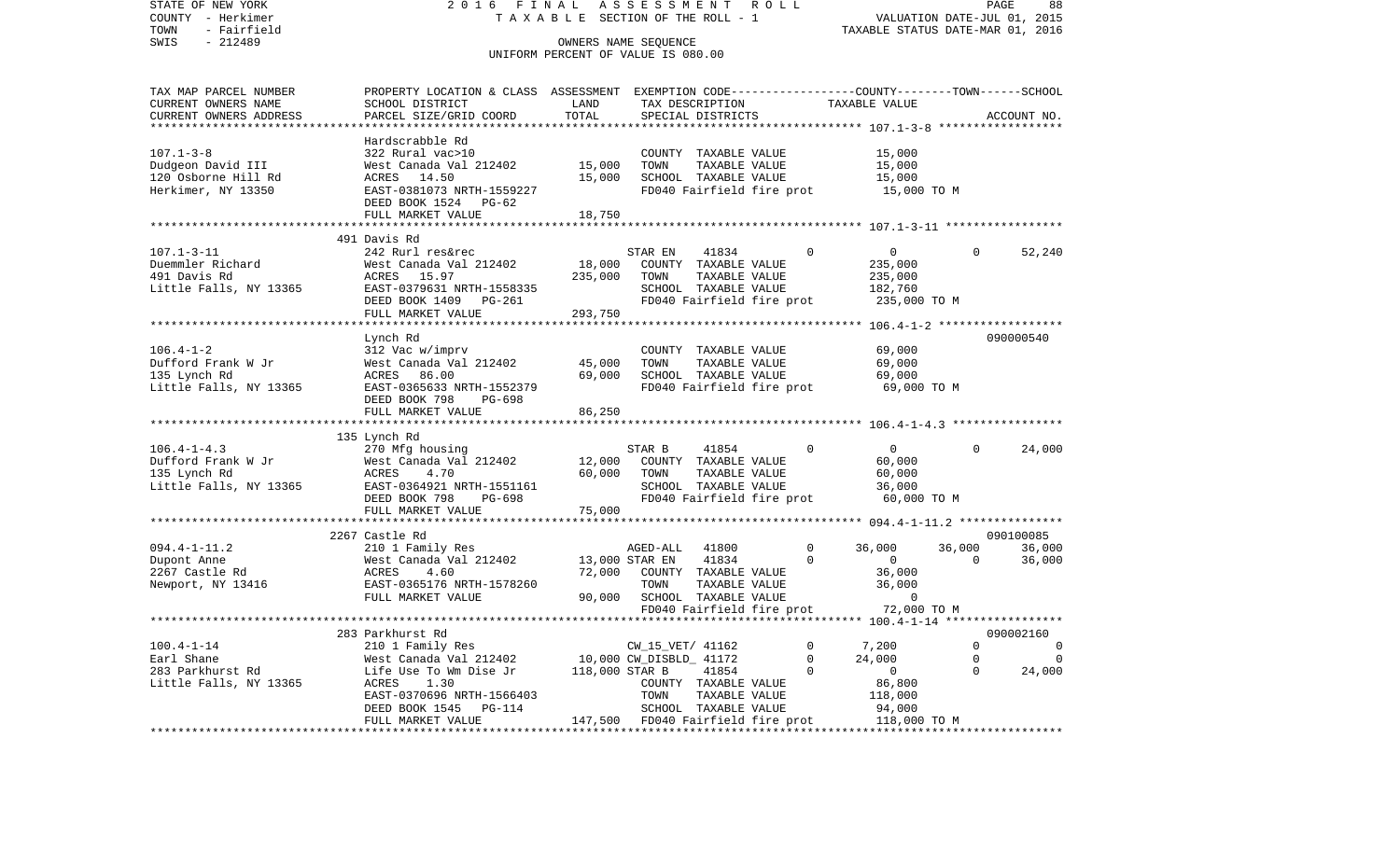| COUNTY<br>– Herkimer<br>TOWN<br>- Fairfield            | TAXABLE                                                                                         |                                    |                        | SECTION OF THE ROLL - 1                           |             | TAXABLE STATUS DATE-MAR 01, 2016                   |          | VALUATION DATE-JUL 01, 2015 |
|--------------------------------------------------------|-------------------------------------------------------------------------------------------------|------------------------------------|------------------------|---------------------------------------------------|-------------|----------------------------------------------------|----------|-----------------------------|
| SWIS<br>$-212489$                                      |                                                                                                 | OWNERS NAME SEOUENCE               |                        |                                                   |             |                                                    |          |                             |
|                                                        |                                                                                                 | UNIFORM PERCENT OF VALUE IS 080.00 |                        |                                                   |             |                                                    |          |                             |
| TAX MAP PARCEL NUMBER                                  | PROPERTY LOCATION & CLASS ASSESSMENT EXEMPTION CODE---------------COUNTY-------TOWN------SCHOOL |                                    |                        |                                                   |             |                                                    |          |                             |
| CURRENT OWNERS NAME                                    | SCHOOL DISTRICT                                                                                 | LAND                               |                        | TAX DESCRIPTION                                   |             | TAXABLE VALUE                                      |          |                             |
| CURRENT OWNERS ADDRESS                                 | PARCEL SIZE/GRID COORD                                                                          | TOTAL<br>**********                |                        | SPECIAL DISTRICTS                                 |             |                                                    |          | ACCOUNT NO.                 |
|                                                        | Parkhurst Rd                                                                                    |                                    |                        |                                                   |             |                                                    |          | 090089084                   |
| $100.4 - 1 - 16.3$                                     | 314 Rural vac<10                                                                                |                                    |                        | COUNTY TAXABLE VALUE                              |             | 6,000                                              |          |                             |
| Earl Shane                                             | West Canada Val 212402                                                                          | 6,000                              | TOWN                   | TAXABLE VALUE                                     |             | 6,000                                              |          |                             |
| 283 Parkhurst Rd                                       | Deed Restriction                                                                                | 6,000                              |                        | SCHOOL TAXABLE VALUE                              |             | 6,000                                              |          |                             |
| Little Falls, NY 13365                                 | 4.01<br>ACRES                                                                                   |                                    |                        | FD040 Fairfield fire prot                         |             | 6,000 TO M                                         |          |                             |
|                                                        | EAST-0370314 NRTH-1566610                                                                       |                                    |                        |                                                   |             |                                                    |          |                             |
|                                                        | DEED BOOK 1545<br>PG-114                                                                        |                                    |                        |                                                   |             |                                                    |          |                             |
|                                                        | FULL MARKET VALUE                                                                               | 7,500                              |                        |                                                   |             |                                                    |          |                             |
|                                                        | 140 Town Garage Rd                                                                              |                                    |                        |                                                   |             |                                                    |          | 090002370                   |
| $101.14 - 1 - 9$                                       | 210 1 Family Res                                                                                |                                    | STAR B                 | 41854                                             | $\Omega$    | $\overline{0}$                                     | $\Omega$ | 24,000                      |
| Edwards Linda                                          | West Canada Val 212402                                                                          | 9,000                              |                        | COUNTY TAXABLE VALUE                              |             | 34,000                                             |          |                             |
| 140 Town Garage Rd                                     | FRNT 190.00 DPTH 200.00                                                                         | 34,000                             | TOWN                   | TAXABLE VALUE                                     |             | 34,000                                             |          |                             |
| Middleville, NY 13406-9801                             | EAST-0381461 NRTH-1568092                                                                       |                                    |                        | SCHOOL TAXABLE VALUE                              |             | 10,000                                             |          |                             |
|                                                        | DEED BOOK 766<br>$PG-73$                                                                        |                                    |                        | FD040 Fairfield fire prot                         |             | 34,000 TO M                                        |          |                             |
|                                                        | FULL MARKET VALUE                                                                               | 42,500                             |                        |                                                   |             |                                                    |          |                             |
|                                                        |                                                                                                 |                                    |                        |                                                   |             |                                                    |          |                             |
|                                                        | 124 Kelly Rd                                                                                    |                                    |                        |                                                   |             |                                                    |          | 090100086                   |
| $106.4 - 1 - 6.2$<br>Edwards Richard R                 | 270 Mfg housing<br>West Canada Val 212402                                                       |                                    | STAR B                 | 41854<br>COUNTY TAXABLE VALUE                     | $\Omega$    | $\mathsf{O}$                                       | $\Omega$ | 24,000                      |
| Edwards Amy L                                          | ACRES<br>1.50 BANK<br>023                                                                       | 10,000<br>65,000                   | TOWN                   | TAXABLE VALUE                                     |             | 65,000<br>65,000                                   |          |                             |
| 124 Kelly Rd                                           | EAST-0367688 NRTH-1551455                                                                       |                                    |                        | SCHOOL TAXABLE VALUE                              |             | 41,000                                             |          |                             |
| Little Falls, NY 13365                                 | DEED BOOK 834<br>$PG-97$                                                                        |                                    |                        | FD040 Fairfield fire prot                         |             | 65,000 TO M                                        |          |                             |
|                                                        | FULL MARKET VALUE                                                                               | 81,250                             |                        |                                                   |             |                                                    |          |                             |
|                                                        | ************************                                                                        |                                    | ********************** |                                                   |             | ********** 095.3-1-2.1 *****************           |          |                             |
|                                                        | 2065 Hardscrabble Rd                                                                            |                                    |                        |                                                   |             |                                                    |          | 090100053                   |
| $095.3 - 1 - 2.1$                                      | 240 Rural res                                                                                   |                                    | STAR B                 | 41854                                             | $\Omega$    | $\mathbf 0$                                        | $\Omega$ | 24,000                      |
| Elliott Edward                                         | West Canada Val 212402                                                                          | 30,000                             |                        | COUNTY TAXABLE VALUE                              |             | 145,000                                            |          |                             |
| Elliott Cheryl                                         | ACRES<br>40.30                                                                                  | 145,000                            | TOWN                   | TAXABLE VALUE                                     |             | 145,000                                            |          |                             |
| 2065 Hard Scrabble Rd<br>Newport, NY 13416             | EAST-0374733 NRTH-1582055<br>DEED BOOK 00632 PG-00598                                           |                                    |                        | SCHOOL TAXABLE VALUE<br>FD040 Fairfield fire prot |             | 121,000<br>145,000 TO M                            |          |                             |
|                                                        | FULL MARKET VALUE                                                                               | 181,250                            |                        |                                                   |             |                                                    |          |                             |
|                                                        | ************************                                                                        |                                    |                        |                                                   |             | ********************* 095.3-1-20.1 *************** |          |                             |
|                                                        | 1527 Castle Rd                                                                                  |                                    |                        |                                                   |             |                                                    |          | 090002880                   |
| $095.3 - 1 - 20.1$                                     | 240 Rural res                                                                                   |                                    | AG MKTS L 41720        |                                                   | $\mathbf 0$ | 13,852                                             | 13,852   | 13,852                      |
| Erickson David                                         | West Canada Val 212402                                                                          | 40,000 STAR B                      |                        | 41854                                             | $\Omega$    | $\mathbf 0$                                        | $\Omega$ | 24,000                      |
| 1527 Castle Rd                                         | includes 20.2                                                                                   | 123,000                            |                        | COUNTY TAXABLE VALUE                              |             | 109,148                                            |          |                             |
| Newport, NY 13416                                      | FRNT 1671.00 DPTH                                                                               |                                    | TOWN                   | TAXABLE VALUE                                     |             | 109,148                                            |          |                             |
|                                                        | ACRES<br>60.50                                                                                  |                                    |                        | SCHOOL TAXABLE VALUE                              |             | 85,148                                             |          |                             |
| MAY BE SUBJECT TO PAYMENT<br>UNDER AGDIST LAW TIL 2020 | EAST-0378825 NRTH-1580653<br>DEED BOOK 842<br>$PG-663$                                          |                                    |                        | FD040 Fairfield fire prot<br>13,852 EX            |             | 109,148 TO M                                       |          |                             |
|                                                        | FULL MARKET VALUE                                                                               | 153,750                            |                        |                                                   |             |                                                    |          |                             |
|                                                        |                                                                                                 |                                    |                        |                                                   |             |                                                    |          |                             |

PAGE 89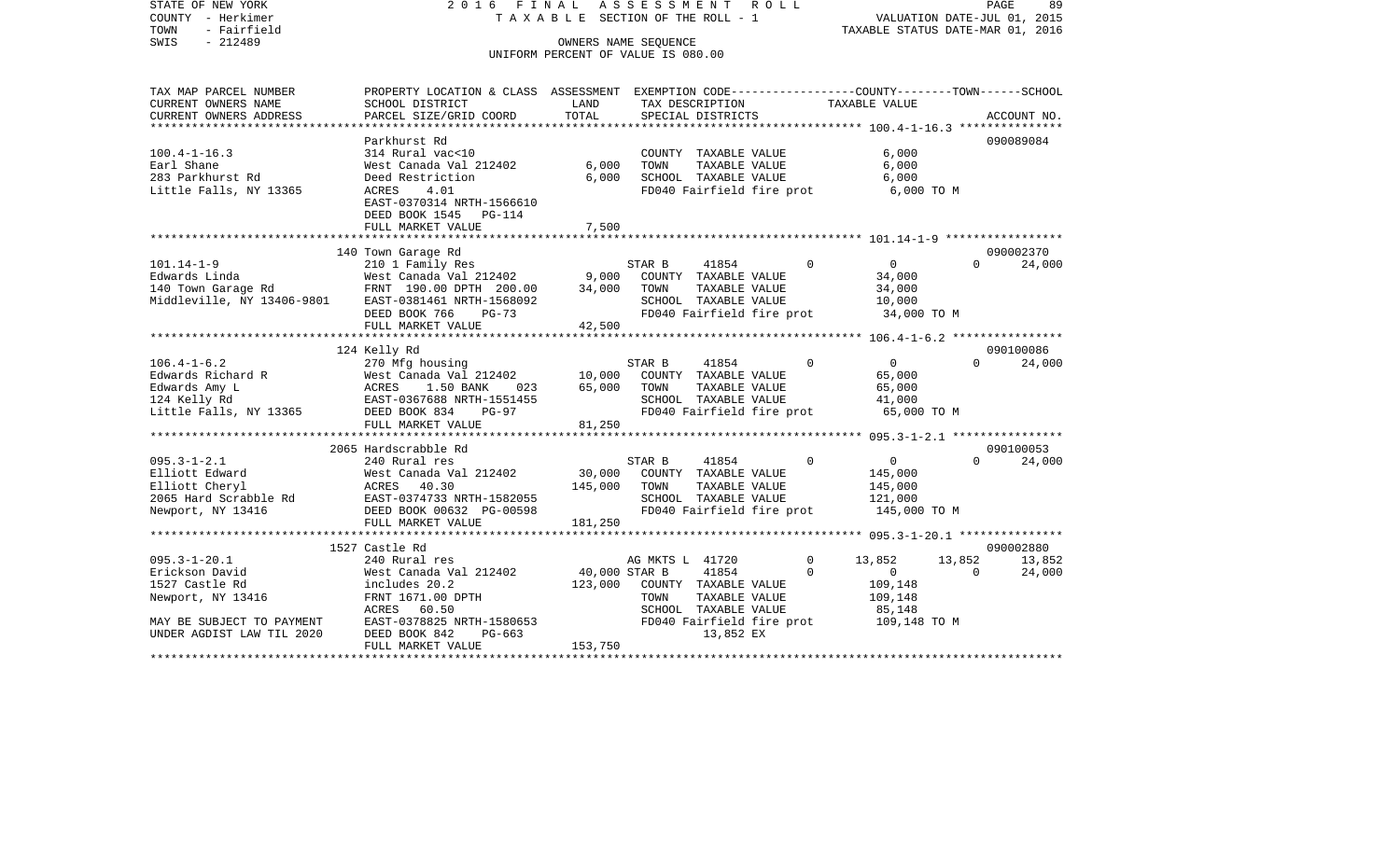STATE OF NEW YORK 2 0 1 6 F I N A L A S S E S S M E N T R O L L PAGE 90COUNTY - Herkimer **T A X A B L E SECTION OF THE ROLL - 1** VALUATION DATE-JUL 01, 2015 TOWN - Fairfield TAXABLE STATUS DATE-MAR 01, 2016 SWIS - 212489 CONNERS NAME SEQUENCE UNIFORM PERCENT OF VALUE IS 080.00TAX MAP PARCEL NUMBER PROPERTY LOCATION & CLASS ASSESSMENT EXEMPTION CODE------------------COUNTY--------TOWN------SCHOOL CURRENT OWNERS NAME SCHOOL DISTRICT LAND TAX DESCRIPTION TAXABLE VALUECURRENT OWNERS ADDRESS PARCEL SIZE/GRID COORD TOTAL SPECIAL DISTRICTS ACCOUNT NO. \*\*\*\*\*\*\*\*\*\*\*\*\*\*\*\*\*\*\*\*\*\*\*\*\*\*\*\*\*\*\*\*\*\*\*\*\*\*\*\*\*\*\*\*\*\*\*\*\*\*\*\*\*\*\*\*\*\*\*\*\*\*\*\*\*\*\*\*\*\*\*\*\*\*\*\*\*\*\*\*\*\*\*\*\*\*\*\*\*\*\*\*\*\*\*\*\*\*\*\*\*\*\* 106.2-3-20 \*\*\*\*\*\*\*\*\*\*\*\*\*\*\*\*\* 193 Kelly Rd 090089108 106.2-3-20 210 1 Family Res STAR B 41854 0 0 0 24,000 Ervin Richard West Canada Val 212402 12,000 COUNTY TAXABLE VALUE 122,000 Ervin Kathaleen ACRES 5.00 122,000 TOWN TAXABLE VALUE 122,000 193 Kelly Rd EAST-0369119 NRTH-1552049 SCHOOL TAXABLE VALUE 98,000 Little Falls, NY 13365 DEED BOOK 763 PG-435 FD040 Fairfield fire prot 122,000 TO M FULL MARKET VALUE 152,500 \*\*\*\*\*\*\*\*\*\*\*\*\*\*\*\*\*\*\*\*\*\*\*\*\*\*\*\*\*\*\*\*\*\*\*\*\*\*\*\*\*\*\*\*\*\*\*\*\*\*\*\*\*\*\*\*\*\*\*\*\*\*\*\*\*\*\*\*\*\*\*\*\*\*\*\*\*\*\*\*\*\*\*\*\*\*\*\*\*\*\*\*\*\*\*\*\*\*\*\*\*\*\* 101.4-1-11 \*\*\*\*\*\*\*\*\*\*\*\*\*\*\*\*\* 226 Snyder Rd 090009630 101.4-1-11 120 Field crops AG MKTS L 41720 0 12,761 12,761 12,761 Esh David K West Canada Val 212402 92,000 STAR B 41854 0 0 0 24,000 Esh Rachel Z ACRES 164.00 172,000 COUNTY TAXABLE VALUE 159,239 226 Snyder Rd EAST-0392813 NRTH-1564310 TOWN TAXABLE VALUE 159,239 Little Falls, NY 13365 DEED BOOK 1513 PG-882 SCHOOL TAXABLE VALUE 135,239 FULL MARKET VALUE 215,000 FD040 Fairfield fire prot 159,239 TO M MAY BE SUBJECT TO PAYMENT 12,761 EX UNDER AGDIST LAW TIL 2020 \*\*\*\*\*\*\*\*\*\*\*\*\*\*\*\*\*\*\*\*\*\*\*\*\*\*\*\*\*\*\*\*\*\*\*\*\*\*\*\*\*\*\*\*\*\*\*\*\*\*\*\*\*\*\*\*\*\*\*\*\*\*\*\*\*\*\*\*\*\*\*\*\*\*\*\*\*\*\*\*\*\*\*\*\*\*\*\*\*\*\*\*\*\*\*\*\*\*\*\*\*\*\* 095.3-4-7 \*\*\*\*\*\*\*\*\*\*\*\*\*\*\*\*\*\* Castle Rd 090089078095.3-4-7 322 Rural vac>10 COUNTY TAXABLE VALUE 10,000 Fachini Joseph West Canada Val 212402 10,000 TOWN TAXABLE VALUE 10,000 999 Old Country Rd  $ACRES$  10.40 10,000 SCHOOL TAXABLE VALUE 10,000 Stamford, VT 05352 EAST-0344125 NRTH-1154660 FD040 Fairfield fire prot 10,000 TO M DEED BOOK 1289 PG-104FULL MARKET VALUE 12,500 \*\*\*\*\*\*\*\*\*\*\*\*\*\*\*\*\*\*\*\*\*\*\*\*\*\*\*\*\*\*\*\*\*\*\*\*\*\*\*\*\*\*\*\*\*\*\*\*\*\*\*\*\*\*\*\*\*\*\*\*\*\*\*\*\*\*\*\*\*\*\*\*\*\*\*\*\*\*\*\*\*\*\*\*\*\*\*\*\*\*\*\*\*\*\*\*\*\*\*\*\*\*\* 107.3-2-2.1 \*\*\*\*\*\*\*\*\*\*\*\*\*\*\*\*State Route 169 090007710 107.3-2-2.1 312 Vac w/imprv COUNTY TAXABLE VALUE 75,500 Family Limited Partnership Kuc West Canada Val 212402 50,500 TOWN TAXABLE VALUE 75,500 1108 Stueben Hill Rd Merge-Includes 3.1, 3.4 & 75,500 SCHOOL TAXABLE VALUE 75,500 Herkimer, NY 13350 FRNT 1308.00 DPTH FD040 Fairfield fire prot 75,500 TO M ACRES 81.20 EAST-0375722 NRTH-1551681 DEED BOOK 1471 PG-751 FULL MARKET VALUE 94,375 \*\*\*\*\*\*\*\*\*\*\*\*\*\*\*\*\*\*\*\*\*\*\*\*\*\*\*\*\*\*\*\*\*\*\*\*\*\*\*\*\*\*\*\*\*\*\*\*\*\*\*\*\*\*\*\*\*\*\*\*\*\*\*\*\*\*\*\*\*\*\*\*\*\*\*\*\*\*\*\*\*\*\*\*\*\*\*\*\*\*\*\*\*\*\*\*\*\*\*\*\*\*\* 094.4-1-3.3 \*\*\*\*\*\*\*\*\*\*\*\*\*\*\*\* 2411 Castle Rd 090088071094.4-1-3.3 210 1 Family Res STAR B 41854 0 0 0 24,000 Farber Dale West Canada Val 212402 10,000 COUNTY TAXABLE VALUE 126,000 Farber Mary ACRES 1.40 126,000 TOWN TAXABLE VALUE 126,000 2411 Castle Rd EAST-0362789 NRTH-1577416 SCHOOL TAXABLE VALUE 102,000 Newport, NY 13416 DEED BOOK 732 PG-32 FD040 Fairfield fire prot 126,000 TO M<br>FULL MARKET VALUE 157,500 FULL MARKET VALUE \*\*\*\*\*\*\*\*\*\*\*\*\*\*\*\*\*\*\*\*\*\*\*\*\*\*\*\*\*\*\*\*\*\*\*\*\*\*\*\*\*\*\*\*\*\*\*\*\*\*\*\*\*\*\*\*\*\*\*\*\*\*\*\*\*\*\*\*\*\*\*\*\*\*\*\*\*\*\*\*\*\*\*\*\*\*\*\*\*\*\*\*\*\*\*\*\*\*\*\*\*\*\*\*\*\*\*\*\*\*\*\*\*\*\*\*\*\*\*\*\*\*\*\*\*\*\*\*\*\*\*\*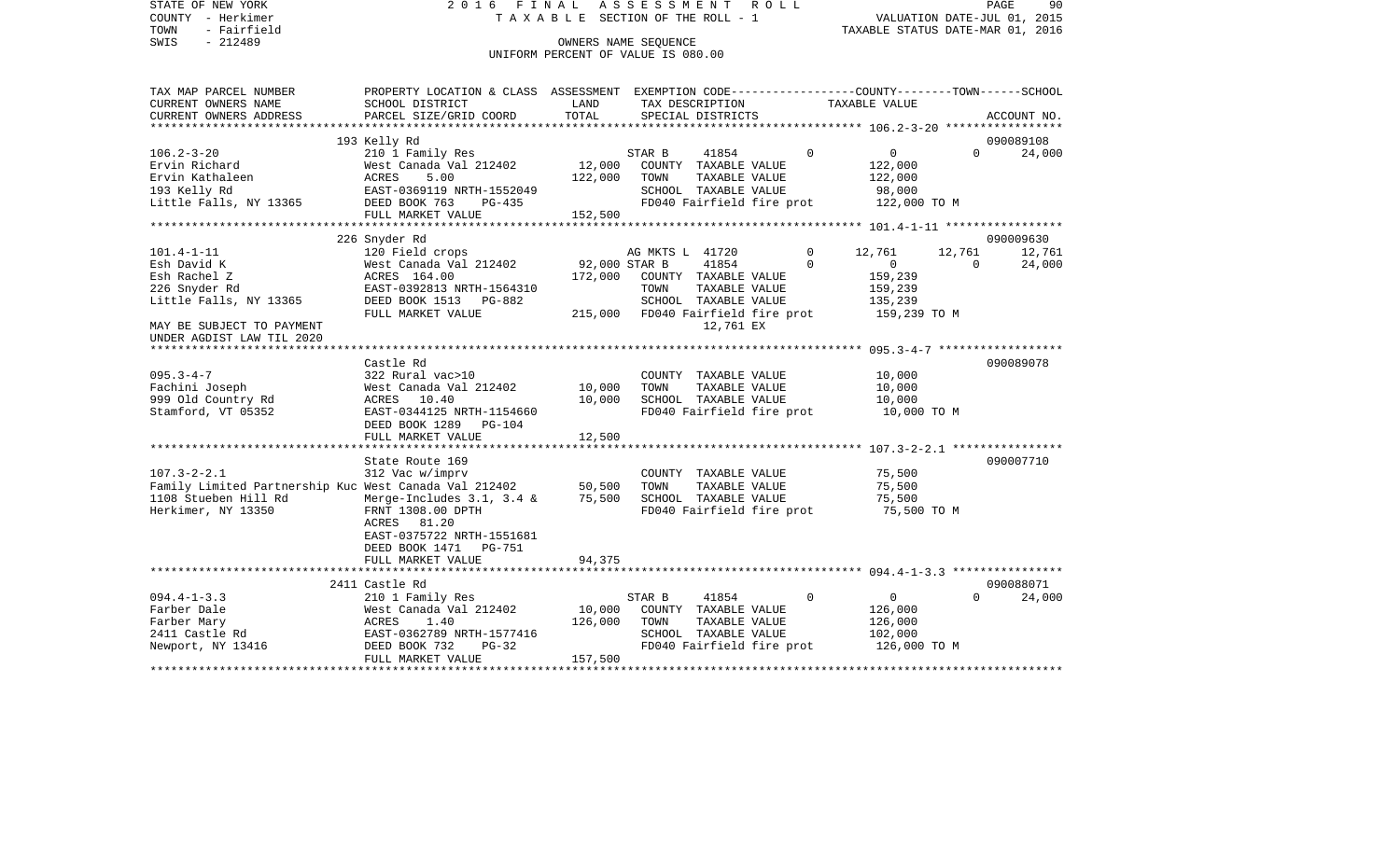STATE OF NEW YORK 2 0 1 6 F I N A L A S S E S S M E N T R O L L PAGE 91COUNTY - Herkimer **T A X A B L E SECTION OF THE ROLL - 1** VALUATION DATE-JUL 01, 2015 TOWN - Fairfield TAXABLE STATUS DATE-MAR 01, 2016 SWIS - 212489 OWNERS NAME SEQUENCE UNIFORM PERCENT OF VALUE IS 080.00TAX MAP PARCEL NUMBER PROPERTY LOCATION & CLASS ASSESSMENT EXEMPTION CODE------------------COUNTY--------TOWN------SCHOOL CURRENT OWNERS NAME SCHOOL DISTRICT LAND TAX DESCRIPTION TAXABLE VALUECURRENT OWNERS ADDRESS PARCEL SIZE/GRID COORD TOTAL SPECIAL DISTRICTS ACCOUNT NO. \*\*\*\*\*\*\*\*\*\*\*\*\*\*\*\*\*\*\*\*\*\*\*\*\*\*\*\*\*\*\*\*\*\*\*\*\*\*\*\*\*\*\*\*\*\*\*\*\*\*\*\*\*\*\*\*\*\*\*\*\*\*\*\*\*\*\*\*\*\*\*\*\*\*\*\*\*\*\*\*\*\*\*\*\*\*\*\*\*\*\*\*\*\*\*\*\*\*\*\*\*\*\* 107.1-1-12.1 \*\*\*\*\*\*\*\*\*\*\*\*\*\*\* State Route 169 090006180107.1-1-12.1 314 Rural vac<10 COUNTY TAXABLE VALUE 11,000 Farber Dustin A 600 West Canada Val 212402 11,000 TOWN TAXABLE VALUE 11,000 8422 State Rte. 28 ACRES 6.20 11,000 SCHOOL TAXABLE VALUE 11,000 Newport, NY 13416 **EAST-0375776 NRTH-1555374** FD040 Fairfield fire prot **11,000 TO M**  DEED BOOK 1521 PG-722FULL MARKET VALUE 13,750 \*\*\*\*\*\*\*\*\*\*\*\*\*\*\*\*\*\*\*\*\*\*\*\*\*\*\*\*\*\*\*\*\*\*\*\*\*\*\*\*\*\*\*\*\*\*\*\*\*\*\*\*\*\*\*\*\*\*\*\*\*\*\*\*\*\*\*\*\*\*\*\*\*\*\*\*\*\*\*\*\*\*\*\*\*\*\*\*\*\*\*\*\*\*\*\*\*\*\*\*\*\*\* 106.4-1-43.2 \*\*\*\*\*\*\*\*\*\*\*\*\*\*\* 405 North Creek Rd 106.4-1-43.2 270 Mfg housing STAR B 41854 0 0 0 24,000 Farber Edward West Canada Val 212402 11,000 COUNTY TAXABLE VALUE 54,000 Farber Rebecca BAR change 6/05 54,000 TOWN TAXABLE VALUE 54,000 405 North Creek Rd FRNT 150.00 DPTH SCHOOL TAXABLE VALUE 30,000 Little Falls, NY 13365 ACRES 2.85 ACRES 2.85 FD040 Fairfield fire prot 54,000 TO M EAST-0369592 NRTH-1547102 DEED BOOK 769 PG-188 FULL MARKET VALUE 67,500 \*\*\*\*\*\*\*\*\*\*\*\*\*\*\*\*\*\*\*\*\*\*\*\*\*\*\*\*\*\*\*\*\*\*\*\*\*\*\*\*\*\*\*\*\*\*\*\*\*\*\*\*\*\*\*\*\*\*\*\*\*\*\*\*\*\*\*\*\*\*\*\*\*\*\*\*\*\*\*\*\*\*\*\*\*\*\*\*\*\*\*\*\*\*\*\*\*\*\*\*\*\*\* 107.4-2-14.2 \*\*\*\*\*\*\*\*\*\*\*\*\*\*\* 341 Topnotch Rd 090086050 107.4-2-14.2 210 1 Family Res COUNTY TAXABLE VALUE 35,000 Farnell Beatrice  $L$  Little Falls Ce 210900 10,000 TOWN TAXABLE VALUE 35,000 139 Hilts Rd FRNT 249.00 DPTH 86.00 35,000 SCHOOL TAXABLE VALUE 35,000 Little Falls, NY 13365 ACRES 0.54 6 ACRES 15 FD040 Fairfield fire prot 35,000 TO M EAST-0390755 NRTH-1546120 DEED BOOK 693 PG-680FULL MARKET VALUE 43,750 \*\*\*\*\*\*\*\*\*\*\*\*\*\*\*\*\*\*\*\*\*\*\*\*\*\*\*\*\*\*\*\*\*\*\*\*\*\*\*\*\*\*\*\*\*\*\*\*\*\*\*\*\*\*\*\*\*\*\*\*\*\*\*\*\*\*\*\*\*\*\*\*\*\*\*\*\*\*\*\*\*\*\*\*\*\*\*\*\*\*\*\*\*\*\*\*\*\*\*\*\*\*\* 107.4-2-15.1 \*\*\*\*\*\*\*\*\*\*\*\*\*\*\* Stahl Rd 090002580107.4-2-15.1 312 Vac w/imprv COUNTY TAXABLE VALUE 3,300  $Little$  Falls Ce  $210900$  3,200 TOWN TAXABLE VALUE  $3,300$ 139 Hilts Rd ACRES 6.40 3,300 SCHOOL TAXABLE VALUE 3,300 Little Falls, NY 13365 EAST-0392524 NRTH-1546453 FD040 Fairfield fire prot 3,300 TO M DEED BOOK 00573 PG-00035MAY BE SUBJECT TO PAYMENT FULL MARKET VALUE  $4,125$ UNDER AGDIST LAW TIL 2020 \*\*\*\*\*\*\*\*\*\*\*\*\*\*\*\*\*\*\*\*\*\*\*\*\*\*\*\*\*\*\*\*\*\*\*\*\*\*\*\*\*\*\*\*\*\*\*\*\*\*\*\*\*\*\*\*\*\*\*\*\*\*\*\*\*\*\*\*\*\*\*\*\*\*\*\*\*\*\*\*\*\*\*\*\*\*\*\*\*\*\*\*\*\*\*\*\*\*\*\*\*\*\* 101.4-3-8 \*\*\*\*\*\*\*\*\*\*\*\*\*\*\*\*\*\* 535 Castle Rd101.4-3-8 322 Rural vac>10 COUNTY TAXABLE VALUE 13,000 Fasano Leonard West Canada Val 212402 13,000 TOWN TAXABLE VALUE 13,000 235 Centre St Subdivision 13,000 SCHOOL TAXABLE VALUE 13,000 Nutley, NJ 07110 ACRES 10.80 FD040 Fairfield fire prot 13,000 TO M EAST-0388435 NRTH-1566294 DEED BOOK 788 PG-20FULL MARKET VALUE 16,250 \*\*\*\*\*\*\*\*\*\*\*\*\*\*\*\*\*\*\*\*\*\*\*\*\*\*\*\*\*\*\*\*\*\*\*\*\*\*\*\*\*\*\*\*\*\*\*\*\*\*\*\*\*\*\*\*\*\*\*\*\*\*\*\*\*\*\*\*\*\*\*\*\*\*\*\*\*\*\*\*\*\*\*\*\*\*\*\*\*\*\*\*\*\*\*\*\*\*\*\*\*\*\*\*\*\*\*\*\*\*\*\*\*\*\*\*\*\*\*\*\*\*\*\*\*\*\*\*\*\*\*\*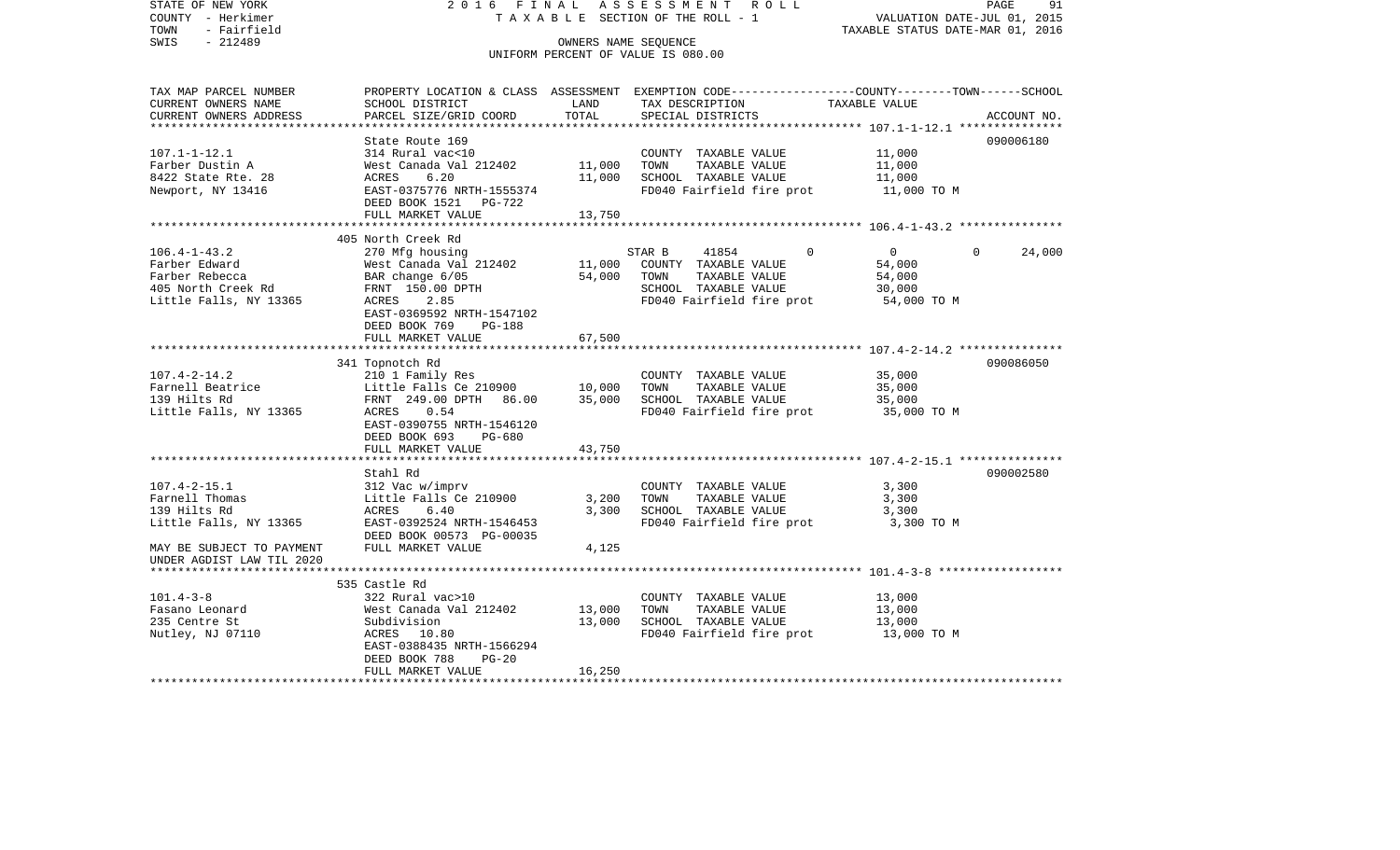STATE OF NEW YORK 2 0 1 6 F I N A L A S S E S S M E N T R O L L PAGE 92COUNTY - Herkimer **T A X A B L E SECTION OF THE ROLL - 1** VALUATION DATE-JUL 01, 2015 TOWN - Fairfield TAXABLE STATUS DATE-MAR 01, 2016 SWIS - 212489 CONNERS NAME SEQUENCE UNIFORM PERCENT OF VALUE IS 080.00TAX MAP PARCEL NUMBER PROPERTY LOCATION & CLASS ASSESSMENT EXEMPTION CODE------------------COUNTY--------TOWN------SCHOOL CURRENT OWNERS NAME SCHOOL DISTRICT LAND TAX DESCRIPTION TAXABLE VALUECURRENT OWNERS ADDRESS PARCEL SIZE/GRID COORD TOTAL SPECIAL DISTRICTS ACCOUNT NO. \*\*\*\*\*\*\*\*\*\*\*\*\*\*\*\*\*\*\*\*\*\*\*\*\*\*\*\*\*\*\*\*\*\*\*\*\*\*\*\*\*\*\*\*\*\*\*\*\*\*\*\*\*\*\*\*\*\*\*\*\*\*\*\*\*\*\*\*\*\*\*\*\*\*\*\*\*\*\*\*\*\*\*\*\*\*\*\*\*\*\*\*\*\*\*\*\*\*\*\*\*\*\* 101.4-3-14 \*\*\*\*\*\*\*\*\*\*\*\*\*\*\*\*\* 435 Castle Rd314 Rural vac<10 101.4-3-14 314 Rural vac<10 COUNTY TAXABLE VALUE 11,000 Fasano Leonard R West Canada Val 212402 11,000 TOWN TAXABLE VALUE 11,000 235 Centre St Subdivision 11,000 SCHOOL TAXABLE VALUE 11,000 Nutley, NJ 07110 ACRES 6.90 FD040 Fairfield fire prot 11,000 TO M EAST-0389096 NRTH-1564361 DEED BOOK 898 PG-432FULL MARKET VALUE 13,750 \*\*\*\*\*\*\*\*\*\*\*\*\*\*\*\*\*\*\*\*\*\*\*\*\*\*\*\*\*\*\*\*\*\*\*\*\*\*\*\*\*\*\*\*\*\*\*\*\*\*\*\*\*\*\*\*\*\*\*\*\*\*\*\*\*\*\*\*\*\*\*\*\*\*\*\*\*\*\*\*\*\*\*\*\*\*\*\*\*\*\*\*\*\*\*\*\*\*\*\*\*\*\* 101.2-1-16 \*\*\*\*\*\*\*\*\*\*\*\*\*\*\*\*\* 738 Castle Rd 090003630101.2-1-16 240 Rural res STAR B 41854 0 0 0 24,000 Faville Dain & Carol West Canada Val 212402 48,000 COUNTY TAXABLE VALUE 125,000 Gardner Margery ACRES 188.00 125.000 TOWN TAXABLE VALUE 125.000 738 Castle Rd EAST-0390134 NRTH-1570951 SCHOOL TAXABLE VALUE 101,000 Middleville, NY 13406 DEED BOOK 1535 PG-994 FD040 Fairfield fire prot 125,000 TO M FULL MARKET VALUE 156,250 \*\*\*\*\*\*\*\*\*\*\*\*\*\*\*\*\*\*\*\*\*\*\*\*\*\*\*\*\*\*\*\*\*\*\*\*\*\*\*\*\*\*\*\*\*\*\*\*\*\*\*\*\*\*\*\*\*\*\*\*\*\*\*\*\*\*\*\*\*\*\*\*\*\*\*\*\*\*\*\*\*\*\*\*\*\*\*\*\*\*\*\*\*\*\*\*\*\*\*\*\*\*\* 107.4-2-1 \*\*\*\*\*\*\*\*\*\*\*\*\*\*\*\*\*\*State Route 170 090010440 107.4-2-1 314 Rural vac<10 COUNTY TAXABLE VALUE 6,000 Feldmeier Arl Ed West Canada Val 212402 6,000 TOWN TAXABLE VALUE 6,000 Feldmeier Richard ACRES 2.00 6,000 SCHOOL TAXABLE VALUE 6,000 532 E Gansevoort St EAST-0390139 NRTH-1551557 FD040 Fairfield fire prot 6,000 TO M Little Falls, NY 13365 DEED BOOK 669 PG-593 FULL MARKET VALUE 7,500 \*\*\*\*\*\*\*\*\*\*\*\*\*\*\*\*\*\*\*\*\*\*\*\*\*\*\*\*\*\*\*\*\*\*\*\*\*\*\*\*\*\*\*\*\*\*\*\*\*\*\*\*\*\*\*\*\*\*\*\*\*\*\*\*\*\*\*\*\*\*\*\*\*\*\*\*\*\*\*\*\*\*\*\*\*\*\*\*\*\*\*\*\*\*\*\*\*\*\*\*\*\*\* 101.4-3-21 \*\*\*\*\*\*\*\*\*\*\*\*\*\*\*\*\* Castle Rd101.4-3-21 311 Res vac land COUNTY TAXABLE VALUE 1,000 Feldmeier Isaac West Canada Val 212402 1,000 TOWN TAXABLE VALUE 1,000 5021 State Route 167 FRNT 120.00 DPTH 163.00 1,000 SCHOOL TAXABLE VALUE 1,000 Little Falls, NY 13365 EAST-0388694 NRTH-1566760 FD040 Fairfield fire prot 1,000 TO M DEED BOOK 1201 PG-487FULL MARKET VALUE 1,250 \*\*\*\*\*\*\*\*\*\*\*\*\*\*\*\*\*\*\*\*\*\*\*\*\*\*\*\*\*\*\*\*\*\*\*\*\*\*\*\*\*\*\*\*\*\*\*\*\*\*\*\*\*\*\*\*\*\*\*\*\*\*\*\*\*\*\*\*\*\*\*\*\*\*\*\*\*\*\*\*\*\*\*\*\*\*\*\*\*\*\*\*\*\*\*\*\*\*\*\*\*\*\* 107.4-2-2 \*\*\*\*\*\*\*\*\*\*\*\*\*\*\*\*\*\*State Route 170 090002640 107.4-2-2 322 Rural vac>10 COUNTY TAXABLE VALUE 92,000 Feldmeier Isaac West Canada Val 212402 92,000 TOWN TAXABLE VALUE 92,000 5021 State Route 167 ACRES 169.30 92,000 SCHOOL TAXABLE VALUE 92,000 Little Falls, NY 13365 EAST-0393010 NRTH-1553010 FD040 Fairfield fire prot 92,000 TO M DEED BOOK 1201 PG-487FULL MARKET VALUE 115,000 \*\*\*\*\*\*\*\*\*\*\*\*\*\*\*\*\*\*\*\*\*\*\*\*\*\*\*\*\*\*\*\*\*\*\*\*\*\*\*\*\*\*\*\*\*\*\*\*\*\*\*\*\*\*\*\*\*\*\*\*\*\*\*\*\*\*\*\*\*\*\*\*\*\*\*\*\*\*\*\*\*\*\*\*\*\*\*\*\*\*\*\*\*\*\*\*\*\*\*\*\*\*\* 107.4-2-3 \*\*\*\*\*\*\*\*\*\*\*\*\*\*\*\*\*\*State Route 170 090002670 107.4-2-3 314 Rural vac<10 COUNTY TAXABLE VALUE 5,000 Feldmeier Isaac West Canada Val 212402 5,000 TOWN TAXABLE VALUE 5,000 5021 State Route 167 FRNT 208.00 DPTH 200.00 5,000 SCHOOL TAXABLE VALUE 5,000 Little Falls, NY 13365 ACRES 0.96 ACRES 0.96 FD040 Fairfield fire prot 5,000 TO M EAST-0395669 NRTH-1552475 DEED BOOK 1201 PG-487 FULL MARKET VALUE 6,250 \*\*\*\*\*\*\*\*\*\*\*\*\*\*\*\*\*\*\*\*\*\*\*\*\*\*\*\*\*\*\*\*\*\*\*\*\*\*\*\*\*\*\*\*\*\*\*\*\*\*\*\*\*\*\*\*\*\*\*\*\*\*\*\*\*\*\*\*\*\*\*\*\*\*\*\*\*\*\*\*\*\*\*\*\*\*\*\*\*\*\*\*\*\*\*\*\*\*\*\*\*\*\*\*\*\*\*\*\*\*\*\*\*\*\*\*\*\*\*\*\*\*\*\*\*\*\*\*\*\*\*\*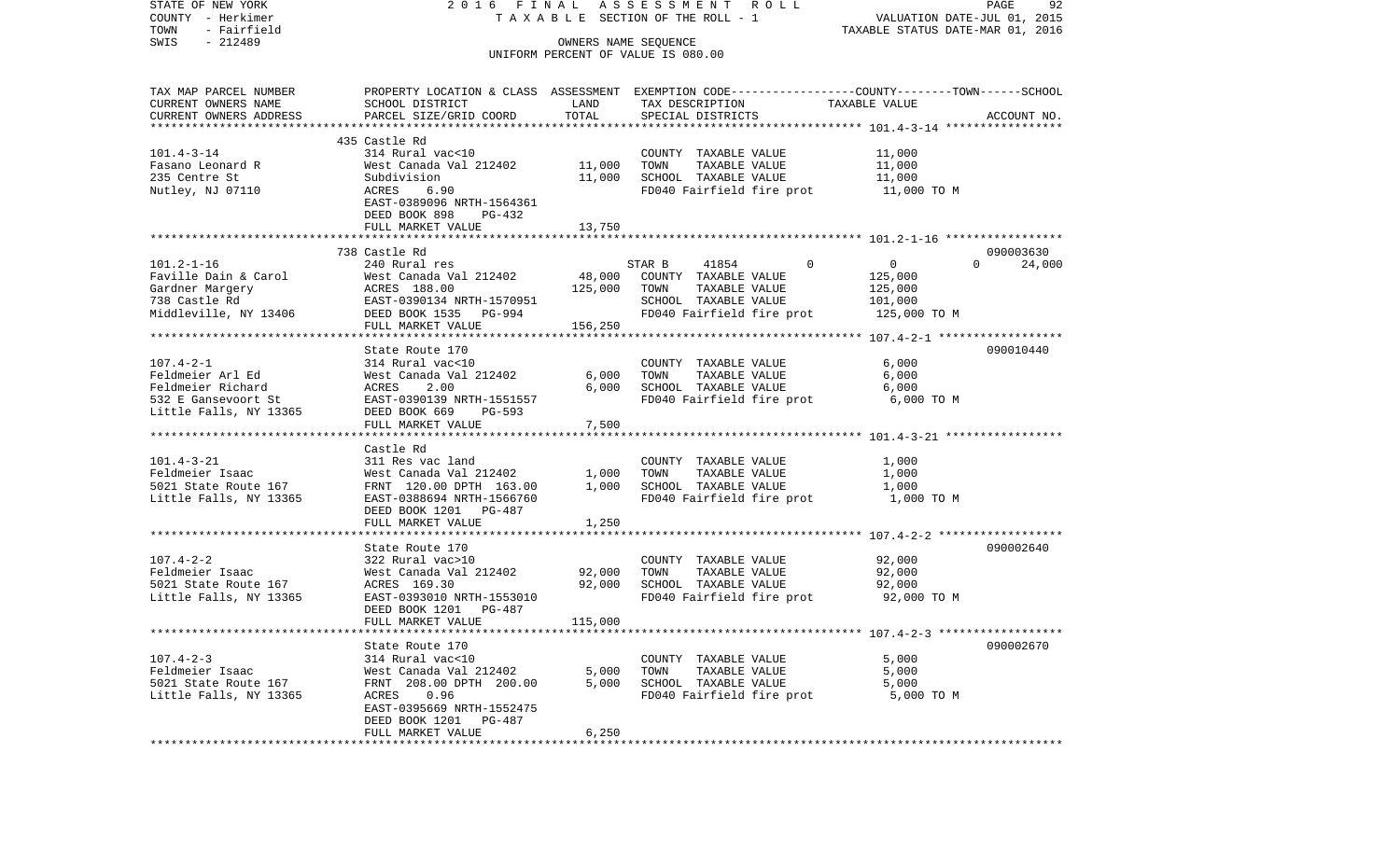COUNTY - Herkimer **T A X A B L E SECTION OF THE ROLL - 1** VALUATION DATE-JUL 01, 2015 TOWN - Fairfield TAXABLE STATUS DATE-MAR 01, 2016 SWIS - 212489 OWNERS NAME SEQUENCE UNIFORM PERCENT OF VALUE IS 080.00TAX MAP PARCEL NUMBER PROPERTY LOCATION & CLASS ASSESSMENT EXEMPTION CODE------------------COUNTY--------TOWN------SCHOOL CURRENT OWNERS NAME SCHOOL DISTRICT LAND TAX DESCRIPTION TAXABLE VALUECURRENT OWNERS ADDRESS PARCEL SIZE/GRID COORD TOTAL SPECIAL DISTRICTS ACCOUNT NO. \*\*\*\*\*\*\*\*\*\*\*\*\*\*\*\*\*\*\*\*\*\*\*\*\*\*\*\*\*\*\*\*\*\*\*\*\*\*\*\*\*\*\*\*\*\*\*\*\*\*\*\*\*\*\*\*\*\*\*\*\*\*\*\*\*\*\*\*\*\*\*\*\*\*\*\*\*\*\*\*\*\*\*\*\*\*\*\*\*\*\*\*\*\*\*\*\*\*\*\*\*\*\* 101.1-1-1.1 \*\*\*\*\*\*\*\*\*\*\*\*\*\*\*\* 140 Murphy Rd 090007410 101.1-1-1.1 322 Rural vac>10 COUNTY TAXABLE VALUE 93,000 Fisher Emanuel West Canada Val 212402 93,000 TOWN TAXABLE VALUE 93,000 Fisher Reuben partial assessment on hou 93,000 SCHOOL TAXABLE VALUE 93,000 12707 Lurgan Rd FRNT 387.00 DPTH FD040 Fairfield fire prot 93,000 TO M Orrstown, PA 17244 ACRES 227.10 EAST-0372640 NRTH-1575958 DEED BOOK 820 PG-368FULL MARKET VALUE 116,250 \*\*\*\*\*\*\*\*\*\*\*\*\*\*\*\*\*\*\*\*\*\*\*\*\*\*\*\*\*\*\*\*\*\*\*\*\*\*\*\*\*\*\*\*\*\*\*\*\*\*\*\*\*\*\*\*\*\*\*\*\*\*\*\*\*\*\*\*\*\*\*\*\*\*\*\*\*\*\*\*\*\*\*\*\*\*\*\*\*\*\*\*\*\*\*\*\*\*\*\*\*\*\* 101.1-1-2 \*\*\*\*\*\*\*\*\*\*\*\*\*\*\*\*\*\*Reservoir Rd 090007470 101.1-1-2 322 Rural vac>10 COUNTY TAXABLE VALUE 16,000 Fisher Emanuel West Canada Val 212402 16,000 TOWN TAXABLE VALUE 16,000 Fisher Reuben ACRES 25.60 16,000 SCHOOL TAXABLE VALUE 16,000 12707 Lurgan Rd EAST-0374981 NRTH-1574606 FD040 Fairfield fire prot 16,000 TO M Orrstown, PA 17244 DEED BOOK 820 PG-368 FULL MARKET VALUE 20,000 \*\*\*\*\*\*\*\*\*\*\*\*\*\*\*\*\*\*\*\*\*\*\*\*\*\*\*\*\*\*\*\*\*\*\*\*\*\*\*\*\*\*\*\*\*\*\*\*\*\*\*\*\*\*\*\*\*\*\*\*\*\*\*\*\*\*\*\*\*\*\*\*\*\*\*\*\*\*\*\*\*\*\*\*\*\*\*\*\*\*\*\*\*\*\*\*\*\*\*\*\*\*\* 107.2-1-25.2 \*\*\*\*\*\*\*\*\*\*\*\*\*\*\* Stahl Rd 090086049107.2-1-25.2 314 Rural vac<10 COUNTY TAXABLE VALUE 6,000 Fisher Mason H West Canada Val 212402 6,000 TOWN TAXABLE VALUE 6,000 Fisher Heather L x 25.3 -split w/ 25.4 11/ 6,000 SCHOOL TAXABLE VALUE 6,000 516 Stahl Rd FRNT 488.70 DPTH FD040 Fairfield fire prot 6,000 TO M Little Falls, NY 13365 ACRES 2.00 EAST-0390155 NRTH-1553158 DEED BOOK 1583 PG-344FULL MARKET VALUE 7,500 \*\*\*\*\*\*\*\*\*\*\*\*\*\*\*\*\*\*\*\*\*\*\*\*\*\*\*\*\*\*\*\*\*\*\*\*\*\*\*\*\*\*\*\*\*\*\*\*\*\*\*\*\*\*\*\*\*\*\*\*\*\*\*\*\*\*\*\*\*\*\*\*\*\*\*\*\*\*\*\*\*\*\*\*\*\*\*\*\*\*\*\*\*\*\*\*\*\*\*\*\*\*\* 107.2-1-25.3 \*\*\*\*\*\*\*\*\*\*\*\*\*\*\* 516 Stahl Rd107.2-1-25.3 210 1 Family Res VET COM CT 41131 0 12,000 16,000 0 Fisher Mason H West Canada Val 212402 11,000 VET DIS CT 41141 0 19,500 19,500 0 Fisher Heather L  $\begin{array}{cccccccccc} x & 25.2 & & & & 130,000 & \text{STAR B} & & 41854 & & 0 & 0 & 0 & 24,000 \end{array}$ 516 Stahl Rd ACRES 1.70 COUNTY TAXABLE VALUE 98,500 Little Falls, NY 13365 **EAST-0388995 NRTH-1552789** TOWN TAXABLE VALUE 94,500 DEED BOOK 1583 PG-344 SCHOOL TAXABLE VALUE 106,000 FULL MARKET VALUE 162,500 FD040 Fairfield fire prot 130,000 TO M \*\*\*\*\*\*\*\*\*\*\*\*\*\*\*\*\*\*\*\*\*\*\*\*\*\*\*\*\*\*\*\*\*\*\*\*\*\*\*\*\*\*\*\*\*\*\*\*\*\*\*\*\*\*\*\*\*\*\*\*\*\*\*\*\*\*\*\*\*\*\*\*\*\*\*\*\*\*\*\*\*\*\*\*\*\*\*\*\*\*\*\*\*\*\*\*\*\*\*\*\*\*\* 107.2-1-25.4 \*\*\*\*\*\*\*\*\*\*\*\*\*\*\* Stahl Road107.2-1-25.4 105 Vac farmland AG MKTS 41730 0 18,485 18,485 18,485 Fisher Mason H West Canada Val 212402 46,000 COUNTY TAXABLE VALUE 27,515 Fisher Heather L FRNT 704.00 DPTH 46,000 TOWN TAXABLE VALUE 27,515 516 Stahl Rd ACRES 78.00 SCHOOL TAXABLE VALUE 27,515 Little Falls, NY 13365 EAST-0390154 NRTH-1553154 FD040 Fairfield fire prot 46,000 TO M DEED BOOK 1583 PG-344MAY BE SUBJECT TO PAYMENT FULL MARKET VALUE 67,500 UNDER AGDIST LAW TIL 2023\*\*\*\*\*\*\*\*\*\*\*\*\*\*\*\*\*\*\*\*\*\*\*\*\*\*\*\*\*\*\*\*\*\*\*\*\*\*\*\*\*\*\*\*\*\*\*\*\*\*\*\*\*\*\*\*\*\*\*\*\*\*\*\*\*\*\*\*\*\*\*\*\*\*\*\*\*\*\*\*\*\*\*\*\*\*\*\*\*\*\*\*\*\*\*\*\*\*\*\*\*\*\*\*\*\*\*\*\*\*\*\*\*\*\*\*\*\*\*\*\*\*\*\*\*\*\*\*\*\*\*\*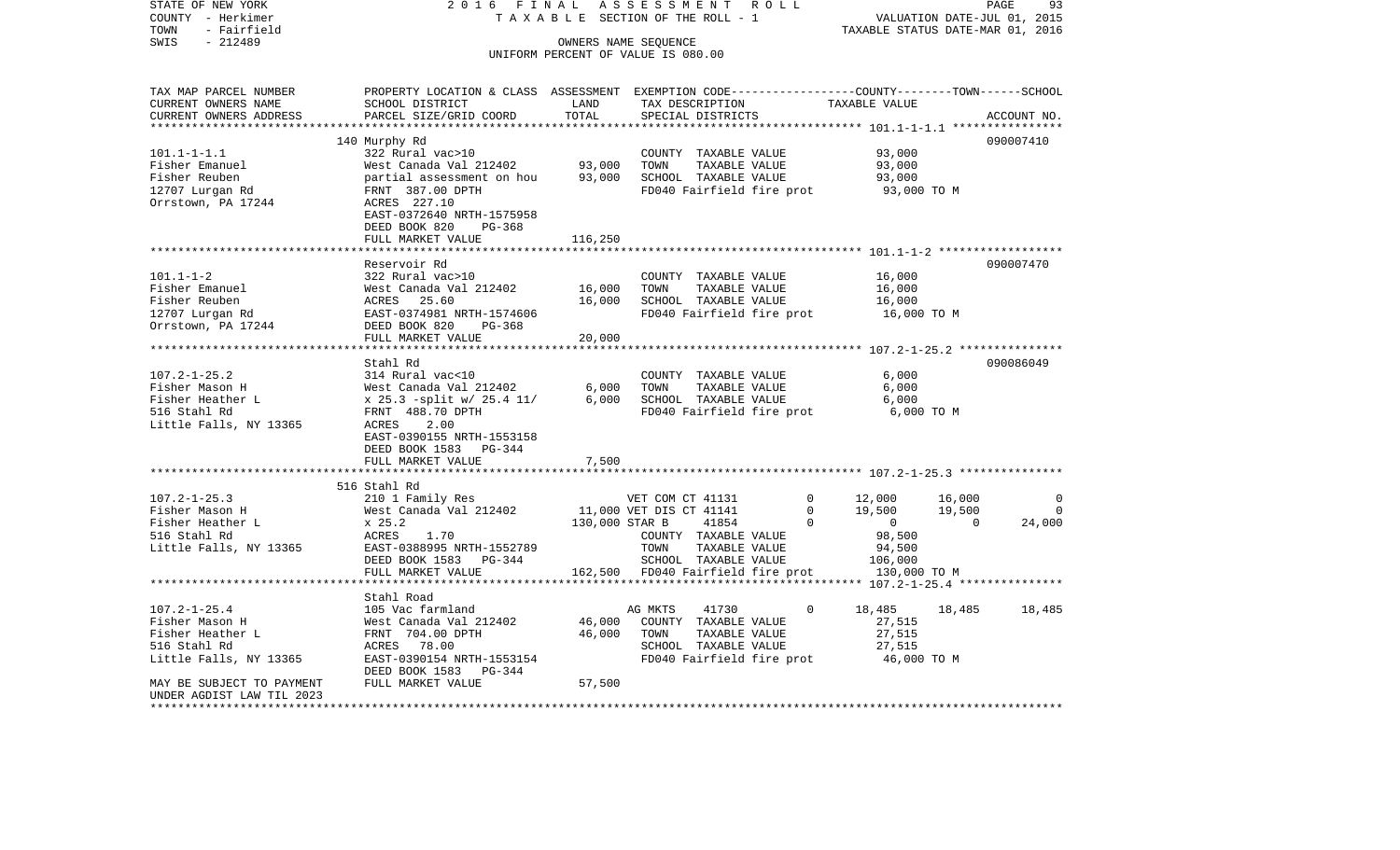| COUNTY<br>– Herkimer      |                                                                                                                              | TAXABLE SECTION OF THE ROLL - 1    |                             |                           |              |                                      |                | VALUATION DATE-JUL 01, 2015 |
|---------------------------|------------------------------------------------------------------------------------------------------------------------------|------------------------------------|-----------------------------|---------------------------|--------------|--------------------------------------|----------------|-----------------------------|
| TOWN<br>- Fairfield       |                                                                                                                              |                                    |                             |                           |              | TAXABLE STATUS DATE-MAR 01, 2016     |                |                             |
| SWIS<br>$-212489$         |                                                                                                                              |                                    | OWNERS NAME SEQUENCE        |                           |              |                                      |                |                             |
|                           |                                                                                                                              | UNIFORM PERCENT OF VALUE IS 080.00 |                             |                           |              |                                      |                |                             |
|                           |                                                                                                                              |                                    |                             |                           |              |                                      |                |                             |
| TAX MAP PARCEL NUMBER     | PROPERTY LOCATION & CLASS ASSESSMENT EXEMPTION CODE---------------COUNTY-------TOWN-----SCHOOL                               |                                    |                             |                           |              |                                      |                |                             |
| CURRENT OWNERS NAME       | SCHOOL DISTRICT                                                                                                              | LAND                               |                             | TAX DESCRIPTION           |              | TAXABLE VALUE                        |                |                             |
| CURRENT OWNERS ADDRESS    | PARCEL SIZE/GRID COORD                                                                                                       | TOTAL                              |                             | SPECIAL DISTRICTS         |              |                                      |                | ACCOUNT NO.                 |
|                           | 2115 Davis Rd                                                                                                                |                                    |                             |                           |              |                                      |                |                             |
| $107.2 - 1 - 12.2$        | 117 Horse farm                                                                                                               |                                    | STAR B                      | 41854                     | $\Omega$     | $\overline{0}$                       | $\Omega$       | 24,000                      |
| Flansburg Tabitha L       | West Canada Val 212402                                                                                                       | 18,000                             |                             | COUNTY TAXABLE VALUE      |              | 105,000                              |                |                             |
| Houle John L              | Land Contract                                                                                                                | 105,000                            | TOWN                        | TAXABLE VALUE             |              | 105,000                              |                |                             |
|                           |                                                                                                                              |                                    |                             | SCHOOL TAXABLE VALUE      |              | 81,000                               |                |                             |
|                           | noule bound 2<br>2115 Davis Rd<br>Little Falls, NY 13365<br>$\frac{\text{ACRES}}{\text{EAST}-0.390320 \text{ NRTH}-1559321}$ |                                    |                             | FD040 Fairfield fire prot |              | 105,000 TO M                         |                |                             |
|                           | DEED BOOK 1237 PG-677                                                                                                        |                                    |                             |                           |              |                                      |                |                             |
|                           | FULL MARKET VALUE                                                                                                            | 131,250                            |                             |                           |              |                                      |                |                             |
|                           | 1211 State Route 170                                                                                                         |                                    |                             |                           |              |                                      |                | 090010950                   |
| $107.2 - 1 - 10$          | 270 Mfg housing                                                                                                              |                                    | VET COM C 41132             |                           | $\mathbf 0$  | 11,000                               | $\mathbf 0$    | $\Omega$                    |
| Florian Kurt<br>Marie Jr  | West Canada Val 212402                                                                                                       |                                    | 13,000 VET COM T 41133      |                           | $\mathbf 0$  | $\overline{0}$                       | 11,000         | $\overline{0}$              |
| 1211 St Rte 170           | FRNT 704.00 DPTH                                                                                                             |                                    | 44,000 VET DIS CT 41141     |                           | $\Omega$     | 11,000                               | 11,000         | $\overline{0}$              |
| Little Falls, NY 13365    | 6.00<br>ACRES                                                                                                                |                                    | STAR EN                     | 41834                     | $\mathbf 0$  | $\overline{0}$                       | $\mathbf 0$    | 44,000                      |
|                           | EAST-0389269 NRTH-1560637                                                                                                    |                                    |                             | COUNTY TAXABLE VALUE      |              | 22,000                               |                |                             |
|                           | DEED BOOK 00621 PG-00081                                                                                                     |                                    | TOWN                        | TAXABLE VALUE             |              | 22,000                               |                |                             |
|                           | FULL MARKET VALUE                                                                                                            |                                    | 55,000 SCHOOL TAXABLE VALUE |                           |              | $\Omega$                             |                |                             |
|                           |                                                                                                                              |                                    |                             | FD040 Fairfield fire prot |              | 44,000 TO M                          |                |                             |
|                           |                                                                                                                              |                                    |                             |                           |              |                                      |                |                             |
|                           | Castle Rd                                                                                                                    |                                    |                             |                           |              |                                      |                | 090010108                   |
| $094.4 - 1 - 24.1$        |                                                                                                                              |                                    | AG MKTS L 41720             |                           | $\Omega$     | 16,039                               | 16,039         | 16,039                      |
| Ford Gary                 |                                                                                                                              | 43,000                             |                             | COUNTY TAXABLE VALUE      |              | 26,961                               |                |                             |
| Ford Terry                |                                                                                                                              | 43,000                             | TOWN                        | TAXABLE VALUE             |              | 26,961                               |                |                             |
| 1883 Castle Rd            |                                                                                                                              |                                    |                             | SCHOOL TAXABLE VALUE      |              | 26,961                               |                |                             |
| Newport, NY 13416         |                                                                                                                              |                                    |                             | FD040 Fairfield fire prot |              | 26,961 TO M                          |                |                             |
|                           | West Canada Val 212402<br>ACRES 77.90<br>EAST-0371702 NRTH-1581142<br>DEED BOOK 784 PG-38<br>FIILL MADYER                    | 53,750                             |                             | 16,039 EX                 |              |                                      |                |                             |
| MAY BE SUBJECT TO PAYMENT |                                                                                                                              |                                    |                             |                           |              |                                      |                |                             |
| UNDER AGDIST LAW TIL 2020 |                                                                                                                              |                                    |                             |                           |              |                                      |                |                             |
|                           |                                                                                                                              |                                    |                             |                           |              |                                      |                |                             |
|                           | 1883 Castle Rd                                                                                                               |                                    |                             |                           |              |                                      |                | 090011160                   |
| $094.4 - 1 - 27$          | 120 Field crops                                                                                                              |                                    | AG MKTS L 41720             |                           | $\mathsf{O}$ | 43,833                               | 43,833         | 43,833                      |
| Ford Gary                 | West Canada Val 212402                                                                                                       | 88,000 STAR B                      |                             | 41854                     | 0            | $\overline{0}$                       | $\overline{0}$ | 24,000                      |
| Ford Terry                | ACRES 148.00                                                                                                                 |                                    | 170,000 AGRIC 10 Y 42100    |                           | $\mathbf 0$  | 2,000                                | 2,000          | 2,000                       |
| $1883$ Castle Rd          | EAST-0372131 P<br>DEED BOOK 740<br>EAST-0372131 NRTH-1578833                                                                 |                                    |                             | COUNTY TAXABLE VALUE      |              | 124,167                              |                |                             |
| Newport, NY 13416         | $PG-23$                                                                                                                      |                                    | TOWN                        | TAXABLE VALUE             |              | 124,167                              |                |                             |
|                           | FULL MARKET VALUE                                                                                                            | 212,500                            |                             | SCHOOL TAXABLE VALUE      |              | 100,167                              |                |                             |
| MAY BE SUBJECT TO PAYMENT |                                                                                                                              |                                    |                             | FD040 Fairfield fire prot |              | 126,167 TO M                         |                |                             |
| UNDER AGDIST LAW TIL 2020 |                                                                                                                              |                                    |                             | 43,833 EX                 |              |                                      |                |                             |
|                           |                                                                                                                              |                                    |                             |                           |              | ******* 094.4-1-24.3 *************** |                |                             |
|                           | 1892 Castle Rd                                                                                                               |                                    |                             |                           |              |                                      |                | 090010109                   |
| $094.4 - 1 - 24.3$        | 210 1 Family Res                                                                                                             |                                    | AGRIC 10 Y 41700            |                           | 0            | 53,000                               | 53,000         | 53,000                      |
| Ford Gary L               | West Canada Val 212402                                                                                                       | 5,000                              |                             | COUNTY TAXABLE VALUE      |              | 5,000                                |                |                             |
| Ford Terry L              | FRNT 210.00 DPTH 250.00                                                                                                      | 58,000                             | TOWN                        | TAXABLE VALUE             |              | 5,000                                |                |                             |
| 1883 Castle Rd            | ACRES<br>1.00                                                                                                                |                                    |                             | SCHOOL TAXABLE VALUE      |              | 5,000                                |                |                             |
| Newport, NY 13416         | EAST-0372198 NRTH-1580249                                                                                                    |                                    |                             | FD040 Fairfield fire prot |              | 58,000 TO M                          |                |                             |
|                           | DEED BOOK 1382<br>PG-110                                                                                                     |                                    |                             |                           |              |                                      |                |                             |
| MAY BE SUBJECT TO PAYMENT | FULL MARKET VALUE                                                                                                            | 72,500                             |                             |                           |              |                                      |                |                             |
| UNDER RPTL483 UNTIL 2026  |                                                                                                                              |                                    |                             |                           |              |                                      |                |                             |
|                           |                                                                                                                              |                                    |                             |                           |              |                                      |                |                             |

PAGE 94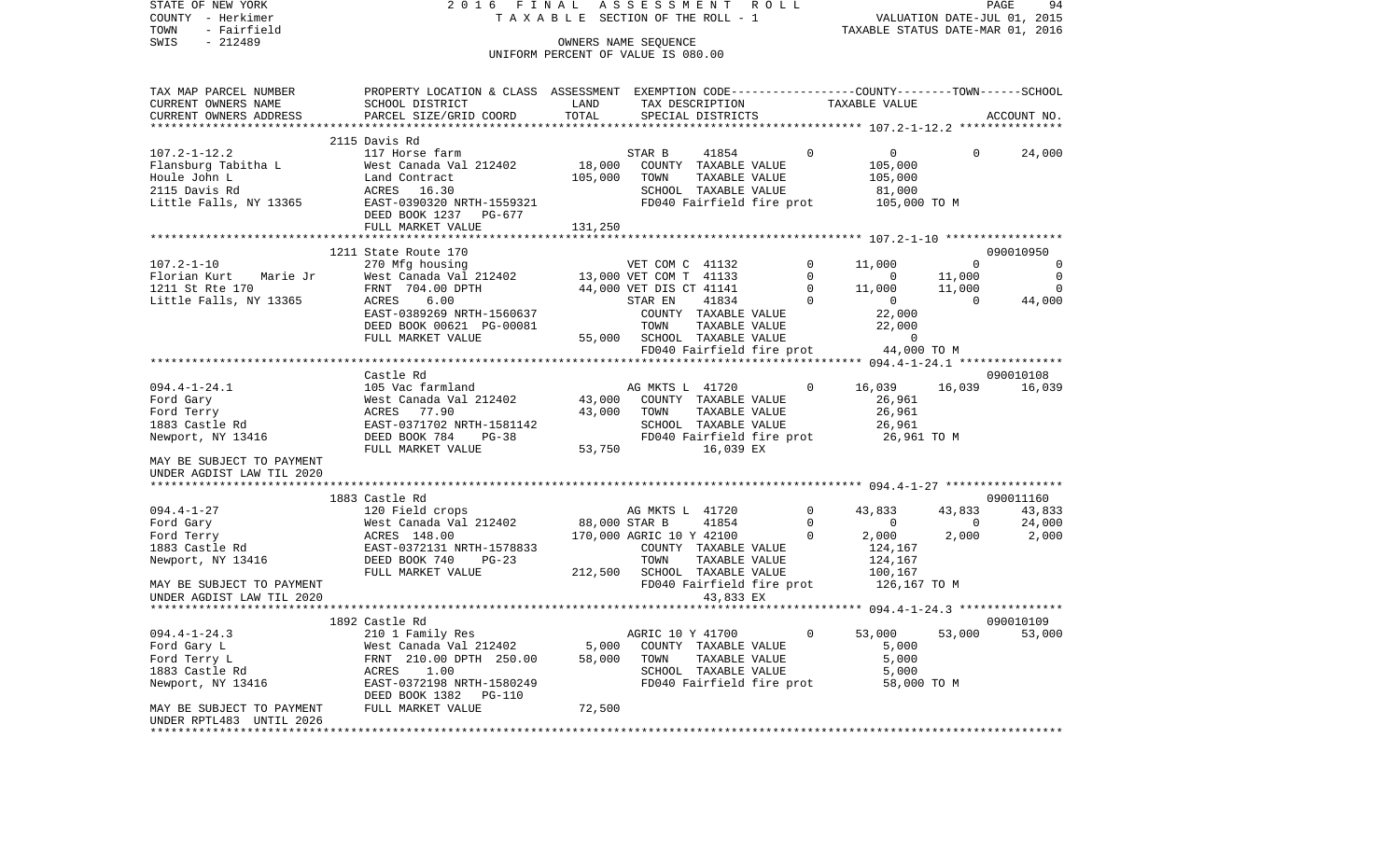| STATE OF NEW YORK<br>COUNTY - Herkimer<br>TOWN<br>- Fairfield | 2016 FINAL<br>A S S E S S M E N T R O L L<br>TAXABLE SECTION OF THE ROLL - 1                    |                                    |                        |                                   |  | 95<br>PAGE<br>VALUATION DATE-JUL 01, 2015<br>TAXABLE STATUS DATE-MAR 01, 2016 |                                       |          |             |                |
|---------------------------------------------------------------|-------------------------------------------------------------------------------------------------|------------------------------------|------------------------|-----------------------------------|--|-------------------------------------------------------------------------------|---------------------------------------|----------|-------------|----------------|
| $-212489$<br>SWIS                                             | OWNERS NAME SEQUENCE                                                                            |                                    |                        |                                   |  |                                                                               |                                       |          |             |                |
|                                                               |                                                                                                 | UNIFORM PERCENT OF VALUE IS 080.00 |                        |                                   |  |                                                                               |                                       |          |             |                |
|                                                               |                                                                                                 |                                    |                        |                                   |  |                                                                               |                                       |          |             |                |
| TAX MAP PARCEL NUMBER                                         | PROPERTY LOCATION & CLASS ASSESSMENT EXEMPTION CODE---------------COUNTY-------TOWN------SCHOOL |                                    |                        |                                   |  |                                                                               |                                       |          |             |                |
| CURRENT OWNERS NAME                                           | SCHOOL DISTRICT                                                                                 | LAND                               |                        |                                   |  |                                                                               | TAX DESCRIPTION TAXABLE VALUE         |          |             |                |
| CURRENT OWNERS ADDRESS                                        | PARCEL SIZE/GRID COORD                                                                          | TOTAL                              |                        | SPECIAL DISTRICTS                 |  |                                                                               |                                       |          | ACCOUNT NO. |                |
|                                                               | 1914 Castle Rd                                                                                  |                                    |                        |                                   |  |                                                                               |                                       |          |             |                |
| $094.4 - 1 - 24.4$                                            | 270 Mfg housing                                                                                 |                                    |                        | COUNTY TAXABLE VALUE              |  |                                                                               | 35,000                                |          |             |                |
| Ford Gary L                                                   | West Canada Val 212402 12,000                                                                   |                                    | TOWN                   | TAXABLE VALUE                     |  |                                                                               | 35,000                                |          |             |                |
| Ford Terry L                                                  | FRNT 208.00 DPTH                                                                                | 35,000                             |                        | SCHOOL TAXABLE VALUE              |  |                                                                               | 35,000                                |          |             |                |
|                                                               |                                                                                                 |                                    |                        |                                   |  |                                                                               |                                       |          |             |                |
| 1883 Castle Rd                                                | ACRES<br>4.00<br>EAST-0371827 NRTH-1580322                                                      |                                    |                        |                                   |  |                                                                               | FD040 Fairfield fire prot 35,000 TO M |          |             |                |
| Newport, NY 13416                                             | DEED BOOK 1241 PG-319                                                                           |                                    |                        |                                   |  |                                                                               |                                       |          |             |                |
|                                                               | FULL MARKET VALUE                                                                               | 43,750                             |                        |                                   |  |                                                                               |                                       |          |             |                |
|                                                               |                                                                                                 |                                    |                        |                                   |  |                                                                               |                                       |          |             |                |
|                                                               | 248 Parkhurst Rd                                                                                |                                    |                        |                                   |  |                                                                               |                                       |          | 090089083   |                |
| $100.4 - 1 - 16.2$                                            | 210 1 Family Res                                                                                |                                    | STAR B                 | 41854                             |  | $\Omega$                                                                      | $\overline{0}$                        | $\Omega$ |             | 24,000         |
| Forte Frank                                                   | West Canada Val 212402                                                                          | 13,000                             |                        | COUNTY TAXABLE VALUE              |  |                                                                               | 128,000                               |          |             |                |
| Forte Caren                                                   | 6.52<br>ACRES                                                                                   | 128,000                            | TOWN                   | TAXABLE VALUE                     |  |                                                                               | 128,000                               |          |             |                |
| 248 Parkhurst Rd                                              | EAST-0370068 NRTH-1565827                                                                       |                                    |                        | SCHOOL TAXABLE VALUE              |  |                                                                               | 104,000                               |          |             |                |
| Little Falls, NY 13365                                        | DEED BOOK 800<br>PG-455                                                                         |                                    |                        | FD040 Fairfield fire prot         |  |                                                                               | 128,000 TO M                          |          |             |                |
|                                                               | FULL MARKET VALUE                                                                               | 160,000                            |                        |                                   |  |                                                                               |                                       |          |             |                |
|                                                               |                                                                                                 |                                    |                        |                                   |  |                                                                               |                                       |          |             |                |
|                                                               | 1103 Platform Rd                                                                                |                                    |                        |                                   |  |                                                                               |                                       |          | 090002760   |                |
| $101.1 - 1 - 13$                                              | 280 Res Multiple                                                                                |                                    |                        | VET COM C 41132                   |  | $\Omega$                                                                      | 12,000                                | $\Omega$ |             | $\Omega$       |
| Foster Dawn I                                                 | West Canada Val 212402                                                                          |                                    | 15,000 VET COM T 41133 |                                   |  | $\mathbf 0$                                                                   | $\overline{0}$                        | 16,000   |             | $\overline{0}$ |
| 1103 Platform Rd                                              | Life Use Robert Foster                                                                          |                                    | 105,000 STAR EN        | 41834                             |  | $\mathbf 0$                                                                   | $\overline{0}$                        | $\Omega$ |             | 52,240         |
| Newport, NY 13416                                             | ACRES 11.20                                                                                     |                                    |                        | COUNTY TAXABLE VALUE              |  |                                                                               | 93,000                                |          |             |                |
|                                                               | EAST-0380125 NRTH-1569885                                                                       |                                    | TOWN                   | TAXABLE VALUE                     |  |                                                                               | 89,000                                |          |             |                |
|                                                               | DEED BOOK 844<br>PG-252                                                                         |                                    |                        | SCHOOL TAXABLE VALUE              |  |                                                                               | 52,760                                |          |             |                |
|                                                               | FULL MARKET VALUE                                                                               |                                    |                        | 131,250 FD040 Fairfield fire prot |  |                                                                               | 105,000 TO M                          |          |             |                |
|                                                               |                                                                                                 |                                    |                        |                                   |  |                                                                               |                                       |          |             |                |
|                                                               | Old City Rd                                                                                     |                                    |                        |                                   |  |                                                                               |                                       |          | 090002790   |                |
| $094.4 - 1 - 1$                                               | 105 Vac farmland                                                                                |                                    | AG MKTS L 41720        |                                   |  | $\mathbf 0$                                                                   | 14,594                                | 14,594   |             | 14,594         |
| Foster William                                                | West Canada Val 212402                                                                          | 22,000                             |                        | COUNTY TAXABLE VALUE              |  |                                                                               | 7,406                                 |          |             |                |
| Foster Rose                                                   | ACRES 42.80                                                                                     | 22,000                             | TOWN                   | TAXABLE VALUE                     |  |                                                                               | 7,406                                 |          |             |                |
| 270 Old City Rd                                               | EAST-0362509 NRTH-1580653                                                                       |                                    |                        | SCHOOL TAXABLE VALUE              |  |                                                                               | 7,406                                 |          |             |                |
| Newport, NY 13416                                             | DEED BOOK 816<br>PG-479                                                                         |                                    |                        | FD040 Fairfield fire prot         |  |                                                                               | 7,406 TO M                            |          |             |                |
|                                                               | FULL MARKET VALUE                                                                               | 27,500                             |                        | 14,594 EX                         |  |                                                                               |                                       |          |             |                |
| MAY BE SUBJECT TO PAYMENT                                     |                                                                                                 |                                    |                        |                                   |  |                                                                               |                                       |          |             |                |
| UNDER AGDIST LAW TIL 2020                                     |                                                                                                 |                                    |                        |                                   |  |                                                                               |                                       |          |             |                |
|                                                               |                                                                                                 |                                    |                        |                                   |  |                                                                               |                                       |          |             |                |
|                                                               | Old City Rd                                                                                     |                                    |                        |                                   |  |                                                                               |                                       |          |             |                |
| $94.4 - 1 - 28$                                               | 105 Vac farmland                                                                                |                                    |                        | COUNTY TAXABLE VALUE              |  |                                                                               | 100                                   |          |             |                |
| Foster William                                                | West Canada Val 212402                                                                          | 100                                | TOWN                   | TAXABLE VALUE                     |  |                                                                               | 100                                   |          |             |                |
| 270 Old City Rd                                               | FRNT 363.00 DPTH                                                                                | 100                                |                        | SCHOOL TAXABLE VALUE              |  |                                                                               | 100                                   |          |             |                |
| Newport, NY 13416                                             | ACRES<br>0.45                                                                                   |                                    |                        |                                   |  |                                                                               |                                       |          |             |                |
|                                                               | EAST-0362105 NRTH-1579406                                                                       |                                    |                        |                                   |  |                                                                               |                                       |          |             |                |
|                                                               | FULL MARKET VALUE                                                                               | 125                                |                        |                                   |  |                                                                               |                                       |          |             |                |
|                                                               |                                                                                                 |                                    |                        |                                   |  |                                                                               |                                       |          |             |                |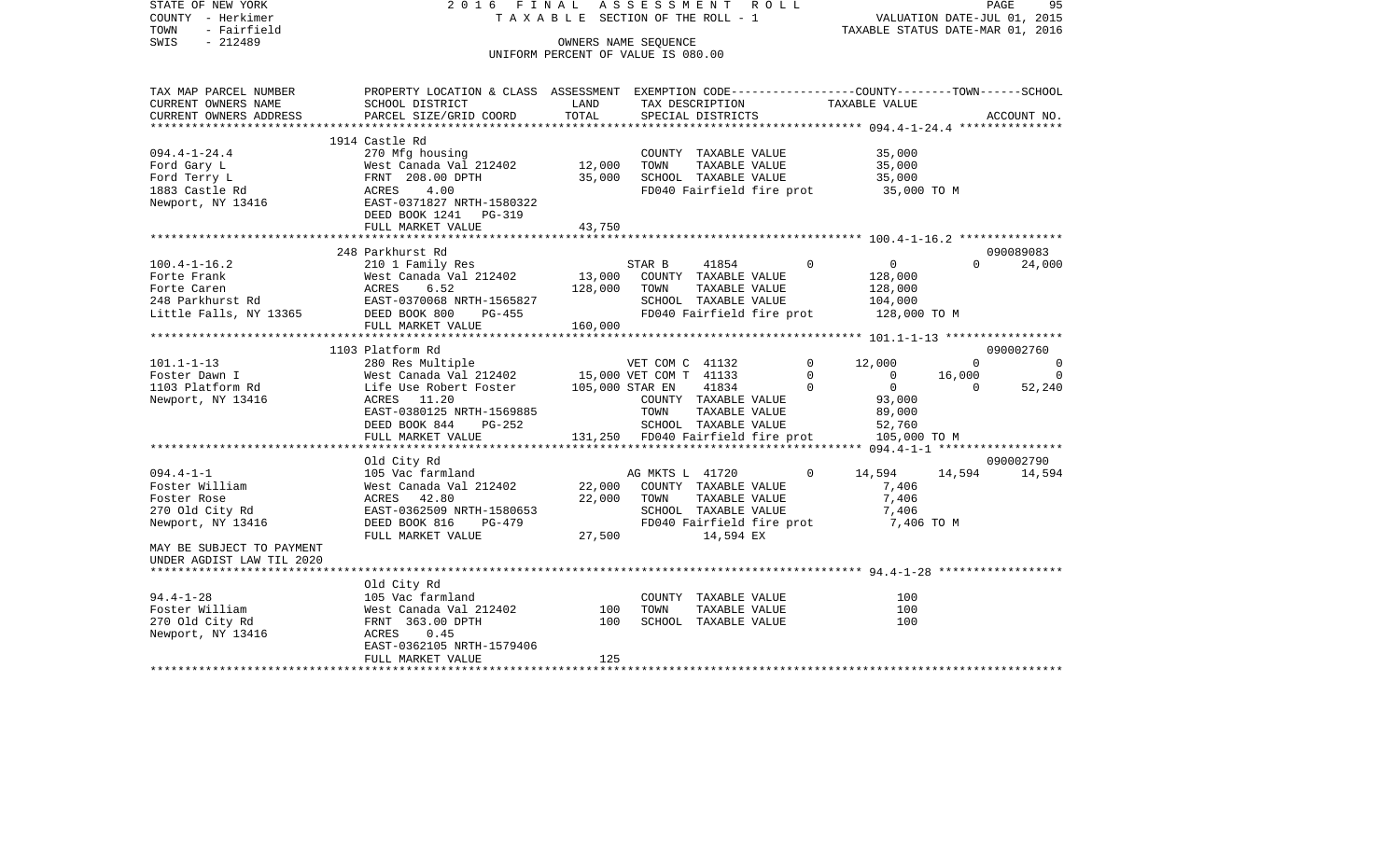STATE OF NEW YORK 2 0 1 6 F I N A L A S S E S S M E N T R O L L PAGE 96COUNTY - Herkimer **T A X A B L E SECTION OF THE ROLL - 1** VALUATION DATE-JUL 01, 2015 TOWN - Fairfield TAXABLE STATUS DATE-MAR 01, 2016 SWIS - 212489 OWNERS NAME SEQUENCE UNIFORM PERCENT OF VALUE IS 080.00TAX MAP PARCEL NUMBER PROPERTY LOCATION & CLASS ASSESSMENT EXEMPTION CODE------------------COUNTY--------TOWN------SCHOOL CURRENT OWNERS NAME SCHOOL DISTRICT LAND TAX DESCRIPTION TAXABLE VALUECURRENT OWNERS ADDRESS PARCEL SIZE/GRID COORD TOTAL SPECIAL DISTRICTS ACCOUNT NO. \*\*\*\*\*\*\*\*\*\*\*\*\*\*\*\*\*\*\*\*\*\*\*\*\*\*\*\*\*\*\*\*\*\*\*\*\*\*\*\*\*\*\*\*\*\*\*\*\*\*\*\*\*\*\*\*\*\*\*\*\*\*\*\*\*\*\*\*\*\*\*\*\*\*\*\*\*\*\*\*\*\*\*\*\*\*\*\*\*\*\*\*\*\*\*\*\*\*\*\*\*\*\* 101.4-6-1 \*\*\*\*\*\*\*\*\*\*\*\*\*\*\*\*\*\* Thompson Rd 090009390 101.4-6-1 322 Rural vac>10 AG MKTS 41730 0 8,337 8,337 8,337 Fountain Herbert H West Canada Val 212402 16,000 COUNTY TAXABLE VALUE 7,663 Fountain Trisha L **ACRES** 16.60 16.000 TOWN TAXABLE VALUE 7,663 195 Thompson Rd EAST-0394262 NRTH-1562005 SCHOOL TAXABLE VALUE 7,663 DEED BOOK 1552 PG-489 FD040 Fairfield fire prot 16,000 TO M FULL MARKET VALUE 20,000 MAY BE SUBJECT TO PAYMENT UNDER AGDIST LAW TIL 2023 \*\*\*\*\*\*\*\*\*\*\*\*\*\*\*\*\*\*\*\*\*\*\*\*\*\*\*\*\*\*\*\*\*\*\*\*\*\*\*\*\*\*\*\*\*\*\*\*\*\*\*\*\*\*\*\*\*\*\*\*\*\*\*\*\*\*\*\*\*\*\*\*\*\*\*\*\*\*\*\*\*\*\*\*\*\*\*\*\*\*\*\*\*\*\*\*\*\*\*\*\*\*\* 101.4-6-2.1 \*\*\*\*\*\*\*\*\*\*\*\*\*\*\*\* 195 Thompson Rd 090009390 101.4-6-2.1 112 Dairy farm AGRIC 10 Y 41700 0 100,000 100,000 100,000 Fountain Herbert H West Canada Val 212402 28,000 AGRIC 10 Y 41700 0 70,000 70,000 70,000 195 Thompson Rd FRNT 604.00 DPTH 240,000 AG MKTS L 41720 0 9,210 9,210 9,210 Little Falls, NY 13365 ACRES 22.80 STAR B 41854 0 0 0 24,000 EAST-0393644 NRTH-1561829 COUNTY TAXABLE VALUE 60,790 MAY BE SUBJECT TO PAYMENT DEED BOOK 1217 PG-511 TOWN TOWN TAXABLE VALUE 60,790 UNDER AGDIST LAW TIL 2020 FULL MARKET VALUE 300,000 SCHOOL TAXABLE VALUE 36,790 FD040 Fairfield fire prot 230,790 TO M 9,210 EX \*\*\*\*\*\*\*\*\*\*\*\*\*\*\*\*\*\*\*\*\*\*\*\*\*\*\*\*\*\*\*\*\*\*\*\*\*\*\*\*\*\*\*\*\*\*\*\*\*\*\*\*\*\*\*\*\*\*\*\*\*\*\*\*\*\*\*\*\*\*\*\*\*\*\*\*\*\*\*\*\*\*\*\*\*\*\*\*\*\*\*\*\*\*\*\*\*\*\*\*\*\*\* 101.4-6-3.3 \*\*\*\*\*\*\*\*\*\*\*\*\*\*\*\* Thompson Rd 101.4-6-3.3 105 Vac farmland AG MKTS L 41720 0 7,341 7,341 7,341 Fountain Herbert H West Canada Val 212402 12,000 COUNTY TAXABLE VALUE 4,659 Fountain Trisha L FRNT 440.00 DPTH 12,000 TOWN TAXABLE VALUE 4,659 195 Thompson Rd ACRES 9.70 SCHOOL TAXABLE VALUE 4,659 Little Falls, NY 13365 EAST-0393009 NRTH-1561544 DEED BOOK 1364 PG-611MAY BE SUBJECT TO PAYMENT FULL MARKET VALUE  $15,000$ UNDER AGDIST LAW TIL 2020 \*\*\*\*\*\*\*\*\*\*\*\*\*\*\*\*\*\*\*\*\*\*\*\*\*\*\*\*\*\*\*\*\*\*\*\*\*\*\*\*\*\*\*\*\*\*\*\*\*\*\*\*\*\*\*\*\*\*\*\*\*\*\*\*\*\*\*\*\*\*\*\*\*\*\*\*\*\*\*\*\*\*\*\*\*\*\*\*\*\*\*\*\*\*\*\*\*\*\*\*\*\*\* 101.4-6-9 \*\*\*\*\*\*\*\*\*\*\*\*\*\*\*\*\*\* Thompson Rd 090009390 101.4-6-9 314 Rural vac<10 AG MKTS 41730 0 7,241 7,241 7,241 Fountain Herbert H West Canada Val 212402 12,000 COUNTY TAXABLE VALUE 4,759 Fountain Trisha L Deyo Rd 12,000 TOWN TAXABLE VALUE 4,759 195 Thompson Rd 198 SCHOOL TAXABLE VALUE 4,759 ACRES 8.40 **FD040** Fairfield fire prot EAST-0393886 NRTH-1560775MAY BE SUBJECT TO PAYMENT DEED BOOK 1525 PG-530 UNDER AGDIST LAW TIL 2023 FULL MARKET VALUE 15,000

\*\*\*\*\*\*\*\*\*\*\*\*\*\*\*\*\*\*\*\*\*\*\*\*\*\*\*\*\*\*\*\*\*\*\*\*\*\*\*\*\*\*\*\*\*\*\*\*\*\*\*\*\*\*\*\*\*\*\*\*\*\*\*\*\*\*\*\*\*\*\*\*\*\*\*\*\*\*\*\*\*\*\*\*\*\*\*\*\*\*\*\*\*\*\*\*\*\*\*\*\*\*\*\*\*\*\*\*\*\*\*\*\*\*\*\*\*\*\*\*\*\*\*\*\*\*\*\*\*\*\*\*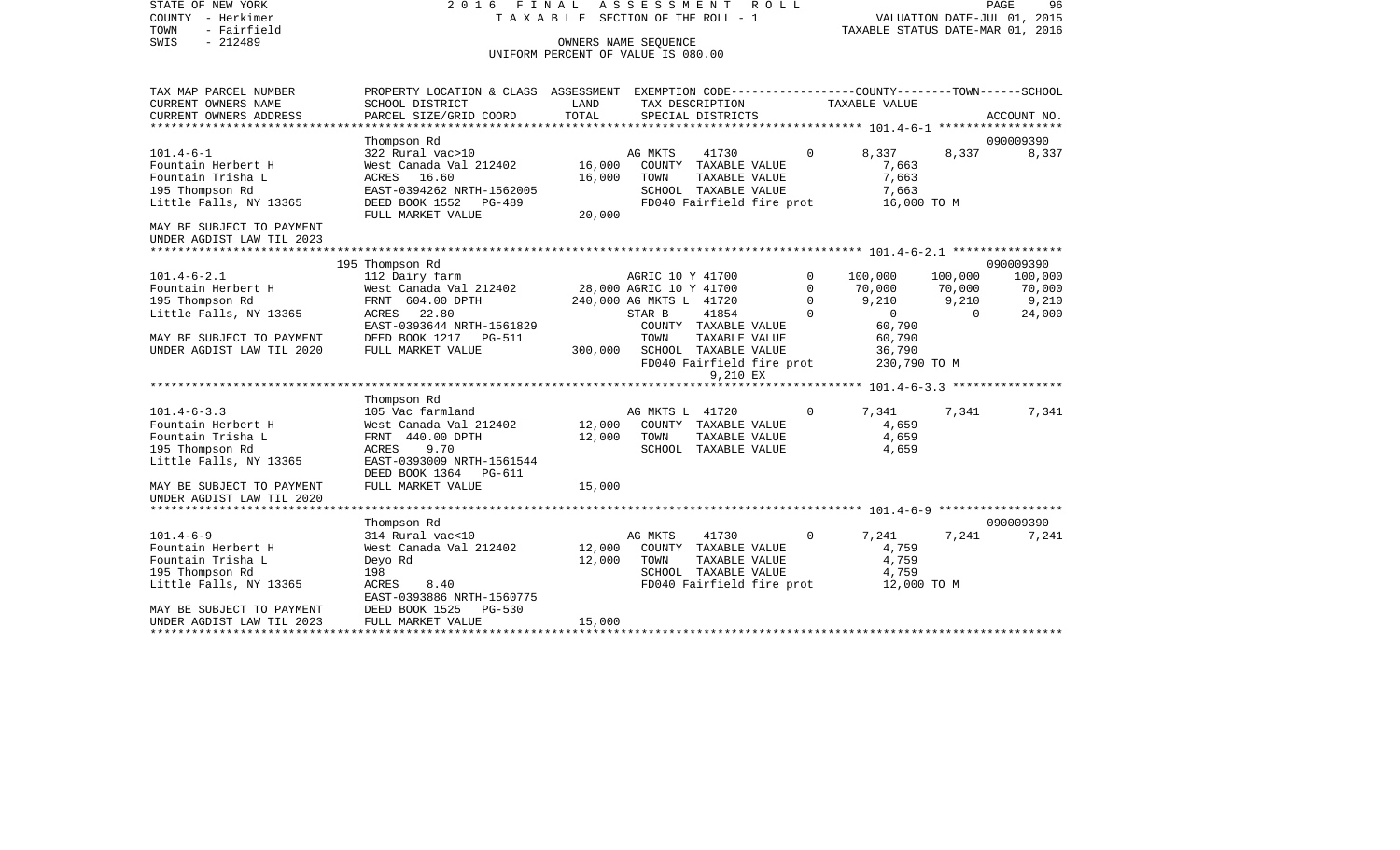STATE OF NEW YORK 2 0 1 6 F I N A L A S S E S S M E N T R O L L PAGE 97COUNTY - Herkimer **T A X A B L E** SECTION OF THE ROLL - 1 VALUATION DATE-JUL 01, 2015 TOWN - Fairfield TAXABLE STATUS DATE-MAR 01, 2016 SWIS - 212489 OWNERS NAME SEQUENCE UNIFORM PERCENT OF VALUE IS 080.00TAX MAP PARCEL NUMBER PROPERTY LOCATION & CLASS ASSESSMENT EXEMPTION CODE------------------COUNTY--------TOWN------SCHOOL CURRENT OWNERS NAME SCHOOL DISTRICT LAND TAX DESCRIPTION TAXABLE VALUECURRENT OWNERS ADDRESS PARCEL SIZE/GRID COORD TOTAL SPECIAL DISTRICTS ACCOUNT NO. \*\*\*\*\*\*\*\*\*\*\*\*\*\*\*\*\*\*\*\*\*\*\*\*\*\*\*\*\*\*\*\*\*\*\*\*\*\*\*\*\*\*\*\*\*\*\*\*\*\*\*\*\*\*\*\*\*\*\*\*\*\*\*\*\*\*\*\*\*\*\*\*\*\*\*\*\*\*\*\*\*\*\*\*\*\*\*\*\*\*\*\*\*\*\*\*\*\*\*\*\*\*\* 101.4-6-11 \*\*\*\*\*\*\*\*\*\*\*\*\*\*\*\*\* Thompson Rd 090009390 101.4-6-11 314 Rural vac<10 AG MKTS L 41720 0 8,228 8,228 8,228 Fountain Herbert H West Canada Val 212402 12,000 COUNTY TAXABLE VALUE 3,772 Fountain Trisha L **ACRES** 8.40 12,000 TOWN TAXABLE VALUE 3,772 195 Thompson Rd EAST-0392989 NRTH-1560666 SCHOOL TAXABLE VALUE 3,772 DEED BOOK 1576 PG-469 FD040 Fairfield fire prot FULL MARKET VALUE  $15,000$  8,228 EX MAY BE SUBJECT TO PAYMENT UNDER AGDIST LAW TIL 2020 \*\*\*\*\*\*\*\*\*\*\*\*\*\*\*\*\*\*\*\*\*\*\*\*\*\*\*\*\*\*\*\*\*\*\*\*\*\*\*\*\*\*\*\*\*\*\*\*\*\*\*\*\*\*\*\*\*\*\*\*\*\*\*\*\*\*\*\*\*\*\*\*\*\*\*\*\*\*\*\*\*\*\*\*\*\*\*\*\*\*\*\*\*\*\*\*\*\*\*\*\*\*\* 107.2-2-18 \*\*\*\*\*\*\*\*\*\*\*\*\*\*\*\*\* 203 Castle Rd107.2-2-18 105 Vac farmland AG MKTS L 41720 0 7,968 7,968 7,968 Fountain Herbert H West Canada Val 212402 10,000 COUNTY TAXABLE VALUE 2,032 Fountain Trisha L **NEW SUB. DIV. MAP JJ27C28** 10,000 TOWN TAXABLE VALUE 2,032 195 Thompson Rd FRNT 369.00 DPTH SCHOOL TAXABLE VALUE 2,032 ACRES 5.10 FD040 Fairfield fire prot 2,032 TO M EAST-0391441 NRTH-1560531 7,968 EX MAY BE SUBJECT TO PAYMENT DEED BOOK 1422 PG-66UNDER AGDIST LAW TIL 2020 FULL MARKET VALUE 12,500 \*\*\*\*\*\*\*\*\*\*\*\*\*\*\*\*\*\*\*\*\*\*\*\*\*\*\*\*\*\*\*\*\*\*\*\*\*\*\*\*\*\*\*\*\*\*\*\*\*\*\*\*\*\*\*\*\*\*\*\*\*\*\*\*\*\*\*\*\*\*\*\*\*\*\*\*\*\*\*\*\*\*\*\*\*\*\*\*\*\*\*\*\*\*\*\*\*\*\*\*\*\*\* 107.1-1-12.3 \*\*\*\*\*\*\*\*\*\*\*\*\*\*\* 118 Delayton Rd 090006180 107.1-1-12.3 210 1 Family Res STAR EN 41834 0 0 0 52,240 Fox Edward C West Canada Val 212402 13,000 COUNTY TAXABLE VALUE 110,000 118 Delayton Rd FRNT 284.00 DPTH 110,000 TOWN TAXABLE VALUE 110,000 Little Falls, NY 13365 EAST-0375615 NRTH-1556468 FD040 Fairfield fire prot 110,000 TO M DEED BOOK 844 PG-122FULL MARKET VALUE 137,500 \*\*\*\*\*\*\*\*\*\*\*\*\*\*\*\*\*\*\*\*\*\*\*\*\*\*\*\*\*\*\*\*\*\*\*\*\*\*\*\*\*\*\*\*\*\*\*\*\*\*\*\*\*\*\*\*\*\*\*\*\*\*\*\*\*\*\*\*\*\*\*\*\*\*\*\*\*\*\*\*\*\*\*\*\*\*\*\*\*\*\*\*\*\*\*\*\*\*\*\*\*\*\* 101.3-1-17.8 \*\*\*\*\*\*\*\*\*\*\*\*\*\*\* 700 Parkhurst Rd101.3-1-17.8 210 1 Family Res STAR B 41854 0 0 0 24,000 Franco Anthony C West Canada Val 212402 13,000 COUNTY TAXABLE VALUE 200,000 Franco Cynthia A Koehler Sub #4 200,000 TOWN TAXABLE VALUE 200,000 PO Box 8325 **FRNT** 293.00 DPTH SCHOOL TAXABLE VALUE 176,000 Utica, NY 13505 ACRES 6.48 FD040 Fairfield fire prot 200,000 TO M EAST-0378498 NRTH-1563640 DEED BOOK 916 PG-221FULL MARKET VALUE 250,000 \*\*\*\*\*\*\*\*\*\*\*\*\*\*\*\*\*\*\*\*\*\*\*\*\*\*\*\*\*\*\*\*\*\*\*\*\*\*\*\*\*\*\*\*\*\*\*\*\*\*\*\*\*\*\*\*\*\*\*\*\*\*\*\*\*\*\*\*\*\*\*\*\*\*\*\*\*\*\*\*\*\*\*\*\*\*\*\*\*\*\*\*\*\*\*\*\*\*\*\*\*\*\* 101.14-1-2 \*\*\*\*\*\*\*\*\*\*\*\*\*\*\*\*\* Platform Rd 090002400101.14-1-2 210 1 Family Res COUNTY TAXABLE VALUE 30,000 Fuller Anna-Leigh West Canada Val 212402 10,000 TOWN TAXABLE VALUE 30,000 FRNT 260.00 DPTH 400.00 Newport, NY 13416 **EAST-0380824 NRTH-1568656** FD040 Fairfield fire prot 30,000 TO M DEED BOOK 1529 PG-677FULL MARKET VALUE 37,500 \*\*\*\*\*\*\*\*\*\*\*\*\*\*\*\*\*\*\*\*\*\*\*\*\*\*\*\*\*\*\*\*\*\*\*\*\*\*\*\*\*\*\*\*\*\*\*\*\*\*\*\*\*\*\*\*\*\*\*\*\*\*\*\*\*\*\*\*\*\*\*\*\*\*\*\*\*\*\*\*\*\*\*\*\*\*\*\*\*\*\*\*\*\*\*\*\*\*\*\*\*\*\*\*\*\*\*\*\*\*\*\*\*\*\*\*\*\*\*\*\*\*\*\*\*\*\*\*\*\*\*\*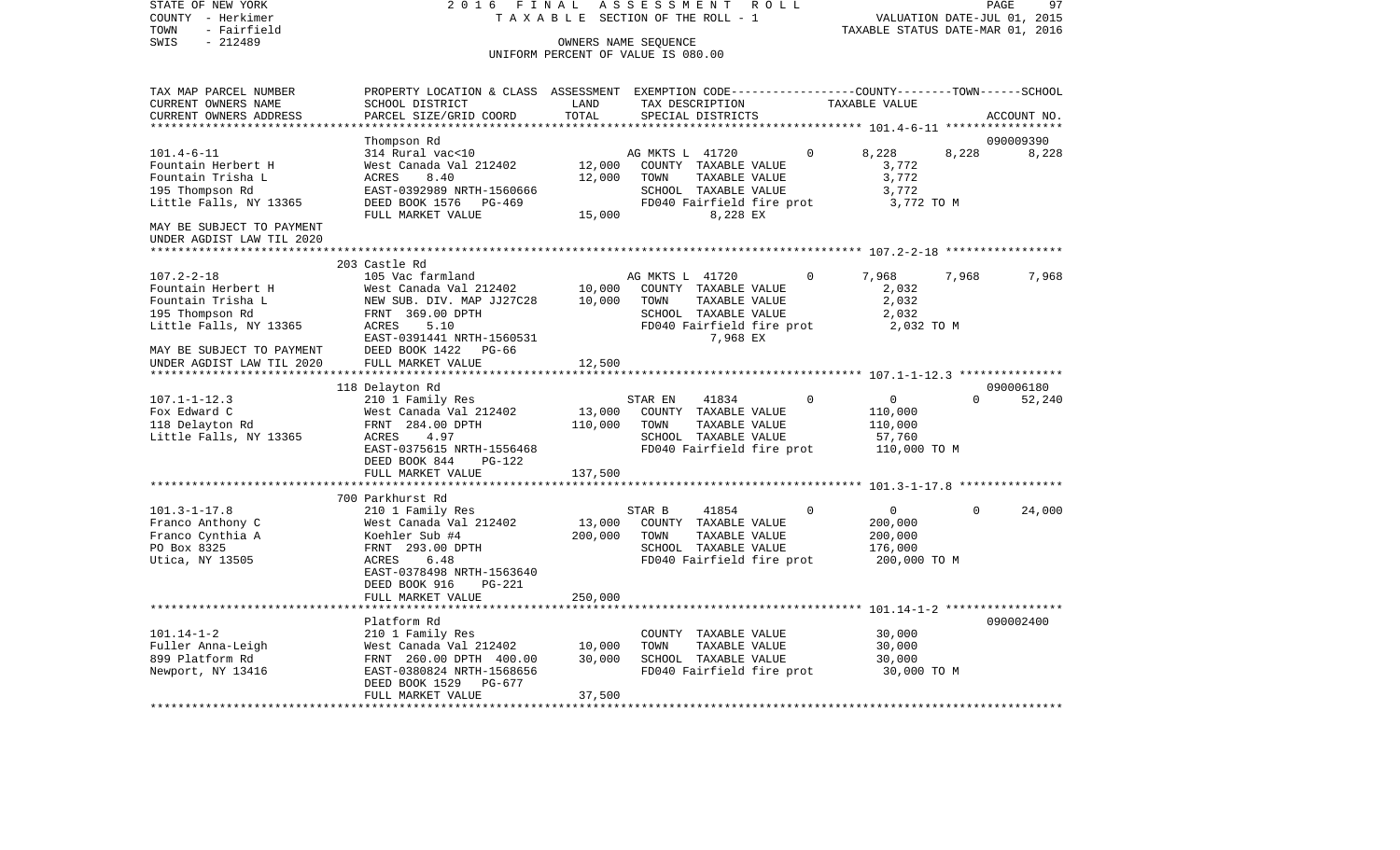COUNTY - Herkimer **T A X A B L E** SECTION OF THE ROLL - 1 VALUATION DATE-JUL 01, 2015 TOWN - Fairfield TAXABLE STATUS DATE-MAR 01, 2016 SWIS - 212489 CONNERS NAME SEQUENCE UNIFORM PERCENT OF VALUE IS 080.00TAX MAP PARCEL NUMBER PROPERTY LOCATION & CLASS ASSESSMENT EXEMPTION CODE------------------COUNTY--------TOWN------SCHOOL CURRENT OWNERS NAME SCHOOL DISTRICT LAND TAX DESCRIPTION TAXABLE VALUECURRENT OWNERS ADDRESS PARCEL SIZE/GRID COORD TOTAL SPECIAL DISTRICTS ACCOUNT NO. \*\*\*\*\*\*\*\*\*\*\*\*\*\*\*\*\*\*\*\*\*\*\*\*\*\*\*\*\*\*\*\*\*\*\*\*\*\*\*\*\*\*\*\*\*\*\*\*\*\*\*\*\*\*\*\*\*\*\*\*\*\*\*\*\*\*\*\*\*\*\*\*\*\*\*\*\*\*\*\*\*\*\*\*\*\*\*\*\*\*\*\*\*\*\*\*\*\*\*\*\*\*\* 101.1-1-16.2 \*\*\*\*\*\*\*\*\*\*\*\*\*\*\*Platform Rd 090006510 101.1-1-16.2 322 Rural vac>10 AG MKTS L 41720 0 11,400 11,400 11,400 Fuller Arthur West Canada Val 212402 24,000 COUNTY TAXABLE VALUE 12,600 922 Platform Rd ACRES 31.40 24,000 TOWN TAXABLE VALUE 12,600 Newport, NY 13416 EAST-0378142 NRTH-1572147 SCHOOL TAXABLE VALUE 12,600 DEED BOOK 1151 PG-211 FD040 Fairfield fire prot 12,600 TO M MAY BE SUBJECT TO PAYMENT FULL MARKET VALUE 30,000 130,000 11,400 EX UNDER AGDIST LAW TIL 2020 \*\*\*\*\*\*\*\*\*\*\*\*\*\*\*\*\*\*\*\*\*\*\*\*\*\*\*\*\*\*\*\*\*\*\*\*\*\*\*\*\*\*\*\*\*\*\*\*\*\*\*\*\*\*\*\*\*\*\*\*\*\*\*\*\*\*\*\*\*\*\*\*\*\*\*\*\*\*\*\*\*\*\*\*\*\*\*\*\*\*\*\*\*\*\*\*\*\*\*\*\*\*\* 100.2-1-4 \*\*\*\*\*\*\*\*\*\*\*\*\*\*\*\*\*\* 263 Platform Rd 090002940100.2-1-4 210 1 Family Res STAR EN 41834 0 0 0 52,240 Fuller Arthur & Linda West Canada Val 212402 10,000 COUNTY TAXABLE VALUE 99,000 Fuller Arthur et. al. ACRES 1.00 99,000 TOWN TAXABLE VALUE 99,000 263 Platform Rd EAST-0365313 NRTH-1576565 SCHOOL TAXABLE VALUE 46,760 Newport, NY 13416 **DEED BOOK 1307** PG-802 **FD040 Fairfield fire prot** 99,000 TO M FULL MARKET VALUE 123,750 \*\*\*\*\*\*\*\*\*\*\*\*\*\*\*\*\*\*\*\*\*\*\*\*\*\*\*\*\*\*\*\*\*\*\*\*\*\*\*\*\*\*\*\*\*\*\*\*\*\*\*\*\*\*\*\*\*\*\*\*\*\*\*\*\*\*\*\*\*\*\*\*\*\*\*\*\*\*\*\*\*\*\*\*\*\*\*\*\*\*\*\*\*\*\*\*\*\*\*\*\*\*\* 101.1-1-7.4 \*\*\*\*\*\*\*\*\*\*\*\*\*\*\*\* 922 Platform Rd 09008807924,000 101.1-1-7.4 210 1 Family Res STAR B 41854 0 0 0 0 Fuller Arthur B West Canada Val 212402 12,000 COUNTY TAXABLE VALUE 140,000 Fuller Christine ACRES 4.00 BANK 135 140,000 TOWN TAXABLE VALUE 140,000 922 Platform Rd EAST-0376990 NRTH-1571738 SCHOOL TAXABLE VALUE 116,000 Newport, NY 13416 **DEED BOOK 1290** PG-537 **FD040 Fairfield fire prot** 140,000 TO M FULL MARKET VALUE 175,000 \*\*\*\*\*\*\*\*\*\*\*\*\*\*\*\*\*\*\*\*\*\*\*\*\*\*\*\*\*\*\*\*\*\*\*\*\*\*\*\*\*\*\*\*\*\*\*\*\*\*\*\*\*\*\*\*\*\*\*\*\*\*\*\*\*\*\*\*\*\*\*\*\*\*\*\*\*\*\*\*\*\*\*\*\*\*\*\*\*\*\*\*\*\*\*\*\*\*\*\*\*\*\* 101.1-1-1.4 \*\*\*\*\*\*\*\*\*\*\*\*\*\*\*\* 677 Platform Rd101.1-1-1.4 210 1 Family Res COUNTY TAXABLE VALUE 69,000 Fuller Arthur S 69,000 West Canada Val 212402 12,000 TOWN TAXABLE VALUE 69,000 Fuller Christina BAR change 6/05 69,000 SCHOOL TAXABLE VALUE 69,000 922 Platform Rd **ACRES** 4.00 **FD040 Fairfield fire prot** 69,000 TO M Newport, NY 13416 EAST-0373374 NRTH-1574731 DEED BOOK 916 PG-276FULL MARKET VALUE 86,250 \*\*\*\*\*\*\*\*\*\*\*\*\*\*\*\*\*\*\*\*\*\*\*\*\*\*\*\*\*\*\*\*\*\*\*\*\*\*\*\*\*\*\*\*\*\*\*\*\*\*\*\*\*\*\*\*\*\*\*\*\*\*\*\*\*\*\*\*\*\*\*\*\*\*\*\*\*\*\*\*\*\*\*\*\*\*\*\*\*\*\*\*\*\*\*\*\*\*\*\*\*\*\* 101.1-1-17 \*\*\*\*\*\*\*\*\*\*\*\*\*\*\*\*\*Platform Rd 090006480 101.1-1-17 322 Rural vac>10 AG MKTS 41730 0 15,206 15,206 15,206 Fuller Arthur S West Canada Val 212402 27,000 COUNTY TAXABLE VALUE 11,794 Fuller Christina L FRNT 1860.00 DPTH 27,000 TOWN TAXABLE VALUE 11,794 922 Platform Rd ACRES 42.50 SCHOOL TAXABLE VALUE 11,794 Newport, NY 13416 EAST-0378793 NRTH-1571314 FD040 Fairfield fire prot 27,000 TO M DEED BOOK 1260 PG-87MAY BE SUBJECT TO PAYMENT FULL MARKET VALUE 33,750 UNDER AGDIST LAW TIL 2023\*\*\*\*\*\*\*\*\*\*\*\*\*\*\*\*\*\*\*\*\*\*\*\*\*\*\*\*\*\*\*\*\*\*\*\*\*\*\*\*\*\*\*\*\*\*\*\*\*\*\*\*\*\*\*\*\*\*\*\*\*\*\*\*\*\*\*\*\*\*\*\*\*\*\*\*\*\*\*\*\*\*\*\*\*\*\*\*\*\*\*\*\*\*\*\*\*\*\*\*\*\*\*\*\*\*\*\*\*\*\*\*\*\*\*\*\*\*\*\*\*\*\*\*\*\*\*\*\*\*\*\*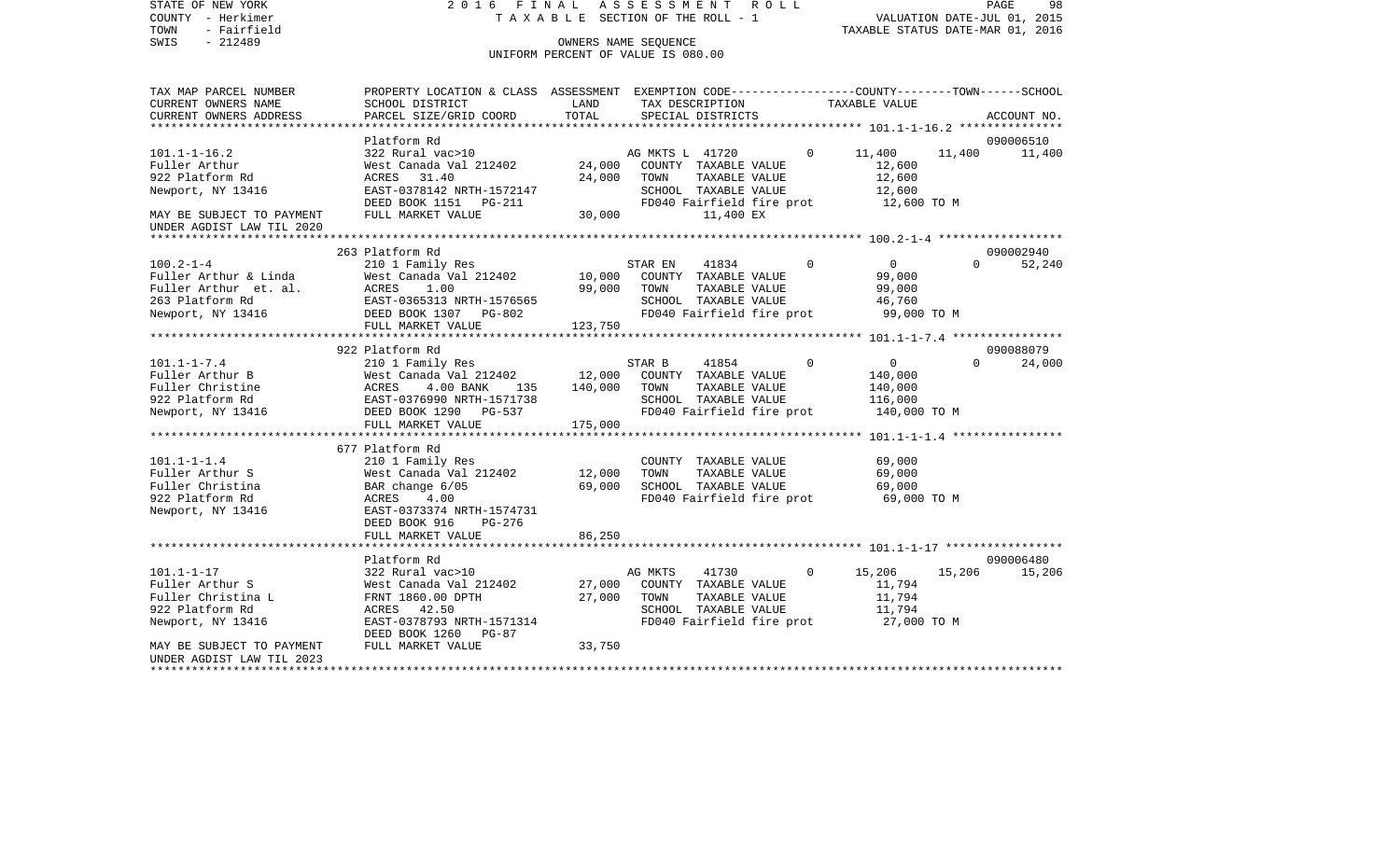STATE OF NEW YORK 2 0 1 6 F I N A L A S S E S S M E N T R O L L PAGE 99COUNTY - Herkimer **T A X A B L E** SECTION OF THE ROLL - 1 VALUATION DATE-JUL 01, 2015 TOWN - Fairfield TAXABLE STATUS DATE-MAR 01, 2016 SWIS - 212489 CONNERS NAME SEQUENCE UNIFORM PERCENT OF VALUE IS 080.00TAX MAP PARCEL NUMBER PROPERTY LOCATION & CLASS ASSESSMENT EXEMPTION CODE------------------COUNTY--------TOWN------SCHOOL CURRENT OWNERS NAME SCHOOL DISTRICT LAND TAX DESCRIPTION TAXABLE VALUECURRENT OWNERS ADDRESS PARCEL SIZE/GRID COORD TOTAL SPECIAL DISTRICTS ACCOUNT NO. \*\*\*\*\*\*\*\*\*\*\*\*\*\*\*\*\*\*\*\*\*\*\*\*\*\*\*\*\*\*\*\*\*\*\*\*\*\*\*\*\*\*\*\*\*\*\*\*\*\*\*\*\*\*\*\*\*\*\*\*\*\*\*\*\*\*\*\*\*\*\*\*\*\*\*\*\*\*\*\*\*\*\*\*\*\*\*\*\*\*\*\*\*\*\*\*\*\*\*\*\*\*\* 101.1-2-9.2 \*\*\*\*\*\*\*\*\*\*\*\*\*\*\*\* 148 Teall Rd 090006360101.1-2-9.2 240 Rural res STAR B 41854 0 0 0 24,000 Fuller Corey&Natashia West Canada Val 212402 10,500 COUNTY TAXABLE VALUE 90,500 Fuller Rodney&Lori FRNT 283.00 DPTH 90,500 TOWN TAXABLE VALUE 90,500 148 Teall Rd ACRES 14.50 SCHOOL TAXABLE VALUE 66,500 Middleville, NY 13406 EAST-0382263 NRTH-1571603 FD040 Fairfield fire prot 90,500 TO M DEED BOOK 1548 PG-201FULL MARKET VALUE 113,125 \*\*\*\*\*\*\*\*\*\*\*\*\*\*\*\*\*\*\*\*\*\*\*\*\*\*\*\*\*\*\*\*\*\*\*\*\*\*\*\*\*\*\*\*\*\*\*\*\*\*\*\*\*\*\*\*\*\*\*\*\*\*\*\*\*\*\*\*\*\*\*\*\*\*\*\*\*\*\*\*\*\*\*\*\*\*\*\*\*\*\*\*\*\*\*\*\*\*\*\*\*\*\* 101.1-2-18 \*\*\*\*\*\*\*\*\*\*\*\*\*\*\*\*\* 1399 Hardscrabble Rd 090006360101.1-2-18 322 Rural vac>10 AG MKTS 41730 0 7,557 7,557 7,557 Fuller Justin West Canada Val 212402 20,000 COUNTY TAXABLE VALUE 12,443 507 Reservoir Rd 101.1-1-22.1 20,000 TOWN TAXABLE VALUE 12,443 Newport, NY 13416 FRNT 573.00 DPTH SCHOOL TAXABLE VALUE 12,443 ACRES 32.20 **FD040** Fairfield fire prot 20,000 TO M MAY BE SUBJECT TO PAYMENT EAST-0380265 NRTH-1571223UNDER AGDIST LAW TIL 2023 DEED BOOK 1530 PG-577 FULL MARKET VALUE 25,000 \*\*\*\*\*\*\*\*\*\*\*\*\*\*\*\*\*\*\*\*\*\*\*\*\*\*\*\*\*\*\*\*\*\*\*\*\*\*\*\*\*\*\*\*\*\*\*\*\*\*\*\*\*\*\*\*\*\*\*\*\*\*\*\*\*\*\*\*\*\*\*\*\*\*\*\*\*\*\*\*\*\*\*\*\*\*\*\*\*\*\*\*\*\*\*\*\*\*\*\*\*\*\* 100.2-1-17.2 \*\*\*\*\*\*\*\*\*\*\*\*\*\*\* 507 Reservoir Rd 090010500100.2-1-17.2 117 Horse farm AG MKTS L 41720 0 11,098 11,098 11,098 Fuller Justin M West Canada Val 212402 54,000 STAR B 41854 0 0 0 24,000 507 Reservoir Rd Life use to Pauline Chase 223,000 COUNTY TAXABLE VALUE 211,902 Newport, NY 13416 ACRES 85.90 TOWN TAXABLE VALUE 211,902 EAST-0371047 NRTH-1575262 MAY BE SUBJECT TO PAYMENT DEED BOOK 1468 PG-813 FD040 Fairfield fire prot 211,902 TO M UNDER AGDIST LAW TIL 2020 FULL MARKET VALUE 278,750 11,098 EX \*\*\*\*\*\*\*\*\*\*\*\*\*\*\*\*\*\*\*\*\*\*\*\*\*\*\*\*\*\*\*\*\*\*\*\*\*\*\*\*\*\*\*\*\*\*\*\*\*\*\*\*\*\*\*\*\*\*\*\*\*\*\*\*\*\*\*\*\*\*\*\*\*\*\*\*\*\*\*\*\*\*\*\*\*\*\*\*\*\*\*\*\*\*\*\*\*\*\*\*\*\*\* 100.2-1-5 \*\*\*\*\*\*\*\*\*\*\*\*\*\*\*\*\*\* 275 Platform Rd 090004320100.2-1-5 210 1 Family Res COUNTY TAXABLE VALUE 68,000 Fuller Linda West Canada Val 212402 10,000 TOWN TAXABLE VALUE 68,000 263 Platform Rd ACRES 1.00 68,000 SCHOOL TAXABLE VALUE 68,000 Newport, NY 13416 EAST-0365540 NRTH-1576546 FD040 Fairfield fire prot 68,000 TO M DEED BOOK 776 PG-377FULL MARKET VALUE 85,000 \*\*\*\*\*\*\*\*\*\*\*\*\*\*\*\*\*\*\*\*\*\*\*\*\*\*\*\*\*\*\*\*\*\*\*\*\*\*\*\*\*\*\*\*\*\*\*\*\*\*\*\*\*\*\*\*\*\*\*\*\*\*\*\*\*\*\*\*\*\*\*\*\*\*\*\*\*\*\*\*\*\*\*\*\*\*\*\*\*\*\*\*\*\*\*\*\*\*\*\*\*\*\* 101.1-1-7.3 \*\*\*\*\*\*\*\*\*\*\*\*\*\*\*\*Platform Rd 09010102 101.1-1-7.3 105 Vac farmland AG MKTS L 41720 0 19,754 19,754 19,754 Fuller Robert West Canada Val 212402 54,000 COUNTY TAXABLE VALUE 34,246 899 Platform Rd ACRES 94.60 54,000 TOWN TAXABLE VALUE 34,246

Newport, NY 13416 EAST-0378007 NRTH-1570639 SCHOOL TAXABLE VALUE 34,246

DEED BOOK 946 PG-427 FD040 Fairfield fire prot 34,246 TO M<br>FULL MARKET VALUE 67.500 19.754 EX MAY BE SUBJECT TO PAYMENT FULL MARKET VALUE 67,500 19,754 EX UNDER AGDIST LAW TIL 2020\*\*\*\*\*\*\*\*\*\*\*\*\*\*\*\*\*\*\*\*\*\*\*\*\*\*\*\*\*\*\*\*\*\*\*\*\*\*\*\*\*\*\*\*\*\*\*\*\*\*\*\*\*\*\*\*\*\*\*\*\*\*\*\*\*\*\*\*\*\*\*\*\*\*\*\*\*\*\*\*\*\*\*\*\*\*\*\*\*\*\*\*\*\*\*\*\*\*\*\*\*\*\*\*\*\*\*\*\*\*\*\*\*\*\*\*\*\*\*\*\*\*\*\*\*\*\*\*\*\*\*\*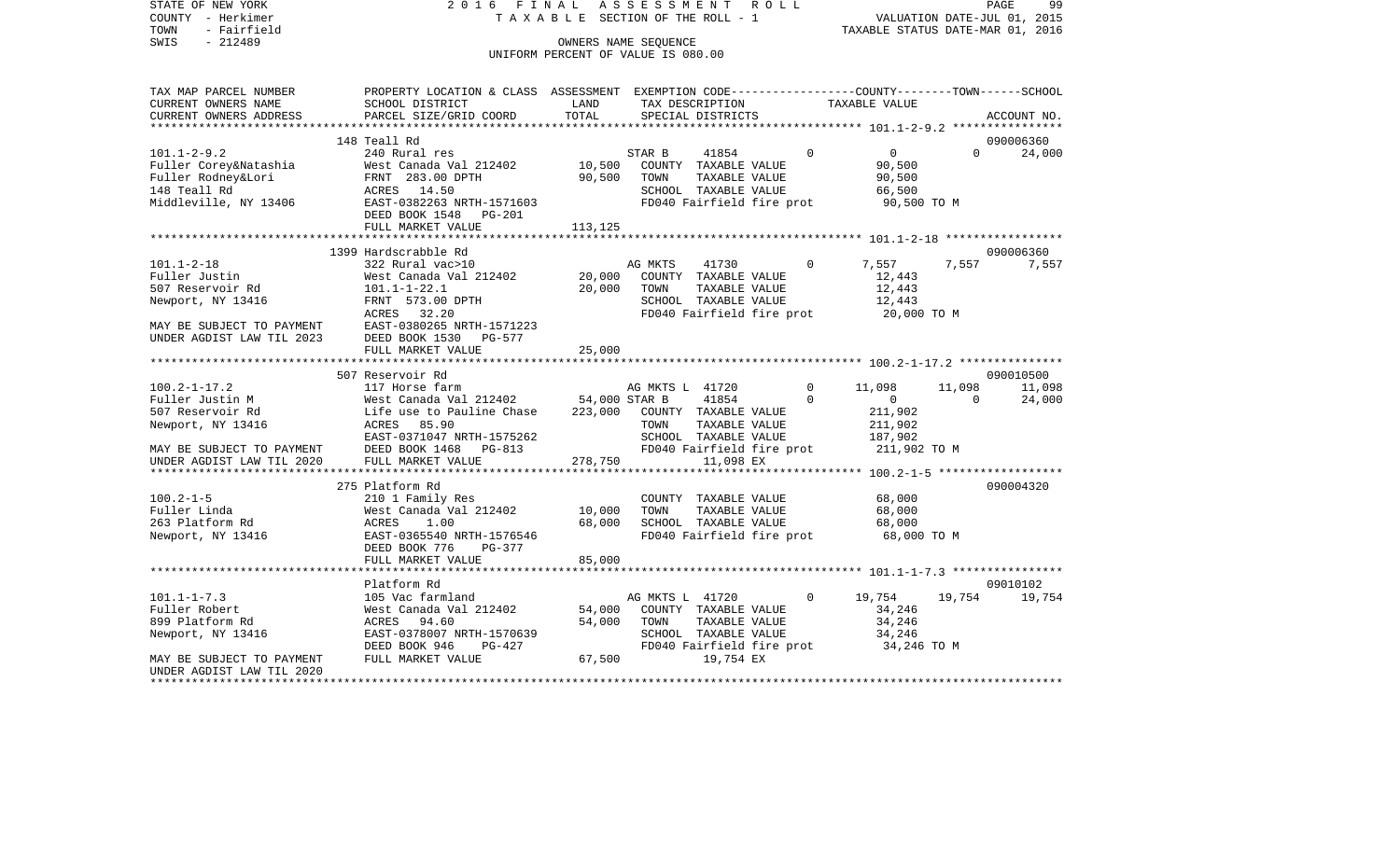| STATE OF NEW YORK<br>COUNTY - Herkimer                 | ASSESSMENT ROLL<br>2016 FINAL<br>TAXABLE SECTION OF THE ROLL - 1                                                             |                                                |                                      |                           |  |                   | PAGE<br>100<br>VALUATION DATE-JUL 01, 2015<br>TAXABLE STATUS DATE-MAR 01, 2016 |                |                    |  |
|--------------------------------------------------------|------------------------------------------------------------------------------------------------------------------------------|------------------------------------------------|--------------------------------------|---------------------------|--|-------------------|--------------------------------------------------------------------------------|----------------|--------------------|--|
| - Fairfield<br>TOWN                                    |                                                                                                                              |                                                |                                      |                           |  |                   |                                                                                |                |                    |  |
| $-212489$<br>SWIS                                      | OWNERS NAME SEQUENCE                                                                                                         |                                                |                                      |                           |  |                   |                                                                                |                |                    |  |
|                                                        |                                                                                                                              | UNIFORM PERCENT OF VALUE IS 080.00             |                                      |                           |  |                   |                                                                                |                |                    |  |
|                                                        |                                                                                                                              |                                                |                                      |                           |  |                   |                                                                                |                |                    |  |
| TAX MAP PARCEL NUMBER                                  | PROPERTY LOCATION & CLASS ASSESSMENT EXEMPTION CODE---------------COUNTY-------TOWN------SCHOOL                              |                                                |                                      |                           |  |                   |                                                                                |                |                    |  |
| CURRENT OWNERS NAME                                    | SCHOOL DISTRICT                                                                                                              | LAND                                           | TAX DESCRIPTION<br>SPECILL PLATPIATS |                           |  |                   | TAXABLE VALUE                                                                  |                |                    |  |
| CURRENT OWNERS ADDRESS                                 | PARCEL SIZE/GRID COORD                                                                                                       | TOTAL                                          |                                      | SPECIAL DISTRICTS         |  |                   |                                                                                |                | ACCOUNT NO.        |  |
|                                                        |                                                                                                                              |                                                |                                      |                           |  |                   |                                                                                |                |                    |  |
|                                                        | 1169 Platform Rd                                                                                                             |                                                |                                      |                           |  |                   |                                                                                |                | 090002460          |  |
| $101.1 - 1 - 9$                                        | 105 Vac farmland                                                                                                             | AG MKTS L 41720<br>35,000 COUNTY TAXABLE VALUE |                                      |                           |  |                   | $0 \t 15,188$                                                                  | 15,188         | 15,188             |  |
| Fuller Robert S                                        | West Canada Val 212402                                                                                                       |                                                |                                      |                           |  |                   | 29,812                                                                         |                |                    |  |
| 899 Platform Rd                                        | ACRES 38.10                                                                                                                  |                                                | 45,000 TOWN                          | TAXABLE VALUE             |  |                   | 29,812                                                                         |                |                    |  |
| Newport, NY 13416                                      | -<br>EAST-0380841 NRTH-1569286<br>DEED BOOK 818 PG-456                                                                       |                                                |                                      | SCHOOL TAXABLE VALUE      |  |                   | 29,812                                                                         |                |                    |  |
|                                                        |                                                                                                                              |                                                | FD040 Fairfield fire prot            |                           |  |                   | 29,812 TO M                                                                    |                |                    |  |
| MAY BE SUBJECT TO PAYMENT<br>UNDER AGDIST LAW TIL 2020 | FULL MARKET VALUE                                                                                                            | 56,250                                         |                                      | 15,188 EX                 |  |                   |                                                                                |                |                    |  |
|                                                        |                                                                                                                              |                                                |                                      |                           |  |                   |                                                                                |                |                    |  |
|                                                        | 899 Platform Rd                                                                                                              |                                                |                                      |                           |  |                   |                                                                                |                | 090000480          |  |
| $101.1 - 1 - 14$                                       | 112 Dairy farm                                                                                                               | AG MKTS<br>110,000 STAR B                      | AG MKTS L 41720                      |                           |  | $0 \qquad \qquad$ | 31,462                                                                         | 31,462         | 31,462             |  |
| Fuller Robert S                                        | West Canada Val 212402                                                                                                       |                                                |                                      | 41854                     |  | $\overline{0}$    | $0$<br>4,000                                                                   | $\overline{0}$ | 24,000<br>4,000    |  |
| 899 Platform Rd                                        | ACRES 187.00                                                                                                                 |                                                | 177,000 AGRIC 10 Y 42100 0           |                           |  |                   | 4,000                                                                          | 4,000          |                    |  |
| Newport, NY 13416                                      | EAST-0376100 NRTH-1572891<br>DEED BOOK 946 PG-429                                                                            |                                                |                                      | COUNTY TAXABLE VALUE      |  |                   | 141,538                                                                        |                |                    |  |
|                                                        |                                                                                                                              |                                                | TOWN                                 | TAXABLE VALUE             |  |                   | 141,538                                                                        |                |                    |  |
| MAY BE SUBJECT TO PAYMENT                              | FULL MARKET VALUE                                                                                                            | 221,250 SCHOOL TAXABLE VALUE                   |                                      |                           |  |                   | 117,538                                                                        |                |                    |  |
| UNDER AGDIST LAW TIL 2020                              |                                                                                                                              |                                                |                                      |                           |  |                   | FD040 Fairfield fire prot 145,538 TO M                                         |                |                    |  |
|                                                        |                                                                                                                              |                                                |                                      | 31,462 EX                 |  |                   |                                                                                |                |                    |  |
|                                                        |                                                                                                                              |                                                |                                      |                           |  |                   |                                                                                |                |                    |  |
|                                                        | 225 Platform Rd                                                                                                              |                                                |                                      |                           |  |                   |                                                                                |                | 090087062          |  |
| $100.2 - 1 - 2.3$                                      |                                                                                                                              |                                                | STAR B                               | 41854                     |  | $\Omega$          | $\overline{0}$                                                                 |                | $\Omega$<br>24,000 |  |
| Fuller Rodney                                          | 210 1 Family Res<br>West Canada Val 212402 10,000<br>ACRES 1.00 169,000<br>EAST-0364634 NRTH-1576638<br>PERD ROOK 817 PG-388 |                                                | 10,000 COUNTY TAXABLE VALUE          |                           |  |                   | 169,000                                                                        |                |                    |  |
| 225 Platform Rd                                        |                                                                                                                              |                                                | 169,000 TOWN                         | TAXABLE VALUE             |  |                   | 169,000                                                                        |                |                    |  |
| Newport, NY 13416                                      |                                                                                                                              |                                                |                                      | SCHOOL TAXABLE VALUE      |  |                   | 145,000                                                                        |                |                    |  |
|                                                        |                                                                                                                              |                                                |                                      | FD040 Fairfield fire prot |  |                   | 169,000 TO M                                                                   |                |                    |  |
|                                                        | FULL MARKET VALUE                                                                                                            | 211,250                                        |                                      |                           |  |                   |                                                                                |                |                    |  |
|                                                        |                                                                                                                              |                                                |                                      |                           |  |                   |                                                                                |                | 090087064          |  |
|                                                        | Platform Rd                                                                                                                  |                                                |                                      |                           |  |                   |                                                                                |                |                    |  |
| $100.2 - 1 - 2.4$                                      | 312 Vac w/imprv<br>West Canada Val 212402                                                                                    |                                                |                                      | COUNTY TAXABLE VALUE      |  |                   | 16,500                                                                         |                |                    |  |
| Fuller Rodney J                                        |                                                                                                                              | 4,500 TOWN                                     |                                      | TAXABLE VALUE             |  |                   | 16,500                                                                         |                |                    |  |
| Fuller Lori L<br>225 Platform Rd                       | West Canada Val<br>West Canada Val<br>1 acre now 2.5<br>FRNT 225.00 DPT<br>FRNT 225.00 DPTH 187.00                           |                                                | 16,500 SCHOOL TAXABLE VALUE          |                           |  |                   | 16,500<br>FD040 Fairfield fire prot 16,500 TO M                                |                |                    |  |
|                                                        | ACRES<br>0.90                                                                                                                |                                                |                                      |                           |  |                   |                                                                                |                |                    |  |
| Newport, NY 13416                                      |                                                                                                                              |                                                |                                      |                           |  |                   |                                                                                |                |                    |  |
|                                                        | EAST-0364868 NRTH-1576611<br>DEED BOOK 1452 PG-41                                                                            |                                                |                                      |                           |  |                   |                                                                                |                |                    |  |
|                                                        | FULL MARKET VALUE                                                                                                            | 20,625                                         |                                      |                           |  |                   |                                                                                |                |                    |  |
|                                                        |                                                                                                                              |                                                |                                      |                           |  |                   |                                                                                |                |                    |  |
|                                                        | Platform Road                                                                                                                |                                                |                                      |                           |  |                   |                                                                                |                |                    |  |
| $100.2 - 1 - 2.5$                                      | 314 Rural vac<10                                                                                                             |                                                |                                      | COUNTY TAXABLE VALUE      |  |                   | 500                                                                            |                |                    |  |
| Fuller Rodney J                                        | West Canada Val 212402                                                                                                       | 500                                            | TOWN                                 | TAXABLE VALUE             |  |                   | 500                                                                            |                |                    |  |
| 225 Platform Road                                      | 30.00 DPTH 155.00<br>FRNT                                                                                                    |                                                | 500 SCHOOL TAXABLE VALUE             |                           |  |                   | 500                                                                            |                |                    |  |
| Newport, NY 13416                                      | 0.10<br>ACRES                                                                                                                |                                                |                                      |                           |  |                   | FD040 Fairfield fire prot 500 TO M                                             |                |                    |  |
|                                                        | EAST-0364768 NRTH-1576670                                                                                                    |                                                |                                      |                           |  |                   |                                                                                |                |                    |  |
|                                                        | DEED BOOK 1113 PG-703                                                                                                        |                                                |                                      |                           |  |                   |                                                                                |                |                    |  |
|                                                        | FULL MARKET VALUE                                                                                                            | 625                                            |                                      |                           |  |                   |                                                                                |                |                    |  |
|                                                        |                                                                                                                              |                                                |                                      |                           |  |                   |                                                                                |                |                    |  |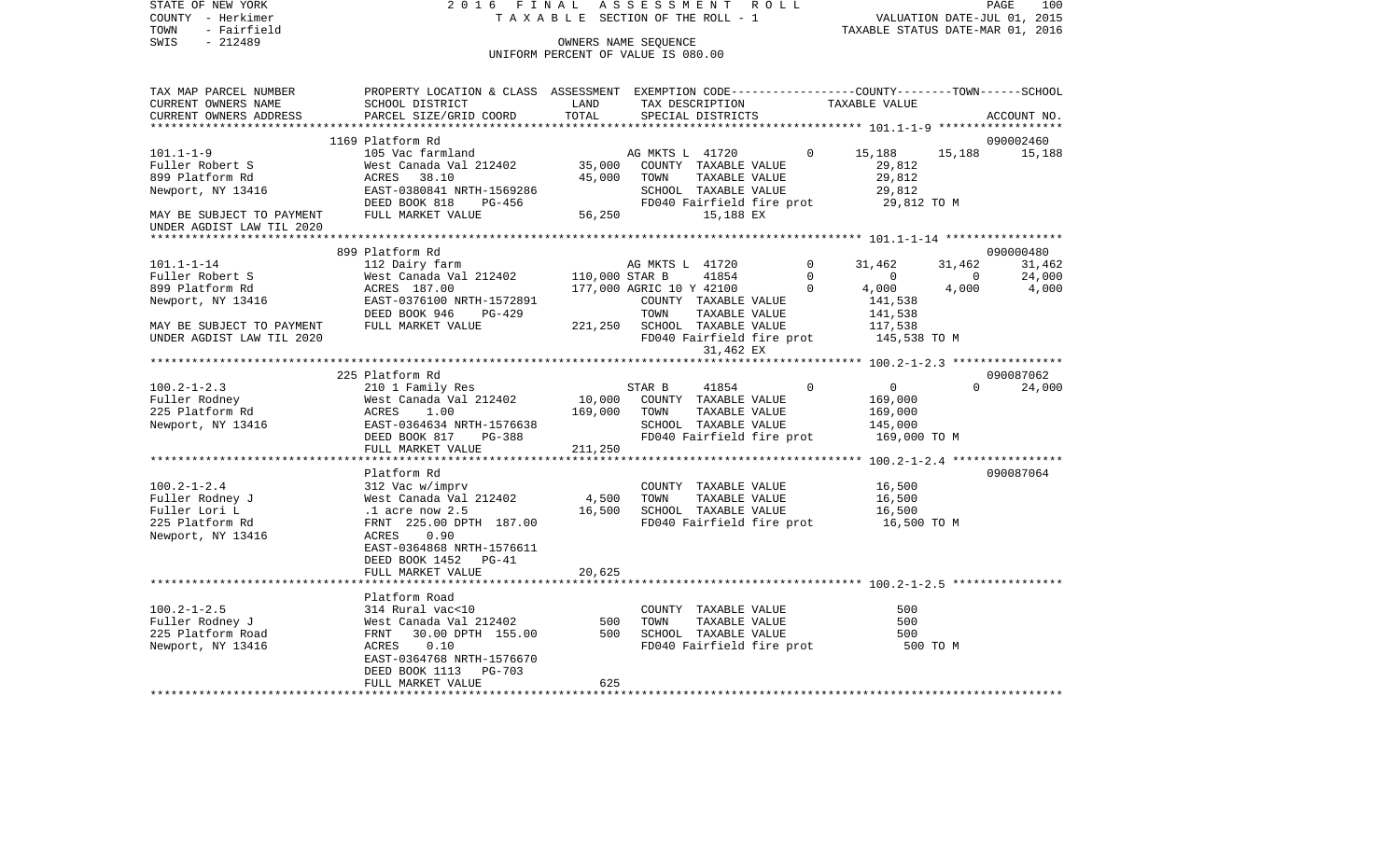| STATE OF NEW YORK<br>COUNTY - Herkimer<br>- Fairfield<br>TOWN<br>$-212489$<br>SWIS | 2016 FINAL<br>TAXABLE SECTION OF THE ROLL - 1<br>UNIFORM PERCENT OF VALUE IS 080.00                                                                                                                                                                               | A S S E S S M E N T R O L L | PAGE<br>101<br>VALUATION DATE-JUL 01, 2015<br>TAXABLE STATUS DATE-MAR 01, 2016 |                                  |                                  |                         |             |
|------------------------------------------------------------------------------------|-------------------------------------------------------------------------------------------------------------------------------------------------------------------------------------------------------------------------------------------------------------------|-----------------------------|--------------------------------------------------------------------------------|----------------------------------|----------------------------------|-------------------------|-------------|
| TAX MAP PARCEL NUMBER<br>CURRENT OWNERS NAME                                       | PROPERTY LOCATION & CLASS ASSESSMENT EXEMPTION CODE---------------COUNTY-------TOWN------SCHOOL<br>SCHOOL DISTRICT                                                                                                                                                | LAND                        | TAX DESCRIPTION TAXABLE VALUE                                                  |                                  |                                  |                         |             |
| CURRENT OWNERS ADDRESS                                                             | PARCEL SIZE/GRID COORD                                                                                                                                                                                                                                            | TOTAL                       | SPECIAL DISTRICTS                                                              |                                  |                                  |                         | ACCOUNT NO. |
|                                                                                    | 193 Teall Rd                                                                                                                                                                                                                                                      |                             |                                                                                |                                  |                                  |                         |             |
| $101.1 - 2 - 7.2$                                                                  | 240 Rural res                                                                                                                                                                                                                                                     |                             | STAR B<br>41854                                                                | $\Omega$                         | $0 \qquad \qquad$                | $\Omega$                | 24,000      |
| 101.1-4-7.2<br>Fuller Steven M                                                     | West Canada Val 212402                                                                                                                                                                                                                                            | 10,500                      | COUNTY TAXABLE VALUE                                                           |                                  | 105,000                          |                         |             |
|                                                                                    | FRNT 1886.00 DPTH                                                                                                                                                                                                                                                 | 105,000                     | TOWN<br>TAXABLE VALUE                                                          |                                  | 105,000                          |                         |             |
| Middleville, NY 13406                                                              | ACRES 21.30                                                                                                                                                                                                                                                       |                             | SCHOOL TAXABLE VALUE                                                           |                                  | 81,000                           |                         |             |
|                                                                                    | EAST-0382484 NRTH-1572711<br>DEED BOOK 1166 PG-414                                                                                                                                                                                                                |                             | FD040 Fairfield fire prot                                                      |                                  | 105,000 TO M                     |                         |             |
|                                                                                    | FULL MARKET VALUE                                                                                                                                                                                                                                                 | 131,250                     |                                                                                |                                  |                                  |                         |             |
|                                                                                    |                                                                                                                                                                                                                                                                   |                             |                                                                                |                                  |                                  |                         |             |
|                                                                                    | 289 West End Rd                                                                                                                                                                                                                                                   |                             |                                                                                |                                  |                                  |                         | 090010170   |
| $106.4 - 1 - 27$                                                                   | West mind in<br>210 1 Family Res (2021)<br>West Canada Val 212402 (2008) 8,000 VET WAR T 41123<br>2011 104 00 DPTH 136.00 (2018) 2018 1023 (2018)                                                                                                                 |                             |                                                                                | $\mathbf 0$                      | 7,200                            | $\mathbf 0$             | $\Omega$    |
| Fulmer Grogan Trisha                                                               | West Canada Val 212402<br>FRNT 184.00 DPTH 136.00                                                                                                                                                                                                                 |                             |                                                                                | $\overline{0}$<br>$\overline{0}$ | $\overline{0}$<br>$\overline{0}$ | 8,400<br>$\overline{0}$ | $\Omega$    |
| 289 West End Rd<br>Herkimer, NY 13350                                              | EAST-0363301 NRTH-1546406                                                                                                                                                                                                                                         |                             | COUNTY TAXABLE VALUE                                                           |                                  | 48,800                           |                         | 24,000      |
|                                                                                    | DEED BOOK 916<br>PG-524                                                                                                                                                                                                                                           |                             | TOWN<br>TAXABLE VALUE                                                          |                                  | 47,600                           |                         |             |
|                                                                                    | FULL MARKET VALUE                                                                                                                                                                                                                                                 |                             | 70,000 SCHOOL TAXABLE VALUE                                                    |                                  | 32,000                           |                         |             |
|                                                                                    |                                                                                                                                                                                                                                                                   |                             | FD040 Fairfield fire prot 56,000 TO M                                          |                                  |                                  |                         |             |
|                                                                                    |                                                                                                                                                                                                                                                                   |                             |                                                                                |                                  |                                  |                         |             |
|                                                                                    | 387 North Creek Rd                                                                                                                                                                                                                                                |                             |                                                                                |                                  |                                  |                         | 090003000   |
| $106.4 - 1 - 43.1$                                                                 | 210 1 Family Res                                                                                                                                                                                                                                                  |                             | 41854<br>STAR B                                                                | $\Omega$                         | $\overline{0}$                   | $\Omega$                | 24,000      |
|                                                                                    |                                                                                                                                                                                                                                                                   | 7,000                       | COUNTY TAXABLE VALUE                                                           |                                  | 55,000                           |                         |             |
|                                                                                    |                                                                                                                                                                                                                                                                   | 55,000                      | TOWN<br>TAXABLE VALUE                                                          |                                  | 55,000                           |                         |             |
|                                                                                    |                                                                                                                                                                                                                                                                   |                             | SCHOOL TAXABLE VALUE                                                           |                                  | 31,000                           |                         |             |
|                                                                                    | Fulmer Jonathan<br>Fulmer Denise<br>Fulmer Denise<br>Sall North Creek Rd<br>Sall North Creek Rd<br>EAST-0369368 NRTH-1546891<br>Little Falls, NY 13365<br>DEED NORK 1125<br>PRIT NORK 125<br>NORTH-1546891<br>DEED NORK 125<br>NORTH-1546891<br>FULL MARKET VALUE | 68,750                      | FD040 Fairfield fire prot                                                      |                                  | 55,000 TO M                      |                         |             |
|                                                                                    |                                                                                                                                                                                                                                                                   |                             |                                                                                |                                  |                                  |                         |             |
|                                                                                    | 391 North Creek Rd                                                                                                                                                                                                                                                |                             |                                                                                |                                  |                                  |                         |             |
| $106.4 - 1 - 44.4$                                                                 | 312 Vac w/imprv                                                                                                                                                                                                                                                   |                             | COUNTY TAXABLE VALUE                                                           |                                  | 4,000                            |                         |             |
| 106.4-1-7:1.<br>Fulmer Jonathan                                                    | West Canada Val 212402                                                                                                                                                                                                                                            | 3,000                       | TAXABLE VALUE<br>TOWN                                                          |                                  | 4,000                            |                         |             |
|                                                                                    | ACRES<br>2.70                                                                                                                                                                                                                                                     | 4,000                       | SCHOOL TAXABLE VALUE                                                           |                                  | 4,000                            |                         |             |
| 391 North Creek Rd                                                                 | EAST-0369335 NRTH-1547122                                                                                                                                                                                                                                         |                             | FD040 Fairfield fire prot                                                      |                                  | 4,000 TO M                       |                         |             |
| Little Falls, NY 13365                                                             | DEED BOOK 772<br>PG-303                                                                                                                                                                                                                                           |                             |                                                                                |                                  |                                  |                         |             |
|                                                                                    | FULL MARKET VALUE                                                                                                                                                                                                                                                 | 5,000                       |                                                                                |                                  |                                  |                         |             |
|                                                                                    | 579 North Creek Rd                                                                                                                                                                                                                                                |                             |                                                                                |                                  |                                  |                         | 090010350   |
| $107.3 - 2 - 31$                                                                   | 210 1 Family Res                                                                                                                                                                                                                                                  |                             | STAR EN<br>41834                                                               | $\mathbf 0$                      | $\overline{0}$                   | $\Omega$                | 52,240      |
|                                                                                    | West Canada Val 212402                                                                                                                                                                                                                                            | 11,000                      | COUNTY TAXABLE VALUE                                                           |                                  | 105,000                          |                         |             |
| Fulmer June<br>579 North Creek Rd                                                  | FRNT 620.00 DPTH                                                                                                                                                                                                                                                  | 105,000                     | TAXABLE VALUE<br>TOWN                                                          |                                  | 105,000                          |                         |             |
| Little Falls, NY 13365                                                             | ACRES<br>8.50                                                                                                                                                                                                                                                     |                             | SCHOOL TAXABLE VALUE                                                           |                                  | 52,760                           |                         |             |
|                                                                                    | EAST-0373088 NRTH-1547451                                                                                                                                                                                                                                         |                             | FD040 Fairfield fire prot 105,000 TO M                                         |                                  |                                  |                         |             |
|                                                                                    | DEED BOOK 784<br>$PG-1$                                                                                                                                                                                                                                           |                             |                                                                                |                                  |                                  |                         |             |
|                                                                                    | FULL MARKET VALUE                                                                                                                                                                                                                                                 | 131,250                     |                                                                                |                                  |                                  |                         |             |
| ************************                                                           |                                                                                                                                                                                                                                                                   |                             |                                                                                |                                  |                                  |                         |             |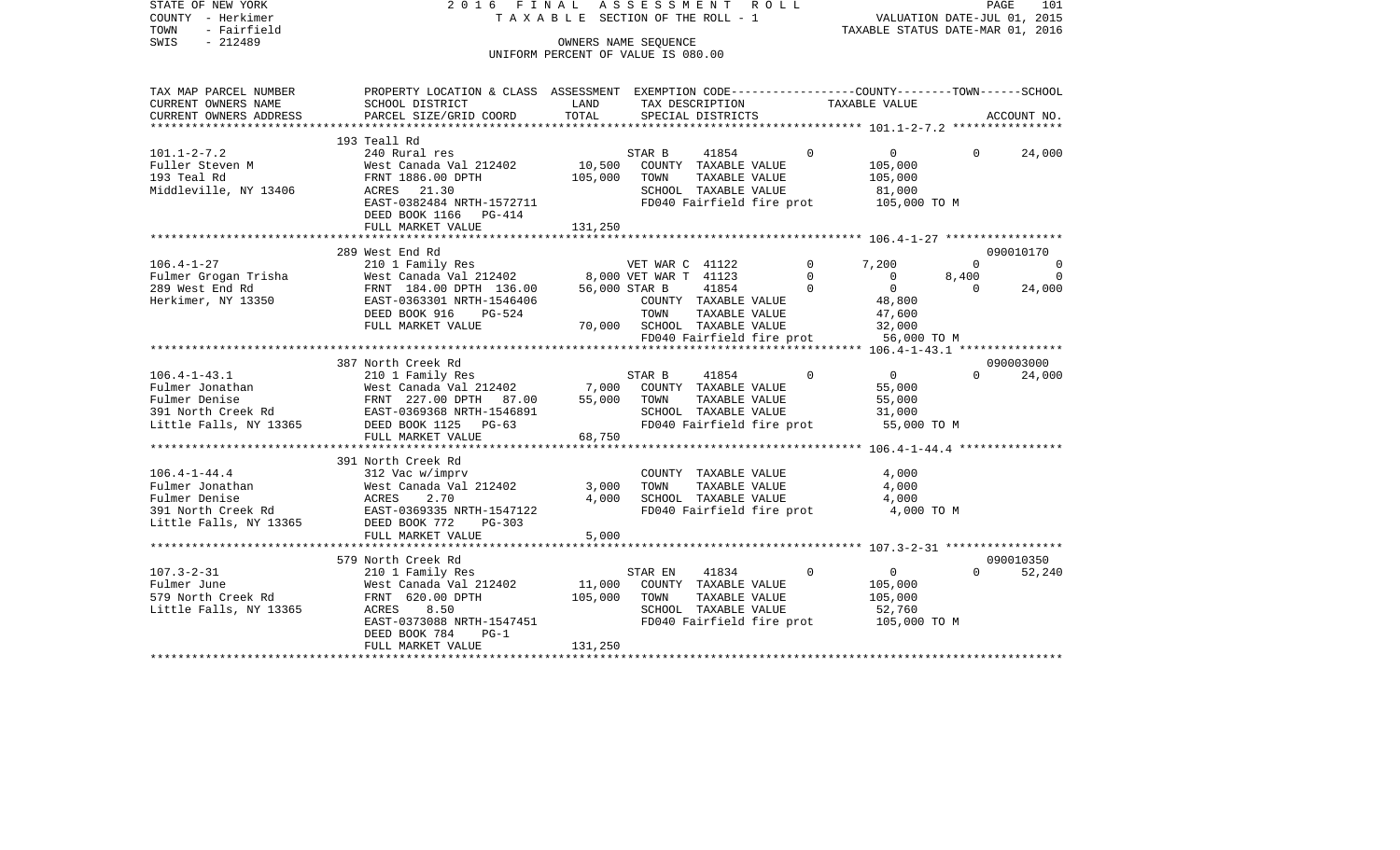STATE OF NEW YORK 2 0 1 6 F I N A L A S S E S S M E N T R O L L PAGE 102VALUATION DATE-JUL 01, 2015 COUNTY - Herkimer T A X A B L E SECTION OF THE ROLL - 1 TOWN - Fairfield TAXABLE STATUS DATE-MAR 01, 2016 SWIS - 212489 CONNERS NAME SEQUENCE UNIFORM PERCENT OF VALUE IS 080.00TAX MAP PARCEL NUMBER PROPERTY LOCATION & CLASS ASSESSMENT EXEMPTION CODE------------------COUNTY--------TOWN------SCHOOL CURRENT OWNERS NAME SCHOOL DISTRICT LAND TAX DESCRIPTION TAXABLE VALUECURRENT OWNERS ADDRESS PARCEL SIZE/GRID COORD TOTAL SPECIAL DISTRICTS ACCOUNT NO. \*\*\*\*\*\*\*\*\*\*\*\*\*\*\*\*\*\*\*\*\*\*\*\*\*\*\*\*\*\*\*\*\*\*\*\*\*\*\*\*\*\*\*\*\*\*\*\*\*\*\*\*\*\*\*\*\*\*\*\*\*\*\*\*\*\*\*\*\*\*\*\*\*\*\*\*\*\*\*\*\*\*\*\*\*\*\*\*\*\*\*\*\*\*\*\*\*\*\*\*\*\*\* 101.4-3-12 \*\*\*\*\*\*\*\*\*\*\*\*\*\*\*\*\* Castle Rd $314$  Rural vac< $10$ 101.4-3-12 314 Rural vac<10 COUNTY TAXABLE VALUE 10,000 Gano Allen A 6000 West Canada Val 212402 10,000 TOWN TAXABLE VALUE 10,000 Gano Kathy Ann ACRES 5.10 10,000 SCHOOL TAXABLE VALUE 10,000 15 JUNE St EAST-0388943 NRTH-1565008 FD040 Fairfield fire prot 10,000 TO M DEED BOOK 910 PG-317 FULL MARKET VALUE 12,500 \*\*\*\*\*\*\*\*\*\*\*\*\*\*\*\*\*\*\*\*\*\*\*\*\*\*\*\*\*\*\*\*\*\*\*\*\*\*\*\*\*\*\*\*\*\*\*\*\*\*\*\*\*\*\*\*\*\*\*\*\*\*\*\*\*\*\*\*\*\*\*\*\*\*\*\*\*\*\*\*\*\*\*\*\*\*\*\*\*\*\*\*\*\*\*\*\*\*\*\*\*\*\* 101.3-1-17.12 \*\*\*\*\*\*\*\*\*\*\*\*\*\* Casler Rd101.3-1-17.12 314 Rural vac<10 COUNTY TAXABLE VALUE 5,200 Garramone John J West Canada Val 212402 5,200 TOWN TAXABLE VALUE 5,200 Garramone JoAnn H ACRES 5.00 5,200 SCHOOL TAXABLE VALUE 5,200 396 Eastport Manor Rd EAST-0378646 NRTH-1562488 FD040 Fairfield fire prot 5,200 TO M Manorville, NY 11949 DEED BOOK 1412 PG-230 FULL MARKET VALUE 6,500 \*\*\*\*\*\*\*\*\*\*\*\*\*\*\*\*\*\*\*\*\*\*\*\*\*\*\*\*\*\*\*\*\*\*\*\*\*\*\*\*\*\*\*\*\*\*\*\*\*\*\*\*\*\*\*\*\*\*\*\*\*\*\*\*\*\*\*\*\*\*\*\*\*\*\*\*\*\*\*\*\*\*\*\*\*\*\*\*\*\*\*\*\*\*\*\*\*\*\*\*\*\*\* 101.3-1-17.4 \*\*\*\*\*\*\*\*\*\*\*\*\*\*\* 188 Casler Ln101.3-1-17.4 210 1 Family Res COUNTY TAXABLE VALUE 210,000 Garramone John J West Canada Val 212402 11,000 TOWN TAXABLE VALUE 210,000 Garramone JoAnn H Koehler Sub3 210,000 SCHOOL TAXABLE VALUE 210,000 396 Eastport Manor Rd  $ACRES$  5.90  $FDO40$  Fairfield fire prot 210,000 TO M Manorville, NY 11949 EAST-0378373 NRTH-1562741 DEED BOOK 1412 PG-230 FULL MARKET VALUE 262,500 \*\*\*\*\*\*\*\*\*\*\*\*\*\*\*\*\*\*\*\*\*\*\*\*\*\*\*\*\*\*\*\*\*\*\*\*\*\*\*\*\*\*\*\*\*\*\*\*\*\*\*\*\*\*\*\*\*\*\*\*\*\*\*\*\*\*\*\*\*\*\*\*\*\*\*\*\*\*\*\*\*\*\*\*\*\*\*\*\*\*\*\*\*\*\*\*\*\*\*\*\*\*\* 101.3-3-21 \*\*\*\*\*\*\*\*\*\*\*\*\*\*\*\*\* Casler Rd 090009240101.3-3-21 311 Res vac land COUNTY TAXABLE VALUE 10,000 Garramone John J West Canada Val 212402 10,000 TOWN TAXABLE VALUE 10,000 Garromone JoAnn H lot#21 10,000 SCHOOL TAXABLE VALUE 10,000 396 Eastport Manor Rd  $ACRES$  5.00 FOD ACRES FD040 Fairfield fire prot 10,000 TO M Manorville, NY 11949 EAST-0378456 NRTH-1561932 DEED BOOK 1438 PG-509FULL MARKET VALUE 12,500 \*\*\*\*\*\*\*\*\*\*\*\*\*\*\*\*\*\*\*\*\*\*\*\*\*\*\*\*\*\*\*\*\*\*\*\*\*\*\*\*\*\*\*\*\*\*\*\*\*\*\*\*\*\*\*\*\*\*\*\*\*\*\*\*\*\*\*\*\*\*\*\*\*\*\*\*\*\*\*\*\*\*\*\*\*\*\*\*\*\*\*\*\*\*\*\*\*\*\*\*\*\*\* 094.4-1-4 \*\*\*\*\*\*\*\*\*\*\*\*\*\*\*\*\*\* 2421 Castle Rd 090006960094.4-1-4 210 1 Family Res COUNTY TAXABLE VALUE 110,000 West Canada Val  $212402$  11,000 TOWN 2421 Castle Rd .16 Acre Added 110,000 SCHOOL TAXABLE VALUE 110,000 Newport, NY 13416 ACRES 1.96 FD040 Fairfield fire prot 110,000 TO M EAST-0362969 NRTH-1577277 DEED BOOK 1583 PG-64 FULL MARKET VALUE 137,500 \*\*\*\*\*\*\*\*\*\*\*\*\*\*\*\*\*\*\*\*\*\*\*\*\*\*\*\*\*\*\*\*\*\*\*\*\*\*\*\*\*\*\*\*\*\*\*\*\*\*\*\*\*\*\*\*\*\*\*\*\*\*\*\*\*\*\*\*\*\*\*\*\*\*\*\*\*\*\*\*\*\*\*\*\*\*\*\*\*\*\*\*\*\*\*\*\*\*\*\*\*\*\*\*\*\*\*\*\*\*\*\*\*\*\*\*\*\*\*\*\*\*\*\*\*\*\*\*\*\*\*\*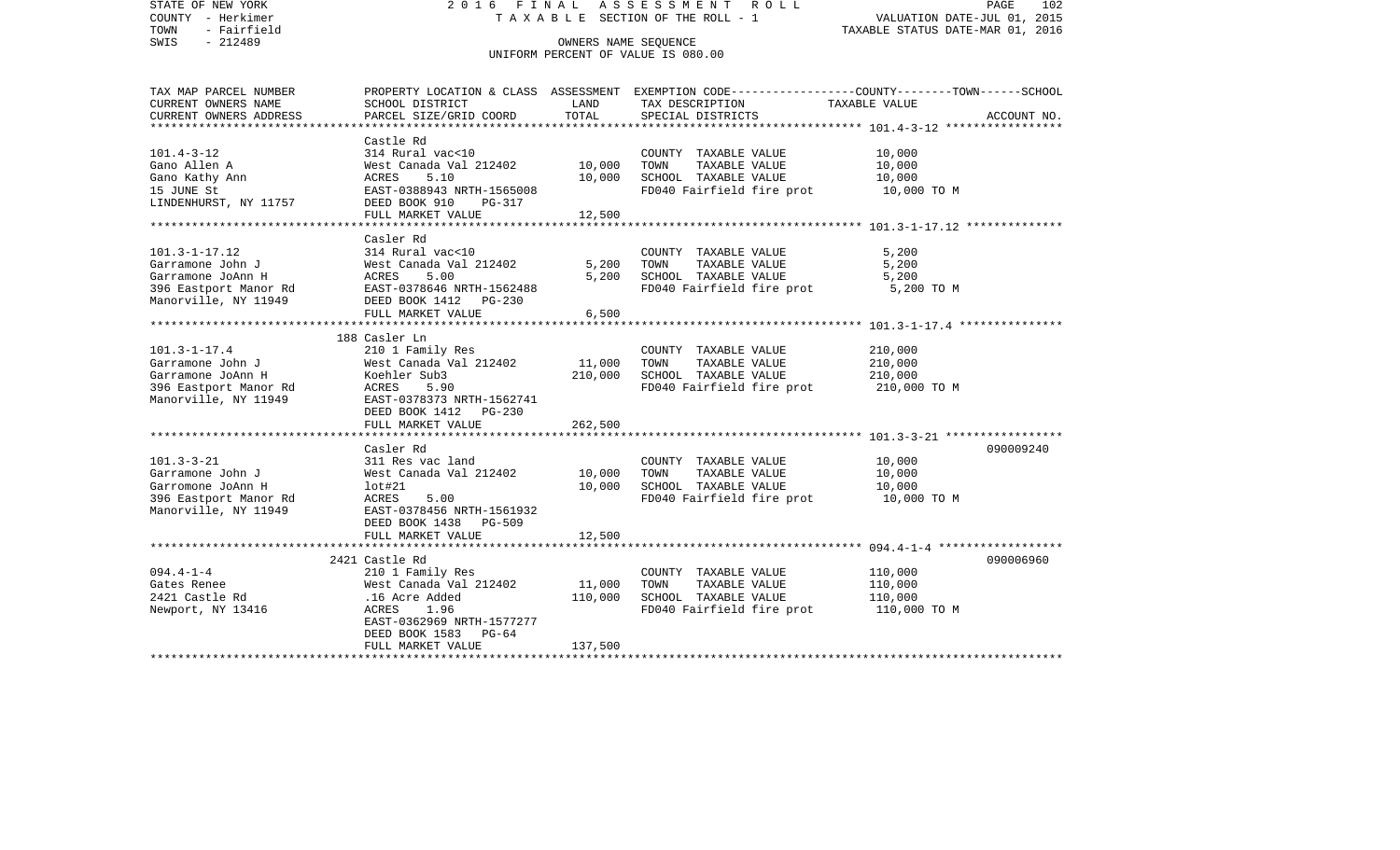STATE OF NEW YORK 2 0 1 6 F I N A L A S S E S S M E N T R O L L PAGE 103COUNTY - Herkimer **T A X A B L E SECTION OF THE ROLL - 1** VALUATION DATE-JUL 01, 2015 TOWN - Fairfield TAXABLE STATUS DATE-MAR 01, 2016 SWIS - 212489 OWNERS NAME SEQUENCE UNIFORM PERCENT OF VALUE IS 080.00TAX MAP PARCEL NUMBER PROPERTY LOCATION & CLASS ASSESSMENT EXEMPTION CODE------------------COUNTY--------TOWN------SCHOOL CURRENT OWNERS NAME SCHOOL DISTRICT LAND TAX DESCRIPTION TAXABLE VALUECURRENT OWNERS ADDRESS PARCEL SIZE/GRID COORD TOTAL SPECIAL DISTRICTS ACCOUNT NO. \*\*\*\*\*\*\*\*\*\*\*\*\*\*\*\*\*\*\*\*\*\*\*\*\*\*\*\*\*\*\*\*\*\*\*\*\*\*\*\*\*\*\*\*\*\*\*\*\*\*\*\*\*\*\*\*\*\*\*\*\*\*\*\*\*\*\*\*\*\*\*\*\*\*\*\*\*\*\*\*\*\*\*\*\*\*\*\*\*\*\*\*\*\*\*\*\*\*\*\*\*\*\* 094.4-1-17 \*\*\*\*\*\*\*\*\*\*\*\*\*\*\*\*\*2122 Castle Rd 090003060 094.4-1-17 210 1 Family Res VET COM C 41132 0 10,000 0 0 0 Gay Donald W West Canada Val 212402 10,000 VET COM T 41133 0 0 10,000 0 Gay Mildred W ACRES 1.40 40,000 AGED-CT 41801 0 15,000 15,000 0 2122 Castle Rd EAST-0367642 NRTH-1579587 STAR EN 41834 0 0 0 40,000 Newport, NY 13416 DEED BOOK 1175 PG-29 COUNTY TAXABLE VALUE 15,000 FULL MARKET VALUE 50,000 TOWN TAXABLE VALUE 15,000 SCHOOL TAXABLE VALUE 0 FD040 Fairfield fire prot 40,000 TO M \*\*\*\*\*\*\*\*\*\*\*\*\*\*\*\*\*\*\*\*\*\*\*\*\*\*\*\*\*\*\*\*\*\*\*\*\*\*\*\*\*\*\*\*\*\*\*\*\*\*\*\*\*\*\*\*\*\*\*\*\*\*\*\*\*\*\*\*\*\*\*\*\*\*\*\*\*\*\*\*\*\*\*\*\*\*\*\*\*\*\*\*\*\*\*\*\*\*\*\*\*\*\* 107.1-1-18 \*\*\*\*\*\*\*\*\*\*\*\*\*\*\*\*\* 547 Hardscrabble Rd 090100045107.1-1-18 210 1 Family Res STAR EN 41834 0 0 0 52,240 Gee Harry **12.12 Example 20 Sect Canada Val 212402** 13,000 COUNTY TAXABLE VALUE 55,000 Gee Marjorie ACRES 5.00 55,000 TOWN TAXABLE VALUE 55,000 547 Hard Scrabble Rd EAST-0381662 NRTH-1555251 SCHOOL TAXABLE VALUE 2,760 Little Falls, NY 13365 DEED BOOK 00664 PG-00559 FD040 Fairfield fire prot 55,000 TO M FULL MARKET VALUE 68,750 \*\*\*\*\*\*\*\*\*\*\*\*\*\*\*\*\*\*\*\*\*\*\*\*\*\*\*\*\*\*\*\*\*\*\*\*\*\*\*\*\*\*\*\*\*\*\*\*\*\*\*\*\*\*\*\*\*\*\*\*\*\*\*\*\*\*\*\*\*\*\*\*\*\*\*\*\*\*\*\*\*\*\*\*\*\*\*\*\*\*\*\*\*\*\*\*\*\*\*\*\*\*\* 101.14-1-34 \*\*\*\*\*\*\*\*\*\*\*\*\*\*\*\* 1252 Hardscrabble Rd 090001200101.14-1-34 210 1 Family Res COUNTY TAXABLE VALUE 80,000 Generalow Olga West Canada Val 212402 11,000 TOWN TAXABLE VALUE 80,000 182 Middlesex Rd ACRES 2.90 80,000 SCHOOL TAXABLE VALUE 80,000 Rochester, NY 14610 EAST-0381915 NRTH-1569272 FD040 Fairfield fire prot 80,000 TO M DEED BOOK 791 PG-55 FULL MARKET VALUE 100,000 \*\*\*\*\*\*\*\*\*\*\*\*\*\*\*\*\*\*\*\*\*\*\*\*\*\*\*\*\*\*\*\*\*\*\*\*\*\*\*\*\*\*\*\*\*\*\*\*\*\*\*\*\*\*\*\*\*\*\*\*\*\*\*\*\*\*\*\*\*\*\*\*\*\*\*\*\*\*\*\*\*\*\*\*\*\*\*\*\*\*\*\*\*\*\*\*\*\*\*\*\*\*\* 101.4-6-12 \*\*\*\*\*\*\*\*\*\*\*\*\*\*\*\*\* Thompson Rd 101.4-6-12 314 Rural vac<10 COUNTY TAXABLE VALUE 12,000 George Robert M **West Canada Val 212402** 12,000 TOWN TAXABLE VALUE 12,000 George Thomas R  $ACRES$  8.30 12,000 SCHOOL TAXABLE VALUE 12,000 125 Zoller Rd EAST-0392339 NRTH-1560338 FD040 Fairfield fire prot 12,000 TO M Dolgeville, NY 13329 DEED BOOK 1301 PG-123 FULL MARKET VALUE 15,000 \*\*\*\*\*\*\*\*\*\*\*\*\*\*\*\*\*\*\*\*\*\*\*\*\*\*\*\*\*\*\*\*\*\*\*\*\*\*\*\*\*\*\*\*\*\*\*\*\*\*\*\*\*\*\*\*\*\*\*\*\*\*\*\*\*\*\*\*\*\*\*\*\*\*\*\*\*\*\*\*\*\*\*\*\*\*\*\*\*\*\*\*\*\*\*\*\*\*\*\*\*\*\* 107.1-2-11 \*\*\*\*\*\*\*\*\*\*\*\*\*\*\*\*\* 606 Hardscrabble Rd107.1-2-11 270 Mfg housing STAR B 41854 0 0 0 24,000 West Canada Val 212402 10,000 606 Hardscrabble Rd Portion Of 107.1-1-6.2 25,000 TOWN TAXABLE VALUE 25,000 Little Falls, NY 13365 ACRES 1.70 SCHOOL TAXABLE VALUE 1,000 EAST-0381996 NRTH-1556469 FD040 Fairfield fire prot 25,000 TO M DEED BOOK 843 PG-593FULL MARKET VALUE 31,250 \*\*\*\*\*\*\*\*\*\*\*\*\*\*\*\*\*\*\*\*\*\*\*\*\*\*\*\*\*\*\*\*\*\*\*\*\*\*\*\*\*\*\*\*\*\*\*\*\*\*\*\*\*\*\*\*\*\*\*\*\*\*\*\*\*\*\*\*\*\*\*\*\*\*\*\*\*\*\*\*\*\*\*\*\*\*\*\*\*\*\*\*\*\*\*\*\*\*\*\*\*\*\*\*\*\*\*\*\*\*\*\*\*\*\*\*\*\*\*\*\*\*\*\*\*\*\*\*\*\*\*\*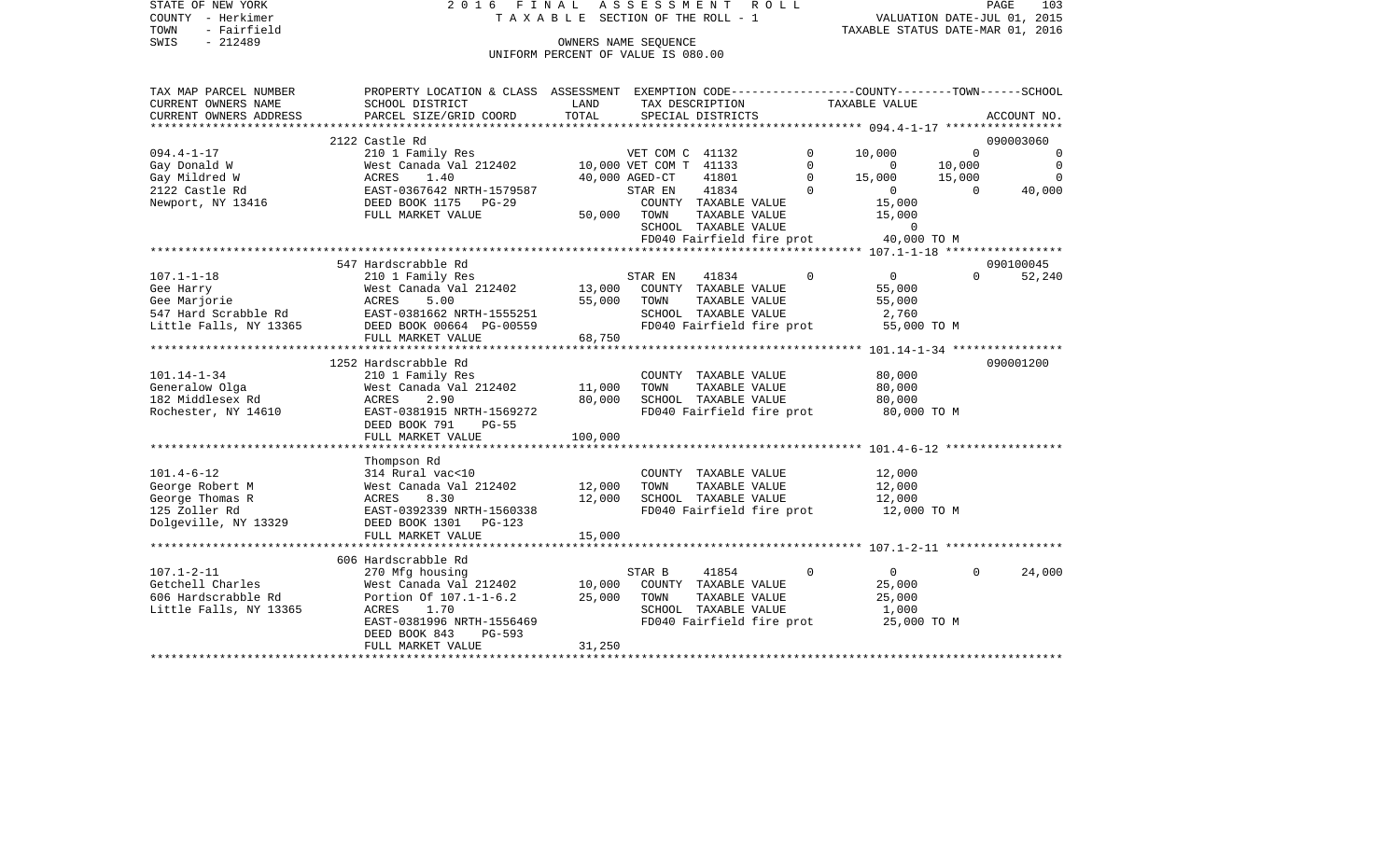STATE OF NEW YORK 2 0 1 6 F I N A L A S S E S S M E N T R O L L PAGE 104COUNTY - Herkimer T A X A B L E SECTION OF THE ROLL - 1 VALUATION DATE-JUL 01, 2015 TOWN - Fairfield TAXABLE STATUS DATE-MAR 01, 2016 SWIS - 212489 CONNERS NAME SEQUENCE UNIFORM PERCENT OF VALUE IS 080.00TAX MAP PARCEL NUMBER PROPERTY LOCATION & CLASS ASSESSMENT EXEMPTION CODE------------------COUNTY--------TOWN------SCHOOL CURRENT OWNERS NAME SCHOOL DISTRICT LAND TAX DESCRIPTION TAXABLE VALUECURRENT OWNERS ADDRESS PARCEL SIZE/GRID COORD TOTAL SPECIAL DISTRICTS ACCOUNT NO. \*\*\*\*\*\*\*\*\*\*\*\*\*\*\*\*\*\*\*\*\*\*\*\*\*\*\*\*\*\*\*\*\*\*\*\*\*\*\*\*\*\*\*\*\*\*\*\*\*\*\*\*\*\*\*\*\*\*\*\*\*\*\*\*\*\*\*\*\*\*\*\*\*\*\*\*\*\*\*\*\*\*\*\*\*\*\*\*\*\*\*\*\*\*\*\*\*\*\*\*\*\*\* 100.4-1-2 \*\*\*\*\*\*\*\*\*\*\*\*\*\*\*\*\*\* 116 State Route 29 090006690100.4-1-2 210 1 Family Res STAR B 41854 0 0 0 24,000 Gillman Kenneth West Canada Val 212402 10,000 COUNTY TAXABLE VALUE 35,000 116 State Route 29 ACRES 1.40 BANK 411 35,000 TOWN TAXABLE VALUE 35,000 Middleville, NY 13406 EAST-0369174 NRTH-1569022 SCHOOL TAXABLE VALUE 11,000 DEED BOOK 00611 PG-00644 FD040 Fairfield fire prot 35,000 TO M FULL MARKET VALUE 43,750 \*\*\*\*\*\*\*\*\*\*\*\*\*\*\*\*\*\*\*\*\*\*\*\*\*\*\*\*\*\*\*\*\*\*\*\*\*\*\*\*\*\*\*\*\*\*\*\*\*\*\*\*\*\*\*\*\*\*\*\*\*\*\*\*\*\*\*\*\*\*\*\*\*\*\*\*\*\*\*\*\*\*\*\*\*\*\*\*\*\*\*\*\*\*\*\*\*\*\*\*\*\*\* 101.14-1-48 \*\*\*\*\*\*\*\*\*\*\*\*\*\*\*\* 1174 Hardscrabble Rd 090003090101.14-1-48 210 1 Family Res VET WAR C 41122 0 7,200 0 0  $\begin{array}{ccccccccc}\n 11,000 & VET & WART & 41123 & & & & 0 & & 9,600 & & & 0 \\
 85.000 & STAR & B & & 41854 & & & 0 & & 0 & & 0 & & 24,000\n\end{array}$ Gilman Mary ACRES 3.30 85,000 STAR B 41854 0 0 0 24,000 1174 Hard Scrabble Rd EAST-0382095 NRTH-1567467 COUNTY TAXABLE VALUE 77,800 Middleville, NY 13406-9801 DEED BOOK 0599 PG-00122 TOWN TAXABLE VALUE 75,400<br>FULL MARKET VALUE 106,250 SCHOOL TAXABLE VALUE 61,000 FULL MARKET VALUE 106,250 SCHOOL TAXABLE VALUE FD040 Fairfield fire prot 85,000 TO M \*\*\*\*\*\*\*\*\*\*\*\*\*\*\*\*\*\*\*\*\*\*\*\*\*\*\*\*\*\*\*\*\*\*\*\*\*\*\*\*\*\*\*\*\*\*\*\*\*\*\*\*\*\*\*\*\*\*\*\*\*\*\*\*\*\*\*\*\*\*\*\*\*\*\*\*\*\*\*\*\*\*\*\*\*\*\*\*\*\*\*\*\*\*\*\*\*\*\*\*\*\*\* 101.4-4-8 \*\*\*\*\*\*\*\*\*\*\*\*\*\*\*\*\*\* 1352 State Route 29101.4-4-8 271 Mfg housings COUNTY TAXABLE VALUE 44,000 Girimaldi Lissette  $\sim$  West Canada Val 212402 21,000 TOWN TAXABLE VALUE 44,000 674 State Route 29 ACRES 21.30 44,000 SCHOOL TAXABLE VALUE 44,000 Middleville, NY 13406 EAST-0392654 NRTH-1566857 FD040 Fairfield fire prot 44,000 TO M DEED BOOK 920 PG-697FULL MARKET VALUE 55,000 \*\*\*\*\*\*\*\*\*\*\*\*\*\*\*\*\*\*\*\*\*\*\*\*\*\*\*\*\*\*\*\*\*\*\*\*\*\*\*\*\*\*\*\*\*\*\*\*\*\*\*\*\*\*\*\*\*\*\*\*\*\*\*\*\*\*\*\*\*\*\*\*\*\*\*\*\*\*\*\*\*\*\*\*\*\*\*\*\*\*\*\*\*\*\*\*\*\*\*\*\*\*\* 106.4-1-20 \*\*\*\*\*\*\*\*\*\*\*\*\*\*\*\*\* 468 West End Rd 090004140106.4-1-20 210 1 Family Res VETFUND CT 41101 0 250 250 0 Goldstein Jennifer **West Canada Val 212402** 8,000 AGED-ALL 41800 0 21,375 21,375 21,500 Hilts Richard FRNT 116.00 DPTH 192.00 43,000 STAR EN 41834 0 0 0 21,500 460 West End Rd EAST-0365071 NRTH-1548662 COUNTY TAXABLE VALUE 21,375 Little Falls, NY 13365 DEED BOOK 1567 PG-331 TOWN TAXABLE VALUE 21,375 FULL MARKET VALUE  $53,750$  SCHOOL TAXABLE VALUE  $0$ FD040 Fairfield fire prot 43,000 TO M \*\*\*\*\*\*\*\*\*\*\*\*\*\*\*\*\*\*\*\*\*\*\*\*\*\*\*\*\*\*\*\*\*\*\*\*\*\*\*\*\*\*\*\*\*\*\*\*\*\*\*\*\*\*\*\*\*\*\*\*\*\*\*\*\*\*\*\*\*\*\*\*\*\*\*\*\*\*\*\*\*\*\*\*\*\*\*\*\*\*\*\*\*\*\*\*\*\*\*\*\*\*\* 100.2-1-10 \*\*\*\*\*\*\*\*\*\*\*\*\*\*\*\*\* 4997 State Route 28 090003210100.2-1-10 210 1 Family Res STAR EN 41834 0 0 0 52,240 Goodman Jeffrey West Canada Val 212402 12,000 COUNTY TAXABLE VALUE 78,000 Elwood Bonnie includes 100.2-1-30 78,000 TOWN TAXABLE VALUE 78,000 4997 State Rte. 28 FRNT 360.00 DPTH SCHOOL TAXABLE VALUE 25,760 Newport, NY 13416 ACRES 2.80 FD040 Fairfield fire prot 78,000 TO M EAST-0365131 NRTH-1571949 DEED BOOK 916 PG-482FULL MARKET VALUE 97,500 \*\*\*\*\*\*\*\*\*\*\*\*\*\*\*\*\*\*\*\*\*\*\*\*\*\*\*\*\*\*\*\*\*\*\*\*\*\*\*\*\*\*\*\*\*\*\*\*\*\*\*\*\*\*\*\*\*\*\*\*\*\*\*\*\*\*\*\*\*\*\*\*\*\*\*\*\*\*\*\*\*\*\*\*\*\*\*\*\*\*\*\*\*\*\*\*\*\*\*\*\*\*\*\*\*\*\*\*\*\*\*\*\*\*\*\*\*\*\*\*\*\*\*\*\*\*\*\*\*\*\*\*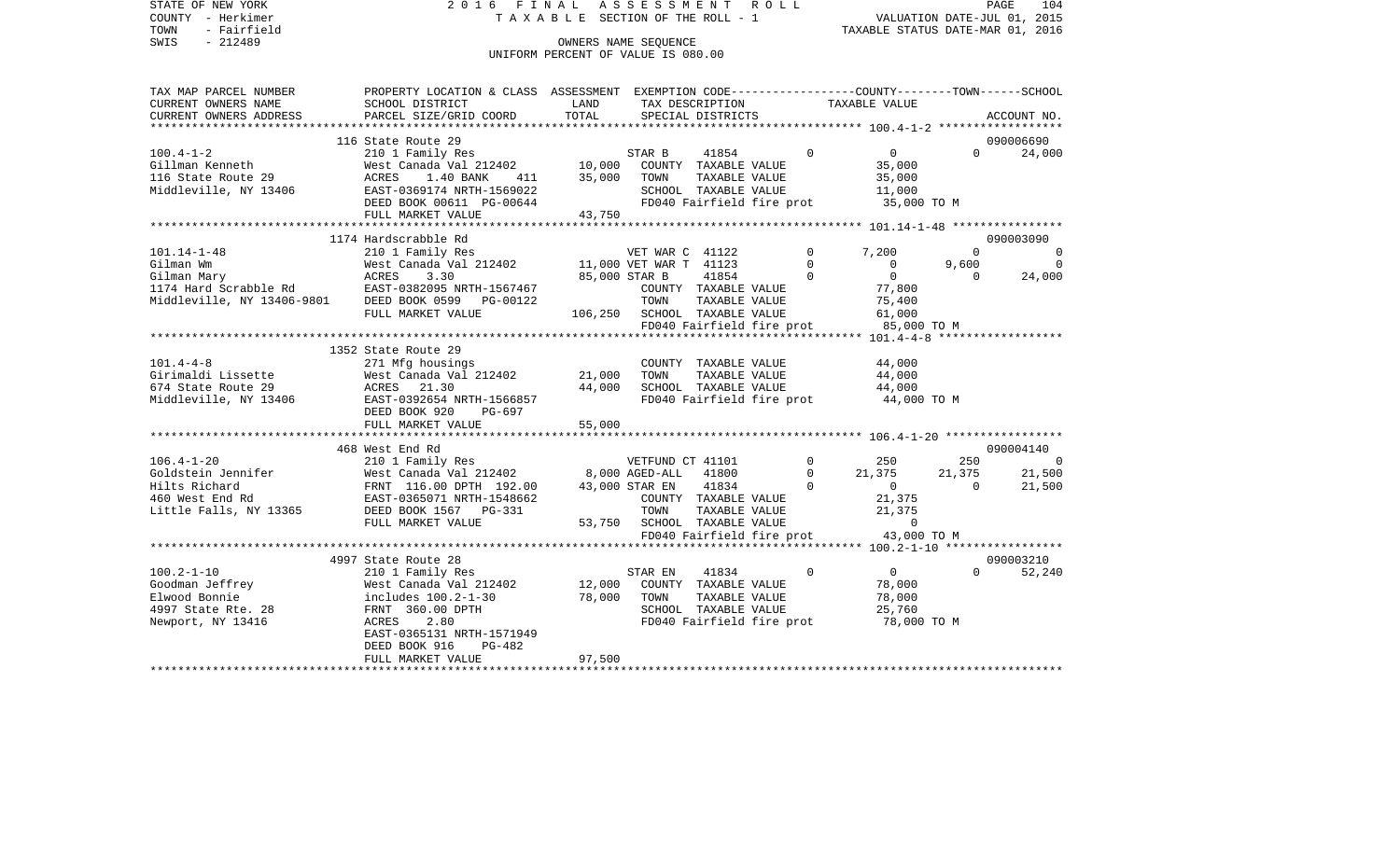| STATE OF NEW YORK<br>COUNTY - Herkimer<br>- Fairfield<br>TOWN<br>$-212489$<br>SWIS | ASSESSMENT<br>2016 FINAL<br>R O L L<br>TAXABLE SECTION OF THE ROLL - 1<br>OWNERS NAME SEQUENCE<br>UNIFORM PERCENT OF VALUE IS 080.00 |                         |                         |                                                          |             |                                          | PAGE<br>VALUATION DATE-JUL 01, 2015<br>TAXABLE STATUS DATE-MAR 01, 2016 |             |  |  |
|------------------------------------------------------------------------------------|--------------------------------------------------------------------------------------------------------------------------------------|-------------------------|-------------------------|----------------------------------------------------------|-------------|------------------------------------------|-------------------------------------------------------------------------|-------------|--|--|
| TAX MAP PARCEL NUMBER                                                              | PROPERTY LOCATION & CLASS ASSESSMENT EXEMPTION CODE----------------COUNTY-------TOWN------SCHOOL                                     |                         |                         |                                                          |             |                                          |                                                                         |             |  |  |
| CURRENT OWNERS NAME<br>CURRENT OWNERS ADDRESS<br>*********************             | SCHOOL DISTRICT<br>PARCEL SIZE/GRID COORD                                                                                            | LAND<br>TOTAL           |                         | TAX DESCRIPTION<br>SPECIAL DISTRICTS                     |             | TAXABLE VALUE                            |                                                                         | ACCOUNT NO. |  |  |
|                                                                                    | 169 Farrington Rd                                                                                                                    |                         |                         |                                                          |             |                                          |                                                                         |             |  |  |
| $094.4 - 1 - 8.2$                                                                  | 210 1 Family Res                                                                                                                     |                         | STAR B                  | 41854                                                    | $\Omega$    | $\overline{0}$                           | $\Omega$                                                                | 24,000      |  |  |
| Goodwin Dorene                                                                     | West Canada Val 212402                                                                                                               | 13,000                  |                         | COUNTY TAXABLE VALUE                                     |             | 89,000                                   |                                                                         |             |  |  |
| 169 Farrington Rd                                                                  | ACRES<br>5.00                                                                                                                        | 89,000                  | TOWN                    | TAXABLE VALUE                                            |             | 89,000                                   |                                                                         |             |  |  |
| Newport, NY 13416                                                                  | EAST-0364025 NRTH-1579345                                                                                                            |                         |                         | SCHOOL TAXABLE VALUE                                     |             | 65,000                                   |                                                                         |             |  |  |
|                                                                                    | DEED BOOK 945<br>PG-678                                                                                                              |                         |                         | FD040 Fairfield fire prot                                |             | 89,000 TO M                              |                                                                         |             |  |  |
|                                                                                    | FULL MARKET VALUE                                                                                                                    | 111,250                 |                         |                                                          |             |                                          |                                                                         |             |  |  |
|                                                                                    |                                                                                                                                      | *********************** |                         |                                                          |             | ********** 101.14-1-24 ***************** |                                                                         |             |  |  |
|                                                                                    | 118 Academy Walk                                                                                                                     |                         |                         |                                                          |             |                                          |                                                                         | 090003390   |  |  |
| $101.14 - 1 - 24$                                                                  | 210 1 Family Res                                                                                                                     |                         | STAR EN                 | 41834                                                    | $\Omega$    | $\mathbf 0$                              | $\Omega$                                                                | 52,240      |  |  |
| Gorinshek Ada J                                                                    | West Canada Val 212402                                                                                                               | 8,000                   |                         | COUNTY TAXABLE VALUE                                     |             | 60,000                                   |                                                                         |             |  |  |
| Gorinshek David J                                                                  | life use to John & Ada                                                                                                               | 60,000                  | TOWN                    | TAXABLE VALUE                                            |             | 60,000                                   |                                                                         |             |  |  |
| 118 Academy Walk                                                                   | FRNT 155.00 DPTH 133.00                                                                                                              |                         |                         | SCHOOL TAXABLE VALUE                                     |             | 7,760                                    |                                                                         |             |  |  |
| Middleville, NY 13406                                                              | EAST-0381432 NRTH-1568485                                                                                                            |                         |                         | FD040 Fairfield fire prot                                |             | 60,000 TO M                              |                                                                         |             |  |  |
|                                                                                    | DEED BOOK 944<br>$PG-5$                                                                                                              |                         |                         |                                                          |             |                                          |                                                                         |             |  |  |
|                                                                                    | FULL MARKET VALUE                                                                                                                    | 75,000                  |                         |                                                          |             |                                          |                                                                         |             |  |  |
|                                                                                    |                                                                                                                                      |                         |                         |                                                          |             |                                          |                                                                         |             |  |  |
|                                                                                    | 1416 Hardscrabble Rd                                                                                                                 |                         |                         |                                                          |             |                                          |                                                                         |             |  |  |
| $101.1 - 2 - 6$                                                                    | 210 1 Family Res                                                                                                                     |                         | STAR B                  | 41854                                                    | $\Omega$    | $\mathbf 0$                              | $\Omega$                                                                | 24,000      |  |  |
| Gorinshek David                                                                    | West Canada Val 212402                                                                                                               | 13,000                  |                         | COUNTY TAXABLE VALUE                                     |             | 104,000                                  |                                                                         |             |  |  |
| 1416 Hardscrabble Rd                                                               | ACRES<br>6.00 BANK<br>023                                                                                                            | 104,000                 | TOWN                    | TAXABLE VALUE                                            |             | 104,000                                  |                                                                         |             |  |  |
| Middleville, NY 13406                                                              | EAST-0381538 NRTH-1572501                                                                                                            |                         |                         | SCHOOL TAXABLE VALUE                                     |             | 80,000                                   |                                                                         |             |  |  |
|                                                                                    | DEED BOOK 825<br>PG-357                                                                                                              |                         |                         | FD040 Fairfield fire prot                                |             | 104,000 TO M                             |                                                                         |             |  |  |
|                                                                                    | FULL MARKET VALUE                                                                                                                    | 130,000                 |                         |                                                          |             |                                          |                                                                         |             |  |  |
|                                                                                    | 166 Sandy Lane Rd                                                                                                                    |                         |                         |                                                          |             |                                          |                                                                         |             |  |  |
|                                                                                    |                                                                                                                                      |                         |                         |                                                          |             |                                          |                                                                         |             |  |  |
|                                                                                    |                                                                                                                                      |                         |                         |                                                          |             |                                          |                                                                         | 090010107   |  |  |
| $095.3 - 4 - 13$                                                                   | 210 1 Family Res                                                                                                                     |                         | STAR B                  | 41854                                                    | $\Omega$    | $\mathbf 0$                              | $\Omega$                                                                | 24,000      |  |  |
| Gorinshek Frank J                                                                  | West Canada Val 212402                                                                                                               | 10,000                  |                         | COUNTY TAXABLE VALUE                                     |             | 102,000                                  |                                                                         |             |  |  |
| Gorinshek Cheryl                                                                   | Doublewide                                                                                                                           | 102,000                 | TOWN                    | TAXABLE VALUE                                            |             | 102,000                                  |                                                                         |             |  |  |
| 166 Sandy LANE Rd                                                                  | FRNT 150.00 DPTH                                                                                                                     |                         |                         | SCHOOL TAXABLE VALUE                                     |             | 78,000                                   |                                                                         |             |  |  |
| Newport, NY 13416                                                                  | ACRES<br>2.77                                                                                                                        |                         |                         | FD040 Fairfield fire prot                                |             | 102,000 TO M                             |                                                                         |             |  |  |
|                                                                                    | EAST-0346470 NRTH-1156200<br>DEED BOOK 818<br>$PG-337$                                                                               |                         |                         |                                                          |             |                                          |                                                                         |             |  |  |
|                                                                                    | FULL MARKET VALUE                                                                                                                    | 127,500                 |                         |                                                          |             |                                          |                                                                         |             |  |  |
|                                                                                    |                                                                                                                                      |                         |                         |                                                          |             |                                          |                                                                         |             |  |  |
|                                                                                    | 1365 Hardscrabble Rd                                                                                                                 |                         |                         |                                                          |             |                                          |                                                                         | 090006360   |  |  |
| $101.1 - 2 - 16$                                                                   | 210 1 Family Res                                                                                                                     |                         | VET COM CT 41131        |                                                          | $\mathbf 0$ | 12,000                                   | 16,000                                                                  | $\Omega$    |  |  |
| Gorinshek Michael                                                                  | West Canada Val 212402                                                                                                               |                         | 10,000 VETDIS CTS 41140 |                                                          | $\Omega$    | 3,665                                    | 3,665                                                                   | $\Omega$    |  |  |
| 1365 Hardscrabble Rd                                                               | Doublewide removed 4/05                                                                                                              |                         | 73,300 STAR EN          | 41834                                                    | $\Omega$    | $\circ$                                  | $\Omega$                                                                | 52,240      |  |  |
| Middleville, NY 13406                                                              | ACRES<br>1.00                                                                                                                        |                         |                         | COUNTY TAXABLE VALUE                                     |             | 57,635                                   |                                                                         |             |  |  |
|                                                                                    | EAST-0381223 NRTH-1571425                                                                                                            |                         | TOWN                    | TAXABLE VALUE                                            |             | 53,635                                   |                                                                         |             |  |  |
|                                                                                    | DEED BOOK 1369<br>PG-155<br>FULL MARKET VALUE                                                                                        |                         |                         | SCHOOL TAXABLE VALUE<br>91,625 FD040 Fairfield fire prot |             | 21,060<br>73,300 TO M                    |                                                                         |             |  |  |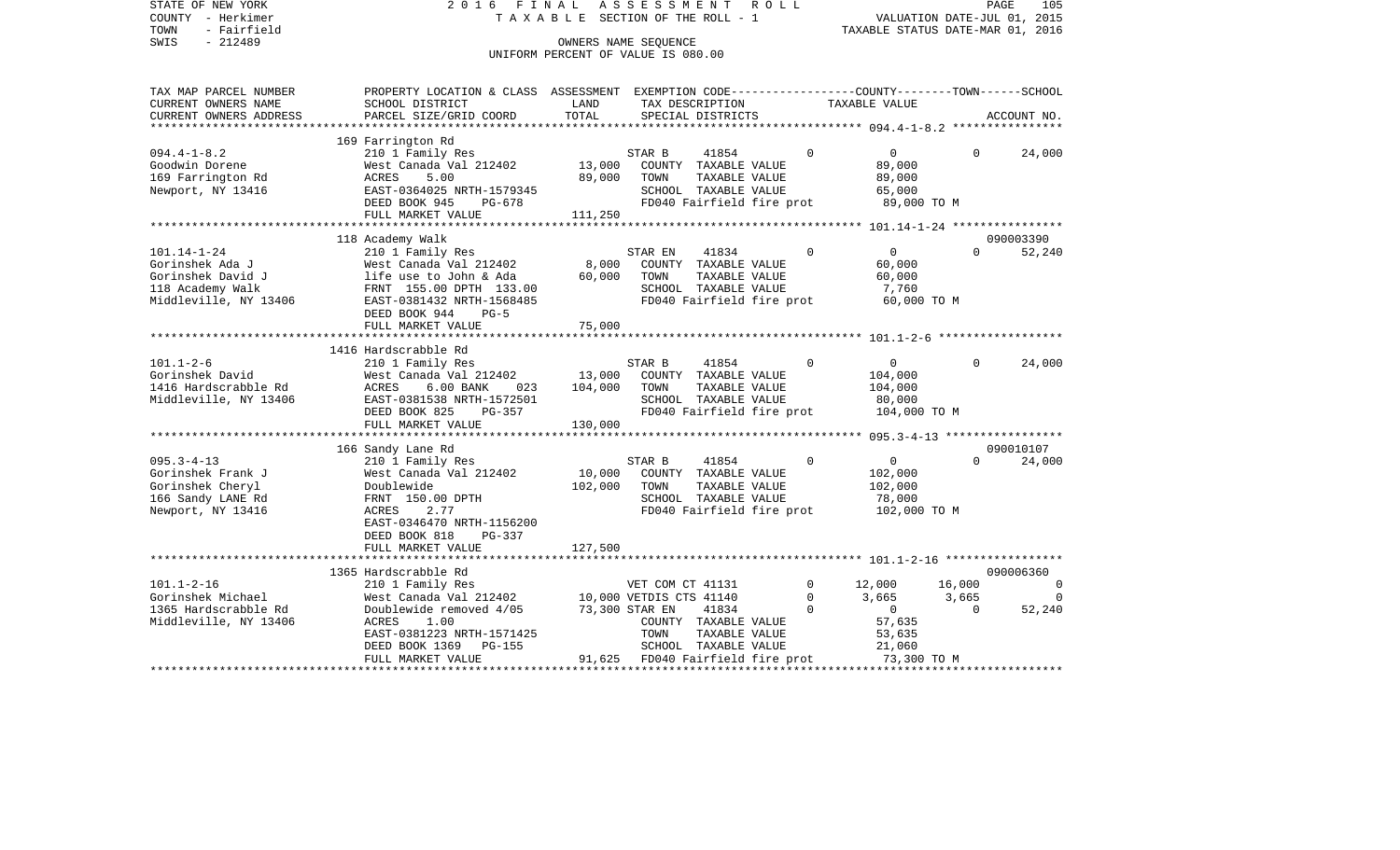| STATE OF NEW YORK<br>COUNTY - Herkimer<br>TOWN<br>- Fairfield                                                         | 2 0 1 6<br>F I N A L<br>TAXABLE SECTION OF THE ROLL - 1                                                                                                                   | R O L L<br>PAGE<br>106<br>VALUATION DATE-JUL 01, 2015<br>TAXABLE STATUS DATE-MAR 01, 2016 |                                                                                                                        |                                                                            |                          |
|-----------------------------------------------------------------------------------------------------------------------|---------------------------------------------------------------------------------------------------------------------------------------------------------------------------|-------------------------------------------------------------------------------------------|------------------------------------------------------------------------------------------------------------------------|----------------------------------------------------------------------------|--------------------------|
| $-212489$<br>SWIS                                                                                                     |                                                                                                                                                                           |                                                                                           | OWNERS NAME SEOUENCE<br>UNIFORM PERCENT OF VALUE IS 080.00                                                             |                                                                            |                          |
| TAX MAP PARCEL NUMBER<br>CURRENT OWNERS NAME<br>CURRENT OWNERS ADDRESS                                                | PROPERTY LOCATION & CLASS ASSESSMENT EXEMPTION CODE---------------COUNTY-------TOWN-----SCHOOL<br>SCHOOL DISTRICT<br>PARCEL SIZE/GRID COORD                               | LAND<br>TOTAL                                                                             | TAX DESCRIPTION<br>SPECIAL DISTRICTS                                                                                   | TAXABLE VALUE                                                              | ACCOUNT NO.              |
|                                                                                                                       |                                                                                                                                                                           |                                                                                           |                                                                                                                        |                                                                            |                          |
|                                                                                                                       | 987 Cole Rd                                                                                                                                                               |                                                                                           |                                                                                                                        |                                                                            |                          |
| $107.2 - 1 - 19.7$<br>Gorinshek Timothy A<br>Gorinshek Tina M<br>987 Cole Rd<br>Little Falls, NY 13365                | 240 Rural res<br>West Canada Val 212402<br>Doublewide<br>ACRES 18.00 BANK<br>023<br>EAST-0387890 NRTH-1556261<br>DEED BOOK 855<br>PG-225                                  | 19,000<br>68,000                                                                          | STAR B<br>41854<br>COUNTY TAXABLE VALUE<br>TOWN<br>TAXABLE VALUE<br>SCHOOL TAXABLE VALUE<br>FD040 Fairfield fire prot  | $\mathbf 0$<br>$\overline{0}$<br>68,000<br>68,000<br>44,000<br>68,000 TO M | 24,000<br>$\overline{0}$ |
|                                                                                                                       | FULL MARKET VALUE                                                                                                                                                         | 85,000                                                                                    |                                                                                                                        |                                                                            |                          |
|                                                                                                                       |                                                                                                                                                                           | *******************                                                                       |                                                                                                                        |                                                                            |                          |
| $101.3 - 1 - 16.4$<br>Gorman Michael<br>Gorman Melissa<br>116 Casler Rd<br>Fairfield, NY                              | 116 Casler Rd<br>210 1 Family Res<br>West Canada Val 212402<br>split 16.2 & 16.3 8/05<br>FRNT 759.00 DPTH<br>ACRES<br>3.00<br>EAST-0377438 NRTH-1563820                   | 10,000<br>110,000                                                                         | COUNTY TAXABLE VALUE<br>TOWN<br>TAXABLE VALUE<br>SCHOOL TAXABLE VALUE<br>FD040 Fairfield fire prot                     | 110,000<br>110,000<br>110,000<br>110,000 TO M                              | 090100034                |
| PRIOR OWNER ON 3/01/2016                                                                                              | DEED BOOK 1594 PG-674                                                                                                                                                     |                                                                                           |                                                                                                                        |                                                                            |                          |
| Gorman Michael                                                                                                        | FULL MARKET VALUE                                                                                                                                                         | 137,500                                                                                   |                                                                                                                        |                                                                            |                          |
|                                                                                                                       |                                                                                                                                                                           |                                                                                           |                                                                                                                        |                                                                            |                          |
| $101.3 - 1 - 17.11$<br>Grice Maria<br>PO Box 148<br>Middleville, NY 13406                                             | 168 Casler Rd<br>210 1 Family Res<br>West Canada Val 212402<br>Koehler Sub5<br>5.00<br>ACRES<br>EAST-0378033 NRTH-1562685<br>DEED BOOK 895<br>PG-277<br>FULL MARKET VALUE | 13,000<br>125,000<br>156,250                                                              | STAR EN<br>41834<br>COUNTY TAXABLE VALUE<br>TAXABLE VALUE<br>TOWN<br>SCHOOL TAXABLE VALUE<br>FD040 Fairfield fire prot | $\Omega$<br>$\overline{0}$<br>125,000<br>125,000<br>72,760<br>125,000 TO M | 52,240<br>$\Omega$       |
|                                                                                                                       | 703 Hardscrabble Rd                                                                                                                                                       |                                                                                           |                                                                                                                        |                                                                            |                          |
| $107.1 - 3 - 6$<br>Griffin Brian<br>Griffin Beverly<br>703 Hardscrabble Rd<br>Little Falls, NY 13365                  | 210 1 Family Res<br>West Canada Val 212402<br>Doublewide<br>ACRES<br>6.90<br>EAST-0381163 NRTH-1558376                                                                    | 14,000<br>86,000                                                                          | 41834<br>STAR EN<br>COUNTY TAXABLE VALUE<br>TOWN<br>TAXABLE VALUE<br>SCHOOL TAXABLE VALUE<br>FD040 Fairfield fire prot | $\Omega$<br>$\overline{0}$<br>86,000<br>86,000<br>33,760<br>86,000 TO M    | 52,240<br>$\Omega$       |
|                                                                                                                       | DEED BOOK 796<br>PG-599<br>FULL MARKET VALUE                                                                                                                              | 107,500                                                                                   |                                                                                                                        |                                                                            |                          |
|                                                                                                                       | 752 State Route 170                                                                                                                                                       |                                                                                           |                                                                                                                        |                                                                            | 090007920                |
| $107.2 - 1 - 31$<br>Grill Family Partnership<br>Attn: Philip Grill<br>818 West University Pkwy<br>Baltimore, MD 21210 | 240 Rural res<br>West Canada Val 212402<br>ACRES 18.10<br>EAST-0395362 NRTH-1554974<br>DEED BOOK 872<br>PG-314<br>FULL MARKET VALUE                                       | 27,000<br>67,000<br>83,750                                                                | AGRIC 10 Y 42100<br>COUNTY TAXABLE VALUE<br>TOWN<br>TAXABLE VALUE<br>SCHOOL TAXABLE VALUE<br>FD040 Fairfield fire prot | $\mathbf 0$<br>5,400<br>61,600<br>61,600<br>61,600<br>67,000 TO M          | 5,400<br>5,400           |
|                                                                                                                       |                                                                                                                                                                           |                                                                                           |                                                                                                                        |                                                                            | ****************         |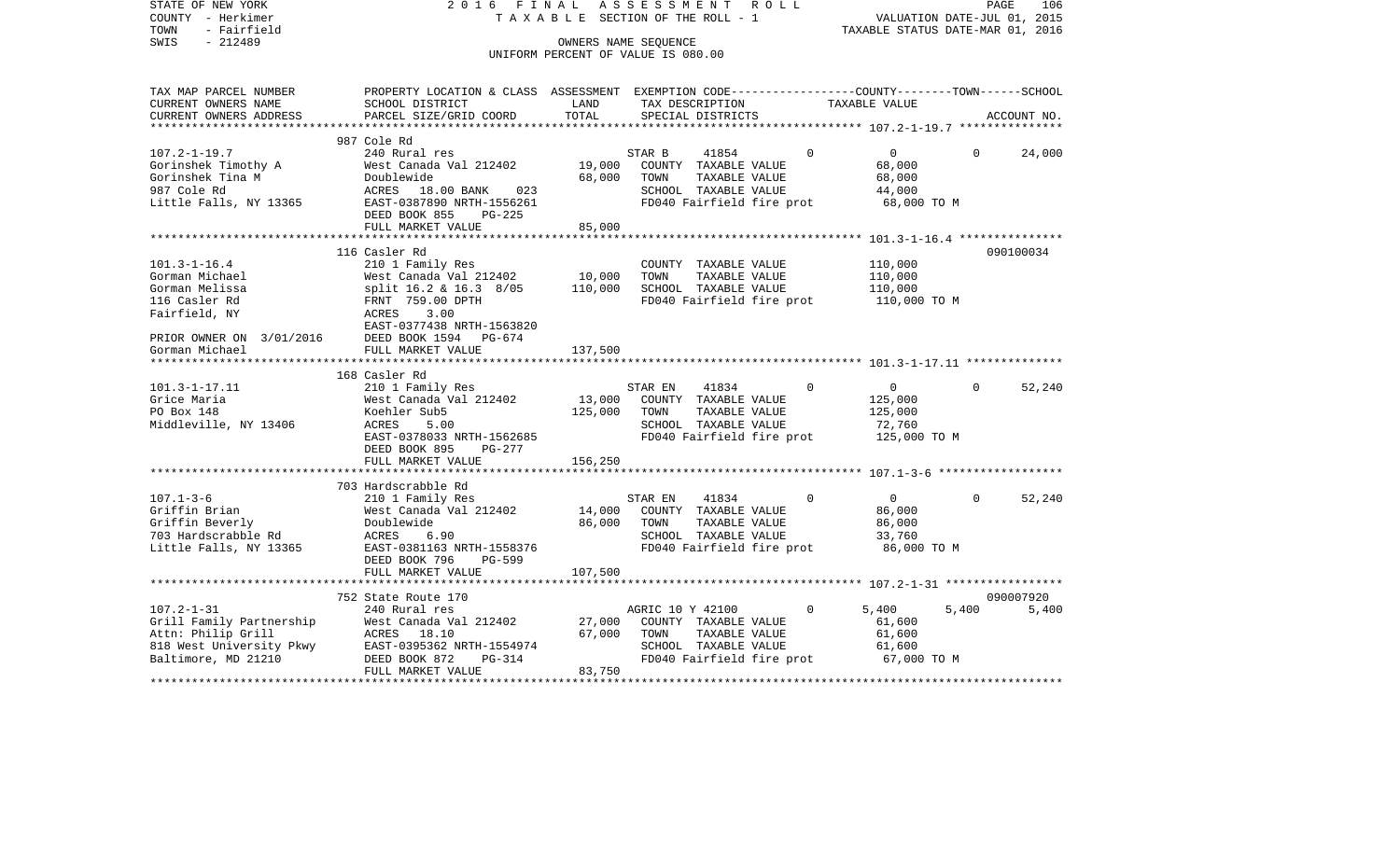| STATE OF NEW YORK<br>COUNTY - Herkimer<br>- Fairfield<br>TOWN<br>SWIS<br>$-212489$ | 2016 FINAL<br>ASSESSMENT<br>R O L L<br>T A X A B L E SECTION OF THE ROLL - 1<br>OWNERS NAME SEQUENCE<br>UNIFORM PERCENT OF VALUE IS 080.00 |         |                                          |                                       |  |                      | PAGE<br>107<br>VALUATION DATE-JUL 01, 2015<br>TAXABLE STATUS DATE-MAR 01, 2016 |                          |                      |  |  |
|------------------------------------------------------------------------------------|--------------------------------------------------------------------------------------------------------------------------------------------|---------|------------------------------------------|---------------------------------------|--|----------------------|--------------------------------------------------------------------------------|--------------------------|----------------------|--|--|
| TAX MAP PARCEL NUMBER<br>CURRENT OWNERS NAME                                       | PROPERTY LOCATION & CLASS ASSESSMENT EXEMPTION CODE---------------COUNTY-------TOWN------SCHOOL<br>SCHOOL DISTRICT                         | LAND    |                                          | TAX DESCRIPTION                       |  |                      | TAXABLE VALUE                                                                  |                          |                      |  |  |
| CURRENT OWNERS ADDRESS                                                             | PARCEL SIZE/GRID COORD                                                                                                                     | TOTAL   |                                          | SPECIAL DISTRICTS                     |  |                      |                                                                                |                          | ACCOUNT NO.          |  |  |
|                                                                                    |                                                                                                                                            |         |                                          |                                       |  |                      |                                                                                |                          |                      |  |  |
|                                                                                    | 674 State Route 29                                                                                                                         |         |                                          |                                       |  |                      |                                                                                |                          | 0900006390           |  |  |
| $101.3 - 1 - 21.2$                                                                 | 210 1 Family Res                                                                                                                           |         | STAR B                                   | 41854                                 |  | $\Omega$             | $\overline{0}$                                                                 | $\Omega$                 | 24,000               |  |  |
| Grimaldi Michael                                                                   | West Canada Val 212402 11,000                                                                                                              |         |                                          | COUNTY TAXABLE VALUE                  |  |                      | 60,000                                                                         |                          |                      |  |  |
| Grimaldi Lissette                                                                  | ACRES<br>2.00 BANK<br>641                                                                                                                  | 60,000  | TOWN                                     | TAXABLE VALUE                         |  |                      | 60,000                                                                         |                          |                      |  |  |
| 674 State Route 29<br>Middleville, NY 13406-9801 DEED BOOK 944                     | EAST-0379965 NRTH-1568257                                                                                                                  |         |                                          | SCHOOL TAXABLE VALUE                  |  |                      | 36,000                                                                         |                          |                      |  |  |
|                                                                                    | PG-375<br>FULL MARKET VALUE                                                                                                                |         |                                          | FD040 Fairfield fire prot             |  |                      | 60,000 TO M                                                                    |                          |                      |  |  |
|                                                                                    |                                                                                                                                            | 75,000  |                                          |                                       |  |                      |                                                                                |                          |                      |  |  |
|                                                                                    | Hardscrabble Rd                                                                                                                            |         |                                          |                                       |  |                      |                                                                                |                          |                      |  |  |
| $107.1 - 3 - 2$                                                                    | 210 1 Family Res                                                                                                                           |         |                                          | COUNTY TAXABLE VALUE                  |  |                      | 55,000                                                                         |                          |                      |  |  |
| Groom Thomas                                                                       | West Canada Val 212402                                                                                                                     | 14,000  | TOWN                                     | TAXABLE VALUE                         |  |                      | 55,000                                                                         |                          |                      |  |  |
| 11 East North St                                                                   | Doublewide                                                                                                                                 | 55,000  |                                          | SCHOOL TAXABLE VALUE                  |  |                      | 55,000                                                                         |                          |                      |  |  |
| Ilion, NY 13357                                                                    | <b>ACRES</b><br>8.21                                                                                                                       |         |                                          | FD040 Fairfield fire prot             |  |                      | 55,000 TO M                                                                    |                          |                      |  |  |
|                                                                                    | EAST-0381289 NRTH-1557372                                                                                                                  |         |                                          |                                       |  |                      |                                                                                |                          |                      |  |  |
|                                                                                    | DEED BOOK 858<br>PG-540                                                                                                                    |         |                                          |                                       |  |                      |                                                                                |                          |                      |  |  |
|                                                                                    | FULL MARKET VALUE                                                                                                                          | 68,750  |                                          |                                       |  |                      |                                                                                |                          |                      |  |  |
|                                                                                    |                                                                                                                                            |         |                                          |                                       |  |                      |                                                                                |                          |                      |  |  |
|                                                                                    | 667 Parkhurst Rd                                                                                                                           |         |                                          |                                       |  |                      |                                                                                |                          | 090004890            |  |  |
| $101.3 - 1 - 15$                                                                   | 210 1 Family Res                                                                                                                           |         | VET COM C 41132                          |                                       |  | $\Omega$<br>$\Omega$ | 12,000                                                                         | $\Omega$                 | $\Omega$<br>$\Omega$ |  |  |
| Gross Dale                                                                         | West Canada Val 212402<br>FRNT 150.00 DPTH 290.00                                                                                          |         | 10,000 VET COM T 41133<br>73,000 STAR EN | 41834                                 |  | $\Omega$             | $\overline{0}$<br>$\overline{0}$                                               | 16,000<br>$\overline{0}$ | 52,240               |  |  |
| Gross Constance<br>Box 55                                                          | EAST-0377786 NRTH-1564313                                                                                                                  |         |                                          | COUNTY TAXABLE VALUE                  |  |                      | 61,000                                                                         |                          |                      |  |  |
| Middleville, NY 13406-0055 DEED BOOK 672                                           | $PG-174$                                                                                                                                   |         | TOWN                                     | TAXABLE VALUE                         |  |                      | 57,000                                                                         |                          |                      |  |  |
|                                                                                    | FULL MARKET VALUE                                                                                                                          |         | 91,250 SCHOOL TAXABLE VALUE              |                                       |  |                      | 20,760                                                                         |                          |                      |  |  |
|                                                                                    |                                                                                                                                            |         |                                          | FD040 Fairfield fire prot             |  |                      | 73,000 TO M                                                                    |                          |                      |  |  |
|                                                                                    |                                                                                                                                            |         |                                          |                                       |  |                      |                                                                                |                          |                      |  |  |
|                                                                                    | 265 Kelly Rd                                                                                                                               |         |                                          |                                       |  |                      |                                                                                |                          | 090003510            |  |  |
| $106.2 - 1 - 17$                                                                   | 210 1 Family Res<br>210<br>West<br>ACRES<br>EACT                                                                                           |         | STAR B                                   | 41854                                 |  | $\Omega$             | $\overline{0}$                                                                 | $\Omega$                 | 24,000               |  |  |
| Gross Joshua M                                                                     | West Canada Val 212402                                                                                                                     | 10,000  |                                          | COUNTY TAXABLE VALUE                  |  |                      | 82,000                                                                         |                          |                      |  |  |
| Gross Sara A                                                                       | 1.50                                                                                                                                       | 82,000  | TOWN                                     | TAXABLE VALUE                         |  |                      | 82,000                                                                         |                          |                      |  |  |
| 265 Kelly Rd                                                                       | EAST-0370316 NRTH-1551919                                                                                                                  |         |                                          | SCHOOL TAXABLE VALUE                  |  |                      | 58,000                                                                         |                          |                      |  |  |
| Little Falls, NY 13365                                                             | DEED BOOK 1460 PG-835                                                                                                                      |         |                                          | FD040 Fairfield fire prot             |  |                      | 82,000 TO M                                                                    |                          |                      |  |  |
|                                                                                    | FULL MARKET VALUE<br>***************************                                                                                           | 102,500 |                                          |                                       |  |                      |                                                                                |                          |                      |  |  |
|                                                                                    |                                                                                                                                            |         |                                          |                                       |  |                      | ****************** 106.4-1-37.4 ****************                               |                          |                      |  |  |
| $106.4 - 1 - 37.4$                                                                 | 337 North Creek Rd                                                                                                                         |         |                                          |                                       |  |                      |                                                                                |                          | 09008872             |  |  |
| Gross Leroy                                                                        | 314 Rural vac<10<br>West Canada Val 212402                                                                                                 | 10,000  | TOWN                                     | COUNTY TAXABLE VALUE<br>TAXABLE VALUE |  |                      | 10,000<br>10,000                                                               |                          |                      |  |  |
| Gross Virginia                                                                     | ACRES<br>1.00                                                                                                                              | 10,000  |                                          | SCHOOL TAXABLE VALUE                  |  |                      | 10,000                                                                         |                          |                      |  |  |
| 337 North Creek Rd EAST-0368210 NRTH-1546881                                       |                                                                                                                                            |         |                                          | FD040 Fairfield fire prot             |  |                      | 10,000 TO M                                                                    |                          |                      |  |  |
| Little Falls, NY 13365                                                             | DEED BOOK 732<br>$PG-89$                                                                                                                   |         |                                          |                                       |  |                      |                                                                                |                          |                      |  |  |
|                                                                                    | FULL MARKET VALUE                                                                                                                          | 12,500  |                                          |                                       |  |                      |                                                                                |                          |                      |  |  |
|                                                                                    |                                                                                                                                            |         |                                          |                                       |  |                      |                                                                                |                          |                      |  |  |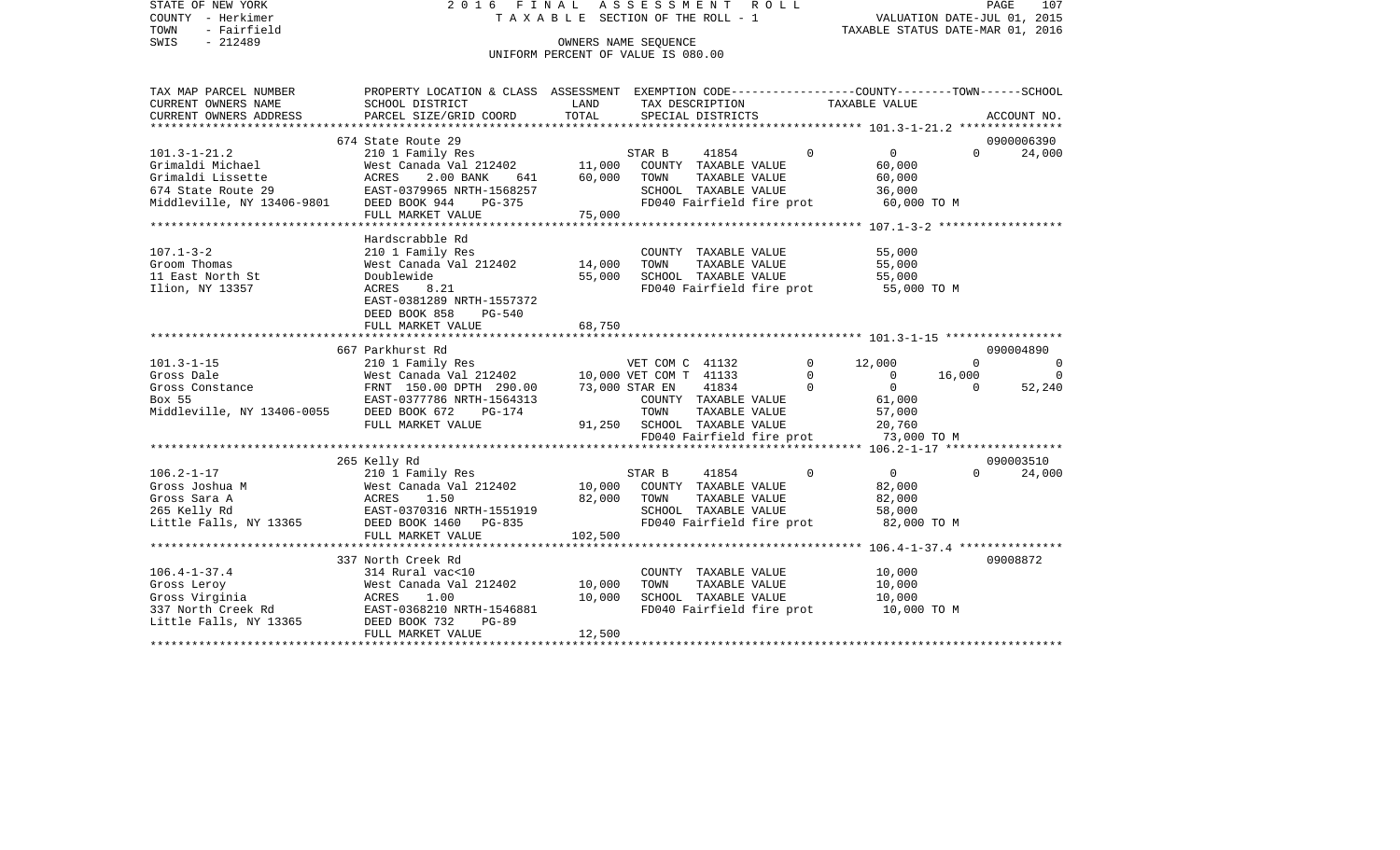VALUATION DATE-JUL 01, 2015 COUNTY - Herkimer T A X A B L E SECTION OF THE ROLL - 1 TOWN - Fairfield TAXABLE STATUS DATE-MAR 01, 2016 SWIS - 212489 OWNERS NAME SEQUENCE UNIFORM PERCENT OF VALUE IS 080.00TAX MAP PARCEL NUMBER PROPERTY LOCATION & CLASS ASSESSMENT EXEMPTION CODE------------------COUNTY--------TOWN------SCHOOL CURRENT OWNERS NAME SCHOOL DISTRICT LAND TAX DESCRIPTION TAXABLE VALUECURRENT OWNERS ADDRESS PARCEL SIZE/GRID COORD TOTAL SPECIAL DISTRICTS ACCOUNT NO. \*\*\*\*\*\*\*\*\*\*\*\*\*\*\*\*\*\*\*\*\*\*\*\*\*\*\*\*\*\*\*\*\*\*\*\*\*\*\*\*\*\*\*\*\*\*\*\*\*\*\*\*\*\*\*\*\*\*\*\*\*\*\*\*\*\*\*\*\*\*\*\*\*\*\*\*\*\*\*\*\*\*\*\*\*\*\*\*\*\*\*\*\*\*\*\*\*\*\*\*\*\*\* 101.4-1-15 \*\*\*\*\*\*\*\*\*\*\*\*\*\*\*\*\*1483 State Route 170 090003450 090003450 090003450 090003450 090003450 090003450 090003450 090003450 090003450 101.4-1-15 210 1 Family Res STAR EN 41834 0 0 0 52,240 Gross Wava West Canada Val 212402 10,000 COUNTY TAXABLE VALUE 57,000 Denapole Michael J Life use to Gross 57,000 TOWN TAXABLE VALUE 57,000 1483 State Route 170 acreage adjusted per deed SCHOOL TAXABLE VALUE 4,760<br>1.1ttle Falls, NY 13365 ACRES 1.50 50 FD040 Fairfield fire prot 57,000 Little Falls, NY 13365 ACRES 1.50 ACRES 1.50 FD040 Fairfield fire prot 57,000 TO M EAST-0385998 NRTH-1565290 DEED BOOK 944 PG-490FULL MARKET VALUE 71,250 \*\*\*\*\*\*\*\*\*\*\*\*\*\*\*\*\*\*\*\*\*\*\*\*\*\*\*\*\*\*\*\*\*\*\*\*\*\*\*\*\*\*\*\*\*\*\*\*\*\*\*\*\*\*\*\*\*\*\*\*\*\*\*\*\*\*\*\*\*\*\*\*\*\*\*\*\*\*\*\*\*\*\*\*\*\*\*\*\*\*\*\*\*\*\*\*\*\*\*\*\*\*\* 100.2-1-12.1 \*\*\*\*\*\*\*\*\*\*\*\*\*\*\* 4968 State Rte 28 090002190100.2-1-12.1 433 Auto body COUNTY TAXABLE VALUE 90,000 Grossi Michael J West Canada Val 212402 10,500 TOWN TAXABLE VALUE 90,000 PO Box 469 ACRES 2.30 90,000 SCHOOL TAXABLE VALUE 90,000 Middleville, NY 13406 EAST-0365542 NRTH-1571756 FD040 Fairfield fire prot 90,000 TO M DEED BOOK 844 PG-69 FULL MARKET VALUE 112,500 \*\*\*\*\*\*\*\*\*\*\*\*\*\*\*\*\*\*\*\*\*\*\*\*\*\*\*\*\*\*\*\*\*\*\*\*\*\*\*\*\*\*\*\*\*\*\*\*\*\*\*\*\*\*\*\*\*\*\*\*\*\*\*\*\*\*\*\*\*\*\*\*\*\*\*\*\*\*\*\*\*\*\*\*\*\*\*\*\*\*\*\*\*\*\*\*\*\*\*\*\*\*\* 101.3-1-2.3 \*\*\*\*\*\*\*\*\*\*\*\*\*\*\*\* 501 Parkhurst Rd 09008908124,000 101.3-1-2.3 210 1 Family Res STAR B 41854 0 0 0 0 Grower Theresa 6000 West Canada Val 212402 10,000 COUNTY TAXABLE VALUE 95,000 501 Parkhurst Rd FRNT 223.00 DPTH 193.00 95,000 TOWN TAXABLE VALUE 95,000 Little Falls, NY 13365 EAST-0374579 NRTH-1564539 SCHOOL TAXABLE VALUE 71,000 DEED BOOK 1561 PG-385 FD040 Fairfield fire prot 95,000 TO M<br>FIILL MARKET VALUE 118.750 FULL MARKET VALUE \*\*\*\*\*\*\*\*\*\*\*\*\*\*\*\*\*\*\*\*\*\*\*\*\*\*\*\*\*\*\*\*\*\*\*\*\*\*\*\*\*\*\*\*\*\*\*\*\*\*\*\*\*\*\*\*\*\*\*\*\*\*\*\*\*\*\*\*\*\*\*\*\*\*\*\*\*\*\*\*\*\*\*\*\*\*\*\*\*\*\*\*\*\*\*\*\*\*\*\*\*\*\* 107.3-2-16 \*\*\*\*\*\*\*\*\*\*\*\*\*\*\*\*\* State Route 169-Rear Lot107.3-2-16 105 Vac farmland AG MKTS 41730 0 2,981 2,981 2,981 Gulley William  $V$  West Canada Val 212402 10,000 COUNTY TAXABLE VALUE 7,019 Gulley Gwen rear lot 10,000 TOWN TAXABLE VALUE 7,019 1842 State Rte 169 ACRES 19.60 SCHOOL TAXABLE VALUE 7,019 Little Falls, NY 13365 EAST-0381367 NRTH-1547874 FD040 Fairfield fire prot 10,000 TO M FULL MARKET VALUE 12,500 MAY BE SUBJECT TO PAYMENT UNDER AGDIST LAW TIL 2023 \*\*\*\*\*\*\*\*\*\*\*\*\*\*\*\*\*\*\*\*\*\*\*\*\*\*\*\*\*\*\*\*\*\*\*\*\*\*\*\*\*\*\*\*\*\*\*\*\*\*\*\*\*\*\*\*\*\*\*\*\*\*\*\*\*\*\*\*\*\*\*\*\*\*\*\*\*\*\*\*\*\*\*\*\*\*\*\*\*\*\*\*\*\*\*\*\*\*\*\*\*\*\* 107.3-2-17 \*\*\*\*\*\*\*\*\*\*\*\*\*\*\*\*\* BACKLOT Rockwell Rd 090100012107.3-2-17 322 Rural vac>10 AG MKTS 41730 0 4,458 4,458 4,458 Gulley William  $V$  West Canada Val 212402 12,000 COUNTY TAXABLE VALUE 7,542 Gulley Gwen landlocked 12,000 TOWN TAXABLE VALUE 7,542 1842 State Rte 169 ACRES 23.00 SCHOOL TAXABLE VALUE 7,542 Little Falls, NY 13365 EAST-0384633 NRTH-1547431 FD040 Fairfield fire prot 12,000 TO M DEED BOOK 724 PG-246MAY BE SUBJECT TO PAYMENT FULL MARKET VALUE  $15.000$ UNDER AGDIST LAW TIL 2023\*\*\*\*\*\*\*\*\*\*\*\*\*\*\*\*\*\*\*\*\*\*\*\*\*\*\*\*\*\*\*\*\*\*\*\*\*\*\*\*\*\*\*\*\*\*\*\*\*\*\*\*\*\*\*\*\*\*\*\*\*\*\*\*\*\*\*\*\*\*\*\*\*\*\*\*\*\*\*\*\*\*\*\*\*\*\*\*\*\*\*\*\*\*\*\*\*\*\*\*\*\*\*\*\*\*\*\*\*\*\*\*\*\*\*\*\*\*\*\*\*\*\*\*\*\*\*\*\*\*\*\*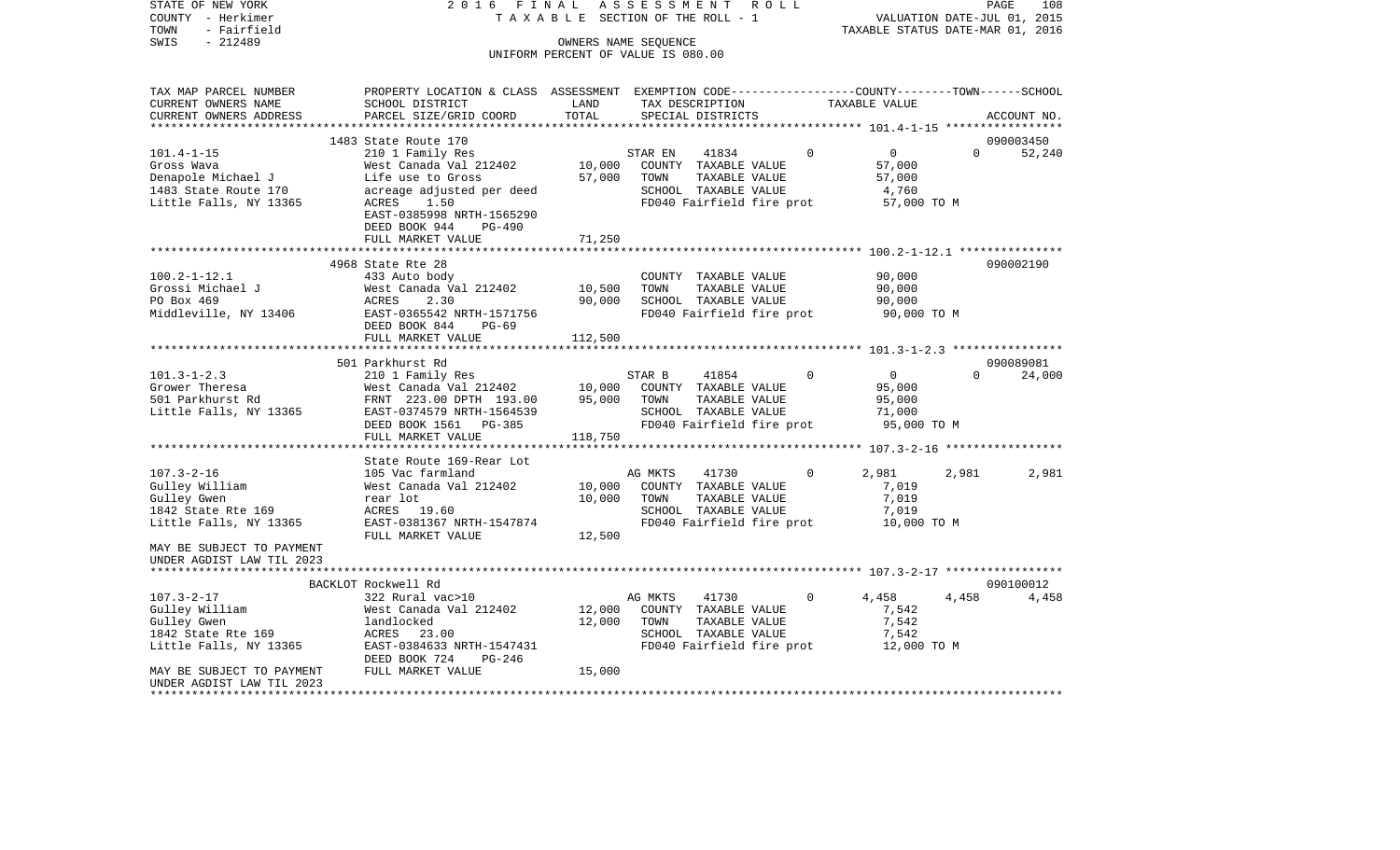| STATE OF NEW YORK      | 2016 FINAL ASSESSMENT ROLL                                                                                                                                                                                                                               |                                    |                      |                                                                         |          |                                                                      |          | PAGE<br>109 |
|------------------------|----------------------------------------------------------------------------------------------------------------------------------------------------------------------------------------------------------------------------------------------------------|------------------------------------|----------------------|-------------------------------------------------------------------------|----------|----------------------------------------------------------------------|----------|-------------|
| COUNTY - Herkimer      |                                                                                                                                                                                                                                                          |                                    |                      | TAXABLE SECTION OF THE ROLL - 1                                         |          | VALUATION DATE-JUL 01, 2015                                          |          |             |
| TOWN<br>- Fairfield    |                                                                                                                                                                                                                                                          |                                    |                      |                                                                         |          | TAXABLE STATUS DATE-MAR 01, 2016                                     |          |             |
| - 212489<br>SWIS       |                                                                                                                                                                                                                                                          |                                    | OWNERS NAME SEOUENCE |                                                                         |          |                                                                      |          |             |
|                        |                                                                                                                                                                                                                                                          | UNIFORM PERCENT OF VALUE IS 080.00 |                      |                                                                         |          |                                                                      |          |             |
|                        |                                                                                                                                                                                                                                                          |                                    |                      |                                                                         |          |                                                                      |          |             |
| TAX MAP PARCEL NUMBER  | PROPERTY LOCATION & CLASS ASSESSMENT EXEMPTION CODE----------------COUNTY-------TOWN------SCHOOL                                                                                                                                                         |                                    |                      |                                                                         |          |                                                                      |          |             |
| CURRENT OWNERS NAME    | SCHOOL DISTRICT                                                                                                                                                                                                                                          | LAND                               |                      |                                                                         |          |                                                                      |          |             |
| CURRENT OWNERS ADDRESS | PARCEL SIZE/GRID COORD                                                                                                                                                                                                                                   | TOTAL                              |                      | TAX DESCRIPTION TAXABLE VALUE<br>SPECIAL DISTRICTS<br>SPECIAL DISTRICTS |          |                                                                      |          | ACCOUNT NO. |
|                        |                                                                                                                                                                                                                                                          |                                    |                      |                                                                         |          |                                                                      |          |             |
|                        | 1610 Castle Rd                                                                                                                                                                                                                                           |                                    |                      |                                                                         |          |                                                                      |          | 090089076   |
|                        | 1010 Castle Rd 1010 Castle Rd 1010 Castle Rd 1010 Castle Rd 1010 Castle Rd 1010 Castle Rd FRNT 290.00 DPTH 150.00 26,000 TOWN TAXABLE VALUE<br>Newport, NY 13416 EAST-0341095 NRTH-1156360 SCHOOL TAXABLE VALUE<br>DEED BOOK 879 P                       |                                    |                      | 41854 0 0                                                               |          |                                                                      | $\Omega$ | 24,000      |
|                        |                                                                                                                                                                                                                                                          |                                    |                      |                                                                         |          | 26,000                                                               |          |             |
|                        |                                                                                                                                                                                                                                                          |                                    |                      | TAXABLE VALUE 26,000                                                    |          |                                                                      |          |             |
|                        |                                                                                                                                                                                                                                                          |                                    |                      | SCHOOL TAXABLE VALUE                                                    |          | 2,000                                                                |          |             |
|                        |                                                                                                                                                                                                                                                          |                                    |                      |                                                                         |          | FD040 Fairfield fire prot 26,000 TO M                                |          |             |
|                        | FULL MARKET VALUE                                                                                                                                                                                                                                        | 32,500                             |                      |                                                                         |          |                                                                      |          |             |
|                        | VALUE 134<br>WET WAR C 41122<br>Hall Roland West Canada Val 212402<br>Hall Donna PRNT 210.00 DPTH 210.00 MET WAR T 41123<br>115 Comstock Rd ACRES 1.00 AGED-CT 41801<br>Newport, NY 13416<br>Newport, NY 13416<br>DEED BOOK 785 PG-331<br>PRED           |                                    |                      |                                                                         |          |                                                                      |          |             |
|                        |                                                                                                                                                                                                                                                          |                                    |                      |                                                                         |          |                                                                      |          | 090100002   |
|                        |                                                                                                                                                                                                                                                          |                                    |                      |                                                                         |          |                                                                      |          |             |
|                        |                                                                                                                                                                                                                                                          |                                    |                      |                                                                         |          |                                                                      |          |             |
|                        |                                                                                                                                                                                                                                                          |                                    |                      |                                                                         |          |                                                                      |          |             |
|                        |                                                                                                                                                                                                                                                          |                                    |                      |                                                                         |          |                                                                      |          |             |
|                        |                                                                                                                                                                                                                                                          |                                    |                      |                                                                         |          |                                                                      |          |             |
|                        |                                                                                                                                                                                                                                                          |                                    |                      |                                                                         |          |                                                                      |          |             |
|                        |                                                                                                                                                                                                                                                          |                                    |                      | 55,000 SCHOOL TAXABLE VALUE                                             |          | $\overline{0}$                                                       |          |             |
|                        |                                                                                                                                                                                                                                                          |                                    |                      |                                                                         |          |                                                                      |          |             |
|                        |                                                                                                                                                                                                                                                          |                                    |                      |                                                                         |          |                                                                      |          |             |
|                        | 177 Synder Rd                                                                                                                                                                                                                                            |                                    |                      |                                                                         |          |                                                                      |          | 09010104    |
|                        | 101.4-1-9.2<br>Hall Ronald West Canada Val 212402<br>Hall Donna FRNT 205.00 DPTH 205.00 35,000 TOWN TAXABLE VALUE<br>17 Snyder Road EAST-0392468 NRTH-1566060 SCHOOL TAXABLE VALUE<br>177 Snyder Road EAST-0392468 NRTH-1566060 SCHOO                    |                                    |                      |                                                                         | $\Omega$ | $\overline{0}$                                                       | $\Omega$ | 24,000      |
|                        |                                                                                                                                                                                                                                                          |                                    |                      |                                                                         |          | 35,000                                                               |          |             |
|                        |                                                                                                                                                                                                                                                          |                                    |                      | TAXABLE VALUE                                                           |          | 35,000                                                               |          |             |
|                        |                                                                                                                                                                                                                                                          |                                    |                      |                                                                         |          | SCHOOL TAXABLE VALUE 11,000<br>FD040 Fairfield fire prot 35,000 TO M |          |             |
|                        |                                                                                                                                                                                                                                                          |                                    |                      |                                                                         |          |                                                                      |          |             |
|                        |                                                                                                                                                                                                                                                          |                                    |                      |                                                                         |          |                                                                      |          |             |
|                        | Castle Rd                                                                                                                                                                                                                                                |                                    |                      |                                                                         |          |                                                                      |          |             |
| $101.4 - 3 - 13$       | 314 Rural vac<10                                                                                                                                                                                                                                         |                                    |                      | COUNTY TAXABLE VALUE                                                    |          | 11,000                                                               |          |             |
| Hall Scott             | West Canada Val 212402 11,000                                                                                                                                                                                                                            |                                    | TOWN                 | TAXABLE VALUE 11,000                                                    |          |                                                                      |          |             |
| 161 Newark St Apt 1a   | Subdivision                                                                                                                                                                                                                                              | 11,000                             |                      | SCHOOL TAXABLE VALUE                                                    |          | 11,000                                                               |          |             |
| Hoboken, NY 07030      | ACRES<br>6.40                                                                                                                                                                                                                                            |                                    |                      |                                                                         |          | FD040 Fairfield fire prot 11,000 TO M                                |          |             |
|                        | EAST-0389029 NRTH-1564688                                                                                                                                                                                                                                |                                    |                      |                                                                         |          |                                                                      |          |             |
|                        | FULL MARKET VALUE                                                                                                                                                                                                                                        | 13,750                             |                      |                                                                         |          |                                                                      |          |             |
|                        |                                                                                                                                                                                                                                                          |                                    |                      |                                                                         |          |                                                                      |          |             |
|                        | Davis Rd                                                                                                                                                                                                                                                 |                                    |                      |                                                                         |          |                                                                      |          |             |
|                        |                                                                                                                                                                                                                                                          |                                    |                      | COUNTY TAXABLE VALUE 13,000                                             |          |                                                                      |          |             |
|                        | 107.1-3-13<br>Hall Sharon M<br>215 Gallager St<br>Buchanan, NY 10511<br>215 Gallager St<br>215 Gallager St<br>216 Gallager St<br>216 Gallager St<br>216 Gallager St<br>220 Gallager St<br>220 Gallager St<br>220 Gallager St<br>220 Gallager St<br>220 G | 13,000                             | TOWN                 | TAXABLE VALUE                                                           |          | 13,000                                                               |          |             |
|                        |                                                                                                                                                                                                                                                          |                                    |                      |                                                                         |          |                                                                      |          |             |
|                        |                                                                                                                                                                                                                                                          | 13,000                             |                      |                                                                         |          | SCHOOL TAXABLE VALUE 13,000<br>FD040 Fairfield fire prot 13,000 TO M |          |             |
|                        | DEED BOOK 813<br>PG-556                                                                                                                                                                                                                                  |                                    |                      |                                                                         |          |                                                                      |          |             |
|                        | FULL MARKET VALUE                                                                                                                                                                                                                                        | 16, 250                            |                      |                                                                         |          |                                                                      |          |             |
|                        |                                                                                                                                                                                                                                                          |                                    |                      |                                                                         |          |                                                                      |          |             |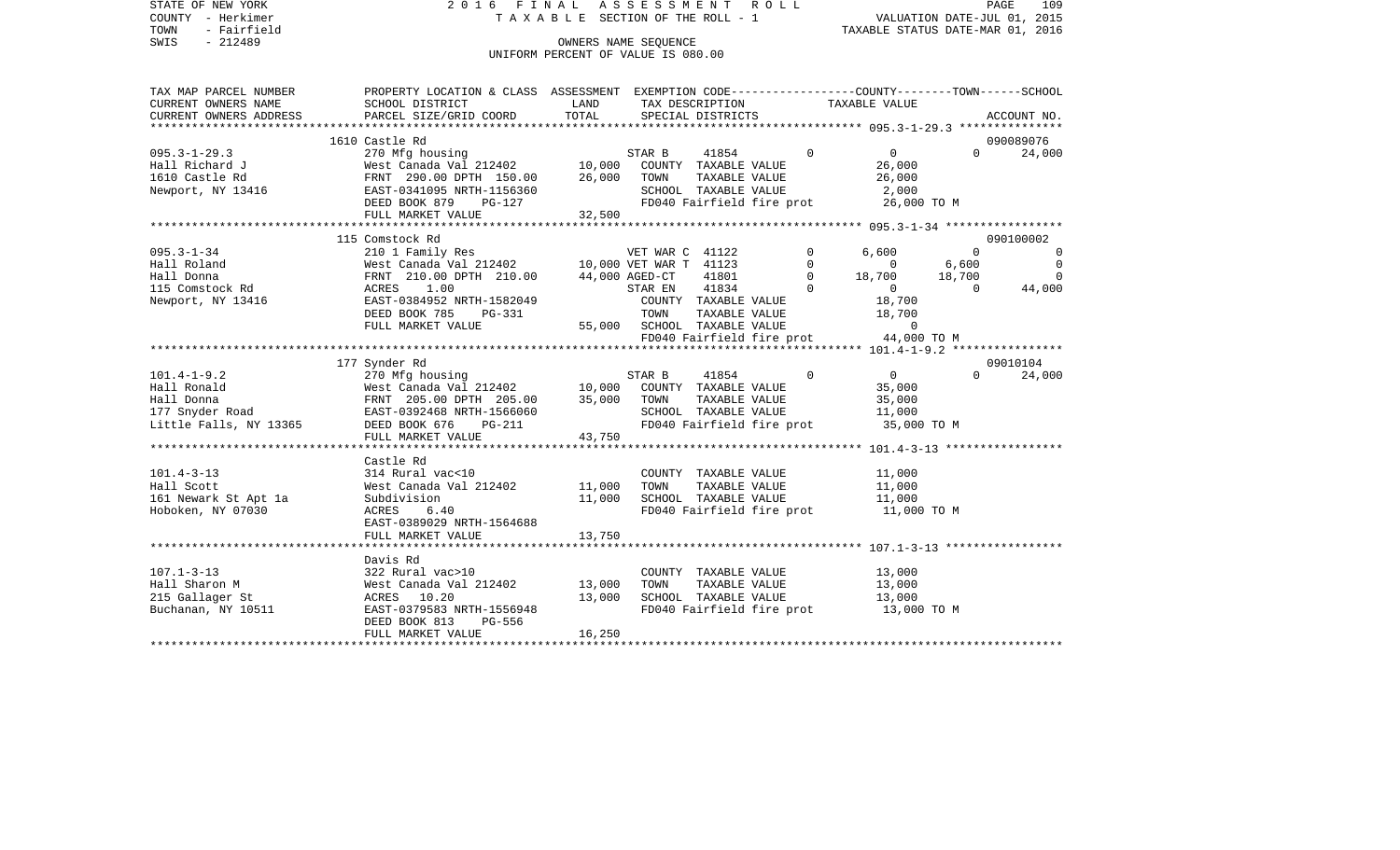STATE OF NEW YORK 2 0 1 6 F I N A L A S S E S S M E N T R O L L PAGE 110VALUATION DATE-JUL 01, 2015 COUNTY - Herkimer T A X A B L E SECTION OF THE ROLL - 1 TOWN - Fairfield TAXABLE STATUS DATE-MAR 01, 2016 SWIS - 212489 CONNERS NAME SEQUENCE UNIFORM PERCENT OF VALUE IS 080.00TAX MAP PARCEL NUMBER PROPERTY LOCATION & CLASS ASSESSMENT EXEMPTION CODE------------------COUNTY--------TOWN------SCHOOL CURRENT OWNERS NAME SCHOOL DISTRICT LAND TAX DESCRIPTION TAXABLE VALUECURRENT OWNERS ADDRESS PARCEL SIZE/GRID COORD TOTAL SPECIAL DISTRICTS ACCOUNT NO. \*\*\*\*\*\*\*\*\*\*\*\*\*\*\*\*\*\*\*\*\*\*\*\*\*\*\*\*\*\*\*\*\*\*\*\*\*\*\*\*\*\*\*\*\*\*\*\*\*\*\*\*\*\*\*\*\*\*\*\*\*\*\*\*\*\*\*\*\*\*\*\*\*\*\*\*\*\*\*\*\*\*\*\*\*\*\*\*\*\*\*\*\*\*\*\*\*\*\*\*\*\*\* 107.4-2-19.2 \*\*\*\*\*\*\*\*\*\*\*\*\*\*\* Topnotch Rd 107.4-2-19.2 314 Rural vac<10 COUNTY TAXABLE VALUE 2,500 Halladay Merton **Little Falls Ce 210900** 2,500 TOWN TAXABLE VALUE 2,500 Halladay Shirley ACRES 3.60 2,500 SCHOOL TAXABLE VALUE 2,500 353 State Rte 170 EAST-0396242 NRTH-1545750 FD040 Fairfield fire prot 2,500 TO M DEED BOOK 789 PG-285 FULL MARKET VALUE 3,125 \*\*\*\*\*\*\*\*\*\*\*\*\*\*\*\*\*\*\*\*\*\*\*\*\*\*\*\*\*\*\*\*\*\*\*\*\*\*\*\*\*\*\*\*\*\*\*\*\*\*\*\*\*\*\*\*\*\*\*\*\*\*\*\*\*\*\*\*\*\*\*\*\*\*\*\*\*\*\*\*\*\*\*\*\*\*\*\*\*\*\*\*\*\*\*\*\*\*\*\*\*\*\* 107.4-2-20 \*\*\*\*\*\*\*\*\*\*\*\*\*\*\*\*\* 353 State Route 170 090003540107.4-2-20 210 1 Family Res STAR EN 41834 0 0 0 52,240 Halladay Merton Little Falls Ce 210900 12,000 COUNTY TAXABLE VALUE 110,000 Halladay Shirley ACRES 3.80 110,000 TOWN TAXABLE VALUE 110,000 353 State Route 170 **EAST-0396197 NRTH-1546281** SCHOOL TAXABLE VALUE Little Falls, NY 13365 DEED BOOK 00495 PG-00171 FD040 Fairfield fire prot 110,000 TO M FULL MARKET VALUE 137,500 \*\*\*\*\*\*\*\*\*\*\*\*\*\*\*\*\*\*\*\*\*\*\*\*\*\*\*\*\*\*\*\*\*\*\*\*\*\*\*\*\*\*\*\*\*\*\*\*\*\*\*\*\*\*\*\*\*\*\*\*\*\*\*\*\*\*\*\*\*\*\*\*\*\*\*\*\*\*\*\*\*\*\*\*\*\*\*\*\*\*\*\*\*\*\*\*\*\*\*\*\*\*\* 100.2-1-1 \*\*\*\*\*\*\*\*\*\*\*\*\*\*\*\*\*\*Platform Rd 090002310 100.2-1-1 720 Mine/quarry COUNTY TAXABLE VALUE 90,000 Hanson Aggregates New York Inc West Canada Val 212402 90,000 TOWN TAXABLE VALUE 90,000<br>Marvin F. Poer & Co. ACRES 121.10 90,000 SCHOOL TAXABLE VALUE 90,000 Marvin F. Poer & Co. ACRES 121.10 90,000 SCHOOL TAXABLE VALUE 90,000 PO Box 52427 EAST-0364593 NRTH-1576215 FD040 Fairfield fire prot 90,000 TO M Atlanta, GA 30355 DEED BOOK 00586 PG-00384 FULL MARKET VALUE 112,500 \*\*\*\*\*\*\*\*\*\*\*\*\*\*\*\*\*\*\*\*\*\*\*\*\*\*\*\*\*\*\*\*\*\*\*\*\*\*\*\*\*\*\*\*\*\*\*\*\*\*\*\*\*\*\*\*\*\*\*\*\*\*\*\*\*\*\*\*\*\*\*\*\*\*\*\*\*\*\*\*\*\*\*\*\*\*\*\*\*\*\*\*\*\*\*\*\*\*\*\*\*\*\* 100.2-1-6 \*\*\*\*\*\*\*\*\*\*\*\*\*\*\*\*\*\* State Route 28 090002340100.2-1-6 720 Mine/quarry COUNTY TAXABLE VALUE 24,000 Hanson Aggregates New York Inc West Canada Val 212402 24,000 TOWN TAXABLE VALUE 24,000 Marvin F. Poer & Co. ACRES 28.10 24,000 SCHOOL TAXABLE VALUE 24,000 PO Box 52427 EAST-0363575 NRTH-1575520 FD040 Fairfield fire prot 24,000 TO M Atlanta, GA 30355 DEED BOOK 00606 PG-00899 FULL MARKET VALUE 30,000 \*\*\*\*\*\*\*\*\*\*\*\*\*\*\*\*\*\*\*\*\*\*\*\*\*\*\*\*\*\*\*\*\*\*\*\*\*\*\*\*\*\*\*\*\*\*\*\*\*\*\*\*\*\*\*\*\*\*\*\*\*\*\*\*\*\*\*\*\*\*\*\*\*\*\*\*\*\*\*\*\*\*\*\*\*\*\*\*\*\*\*\*\*\*\*\*\*\*\*\*\*\*\* 100.2-1-7 \*\*\*\*\*\*\*\*\*\*\*\*\*\*\*\*\*\* 5125 State Route 28 090002280100.2-1-7 720 Mine/quarry COUNTY TAXABLE VALUE 250,000 Hanson Aggregates New York Inc West Canada Val 212402 75,000 TOWN TAXABLE VALUE 250,000 Marvin F. Poer & Co. ACRES 100.00 250,000 SCHOOL TAXABLE VALUE 250,000 PO Box 52427 EAST-0364969 NRTH-1574329 FD040 Fairfield fire prot 250,000 TO M Atlanta, GA 30355 DEED BOOK 00586 PG-00381 FULL MARKET VALUE 312,500 \*\*\*\*\*\*\*\*\*\*\*\*\*\*\*\*\*\*\*\*\*\*\*\*\*\*\*\*\*\*\*\*\*\*\*\*\*\*\*\*\*\*\*\*\*\*\*\*\*\*\*\*\*\*\*\*\*\*\*\*\*\*\*\*\*\*\*\*\*\*\*\*\*\*\*\*\*\*\*\*\*\*\*\*\*\*\*\*\*\*\*\*\*\*\*\*\*\*\*\*\*\*\* 101.2-1-4 \*\*\*\*\*\*\*\*\*\*\*\*\*\*\*\*\*\* Beaver Rd 090000300101.2-1-4 322 Rural vac>10 COUNTY TAXABLE VALUE 14,000 Harper Brian H West Canada Val 212402 14,000 TOWN TAXABLE VALUE 14,000 PO Box 53 ACRES 15.40 14,000 SCHOOL TAXABLE VALUE 14,000 Slaisbury Center, NY 13454 EAST-0391517 NRTH-1572981 FD040 Fairfield fire prot 14,000 TO M DEED BOOK 822 PG-103FULL MARKET VALUE 17,500 \*\*\*\*\*\*\*\*\*\*\*\*\*\*\*\*\*\*\*\*\*\*\*\*\*\*\*\*\*\*\*\*\*\*\*\*\*\*\*\*\*\*\*\*\*\*\*\*\*\*\*\*\*\*\*\*\*\*\*\*\*\*\*\*\*\*\*\*\*\*\*\*\*\*\*\*\*\*\*\*\*\*\*\*\*\*\*\*\*\*\*\*\*\*\*\*\*\*\*\*\*\*\*\*\*\*\*\*\*\*\*\*\*\*\*\*\*\*\*\*\*\*\*\*\*\*\*\*\*\*\*\*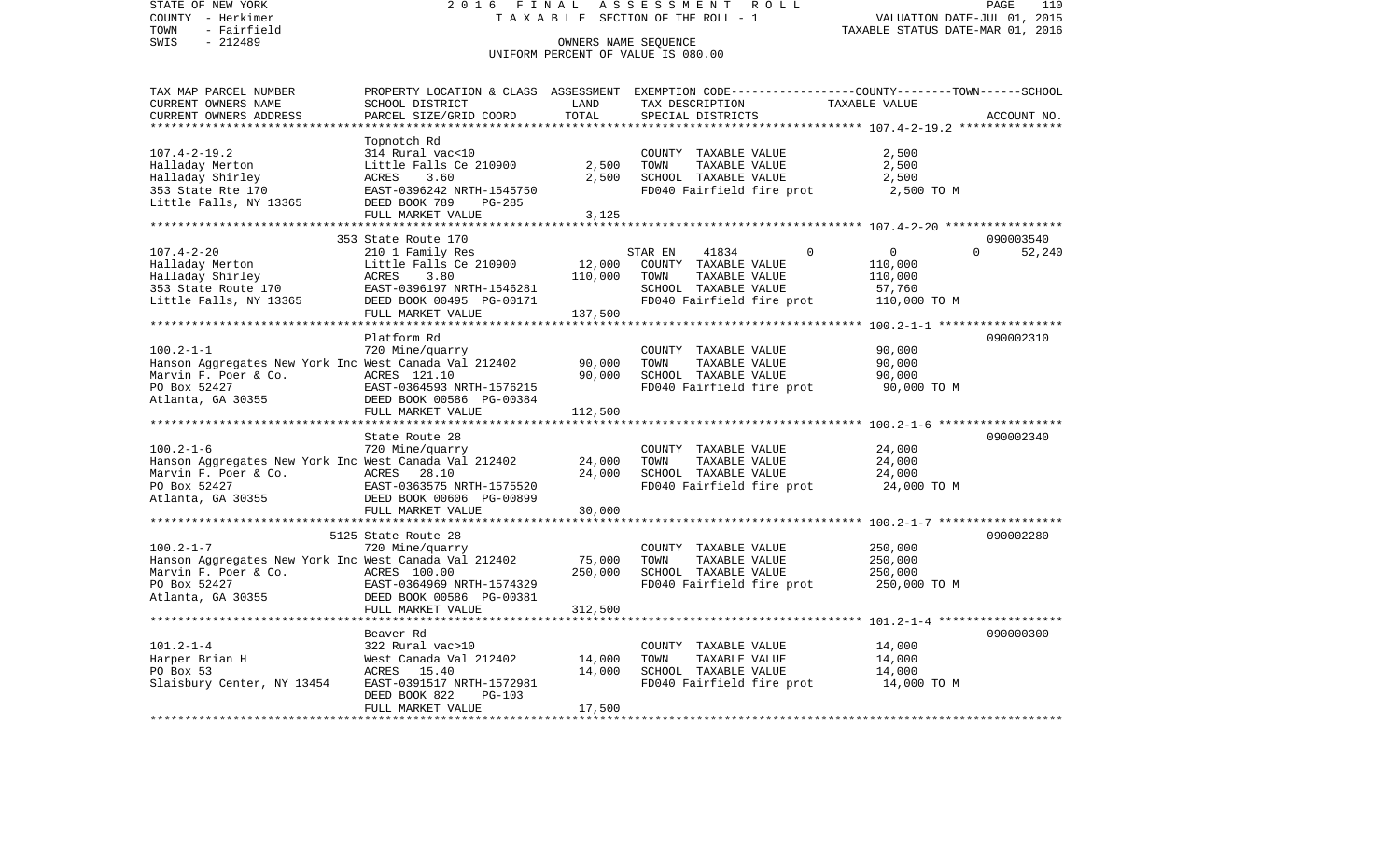| COUNTY<br>– Herkimer<br>- Fairfield<br>TOWN<br>SWIS<br>$-212489$ | T A X A B L E SECTION OF THE ROLL - 1                                                                              | VALUATION DATE-JUL 01, 2015<br>TAXABLE STATUS DATE-MAR 01, 2016 |                                                   |                            |                    |
|------------------------------------------------------------------|--------------------------------------------------------------------------------------------------------------------|-----------------------------------------------------------------|---------------------------------------------------|----------------------------|--------------------|
|                                                                  |                                                                                                                    |                                                                 | UNIFORM PERCENT OF VALUE IS 080.00                |                            |                    |
| TAX MAP PARCEL NUMBER<br>CURRENT OWNERS NAME                     | PROPERTY LOCATION & CLASS ASSESSMENT EXEMPTION CODE---------------COUNTY-------TOWN------SCHOOL<br>SCHOOL DISTRICT | LAND                                                            | TAX DESCRIPTION                                   | TAXABLE VALUE              |                    |
| CURRENT OWNERS ADDRESS                                           | PARCEL SIZE/GRID COORD                                                                                             | TOTAL                                                           | SPECIAL DISTRICTS                                 |                            | ACCOUNT NO.        |
| *******************                                              |                                                                                                                    | ***********                                                     |                                                   |                            |                    |
|                                                                  | 1378 Castle Rd                                                                                                     |                                                                 |                                                   |                            | 090010107          |
| $095.3 - 4 - 16$                                                 | 210 1 Family Res                                                                                                   |                                                                 | 41854<br>STAR B                                   | $\Omega$<br>$\Omega$       | $\Omega$<br>24,000 |
| Harper Brian Jr.<br>McKerrow Kayla                               | West Canada Val 212402<br>Split 1998                                                                               | 12,000<br>92,500                                                | COUNTY TAXABLE VALUE<br>TOWN<br>TAXABLE VALUE     | 92,500<br>92,500           |                    |
| 1378 Castle Rd                                                   | ACRES<br>5.00                                                                                                      |                                                                 | SCHOOL TAXABLE VALUE                              | 68,500                     |                    |
| Newport, NY 13416                                                | EAST-0345580 NRTH-1155750                                                                                          |                                                                 | FD040 Fairfield fire prot                         | 92,500 TO M                |                    |
|                                                                  | DEED BOOK 1547 PG-858                                                                                              |                                                                 |                                                   |                            |                    |
|                                                                  | FULL MARKET VALUE                                                                                                  | 115,625                                                         |                                                   |                            |                    |
|                                                                  |                                                                                                                    |                                                                 |                                                   |                            |                    |
|                                                                  | Thompson Rd                                                                                                        |                                                                 |                                                   |                            | 090009390          |
| $101.4 - 6 - 13$                                                 | 312 Vac w/imprv                                                                                                    |                                                                 | COUNTY TAXABLE VALUE                              | 32,000                     |                    |
| Harrington Darryl & Susan<br>565 E Gansevoort St                 | West Canada Val 212402                                                                                             | 12,000<br>32,000                                                | TOWN<br>TAXABLE VALUE<br>SCHOOL TAXABLE VALUE     | 32,000                     |                    |
| Little Falls, NY 13365                                           | ACRES<br>9.80<br>EAST-0392288 NRTH-1560743                                                                         |                                                                 | FD040 Fairfield fire prot                         | 32,000<br>32,000 TO M      |                    |
|                                                                  | DEED BOOK 1236<br>PG-290                                                                                           |                                                                 |                                                   |                            |                    |
|                                                                  | FULL MARKET VALUE                                                                                                  | 40,000                                                          |                                                   |                            |                    |
|                                                                  |                                                                                                                    |                                                                 |                                                   |                            |                    |
|                                                                  | 590 Hardscrabble Rd                                                                                                |                                                                 |                                                   |                            |                    |
| $107.1 - 2 - 12$                                                 | 270 Mfg housing                                                                                                    |                                                                 | STAR B<br>41854                                   | $\Omega$<br>$\overline{0}$ | 24,000<br>$\Omega$ |
| Harrod Joseph F                                                  | West Canada Val 212402                                                                                             | 10,000                                                          | COUNTY TAXABLE VALUE                              | 60,000                     |                    |
| 590 Hardscrabble Rd<br>Little Falls, NY 13365                    | Portion Of 107.1-1-6.2<br>ACRES<br>1.60                                                                            | 60,000                                                          | TAXABLE VALUE<br>TOWN<br>SCHOOL TAXABLE VALUE     | 60,000<br>36,000           |                    |
|                                                                  | EAST-0382039 NRTH-1556202                                                                                          |                                                                 | FD040 Fairfield fire prot                         | 60,000 TO M                |                    |
|                                                                  | DEED BOOK 1388 PG-923                                                                                              |                                                                 |                                                   |                            |                    |
|                                                                  | FULL MARKET VALUE                                                                                                  | 75,000                                                          |                                                   |                            |                    |
|                                                                  |                                                                                                                    |                                                                 |                                                   |                            |                    |
|                                                                  | Davis Rd                                                                                                           |                                                                 |                                                   |                            |                    |
| $107.1 - 2 - 13$                                                 | 311 Res vac land                                                                                                   |                                                                 | COUNTY TAXABLE VALUE                              | 10,000                     |                    |
| Harrod Joseph F                                                  | West Canada Val 212402                                                                                             | 10,000                                                          | TOWN<br>TAXABLE VALUE                             | 10,000                     |                    |
| 590 Hardscrabble Rd<br>Little Falls, NY 13365                    | Portion Of 107.1-1-6.2<br>ACRES<br>5.20                                                                            | 10,000                                                          | SCHOOL TAXABLE VALUE<br>FD040 Fairfield fire prot | 10,000<br>10,000 TO M      |                    |
|                                                                  | EAST-0382265 NRTH-1556498                                                                                          |                                                                 |                                                   |                            |                    |
|                                                                  | DEED BOOK 1388<br>$PG-923$                                                                                         |                                                                 |                                                   |                            |                    |
|                                                                  | FULL MARKET VALUE                                                                                                  | 12,500                                                          |                                                   |                            |                    |
|                                                                  |                                                                                                                    |                                                                 |                                                   |                            |                    |
|                                                                  | Stahl Rd                                                                                                           |                                                                 |                                                   |                            | 090003120          |
| $107.4 - 2 - 8$                                                  | 105 Vac farmland                                                                                                   |                                                                 | COUNTY TAXABLE VALUE                              | 25,000                     |                    |
| Hart Jean                                                        | West Canada Val 212402                                                                                             | 25,000                                                          | TAXABLE VALUE<br>TOWN                             | 25,000                     |                    |
| 378 Bell Rd<br>St Johnsville, NY 13452                           | 50.00<br>ACRES<br>EAST-0389599 NRTH-1550604                                                                        | 25,000                                                          | SCHOOL TAXABLE VALUE<br>FD040 Fairfield fire prot | 25,000<br>25,000 TO M      |                    |
|                                                                  | DEED BOOK 795<br>$PG-265$                                                                                          |                                                                 |                                                   |                            |                    |
|                                                                  | FULL MARKET VALUE                                                                                                  | 31,250                                                          |                                                   |                            |                    |
|                                                                  |                                                                                                                    |                                                                 |                                                   |                            |                    |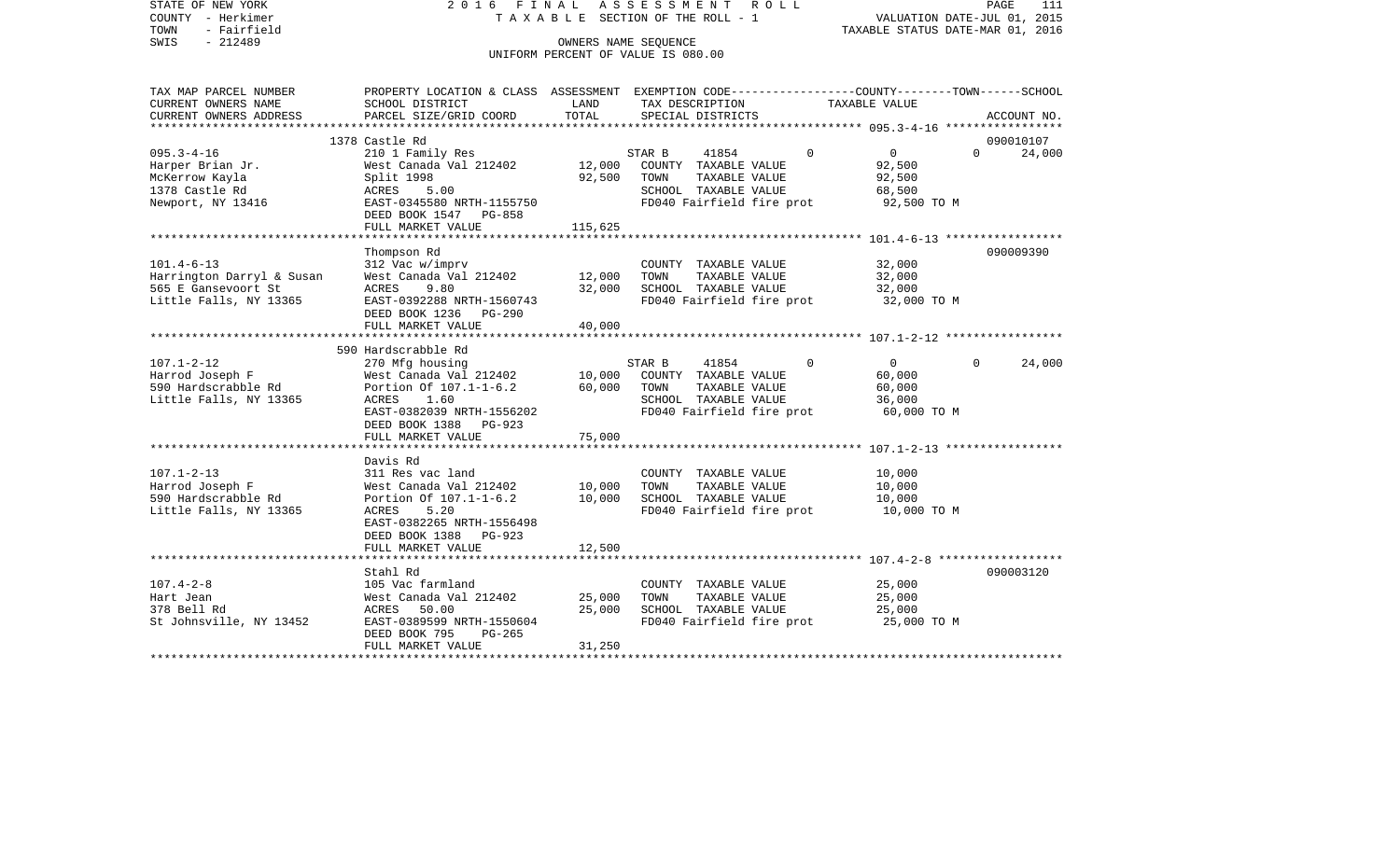STATE OF NEW YORK 2 0 1 6 F I N A L A S S E S S M E N T R O L L PAGE 112COUNTY - Herkimer **T A X A B L E** SECTION OF THE ROLL - 1 VALUATION DATE-JUL 01, 2015 TOWN - Fairfield TAXABLE STATUS DATE-MAR 01, 2016 SWIS - 212489 OWNERS NAME SEQUENCE UNIFORM PERCENT OF VALUE IS 080.00

TAX MAP PARCEL NUMBER PROPERTY LOCATION & CLASS ASSESSMENT EXEMPTION CODE------------------COUNTY--------TOWN------SCHOOL CURRENT OWNERS NAME SCHOOL DISTRICT LAND TAX DESCRIPTION TAXABLE VALUECURRENT OWNERS ADDRESS PARCEL SIZE/GRID COORD TOTAL SPECIAL DISTRICTS ACCOUNT NO. \*\*\*\*\*\*\*\*\*\*\*\*\*\*\*\*\*\*\*\*\*\*\*\*\*\*\*\*\*\*\*\*\*\*\*\*\*\*\*\*\*\*\*\*\*\*\*\*\*\*\*\*\*\*\*\*\*\*\*\*\*\*\*\*\*\*\*\*\*\*\*\*\*\*\*\*\*\*\*\*\*\*\*\*\*\*\*\*\*\*\*\*\*\*\*\*\*\*\*\*\*\*\* 106.4-1-35.3 \*\*\*\*\*\*\*\*\*\*\*\*\*\*\* 388 W End Rd 090010097106.4-1-35.3 210 1 Family Res STAR B 41854 0 0 0 24,000 Hartman Carol West Canada Val 212402 11,000 COUNTY TAXABLE VALUE 60,000 Morris Sheldon ACRES 2.90 60,000 TOWN TAXABLE VALUE 60,000 388 West End Rd EAST-0364684 NRTH-1547347 SCHOOL TAXABLE VALUE 36,000 Little Falls, NY 13365 DEED BOOK 790 PG-396 FD040 Fairfield fire prot 60,000 TO M FULL MARKET VALUE 75,000 \*\*\*\*\*\*\*\*\*\*\*\*\*\*\*\*\*\*\*\*\*\*\*\*\*\*\*\*\*\*\*\*\*\*\*\*\*\*\*\*\*\*\*\*\*\*\*\*\*\*\*\*\*\*\*\*\*\*\*\*\*\*\*\*\*\*\*\*\*\*\*\*\*\*\*\*\*\*\*\*\*\*\*\*\*\*\*\*\*\*\*\*\*\*\*\*\*\*\*\*\*\*\* 106.4-1-35.2 \*\*\*\*\*\*\*\*\*\*\*\*\*\*\* 147 North Creek Rd 090100080106.4-1-35.2 210 1 Family Res STAR EN 41834 0 0 0 52,240 Hartman Wayne West Canada Val 212402 11,000 COUNTY TAXABLE VALUE 58,000 Hartman Barbara ACRES 2.00 BANK 291 58,000 TOWN TAXABLE VALUE 58,000 147 North Creek Rd EAST-0364563 NRTH-1545993 SCHOOL TAXABLE VALUE 5,760 Little Falls, NY 13365 DEED BOOK 784 PG-649 FD040 Fairfield fire prot 58,000 TO M FULL MARKET VALUE 72,500 \*\*\*\*\*\*\*\*\*\*\*\*\*\*\*\*\*\*\*\*\*\*\*\*\*\*\*\*\*\*\*\*\*\*\*\*\*\*\*\*\*\*\*\*\*\*\*\*\*\*\*\*\*\*\*\*\*\*\*\*\*\*\*\*\*\*\*\*\*\*\*\*\*\*\*\*\*\*\*\*\*\*\*\*\*\*\*\*\*\*\*\*\*\*\*\*\*\*\*\*\*\*\* 106.4-1-35.4 \*\*\*\*\*\*\*\*\*\*\*\*\*\*\* 161 North Creek Rd106.4-1-35.4 314 Rural vac<10 COUNTY TAXABLE VALUE 5,000 Hartman Wayne Sr West Canada Val 212402 5,000 TOWN TAXABLE VALUE 5,000 Hartman Barbara ACRES 1.00 5,000 SCHOOL TAXABLE VALUE 5,000 147 North Creek Rd EAST-0364946 NRTH-1545997 FD040 Fairfield fire prot 5,000 TO M Little Falls, NY 13365 DEED BOOK 891 PG-106 FULL MARKET VALUE 6,250 \*\*\*\*\*\*\*\*\*\*\*\*\*\*\*\*\*\*\*\*\*\*\*\*\*\*\*\*\*\*\*\*\*\*\*\*\*\*\*\*\*\*\*\*\*\*\*\*\*\*\*\*\*\*\*\*\*\*\*\*\*\*\*\*\*\*\*\*\*\*\*\*\*\*\*\*\*\*\*\*\*\*\*\*\*\*\*\*\*\*\*\*\*\*\*\*\*\*\*\*\*\*\* 106.4-1-7.2 \*\*\*\*\*\*\*\*\*\*\*\*\*\*\*\* 248 Kelly Rd 106.4-1-7.2 240 Rural res STAR EN 41834 0 0 0 52,240 Hartrum Louise D West Canada Val 212402 12,300 COUNTY TAXABLE VALUE 69,000 248 Kelly Rd FRNT 476.10 DPTH 69,000 TOWN TAXABLE VALUE 69,000 Little Falls, NY 13365 ACRES 5.00 SCHOOL TAXABLE VALUE 16,760 EAST-0370222 NRTH-1551530 FD040 Fairfield fire prot 69,000 TO M DEED BOOK 1093 PG-804FULL MARKET VALUE 86,250 \*\*\*\*\*\*\*\*\*\*\*\*\*\*\*\*\*\*\*\*\*\*\*\*\*\*\*\*\*\*\*\*\*\*\*\*\*\*\*\*\*\*\*\*\*\*\*\*\*\*\*\*\*\*\*\*\*\*\*\*\*\*\*\*\*\*\*\*\*\*\*\*\*\*\*\*\*\*\*\*\*\*\*\*\*\*\*\*\*\*\*\*\*\*\*\*\*\*\*\*\*\*\* 101.4-6-6 \*\*\*\*\*\*\*\*\*\*\*\*\*\*\*\*\*\* Thompson Rd 090009390 101.4-6-6 322 Rural vac>10 COUNTY TAXABLE VALUE 18,000 Harvey David M West Canada Val 212402 18,000 TOWN TAXABLE VALUE 18,000 SCHOOL TAXABLE VALUE 655 N Creek Rd EAST-0391495 NRTH-1561711 FD040 Fairfield fire prot 18,000 TO M Little Falls, NY 13365 DEED BOOK 1094 PG-512 FULL MARKET VALUE 22,500 \*\*\*\*\*\*\*\*\*\*\*\*\*\*\*\*\*\*\*\*\*\*\*\*\*\*\*\*\*\*\*\*\*\*\*\*\*\*\*\*\*\*\*\*\*\*\*\*\*\*\*\*\*\*\*\*\*\*\*\*\*\*\*\*\*\*\*\*\*\*\*\*\*\*\*\*\*\*\*\*\*\*\*\*\*\*\*\*\*\*\*\*\*\*\*\*\*\*\*\*\*\*\*\*\*\*\*\*\*\*\*\*\*\*\*\*\*\*\*\*\*\*\*\*\*\*\*\*\*\*\*\*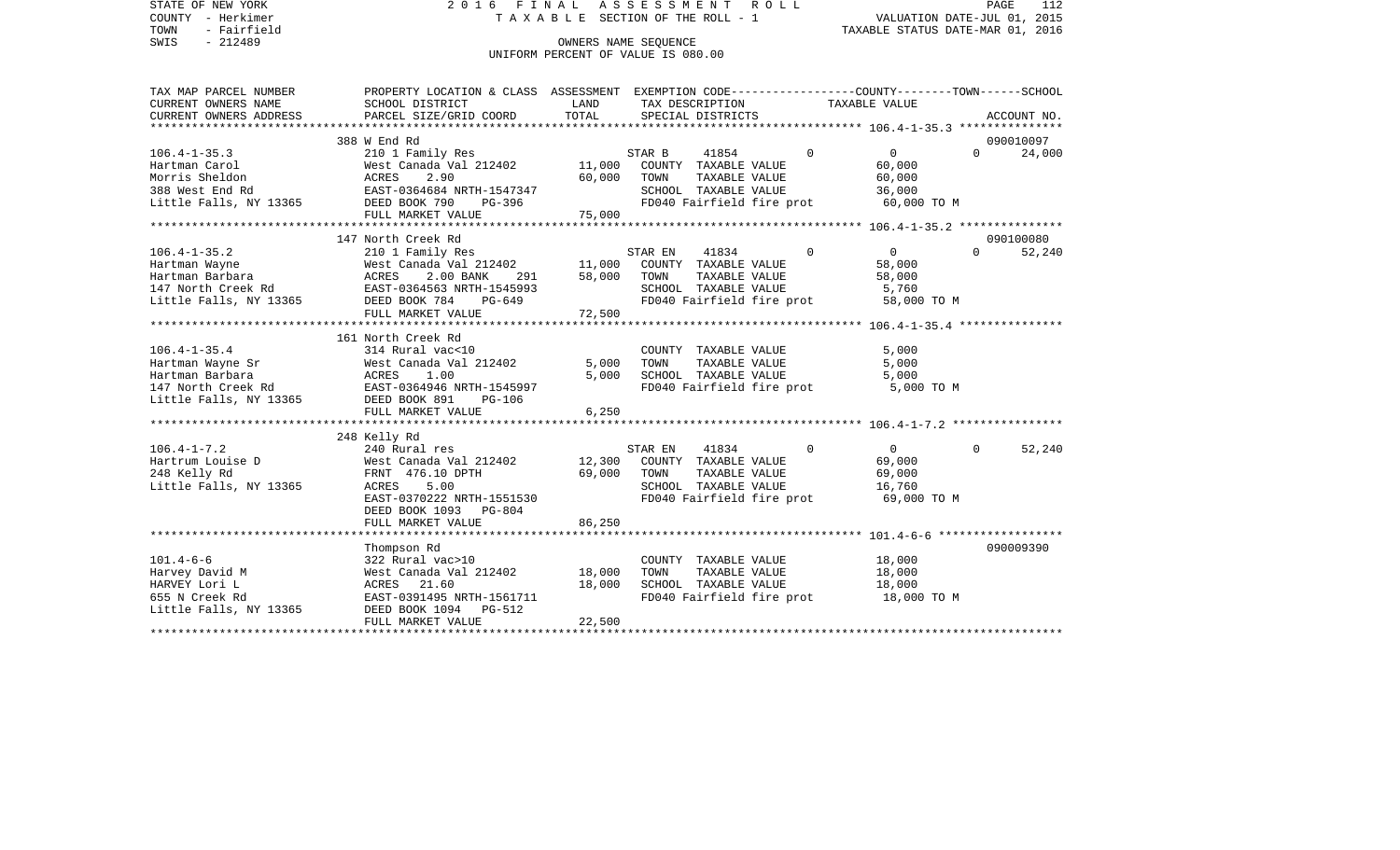|      | STATE OF NEW YORK | 2016 FINAL ASSESSMENT ROLL         | PAGE                             | 113 |
|------|-------------------|------------------------------------|----------------------------------|-----|
|      | COUNTY - Herkimer | TAXABLE SECTION OF THE ROLL - 1    | VALUATION DATE-JUL 01, 2015      |     |
| TOWN | - Fairfield       |                                    | TAXABLE STATUS DATE-MAR 01, 2016 |     |
| SWIS | - 212489          | OWNERS NAME SEOUENCE               |                                  |     |
|      |                   | UNIFORM PERCENT OF VALUE IS 080.00 |                                  |     |

| TAX MAP PARCEL NUMBER     | PROPERTY LOCATION & CLASS ASSESSMENT EXEMPTION CODE--------------COUNTY-------TOWN------SCHOOL |               |                                   |             |                |          |             |
|---------------------------|------------------------------------------------------------------------------------------------|---------------|-----------------------------------|-------------|----------------|----------|-------------|
| CURRENT OWNERS NAME       | SCHOOL DISTRICT                                                                                | LAND          | TAX DESCRIPTION                   |             | TAXABLE VALUE  |          |             |
| CURRENT OWNERS ADDRESS    | PARCEL SIZE/GRID COORD                                                                         | TOTAL         | SPECIAL DISTRICTS                 |             |                |          | ACCOUNT NO. |
| ***********************   |                                                                                                |               |                                   |             |                |          |             |
|                           | 655 North Creek Rd                                                                             |               |                                   |             |                |          | 090100033   |
| $107.3 - 2 - 29.3$        | 210 1 Family Res                                                                               |               |                                   | $\Omega$    | 12,000         | 16,000   | $\Omega$    |
| Harvey David M            | 210 1 Family Res<br>West Canada Val 212402 12,000 VET DIS CT 41141                             |               |                                   | $\mathbf 0$ | 9,500          | 9,500    | $\Omega$    |
| Harvey Lori L             | Split From 107.3-2-29.1                                                                        | 95,000 STAR B | 41854                             | $\Omega$    | $\Omega$       | $\Omega$ | 24,000      |
| 655 North Creek Rd        | 3.70<br>ACRES                                                                                  |               | COUNTY TAXABLE VALUE              |             | 73,500         |          |             |
| Little Falls, NY 13365    | EAST-0374427 NRTH-1547637                                                                      |               | TOWN<br>TAXABLE VALUE             |             | 69,500         |          |             |
|                           | DEED BOOK 1334 PG-70                                                                           |               | SCHOOL TAXABLE VALUE              |             | 71,000         |          |             |
|                           | FULL MARKET VALUE                                                                              |               | 118,750 FD040 Fairfield fire prot |             | 95,000 TO M    |          |             |
|                           | ********************                                                                           |               |                                   |             |                |          |             |
|                           | Sandy Lane Rd                                                                                  |               |                                   |             |                |          | 090086020   |
| $095.4 - 1 - 13$          | 260 Seasonal res                                                                               |               | COUNTY TAXABLE VALUE              |             | 54,000         |          |             |
| Hayes Richard             | West Canada Val 212402                                                                         | 22,000        | TOWN<br>TAXABLE VALUE             |             | 54,000         |          |             |
| 7342 St Hwy 29            | 65.10<br>ACRES                                                                                 | 54,000        | SCHOOL TAXABLE VALUE              |             | 54,000         |          |             |
|                           |                                                                                                |               | FD040 Fairfield fire prot         |             |                |          |             |
| Dolgeville, NY 13329      | EAST-0392566 NRTH-1582258                                                                      |               |                                   |             | 54,000 TO M    |          |             |
|                           | DEED BOOK 833<br>PG-165                                                                        |               |                                   |             |                |          |             |
|                           | FULL MARKET VALUE                                                                              | 67,500        |                                   |             |                |          |             |
|                           |                                                                                                |               |                                   |             |                |          |             |
|                           | North Creek Road                                                                               |               |                                   |             |                |          |             |
| $106.4 - 1 - 42$          | 314 Rural vac<10                                                                               |               | COUNTY TAXABLE VALUE              |             | 2,000          |          |             |
| Haynes Robert             | West Canada Val 212402                                                                         | 2,000         | TOWN<br>TAXABLE VALUE             |             | 2,000          |          |             |
| 439 North Creek Road      | piece in Herkimer 106.4-3                                                                      | 2,000         | SCHOOL TAXABLE VALUE              |             | 2,000          |          |             |
| Little Falls, NY 13365    | FRNT 1015.00 DPTH                                                                              |               | FD040 Fairfield fire prot         |             | 2,000 TO M     |          |             |
|                           | ACRES<br>7.40                                                                                  |               |                                   |             |                |          |             |
|                           | EAST-0369023 NRTH-1546639                                                                      |               |                                   |             |                |          |             |
|                           | FULL MARKET VALUE                                                                              | 2,500         |                                   |             |                |          |             |
|                           |                                                                                                |               |                                   |             |                |          |             |
|                           | Castle Rd                                                                                      |               |                                   |             |                |          | 090010680   |
| $107.2 - 2 - 17$          | 314 Rural vac<10                                                                               |               | COUNTY TAXABLE VALUE              |             | 12,000         |          |             |
| Hendrickson Mark          | West Canada Val 212402                                                                         | 12,000        | TOWN<br>TAXABLE VALUE             |             | 12,000         |          |             |
| 1525 Route 211 E. trlr 25 | MAP JJ27C28                                                                                    | 12,000        | SCHOOL TAXABLE VALUE              |             | 12,000         |          |             |
| Middletown, NY 10941-3711 | FRNT 258.00 DPTH                                                                               |               | FD040 Fairfield fire prot         |             | 12,000 TO M    |          |             |
|                           | 8.20<br>ACRES                                                                                  |               |                                   |             |                |          |             |
|                           | EAST-0391633 NRTH-1560138                                                                      |               |                                   |             |                |          |             |
|                           | DEED BOOK 1171 PG-452                                                                          |               |                                   |             |                |          |             |
|                           | FULL MARKET VALUE                                                                              | 15,000        |                                   |             |                |          |             |
|                           |                                                                                                |               |                                   |             |                |          |             |
|                           | 500 Platform Rd                                                                                |               |                                   |             |                |          | 090003870   |
| $100.2 - 1 - 16$          | 120 Field crops                                                                                |               | 41834<br>STAR EN                  | $\Omega$    | $\overline{0}$ | $\Omega$ | 52,240      |
| Henzel Irrevocable Trust  | West Canada Val 212402                                                                         | 66,000        | COUNTY TAXABLE VALUE              |             | 146,000        |          |             |
| Collet Irrevocable Trust  | ACRES 107.00                                                                                   | 146,000       | TOWN<br>TAXABLE VALUE             |             | 146,000        |          |             |
| 500 Platform Rd           | EAST-0369874 NRTH-1576193                                                                      |               | SCHOOL TAXABLE VALUE              |             | 93,760         |          |             |
| Newport, NY 13416         | PG-382<br>DEED BOOK 1406                                                                       |               | FD040 Fairfield fire prot         |             | 146,000 TO M   |          |             |
|                           | FULL MARKET VALUE                                                                              | 182,500       |                                   |             |                |          |             |
|                           | ********************************                                                               |               |                                   |             |                |          |             |
|                           |                                                                                                |               |                                   |             |                |          |             |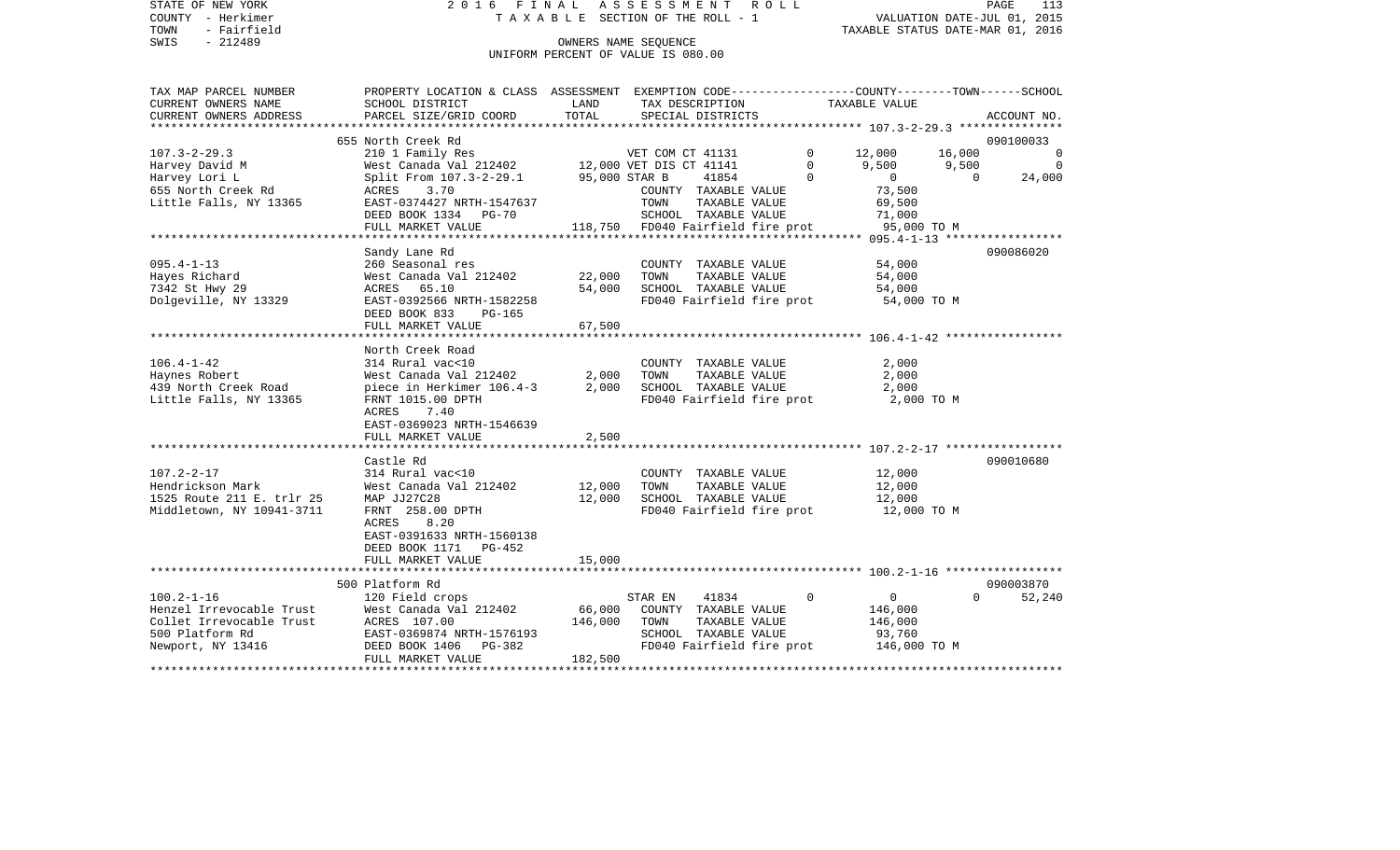| STATE OF NEW YORK<br>COUNTY - Herkimer<br>TOWN<br>- Fairfield                                                            | 2 0 1 6<br>FINAL                                                                                                                                                                                     |                              | ASSESSMENT<br>R O L L<br>TAXABLE SECTION OF THE ROLL - 1                                                                                | VALUATION DATE-JUL 01, 2015<br>TAXABLE STATUS DATE-MAR 01, 2016                                    | PAGE<br>114         |
|--------------------------------------------------------------------------------------------------------------------------|------------------------------------------------------------------------------------------------------------------------------------------------------------------------------------------------------|------------------------------|-----------------------------------------------------------------------------------------------------------------------------------------|----------------------------------------------------------------------------------------------------|---------------------|
| SWIS<br>$-212489$                                                                                                        |                                                                                                                                                                                                      |                              | OWNERS NAME SEQUENCE<br>UNIFORM PERCENT OF VALUE IS 080.00                                                                              |                                                                                                    |                     |
| TAX MAP PARCEL NUMBER<br>CURRENT OWNERS NAME<br>CURRENT OWNERS ADDRESS                                                   | SCHOOL DISTRICT<br>PARCEL SIZE/GRID COORD                                                                                                                                                            | LAND<br>TOTAL<br>*********** | PROPERTY LOCATION & CLASS ASSESSMENT EXEMPTION CODE---------------COUNTY-------TOWN------SCHOOL<br>TAX DESCRIPTION<br>SPECIAL DISTRICTS | TAXABLE VALUE<br>*************************** 101.4-3-19 *****************                          | ACCOUNT NO.         |
| $101.4 - 3 - 19$<br>Hicks James F<br>Hicks Marie<br>1010 Italy Valley Road<br>Naples, NY 14512<br>********************** | Castle Rd<br>322 Rural vac>10<br>West Canada Val 212402<br>ACRES 15.70<br>EAST-0390486 NRTH-1564679<br>DEED BOOK 1124 PG-363<br>FULL MARKET VALUE<br>**************************                      | 15,000<br>15,000<br>18,750   | COUNTY TAXABLE VALUE<br>TOWN<br>TAXABLE VALUE<br>SCHOOL TAXABLE VALUE<br>FD040 Fairfield fire prot                                      | 15,000<br>15,000<br>15,000<br>15,000 TO M<br>*********************** 101.4-3-20 ****************** |                     |
| $101.4 - 3 - 20$<br>Hicks James F<br>Hicks Marie<br>1010 Italy Valley Rd<br>Naples, NY 14512                             | 414 Castle Rd<br>240 Rural res<br>West Canada Val 212402<br>Doublewide<br>partial on house 2004<br>ACRES 15.40<br>EAST-0390658 NRTH-1564335<br>DEED BOOK 899<br>PG-249<br>FULL MARKET VALUE          | 18,000<br>40,000<br>50,000   | COUNTY TAXABLE VALUE<br>TOWN<br>TAXABLE VALUE<br>SCHOOL TAXABLE VALUE<br>FD040 Fairfield fire prot                                      | 40,000<br>40,000<br>40,000<br>40,000 TO M<br>****************** 106.4-1-21 ******************      |                     |
| $106.4 - 1 - 21$<br>Hilts Richard M Sr<br>Goldstein Jennifer G<br>460 West End Road<br>Little Falls, NY 13365            | 460 West End Rd<br>210 1 Family Res<br>West Canada Val 212402<br>doublewide<br>portions of 22.1 & 23.4<br>FRNT<br>98.00 DPTH<br>0.88<br>ACRES<br>EAST-0365074 NRTH-1548487<br>DEED BOOK 927<br>PG-46 | 9,000<br>65,000              | 41834<br>$\Omega$<br>STAR EN<br>COUNTY TAXABLE VALUE<br>TOWN<br>TAXABLE VALUE<br>SCHOOL TAXABLE VALUE<br>FD040 Fairfield fire prot      | $\overline{0}$<br>$\Omega$<br>65,000<br>65,000<br>12,760<br>65,000 TO M                            | 090004050<br>52,240 |
|                                                                                                                          | FULL MARKET VALUE                                                                                                                                                                                    | 81,250                       |                                                                                                                                         | ********************** 107.4-2-15.2 ***************                                                |                     |
| $107.4 - 2 - 15.2$<br>Hirst James R<br>PO Box 517<br>Fountainville, PA 18923                                             | Stahl Rd<br>322 Rural vac>10<br>Little Falls Ce 210900<br>AG LAND<br>FRNT 2650.00 DPTH<br>ACRES 160.00<br>EAST-0389352 NRTH-1548789                                                                  | 70,000<br>70,000             | COUNTY TAXABLE VALUE<br>TOWN<br>TAXABLE VALUE<br>SCHOOL TAXABLE VALUE<br>FD040 Fairfield fire prot                                      | 70,000<br>70,000<br>70,000<br>70,000 TO M                                                          |                     |
|                                                                                                                          | DEED BOOK 907<br>PG-389<br>FULL MARKET VALUE                                                                                                                                                         | 87,500                       |                                                                                                                                         |                                                                                                    |                     |
| $107.1 - 1 - 11.3$<br>Holovitz Danalou<br>323 Davis Rd<br>Little Falls, NY 13365                                         | 323 Davis Rd<br>210 1 Family Res<br>West Canada Val 212402<br>doublewide<br>FRNT 163.00 DPTH 265.00<br>EAST-0376434 NRTH-1557011<br>DEED BOOK 1469<br>$PG-742$<br>FULL MARKET VALUE                  | 10,000<br>72,000<br>90,000   | 41854<br>0<br>STAR B<br>COUNTY TAXABLE VALUE<br>TOWN<br>TAXABLE VALUE<br>SCHOOL TAXABLE VALUE<br>FD040 Fairfield fire prot              | $\overline{0}$<br>$\Omega$<br>72,000<br>72,000<br>48,000<br>72,000 TO M                            | 090100094<br>24,000 |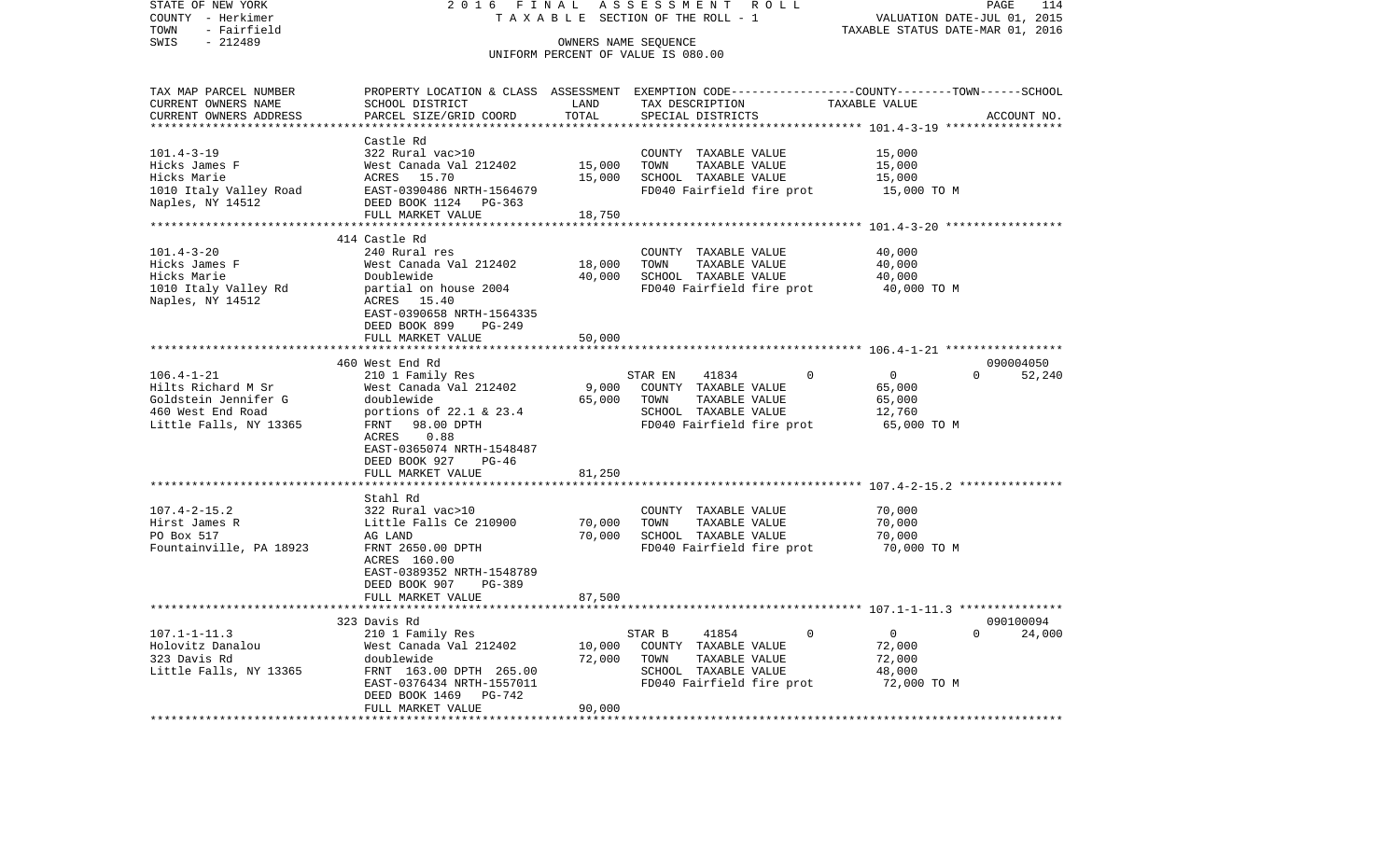STATE OF NEW YORK 2 0 1 6 F I N A L A S S E S S M E N T R O L L PAGE 115COUNTY - Herkimer **T A X A B L E SECTION OF THE ROLL - 1** VALUATION DATE-JUL 01, 2015 TOWN - Fairfield TAXABLE STATUS DATE-MAR 01, 2016 SWIS - 212489 OWNERS NAME SEQUENCE UNIFORM PERCENT OF VALUE IS 080.00TAX MAP PARCEL NUMBER PROPERTY LOCATION & CLASS ASSESSMENT EXEMPTION CODE------------------COUNTY--------TOWN------SCHOOL CURRENT OWNERS NAME SCHOOL DISTRICT LAND TAX DESCRIPTION TAXABLE VALUECURRENT OWNERS ADDRESS PARCEL SIZE/GRID COORD TOTAL SPECIAL DISTRICTS ACCOUNT NO. \*\*\*\*\*\*\*\*\*\*\*\*\*\*\*\*\*\*\*\*\*\*\*\*\*\*\*\*\*\*\*\*\*\*\*\*\*\*\*\*\*\*\*\*\*\*\*\*\*\*\*\*\*\*\*\*\*\*\*\*\*\*\*\*\*\*\*\*\*\*\*\*\*\*\*\*\*\*\*\*\*\*\*\*\*\*\*\*\*\*\*\*\*\*\*\*\*\*\*\*\*\*\* 095.4-1-7.2 \*\*\*\*\*\*\*\*\*\*\*\*\*\*\*\* Sandy Lane Rd 090010100 095.4-1-7.2 321 Abandoned ag COUNTY TAXABLE VALUE 13,700 Homa Greg West Canada Val 212402 13,700 TOWN TAXABLE VALUE 13,700 220A Whitford Rd **ACRES** 32.30 13,700 SCHOOL TAXABLE VALUE 13,700 West Edmeston, NY 13485 EAST-0387629 NRTH-1578848 FD040 Fairfield fire prot 13,700 TO M DEED BOOK 1366 PG-187FULL MARKET VALUE 17,125 \*\*\*\*\*\*\*\*\*\*\*\*\*\*\*\*\*\*\*\*\*\*\*\*\*\*\*\*\*\*\*\*\*\*\*\*\*\*\*\*\*\*\*\*\*\*\*\*\*\*\*\*\*\*\*\*\*\*\*\*\*\*\*\*\*\*\*\*\*\*\*\*\*\*\*\*\*\*\*\*\*\*\*\*\*\*\*\*\*\*\*\*\*\*\*\*\*\*\*\*\*\*\* 095.4-1-7.3 \*\*\*\*\*\*\*\*\*\*\*\*\*\*\*\* 264 Sandy Lane Rd 090086016 095.4-1-7.3 271 Mfg housings STAR B 41854 0 0 0 24,000 West Canada Val 212402 30,000 COUNTY TAXABLE VALUE 77,000 Homa Tobi Jo FRNT 1015.00 DPTH 77,000 TOWN TAXABLE VALUE 77,000 264 Sandy Lane Rd ACRES 38.40 SCHOOL TAXABLE VALUE 53,000 Newport, NY 13416 EAST-0384734 NRTH-1580598 FD040 Fairfield fire prot 77,000 TO M DEED BOOK 1185 PG-517 FULL MARKET VALUE 96,250 \*\*\*\*\*\*\*\*\*\*\*\*\*\*\*\*\*\*\*\*\*\*\*\*\*\*\*\*\*\*\*\*\*\*\*\*\*\*\*\*\*\*\*\*\*\*\*\*\*\*\*\*\*\*\*\*\*\*\*\*\*\*\*\*\*\*\*\*\*\*\*\*\*\*\*\*\*\*\*\*\*\*\*\*\*\*\*\*\*\*\*\*\*\*\*\*\*\*\*\*\*\*\* 100.2-1-3 \*\*\*\*\*\*\*\*\*\*\*\*\*\*\*\*\*\* 251 Platform Rd 090001920100.2-1-3 210 1 Family Res STAR B 41854 0 0 0 24,000 Hopsicker Jonathan P West Canada Val 212402 10,000 COUNTY TAXABLE VALUE 90,000 Hopsicker Karen M ACRES 1.00 90,000 TOWN TAXABLE VALUE 90,000 251 Platform Rd EAST-0365090 NRTH-1576582 SCHOOL TAXABLE VALUE 66,000 Newport, NY 13416 **DEED BOOK 1506** PG-629 **FD040 Fairfield fire prot** 90,000 TO M FULL MARKET VALUE 112,500 \*\*\*\*\*\*\*\*\*\*\*\*\*\*\*\*\*\*\*\*\*\*\*\*\*\*\*\*\*\*\*\*\*\*\*\*\*\*\*\*\*\*\*\*\*\*\*\*\*\*\*\*\*\*\*\*\*\*\*\*\*\*\*\*\*\*\*\*\*\*\*\*\*\*\*\*\*\*\*\*\*\*\*\*\*\*\*\*\*\*\*\*\*\*\*\*\*\*\*\*\*\*\* 107.3-2-2.4 \*\*\*\*\*\*\*\*\*\*\*\*\*\*\*\* 162 Arnold Rd107.3-2-2.4 241 Rural res&ag COUNTY TAXABLE VALUE 42,000 Hull William West Canada Val 212402 12,000 TOWN TAXABLE VALUE 42,000 162 Arnold Rd FRNT 941.00 DPTH 42,000 SCHOOL TAXABLE VALUE 42,000 Little Falls, NY 13365 ACRES 13.20 EAST-0374906 NRTH-1552346 DEED BOOK 1240 PG-416FULL MARKET VALUE 52,500 \*\*\*\*\*\*\*\*\*\*\*\*\*\*\*\*\*\*\*\*\*\*\*\*\*\*\*\*\*\*\*\*\*\*\*\*\*\*\*\*\*\*\*\*\*\*\*\*\*\*\*\*\*\*\*\*\*\*\*\*\*\*\*\*\*\*\*\*\*\*\*\*\*\*\*\*\*\*\*\*\*\*\*\*\*\*\*\*\*\*\*\*\*\*\*\*\*\*\*\*\*\*\* 101.4-6-5 \*\*\*\*\*\*\*\*\*\*\*\*\*\*\*\*\*\* 131 Thompson Rd 090009390 101.4-6-5 270 Mfg housing COUNTY TAXABLE VALUE 40,000 Humphreville Lewis W West Canada Val 212402 20,000 TOWN<br>Carnright Jodi L CARES 14.00 40,000 SCHOO Carnright Jodi L **ACRES** 14.00 40,000 SCHOOL TAXABLE VALUE 40,000 118 Moody Ln EAST-0392090 NRTH-1561552 FD040 Fairfield fire prot 40,000 TO M Poland, NY 13431 DEED BOOK 1181 PG-514 FULL MARKET VALUE 50,000 \*\*\*\*\*\*\*\*\*\*\*\*\*\*\*\*\*\*\*\*\*\*\*\*\*\*\*\*\*\*\*\*\*\*\*\*\*\*\*\*\*\*\*\*\*\*\*\*\*\*\*\*\*\*\*\*\*\*\*\*\*\*\*\*\*\*\*\*\*\*\*\*\*\*\*\*\*\*\*\*\*\*\*\*\*\*\*\*\*\*\*\*\*\*\*\*\*\*\*\*\*\*\*\*\*\*\*\*\*\*\*\*\*\*\*\*\*\*\*\*\*\*\*\*\*\*\*\*\*\*\*\*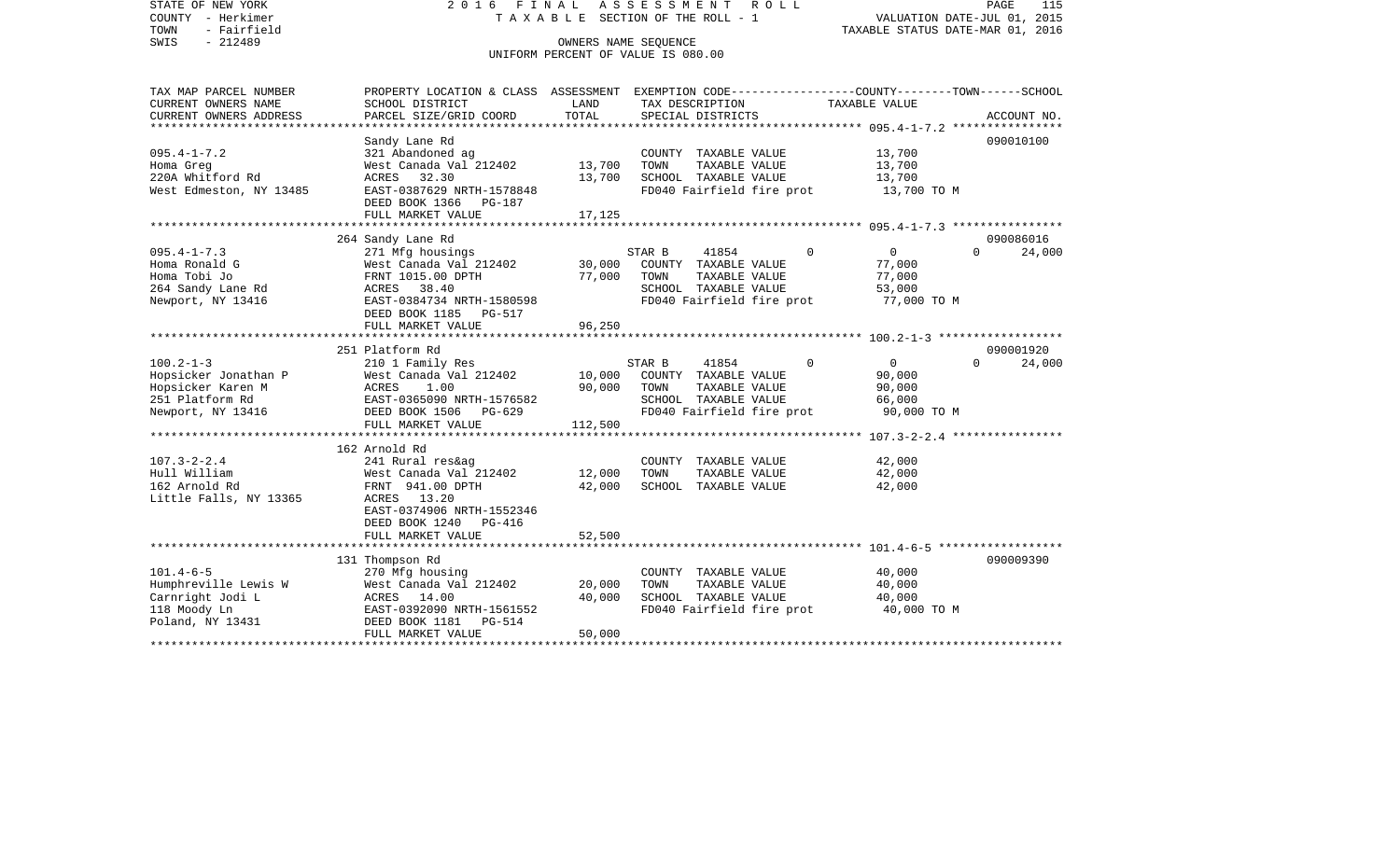| STATE OF NEW YORK<br>COUNTY - Herkimer<br>TOWN<br>- Fairfield                       | 2 0 1 6<br>FINAL<br>TAXABLE                                                                                                                                                                              | ROLL<br>PAGE<br>116<br>VALUATION DATE-JUL 01, 2015<br>TAXABLE STATUS DATE-MAR 01, 2016 |                |                                                                        |                                          |                                                                                                         |          |                     |
|-------------------------------------------------------------------------------------|----------------------------------------------------------------------------------------------------------------------------------------------------------------------------------------------------------|----------------------------------------------------------------------------------------|----------------|------------------------------------------------------------------------|------------------------------------------|---------------------------------------------------------------------------------------------------------|----------|---------------------|
| $-212489$<br>SWIS                                                                   |                                                                                                                                                                                                          | OWNERS NAME SEQUENCE<br>UNIFORM PERCENT OF VALUE IS 080.00                             |                |                                                                        |                                          |                                                                                                         |          |                     |
| TAX MAP PARCEL NUMBER<br>CURRENT OWNERS NAME<br>CURRENT OWNERS ADDRESS              | PROPERTY LOCATION & CLASS ASSESSMENT EXEMPTION CODE---------------COUNTY-------TOWN------SCHOOL<br>SCHOOL DISTRICT<br>PARCEL SIZE/GRID COORD                                                             | LAND<br>TOTAL                                                                          |                | TAX DESCRIPTION<br>SPECIAL DISTRICTS                                   |                                          | TAXABLE VALUE                                                                                           |          | ACCOUNT NO.         |
|                                                                                     |                                                                                                                                                                                                          |                                                                                        |                |                                                                        |                                          |                                                                                                         |          |                     |
| $107.1 - 2 - 6.2$<br>Hyland Partners Inc.<br>PO Box 563<br>Canastota, NY 13037      | 675 Davis Rd<br>210 1 Family Res<br>West Canada Val 212402<br>FRNT 181.50 DPTH<br>ACRES<br>3.00<br>EAST-0383512 NRTH-1557467<br>DEED BOOK 1466<br>PG-440                                                 | 11,000<br>65,000                                                                       | STAR B<br>TOWN | 41854<br>COUNTY TAXABLE VALUE<br>TAXABLE VALUE<br>SCHOOL TAXABLE VALUE | $\mathbf 0$<br>FD040 Fairfield fire prot | 0<br>65,000<br>65,000<br>41,000<br>65,000 TO M                                                          | 0        | 24,000              |
|                                                                                     | FULL MARKET VALUE                                                                                                                                                                                        | 81,250                                                                                 |                |                                                                        |                                          |                                                                                                         |          |                     |
| $107.2 - 1 - 19.1$<br>Hysack James E<br>659 Stahl Rd<br>Little Falls, NY 13365      | 659 Stahl Rd<br>210 1 Family Res<br>West Canada Val 212402<br>FRNT 540.00 DPTH<br>ACRES<br>1.70<br>EAST-0388375 NRTH-1555670<br>DEED BOOK 813<br>PG-565                                                  | 10,000<br>65,000                                                                       | STAR B<br>TOWN | 41854<br>COUNTY TAXABLE VALUE<br>TAXABLE VALUE<br>SCHOOL TAXABLE VALUE | $\mathbf 0$<br>FD040 Fairfield fire prot | $\mathbf 0$<br>65,000<br>65,000<br>41,000<br>65,000 TO M                                                | 0        | 090001800<br>24,000 |
|                                                                                     | FULL MARKET VALUE                                                                                                                                                                                        | 81,250                                                                                 |                |                                                                        |                                          |                                                                                                         |          |                     |
|                                                                                     | ****************                                                                                                                                                                                         |                                                                                        |                |                                                                        |                                          | **************** 107.2-1-19.4 ***************                                                           |          |                     |
| $107.2 - 1 - 19.4$<br>Hysack James E<br>659 Stahl Rd<br>Little Falls, NY 13365      | Cole Rd<br>314 Rural vac<10<br>West Canada Val 212402<br>Cole Rd Davis Rd<br>Land<br>7.00<br>ACRES<br>EAST-0387503 NRTH-1555021<br>DEED BOOK 813<br><b>PG-565</b>                                        | 6,000<br>6,000                                                                         | TOWN           | COUNTY TAXABLE VALUE<br>TAXABLE VALUE<br>SCHOOL TAXABLE VALUE          | FD040 Fairfield fire prot                | 6,000<br>6,000<br>6,000<br>6,000 TO M                                                                   |          | 090086048           |
|                                                                                     | FULL MARKET VALUE                                                                                                                                                                                        | 7,500                                                                                  |                |                                                                        |                                          |                                                                                                         |          |                     |
| $107.2 - 1 - 19.8$<br>Hysack James E<br>659 Stahl Road<br>Little Falls, NY 13365    | Stahl Road<br>105 Vac farmland<br>West Canada Val 212402<br>FRNT 1539.40 DPTH<br>ACRES<br>14.50<br>EAST-0387789 NRTH-1555483<br>DEED BOOK 1075<br><b>PG-301</b><br>FULL MARKET VALUE                     | 12,000<br>12,000<br>15,000                                                             | TOWN           | COUNTY TAXABLE VALUE<br>TAXABLE VALUE<br>SCHOOL TAXABLE VALUE          | FD040 Fairfield fire prot                | ***************************** 107.2-1-19.8 ***************<br>12,000<br>12,000<br>12,000<br>12,000 TO M |          |                     |
|                                                                                     |                                                                                                                                                                                                          |                                                                                        |                |                                                                        |                                          |                                                                                                         |          |                     |
| $107.1 - 1 - 19$<br>Hysack Robert<br>444 Hard Scrabble Rd<br>Little Falls, NY 13365 | 444 Hardscrabble Rd<br>210 1 Family Res<br>West Canada Val 212402<br>FRNT 210.00 DPTH 240.00<br>ACRES<br>1.90 BANK<br>023<br>EAST-0382506 NRTH-1553414<br>DEED BOOK 878<br>$PG-340$<br>FULL MARKET VALUE | 11,000<br>75,000<br>93,750                                                             | STAR B<br>TOWN | 41854<br>COUNTY TAXABLE VALUE<br>TAXABLE VALUE<br>SCHOOL TAXABLE VALUE | $\mathbf 0$<br>FD040 Fairfield fire prot | $\mathsf{O}$<br>75,000<br>75,000<br>51,000<br>75,000 TO M                                               | $\Omega$ | 090090001<br>24,000 |
|                                                                                     |                                                                                                                                                                                                          |                                                                                        |                |                                                                        |                                          |                                                                                                         |          |                     |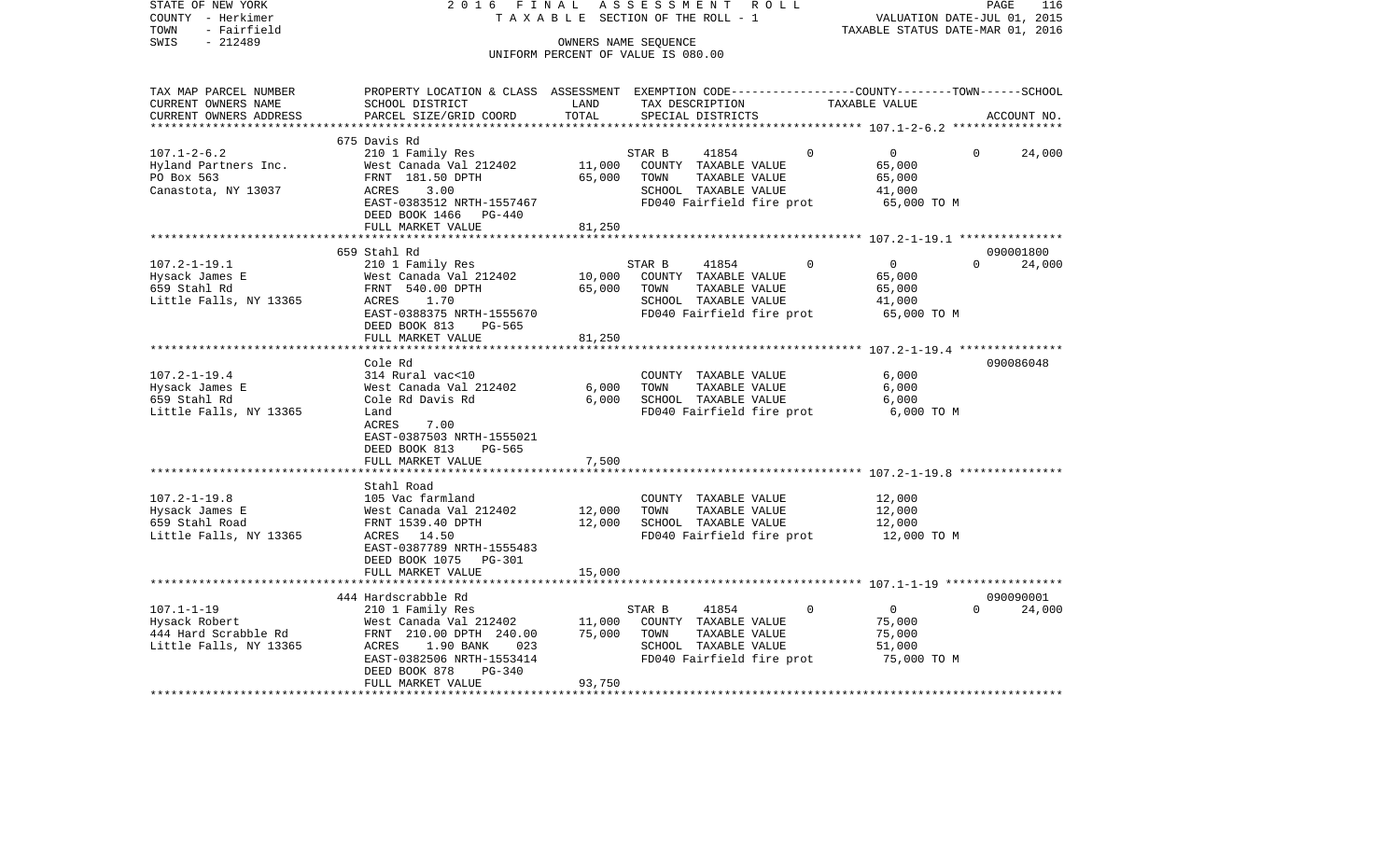| SWIS<br>$-212489$<br>OWNERS NAME SEQUENCE<br>UNIFORM PERCENT OF VALUE IS 080.00<br>PROPERTY LOCATION & CLASS ASSESSMENT EXEMPTION CODE----------------COUNTY-------TOWN-----SCHOOL<br>TAX MAP PARCEL NUMBER<br>CURRENT OWNERS NAME<br>SCHOOL DISTRICT<br>LAND<br>TAX DESCRIPTION<br>TAXABLE VALUE<br>CURRENT OWNERS ADDRESS<br>PARCEL SIZE/GRID COORD<br>TOTAL<br>SPECIAL DISTRICTS<br>ACCOUNT NO.<br>*****************<br>Castle Rd<br>$101.4 - 3 - 11$<br>312 Vac w/imprv<br>21,000<br>COUNTY TAXABLE VALUE<br>Ingerick Richard K<br>West Canada Val 212402<br>11,000<br>TAXABLE VALUE<br>21,000<br>TOWN<br>Payne Rachel<br>21,000<br>SCHOOL TAXABLE VALUE<br>Subdivision<br>21,000<br>8 S Helmer Ave<br>ACRES<br>6.50<br>FD040 Fairfield fire prot<br>21,000 TO M<br>Dolgeville, NY 13329<br>EAST-0388835 NRTH-1565390<br>DEED BOOK 1240 PG-39<br>26,250<br>FULL MARKET VALUE<br>090089082<br>426 Lynch Rd<br>$106.2 - 1 - 9.3$<br>$\overline{0}$<br>$\Omega$<br>210 1 Family Res<br>24,000<br>STAR B<br>41854<br>$\Omega$<br>West Canada Val 212402<br>12,000<br>95,000<br>Irons John D<br>COUNTY TAXABLE VALUE<br>3.50<br>95,000<br>Irons Marissa J<br>ACRES<br>TOWN<br>TAXABLE VALUE<br>95,000<br>426 Lynch Rd<br>EAST-0365852 NRTH-1556728<br>SCHOOL TAXABLE VALUE<br>71,000<br>DEED BOOK 1541 PG-308<br>FD040 Fairfield fire prot<br>95,000 TO M<br>Little Falls, NY 13365<br>118,750<br>FULL MARKET VALUE<br>State Rte 28<br>090003300<br>$100.2 - 1 - 11.1$<br>314 Rural vac<10<br>COUNTY TAXABLE VALUE<br>8,000<br>8,000<br>TAXABLE VALUE<br>Irrevocable Trust Goodman<br>West Canada Val 212402<br>TOWN<br>8,000<br>225 Old State Rd<br>FRNT 216.50 DPTH<br>8,000<br>SCHOOL TAXABLE VALUE<br>8,000<br>Poland, NY 13431<br>FD040 Fairfield fire prot<br>ACRES<br>8.00<br>8,000 TO M<br>EAST-0365834 NRTH-1571965<br>DEED BOOK 1569<br><b>PG-109</b><br>FULL MARKET VALUE<br>10,000<br>******************<br>090003300<br>State Rte 28<br>$100.2 - 1 - 11.3$<br>314 Rural vac<10<br>COUNTY TAXABLE VALUE<br>2,500<br>Irrevocable Trust Goodman<br>West Canada Val 212402<br>TAXABLE VALUE<br>2,500<br>TOWN<br>2,500<br>225 Old State Rd<br>FRNT<br>48.00 DPTH<br>2,500<br>SCHOOL TAXABLE VALUE<br>2,500<br>Poland, NY 13431<br>ACRES<br>2.50<br>FD040 Fairfield fire prot<br>2,500 TO M<br>EAST-0365065 NRTH-1571311<br>DEED BOOK 1569<br><b>PG-109</b><br>FULL MARKET VALUE<br>3,125<br>090086011<br>Farrington Rd<br>$094.4 - 1 - 7$<br>314 Rural vac<10<br>COUNTY TAXABLE VALUE<br>4,000<br>Irrevocable Trust Johnson Fami West Canada Val 212402<br>4,000<br>TAXABLE VALUE<br>TOWN<br>4,000<br>Johnson, Andrea Sweet, Stephan FRNT 220.00 DPTH 290.00<br>4,000<br>SCHOOL TAXABLE VALUE<br>4,000<br>97 Fairfield St<br>EAST-0363765 NRTH-1578739<br>FD040 Fairfield fire prot<br>4,000 TO M<br>Middleville, NY 13406<br>DEED BOOK 1446<br>$PG-645$<br>5,000<br>FULL MARKET VALUE | STATE OF NEW YORK<br>COUNTY - Herkimer<br>- Fairfield<br>TOWN | 2016 FINAL | A S S E S S M E N T<br>R O L L<br>T A X A B L E SECTION OF THE ROLL - 1 | PAGE<br>117<br>VALUATION DATE-JUL 01, 2015<br>TAXABLE STATUS DATE-MAR 01, 2016 |
|-----------------------------------------------------------------------------------------------------------------------------------------------------------------------------------------------------------------------------------------------------------------------------------------------------------------------------------------------------------------------------------------------------------------------------------------------------------------------------------------------------------------------------------------------------------------------------------------------------------------------------------------------------------------------------------------------------------------------------------------------------------------------------------------------------------------------------------------------------------------------------------------------------------------------------------------------------------------------------------------------------------------------------------------------------------------------------------------------------------------------------------------------------------------------------------------------------------------------------------------------------------------------------------------------------------------------------------------------------------------------------------------------------------------------------------------------------------------------------------------------------------------------------------------------------------------------------------------------------------------------------------------------------------------------------------------------------------------------------------------------------------------------------------------------------------------------------------------------------------------------------------------------------------------------------------------------------------------------------------------------------------------------------------------------------------------------------------------------------------------------------------------------------------------------------------------------------------------------------------------------------------------------------------------------------------------------------------------------------------------------------------------------------------------------------------------------------------------------------------------------------------------------------------------------------------------------------------------------------------------------------------------------------------------------------------------------------------------------------------------------------------------------------------------------------------------------------------------------------------------------------------------------|---------------------------------------------------------------|------------|-------------------------------------------------------------------------|--------------------------------------------------------------------------------|
|                                                                                                                                                                                                                                                                                                                                                                                                                                                                                                                                                                                                                                                                                                                                                                                                                                                                                                                                                                                                                                                                                                                                                                                                                                                                                                                                                                                                                                                                                                                                                                                                                                                                                                                                                                                                                                                                                                                                                                                                                                                                                                                                                                                                                                                                                                                                                                                                                                                                                                                                                                                                                                                                                                                                                                                                                                                                                               |                                                               |            |                                                                         |                                                                                |
|                                                                                                                                                                                                                                                                                                                                                                                                                                                                                                                                                                                                                                                                                                                                                                                                                                                                                                                                                                                                                                                                                                                                                                                                                                                                                                                                                                                                                                                                                                                                                                                                                                                                                                                                                                                                                                                                                                                                                                                                                                                                                                                                                                                                                                                                                                                                                                                                                                                                                                                                                                                                                                                                                                                                                                                                                                                                                               |                                                               |            |                                                                         |                                                                                |
|                                                                                                                                                                                                                                                                                                                                                                                                                                                                                                                                                                                                                                                                                                                                                                                                                                                                                                                                                                                                                                                                                                                                                                                                                                                                                                                                                                                                                                                                                                                                                                                                                                                                                                                                                                                                                                                                                                                                                                                                                                                                                                                                                                                                                                                                                                                                                                                                                                                                                                                                                                                                                                                                                                                                                                                                                                                                                               |                                                               |            |                                                                         |                                                                                |
|                                                                                                                                                                                                                                                                                                                                                                                                                                                                                                                                                                                                                                                                                                                                                                                                                                                                                                                                                                                                                                                                                                                                                                                                                                                                                                                                                                                                                                                                                                                                                                                                                                                                                                                                                                                                                                                                                                                                                                                                                                                                                                                                                                                                                                                                                                                                                                                                                                                                                                                                                                                                                                                                                                                                                                                                                                                                                               |                                                               |            |                                                                         |                                                                                |
|                                                                                                                                                                                                                                                                                                                                                                                                                                                                                                                                                                                                                                                                                                                                                                                                                                                                                                                                                                                                                                                                                                                                                                                                                                                                                                                                                                                                                                                                                                                                                                                                                                                                                                                                                                                                                                                                                                                                                                                                                                                                                                                                                                                                                                                                                                                                                                                                                                                                                                                                                                                                                                                                                                                                                                                                                                                                                               |                                                               |            |                                                                         |                                                                                |
|                                                                                                                                                                                                                                                                                                                                                                                                                                                                                                                                                                                                                                                                                                                                                                                                                                                                                                                                                                                                                                                                                                                                                                                                                                                                                                                                                                                                                                                                                                                                                                                                                                                                                                                                                                                                                                                                                                                                                                                                                                                                                                                                                                                                                                                                                                                                                                                                                                                                                                                                                                                                                                                                                                                                                                                                                                                                                               |                                                               |            |                                                                         |                                                                                |
|                                                                                                                                                                                                                                                                                                                                                                                                                                                                                                                                                                                                                                                                                                                                                                                                                                                                                                                                                                                                                                                                                                                                                                                                                                                                                                                                                                                                                                                                                                                                                                                                                                                                                                                                                                                                                                                                                                                                                                                                                                                                                                                                                                                                                                                                                                                                                                                                                                                                                                                                                                                                                                                                                                                                                                                                                                                                                               |                                                               |            |                                                                         |                                                                                |
|                                                                                                                                                                                                                                                                                                                                                                                                                                                                                                                                                                                                                                                                                                                                                                                                                                                                                                                                                                                                                                                                                                                                                                                                                                                                                                                                                                                                                                                                                                                                                                                                                                                                                                                                                                                                                                                                                                                                                                                                                                                                                                                                                                                                                                                                                                                                                                                                                                                                                                                                                                                                                                                                                                                                                                                                                                                                                               |                                                               |            |                                                                         |                                                                                |
|                                                                                                                                                                                                                                                                                                                                                                                                                                                                                                                                                                                                                                                                                                                                                                                                                                                                                                                                                                                                                                                                                                                                                                                                                                                                                                                                                                                                                                                                                                                                                                                                                                                                                                                                                                                                                                                                                                                                                                                                                                                                                                                                                                                                                                                                                                                                                                                                                                                                                                                                                                                                                                                                                                                                                                                                                                                                                               |                                                               |            |                                                                         |                                                                                |
|                                                                                                                                                                                                                                                                                                                                                                                                                                                                                                                                                                                                                                                                                                                                                                                                                                                                                                                                                                                                                                                                                                                                                                                                                                                                                                                                                                                                                                                                                                                                                                                                                                                                                                                                                                                                                                                                                                                                                                                                                                                                                                                                                                                                                                                                                                                                                                                                                                                                                                                                                                                                                                                                                                                                                                                                                                                                                               |                                                               |            |                                                                         |                                                                                |
|                                                                                                                                                                                                                                                                                                                                                                                                                                                                                                                                                                                                                                                                                                                                                                                                                                                                                                                                                                                                                                                                                                                                                                                                                                                                                                                                                                                                                                                                                                                                                                                                                                                                                                                                                                                                                                                                                                                                                                                                                                                                                                                                                                                                                                                                                                                                                                                                                                                                                                                                                                                                                                                                                                                                                                                                                                                                                               |                                                               |            |                                                                         |                                                                                |
|                                                                                                                                                                                                                                                                                                                                                                                                                                                                                                                                                                                                                                                                                                                                                                                                                                                                                                                                                                                                                                                                                                                                                                                                                                                                                                                                                                                                                                                                                                                                                                                                                                                                                                                                                                                                                                                                                                                                                                                                                                                                                                                                                                                                                                                                                                                                                                                                                                                                                                                                                                                                                                                                                                                                                                                                                                                                                               |                                                               |            |                                                                         |                                                                                |
|                                                                                                                                                                                                                                                                                                                                                                                                                                                                                                                                                                                                                                                                                                                                                                                                                                                                                                                                                                                                                                                                                                                                                                                                                                                                                                                                                                                                                                                                                                                                                                                                                                                                                                                                                                                                                                                                                                                                                                                                                                                                                                                                                                                                                                                                                                                                                                                                                                                                                                                                                                                                                                                                                                                                                                                                                                                                                               |                                                               |            |                                                                         |                                                                                |
|                                                                                                                                                                                                                                                                                                                                                                                                                                                                                                                                                                                                                                                                                                                                                                                                                                                                                                                                                                                                                                                                                                                                                                                                                                                                                                                                                                                                                                                                                                                                                                                                                                                                                                                                                                                                                                                                                                                                                                                                                                                                                                                                                                                                                                                                                                                                                                                                                                                                                                                                                                                                                                                                                                                                                                                                                                                                                               |                                                               |            |                                                                         |                                                                                |
|                                                                                                                                                                                                                                                                                                                                                                                                                                                                                                                                                                                                                                                                                                                                                                                                                                                                                                                                                                                                                                                                                                                                                                                                                                                                                                                                                                                                                                                                                                                                                                                                                                                                                                                                                                                                                                                                                                                                                                                                                                                                                                                                                                                                                                                                                                                                                                                                                                                                                                                                                                                                                                                                                                                                                                                                                                                                                               |                                                               |            |                                                                         |                                                                                |
|                                                                                                                                                                                                                                                                                                                                                                                                                                                                                                                                                                                                                                                                                                                                                                                                                                                                                                                                                                                                                                                                                                                                                                                                                                                                                                                                                                                                                                                                                                                                                                                                                                                                                                                                                                                                                                                                                                                                                                                                                                                                                                                                                                                                                                                                                                                                                                                                                                                                                                                                                                                                                                                                                                                                                                                                                                                                                               |                                                               |            |                                                                         |                                                                                |
|                                                                                                                                                                                                                                                                                                                                                                                                                                                                                                                                                                                                                                                                                                                                                                                                                                                                                                                                                                                                                                                                                                                                                                                                                                                                                                                                                                                                                                                                                                                                                                                                                                                                                                                                                                                                                                                                                                                                                                                                                                                                                                                                                                                                                                                                                                                                                                                                                                                                                                                                                                                                                                                                                                                                                                                                                                                                                               |                                                               |            |                                                                         |                                                                                |
|                                                                                                                                                                                                                                                                                                                                                                                                                                                                                                                                                                                                                                                                                                                                                                                                                                                                                                                                                                                                                                                                                                                                                                                                                                                                                                                                                                                                                                                                                                                                                                                                                                                                                                                                                                                                                                                                                                                                                                                                                                                                                                                                                                                                                                                                                                                                                                                                                                                                                                                                                                                                                                                                                                                                                                                                                                                                                               |                                                               |            |                                                                         |                                                                                |
|                                                                                                                                                                                                                                                                                                                                                                                                                                                                                                                                                                                                                                                                                                                                                                                                                                                                                                                                                                                                                                                                                                                                                                                                                                                                                                                                                                                                                                                                                                                                                                                                                                                                                                                                                                                                                                                                                                                                                                                                                                                                                                                                                                                                                                                                                                                                                                                                                                                                                                                                                                                                                                                                                                                                                                                                                                                                                               |                                                               |            |                                                                         |                                                                                |
|                                                                                                                                                                                                                                                                                                                                                                                                                                                                                                                                                                                                                                                                                                                                                                                                                                                                                                                                                                                                                                                                                                                                                                                                                                                                                                                                                                                                                                                                                                                                                                                                                                                                                                                                                                                                                                                                                                                                                                                                                                                                                                                                                                                                                                                                                                                                                                                                                                                                                                                                                                                                                                                                                                                                                                                                                                                                                               |                                                               |            |                                                                         |                                                                                |
|                                                                                                                                                                                                                                                                                                                                                                                                                                                                                                                                                                                                                                                                                                                                                                                                                                                                                                                                                                                                                                                                                                                                                                                                                                                                                                                                                                                                                                                                                                                                                                                                                                                                                                                                                                                                                                                                                                                                                                                                                                                                                                                                                                                                                                                                                                                                                                                                                                                                                                                                                                                                                                                                                                                                                                                                                                                                                               |                                                               |            |                                                                         |                                                                                |
|                                                                                                                                                                                                                                                                                                                                                                                                                                                                                                                                                                                                                                                                                                                                                                                                                                                                                                                                                                                                                                                                                                                                                                                                                                                                                                                                                                                                                                                                                                                                                                                                                                                                                                                                                                                                                                                                                                                                                                                                                                                                                                                                                                                                                                                                                                                                                                                                                                                                                                                                                                                                                                                                                                                                                                                                                                                                                               |                                                               |            |                                                                         |                                                                                |
|                                                                                                                                                                                                                                                                                                                                                                                                                                                                                                                                                                                                                                                                                                                                                                                                                                                                                                                                                                                                                                                                                                                                                                                                                                                                                                                                                                                                                                                                                                                                                                                                                                                                                                                                                                                                                                                                                                                                                                                                                                                                                                                                                                                                                                                                                                                                                                                                                                                                                                                                                                                                                                                                                                                                                                                                                                                                                               |                                                               |            |                                                                         |                                                                                |
|                                                                                                                                                                                                                                                                                                                                                                                                                                                                                                                                                                                                                                                                                                                                                                                                                                                                                                                                                                                                                                                                                                                                                                                                                                                                                                                                                                                                                                                                                                                                                                                                                                                                                                                                                                                                                                                                                                                                                                                                                                                                                                                                                                                                                                                                                                                                                                                                                                                                                                                                                                                                                                                                                                                                                                                                                                                                                               |                                                               |            |                                                                         |                                                                                |
|                                                                                                                                                                                                                                                                                                                                                                                                                                                                                                                                                                                                                                                                                                                                                                                                                                                                                                                                                                                                                                                                                                                                                                                                                                                                                                                                                                                                                                                                                                                                                                                                                                                                                                                                                                                                                                                                                                                                                                                                                                                                                                                                                                                                                                                                                                                                                                                                                                                                                                                                                                                                                                                                                                                                                                                                                                                                                               |                                                               |            |                                                                         |                                                                                |
|                                                                                                                                                                                                                                                                                                                                                                                                                                                                                                                                                                                                                                                                                                                                                                                                                                                                                                                                                                                                                                                                                                                                                                                                                                                                                                                                                                                                                                                                                                                                                                                                                                                                                                                                                                                                                                                                                                                                                                                                                                                                                                                                                                                                                                                                                                                                                                                                                                                                                                                                                                                                                                                                                                                                                                                                                                                                                               |                                                               |            |                                                                         |                                                                                |
|                                                                                                                                                                                                                                                                                                                                                                                                                                                                                                                                                                                                                                                                                                                                                                                                                                                                                                                                                                                                                                                                                                                                                                                                                                                                                                                                                                                                                                                                                                                                                                                                                                                                                                                                                                                                                                                                                                                                                                                                                                                                                                                                                                                                                                                                                                                                                                                                                                                                                                                                                                                                                                                                                                                                                                                                                                                                                               |                                                               |            |                                                                         |                                                                                |
|                                                                                                                                                                                                                                                                                                                                                                                                                                                                                                                                                                                                                                                                                                                                                                                                                                                                                                                                                                                                                                                                                                                                                                                                                                                                                                                                                                                                                                                                                                                                                                                                                                                                                                                                                                                                                                                                                                                                                                                                                                                                                                                                                                                                                                                                                                                                                                                                                                                                                                                                                                                                                                                                                                                                                                                                                                                                                               |                                                               |            |                                                                         |                                                                                |
|                                                                                                                                                                                                                                                                                                                                                                                                                                                                                                                                                                                                                                                                                                                                                                                                                                                                                                                                                                                                                                                                                                                                                                                                                                                                                                                                                                                                                                                                                                                                                                                                                                                                                                                                                                                                                                                                                                                                                                                                                                                                                                                                                                                                                                                                                                                                                                                                                                                                                                                                                                                                                                                                                                                                                                                                                                                                                               |                                                               |            |                                                                         |                                                                                |
|                                                                                                                                                                                                                                                                                                                                                                                                                                                                                                                                                                                                                                                                                                                                                                                                                                                                                                                                                                                                                                                                                                                                                                                                                                                                                                                                                                                                                                                                                                                                                                                                                                                                                                                                                                                                                                                                                                                                                                                                                                                                                                                                                                                                                                                                                                                                                                                                                                                                                                                                                                                                                                                                                                                                                                                                                                                                                               |                                                               |            |                                                                         |                                                                                |
|                                                                                                                                                                                                                                                                                                                                                                                                                                                                                                                                                                                                                                                                                                                                                                                                                                                                                                                                                                                                                                                                                                                                                                                                                                                                                                                                                                                                                                                                                                                                                                                                                                                                                                                                                                                                                                                                                                                                                                                                                                                                                                                                                                                                                                                                                                                                                                                                                                                                                                                                                                                                                                                                                                                                                                                                                                                                                               |                                                               |            |                                                                         |                                                                                |
|                                                                                                                                                                                                                                                                                                                                                                                                                                                                                                                                                                                                                                                                                                                                                                                                                                                                                                                                                                                                                                                                                                                                                                                                                                                                                                                                                                                                                                                                                                                                                                                                                                                                                                                                                                                                                                                                                                                                                                                                                                                                                                                                                                                                                                                                                                                                                                                                                                                                                                                                                                                                                                                                                                                                                                                                                                                                                               |                                                               |            |                                                                         |                                                                                |
|                                                                                                                                                                                                                                                                                                                                                                                                                                                                                                                                                                                                                                                                                                                                                                                                                                                                                                                                                                                                                                                                                                                                                                                                                                                                                                                                                                                                                                                                                                                                                                                                                                                                                                                                                                                                                                                                                                                                                                                                                                                                                                                                                                                                                                                                                                                                                                                                                                                                                                                                                                                                                                                                                                                                                                                                                                                                                               |                                                               |            |                                                                         |                                                                                |
|                                                                                                                                                                                                                                                                                                                                                                                                                                                                                                                                                                                                                                                                                                                                                                                                                                                                                                                                                                                                                                                                                                                                                                                                                                                                                                                                                                                                                                                                                                                                                                                                                                                                                                                                                                                                                                                                                                                                                                                                                                                                                                                                                                                                                                                                                                                                                                                                                                                                                                                                                                                                                                                                                                                                                                                                                                                                                               |                                                               |            |                                                                         |                                                                                |
|                                                                                                                                                                                                                                                                                                                                                                                                                                                                                                                                                                                                                                                                                                                                                                                                                                                                                                                                                                                                                                                                                                                                                                                                                                                                                                                                                                                                                                                                                                                                                                                                                                                                                                                                                                                                                                                                                                                                                                                                                                                                                                                                                                                                                                                                                                                                                                                                                                                                                                                                                                                                                                                                                                                                                                                                                                                                                               |                                                               |            |                                                                         |                                                                                |
|                                                                                                                                                                                                                                                                                                                                                                                                                                                                                                                                                                                                                                                                                                                                                                                                                                                                                                                                                                                                                                                                                                                                                                                                                                                                                                                                                                                                                                                                                                                                                                                                                                                                                                                                                                                                                                                                                                                                                                                                                                                                                                                                                                                                                                                                                                                                                                                                                                                                                                                                                                                                                                                                                                                                                                                                                                                                                               |                                                               |            |                                                                         |                                                                                |
|                                                                                                                                                                                                                                                                                                                                                                                                                                                                                                                                                                                                                                                                                                                                                                                                                                                                                                                                                                                                                                                                                                                                                                                                                                                                                                                                                                                                                                                                                                                                                                                                                                                                                                                                                                                                                                                                                                                                                                                                                                                                                                                                                                                                                                                                                                                                                                                                                                                                                                                                                                                                                                                                                                                                                                                                                                                                                               |                                                               |            |                                                                         |                                                                                |
|                                                                                                                                                                                                                                                                                                                                                                                                                                                                                                                                                                                                                                                                                                                                                                                                                                                                                                                                                                                                                                                                                                                                                                                                                                                                                                                                                                                                                                                                                                                                                                                                                                                                                                                                                                                                                                                                                                                                                                                                                                                                                                                                                                                                                                                                                                                                                                                                                                                                                                                                                                                                                                                                                                                                                                                                                                                                                               |                                                               |            |                                                                         |                                                                                |
|                                                                                                                                                                                                                                                                                                                                                                                                                                                                                                                                                                                                                                                                                                                                                                                                                                                                                                                                                                                                                                                                                                                                                                                                                                                                                                                                                                                                                                                                                                                                                                                                                                                                                                                                                                                                                                                                                                                                                                                                                                                                                                                                                                                                                                                                                                                                                                                                                                                                                                                                                                                                                                                                                                                                                                                                                                                                                               |                                                               |            |                                                                         |                                                                                |
|                                                                                                                                                                                                                                                                                                                                                                                                                                                                                                                                                                                                                                                                                                                                                                                                                                                                                                                                                                                                                                                                                                                                                                                                                                                                                                                                                                                                                                                                                                                                                                                                                                                                                                                                                                                                                                                                                                                                                                                                                                                                                                                                                                                                                                                                                                                                                                                                                                                                                                                                                                                                                                                                                                                                                                                                                                                                                               |                                                               |            |                                                                         |                                                                                |
|                                                                                                                                                                                                                                                                                                                                                                                                                                                                                                                                                                                                                                                                                                                                                                                                                                                                                                                                                                                                                                                                                                                                                                                                                                                                                                                                                                                                                                                                                                                                                                                                                                                                                                                                                                                                                                                                                                                                                                                                                                                                                                                                                                                                                                                                                                                                                                                                                                                                                                                                                                                                                                                                                                                                                                                                                                                                                               |                                                               |            |                                                                         |                                                                                |
|                                                                                                                                                                                                                                                                                                                                                                                                                                                                                                                                                                                                                                                                                                                                                                                                                                                                                                                                                                                                                                                                                                                                                                                                                                                                                                                                                                                                                                                                                                                                                                                                                                                                                                                                                                                                                                                                                                                                                                                                                                                                                                                                                                                                                                                                                                                                                                                                                                                                                                                                                                                                                                                                                                                                                                                                                                                                                               |                                                               |            |                                                                         |                                                                                |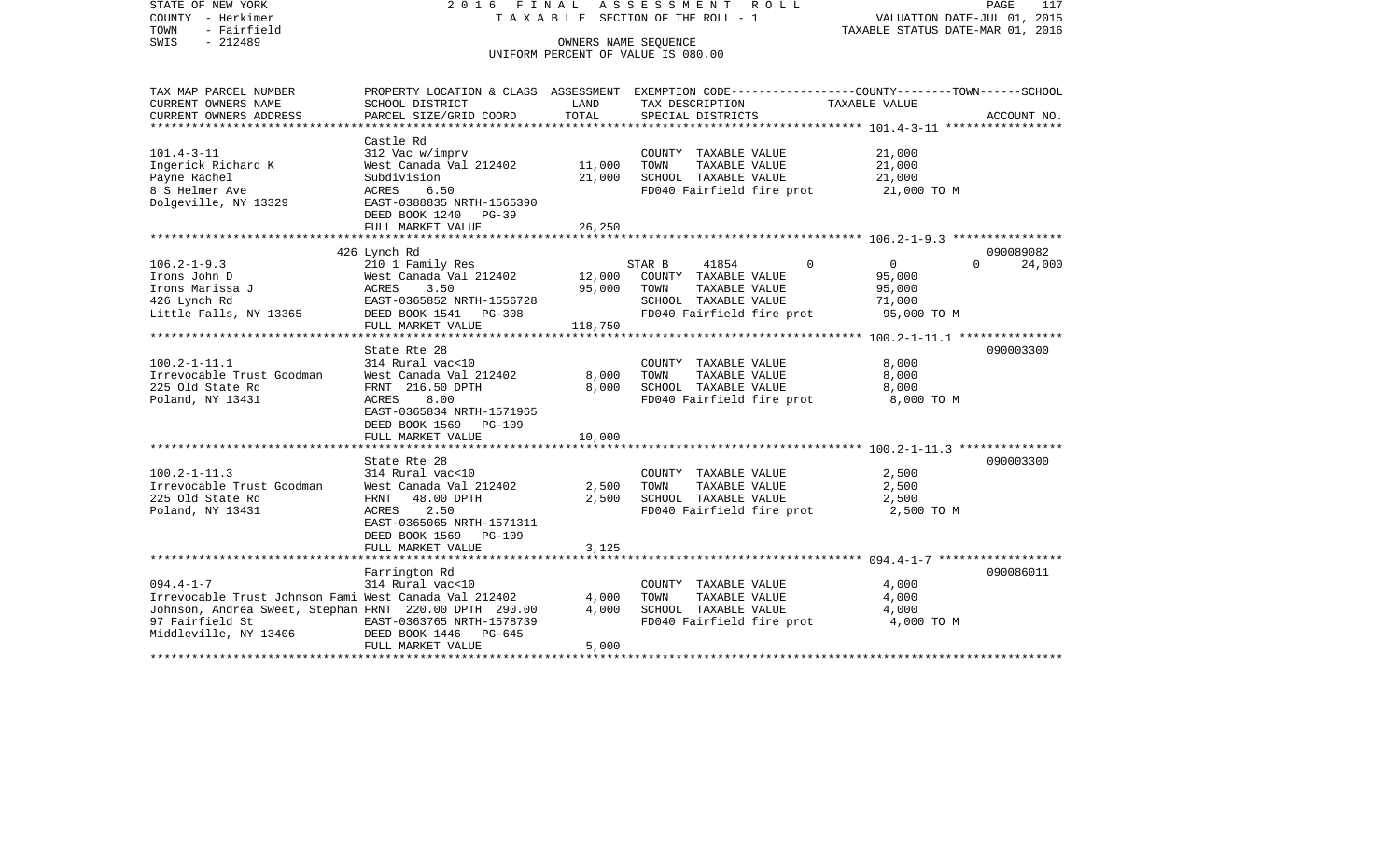STATE OF NEW YORK 2016 FINAL ASSESSMENT ROLL COUNTY - Herkimer T A X A B L E SECTION OF THE ROLL - 1 TOWN - Fairfield TAXABLE STATUS DATE-MAR 01, 2016 SWIS - Fairfield<br>
SWIS - 212489 OWNERS NAME SEQUENCE

UNIFORM PERCENT OF VALUE IS 080.00

| TAX MAP PARCEL NUMBER                                 | PROPERTY LOCATION & CLASS |                           |                                   |                      |                           | ASSESSMENT EXEMPTION CODE-----------------COUNTY-------TOWN------SCHOOL |          |                |
|-------------------------------------------------------|---------------------------|---------------------------|-----------------------------------|----------------------|---------------------------|-------------------------------------------------------------------------|----------|----------------|
| CURRENT OWNERS NAME                                   | SCHOOL DISTRICT           | LAND                      |                                   | TAX DESCRIPTION      |                           | TAXABLE VALUE                                                           |          |                |
| CURRENT OWNERS ADDRESS                                | PARCEL SIZE/GRID COORD    | TOTAL                     |                                   | SPECIAL DISTRICTS    |                           |                                                                         |          | ACCOUNT NO.    |
|                                                       |                           |                           |                                   |                      |                           |                                                                         |          |                |
|                                                       | 115 Pickert Rd            |                           |                                   |                      |                           |                                                                         |          | 090089097      |
| $106.2 - 3 - 3$                                       | 240 Rural res             |                           | STAR B                            | 41854                | $\Omega$                  | $\overline{0}$                                                          | $\Omega$ | 24,000         |
| Irrevocable Trust Markey Famil West Canada Val 212402 |                           | 15,500                    |                                   | COUNTY TAXABLE VALUE |                           | 143,500                                                                 |          |                |
| Markey Mark & Laurie                                  | includes 106.2-3-5.1      | 143,500                   | TOWN                              | TAXABLE VALUE        |                           | 143,500                                                                 |          |                |
| 115 Pickert Rd                                        | FRNT 406.00 DPTH          |                           |                                   | SCHOOL TAXABLE VALUE |                           | 119,500                                                                 |          |                |
| Little Falls, NY 13365                                | ACRES 10.80               |                           |                                   |                      | FD040 Fairfield fire prot | 143,500 TO M                                                            |          |                |
|                                                       | EAST-0368510 NRTH-1553619 |                           |                                   |                      |                           |                                                                         |          |                |
|                                                       |                           |                           |                                   |                      |                           |                                                                         |          |                |
|                                                       | DEED BOOK 1476 PG-774     |                           |                                   |                      |                           |                                                                         |          |                |
|                                                       | FULL MARKET VALUE         | 179,375                   |                                   |                      |                           |                                                                         |          |                |
|                                                       |                           |                           |                                   |                      |                           |                                                                         |          |                |
|                                                       | 2377 State Rte 169        |                           |                                   |                      |                           |                                                                         |          | 090007260      |
| $107.3 - 2 - 33.1$                                    | 241 Rural res&ag          |                           | VET COM C 41132                   |                      | $\mathbf 0$               | 12,000                                                                  | $\Omega$ | $\overline{0}$ |
| Irrevocable Trust Pawlinga                            | West Canada Val 212402    |                           | 52,000 VET COM T 41133            |                      | $\mathbf 0$               | $\mathbf 0$                                                             | 16,000   | $\Omega$       |
| Cowley Gail                                           | Map No. Change 9/10/03    | 105,000 STAR EN           |                                   | 41834                | $\Omega$                  | $\Omega$                                                                | $\Omega$ | 52,240         |
| Gail Cowley                                           | 76.60<br>ACRES            |                           |                                   | COUNTY TAXABLE VALUE |                           | 93,000                                                                  |          |                |
| 9 Kane Ave                                            | EAST-0373158 NRTH-1551808 |                           | TOWN                              | TAXABLE VALUE        |                           | 89,000                                                                  |          |                |
| Skaneatles, NY 13152                                  | DEED BOOK 1548<br>PG-994  |                           |                                   | SCHOOL TAXABLE VALUE |                           | 52,760                                                                  |          |                |
|                                                       | FULL MARKET VALUE         |                           | 131,250 FD040 Fairfield fire prot |                      |                           | 105,000 TO M                                                            |          |                |
|                                                       |                           |                           |                                   |                      |                           |                                                                         |          |                |
|                                                       | 113 Farrington Rd         |                           |                                   |                      |                           |                                                                         |          | 090004350      |
| $094.4 - 1 - 6$                                       | 210 1 Family Res          |                           | STAR EN                           | 41834                | $\Omega$                  | $\Omega$                                                                | $\Omega$ | 36,000         |
| Irving Elma M                                         | West Canada Val 212402    | 11,000                    |                                   | COUNTY TAXABLE VALUE |                           | 36,000                                                                  |          |                |
| LaClair Patricia                                      | 3.00<br>ACRES             | 36,000                    | TOWN                              | TAXABLE VALUE        |                           | 36,000                                                                  |          |                |
| 113 Farrington Rd                                     | EAST-0363560 NRTH-1578558 |                           |                                   | SCHOOL TAXABLE VALUE |                           | $\Omega$                                                                |          |                |
| Newport, NY 13416                                     | DEED BOOK 1548 PG-111     |                           |                                   |                      | FD040 Fairfield fire prot | 36,000 TO M                                                             |          |                |
|                                                       | FULL MARKET VALUE         | 45,000                    |                                   |                      |                           |                                                                         |          |                |
|                                                       |                           |                           |                                   |                      |                           |                                                                         |          |                |
|                                                       | 321 North Creek Rd        |                           |                                   |                      |                           |                                                                         |          | 090004380      |
| $106.4 - 1 - 38$                                      | 210 1 Family Res          |                           | STAR B                            | 41854                | $\Omega$                  | $\Omega$                                                                | $\Omega$ | 24,000         |
| Jackson Brian                                         | West Canada Val 212402    | 10,000                    |                                   | COUNTY TAXABLE VALUE |                           | 40,000                                                                  |          |                |
|                                                       |                           |                           |                                   |                      |                           |                                                                         |          |                |
| Jackson Shirley                                       | ACRES<br>1.20             | 40,000                    | TOWN                              | TAXABLE VALUE        |                           | 40,000                                                                  |          |                |
| 321 North Creek Rd                                    | EAST-0367944 NRTH-1546766 |                           |                                   | SCHOOL TAXABLE VALUE |                           | 16,000                                                                  |          |                |
| Little Falls, NY 13365                                | DEED BOOK 795<br>PG-357   |                           |                                   |                      | FD040 Fairfield fire prot | 40,000 TO M                                                             |          |                |
|                                                       | FULL MARKET VALUE         | 50,000                    |                                   |                      |                           |                                                                         |          |                |
|                                                       |                           |                           |                                   |                      |                           |                                                                         |          |                |
|                                                       | 2146 Castle Rd            |                           |                                   |                      |                           |                                                                         |          | 090100079      |
| $094.4 - 1 - 15.2$                                    | 210 1 Family Res          |                           |                                   | COUNTY TAXABLE VALUE |                           | 90,000                                                                  |          |                |
| Jackson Christopher                                   | West Canada Val 212402    | 11,000                    | TOWN                              | TAXABLE VALUE        |                           | 90,000                                                                  |          |                |
| Jackson Brad                                          | 2.50<br>ACRES             | 90,000                    |                                   | SCHOOL TAXABLE VALUE |                           | 90,000                                                                  |          |                |
| 2146 Castle Rd                                        | EAST-0367260 NRTH-1579495 |                           |                                   |                      | FD040 Fairfield fire prot | 90,000 TO M                                                             |          |                |
| Newport, NY 13416                                     | DEED BOOK 948<br>PG-166   |                           |                                   |                      |                           |                                                                         |          |                |
|                                                       | FULL MARKET VALUE         | 112,500                   |                                   |                      |                           |                                                                         |          |                |
|                                                       |                           | ************************* |                                   |                      |                           |                                                                         |          |                |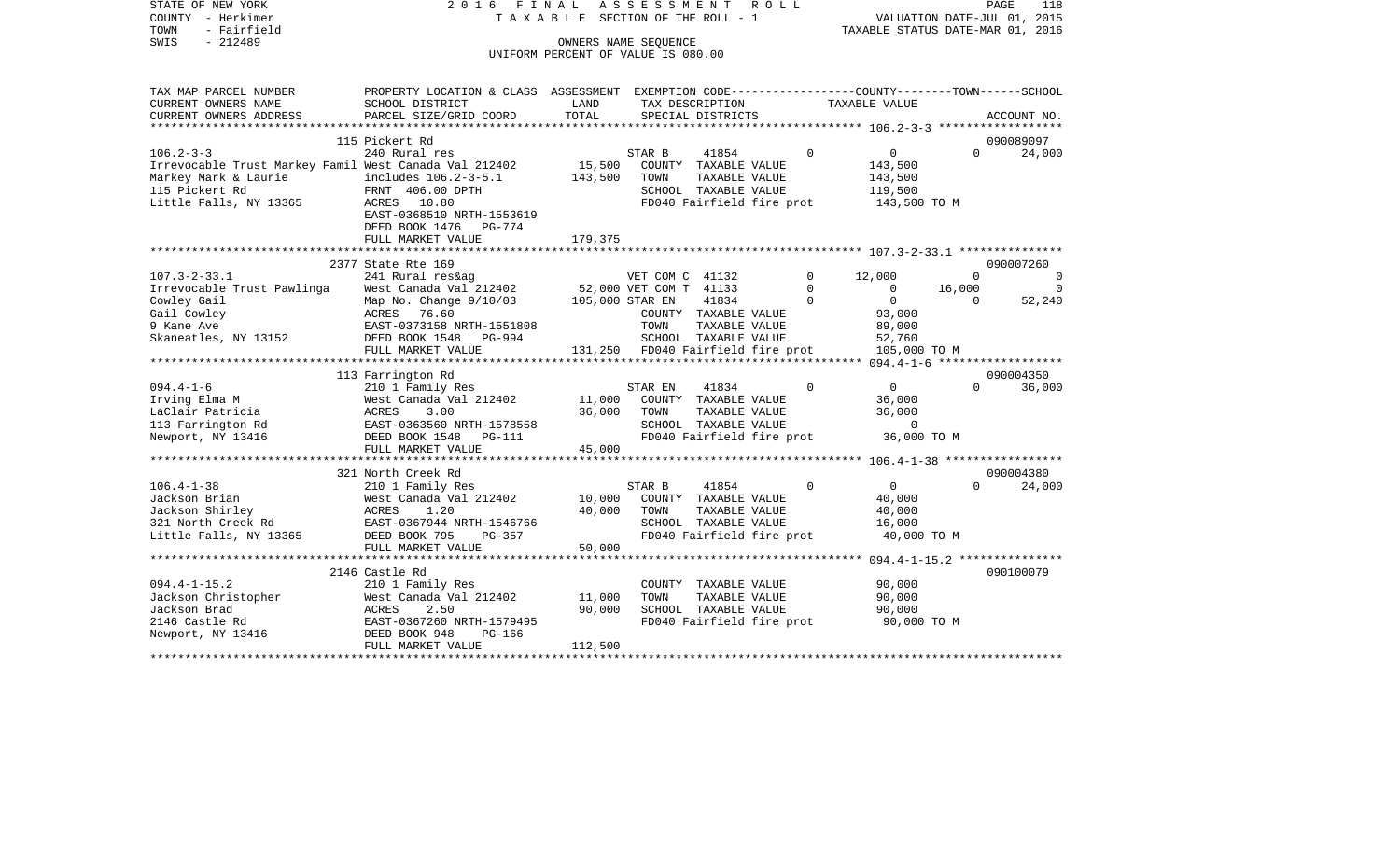| STATE OF NEW YORK                                                                                                     | 2 0 1 6<br>FINAL                                                                                 |                                                            | ASSESSMENT ROLL              |                                       |                           |                                      |                | PAGE<br>119    |
|-----------------------------------------------------------------------------------------------------------------------|--------------------------------------------------------------------------------------------------|------------------------------------------------------------|------------------------------|---------------------------------------|---------------------------|--------------------------------------|----------------|----------------|
| COUNTY - Herkimer                                                                                                     | TAXABLE                                                                                          |                                                            | SECTION OF THE ROLL - 1      |                                       |                           | VALUATION DATE-JUL 01, 2015          |                |                |
| - Fairfield<br>TOWN<br>$-212489$                                                                                      |                                                                                                  |                                                            |                              |                                       |                           | TAXABLE STATUS DATE-MAR 01, 2016     |                |                |
| SWIS                                                                                                                  |                                                                                                  | OWNERS NAME SEQUENCE<br>UNIFORM PERCENT OF VALUE IS 080.00 |                              |                                       |                           |                                      |                |                |
|                                                                                                                       |                                                                                                  |                                                            |                              |                                       |                           |                                      |                |                |
| TAX MAP PARCEL NUMBER                                                                                                 | PROPERTY LOCATION & CLASS ASSESSMENT EXEMPTION CODE----------------COUNTY-------TOWN------SCHOOL |                                                            |                              |                                       |                           |                                      |                |                |
| CURRENT OWNERS NAME                                                                                                   | SCHOOL DISTRICT                                                                                  | LAND                                                       |                              |                                       |                           | TAX DESCRIPTION TAXABLE VALUE        |                |                |
| CURRENT OWNERS ADDRESS                                                                                                | PARCEL SIZE/GRID COORD                                                                           | TOTAL                                                      |                              | SPECIAL DISTRICTS                     |                           |                                      |                | ACCOUNT NO.    |
|                                                                                                                       |                                                                                                  |                                                            |                              |                                       |                           |                                      |                |                |
|                                                                                                                       | 2162 Castle Rd                                                                                   |                                                            |                              |                                       |                           |                                      |                | 090001950      |
| $094.4 - 1 - 14.2$                                                                                                    | 312 Vac w/imprv                                                                                  |                                                            |                              | COUNTY TAXABLE VALUE                  |                           | 8,000                                |                |                |
| Jackson Christopher M                                                                                                 | West Canada Val 212402                                                                           | 4,000                                                      | TOWN                         | TAXABLE VALUE                         |                           | 8,000                                |                |                |
| 2146 Castle Rd                                                                                                        | collapsed trailer                                                                                | 8,000                                                      |                              | SCHOOL TAXABLE VALUE                  |                           | 8,000                                |                |                |
| Newport, NY 13416                                                                                                     | split w/14.3 (foreclosure                                                                        |                                                            |                              |                                       |                           | FD040 Fairfield fire prot 8,000 TO M |                |                |
|                                                                                                                       | FRNT 126.00 DPTH 220.00                                                                          |                                                            |                              |                                       |                           |                                      |                |                |
|                                                                                                                       | EAST-0366882 NRTH-1579433                                                                        |                                                            |                              |                                       |                           |                                      |                |                |
|                                                                                                                       | DEED BOOK 1496 PG-138<br>FULL MARKET VALUE                                                       | 10,000                                                     |                              |                                       |                           |                                      |                |                |
|                                                                                                                       |                                                                                                  |                                                            |                              |                                       |                           |                                      |                |                |
|                                                                                                                       | Castle Rd                                                                                        |                                                            |                              |                                       |                           |                                      |                |                |
| $094.4 - 1 - 14.3$                                                                                                    | 314 Rural vac<10                                                                                 |                                                            |                              | COUNTY TAXABLE VALUE                  |                           | 2,000                                |                |                |
| Jackson Christopher M                                                                                                 | West Canada Val 212402                                                                           | 2,000                                                      | TOWN                         |                                       | TAXABLE VALUE             | 2,000                                |                |                |
| 2146 Castle Rd                                                                                                        | portion from t dedicke                                                                           | 2,000                                                      |                              |                                       | SCHOOL TAXABLE VALUE      | 2,000                                |                |                |
| Newport, NY 13416                                                                                                     | part of 14.2 (foreclosure                                                                        |                                                            |                              |                                       | FD040 Fairfield fire prot | 2,000 TO M                           |                |                |
|                                                                                                                       | FRNT 218.00 DPTH 80.00                                                                           |                                                            |                              |                                       |                           |                                      |                |                |
|                                                                                                                       | EAST-0366688 NRTH-1579480                                                                        |                                                            |                              |                                       |                           |                                      |                |                |
|                                                                                                                       | DEED BOOK 1496 PG-138                                                                            |                                                            |                              |                                       |                           |                                      |                |                |
|                                                                                                                       | FULL MARKET VALUE                                                                                | 2,500                                                      |                              |                                       |                           |                                      |                |                |
|                                                                                                                       |                                                                                                  |                                                            |                              |                                       |                           |                                      |                |                |
|                                                                                                                       | 2186 Castle Rd                                                                                   |                                                            |                              |                                       |                           |                                      |                | 090004440      |
| $094.4 - 1 - 13$                                                                                                      | 210 1 Family Res                                                                                 |                                                            | VET WAR C 41122              |                                       | $\circ$                   | 7,200                                | $\Omega$       | $\overline{0}$ |
| Jackson Irrevocable Trust Gera West Canada Val 212402                                                                 |                                                                                                  | 10,000 VET WAR T 41123                                     |                              |                                       | $\overline{0}$            | $\overline{0}$                       | 9,600          | 0              |
| Jackson William A ACRES                                                                                               | 1.00                                                                                             |                                                            | 82,000 STAR EN               | 41834                                 | $\Omega$                  | $\overline{0}$                       | $\overline{0}$ | 52,240         |
| Attn: Gerald Jackson               EAST-0366461 NRTH-157936<br>2186 Castle Rd                 DEED BOOK 1080   PG-436 | EAST-0366461 NRTH-1579367                                                                        |                                                            |                              | COUNTY TAXABLE VALUE                  |                           | 74,800                               |                |                |
| Newport, NY 13416-9745 FULL MARKET VALUE                                                                              |                                                                                                  |                                                            | TOWN                         | TAXABLE VALUE                         |                           | 72,400                               |                |                |
|                                                                                                                       |                                                                                                  |                                                            | 102,500 SCHOOL TAXABLE VALUE |                                       |                           | 29,760                               |                |                |
|                                                                                                                       |                                                                                                  |                                                            |                              |                                       | FD040 Fairfield fire prot | 82,000 TO M                          |                |                |
|                                                                                                                       |                                                                                                  |                                                            |                              |                                       |                           |                                      |                |                |
|                                                                                                                       | Castle Rd                                                                                        |                                                            |                              |                                       |                           |                                      |                | 090001980      |
|                                                                                                                       |                                                                                                  | 30,000                                                     | TOWN                         | COUNTY TAXABLE VALUE<br>TAXABLE VALUE |                           | 30,000<br>30,000                     |                |                |
| Jackson Irrevocable Trust Gera West Canada Val 212402<br>Jackson Irrevocable Trust Gera West Canada Val 212402        |                                                                                                  | 30,000                                                     |                              | SCHOOL TAXABLE VALUE                  |                           | 30,000                               |                |                |
|                                                                                                                       | ACRES 60.00                                                                                      |                                                            |                              |                                       | FD040 Fairfield fire prot | 30,000 TO M                          |                |                |
| Attn: Gerald Jackson<br>2186 Castle Rd                                                                                | EAST-0367042 NRTH-1580104                                                                        |                                                            |                              |                                       |                           |                                      |                |                |
| Newport, NY 13416                                                                                                     | DEED BOOK 1080 PG-432                                                                            |                                                            |                              |                                       |                           |                                      |                |                |
|                                                                                                                       | FULL MARKET VALUE                                                                                | 37,500                                                     |                              |                                       |                           |                                      |                |                |
|                                                                                                                       |                                                                                                  |                                                            |                              |                                       |                           |                                      |                |                |
|                                                                                                                       | 2186 Castle Rd                                                                                   |                                                            |                              |                                       |                           |                                      |                | 0990054        |
| $094.4 - 1 - 15.4$                                                                                                    | 314 Rural vac<10                                                                                 |                                                            |                              | COUNTY TAXABLE VALUE                  |                           | 6,000                                |                |                |
| Jackson Irrevocable Trust Gera West Canada Val 212402                                                                 |                                                                                                  | 6,000                                                      | TOWN                         |                                       | TAXABLE VALUE             | 6,000                                |                |                |
| Jackson William A                                                                                                     |                                                                                                  | 6,000                                                      |                              | SCHOOL TAXABLE VALUE                  |                           | 6,000                                |                |                |
| Attn: Gerald Jackson                                                                                                  |                                                                                                  |                                                            |                              |                                       | FD040 Fairfield fire prot | 6,000 TO M                           |                |                |
| 2186 Castle Rd                                                                                                        | ACRES 1.50<br>DEAST-0366209 NRTH-1579264<br>DEED BOOK 1080 PG-436<br>PULL MARKET VALUE           |                                                            |                              |                                       |                           |                                      |                |                |
| Newport, NY 13416-9745                                                                                                |                                                                                                  | 7,500                                                      |                              |                                       |                           |                                      |                |                |
|                                                                                                                       |                                                                                                  |                                                            |                              |                                       |                           |                                      |                |                |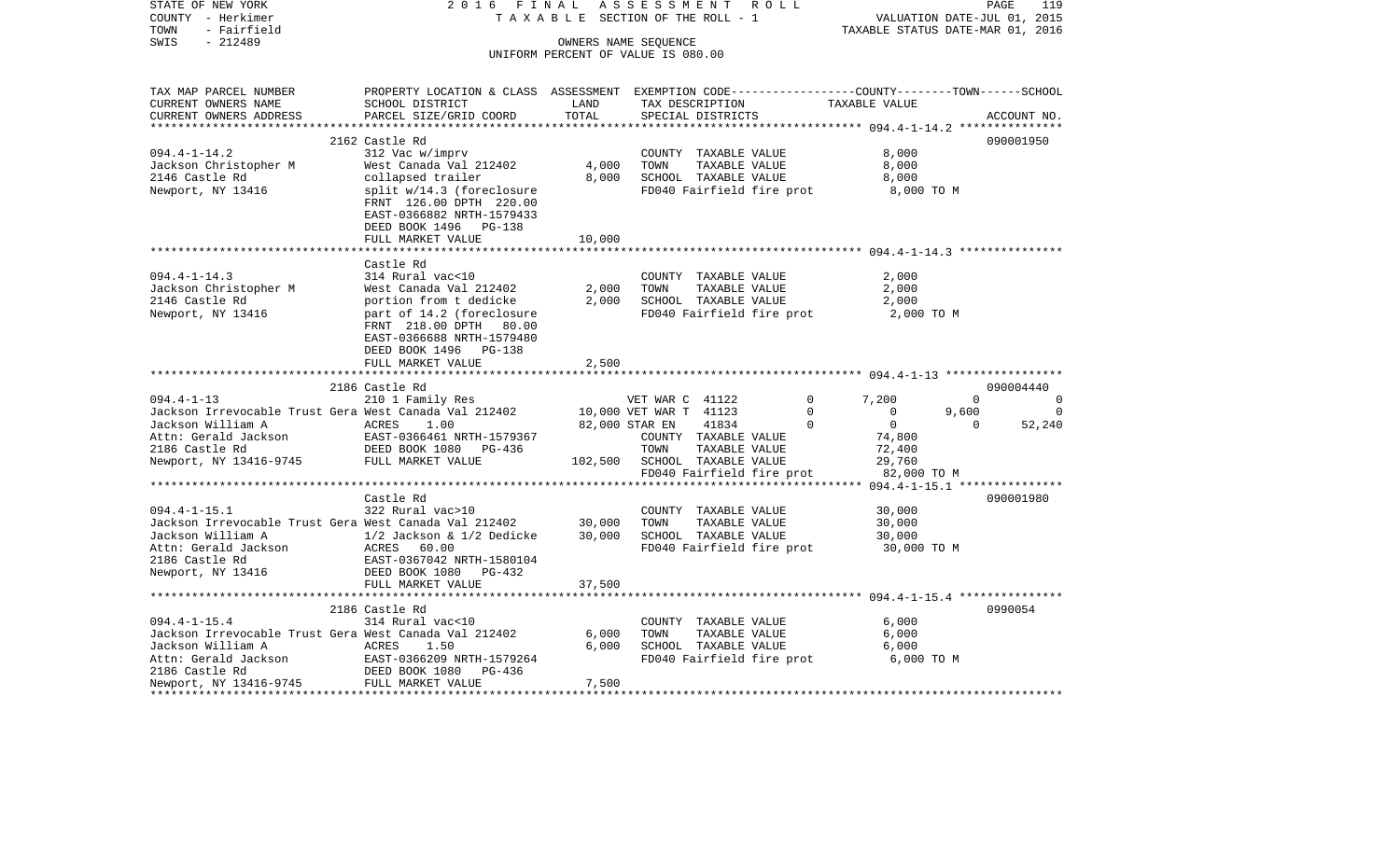COUNTY - Herkimer **T A X A B L E SECTION OF THE ROLL - 1** VALUATION DATE-JUL 01, 2015 TOWN - Fairfield TAXABLE STATUS DATE-MAR 01, 2016 SWIS - 212489 CONNERS NAME SEQUENCE UNIFORM PERCENT OF VALUE IS 080.00TAX MAP PARCEL NUMBER PROPERTY LOCATION & CLASS ASSESSMENT EXEMPTION CODE------------------COUNTY--------TOWN------SCHOOL CURRENT OWNERS NAME SCHOOL DISTRICT LAND TAX DESCRIPTION TAXABLE VALUECURRENT OWNERS ADDRESS PARCEL SIZE/GRID COORD TOTAL SPECIAL DISTRICTS ACCOUNT NO. \*\*\*\*\*\*\*\*\*\*\*\*\*\*\*\*\*\*\*\*\*\*\*\*\*\*\*\*\*\*\*\*\*\*\*\*\*\*\*\*\*\*\*\*\*\*\*\*\*\*\*\*\*\*\*\*\*\*\*\*\*\*\*\*\*\*\*\*\*\*\*\*\*\*\*\*\*\*\*\*\*\*\*\*\*\*\*\*\*\*\*\*\*\*\*\*\*\*\*\*\*\*\* 101.4-1-10 \*\*\*\*\*\*\*\*\*\*\*\*\*\*\*\*\*State Route 29 090009960 101.4-1-10 321 Abandoned ag AG MKTS 41730 0 3,877 3,877 3,877 John Giovatto Charitable Remai West Canada Val 212402 22,000 COUNTY TAXABLE VALUE 18,123 78 Franklin St ACRES 43.40 22,000 TOWN TAXABLE VALUE 18,123 Elmwood Park, NJ 07407 EAST-0394449 NRTH-1564361 SCHOOL TAXABLE VALUE 18,123 DEED BOOK 1342 PG-1 FD040 Fairfield fire prot 22,000 TO M MAY BE SUBJECT TO PAYMENT FULL MARKET VALUE  $27.500$ UNDER AGDIST LAW TIL 2023 \*\*\*\*\*\*\*\*\*\*\*\*\*\*\*\*\*\*\*\*\*\*\*\*\*\*\*\*\*\*\*\*\*\*\*\*\*\*\*\*\*\*\*\*\*\*\*\*\*\*\*\*\*\*\*\*\*\*\*\*\*\*\*\*\*\*\*\*\*\*\*\*\*\*\*\*\*\*\*\*\*\*\*\*\*\*\*\*\*\*\*\*\*\*\*\*\*\*\*\*\*\*\* 094.4-1-25 \*\*\*\*\*\*\*\*\*\*\*\*\*\*\*\*\* 1953 Castle Rd 090100001094.4-1-25 210 1 Family Res STAR B 41854 0 0 0 24,000 Johnson Jack West Canada Val 212402 10,000 COUNTY TAXABLE VALUE 71,000 Johnson Dawnna ACRES 1.00 71,000 TOWN TAXABLE VALUE 71,000 1953 Castle Rd EAST-0371117 NRTH-1579810 SCHOOL TAXABLE VALUE 47,000 Newport, NY 13416 **DEED BOOK 00619 PG-00483** FD040 Fairfield fire prot 71,000 TO M FULL MARKET VALUE 88,750 \*\*\*\*\*\*\*\*\*\*\*\*\*\*\*\*\*\*\*\*\*\*\*\*\*\*\*\*\*\*\*\*\*\*\*\*\*\*\*\*\*\*\*\*\*\*\*\*\*\*\*\*\*\*\*\*\*\*\*\*\*\*\*\*\*\*\*\*\*\*\*\*\*\*\*\*\*\*\*\*\*\*\*\*\*\*\*\*\*\*\*\*\*\*\*\*\*\*\*\*\*\*\* 095.3-1-11 \*\*\*\*\*\*\*\*\*\*\*\*\*\*\*\*\* 1687 Castle Rd 090100018095.3-1-11 311 Res vac land COUNTY TAXABLE VALUE 5,000 Johnson Jack West Canada Val 212402 5,000 TOWN TAXABLE VALUE 5,000 Johnson Brenda FRNT 169.00 DPTH 258.00 5,000 SCHOOL TAXABLE VALUE 5,000 1677 Castle Rd  $ACRES$  1.00 FOOM FD040 Fairfield fire prot 5,000 TO M Newport, NY 13416 EAST-0376411 NRTH-1580490 DEED BOOK 1400 PG-709FULL MARKET VALUE 6,250 \*\*\*\*\*\*\*\*\*\*\*\*\*\*\*\*\*\*\*\*\*\*\*\*\*\*\*\*\*\*\*\*\*\*\*\*\*\*\*\*\*\*\*\*\*\*\*\*\*\*\*\*\*\*\*\*\*\*\*\*\*\*\*\*\*\*\*\*\*\*\*\*\*\*\*\*\*\*\*\*\*\*\*\*\*\*\*\*\*\*\*\*\*\*\*\*\*\*\*\*\*\*\* 095.3-1-12 \*\*\*\*\*\*\*\*\*\*\*\*\*\*\*\*\* 1677 Castle Rd 090100019095.3-1-12 210 1 Family Res COUNTY TAXABLE VALUE 88,000 Johnson Jack E West Canada Val 212402 8,000 TOWN TAXABLE VALUE 88,000 Anderson Brenda Doublewide 88,000 SCHOOL TAXABLE VALUE 88,000 1677 Castle Rd FRNT 150.00 DPTH 235.00 FD040 Fairfield fire prot 88,000 TO M Newport, NY 13416 EAST-0376556 NRTH-1580523 DEED BOOK 821 PG-90FULL MARKET VALUE 110,000 \*\*\*\*\*\*\*\*\*\*\*\*\*\*\*\*\*\*\*\*\*\*\*\*\*\*\*\*\*\*\*\*\*\*\*\*\*\*\*\*\*\*\*\*\*\*\*\*\*\*\*\*\*\*\*\*\*\*\*\*\*\*\*\*\*\*\*\*\*\*\*\*\*\*\*\*\*\*\*\*\*\*\*\*\*\*\*\*\*\*\*\*\*\*\*\*\*\*\*\*\*\*\* 100.4-1-8.6 \*\*\*\*\*\*\*\*\*\*\*\*\*\*\*\* State Route 29314 Rural vac<10 100.4-1-8.6 314 Rural vac<10 COUNTY TAXABLE VALUE 7,900 Johnson Jack E West Canada Val 212402 7,900 TOWN TAXABLE VALUE 7,900 Johnson Brenda L FRNT 1956.00 DPTH 7,900 SCHOOL TAXABLE VALUE 7,900 PO Box 81 **ACRES** 9.70 **FD040** Fairfield fire prot 7,900 TO M Newport, NY 13416 EAST-0372544 NRTH-1568036 DEED BOOK 1124 PG-346FULL MARKET VALUE 9,875 \*\*\*\*\*\*\*\*\*\*\*\*\*\*\*\*\*\*\*\*\*\*\*\*\*\*\*\*\*\*\*\*\*\*\*\*\*\*\*\*\*\*\*\*\*\*\*\*\*\*\*\*\*\*\*\*\*\*\*\*\*\*\*\*\*\*\*\*\*\*\*\*\*\*\*\*\*\*\*\*\*\*\*\*\*\*\*\*\*\*\*\*\*\*\*\*\*\*\*\*\*\*\*\*\*\*\*\*\*\*\*\*\*\*\*\*\*\*\*\*\*\*\*\*\*\*\*\*\*\*\*\*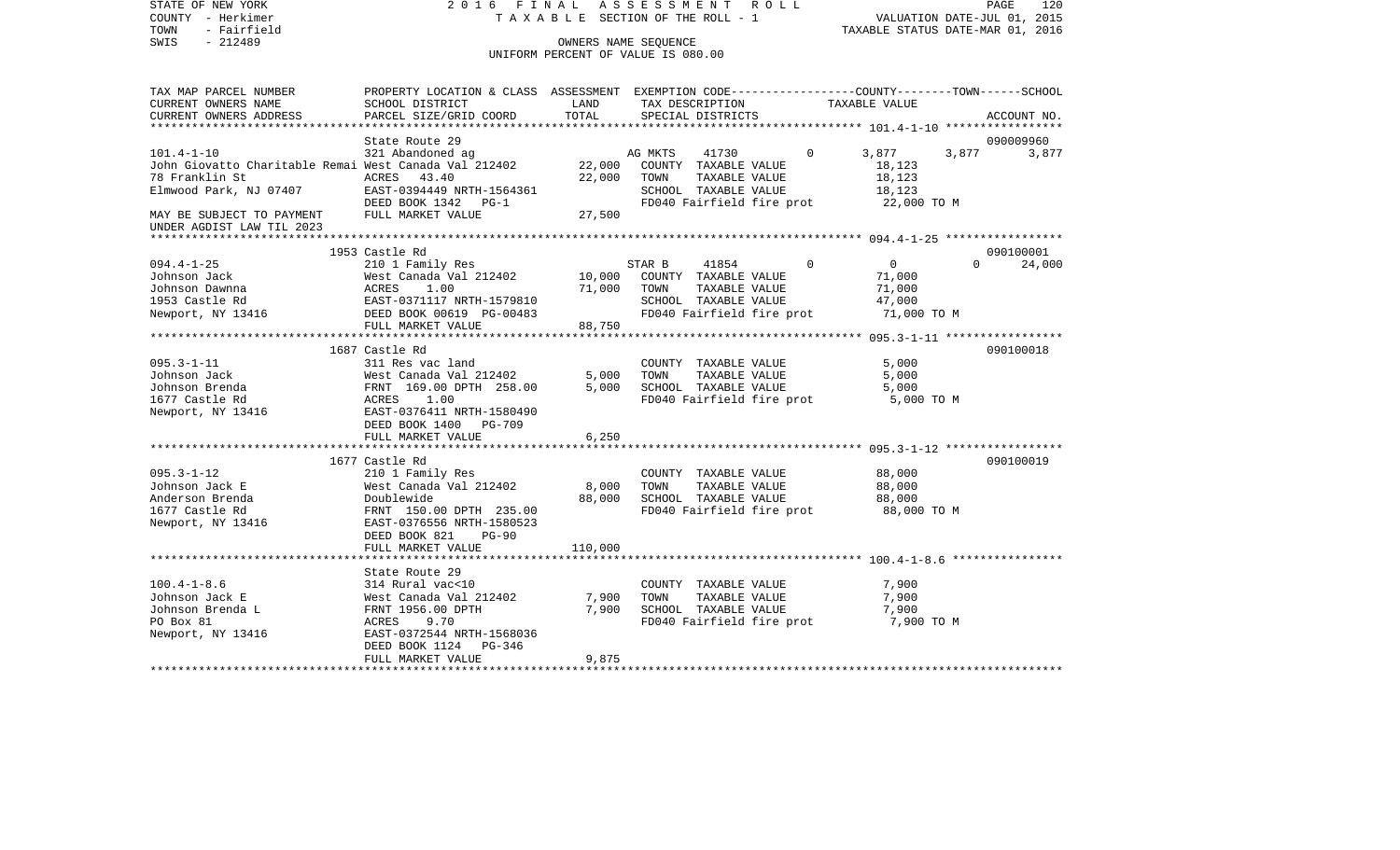| STATE OF NEW YORK<br>COUNTY - Herkimer    | FINAL<br>2016<br>TAXABLE                                                                         |                                    | ASSESSMENT | SECTION OF THE ROLL - 1               | ROLL |          | VALUATION DATE-JUL 01, 2015                     |              | PAGE        | 121    |
|-------------------------------------------|--------------------------------------------------------------------------------------------------|------------------------------------|------------|---------------------------------------|------|----------|-------------------------------------------------|--------------|-------------|--------|
| - Fairfield<br>TOWN                       |                                                                                                  |                                    |            |                                       |      |          | TAXABLE STATUS DATE-MAR 01, 2016                |              |             |        |
| SWIS<br>$-212489$                         |                                                                                                  | OWNERS NAME SEQUENCE               |            |                                       |      |          |                                                 |              |             |        |
|                                           |                                                                                                  | UNIFORM PERCENT OF VALUE IS 080.00 |            |                                       |      |          |                                                 |              |             |        |
| TAX MAP PARCEL NUMBER                     | PROPERTY LOCATION & CLASS ASSESSMENT EXEMPTION CODE----------------COUNTY-------TOWN------SCHOOL |                                    |            |                                       |      |          |                                                 |              |             |        |
| CURRENT OWNERS NAME                       | SCHOOL DISTRICT                                                                                  | LAND                               |            | TAX DESCRIPTION                       |      |          | TAXABLE VALUE                                   |              |             |        |
| CURRENT OWNERS ADDRESS                    | PARCEL SIZE/GRID COORD                                                                           | TOTAL<br>*************             |            | SPECIAL DISTRICTS                     |      |          | ***************** 094.4-1-11.5 **************** |              | ACCOUNT NO. |        |
|                                           | Farrington Rd                                                                                    |                                    |            |                                       |      |          |                                                 |              |             |        |
| $094.4 - 1 - 11.5$                        | 322 Rural vac>10                                                                                 |                                    |            | COUNTY TAXABLE VALUE                  |      |          | 22,000                                          |              |             |        |
|                                           | West Canada Val 212402                                                                           |                                    | TOWN       |                                       |      |          | 22,000                                          |              |             |        |
| Johnson Marjorie J                        | FRNT 2420.00 DPTH                                                                                | 22,000<br>22,000                   |            | TAXABLE VALUE<br>SCHOOL TAXABLE VALUE |      |          | 22,000                                          |              |             |        |
| 113 Farrington Rd                         |                                                                                                  |                                    |            |                                       |      |          |                                                 |              |             |        |
| Newport, NY 13416                         | ACRES 33.50                                                                                      |                                    |            |                                       |      |          |                                                 |              |             |        |
|                                           | EAST-0364787 NRTH-1580794                                                                        |                                    |            |                                       |      |          |                                                 |              |             |        |
| PRIOR OWNER ON 3/01/2016                  | DEED BOOK 1601<br>PG-188                                                                         |                                    |            |                                       |      |          |                                                 |              |             |        |
| Johnson Marjorie J<br>******************* | FULL MARKET VALUE                                                                                | 27,500                             |            |                                       |      |          |                                                 |              |             |        |
|                                           |                                                                                                  |                                    |            |                                       |      |          |                                                 |              |             |        |
|                                           | Sandy Lane Rd                                                                                    |                                    |            |                                       |      |          |                                                 |              | 090006750   |        |
| $095.3 - 1 - 32.1$                        | 322 Rural vac>10                                                                                 |                                    |            | COUNTY TAXABLE VALUE                  |      |          | 35,000                                          |              |             |        |
| Johnson Mark                              | West Canada Val 212402                                                                           | 35,000                             | TOWN       | TAXABLE VALUE                         |      |          | 35,000                                          |              |             |        |
| Johnson Suzanne                           | 41.20<br>ACRES                                                                                   | 35,000                             |            | SCHOOL TAXABLE VALUE                  |      |          | 35,000                                          |              |             |        |
| 72 Schofield Rd                           | EAST-0382312 NRTH-1583295                                                                        |                                    |            | FD040 Fairfield fire prot             |      |          | 35,000 TO M                                     |              |             |        |
| West Milford, NJ 07480                    | DEED BOOK 809<br>PG-195                                                                          |                                    |            |                                       |      |          |                                                 |              |             |        |
|                                           | FULL MARKET VALUE                                                                                | 43,750                             |            |                                       |      |          |                                                 |              |             |        |
|                                           |                                                                                                  |                                    |            |                                       |      |          |                                                 |              |             |        |
|                                           | 701 Platform Rd                                                                                  |                                    |            |                                       |      |          |                                                 |              |             |        |
| $101.1 - 1 - 1.5$                         | 210 1 Family Res                                                                                 |                                    | STAR B     | 41854                                 |      | $\Omega$ | $\circ$                                         | $\Omega$     |             | 24,000 |
| Johnson Roy                               | West Canada Val 212402                                                                           | 11,000                             |            | COUNTY TAXABLE VALUE                  |      |          | 85,000                                          |              |             |        |
| Johnson Julie                             | BAR change 6/05                                                                                  | 85,000                             | TOWN       | TAXABLE VALUE                         |      |          | 85,000                                          |              |             |        |
| 701 Platform Rd                           | 3.29<br>ACRES                                                                                    |                                    |            | SCHOOL TAXABLE VALUE                  |      |          | 61,000                                          |              |             |        |
| Newport, NY 13416                         | EAST-0373697 NRTH-1574435                                                                        |                                    |            | FD040 Fairfield fire prot             |      |          | 85,000 TO M                                     |              |             |        |
|                                           | DEED BOOK 817<br>PG-495                                                                          |                                    |            |                                       |      |          |                                                 |              |             |        |
|                                           | FULL MARKET VALUE                                                                                | 106,250                            |            |                                       |      |          |                                                 |              |             |        |
|                                           |                                                                                                  |                                    |            |                                       |      |          |                                                 |              |             |        |
|                                           | 1980 Hardscrabble Rd                                                                             |                                    |            |                                       |      |          |                                                 |              | 090000840   |        |
| $095.3 - 1 - 26.1$                        | 240 Rural res                                                                                    |                                    | STAR B     | 41854                                 |      | $\Omega$ | $\overline{0}$                                  | $\Omega$     |             | 24,000 |
| Jones Laura A                             | West Canada Val 212402                                                                           | 20,000                             |            | COUNTY TAXABLE VALUE                  |      |          | 132,200                                         |              |             |        |
| 1980 Hardscrabble Rd                      | ACRES 18.90                                                                                      | 132,200                            | TOWN       | TAXABLE VALUE                         |      |          | 132,200                                         |              |             |        |
| Newport, NY 13416                         | EAST-0376180 NRTH-1581941                                                                        |                                    |            | SCHOOL TAXABLE VALUE                  |      |          | 108,200                                         |              |             |        |
|                                           | DEED BOOK 836<br>PG-237                                                                          |                                    |            | FD040 Fairfield fire prot             |      |          | 132,200 TO M                                    |              |             |        |
|                                           | FULL MARKET VALUE                                                                                | 165,250                            |            |                                       |      |          |                                                 |              |             |        |
|                                           |                                                                                                  |                                    |            |                                       |      |          |                                                 |              |             |        |
|                                           | 192 Arnold Rd                                                                                    |                                    |            |                                       |      |          |                                                 |              |             |        |
| $107.3 - 2 - 3.7$                         | 210 1 Family Res                                                                                 |                                    | STAR B     | 41854                                 |      | 0        | $\overline{0}$                                  | $\mathbf{0}$ |             | 24,000 |
| Jouben Dawn E                             | West Canada Val 212402                                                                           | 11,000                             |            | COUNTY TAXABLE VALUE                  |      |          | 96,000                                          |              |             |        |
| 192 Arnold Rd                             | Split From 107.3-2-3.6                                                                           | 96,000                             | TOWN       | TAXABLE VALUE                         |      |          | 96,000                                          |              |             |        |
| Little Falls, NY 13365                    | FRNT 150.00 DPTH                                                                                 |                                    |            | SCHOOL TAXABLE VALUE                  |      |          | 72,000                                          |              |             |        |
|                                           | ACRES<br>3.00                                                                                    |                                    |            | FD040 Fairfield fire prot             |      |          | 96,000 TO M                                     |              |             |        |
|                                           | EAST-0375567 NRTH-1553026                                                                        |                                    |            |                                       |      |          |                                                 |              |             |        |
|                                           | PG-136<br>DEED BOOK 1127                                                                         |                                    |            |                                       |      |          |                                                 |              |             |        |
|                                           | FULL MARKET VALUE                                                                                | 120,000                            |            |                                       |      |          |                                                 |              |             |        |
|                                           |                                                                                                  |                                    |            |                                       |      |          |                                                 |              |             |        |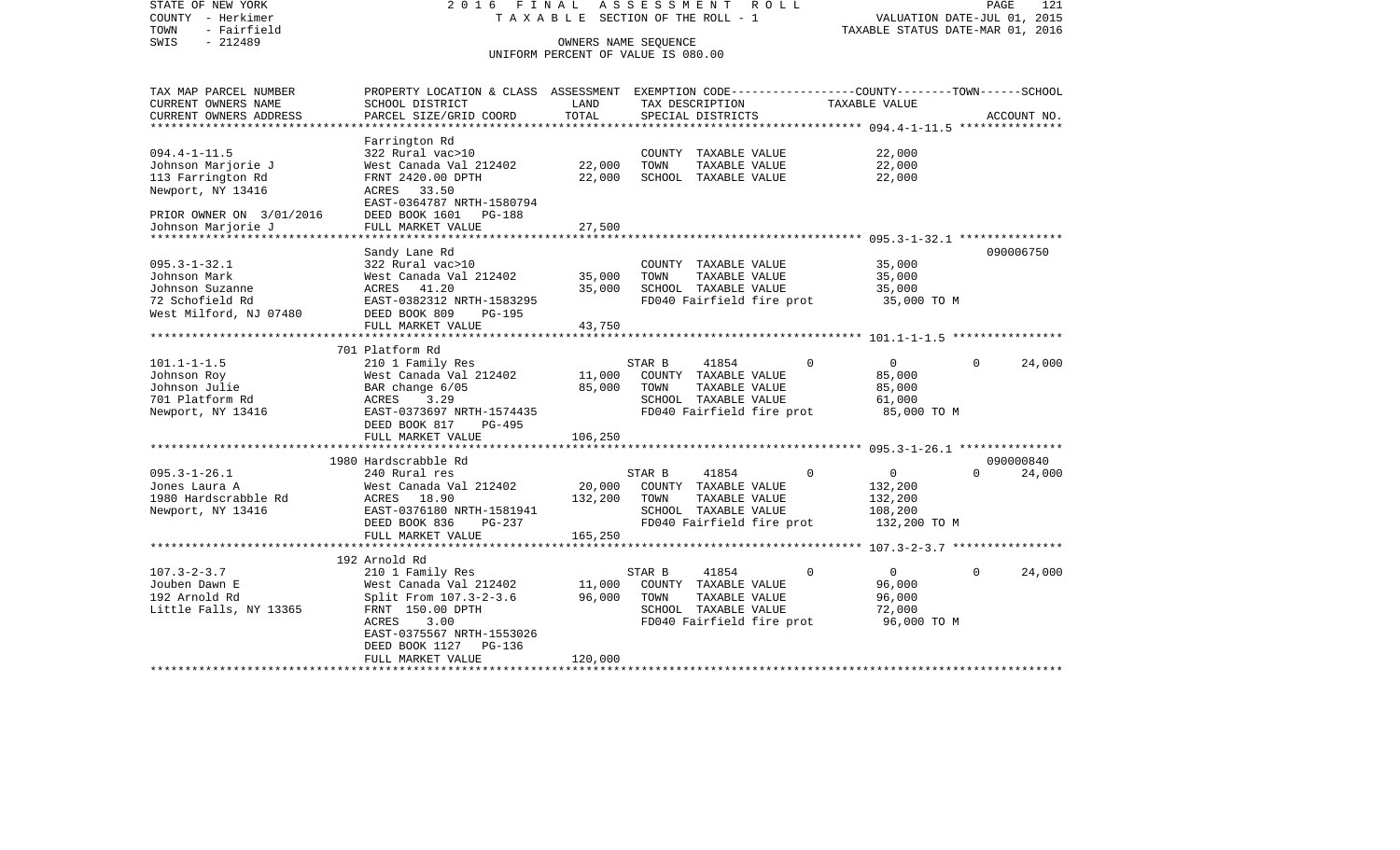STATE OF NEW YORK 2 0 1 6 F I N A L A S S E S S M E N T R O L L PAGE 122VALUATION DATE-JUL 01, 2015 COUNTY - Herkimer T A X A B L E SECTION OF THE ROLL - 1 TOWN - Fairfield TAXABLE STATUS DATE-MAR 01, 2016 SWIS - 212489 CONNERS NAME SEQUENCE UNIFORM PERCENT OF VALUE IS 080.00TAX MAP PARCEL NUMBER PROPERTY LOCATION & CLASS ASSESSMENT EXEMPTION CODE------------------COUNTY--------TOWN------SCHOOL CURRENT OWNERS NAME SCHOOL DISTRICT LAND TAX DESCRIPTION TAXABLE VALUECURRENT OWNERS ADDRESS PARCEL SIZE/GRID COORD TOTAL SPECIAL DISTRICTS ACCOUNT NO. \*\*\*\*\*\*\*\*\*\*\*\*\*\*\*\*\*\*\*\*\*\*\*\*\*\*\*\*\*\*\*\*\*\*\*\*\*\*\*\*\*\*\*\*\*\*\*\*\*\*\*\*\*\*\*\*\*\*\*\*\*\*\*\*\*\*\*\*\*\*\*\*\*\*\*\*\*\*\*\*\*\*\*\*\*\*\*\*\*\*\*\*\*\*\*\*\*\*\*\*\*\*\* 107.3-2-3.6 \*\*\*\*\*\*\*\*\*\*\*\*\*\*\*\* Little Falls Rd 107.3-2-3.6 312 Vac w/imprv COUNTY TAXABLE VALUE 35,000 Jouben Joseph West Canada Val 212402 25,000 TOWN TAXABLE VALUE 35,000 192 Arnold Rd Rose Wallace Trust Split 35,000 SCHOOL TAXABLE VALUE 35,000 Little Falls, NY 13365 FRNT 174.60 DPTH FD040 Fairfield fire prot 35,000 TO M ACRES 37.00 EAST-0377033 NRTH-1552969 DEED BOOK 842 PG-46 FULL MARKET VALUE 43,750 \*\*\*\*\*\*\*\*\*\*\*\*\*\*\*\*\*\*\*\*\*\*\*\*\*\*\*\*\*\*\*\*\*\*\*\*\*\*\*\*\*\*\*\*\*\*\*\*\*\*\*\*\*\*\*\*\*\*\*\*\*\*\*\*\*\*\*\*\*\*\*\*\*\*\*\*\*\*\*\*\*\*\*\*\*\*\*\*\*\*\*\*\*\*\*\*\*\*\*\*\*\*\* 101.1-1-19 \*\*\*\*\*\*\*\*\*\*\*\*\*\*\*\*\* 1186 Castle Rd 090004500101.1-1-19 113 Cattle farm AG MKTS 41730 0 33,422 33,422 33,422 Kaczeroski Dennis West Canada Val 212402 186,000 STAR B 41854 0 0 0 24,000 1168 Castle Rd ACRES 328.00 226,000 AGRIC 10 Y 42100 0 7,900 7,900 7,900 Newport, NY 13416 **EAST-0382788 NRTH-1576296** COUNTY TAXABLE VALUE 184,678 DEED BOOK 817 PG-350 TOWN TAXABLE VALUE 184,678 MAY BE SUBJECT TO PAYMENT FULL MARKET VALUE 282,500 SCHOOL TAXABLE VALUE 160,678 UNDER AGDIST LAW TIL 2023 FD040 Fairfield fire prot 226,000 TO M \*\*\*\*\*\*\*\*\*\*\*\*\*\*\*\*\*\*\*\*\*\*\*\*\*\*\*\*\*\*\*\*\*\*\*\*\*\*\*\*\*\*\*\*\*\*\*\*\*\*\*\*\*\*\*\*\*\*\*\*\*\*\*\*\*\*\*\*\*\*\*\*\*\*\*\*\*\*\*\*\*\*\*\*\*\*\*\*\*\*\*\*\*\*\*\*\*\*\*\*\*\*\* 101.1-1-28 \*\*\*\*\*\*\*\*\*\*\*\*\*\*\*\*\* Cemetery Rd 090010590 101.1-1-28 314 Rural vac<10 COUNTY TAXABLE VALUE 5,000 Kaczeroski Dennis West Canada Val 212402 5,000 TOWN TAXABLE VALUE 5,000 1168 Castle Rd FRNT 140.25 DPTH 156.75 5,000 SCHOOL TAXABLE VALUE 5,000 Newport, NY 13416 EAST-0379341 NRTH-1576797 FD040 Fairfield fire prot 5,000 TO M DEED BOOK 776 PG-8FULL MARKET VALUE 6,250 \*\*\*\*\*\*\*\*\*\*\*\*\*\*\*\*\*\*\*\*\*\*\*\*\*\*\*\*\*\*\*\*\*\*\*\*\*\*\*\*\*\*\*\*\*\*\*\*\*\*\*\*\*\*\*\*\*\*\*\*\*\*\*\*\*\*\*\*\*\*\*\*\*\*\*\*\*\*\*\*\*\*\*\*\*\*\*\*\*\*\*\*\*\*\*\*\*\*\*\*\*\*\* 107.1-1-21 \*\*\*\*\*\*\*\*\*\*\*\*\*\*\*\*\* 2499 State Route 169 107.1-1-21 210 1 Family Res COUNTY TAXABLE VALUE 70,000 Kane Elizabeth West Canada Val 212402 8,000 TOWN TAXABLE VALUE 70,000 Mondrosch Grace FRNT 150.00 DPTH 150.00 70,000 SCHOOL TAXABLE VALUE 70,000 526 Weir Mountain Rd EAST-0372839 NRTH-1553274 FD040 Fairfield fire prot 70,000 TO M Gilbert, PA 18331 DEED BOOK 1542 PG-950 FULL MARKET VALUE 87,500 \*\*\*\*\*\*\*\*\*\*\*\*\*\*\*\*\*\*\*\*\*\*\*\*\*\*\*\*\*\*\*\*\*\*\*\*\*\*\*\*\*\*\*\*\*\*\*\*\*\*\*\*\*\*\*\*\*\*\*\*\*\*\*\*\*\*\*\*\*\*\*\*\*\*\*\*\*\*\*\*\*\*\*\*\*\*\*\*\*\*\*\*\*\*\*\*\*\*\*\*\*\*\* 107.1-2-16 \*\*\*\*\*\*\*\*\*\*\*\*\*\*\*\*\* 652 Davis Rd210 1 Family Res 107.1-2-16 210 1 Family Res COUNTY TAXABLE VALUE 85,000 Kane Robert L 65,000 West Canada Val 212402 13,000 TOWN TAXABLE VALUE 85,000 777 E Main St Doublewide 85,000 SCHOOL TAXABLE VALUE 85,000 Little Falls, NY 13365 Portion Of 107.1-1-6.2 FD040 Fairfield fire prot 85,000 TO M ACRES 5.20 EAST-0383043 NRTH-1556595 DEED BOOK 1591 PG-284FULL MARKET VALUE 106,250 \*\*\*\*\*\*\*\*\*\*\*\*\*\*\*\*\*\*\*\*\*\*\*\*\*\*\*\*\*\*\*\*\*\*\*\*\*\*\*\*\*\*\*\*\*\*\*\*\*\*\*\*\*\*\*\*\*\*\*\*\*\*\*\*\*\*\*\*\*\*\*\*\*\*\*\*\*\*\*\*\*\*\*\*\*\*\*\*\*\*\*\*\*\*\*\*\*\*\*\*\*\*\*\*\*\*\*\*\*\*\*\*\*\*\*\*\*\*\*\*\*\*\*\*\*\*\*\*\*\*\*\*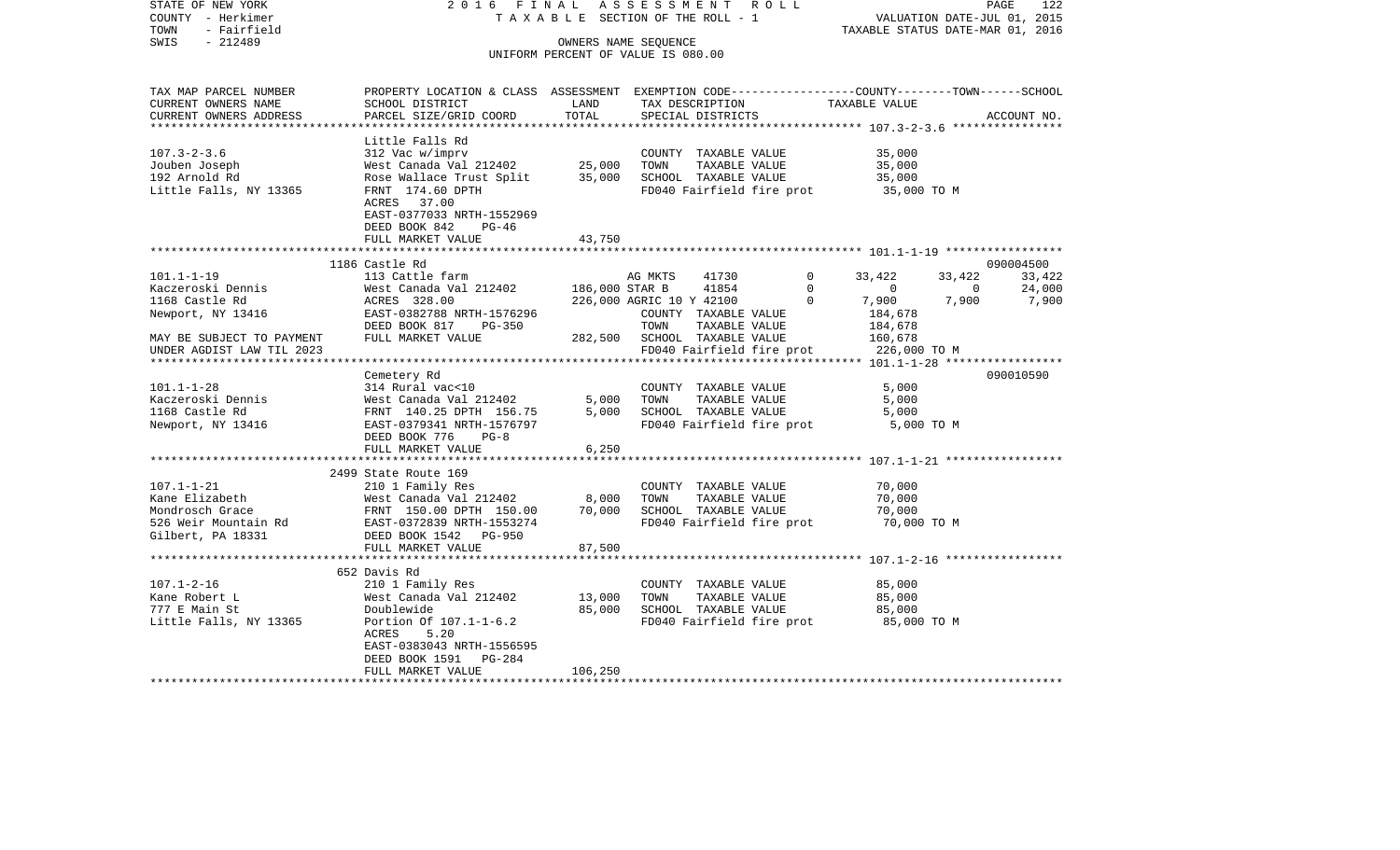| STATE OF NEW YORK<br>COUNTY - Herkimer<br>TOWN<br>- Fairfield                    | 2016 FINAL<br>TAXABLE                                                                           |                                    | ASSESSMENT               | SECTION OF THE ROLL - 1           | R O L L     | TAXABLE STATUS DATE-MAR 01, 2016 | VALUATION DATE-JUL 01, 2015 | PAGE        | 123    |
|----------------------------------------------------------------------------------|-------------------------------------------------------------------------------------------------|------------------------------------|--------------------------|-----------------------------------|-------------|----------------------------------|-----------------------------|-------------|--------|
| $-212489$<br>SWIS                                                                |                                                                                                 | OWNERS NAME SEOUENCE               |                          |                                   |             |                                  |                             |             |        |
|                                                                                  |                                                                                                 | UNIFORM PERCENT OF VALUE IS 080.00 |                          |                                   |             |                                  |                             |             |        |
| TAX MAP PARCEL NUMBER                                                            | PROPERTY LOCATION & CLASS ASSESSMENT EXEMPTION CODE---------------COUNTY-------TOWN------SCHOOL |                                    |                          |                                   |             |                                  |                             |             |        |
| CURRENT OWNERS NAME                                                              | SCHOOL DISTRICT                                                                                 | LAND                               |                          | TAX DESCRIPTION                   |             | TAXABLE VALUE                    |                             |             |        |
| CURRENT OWNERS ADDRESS<br>************************                               | PARCEL SIZE/GRID COORD                                                                          | TOTAL                              |                          | SPECIAL DISTRICTS                 |             |                                  |                             | ACCOUNT NO. |        |
|                                                                                  | 698 Davis Rd                                                                                    |                                    |                          |                                   |             |                                  |                             |             |        |
| $107.1 - 2 - 20$                                                                 | 210 1 Family Res                                                                                |                                    |                          | COUNTY TAXABLE VALUE              |             | 60,000                           |                             |             |        |
| Kapler Michael                                                                   | West Canada Val 212402                                                                          | 13,000                             | TOWN                     | TAXABLE VALUE                     |             | 60,000                           |                             |             |        |
| 70 E Liberty St                                                                  | doublewide                                                                                      | 60,000                             |                          | SCHOOL TAXABLE VALUE              |             | 60,000                           |                             |             |        |
| St Johnsville, NY 13452                                                          | Portion Of 107.1-1-6.2<br>ACRES<br>5.60                                                         |                                    |                          | FD040 Fairfield fire prot         |             | 60,000 TO M                      |                             |             |        |
|                                                                                  | EAST-0384137 NRTH-1556720<br>DEED BOOK 830<br>PG-650                                            |                                    |                          |                                   |             |                                  |                             |             |        |
|                                                                                  | FULL MARKET VALUE                                                                               | 75,000                             |                          |                                   |             |                                  |                             |             |        |
|                                                                                  | *****************************                                                                   |                                    |                          |                                   |             |                                  |                             |             |        |
|                                                                                  | Parkhurst Rd                                                                                    |                                    |                          |                                   |             |                                  |                             | 090009240   |        |
| $101.3 - 1 - 17.6$                                                               | 311 Res vac land                                                                                |                                    |                          | COUNTY TAXABLE VALUE              |             | 6,000                            |                             |             |        |
| Kardias James                                                                    | West Canada Val 212402                                                                          | 6,000                              | TOWN                     | TAXABLE VALUE                     |             | 6,000                            |                             |             |        |
| 4081 Rte. 52                                                                     | ACRES<br>2.00                                                                                   | 6,000                              |                          | SCHOOL TAXABLE VALUE              |             | 6,000                            |                             |             |        |
| Holmes, NY 12531                                                                 | EAST-0378151 NRTH-1563923                                                                       |                                    |                          | FD040 Fairfield fire prot         |             | 6,000 TO M                       |                             |             |        |
|                                                                                  | DEED BOOK 837<br>PG-324                                                                         |                                    |                          |                                   |             |                                  |                             |             |        |
|                                                                                  | FULL MARKET VALUE                                                                               | 7,500                              |                          |                                   |             |                                  |                             |             |        |
|                                                                                  | 2974 State Route 169                                                                            |                                    |                          |                                   |             |                                  |                             | 090004590   |        |
| $100.4 - 1 - 30$                                                                 | 112 Dairy farm                                                                                  |                                    | AG MKTS                  | 41730                             | 0           | 37,508                           | 37,508                      | 37,508      |        |
| Kelleher Francis                                                                 | West Canada Val 212402                                                                          |                                    | 122,000 AGRIC 10 Y 42100 |                                   | $\Omega$    | 8,000                            | 8,000                       |             | 8,000  |
| 817 State Rte 170                                                                | ACRES 240.00                                                                                    | 242,000                            |                          | COUNTY TAXABLE VALUE              |             | 196,492                          |                             |             |        |
| Little Falls, NY 13365                                                           | EAST-0372458 NRTH-1562333                                                                       |                                    | TOWN                     | TAXABLE VALUE                     |             | 196,492                          |                             |             |        |
|                                                                                  | DEED BOOK 00647 PG-00092                                                                        |                                    |                          | SCHOOL TAXABLE VALUE              |             | 196,492                          |                             |             |        |
| MAY BE SUBJECT TO PAYMENT<br>UNDER AGDIST LAW TIL 2023<br>********************** | FULL MARKET VALUE                                                                               |                                    |                          | 302,500 FD040 Fairfield fire prot |             | 242,000 TO M                     |                             |             |        |
|                                                                                  | Davis Rd                                                                                        |                                    |                          |                                   |             |                                  |                             | 090004620   |        |
| $107.1 - 1 - 7.1$                                                                | 112 Dairy farm                                                                                  |                                    | AG MKTS                  | 41730                             | 0           | 38,866                           | 38,866                      |             | 38,866 |
| Kelleher Francis                                                                 | West Canada Val 212402                                                                          |                                    | 141,000 AGRIC 10 Y 42100 |                                   | $\mathbf 0$ | 8,500                            | 8,500                       |             | 8,500  |
| 817 State Rte 170                                                                | ACRES 247.60                                                                                    | 188,500                            |                          | COUNTY TAXABLE VALUE              |             | 141,134                          |                             |             |        |
| Little Falls, NY 13365                                                           | EAST-0377880 NRTH-1557810                                                                       |                                    | TOWN                     | TAXABLE VALUE                     |             | 141,134                          |                             |             |        |
|                                                                                  | DEED BOOK 00647 PG-00094                                                                        |                                    |                          | SCHOOL TAXABLE VALUE              |             | 141,134                          |                             |             |        |
| MAY BE SUBJECT TO PAYMENT<br>UNDER AGDIST LAW TIL 2023                           | FULL MARKET VALUE                                                                               | 235,625                            |                          | FD040 Fairfield fire prot         |             | 188,500 TO M                     |                             |             |        |
|                                                                                  |                                                                                                 |                                    |                          |                                   |             |                                  |                             |             |        |
|                                                                                  | Davis Rd                                                                                        |                                    |                          |                                   |             |                                  |                             | 090004530   |        |
| $107.2 - 1 - 7$                                                                  | 113 Cattle farm                                                                                 |                                    | AG MKTS                  | 41730                             | 0           | 10,358                           | 10,358                      | 10,358      |        |
| Kelleher Francis<br>817 State Rte 170                                            | West Canada Val 212402<br>ACRES 107.00                                                          | 118,000                            | 68,000 AGRIC 10 Y 42100  | COUNTY TAXABLE VALUE              | $\mathbf 0$ | 2,000<br>105,642                 | 2,000                       |             | 2,000  |
| Little Falls, NY 13365                                                           | EAST-0388121 NRTH-1558188                                                                       |                                    | TOWN                     | TAXABLE VALUE                     |             | 105,642                          |                             |             |        |
|                                                                                  | DEED BOOK 00647 PG-00095                                                                        |                                    |                          | SCHOOL TAXABLE VALUE              |             | 105,642                          |                             |             |        |
| MAY BE SUBJECT TO PAYMENT                                                        | FULL MARKET VALUE                                                                               | 147,500                            |                          | FD040 Fairfield fire prot         |             | 118,000 TO M                     |                             |             |        |
| UNDER AGDIST LAW TIL 2023                                                        |                                                                                                 |                                    |                          |                                   |             |                                  | ************************    |             |        |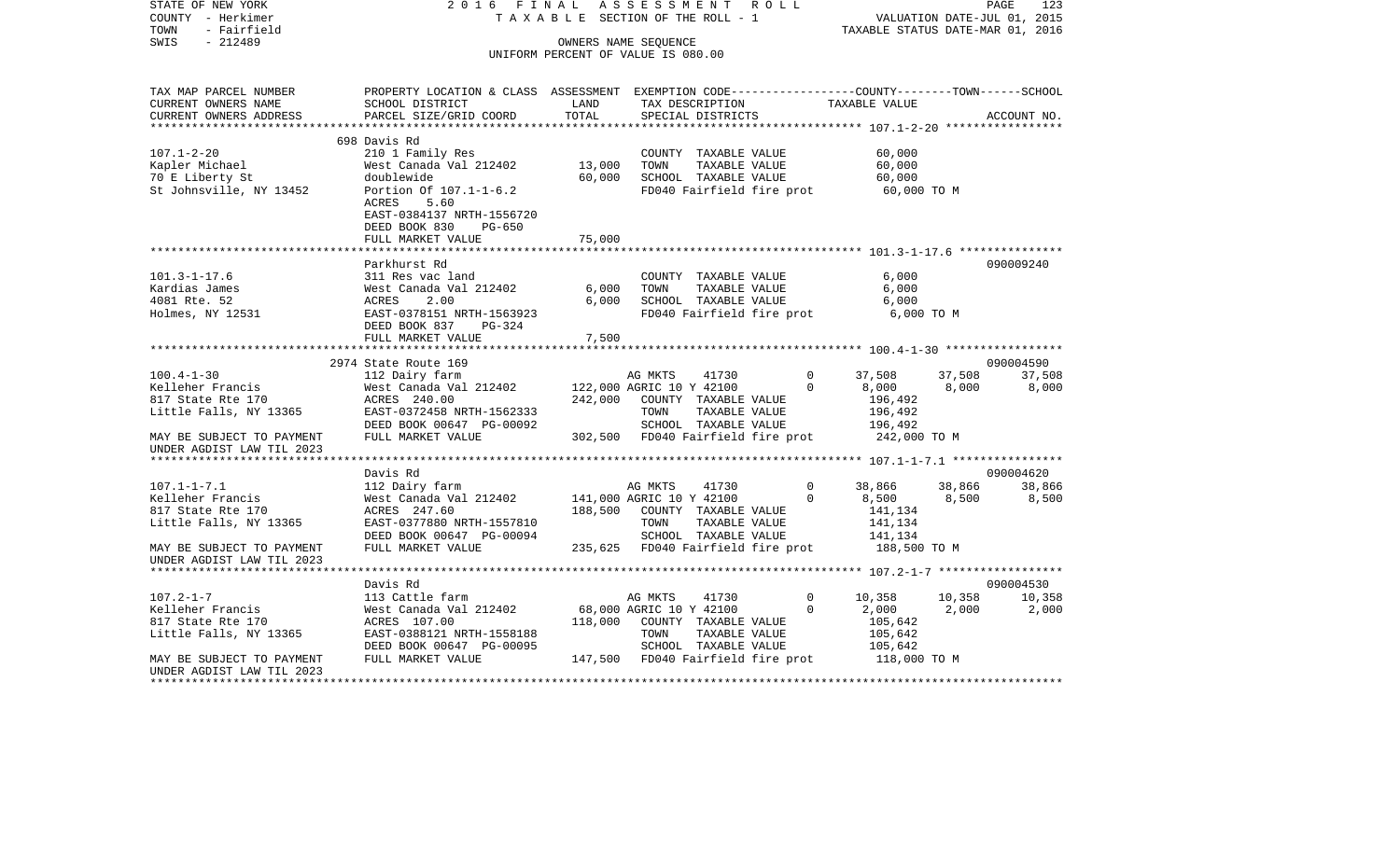COUNTY - Herkimer **T A X A B L E** SECTION OF THE ROLL - 1 VALUATION DATE-JUL 01, 2015 TOWN - Fairfield TAXABLE STATUS DATE-MAR 01, 2016 SWIS - 212489 CONNERS NAME SEQUENCE UNIFORM PERCENT OF VALUE IS 080.00TAX MAP PARCEL NUMBER PROPERTY LOCATION & CLASS ASSESSMENT EXEMPTION CODE------------------COUNTY--------TOWN------SCHOOL CURRENT OWNERS NAME SCHOOL DISTRICT LAND TAX DESCRIPTION TAXABLE VALUECURRENT OWNERS ADDRESS PARCEL SIZE/GRID COORD TOTAL SPECIAL DISTRICTS ACCOUNT NO. \*\*\*\*\*\*\*\*\*\*\*\*\*\*\*\*\*\*\*\*\*\*\*\*\*\*\*\*\*\*\*\*\*\*\*\*\*\*\*\*\*\*\*\*\*\*\*\*\*\*\*\*\*\*\*\*\*\*\*\*\*\*\*\*\*\*\*\*\*\*\*\*\*\*\*\*\*\*\*\*\*\*\*\*\*\*\*\*\*\*\*\*\*\*\*\*\*\*\*\*\*\*\* 107.2-1-8 \*\*\*\*\*\*\*\*\*\*\*\*\*\*\*\*\*\* Davis Rd 090004560107.2-1-8 105 Vac farmland AG MKTS 41730 0 8,315 8,315 8,315 Kelleher Francis West Canada Val 212402 54,000 COUNTY TAXABLE VALUE 45,685 817 State Rte 170 ACRES 99.00 54,000 TOWN TAXABLE VALUE 45,685 Little Falls, NY 13365 EAST-0387878 NRTH-1560119 SCHOOL TAXABLE VALUE 45,685 DEED BOOK 00647 PG-00095 FD040 Fairfield fire prot 54,000 TO M MAY BE SUBJECT TO PAYMENT FULL MARKET VALUE 67,500 UNDER AGDIST LAW TIL 2023 \*\*\*\*\*\*\*\*\*\*\*\*\*\*\*\*\*\*\*\*\*\*\*\*\*\*\*\*\*\*\*\*\*\*\*\*\*\*\*\*\*\*\*\*\*\*\*\*\*\*\*\*\*\*\*\*\*\*\*\*\*\*\*\*\*\*\*\*\*\*\*\*\*\*\*\*\*\*\*\*\*\*\*\*\*\*\*\*\*\*\*\*\*\*\*\*\*\*\*\*\*\*\* 107.2-1-20 \*\*\*\*\*\*\*\*\*\*\*\*\*\*\*\*\* Cole Rd 090001770107.2-1-20 105 Vac farmland AG MKTS 41730 0 2,642 2,642 2,642 Kelleher Francis West Canada Val 212402 20.000 COUNTY TAXABLE VALUE 17.358 817 State Rte 170 ACRES 42.00 20,000 TOWN TAXABLE VALUE 17,358 Little Falls, NY 13365 EAST-0388542 NRTH-1557256 SCHOOL TAXABLE VALUE 17,358 DEED BOOK 870 PG-481 FD040 Fairfield fire prot 20,000 TO M MAY BE SUBJECT TO PAYMENT FULL MARKET VALUE  $25,000$ UNDER AGDIST LAW TIL 2023 \*\*\*\*\*\*\*\*\*\*\*\*\*\*\*\*\*\*\*\*\*\*\*\*\*\*\*\*\*\*\*\*\*\*\*\*\*\*\*\*\*\*\*\*\*\*\*\*\*\*\*\*\*\*\*\*\*\*\*\*\*\*\*\*\*\*\*\*\*\*\*\*\*\*\*\*\*\*\*\*\*\*\*\*\*\*\*\*\*\*\*\*\*\*\*\*\*\*\*\*\*\*\* 107.2-1-30 \*\*\*\*\*\*\*\*\*\*\*\*\*\*\*\*\*State Route 170 090004710 107.2-1-30 113 Cattle farm VET COM C 41132 0 12,000 0 0 0 Kelleher Francis West Canada Val 212402 55,000 VET COM T 41133 0 0 16,000 0 817 State Rte 170 ACRES 92.00 127,000 AG MKTS 41730 0 13,903 13,903 13,903 Little Falls, NY 13365 EAST-0393764 NRTH-1554743 STAR EN 41834 0 0 0 52,240 DEED BOOK 00343 PG-00251 AGRIC 10 Y 42100 0 3,400 3,400 3,400 MAY BE SUBJECT TO PAYMENT FULL MARKET VALUE 158,750 COUNTY TAXABLE VALUE 97,697 UNDER AGDIST LAW TIL 2023 **TOWN** TAXABLE VALUE 93,697 SCHOOL TAXABLE VALUE 57,457 FD040 Fairfield fire prot 127,000 TO M \*\*\*\*\*\*\*\*\*\*\*\*\*\*\*\*\*\*\*\*\*\*\*\*\*\*\*\*\*\*\*\*\*\*\*\*\*\*\*\*\*\*\*\*\*\*\*\*\*\*\*\*\*\*\*\*\*\*\*\*\*\*\*\*\*\*\*\*\*\*\*\*\*\*\*\*\*\*\*\*\*\*\*\*\*\*\*\*\*\*\*\*\*\*\*\*\*\*\*\*\*\*\* 094.4-1-21.1 \*\*\*\*\*\*\*\*\*\*\*\*\*\*\* 2009 Castle Rd 090005340094.4-1-21.1 120 Field crops AG MKTS L 41720 0 18,438 18,438 18,438 Kelleher Francis J West Canada Val 212402 68,000 COUNTY TAXABLE VALUE 80,562 817 State Rte 170 ACRES 110.80 99,000 TOWN TAXABLE VALUE 80,562 Little Falls, NY 13365 EAST-0369889 NRTH-1578524 SCHOOL TAXABLE VALUE 80,562 DEED BOOK 1301 PG-869 FD040 Fairfield fire prot 80,562 TO M MAY BE SUBJECT TO PAYMENT FULL MARKET VALUE 123.750 18,438 EX UNDER AGDIST LAW TIL 2020 \*\*\*\*\*\*\*\*\*\*\*\*\*\*\*\*\*\*\*\*\*\*\*\*\*\*\*\*\*\*\*\*\*\*\*\*\*\*\*\*\*\*\*\*\*\*\*\*\*\*\*\*\*\*\*\*\*\*\*\*\*\*\*\*\*\*\*\*\*\*\*\*\*\*\*\*\*\*\*\*\*\*\*\*\*\*\*\*\*\*\*\*\*\*\*\*\*\*\*\*\*\*\* 106.2-1-18 \*\*\*\*\*\*\*\*\*\*\*\*\*\*\*\*\* 295 Kelly Rd 090100031 106.2-1-18 270 Mfg housing STAR EN 41834 0 0 0 50,000 Kelly Elizabeth West Canada Val 212402 12,000 COUNTY TAXABLE VALUE 50,000 Kelly John ACRES 5.50 50,000 TOWN TAXABLE VALUE 50,000 295 Kelly Rd EAST-0370761 NRTH-1551880 SCHOOL TAXABLE VALUE 0 Little Falls, NY 13365 DEED BOOK 1538 PG-956 FD040 Fairfield fire prot 50,000 TO M FULL MARKET VALUE 62,500 \*\*\*\*\*\*\*\*\*\*\*\*\*\*\*\*\*\*\*\*\*\*\*\*\*\*\*\*\*\*\*\*\*\*\*\*\*\*\*\*\*\*\*\*\*\*\*\*\*\*\*\*\*\*\*\*\*\*\*\*\*\*\*\*\*\*\*\*\*\*\*\*\*\*\*\*\*\*\*\*\*\*\*\*\*\*\*\*\*\*\*\*\*\*\*\*\*\*\*\*\*\*\*\*\*\*\*\*\*\*\*\*\*\*\*\*\*\*\*\*\*\*\*\*\*\*\*\*\*\*\*\*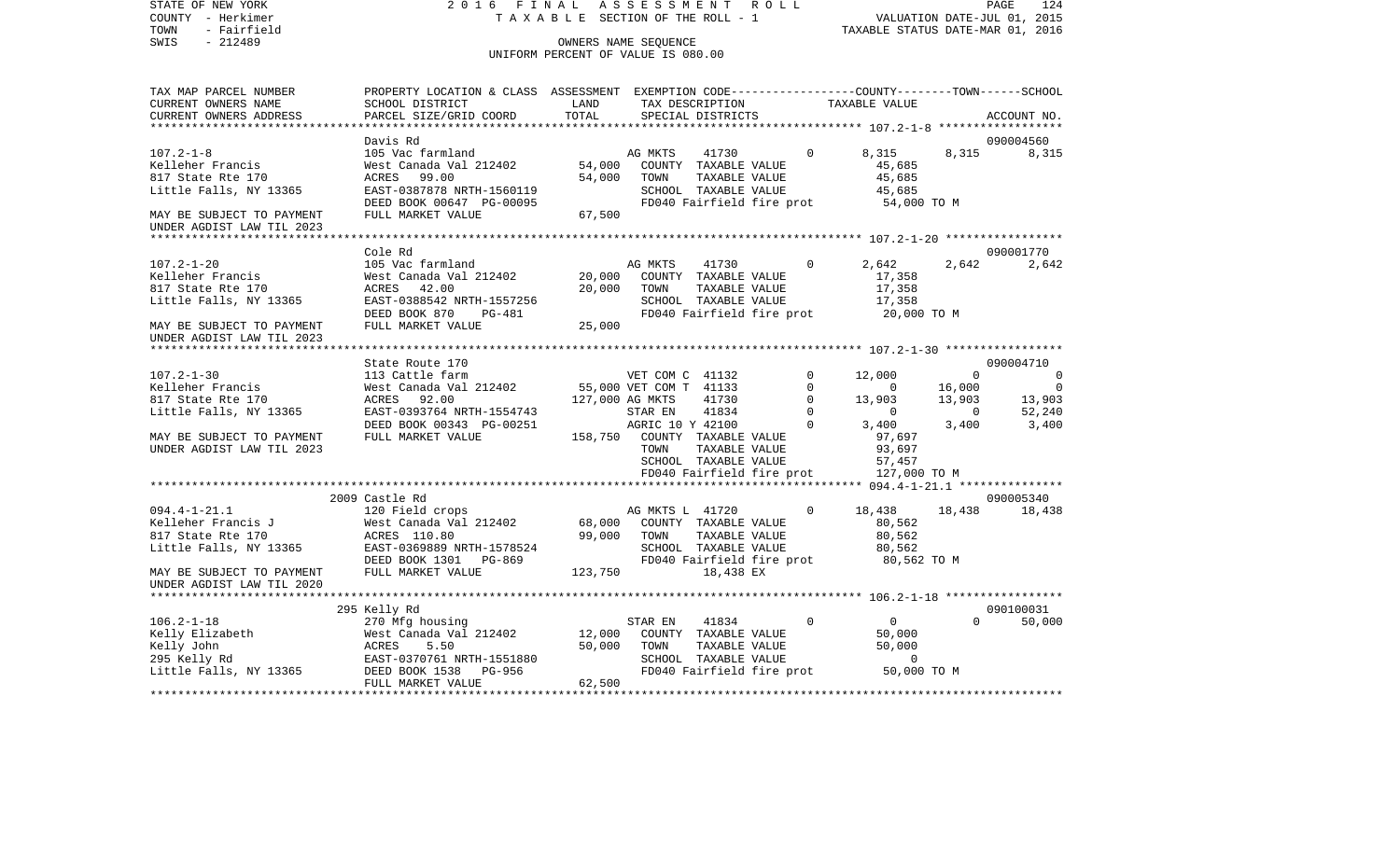| STATE OF NEW YORK<br>COUNTY - Herkimer<br>- Fairfield<br>TOWN<br>SWIS<br>$-212489$ | 2016 FINAL                                                                                                        | TAXABLE SECTION OF THE ROLL - 1<br>OWNERS NAME SEQUENCE<br>UNIFORM PERCENT OF VALUE IS 080.00 | ASSESSMENT       |                           | ROLL |          | VALUATION DATE-JUL 01, 2015<br>TAXABLE STATUS DATE-MAR 01, 2016 |          | PAGE        | 125    |
|------------------------------------------------------------------------------------|-------------------------------------------------------------------------------------------------------------------|-----------------------------------------------------------------------------------------------|------------------|---------------------------|------|----------|-----------------------------------------------------------------|----------|-------------|--------|
| TAX MAP PARCEL NUMBER<br>CURRENT OWNERS NAME                                       | PROPERTY LOCATION & CLASS ASSESSMENT EXEMPTION CODE---------------COUNTY-------TOWN-----SCHOOL<br>SCHOOL DISTRICT | LAND                                                                                          |                  | TAX DESCRIPTION           |      |          | TAXABLE VALUE                                                   |          |             |        |
| CURRENT OWNERS ADDRESS                                                             | PARCEL SIZE/GRID COORD                                                                                            | TOTAL                                                                                         |                  | SPECIAL DISTRICTS         |      |          |                                                                 |          | ACCOUNT NO. |        |
|                                                                                    |                                                                                                                   |                                                                                               |                  |                           |      |          |                                                                 |          |             |        |
|                                                                                    | Farrington Rd                                                                                                     |                                                                                               |                  |                           |      |          |                                                                 |          |             |        |
| $094.4 - 1 - 11.6$                                                                 | 322 Rural vac>10                                                                                                  |                                                                                               |                  | COUNTY TAXABLE VALUE      |      |          | 70,000                                                          |          |             |        |
| Kemler Robert                                                                      | West Canada Val 212402                                                                                            | 70,000                                                                                        | TOWN             | TAXABLE VALUE             |      |          | 70,000                                                          |          |             |        |
| Kemler Betty                                                                       | FRNT 125.00 DPTH                                                                                                  | 70,000                                                                                        |                  | SCHOOL TAXABLE VALUE      |      |          | 70,000                                                          |          |             |        |
| Farrington Rd                                                                      | ACRES 127.50                                                                                                      |                                                                                               |                  |                           |      |          |                                                                 |          |             |        |
| Fairfield, NY                                                                      | EAST-0364888 NRTH-1580794                                                                                         |                                                                                               |                  |                           |      |          |                                                                 |          |             |        |
|                                                                                    | FULL MARKET VALUE                                                                                                 | 87,500                                                                                        |                  |                           |      |          |                                                                 |          |             |        |
|                                                                                    | Castle Rd                                                                                                         |                                                                                               |                  |                           |      |          |                                                                 |          | 090004830   |        |
| $094.4 - 1 - 16$                                                                   | 105 Vac farmland                                                                                                  |                                                                                               |                  | COUNTY TAXABLE VALUE      |      |          | 6,000                                                           |          |             |        |
| Kemler Robert                                                                      | West Canada Val 212402                                                                                            | 6,000                                                                                         | TOWN             | TAXABLE VALUE             |      |          | 6,000                                                           |          |             |        |
| Kemler Betty                                                                       | landlocked                                                                                                        | 6,000                                                                                         |                  | SCHOOL TAXABLE VALUE      |      |          | 6,000                                                           |          |             |        |
| 356 Elmtree Road                                                                   | ACRES 10.00                                                                                                       |                                                                                               |                  | FD040 Fairfield fire prot |      |          | 6,000 TO M                                                      |          |             |        |
| Newport, NY 13416                                                                  | EAST-0366825 NRTH-1581815                                                                                         |                                                                                               |                  |                           |      |          |                                                                 |          |             |        |
|                                                                                    | DEED BOOK 00528 PG-00468                                                                                          |                                                                                               |                  |                           |      |          |                                                                 |          |             |        |
|                                                                                    | FULL MARKET VALUE                                                                                                 | 7,500                                                                                         |                  |                           |      |          |                                                                 |          |             |        |
|                                                                                    |                                                                                                                   |                                                                                               |                  |                           |      |          |                                                                 |          |             |        |
|                                                                                    | 2298 Castle Rd                                                                                                    |                                                                                               |                  |                           |      |          |                                                                 |          | 090002250   |        |
| $094.4 - 1 - 11.1$                                                                 | 210 1 Family Res                                                                                                  |                                                                                               | AGRIC 10 Y 42100 |                           |      | 0        | 5,000                                                           | 5,000    |             | 5,000  |
| Kemler Robert H                                                                    | West Canada Val 212402                                                                                            | 15,000                                                                                        |                  | COUNTY TAXABLE VALUE      |      |          | 25,000                                                          |          |             |        |
| Kemler Betty E                                                                     | FRNT 1910.00 DPTH                                                                                                 | 30,000                                                                                        | TOWN             | TAXABLE VALUE             |      |          | 25,000                                                          |          |             |        |
| 356 Elm Tree Rd                                                                    | 6.00<br>ACRES                                                                                                     |                                                                                               |                  | SCHOOL TAXABLE VALUE      |      |          | 25,000                                                          |          |             |        |
| Newport, NY 13416                                                                  | EAST-0364526 NRTH-1578377                                                                                         |                                                                                               |                  | FD040 Fairfield fire prot |      |          | 30,000 TO M                                                     |          |             |        |
|                                                                                    | DEED BOOK 1518 PG-435<br>FULL MARKET VALUE                                                                        | 37,500                                                                                        |                  |                           |      |          |                                                                 |          |             |        |
|                                                                                    |                                                                                                                   |                                                                                               |                  |                           |      |          |                                                                 |          |             |        |
|                                                                                    | Hardscrabble Rd                                                                                                   |                                                                                               |                  |                           |      |          |                                                                 |          | 090090011   |        |
| $095.3 - 1 - 16.1$                                                                 | 322 Rural vac>10                                                                                                  |                                                                                               |                  | COUNTY TAXABLE VALUE      |      |          | 30,000                                                          |          |             |        |
| Kench Daniel                                                                       | West Canada Val 212402                                                                                            | 30,000                                                                                        | TOWN             | TAXABLE VALUE             |      |          | 30,000                                                          |          |             |        |
| Kench Thomas                                                                       | ACRES<br>76.78                                                                                                    | 30,000                                                                                        |                  | SCHOOL TAXABLE VALUE      |      |          | 30,000                                                          |          |             |        |
| 1757 Hard Scrabble Rd                                                              | EAST-0376604 NRTH-1579222                                                                                         |                                                                                               |                  | FD040 Fairfield fire prot |      |          | 30,000 TO M                                                     |          |             |        |
| Newport, NY 13416                                                                  | DEED BOOK 738<br>$PG-42$                                                                                          |                                                                                               |                  |                           |      |          |                                                                 |          |             |        |
|                                                                                    | FULL MARKET VALUE                                                                                                 | 37,500                                                                                        |                  |                           |      |          |                                                                 |          |             |        |
|                                                                                    |                                                                                                                   |                                                                                               |                  |                           |      |          |                                                                 |          |             |        |
|                                                                                    | 1757 Hardscrabble Rd                                                                                              |                                                                                               |                  |                           |      |          |                                                                 |          | 090090012   |        |
| $095.3 - 1 - 17$                                                                   | 270 Mfg housing                                                                                                   |                                                                                               | STAR EN          | 41834                     |      | $\Omega$ | $\overline{0}$                                                  | $\Omega$ |             | 52,240 |
| Kench Daniel                                                                       | West Canada Val 212402                                                                                            | 43,000                                                                                        |                  | COUNTY TAXABLE VALUE      |      |          | 63,000                                                          |          |             |        |
| 1757 Hard Scrabble Rd                                                              | ACRES 67.70                                                                                                       | 63,000                                                                                        | TOWN             | TAXABLE VALUE             |      |          | 63,000                                                          |          |             |        |
| Newport, NY 13416                                                                  | EAST-0378016 NRTH-1578259<br>DEED BOOK 00608 PG-00979                                                             |                                                                                               |                  | SCHOOL TAXABLE VALUE      |      |          | 10,760<br>63,000 TO M                                           |          |             |        |
|                                                                                    | FULL MARKET VALUE                                                                                                 | 78,750                                                                                        |                  | FD040 Fairfield fire prot |      |          |                                                                 |          |             |        |
|                                                                                    |                                                                                                                   |                                                                                               |                  |                           |      |          |                                                                 |          |             |        |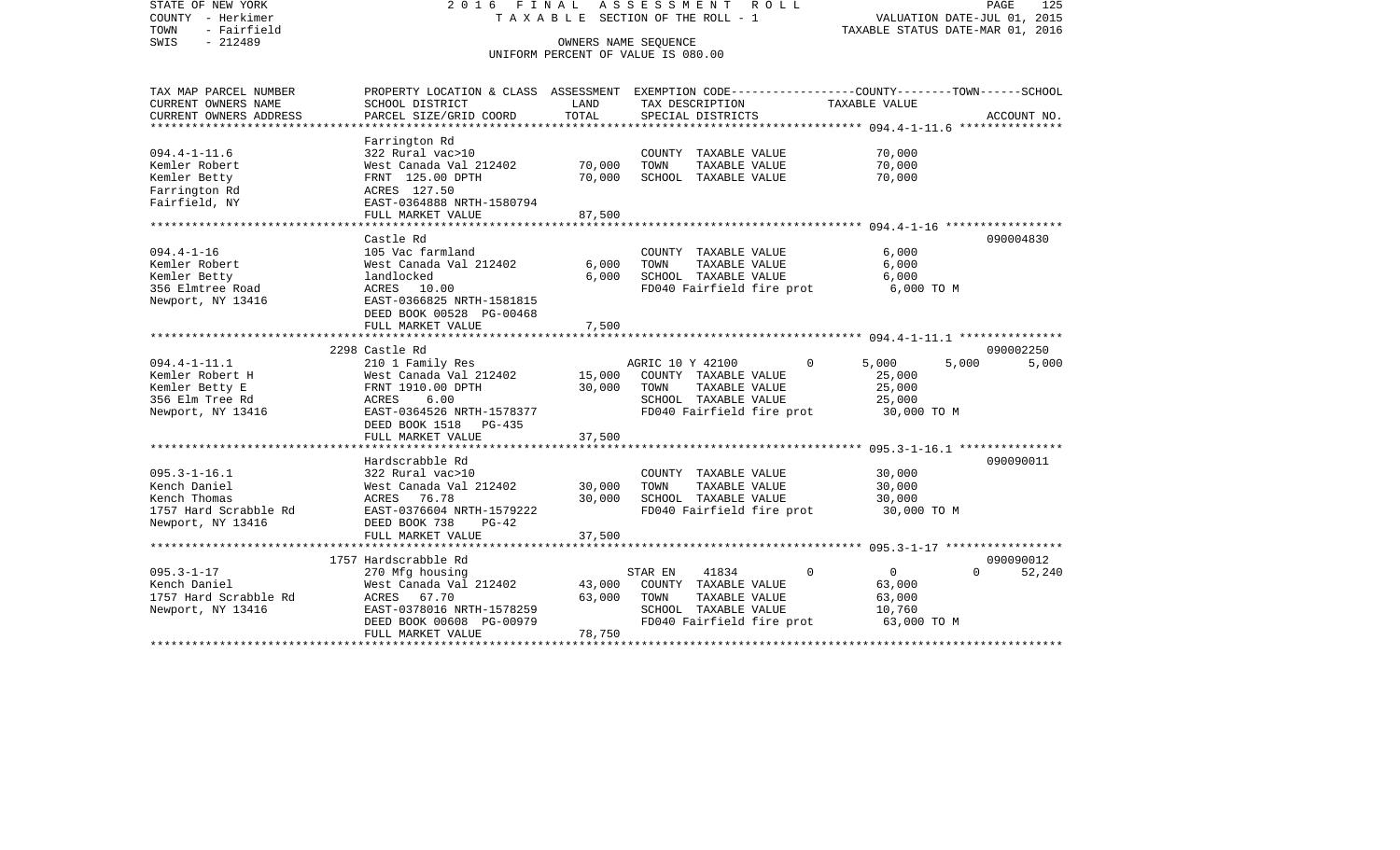STATE OF NEW YORK 2016 FINAL ASSESSMENT ROLL COUNTY - Herkimer T A X A B L E SECTION OF THE ROLL - 1 TOWN - Fairfield TAXABLE STATUS DATE-MAR 01, 2016 SWIS - Fairfield<br>
SWIS - 212489 OWNERS NAME SEQUENCE

## UNIFORM PERCENT OF VALUE IS 080.00

| TAX MAP PARCEL NUMBER                                                                                                                                                                                                                                                                                                                                                                                                                                                                                                  | PROPERTY LOCATION & CLASS ASSESSMENT EXEMPTION CODE---------------COUNTY-------TOWN-----SCHOOL |                              |                             |                           |                |                             |                                        |          |                |
|------------------------------------------------------------------------------------------------------------------------------------------------------------------------------------------------------------------------------------------------------------------------------------------------------------------------------------------------------------------------------------------------------------------------------------------------------------------------------------------------------------------------|------------------------------------------------------------------------------------------------|------------------------------|-----------------------------|---------------------------|----------------|-----------------------------|----------------------------------------|----------|----------------|
| CURRENT OWNERS NAME                                                                                                                                                                                                                                                                                                                                                                                                                                                                                                    | SCHOOL DISTRICT                                                                                | LAND                         |                             | TAX DESCRIPTION           |                | TAXABLE VALUE               |                                        |          |                |
|                                                                                                                                                                                                                                                                                                                                                                                                                                                                                                                        |                                                                                                |                              |                             |                           |                |                             |                                        |          |                |
| $\begin{minipage}{.45\textwidth} \begin{minipage}{.45\textwidth} \begin{minipage}{.45\textwidth} \begin{minipage}{.45\textwidth} \begin{minipage}{.45\textwidth} \begin{minipage}{.45\textwidth} \begin{minipage}{.45\textwidth} \begin{minipage}{.45\textwidth} \begin{minipage}{.45\textwidth} \begin{minipage}{.45\textwidth} \begin{minipage}{.45\textwidth} \begin{minipage}{.45\textwidth} \begin{minipage}{.45\textwidth} \begin{minipage}{.45\textwidth} \begin{minipage}{.45\textwidth} \begin{minipage}{.45$ |                                                                                                |                              |                             |                           |                |                             |                                        |          |                |
|                                                                                                                                                                                                                                                                                                                                                                                                                                                                                                                        | 1839 Hardscrabble Rd                                                                           |                              |                             |                           |                |                             |                                        |          | 090086014      |
| $095.3 - 1 - 16.2$                                                                                                                                                                                                                                                                                                                                                                                                                                                                                                     | 270 Mfg housing                                                                                |                              | AGED-CT                     |                           |                | 41801 0 13,000              |                                        |          | 13,000 0       |
| Kench Thomas Jr                                                                                                                                                                                                                                                                                                                                                                                                                                                                                                        | West Canada Val 212402 12,000 STAR EN                                                          |                              |                             |                           | 41834          | $\Omega$                    | $\overline{0}$                         | $\cap$   | 26,000         |
| PO Box 538                                                                                                                                                                                                                                                                                                                                                                                                                                                                                                             | 4.52<br>ACRES                                                                                  |                              | 26,000 COUNTY TAXABLE VALUE |                           |                |                             | 13,000                                 |          |                |
| Newport, NY 13416                                                                                                                                                                                                                                                                                                                                                                                                                                                                                                      | EAST-0377266 NRTH-1579608                                                                      |                              | TOWN                        |                           | TAXABLE VALUE  |                             | 13,000                                 |          |                |
|                                                                                                                                                                                                                                                                                                                                                                                                                                                                                                                        | DEED BOOK 791<br>$PG-105$                                                                      |                              |                             | SCHOOL TAXABLE VALUE      |                |                             | $\Omega$                               |          |                |
|                                                                                                                                                                                                                                                                                                                                                                                                                                                                                                                        |                                                                                                |                              |                             |                           |                |                             |                                        |          |                |
|                                                                                                                                                                                                                                                                                                                                                                                                                                                                                                                        |                                                                                                |                              |                             |                           |                |                             |                                        |          |                |
|                                                                                                                                                                                                                                                                                                                                                                                                                                                                                                                        | 807 State Route 29                                                                             |                              |                             |                           |                |                             |                                        |          | 090004860      |
| $101.14 - 1 - 42$                                                                                                                                                                                                                                                                                                                                                                                                                                                                                                      |                                                                                                |                              | VET WAR C 41122             |                           |                | $\circ$                     | 7,200                                  | $\Omega$ | $\Omega$       |
| Kenney Mark A                                                                                                                                                                                                                                                                                                                                                                                                                                                                                                          |                                                                                                |                              |                             |                           |                | $\Omega$                    | $\overline{0}$                         | 9,600    | $\overline{0}$ |
| Kenney Tori L                                                                                                                                                                                                                                                                                                                                                                                                                                                                                                          | ACRES 17.10                                                                                    |                              | 132,000 STAR B              | 41854                     | $\overline{0}$ |                             | $\overline{0}$                         | $\cap$   | 24,000         |
| Remier form =<br>807 State Route 29                                                                                                                                                                                                                                                                                                                                                                                                                                                                                    | EAST-0382508 NRTH-1568295                                                                      |                              |                             | COUNTY TAXABLE VALUE      |                |                             | 124,800                                |          |                |
|                                                                                                                                                                                                                                                                                                                                                                                                                                                                                                                        | DEED BOOK 921<br>$PG-204$                                                                      |                              | TOWN                        | TAXABLE VALUE             |                |                             | 122,400                                |          |                |
| Middleville, NY 13406 FULL MARKET VALUE                                                                                                                                                                                                                                                                                                                                                                                                                                                                                |                                                                                                | 165,000 SCHOOL TAXABLE VALUE |                             |                           |                |                             | 108,000                                |          |                |
|                                                                                                                                                                                                                                                                                                                                                                                                                                                                                                                        |                                                                                                |                              |                             |                           |                |                             | FD040 Fairfield fire prot 132,000 TO M |          |                |
|                                                                                                                                                                                                                                                                                                                                                                                                                                                                                                                        |                                                                                                |                              |                             |                           |                |                             |                                        |          |                |
|                                                                                                                                                                                                                                                                                                                                                                                                                                                                                                                        | Beaver Rd                                                                                      |                              |                             |                           |                |                             |                                        |          | 090008730      |
| $101.2 - 1 - 6$                                                                                                                                                                                                                                                                                                                                                                                                                                                                                                        | 190 Game presrve                                                                               |                              |                             | COUNTY TAXABLE VALUE      |                |                             | 14,000                                 |          |                |
| Kermizian Construction LLC                                                                                                                                                                                                                                                                                                                                                                                                                                                                                             | West Canada Val 212402 14,000                                                                  |                              | TOWN                        |                           | TAXABLE VALUE  |                             | 14,000                                 |          |                |
| 465 Christman Rd                                                                                                                                                                                                                                                                                                                                                                                                                                                                                                       | ACRES 13.60                                                                                    | 14,000                       |                             | SCHOOL TAXABLE VALUE      |                |                             | 14,000                                 |          |                |
| Cold Brook, NY 13324                                                                                                                                                                                                                                                                                                                                                                                                                                                                                                   | EAST-0392035 NRTH-1572997                                                                      |                              |                             |                           |                |                             | FD040 Fairfield fire prot 14,000 TO M  |          |                |
|                                                                                                                                                                                                                                                                                                                                                                                                                                                                                                                        | DEED BOOK 1444 PG-621                                                                          |                              |                             |                           |                |                             |                                        |          |                |
|                                                                                                                                                                                                                                                                                                                                                                                                                                                                                                                        | FULL MARKET VALUE                                                                              | 17,500                       |                             |                           |                |                             |                                        |          |                |
|                                                                                                                                                                                                                                                                                                                                                                                                                                                                                                                        |                                                                                                |                              |                             |                           |                |                             |                                        |          |                |
|                                                                                                                                                                                                                                                                                                                                                                                                                                                                                                                        | Beaver Rd                                                                                      |                              |                             |                           |                |                             |                                        |          | 090008820      |
| $101.2 - 1 - 5$                                                                                                                                                                                                                                                                                                                                                                                                                                                                                                        | 190 Game presrve                                                                               |                              |                             |                           |                | COUNTY TAXABLE VALUE 14,000 |                                        |          |                |
| Kermizian Michael                                                                                                                                                                                                                                                                                                                                                                                                                                                                                                      | West Canada Val 212402 14,000                                                                  |                              | TOWN                        |                           |                | TAXABLE VALUE 14,000        |                                        |          |                |
| 465 Christman Rd                                                                                                                                                                                                                                                                                                                                                                                                                                                                                                       | ACRES 13.60                                                                                    | 14,000                       |                             | SCHOOL TAXABLE VALUE      |                |                             | 14,000                                 |          |                |
| Cold Brook, NY 13324                                                                                                                                                                                                                                                                                                                                                                                                                                                                                                   | EAST-0391776 NRTH-1572957                                                                      |                              |                             |                           |                |                             | FD040 Fairfield fire prot 14,000 TO M  |          |                |
|                                                                                                                                                                                                                                                                                                                                                                                                                                                                                                                        | DEED BOOK 1444 PG-627                                                                          |                              |                             |                           |                |                             |                                        |          |                |
|                                                                                                                                                                                                                                                                                                                                                                                                                                                                                                                        | FULL MARKET VALUE                                                                              | 17,500                       |                             |                           |                |                             |                                        |          |                |
|                                                                                                                                                                                                                                                                                                                                                                                                                                                                                                                        |                                                                                                |                              |                             |                           |                |                             |                                        |          |                |
|                                                                                                                                                                                                                                                                                                                                                                                                                                                                                                                        | Castle Rd                                                                                      |                              |                             |                           |                |                             |                                        |          |                |
| $095.3 - 3 - 3$                                                                                                                                                                                                                                                                                                                                                                                                                                                                                                        | 311 Res vac land                                                                               |                              |                             | COUNTY TAXABLE VALUE      |                |                             | 8,000                                  |          |                |
| Kermizian, LLC                                                                                                                                                                                                                                                                                                                                                                                                                                                                                                         | West Canada Val 212402                                                                         | 8,000                        | TOWN                        | TAXABLE VALUE             |                |                             | 8,000                                  |          |                |
| 465 Christman Rd                                                                                                                                                                                                                                                                                                                                                                                                                                                                                                       | ACRES<br>5.13                                                                                  | 8,000                        |                             | SCHOOL TAXABLE VALUE      |                |                             | 8,000                                  |          |                |
| Cold Brook, NY 13324                                                                                                                                                                                                                                                                                                                                                                                                                                                                                                   | EAST-0381918 NRTH-1577747                                                                      |                              |                             | FD040 Fairfield fire prot |                |                             | 8,000 TO M                             |          |                |
|                                                                                                                                                                                                                                                                                                                                                                                                                                                                                                                        | DEED BOOK 1470 PG-951                                                                          |                              |                             |                           |                |                             |                                        |          |                |
|                                                                                                                                                                                                                                                                                                                                                                                                                                                                                                                        | FULL MARKET VALUE                                                                              | 10,000                       |                             |                           |                |                             |                                        |          |                |
|                                                                                                                                                                                                                                                                                                                                                                                                                                                                                                                        |                                                                                                |                              |                             |                           |                |                             |                                        |          |                |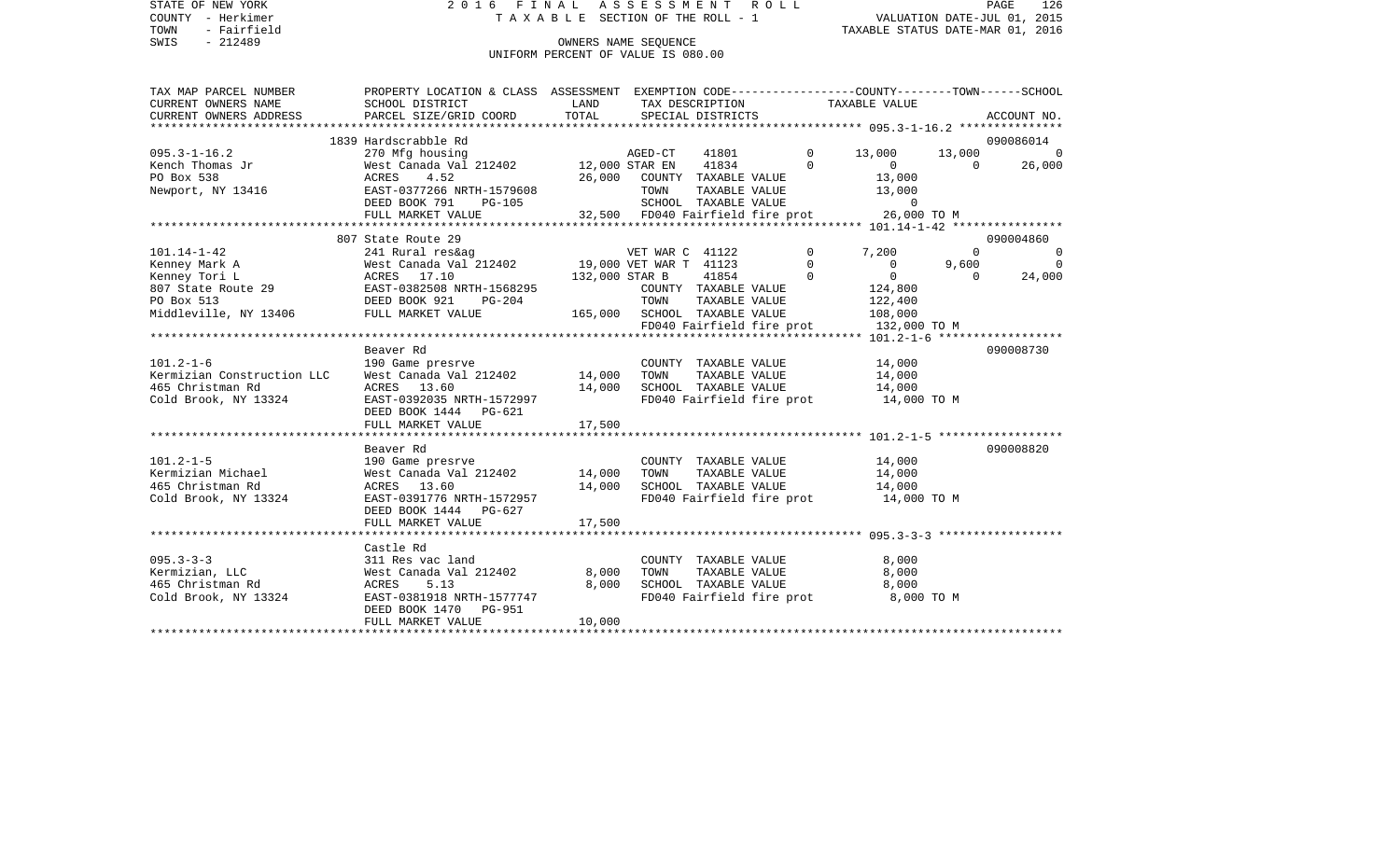| - Herkimer<br>COUNTY<br>TOWN<br>- Fairfield<br>SWIS<br>$-212489$                                                   | TAXABLE                                                                                                                                                      |                              | VALUATION DATE-JUL 01, 2015<br>TAXABLE STATUS DATE-MAR 01, 2016                                                                                           |                                                                          |                                 |                 |
|--------------------------------------------------------------------------------------------------------------------|--------------------------------------------------------------------------------------------------------------------------------------------------------------|------------------------------|-----------------------------------------------------------------------------------------------------------------------------------------------------------|--------------------------------------------------------------------------|---------------------------------|-----------------|
|                                                                                                                    |                                                                                                                                                              |                              | OWNERS NAME SEOUENCE<br>UNIFORM PERCENT OF VALUE IS 080.00                                                                                                |                                                                          |                                 |                 |
| TAX MAP PARCEL NUMBER<br>CURRENT OWNERS NAME<br>CURRENT OWNERS ADDRESS                                             | PROPERTY LOCATION & CLASS ASSESSMENT EXEMPTION CODE---------------COUNTY-------TOWN-----SCHOOL<br>SCHOOL DISTRICT<br>PARCEL SIZE/GRID COORD                  | LAND<br>TOTAL                | TAX DESCRIPTION<br>SPECIAL DISTRICTS                                                                                                                      | TAXABLE VALUE                                                            |                                 | ACCOUNT NO.     |
|                                                                                                                    | 174 Davis Rd                                                                                                                                                 |                              |                                                                                                                                                           |                                                                          |                                 |                 |
| $107.1 - 1 - 12.4$<br>Kiefer Ronald<br>Kiefer Laura<br>174 Davis Rd<br>Little Falls, NY 13365                      | 210 1 Family Res<br>West Canada Val 212402<br>FRNT 563.00 DPTH<br>ACRES<br>3.00<br>EAST-0373586 NRTH-1556367<br>DEED BOOK 920<br>PG-193<br>FULL MARKET VALUE | 11,000<br>109,000<br>136,250 | STAR B<br>41854<br>COUNTY TAXABLE VALUE<br>TOWN<br>TAXABLE VALUE<br>SCHOOL TAXABLE VALUE<br>FD040 Fairfield fire prot                                     | $\Omega$<br>$\overline{0}$<br>109,000<br>109,000<br>85,000               | $\Omega$<br>109,000 TO M        | 24,000          |
|                                                                                                                    | 1353 Hardscrabble Rd                                                                                                                                         |                              |                                                                                                                                                           |                                                                          |                                 | 090006360       |
| $101.1 - 2 - 15$<br>Kleist Bethany<br>1353 Hardscrabble Rd<br>Middleville, NY 13406                                | 210 1 Family Res<br>West Canada Val 212402<br>ACRES<br>8.20<br>EAST-0380979 NRTH-1571319<br>DEED BOOK 1575<br>PG-404                                         | 17,000<br>100,000            | COUNTY TAXABLE VALUE<br>TOWN<br>TAXABLE VALUE<br>SCHOOL TAXABLE VALUE<br>FD040 Fairfield fire prot                                                        | 100,000<br>100,000<br>100,000                                            | 100,000 TO M                    |                 |
|                                                                                                                    | FULL MARKET VALUE                                                                                                                                            | 125,000                      |                                                                                                                                                           |                                                                          |                                 |                 |
|                                                                                                                    | State Route 170                                                                                                                                              |                              |                                                                                                                                                           |                                                                          |                                 | 090005010       |
| $107.2 - 1 - 28$<br>Klock Paul & Barbara<br>Micozzi Donna et. al<br>130 State Route 170A<br>Little Falls, NY 13365 | 322 Rural vac>10<br>West Canada Val 212402<br>ACRES 10.00<br>EAST-0392119 NRTH-1554923<br>DEED BOOK 1476 PG-476<br>FULL MARKET VALUE                         | 7,200<br>7,200<br>9,000      | AG MKTS L 41720<br>COUNTY TAXABLE VALUE<br>TAXABLE VALUE<br>TOWN<br>SCHOOL TAXABLE VALUE<br>FD040 Fairfield fire prot<br>4,064 EX                         | $\Omega$<br>4,064<br>3,136<br>3,136<br>3,136                             | 4,064<br>3,136 TO M             | 4,064           |
| MAY BE SUBJECT TO PAYMENT<br>UNDER AGDIST LAW TIL 2020                                                             |                                                                                                                                                              |                              |                                                                                                                                                           |                                                                          |                                 |                 |
|                                                                                                                    | State Route 170                                                                                                                                              |                              |                                                                                                                                                           |                                                                          |                                 | 090004980       |
| $107.2 - 1 - 33$<br>Klock Paul & Barbara<br>Micozzi Donna et. al<br>130 State Route 170A<br>Little Falls, NY 13365 | 105 Vac farmland<br>West Canada Val 212402<br>ACRES<br>3.40<br>EAST-0395820 NRTH-1552738<br>DEED BOOK 1476 PG-476                                            | 9,000<br>9.000               | AG MKTS L 41720<br>COUNTY TAXABLE VALUE<br>TOWN<br>TAXABLE VALUE<br>SCHOOL TAXABLE VALUE<br>FD040 Fairfield fire prot                                     | $\Omega$<br>7,646<br>1,354<br>1,354<br>1,354                             | 7,646<br>1,354 TO M             | 7,646           |
| MAY BE SUBJECT TO PAYMENT<br>UNDER AGDIST LAW TIL 2020                                                             | FULL MARKET VALUE                                                                                                                                            | 11,250                       | 7,646 EX                                                                                                                                                  |                                                                          |                                 |                 |
|                                                                                                                    |                                                                                                                                                              |                              |                                                                                                                                                           |                                                                          |                                 |                 |
|                                                                                                                    | 391 Platform Rd                                                                                                                                              |                              |                                                                                                                                                           |                                                                          |                                 | 090010470       |
| $100.2 - 1 - 15$<br>Klossner Michael<br>Klossner Jennifer<br>479 Resevoir Rd<br>Newport, NY 13416                  | 113 Cattle farm<br>West Canada Val 212402<br>ACRES 189.00<br>EAST-0368172 NRTH-1576386<br>DEED BOOK 850<br>PG-211<br>FULL MARKET VALUE                       | 225,000                      | AG MKTS L 41720<br>111,000 AGRIC 10 Y 42100<br>COUNTY TAXABLE VALUE<br>TOWN<br>TAXABLE VALUE<br>SCHOOL TAXABLE VALUE<br>281,250 FD040 Fairfield fire prot | $\Omega$<br>31,351<br>$\Omega$<br>3,400<br>190,249<br>190,249<br>190,249 | 31,351<br>3,400<br>193,649 TO M | 31,351<br>3,400 |
| MAY BE SUBJECT TO PAYMENT<br>UNDER AGDIST LAW TIL 2020<br>**********************                                   |                                                                                                                                                              |                              | 31,351 EX                                                                                                                                                 |                                                                          |                                 |                 |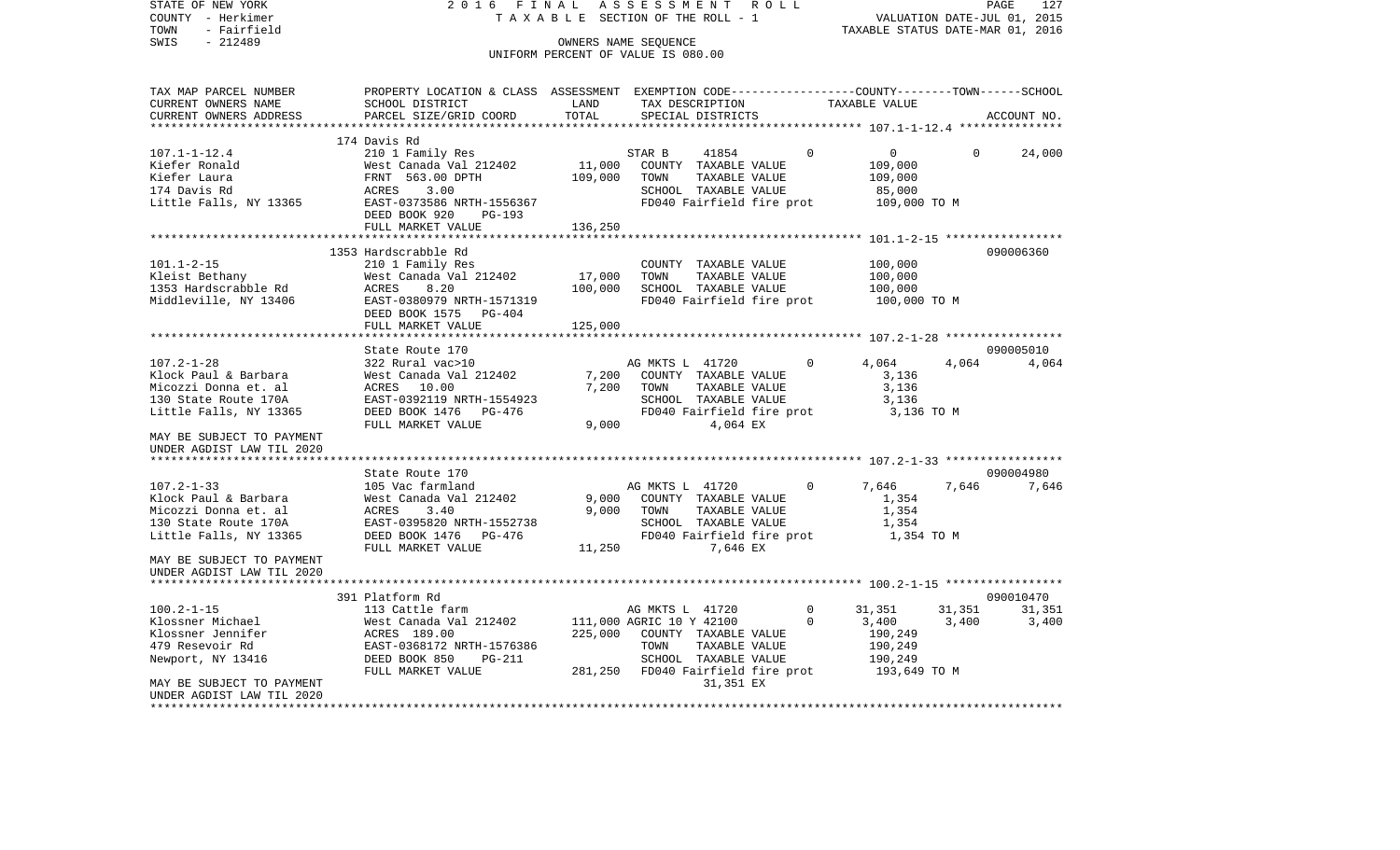| COUNTY<br>– Herkimer<br>TOWN<br>- Fairfield | TAXABLE SECTION OF THE ROLL - 1                                                                |               | VALUATION DATE-JUL 01, 2015<br>TAXABLE STATUS DATE-MAR 01, 2016 |                        |                            |             |
|---------------------------------------------|------------------------------------------------------------------------------------------------|---------------|-----------------------------------------------------------------|------------------------|----------------------------|-------------|
| SWIS<br>$-212489$                           |                                                                                                |               | OWNERS NAME SEQUENCE<br>UNIFORM PERCENT OF VALUE IS 080.00      |                        |                            |             |
| TAX MAP PARCEL NUMBER                       | PROPERTY LOCATION & CLASS ASSESSMENT EXEMPTION CODE---------------COUNTY-------TOWN-----SCHOOL |               |                                                                 |                        |                            |             |
| CURRENT OWNERS NAME                         | SCHOOL DISTRICT                                                                                | LAND<br>TOTAL | TAX DESCRIPTION                                                 | TAXABLE VALUE          |                            |             |
| CURRENT OWNERS ADDRESS                      | PARCEL SIZE/GRID COORD                                                                         |               | SPECIAL DISTRICTS                                               |                        |                            | ACCOUNT NO. |
|                                             | 479 Reservoir Rd                                                                               |               |                                                                 |                        |                            | 090004650   |
| $101.1 - 1 - 3$                             | 112 Dairy farm                                                                                 |               | AG MKTS<br>41730                                                | $\mathbf{0}$<br>17,770 | 17,770                     | 17,770      |
| Klossner Michael C                          | West Canada Val 212402                                                                         |               | 105,000 AGRIC 10 Y 42100                                        | 6,800<br>$\Omega$      | 6,800                      | 6,800       |
| Klossner Jennifer L                         | FRNT 7400.00 DPTH                                                                              | 250,000       | COUNTY TAXABLE VALUE                                            |                        | 225,430                    |             |
| 391 Platform Rd                             | ACRES 185.00                                                                                   |               | TOWN<br>TAXABLE VALUE                                           |                        | 225,430                    |             |
| Newport, NY 13406                           | EAST-0373151 NRTH-1573303                                                                      |               | SCHOOL TAXABLE VALUE                                            |                        | 225,430                    |             |
| MAY BE SUBJECT TO PAYMENT                   | DEED BOOK 945<br>$PG-623$<br>FULL MARKET VALUE                                                 | 312,500       | FD040 Fairfield fire prot                                       |                        | 250,000 TO M               |             |
| UNDER AGDIST LAW TIL 2023                   |                                                                                                |               |                                                                 |                        |                            |             |
|                                             |                                                                                                |               |                                                                 |                        |                            |             |
|                                             | Reservoir Road                                                                                 |               |                                                                 |                        |                            |             |
| $101.1 - 1 - 30$                            | 314 Rural vac<10                                                                               |               | COUNTY TAXABLE VALUE                                            |                        | 10,000                     |             |
| Klossner Michael C                          | West Canada Val 212402                                                                         | 10,000        | TOWN<br>TAXABLE VALUE                                           |                        | 10,000                     |             |
| Klossner Jennifer L                         | Farm/land not connected                                                                        | 10,000        | SCHOOL TAXABLE VALUE                                            |                        | 10,000                     |             |
| Reservoir Road                              | Parcel 2-10/6/04 transfer                                                                      |               | FD040 Fairfield fire prot                                       |                        | 10,000 TO M                |             |
| Fairfield, NY                               | ACRES<br>8.80<br>EAST-0375015 NRTH-1571838                                                     |               |                                                                 |                        |                            |             |
|                                             | FULL MARKET VALUE                                                                              | 12,500        |                                                                 |                        |                            |             |
|                                             | **********************                                                                         |               |                                                                 |                        |                            |             |
|                                             | 255 Davis Rd                                                                                   |               |                                                                 |                        |                            | 090001740   |
| $107.1 - 1 - 8$                             | 240 Rural res                                                                                  |               | STAR B<br>41854                                                 | $\Omega$               | $\overline{0}$<br>$\Omega$ | 24,000      |
| Knobloch Jaquelyn A                         | West Canada Val 212402                                                                         | 15,000        | COUNTY TAXABLE VALUE                                            |                        | 114,000                    |             |
| 255 Davis Rd                                | ACRES 10.58                                                                                    | 114,000       | TOWN<br>TAXABLE VALUE                                           |                        | 114,000                    |             |
| Little Falls, NY 13365                      | EAST-0374726 NRTH-1556864                                                                      |               | SCHOOL TAXABLE VALUE                                            |                        | 90,000                     |             |
|                                             | DEED BOOK 870<br>PG-443<br>FULL MARKET VALUE                                                   | 142,500       | FD040 Fairfield fire prot                                       |                        | 114,000 TO M               |             |
|                                             |                                                                                                |               |                                                                 |                        |                            |             |
|                                             | Casler Rd                                                                                      |               |                                                                 |                        |                            | 090009240   |
| $101.3 - 3 - 22$                            | 311 Res vac land                                                                               |               | COUNTY TAXABLE VALUE                                            |                        | 10,000                     |             |
| Koehler Christopher T                       | West Canada Val 212402                                                                         | 10,000        | TAXABLE VALUE<br>TOWN                                           |                        | 10,000                     |             |
| 612 Creekside Ln                            | Lot $#22$                                                                                      | 10,000        | SCHOOL TAXABLE VALUE                                            |                        | 10,000                     |             |
| Fishkill, NY 12524                          | 5.00<br>ACRES                                                                                  |               | FD040 Fairfield fire prot                                       |                        | 10,000 TO M                |             |
|                                             | EAST-0341300 NRTH-1137670<br>$PG-359$                                                          |               |                                                                 |                        |                            |             |
|                                             | DEED BOOK 857<br>FULL MARKET VALUE                                                             | 12,500        |                                                                 |                        |                            |             |
|                                             |                                                                                                |               |                                                                 |                        |                            |             |
|                                             | Casler Rd                                                                                      |               |                                                                 |                        |                            | 090009240   |
| $101.3 - 3 - 20$                            | 311 Res vac land                                                                               |               | COUNTY TAXABLE VALUE                                            |                        | 10,000                     |             |
| Koehler Mark T                              | West Canada Val 212402                                                                         | 10,000        | TOWN<br>TAXABLE VALUE                                           |                        | 10,000                     |             |
| Koehler Christopher T                       | Lot $#20$                                                                                      | 10,000        | SCHOOL TAXABLE VALUE                                            |                        | 10,000                     |             |
| 192 Casler Rd. Ext                          | ACRES<br>6.90                                                                                  |               | FD040 Fairfield fire prot                                       |                        | 10,000 TO M                |             |
| Little Falls, NY 13365                      | EAST-0378555 NRTH-1561615                                                                      |               |                                                                 |                        |                            |             |
|                                             | DEED BOOK 857<br>$PG-349$<br>FULL MARKET VALUE                                                 | 12,500        |                                                                 |                        |                            |             |
|                                             |                                                                                                |               |                                                                 |                        |                            |             |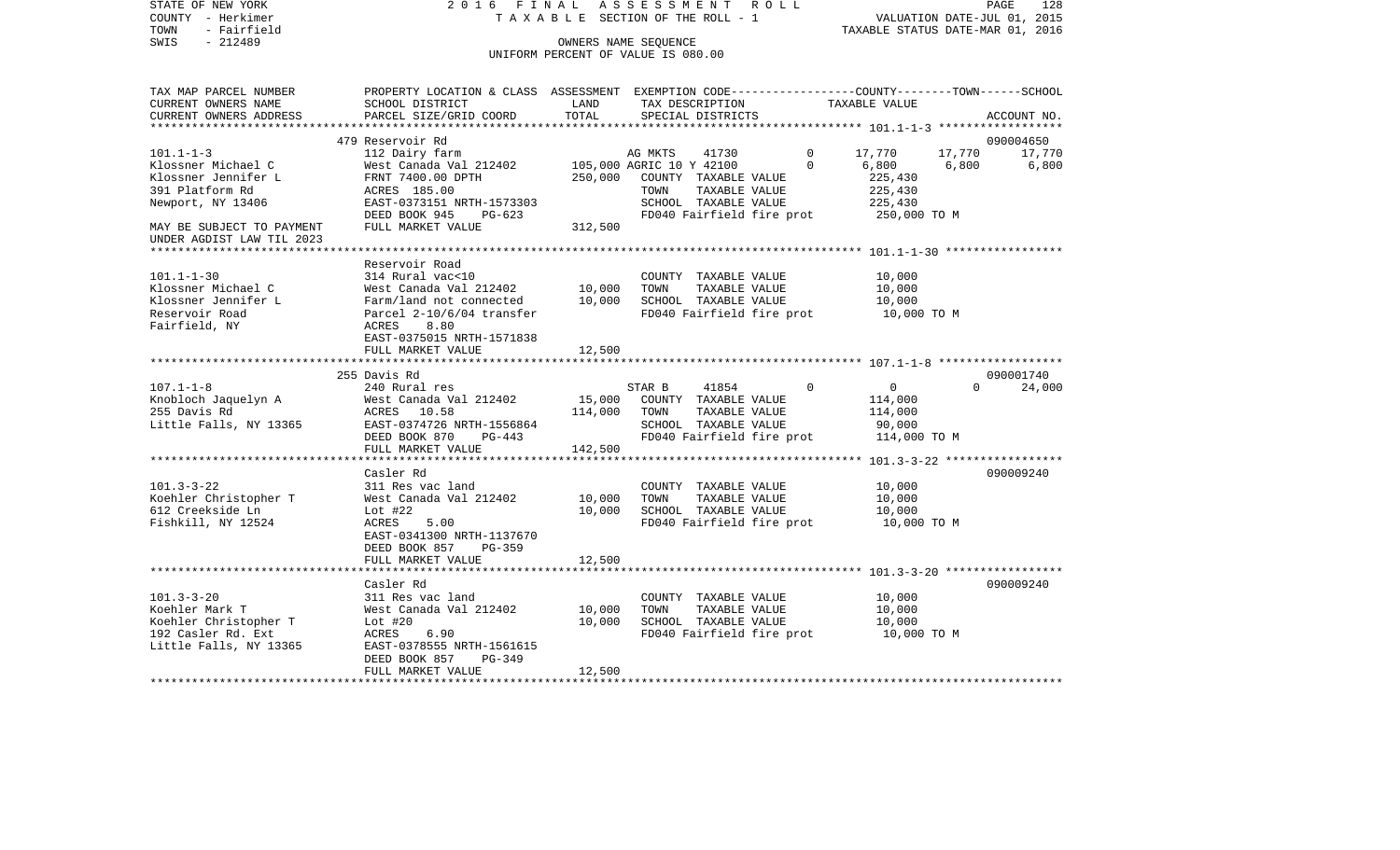| STATE OF NEW YORK<br>COUNTY - Herkimer<br>- Fairfield<br>TOWN<br>$-212489$<br>SWIS | 2016 FINAL                                                                                       |                  | ASSESSMENT ROLL<br>TAXABLE SECTION OF THE ROLL - 1<br>OWNERS NAME SEOUENCE<br>UNIFORM PERCENT OF VALUE IS 080.00 |                            | PAGE<br>129<br>VALUATION DATE-JUL 01, 2015<br>TAXABLE STATUS DATE-MAR 01, 2016 |
|------------------------------------------------------------------------------------|--------------------------------------------------------------------------------------------------|------------------|------------------------------------------------------------------------------------------------------------------|----------------------------|--------------------------------------------------------------------------------|
| TAX MAP PARCEL NUMBER                                                              | PROPERTY LOCATION & CLASS ASSESSMENT EXEMPTION CODE----------------COUNTY-------TOWN------SCHOOL |                  |                                                                                                                  |                            |                                                                                |
| CURRENT OWNERS NAME                                                                | SCHOOL DISTRICT                                                                                  | LAND             | TAX DESCRIPTION                                                                                                  | TAXABLE VALUE              |                                                                                |
| CURRENT OWNERS ADDRESS<br>***********************                                  | PARCEL SIZE/GRID COORD                                                                           | TOTAL            | SPECIAL DISTRICTS                                                                                                |                            | ACCOUNT NO.                                                                    |
|                                                                                    | Casler Rd                                                                                        |                  |                                                                                                                  |                            | 090009240                                                                      |
| $101.3 - 3 - 1$                                                                    | 314 Rural vac<10                                                                                 |                  | COUNTY TAXABLE VALUE                                                                                             | 10,000                     |                                                                                |
| Koehler Thomas                                                                     | West Canada Val 212402                                                                           | 10,000           | TOWN<br>TAXABLE VALUE                                                                                            | 10,000                     |                                                                                |
| 192 Casler Rd. Ext                                                                 | Lot#1                                                                                            | 10,000           | SCHOOL TAXABLE VALUE                                                                                             | 10,000                     |                                                                                |
| Little Falls, NY 13365                                                             | <b>ACRES</b><br>5.00                                                                             |                  | FD040 Fairfield fire prot                                                                                        | 10,000 TO M                |                                                                                |
|                                                                                    | EAST-0377287 NRTH-1562826<br>DEED BOOK 857<br>$PG-254$                                           |                  |                                                                                                                  |                            |                                                                                |
|                                                                                    | FULL MARKET VALUE                                                                                | 12,500           |                                                                                                                  |                            |                                                                                |
|                                                                                    |                                                                                                  |                  |                                                                                                                  |                            |                                                                                |
|                                                                                    | 192 Casler Rd                                                                                    |                  |                                                                                                                  |                            |                                                                                |
| $101.3 - 1 - 17.13$                                                                | 210 1 Family Res                                                                                 |                  | STAR B<br>41854                                                                                                  | $\overline{0}$<br>$\Omega$ | $\Omega$<br>24,000                                                             |
| Koehler Thomas F<br>192 Casler Rd. Ext                                             | West Canada Val 212402<br>ACRES<br>2.44                                                          | 11,000<br>77,500 | COUNTY TAXABLE VALUE<br>TAXABLE VALUE<br>TOWN                                                                    | 77,500<br>77,500           |                                                                                |
| Little Falls, NY 13365                                                             | EAST-0378485 NRTH-1563077                                                                        |                  | SCHOOL TAXABLE VALUE                                                                                             | 53,500                     |                                                                                |
|                                                                                    | DEED BOOK 857<br>$PG-61$                                                                         |                  | FD040 Fairfield fire prot                                                                                        | 77,500 TO M                |                                                                                |
|                                                                                    | FULL MARKET VALUE                                                                                | 96,875           |                                                                                                                  |                            |                                                                                |
|                                                                                    |                                                                                                  |                  |                                                                                                                  |                            |                                                                                |
|                                                                                    | Casler Rd                                                                                        |                  |                                                                                                                  |                            | 090009240                                                                      |
| $101.3 - 3 - 5$<br>Koehler Thomas F                                                | 314 Rural vac<10<br>West Canada Val 212402                                                       | 10,000           | COUNTY TAXABLE VALUE<br>TAXABLE VALUE<br>TOWN                                                                    | 10,000<br>10,000           |                                                                                |
| 192 Casler Rd. Ext                                                                 | Lot#5                                                                                            | 10,000           | SCHOOL TAXABLE VALUE                                                                                             | 10,000                     |                                                                                |
| Little Falls, NY 13365                                                             | ACRES<br>5.00                                                                                    |                  | FD040 Fairfield fire prot                                                                                        | 10,000 TO M                |                                                                                |
|                                                                                    | EAST-0376472 NRTH-1562492                                                                        |                  |                                                                                                                  |                            |                                                                                |
|                                                                                    | DEED BOOK 1580 PG-835                                                                            |                  |                                                                                                                  |                            |                                                                                |
|                                                                                    | FULL MARKET VALUE                                                                                | 12,500           |                                                                                                                  |                            |                                                                                |
|                                                                                    | Casler Rd                                                                                        |                  |                                                                                                                  |                            | 090009240                                                                      |
| $101.3 - 3 - 17$                                                                   | 314 Rural vac<10                                                                                 |                  | COUNTY TAXABLE VALUE                                                                                             | 10,000                     |                                                                                |
| Koehler Thomas F                                                                   | West Canada Val 212402                                                                           | 10,000           | TAXABLE VALUE<br>TOWN                                                                                            | 10,000                     |                                                                                |
| 192 Casler Rd. Ext                                                                 | Lot#17                                                                                           | 10,000           | SCHOOL TAXABLE VALUE                                                                                             | 10,000                     |                                                                                |
| Little Falls, NY 13365                                                             | ACRES<br>8.70                                                                                    |                  | FD040 Fairfield fire prot                                                                                        | 10,000 TO M                |                                                                                |
|                                                                                    | EAST-0377731 NRTH-1561240                                                                        |                  |                                                                                                                  |                            |                                                                                |
|                                                                                    | DEED BOOK 1580 PG-835<br>FULL MARKET VALUE                                                       | 12,500           |                                                                                                                  |                            |                                                                                |
|                                                                                    |                                                                                                  |                  |                                                                                                                  |                            |                                                                                |
|                                                                                    | 430 W End Rd                                                                                     |                  |                                                                                                                  |                            |                                                                                |
| $106.4 - 1 - 23.3$                                                                 | 210 1 Family Res                                                                                 |                  | STAR B<br>41854                                                                                                  | $\overline{0}$<br>$\Omega$ | 24,000<br>$\Omega$                                                             |
| Kohn Heather                                                                       | West Canada Val 212402                                                                           | 12,000           | COUNTY TAXABLE VALUE                                                                                             | 124,000                    |                                                                                |
| Kohn Michael C                                                                     | ACRES<br>4.00                                                                                    | 124,000          | TOWN<br>TAXABLE VALUE                                                                                            | 124,000                    |                                                                                |
| 430 W End Rd<br>Little Falls, NY 13365                                             | EAST-0364993 NRTH-1548142<br>DEED BOOK 1214<br>$PG-13$                                           |                  | SCHOOL TAXABLE VALUE<br>FD040 Fairfield fire prot                                                                | 100,000<br>124,000 TO M    |                                                                                |
|                                                                                    | FULL MARKET VALUE                                                                                | 155,000          |                                                                                                                  |                            |                                                                                |
| ***********                                                                        |                                                                                                  |                  |                                                                                                                  |                            | ******************************                                                 |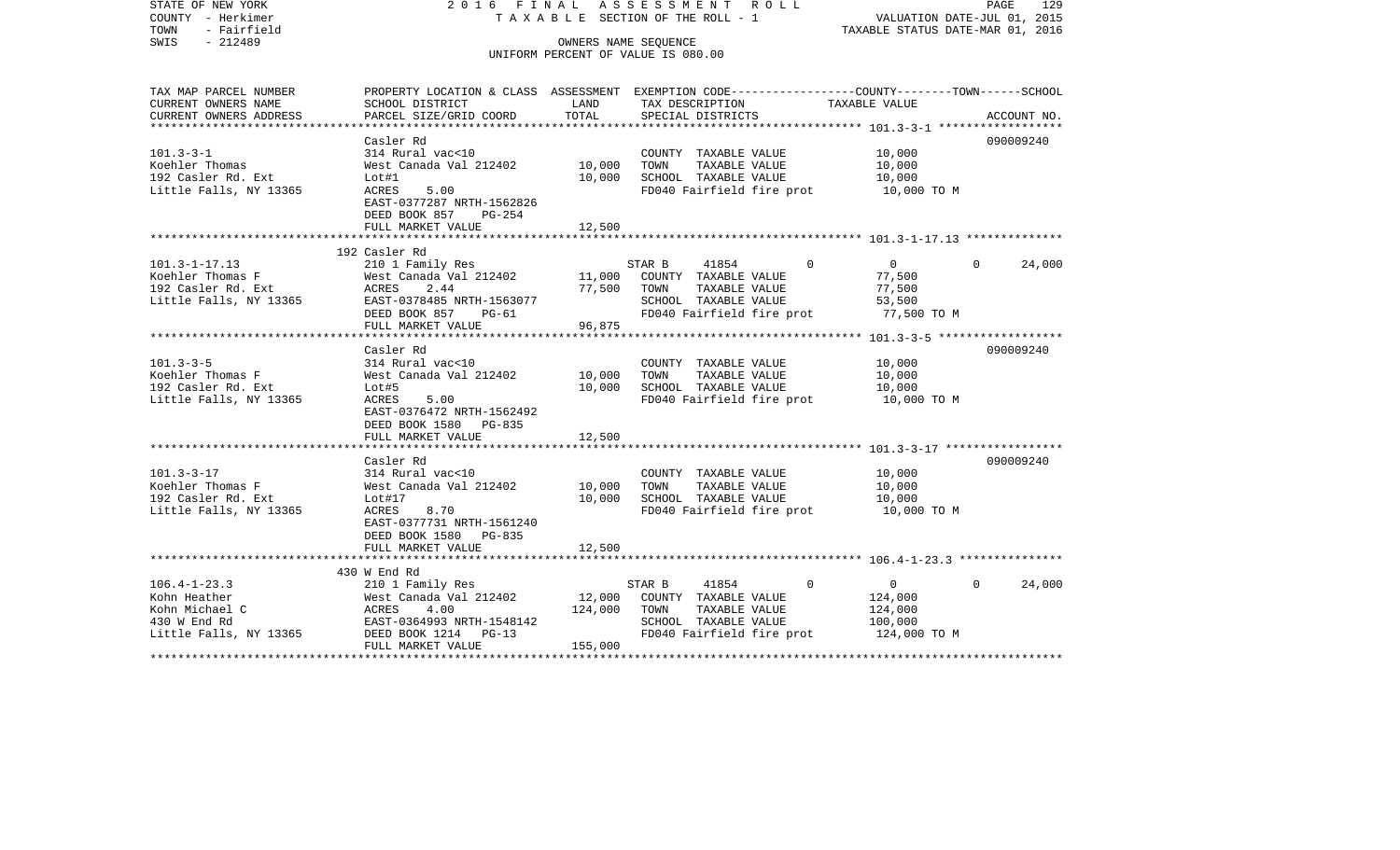| STATE OF NEW YORK                                                                                                                               |                              |         | 2016 FINAL ASSESSMENT ROLL                                 | PAGE<br>130                                                                                      |
|-------------------------------------------------------------------------------------------------------------------------------------------------|------------------------------|---------|------------------------------------------------------------|--------------------------------------------------------------------------------------------------|
| COUNTY - Herkimer                                                                                                                               |                              |         | T A X A B L E SECTION OF THE ROLL - 1                      | VALUATION DATE-JUL 01, 2015                                                                      |
| - Fairfield<br>TOWN                                                                                                                             |                              |         |                                                            | TAXABLE STATUS DATE-MAR 01, 2016                                                                 |
| SWIS<br>$-212489$                                                                                                                               |                              |         | OWNERS NAME SEQUENCE<br>UNIFORM PERCENT OF VALUE IS 080.00 |                                                                                                  |
|                                                                                                                                                 |                              |         |                                                            |                                                                                                  |
|                                                                                                                                                 |                              |         |                                                            |                                                                                                  |
| TAX MAP PARCEL NUMBER                                                                                                                           |                              |         |                                                            | PROPERTY LOCATION & CLASS ASSESSMENT EXEMPTION CODE----------------COUNTY-------TOWN------SCHOOL |
| CURRENT OWNERS NAME                                                                                                                             | SCHOOL DISTRICT              | LAND    | TAX DESCRIPTION                                            | TAXABLE VALUE                                                                                    |
| CURRENT OWNERS ADDRESS                                                                                                                          | PARCEL SIZE/GRID COORD       | TOTAL   | SPECIAL DISTRICTS                                          | ACCOUNT NO.                                                                                      |
|                                                                                                                                                 |                              |         |                                                            |                                                                                                  |
| $106.4 - 1 - 23.1$                                                                                                                              | W End Rd<br>314 Rural vac<10 |         | COUNTY TAXABLE VALUE                                       | 090080033<br>11,000                                                                              |
| Kohn Michael                                                                                                                                    | West Canada Val 212402       | 11,000  | TAXABLE VALUE<br>TOWN                                      | 11,000                                                                                           |
| 430 W End Rd                                                                                                                                    | correct deed 1/04 survey     | 11,000  | SCHOOL TAXABLE VALUE                                       | 11,000                                                                                           |
| Little Falls, NY 13365                                                                                                                          | ACRES<br>9.60                |         | FD040 Fairfield fire prot                                  | 11,000 TO M                                                                                      |
|                                                                                                                                                 | EAST-0364888 NRTH-1547691    |         |                                                            |                                                                                                  |
|                                                                                                                                                 | DEED BOOK 1225 PG-666        |         |                                                            |                                                                                                  |
|                                                                                                                                                 | FULL MARKET VALUE            | 13,750  |                                                            |                                                                                                  |
|                                                                                                                                                 | *************************    |         |                                                            |                                                                                                  |
|                                                                                                                                                 | State Route 169              |         |                                                            | 090007020                                                                                        |
| $107.1 - 1 - 3.3$                                                                                                                               | 314 Rural vac<10             |         | COUNTY TAXABLE VALUE                                       | 12,000                                                                                           |
| Kollander Mikhael                                                                                                                               | West Canada Val 212402       | 12,000  | TAXABLE VALUE<br>TOWN                                      | 12,000                                                                                           |
| Kollander Janice                                                                                                                                | FRNT 250.00 DPTH             | 12,000  | SCHOOL TAXABLE VALUE                                       | 12,000                                                                                           |
| 320 Brower Rd<br>320 Brower Rd                                   ACRES       6.00<br>Palantine Bridge, NY 13428       EAST-0372705 NRTH-1558119 | ACRES 6.00                   |         | FD040 Fairfield fire prot                                  | 12,000 TO M                                                                                      |
|                                                                                                                                                 |                              |         |                                                            |                                                                                                  |
|                                                                                                                                                 | DEED BOOK 1274 PG-761        |         |                                                            |                                                                                                  |
|                                                                                                                                                 | FULL MARKET VALUE            | 15,000  |                                                            |                                                                                                  |
|                                                                                                                                                 | 456 Lynch Rd                 |         |                                                            | 090004950                                                                                        |
| $106.2 - 1 - 2.1$                                                                                                                               | 210 1 Family Res             |         | STAR B<br>$\Omega$<br>41854                                | $\overline{0}$<br>$\Omega$<br>24,000                                                             |
| Kraszewski Michaline A                                                                                                                          | West Canada Val 212402       | 10,000  | COUNTY TAXABLE VALUE                                       | 57,500                                                                                           |
| 456 Lynch Rd                                                                                                                                    | FRNT 160.00 DPTH             | 57,500  | TOWN<br>TAXABLE VALUE                                      | 57,500                                                                                           |
| Little Falls, NY 13365                                                                                                                          | ACRES<br>1.10                |         | SCHOOL TAXABLE VALUE                                       | 33,500                                                                                           |
|                                                                                                                                                 | EAST-0365747 NRTH-1557276    |         | FD040 Fairfield fire prot                                  | 57,500 TO M                                                                                      |
|                                                                                                                                                 | DEED BOOK 909<br>PG-392      |         |                                                            |                                                                                                  |
|                                                                                                                                                 | FULL MARKET VALUE            | 71,875  |                                                            |                                                                                                  |
|                                                                                                                                                 |                              |         |                                                            |                                                                                                  |
|                                                                                                                                                 | 464 Lynch Rd                 |         |                                                            | 090004920                                                                                        |
| $106.2 - 1 - 3$                                                                                                                                 | 210 1 Family Res             |         | $\Omega$<br>STAR EN<br>41834                               | $\overline{0}$<br>52,240<br>$\Omega$                                                             |
| Kraszewski Shirley                                                                                                                              | West Canada Val 212402       | 56,000  | COUNTY TAXABLE VALUE                                       | 128,000                                                                                          |
| 464 Lynch Rd                                                                                                                                    | Doublewide                   | 128,000 | TOWN<br>TAXABLE VALUE                                      | 128,000                                                                                          |
| Little Falls, NY 13365                                                                                                                          | FRNT 1255.00 DPTH            |         | SCHOOL TAXABLE VALUE                                       | 75,760                                                                                           |
|                                                                                                                                                 | ACRES 131.40                 |         | FD040 Fairfield fire prot                                  | 128,000 TO M                                                                                     |
|                                                                                                                                                 | EAST-0366694 NRTH-1558464    |         |                                                            |                                                                                                  |
|                                                                                                                                                 | DEED BOOK 871<br>PG-418      |         |                                                            |                                                                                                  |
|                                                                                                                                                 | FULL MARKET VALUE            | 160,000 |                                                            |                                                                                                  |
|                                                                                                                                                 | 383 State Route 29           |         |                                                            | 090005370                                                                                        |
| $101.1 - 1 - 5.2$                                                                                                                               | 210 1 Family Res             |         | STAR B<br>41854<br>$\Omega$                                | $\overline{0}$<br>24,000<br>$\Omega$                                                             |
| Kratzenberg John                                                                                                                                | West Canada Val 212402       | 12,000  | COUNTY TAXABLE VALUE                                       | 135,000                                                                                          |
| Kratzenberg Donna                                                                                                                               | ACRES<br>4.70                | 135,000 | TAXABLE VALUE<br>TOWN                                      | 135,000                                                                                          |
| PO Box 382                                                                                                                                      | EAST-0373956 NRTH-1567988    |         | SCHOOL TAXABLE VALUE                                       | 111,000                                                                                          |
| Middleville, NY 13406                                                                                                                           | DEED BOOK 873<br>PG-468      |         | FD040 Fairfield fire prot                                  | 135,000 TO M                                                                                     |
|                                                                                                                                                 | FULL MARKET VALUE            | 168,750 |                                                            |                                                                                                  |
|                                                                                                                                                 |                              |         |                                                            |                                                                                                  |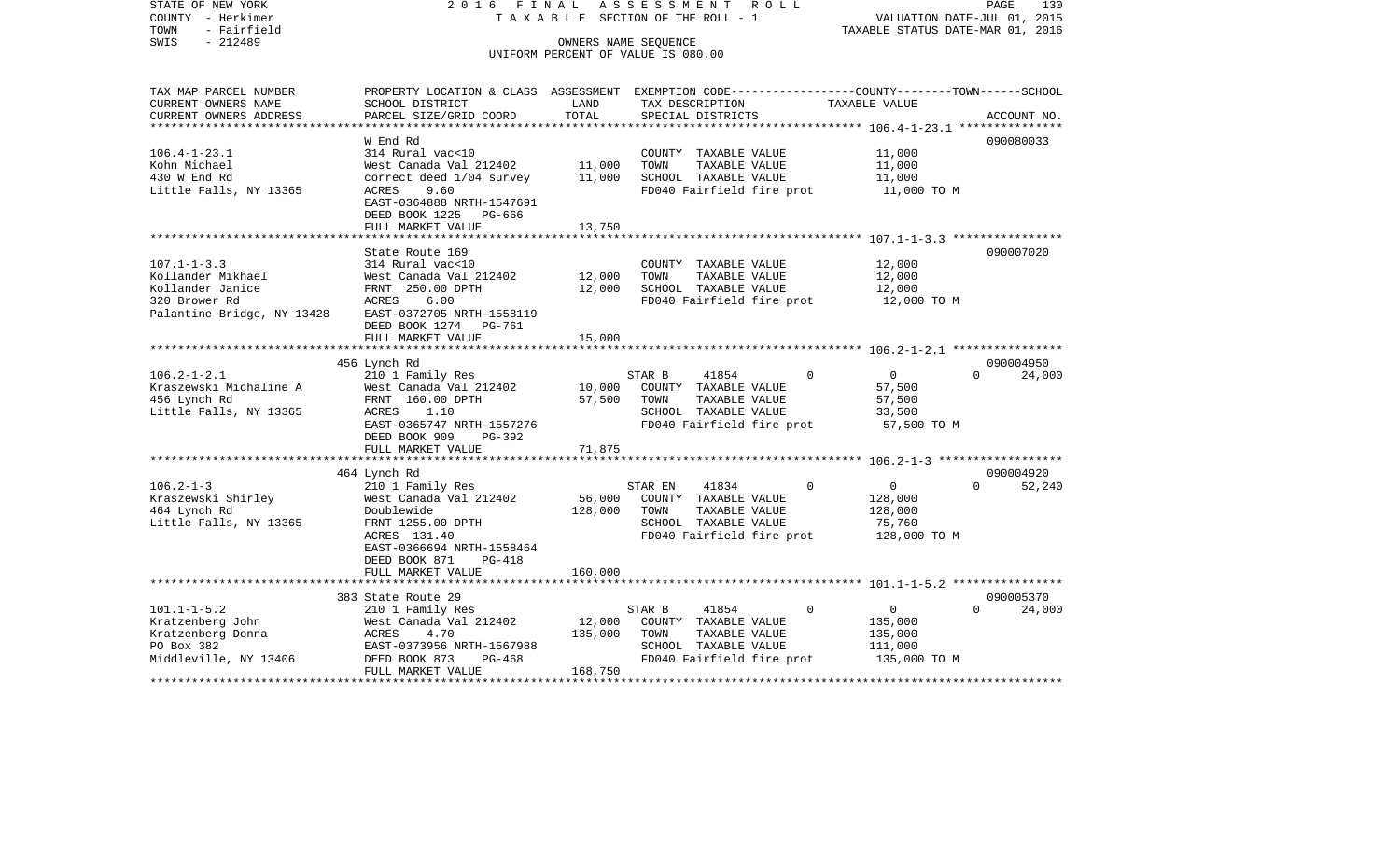STATE OF NEW YORK 2 0 1 6 F I N A L A S S E S S M E N T R O L L PAGE 131COUNTY - Herkimer **T A X A B L E** SECTION OF THE ROLL - 1 VALUATION DATE-JUL 01, 2015 TOWN - Fairfield TAXABLE STATUS DATE-MAR 01, 2016 SWIS - 212489 OWNERS NAME SEQUENCE UNIFORM PERCENT OF VALUE IS 080.00TAX MAP PARCEL NUMBER PROPERTY LOCATION & CLASS ASSESSMENT EXEMPTION CODE------------------COUNTY--------TOWN------SCHOOL CURRENT OWNERS NAME SCHOOL DISTRICT LAND TAX DESCRIPTION TAXABLE VALUECURRENT OWNERS ADDRESS PARCEL SIZE/GRID COORD TOTAL SPECIAL DISTRICTS ACCOUNT NO. \*\*\*\*\*\*\*\*\*\*\*\*\*\*\*\*\*\*\*\*\*\*\*\*\*\*\*\*\*\*\*\*\*\*\*\*\*\*\*\*\*\*\*\*\*\*\*\*\*\*\*\*\*\*\*\*\*\*\*\*\*\*\*\*\*\*\*\*\*\*\*\*\*\*\*\*\*\*\*\*\*\*\*\*\*\*\*\*\*\*\*\*\*\*\*\*\*\*\*\*\*\*\* 095.3-1-21 \*\*\*\*\*\*\*\*\*\*\*\*\*\*\*\*\* 1790 Hardscrabble Rd 090090005095.3-1-21 270 Mfg housing CDET WAR C 41122 0 5,550 0 0 0 Krawczyk Thomas Sherry Mest Canada Val 212402 20,000 VET WAR T 41123 0 0 5,550 0 0 1790 Hard Scrabble Rd ACRES 19.47 37,000 STAR B 41854 0 0 0 24,000 Newport, NY 13416 EAST-0378900 NRTH-1579182 COUNTY TAXABLE VALUE 31,450 DEED BOOK 00621 PG-00338 TOWN TAXABLE VALUE 31,450 FULL MARKET VALUE 46,250 SCHOOL TAXABLE VALUE 13,000 FD040 Fairfield fire prot 37,000 TO M \*\*\*\*\*\*\*\*\*\*\*\*\*\*\*\*\*\*\*\*\*\*\*\*\*\*\*\*\*\*\*\*\*\*\*\*\*\*\*\*\*\*\*\*\*\*\*\*\*\*\*\*\*\*\*\*\*\*\*\*\*\*\*\*\*\*\*\*\*\*\*\*\*\*\*\*\*\*\*\*\*\*\*\*\*\*\*\*\*\*\*\*\*\*\*\*\*\*\*\*\*\*\* 106.2-3-1 \*\*\*\*\*\*\*\*\*\*\*\*\*\*\*\*\*\* 180 Lynch Rd 090089095 106.2-3-1 240 Rural res STAR B 41854 0 0 0 24,000 Labreche Daniel West Canada Val 212402 20,000 COUNTY TAXABLE VALUE 175,000 Labreche Jeannette ACRES 20.20 175,000 TOWN TAXABLE VALUE 175,000 180 Lynch Rd EAST-0366951 NRTH-1553492 SCHOOL TAXABLE VALUE 151,000 Little Falls, NY 13365 DEED BOOK 781 PG-101 FD040 Fairfield fire prot 175,000 TO M FULL MARKET VALUE 218,750 \*\*\*\*\*\*\*\*\*\*\*\*\*\*\*\*\*\*\*\*\*\*\*\*\*\*\*\*\*\*\*\*\*\*\*\*\*\*\*\*\*\*\*\*\*\*\*\*\*\*\*\*\*\*\*\*\*\*\*\*\*\*\*\*\*\*\*\*\*\*\*\*\*\*\*\*\*\*\*\*\*\*\*\*\*\*\*\*\*\*\*\*\*\*\*\*\*\*\*\*\*\*\* 107.1-3-9 \*\*\*\*\*\*\*\*\*\*\*\*\*\*\*\*\*\* 533 Davis Rd107.1-3-9 270 Mfg housing STAR B 41854 0 0 0 24,000 Laclaire Joseph West Canada Val 212402 20,000 COUNTY TAXABLE VALUE 59,000 533 Davis Rd FRNT 450.00 DPTH 59,000 TOWN TAXABLE VALUE 59,000 Little Falls, NY 13365-9355 ACRES 20.50 SCHOOL TAXABLE VALUE 35,000 EAST-0380472 NRTH-1558458 FD040 Fairfield fire prot 59,000 TO M DEED BOOK 907 PG-336FULL MARKET VALUE 73,750 \*\*\*\*\*\*\*\*\*\*\*\*\*\*\*\*\*\*\*\*\*\*\*\*\*\*\*\*\*\*\*\*\*\*\*\*\*\*\*\*\*\*\*\*\*\*\*\*\*\*\*\*\*\*\*\*\*\*\*\*\*\*\*\*\*\*\*\*\*\*\*\*\*\*\*\*\*\*\*\*\*\*\*\*\*\*\*\*\*\*\*\*\*\*\*\*\*\*\*\*\*\*\* 101.14-1-10 \*\*\*\*\*\*\*\*\*\*\*\*\*\*\*\* 148 Town Garage Rd 090100026 101.14-1-10 210 1 Family Res COUNTY TAXABLE VALUE 30,000 Lahah Carlton West Canada Val 212402 7,000 TOWN TAXABLE VALUE 30,000 Darlene FRNT 80.00 DPTH 179.00 30,000 SCHOOL TAXABLE VALUE 30,000 13818 State Rt 12 N EAST-0381598 NRTH-1568111 FD040 Fairfield fire prot 30,000 TO M Boonville, NY 13309 DEED BOOK 819 PG-69 FULL MARKET VALUE 37,500 \*\*\*\*\*\*\*\*\*\*\*\*\*\*\*\*\*\*\*\*\*\*\*\*\*\*\*\*\*\*\*\*\*\*\*\*\*\*\*\*\*\*\*\*\*\*\*\*\*\*\*\*\*\*\*\*\*\*\*\*\*\*\*\*\*\*\*\*\*\*\*\*\*\*\*\*\*\*\*\*\*\*\*\*\*\*\*\*\*\*\*\*\*\*\*\*\*\*\*\*\*\*\* 107.3-2-21.1 \*\*\*\*\*\*\*\*\*\*\*\*\*\*\* Myers Rd 107.3-2-21.1 322 Rural vac>10 AG MKTS 41730 0 10,791 10,791 10,791 Lamanna Carmen J Little Falls Ce 210900 30,000 COUNTY TAXABLE VALUE 19,209 1159 Eatonville Rd  $ACRES$  46.80 30,000 TOWN TAXABLE VALUE 19,209 Little Falls, NY 13365 EAST-0377932 NRTH-1548567 SCHOOL TAXABLE VALUE 19,209 FULL MARKET VALUE  $37,500$  FD040 Fairfield fire prot  $30,000$  TO M

MAY BE SUBJECT TO PAYMENT UNDER AGDIST LAW TIL 2023\*\*\*\*\*\*\*\*\*\*\*\*\*\*\*\*\*\*\*\*\*\*\*\*\*\*\*\*\*\*\*\*\*\*\*\*\*\*\*\*\*\*\*\*\*\*\*\*\*\*\*\*\*\*\*\*\*\*\*\*\*\*\*\*\*\*\*\*\*\*\*\*\*\*\*\*\*\*\*\*\*\*\*\*\*\*\*\*\*\*\*\*\*\*\*\*\*\*\*\*\*\*\*\*\*\*\*\*\*\*\*\*\*\*\*\*\*\*\*\*\*\*\*\*\*\*\*\*\*\*\*\*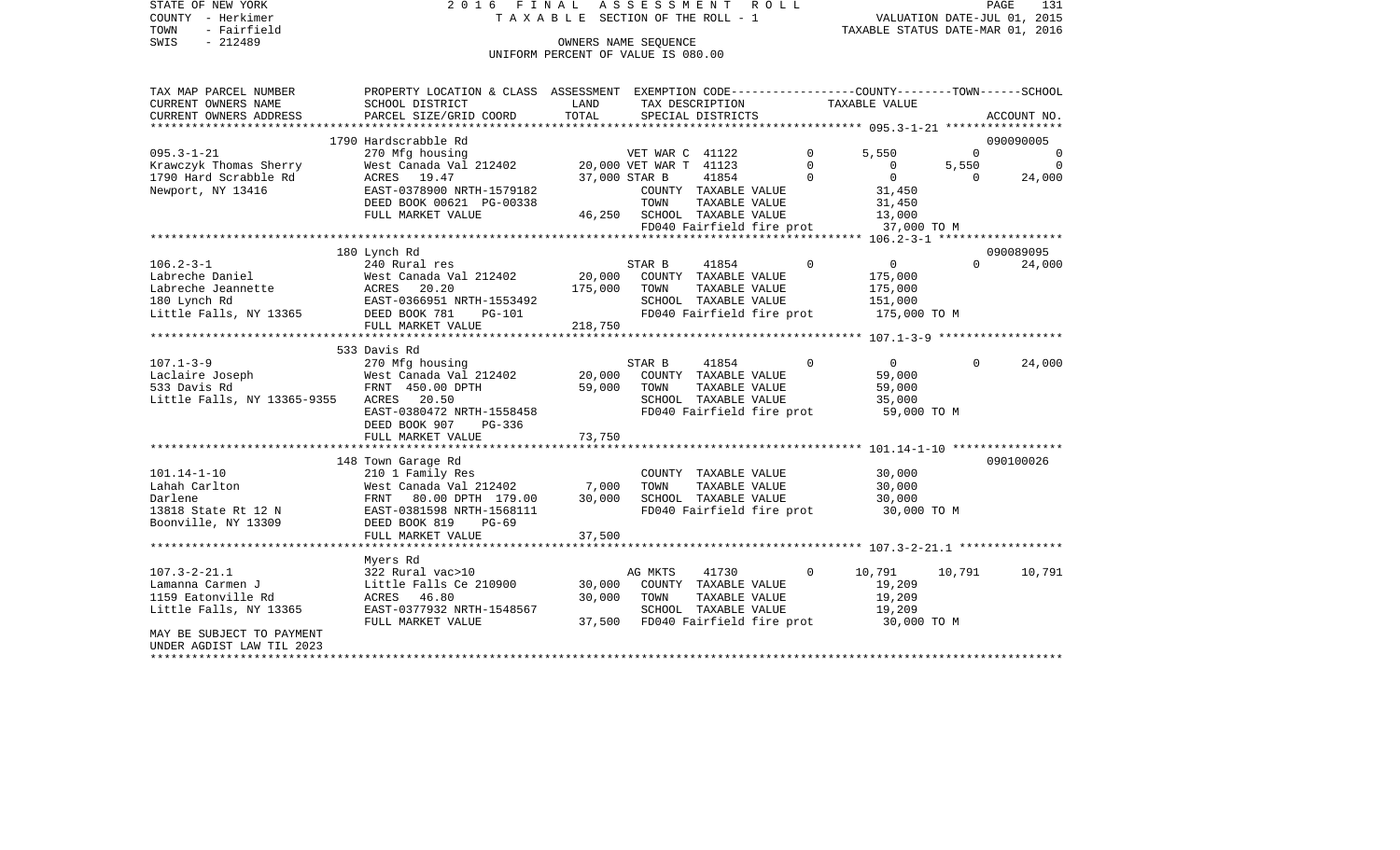TOWN - Fairfield TAXABLE STATUS DATE-MAR 01, 2016

## STATE OF NEW YORK 2 0 1 6 F I N A L A S S E S S M E N T R O L L PAGE 132COUNTY - Herkimer  $T A X A B L E$  SECTION OF THE ROLL - 1

PAGE 132

## OWNERS NAME SEQUENCE UNIFORM PERCENT OF VALUE IS 080.00

| TAX MAP PARCEL NUMBER                                 | PROPERTY LOCATION & CLASS ASSESSMENT EXEMPTION CODE----------------COUNTY-------TOWN-----SCHOOL |         |                           |                                  |          |             |
|-------------------------------------------------------|-------------------------------------------------------------------------------------------------|---------|---------------------------|----------------------------------|----------|-------------|
| CURRENT OWNERS NAME                                   | SCHOOL DISTRICT                                                                                 | LAND    | TAX DESCRIPTION           | TAXABLE VALUE                    |          |             |
| CURRENT OWNERS ADDRESS                                | PARCEL SIZE/GRID COORD                                                                          | TOTAL   | SPECIAL DISTRICTS         |                                  |          | ACCOUNT NO. |
|                                                       | Hardscrabble Rd                                                                                 |         |                           |                                  |          | 090002850   |
| 101.14-1-22                                           | 314 Rural vac<10                                                                                |         | COUNTY TAXABLE VALUE      | 3,000                            |          |             |
| Lamphere Franklin                                     | West Canada Val 212402                                                                          | 3,000   | TAXABLE VALUE<br>TOWN     | 3,000                            |          |             |
| Lamphere Dorothy                                      |                                                                                                 | 3,000   | SCHOOL TAXABLE VALUE      | 3,000                            |          |             |
| 125 Academy Walk                                      | FRNT 100.00 DPTH 145.00<br>EAST-0381668 NRTH-1568519                                            |         | FD040 Fairfield fire prot | 3,000 TO M                       |          |             |
| Middleville, NY 13406-9801 DEED BOOK 703              | PG-978                                                                                          |         |                           |                                  |          |             |
|                                                       | FULL MARKET VALUE                                                                               | 3,750   |                           |                                  |          |             |
|                                                       |                                                                                                 |         |                           |                                  |          |             |
|                                                       | 125 Academy Walk                                                                                |         |                           |                                  |          | 090005190   |
| $101.14 - 1 - 30$                                     | 210 1 Family Res                                                                                |         | 41834<br>STAR EN          | 0<br>$\Omega$                    | $\cap$   | 52,240      |
| Lamphere Franklin                                     | West Canada Val 212402                                                                          | 8,000   | COUNTY TAXABLE VALUE      | 75,000                           |          |             |
| Lamphere Dorothy                                      |                                                                                                 | 75,000  | TOWN<br>TAXABLE VALUE     | 75,000                           |          |             |
| 125 Academy Walk                                      | FRNT 80.00 DPTH 340.00<br>EAST-0381472 NRTH-1568796                                             |         | SCHOOL TAXABLE VALUE      | 22,760                           |          |             |
| Middleville, NY 13406-9801 DEED BOOK 00537 PG-00411   |                                                                                                 |         | FD040 Fairfield fire prot | 75,000 TO M                      |          |             |
|                                                       | FULL MARKET VALUE                                                                               | 93,750  |                           |                                  |          |             |
|                                                       |                                                                                                 |         |                           |                                  |          |             |
|                                                       | 236 Thompson Rd                                                                                 |         |                           |                                  |          | 090009390   |
| $101.4 - 6 - 8$                                       | 210 1 Family Res                                                                                |         | 41854<br>STAR B           | $\Omega$<br>0                    | $\Omega$ | 24,000      |
| Lamphere Richard                                      | West Canada Val 212402                                                                          | 20,000  | COUNTY TAXABLE VALUE      | 140,000                          |          |             |
| Lamphere Jennifer                                     | ACRES       7.90<br>EAST-0394332  NRTH-1560779                                                  | 140,000 | TOWN<br>TAXABLE VALUE     | 140,000                          |          |             |
| 236 Thompson Rd                                       |                                                                                                 |         | SCHOOL TAXABLE VALUE      | 116,000                          |          |             |
| Little Falls, NY 13365 DEED BOOK 1208                 | PG-264                                                                                          |         | FD040 Fairfield fire prot | 140,000 TO M                     |          |             |
|                                                       | FULL MARKET VALUE                                                                               | 175,000 |                           |                                  |          |             |
|                                                       |                                                                                                 |         |                           |                                  |          |             |
|                                                       | 2771 State Route 29                                                                             |         |                           |                                  |          |             |
| $101.4 - 1 - 8.3$                                     | 270 Mfg housing                                                                                 |         | COUNTY TAXABLE VALUE      | 42,000                           |          |             |
| Lamphere Scott                                        | West Canada Val 212402                                                                          | 10,000  | TOWN<br>TAXABLE VALUE     | 42,000                           |          |             |
| Lamphere Susan                                        | ACRES 1.50                                                                                      | 42,000  | SCHOOL TAXABLE VALUE      | 42,000                           |          |             |
| 2771 State Rte. 29                                    | EAST-0393050 NRTH-1567589                                                                       |         | FD040 Fairfield fire prot | 42,000 TO M                      |          |             |
| Dolgeville, NY 13329                                  | DEED BOOK 786<br>PG-111                                                                         |         |                           |                                  |          |             |
|                                                       | FULL MARKET VALUE                                                                               | 52,500  |                           |                                  |          |             |
|                                                       | 1447 State Route 29                                                                             |         |                           |                                  |          | 090011280   |
| $101.4 - 1 - 8.1$                                     | 240 Rural res                                                                                   |         | 41854<br>STAR B           | $\overline{0}$<br>$\overline{0}$ | $\Omega$ | 24,000      |
| Lamphere-Farnell Barbara M     West Canada Val 212402 |                                                                                                 | 23,000  | COUNTY TAXABLE VALUE      | 65,000                           |          |             |
| 1447 State Route 29                                   | includes 8.2 & 8.4                                                                              | 65,000  | TOWN<br>TAXABLE VALUE     | 65,000                           |          |             |
| Little Falls, NY 13365                                | FRNT 1350.00 DPTH                                                                               |         | SCHOOL TAXABLE VALUE      | 41,000                           |          |             |
|                                                       | ACRES 21.40                                                                                     |         | FD040 Fairfield fire prot | 65,000 TO M                      |          |             |
|                                                       | EAST-0393731 NRTH-1567463                                                                       |         |                           |                                  |          |             |
|                                                       | DEED BOOK 1464<br>PG-236                                                                        |         |                           |                                  |          |             |
|                                                       | FULL MARKET VALUE                                                                               | 81,250  |                           |                                  |          |             |
|                                                       |                                                                                                 |         |                           |                                  |          |             |
|                                                       |                                                                                                 |         |                           |                                  |          |             |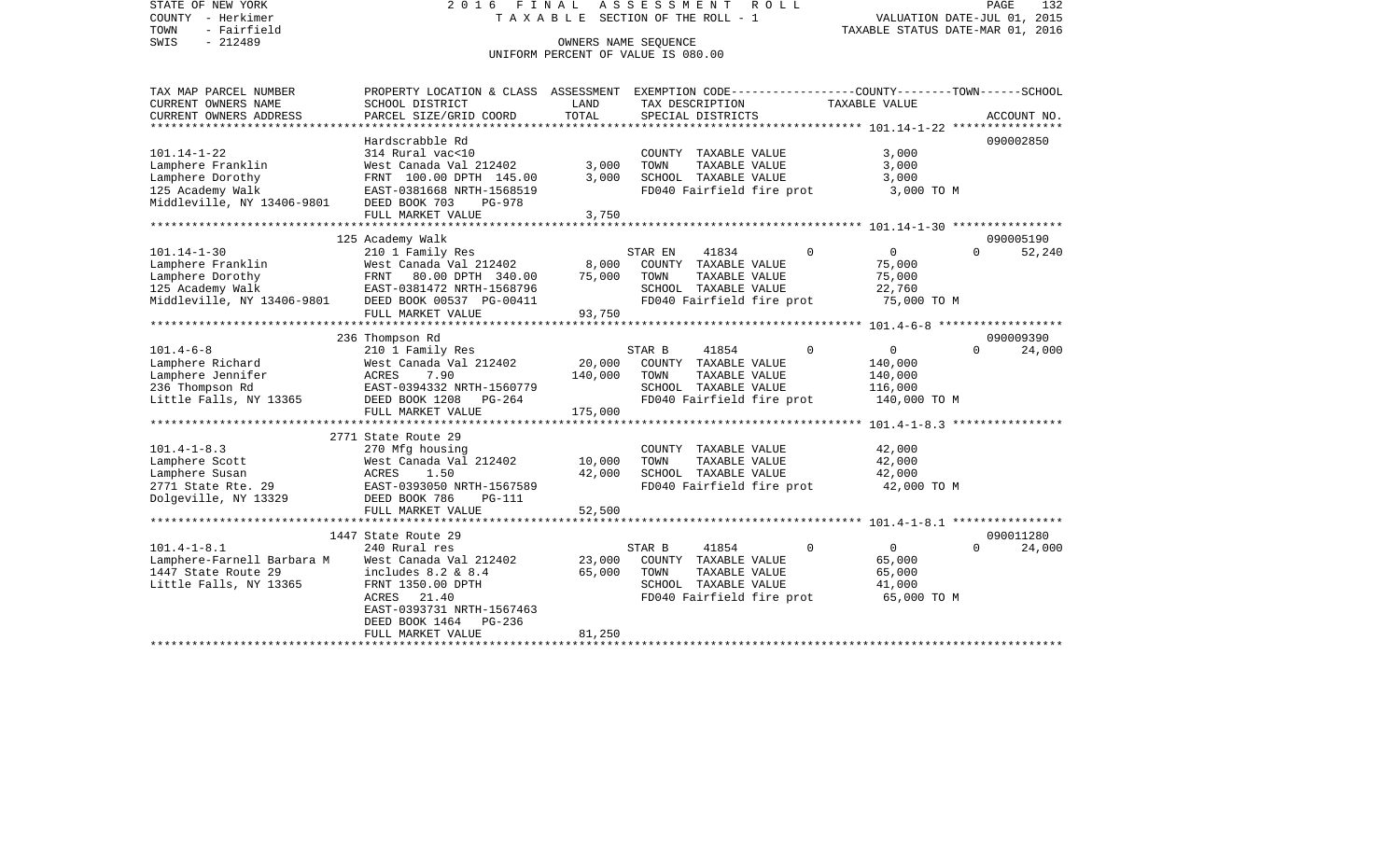| STATE OF NEW YORK<br>COUNTY - Herkimer<br>- Fairfield<br>TOWN<br>$-212489$<br>SWIS | 2016 FINAL<br>TAXABLE SECTION OF THE ROLL - 1<br>UNIFORM PERCENT OF VALUE IS 080.00 | PAGE<br>133<br>VALUATION DATE-JUL 01, 2015<br>TAXABLE STATUS DATE-MAR 01, 2016 |                                 |                                                                                                                  |  |
|------------------------------------------------------------------------------------|-------------------------------------------------------------------------------------|--------------------------------------------------------------------------------|---------------------------------|------------------------------------------------------------------------------------------------------------------|--|
| TAX MAP PARCEL NUMBER<br>CURRENT OWNERS NAME                                       | SCHOOL DISTRICT                                                                     | LAND                                                                           | TAX DESCRIPTION                 | PROPERTY LOCATION & CLASS ASSESSMENT EXEMPTION CODE---------------COUNTY-------TOWN------SCHOOL<br>TAXABLE VALUE |  |
| CURRENT OWNERS ADDRESS                                                             | PARCEL SIZE/GRID COORD                                                              | TOTAL                                                                          | SPECIAL DISTRICTS               | ACCOUNT NO.                                                                                                      |  |
| ***********************                                                            | ***********************                                                             |                                                                                |                                 |                                                                                                                  |  |
| $101.4 - 4 - 10$                                                                   | State Route 29<br>322 Rural vac>10                                                  |                                                                                | COUNTY TAXABLE VALUE            | 090007110<br>23,000                                                                                              |  |
| Lane Simmons                                                                       | West Canada Val 212402                                                              | 23,000                                                                         | TAXABLE VALUE<br>TOWN           | 23,000                                                                                                           |  |
| Attn: Laura Carentz                                                                | Survey Jj19a26                                                                      | 23,000                                                                         | SCHOOL TAXABLE VALUE            | 23,000                                                                                                           |  |
| 348 Mason Rd                                                                       | ACRES 30.70                                                                         |                                                                                | FD040 Fairfield fire prot       | 23,000 TO M                                                                                                      |  |
| Mohawk, NY 13407                                                                   | EAST-0391734 NRTH-1566834<br>DEED BOOK 817<br>PG-321                                |                                                                                |                                 |                                                                                                                  |  |
|                                                                                    | FULL MARKET VALUE                                                                   | 28,750                                                                         |                                 |                                                                                                                  |  |
|                                                                                    |                                                                                     |                                                                                |                                 |                                                                                                                  |  |
|                                                                                    | 698 State Route 29                                                                  |                                                                                |                                 | 090100004                                                                                                        |  |
| $101.3 - 1 - 23$                                                                   | 210 1 Family Res                                                                    |                                                                                | 41834<br>$\mathbf 0$<br>STAR EN | $\overline{0}$<br>52,240<br>$\Omega$                                                                             |  |
| Lanphere Betty                                                                     | West Canada Val 212402                                                              | 10,000                                                                         | COUNTY TAXABLE VALUE            | 65,000                                                                                                           |  |
| 698 State Route 29                                                                 | FRNT 182.00 DPTH 237.00                                                             | 65,000                                                                         | TOWN<br>TAXABLE VALUE           | 65,000                                                                                                           |  |
| Middleville, NY 13406                                                              | EAST-0380473 NRTH-1568368                                                           |                                                                                | SCHOOL TAXABLE VALUE            | 12,760                                                                                                           |  |
|                                                                                    | DEED BOOK 00614 PG-00558<br>FULL MARKET VALUE                                       | 81,250                                                                         | FD040 Fairfield fire prot       | 65,000 TO M                                                                                                      |  |
|                                                                                    |                                                                                     |                                                                                |                                 |                                                                                                                  |  |
|                                                                                    | 698 Hardscrabble Rd                                                                 |                                                                                |                                 |                                                                                                                  |  |
| $095.3 - 3 - 11.2$                                                                 | 270 Mfg housing                                                                     |                                                                                | COUNTY TAXABLE VALUE            | 28,000                                                                                                           |  |
| Lanphere Kale                                                                      | West Canada Val 212402                                                              | 12,000                                                                         | TOWN<br>TAXABLE VALUE           | 28,000                                                                                                           |  |
| 698 St Rte 29                                                                      | FRNT 300.00 DPTH 700.00                                                             | 28,000                                                                         | SCHOOL TAXABLE VALUE            | 28,000                                                                                                           |  |
| Middleville, NY 13406                                                              | ACRES<br>4.80                                                                       |                                                                                | FD040 Fairfield fire prot       | 28,000 TO M                                                                                                      |  |
|                                                                                    | EAST-0378665 NRTH-1577321                                                           |                                                                                |                                 |                                                                                                                  |  |
|                                                                                    | DEED BOOK 822<br>$PG-173$                                                           |                                                                                |                                 |                                                                                                                  |  |
|                                                                                    | FULL MARKET VALUE                                                                   | 35,000                                                                         |                                 |                                                                                                                  |  |
|                                                                                    |                                                                                     |                                                                                |                                 |                                                                                                                  |  |
|                                                                                    | 684 State Route 29                                                                  |                                                                                |                                 | 090005220                                                                                                        |  |
| $101.3 - 1 - 22$                                                                   | 210 1 Family Res                                                                    |                                                                                | $\Omega$<br>STAR EN<br>41834    | $\overline{0}$<br>$\Omega$<br>52,240                                                                             |  |
| Lanphere Keith H                                                                   | West Canada Val 212402                                                              | 10,000                                                                         | COUNTY TAXABLE VALUE            | 68,000                                                                                                           |  |
| 684 State Route 29                                                                 | ACRES<br>1.60                                                                       | 68,000                                                                         | TOWN<br>TAXABLE VALUE           | 68,000                                                                                                           |  |
| Middleville, NY 13406                                                              | EAST-0380236 NRTH-1568349                                                           |                                                                                | SCHOOL TAXABLE VALUE            | 15,760                                                                                                           |  |
|                                                                                    | DEED BOOK 842<br><b>PG-108</b><br>FULL MARKET VALUE                                 | 85,000                                                                         | FD040 Fairfield fire prot       | 68,000 TO M                                                                                                      |  |
|                                                                                    |                                                                                     |                                                                                |                                 | ********************* 107.1-1-20.3 ***************                                                               |  |
|                                                                                    | Hardscrabble Rd                                                                     |                                                                                |                                 |                                                                                                                  |  |
| $107.1 - 1 - 20.3$                                                                 | 105 Vac farmland                                                                    |                                                                                | COUNTY TAXABLE VALUE            | 77,500                                                                                                           |  |
| Lapp Phares                                                                        | West Canada Val 212402                                                              | 77,500                                                                         | TOWN<br>TAXABLE VALUE           | 77,500                                                                                                           |  |
| 4133 Red Well Dr                                                                   | ACRES 155.50                                                                        | 77,500                                                                         | SCHOOL TAXABLE VALUE            | 77,500                                                                                                           |  |
| Gordonville, PA 17529                                                              | EAST-0379873 NRTH-1555691                                                           |                                                                                | FD040 Fairfield fire prot       | 77,500 TO M                                                                                                      |  |
|                                                                                    | FULL MARKET VALUE                                                                   | 96,875                                                                         |                                 |                                                                                                                  |  |
|                                                                                    |                                                                                     |                                                                                |                                 |                                                                                                                  |  |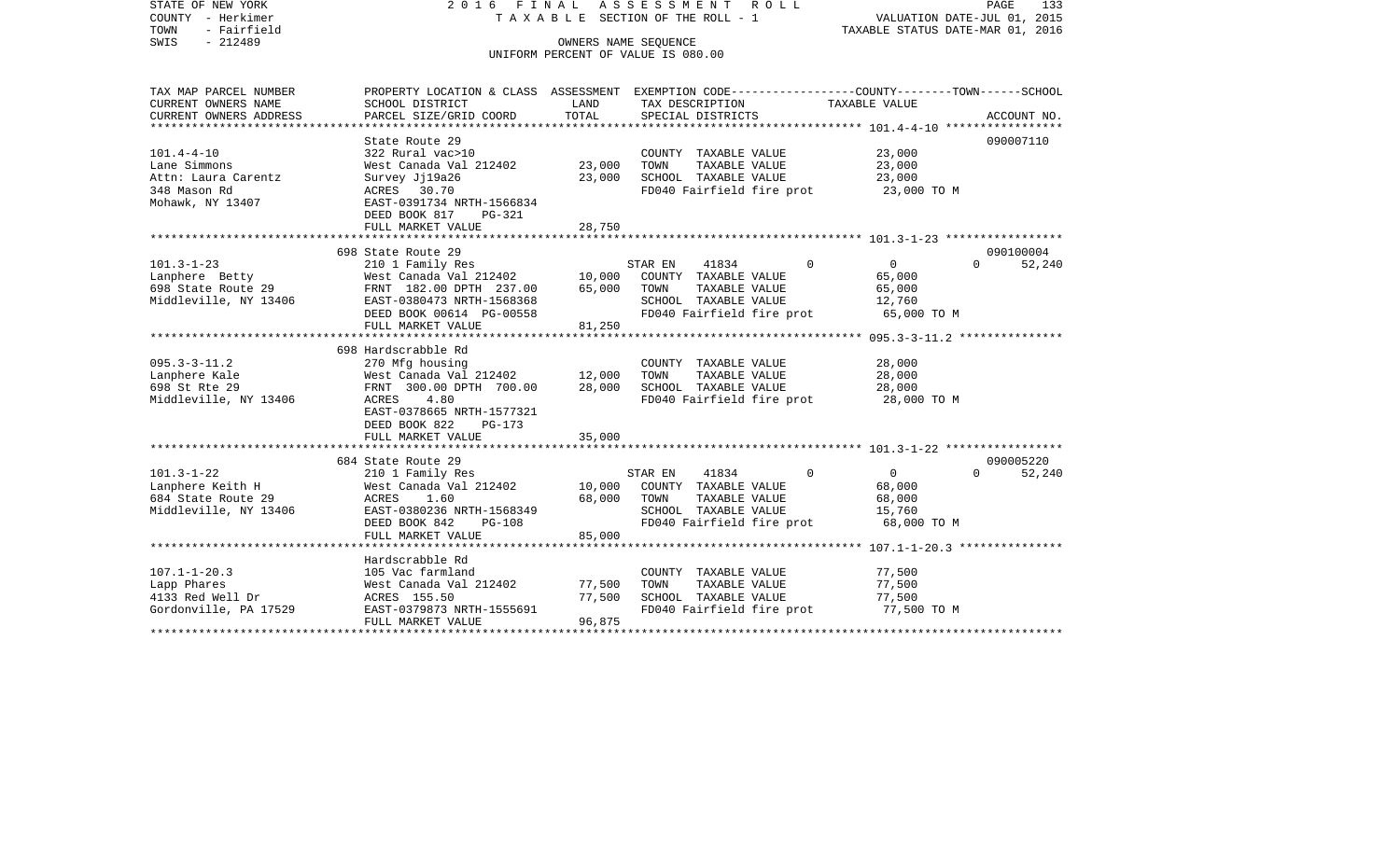STATE OF NEW YORK 2016 FINAL ASSESSMENT ROLL COUNTY - Herkimer T A X A B L E SECTION OF THE ROLL - 1 TOWN - Fairfield TAXABLE STATUS DATE-MAR 01, 2016 SWIS - Fairfield<br>
SWIS - 212489 OWNERS NAME SEQUENCE

UNIFORM PERCENT OF VALUE IS 080.00

| CURRENT OWNERS NAME<br>SCHOOL DISTRICT<br>LAND<br>TAXABLE VALUE<br>TAX DESCRIPTION<br>751 Castle Rd<br>090003480<br>2020<br>112 Dairy farm 57AR B 41854 0<br>West Canada Val 212402 68,000 COUNTY TAXABLE VALUE<br>ACRES 108.30 180,000 TOWN TAXABLE VALUE<br>EAST-0387599 NRTH-1569760 SCHOOL TAXABLE VALUE<br>DEED BOOK 1376 PG-634 FD040 Fairfield fire p<br>$\overline{0}$<br>$\Omega$<br>$101.2 - 1 - 14$<br>24,000<br>180,000<br>180,000<br>Larocque Paul A<br>Larocque Paul A<br>TAXABLE VALUE<br>Middleville, NY 13406<br>SCHOOL TAXABLE VALUE 156,000<br>FD040 Fairfield fire prot 180,000 TO M<br>225,000<br>FULL MARKET VALUE<br>090010108<br>640 Stahl Rd<br>$\overline{0}$<br>2,747<br>2,747<br>$107.2 - 1 - 19.3$<br>2,747<br>$\overline{0}$<br>1997.2 1997. 2 11 NOLUDES 107.2-1-19.6 121,000 STAR EN 1934 0<br>1997. 2 11,000 STAR EN 1934 0<br>1997. 2 121,000 COUNTY TAXABLE VALUE 118,253<br>118,253<br>118,253 11ttle Falls, NY 13365 FRNT 1682.00 DPTH TOWN TAXABLE VALUE 118,253<br>52,240<br>FRNT 1682.00 DPTH TOWN TAXABLE VALUE 118,253<br>ACRES 74.90 SCHOOL TAXABLE VALUE 66,013<br>EAST-0389129 NRTH-1555924 FD040 Fairfield fire prot 121,000 TO M<br>MAY BE SUBJECT TO PAYMENT<br>UNDER AGDIST LAW TIL 2023<br>DEED BOOK 1191 PG-869<br>151,250<br>FULL MARKET VALUE<br>090009990<br>Thompson Rd<br>260 Seasonal res<br>COUNTY TAXABLE VALUE 45,000<br>$107.2 - 1 - 14$<br>West Canada Val 212402 40,000<br>TOWN TAXABLE VALUE 45,000<br>SCHOOL TAXABLE VALUE 45,000<br>Lekki Brian M<br>Lekki Kimberly K<br>458 Butler Rd<br>ACRES 51.50 45,000 SCHOOL TAXABLE VALUE 45,000 45,000<br>EAST-0394624 NRTH-1560127 FD040 Fairfield fire prot 45,000 TO M<br>Poland, NY 13431<br>DEED BOOK 1396 PG-587<br>56,250<br>FULL MARKET VALUE<br>Hardscrabble Rd<br>$107.1 - 3 - 7$<br>311 Res vac land<br>COUNTY TAXABLE VALUE 12,000<br>West Canada Val 212402 12,000 TOWN<br>TAXABLE VALUE<br>12,000<br>Leon William Jr.<br>SCHOOL TAXABLE VALUE 12,000<br>AURES 9.60 12,000<br>EAST-0381192 NRTH-1558717 12,000<br>DEED BOOK 1436 DC-022<br>Leon Mildred<br>FD040 Fairfield fire prot 12,000 TO M<br>PO Box 515<br>Newport, NY 13416<br>DEED BOOK 1436 PG-923<br>090100093<br>State Route 29<br>$100.4 - 1 - 8.2$<br>15,686 15,686<br>Leshinski Andrew<br>Leshinski Margot<br>31,000<br>TOWN      TAXABLE VALUE<br>SCHOOL   TAXABLE VALUE<br>15,314<br>15,314<br>68.2<br>TOWN<br>489 State Route 29<br>ACRES 68.20<br>FD040 Fairfield fire prot 15,314 TO M<br>ACRES 68.20<br>EAST-0372494 NRTH-1567192<br>Middleville, NY 13406<br>DEED BOOK 666 PG-880<br>15,686 EX<br>38,750<br>FULL MARKET VALUE<br>MAY BE SUBJECT TO PAYMENT<br>UNDER AGDIST LAW TIL 2020<br>********************** | TAX MAP PARCEL NUMBER | PROPERTY LOCATION & CLASS ASSESSMENT EXEMPTION CODE---------------COUNTY-------TOWN------SCHOOL |  |  |  |  |
|-----------------------------------------------------------------------------------------------------------------------------------------------------------------------------------------------------------------------------------------------------------------------------------------------------------------------------------------------------------------------------------------------------------------------------------------------------------------------------------------------------------------------------------------------------------------------------------------------------------------------------------------------------------------------------------------------------------------------------------------------------------------------------------------------------------------------------------------------------------------------------------------------------------------------------------------------------------------------------------------------------------------------------------------------------------------------------------------------------------------------------------------------------------------------------------------------------------------------------------------------------------------------------------------------------------------------------------------------------------------------------------------------------------------------------------------------------------------------------------------------------------------------------------------------------------------------------------------------------------------------------------------------------------------------------------------------------------------------------------------------------------------------------------------------------------------------------------------------------------------------------------------------------------------------------------------------------------------------------------------------------------------------------------------------------------------------------------------------------------------------------------------------------------------------------------------------------------------------------------------------------------------------------------------------------------------------------------------------------------------------------------------------------------------------------------------------------------------------------------------------------------------------------------------------------------------------------------------------------------------------------------------------------------------------------------------------------------------|-----------------------|-------------------------------------------------------------------------------------------------|--|--|--|--|
|                                                                                                                                                                                                                                                                                                                                                                                                                                                                                                                                                                                                                                                                                                                                                                                                                                                                                                                                                                                                                                                                                                                                                                                                                                                                                                                                                                                                                                                                                                                                                                                                                                                                                                                                                                                                                                                                                                                                                                                                                                                                                                                                                                                                                                                                                                                                                                                                                                                                                                                                                                                                                                                                                                                 |                       |                                                                                                 |  |  |  |  |
|                                                                                                                                                                                                                                                                                                                                                                                                                                                                                                                                                                                                                                                                                                                                                                                                                                                                                                                                                                                                                                                                                                                                                                                                                                                                                                                                                                                                                                                                                                                                                                                                                                                                                                                                                                                                                                                                                                                                                                                                                                                                                                                                                                                                                                                                                                                                                                                                                                                                                                                                                                                                                                                                                                                 |                       |                                                                                                 |  |  |  |  |
|                                                                                                                                                                                                                                                                                                                                                                                                                                                                                                                                                                                                                                                                                                                                                                                                                                                                                                                                                                                                                                                                                                                                                                                                                                                                                                                                                                                                                                                                                                                                                                                                                                                                                                                                                                                                                                                                                                                                                                                                                                                                                                                                                                                                                                                                                                                                                                                                                                                                                                                                                                                                                                                                                                                 |                       |                                                                                                 |  |  |  |  |
|                                                                                                                                                                                                                                                                                                                                                                                                                                                                                                                                                                                                                                                                                                                                                                                                                                                                                                                                                                                                                                                                                                                                                                                                                                                                                                                                                                                                                                                                                                                                                                                                                                                                                                                                                                                                                                                                                                                                                                                                                                                                                                                                                                                                                                                                                                                                                                                                                                                                                                                                                                                                                                                                                                                 |                       |                                                                                                 |  |  |  |  |
|                                                                                                                                                                                                                                                                                                                                                                                                                                                                                                                                                                                                                                                                                                                                                                                                                                                                                                                                                                                                                                                                                                                                                                                                                                                                                                                                                                                                                                                                                                                                                                                                                                                                                                                                                                                                                                                                                                                                                                                                                                                                                                                                                                                                                                                                                                                                                                                                                                                                                                                                                                                                                                                                                                                 |                       |                                                                                                 |  |  |  |  |
|                                                                                                                                                                                                                                                                                                                                                                                                                                                                                                                                                                                                                                                                                                                                                                                                                                                                                                                                                                                                                                                                                                                                                                                                                                                                                                                                                                                                                                                                                                                                                                                                                                                                                                                                                                                                                                                                                                                                                                                                                                                                                                                                                                                                                                                                                                                                                                                                                                                                                                                                                                                                                                                                                                                 |                       |                                                                                                 |  |  |  |  |
|                                                                                                                                                                                                                                                                                                                                                                                                                                                                                                                                                                                                                                                                                                                                                                                                                                                                                                                                                                                                                                                                                                                                                                                                                                                                                                                                                                                                                                                                                                                                                                                                                                                                                                                                                                                                                                                                                                                                                                                                                                                                                                                                                                                                                                                                                                                                                                                                                                                                                                                                                                                                                                                                                                                 |                       |                                                                                                 |  |  |  |  |
|                                                                                                                                                                                                                                                                                                                                                                                                                                                                                                                                                                                                                                                                                                                                                                                                                                                                                                                                                                                                                                                                                                                                                                                                                                                                                                                                                                                                                                                                                                                                                                                                                                                                                                                                                                                                                                                                                                                                                                                                                                                                                                                                                                                                                                                                                                                                                                                                                                                                                                                                                                                                                                                                                                                 |                       |                                                                                                 |  |  |  |  |
|                                                                                                                                                                                                                                                                                                                                                                                                                                                                                                                                                                                                                                                                                                                                                                                                                                                                                                                                                                                                                                                                                                                                                                                                                                                                                                                                                                                                                                                                                                                                                                                                                                                                                                                                                                                                                                                                                                                                                                                                                                                                                                                                                                                                                                                                                                                                                                                                                                                                                                                                                                                                                                                                                                                 |                       |                                                                                                 |  |  |  |  |
|                                                                                                                                                                                                                                                                                                                                                                                                                                                                                                                                                                                                                                                                                                                                                                                                                                                                                                                                                                                                                                                                                                                                                                                                                                                                                                                                                                                                                                                                                                                                                                                                                                                                                                                                                                                                                                                                                                                                                                                                                                                                                                                                                                                                                                                                                                                                                                                                                                                                                                                                                                                                                                                                                                                 |                       |                                                                                                 |  |  |  |  |
|                                                                                                                                                                                                                                                                                                                                                                                                                                                                                                                                                                                                                                                                                                                                                                                                                                                                                                                                                                                                                                                                                                                                                                                                                                                                                                                                                                                                                                                                                                                                                                                                                                                                                                                                                                                                                                                                                                                                                                                                                                                                                                                                                                                                                                                                                                                                                                                                                                                                                                                                                                                                                                                                                                                 |                       |                                                                                                 |  |  |  |  |
|                                                                                                                                                                                                                                                                                                                                                                                                                                                                                                                                                                                                                                                                                                                                                                                                                                                                                                                                                                                                                                                                                                                                                                                                                                                                                                                                                                                                                                                                                                                                                                                                                                                                                                                                                                                                                                                                                                                                                                                                                                                                                                                                                                                                                                                                                                                                                                                                                                                                                                                                                                                                                                                                                                                 |                       |                                                                                                 |  |  |  |  |
|                                                                                                                                                                                                                                                                                                                                                                                                                                                                                                                                                                                                                                                                                                                                                                                                                                                                                                                                                                                                                                                                                                                                                                                                                                                                                                                                                                                                                                                                                                                                                                                                                                                                                                                                                                                                                                                                                                                                                                                                                                                                                                                                                                                                                                                                                                                                                                                                                                                                                                                                                                                                                                                                                                                 |                       |                                                                                                 |  |  |  |  |
|                                                                                                                                                                                                                                                                                                                                                                                                                                                                                                                                                                                                                                                                                                                                                                                                                                                                                                                                                                                                                                                                                                                                                                                                                                                                                                                                                                                                                                                                                                                                                                                                                                                                                                                                                                                                                                                                                                                                                                                                                                                                                                                                                                                                                                                                                                                                                                                                                                                                                                                                                                                                                                                                                                                 |                       |                                                                                                 |  |  |  |  |
|                                                                                                                                                                                                                                                                                                                                                                                                                                                                                                                                                                                                                                                                                                                                                                                                                                                                                                                                                                                                                                                                                                                                                                                                                                                                                                                                                                                                                                                                                                                                                                                                                                                                                                                                                                                                                                                                                                                                                                                                                                                                                                                                                                                                                                                                                                                                                                                                                                                                                                                                                                                                                                                                                                                 |                       |                                                                                                 |  |  |  |  |
|                                                                                                                                                                                                                                                                                                                                                                                                                                                                                                                                                                                                                                                                                                                                                                                                                                                                                                                                                                                                                                                                                                                                                                                                                                                                                                                                                                                                                                                                                                                                                                                                                                                                                                                                                                                                                                                                                                                                                                                                                                                                                                                                                                                                                                                                                                                                                                                                                                                                                                                                                                                                                                                                                                                 |                       |                                                                                                 |  |  |  |  |
|                                                                                                                                                                                                                                                                                                                                                                                                                                                                                                                                                                                                                                                                                                                                                                                                                                                                                                                                                                                                                                                                                                                                                                                                                                                                                                                                                                                                                                                                                                                                                                                                                                                                                                                                                                                                                                                                                                                                                                                                                                                                                                                                                                                                                                                                                                                                                                                                                                                                                                                                                                                                                                                                                                                 |                       |                                                                                                 |  |  |  |  |
|                                                                                                                                                                                                                                                                                                                                                                                                                                                                                                                                                                                                                                                                                                                                                                                                                                                                                                                                                                                                                                                                                                                                                                                                                                                                                                                                                                                                                                                                                                                                                                                                                                                                                                                                                                                                                                                                                                                                                                                                                                                                                                                                                                                                                                                                                                                                                                                                                                                                                                                                                                                                                                                                                                                 |                       |                                                                                                 |  |  |  |  |
|                                                                                                                                                                                                                                                                                                                                                                                                                                                                                                                                                                                                                                                                                                                                                                                                                                                                                                                                                                                                                                                                                                                                                                                                                                                                                                                                                                                                                                                                                                                                                                                                                                                                                                                                                                                                                                                                                                                                                                                                                                                                                                                                                                                                                                                                                                                                                                                                                                                                                                                                                                                                                                                                                                                 |                       |                                                                                                 |  |  |  |  |
|                                                                                                                                                                                                                                                                                                                                                                                                                                                                                                                                                                                                                                                                                                                                                                                                                                                                                                                                                                                                                                                                                                                                                                                                                                                                                                                                                                                                                                                                                                                                                                                                                                                                                                                                                                                                                                                                                                                                                                                                                                                                                                                                                                                                                                                                                                                                                                                                                                                                                                                                                                                                                                                                                                                 |                       |                                                                                                 |  |  |  |  |
|                                                                                                                                                                                                                                                                                                                                                                                                                                                                                                                                                                                                                                                                                                                                                                                                                                                                                                                                                                                                                                                                                                                                                                                                                                                                                                                                                                                                                                                                                                                                                                                                                                                                                                                                                                                                                                                                                                                                                                                                                                                                                                                                                                                                                                                                                                                                                                                                                                                                                                                                                                                                                                                                                                                 |                       |                                                                                                 |  |  |  |  |
|                                                                                                                                                                                                                                                                                                                                                                                                                                                                                                                                                                                                                                                                                                                                                                                                                                                                                                                                                                                                                                                                                                                                                                                                                                                                                                                                                                                                                                                                                                                                                                                                                                                                                                                                                                                                                                                                                                                                                                                                                                                                                                                                                                                                                                                                                                                                                                                                                                                                                                                                                                                                                                                                                                                 |                       |                                                                                                 |  |  |  |  |
|                                                                                                                                                                                                                                                                                                                                                                                                                                                                                                                                                                                                                                                                                                                                                                                                                                                                                                                                                                                                                                                                                                                                                                                                                                                                                                                                                                                                                                                                                                                                                                                                                                                                                                                                                                                                                                                                                                                                                                                                                                                                                                                                                                                                                                                                                                                                                                                                                                                                                                                                                                                                                                                                                                                 |                       |                                                                                                 |  |  |  |  |
|                                                                                                                                                                                                                                                                                                                                                                                                                                                                                                                                                                                                                                                                                                                                                                                                                                                                                                                                                                                                                                                                                                                                                                                                                                                                                                                                                                                                                                                                                                                                                                                                                                                                                                                                                                                                                                                                                                                                                                                                                                                                                                                                                                                                                                                                                                                                                                                                                                                                                                                                                                                                                                                                                                                 |                       |                                                                                                 |  |  |  |  |
|                                                                                                                                                                                                                                                                                                                                                                                                                                                                                                                                                                                                                                                                                                                                                                                                                                                                                                                                                                                                                                                                                                                                                                                                                                                                                                                                                                                                                                                                                                                                                                                                                                                                                                                                                                                                                                                                                                                                                                                                                                                                                                                                                                                                                                                                                                                                                                                                                                                                                                                                                                                                                                                                                                                 |                       |                                                                                                 |  |  |  |  |
|                                                                                                                                                                                                                                                                                                                                                                                                                                                                                                                                                                                                                                                                                                                                                                                                                                                                                                                                                                                                                                                                                                                                                                                                                                                                                                                                                                                                                                                                                                                                                                                                                                                                                                                                                                                                                                                                                                                                                                                                                                                                                                                                                                                                                                                                                                                                                                                                                                                                                                                                                                                                                                                                                                                 |                       |                                                                                                 |  |  |  |  |
|                                                                                                                                                                                                                                                                                                                                                                                                                                                                                                                                                                                                                                                                                                                                                                                                                                                                                                                                                                                                                                                                                                                                                                                                                                                                                                                                                                                                                                                                                                                                                                                                                                                                                                                                                                                                                                                                                                                                                                                                                                                                                                                                                                                                                                                                                                                                                                                                                                                                                                                                                                                                                                                                                                                 |                       |                                                                                                 |  |  |  |  |
|                                                                                                                                                                                                                                                                                                                                                                                                                                                                                                                                                                                                                                                                                                                                                                                                                                                                                                                                                                                                                                                                                                                                                                                                                                                                                                                                                                                                                                                                                                                                                                                                                                                                                                                                                                                                                                                                                                                                                                                                                                                                                                                                                                                                                                                                                                                                                                                                                                                                                                                                                                                                                                                                                                                 |                       |                                                                                                 |  |  |  |  |
|                                                                                                                                                                                                                                                                                                                                                                                                                                                                                                                                                                                                                                                                                                                                                                                                                                                                                                                                                                                                                                                                                                                                                                                                                                                                                                                                                                                                                                                                                                                                                                                                                                                                                                                                                                                                                                                                                                                                                                                                                                                                                                                                                                                                                                                                                                                                                                                                                                                                                                                                                                                                                                                                                                                 |                       |                                                                                                 |  |  |  |  |
|                                                                                                                                                                                                                                                                                                                                                                                                                                                                                                                                                                                                                                                                                                                                                                                                                                                                                                                                                                                                                                                                                                                                                                                                                                                                                                                                                                                                                                                                                                                                                                                                                                                                                                                                                                                                                                                                                                                                                                                                                                                                                                                                                                                                                                                                                                                                                                                                                                                                                                                                                                                                                                                                                                                 |                       |                                                                                                 |  |  |  |  |
|                                                                                                                                                                                                                                                                                                                                                                                                                                                                                                                                                                                                                                                                                                                                                                                                                                                                                                                                                                                                                                                                                                                                                                                                                                                                                                                                                                                                                                                                                                                                                                                                                                                                                                                                                                                                                                                                                                                                                                                                                                                                                                                                                                                                                                                                                                                                                                                                                                                                                                                                                                                                                                                                                                                 |                       |                                                                                                 |  |  |  |  |
|                                                                                                                                                                                                                                                                                                                                                                                                                                                                                                                                                                                                                                                                                                                                                                                                                                                                                                                                                                                                                                                                                                                                                                                                                                                                                                                                                                                                                                                                                                                                                                                                                                                                                                                                                                                                                                                                                                                                                                                                                                                                                                                                                                                                                                                                                                                                                                                                                                                                                                                                                                                                                                                                                                                 |                       |                                                                                                 |  |  |  |  |
|                                                                                                                                                                                                                                                                                                                                                                                                                                                                                                                                                                                                                                                                                                                                                                                                                                                                                                                                                                                                                                                                                                                                                                                                                                                                                                                                                                                                                                                                                                                                                                                                                                                                                                                                                                                                                                                                                                                                                                                                                                                                                                                                                                                                                                                                                                                                                                                                                                                                                                                                                                                                                                                                                                                 |                       |                                                                                                 |  |  |  |  |
|                                                                                                                                                                                                                                                                                                                                                                                                                                                                                                                                                                                                                                                                                                                                                                                                                                                                                                                                                                                                                                                                                                                                                                                                                                                                                                                                                                                                                                                                                                                                                                                                                                                                                                                                                                                                                                                                                                                                                                                                                                                                                                                                                                                                                                                                                                                                                                                                                                                                                                                                                                                                                                                                                                                 |                       |                                                                                                 |  |  |  |  |
|                                                                                                                                                                                                                                                                                                                                                                                                                                                                                                                                                                                                                                                                                                                                                                                                                                                                                                                                                                                                                                                                                                                                                                                                                                                                                                                                                                                                                                                                                                                                                                                                                                                                                                                                                                                                                                                                                                                                                                                                                                                                                                                                                                                                                                                                                                                                                                                                                                                                                                                                                                                                                                                                                                                 |                       |                                                                                                 |  |  |  |  |
|                                                                                                                                                                                                                                                                                                                                                                                                                                                                                                                                                                                                                                                                                                                                                                                                                                                                                                                                                                                                                                                                                                                                                                                                                                                                                                                                                                                                                                                                                                                                                                                                                                                                                                                                                                                                                                                                                                                                                                                                                                                                                                                                                                                                                                                                                                                                                                                                                                                                                                                                                                                                                                                                                                                 |                       |                                                                                                 |  |  |  |  |
|                                                                                                                                                                                                                                                                                                                                                                                                                                                                                                                                                                                                                                                                                                                                                                                                                                                                                                                                                                                                                                                                                                                                                                                                                                                                                                                                                                                                                                                                                                                                                                                                                                                                                                                                                                                                                                                                                                                                                                                                                                                                                                                                                                                                                                                                                                                                                                                                                                                                                                                                                                                                                                                                                                                 |                       |                                                                                                 |  |  |  |  |
|                                                                                                                                                                                                                                                                                                                                                                                                                                                                                                                                                                                                                                                                                                                                                                                                                                                                                                                                                                                                                                                                                                                                                                                                                                                                                                                                                                                                                                                                                                                                                                                                                                                                                                                                                                                                                                                                                                                                                                                                                                                                                                                                                                                                                                                                                                                                                                                                                                                                                                                                                                                                                                                                                                                 |                       |                                                                                                 |  |  |  |  |
|                                                                                                                                                                                                                                                                                                                                                                                                                                                                                                                                                                                                                                                                                                                                                                                                                                                                                                                                                                                                                                                                                                                                                                                                                                                                                                                                                                                                                                                                                                                                                                                                                                                                                                                                                                                                                                                                                                                                                                                                                                                                                                                                                                                                                                                                                                                                                                                                                                                                                                                                                                                                                                                                                                                 |                       |                                                                                                 |  |  |  |  |
|                                                                                                                                                                                                                                                                                                                                                                                                                                                                                                                                                                                                                                                                                                                                                                                                                                                                                                                                                                                                                                                                                                                                                                                                                                                                                                                                                                                                                                                                                                                                                                                                                                                                                                                                                                                                                                                                                                                                                                                                                                                                                                                                                                                                                                                                                                                                                                                                                                                                                                                                                                                                                                                                                                                 |                       |                                                                                                 |  |  |  |  |
|                                                                                                                                                                                                                                                                                                                                                                                                                                                                                                                                                                                                                                                                                                                                                                                                                                                                                                                                                                                                                                                                                                                                                                                                                                                                                                                                                                                                                                                                                                                                                                                                                                                                                                                                                                                                                                                                                                                                                                                                                                                                                                                                                                                                                                                                                                                                                                                                                                                                                                                                                                                                                                                                                                                 |                       |                                                                                                 |  |  |  |  |
|                                                                                                                                                                                                                                                                                                                                                                                                                                                                                                                                                                                                                                                                                                                                                                                                                                                                                                                                                                                                                                                                                                                                                                                                                                                                                                                                                                                                                                                                                                                                                                                                                                                                                                                                                                                                                                                                                                                                                                                                                                                                                                                                                                                                                                                                                                                                                                                                                                                                                                                                                                                                                                                                                                                 |                       |                                                                                                 |  |  |  |  |
|                                                                                                                                                                                                                                                                                                                                                                                                                                                                                                                                                                                                                                                                                                                                                                                                                                                                                                                                                                                                                                                                                                                                                                                                                                                                                                                                                                                                                                                                                                                                                                                                                                                                                                                                                                                                                                                                                                                                                                                                                                                                                                                                                                                                                                                                                                                                                                                                                                                                                                                                                                                                                                                                                                                 |                       |                                                                                                 |  |  |  |  |
|                                                                                                                                                                                                                                                                                                                                                                                                                                                                                                                                                                                                                                                                                                                                                                                                                                                                                                                                                                                                                                                                                                                                                                                                                                                                                                                                                                                                                                                                                                                                                                                                                                                                                                                                                                                                                                                                                                                                                                                                                                                                                                                                                                                                                                                                                                                                                                                                                                                                                                                                                                                                                                                                                                                 |                       |                                                                                                 |  |  |  |  |
|                                                                                                                                                                                                                                                                                                                                                                                                                                                                                                                                                                                                                                                                                                                                                                                                                                                                                                                                                                                                                                                                                                                                                                                                                                                                                                                                                                                                                                                                                                                                                                                                                                                                                                                                                                                                                                                                                                                                                                                                                                                                                                                                                                                                                                                                                                                                                                                                                                                                                                                                                                                                                                                                                                                 |                       |                                                                                                 |  |  |  |  |
|                                                                                                                                                                                                                                                                                                                                                                                                                                                                                                                                                                                                                                                                                                                                                                                                                                                                                                                                                                                                                                                                                                                                                                                                                                                                                                                                                                                                                                                                                                                                                                                                                                                                                                                                                                                                                                                                                                                                                                                                                                                                                                                                                                                                                                                                                                                                                                                                                                                                                                                                                                                                                                                                                                                 |                       |                                                                                                 |  |  |  |  |
|                                                                                                                                                                                                                                                                                                                                                                                                                                                                                                                                                                                                                                                                                                                                                                                                                                                                                                                                                                                                                                                                                                                                                                                                                                                                                                                                                                                                                                                                                                                                                                                                                                                                                                                                                                                                                                                                                                                                                                                                                                                                                                                                                                                                                                                                                                                                                                                                                                                                                                                                                                                                                                                                                                                 |                       |                                                                                                 |  |  |  |  |
|                                                                                                                                                                                                                                                                                                                                                                                                                                                                                                                                                                                                                                                                                                                                                                                                                                                                                                                                                                                                                                                                                                                                                                                                                                                                                                                                                                                                                                                                                                                                                                                                                                                                                                                                                                                                                                                                                                                                                                                                                                                                                                                                                                                                                                                                                                                                                                                                                                                                                                                                                                                                                                                                                                                 |                       |                                                                                                 |  |  |  |  |
|                                                                                                                                                                                                                                                                                                                                                                                                                                                                                                                                                                                                                                                                                                                                                                                                                                                                                                                                                                                                                                                                                                                                                                                                                                                                                                                                                                                                                                                                                                                                                                                                                                                                                                                                                                                                                                                                                                                                                                                                                                                                                                                                                                                                                                                                                                                                                                                                                                                                                                                                                                                                                                                                                                                 |                       |                                                                                                 |  |  |  |  |
|                                                                                                                                                                                                                                                                                                                                                                                                                                                                                                                                                                                                                                                                                                                                                                                                                                                                                                                                                                                                                                                                                                                                                                                                                                                                                                                                                                                                                                                                                                                                                                                                                                                                                                                                                                                                                                                                                                                                                                                                                                                                                                                                                                                                                                                                                                                                                                                                                                                                                                                                                                                                                                                                                                                 |                       |                                                                                                 |  |  |  |  |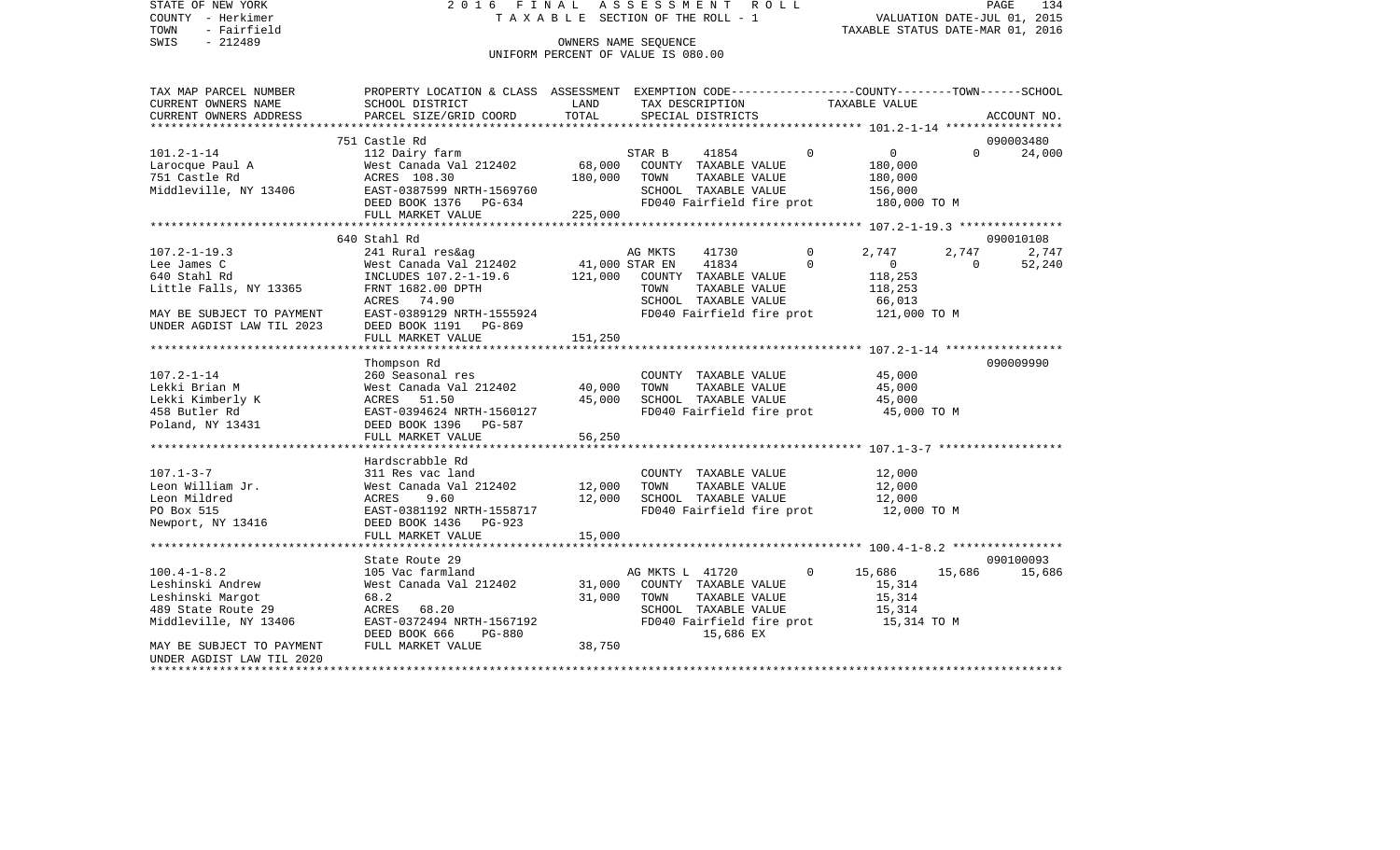COUNTY - Herkimer **T A X A B L E** SECTION OF THE ROLL - 1 VALUATION DATE-JUL 01, 2015 TOWN - Fairfield TAXABLE STATUS DATE-MAR 01, 2016 SWIS - 212489 OWNERS NAME SEQUENCE UNIFORM PERCENT OF VALUE IS 080.00TAX MAP PARCEL NUMBER PROPERTY LOCATION & CLASS ASSESSMENT EXEMPTION CODE------------------COUNTY--------TOWN------SCHOOL CURRENT OWNERS NAME SCHOOL DISTRICT LAND TAX DESCRIPTION TAXABLE VALUECURRENT OWNERS ADDRESS PARCEL SIZE/GRID COORD TOTAL SPECIAL DISTRICTS ACCOUNT NO. \*\*\*\*\*\*\*\*\*\*\*\*\*\*\*\*\*\*\*\*\*\*\*\*\*\*\*\*\*\*\*\*\*\*\*\*\*\*\*\*\*\*\*\*\*\*\*\*\*\*\*\*\*\*\*\*\*\*\*\*\*\*\*\*\*\*\*\*\*\*\*\*\*\*\*\*\*\*\*\*\*\*\*\*\*\*\*\*\*\*\*\*\*\*\*\*\*\*\*\*\*\*\* 101.1-1-21.2 \*\*\*\*\*\*\*\*\*\*\*\*\*\*\* Teall Rd 090087053101.1-1-21.2 105 Vac farmland AG MKTS L 41720 0 33,618 33,618 33,618 Leshinski Andrew West Canada Val 212402 60,000 COUNTY TAXABLE VALUE 26,382 Leshinski Margot ACRES 110.50 60,000 TOWN TAXABLE VALUE 26,382 489 St Rte 29 EAST-0383771 NRTH-1571289 SCHOOL TAXABLE VALUE 26,382 Middleville, NY 13406 DEED BOOK 706 PG-411 FD040 Fairfield fire prot 26,382 TO M FULL MARKET VALUE 75,000 33,618 EX MAY BE SUBJECT TO PAYMENT UNDER AGDIST LAW TIL 2020 \*\*\*\*\*\*\*\*\*\*\*\*\*\*\*\*\*\*\*\*\*\*\*\*\*\*\*\*\*\*\*\*\*\*\*\*\*\*\*\*\*\*\*\*\*\*\*\*\*\*\*\*\*\*\*\*\*\*\*\*\*\*\*\*\*\*\*\*\*\*\*\*\*\*\*\*\*\*\*\*\*\*\*\*\*\*\*\*\*\*\*\*\*\*\*\*\*\*\*\*\*\*\* 101.3-1-5 \*\*\*\*\*\*\*\*\*\*\*\*\*\*\*\*\*\* Parkhurst Rd 090005100101.3-1-5 105 Vac farmland AG MKTS L 41720 0 29,077 29,077 29,077 Leshinski Andrew West Canada Val 212402 53,000 COUNTY TAXABLE VALUE 23,923 Leshinski Margot ACRES 97.50 53,000 TOWN TAXABLE VALUE 23,923 489 St Rte 29 EAST-0375767 NRTH-1567307 SCHOOL TAXABLE VALUE 23,923 Middleville, NY 13406 DEED BOOK 00661 PG-00743 FD040 Fairfield fire prot 23,923 TO M<br>FULL MARKET VALUE 66.250 29.077 EX FULL MARKET VALUE 66,250 29,077 EX MAY BE SUBJECT TO PAYMENTUNDER AGDIST LAW TIL 2020 \*\*\*\*\*\*\*\*\*\*\*\*\*\*\*\*\*\*\*\*\*\*\*\*\*\*\*\*\*\*\*\*\*\*\*\*\*\*\*\*\*\*\*\*\*\*\*\*\*\*\*\*\*\*\*\*\*\*\*\*\*\*\*\*\*\*\*\*\*\*\*\*\*\*\*\*\*\*\*\*\*\*\*\*\*\*\*\*\*\*\*\*\*\*\*\*\*\*\*\*\*\*\* 101.1-1-5.1 \*\*\*\*\*\*\*\*\*\*\*\*\*\*\*\* 489 State Route 29 24 PCT OF VALUE USED FOR EXEMPTION PURPOSES 090005370101.1-1-5.1 112 Dairy farm VET COM C 41132 0 12,000 0 0 0 Leshinski Margot 6 6 West Canada Val 212402 103,000 VET COM T 41133 0 0 0 16,000 0 Leshinski Andrew  $ACRES$  179.80 270,000 AG MKTS L 41720 0 44,384 44,384 44,384 44,384 489 State Route 29 EAST-0374323 NRTH-1569225 STAR EN 41834 0 0 0 52,240 Middleville, NY 13406 DEED BOOK 00584 PG-00403 AGRIC 10 Y 42100 0 4,000 4,000 4,000 FULL MARKET VALUE 337,500 COUNTY TAXABLE VALUE 209,616 MAY BE SUBJECT TO PAYMENT TO THE SUBJECT TO PAYMENT TOWN TOWN TAXABLE VALUE 205,616 UNDER AGDIST LAW TIL 2020 SCHOOL TAXABLE VALUE 169,376 FD040 Fairfield fire prot 225,616 TO M 44,384 EX \*\*\*\*\*\*\*\*\*\*\*\*\*\*\*\*\*\*\*\*\*\*\*\*\*\*\*\*\*\*\*\*\*\*\*\*\*\*\*\*\*\*\*\*\*\*\*\*\*\*\*\*\*\*\*\*\*\*\*\*\*\*\*\*\*\*\*\*\*\*\*\*\*\*\*\*\*\*\*\*\*\*\*\*\*\*\*\*\*\*\*\*\*\*\*\*\*\*\*\*\*\*\* 101.1-2-5.1 \*\*\*\*\*\*\*\*\*\*\*\*\*\*\*\* Hardscrabble Rd 090006360101.1-2-5.1 314 Rural vac<10 COUNTY TAXABLE VALUE 10,000 Lesniak Brianne West Canada Val 212402 10,000 TOWN TAXABLE VALUE 10,000 1443 Hardscrabble Rd FRNT 136.00 DPTH 10,000 SCHOOL TAXABLE VALUE 10,000 Middleville, NY 13406 ACRES 12.00 FD040 Fairfield fire prot 10,000 TO M EAST-0380141 NRTH-1572459 DEED BOOK 851 PG-37FULL MARKET VALUE 12,500 \*\*\*\*\*\*\*\*\*\*\*\*\*\*\*\*\*\*\*\*\*\*\*\*\*\*\*\*\*\*\*\*\*\*\*\*\*\*\*\*\*\*\*\*\*\*\*\*\*\*\*\*\*\*\*\*\*\*\*\*\*\*\*\*\*\*\*\*\*\*\*\*\*\*\*\*\*\*\*\*\*\*\*\*\*\*\*\*\*\*\*\*\*\*\*\*\*\*\*\*\*\*\* 101.4-5-7 \*\*\*\*\*\*\*\*\*\*\*\*\*\*\*\*\*\*State Route 29 090087059 101.4-5-7 322 Rural vac>10 COUNTY TAXABLE VALUE 16,000 Leswing Michael B West Canada Val 212402 16,000 TOWN TAXABLE VALUE 16,000 Regan Kelly ACRES 16.50 16,000 SCHOOL TAXABLE VALUE 16,000 161 Point Breeze Dr EAST-0388483 NRTH-1567572 FD040 Fairfield fire prot 16,000 TO M Hewitt, NJ 07421 DEED BOOK 1592 PG-974 FULL MARKET VALUE 20,000 PRIOR OWNER ON 3/01/2016 Leswing Michael B \*\*\*\*\*\*\*\*\*\*\*\*\*\*\*\*\*\*\*\*\*\*\*\*\*\*\*\*\*\*\*\*\*\*\*\*\*\*\*\*\*\*\*\*\*\*\*\*\*\*\*\*\*\*\*\*\*\*\*\*\*\*\*\*\*\*\*\*\*\*\*\*\*\*\*\*\*\*\*\*\*\*\*\*\*\*\*\*\*\*\*\*\*\*\*\*\*\*\*\*\*\*\*\*\*\*\*\*\*\*\*\*\*\*\*\*\*\*\*\*\*\*\*\*\*\*\*\*\*\*\*\*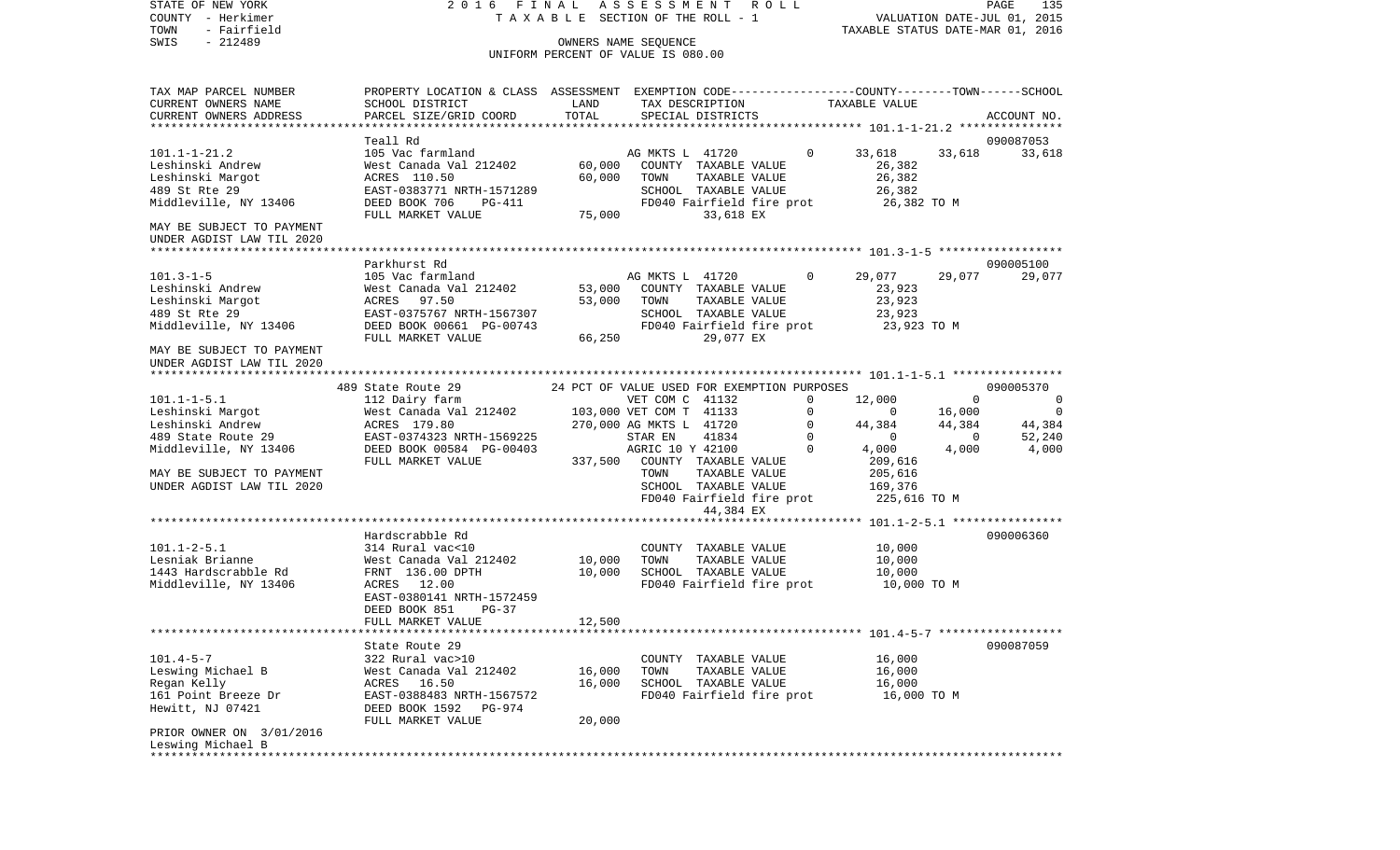|      | STATE OF NEW YORK | 2016 FINAL ASSESSMENT ROLL |                                 |                                  | PAGE | 136 |
|------|-------------------|----------------------------|---------------------------------|----------------------------------|------|-----|
|      | COUNTY - Herkimer |                            | TAXABLE SECTION OF THE ROLL - 1 | VALUATION DATE-JUL 01, 2015      |      |     |
| TOWN | - Fairfield       |                            |                                 | TAXABLE STATUS DATE-MAR 01, 2016 |      |     |
| SWIS | - 212489          |                            | OWNERS NAME SEOUENCE            |                                  |      |     |

UNIFORM PERCENT OF VALUE IS 080.00

| TAX MAP PARCEL NUMBER     | PROPERTY LOCATION & CLASS ASSESSMENT EXEMPTION CODE--------------COUNTY-------TOWN------SCHOOL |               |                 |                      |                           |                |                |             |
|---------------------------|------------------------------------------------------------------------------------------------|---------------|-----------------|----------------------|---------------------------|----------------|----------------|-------------|
| CURRENT OWNERS NAME       | SCHOOL DISTRICT                                                                                | LAND          |                 | TAX DESCRIPTION      |                           | TAXABLE VALUE  |                |             |
| CURRENT OWNERS ADDRESS    | PARCEL SIZE/GRID COORD                                                                         | TOTAL         |                 | SPECIAL DISTRICTS    |                           |                |                | ACCOUNT NO. |
|                           |                                                                                                |               |                 |                      |                           |                |                |             |
|                           | 124 Stahl Rd                                                                                   |               |                 |                      |                           |                |                | 090002580   |
| $107.4 - 2 - 15.3$        | 112 Dairy farm                                                                                 |               | AG MKTS L 41720 |                      | $\Omega$                  | 16,173         | 16,173         | 16,173      |
| Levellie David            | Little Falls Ce 210900                                                                         | 63,000 STAR B |                 | 41854                | $\Omega$                  | $\mathbf{0}$   | $\overline{0}$ | 24,000      |
| 124 Stahl Rd              | FRNT 2080.00 DPTH                                                                              | 186,000       |                 | COUNTY TAXABLE VALUE |                           | 169,827        |                |             |
| Little Falls, NY 13365    | ACRES 108.70                                                                                   |               | TOWN            | TAXABLE VALUE        |                           | 169,827        |                |             |
|                           | EAST-0392411 NRTH-1547168                                                                      |               |                 | SCHOOL TAXABLE VALUE |                           | 145,827        |                |             |
| MAY BE SUBJECT TO PAYMENT | DEED BOOK 1471 PG-432                                                                          |               |                 |                      | FD040 Fairfield fire prot | 169,827 TO M   |                |             |
| UNDER AGDIST LAW TIL 2020 | FULL MARKET VALUE                                                                              | 232,500       |                 | 16,173 EX            |                           |                |                |             |
|                           | 207 Kilts Hill Rd                                                                              |               |                 |                      |                           |                |                |             |
| $107.2 - 2 - 6$           | 210 1 Family Res                                                                               |               | STAR B          | 41854                | $\Omega$                  | $\overline{0}$ | $\Omega$       | 24,000      |
| Levellie John E           | West Canada Val 212402                                                                         | 35,000        |                 | COUNTY TAXABLE VALUE |                           | 120,000        |                |             |
| Levellie Heather L        | FRNT 520.00 DPTH                                                                               | 120,000       | TOWN            | TAXABLE VALUE        |                           | 120,000        |                |             |
|                           |                                                                                                |               |                 |                      |                           |                |                |             |
| 207 Kilts Hill Rd         | ACRES 41.50                                                                                    |               |                 | SCHOOL TAXABLE VALUE |                           | 96,000         |                |             |
| Little Falls, NY 13365    | EAST-0394606 NRTH-1558068                                                                      |               |                 |                      | FD040 Fairfield fire prot | 120,000 TO M   |                |             |
|                           | DEED BOOK 1445 PG-451                                                                          |               |                 |                      |                           |                |                |             |
|                           | FULL MARKET VALUE                                                                              | 150,000       |                 |                      |                           |                |                |             |
|                           | 2776 State Route 169                                                                           |               |                 |                      |                           |                |                | 090005430   |
| $107.1 - 1 - 2$           | 210 1 Family Res                                                                               |               | STAR EN         | 41834                | $\Omega$                  | $\overline{0}$ | $\Omega$       | 52,240      |
| Lewis Thomas              | West Canada Val 212402                                                                         | 10,000        |                 | COUNTY TAXABLE VALUE |                           | 78,000         |                |             |
| Lewis Betty C             | FRNT 224.00 DPTH 195.00                                                                        | 78,000        | TOWN            | TAXABLE VALUE        |                           | 78,000         |                |             |
| 2776 State Route 169      | ACRES 1.01                                                                                     |               |                 | SCHOOL TAXABLE VALUE |                           | 25,760         |                |             |
| Little Falls, NY 13365    | EAST-0372220 NRTH-1558637                                                                      |               |                 |                      | FD040 Fairfield fire prot | 78,000 TO M    |                |             |
|                           |                                                                                                |               |                 |                      |                           |                |                |             |
|                           | DEED BOOK 00593 PG-00095<br>FULL MARKET VALUE                                                  | 97,500        |                 |                      |                           |                |                |             |
|                           |                                                                                                |               |                 |                      |                           |                |                |             |
|                           | off State Route 169                                                                            |               |                 |                      |                           |                |                | 090007020   |
| $107.1 - 1 - 3.4$         | 323 Vacant rural                                                                               |               |                 | COUNTY TAXABLE VALUE |                           | 3,000          |                |             |
| Lewis Tom                 | West Canada Val 212402                                                                         | 3,000         | TOWN            | TAXABLE VALUE        |                           | 3,000          |                |             |
| Lewis Bette C             | ACRES<br>5.90                                                                                  | 3,000         |                 | SCHOOL TAXABLE VALUE |                           | 3,000          |                |             |
| 2776 State Route 169      | EAST-0372819 NRTH-1558502                                                                      |               |                 |                      | FD040 Fairfield fire prot | 3,000 TO M     |                |             |
| Little Falls, NY 13365    | DEED BOOK 1149 PG-303                                                                          |               |                 |                      |                           |                |                |             |
|                           | FULL MARKET VALUE                                                                              | 3,750         |                 |                      |                           |                |                |             |
|                           | *****************************                                                                  |               |                 |                      |                           |                |                |             |
|                           | 615 Lynch Rd                                                                                   |               |                 |                      |                           |                |                | 090006000   |
| $106.2 - 1 - 1.2$         | 210 1 Family Res                                                                               |               | STAR B          | 41854                | $\mathbf 0$               | $\overline{0}$ | $\Omega$       | 24,000      |
| Lindenmayer Andrew        | West Canada Val 212402                                                                         | 11,000        |                 | COUNTY TAXABLE VALUE |                           | 110,000        |                |             |
| Burling Margaret J        | 3.28<br>ACRES                                                                                  | 110,000       | TOWN            | TAXABLE VALUE        |                           | 110,000        |                |             |
| 615 Lynch Rd              | EAST-0363588 NRTH-1558889                                                                      |               |                 | SCHOOL TAXABLE VALUE |                           | 86,000         |                |             |
| Little Falls, NY 13365    | DEED BOOK 928<br>PG-75                                                                         |               |                 |                      | FD040 Fairfield fire prot | 110,000 TO M   |                |             |
|                           | FULL MARKET VALUE                                                                              | 137,500       |                 |                      |                           |                |                |             |
|                           |                                                                                                |               |                 |                      |                           |                |                |             |
|                           |                                                                                                |               |                 |                      |                           |                |                |             |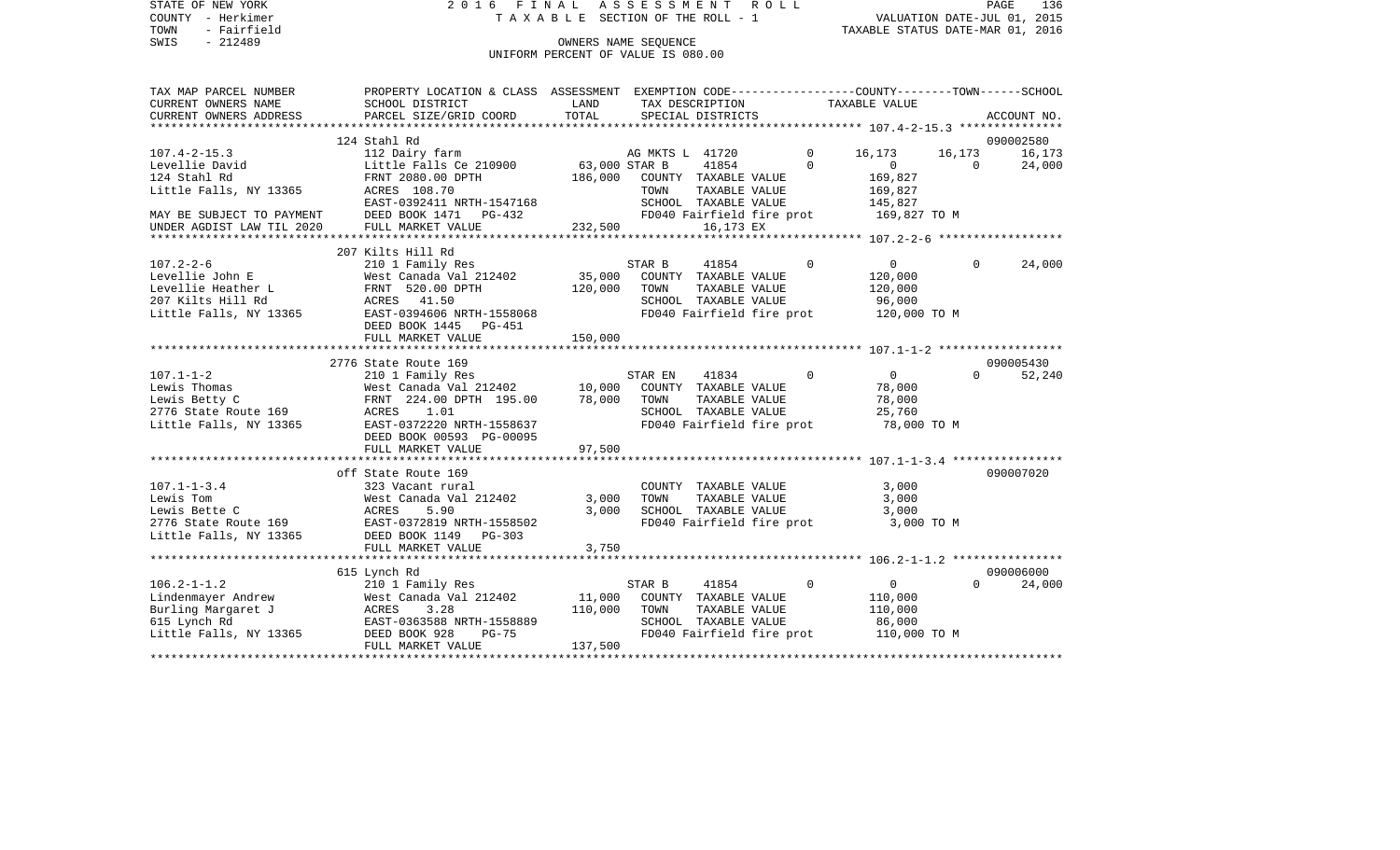| STATE OF NEW YORK<br>COUNTY - Herkimer | 2 0 1 6<br>TAXABLE                                          | FINAL                              | ASSESSMENT<br>R O L L<br>SECTION OF THE ROLL - 1           | PAGE<br>VALUATION DATE-JUL 01, 2015                                                            | 137    |
|----------------------------------------|-------------------------------------------------------------|------------------------------------|------------------------------------------------------------|------------------------------------------------------------------------------------------------|--------|
| - Fairfield<br>TOWN                    |                                                             |                                    |                                                            | TAXABLE STATUS DATE-MAR 01, 2016                                                               |        |
| $-212489$<br>SWIS                      |                                                             |                                    | OWNERS NAME SEQUENCE<br>UNIFORM PERCENT OF VALUE IS 080.00 |                                                                                                |        |
| TAX MAP PARCEL NUMBER                  |                                                             |                                    |                                                            | PROPERTY LOCATION & CLASS ASSESSMENT EXEMPTION CODE---------------COUNTY-------TOWN-----SCHOOL |        |
| CURRENT OWNERS NAME                    | SCHOOL DISTRICT                                             | LAND                               | TAX DESCRIPTION                                            | TAXABLE VALUE                                                                                  |        |
| CURRENT OWNERS ADDRESS                 | PARCEL SIZE/GRID COORD                                      | TOTAL<br>************************* | SPECIAL DISTRICTS                                          | ACCOUNT NO.<br>********************************* 107.1-1-20.2 ***************                  |        |
|                                        | hardscrabble                                                |                                    |                                                            |                                                                                                |        |
| $107.1 - 1 - 20.2$                     | 323 Vacant rural                                            |                                    | COUNTY TAXABLE VALUE                                       | 200                                                                                            |        |
| Lindsay Kim                            | West Canada Val 212402                                      | 200                                | TOWN<br>TAXABLE VALUE                                      | 200                                                                                            |        |
| Lindsay Richard K Sr.                  | ACRES<br>0.26                                               | 200                                | SCHOOL TAXABLE VALUE                                       | 200                                                                                            |        |
| 623 Hardscrabble Rd                    | EAST-0381618 NRTH-0155602                                   |                                    |                                                            |                                                                                                |        |
| Little Falls, NY 13365                 | FULL MARKET VALUE                                           | 250                                |                                                            |                                                                                                |        |
|                                        | ********************                                        | **********                         |                                                            | ************** 107.1-2-6.1 *****************                                                   |        |
| $107.1 - 2 - 6.1$                      | Davis Rd<br>314 Rural vac<10                                |                                    | COUNTY TAXABLE VALUE                                       | 11,000                                                                                         |        |
| Lindsay Kim                            | West Canada Val 212402                                      | 11,000                             | TAXABLE VALUE<br>TOWN                                      | 11,000                                                                                         |        |
| 623 Hardscrabble Rd                    | Portion Of 107.1-1-6.2/2-                                   | 11,000                             | SCHOOL TAXABLE VALUE                                       | 11,000                                                                                         |        |
| Little Falls, NY 13365                 | FRNT 133.50 DPTH                                            |                                    | FD040 Fairfield fire prot                                  | 11,000 TO M                                                                                    |        |
|                                        | ACRES<br>7.10                                               |                                    |                                                            |                                                                                                |        |
|                                        | EAST-0383218 NRTH-1557429                                   |                                    |                                                            |                                                                                                |        |
|                                        | DEED BOOK 1567<br>PG-326                                    |                                    |                                                            |                                                                                                |        |
|                                        | FULL MARKET VALUE<br>*******************                    | 13,750                             |                                                            |                                                                                                |        |
|                                        | 623 Hardscrabble Rd                                         |                                    |                                                            | 090007230                                                                                      |        |
| $107.1 - 3 - 1.1$                      | 112 Dairy farm                                              |                                    | STAR B<br>41854                                            | 0<br>$\Omega$<br>$\Omega$                                                                      | 24,000 |
| Lindsay Kim                            | West Canada Val 212402                                      | 15,000                             | COUNTY TAXABLE VALUE                                       | 180,000                                                                                        |        |
| Lindsay Richard K Sr                   | doublewide                                                  | 180,000                            | TAXABLE VALUE<br>TOWN                                      | 180,000                                                                                        |        |
| 623 Hardscrabble Rd                    | prior 107.1-1-16.2                                          |                                    | SCHOOL TAXABLE VALUE                                       | 156,000                                                                                        |        |
| Little Falls, NY 13365                 | ACRES<br>9.40                                               |                                    | FD040 Fairfield fire prot                                  | 180,000 TO M                                                                                   |        |
|                                        | EAST-0344800 NRTH-1131160<br>DEED BOOK 835<br><b>PG-216</b> |                                    |                                                            |                                                                                                |        |
|                                        | FULL MARKET VALUE                                           | 225,000                            |                                                            |                                                                                                |        |
|                                        | **************                                              | **********                         |                                                            |                                                                                                |        |
|                                        | 809 Davis Rd                                                |                                    |                                                            | 090090025                                                                                      |        |
| $107.2 - 1 - 5$                        | 210 1 Family Res                                            |                                    | COUNTY TAXABLE VALUE                                       | 85,000                                                                                         |        |
| Lindsay Kim                            | West Canada Val 212402                                      | 10,000                             | TOWN<br>TAXABLE VALUE                                      | 85,000                                                                                         |        |
| Lindsay Richard K                      | FRNT 350.00 DPTH 190.00                                     | 85,000                             | SCHOOL TAXABLE VALUE                                       | 85,000                                                                                         |        |
| 623 Hardscrabble Rd                    | ACRES<br>1.52                                               |                                    | FD040 Fairfield fire prot                                  | 85,000 TO M                                                                                    |        |
| Little Falls, NY 13365                 | EAST-0386028 NRTH-1557869<br>DEED BOOK 1307<br>PG-799       |                                    |                                                            |                                                                                                |        |
|                                        | FULL MARKET VALUE                                           | 106,250                            |                                                            |                                                                                                |        |
|                                        |                                                             |                                    |                                                            | ******************** 107.1-2-1 *******************                                             |        |
|                                        | 593 Davis Rd                                                |                                    |                                                            |                                                                                                |        |
| $107.1 - 2 - 1$                        | 270 Mfg housing                                             |                                    | AG MKTS L 41720                                            | 2,914<br>2,914<br>$\Omega$                                                                     | 2,914  |
| Lindsay Richard                        | West Canada Val 212402                                      | 13,000                             | COUNTY TAXABLE VALUE                                       | 40,086                                                                                         |        |
| Lindsay Kim                            | Portion Of 107.1-1-6.2                                      | 43,000                             | TOWN<br>TAXABLE VALUE                                      | 40,086                                                                                         |        |
| 623 Hardscrabble Rd                    | ACRES<br>5.00<br>EAST-0381890 NRTH-1557272                  |                                    | SCHOOL TAXABLE VALUE<br>FD040 Fairfield fire prot          | 40,086<br>40,086 TO M                                                                          |        |
| Little Falls, NY 13365-6600            | DEED BOOK 1216<br>PG-760                                    |                                    | 2,914 EX                                                   |                                                                                                |        |
| MAY BE SUBJECT TO PAYMENT              | FULL MARKET VALUE                                           | 53,750                             |                                                            |                                                                                                |        |
| UNDER AGDIST LAW TIL 2020              |                                                             |                                    |                                                            |                                                                                                |        |
| ****************                       |                                                             |                                    |                                                            |                                                                                                |        |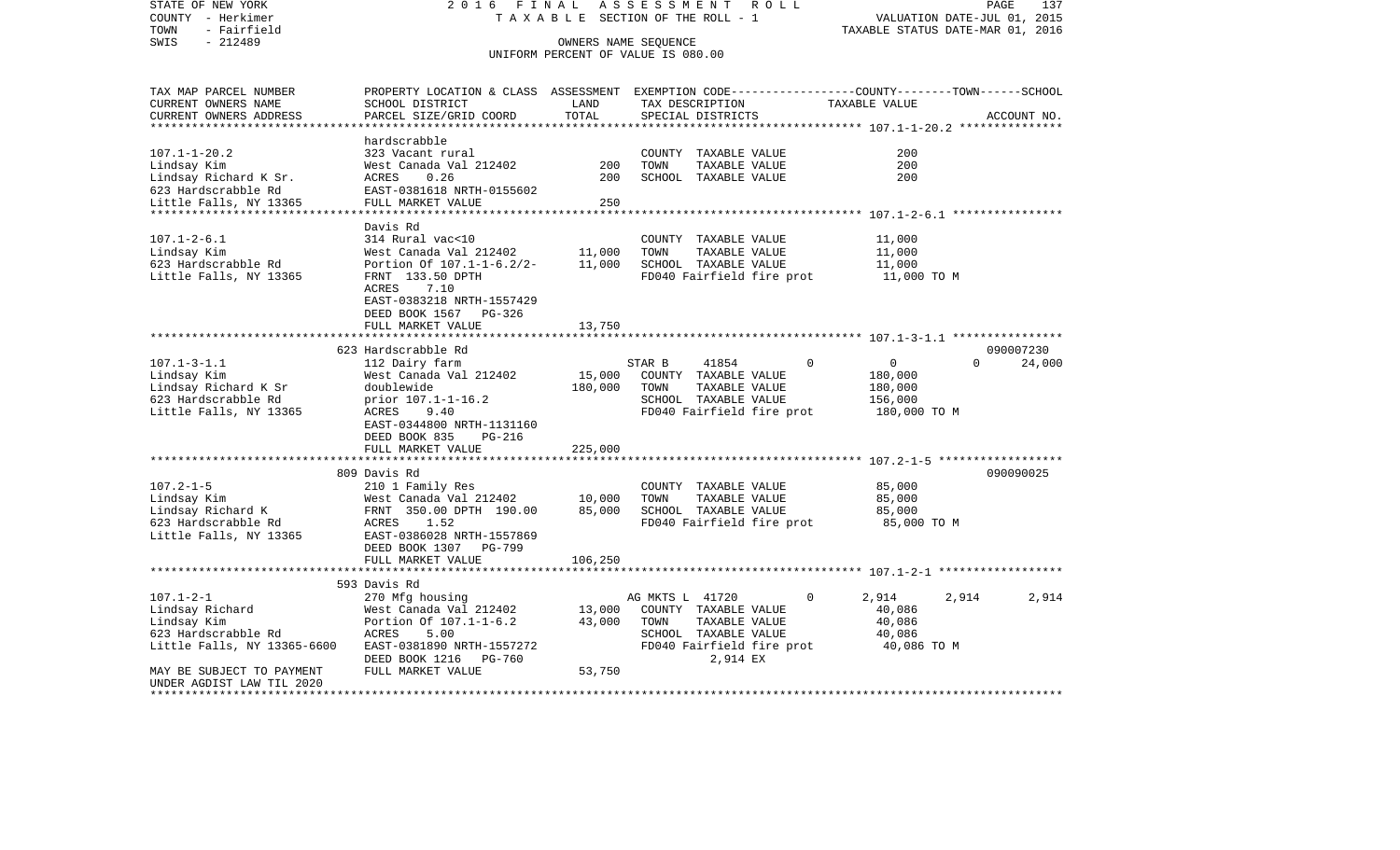| OWNERS NAME SEOUENCE<br>UNIFORM PERCENT OF VALUE IS 080.00<br>PROPERTY LOCATION & CLASS ASSESSMENT EXEMPTION CODE---------------COUNTY-------TOWN------SCHOOL<br>CURRENT OWNERS NAME<br>SCHOOL DISTRICT<br>LAND<br>TAX DESCRIPTION<br>TAXABLE VALUE<br>TOTAL<br>CURRENT OWNERS ADDRESS<br>PARCEL SIZE/GRID COORD<br>SPECIAL DISTRICTS<br>ACCOUNT NO.<br>Davis Rd<br>$107.1 - 2 - 2$<br>311 Res vac land<br>AG MKTS L 41720<br>$\Omega$<br>7,631<br>7,631<br>7,631<br>10,000<br>COUNTY TAXABLE VALUE<br>Lindsay Richard<br>West Canada Val 212402<br>2,369<br>Lindsay Kim<br>Portion Of 107.1-1-6.2<br>10,000<br>TOWN<br>TAXABLE VALUE<br>2,369<br>623 Hardscrabble Rd<br>5.10<br>2,369<br>ACRES<br>SCHOOL TAXABLE VALUE<br>EAST-0382196 NRTH-1557324<br>FD040 Fairfield fire prot<br>2,369 TO M<br>DEED BOOK 1216<br>7,631 EX<br>PG-760<br>FULL MARKET VALUE<br>12,500<br>MAY BE SUBJECT TO PAYMENT<br>Davis Rd<br>$107.1 - 2 - 3$<br>314 Rural vac<10<br>AG MKTS L 41720<br>0<br>7,783<br>7,783<br>7,783<br>Lindsay Richard<br>West Canada Val 212402<br>10,000<br>2,217<br>COUNTY TAXABLE VALUE<br>Lindsay Kim<br>Portion Of 107.1-1-6.2<br>10,000<br>2,217<br>TOWN<br>TAXABLE VALUE<br>623 Hardscrabble Rd<br>5.00<br>ACRES<br>SCHOOL TAXABLE VALUE<br>2,217<br>Little Falls, NY 13365-6600<br>EAST-0382514 NRTH-1557365<br>FD040 Fairfield fire prot<br>2,217 TO M<br>7,783 EX<br>DEED BOOK 1216<br><b>PG-760</b><br>12,500<br>FULL MARKET VALUE<br>*********************<br>645 Davis Rd<br>270 Mfg housing<br>COUNTY TAXABLE VALUE<br>16,000<br>Lindsay Richard K Sr.<br>West Canada Val 212402<br>13,000<br>TOWN<br>TAXABLE VALUE<br>16,000<br>16,000<br>SCHOOL TAXABLE VALUE<br>16,000<br>Lindsay Kim A<br>ACRES<br>5.10<br>623 Hardscrabble Rd<br>EAST-0382821 NRTH-1557389<br>FD040 Fairfield fire prot<br>16,000 TO M<br>DEED BOOK 1491<br>Little Falls, NY 13365<br>$PG-203$<br>FULL MARKET VALUE<br>20,000<br>***************************<br>090005820<br>2581 State Route 169<br>110,000<br>110,000<br>240 Rural res<br>AGED-CT<br>41801<br>0<br>41834<br>$\Omega$<br>52,240<br>West Canada Val 212402<br>110,000 STAR EN<br>$\circ$<br>$\Omega$<br>220,000<br>COUNTY TAXABLE VALUE<br>110,000<br>Stephanie aka Stella<br>ACRES 184.90<br>TOWN<br>TAXABLE VALUE<br>110,000<br>EAST-0370919 NRTH-1553455<br>SCHOOL TAXABLE VALUE<br>167,760<br>DEED BOOK 00580 PG-00708<br>FD040 Fairfield fire prot<br>220,000 TO M<br>275,000<br>FULL MARKET VALUE<br>443 Parkhurst Rd<br>090100029<br>$101.3 - 1 - 3$<br>COUNTY TAXABLE VALUE<br>92,000<br>210 1 Family Res<br>West Canada Val 212402<br>11,000<br>TOWN<br>TAXABLE VALUE<br>92,000<br>92,000<br>ACRES<br>1.70<br>SCHOOL TAXABLE VALUE<br>92,000<br>FD040 Fairfield fire prot<br>92,000 TO M<br>EAST-0373609 NRTH-1564989<br>DEED BOOK 1580<br>PG-634<br>115,000<br>FULL MARKET VALUE | COUNTY<br>- Herkimer<br>TOWN<br>- Fairfield            | TAXABLE SECTION OF THE ROLL - 1 |  |  | TAXABLE STATUS DATE-MAR 01, 2016 | VALUATION DATE-JUL 01, 2015 |
|------------------------------------------------------------------------------------------------------------------------------------------------------------------------------------------------------------------------------------------------------------------------------------------------------------------------------------------------------------------------------------------------------------------------------------------------------------------------------------------------------------------------------------------------------------------------------------------------------------------------------------------------------------------------------------------------------------------------------------------------------------------------------------------------------------------------------------------------------------------------------------------------------------------------------------------------------------------------------------------------------------------------------------------------------------------------------------------------------------------------------------------------------------------------------------------------------------------------------------------------------------------------------------------------------------------------------------------------------------------------------------------------------------------------------------------------------------------------------------------------------------------------------------------------------------------------------------------------------------------------------------------------------------------------------------------------------------------------------------------------------------------------------------------------------------------------------------------------------------------------------------------------------------------------------------------------------------------------------------------------------------------------------------------------------------------------------------------------------------------------------------------------------------------------------------------------------------------------------------------------------------------------------------------------------------------------------------------------------------------------------------------------------------------------------------------------------------------------------------------------------------------------------------------------------------------------------------------------------------------------------------------------------------------------------------------------------------------------------------------------------------------------------------------------------------------------------------------------------|--------------------------------------------------------|---------------------------------|--|--|----------------------------------|-----------------------------|
|                                                                                                                                                                                                                                                                                                                                                                                                                                                                                                                                                                                                                                                                                                                                                                                                                                                                                                                                                                                                                                                                                                                                                                                                                                                                                                                                                                                                                                                                                                                                                                                                                                                                                                                                                                                                                                                                                                                                                                                                                                                                                                                                                                                                                                                                                                                                                                                                                                                                                                                                                                                                                                                                                                                                                                                                                                                      | SWIS<br>$-212489$                                      |                                 |  |  |                                  |                             |
|                                                                                                                                                                                                                                                                                                                                                                                                                                                                                                                                                                                                                                                                                                                                                                                                                                                                                                                                                                                                                                                                                                                                                                                                                                                                                                                                                                                                                                                                                                                                                                                                                                                                                                                                                                                                                                                                                                                                                                                                                                                                                                                                                                                                                                                                                                                                                                                                                                                                                                                                                                                                                                                                                                                                                                                                                                                      | TAX MAP PARCEL NUMBER                                  |                                 |  |  |                                  |                             |
|                                                                                                                                                                                                                                                                                                                                                                                                                                                                                                                                                                                                                                                                                                                                                                                                                                                                                                                                                                                                                                                                                                                                                                                                                                                                                                                                                                                                                                                                                                                                                                                                                                                                                                                                                                                                                                                                                                                                                                                                                                                                                                                                                                                                                                                                                                                                                                                                                                                                                                                                                                                                                                                                                                                                                                                                                                                      |                                                        |                                 |  |  |                                  |                             |
|                                                                                                                                                                                                                                                                                                                                                                                                                                                                                                                                                                                                                                                                                                                                                                                                                                                                                                                                                                                                                                                                                                                                                                                                                                                                                                                                                                                                                                                                                                                                                                                                                                                                                                                                                                                                                                                                                                                                                                                                                                                                                                                                                                                                                                                                                                                                                                                                                                                                                                                                                                                                                                                                                                                                                                                                                                                      | **************************                             |                                 |  |  |                                  |                             |
|                                                                                                                                                                                                                                                                                                                                                                                                                                                                                                                                                                                                                                                                                                                                                                                                                                                                                                                                                                                                                                                                                                                                                                                                                                                                                                                                                                                                                                                                                                                                                                                                                                                                                                                                                                                                                                                                                                                                                                                                                                                                                                                                                                                                                                                                                                                                                                                                                                                                                                                                                                                                                                                                                                                                                                                                                                                      |                                                        |                                 |  |  |                                  |                             |
|                                                                                                                                                                                                                                                                                                                                                                                                                                                                                                                                                                                                                                                                                                                                                                                                                                                                                                                                                                                                                                                                                                                                                                                                                                                                                                                                                                                                                                                                                                                                                                                                                                                                                                                                                                                                                                                                                                                                                                                                                                                                                                                                                                                                                                                                                                                                                                                                                                                                                                                                                                                                                                                                                                                                                                                                                                                      |                                                        |                                 |  |  |                                  |                             |
|                                                                                                                                                                                                                                                                                                                                                                                                                                                                                                                                                                                                                                                                                                                                                                                                                                                                                                                                                                                                                                                                                                                                                                                                                                                                                                                                                                                                                                                                                                                                                                                                                                                                                                                                                                                                                                                                                                                                                                                                                                                                                                                                                                                                                                                                                                                                                                                                                                                                                                                                                                                                                                                                                                                                                                                                                                                      |                                                        |                                 |  |  |                                  |                             |
|                                                                                                                                                                                                                                                                                                                                                                                                                                                                                                                                                                                                                                                                                                                                                                                                                                                                                                                                                                                                                                                                                                                                                                                                                                                                                                                                                                                                                                                                                                                                                                                                                                                                                                                                                                                                                                                                                                                                                                                                                                                                                                                                                                                                                                                                                                                                                                                                                                                                                                                                                                                                                                                                                                                                                                                                                                                      |                                                        |                                 |  |  |                                  |                             |
|                                                                                                                                                                                                                                                                                                                                                                                                                                                                                                                                                                                                                                                                                                                                                                                                                                                                                                                                                                                                                                                                                                                                                                                                                                                                                                                                                                                                                                                                                                                                                                                                                                                                                                                                                                                                                                                                                                                                                                                                                                                                                                                                                                                                                                                                                                                                                                                                                                                                                                                                                                                                                                                                                                                                                                                                                                                      | Little Falls, NY 13365-6600                            |                                 |  |  |                                  |                             |
|                                                                                                                                                                                                                                                                                                                                                                                                                                                                                                                                                                                                                                                                                                                                                                                                                                                                                                                                                                                                                                                                                                                                                                                                                                                                                                                                                                                                                                                                                                                                                                                                                                                                                                                                                                                                                                                                                                                                                                                                                                                                                                                                                                                                                                                                                                                                                                                                                                                                                                                                                                                                                                                                                                                                                                                                                                                      |                                                        |                                 |  |  |                                  |                             |
|                                                                                                                                                                                                                                                                                                                                                                                                                                                                                                                                                                                                                                                                                                                                                                                                                                                                                                                                                                                                                                                                                                                                                                                                                                                                                                                                                                                                                                                                                                                                                                                                                                                                                                                                                                                                                                                                                                                                                                                                                                                                                                                                                                                                                                                                                                                                                                                                                                                                                                                                                                                                                                                                                                                                                                                                                                                      | UNDER AGDIST LAW TIL 2020                              |                                 |  |  |                                  |                             |
|                                                                                                                                                                                                                                                                                                                                                                                                                                                                                                                                                                                                                                                                                                                                                                                                                                                                                                                                                                                                                                                                                                                                                                                                                                                                                                                                                                                                                                                                                                                                                                                                                                                                                                                                                                                                                                                                                                                                                                                                                                                                                                                                                                                                                                                                                                                                                                                                                                                                                                                                                                                                                                                                                                                                                                                                                                                      |                                                        |                                 |  |  |                                  |                             |
|                                                                                                                                                                                                                                                                                                                                                                                                                                                                                                                                                                                                                                                                                                                                                                                                                                                                                                                                                                                                                                                                                                                                                                                                                                                                                                                                                                                                                                                                                                                                                                                                                                                                                                                                                                                                                                                                                                                                                                                                                                                                                                                                                                                                                                                                                                                                                                                                                                                                                                                                                                                                                                                                                                                                                                                                                                                      |                                                        |                                 |  |  |                                  |                             |
|                                                                                                                                                                                                                                                                                                                                                                                                                                                                                                                                                                                                                                                                                                                                                                                                                                                                                                                                                                                                                                                                                                                                                                                                                                                                                                                                                                                                                                                                                                                                                                                                                                                                                                                                                                                                                                                                                                                                                                                                                                                                                                                                                                                                                                                                                                                                                                                                                                                                                                                                                                                                                                                                                                                                                                                                                                                      |                                                        |                                 |  |  |                                  |                             |
|                                                                                                                                                                                                                                                                                                                                                                                                                                                                                                                                                                                                                                                                                                                                                                                                                                                                                                                                                                                                                                                                                                                                                                                                                                                                                                                                                                                                                                                                                                                                                                                                                                                                                                                                                                                                                                                                                                                                                                                                                                                                                                                                                                                                                                                                                                                                                                                                                                                                                                                                                                                                                                                                                                                                                                                                                                                      |                                                        |                                 |  |  |                                  |                             |
|                                                                                                                                                                                                                                                                                                                                                                                                                                                                                                                                                                                                                                                                                                                                                                                                                                                                                                                                                                                                                                                                                                                                                                                                                                                                                                                                                                                                                                                                                                                                                                                                                                                                                                                                                                                                                                                                                                                                                                                                                                                                                                                                                                                                                                                                                                                                                                                                                                                                                                                                                                                                                                                                                                                                                                                                                                                      |                                                        |                                 |  |  |                                  |                             |
|                                                                                                                                                                                                                                                                                                                                                                                                                                                                                                                                                                                                                                                                                                                                                                                                                                                                                                                                                                                                                                                                                                                                                                                                                                                                                                                                                                                                                                                                                                                                                                                                                                                                                                                                                                                                                                                                                                                                                                                                                                                                                                                                                                                                                                                                                                                                                                                                                                                                                                                                                                                                                                                                                                                                                                                                                                                      |                                                        |                                 |  |  |                                  |                             |
|                                                                                                                                                                                                                                                                                                                                                                                                                                                                                                                                                                                                                                                                                                                                                                                                                                                                                                                                                                                                                                                                                                                                                                                                                                                                                                                                                                                                                                                                                                                                                                                                                                                                                                                                                                                                                                                                                                                                                                                                                                                                                                                                                                                                                                                                                                                                                                                                                                                                                                                                                                                                                                                                                                                                                                                                                                                      |                                                        |                                 |  |  |                                  |                             |
|                                                                                                                                                                                                                                                                                                                                                                                                                                                                                                                                                                                                                                                                                                                                                                                                                                                                                                                                                                                                                                                                                                                                                                                                                                                                                                                                                                                                                                                                                                                                                                                                                                                                                                                                                                                                                                                                                                                                                                                                                                                                                                                                                                                                                                                                                                                                                                                                                                                                                                                                                                                                                                                                                                                                                                                                                                                      | MAY BE SUBJECT TO PAYMENT<br>UNDER AGDIST LAW TIL 2020 |                                 |  |  |                                  |                             |
|                                                                                                                                                                                                                                                                                                                                                                                                                                                                                                                                                                                                                                                                                                                                                                                                                                                                                                                                                                                                                                                                                                                                                                                                                                                                                                                                                                                                                                                                                                                                                                                                                                                                                                                                                                                                                                                                                                                                                                                                                                                                                                                                                                                                                                                                                                                                                                                                                                                                                                                                                                                                                                                                                                                                                                                                                                                      |                                                        |                                 |  |  |                                  |                             |
|                                                                                                                                                                                                                                                                                                                                                                                                                                                                                                                                                                                                                                                                                                                                                                                                                                                                                                                                                                                                                                                                                                                                                                                                                                                                                                                                                                                                                                                                                                                                                                                                                                                                                                                                                                                                                                                                                                                                                                                                                                                                                                                                                                                                                                                                                                                                                                                                                                                                                                                                                                                                                                                                                                                                                                                                                                                      |                                                        |                                 |  |  |                                  |                             |
|                                                                                                                                                                                                                                                                                                                                                                                                                                                                                                                                                                                                                                                                                                                                                                                                                                                                                                                                                                                                                                                                                                                                                                                                                                                                                                                                                                                                                                                                                                                                                                                                                                                                                                                                                                                                                                                                                                                                                                                                                                                                                                                                                                                                                                                                                                                                                                                                                                                                                                                                                                                                                                                                                                                                                                                                                                                      | $107.1 - 2 - 4$                                        |                                 |  |  |                                  |                             |
|                                                                                                                                                                                                                                                                                                                                                                                                                                                                                                                                                                                                                                                                                                                                                                                                                                                                                                                                                                                                                                                                                                                                                                                                                                                                                                                                                                                                                                                                                                                                                                                                                                                                                                                                                                                                                                                                                                                                                                                                                                                                                                                                                                                                                                                                                                                                                                                                                                                                                                                                                                                                                                                                                                                                                                                                                                                      |                                                        |                                 |  |  |                                  |                             |
|                                                                                                                                                                                                                                                                                                                                                                                                                                                                                                                                                                                                                                                                                                                                                                                                                                                                                                                                                                                                                                                                                                                                                                                                                                                                                                                                                                                                                                                                                                                                                                                                                                                                                                                                                                                                                                                                                                                                                                                                                                                                                                                                                                                                                                                                                                                                                                                                                                                                                                                                                                                                                                                                                                                                                                                                                                                      |                                                        |                                 |  |  |                                  |                             |
|                                                                                                                                                                                                                                                                                                                                                                                                                                                                                                                                                                                                                                                                                                                                                                                                                                                                                                                                                                                                                                                                                                                                                                                                                                                                                                                                                                                                                                                                                                                                                                                                                                                                                                                                                                                                                                                                                                                                                                                                                                                                                                                                                                                                                                                                                                                                                                                                                                                                                                                                                                                                                                                                                                                                                                                                                                                      |                                                        |                                 |  |  |                                  |                             |
|                                                                                                                                                                                                                                                                                                                                                                                                                                                                                                                                                                                                                                                                                                                                                                                                                                                                                                                                                                                                                                                                                                                                                                                                                                                                                                                                                                                                                                                                                                                                                                                                                                                                                                                                                                                                                                                                                                                                                                                                                                                                                                                                                                                                                                                                                                                                                                                                                                                                                                                                                                                                                                                                                                                                                                                                                                                      |                                                        |                                 |  |  |                                  |                             |
|                                                                                                                                                                                                                                                                                                                                                                                                                                                                                                                                                                                                                                                                                                                                                                                                                                                                                                                                                                                                                                                                                                                                                                                                                                                                                                                                                                                                                                                                                                                                                                                                                                                                                                                                                                                                                                                                                                                                                                                                                                                                                                                                                                                                                                                                                                                                                                                                                                                                                                                                                                                                                                                                                                                                                                                                                                                      |                                                        |                                 |  |  |                                  |                             |
|                                                                                                                                                                                                                                                                                                                                                                                                                                                                                                                                                                                                                                                                                                                                                                                                                                                                                                                                                                                                                                                                                                                                                                                                                                                                                                                                                                                                                                                                                                                                                                                                                                                                                                                                                                                                                                                                                                                                                                                                                                                                                                                                                                                                                                                                                                                                                                                                                                                                                                                                                                                                                                                                                                                                                                                                                                                      |                                                        |                                 |  |  |                                  |                             |
|                                                                                                                                                                                                                                                                                                                                                                                                                                                                                                                                                                                                                                                                                                                                                                                                                                                                                                                                                                                                                                                                                                                                                                                                                                                                                                                                                                                                                                                                                                                                                                                                                                                                                                                                                                                                                                                                                                                                                                                                                                                                                                                                                                                                                                                                                                                                                                                                                                                                                                                                                                                                                                                                                                                                                                                                                                                      | $106.2 - 1 - 19$                                       |                                 |  |  |                                  |                             |
|                                                                                                                                                                                                                                                                                                                                                                                                                                                                                                                                                                                                                                                                                                                                                                                                                                                                                                                                                                                                                                                                                                                                                                                                                                                                                                                                                                                                                                                                                                                                                                                                                                                                                                                                                                                                                                                                                                                                                                                                                                                                                                                                                                                                                                                                                                                                                                                                                                                                                                                                                                                                                                                                                                                                                                                                                                                      | Litwen Stephanie                                       |                                 |  |  |                                  |                             |
|                                                                                                                                                                                                                                                                                                                                                                                                                                                                                                                                                                                                                                                                                                                                                                                                                                                                                                                                                                                                                                                                                                                                                                                                                                                                                                                                                                                                                                                                                                                                                                                                                                                                                                                                                                                                                                                                                                                                                                                                                                                                                                                                                                                                                                                                                                                                                                                                                                                                                                                                                                                                                                                                                                                                                                                                                                                      | 2581 State Rte 169                                     |                                 |  |  |                                  |                             |
|                                                                                                                                                                                                                                                                                                                                                                                                                                                                                                                                                                                                                                                                                                                                                                                                                                                                                                                                                                                                                                                                                                                                                                                                                                                                                                                                                                                                                                                                                                                                                                                                                                                                                                                                                                                                                                                                                                                                                                                                                                                                                                                                                                                                                                                                                                                                                                                                                                                                                                                                                                                                                                                                                                                                                                                                                                                      | Little Falls, NY 13365                                 |                                 |  |  |                                  |                             |
|                                                                                                                                                                                                                                                                                                                                                                                                                                                                                                                                                                                                                                                                                                                                                                                                                                                                                                                                                                                                                                                                                                                                                                                                                                                                                                                                                                                                                                                                                                                                                                                                                                                                                                                                                                                                                                                                                                                                                                                                                                                                                                                                                                                                                                                                                                                                                                                                                                                                                                                                                                                                                                                                                                                                                                                                                                                      |                                                        |                                 |  |  |                                  |                             |
|                                                                                                                                                                                                                                                                                                                                                                                                                                                                                                                                                                                                                                                                                                                                                                                                                                                                                                                                                                                                                                                                                                                                                                                                                                                                                                                                                                                                                                                                                                                                                                                                                                                                                                                                                                                                                                                                                                                                                                                                                                                                                                                                                                                                                                                                                                                                                                                                                                                                                                                                                                                                                                                                                                                                                                                                                                                      |                                                        |                                 |  |  |                                  |                             |
|                                                                                                                                                                                                                                                                                                                                                                                                                                                                                                                                                                                                                                                                                                                                                                                                                                                                                                                                                                                                                                                                                                                                                                                                                                                                                                                                                                                                                                                                                                                                                                                                                                                                                                                                                                                                                                                                                                                                                                                                                                                                                                                                                                                                                                                                                                                                                                                                                                                                                                                                                                                                                                                                                                                                                                                                                                                      |                                                        |                                 |  |  |                                  |                             |
|                                                                                                                                                                                                                                                                                                                                                                                                                                                                                                                                                                                                                                                                                                                                                                                                                                                                                                                                                                                                                                                                                                                                                                                                                                                                                                                                                                                                                                                                                                                                                                                                                                                                                                                                                                                                                                                                                                                                                                                                                                                                                                                                                                                                                                                                                                                                                                                                                                                                                                                                                                                                                                                                                                                                                                                                                                                      |                                                        |                                 |  |  |                                  |                             |
|                                                                                                                                                                                                                                                                                                                                                                                                                                                                                                                                                                                                                                                                                                                                                                                                                                                                                                                                                                                                                                                                                                                                                                                                                                                                                                                                                                                                                                                                                                                                                                                                                                                                                                                                                                                                                                                                                                                                                                                                                                                                                                                                                                                                                                                                                                                                                                                                                                                                                                                                                                                                                                                                                                                                                                                                                                                      |                                                        |                                 |  |  |                                  |                             |
|                                                                                                                                                                                                                                                                                                                                                                                                                                                                                                                                                                                                                                                                                                                                                                                                                                                                                                                                                                                                                                                                                                                                                                                                                                                                                                                                                                                                                                                                                                                                                                                                                                                                                                                                                                                                                                                                                                                                                                                                                                                                                                                                                                                                                                                                                                                                                                                                                                                                                                                                                                                                                                                                                                                                                                                                                                                      | LoanCare FNF Servicing                                 |                                 |  |  |                                  |                             |
|                                                                                                                                                                                                                                                                                                                                                                                                                                                                                                                                                                                                                                                                                                                                                                                                                                                                                                                                                                                                                                                                                                                                                                                                                                                                                                                                                                                                                                                                                                                                                                                                                                                                                                                                                                                                                                                                                                                                                                                                                                                                                                                                                                                                                                                                                                                                                                                                                                                                                                                                                                                                                                                                                                                                                                                                                                                      | 3637 Sentara Way Ste 303                               |                                 |  |  |                                  |                             |
|                                                                                                                                                                                                                                                                                                                                                                                                                                                                                                                                                                                                                                                                                                                                                                                                                                                                                                                                                                                                                                                                                                                                                                                                                                                                                                                                                                                                                                                                                                                                                                                                                                                                                                                                                                                                                                                                                                                                                                                                                                                                                                                                                                                                                                                                                                                                                                                                                                                                                                                                                                                                                                                                                                                                                                                                                                                      | Virginia Beach, VA 23452                               |                                 |  |  |                                  |                             |
|                                                                                                                                                                                                                                                                                                                                                                                                                                                                                                                                                                                                                                                                                                                                                                                                                                                                                                                                                                                                                                                                                                                                                                                                                                                                                                                                                                                                                                                                                                                                                                                                                                                                                                                                                                                                                                                                                                                                                                                                                                                                                                                                                                                                                                                                                                                                                                                                                                                                                                                                                                                                                                                                                                                                                                                                                                                      |                                                        |                                 |  |  |                                  |                             |
|                                                                                                                                                                                                                                                                                                                                                                                                                                                                                                                                                                                                                                                                                                                                                                                                                                                                                                                                                                                                                                                                                                                                                                                                                                                                                                                                                                                                                                                                                                                                                                                                                                                                                                                                                                                                                                                                                                                                                                                                                                                                                                                                                                                                                                                                                                                                                                                                                                                                                                                                                                                                                                                                                                                                                                                                                                                      |                                                        |                                 |  |  |                                  |                             |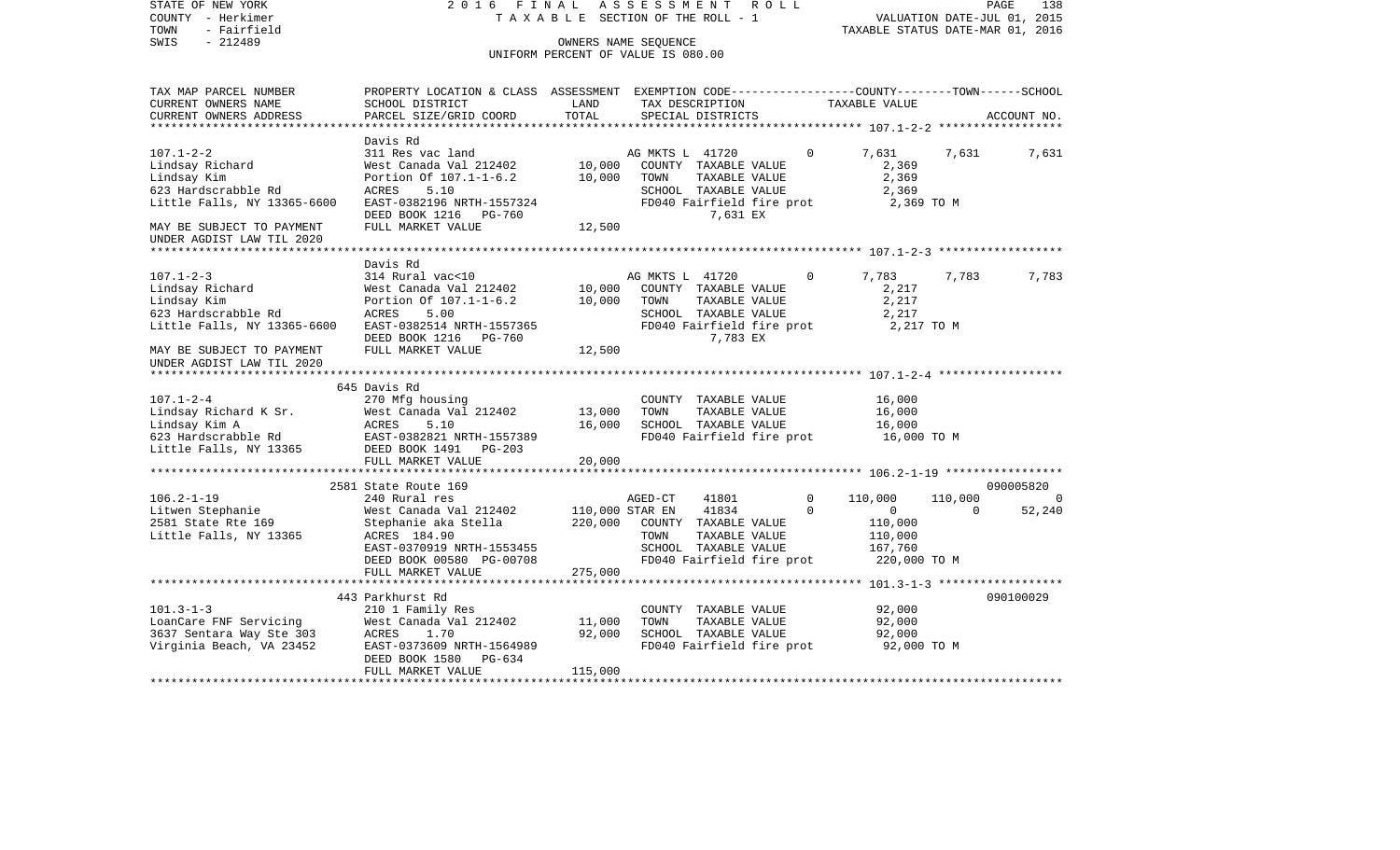| STATE OF NEW YORK<br>COUNTY - Herkimer             | 2016                                                                                             | FINAL          | ASSESSMENT<br>T A X A B L E SECTION OF THE ROLL - 1 | R O L L                 |                                         |                    | PAGE<br>139<br>VALUATION DATE-JUL 01, 2015 |
|----------------------------------------------------|--------------------------------------------------------------------------------------------------|----------------|-----------------------------------------------------|-------------------------|-----------------------------------------|--------------------|--------------------------------------------|
| - Fairfield<br>TOWN<br>SWIS<br>$-212489$           |                                                                                                  |                | OWNERS NAME SEQUENCE                                |                         | TAXABLE STATUS DATE-MAR 01, 2016        |                    |                                            |
|                                                    |                                                                                                  |                | UNIFORM PERCENT OF VALUE IS 080.00                  |                         |                                         |                    |                                            |
| TAX MAP PARCEL NUMBER                              | PROPERTY LOCATION & CLASS ASSESSMENT EXEMPTION CODE----------------COUNTY-------TOWN------SCHOOL |                |                                                     |                         |                                         |                    |                                            |
| CURRENT OWNERS NAME                                | SCHOOL DISTRICT                                                                                  | LAND           | TAX DESCRIPTION                                     |                         | TAXABLE VALUE                           |                    |                                            |
| CURRENT OWNERS ADDRESS<br>************************ | PARCEL SIZE/GRID COORD                                                                           | TOTAL          | SPECIAL DISTRICTS                                   |                         |                                         |                    | ACCOUNT NO.                                |
|                                                    | 749 West End Rd                                                                                  |                |                                                     |                         |                                         |                    | 090100087                                  |
| $106.2 - 3 - 6$                                    | 270 Mfg housing                                                                                  |                | 41834<br>STAR EN                                    | $\Omega$                | $\overline{0}$                          | $\Omega$           | 42,500                                     |
| Long Richard L                                     | West Canada Val 212402                                                                           | 11,000         | COUNTY TAXABLE VALUE                                |                         | 42,500                                  |                    |                                            |
| 749 West End Rd                                    | ACRES<br>3.10                                                                                    | 42,500         | TAXABLE VALUE<br>TOWN                               |                         | 42,500                                  |                    |                                            |
| Little Falls, NY 13365                             | EAST-0368371 NRTH-1553099                                                                        |                | SCHOOL TAXABLE VALUE                                |                         | $\overline{0}$                          |                    |                                            |
|                                                    | DEED BOOK 1525<br>PG-194<br>FULL MARKET VALUE                                                    | 53,125         | FD040 Fairfield fire prot                           |                         | 42,500 TO M                             |                    |                                            |
|                                                    |                                                                                                  |                |                                                     |                         |                                         |                    |                                            |
|                                                    | 160 Kelly Rd                                                                                     |                |                                                     |                         |                                         |                    | 090089110                                  |
| $106.2 - 3 - 12.2$                                 | 312 Vac w/imprv                                                                                  |                | COUNTY TAXABLE VALUE                                |                         | 11,000                                  |                    |                                            |
| Long Richard L                                     | West Canada Val 212402                                                                           | 1,000          | TOWN<br>TAXABLE VALUE                               |                         | 11,000                                  |                    |                                            |
| 749 West End Rd                                    | acreage corrected per map                                                                        | 11,000         | SCHOOL TAXABLE VALUE                                |                         | 11,000                                  |                    |                                            |
| Little Falls, NY 13365                             | FRNT 148.00 DPTH 116.00                                                                          |                | FD040 Fairfield fire prot                           |                         | 11,000 TO M                             |                    |                                            |
|                                                    | ACRES<br>0.30                                                                                    |                |                                                     |                         |                                         |                    |                                            |
|                                                    | EAST-0368114 NRTH-1551751<br>DEED BOOK 1525 PG-194                                               |                |                                                     |                         |                                         |                    |                                            |
|                                                    | FULL MARKET VALUE                                                                                | 13,750         |                                                     |                         |                                         |                    |                                            |
|                                                    |                                                                                                  |                |                                                     |                         |                                         |                    |                                            |
|                                                    | 2114 Castle Rd                                                                                   |                |                                                     |                         |                                         |                    | 090100058                                  |
| $094.4 - 1 - 18$                                   | 210 1 Family Res                                                                                 |                | AGED-CT<br>41801                                    | $\mathbf 0$             | 34,000                                  | 34,000             | - 0                                        |
| Longway Eleanor                                    | West Canada Val 212402                                                                           | 11,000 STAR EN | 41834                                               | $\Omega$                | $\overline{0}$                          | $\Omega$           | 52,240                                     |
| Longway Ruby S                                     | FRNT 325.00 DPTH 400.00                                                                          | 68,000         | COUNTY TAXABLE VALUE                                |                         | 34,000                                  |                    |                                            |
| 2114 Castle Rd                                     | 2.70<br>ACRES                                                                                    |                | TOWN<br>TAXABLE VALUE                               |                         | 34,000                                  |                    |                                            |
| Newport, NY 13416                                  | EAST-0367905 NRTH-1579694<br>DEED BOOK 768<br>PG-423                                             |                | SCHOOL TAXABLE VALUE<br>FD040 Fairfield fire prot   |                         | 15,760<br>68,000 TO M                   |                    |                                            |
|                                                    | FULL MARKET VALUE                                                                                | 85,000         |                                                     |                         |                                         |                    |                                            |
|                                                    | **************************                                                                       |                |                                                     |                         |                                         |                    |                                            |
|                                                    | 1860 Castle Rd                                                                                   |                |                                                     |                         |                                         |                    | 090005850                                  |
| $095.3 - 1 - 8$                                    | 240 Rural res                                                                                    |                | VET COM C 41132                                     | 0                       | 12,000                                  | $\mathbf{0}$       | 0                                          |
| Longway George                                     | West Canada Val 212402                                                                           |                | 84,000 VET COM T 41133                              | 0                       | $\overline{0}$                          | 16,000             | $\mathbf 0$                                |
| Longway Joan                                       | 04 Ag Exempt BAR                                                                                 |                | 185,000 VET DIS C 41142                             | 0                       | 24,000                                  | $\overline{0}$     | $\mathbf 0$                                |
| 1860 Castle Rd                                     | ACRES 139.50                                                                                     |                | VET DIS T 41143                                     | $\mathbf 0$             | $\overline{0}$                          | 32,000             | $\mathbf 0$                                |
| Newport, NY 13416                                  | EAST-0374372 NRTH-1579245<br>DEED BOOK 00648 PG-00092                                            |                | AG MKTS L 41720<br>41834<br>STAR EN                 | $\mathbf 0$<br>$\Omega$ | 24,260<br>$\overline{0}$                | 24,260<br>$\Omega$ | 24,260<br>52,240                           |
| MAY BE SUBJECT TO PAYMENT                          | FULL MARKET VALUE                                                                                | 231,250        | COUNTY TAXABLE VALUE                                |                         | 124,740                                 |                    |                                            |
| UNDER AGDIST LAW TIL 2020                          |                                                                                                  |                | TAXABLE VALUE<br>TOWN                               |                         | 112,740                                 |                    |                                            |
|                                                    |                                                                                                  |                | SCHOOL TAXABLE VALUE                                |                         | 108,500                                 |                    |                                            |
|                                                    |                                                                                                  |                | FD040 Fairfield fire prot                           |                         | 160,740 TO M                            |                    |                                            |
|                                                    |                                                                                                  |                | 24,260 EX                                           |                         |                                         |                    |                                            |
|                                                    |                                                                                                  |                |                                                     |                         | ********* 100.2-1-23.2 **************** |                    |                                            |
| $100.2 - 1 - 23.2$                                 | 167 Reservoir Rd<br>210 1 Family Res                                                             |                | STAR B<br>41854                                     | 0                       | 0                                       | 0                  | 090005910<br>24,000                        |
| Louis Michael J                                    | West Canada Val 212402                                                                           | 10,000         | COUNTY TAXABLE VALUE                                |                         | 125,000                                 |                    |                                            |
| Robin L                                            | 230.00 DPTH<br>FRNT                                                                              | 125,000        | TOWN<br>TAXABLE VALUE                               |                         | 125,000                                 |                    |                                            |
| 167 Reservoir Rd                                   | ACRES<br>2.20                                                                                    |                | SCHOOL TAXABLE VALUE                                |                         | 101,000                                 |                    |                                            |
| Newport, NY 13416                                  | EAST-0368650 NRTH-1571536                                                                        |                | FD040 Fairfield fire prot                           |                         | 125,000 TO M                            |                    |                                            |
|                                                    | DEED BOOK 818<br>$PG-39$                                                                         |                |                                                     |                         |                                         |                    |                                            |
|                                                    | FULL MARKET VALUE                                                                                | 156,250        |                                                     |                         |                                         |                    |                                            |
| ************                                       |                                                                                                  |                |                                                     |                         |                                         |                    |                                            |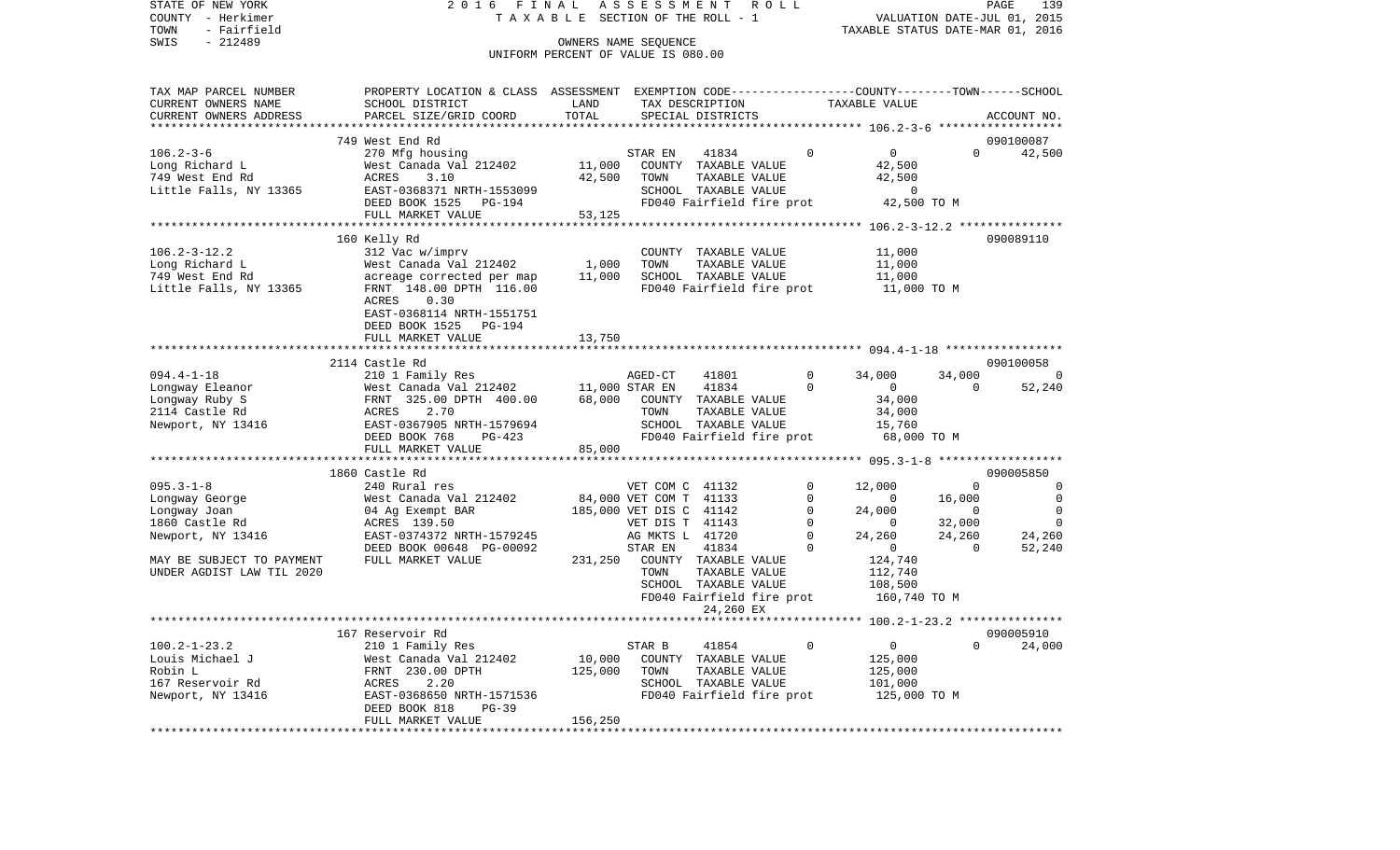| TAXABLE STATUS DATE-MAR 01, 2016<br>$-212489$<br>OWNERS NAME SEQUENCE<br>SWIS<br>UNIFORM PERCENT OF VALUE IS 080.00<br>TAX MAP PARCEL NUMBER<br>PROPERTY LOCATION & CLASS ASSESSMENT EXEMPTION CODE---------------COUNTY-------TOWN------SCHOOL<br>CURRENT OWNERS NAME<br>SCHOOL DISTRICT<br>TAXABLE VALUE<br>LAND<br>TAX DESCRIPTION<br>CURRENT OWNERS ADDRESS<br>PARCEL SIZE/GRID COORD<br>TOTAL<br>SPECIAL DISTRICTS<br>ACCOUNT NO.<br>53 PCT OF VALUE USED FOR EXEMPTION PURPOSES<br>090005910<br>153 Reservoir Rd<br>120 Field crops<br>AGED-ALL<br>41800<br>$\mathbf 0$<br>22,128<br>22,128<br>$100.2 - 1 - 23.1$<br>22,128<br>$\mathbf 0$<br>West Canada Val 212402<br>34,000 STAR EN<br>41834<br>$\overline{0}$<br>$\overline{0}$<br>Louis Paul<br>52,240<br>83,500<br>ACRES<br>46.80<br>61,372<br>Louis Michael J Sr.<br>COUNTY TAXABLE VALUE<br>153 Reservoir Rd<br>EAST-0368261 NRTH-1572492<br>TOWN<br>TAXABLE VALUE<br>61,372<br>Newport, NY 13416<br>DEED BOOK 1485 PG-763<br>SCHOOL TAXABLE VALUE<br>9,132<br>FULL MARKET VALUE<br>104,375 FD040 Fairfield fire prot 83,500 TO M<br>1305 Castle Rd<br>$095.3 - 4 - 17$<br>$\overline{0}$<br>210 1 Family Res<br>STAR EN<br>41834<br>0<br>$\mathbf{0}$<br>52,240<br>Lowell James R<br>13,000<br>COUNTY TAXABLE VALUE<br>75,000<br>West Canada Val 212402<br>1305 Castle Rd<br>doublewide<br>75,000<br>TAXABLE VALUE<br>TOWN<br>75,000<br>Newport, NY 13416<br>FRNT 250.00 DPTH<br>SCHOOL TAXABLE VALUE<br>22,760<br>ACRES<br>4.80<br>FD040 Fairfield fire prot<br>75,000 TO M<br>EAST-0344970 NRTH-1154630<br>DEED BOOK 1515 PG-417<br>FULL MARKET VALUE<br>93,750<br>Davis Rd<br>$107.1 - 2 - 7$<br>311 Res vac land<br>COUNTY TAXABLE VALUE<br>11,000<br>Lowenstein Michael<br>West Canada Val 212402<br>11,000<br>TOWN<br>TAXABLE VALUE<br>11,000<br>11,000<br>65 Kensington Oval<br>Merged With 107.1-2-8<br>SCHOOL TAXABLE VALUE<br>11,000<br>New Rochelle, NY 10805<br>Portion Of 107.1-1-6.2<br>FD040 Fairfield fire prot<br>11,000 TO M<br>7.70<br>ACRES<br>EAST-0383817 NRTH-1557506<br>DEED BOOK 1436 PG-927<br>FULL MARKET VALUE<br>13,750<br>********************<br>North Creek Road<br>$106.4 - 1 - 34.1$<br>314 Rural vac<10<br>COUNTY TAXABLE VALUE<br>1,500<br>West Canada Val 212402<br>Lupo Michael T<br>1,500<br>TAXABLE VALUE<br>TOWN<br>1,500<br>piece in Herkimer 106.4-1 1,500 SCHOOL TAXABLE VALUE<br>Feeney Gerald<br>1,500<br>26 Church St<br>FRNT<br>86.90 DPTH 132.00<br>FD040 Fairfield fire prot<br>1,500 TO M<br>Little Falls, NY 13365<br>ACRES<br>0.70<br>EAST-0364103 NRTH-1545817<br>DEED BOOK 1283 PG-876<br>FULL MARKET VALUE<br>1,875<br>*********************<br>090086012<br>2056 Castle Rd<br>$094.4 - 1 - 22$<br>$\circ$<br>58,238<br>113 Cattle farm<br>AG MKTS L 41720<br>58,238<br>58,238<br>Lyga Michael E<br>113,000 STAR B<br>41854<br>$\mathbf 0$<br>$\overline{0}$<br>24,000<br>West Canada Val 212402<br>$\overline{0}$ | STATE OF NEW YORK<br>COUNTY - Herkimer<br>TOWN<br>- Fairfield | 2016<br>FINAL | T A X A B L E SECTION OF THE ROLL - 1 | ASSESSMENT |  | R O L L |          | VALUATION DATE-JUL 01, 2015 |       | PAGE<br>140 |
|-------------------------------------------------------------------------------------------------------------------------------------------------------------------------------------------------------------------------------------------------------------------------------------------------------------------------------------------------------------------------------------------------------------------------------------------------------------------------------------------------------------------------------------------------------------------------------------------------------------------------------------------------------------------------------------------------------------------------------------------------------------------------------------------------------------------------------------------------------------------------------------------------------------------------------------------------------------------------------------------------------------------------------------------------------------------------------------------------------------------------------------------------------------------------------------------------------------------------------------------------------------------------------------------------------------------------------------------------------------------------------------------------------------------------------------------------------------------------------------------------------------------------------------------------------------------------------------------------------------------------------------------------------------------------------------------------------------------------------------------------------------------------------------------------------------------------------------------------------------------------------------------------------------------------------------------------------------------------------------------------------------------------------------------------------------------------------------------------------------------------------------------------------------------------------------------------------------------------------------------------------------------------------------------------------------------------------------------------------------------------------------------------------------------------------------------------------------------------------------------------------------------------------------------------------------------------------------------------------------------------------------------------------------------------------------------------------------------------------------------------------------------------------------------------------------------------------------------------------------------------------------------------------------------------------------------|---------------------------------------------------------------|---------------|---------------------------------------|------------|--|---------|----------|-----------------------------|-------|-------------|
|                                                                                                                                                                                                                                                                                                                                                                                                                                                                                                                                                                                                                                                                                                                                                                                                                                                                                                                                                                                                                                                                                                                                                                                                                                                                                                                                                                                                                                                                                                                                                                                                                                                                                                                                                                                                                                                                                                                                                                                                                                                                                                                                                                                                                                                                                                                                                                                                                                                                                                                                                                                                                                                                                                                                                                                                                                                                                                                                           |                                                               |               |                                       |            |  |         |          |                             |       |             |
|                                                                                                                                                                                                                                                                                                                                                                                                                                                                                                                                                                                                                                                                                                                                                                                                                                                                                                                                                                                                                                                                                                                                                                                                                                                                                                                                                                                                                                                                                                                                                                                                                                                                                                                                                                                                                                                                                                                                                                                                                                                                                                                                                                                                                                                                                                                                                                                                                                                                                                                                                                                                                                                                                                                                                                                                                                                                                                                                           |                                                               |               |                                       |            |  |         |          |                             |       |             |
|                                                                                                                                                                                                                                                                                                                                                                                                                                                                                                                                                                                                                                                                                                                                                                                                                                                                                                                                                                                                                                                                                                                                                                                                                                                                                                                                                                                                                                                                                                                                                                                                                                                                                                                                                                                                                                                                                                                                                                                                                                                                                                                                                                                                                                                                                                                                                                                                                                                                                                                                                                                                                                                                                                                                                                                                                                                                                                                                           |                                                               |               |                                       |            |  |         |          |                             |       |             |
|                                                                                                                                                                                                                                                                                                                                                                                                                                                                                                                                                                                                                                                                                                                                                                                                                                                                                                                                                                                                                                                                                                                                                                                                                                                                                                                                                                                                                                                                                                                                                                                                                                                                                                                                                                                                                                                                                                                                                                                                                                                                                                                                                                                                                                                                                                                                                                                                                                                                                                                                                                                                                                                                                                                                                                                                                                                                                                                                           |                                                               |               |                                       |            |  |         |          |                             |       |             |
|                                                                                                                                                                                                                                                                                                                                                                                                                                                                                                                                                                                                                                                                                                                                                                                                                                                                                                                                                                                                                                                                                                                                                                                                                                                                                                                                                                                                                                                                                                                                                                                                                                                                                                                                                                                                                                                                                                                                                                                                                                                                                                                                                                                                                                                                                                                                                                                                                                                                                                                                                                                                                                                                                                                                                                                                                                                                                                                                           |                                                               |               |                                       |            |  |         |          |                             |       |             |
|                                                                                                                                                                                                                                                                                                                                                                                                                                                                                                                                                                                                                                                                                                                                                                                                                                                                                                                                                                                                                                                                                                                                                                                                                                                                                                                                                                                                                                                                                                                                                                                                                                                                                                                                                                                                                                                                                                                                                                                                                                                                                                                                                                                                                                                                                                                                                                                                                                                                                                                                                                                                                                                                                                                                                                                                                                                                                                                                           |                                                               |               |                                       |            |  |         |          |                             |       |             |
|                                                                                                                                                                                                                                                                                                                                                                                                                                                                                                                                                                                                                                                                                                                                                                                                                                                                                                                                                                                                                                                                                                                                                                                                                                                                                                                                                                                                                                                                                                                                                                                                                                                                                                                                                                                                                                                                                                                                                                                                                                                                                                                                                                                                                                                                                                                                                                                                                                                                                                                                                                                                                                                                                                                                                                                                                                                                                                                                           |                                                               |               |                                       |            |  |         |          |                             |       |             |
|                                                                                                                                                                                                                                                                                                                                                                                                                                                                                                                                                                                                                                                                                                                                                                                                                                                                                                                                                                                                                                                                                                                                                                                                                                                                                                                                                                                                                                                                                                                                                                                                                                                                                                                                                                                                                                                                                                                                                                                                                                                                                                                                                                                                                                                                                                                                                                                                                                                                                                                                                                                                                                                                                                                                                                                                                                                                                                                                           |                                                               |               |                                       |            |  |         |          |                             |       |             |
|                                                                                                                                                                                                                                                                                                                                                                                                                                                                                                                                                                                                                                                                                                                                                                                                                                                                                                                                                                                                                                                                                                                                                                                                                                                                                                                                                                                                                                                                                                                                                                                                                                                                                                                                                                                                                                                                                                                                                                                                                                                                                                                                                                                                                                                                                                                                                                                                                                                                                                                                                                                                                                                                                                                                                                                                                                                                                                                                           |                                                               |               |                                       |            |  |         |          |                             |       |             |
|                                                                                                                                                                                                                                                                                                                                                                                                                                                                                                                                                                                                                                                                                                                                                                                                                                                                                                                                                                                                                                                                                                                                                                                                                                                                                                                                                                                                                                                                                                                                                                                                                                                                                                                                                                                                                                                                                                                                                                                                                                                                                                                                                                                                                                                                                                                                                                                                                                                                                                                                                                                                                                                                                                                                                                                                                                                                                                                                           |                                                               |               |                                       |            |  |         |          |                             |       |             |
|                                                                                                                                                                                                                                                                                                                                                                                                                                                                                                                                                                                                                                                                                                                                                                                                                                                                                                                                                                                                                                                                                                                                                                                                                                                                                                                                                                                                                                                                                                                                                                                                                                                                                                                                                                                                                                                                                                                                                                                                                                                                                                                                                                                                                                                                                                                                                                                                                                                                                                                                                                                                                                                                                                                                                                                                                                                                                                                                           |                                                               |               |                                       |            |  |         |          |                             |       |             |
|                                                                                                                                                                                                                                                                                                                                                                                                                                                                                                                                                                                                                                                                                                                                                                                                                                                                                                                                                                                                                                                                                                                                                                                                                                                                                                                                                                                                                                                                                                                                                                                                                                                                                                                                                                                                                                                                                                                                                                                                                                                                                                                                                                                                                                                                                                                                                                                                                                                                                                                                                                                                                                                                                                                                                                                                                                                                                                                                           |                                                               |               |                                       |            |  |         |          |                             |       |             |
|                                                                                                                                                                                                                                                                                                                                                                                                                                                                                                                                                                                                                                                                                                                                                                                                                                                                                                                                                                                                                                                                                                                                                                                                                                                                                                                                                                                                                                                                                                                                                                                                                                                                                                                                                                                                                                                                                                                                                                                                                                                                                                                                                                                                                                                                                                                                                                                                                                                                                                                                                                                                                                                                                                                                                                                                                                                                                                                                           |                                                               |               |                                       |            |  |         |          |                             |       |             |
|                                                                                                                                                                                                                                                                                                                                                                                                                                                                                                                                                                                                                                                                                                                                                                                                                                                                                                                                                                                                                                                                                                                                                                                                                                                                                                                                                                                                                                                                                                                                                                                                                                                                                                                                                                                                                                                                                                                                                                                                                                                                                                                                                                                                                                                                                                                                                                                                                                                                                                                                                                                                                                                                                                                                                                                                                                                                                                                                           |                                                               |               |                                       |            |  |         |          |                             |       |             |
|                                                                                                                                                                                                                                                                                                                                                                                                                                                                                                                                                                                                                                                                                                                                                                                                                                                                                                                                                                                                                                                                                                                                                                                                                                                                                                                                                                                                                                                                                                                                                                                                                                                                                                                                                                                                                                                                                                                                                                                                                                                                                                                                                                                                                                                                                                                                                                                                                                                                                                                                                                                                                                                                                                                                                                                                                                                                                                                                           |                                                               |               |                                       |            |  |         |          |                             |       |             |
|                                                                                                                                                                                                                                                                                                                                                                                                                                                                                                                                                                                                                                                                                                                                                                                                                                                                                                                                                                                                                                                                                                                                                                                                                                                                                                                                                                                                                                                                                                                                                                                                                                                                                                                                                                                                                                                                                                                                                                                                                                                                                                                                                                                                                                                                                                                                                                                                                                                                                                                                                                                                                                                                                                                                                                                                                                                                                                                                           |                                                               |               |                                       |            |  |         |          |                             |       |             |
|                                                                                                                                                                                                                                                                                                                                                                                                                                                                                                                                                                                                                                                                                                                                                                                                                                                                                                                                                                                                                                                                                                                                                                                                                                                                                                                                                                                                                                                                                                                                                                                                                                                                                                                                                                                                                                                                                                                                                                                                                                                                                                                                                                                                                                                                                                                                                                                                                                                                                                                                                                                                                                                                                                                                                                                                                                                                                                                                           |                                                               |               |                                       |            |  |         |          |                             |       |             |
|                                                                                                                                                                                                                                                                                                                                                                                                                                                                                                                                                                                                                                                                                                                                                                                                                                                                                                                                                                                                                                                                                                                                                                                                                                                                                                                                                                                                                                                                                                                                                                                                                                                                                                                                                                                                                                                                                                                                                                                                                                                                                                                                                                                                                                                                                                                                                                                                                                                                                                                                                                                                                                                                                                                                                                                                                                                                                                                                           |                                                               |               |                                       |            |  |         |          |                             |       |             |
|                                                                                                                                                                                                                                                                                                                                                                                                                                                                                                                                                                                                                                                                                                                                                                                                                                                                                                                                                                                                                                                                                                                                                                                                                                                                                                                                                                                                                                                                                                                                                                                                                                                                                                                                                                                                                                                                                                                                                                                                                                                                                                                                                                                                                                                                                                                                                                                                                                                                                                                                                                                                                                                                                                                                                                                                                                                                                                                                           |                                                               |               |                                       |            |  |         |          |                             |       |             |
|                                                                                                                                                                                                                                                                                                                                                                                                                                                                                                                                                                                                                                                                                                                                                                                                                                                                                                                                                                                                                                                                                                                                                                                                                                                                                                                                                                                                                                                                                                                                                                                                                                                                                                                                                                                                                                                                                                                                                                                                                                                                                                                                                                                                                                                                                                                                                                                                                                                                                                                                                                                                                                                                                                                                                                                                                                                                                                                                           |                                                               |               |                                       |            |  |         |          |                             |       |             |
|                                                                                                                                                                                                                                                                                                                                                                                                                                                                                                                                                                                                                                                                                                                                                                                                                                                                                                                                                                                                                                                                                                                                                                                                                                                                                                                                                                                                                                                                                                                                                                                                                                                                                                                                                                                                                                                                                                                                                                                                                                                                                                                                                                                                                                                                                                                                                                                                                                                                                                                                                                                                                                                                                                                                                                                                                                                                                                                                           |                                                               |               |                                       |            |  |         |          |                             |       |             |
|                                                                                                                                                                                                                                                                                                                                                                                                                                                                                                                                                                                                                                                                                                                                                                                                                                                                                                                                                                                                                                                                                                                                                                                                                                                                                                                                                                                                                                                                                                                                                                                                                                                                                                                                                                                                                                                                                                                                                                                                                                                                                                                                                                                                                                                                                                                                                                                                                                                                                                                                                                                                                                                                                                                                                                                                                                                                                                                                           |                                                               |               |                                       |            |  |         |          |                             |       |             |
|                                                                                                                                                                                                                                                                                                                                                                                                                                                                                                                                                                                                                                                                                                                                                                                                                                                                                                                                                                                                                                                                                                                                                                                                                                                                                                                                                                                                                                                                                                                                                                                                                                                                                                                                                                                                                                                                                                                                                                                                                                                                                                                                                                                                                                                                                                                                                                                                                                                                                                                                                                                                                                                                                                                                                                                                                                                                                                                                           |                                                               |               |                                       |            |  |         |          |                             |       |             |
|                                                                                                                                                                                                                                                                                                                                                                                                                                                                                                                                                                                                                                                                                                                                                                                                                                                                                                                                                                                                                                                                                                                                                                                                                                                                                                                                                                                                                                                                                                                                                                                                                                                                                                                                                                                                                                                                                                                                                                                                                                                                                                                                                                                                                                                                                                                                                                                                                                                                                                                                                                                                                                                                                                                                                                                                                                                                                                                                           |                                                               |               |                                       |            |  |         |          |                             |       |             |
|                                                                                                                                                                                                                                                                                                                                                                                                                                                                                                                                                                                                                                                                                                                                                                                                                                                                                                                                                                                                                                                                                                                                                                                                                                                                                                                                                                                                                                                                                                                                                                                                                                                                                                                                                                                                                                                                                                                                                                                                                                                                                                                                                                                                                                                                                                                                                                                                                                                                                                                                                                                                                                                                                                                                                                                                                                                                                                                                           |                                                               |               |                                       |            |  |         |          |                             |       |             |
|                                                                                                                                                                                                                                                                                                                                                                                                                                                                                                                                                                                                                                                                                                                                                                                                                                                                                                                                                                                                                                                                                                                                                                                                                                                                                                                                                                                                                                                                                                                                                                                                                                                                                                                                                                                                                                                                                                                                                                                                                                                                                                                                                                                                                                                                                                                                                                                                                                                                                                                                                                                                                                                                                                                                                                                                                                                                                                                                           |                                                               |               |                                       |            |  |         |          |                             |       |             |
|                                                                                                                                                                                                                                                                                                                                                                                                                                                                                                                                                                                                                                                                                                                                                                                                                                                                                                                                                                                                                                                                                                                                                                                                                                                                                                                                                                                                                                                                                                                                                                                                                                                                                                                                                                                                                                                                                                                                                                                                                                                                                                                                                                                                                                                                                                                                                                                                                                                                                                                                                                                                                                                                                                                                                                                                                                                                                                                                           |                                                               |               |                                       |            |  |         |          |                             |       |             |
|                                                                                                                                                                                                                                                                                                                                                                                                                                                                                                                                                                                                                                                                                                                                                                                                                                                                                                                                                                                                                                                                                                                                                                                                                                                                                                                                                                                                                                                                                                                                                                                                                                                                                                                                                                                                                                                                                                                                                                                                                                                                                                                                                                                                                                                                                                                                                                                                                                                                                                                                                                                                                                                                                                                                                                                                                                                                                                                                           |                                                               |               |                                       |            |  |         |          |                             |       |             |
|                                                                                                                                                                                                                                                                                                                                                                                                                                                                                                                                                                                                                                                                                                                                                                                                                                                                                                                                                                                                                                                                                                                                                                                                                                                                                                                                                                                                                                                                                                                                                                                                                                                                                                                                                                                                                                                                                                                                                                                                                                                                                                                                                                                                                                                                                                                                                                                                                                                                                                                                                                                                                                                                                                                                                                                                                                                                                                                                           |                                                               |               |                                       |            |  |         |          |                             |       |             |
|                                                                                                                                                                                                                                                                                                                                                                                                                                                                                                                                                                                                                                                                                                                                                                                                                                                                                                                                                                                                                                                                                                                                                                                                                                                                                                                                                                                                                                                                                                                                                                                                                                                                                                                                                                                                                                                                                                                                                                                                                                                                                                                                                                                                                                                                                                                                                                                                                                                                                                                                                                                                                                                                                                                                                                                                                                                                                                                                           |                                                               |               |                                       |            |  |         |          |                             |       |             |
|                                                                                                                                                                                                                                                                                                                                                                                                                                                                                                                                                                                                                                                                                                                                                                                                                                                                                                                                                                                                                                                                                                                                                                                                                                                                                                                                                                                                                                                                                                                                                                                                                                                                                                                                                                                                                                                                                                                                                                                                                                                                                                                                                                                                                                                                                                                                                                                                                                                                                                                                                                                                                                                                                                                                                                                                                                                                                                                                           |                                                               |               |                                       |            |  |         |          |                             |       |             |
|                                                                                                                                                                                                                                                                                                                                                                                                                                                                                                                                                                                                                                                                                                                                                                                                                                                                                                                                                                                                                                                                                                                                                                                                                                                                                                                                                                                                                                                                                                                                                                                                                                                                                                                                                                                                                                                                                                                                                                                                                                                                                                                                                                                                                                                                                                                                                                                                                                                                                                                                                                                                                                                                                                                                                                                                                                                                                                                                           |                                                               |               |                                       |            |  |         |          |                             |       |             |
|                                                                                                                                                                                                                                                                                                                                                                                                                                                                                                                                                                                                                                                                                                                                                                                                                                                                                                                                                                                                                                                                                                                                                                                                                                                                                                                                                                                                                                                                                                                                                                                                                                                                                                                                                                                                                                                                                                                                                                                                                                                                                                                                                                                                                                                                                                                                                                                                                                                                                                                                                                                                                                                                                                                                                                                                                                                                                                                                           |                                                               |               |                                       |            |  |         |          |                             |       |             |
|                                                                                                                                                                                                                                                                                                                                                                                                                                                                                                                                                                                                                                                                                                                                                                                                                                                                                                                                                                                                                                                                                                                                                                                                                                                                                                                                                                                                                                                                                                                                                                                                                                                                                                                                                                                                                                                                                                                                                                                                                                                                                                                                                                                                                                                                                                                                                                                                                                                                                                                                                                                                                                                                                                                                                                                                                                                                                                                                           |                                                               |               |                                       |            |  |         |          |                             |       |             |
| 205,000 AGRIC 10 Y 42100                                                                                                                                                                                                                                                                                                                                                                                                                                                                                                                                                                                                                                                                                                                                                                                                                                                                                                                                                                                                                                                                                                                                                                                                                                                                                                                                                                                                                                                                                                                                                                                                                                                                                                                                                                                                                                                                                                                                                                                                                                                                                                                                                                                                                                                                                                                                                                                                                                                                                                                                                                                                                                                                                                                                                                                                                                                                                                                  | Lyga Valerie L                                                | ACRES 198.50  |                                       |            |  |         | $\Omega$ | 4,000                       | 4,000 | 4,000       |
| 2056 Castle Rd<br>EAST-0369361 NRTH-1580949<br>142,762<br>COUNTY TAXABLE VALUE                                                                                                                                                                                                                                                                                                                                                                                                                                                                                                                                                                                                                                                                                                                                                                                                                                                                                                                                                                                                                                                                                                                                                                                                                                                                                                                                                                                                                                                                                                                                                                                                                                                                                                                                                                                                                                                                                                                                                                                                                                                                                                                                                                                                                                                                                                                                                                                                                                                                                                                                                                                                                                                                                                                                                                                                                                                            |                                                               |               |                                       |            |  |         |          |                             |       |             |
| Newport, NY 13416<br>DEED BOOK 926<br>PG-429<br>TOWN<br>TAXABLE VALUE<br>142,762                                                                                                                                                                                                                                                                                                                                                                                                                                                                                                                                                                                                                                                                                                                                                                                                                                                                                                                                                                                                                                                                                                                                                                                                                                                                                                                                                                                                                                                                                                                                                                                                                                                                                                                                                                                                                                                                                                                                                                                                                                                                                                                                                                                                                                                                                                                                                                                                                                                                                                                                                                                                                                                                                                                                                                                                                                                          |                                                               |               |                                       |            |  |         |          |                             |       |             |
| 256,250 SCHOOL TAXABLE VALUE<br>FULL MARKET VALUE<br>118,762                                                                                                                                                                                                                                                                                                                                                                                                                                                                                                                                                                                                                                                                                                                                                                                                                                                                                                                                                                                                                                                                                                                                                                                                                                                                                                                                                                                                                                                                                                                                                                                                                                                                                                                                                                                                                                                                                                                                                                                                                                                                                                                                                                                                                                                                                                                                                                                                                                                                                                                                                                                                                                                                                                                                                                                                                                                                              |                                                               |               |                                       |            |  |         |          |                             |       |             |
| FD040 Fairfield fire prot<br>146,762 TO M<br>MAY BE SUBJECT TO PAYMENT<br>58,238 EX<br>UNDER AGDIST LAW TIL 2020                                                                                                                                                                                                                                                                                                                                                                                                                                                                                                                                                                                                                                                                                                                                                                                                                                                                                                                                                                                                                                                                                                                                                                                                                                                                                                                                                                                                                                                                                                                                                                                                                                                                                                                                                                                                                                                                                                                                                                                                                                                                                                                                                                                                                                                                                                                                                                                                                                                                                                                                                                                                                                                                                                                                                                                                                          |                                                               |               |                                       |            |  |         |          |                             |       |             |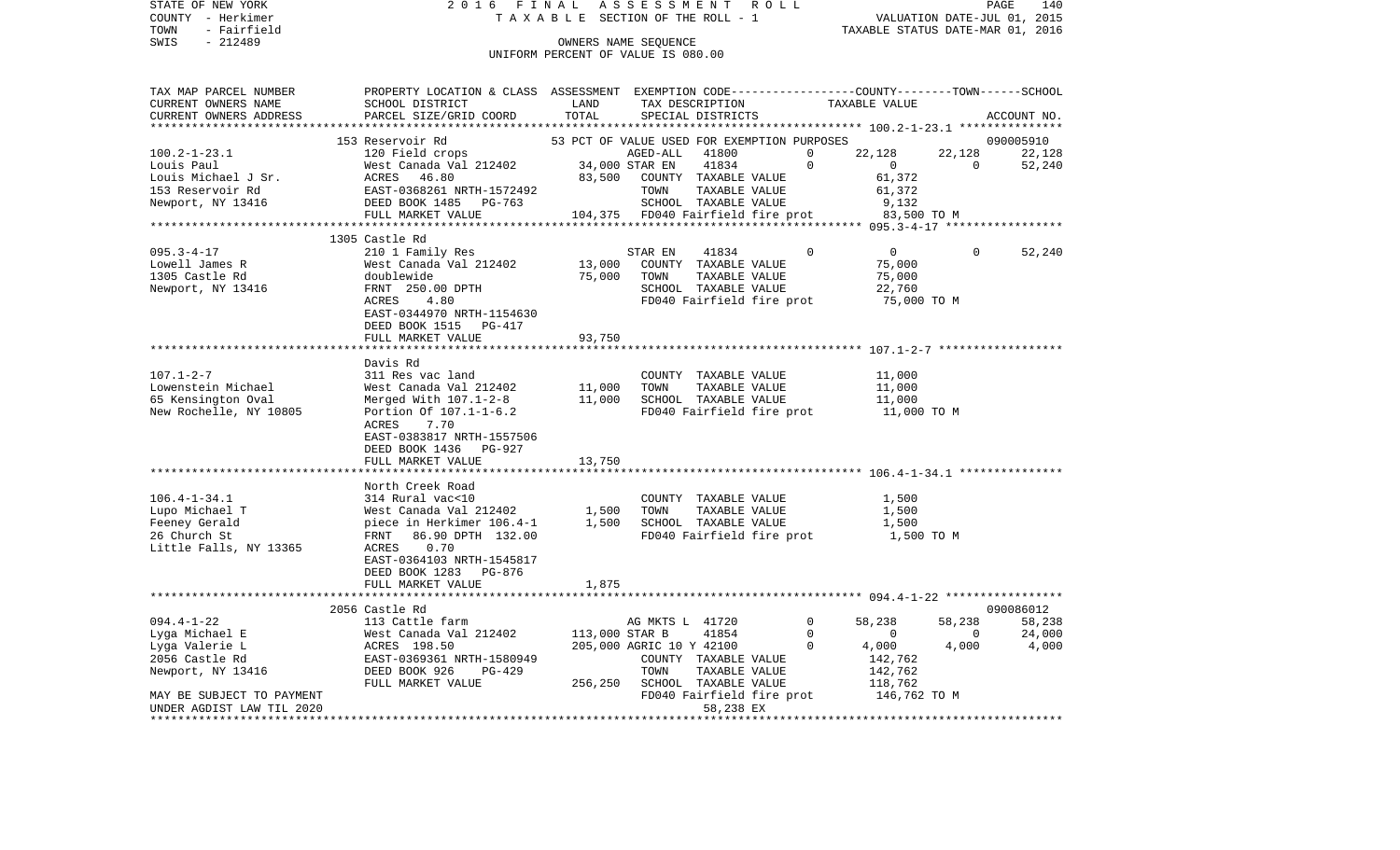| PROPERTY LOCATION & CLASS ASSESSMENT EXEMPTION CODE---------------COUNTY-------TOWN------SCHOOL<br>SCHOOL DISTRICT<br>LAND<br>TAX DESCRIPTION<br>TAXABLE VALUE<br>PARCEL SIZE/GRID COORD<br>TOTAL<br>SPECIAL DISTRICTS<br>ACCOUNT NO.<br>1498 State Route 170<br>240 Rural res<br>STAR B<br>41854<br>$\Omega$<br>$\overline{0}$<br>24,000<br>$\Omega$<br>16,000<br>West Canada Val 212402<br>COUNTY TAXABLE VALUE<br>103,000<br>Lyle Jessica<br>Auto Repair Shop<br>103,000<br>TOWN<br>TAXABLE VALUE<br>103,000<br>1498 State Route 170<br>ACRES 11.20<br>SCHOOL TAXABLE VALUE<br>79,000<br>Little Falls, NY 13365<br>EAST-0386361 NRTH-1565673<br>FD040 Fairfield fire prot<br>103,000 TO M<br>DEED BOOK 1378<br>PG-491<br>FULL MARKET VALUE<br>128,750<br>574 Parkhurst Rd<br>090006090<br>$\Omega$<br>$101.3 - 1 - 12.1$<br>240 Rural res<br>$\Omega$<br>$\overline{0}$<br>52,240<br>STAR EN<br>41834<br>Lynch Charles<br>32,000<br>COUNTY TAXABLE VALUE<br>90,000<br>West Canada Val 212402<br>Parkhurst Rd<br>90,000<br>TAXABLE VALUE<br>FRNT 467.50 DPTH<br>TOWN<br>90,000<br>PO Box 321<br>ACRES 47.10<br>SCHOOL TAXABLE VALUE<br>37,760<br>Middleville, NY 13406<br>EAST-0375970 NRTH-1563256<br>FD040 Fairfield fire prot<br>90,000 TO M<br>DEED BOOK 773<br>PG-397<br>FULL MARKET VALUE<br>112,500<br>****************************<br>1904 Castle Rd<br>090010098<br>15,000<br>312 Vac w/imprv<br>COUNTY TAXABLE VALUE<br>West Canada Val 212402<br>10,000<br>TOWN<br>TAXABLE VALUE<br>15,000<br>PO Box 112<br>FRNT 208.00 DPTH 208.00<br>15,000<br>SCHOOL TAXABLE VALUE<br>15,000<br>Middleville, NY 13406<br>1.00<br>FD040 Fairfield fire prot<br>15,000 TO M<br>ACRES<br>EAST-0371994 NRTH-1580217<br>DEED BOOK 1366 PG-141<br>18,750<br>FULL MARKET VALUE<br>580 Parkhurst Rd<br>090008670<br>24,000<br>210 1 Family Res<br>STAR B<br>41854<br>$\Omega$<br>$\overline{0}$<br>$\Omega$<br>Lynch Robert<br>11,000<br>69,500<br>West Canada Val 212402<br>COUNTY TAXABLE VALUE<br>Box 321<br>merged $w/12.4$<br>69,500<br>TOWN<br>TAXABLE VALUE<br>69,500<br>SCHOOL TAXABLE VALUE<br>Middleville, NY 13406<br>FRNT 209.00 DPTH<br>45,500<br>2.00<br>FD040 Fairfield fire prot<br>69,500 TO M<br>ACRES<br>EAST-0376178 NRTH-1563767<br>DEED BOOK 858<br>PG-122<br>86,875<br>FULL MARKET VALUE<br>****************************<br>090089080<br>375 Parkhurst Rd<br>210 1 Family Res<br>41854<br>$\Omega$<br>$\mathbf 0$<br>24,000<br>STAR B<br>$\Omega$<br>9,000<br>COUNTY TAXABLE VALUE<br>West Canada Val 212402<br>105,000<br>105,000<br>TOWN<br>TAXABLE VALUE<br>105,000<br>FRNT 190.00 DPTH 200.00 | COUNTY<br>- Herkimer<br>- Fairfield<br>TOWN<br>SWIS<br>$-212489$ |  | T A X A B L E SECTION OF THE ROLL - 1<br>OWNERS NAME SEOUENCE<br>UNIFORM PERCENT OF VALUE IS 080.00 | VALUATION DATE-JUL 01, 2015<br>TAXABLE STATUS DATE-MAR 01, 2016 |  |
|------------------------------------------------------------------------------------------------------------------------------------------------------------------------------------------------------------------------------------------------------------------------------------------------------------------------------------------------------------------------------------------------------------------------------------------------------------------------------------------------------------------------------------------------------------------------------------------------------------------------------------------------------------------------------------------------------------------------------------------------------------------------------------------------------------------------------------------------------------------------------------------------------------------------------------------------------------------------------------------------------------------------------------------------------------------------------------------------------------------------------------------------------------------------------------------------------------------------------------------------------------------------------------------------------------------------------------------------------------------------------------------------------------------------------------------------------------------------------------------------------------------------------------------------------------------------------------------------------------------------------------------------------------------------------------------------------------------------------------------------------------------------------------------------------------------------------------------------------------------------------------------------------------------------------------------------------------------------------------------------------------------------------------------------------------------------------------------------------------------------------------------------------------------------------------------------------------------------------------------------------------------------------------------------------------------------------------------------------------------------------------------------------------------------------------------------------------------------------------------------------------------------------------------------------------------------------------------------------------------|------------------------------------------------------------------|--|-----------------------------------------------------------------------------------------------------|-----------------------------------------------------------------|--|
|                                                                                                                                                                                                                                                                                                                                                                                                                                                                                                                                                                                                                                                                                                                                                                                                                                                                                                                                                                                                                                                                                                                                                                                                                                                                                                                                                                                                                                                                                                                                                                                                                                                                                                                                                                                                                                                                                                                                                                                                                                                                                                                                                                                                                                                                                                                                                                                                                                                                                                                                                                                                                  | TAX MAP PARCEL NUMBER<br>CURRENT OWNERS NAME                     |  |                                                                                                     |                                                                 |  |
|                                                                                                                                                                                                                                                                                                                                                                                                                                                                                                                                                                                                                                                                                                                                                                                                                                                                                                                                                                                                                                                                                                                                                                                                                                                                                                                                                                                                                                                                                                                                                                                                                                                                                                                                                                                                                                                                                                                                                                                                                                                                                                                                                                                                                                                                                                                                                                                                                                                                                                                                                                                                                  | CURRENT OWNERS ADDRESS                                           |  |                                                                                                     |                                                                 |  |
|                                                                                                                                                                                                                                                                                                                                                                                                                                                                                                                                                                                                                                                                                                                                                                                                                                                                                                                                                                                                                                                                                                                                                                                                                                                                                                                                                                                                                                                                                                                                                                                                                                                                                                                                                                                                                                                                                                                                                                                                                                                                                                                                                                                                                                                                                                                                                                                                                                                                                                                                                                                                                  |                                                                  |  |                                                                                                     |                                                                 |  |
|                                                                                                                                                                                                                                                                                                                                                                                                                                                                                                                                                                                                                                                                                                                                                                                                                                                                                                                                                                                                                                                                                                                                                                                                                                                                                                                                                                                                                                                                                                                                                                                                                                                                                                                                                                                                                                                                                                                                                                                                                                                                                                                                                                                                                                                                                                                                                                                                                                                                                                                                                                                                                  | $101.4 - 3 - 3$                                                  |  |                                                                                                     |                                                                 |  |
|                                                                                                                                                                                                                                                                                                                                                                                                                                                                                                                                                                                                                                                                                                                                                                                                                                                                                                                                                                                                                                                                                                                                                                                                                                                                                                                                                                                                                                                                                                                                                                                                                                                                                                                                                                                                                                                                                                                                                                                                                                                                                                                                                                                                                                                                                                                                                                                                                                                                                                                                                                                                                  | Lyle Roy Jr.                                                     |  |                                                                                                     |                                                                 |  |
|                                                                                                                                                                                                                                                                                                                                                                                                                                                                                                                                                                                                                                                                                                                                                                                                                                                                                                                                                                                                                                                                                                                                                                                                                                                                                                                                                                                                                                                                                                                                                                                                                                                                                                                                                                                                                                                                                                                                                                                                                                                                                                                                                                                                                                                                                                                                                                                                                                                                                                                                                                                                                  |                                                                  |  |                                                                                                     |                                                                 |  |
|                                                                                                                                                                                                                                                                                                                                                                                                                                                                                                                                                                                                                                                                                                                                                                                                                                                                                                                                                                                                                                                                                                                                                                                                                                                                                                                                                                                                                                                                                                                                                                                                                                                                                                                                                                                                                                                                                                                                                                                                                                                                                                                                                                                                                                                                                                                                                                                                                                                                                                                                                                                                                  |                                                                  |  |                                                                                                     |                                                                 |  |
|                                                                                                                                                                                                                                                                                                                                                                                                                                                                                                                                                                                                                                                                                                                                                                                                                                                                                                                                                                                                                                                                                                                                                                                                                                                                                                                                                                                                                                                                                                                                                                                                                                                                                                                                                                                                                                                                                                                                                                                                                                                                                                                                                                                                                                                                                                                                                                                                                                                                                                                                                                                                                  |                                                                  |  |                                                                                                     |                                                                 |  |
|                                                                                                                                                                                                                                                                                                                                                                                                                                                                                                                                                                                                                                                                                                                                                                                                                                                                                                                                                                                                                                                                                                                                                                                                                                                                                                                                                                                                                                                                                                                                                                                                                                                                                                                                                                                                                                                                                                                                                                                                                                                                                                                                                                                                                                                                                                                                                                                                                                                                                                                                                                                                                  |                                                                  |  |                                                                                                     |                                                                 |  |
|                                                                                                                                                                                                                                                                                                                                                                                                                                                                                                                                                                                                                                                                                                                                                                                                                                                                                                                                                                                                                                                                                                                                                                                                                                                                                                                                                                                                                                                                                                                                                                                                                                                                                                                                                                                                                                                                                                                                                                                                                                                                                                                                                                                                                                                                                                                                                                                                                                                                                                                                                                                                                  |                                                                  |  |                                                                                                     |                                                                 |  |
|                                                                                                                                                                                                                                                                                                                                                                                                                                                                                                                                                                                                                                                                                                                                                                                                                                                                                                                                                                                                                                                                                                                                                                                                                                                                                                                                                                                                                                                                                                                                                                                                                                                                                                                                                                                                                                                                                                                                                                                                                                                                                                                                                                                                                                                                                                                                                                                                                                                                                                                                                                                                                  |                                                                  |  |                                                                                                     |                                                                 |  |
|                                                                                                                                                                                                                                                                                                                                                                                                                                                                                                                                                                                                                                                                                                                                                                                                                                                                                                                                                                                                                                                                                                                                                                                                                                                                                                                                                                                                                                                                                                                                                                                                                                                                                                                                                                                                                                                                                                                                                                                                                                                                                                                                                                                                                                                                                                                                                                                                                                                                                                                                                                                                                  |                                                                  |  |                                                                                                     |                                                                 |  |
|                                                                                                                                                                                                                                                                                                                                                                                                                                                                                                                                                                                                                                                                                                                                                                                                                                                                                                                                                                                                                                                                                                                                                                                                                                                                                                                                                                                                                                                                                                                                                                                                                                                                                                                                                                                                                                                                                                                                                                                                                                                                                                                                                                                                                                                                                                                                                                                                                                                                                                                                                                                                                  |                                                                  |  |                                                                                                     |                                                                 |  |
|                                                                                                                                                                                                                                                                                                                                                                                                                                                                                                                                                                                                                                                                                                                                                                                                                                                                                                                                                                                                                                                                                                                                                                                                                                                                                                                                                                                                                                                                                                                                                                                                                                                                                                                                                                                                                                                                                                                                                                                                                                                                                                                                                                                                                                                                                                                                                                                                                                                                                                                                                                                                                  |                                                                  |  |                                                                                                     |                                                                 |  |
|                                                                                                                                                                                                                                                                                                                                                                                                                                                                                                                                                                                                                                                                                                                                                                                                                                                                                                                                                                                                                                                                                                                                                                                                                                                                                                                                                                                                                                                                                                                                                                                                                                                                                                                                                                                                                                                                                                                                                                                                                                                                                                                                                                                                                                                                                                                                                                                                                                                                                                                                                                                                                  |                                                                  |  |                                                                                                     |                                                                 |  |
|                                                                                                                                                                                                                                                                                                                                                                                                                                                                                                                                                                                                                                                                                                                                                                                                                                                                                                                                                                                                                                                                                                                                                                                                                                                                                                                                                                                                                                                                                                                                                                                                                                                                                                                                                                                                                                                                                                                                                                                                                                                                                                                                                                                                                                                                                                                                                                                                                                                                                                                                                                                                                  |                                                                  |  |                                                                                                     |                                                                 |  |
|                                                                                                                                                                                                                                                                                                                                                                                                                                                                                                                                                                                                                                                                                                                                                                                                                                                                                                                                                                                                                                                                                                                                                                                                                                                                                                                                                                                                                                                                                                                                                                                                                                                                                                                                                                                                                                                                                                                                                                                                                                                                                                                                                                                                                                                                                                                                                                                                                                                                                                                                                                                                                  |                                                                  |  |                                                                                                     |                                                                 |  |
|                                                                                                                                                                                                                                                                                                                                                                                                                                                                                                                                                                                                                                                                                                                                                                                                                                                                                                                                                                                                                                                                                                                                                                                                                                                                                                                                                                                                                                                                                                                                                                                                                                                                                                                                                                                                                                                                                                                                                                                                                                                                                                                                                                                                                                                                                                                                                                                                                                                                                                                                                                                                                  |                                                                  |  |                                                                                                     |                                                                 |  |
|                                                                                                                                                                                                                                                                                                                                                                                                                                                                                                                                                                                                                                                                                                                                                                                                                                                                                                                                                                                                                                                                                                                                                                                                                                                                                                                                                                                                                                                                                                                                                                                                                                                                                                                                                                                                                                                                                                                                                                                                                                                                                                                                                                                                                                                                                                                                                                                                                                                                                                                                                                                                                  |                                                                  |  |                                                                                                     |                                                                 |  |
|                                                                                                                                                                                                                                                                                                                                                                                                                                                                                                                                                                                                                                                                                                                                                                                                                                                                                                                                                                                                                                                                                                                                                                                                                                                                                                                                                                                                                                                                                                                                                                                                                                                                                                                                                                                                                                                                                                                                                                                                                                                                                                                                                                                                                                                                                                                                                                                                                                                                                                                                                                                                                  | $094.4 - 1 - 24.2$                                               |  |                                                                                                     |                                                                 |  |
|                                                                                                                                                                                                                                                                                                                                                                                                                                                                                                                                                                                                                                                                                                                                                                                                                                                                                                                                                                                                                                                                                                                                                                                                                                                                                                                                                                                                                                                                                                                                                                                                                                                                                                                                                                                                                                                                                                                                                                                                                                                                                                                                                                                                                                                                                                                                                                                                                                                                                                                                                                                                                  | Lynch Richard A                                                  |  |                                                                                                     |                                                                 |  |
|                                                                                                                                                                                                                                                                                                                                                                                                                                                                                                                                                                                                                                                                                                                                                                                                                                                                                                                                                                                                                                                                                                                                                                                                                                                                                                                                                                                                                                                                                                                                                                                                                                                                                                                                                                                                                                                                                                                                                                                                                                                                                                                                                                                                                                                                                                                                                                                                                                                                                                                                                                                                                  |                                                                  |  |                                                                                                     |                                                                 |  |
|                                                                                                                                                                                                                                                                                                                                                                                                                                                                                                                                                                                                                                                                                                                                                                                                                                                                                                                                                                                                                                                                                                                                                                                                                                                                                                                                                                                                                                                                                                                                                                                                                                                                                                                                                                                                                                                                                                                                                                                                                                                                                                                                                                                                                                                                                                                                                                                                                                                                                                                                                                                                                  |                                                                  |  |                                                                                                     |                                                                 |  |
|                                                                                                                                                                                                                                                                                                                                                                                                                                                                                                                                                                                                                                                                                                                                                                                                                                                                                                                                                                                                                                                                                                                                                                                                                                                                                                                                                                                                                                                                                                                                                                                                                                                                                                                                                                                                                                                                                                                                                                                                                                                                                                                                                                                                                                                                                                                                                                                                                                                                                                                                                                                                                  |                                                                  |  |                                                                                                     |                                                                 |  |
|                                                                                                                                                                                                                                                                                                                                                                                                                                                                                                                                                                                                                                                                                                                                                                                                                                                                                                                                                                                                                                                                                                                                                                                                                                                                                                                                                                                                                                                                                                                                                                                                                                                                                                                                                                                                                                                                                                                                                                                                                                                                                                                                                                                                                                                                                                                                                                                                                                                                                                                                                                                                                  |                                                                  |  |                                                                                                     |                                                                 |  |
|                                                                                                                                                                                                                                                                                                                                                                                                                                                                                                                                                                                                                                                                                                                                                                                                                                                                                                                                                                                                                                                                                                                                                                                                                                                                                                                                                                                                                                                                                                                                                                                                                                                                                                                                                                                                                                                                                                                                                                                                                                                                                                                                                                                                                                                                                                                                                                                                                                                                                                                                                                                                                  |                                                                  |  |                                                                                                     |                                                                 |  |
|                                                                                                                                                                                                                                                                                                                                                                                                                                                                                                                                                                                                                                                                                                                                                                                                                                                                                                                                                                                                                                                                                                                                                                                                                                                                                                                                                                                                                                                                                                                                                                                                                                                                                                                                                                                                                                                                                                                                                                                                                                                                                                                                                                                                                                                                                                                                                                                                                                                                                                                                                                                                                  |                                                                  |  |                                                                                                     |                                                                 |  |
|                                                                                                                                                                                                                                                                                                                                                                                                                                                                                                                                                                                                                                                                                                                                                                                                                                                                                                                                                                                                                                                                                                                                                                                                                                                                                                                                                                                                                                                                                                                                                                                                                                                                                                                                                                                                                                                                                                                                                                                                                                                                                                                                                                                                                                                                                                                                                                                                                                                                                                                                                                                                                  | $101.3 - 1 - 13$                                                 |  |                                                                                                     |                                                                 |  |
|                                                                                                                                                                                                                                                                                                                                                                                                                                                                                                                                                                                                                                                                                                                                                                                                                                                                                                                                                                                                                                                                                                                                                                                                                                                                                                                                                                                                                                                                                                                                                                                                                                                                                                                                                                                                                                                                                                                                                                                                                                                                                                                                                                                                                                                                                                                                                                                                                                                                                                                                                                                                                  |                                                                  |  |                                                                                                     |                                                                 |  |
|                                                                                                                                                                                                                                                                                                                                                                                                                                                                                                                                                                                                                                                                                                                                                                                                                                                                                                                                                                                                                                                                                                                                                                                                                                                                                                                                                                                                                                                                                                                                                                                                                                                                                                                                                                                                                                                                                                                                                                                                                                                                                                                                                                                                                                                                                                                                                                                                                                                                                                                                                                                                                  |                                                                  |  |                                                                                                     |                                                                 |  |
|                                                                                                                                                                                                                                                                                                                                                                                                                                                                                                                                                                                                                                                                                                                                                                                                                                                                                                                                                                                                                                                                                                                                                                                                                                                                                                                                                                                                                                                                                                                                                                                                                                                                                                                                                                                                                                                                                                                                                                                                                                                                                                                                                                                                                                                                                                                                                                                                                                                                                                                                                                                                                  |                                                                  |  |                                                                                                     |                                                                 |  |
|                                                                                                                                                                                                                                                                                                                                                                                                                                                                                                                                                                                                                                                                                                                                                                                                                                                                                                                                                                                                                                                                                                                                                                                                                                                                                                                                                                                                                                                                                                                                                                                                                                                                                                                                                                                                                                                                                                                                                                                                                                                                                                                                                                                                                                                                                                                                                                                                                                                                                                                                                                                                                  |                                                                  |  |                                                                                                     |                                                                 |  |
|                                                                                                                                                                                                                                                                                                                                                                                                                                                                                                                                                                                                                                                                                                                                                                                                                                                                                                                                                                                                                                                                                                                                                                                                                                                                                                                                                                                                                                                                                                                                                                                                                                                                                                                                                                                                                                                                                                                                                                                                                                                                                                                                                                                                                                                                                                                                                                                                                                                                                                                                                                                                                  |                                                                  |  |                                                                                                     |                                                                 |  |
|                                                                                                                                                                                                                                                                                                                                                                                                                                                                                                                                                                                                                                                                                                                                                                                                                                                                                                                                                                                                                                                                                                                                                                                                                                                                                                                                                                                                                                                                                                                                                                                                                                                                                                                                                                                                                                                                                                                                                                                                                                                                                                                                                                                                                                                                                                                                                                                                                                                                                                                                                                                                                  |                                                                  |  |                                                                                                     |                                                                 |  |
|                                                                                                                                                                                                                                                                                                                                                                                                                                                                                                                                                                                                                                                                                                                                                                                                                                                                                                                                                                                                                                                                                                                                                                                                                                                                                                                                                                                                                                                                                                                                                                                                                                                                                                                                                                                                                                                                                                                                                                                                                                                                                                                                                                                                                                                                                                                                                                                                                                                                                                                                                                                                                  |                                                                  |  |                                                                                                     |                                                                 |  |
|                                                                                                                                                                                                                                                                                                                                                                                                                                                                                                                                                                                                                                                                                                                                                                                                                                                                                                                                                                                                                                                                                                                                                                                                                                                                                                                                                                                                                                                                                                                                                                                                                                                                                                                                                                                                                                                                                                                                                                                                                                                                                                                                                                                                                                                                                                                                                                                                                                                                                                                                                                                                                  |                                                                  |  |                                                                                                     |                                                                 |  |
|                                                                                                                                                                                                                                                                                                                                                                                                                                                                                                                                                                                                                                                                                                                                                                                                                                                                                                                                                                                                                                                                                                                                                                                                                                                                                                                                                                                                                                                                                                                                                                                                                                                                                                                                                                                                                                                                                                                                                                                                                                                                                                                                                                                                                                                                                                                                                                                                                                                                                                                                                                                                                  | $101.3 - 1 - 2.2$                                                |  |                                                                                                     |                                                                 |  |
|                                                                                                                                                                                                                                                                                                                                                                                                                                                                                                                                                                                                                                                                                                                                                                                                                                                                                                                                                                                                                                                                                                                                                                                                                                                                                                                                                                                                                                                                                                                                                                                                                                                                                                                                                                                                                                                                                                                                                                                                                                                                                                                                                                                                                                                                                                                                                                                                                                                                                                                                                                                                                  | Lynch Wesley Kim                                                 |  |                                                                                                     |                                                                 |  |
|                                                                                                                                                                                                                                                                                                                                                                                                                                                                                                                                                                                                                                                                                                                                                                                                                                                                                                                                                                                                                                                                                                                                                                                                                                                                                                                                                                                                                                                                                                                                                                                                                                                                                                                                                                                                                                                                                                                                                                                                                                                                                                                                                                                                                                                                                                                                                                                                                                                                                                                                                                                                                  | 375 Parkhurst Rd                                                 |  |                                                                                                     |                                                                 |  |
| EAST-0372418 NRTH-1565625<br>SCHOOL TAXABLE VALUE<br>81,000                                                                                                                                                                                                                                                                                                                                                                                                                                                                                                                                                                                                                                                                                                                                                                                                                                                                                                                                                                                                                                                                                                                                                                                                                                                                                                                                                                                                                                                                                                                                                                                                                                                                                                                                                                                                                                                                                                                                                                                                                                                                                                                                                                                                                                                                                                                                                                                                                                                                                                                                                      | Little Falls, NY 13365                                           |  |                                                                                                     |                                                                 |  |
| FD040 Fairfield fire prot<br>DEED BOOK 747<br><b>PG-109</b><br>105,000 TO M                                                                                                                                                                                                                                                                                                                                                                                                                                                                                                                                                                                                                                                                                                                                                                                                                                                                                                                                                                                                                                                                                                                                                                                                                                                                                                                                                                                                                                                                                                                                                                                                                                                                                                                                                                                                                                                                                                                                                                                                                                                                                                                                                                                                                                                                                                                                                                                                                                                                                                                                      |                                                                  |  |                                                                                                     |                                                                 |  |
| 131,250<br>FULL MARKET VALUE                                                                                                                                                                                                                                                                                                                                                                                                                                                                                                                                                                                                                                                                                                                                                                                                                                                                                                                                                                                                                                                                                                                                                                                                                                                                                                                                                                                                                                                                                                                                                                                                                                                                                                                                                                                                                                                                                                                                                                                                                                                                                                                                                                                                                                                                                                                                                                                                                                                                                                                                                                                     |                                                                  |  |                                                                                                     |                                                                 |  |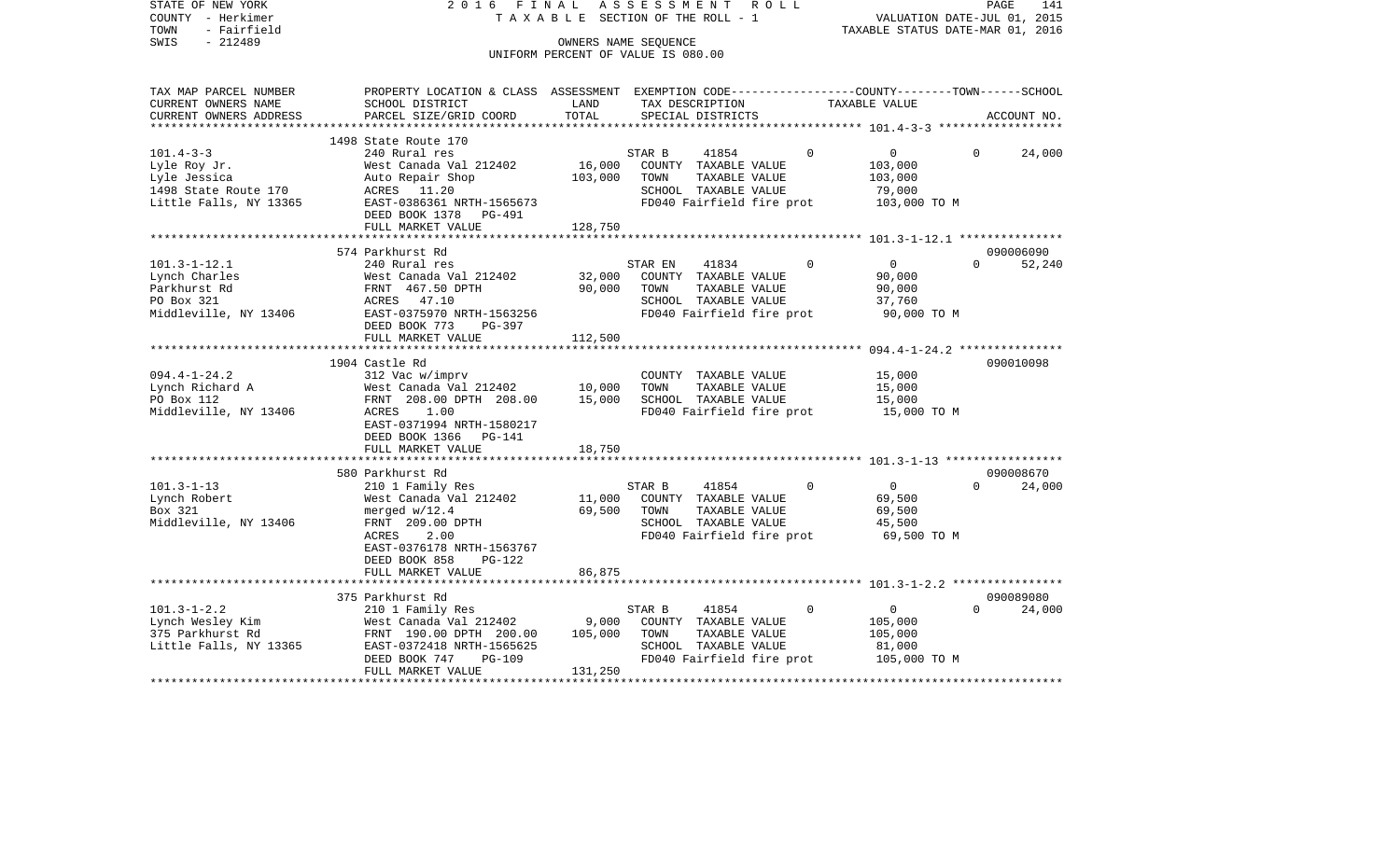| COUNTY - Herkimer<br>TOWN<br>- Fairfield                                                                                                                                              | TAXABLE                                                                                          |                                    | SECTION OF THE ROLL - 1  |                                       |  |                         | TAXABLE STATUS DATE-MAR 01, 2016                   |                                   | VALUATION DATE-JUL 01, 2015 |
|---------------------------------------------------------------------------------------------------------------------------------------------------------------------------------------|--------------------------------------------------------------------------------------------------|------------------------------------|--------------------------|---------------------------------------|--|-------------------------|----------------------------------------------------|-----------------------------------|-----------------------------|
| SWIS<br>$-212489$                                                                                                                                                                     | OWNERS NAME SEQUENCE                                                                             |                                    |                          |                                       |  |                         |                                                    |                                   |                             |
|                                                                                                                                                                                       |                                                                                                  | UNIFORM PERCENT OF VALUE IS 080.00 |                          |                                       |  |                         |                                                    |                                   |                             |
|                                                                                                                                                                                       |                                                                                                  |                                    |                          |                                       |  |                         |                                                    |                                   |                             |
| TAX MAP PARCEL NUMBER                                                                                                                                                                 | PROPERTY LOCATION & CLASS ASSESSMENT EXEMPTION CODE----------------COUNTY-------TOWN------SCHOOL |                                    |                          |                                       |  |                         |                                                    |                                   |                             |
| CURRENT OWNERS NAME                                                                                                                                                                   | SCHOOL DISTRICT                                                                                  | LAND                               |                          | TAX DESCRIPTION                       |  |                         | TAXABLE VALUE                                      |                                   |                             |
| CURRENT OWNERS ADDRESS                                                                                                                                                                | PARCEL SIZE/GRID COORD                                                                           | TOTAL                              |                          | SPECIAL DISTRICTS                     |  |                         |                                                    |                                   | ACCOUNT NO.                 |
|                                                                                                                                                                                       |                                                                                                  |                                    |                          |                                       |  |                         | ******************** 107.1-1-13.2 **************** |                                   |                             |
|                                                                                                                                                                                       | 2578 State Route 169                                                                             |                                    |                          |                                       |  |                         |                                                    |                                   | 090086045                   |
| $107.1 - 1 - 13.2$                                                                                                                                                                    | 210 1 Family Res                                                                                 |                                    | STAR B                   | 41854                                 |  | $\Omega$                | $\overline{0}$                                     | $\Omega$                          | 24,000                      |
| Lyndaker Irrevocable Trust Mar West Canada Val 212402                                                                                                                                 |                                                                                                  | 13,000                             |                          | COUNTY TAXABLE VALUE                  |  |                         | 108,000                                            |                                   |                             |
|                                                                                                                                                                                       |                                                                                                  | 108,000                            | TOWN                     | TAXABLE VALUE                         |  |                         | 108,000                                            |                                   |                             |
| Lyndaker Benjamin includes 13.3<br>2578 State Route 169 (ACRES 6.00<br>Little Falls, NY 13365 (EAST-0372469 NRTH-1554784                                                              |                                                                                                  |                                    |                          | SCHOOL TAXABLE VALUE                  |  |                         | 84,000                                             |                                   |                             |
|                                                                                                                                                                                       |                                                                                                  |                                    |                          |                                       |  |                         | FD040 Fairfield fire prot 108,000 TO M             |                                   |                             |
|                                                                                                                                                                                       | DEED BOOK 1558 PG-517<br>FULL MARKET VALUE                                                       | 135,000                            |                          |                                       |  |                         |                                                    |                                   |                             |
|                                                                                                                                                                                       |                                                                                                  |                                    |                          |                                       |  |                         |                                                    |                                   |                             |
|                                                                                                                                                                                       | 112 Rasbach Rd                                                                                   |                                    |                          |                                       |  |                         |                                                    |                                   | 090006240                   |
| $106.4 - 1 - 11.1$                                                                                                                                                                    | 113 Cattle farm                                                                                  |                                    | STAR B                   | 41854                                 |  | $\overline{0}$          | $\overline{0}$                                     | $\Omega$                          | 24,000                      |
|                                                                                                                                                                                       |                                                                                                  | 25,000                             |                          | COUNTY TAXABLE VALUE                  |  |                         | 100,000                                            |                                   |                             |
|                                                                                                                                                                                       |                                                                                                  | 100,000                            | TOWN                     | TAXABLE VALUE                         |  |                         | 100,000                                            |                                   |                             |
|                                                                                                                                                                                       |                                                                                                  |                                    |                          | SCHOOL TAXABLE VALUE                  |  |                         | 76,000                                             |                                   |                             |
| Loo.<br>Iyon Joann Mest Canada Val 212402<br>Lyon Joann MacRES 25.40<br>112 Rasbach Rd EAST-0365620 NRTH-1550082<br>Little Falls, NY 13365 DEED BOOK 671 PG-146<br>FIILL MARKET VALUE |                                                                                                  |                                    |                          | FD040 Fairfield fire prot             |  |                         | 100,000 TO M                                       |                                   |                             |
|                                                                                                                                                                                       | FULL MARKET VALUE                                                                                | 125,000                            |                          |                                       |  |                         |                                                    |                                   |                             |
|                                                                                                                                                                                       |                                                                                                  |                                    |                          |                                       |  |                         |                                                    |                                   |                             |
|                                                                                                                                                                                       | Kelly Rd                                                                                         |                                    |                          |                                       |  |                         |                                                    |                                   | 090004770                   |
| $106.4 - 1 - 7.1$                                                                                                                                                                     | 120 Field crops                                                                                  |                                    | AG MKTS L 41720          |                                       |  | $\Omega$                | 22,396                                             | 22,396                            | 22,396                      |
| Lyon Joseph                                                                                                                                                                           | West Canada Val 212402                                                                           | 66,000                             |                          | COUNTY TAXABLE VALUE                  |  |                         | 43,604                                             |                                   |                             |
| Lyon Angela                                                                                                                                                                           | FRNT 1057.00 DPTH                                                                                | 66,000                             | TOWN                     | TAXABLE VALUE                         |  |                         | 43,604                                             |                                   |                             |
| 432 Kelly Rd                                                                                                                                                                          | ACRES 106.40                                                                                     |                                    |                          | SCHOOL TAXABLE VALUE                  |  |                         | 43,604                                             |                                   |                             |
| Little Falls, NY 13365                                                                                                                                                                | EAST-0370285 NRTH-1550383                                                                        |                                    |                          | FD040 Fairfield fire prot             |  |                         | 43,604 TO M                                        |                                   |                             |
| MAY BE SUBJECT TO PAYMENT                                                                                                                                                             | DEED BOOK 1520<br>PG-618<br>FULL MARKET VALUE                                                    | 82,500                             |                          | 22,396 EX                             |  |                         |                                                    |                                   |                             |
| UNDER AGDIST LAW TIL 2020                                                                                                                                                             |                                                                                                  |                                    |                          |                                       |  |                         |                                                    |                                   |                             |
|                                                                                                                                                                                       |                                                                                                  |                                    |                          |                                       |  |                         |                                                    |                                   |                             |
|                                                                                                                                                                                       | Kelly Rd                                                                                         |                                    |                          |                                       |  |                         |                                                    |                                   | 090004800                   |
| $106.4 - 1 - 8$                                                                                                                                                                       | 105 Vac farmland                                                                                 |                                    | AG MKTS L 41720          |                                       |  | $\mathbf 0$             | 2,402                                              | 2,402                             | 2,402                       |
| Lyon Joseph                                                                                                                                                                           | West Canada Val 212402                                                                           | 18,000                             |                          | COUNTY TAXABLE VALUE                  |  |                         | 15,598                                             |                                   |                             |
| Lyon Angela                                                                                                                                                                           | ACRES 35.00                                                                                      | 18,000                             | TOWN                     | TAXABLE VALUE                         |  |                         | 15,598                                             |                                   |                             |
| 432 Kelly Rd                                                                                                                                                                          | EAST-0368568 NRTH-1548749                                                                        |                                    |                          | SCHOOL TAXABLE VALUE                  |  |                         | 15,598                                             |                                   |                             |
| Little Falls, NY 13365                                                                                                                                                                | DEED BOOK 1520 PG-618                                                                            |                                    |                          | FD040 Fairfield fire prot             |  |                         | 15,598 TO M                                        |                                   |                             |
|                                                                                                                                                                                       | FULL MARKET VALUE                                                                                | 22,500                             |                          | 2,402 EX                              |  |                         |                                                    |                                   |                             |
| MAY BE SUBJECT TO PAYMENT                                                                                                                                                             |                                                                                                  |                                    |                          |                                       |  |                         |                                                    |                                   |                             |
| UNDER AGDIST LAW TIL 2020                                                                                                                                                             |                                                                                                  |                                    |                          |                                       |  |                         |                                                    |                                   |                             |
|                                                                                                                                                                                       |                                                                                                  |                                    |                          |                                       |  |                         |                                                    |                                   |                             |
|                                                                                                                                                                                       | 432 Kelly Rd                                                                                     |                                    |                          |                                       |  |                         |                                                    |                                   | 090009060                   |
| $107.3 - 2 - 1.1$                                                                                                                                                                     | 112 Dairy farm                                                                                   |                                    | AG MKTS L 41720          |                                       |  | $\mathsf{O}$            | 22,098                                             | 22,098                            | 22,098                      |
| Lyon Joseph J                                                                                                                                                                         | West Canada Val 212402<br>ACRES 204.00<br>EAST-0372811 NRTH-15494                                | 117,000 STAR B                     |                          | 41854                                 |  | $\Omega$<br>$\mathbf 0$ | $\overline{0}$                                     | $\overline{\phantom{0}}$<br>8,400 | 24,000                      |
| Lyon Angela M                                                                                                                                                                         | EAST-0372811 NRTH-1549489                                                                        |                                    | 245,000 AGRIC 10 Y 42100 |                                       |  |                         | 8,400<br>214,502                                   |                                   | 8,400                       |
| 432 Kelly Rd<br>LITTLE FALLS, NY 13365                                                                                                                                                | DEED BOOK 896<br>PG-243                                                                          |                                    | TOWN                     | COUNTY TAXABLE VALUE<br>TAXABLE VALUE |  |                         | 214,502                                            |                                   |                             |
|                                                                                                                                                                                       | FULL MARKET VALUE                                                                                | 306,250 SCHOOL TAXABLE VALUE       |                          |                                       |  |                         | 190,502                                            |                                   |                             |
| MAY BE SUBJECT TO PAYMENT                                                                                                                                                             |                                                                                                  |                                    |                          | FD040 Fairfield fire prot             |  |                         | 222,902 TO M                                       |                                   |                             |
| UNDER AGDIST LAW TIL 2020                                                                                                                                                             |                                                                                                  |                                    |                          | 22,098 EX                             |  |                         |                                                    |                                   |                             |
| ****************                                                                                                                                                                      |                                                                                                  |                                    |                          |                                       |  |                         |                                                    |                                   |                             |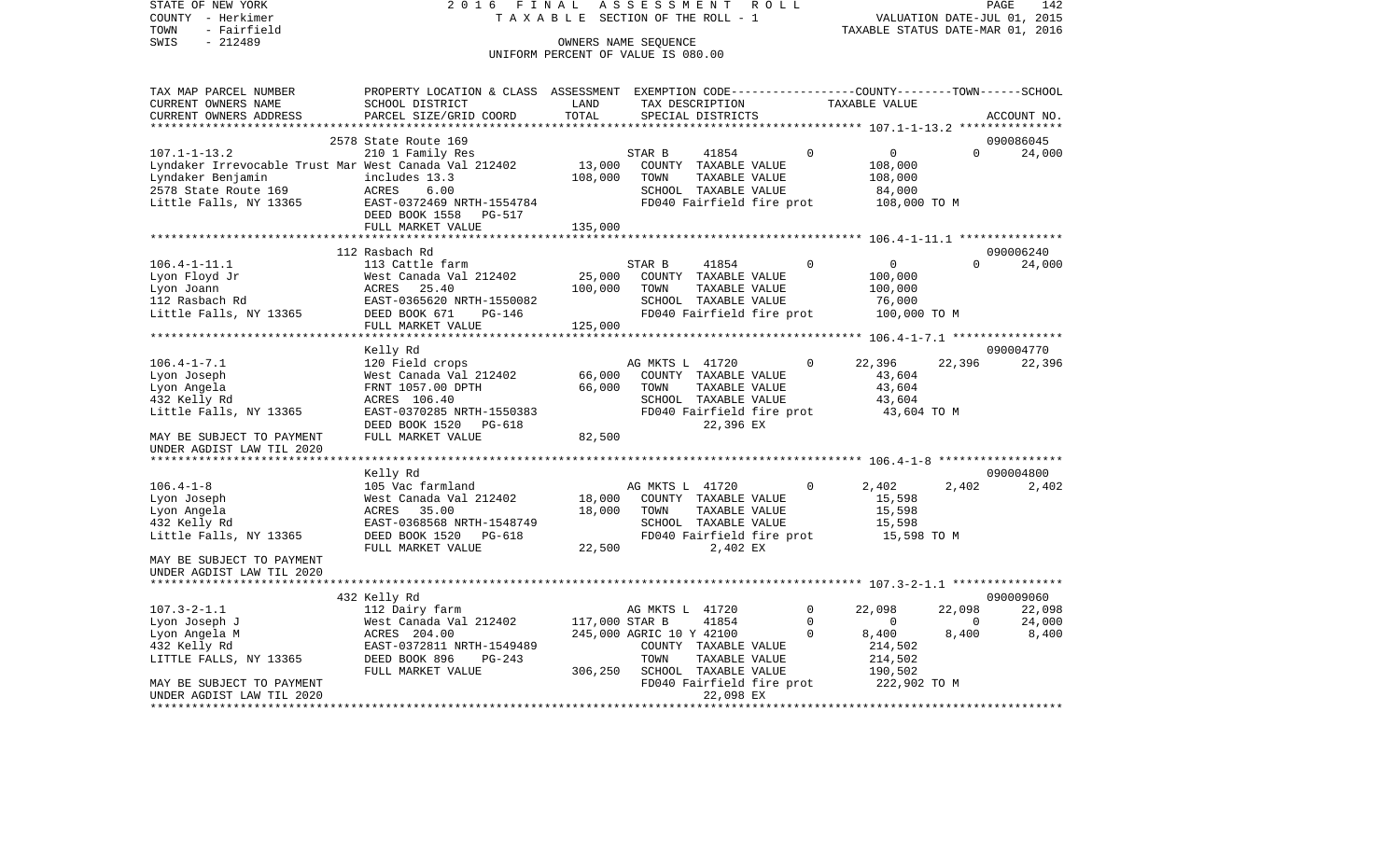| STATE OF NEW YORK<br>COUNTY - Herkimer<br>TOWN<br>- Fairfield<br>$-212489$<br>SWIS                                 | 2016 FINAL                                                                                                                                     |               | A S S E S S M E N T R O L L<br>TAXABLE SECTION OF THE ROLL - 1<br>OWNERS NAME SEQUENCE<br>UNIFORM PERCENT OF VALUE IS 080.00                           | VALUATION DATE-JUL 01, 2015<br>TAXABLE STATUS DATE-MAR 01, 2016 | PAGE<br>143 |
|--------------------------------------------------------------------------------------------------------------------|------------------------------------------------------------------------------------------------------------------------------------------------|---------------|--------------------------------------------------------------------------------------------------------------------------------------------------------|-----------------------------------------------------------------|-------------|
| TAX MAP PARCEL NUMBER<br>CURRENT OWNERS NAME<br>CURRENT OWNERS ADDRESS<br>**********************                   | SCHOOL DISTRICT<br>PARCEL SIZE/GRID COORD                                                                                                      | LAND<br>TOTAL | PROPERTY LOCATION & CLASS ASSESSMENT EXEMPTION CODE----------------COUNTY-------TOWN------SCHOOL<br>TAX DESCRIPTION TAXABLE VALUE<br>SPECIAL DISTRICTS |                                                                 | ACCOUNT NO. |
|                                                                                                                    | 432 Kelly Rd                                                                                                                                   |               |                                                                                                                                                        |                                                                 |             |
| $107.3 - 2 - 29.4$<br>Lyon Joseph J<br>LYON ANGELA M<br>432 KELLY Rd<br>LITTLE FALLS, NY 13365                     | 105 Vac farmland<br>West Canada Val 212402 18,000<br>FRNT<br>60.00 DPTH<br>ACRES 36.00<br>EAST-0373875 NRTH-1548304<br>DEED BOOK 896<br>PG-243 | 18,000        | AG MKTS L 41720<br>$\Omega$<br>COUNTY TAXABLE VALUE<br>TOWN<br>TAXABLE VALUE<br>SCHOOL TAXABLE VALUE<br>FD040 Fairfield fire prot<br>4,002 EX          | 4,002<br>4,002<br>13,998<br>13,998<br>13,998<br>13,998 TO M     | 4,002       |
| MAY BE SUBJECT TO PAYMENT                                                                                          | FULL MARKET VALUE                                                                                                                              | 22,500        |                                                                                                                                                        |                                                                 |             |
| UNDER AGDIST LAW TIL 2020                                                                                          |                                                                                                                                                |               |                                                                                                                                                        |                                                                 |             |
|                                                                                                                    | Kelly Road                                                                                                                                     |               |                                                                                                                                                        |                                                                 |             |
| $106.4 - 1 - 7.3$                                                                                                  | 105 Vac farmland                                                                                                                               |               | COUNTY TAXABLE VALUE                                                                                                                                   | 5,300                                                           |             |
| Lyzenga Robert A                                                                                                   | West Canada Val 212402                                                                                                                         | 5,300         | TOWN<br>TAXABLE VALUE                                                                                                                                  | 5,300                                                           |             |
| 248 Kelly Road                                                                                                     | FRNT 816.50 DPTH                                                                                                                               | 5,300         | SCHOOL TAXABLE VALUE                                                                                                                                   | 5,300                                                           |             |
| Little Falls, NY 13365                                                                                             | ACRES 1.60<br>EAST-0369899 NRTH-1551918<br>DEED BOOK 1093 PG-807                                                                               |               | FD040 Fairfield fire prot                                                                                                                              | 5,300 TO M                                                      |             |
|                                                                                                                    | FULL MARKET VALUE                                                                                                                              | 6,625         |                                                                                                                                                        |                                                                 |             |
|                                                                                                                    | 526 Hardscrabble Rd                                                                                                                            |               |                                                                                                                                                        |                                                                 |             |
| $107.1 - 1 - 17.3$                                                                                                 | 240 Rural res                                                                                                                                  |               | COUNTY TAXABLE VALUE                                                                                                                                   | 65,000                                                          |             |
| Maciewcz Elizabeth                                                                                                 | West Canada Val 212402 15,000                                                                                                                  |               | TOWN<br>TAXABLE VALUE                                                                                                                                  | 65,000                                                          |             |
| 526 Hardscrabble Rd                                                                                                | doublewide-life use to Wi                                                                                                                      | 65,000        | SCHOOL TAXABLE VALUE                                                                                                                                   | 65,000                                                          |             |
| Little Falls, NY 13365 ACRES 10.00                                                                                 | EAST-0381801 NRTH-1554727                                                                                                                      |               | FD040 Fairfield fire prot 65,000 TO M                                                                                                                  |                                                                 |             |
| EAST-0381801 NRTH-155472<br>PRIOR OWNER ON 3/01/2016 DEED BOOK 1594 PG-178<br>Maciewcz Elizabeth FULL MARKET VALUE |                                                                                                                                                |               |                                                                                                                                                        |                                                                 |             |
|                                                                                                                    | FULL MARKET VALUE                                                                                                                              | 81,250        |                                                                                                                                                        |                                                                 |             |
|                                                                                                                    |                                                                                                                                                |               |                                                                                                                                                        |                                                                 |             |
|                                                                                                                    | 174 Sandy Lane Rd                                                                                                                              |               |                                                                                                                                                        |                                                                 | 090086018   |
| $095.4 - 1 - 7.5$                                                                                                  | 260 Seasonal res                                                                                                                               |               | COUNTY TAXABLE VALUE                                                                                                                                   | 76,000                                                          |             |
| Mack Daniel                                                                                                        |                                                                                                                                                | 12,000        | TOWN<br>TAXABLE VALUE                                                                                                                                  | 76,000                                                          |             |
| Mack Jane                                                                                                          |                                                                                                                                                | 76,000        | SCHOOL TAXABLE VALUE                                                                                                                                   | 76,000                                                          |             |
| 1099 County Rte. 22                                                                                                | West Canada Val 212402<br>ACRES 13.50<br>EAST-0383793 NRTH-1580790<br>DEED BOOK 1188 PG-477                                                    |               | FD040 Fairfield fire prot                                                                                                                              | 76,000 TO M                                                     |             |
| Ghent, NY 12075                                                                                                    | DEED BOOK 1188 PG-477                                                                                                                          |               |                                                                                                                                                        |                                                                 |             |
|                                                                                                                    | FULL MARKET VALUE                                                                                                                              | 95,000        |                                                                                                                                                        |                                                                 |             |
|                                                                                                                    | 174 Sandy Lane Rd                                                                                                                              |               |                                                                                                                                                        |                                                                 |             |
| $095.4 - 1 - 7.8$                                                                                                  | 322 Rural vac>10                                                                                                                               |               | COUNTY TAXABLE VALUE                                                                                                                                   | 17,000                                                          |             |
| Mack Daniel P                                                                                                      |                                                                                                                                                | 17,000        | TOWN<br>TAXABLE VALUE                                                                                                                                  | 17,000                                                          |             |
| Mack Jane E                                                                                                        |                                                                                                                                                | 17,000        | SCHOOL TAXABLE VALUE                                                                                                                                   | 17,000                                                          |             |
| 1099 County Rte. 22                                                                                                |                                                                                                                                                |               | FD040 Fairfield fire prot                                                                                                                              | 17,000 TO M                                                     |             |
| Ghent, NY 12075                                                                                                    | West Canada Val 212402<br>ACRES 33.20<br>EAST-0385076 NRTH-1578841<br>DEED BOOK 1151 PG-963<br>FULL MARKET VALUE                               | 21,250        |                                                                                                                                                        |                                                                 |             |
|                                                                                                                    |                                                                                                                                                |               |                                                                                                                                                        |                                                                 |             |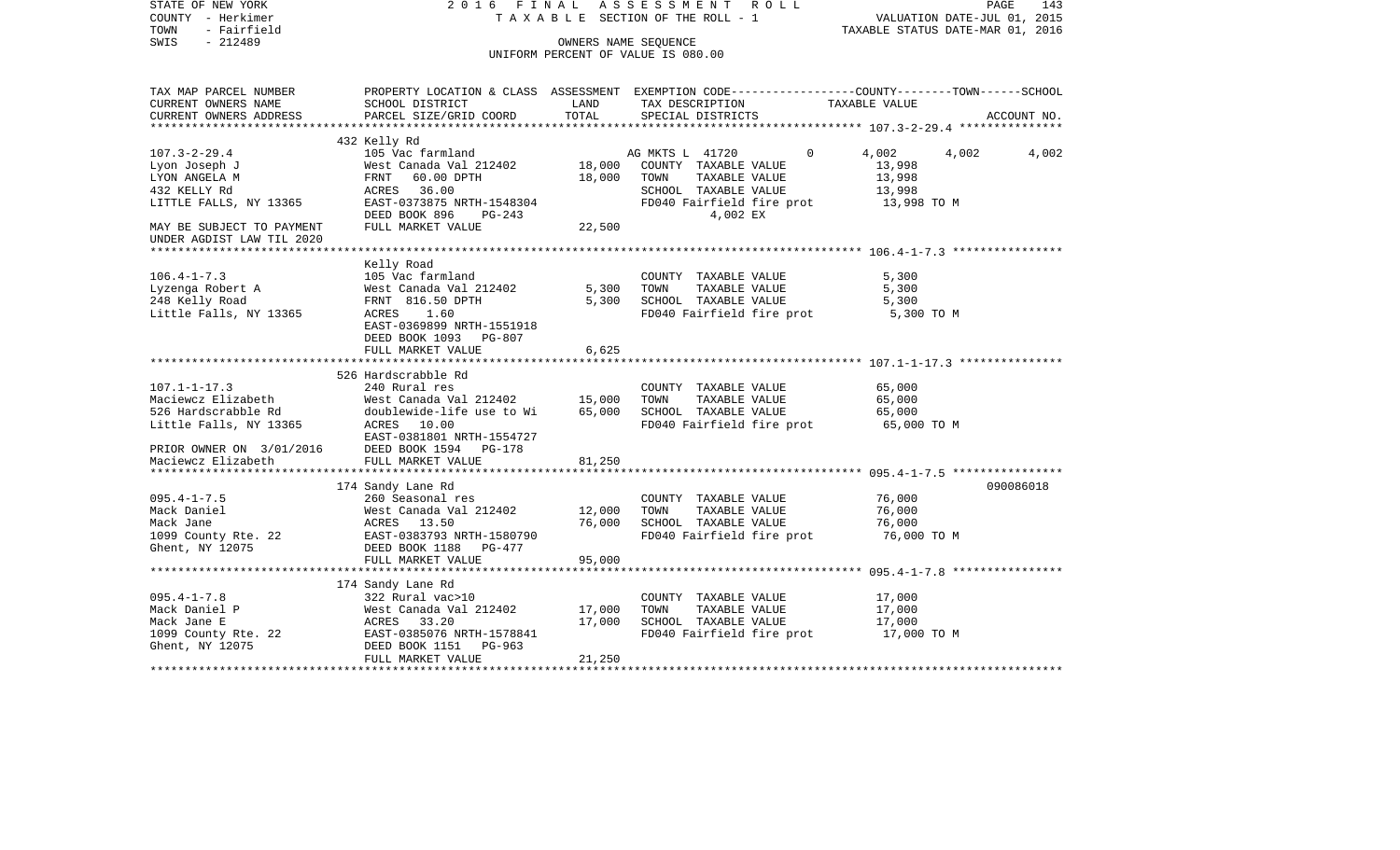STATE OF NEW YORK 2 0 1 6 F I N A L A S S E S S M E N T R O L L PAGE 144COUNTY - Herkimer **T A X A B L E** SECTION OF THE ROLL - 1 VALUATION DATE-JUL 01, 2015 TOWN - Fairfield TAXABLE STATUS DATE-MAR 01, 2016 SWIS - 212489 CONNERS NAME SEQUENCE UNIFORM PERCENT OF VALUE IS 080.00TAX MAP PARCEL NUMBER PROPERTY LOCATION & CLASS ASSESSMENT EXEMPTION CODE------------------COUNTY--------TOWN------SCHOOL CURRENT OWNERS NAME SCHOOL DISTRICT LAND TAX DESCRIPTION TAXABLE VALUECURRENT OWNERS ADDRESS PARCEL SIZE/GRID COORD TOTAL SPECIAL DISTRICTS ACCOUNT NO. \*\*\*\*\*\*\*\*\*\*\*\*\*\*\*\*\*\*\*\*\*\*\*\*\*\*\*\*\*\*\*\*\*\*\*\*\*\*\*\*\*\*\*\*\*\*\*\*\*\*\*\*\*\*\*\*\*\*\*\*\*\*\*\*\*\*\*\*\*\*\*\*\*\*\*\*\*\*\*\*\*\*\*\*\*\*\*\*\*\*\*\*\*\*\*\*\*\*\*\*\*\*\* 106.4-1-29.1 \*\*\*\*\*\*\*\*\*\*\*\*\*\*\* 3593 North Creek Rd 090003750106.4-1-29.1 210 1 Family Res STAR B 41854 0 0 0 24,000 Macri Charlene J West Canada Val 212402 12,000 COUNTY TAXABLE VALUE 106,800 251 West End Rd ACRES 4.00 106,800 TOWN TAXABLE VALUE 106,800 Herkimer, NY 13350 EAST-0362539 NRTH-1546179 SCHOOL TAXABLE VALUE 82,800 DEED BOOK 1273 PG-955 FD040 Fairfield fire prot 106,800 TO M FULL MARKET VALUE 133,500 \*\*\*\*\*\*\*\*\*\*\*\*\*\*\*\*\*\*\*\*\*\*\*\*\*\*\*\*\*\*\*\*\*\*\*\*\*\*\*\*\*\*\*\*\*\*\*\*\*\*\*\*\*\*\*\*\*\*\*\*\*\*\*\*\*\*\*\*\*\*\*\*\*\*\*\*\*\*\*\*\*\*\*\*\*\*\*\*\*\*\*\*\*\*\*\*\*\*\*\*\*\*\* 106.4-1-19 \*\*\*\*\*\*\*\*\*\*\*\*\*\*\*\*\* 431 West End Rd 090008400106.4-1-19 240 Rural res VET WAR C 41122 0 7,200 0 0 Macrina Irr. Trust Robert&Kare West Canada Val 212402 28,000 VET WAR T 41123 0 0 9,600 0 Hicks Bethany ACRES 35.34 105,000 STAR EN 41834 0 0 0 52,240 431 West End Rd EAST-0364041 NRTH-1548368 COUNTY TAXABLE VALUE 97,800 Little Falls, NY 13365 DEED BOOK 1601 PG-484 TOWN TAXABLE VALUE 95,400 FULL MARKET VALUE  $131,250$  SCHOOL TAXABLE VALUE 52,760 PRIOR OWNER ON 3/01/2016 FD040 Fairfield fire prot 105,000 TO M Macrina Irr. Trust Robert&Kare \*\*\*\*\*\*\*\*\*\*\*\*\*\*\*\*\*\*\*\*\*\*\*\*\*\*\*\*\*\*\*\*\*\*\*\*\*\*\*\*\*\*\*\*\*\*\*\*\*\*\*\*\*\*\*\*\*\*\*\*\*\*\*\*\*\*\*\*\*\*\*\*\*\*\*\*\*\*\*\*\*\*\*\*\*\*\*\*\*\*\*\*\*\*\*\*\*\*\*\*\*\*\* 094.4-1-2 \*\*\*\*\*\*\*\*\*\*\*\*\*\*\*\*\*\* 151 Old City Rd 090007200 094.4-1-2 240 Rural res VET COM C 41132 0 12,000 0 0 0 Madden Jerome E West Canada Val 212402 28,000 VET COM T 41133 0 0 16,000 0 PO Box 535 12 Acres In Town Of Newpo 65,000 STAR B 41854 0 0 0 24,000

> EAST-0362719 NRTH-1579000 TOWN TAXABLE VALUE 49,000 DEED BOOK 929 PG-39 SCHOOL TAXABLE VALUE 41,000

EAST-0367387 NRTH-1565110 FD040 Fairfield fire prot 21,533 TO M

577 Platform Rd 090010500

FULL MARKET VALUE 81,250 FD040 Fairfield fire prot 65,000 TO M \*\*\*\*\*\*\*\*\*\*\*\*\*\*\*\*\*\*\*\*\*\*\*\*\*\*\*\*\*\*\*\*\*\*\*\*\*\*\*\*\*\*\*\*\*\*\*\*\*\*\*\*\*\*\*\*\*\*\*\*\*\*\*\*\*\*\*\*\*\*\*\*\*\*\*\*\*\*\*\*\*\*\*\*\*\*\*\*\*\*\*\*\*\*\*\*\*\*\*\*\*\*\* 100.2-1-17.1 \*\*\*\*\*\*\*\*\*\*\*\*\*\*\*

100.2-1-17.1 240 Rural res STAR B 41854 0 0 0 24,000

\*\*\*\*\*\*\*\*\*\*\*\*\*\*\*\*\*\*\*\*\*\*\*\*\*\*\*\*\*\*\*\*\*\*\*\*\*\*\*\*\*\*\*\*\*\*\*\*\*\*\*\*\*\*\*\*\*\*\*\*\*\*\*\*\*\*\*\*\*\*\*\*\*\*\*\*\*\*\*\*\*\*\*\*\*\*\*\*\*\*\*\*\*\*\*\*\*\*\*\*\*\*\* 100.4-1-27.3 \*\*\*\*\*\*\*\*\*\*\*\*\*\*\*

100.4-1-27.3 322 Rural vac>10 AG MKTS L 41720 0 23,467 23,467 23,467

\*\*\*\*\*\*\*\*\*\*\*\*\*\*\*\*\*\*\*\*\*\*\*\*\*\*\*\*\*\*\*\*\*\*\*\*\*\*\*\*\*\*\*\*\*\*\*\*\*\*\*\*\*\*\*\*\*\*\*\*\*\*\*\*\*\*\*\*\*\*\*\*\*\*\*\*\*\*\*\*\*\*\*\*\*\*\*\*\*\*\*\*\*\*\*\*\*\*\*\*\*\*\*\*\*\*\*\*\*\*\*\*\*\*\*\*\*\*\*\*\*\*\*\*\*\*\*\*\*\*\*\*

Newport, NY 13416 ACRES 39.30 COUNTY TAXABLE VALUE 53,000

Madderom Bruce West Canada Val 212402 36,000 COUNTY TAXABLE VALUE 136,000 Madderom Diane ACRES 48.00 136.000 TOWN TAXABLE VALUE 136.000 577 Platform Rd EAST-0371799 NRTH-1576597 SCHOOL TAXABLE VALUE 112,000 Newport, NY 13416 **DEED BOOK 825** PG-78 FD040 Fairfield fire prot 136,000 TO M

Maggie Properties, LLC anast Canada Val 212402 45,000 COUNTY TAXABLE VALUE 21,533 49 S Main St FRNT 1530.00 DPTH 45,000 TOWN TAXABLE VALUE 21,533 Middleville, NY 13406 ACRES 75.00 SCHOOL TAXABLE VALUE 21,533

FULL MARKET VALUE 170,000

MAY BE SUBJECT TO PAYMENT DEED BOOK 1507 PG-265 23,467 EX

 State Route 169322 Rural vac>10

UNDER AGDIST LAW TIL 2020 FULL MARKET VALUE 56,250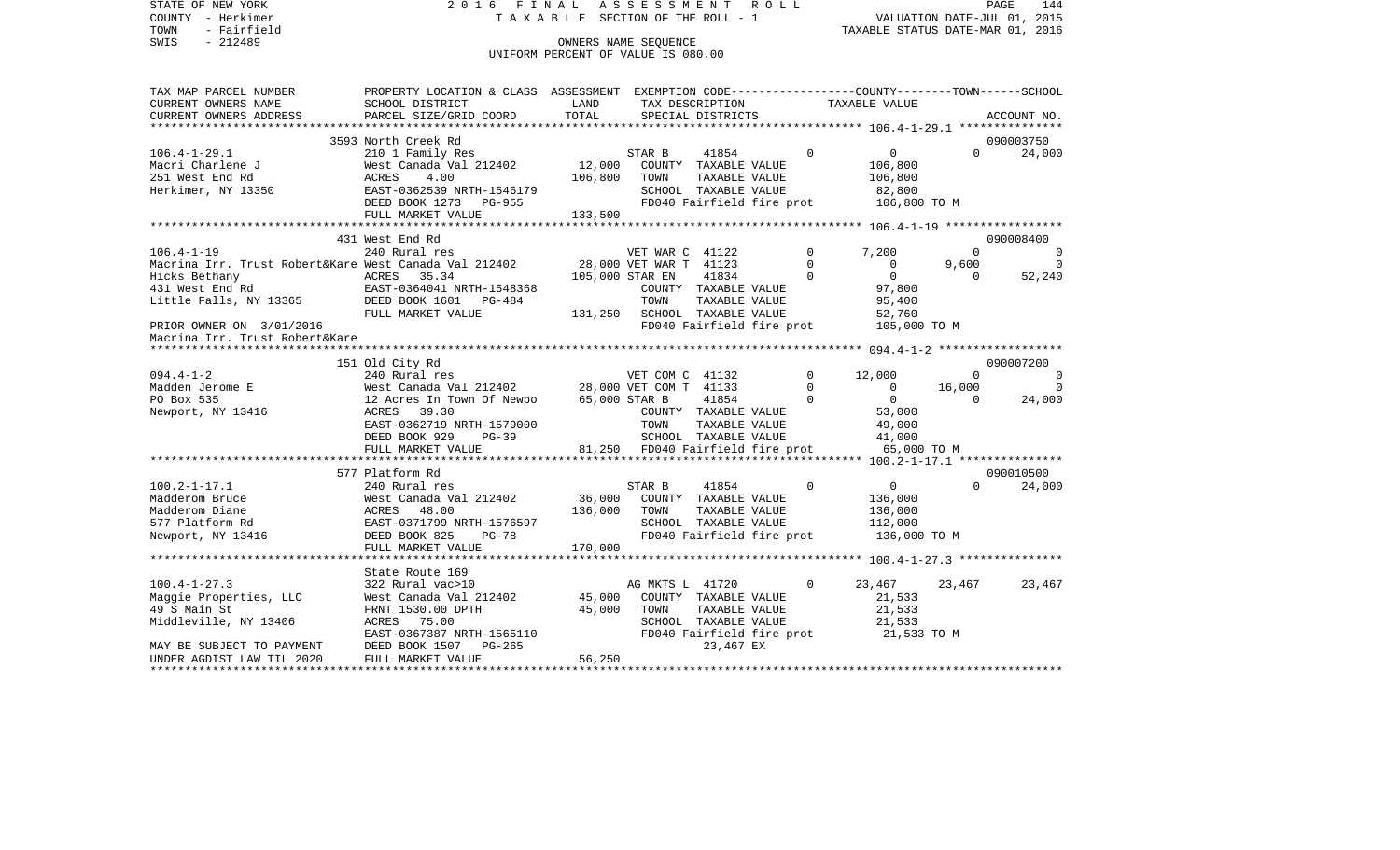| - Herkimer<br>COUNTY<br>TOWN<br>- Fairfield       |                                                                                                | T A X A B L E SECTION OF THE ROLL - 1                      |                          |                               | VALUATION DATE-JUL 01, 2015<br>TAXABLE STATUS DATE-MAR 01, 2016 |          |                   |             |             |
|---------------------------------------------------|------------------------------------------------------------------------------------------------|------------------------------------------------------------|--------------------------|-------------------------------|-----------------------------------------------------------------|----------|-------------------|-------------|-------------|
| SWIS<br>$-212489$                                 |                                                                                                | OWNERS NAME SEQUENCE<br>UNIFORM PERCENT OF VALUE IS 080.00 |                          |                               |                                                                 |          |                   |             |             |
|                                                   |                                                                                                |                                                            |                          |                               |                                                                 |          |                   |             |             |
| TAX MAP PARCEL NUMBER                             | PROPERTY LOCATION & CLASS ASSESSMENT EXEMPTION CODE---------------COUNTY-------TOWN-----SCHOOL |                                                            |                          |                               |                                                                 |          |                   |             |             |
| CURRENT OWNERS NAME                               | SCHOOL DISTRICT                                                                                | LAND                                                       |                          | TAX DESCRIPTION               |                                                                 |          | TAXABLE VALUE     |             |             |
| CURRENT OWNERS ADDRESS<br>*********************** | PARCEL SIZE/GRID COORD<br>*********************                                                | TOTAL                                                      |                          | SPECIAL DISTRICTS             |                                                                 |          |                   |             | ACCOUNT NO. |
|                                                   | State Route 29                                                                                 |                                                            |                          |                               |                                                                 |          |                   |             |             |
| $100.4 - 1 - 31$                                  | 314 Rural vac<10                                                                               |                                                            |                          | COUNTY TAXABLE VALUE          |                                                                 |          | 5,000             |             |             |
| Magnotta Joshua                                   | West Canada Val 212402                                                                         | 5,000                                                      | TOWN                     | TAXABLE VALUE                 |                                                                 |          | 5,000             |             |             |
| Magnotta Magda                                    | prior years no tax map no                                                                      | 5,000                                                      |                          | SCHOOL TAXABLE VALUE          |                                                                 |          | 5,000             |             |             |
| 17 Wildwood Acres                                 | adj to 100.51-1-68                                                                             |                                                            |                          | FD040 Fairfield fire prot     |                                                                 |          | 5,000 TO M        |             |             |
| Rockfalls, CT 06481                               | ACRES<br>4.70                                                                                  |                                                            |                          |                               |                                                                 |          |                   |             |             |
|                                                   | EAST-0369087 NRTH-1568694                                                                      |                                                            |                          |                               |                                                                 |          |                   |             |             |
|                                                   | DEED BOOK 1150 PG-142                                                                          |                                                            |                          |                               |                                                                 |          |                   |             |             |
|                                                   | FULL MARKET VALUE                                                                              | 6,250                                                      |                          |                               |                                                                 |          |                   |             |             |
|                                                   | **************************                                                                     |                                                            |                          |                               |                                                                 |          |                   |             |             |
|                                                   | 2410 Castle Rd                                                                                 |                                                            |                          |                               |                                                                 |          |                   |             | 090009090   |
| $094.4 - 1 - 3.1$<br>Maher Barbara Ann            | 210 1 Family Res<br>West Canada Val 212402                                                     | 10,000                                                     | STAR B                   | 41854<br>COUNTY TAXABLE VALUE |                                                                 | $\Omega$ | $\circ$<br>85,400 | $\Omega$    | 24,000      |
| 2410 Castle Rd                                    | ACRES<br>1.10                                                                                  | 85,400                                                     | TOWN                     | TAXABLE VALUE                 |                                                                 |          | 85,400            |             |             |
| Newport, NY 13416                                 | EAST-0362593 NRTH-1577487                                                                      |                                                            |                          | SCHOOL TAXABLE VALUE          |                                                                 |          | 61,400            |             |             |
|                                                   | DEED BOOK 1344 PG-310                                                                          |                                                            |                          | FD040 Fairfield fire prot     |                                                                 |          | 85,400 TO M       |             |             |
|                                                   | FULL MARKET VALUE                                                                              | 106,750                                                    |                          |                               |                                                                 |          |                   |             |             |
|                                                   |                                                                                                |                                                            |                          |                               |                                                                 |          |                   |             |             |
|                                                   | 121 Old City Rd                                                                                |                                                            |                          |                               |                                                                 |          |                   |             |             |
| $094.4 - 1 - 3.4$                                 | 314 Rural vac<10                                                                               |                                                            |                          | COUNTY TAXABLE VALUE          |                                                                 |          | 3,000             |             |             |
| Mankouski Todd                                    | West Canada Val 212402                                                                         | 3,000                                                      | TOWN                     | TAXABLE VALUE                 |                                                                 |          | 3,000             |             |             |
| Mankouski Laurie                                  | House In Town Of Newport                                                                       | 3,000                                                      |                          | SCHOOL TAXABLE VALUE          |                                                                 |          | 3,000             |             |             |
| 121 Old City Rd                                   | FRNT 345.20 DPTH 100.00                                                                        |                                                            |                          | FD040 Fairfield fire prot     |                                                                 |          | 3,000 TO M        |             |             |
| Newport, NY 13416                                 | EAST-0362523 NRTH-1577743<br>DEED BOOK 764<br>PG-522                                           |                                                            |                          |                               |                                                                 |          |                   |             |             |
|                                                   | FULL MARKET VALUE                                                                              | 3,750                                                      |                          |                               |                                                                 |          |                   |             |             |
|                                                   |                                                                                                |                                                            |                          |                               |                                                                 |          |                   |             |             |
|                                                   | 2765 State Route 169                                                                           |                                                            |                          |                               |                                                                 |          |                   |             | 090000390   |
| $106.2 - 1 - 6$                                   | 120 Field crops                                                                                |                                                            | AG MKTS                  | 41730                         |                                                                 | 0        | 20,162            | 20,162      | 20,162      |
| Manship Thomas                                    | West Canada Val 212402                                                                         |                                                            | 128,000 STAR EN          | 41834                         |                                                                 | 0        | $\mathbf 0$       | $\mathbf 0$ | 52,240      |
| 2765 State Route 169                              | FRNT 2330.00 DPTH                                                                              |                                                            | 262,000 AGRIC 10 Y 42100 |                               |                                                                 | $\Omega$ | 9,000             | 9,000       | 9,000       |
| Little Falls, NY 13365                            | ACRES 218.30                                                                                   |                                                            |                          | COUNTY TAXABLE VALUE          |                                                                 |          | 232,838           |             |             |
|                                                   | EAST-0369914 NRTH-1558706                                                                      |                                                            | TOWN                     | TAXABLE VALUE                 |                                                                 |          | 232,838           |             |             |
| MAY BE SUBJECT TO PAYMENT                         | DEED BOOK 939<br>PG-131                                                                        |                                                            |                          | SCHOOL TAXABLE VALUE          |                                                                 |          | 180,598           |             |             |
| UNDER AGDIST LAW TIL 2023                         | FULL MARKET VALUE                                                                              | 327,500                                                    |                          | FD040 Fairfield fire prot     |                                                                 |          | 262,000 TO M      |             |             |
|                                                   | State Route 170                                                                                |                                                            |                          |                               |                                                                 |          |                   |             |             |
| $107.2 - 1 - 12.5$                                | 322 Rural vac>10                                                                               |                                                            |                          | COUNTY TAXABLE VALUE          |                                                                 |          | 20,000            |             |             |
| Marchev Cassidy                                   | West Canada Val 212402                                                                         | 20,000                                                     | TOWN                     | TAXABLE VALUE                 |                                                                 |          | 20,000            |             |             |
| Marchev April                                     | ACRES<br>24.00                                                                                 | 20,000                                                     |                          | SCHOOL TAXABLE VALUE          |                                                                 |          | 20,000            |             |             |
| 5289 Wilcox Rd                                    | EAST-0390302 NRTH-1560568                                                                      |                                                            |                          | FD040 Fairfield fire prot     |                                                                 |          | 20,000 TO M       |             |             |
| Whitesboro, NY 13492                              | DEED BOOK 1592<br>PG-745                                                                       |                                                            |                          |                               |                                                                 |          |                   |             |             |
| ************                                      | FULL MARKET VALUE                                                                              | 25,000                                                     |                          |                               |                                                                 |          |                   |             |             |

STATE OF NEW YORK 2 0 1 6 F I N A L A S S E S S M E N T R O L L PAGE 145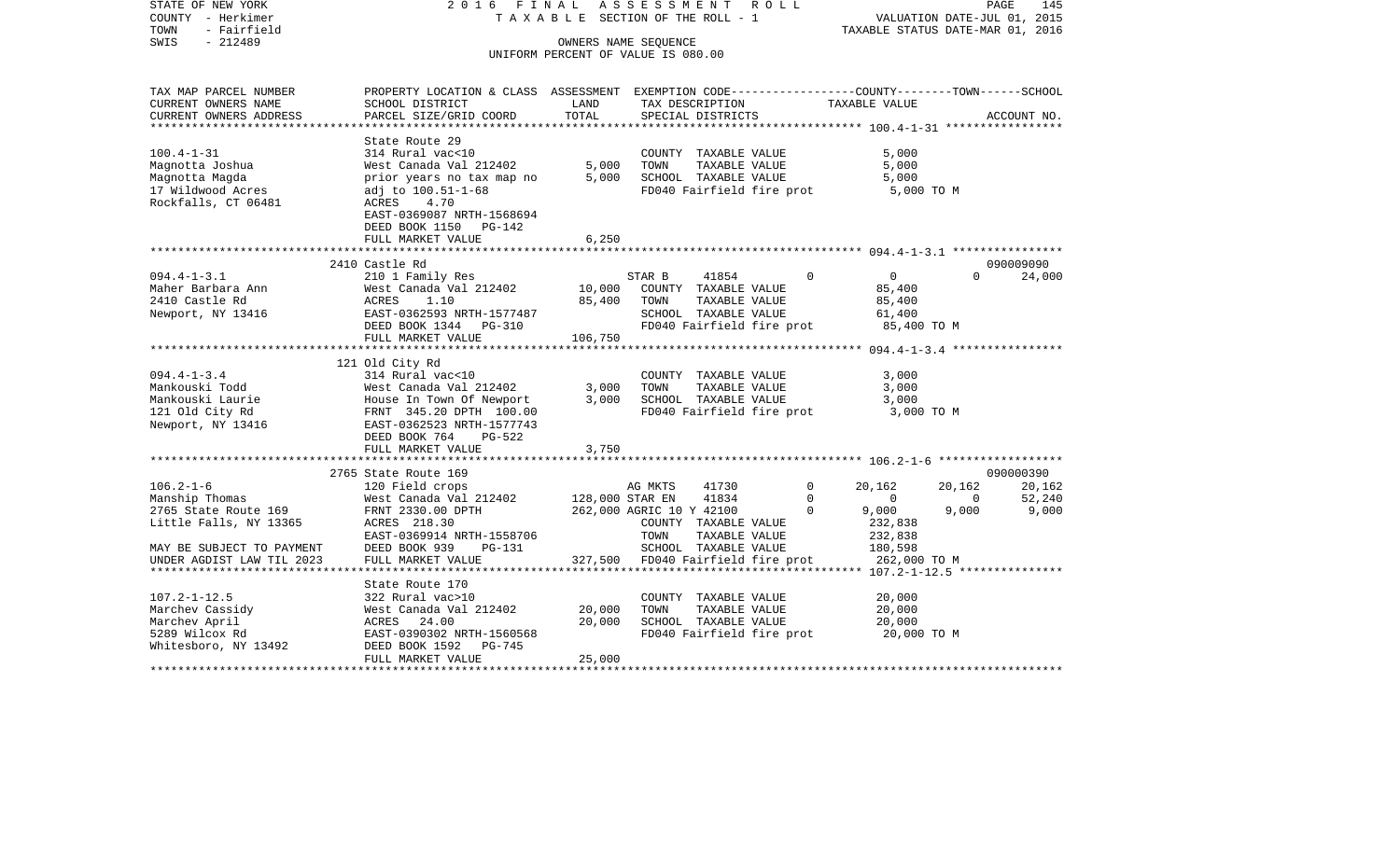| STATE OF NEW YORK<br>COUNTY - Herkimer<br>- Fairfield<br>TOWN<br>$-212489$<br>SWIS                                                                          | 2016 FINAL                                                                                                                                                           | TAXABLE SECTION OF THE ROLL - 1<br>UNIFORM PERCENT OF VALUE IS 080.00 | OWNERS NAME SEOUENCE                                                            | ASSESSMENT ROLL                                                                                     |                                                       | TAXABLE STATUS DATE-MAR 01, 2016                                 |                                               | PAGE<br>146<br>VALUATION DATE-JUL 01, 2015 |
|-------------------------------------------------------------------------------------------------------------------------------------------------------------|----------------------------------------------------------------------------------------------------------------------------------------------------------------------|-----------------------------------------------------------------------|---------------------------------------------------------------------------------|-----------------------------------------------------------------------------------------------------|-------------------------------------------------------|------------------------------------------------------------------|-----------------------------------------------|--------------------------------------------|
| TAX MAP PARCEL NUMBER<br>CURRENT OWNERS NAME<br>CURRENT OWNERS ADDRESS                                                                                      | PROPERTY LOCATION & CLASS ASSESSMENT EXEMPTION CODE---------------COUNTY-------TOWN------SCHOOL<br>SCHOOL DISTRICT<br>PARCEL SIZE/GRID COORD                         | LAND<br>TOTAL                                                         |                                                                                 | TAX DESCRIPTION<br>SPECIAL DISTRICTS                                                                |                                                       | TAXABLE VALUE                                                    |                                               | ACCOUNT NO.                                |
|                                                                                                                                                             |                                                                                                                                                                      |                                                                       |                                                                                 |                                                                                                     |                                                       |                                                                  |                                               |                                            |
| $107.4 - 2 - 16$<br>Marosek Jesse<br>109 Stahl Rd<br>Little Falls, NY 13365                                                                                 | 109 Stahl Rd<br>210 1 Family Res<br>Little Falls Ce 210900<br>ACRES<br>2.53<br>EAST-0391053 NRTH-1546301<br>DEED BOOK 1387 PG-166                                    | 11,000<br>76,000                                                      | STAR B<br>TOWN                                                                  | 41854<br>COUNTY TAXABLE VALUE<br>TAXABLE VALUE<br>SCHOOL TAXABLE VALUE<br>FD040 Fairfield fire prot | $\Omega$                                              | $\Omega$<br>76,000<br>76,000<br>52,000<br>76,000 TO M            | $\Omega$                                      | 090001650<br>24,000                        |
|                                                                                                                                                             | FULL MARKET VALUE                                                                                                                                                    | 95,000                                                                |                                                                                 |                                                                                                     |                                                       |                                                                  |                                               |                                            |
| $107.4 - 2 - 17$<br>Marosek Lawrence<br>364 Top Notch Road<br>Little Falls, NY 13365                                                                        | Topnotch Rd<br>314 Rural vac<10<br>Little Falls Ce 210900<br>FRNT 740.00 DPTH<br>20.00<br>EAST-0391546 NRTH-1546085<br>DEED BOOK 00387 PG-00078<br>FULL MARKET VALUE | 2,000<br>2,000<br>2,500                                               | TOWN                                                                            | COUNTY TAXABLE VALUE<br>TAXABLE VALUE<br>SCHOOL TAXABLE VALUE<br>FD040 Fairfield fire prot          |                                                       | 2,000<br>2,000<br>2,000<br>2,000 TO M                            |                                               | 090010080                                  |
|                                                                                                                                                             | 540 Parkhurst Rd                                                                                                                                                     |                                                                       |                                                                                 |                                                                                                     |                                                       |                                                                  |                                               | 090090015                                  |
| $101.3 - 1 - 9$<br>Marsden Christine Staring<br>Marsden Richard<br>540 Parkhurst Rd<br>Little Falls, NY 13365                                               | 210 1 Family Res<br>West Canada Val 212402<br>Doublewide<br>ACRES<br>2.50<br>EAST-0375353 NRTH-1563924<br>DEED BOOK 808<br>$PG-31$                                   | 11,000<br>63,000                                                      | STAR B<br>TOWN                                                                  | 41854<br>COUNTY TAXABLE VALUE<br>TAXABLE VALUE<br>SCHOOL TAXABLE VALUE<br>FD040 Fairfield fire prot | $\Omega$                                              | $\overline{0}$<br>63,000<br>63,000<br>39,000<br>63,000 TO M      | $\cap$                                        | 24,000                                     |
|                                                                                                                                                             | FULL MARKET VALUE                                                                                                                                                    | 78,750                                                                |                                                                                 |                                                                                                     |                                                       |                                                                  |                                               |                                            |
|                                                                                                                                                             |                                                                                                                                                                      |                                                                       |                                                                                 |                                                                                                     |                                                       |                                                                  |                                               |                                            |
| $101.1 - 1 - 1.2$<br>Marshall Charles<br>Marshall Charlene<br>112 Murphy Rd<br>PO Box 410<br>Newport, NY 13416<br>Newport, NY 13416<br>PO Box 625<br>PG-248 | 112 Murphy Rd<br>240 Rural res<br>West Canada Val 212402                                                                                                             | 16,000<br>80,000<br>100,000                                           | STAR B<br>TOWN                                                                  | 41854<br>COUNTY TAXABLE VALUE<br>TAXABLE VALUE<br>SCHOOL TAXABLE VALUE<br>FD040 Fairfield fire prot | $\Omega$                                              | $\overline{0}$<br>80,000<br>80,000<br>56,000<br>80,000 TO M      | $\Omega$                                      | 09010103<br>24,000                         |
| *******************                                                                                                                                         | *********************************<br>1828 Hardscrabble Rd                                                                                                            |                                                                       |                                                                                 |                                                                                                     |                                                       |                                                                  |                                               | 090000060                                  |
| $095.3 - 1 - 22$<br>Marshall Pamela<br>PO Box 492<br>Middleville, NY 13406                                                                                  | 240 Rural res<br>West Canada Val 212402<br>FRNT 745.20 DPTH<br>ACRES 18.90<br>EAST-0378336 NRTH-1579491<br>DEED BOOK 00636 PG-00075                                  |                                                                       | VET WAR C 41122<br>20,000 VET WAR T 41123<br>73,500 AGED-ALL<br>STAR EN<br>TOWN | 41800<br>41834<br>COUNTY TAXABLE VALUE<br>TAXABLE VALUE                                             | $\mathbf 0$<br>$\mathbf 0$<br>$\Omega$<br>$\mathbf 0$ | 7,200<br>$\circ$<br>33,150<br>$\overline{0}$<br>33,150<br>31,950 | $\overline{0}$<br>9,600<br>31,950<br>$\Omega$ | 0<br>$\Omega$<br>36,750<br>36,750          |
|                                                                                                                                                             | FULL MARKET VALUE                                                                                                                                                    |                                                                       |                                                                                 | 91,875 SCHOOL TAXABLE VALUE<br>FD040 Fairfield fire prot                                            |                                                       | $\mathbf{0}$<br>73,500 TO M                                      |                                               |                                            |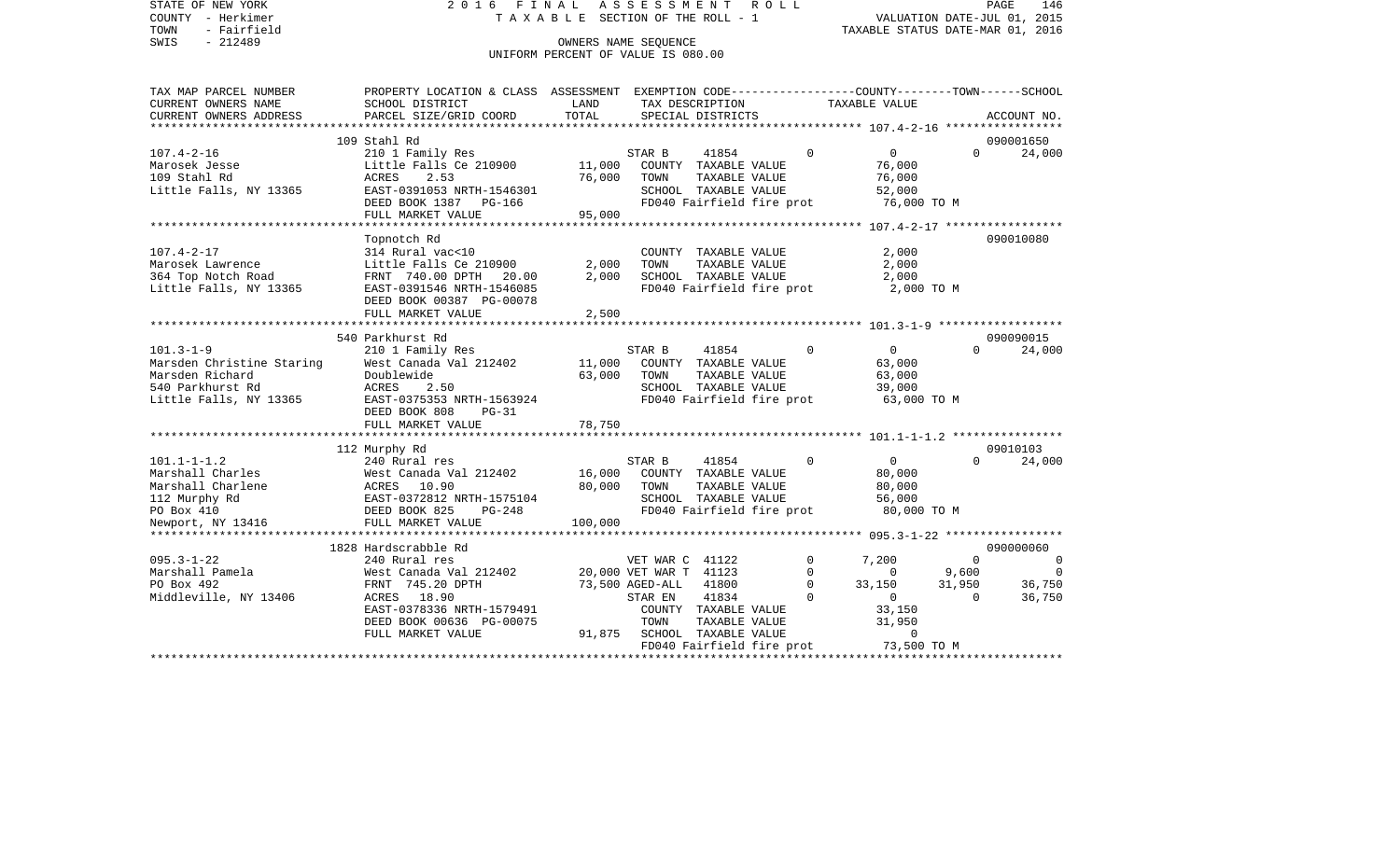| COUNTY - Herkimer<br>- Fairfield<br>TOWN      |                                                      |                      | T A X A B L E SECTION OF THE ROLL - 1         | VALUATION DATE-JUL 01, 2015<br>TAXABLE STATUS DATE-MAR 01, 2016                                 |  |  |
|-----------------------------------------------|------------------------------------------------------|----------------------|-----------------------------------------------|-------------------------------------------------------------------------------------------------|--|--|
| SWIS<br>$-212489$                             |                                                      | OWNERS NAME SEOUENCE | UNIFORM PERCENT OF VALUE IS 080.00            |                                                                                                 |  |  |
|                                               |                                                      |                      |                                               |                                                                                                 |  |  |
| TAX MAP PARCEL NUMBER                         |                                                      |                      |                                               | PROPERTY LOCATION & CLASS ASSESSMENT EXEMPTION CODE---------------COUNTY-------TOWN------SCHOOL |  |  |
| CURRENT OWNERS NAME<br>CURRENT OWNERS ADDRESS | SCHOOL DISTRICT<br>PARCEL SIZE/GRID COORD            | LAND<br>TOTAL        | TAX DESCRIPTION<br>SPECIAL DISTRICTS          | TAXABLE VALUE<br>ACCOUNT NO.                                                                    |  |  |
| *********************                         |                                                      | ***********          |                                               | ************************************** 101.3-3-15 ******************                            |  |  |
|                                               | Casler Rd                                            |                      |                                               | 090009240                                                                                       |  |  |
| $101.3 - 3 - 15$                              | 314 Rural vac<10                                     |                      | COUNTY TAXABLE VALUE                          | 10,000                                                                                          |  |  |
| Martin Brian G                                | West Canada Val 212402                               | 10,000               | TOWN<br>TAXABLE VALUE                         | 10,000                                                                                          |  |  |
| 183 Dahlia Dr                                 | Lot#15                                               | 10,000               | SCHOOL TAXABLE VALUE                          | 10,000                                                                                          |  |  |
| Mahopac, NY 10541                             | ACRES<br>5.00                                        |                      | FD040 Fairfield fire prot                     | 10,000 TO M                                                                                     |  |  |
|                                               | EAST-0377645 NRTH-1561960                            |                      |                                               |                                                                                                 |  |  |
|                                               | DEED BOOK 1173 PG-517                                |                      |                                               |                                                                                                 |  |  |
|                                               | FULL MARKET VALUE                                    | 12,500               |                                               |                                                                                                 |  |  |
|                                               | Casler Rd                                            |                      |                                               | 090009240                                                                                       |  |  |
| $101.3 - 3 - 12$                              | 314 Rural vac<10                                     |                      | COUNTY TAXABLE VALUE                          | 10,000                                                                                          |  |  |
| Mastromoro Norman L                           | West Canada Val 212402                               | 10,000               | TOWN<br>TAXABLE VALUE                         | 10,000                                                                                          |  |  |
| Mastromoro Gail B                             | Koehler Subdivision                                  | 10,000               | SCHOOL TAXABLE VALUE                          | 10,000                                                                                          |  |  |
| 134 Bellen Rd                                 | Lot $#12$                                            |                      | FD040 Fairfield fire prot                     | 10,000 TO M                                                                                     |  |  |
| Broadalbin, NY 12025                          | ACRES<br>5.00                                        |                      |                                               |                                                                                                 |  |  |
|                                               | EAST-0376600 NRTH-1561637                            |                      |                                               |                                                                                                 |  |  |
|                                               | DEED BOOK 1254 PG-487                                |                      |                                               |                                                                                                 |  |  |
|                                               | FULL MARKET VALUE                                    | 12,500               |                                               |                                                                                                 |  |  |
|                                               | Castle Rd                                            |                      |                                               |                                                                                                 |  |  |
| $095.3 - 3 - 1$                               | 314 Rural vac<10                                     |                      | COUNTY TAXABLE VALUE                          | 8,000                                                                                           |  |  |
| Mathews Bradford W                            | West Canada Val 212402                               | 8,000                | TOWN<br>TAXABLE VALUE                         | 8,000                                                                                           |  |  |
| Netcong Heights Apts. Bldg. 23 ACRES          | 5.09                                                 | 8,000                | SCHOOL TAXABLE VALUE                          | 8,000                                                                                           |  |  |
| Netcong, NJ 07857                             | EAST-0381884 NRTH-1578420                            |                      | FD040 Fairfield fire prot                     | 8,000 TO M                                                                                      |  |  |
|                                               | DEED BOOK 1148 PG-914                                |                      |                                               |                                                                                                 |  |  |
|                                               | FULL MARKET VALUE                                    | 10,000               |                                               |                                                                                                 |  |  |
|                                               |                                                      |                      |                                               |                                                                                                 |  |  |
| $095.3 - 3 - 2$                               | Castle Rd                                            |                      |                                               |                                                                                                 |  |  |
| Mathews Bradford W                            | 312 Vac w/imprv<br>West Canada Val 212402            | 7,000                | COUNTY TAXABLE VALUE<br>TOWN<br>TAXABLE VALUE | 8,000<br>8,000                                                                                  |  |  |
| Netcong Heights Apts. Bldg. 23 ACRES          | 5.14                                                 | 8,000                | SCHOOL TAXABLE VALUE                          | 8,000                                                                                           |  |  |
| Netcong, NJ 07857                             | EAST-0381924 NRTH-1578079                            |                      | FD040 Fairfield fire prot                     | 8,000 TO M                                                                                      |  |  |
|                                               | DEED BOOK 1148 PG-914                                |                      |                                               |                                                                                                 |  |  |
|                                               | FULL MARKET VALUE                                    | 10,000               |                                               |                                                                                                 |  |  |
|                                               |                                                      | *********            |                                               |                                                                                                 |  |  |
|                                               | Sandy Lane Rd                                        |                      |                                               | 090000210                                                                                       |  |  |
| $095.3 - 4 - 1$                               | 322 Rural vac>10                                     |                      | COUNTY TAXABLE VALUE                          | 10,000                                                                                          |  |  |
| Maxwell Dennis                                | West Canada Val 212402                               | 10,000               | TOWN<br>TAXABLE VALUE                         | 10,000                                                                                          |  |  |
| Maxwell Cathy                                 | ACRES 14.40                                          | 10,000               | SCHOOL TAXABLE VALUE                          | 10,000                                                                                          |  |  |
| 143 Sandy Ln                                  | EAST-0346225 NRTH-1155980<br>DEED BOOK 773<br>PG-394 |                      | FD040 Fairfield fire prot                     | 10,000 TO M                                                                                     |  |  |
| Newport, NY 13416                             | FULL MARKET VALUE                                    | 12,500               |                                               |                                                                                                 |  |  |
|                                               |                                                      |                      |                                               |                                                                                                 |  |  |

STATE OF NEW YORK 2 0 1 6 F I N A L A S S E S S M E N T R O L L PAGE 147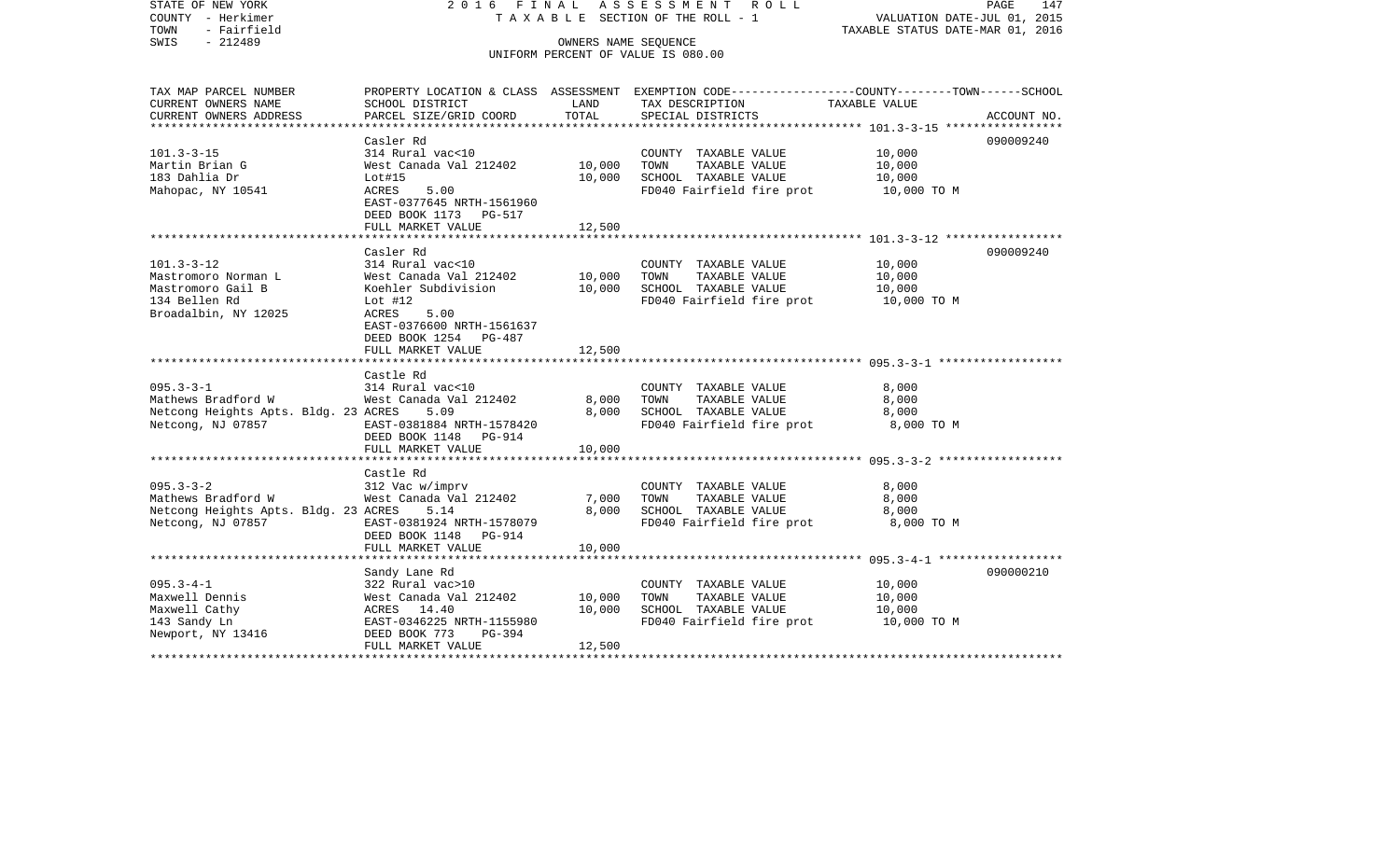STATE OF NEW YORK 2 0 1 6 F I N A L A S S E S S M E N T R O L L PAGE 148COUNTY - Herkimer T A X A B L E SECTION OF THE ROLL - 1 TOWN - Fairfield<br>TAXABLE STATUS DATE-MAR 01, 2016<br>SWIS - 212489 OWNERS NAME SEQUENCE UNIFORM PERCENT OF VALUE IS 080.00 TAX MAP PARCEL NUMBER PROPERTY LOCATION & CLASS ASSESSMENT EXEMPTION CODE------------------COUNTY--------TOWN------SCHOOL

| CURRENT OWNERS NAME                               | SCHOOL DISTRICT           | LAND           | TAX DESCRIPTION                   |                           |              | TAXABLE VALUE         |          |             |
|---------------------------------------------------|---------------------------|----------------|-----------------------------------|---------------------------|--------------|-----------------------|----------|-------------|
| CURRENT OWNERS ADDRESS                            | PARCEL SIZE/GRID COORD    | TOTAL          | SPECIAL DISTRICTS                 |                           |              |                       |          | ACCOUNT NO. |
| *************************                         |                           |                |                                   |                           |              |                       |          |             |
|                                                   | 143 Sandy Lane Rd         |                |                                   |                           |              |                       |          | 090100044   |
| $095.3 - 1 - 35$                                  | 210 1 Family Res          |                | STAR B                            | 41854                     | $\Omega$     | $\overline{0}$        | $\Omega$ | 24,000      |
| Maxwell Dennis J                                  | West Canada Val 212402    | 10,000         |                                   | COUNTY TAXABLE VALUE      |              | 79,000                |          |             |
| Maxwell Cathy                                     | ACRES<br>1.00 BANK<br>135 | 79,000         | TOWN                              | TAXABLE VALUE             |              | 79,000                |          |             |
| 143 Sandy Ln                                      | EAST-0382744 NRTH-1581416 |                |                                   | SCHOOL TAXABLE VALUE      |              | 55,000<br>79,000 TO M |          |             |
| Newport, NY 13416                                 | DEED BOOK 808<br>PG-291   | 98,750         |                                   | FD040 Fairfield fire prot |              |                       |          |             |
|                                                   | FULL MARKET VALUE         |                |                                   |                           |              |                       |          |             |
|                                                   | 156 Sandy Lane Rd         |                |                                   |                           |              |                       |          | 090000210   |
| $095.3 - 4 - 15$                                  | 210 1 Family Res          |                | VET WAR CT 41121                  |                           | $\mathbf{0}$ | 7,200                 | 9,600    |             |
| Maxwell Dennis Jr.                                | West Canada Val 212402    |                | 11,000 VET DIS CT 41141           |                           | $\Omega$     | 10,000                | 10,000   | $\Omega$    |
| 156 Sandy Lane Rd                                 | BAR change 6/05           | 100,000 STAR B |                                   | 41854                     | $\Omega$     | $\overline{0}$        | $\Omega$ | 24,000      |
| Newport, NY 13416                                 | ACRES<br>2.77             |                |                                   | COUNTY TAXABLE VALUE      |              | 82,800                |          |             |
|                                                   | EAST-0346225 NRTH-1155980 |                | TOWN                              | TAXABLE VALUE             |              | 80,400                |          |             |
|                                                   | DEED BOOK 1146 PG-225     |                |                                   | SCHOOL TAXABLE VALUE      |              | 76,000                |          |             |
|                                                   | FULL MARKET VALUE         |                | 125,000 FD040 Fairfield fire prot |                           |              | 100,000 TO M          |          |             |
|                                                   |                           |                |                                   |                           |              |                       |          |             |
|                                                   | 224 Comstock Rd           |                |                                   |                           |              |                       |          | 090002220   |
| $095.4 - 1 - 1.1$                                 | 240 Rural res             |                | STAR EN                           | 41834                     | $\Omega$     | $\overline{0}$        | $\Omega$ | 52,240      |
| Maxwell James & Mary                              | West Canada Val 212402    | 15,000         |                                   | COUNTY TAXABLE VALUE      |              | 80,000                |          |             |
| Maxwell James & Mary<br>Maxwell James & Kellie Jr | Life use to James & Mary  | 80,000         | TOWN                              | TAXABLE VALUE             |              | 80,000                |          |             |
| 224 Comstock Rd                                   | ACRES 10.30               |                |                                   | SCHOOL TAXABLE VALUE      |              | 27,760                |          |             |
| Newport, NY 13416                                 | EAST-0384831 NRTH-1583797 |                |                                   | FD040 Fairfield fire prot |              | 80,000 TO M           |          |             |
|                                                   | DEED BOOK 1452<br>PG-579  |                |                                   |                           |              |                       |          |             |
|                                                   | FULL MARKET VALUE         | 100,000        |                                   |                           |              |                       |          |             |
|                                                   |                           |                |                                   |                           |              |                       |          |             |
|                                                   | 118 Sandy Lane Rd         |                |                                   |                           |              |                       |          |             |
| $095.3 - 4 - 12$                                  | 210 1 Family Res          |                | STAR B                            | 41854                     | $\mathbf 0$  | $\overline{0}$        | $\Omega$ | 24,000      |
| Maxwell Mark                                      | West Canada Val 212402    | 13,000         |                                   | COUNTY TAXABLE VALUE      |              | 154,000               |          |             |
| Maxwell Rhonda                                    | FRNT 596.00 DPTH          | 154,000        | TOWN                              | TAXABLE VALUE             |              | 154,000               |          |             |
| 118 Sandy Lane Rd                                 | 5.70<br>ACRES             |                |                                   | SCHOOL TAXABLE VALUE      |              | 130,000               |          |             |
| Newport, NY 13416                                 | EAST-0345580 NRTH-1155750 |                |                                   | FD040 Fairfield fire prot |              | 154,000 TO M          |          |             |
|                                                   | DEED BOOK 843<br>$PG-256$ |                |                                   |                           |              |                       |          |             |
|                                                   | FULL MARKET VALUE         | 192,500        |                                   |                           |              |                       |          |             |
|                                                   |                           |                |                                   |                           |              |                       |          |             |
|                                                   | 135 Lynch Rd              |                |                                   |                           |              |                       |          | 090000540   |
| $106.4 - 1 - 4.1$                                 | 322 Rural vac>10          |                |                                   | COUNTY TAXABLE VALUE      |              | 800                   |          |             |
| Maxwell William                                   | West Canada Val 212402    | 800            | TOWN                              | TAXABLE VALUE             |              | 800                   |          |             |
| 545 West End Rd                                   | 75.00 DPTH<br>FRNT        | 800            |                                   | SCHOOL TAXABLE VALUE      |              | 800                   |          |             |
| Little Falls, NY 13365                            | 0.35<br>ACRES             |                |                                   | FD040 Fairfield fire prot |              | 800 TO M              |          |             |
|                                                   | EAST-0366130 NRTH-1549906 |                |                                   |                           |              |                       |          |             |
|                                                   | DEED BOOK 1120<br>PG-936  |                |                                   |                           |              |                       |          |             |
|                                                   | FULL MARKET VALUE         | 1,000          |                                   |                           |              |                       |          |             |
|                                                   |                           |                |                                   |                           |              |                       |          |             |

PAGE 148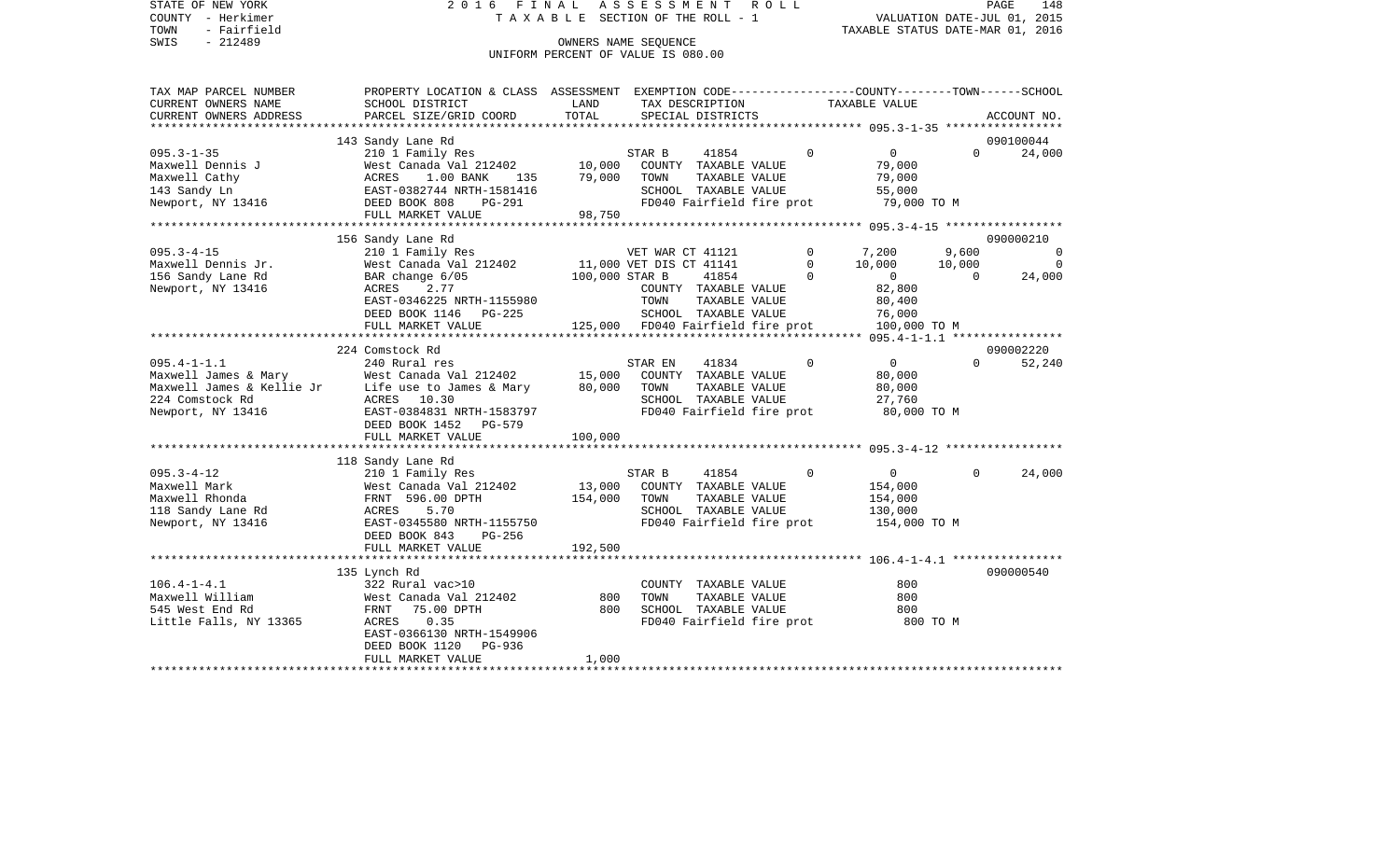STATE OF NEW YORK 2 0 1 6 F I N A L A S S E S S M E N T R O L L PAGE 149COUNTY - Herkimer **T A X A B L E** SECTION OF THE ROLL - 1 VALUATION DATE-JUL 01, 2015 TOWN - Fairfield TAXABLE STATUS DATE-MAR 01, 2016 SWIS - 212489 CONNERS NAME SEQUENCE UNIFORM PERCENT OF VALUE IS 080.00TAX MAP PARCEL NUMBER PROPERTY LOCATION & CLASS ASSESSMENT EXEMPTION CODE------------------COUNTY--------TOWN------SCHOOL CURRENT OWNERS NAME SCHOOL DISTRICT LAND TAX DESCRIPTION TAXABLE VALUECURRENT OWNERS ADDRESS PARCEL SIZE/GRID COORD TOTAL SPECIAL DISTRICTS ACCOUNT NO. \*\*\*\*\*\*\*\*\*\*\*\*\*\*\*\*\*\*\*\*\*\*\*\*\*\*\*\*\*\*\*\*\*\*\*\*\*\*\*\*\*\*\*\*\*\*\*\*\*\*\*\*\*\*\*\*\*\*\*\*\*\*\*\*\*\*\*\*\*\*\*\*\*\*\*\*\*\*\*\*\*\*\*\*\*\*\*\*\*\*\*\*\*\*\*\*\*\*\*\*\*\*\* 106.4-1-10 \*\*\*\*\*\*\*\*\*\*\*\*\*\*\*\*\* 545 West End Rd 090100027106.4-1-10 210 1 Family Res STAR B 41854 0 0 0 24,000 Maxwell William L Jr West Canada Val 212402 10,000 COUNTY TAXABLE VALUE 95,000 545 West End Rd Doublewide 95,000 TOWN TAXABLE VALUE 95,000 Little Falls, NY 13365 ACRES 2.00 SCHOOL TAXABLE VALUE 71,000 EAST-0366126 NRTH-1549821 FD040 Fairfield fire prot 95,000 TO M DEED BOOK 881 PG-102FULL MARKET VALUE 118,750 \*\*\*\*\*\*\*\*\*\*\*\*\*\*\*\*\*\*\*\*\*\*\*\*\*\*\*\*\*\*\*\*\*\*\*\*\*\*\*\*\*\*\*\*\*\*\*\*\*\*\*\*\*\*\*\*\*\*\*\*\*\*\*\*\*\*\*\*\*\*\*\*\*\*\*\*\*\*\*\*\*\*\*\*\*\*\*\*\*\*\*\*\*\*\*\*\*\*\*\*\*\*\* 107.1-1-3.1 \*\*\*\*\*\*\*\*\*\*\*\*\*\*\*\* 2804 State Route 169 090007020107.1-1-3.1 241 Rural res&ag AG MKTS L 41720 0 34,823 34,823 34,823 Mccann Brenda West Canada Val 212402 118,000 STAR B 41854 0 0 0 24,000 2804 State Route 169 FRNT 950.00 DPTH 238,000 COUNTY TAXABLE VALUE 203,177 Little Falls, NY 13365 ACRES 201.10 TOWN TAXABLE VALUE 203,177 EAST-0374922 NRTH-1560104 SCHOOL TAXABLE VALUE 179,177 MAY BE SUBJECT TO PAYMENT DEED BOOK 392 PG-552 FD040 Fairfield fire prot 203,177 TO M<br>
INDER AGDIST LAW TIL 2020 FULL MARKET VALUE 297.500 34.823 EX UNDER AGDIST LAW TIL 2020 FULL MARKET VALUE 297,500 34,823 EX \*\*\*\*\*\*\*\*\*\*\*\*\*\*\*\*\*\*\*\*\*\*\*\*\*\*\*\*\*\*\*\*\*\*\*\*\*\*\*\*\*\*\*\*\*\*\*\*\*\*\*\*\*\*\*\*\*\*\*\*\*\*\*\*\*\*\*\*\*\*\*\*\*\*\*\*\*\*\*\*\*\*\*\*\*\*\*\*\*\*\*\*\*\*\*\*\*\*\*\*\*\*\* 107.2-2-16 \*\*\*\*\*\*\*\*\*\*\*\*\*\*\*\*\* Castle Rd. 090010680107.2-2-16 322 Rural vac>10 COUNTY TAXABLE VALUE 17,000 McCann William J West Canada Val 212402 17,000 TOWN TAXABLE VALUE 17,000 McCann Francis J NEW SUB DIV. MAP JJ27C28 17,000 SCHOOL TAXABLE VALUE 17,000 32 Botsford Rd FRNT 258.00 DPTH FD040 Fairfield fire prot 17,000 TO M Kent, CT 06757 ACRES 18.30 EAST-0392808 NRTH-1559894 DEED BOOK 1356 PG-297FULL MARKET VALUE 21,250 \*\*\*\*\*\*\*\*\*\*\*\*\*\*\*\*\*\*\*\*\*\*\*\*\*\*\*\*\*\*\*\*\*\*\*\*\*\*\*\*\*\*\*\*\*\*\*\*\*\*\*\*\*\*\*\*\*\*\*\*\*\*\*\*\*\*\*\*\*\*\*\*\*\*\*\*\*\*\*\*\*\*\*\*\*\*\*\*\*\*\*\*\*\*\*\*\*\*\*\*\*\*\* 107.3-2-30 \*\*\*\*\*\*\*\*\*\*\*\*\*\*\*\*\* 617 North Creek Rd 090000150107.3-2-30 210 1 Family Res STAR B 41854 0 0 0 24,000 McCarthy Dean West Canada Val 212402 12,000 COUNTY TAXABLE VALUE 107,000 McCarthy Tara  $ACRES$  3.00 107,000 TOWN TAXABLE VALUE 107,000 617 North Creek Rd EAST-0373605 NRTH-1547429 SCHOOL TAXABLE VALUE 83,000 Little Falls, NY 13365 DEED BOOK 1325 PG-213 FD040 Fairfield fire prot 107,000 TO M FULL MARKET VALUE 133,750 \*\*\*\*\*\*\*\*\*\*\*\*\*\*\*\*\*\*\*\*\*\*\*\*\*\*\*\*\*\*\*\*\*\*\*\*\*\*\*\*\*\*\*\*\*\*\*\*\*\*\*\*\*\*\*\*\*\*\*\*\*\*\*\*\*\*\*\*\*\*\*\*\*\*\*\*\*\*\*\*\*\*\*\*\*\*\*\*\*\*\*\*\*\*\*\*\*\*\*\*\*\*\* 107.1-3-4 \*\*\*\*\*\*\*\*\*\*\*\*\*\*\*\*\*\* Davis Rd107.1-3-4 314 Rural vac<10 COUNTY TAXABLE VALUE 9,000 Mcclarty John A **West Canada Val 212402** 9,000 TOWN TAXABLE VALUE 9,000 7800 Dollar Cir ACRES 3.00 9,000 SCHOOL TAXABLE VALUE 9,000 Youngsville, NC 27596 EAST-0381021 NRTH-1557747 FD040 Fairfield fire prot 9,000 TO M DEED BOOK 897 PG-683FULL MARKET VALUE 11,250 \*\*\*\*\*\*\*\*\*\*\*\*\*\*\*\*\*\*\*\*\*\*\*\*\*\*\*\*\*\*\*\*\*\*\*\*\*\*\*\*\*\*\*\*\*\*\*\*\*\*\*\*\*\*\*\*\*\*\*\*\*\*\*\*\*\*\*\*\*\*\*\*\*\*\*\*\*\*\*\*\*\*\*\*\*\*\*\*\*\*\*\*\*\*\*\*\*\*\*\*\*\*\*\*\*\*\*\*\*\*\*\*\*\*\*\*\*\*\*\*\*\*\*\*\*\*\*\*\*\*\*\*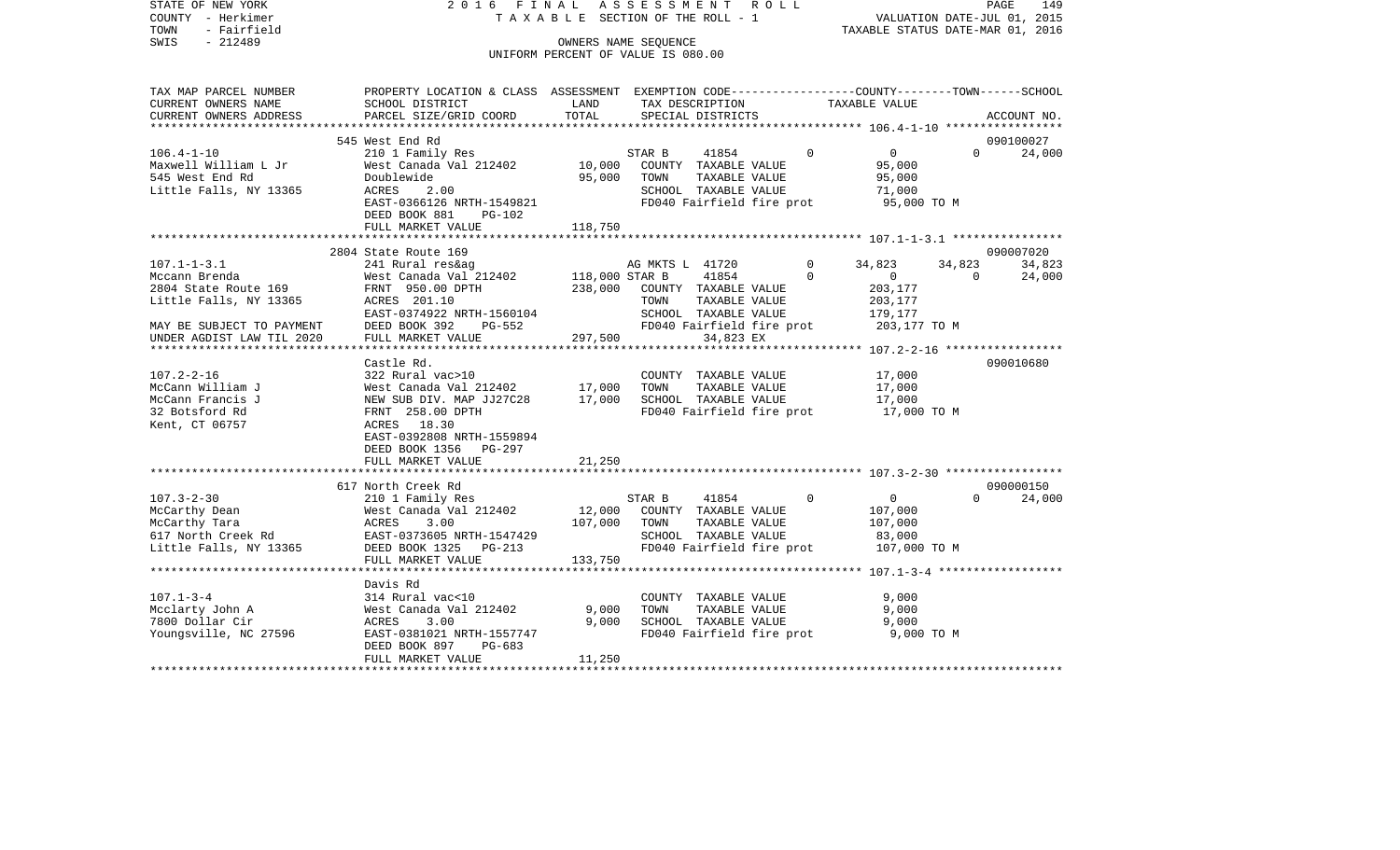| STATE OF NEW YORK<br>COUNTY - Herkimer<br>TOWN<br>- Fairfield   | 2016 FINAL<br>TAXABLE SECTION OF THE ROLL - 1                                                                     | ASSESSMENT ROLL                                            | 150<br>PAGE<br>VALUATION DATE-JUL 01, 2015<br>TAXABLE STATUS DATE-MAR 01, 2016 |                      |                           |                                       |                |                          |
|-----------------------------------------------------------------|-------------------------------------------------------------------------------------------------------------------|------------------------------------------------------------|--------------------------------------------------------------------------------|----------------------|---------------------------|---------------------------------------|----------------|--------------------------|
| $-212489$<br>SWIS                                               |                                                                                                                   | OWNERS NAME SEQUENCE<br>UNIFORM PERCENT OF VALUE IS 080.00 |                                                                                |                      |                           |                                       |                |                          |
|                                                                 |                                                                                                                   |                                                            |                                                                                |                      |                           |                                       |                |                          |
| TAX MAP PARCEL NUMBER<br>CURRENT OWNERS NAME                    | PROPERTY LOCATION & CLASS ASSESSMENT EXEMPTION CODE---------------COUNTY-------TOWN-----SCHOOL<br>SCHOOL DISTRICT | LAND                                                       |                                                                                |                      | TAX DESCRIPTION           | TAXABLE VALUE                         |                |                          |
| CURRENT OWNERS ADDRESS                                          | PARCEL SIZE/GRID COORD                                                                                            | TOTAL                                                      |                                                                                | SPECIAL DISTRICTS    |                           |                                       |                | ACCOUNT NO.              |
|                                                                 |                                                                                                                   |                                                            |                                                                                |                      |                           |                                       |                |                          |
|                                                                 | Parkhurst Rd                                                                                                      |                                                            |                                                                                |                      |                           |                                       |                | 090007650                |
| $100.4 - 1 - 12$                                                | 314 Rural vac<10                                                                                                  |                                                            |                                                                                | COUNTY TAXABLE VALUE |                           | 4,000                                 |                |                          |
| Mcconville Bruce E                                              | West Canada Val 212402                                                                                            | 4,000                                                      | TOWN                                                                           | TAXABLE VALUE        |                           | 4,000                                 |                |                          |
| Mcconville Maria M                                              | Life Use To Mc Convilles                                                                                          |                                                            | 4,000 SCHOOL TAXABLE VALUE                                                     |                      |                           | 4,000                                 |                |                          |
| 297 Parkhurst Rd                                                | FRNT 196.00 DPTH 230.00                                                                                           |                                                            |                                                                                |                      | FD040 Fairfield fire prot | 4,000 TO M                            |                |                          |
| Little Falls, NY 13365                                          | EAST-0371153 NRTH-1566322                                                                                         |                                                            |                                                                                |                      |                           |                                       |                |                          |
|                                                                 | DEED BOOK 876<br>$PG-233$                                                                                         |                                                            |                                                                                |                      |                           |                                       |                |                          |
|                                                                 | FULL MARKET VALUE                                                                                                 | 5,000                                                      |                                                                                |                      |                           |                                       |                |                          |
|                                                                 |                                                                                                                   |                                                            |                                                                                |                      |                           |                                       |                | 090007620                |
| $100.4 - 1 - 13$                                                | Parkhurst Rd<br>210 1 Family Res                                                                                  |                                                            | VET COM C 41132                                                                |                      |                           | $\circ$<br>12,000                     | $\Omega$       | $\overline{0}$           |
| Mcconville Bruce E                                              |                                                                                                                   |                                                            |                                                                                |                      |                           | $\overline{0}$<br>$\overline{0}$      | 16,000         | $\overline{\phantom{0}}$ |
| Mcconville Maria M                                              | West Canada Val 212402 10,000 VET COM T 41133<br>Life Use To Mc Convilles 82,000 STAR B 41854                     |                                                            |                                                                                |                      |                           | $\mathbf{0}$<br>$\overline{0}$        | $\overline{0}$ | 24,000                   |
| 297 Parkhurst Rd                                                | ACRES 1.00                                                                                                        |                                                            |                                                                                |                      | COUNTY TAXABLE VALUE      | 70,000                                |                |                          |
| Little Falls, NY 13365                                          | EAST-0370956 NRTH-1566360                                                                                         |                                                            | TOWN                                                                           | TAXABLE VALUE        |                           | 66,000                                |                |                          |
|                                                                 | DEED BOOK 876<br>PG-227                                                                                           |                                                            |                                                                                | SCHOOL TAXABLE VALUE |                           | 58,000                                |                |                          |
|                                                                 | FULL MARKET VALUE                                                                                                 | 102,500 FD040 Fairfield fire prot                          |                                                                                |                      |                           | 82,000 TO M                           |                |                          |
|                                                                 | ***********************                                                                                           | ***************                                            |                                                                                |                      |                           |                                       |                |                          |
|                                                                 | 2080 Davis Rd                                                                                                     |                                                            |                                                                                |                      |                           |                                       |                | 090010320                |
| $107.2 - 1 - 12.1$                                              | 322 Rural vac>10                                                                                                  |                                                            |                                                                                | COUNTY TAXABLE VALUE |                           | 27,000                                |                |                          |
| McEvoy Andrew J                                                 | West Canada Val 21<br>FRNT 686.50 DPTH<br>33BBC 33.30<br>West Canada Val 212402                                   | 27,000                                                     | TOWN                                                                           | TAXABLE VALUE        |                           | 27,000                                |                |                          |
| McEvoy Theresa A                                                |                                                                                                                   | 27,000                                                     |                                                                                | SCHOOL TAXABLE VALUE |                           | 27,000                                |                |                          |
| PO Box 1011<br>Little Falls, NY 13365 EAST-0390083 NRTH-1557919 | ACRES 33.20                                                                                                       |                                                            |                                                                                |                      |                           | FD040 Fairfield fire prot 27,000 TO M |                |                          |
|                                                                 | DEED BOOK 931 PG-569                                                                                              |                                                            |                                                                                |                      |                           |                                       |                |                          |
|                                                                 | FULL MARKET VALUE                                                                                                 | 33,750                                                     |                                                                                |                      |                           |                                       |                |                          |
|                                                                 |                                                                                                                   |                                                            |                                                                                |                      |                           |                                       |                |                          |
|                                                                 | 829 Davis Rd                                                                                                      |                                                            |                                                                                |                      |                           |                                       |                | 090008520                |
| $107.2 - 1 - 3$                                                 | 240 Rural res                                                                                                     |                                                            | STAR B                                                                         | 41854                |                           | $\overline{0}$<br>$\Omega$            | $\Omega$       | 24,000                   |
| McEvoy Jennifer R                                               | West Canada Val 212402                                                                                            | 28,000                                                     | COUNTY TAXABLE VALUE                                                           |                      |                           | 85,000                                |                |                          |
| Stack Thomas M                                                  | Doublewide                                                                                                        | 85,000                                                     | TOWN                                                                           | TAXABLE VALUE        |                           | 85,000                                |                |                          |
| 829 Davis Rd                                                    | ACRES 36.00                                                                                                       |                                                            |                                                                                | SCHOOL TAXABLE VALUE |                           | 61,000                                |                |                          |
| Little Falls, NY 13365                                          | EAST-0385658 NRTH-1558027                                                                                         |                                                            |                                                                                |                      | FD040 Fairfield fire prot | 85,000 TO M                           |                |                          |
|                                                                 | DEED BOOK 1547 PG-564                                                                                             |                                                            |                                                                                |                      |                           |                                       |                |                          |
|                                                                 | FULL MARKET VALUE                                                                                                 | 106,250                                                    |                                                                                |                      |                           |                                       |                |                          |
|                                                                 |                                                                                                                   |                                                            |                                                                                |                      |                           |                                       |                |                          |
| $106.4 - 1 - 7.4$                                               | neily Rd<br>210 1 Family Res<br>West Canada V <sup>-1</sup><br>FRNT                                               |                                                            | STAR B                                                                         | 41854                |                           | $\mathbf 0$<br>$\overline{0}$         | $\Omega$       | 24,000                   |
| 106.4-1-7.1<br>McGivern Tiffany M                               | West Canada Val 212402                                                                                            |                                                            | 15,000 COUNTY TAXABLE VALUE                                                    |                      |                           | 75,000                                |                |                          |
|                                                                 |                                                                                                                   | 75,000 TOWN                                                |                                                                                |                      | TAXABLE VALUE             | 75,000                                |                |                          |
| Little Falls, NY 13365                                          | ACRES<br>5.00                                                                                                     |                                                            |                                                                                | SCHOOL TAXABLE VALUE |                           | 51,000                                |                |                          |
|                                                                 | EAST-0371049 NRTH-1551194                                                                                         |                                                            |                                                                                |                      |                           |                                       |                |                          |
|                                                                 | PG-258<br>DEED BOOK 1370                                                                                          |                                                            |                                                                                |                      |                           |                                       |                |                          |
|                                                                 | FULL MARKET VALUE                                                                                                 | 93,750                                                     |                                                                                |                      |                           |                                       |                |                          |
|                                                                 |                                                                                                                   |                                                            |                                                                                |                      |                           |                                       |                |                          |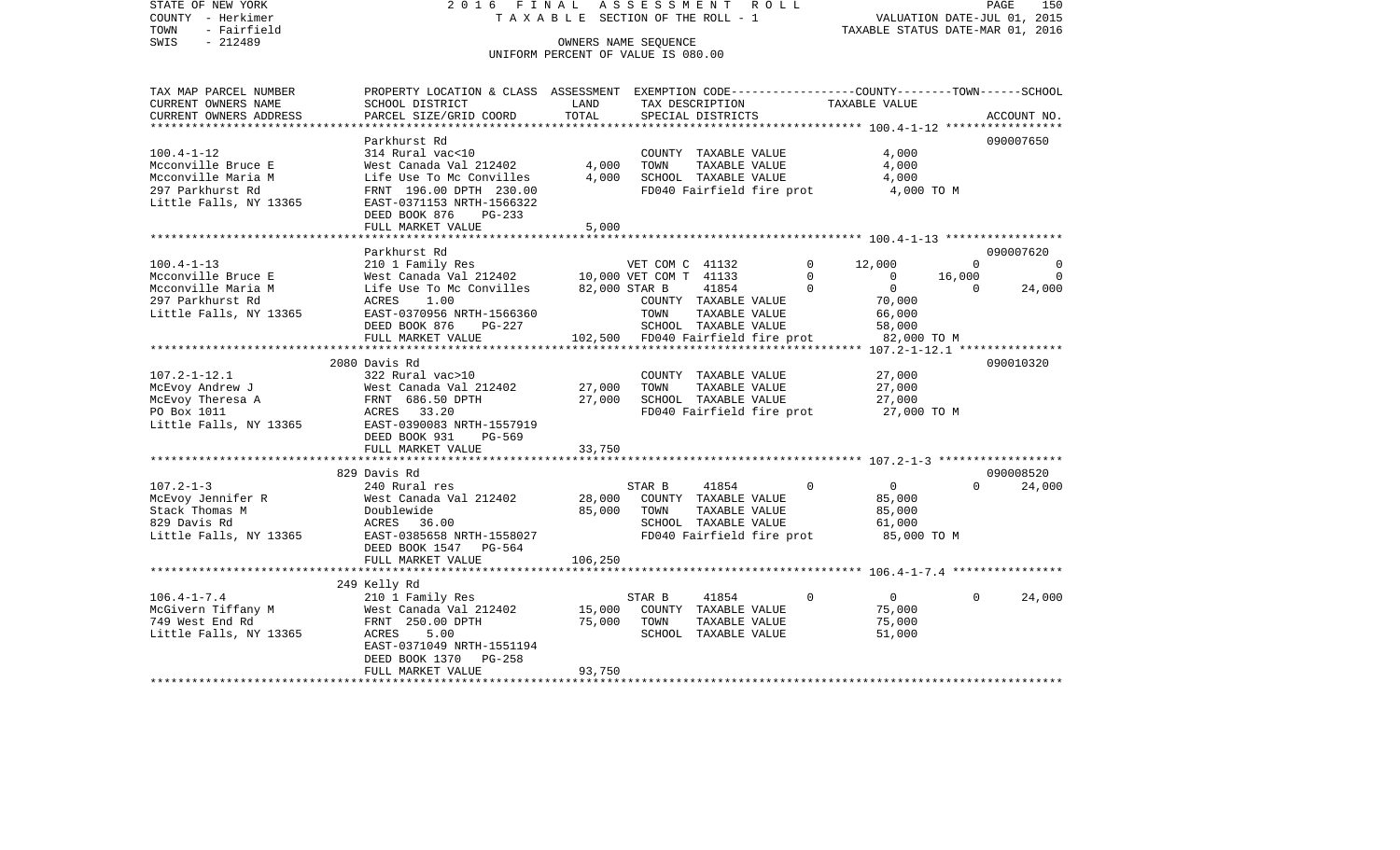| STATE OF NEW YORK<br>COUNTY - Herkimer<br>- Fairfield<br>TOWN<br>$-212489$<br>SWIS                                                              | 2016 FINAL<br>T A X A B L E SECTION OF THE ROLL - 1<br>UNIFORM PERCENT OF VALUE IS 080.00 | ROLL    |                              | VALUATION DATE-JUL 01, 2015<br>TAXABLE STATUS DATE-MAR 01, 2016 | PAGE | 151            |                                       |                |             |
|-------------------------------------------------------------------------------------------------------------------------------------------------|-------------------------------------------------------------------------------------------|---------|------------------------------|-----------------------------------------------------------------|------|----------------|---------------------------------------|----------------|-------------|
| TAX MAP PARCEL NUMBER THE PROPERTY LOCATION & CLASS ASSESSMENT EXEMPTION CODE--------------COUNTY-------TOWN------SCHOOL<br>CURRENT OWNERS NAME | SCHOOL DISTRICT                                                                           | LAND    |                              | TAX DESCRIPTION                                                 |      |                | TAXABLE VALUE                         |                |             |
| CURRENT OWNERS ADDRESS                                                                                                                          | PARCEL SIZE/GRID COORD                                                                    | TOTAL   |                              | SPECIAL DISTRICTS                                               |      |                |                                       |                | ACCOUNT NO. |
|                                                                                                                                                 | 218 Sandy Lane Rd                                                                         |         |                              |                                                                 |      |                |                                       |                |             |
| $095.4 - 1 - 7.7$                                                                                                                               | 270 Mfg housing                                                                           |         |                              | COUNTY TAXABLE VALUE                                            |      |                | 25,000                                |                |             |
| McMahon Christopher                                                                                                                             | West Canada Val 212402 15,000                                                             |         | TOWN                         | TAXABLE VALUE                                                   |      |                | 25,000                                |                |             |
| Gitto-McMahon Kathleen                                                                                                                          | ACRES 10.00                                                                               | 25,000  |                              | SCHOOL TAXABLE VALUE                                            |      |                | 25,000                                |                |             |
| PO Box 324                                                                                                                                      | EAST-0383830 NRTH-1580271                                                                 |         |                              |                                                                 |      |                | FD040 Fairfield fire prot 25,000 TO M |                |             |
| Ghent, NY 12075                                                                                                                                 | DEED BOOK 1591 PG-851                                                                     |         |                              |                                                                 |      |                |                                       |                |             |
|                                                                                                                                                 | FULL MARKET VALUE                                                                         | 31,250  |                              |                                                                 |      |                |                                       |                |             |
|                                                                                                                                                 |                                                                                           |         |                              |                                                                 |      |                |                                       |                |             |
|                                                                                                                                                 | 131 Old City Rd                                                                           |         |                              |                                                                 |      |                |                                       |                | 090086010   |
| $094.4 - 1 - 3.2$                                                                                                                               | 210 1 Family Res                                                                          |         | STAR B                       | 41854                                                           |      | $\Omega$       | $\overline{0}$                        | $\Omega$       | 24,000      |
|                                                                                                                                                 | West Canada Val 212402                                                                    | 10,000  |                              | COUNTY TAXABLE VALUE                                            |      |                | 140,000                               |                |             |
|                                                                                                                                                 |                                                                                           | 140,000 | TOWN                         | TAXABLE VALUE                                                   |      |                | 140,000                               |                |             |
| Medves Russell Mest Canada Va<br>Medves Beth MCRES 1.40<br>131 Old City Rd EAST-0362496 N<br>Newport, NY 13416 DEED BOOK 764                    | EAST-0362496 NRTH-1578090                                                                 |         |                              | SCHOOL TAXABLE VALUE                                            |      |                | 116,000                               |                |             |
|                                                                                                                                                 | PG-608<br>FULL MARKET VALUE                                                               | 175,000 |                              | FD040 Fairfield fire prot                                       |      |                | 140,000 TO M                          |                |             |
|                                                                                                                                                 |                                                                                           |         |                              |                                                                 |      |                |                                       |                |             |
|                                                                                                                                                 | 1417 Hardscrabble Rd                                                                      |         |                              |                                                                 |      |                |                                       |                |             |
| $101.1 - 2 - 5.3$                                                                                                                               | 322 Rural vac>10                                                                          |         |                              | COUNTY TAXABLE VALUE                                            |      |                | 14,000                                |                |             |
| Mergen Wade                                                                                                                                     | West Canada Val 212402                                                                    | 14,000  | TOWN                         | TAXABLE VALUE                                                   |      |                | 14,000                                |                |             |
| 601 Barrett Ave                                                                                                                                 | FRNT 110.00 DPTH                                                                          | 14,000  |                              | SCHOOL TAXABLE VALUE                                            |      |                | 14,000                                |                |             |
| Huntingdon Valley, PA 19006                                                                                                                     | ACRES 12.70                                                                               |         |                              | FD040 Fairfield fire prot                                       |      |                | 14,000 TO M                           |                |             |
|                                                                                                                                                 | EAST-0380213 NRTH-1572112                                                                 |         |                              |                                                                 |      |                |                                       |                |             |
|                                                                                                                                                 | FULL MARKET VALUE                                                                         | 17,500  |                              |                                                                 |      |                |                                       |                |             |
|                                                                                                                                                 |                                                                                           |         |                              |                                                                 |      |                |                                       |                |             |
|                                                                                                                                                 | 148 Lynch Rd                                                                              |         |                              |                                                                 |      |                |                                       |                | 090089106   |
| $106.2 - 3 - 18$                                                                                                                                | 240 Rural res                                                                             |         | CW_15_VET/ 41162             |                                                                 |      | $\overline{0}$ | 7,200                                 | $\Omega$       | $\Omega$    |
| Miller Benjamin M<br>Miller Allesandro A                                                                                                        | West Canada Val 212402 12,000 CW_DISBLD_ 41171                                            |         |                              |                                                                 |      | $\mathbf{0}$   | 14,250                                | $\overline{0}$ | $\Omega$    |
|                                                                                                                                                 | ACRES<br>4.00                                                                             |         | 95,000 STAR B                | 41854                                                           |      | $\Omega$       | $\overline{0}$                        | $\Omega$       | 24,000      |
| 148 Lynch Rd                                                                                                                                    | EAST-0367114 NRTH-1552471                                                                 |         |                              | COUNTY TAXABLE VALUE                                            |      |                | 73,550                                |                |             |
| Little Falls, NY 13365                                                                                                                          | DEED BOOK 1481 PG-780                                                                     |         | TOWN                         | TAXABLE VALUE                                                   |      |                | 95,000                                |                |             |
|                                                                                                                                                 | FULL MARKET VALUE                                                                         |         | 118,750 SCHOOL TAXABLE VALUE |                                                                 |      |                | 71,000                                |                |             |
|                                                                                                                                                 |                                                                                           |         |                              | FD040 Fairfield fire prot                                       |      |                | 95,000 TO M                           |                |             |
|                                                                                                                                                 | 315 Castle Rd                                                                             |         |                              |                                                                 |      |                |                                       |                |             |
| $101.4 - 7 - 2$                                                                                                                                 | 311 Res vac land                                                                          |         |                              | COUNTY TAXABLE VALUE                                            |      |                | 9,000                                 |                |             |
| Miller Erick                                                                                                                                    | West Canada Val 212402                                                                    | 9,000   | TOWN                         | TAXABLE VALUE                                                   |      |                | 9,000                                 |                |             |
| Attn: James Miller                                                                                                                              | ACRES<br>8.00                                                                             | 9,000   |                              | SCHOOL TAXABLE VALUE                                            |      |                | 9,000                                 |                |             |
| PO Box 536                                                                                                                                      | EAST-0390124 NRTH-1562224                                                                 |         |                              | FD040 Fairfield fire prot                                       |      |                | 9,000 TO M                            |                |             |
| Newport, NY 13416                                                                                                                               | DEED BOOK 895<br>PG-148                                                                   |         |                              |                                                                 |      |                |                                       |                |             |
|                                                                                                                                                 | FULL MARKET VALUE                                                                         | 11,250  |                              |                                                                 |      |                |                                       |                |             |
|                                                                                                                                                 |                                                                                           |         |                              |                                                                 |      |                |                                       |                |             |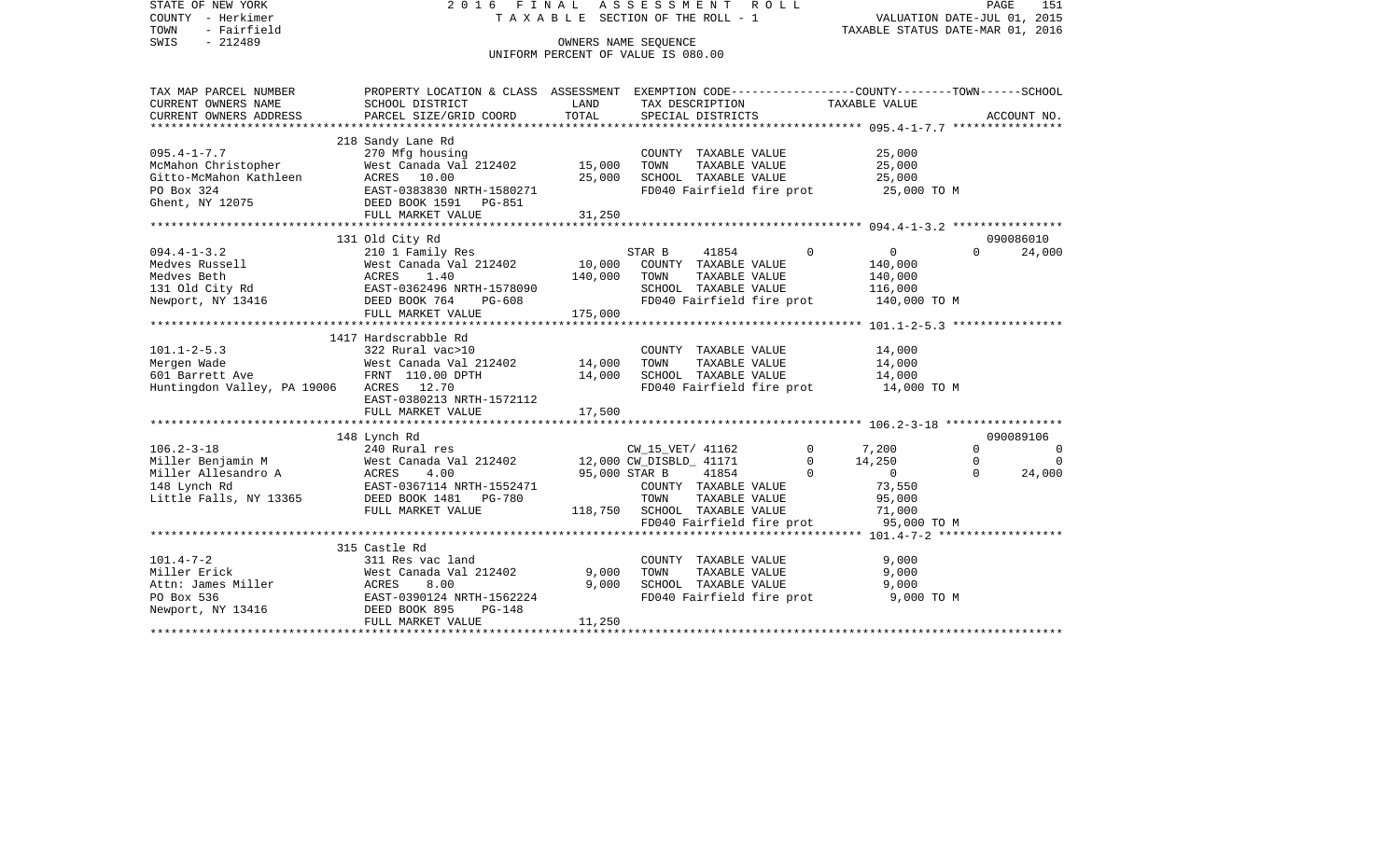| STATE OF NEW YORK<br>COUNTY - Herkimer<br>- Fairfield<br>TOWN          | 2016 FINAL ASSESSMENT                                                                          | TAXABLE SECTION OF THE ROLL - 1                            |        |                                      | R O L L     | VALUATION DATE-JUL 01, 2015<br>TAXABLE STATUS DATE-MAR 01, 2016 |          | PAGE<br>152 |
|------------------------------------------------------------------------|------------------------------------------------------------------------------------------------|------------------------------------------------------------|--------|--------------------------------------|-------------|-----------------------------------------------------------------|----------|-------------|
| SWIS<br>$-212489$                                                      |                                                                                                | OWNERS NAME SEOUENCE<br>UNIFORM PERCENT OF VALUE IS 080.00 |        |                                      |             |                                                                 |          |             |
| TAX MAP PARCEL NUMBER                                                  | PROPERTY LOCATION & CLASS ASSESSMENT EXEMPTION CODE---------------COUNTY-------TOWN-----SCHOOL |                                                            |        |                                      |             |                                                                 |          |             |
| CURRENT OWNERS NAME<br>CURRENT OWNERS ADDRESS<br>********************* | SCHOOL DISTRICT<br>PARCEL SIZE/GRID COORD                                                      | LAND<br>TOTAL                                              |        | TAX DESCRIPTION<br>SPECIAL DISTRICTS |             | TAXABLE VALUE                                                   |          | ACCOUNT NO. |
|                                                                        | 1667 Castle Rd                                                                                 |                                                            |        |                                      |             |                                                                 |          | 090100043   |
| $095.3 - 1 - 13$                                                       | 210 1 Family Res                                                                               |                                                            | STAR B | 41854                                | $\mathbf 0$ | $\mathbf 0$                                                     | $\Omega$ | 24,000      |
| Miller James E                                                         | West Canada Val 212402                                                                         | 11,000                                                     |        | COUNTY TAXABLE VALUE                 |             | 88,000                                                          |          |             |
| PO Box 536                                                             | ACRES<br>2.10                                                                                  | 88,000                                                     | TOWN   | TAXABLE VALUE                        |             | 88,000                                                          |          |             |
| Newport, NY 13416                                                      | EAST-0376778 NRTH-1580538                                                                      |                                                            |        | SCHOOL TAXABLE VALUE                 |             | 64,000                                                          |          |             |
|                                                                        | DEED BOOK 679<br>PG-219                                                                        |                                                            |        | FD040 Fairfield fire prot            |             | 88,000 TO M                                                     |          |             |
|                                                                        | FULL MARKET VALUE                                                                              | 110,000                                                    |        |                                      |             |                                                                 |          |             |
|                                                                        |                                                                                                |                                                            |        |                                      |             |                                                                 |          |             |
|                                                                        | 1687 Castle Rd                                                                                 |                                                            |        |                                      |             |                                                                 |          | 090100003   |
| $095.3 - 1 - 14$                                                       | 270 Mfg housing                                                                                |                                                            |        | COUNTY TAXABLE VALUE                 |             | 27,000                                                          |          |             |
| Miller James E                                                         | West Canada Val 212402                                                                         | 7,000                                                      | TOWN   | TAXABLE VALUE                        |             | 27,000                                                          |          |             |
| Miller Patricia                                                        | FRNT 85.00 DPTH 275.00                                                                         | 27,000                                                     |        | SCHOOL TAXABLE VALUE                 |             | 27,000                                                          |          |             |
| PO Box 536                                                             | EAST-0376999 NRTH-1580542                                                                      |                                                            |        | FD040 Fairfield fire prot            |             | 27,000 TO M                                                     |          |             |
| Newport, NY 13416                                                      | DEED BOOK 1422 PG-53                                                                           |                                                            |        |                                      |             |                                                                 |          |             |
|                                                                        | FULL MARKET VALUE                                                                              | 33,750                                                     |        |                                      |             |                                                                 |          |             |
|                                                                        | 104 North Creek Rd                                                                             |                                                            |        |                                      |             |                                                                 |          | 090088070   |
| $106.4 - 1 - 31.5$                                                     | 210 1 Family Res                                                                               |                                                            | STAR B | 41854                                | $\Omega$    | $\Omega$                                                        | $\Omega$ | 24,000      |
| Miller Rosemary                                                        | West Canada Val 212402                                                                         | 11,000                                                     |        | COUNTY TAXABLE VALUE                 |             | 80,000                                                          |          |             |
| 104 North Creek Rd                                                     | harold deceased/rosemary                                                                       | 80,000                                                     | TOWN   | TAXABLE VALUE                        |             | 80,000                                                          |          |             |
| Little Falls, NY 13365                                                 | ACRES<br>2.00                                                                                  |                                                            |        | SCHOOL TAXABLE VALUE                 |             | 56,000                                                          |          |             |
|                                                                        | EAST-0363785 NRTH-1545934                                                                      |                                                            |        | FD040 Fairfield fire prot            |             | 80,000 TO M                                                     |          |             |
|                                                                        | DEED BOOK 1273 PG-684                                                                          |                                                            |        |                                      |             |                                                                 |          |             |
|                                                                        | FULL MARKET VALUE                                                                              | 100,000                                                    |        |                                      |             |                                                                 |          |             |
|                                                                        |                                                                                                |                                                            |        |                                      |             |                                                                 |          |             |
|                                                                        | 608 Parkhurst Rd                                                                               |                                                            |        |                                      |             |                                                                 |          |             |
| $101.3 - 1 - 12.2$                                                     | 210 1 Family Res                                                                               |                                                            | STAR B | 41854                                | $\Omega$    | $\overline{0}$                                                  | $\Omega$ | 24,000      |
| Miller Roy                                                             | West Canada Val 212402                                                                         | 11,000                                                     |        | COUNTY TAXABLE VALUE                 |             | 135,000                                                         |          |             |
| Miller Linda                                                           | ACRES<br>2.00                                                                                  | 135,000                                                    | TOWN   | TAXABLE VALUE                        |             | 135,000                                                         |          |             |
| PO Box 504                                                             | EAST-0376674 NRTH-1563829                                                                      |                                                            |        | SCHOOL TAXABLE VALUE                 |             | 111,000                                                         |          |             |
| Middleville, NY 13406                                                  | DEED BOOK 869<br>$PG-72$                                                                       |                                                            |        | FD040 Fairfield fire prot            |             | 135,000 TO M                                                    |          |             |
|                                                                        | FULL MARKET VALUE                                                                              | 168,750                                                    |        |                                      |             |                                                                 |          |             |
|                                                                        |                                                                                                |                                                            |        |                                      |             |                                                                 |          |             |
|                                                                        | 112 State Route 29                                                                             |                                                            |        |                                      | $\mathbf 0$ | $\overline{0}$                                                  | $\Omega$ | 090003270   |
| $100.4 - 1 - 1$<br>Miller Stephen                                      | 210 1 Family Res<br>West Canada Val 212402                                                     | 7,000                                                      | STAR B | 41854<br>COUNTY TAXABLE VALUE        |             | 26,000                                                          |          | 24,000      |
| Miller Cynthia G                                                       | FRNT<br>5.00 DPTH 330.00                                                                       | 26,000                                                     | TOWN   | TAXABLE VALUE                        |             | 26,000                                                          |          |             |
| 112 State Route 29                                                     | EAST-0369058 NRTH-1569050                                                                      |                                                            |        | SCHOOL TAXABLE VALUE                 |             | 2,000                                                           |          |             |
| PO Box 147                                                             | DEED BOOK 1218<br>PG-336                                                                       |                                                            |        | FD040 Fairfield fire prot            |             | 26,000 TO M                                                     |          |             |
| Middleville, NY 13406                                                  | FULL MARKET VALUE                                                                              | 32,500                                                     |        |                                      |             |                                                                 |          |             |
|                                                                        |                                                                                                |                                                            |        |                                      |             |                                                                 |          |             |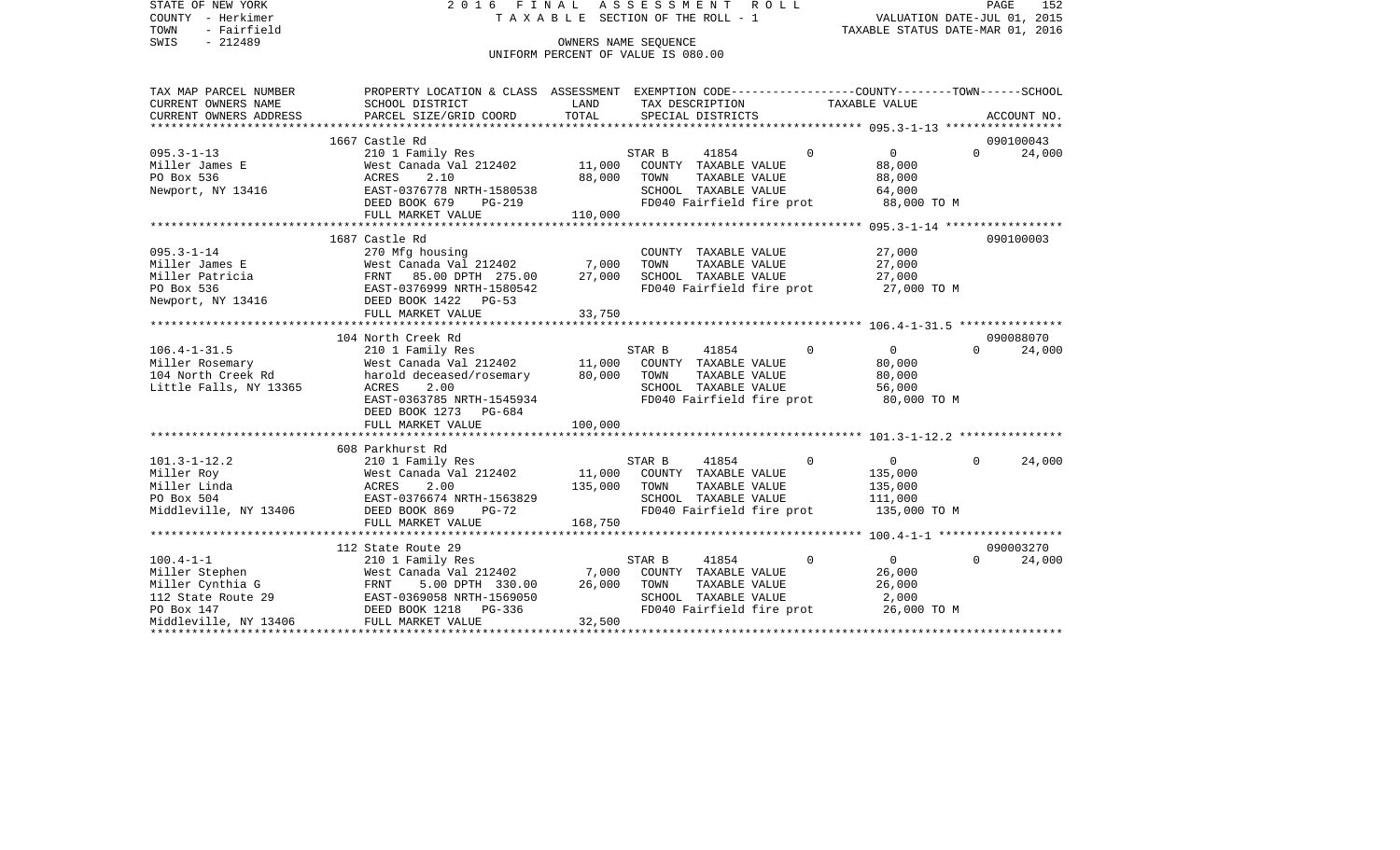STATE OF NEW YORK 2 0 1 6 F I N A L A S S E S S M E N T R O L L PAGE 153 COUNTY - Herkimer T A X A B L E SECTION OF THE ROLL - 1 VALUATION DATE-JUL 01, 2015 TOWN - Fairfield TAXABLE STATUS DATE-MAR 01, 2016 SWIS - 212489 OWNERS NAME SEQUENCE

UNIFORM PERCENT OF VALUE IS 080.00

| TAX MAP PARCEL NUMBER                                                                                                                                                                                | PROPERTY LOCATION & CLASS ASSESSMENT EXEMPTION CODE---------------COUNTY-------TOWN-----SCHOOL                                                                                                                                                           |              |                 |                                              |         |                                                |          |             |
|------------------------------------------------------------------------------------------------------------------------------------------------------------------------------------------------------|----------------------------------------------------------------------------------------------------------------------------------------------------------------------------------------------------------------------------------------------------------|--------------|-----------------|----------------------------------------------|---------|------------------------------------------------|----------|-------------|
| CURRENT OWNERS NAME                                                                                                                                                                                  | SCHOOL DISTRICT                                                                                                                                                                                                                                          | LAND         | TAX DESCRIPTION |                                              |         | TAXABLE VALUE                                  |          |             |
| CURRENT OWNERS ADDRESS                                                                                                                                                                               | PARCEL SIZE/GRID COORD                                                                                                                                                                                                                                   | TOTAL        |                 | SPECIAL DISTRICTS                            |         |                                                |          | ACCOUNT NO. |
|                                                                                                                                                                                                      |                                                                                                                                                                                                                                                          |              |                 |                                              |         |                                                |          |             |
|                                                                                                                                                                                                      | 716 Cole Rd                                                                                                                                                                                                                                              |              |                 |                                              |         |                                                |          | 090009570   |
| $107.2 - 1 - 24.1$                                                                                                                                                                                   | USICALLE farm<br>Nest Canada Val 212402 127,000 AG MKTS                                                                                                                                                                                                  |              |                 | AGRIC 10 Y 41700                             |         | $\begin{array}{c} 0 \\ 0 \end{array}$          |          | 20,000      |
|                                                                                                                                                                                                      |                                                                                                                                                                                                                                                          |              |                 | 41730                                        |         |                                                |          | 20,264      |
| millington Amy<br>630 Oregon Trail<br>Pine Bush, NY 12566                                                                                                                                            | split 24.2-9/04 240,000 AGRIC 10 Y 42100 0                                                                                                                                                                                                               |              |                 |                                              |         | 5,000 5,000 5,000                              |          |             |
|                                                                                                                                                                                                      | FRNT 6879.00 DPTH<br>ACRES 221.40                                                                                                                                                                                                                        |              |                 | COUNTY TAXABLE VALUE                         |         | 194,736                                        |          |             |
|                                                                                                                                                                                                      |                                                                                                                                                                                                                                                          |              | TOWN            | TAXABLE VALUE                                |         | 194,736                                        |          |             |
|                                                                                                                                                                                                      |                                                                                                                                                                                                                                                          |              |                 |                                              |         |                                                |          |             |
| MAY BE SUBJECT TO PAYMENT                                                                                                                                                                            | EAST-0386204 NRTH-1553164 SCHOOL TAXABLE VALUE 194,736 194,736<br>DEED BOOK 879 PG-116 FD040 Fairfield fire prot 240,000 TO M<br>DEED BOOK 879                                                                                                           |              |                 |                                              |         |                                                |          |             |
|                                                                                                                                                                                                      | FULL MARKET VALUE                                                                                                                                                                                                                                        | 300,000      |                 |                                              |         |                                                |          |             |
|                                                                                                                                                                                                      |                                                                                                                                                                                                                                                          |              |                 |                                              |         |                                                |          |             |
|                                                                                                                                                                                                      | 805 Cole Rd                                                                                                                                                                                                                                              |              |                 |                                              |         |                                                |          |             |
| $107.2 - 1 - 22.5$<br>107.2-1-22.5 210 1 Family Res<br>Millington David West Canada Val 21<br>Millington Amy FRNT 250.00 DPTH<br>805 Cole Rd ACRES 3.00<br>Little Falls, NY 13365 EAST-0385733 NRTH- |                                                                                                                                                                                                                                                          |              |                 |                                              | $\circ$ | $\overline{0}$                                 | $\Omega$ | 24,000      |
|                                                                                                                                                                                                      |                                                                                                                                                                                                                                                          |              |                 |                                              |         | 83,000                                         |          |             |
|                                                                                                                                                                                                      |                                                                                                                                                                                                                                                          |              |                 | TAXABLE VALUE                                |         | 83,000                                         |          |             |
|                                                                                                                                                                                                      |                                                                                                                                                                                                                                                          |              |                 | SCHOOL TAXABLE VALUE                         |         | 59,000                                         |          |             |
|                                                                                                                                                                                                      | EAST-0385733 NRTH-1555174                                                                                                                                                                                                                                |              |                 |                                              |         |                                                |          |             |
|                                                                                                                                                                                                      | DEED BOOK 1301 PG-637                                                                                                                                                                                                                                    |              |                 |                                              |         |                                                |          |             |
|                                                                                                                                                                                                      | FULL MARKET VALUE                                                                                                                                                                                                                                        | 103,750      |                 |                                              |         |                                                |          |             |
|                                                                                                                                                                                                      |                                                                                                                                                                                                                                                          |              |                 |                                              |         |                                                |          |             |
|                                                                                                                                                                                                      | 470 Cole Rd                                                                                                                                                                                                                                              |              |                 |                                              |         |                                                |          | 090007080   |
|                                                                                                                                                                                                      |                                                                                                                                                                                                                                                          |              |                 |                                              |         | 28,451 28,451                                  |          | 28,451      |
|                                                                                                                                                                                                      |                                                                                                                                                                                                                                                          |              |                 |                                              |         |                                                | $\Omega$ | 24,000      |
|                                                                                                                                                                                                      |                                                                                                                                                                                                                                                          |              |                 |                                              |         |                                                |          |             |
|                                                                                                                                                                                                      |                                                                                                                                                                                                                                                          |              |                 |                                              |         |                                                |          |             |
|                                                                                                                                                                                                      | 177.4-2-9<br>Millington Donald<br>Milington Donald<br>Mildred ACRES 189.00<br>470 Cole Rd EAST-0385871 NRTH-1549723<br>Little Falls, NY 13365<br>DEED BOOK 00532 PG-00152<br>DEED BOOK 00532 PG-00152<br>2011 - 2012<br>2012<br>2012<br>2012<br>2012<br> |              |                 |                                              |         |                                                |          |             |
|                                                                                                                                                                                                      | FULL MARKET VALUE                                                                                                                                                                                                                                        |              |                 |                                              |         | 233,750 FD040 Fairfield fire prot 187,000 TO M |          |             |
| MAY BE SUBJECT TO PAYMENT                                                                                                                                                                            |                                                                                                                                                                                                                                                          |              |                 |                                              |         |                                                |          |             |
| UNDER AGDIST LAW TIL 2023                                                                                                                                                                            |                                                                                                                                                                                                                                                          |              |                 |                                              |         |                                                |          |             |
|                                                                                                                                                                                                      |                                                                                                                                                                                                                                                          |              |                 |                                              |         |                                                |          |             |
|                                                                                                                                                                                                      | 143 Frye Rd                                                                                                                                                                                                                                              |              |                 |                                              |         |                                                |          | 090002910   |
| $107.1 - 1 - 17.1$                                                                                                                                                                                   | 241 Rural res&ag                                                                                                                                                                                                                                         |              | AG MKTS         | 41730                                        |         | $0 \t 12,498 \t 12,498$                        |          | 12,498      |
|                                                                                                                                                                                                      | West Canada Val 212402 53,500 COUNTY TAXABLE VALUE                                                                                                                                                                                                       |              |                 |                                              |         | 94,002                                         |          |             |
| Millington John D West Canada Val 21<br>Millington Amy L FRNT 3869.00 DPTH<br>630 OregonTrail ACRES 80.80                                                                                            |                                                                                                                                                                                                                                                          | 106,500 TOWN |                 | TAXABLE VALUE 94,002<br>TAXABLE VALUE 94,002 |         |                                                |          |             |
| 630 OregonTrail                                                                                                                                                                                      | ACRES 80.80                                                                                                                                                                                                                                              |              |                 | SCHOOL TAXABLE VALUE                         |         |                                                |          |             |
| Pine Bush, NY 12566                                                                                                                                                                                  | EAST-0380575 NRTH-1554076<br>DEED BOOK 1604    PG-147                                                                                                                                                                                                    |              |                 |                                              |         | FD040 Fairfield fire prot 106,500 TO M         |          |             |
| PRIOR OWNER ON 3/01/2016                                                                                                                                                                             | FULL MARKET VALUE                                                                                                                                                                                                                                        | 133,125      |                 |                                              |         |                                                |          |             |
| Millington John D                                                                                                                                                                                    |                                                                                                                                                                                                                                                          |              |                 |                                              |         |                                                |          |             |
| MAY BE SUBJECT TO PAYMENT                                                                                                                                                                            |                                                                                                                                                                                                                                                          |              |                 |                                              |         |                                                |          |             |
| UNDER AGDIST LAW TIL 2023                                                                                                                                                                            |                                                                                                                                                                                                                                                          |              |                 |                                              |         |                                                |          |             |
|                                                                                                                                                                                                      |                                                                                                                                                                                                                                                          |              |                 |                                              |         |                                                |          |             |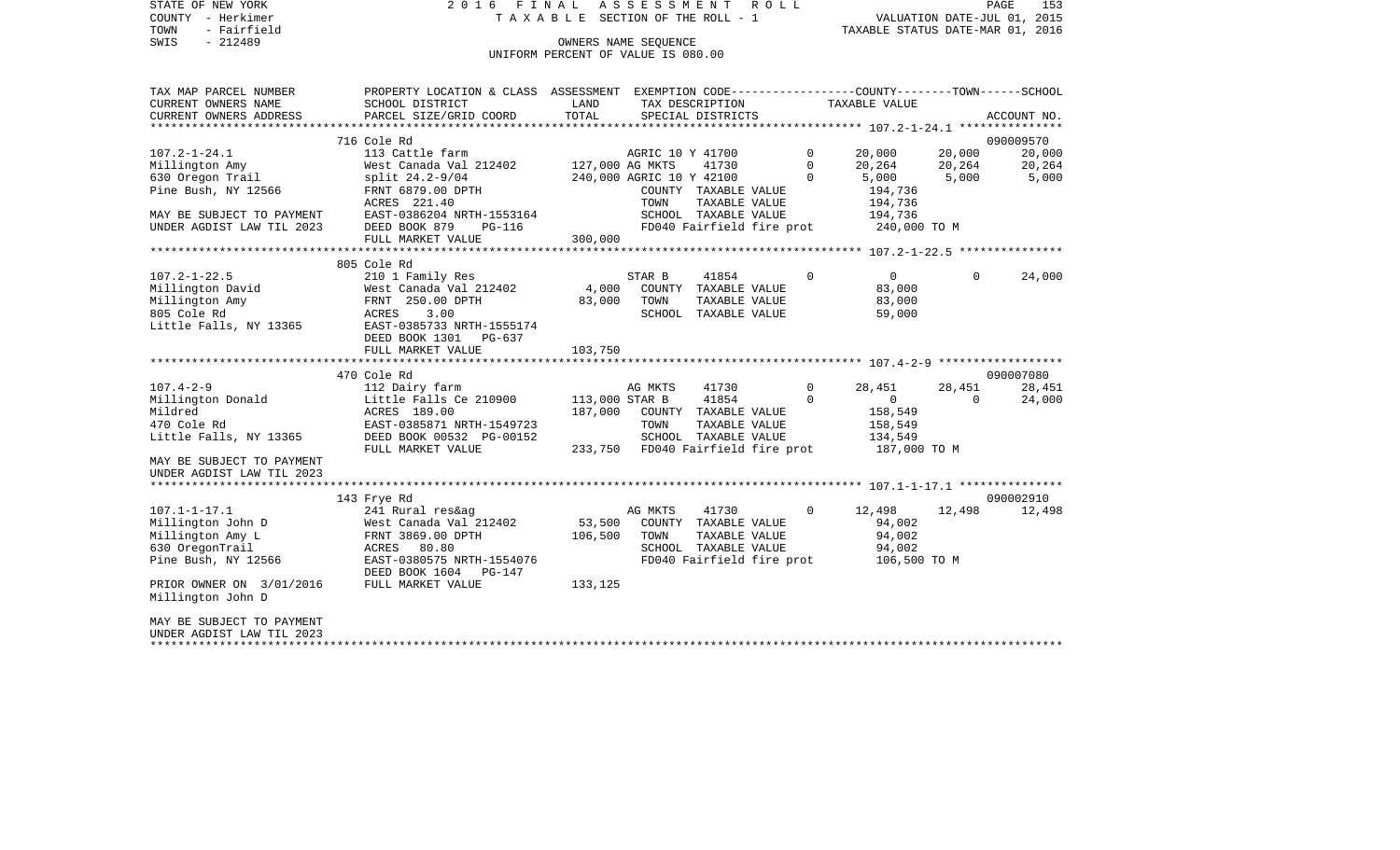| STATE OF NEW YORK<br>COUNTY - Herkimer<br>- Fairfield<br>TOWN<br>$-212489$<br>SWIS | 2016 FINAL ASSESSMENT                                                                          | TAXABLE SECTION OF THE ROLL - 1<br>OWNERS NAME SEOUENCE<br>UNIFORM PERCENT OF VALUE IS 080.00 |                  |                           | R O L L |             | TAXABLE STATUS DATE-MAR 01, 2016 | VALUATION DATE-JUL 01, 2015 | PAGE<br>154 |
|------------------------------------------------------------------------------------|------------------------------------------------------------------------------------------------|-----------------------------------------------------------------------------------------------|------------------|---------------------------|---------|-------------|----------------------------------|-----------------------------|-------------|
| TAX MAP PARCEL NUMBER                                                              | PROPERTY LOCATION & CLASS ASSESSMENT EXEMPTION CODE---------------COUNTY-------TOWN-----SCHOOL |                                                                                               |                  |                           |         |             |                                  |                             |             |
| CURRENT OWNERS NAME                                                                | SCHOOL DISTRICT                                                                                | LAND                                                                                          |                  | TAX DESCRIPTION           |         |             | TAXABLE VALUE                    |                             |             |
| CURRENT OWNERS ADDRESS                                                             | PARCEL SIZE/GRID COORD                                                                         | TOTAL                                                                                         |                  | SPECIAL DISTRICTS         |         |             |                                  |                             | ACCOUNT NO. |
|                                                                                    | Frye Rd                                                                                        |                                                                                               |                  |                           |         |             |                                  |                             |             |
| $107.1 - 1 - 17.6$                                                                 | 105 Vac farmland                                                                               |                                                                                               | AG MKTS L 41720  |                           |         | $\Omega$    | 14,404                           | 14,404                      | 14,404      |
| Millington John D                                                                  | West Canada Val 212402                                                                         | 50,000                                                                                        |                  | COUNTY TAXABLE VALUE      |         |             | 35,596                           |                             |             |
| Millington Amy L                                                                   | FRNT 4482.00 DPTH                                                                              | 50,000                                                                                        | TOWN             | TAXABLE VALUE             |         |             | 35,596                           |                             |             |
| 630 Oregon Trail                                                                   | ACRES 100.00                                                                                   |                                                                                               |                  | SCHOOL TAXABLE VALUE      |         |             | 35,596                           |                             |             |
| Pine Bush, NY 12566                                                                | EAST-0381113 NRTH-1552557                                                                      |                                                                                               |                  |                           |         |             |                                  |                             |             |
|                                                                                    | DEED BOOK 1431 PG-186                                                                          |                                                                                               |                  |                           |         |             |                                  |                             |             |
| MAY BE SUBJECT TO PAYMENT                                                          | FULL MARKET VALUE                                                                              | 62,500                                                                                        |                  |                           |         |             |                                  |                             |             |
| UNDER AGDIST LAW TIL 2020                                                          |                                                                                                |                                                                                               |                  |                           |         |             |                                  |                             |             |
|                                                                                    | 521 Stahl Rd                                                                                   |                                                                                               |                  |                           |         |             |                                  |                             | 090009840   |
| $107.2 - 1 - 25.1$                                                                 | 240 Rural res                                                                                  |                                                                                               | AG MKTS          | 41730                     |         | $\Omega$    | 17,373                           | 17,373                      | 17,373      |
| Millington Lee                                                                     | West Canada Val 212402                                                                         | 75,000 STAR B                                                                                 |                  | 41854                     |         | $\Omega$    | $\overline{0}$                   | $\Omega$                    | 24,000      |
| Millington Deborah                                                                 | Split -Part To Drier                                                                           | 180,000                                                                                       |                  | COUNTY TAXABLE VALUE      |         |             | 162,627                          |                             |             |
| 521 Stahl Rd                                                                       | ACRES 114.30                                                                                   |                                                                                               | TOWN             | TAXABLE VALUE             |         |             | 162,627                          |                             |             |
| Little Falls, NY 13365                                                             | EAST-0388188 NRTH-1552698                                                                      |                                                                                               |                  | SCHOOL TAXABLE VALUE      |         |             | 138,627                          |                             |             |
|                                                                                    | DEED BOOK 913<br>$PG-353$                                                                      |                                                                                               |                  | FD040 Fairfield fire prot |         |             | 180,000 TO M                     |                             |             |
| MAY BE SUBJECT TO PAYMENT<br>UNDER AGDIST LAW TIL 2023                             | FULL MARKET VALUE                                                                              | 225,000                                                                                       |                  |                           |         |             |                                  |                             |             |
|                                                                                    |                                                                                                |                                                                                               |                  |                           |         |             |                                  |                             |             |
|                                                                                    | Cole Rd                                                                                        |                                                                                               |                  |                           |         |             |                                  |                             |             |
| $107.2 - 1 - 22.4$                                                                 | 105 Vac farmland                                                                               |                                                                                               |                  | COUNTY TAXABLE VALUE      |         |             | 10,000                           |                             |             |
| Millington Tom                                                                     | West Canada Val 212402                                                                         | 10,000                                                                                        | TOWN             | TAXABLE VALUE             |         |             | 10,000                           |                             |             |
| Millington Heidi                                                                   | FRNT 1675.00 DPTH                                                                              | 10,000                                                                                        |                  | SCHOOL TAXABLE VALUE      |         |             | 10,000                           |                             |             |
| 591 Cole Rd                                                                        | ACRES 20.00                                                                                    |                                                                                               |                  |                           |         |             |                                  |                             |             |
| Little Falls, NY 13365                                                             | EAST-0386589 NRTH-1555184                                                                      |                                                                                               |                  |                           |         |             |                                  |                             |             |
|                                                                                    | DEED BOOK 1295 PG-21                                                                           |                                                                                               |                  |                           |         |             |                                  |                             |             |
|                                                                                    | FULL MARKET VALUE<br>***********************                                                   | 12,500<br>********                                                                            |                  |                           |         |             |                                  |                             |             |
|                                                                                    | 591 Cole Road                                                                                  |                                                                                               |                  |                           |         |             |                                  |                             |             |
| $107.2 - 1 - 24.2$                                                                 | 241 Rural res&ag                                                                               |                                                                                               | AGRIC 10 Y 41700 |                           |         | $\mathbf 0$ | 8,000                            | 8,000                       | 8,000       |
| Millington Tom O                                                                   | West Canada Val 212402                                                                         | 18,000 STAR B                                                                                 |                  | 41854                     |         | $\Omega$    | $\mathbf{0}$                     | $\Omega$                    | 24,000      |
| Millington Heidi O                                                                 | FB4 incomplete                                                                                 | 128,000                                                                                       |                  | COUNTY TAXABLE VALUE      |         |             | 120,000                          |                             |             |
| 591 Cole Road                                                                      | FRNT 1624.00 DPTH                                                                              |                                                                                               | TOWN             | TAXABLE VALUE             |         |             | 120,000                          |                             |             |
| Little Falls, NY 13365                                                             | ACRES 21.90                                                                                    |                                                                                               |                  | SCHOOL TAXABLE VALUE      |         |             | 96,000                           |                             |             |
|                                                                                    | EAST-0385386 NRTH-1552227                                                                      |                                                                                               |                  | FD040 Fairfield fire prot |         |             | 128,000 TO M                     |                             |             |
|                                                                                    | DEED BOOK 1158<br>PG-511                                                                       |                                                                                               |                  |                           |         |             |                                  |                             |             |
|                                                                                    | FULL MARKET VALUE                                                                              | 160,000                                                                                       |                  |                           |         |             |                                  |                             |             |
|                                                                                    |                                                                                                |                                                                                               |                  |                           |         |             |                                  |                             |             |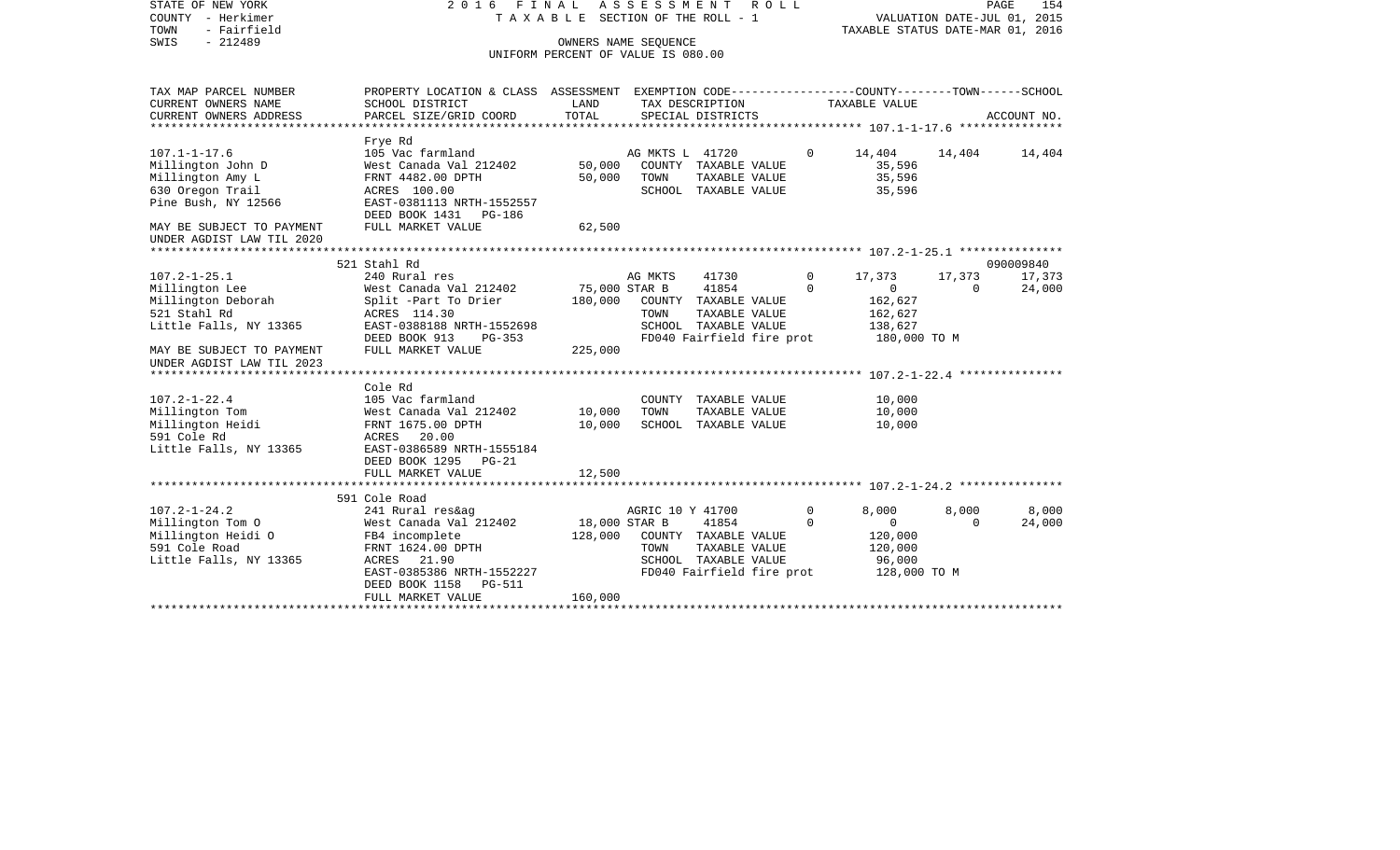| TOWN<br>- Fairfield<br>SWIS<br>$-212489$  |                                                                                                 |                                    | OWNERS NAME SEQUENCE    |                                       |          | TAXABLE STATUS DATE-MAR 01, 2016                             |             |                |
|-------------------------------------------|-------------------------------------------------------------------------------------------------|------------------------------------|-------------------------|---------------------------------------|----------|--------------------------------------------------------------|-------------|----------------|
|                                           |                                                                                                 | UNIFORM PERCENT OF VALUE IS 080.00 |                         |                                       |          |                                                              |             |                |
| TAX MAP PARCEL NUMBER                     | PROPERTY LOCATION & CLASS ASSESSMENT EXEMPTION CODE---------------COUNTY-------TOWN------SCHOOL |                                    |                         |                                       |          |                                                              |             |                |
| CURRENT OWNERS NAME                       | SCHOOL DISTRICT                                                                                 | LAND                               |                         | TAX DESCRIPTION                       |          | TAXABLE VALUE                                                |             |                |
| CURRENT OWNERS ADDRESS                    | PARCEL SIZE/GRID COORD                                                                          | TOTAL                              |                         | SPECIAL DISTRICTS                     |          |                                                              |             | ACCOUNT NO.    |
|                                           | **************************                                                                      |                                    |                         |                                       |          |                                                              |             |                |
|                                           | 381 West End Rd                                                                                 |                                    |                         |                                       |          |                                                              |             | 090003780      |
| $106.4 - 1 - 24$                          | 240 Rural res                                                                                   |                                    | VET WAR C 41122         |                                       |          | 7,200                                                        | $\mathbf 0$ | $\mathbf 0$    |
| Mitchell Howard                           | West Canada Val 212402                                                                          |                                    | 17,000 VET WAR T 41123  |                                       | $\Omega$ | 0                                                            | 9,600       | $\overline{0}$ |
| Mitchell Corliss                          | ACRES<br>13.10                                                                                  |                                    | 110,000 VET DIS C 41142 |                                       | $\Omega$ | 24,000                                                       | $\Omega$    | $\Omega$       |
| 381 West End Rd                           | EAST-0363939 NRTH-1547035                                                                       |                                    | VET DIS T 41143         |                                       | $\Omega$ | $\Omega$                                                     | 32,000      | $\Omega$       |
| Little Falls, NY 13365                    | DEED BOOK 599<br>$PG-256$                                                                       |                                    | STAR EN                 | 41834                                 | $\Omega$ | $\overline{0}$                                               | $\Omega$    | 52,240         |
|                                           | FULL MARKET VALUE                                                                               | 137,500                            |                         | COUNTY TAXABLE VALUE                  |          | 78,800                                                       |             |                |
|                                           |                                                                                                 |                                    | TOWN                    | TAXABLE VALUE                         |          | 68,400                                                       |             |                |
|                                           |                                                                                                 |                                    |                         | SCHOOL TAXABLE VALUE                  |          | 57,760                                                       |             |                |
|                                           |                                                                                                 |                                    |                         | FD040 Fairfield fire prot             |          | 110,000 TO M                                                 |             |                |
|                                           |                                                                                                 |                                    |                         |                                       |          | *************************    106.4-1-23.2    *************** |             |                |
|                                           | 405 West End Rd                                                                                 |                                    |                         |                                       |          |                                                              |             |                |
| $106.4 - 1 - 23.2$                        | 210 1 Family Res                                                                                |                                    | STAR B                  | 41854                                 | $\Omega$ | $\overline{0}$                                               | $\Omega$    | 24,000         |
| Molinaro Brian J                          | West Canada Val 212402                                                                          | 13,000                             |                         | COUNTY TAXABLE VALUE                  |          | 86,000                                                       |             |                |
| 405 West End Rd                           | ACRES<br>5.30                                                                                   | 86,000                             | TOWN                    | TAXABLE VALUE                         |          | 86,000                                                       |             |                |
| Little Falls, NY 13365                    | EAST-0364339 NRTH-1547696                                                                       |                                    |                         | SCHOOL TAXABLE VALUE                  |          | 62,000                                                       |             |                |
|                                           | DEED BOOK 930<br>PG-670                                                                         |                                    |                         | FD040 Fairfield fire prot             |          | 86,000 TO M                                                  |             |                |
|                                           | FULL MARKET VALUE<br>*****************************                                              | 107,500                            |                         |                                       |          |                                                              |             |                |
|                                           |                                                                                                 |                                    |                         |                                       |          |                                                              |             |                |
| $094.4 - 1 - 20$                          | 2093 Castle Rd                                                                                  |                                    | STAR B                  | 41854                                 | $\Omega$ | $\Omega$                                                     | $\Omega$    | 090100005      |
|                                           | 270 Mfg housing                                                                                 | 13,000                             |                         |                                       |          | 78,000                                                       |             | 24,000         |
| Morgan Donald Jack<br>Lilley Michele Lea  | West Canada Val 212402<br>ACRES<br>5.40                                                         | 78,000                             | TOWN                    | COUNTY TAXABLE VALUE<br>TAXABLE VALUE |          | 78,000                                                       |             |                |
| 2093 Castle Rd                            | EAST-0368424 NRTH-1579224                                                                       |                                    |                         | SCHOOL TAXABLE VALUE                  |          | 54,000                                                       |             |                |
| Newport, NY 13416                         | DEED BOOK 1355<br>$PG-383$                                                                      |                                    |                         | FD040 Fairfield fire prot             |          | 78,000 TO M                                                  |             |                |
|                                           | FULL MARKET VALUE                                                                               | 97,500                             |                         |                                       |          |                                                              |             |                |
|                                           | ******************************                                                                  |                                    |                         |                                       |          |                                                              |             |                |
|                                           | 133 Town Garage Rd                                                                              |                                    |                         |                                       |          |                                                              |             | 090010980      |
| $101.14 - 1 - 13$                         | 210 1 Family Res                                                                                |                                    | STAR B                  | 41854                                 | $\Omega$ | $\overline{0}$                                               | $\Omega$    | 24,000         |
| Morris Benjamin                           | West Canada Val 212402                                                                          | 6,000                              |                         | COUNTY TAXABLE VALUE                  |          | 62,000                                                       |             |                |
| Morris Kerri                              |                                                                                                 | 62,000                             | TOWN                    | TAXABLE VALUE                         |          | 62,000                                                       |             |                |
| 133 Town Garage Rd                        | FRNT 100.00 DPTH 112.00<br>EAST-0381236 NRTH-1568269                                            |                                    |                         | SCHOOL TAXABLE VALUE                  |          | 38,000                                                       |             |                |
| Middleville, NY 13406-9801 DEED BOOK 1275 | PG-596                                                                                          |                                    |                         | FD040 Fairfield fire prot             |          | 62,000 TO M                                                  |             |                |
|                                           | FULL MARKET VALUE                                                                               | 77,500                             |                         |                                       |          |                                                              |             |                |
|                                           |                                                                                                 |                                    |                         |                                       |          |                                                              |             |                |
|                                           | 516 Parkhurst Rd                                                                                |                                    |                         |                                       |          |                                                              |             | 090100009      |
| $101.3 - 1 - 7$                           | 210 1 Family Res                                                                                |                                    | STAR B                  | 41854                                 | $\Omega$ | $\mathbf{0}$                                                 | $\Omega$    | 24,000         |
| Morse Eric J                              | West Canada Val 212402                                                                          | 11,000                             |                         | COUNTY TAXABLE VALUE                  |          | 110,000                                                      |             |                |
| Morse Cynthia C                           | ACRES<br>2.95                                                                                   | 110,000                            | TOWN                    | TAXABLE VALUE                         |          | 110,000                                                      |             |                |
| 516 Parkhurst Rd                          | EAST-0374886 NRTH-1563982                                                                       |                                    |                         | SCHOOL TAXABLE VALUE                  |          | 86,000                                                       |             |                |
| Little Falls, NY 13365                    | DEED BOOK 1193<br>PG-498                                                                        |                                    |                         | FD040 Fairfield fire prot             |          | 110,000 TO M                                                 |             |                |
|                                           | FULL MARKET VALUE                                                                               | 137,500                            |                         |                                       |          |                                                              |             |                |
|                                           |                                                                                                 |                                    |                         |                                       |          |                                                              |             |                |

STATE OF NEW YORK 2 0 1 6 F I N A L A S S E S S M E N T R O L L PAGE 155 COUNTY - Herkimer T A X A B L E SECTION OF THE ROLL - 1 VALUATION DATE-JUL 01, 2015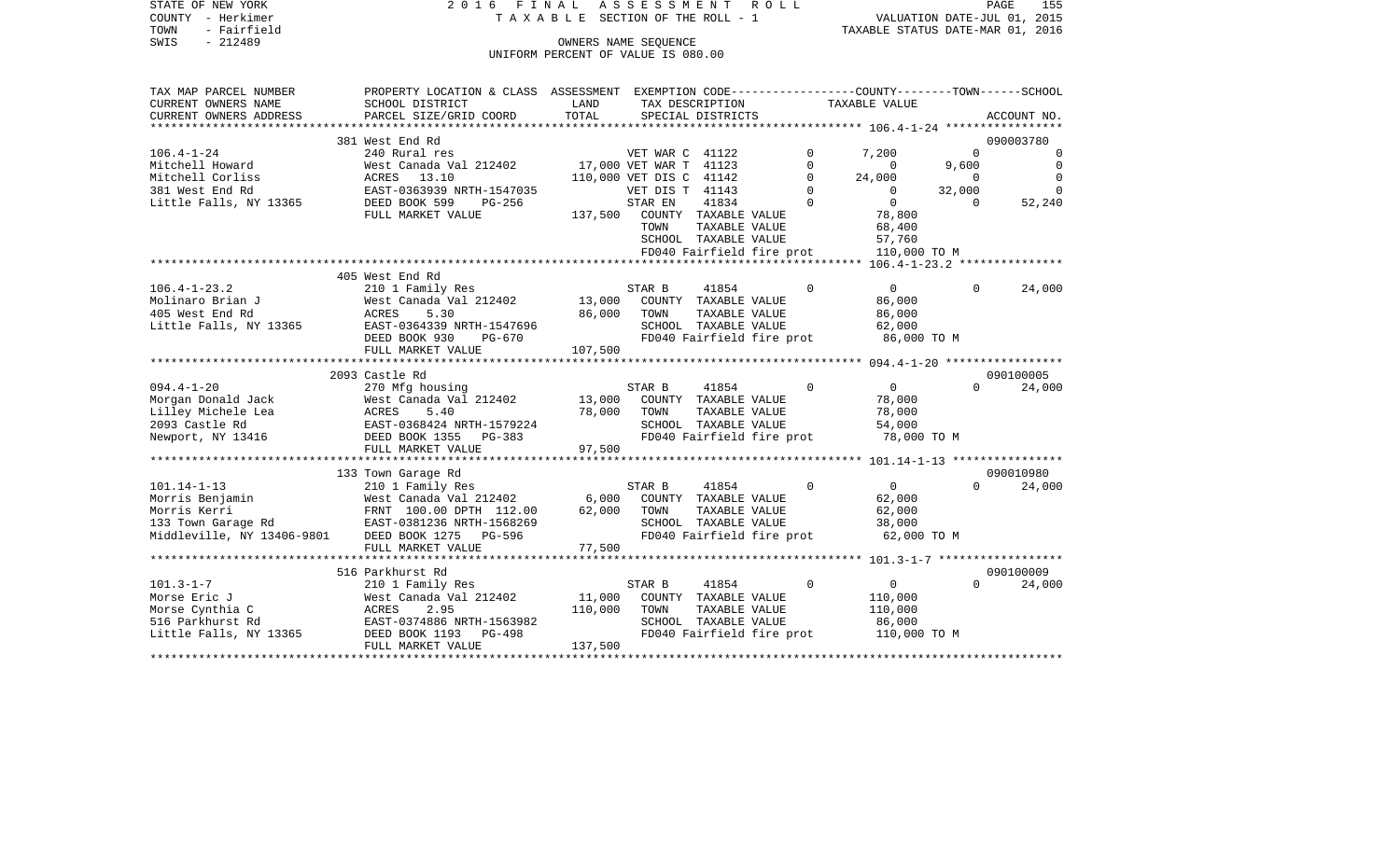| TAXABLE SECTION OF THE ROLL - 1<br>VALUATION DATE-JUL 01, 2015<br>TAXABLE STATUS DATE-MAR 01, 2016<br>- Fairfield<br>$-212489$<br>OWNERS NAME SEQUENCE<br>UNIFORM PERCENT OF VALUE IS 080.00<br>TAX MAP PARCEL NUMBER<br>PROPERTY LOCATION & CLASS ASSESSMENT<br>EXEMPTION CODE-----------------COUNTY-------TOWN------SCHOOL<br>CURRENT OWNERS NAME<br>SCHOOL DISTRICT<br>LAND<br>TAX DESCRIPTION<br>TAXABLE VALUE<br>CURRENT OWNERS ADDRESS<br>PARCEL SIZE/GRID COORD<br>TOTAL<br>SPECIAL DISTRICTS<br>ACCOUNT NO.<br>2669 State Route 169<br>240 Rural res<br>0<br>$\mathbf 0$<br>STAR B<br>41854<br>$\Omega$<br>24,000<br>20,000<br>West Canada Val 212402<br>COUNTY TAXABLE VALUE<br>105,000<br>105,000<br>ACRES<br>20.10<br>TOWN<br>TAXABLE VALUE<br>105,000<br>EAST-0371160 NRTH-1556506<br>SCHOOL TAXABLE VALUE<br>81,000<br>FD040 Fairfield fire prot<br>DEED BOOK 835<br>105,000 TO M<br>PG-238<br>131,250<br>FULL MARKET VALUE<br>********************************<br>171 Lynch Rd<br>090100037<br>$106.4 - 1 - 3$<br>210 1 Family Res<br>$\Omega$<br>12,000<br>$\Omega$<br>$\Omega$<br>VET COM C 41132<br>Moss-Charles Karen E<br>West Canada Val 212402<br>11,000 VET COM T 41133<br>$\mathbf 0$<br>$\overline{0}$<br>16,000<br>$\mathbf 0$<br>$\Omega$<br>171 Lynch Rd<br>FRNT 325.00 DPTH 250.00<br>90,000 VET DIS C 41142<br>$\mathbf 0$<br>24,000<br>$\mathbf 0$<br>Little Falls, NY 13365<br>1.70<br>VET DIS T 41143<br>$\mathbf 0$<br>$\mathbf 0$<br>32,000<br>$\overline{0}$<br>ACRES<br>$\Omega$<br>$\overline{0}$<br>EAST-0366656 NRTH-1552849<br>41834<br>$\Omega$<br>52,240<br>STAR EN<br>DEED BOOK 890<br>COUNTY TAXABLE VALUE<br>PG-376<br>54,000<br>FULL MARKET VALUE<br>112,500<br>TAXABLE VALUE<br>TOWN<br>42,000<br>37,760<br>SCHOOL TAXABLE VALUE<br>FD040 Fairfield fire prot<br>90,000 TO M<br>2048 Hardscrabble Rd<br>090100017<br>$\Omega$<br>15,000<br>240 Rural res<br>AGRIC 10 Y 41700<br>15,000<br>15,000<br>28,000 AG MKTS<br>41730<br>$\Omega$<br>West Canada Val 212402<br>3,166<br>3,166<br>3,166<br>35.00<br>265,000 STAR B<br>41854<br>24,000<br>ACRES<br>$\Omega$<br>$\mathbf{0}$<br>$\Omega$<br>2048 Hardscrabble Rd<br>EAST-0375782 NRTH-1582828<br>246,834<br>COUNTY TAXABLE VALUE<br>DEED BOOK 1540<br>TOWN<br>TAXABLE VALUE<br>Newport, NY 13416<br>PG-642<br>246,834<br>FULL MARKET VALUE<br>331,250<br>SCHOOL TAXABLE VALUE<br>222,834<br>FD040 Fairfield fire prot<br>265,000 TO M<br>MAY BE SUBJECT TO PAYMENT<br>UNDER AGDIST LAW TIL 2023<br>2893 State Route 169<br>090007320<br>$106.2 - 1 - 4.1$<br>105 Vac farmland<br>8,000<br>COUNTY TAXABLE VALUE<br>8,000<br>TAXABLE VALUE<br>8,000<br>Mower Arnold<br>West Canada Val 212402<br>TOWN<br>Mower Beverly J<br>8,000<br>SCHOOL TAXABLE VALUE<br>155.9 acres to Pullis<br>8,000<br>44 Herkimer St<br>FRNT 352.50 DPTH<br>FD040 Fairfield fire prot<br>8,000 TO M<br>ACRES<br>6.00<br>EAST-0369644 NRTH-1560263<br>DEED BOOK 00605 PG-00488<br>FULL MARKET VALUE<br>10,000<br>*************************<br>090007290<br>2457 State Route 169<br>41854<br>$\Omega$<br>$\mathbf{0}$<br>$\Omega$<br>24,000<br>210 1 Family Res<br>STAR B<br>Mower Thomas E<br>West Canada Val 212402<br>11,000<br>COUNTY TAXABLE VALUE<br>35,000<br>2457 State Route 169<br>ACRES<br>1.80<br>35,000<br>TOWN<br>TAXABLE VALUE<br>35,000<br>Little Falls, NY 13365<br>EAST-0373276 NRTH-1552606<br>SCHOOL TAXABLE VALUE<br>11,000<br>DEED BOOK 875<br>35,000 TO M<br>$PG-123$<br>FD040 Fairfield fire prot<br>43,750<br>FULL MARKET VALUE | STATE OF NEW YORK           | 2016<br>FINAL | ASSESSMENT | R O L L |  | PAGE<br>156 |
|----------------------------------------------------------------------------------------------------------------------------------------------------------------------------------------------------------------------------------------------------------------------------------------------------------------------------------------------------------------------------------------------------------------------------------------------------------------------------------------------------------------------------------------------------------------------------------------------------------------------------------------------------------------------------------------------------------------------------------------------------------------------------------------------------------------------------------------------------------------------------------------------------------------------------------------------------------------------------------------------------------------------------------------------------------------------------------------------------------------------------------------------------------------------------------------------------------------------------------------------------------------------------------------------------------------------------------------------------------------------------------------------------------------------------------------------------------------------------------------------------------------------------------------------------------------------------------------------------------------------------------------------------------------------------------------------------------------------------------------------------------------------------------------------------------------------------------------------------------------------------------------------------------------------------------------------------------------------------------------------------------------------------------------------------------------------------------------------------------------------------------------------------------------------------------------------------------------------------------------------------------------------------------------------------------------------------------------------------------------------------------------------------------------------------------------------------------------------------------------------------------------------------------------------------------------------------------------------------------------------------------------------------------------------------------------------------------------------------------------------------------------------------------------------------------------------------------------------------------------------------------------------------------------------------------------------------------------------------------------------------------------------------------------------------------------------------------------------------------------------------------------------------------------------------------------------------------------------------------------------------------------------------------------------------------------------------------------------------------------------------------------------------------------------------------------------------------------------------------------------------------------------------------|-----------------------------|---------------|------------|---------|--|-------------|
|                                                                                                                                                                                                                                                                                                                                                                                                                                                                                                                                                                                                                                                                                                                                                                                                                                                                                                                                                                                                                                                                                                                                                                                                                                                                                                                                                                                                                                                                                                                                                                                                                                                                                                                                                                                                                                                                                                                                                                                                                                                                                                                                                                                                                                                                                                                                                                                                                                                                                                                                                                                                                                                                                                                                                                                                                                                                                                                                                                                                                                                                                                                                                                                                                                                                                                                                                                                                                                                                                                                                  | COUNTY - Herkimer           |               |            |         |  |             |
|                                                                                                                                                                                                                                                                                                                                                                                                                                                                                                                                                                                                                                                                                                                                                                                                                                                                                                                                                                                                                                                                                                                                                                                                                                                                                                                                                                                                                                                                                                                                                                                                                                                                                                                                                                                                                                                                                                                                                                                                                                                                                                                                                                                                                                                                                                                                                                                                                                                                                                                                                                                                                                                                                                                                                                                                                                                                                                                                                                                                                                                                                                                                                                                                                                                                                                                                                                                                                                                                                                                                  | TOWN                        |               |            |         |  |             |
|                                                                                                                                                                                                                                                                                                                                                                                                                                                                                                                                                                                                                                                                                                                                                                                                                                                                                                                                                                                                                                                                                                                                                                                                                                                                                                                                                                                                                                                                                                                                                                                                                                                                                                                                                                                                                                                                                                                                                                                                                                                                                                                                                                                                                                                                                                                                                                                                                                                                                                                                                                                                                                                                                                                                                                                                                                                                                                                                                                                                                                                                                                                                                                                                                                                                                                                                                                                                                                                                                                                                  | SWIS                        |               |            |         |  |             |
|                                                                                                                                                                                                                                                                                                                                                                                                                                                                                                                                                                                                                                                                                                                                                                                                                                                                                                                                                                                                                                                                                                                                                                                                                                                                                                                                                                                                                                                                                                                                                                                                                                                                                                                                                                                                                                                                                                                                                                                                                                                                                                                                                                                                                                                                                                                                                                                                                                                                                                                                                                                                                                                                                                                                                                                                                                                                                                                                                                                                                                                                                                                                                                                                                                                                                                                                                                                                                                                                                                                                  |                             |               |            |         |  |             |
|                                                                                                                                                                                                                                                                                                                                                                                                                                                                                                                                                                                                                                                                                                                                                                                                                                                                                                                                                                                                                                                                                                                                                                                                                                                                                                                                                                                                                                                                                                                                                                                                                                                                                                                                                                                                                                                                                                                                                                                                                                                                                                                                                                                                                                                                                                                                                                                                                                                                                                                                                                                                                                                                                                                                                                                                                                                                                                                                                                                                                                                                                                                                                                                                                                                                                                                                                                                                                                                                                                                                  |                             |               |            |         |  |             |
|                                                                                                                                                                                                                                                                                                                                                                                                                                                                                                                                                                                                                                                                                                                                                                                                                                                                                                                                                                                                                                                                                                                                                                                                                                                                                                                                                                                                                                                                                                                                                                                                                                                                                                                                                                                                                                                                                                                                                                                                                                                                                                                                                                                                                                                                                                                                                                                                                                                                                                                                                                                                                                                                                                                                                                                                                                                                                                                                                                                                                                                                                                                                                                                                                                                                                                                                                                                                                                                                                                                                  |                             |               |            |         |  |             |
|                                                                                                                                                                                                                                                                                                                                                                                                                                                                                                                                                                                                                                                                                                                                                                                                                                                                                                                                                                                                                                                                                                                                                                                                                                                                                                                                                                                                                                                                                                                                                                                                                                                                                                                                                                                                                                                                                                                                                                                                                                                                                                                                                                                                                                                                                                                                                                                                                                                                                                                                                                                                                                                                                                                                                                                                                                                                                                                                                                                                                                                                                                                                                                                                                                                                                                                                                                                                                                                                                                                                  |                             |               |            |         |  |             |
|                                                                                                                                                                                                                                                                                                                                                                                                                                                                                                                                                                                                                                                                                                                                                                                                                                                                                                                                                                                                                                                                                                                                                                                                                                                                                                                                                                                                                                                                                                                                                                                                                                                                                                                                                                                                                                                                                                                                                                                                                                                                                                                                                                                                                                                                                                                                                                                                                                                                                                                                                                                                                                                                                                                                                                                                                                                                                                                                                                                                                                                                                                                                                                                                                                                                                                                                                                                                                                                                                                                                  | ***********************     |               |            |         |  |             |
|                                                                                                                                                                                                                                                                                                                                                                                                                                                                                                                                                                                                                                                                                                                                                                                                                                                                                                                                                                                                                                                                                                                                                                                                                                                                                                                                                                                                                                                                                                                                                                                                                                                                                                                                                                                                                                                                                                                                                                                                                                                                                                                                                                                                                                                                                                                                                                                                                                                                                                                                                                                                                                                                                                                                                                                                                                                                                                                                                                                                                                                                                                                                                                                                                                                                                                                                                                                                                                                                                                                                  |                             |               |            |         |  |             |
|                                                                                                                                                                                                                                                                                                                                                                                                                                                                                                                                                                                                                                                                                                                                                                                                                                                                                                                                                                                                                                                                                                                                                                                                                                                                                                                                                                                                                                                                                                                                                                                                                                                                                                                                                                                                                                                                                                                                                                                                                                                                                                                                                                                                                                                                                                                                                                                                                                                                                                                                                                                                                                                                                                                                                                                                                                                                                                                                                                                                                                                                                                                                                                                                                                                                                                                                                                                                                                                                                                                                  | $106.2 - 1 - 7.4$           |               |            |         |  |             |
|                                                                                                                                                                                                                                                                                                                                                                                                                                                                                                                                                                                                                                                                                                                                                                                                                                                                                                                                                                                                                                                                                                                                                                                                                                                                                                                                                                                                                                                                                                                                                                                                                                                                                                                                                                                                                                                                                                                                                                                                                                                                                                                                                                                                                                                                                                                                                                                                                                                                                                                                                                                                                                                                                                                                                                                                                                                                                                                                                                                                                                                                                                                                                                                                                                                                                                                                                                                                                                                                                                                                  | Morton Michele              |               |            |         |  |             |
|                                                                                                                                                                                                                                                                                                                                                                                                                                                                                                                                                                                                                                                                                                                                                                                                                                                                                                                                                                                                                                                                                                                                                                                                                                                                                                                                                                                                                                                                                                                                                                                                                                                                                                                                                                                                                                                                                                                                                                                                                                                                                                                                                                                                                                                                                                                                                                                                                                                                                                                                                                                                                                                                                                                                                                                                                                                                                                                                                                                                                                                                                                                                                                                                                                                                                                                                                                                                                                                                                                                                  | 2669 State Rte 169          |               |            |         |  |             |
|                                                                                                                                                                                                                                                                                                                                                                                                                                                                                                                                                                                                                                                                                                                                                                                                                                                                                                                                                                                                                                                                                                                                                                                                                                                                                                                                                                                                                                                                                                                                                                                                                                                                                                                                                                                                                                                                                                                                                                                                                                                                                                                                                                                                                                                                                                                                                                                                                                                                                                                                                                                                                                                                                                                                                                                                                                                                                                                                                                                                                                                                                                                                                                                                                                                                                                                                                                                                                                                                                                                                  | Little Falls, NY 13365-9344 |               |            |         |  |             |
|                                                                                                                                                                                                                                                                                                                                                                                                                                                                                                                                                                                                                                                                                                                                                                                                                                                                                                                                                                                                                                                                                                                                                                                                                                                                                                                                                                                                                                                                                                                                                                                                                                                                                                                                                                                                                                                                                                                                                                                                                                                                                                                                                                                                                                                                                                                                                                                                                                                                                                                                                                                                                                                                                                                                                                                                                                                                                                                                                                                                                                                                                                                                                                                                                                                                                                                                                                                                                                                                                                                                  |                             |               |            |         |  |             |
|                                                                                                                                                                                                                                                                                                                                                                                                                                                                                                                                                                                                                                                                                                                                                                                                                                                                                                                                                                                                                                                                                                                                                                                                                                                                                                                                                                                                                                                                                                                                                                                                                                                                                                                                                                                                                                                                                                                                                                                                                                                                                                                                                                                                                                                                                                                                                                                                                                                                                                                                                                                                                                                                                                                                                                                                                                                                                                                                                                                                                                                                                                                                                                                                                                                                                                                                                                                                                                                                                                                                  |                             |               |            |         |  |             |
|                                                                                                                                                                                                                                                                                                                                                                                                                                                                                                                                                                                                                                                                                                                                                                                                                                                                                                                                                                                                                                                                                                                                                                                                                                                                                                                                                                                                                                                                                                                                                                                                                                                                                                                                                                                                                                                                                                                                                                                                                                                                                                                                                                                                                                                                                                                                                                                                                                                                                                                                                                                                                                                                                                                                                                                                                                                                                                                                                                                                                                                                                                                                                                                                                                                                                                                                                                                                                                                                                                                                  |                             |               |            |         |  |             |
|                                                                                                                                                                                                                                                                                                                                                                                                                                                                                                                                                                                                                                                                                                                                                                                                                                                                                                                                                                                                                                                                                                                                                                                                                                                                                                                                                                                                                                                                                                                                                                                                                                                                                                                                                                                                                                                                                                                                                                                                                                                                                                                                                                                                                                                                                                                                                                                                                                                                                                                                                                                                                                                                                                                                                                                                                                                                                                                                                                                                                                                                                                                                                                                                                                                                                                                                                                                                                                                                                                                                  |                             |               |            |         |  |             |
|                                                                                                                                                                                                                                                                                                                                                                                                                                                                                                                                                                                                                                                                                                                                                                                                                                                                                                                                                                                                                                                                                                                                                                                                                                                                                                                                                                                                                                                                                                                                                                                                                                                                                                                                                                                                                                                                                                                                                                                                                                                                                                                                                                                                                                                                                                                                                                                                                                                                                                                                                                                                                                                                                                                                                                                                                                                                                                                                                                                                                                                                                                                                                                                                                                                                                                                                                                                                                                                                                                                                  |                             |               |            |         |  |             |
|                                                                                                                                                                                                                                                                                                                                                                                                                                                                                                                                                                                                                                                                                                                                                                                                                                                                                                                                                                                                                                                                                                                                                                                                                                                                                                                                                                                                                                                                                                                                                                                                                                                                                                                                                                                                                                                                                                                                                                                                                                                                                                                                                                                                                                                                                                                                                                                                                                                                                                                                                                                                                                                                                                                                                                                                                                                                                                                                                                                                                                                                                                                                                                                                                                                                                                                                                                                                                                                                                                                                  |                             |               |            |         |  |             |
|                                                                                                                                                                                                                                                                                                                                                                                                                                                                                                                                                                                                                                                                                                                                                                                                                                                                                                                                                                                                                                                                                                                                                                                                                                                                                                                                                                                                                                                                                                                                                                                                                                                                                                                                                                                                                                                                                                                                                                                                                                                                                                                                                                                                                                                                                                                                                                                                                                                                                                                                                                                                                                                                                                                                                                                                                                                                                                                                                                                                                                                                                                                                                                                                                                                                                                                                                                                                                                                                                                                                  |                             |               |            |         |  |             |
|                                                                                                                                                                                                                                                                                                                                                                                                                                                                                                                                                                                                                                                                                                                                                                                                                                                                                                                                                                                                                                                                                                                                                                                                                                                                                                                                                                                                                                                                                                                                                                                                                                                                                                                                                                                                                                                                                                                                                                                                                                                                                                                                                                                                                                                                                                                                                                                                                                                                                                                                                                                                                                                                                                                                                                                                                                                                                                                                                                                                                                                                                                                                                                                                                                                                                                                                                                                                                                                                                                                                  |                             |               |            |         |  |             |
|                                                                                                                                                                                                                                                                                                                                                                                                                                                                                                                                                                                                                                                                                                                                                                                                                                                                                                                                                                                                                                                                                                                                                                                                                                                                                                                                                                                                                                                                                                                                                                                                                                                                                                                                                                                                                                                                                                                                                                                                                                                                                                                                                                                                                                                                                                                                                                                                                                                                                                                                                                                                                                                                                                                                                                                                                                                                                                                                                                                                                                                                                                                                                                                                                                                                                                                                                                                                                                                                                                                                  |                             |               |            |         |  |             |
|                                                                                                                                                                                                                                                                                                                                                                                                                                                                                                                                                                                                                                                                                                                                                                                                                                                                                                                                                                                                                                                                                                                                                                                                                                                                                                                                                                                                                                                                                                                                                                                                                                                                                                                                                                                                                                                                                                                                                                                                                                                                                                                                                                                                                                                                                                                                                                                                                                                                                                                                                                                                                                                                                                                                                                                                                                                                                                                                                                                                                                                                                                                                                                                                                                                                                                                                                                                                                                                                                                                                  |                             |               |            |         |  |             |
|                                                                                                                                                                                                                                                                                                                                                                                                                                                                                                                                                                                                                                                                                                                                                                                                                                                                                                                                                                                                                                                                                                                                                                                                                                                                                                                                                                                                                                                                                                                                                                                                                                                                                                                                                                                                                                                                                                                                                                                                                                                                                                                                                                                                                                                                                                                                                                                                                                                                                                                                                                                                                                                                                                                                                                                                                                                                                                                                                                                                                                                                                                                                                                                                                                                                                                                                                                                                                                                                                                                                  |                             |               |            |         |  |             |
|                                                                                                                                                                                                                                                                                                                                                                                                                                                                                                                                                                                                                                                                                                                                                                                                                                                                                                                                                                                                                                                                                                                                                                                                                                                                                                                                                                                                                                                                                                                                                                                                                                                                                                                                                                                                                                                                                                                                                                                                                                                                                                                                                                                                                                                                                                                                                                                                                                                                                                                                                                                                                                                                                                                                                                                                                                                                                                                                                                                                                                                                                                                                                                                                                                                                                                                                                                                                                                                                                                                                  |                             |               |            |         |  |             |
|                                                                                                                                                                                                                                                                                                                                                                                                                                                                                                                                                                                                                                                                                                                                                                                                                                                                                                                                                                                                                                                                                                                                                                                                                                                                                                                                                                                                                                                                                                                                                                                                                                                                                                                                                                                                                                                                                                                                                                                                                                                                                                                                                                                                                                                                                                                                                                                                                                                                                                                                                                                                                                                                                                                                                                                                                                                                                                                                                                                                                                                                                                                                                                                                                                                                                                                                                                                                                                                                                                                                  |                             |               |            |         |  |             |
|                                                                                                                                                                                                                                                                                                                                                                                                                                                                                                                                                                                                                                                                                                                                                                                                                                                                                                                                                                                                                                                                                                                                                                                                                                                                                                                                                                                                                                                                                                                                                                                                                                                                                                                                                                                                                                                                                                                                                                                                                                                                                                                                                                                                                                                                                                                                                                                                                                                                                                                                                                                                                                                                                                                                                                                                                                                                                                                                                                                                                                                                                                                                                                                                                                                                                                                                                                                                                                                                                                                                  |                             |               |            |         |  |             |
|                                                                                                                                                                                                                                                                                                                                                                                                                                                                                                                                                                                                                                                                                                                                                                                                                                                                                                                                                                                                                                                                                                                                                                                                                                                                                                                                                                                                                                                                                                                                                                                                                                                                                                                                                                                                                                                                                                                                                                                                                                                                                                                                                                                                                                                                                                                                                                                                                                                                                                                                                                                                                                                                                                                                                                                                                                                                                                                                                                                                                                                                                                                                                                                                                                                                                                                                                                                                                                                                                                                                  | $095.3 - 1 - 28$            |               |            |         |  |             |
|                                                                                                                                                                                                                                                                                                                                                                                                                                                                                                                                                                                                                                                                                                                                                                                                                                                                                                                                                                                                                                                                                                                                                                                                                                                                                                                                                                                                                                                                                                                                                                                                                                                                                                                                                                                                                                                                                                                                                                                                                                                                                                                                                                                                                                                                                                                                                                                                                                                                                                                                                                                                                                                                                                                                                                                                                                                                                                                                                                                                                                                                                                                                                                                                                                                                                                                                                                                                                                                                                                                                  | Mouyos Paul                 |               |            |         |  |             |
|                                                                                                                                                                                                                                                                                                                                                                                                                                                                                                                                                                                                                                                                                                                                                                                                                                                                                                                                                                                                                                                                                                                                                                                                                                                                                                                                                                                                                                                                                                                                                                                                                                                                                                                                                                                                                                                                                                                                                                                                                                                                                                                                                                                                                                                                                                                                                                                                                                                                                                                                                                                                                                                                                                                                                                                                                                                                                                                                                                                                                                                                                                                                                                                                                                                                                                                                                                                                                                                                                                                                  | Mouyos Patricia             |               |            |         |  |             |
|                                                                                                                                                                                                                                                                                                                                                                                                                                                                                                                                                                                                                                                                                                                                                                                                                                                                                                                                                                                                                                                                                                                                                                                                                                                                                                                                                                                                                                                                                                                                                                                                                                                                                                                                                                                                                                                                                                                                                                                                                                                                                                                                                                                                                                                                                                                                                                                                                                                                                                                                                                                                                                                                                                                                                                                                                                                                                                                                                                                                                                                                                                                                                                                                                                                                                                                                                                                                                                                                                                                                  |                             |               |            |         |  |             |
|                                                                                                                                                                                                                                                                                                                                                                                                                                                                                                                                                                                                                                                                                                                                                                                                                                                                                                                                                                                                                                                                                                                                                                                                                                                                                                                                                                                                                                                                                                                                                                                                                                                                                                                                                                                                                                                                                                                                                                                                                                                                                                                                                                                                                                                                                                                                                                                                                                                                                                                                                                                                                                                                                                                                                                                                                                                                                                                                                                                                                                                                                                                                                                                                                                                                                                                                                                                                                                                                                                                                  |                             |               |            |         |  |             |
|                                                                                                                                                                                                                                                                                                                                                                                                                                                                                                                                                                                                                                                                                                                                                                                                                                                                                                                                                                                                                                                                                                                                                                                                                                                                                                                                                                                                                                                                                                                                                                                                                                                                                                                                                                                                                                                                                                                                                                                                                                                                                                                                                                                                                                                                                                                                                                                                                                                                                                                                                                                                                                                                                                                                                                                                                                                                                                                                                                                                                                                                                                                                                                                                                                                                                                                                                                                                                                                                                                                                  |                             |               |            |         |  |             |
|                                                                                                                                                                                                                                                                                                                                                                                                                                                                                                                                                                                                                                                                                                                                                                                                                                                                                                                                                                                                                                                                                                                                                                                                                                                                                                                                                                                                                                                                                                                                                                                                                                                                                                                                                                                                                                                                                                                                                                                                                                                                                                                                                                                                                                                                                                                                                                                                                                                                                                                                                                                                                                                                                                                                                                                                                                                                                                                                                                                                                                                                                                                                                                                                                                                                                                                                                                                                                                                                                                                                  |                             |               |            |         |  |             |
|                                                                                                                                                                                                                                                                                                                                                                                                                                                                                                                                                                                                                                                                                                                                                                                                                                                                                                                                                                                                                                                                                                                                                                                                                                                                                                                                                                                                                                                                                                                                                                                                                                                                                                                                                                                                                                                                                                                                                                                                                                                                                                                                                                                                                                                                                                                                                                                                                                                                                                                                                                                                                                                                                                                                                                                                                                                                                                                                                                                                                                                                                                                                                                                                                                                                                                                                                                                                                                                                                                                                  |                             |               |            |         |  |             |
|                                                                                                                                                                                                                                                                                                                                                                                                                                                                                                                                                                                                                                                                                                                                                                                                                                                                                                                                                                                                                                                                                                                                                                                                                                                                                                                                                                                                                                                                                                                                                                                                                                                                                                                                                                                                                                                                                                                                                                                                                                                                                                                                                                                                                                                                                                                                                                                                                                                                                                                                                                                                                                                                                                                                                                                                                                                                                                                                                                                                                                                                                                                                                                                                                                                                                                                                                                                                                                                                                                                                  |                             |               |            |         |  |             |
|                                                                                                                                                                                                                                                                                                                                                                                                                                                                                                                                                                                                                                                                                                                                                                                                                                                                                                                                                                                                                                                                                                                                                                                                                                                                                                                                                                                                                                                                                                                                                                                                                                                                                                                                                                                                                                                                                                                                                                                                                                                                                                                                                                                                                                                                                                                                                                                                                                                                                                                                                                                                                                                                                                                                                                                                                                                                                                                                                                                                                                                                                                                                                                                                                                                                                                                                                                                                                                                                                                                                  |                             |               |            |         |  |             |
|                                                                                                                                                                                                                                                                                                                                                                                                                                                                                                                                                                                                                                                                                                                                                                                                                                                                                                                                                                                                                                                                                                                                                                                                                                                                                                                                                                                                                                                                                                                                                                                                                                                                                                                                                                                                                                                                                                                                                                                                                                                                                                                                                                                                                                                                                                                                                                                                                                                                                                                                                                                                                                                                                                                                                                                                                                                                                                                                                                                                                                                                                                                                                                                                                                                                                                                                                                                                                                                                                                                                  |                             |               |            |         |  |             |
|                                                                                                                                                                                                                                                                                                                                                                                                                                                                                                                                                                                                                                                                                                                                                                                                                                                                                                                                                                                                                                                                                                                                                                                                                                                                                                                                                                                                                                                                                                                                                                                                                                                                                                                                                                                                                                                                                                                                                                                                                                                                                                                                                                                                                                                                                                                                                                                                                                                                                                                                                                                                                                                                                                                                                                                                                                                                                                                                                                                                                                                                                                                                                                                                                                                                                                                                                                                                                                                                                                                                  |                             |               |            |         |  |             |
|                                                                                                                                                                                                                                                                                                                                                                                                                                                                                                                                                                                                                                                                                                                                                                                                                                                                                                                                                                                                                                                                                                                                                                                                                                                                                                                                                                                                                                                                                                                                                                                                                                                                                                                                                                                                                                                                                                                                                                                                                                                                                                                                                                                                                                                                                                                                                                                                                                                                                                                                                                                                                                                                                                                                                                                                                                                                                                                                                                                                                                                                                                                                                                                                                                                                                                                                                                                                                                                                                                                                  |                             |               |            |         |  |             |
|                                                                                                                                                                                                                                                                                                                                                                                                                                                                                                                                                                                                                                                                                                                                                                                                                                                                                                                                                                                                                                                                                                                                                                                                                                                                                                                                                                                                                                                                                                                                                                                                                                                                                                                                                                                                                                                                                                                                                                                                                                                                                                                                                                                                                                                                                                                                                                                                                                                                                                                                                                                                                                                                                                                                                                                                                                                                                                                                                                                                                                                                                                                                                                                                                                                                                                                                                                                                                                                                                                                                  | Middleville, NY 13406       |               |            |         |  |             |
|                                                                                                                                                                                                                                                                                                                                                                                                                                                                                                                                                                                                                                                                                                                                                                                                                                                                                                                                                                                                                                                                                                                                                                                                                                                                                                                                                                                                                                                                                                                                                                                                                                                                                                                                                                                                                                                                                                                                                                                                                                                                                                                                                                                                                                                                                                                                                                                                                                                                                                                                                                                                                                                                                                                                                                                                                                                                                                                                                                                                                                                                                                                                                                                                                                                                                                                                                                                                                                                                                                                                  |                             |               |            |         |  |             |
|                                                                                                                                                                                                                                                                                                                                                                                                                                                                                                                                                                                                                                                                                                                                                                                                                                                                                                                                                                                                                                                                                                                                                                                                                                                                                                                                                                                                                                                                                                                                                                                                                                                                                                                                                                                                                                                                                                                                                                                                                                                                                                                                                                                                                                                                                                                                                                                                                                                                                                                                                                                                                                                                                                                                                                                                                                                                                                                                                                                                                                                                                                                                                                                                                                                                                                                                                                                                                                                                                                                                  |                             |               |            |         |  |             |
|                                                                                                                                                                                                                                                                                                                                                                                                                                                                                                                                                                                                                                                                                                                                                                                                                                                                                                                                                                                                                                                                                                                                                                                                                                                                                                                                                                                                                                                                                                                                                                                                                                                                                                                                                                                                                                                                                                                                                                                                                                                                                                                                                                                                                                                                                                                                                                                                                                                                                                                                                                                                                                                                                                                                                                                                                                                                                                                                                                                                                                                                                                                                                                                                                                                                                                                                                                                                                                                                                                                                  |                             |               |            |         |  |             |
|                                                                                                                                                                                                                                                                                                                                                                                                                                                                                                                                                                                                                                                                                                                                                                                                                                                                                                                                                                                                                                                                                                                                                                                                                                                                                                                                                                                                                                                                                                                                                                                                                                                                                                                                                                                                                                                                                                                                                                                                                                                                                                                                                                                                                                                                                                                                                                                                                                                                                                                                                                                                                                                                                                                                                                                                                                                                                                                                                                                                                                                                                                                                                                                                                                                                                                                                                                                                                                                                                                                                  |                             |               |            |         |  |             |
|                                                                                                                                                                                                                                                                                                                                                                                                                                                                                                                                                                                                                                                                                                                                                                                                                                                                                                                                                                                                                                                                                                                                                                                                                                                                                                                                                                                                                                                                                                                                                                                                                                                                                                                                                                                                                                                                                                                                                                                                                                                                                                                                                                                                                                                                                                                                                                                                                                                                                                                                                                                                                                                                                                                                                                                                                                                                                                                                                                                                                                                                                                                                                                                                                                                                                                                                                                                                                                                                                                                                  |                             |               |            |         |  |             |
|                                                                                                                                                                                                                                                                                                                                                                                                                                                                                                                                                                                                                                                                                                                                                                                                                                                                                                                                                                                                                                                                                                                                                                                                                                                                                                                                                                                                                                                                                                                                                                                                                                                                                                                                                                                                                                                                                                                                                                                                                                                                                                                                                                                                                                                                                                                                                                                                                                                                                                                                                                                                                                                                                                                                                                                                                                                                                                                                                                                                                                                                                                                                                                                                                                                                                                                                                                                                                                                                                                                                  | $107.1 - 1 - 13.1$          |               |            |         |  |             |
|                                                                                                                                                                                                                                                                                                                                                                                                                                                                                                                                                                                                                                                                                                                                                                                                                                                                                                                                                                                                                                                                                                                                                                                                                                                                                                                                                                                                                                                                                                                                                                                                                                                                                                                                                                                                                                                                                                                                                                                                                                                                                                                                                                                                                                                                                                                                                                                                                                                                                                                                                                                                                                                                                                                                                                                                                                                                                                                                                                                                                                                                                                                                                                                                                                                                                                                                                                                                                                                                                                                                  |                             |               |            |         |  |             |
|                                                                                                                                                                                                                                                                                                                                                                                                                                                                                                                                                                                                                                                                                                                                                                                                                                                                                                                                                                                                                                                                                                                                                                                                                                                                                                                                                                                                                                                                                                                                                                                                                                                                                                                                                                                                                                                                                                                                                                                                                                                                                                                                                                                                                                                                                                                                                                                                                                                                                                                                                                                                                                                                                                                                                                                                                                                                                                                                                                                                                                                                                                                                                                                                                                                                                                                                                                                                                                                                                                                                  |                             |               |            |         |  |             |
|                                                                                                                                                                                                                                                                                                                                                                                                                                                                                                                                                                                                                                                                                                                                                                                                                                                                                                                                                                                                                                                                                                                                                                                                                                                                                                                                                                                                                                                                                                                                                                                                                                                                                                                                                                                                                                                                                                                                                                                                                                                                                                                                                                                                                                                                                                                                                                                                                                                                                                                                                                                                                                                                                                                                                                                                                                                                                                                                                                                                                                                                                                                                                                                                                                                                                                                                                                                                                                                                                                                                  |                             |               |            |         |  |             |
|                                                                                                                                                                                                                                                                                                                                                                                                                                                                                                                                                                                                                                                                                                                                                                                                                                                                                                                                                                                                                                                                                                                                                                                                                                                                                                                                                                                                                                                                                                                                                                                                                                                                                                                                                                                                                                                                                                                                                                                                                                                                                                                                                                                                                                                                                                                                                                                                                                                                                                                                                                                                                                                                                                                                                                                                                                                                                                                                                                                                                                                                                                                                                                                                                                                                                                                                                                                                                                                                                                                                  |                             |               |            |         |  |             |
|                                                                                                                                                                                                                                                                                                                                                                                                                                                                                                                                                                                                                                                                                                                                                                                                                                                                                                                                                                                                                                                                                                                                                                                                                                                                                                                                                                                                                                                                                                                                                                                                                                                                                                                                                                                                                                                                                                                                                                                                                                                                                                                                                                                                                                                                                                                                                                                                                                                                                                                                                                                                                                                                                                                                                                                                                                                                                                                                                                                                                                                                                                                                                                                                                                                                                                                                                                                                                                                                                                                                  |                             |               |            |         |  |             |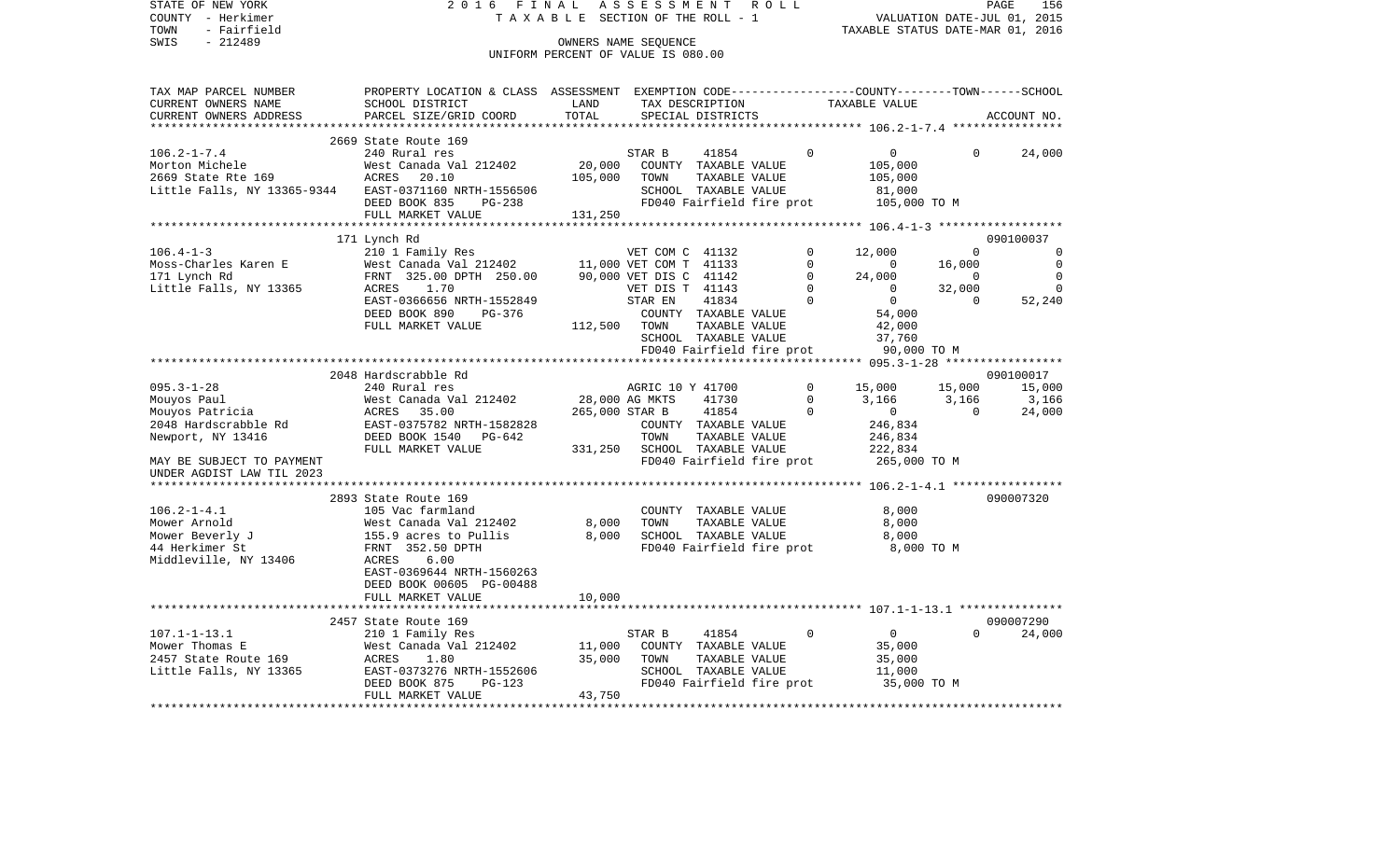| STATE OF NEW YORK<br>COUNTY - Herkimer<br>- Fairfield<br>TOWN<br>$-212489$<br>SWIS | FINAL<br>2016<br>T A X A B L E SECTION OF THE ROLL - 1<br>UNIFORM PERCENT OF VALUE IS 080.00 | PAGE<br>157<br>VALUATION DATE-JUL 01, 2015<br>TAXABLE STATUS DATE-MAR 01, 2016 |                                |                                                                                                                   |
|------------------------------------------------------------------------------------|----------------------------------------------------------------------------------------------|--------------------------------------------------------------------------------|--------------------------------|-------------------------------------------------------------------------------------------------------------------|
| TAX MAP PARCEL NUMBER<br>CURRENT OWNERS NAME                                       | SCHOOL DISTRICT                                                                              | LAND                                                                           | TAX DESCRIPTION                | PROPERTY LOCATION & CLASS ASSESSMENT EXEMPTION CODE----------------COUNTY-------TOWN------SCHOOL<br>TAXABLE VALUE |
| CURRENT OWNERS ADDRESS                                                             | PARCEL SIZE/GRID COORD                                                                       | TOTAL                                                                          | SPECIAL DISTRICTS              | ACCOUNT NO.                                                                                                       |
| **********************                                                             |                                                                                              |                                                                                |                                |                                                                                                                   |
|                                                                                    | Military Rd                                                                                  |                                                                                |                                | 090004410                                                                                                         |
| $095.4 - 1 - 11.1$                                                                 | 321 Abandoned ag                                                                             |                                                                                | COUNTY TAXABLE VALUE           | 25,000                                                                                                            |
| Mowers John                                                                        | West Canada Val 212402                                                                       | 25,000                                                                         | TAXABLE VALUE<br>TOWN          | 25,000                                                                                                            |
| Richard                                                                            | ACRES<br>50.70                                                                               | 25,000                                                                         | SCHOOL TAXABLE VALUE           | 25,000                                                                                                            |
| 2438 State Route 29<br>Dolgeville, NY 13329                                        | EAST-0393000 NRTH-1578535<br>DEED BOOK 898<br>$PG-309$                                       |                                                                                | FD040 Fairfield fire prot      | 25,000 TO M                                                                                                       |
|                                                                                    | FULL MARKET VALUE                                                                            | 31,250                                                                         |                                |                                                                                                                   |
|                                                                                    | *********************                                                                        | **********                                                                     |                                |                                                                                                                   |
|                                                                                    | Military Rd                                                                                  |                                                                                |                                | 090004410                                                                                                         |
| $095.4 - 1 - 11.2$                                                                 | 260 Seasonal res                                                                             |                                                                                | COUNTY TAXABLE VALUE           | 30,000                                                                                                            |
| Mowers John                                                                        | West Canada Val 212402                                                                       | 17,000                                                                         | TOWN<br>TAXABLE VALUE          | 30,000                                                                                                            |
| 2438 NYS Rte 29                                                                    | ACRES 24.70                                                                                  | 30,000                                                                         | SCHOOL TAXABLE VALUE           | 30,000                                                                                                            |
| Dolgeville, NY 13329                                                               | EAST-0392696 NRTH-1580002                                                                    |                                                                                | FD040 Fairfield fire prot      | 30,000 TO M                                                                                                       |
|                                                                                    | DEED BOOK 867<br>$PG-208$                                                                    |                                                                                |                                |                                                                                                                   |
|                                                                                    | FULL MARKET VALUE                                                                            | 37,500                                                                         |                                |                                                                                                                   |
|                                                                                    | 134 Sunset Ln                                                                                |                                                                                |                                | 090009240                                                                                                         |
| $101.3 - 3 - 3$                                                                    | 210 1 Family Res                                                                             |                                                                                | 41854<br>$\Omega$<br>STAR B    | $\mathbf{0}$<br>24,000<br>$\Omega$                                                                                |
| Moynihan Jeffrey                                                                   | West Canada Val 212402                                                                       | 10,000                                                                         | COUNTY TAXABLE VALUE           | 108,000                                                                                                           |
| Moynihan Sandra                                                                    | Lot#3                                                                                        | 108,000                                                                        | TOWN<br>TAXABLE VALUE          | 108,000                                                                                                           |
| 134 Sunset Ln                                                                      | ACRES<br>5.00                                                                                |                                                                                | SCHOOL TAXABLE VALUE           | 84,000                                                                                                            |
| Little Falls, NY 13365                                                             | EAST-0377129 NRTH-1562443                                                                    |                                                                                | FD040 Fairfield fire prot      | 108,000 TO M                                                                                                      |
|                                                                                    | DEED BOOK 1470<br><b>PG-175</b>                                                              |                                                                                |                                |                                                                                                                   |
|                                                                                    | FULL MARKET VALUE                                                                            | 135,000                                                                        |                                |                                                                                                                   |
|                                                                                    | Sunset Ln                                                                                    |                                                                                |                                | 090009240                                                                                                         |
| $101.3 - 3 - 4$                                                                    | 314 Rural vac<10                                                                             |                                                                                | COUNTY TAXABLE VALUE           | 10,000                                                                                                            |
| Moynihan Jeffrey                                                                   | West Canada Val 212402                                                                       | 10,000                                                                         | TOWN<br>TAXABLE VALUE          | 10,000                                                                                                            |
| Moynihan Sandra                                                                    | Lot#4                                                                                        | 10,000                                                                         | SCHOOL TAXABLE VALUE           | 10,000                                                                                                            |
| 134 Sunset Ln                                                                      | ACRES<br>5.00                                                                                |                                                                                | FD040 Fairfield fire prot      | 10,000 TO M                                                                                                       |
| Little Falls, NY 13365                                                             | EAST-0376758 NRTH-1562495                                                                    |                                                                                |                                |                                                                                                                   |
|                                                                                    | DEED BOOK 1580<br>PG-854                                                                     |                                                                                |                                |                                                                                                                   |
|                                                                                    | FULL MARKET VALUE                                                                            | 12,500                                                                         |                                |                                                                                                                   |
|                                                                                    | 1459 Hardscrabble Rd                                                                         |                                                                                |                                |                                                                                                                   |
| $101.1 - 2 - 1$                                                                    | 210 1 Family Res                                                                             |                                                                                | STAR B<br>41854<br>$\mathbf 0$ | 24,000<br>$\overline{0}$<br>$\Omega$                                                                              |
| MOYSEYUK DANIIL                                                                    | West Canada Val 212402                                                                       | 13,000                                                                         | COUNTY TAXABLE VALUE           | 74,000                                                                                                            |
| MOYSEYUK NADEZHDA                                                                  | ACRES<br>5.00                                                                                | 74,000                                                                         | TOWN<br>TAXABLE VALUE          | 74,000                                                                                                            |
| 1459 Hardscrabble Rd                                                               | EAST-0380098 NRTH-1572817                                                                    |                                                                                | SCHOOL TAXABLE VALUE           | 50,000                                                                                                            |
| PO Box 76                                                                          | DEED BOOK 1094<br>$PG-449$                                                                   |                                                                                | FD040 Fairfield fire prot      | 74,000 TO M                                                                                                       |
| Middleville, NY 13406                                                              | FULL MARKET VALUE                                                                            | 92,500                                                                         |                                |                                                                                                                   |
|                                                                                    |                                                                                              |                                                                                |                                | ****************************                                                                                      |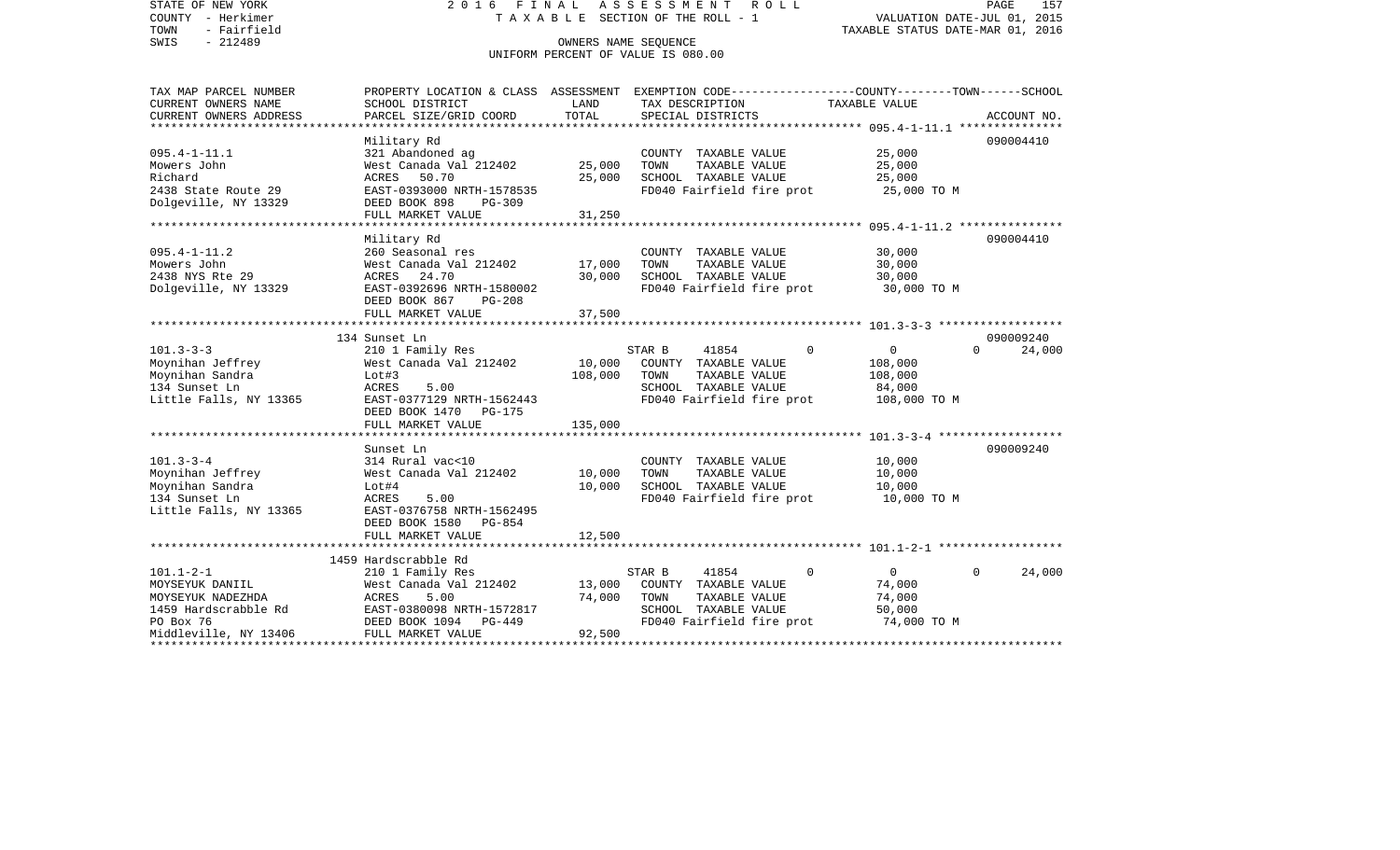STATE OF NEW YORK 2 0 1 6 F I N A L A S S E S S M E N T R O L L PAGE 158VALUATION DATE-JUL 01, 2015 COUNTY - Herkimer T A X A B L E SECTION OF THE ROLL - 1 TOWN - Fairfield TAXABLE STATUS DATE-MAR 01, 2016 SWIS - 212489 OWNERS NAME SEQUENCE UNIFORM PERCENT OF VALUE IS 080.00TAX MAP PARCEL NUMBER PROPERTY LOCATION & CLASS ASSESSMENT EXEMPTION CODE------------------COUNTY--------TOWN------SCHOOL CURRENT OWNERS NAME SCHOOL DISTRICT LAND TAX DESCRIPTION TAXABLE VALUECURRENT OWNERS ADDRESS PARCEL SIZE/GRID COORD TOTAL SPECIAL DISTRICTS ACCOUNT NO. \*\*\*\*\*\*\*\*\*\*\*\*\*\*\*\*\*\*\*\*\*\*\*\*\*\*\*\*\*\*\*\*\*\*\*\*\*\*\*\*\*\*\*\*\*\*\*\*\*\*\*\*\*\*\*\*\*\*\*\*\*\*\*\*\*\*\*\*\*\*\*\*\*\*\*\*\*\*\*\*\*\*\*\*\*\*\*\*\*\*\*\*\*\*\*\*\*\*\*\*\*\*\* 101.1-2-2 \*\*\*\*\*\*\*\*\*\*\*\*\*\*\*\*\*\*Hardscrabble Rd 090006360 101.1-2-2 314 Rural vac<10 COUNTY TAXABLE VALUE 6,000 Moyseyuk Daniil West Canada Val 212402 6,000 TOWN TAXABLE VALUE 6,000 1459 Hardscrabble Rd ACRES 2.20 6,000 SCHOOL TAXABLE VALUE 6,000 PO Box 76 EAST-0380446 NRTH-1572654 FD040 Fairfield fire prot 6,000 TO M Middleville, NY 13406-9681 DEED BOOK 851 PG-39 FULL MARKET VALUE 7,500 \*\*\*\*\*\*\*\*\*\*\*\*\*\*\*\*\*\*\*\*\*\*\*\*\*\*\*\*\*\*\*\*\*\*\*\*\*\*\*\*\*\*\*\*\*\*\*\*\*\*\*\*\*\*\*\*\*\*\*\*\*\*\*\*\*\*\*\*\*\*\*\*\*\*\*\*\*\*\*\*\*\*\*\*\*\*\*\*\*\*\*\*\*\*\*\*\*\*\*\*\*\*\* 101.3-1-20.1 \*\*\*\*\*\*\*\*\*\*\*\*\*\*\* 1067 Hardscrabble Rd 090007560101.3-1-20.1 210 1 Family Res VETFUND CT 41101 0 2,230 2,230 0 Murphy Helen West Canada Val 212402 8,000 AGED-ALL 41800 0 46,385 46,385 47,500 1067 Hardscrabble Rd FRNT 210.00 DPTH 125.00 95,000 STAR EN 41834 0 0 0 47,500 Middleville, NY 13406-9801 EAST-0382073 NRTH-1565464 COUNTY TAXABLE VALUE 46,385 DEED BOOK 707 PG-790 TOWN TAXABLE VALUE 46,385 FULL MARKET VALUE  $118,750$  SCHOOL TAXABLE VALUE  $0$  FD040 Fairfield fire prot 95,000 TO M \*\*\*\*\*\*\*\*\*\*\*\*\*\*\*\*\*\*\*\*\*\*\*\*\*\*\*\*\*\*\*\*\*\*\*\*\*\*\*\*\*\*\*\*\*\*\*\*\*\*\*\*\*\*\*\*\*\*\*\*\*\*\*\*\*\*\*\*\*\*\*\*\*\*\*\*\*\*\*\*\*\*\*\*\*\*\*\*\*\*\*\*\*\*\*\*\*\*\*\*\*\*\* 100.2-1-26.2 \*\*\*\*\*\*\*\*\*\*\*\*\*\*\* 206 Reservoir Rd 090087068100.2-1-26.2 210 1 Family Res STAR B 41854 0 0 0 24,000 Murphy James West Canada Val 212402 19,000 COUNTY TAXABLE VALUE 105,000 Murphy Carol doublewide 105,000 TOWN TAXABLE VALUE 105,000 206 Reservoir Rd ACRES 17.60 SCHOOL TAXABLE VALUE 81,000 Newport, NY 13416 EAST-0369381 NRTH-1570843 FD040 Fairfield fire prot 105,000 TO M DEED BOOK 732 PG-308FULL MARKET VALUE 131,250 \*\*\*\*\*\*\*\*\*\*\*\*\*\*\*\*\*\*\*\*\*\*\*\*\*\*\*\*\*\*\*\*\*\*\*\*\*\*\*\*\*\*\*\*\*\*\*\*\*\*\*\*\*\*\*\*\*\*\*\*\*\*\*\*\*\*\*\*\*\*\*\*\*\*\*\*\*\*\*\*\*\*\*\*\*\*\*\*\*\*\*\*\*\*\*\*\*\*\*\*\*\*\* 101.3-1-20.2 \*\*\*\*\*\*\*\*\*\*\*\*\*\*\* Hardscrabble Rd 090007560101.3-1-20.2 105 Vac farmland AGRIC 10 Y 41700 0 25,000 25,000 25,000 Murphy Robert 600 West Canada Val 212402 132,000 AG MKTS 41730 0 40,706 40,706 40,706 40,706 Murphy Donna ACRES 239.35 157,000 COUNTY TAXABLE VALUE 91,294 120 Academy Walk EAST-0381719 NRTH-1564055 TOWN TAXABLE VALUE 91,294 Middleville, NY 13406-9801 DEED BOOK 855 PG-418 SCHOOL TAXABLE VALUE 91,294 FULL MARKET VALUE 196,250 FD040 Fairfield fire prot 157,000 TO M MAY BE SUBJECT TO PAYMENT UNDER AGDIST LAW TIL 2023 \*\*\*\*\*\*\*\*\*\*\*\*\*\*\*\*\*\*\*\*\*\*\*\*\*\*\*\*\*\*\*\*\*\*\*\*\*\*\*\*\*\*\*\*\*\*\*\*\*\*\*\*\*\*\*\*\*\*\*\*\*\*\*\*\*\*\*\*\*\*\*\*\*\*\*\*\*\*\*\*\*\*\*\*\*\*\*\*\*\*\*\*\*\*\*\*\*\*\*\*\*\*\* 101.3-1-14 \*\*\*\*\*\*\*\*\*\*\*\*\*\*\*\*\* 605 Parkhurst Rd 090007530101.3-1-14 312 Vac w/imprv AGRIC 10 Y 41700 0 10,000 10,000 10,000 Murphy Robert E 6 7,460 West Canada Val 212402 107,000 AG MKTS 41730 0 37,460 37,460 37,460 37,460 Murphy Donna ACRES 194.00 117,000 COUNTY TAXABLE VALUE 69,540 120 Academy Walk EAST-0377573 NRTH-1565208 TOWN TAXABLE VALUE 69,540 Fairfield, NY 13406-9801 DEED BOOK 855 PG-418 SCHOOL TAXABLE VALUE 69,540 FULL MARKET VALUE 146,250 FD040 Fairfield fire prot 117,000 TO M MAY BE SUBJECT TO PAYMENTUNDER AGDIST LAW TIL 2023\*\*\*\*\*\*\*\*\*\*\*\*\*\*\*\*\*\*\*\*\*\*\*\*\*\*\*\*\*\*\*\*\*\*\*\*\*\*\*\*\*\*\*\*\*\*\*\*\*\*\*\*\*\*\*\*\*\*\*\*\*\*\*\*\*\*\*\*\*\*\*\*\*\*\*\*\*\*\*\*\*\*\*\*\*\*\*\*\*\*\*\*\*\*\*\*\*\*\*\*\*\*\*\*\*\*\*\*\*\*\*\*\*\*\*\*\*\*\*\*\*\*\*\*\*\*\*\*\*\*\*\*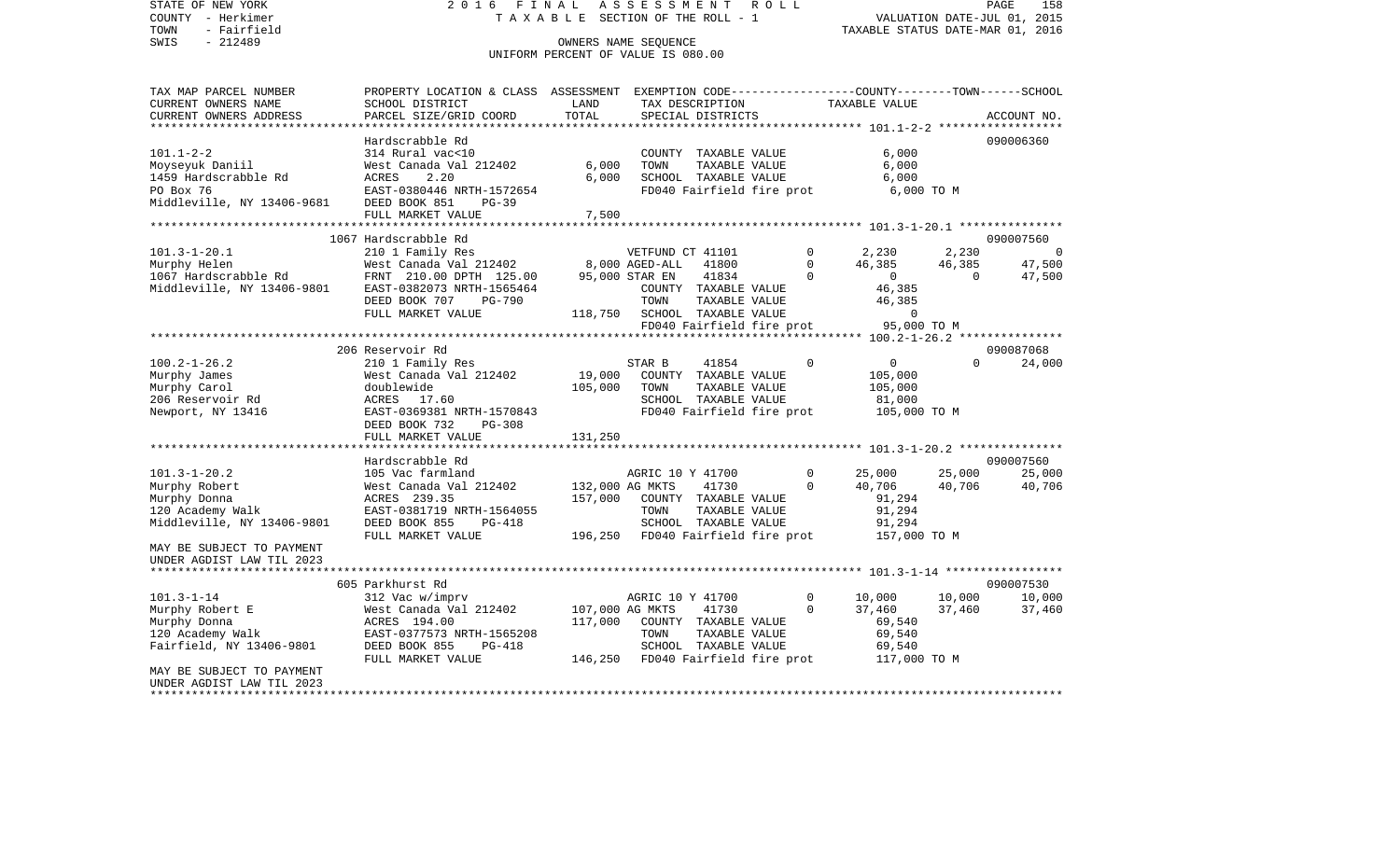SWIS - Fairfield<br>
SWIS - 212489 OWNERS NAME SEQUENCE

## STATE OF NEW YORK 2016 FINAL ASSESSMENT ROLL COUNTY - Herkimer T A X A B L E SECTION OF THE ROLL - 1

TOWN - Fairfield TAXABLE STATUS DATE-MAR 01, 2016

## UNIFORM PERCENT OF VALUE IS 080.00

| TAX MAP PARCEL NUMBER<br>CURRENT OWNERS NAME | PROPERTY LOCATION & CLASS ASSESSMENT EXEMPTION CODE---------------COUNTY-------TOWN------SCHOOL<br>SCHOOL DISTRICT | LAND         | TAX DESCRIPTION           |                                       |              | TAXABLE VALUE  |          |             |
|----------------------------------------------|--------------------------------------------------------------------------------------------------------------------|--------------|---------------------------|---------------------------------------|--------------|----------------|----------|-------------|
| CURRENT OWNERS ADDRESS                       | PARCEL SIZE/GRID COORD                                                                                             | TOTAL        | SPECIAL DISTRICTS         |                                       |              |                |          | ACCOUNT NO. |
|                                              |                                                                                                                    |              |                           |                                       |              |                |          |             |
|                                              | State Route 29                                                                                                     |              |                           |                                       |              |                |          | 090001380   |
| $101.14 - 1 - 20$                            | 314 Rural vac<10                                                                                                   |              |                           | COUNTY TAXABLE VALUE                  |              | 1,500          |          |             |
| Murphy Robert E                              | West Canada Val 212402                                                                                             | 1,500        | TOWN                      | TAXABLE VALUE                         |              | 1,500          |          |             |
|                                              |                                                                                                                    | 1,500        | SCHOOL TAXABLE VALUE      |                                       |              | 1,500          |          |             |
|                                              |                                                                                                                    |              |                           | FD040 Fairfield fire prot             |              | 1,500 TO M     |          |             |
|                                              |                                                                                                                    |              |                           |                                       |              |                |          |             |
|                                              | FULL MARKET VALUE                                                                                                  | 1,875        |                           |                                       |              |                |          |             |
|                                              |                                                                                                                    |              |                           |                                       |              |                |          |             |
|                                              | 120 Academy Walk                                                                                                   |              |                           |                                       |              |                |          | 090000330   |
| 101.14-1-23                                  | 210 1 Family Res                                                                                                   |              | STAR B                    | 41854                                 | $\Omega$     | $\overline{0}$ | $\Omega$ | 24,000      |
| Murphy Robert E                              | West Canada Val 212402                                                                                             | 8,000        | COUNTY TAXABLE VALUE      |                                       |              | 60,000         |          |             |
| Murphy Donna M                               | FRNT 115.00 DPTH 195.00                                                                                            | 60,000       | TOWN                      | TAXABLE VALUE                         |              | 60,000         |          |             |
|                                              | EAST-0381549 NRTH-1568503                                                                                          |              | SCHOOL TAXABLE VALUE      |                                       |              | 36,000         |          |             |
|                                              | PG-695                                                                                                             |              | FD040 Fairfield fire prot |                                       |              | 60,000 TO M    |          |             |
|                                              | FULL MARKET VALUE                                                                                                  | 75,000       |                           |                                       |              |                |          |             |
|                                              |                                                                                                                    |              |                           |                                       |              |                |          |             |
|                                              | 844 Hardscrabble Rd                                                                                                |              |                           |                                       |              |                |          | 090007500   |
| $107.1 - 1 - 4$                              | 112 Dairy farm                                                                                                     |              | STAR B                    | 41854                                 | $\Omega$     | 0              | $\Omega$ | 24,000      |
| Murphy William Debrah                        | West Canada Val 212402                                                                                             |              | 125,000 AGRIC 10 Y 42100  |                                       | $\Omega$     | 6,000          | 6,000    | 6,000       |
| 844 Hardscrabble Rd                          | ACRES 222.20                                                                                                       | 285,000      | COUNTY TAXABLE VALUE      |                                       |              | 279,000        |          |             |
| Little Falls, NY 13365                       | EAST-0382615 NRTH-1560527                                                                                          |              | TOWN                      | TAXABLE VALUE                         |              | 279,000        |          |             |
|                                              | DEED BOOK 0622 PG-00245                                                                                            |              | SCHOOL TAXABLE VALUE      |                                       |              | 255,000        |          |             |
|                                              | FULL MARKET VALUE                                                                                                  | 356,250      | FD040 Fairfield fire prot |                                       |              | 285,000 TO M   |          |             |
|                                              | Davis Road - Off                                                                                                   |              |                           |                                       |              |                |          | 090007590   |
| 107.2-1-1                                    | 105 Vac farmland                                                                                                   |              |                           |                                       |              | 43,000         |          |             |
| Murphy William Debrah                        | West Canada Val 212402                                                                                             | 43,000       | TOWN                      | COUNTY TAXABLE VALUE<br>TAXABLE VALUE |              | 43,000         |          |             |
| 844 Hardscrabble Rd                          | ACRES 82.90 BANK<br>023                                                                                            | 43,000       | SCHOOL TAXABLE VALUE      |                                       |              | 43,000         |          |             |
| Little Falls, NY 13336                       | EAST-0384382 NRTH-1559856                                                                                          |              | FD040 Fairfield fire prot |                                       |              | 43,000 TO M    |          |             |
|                                              | DEED BOOK 840<br>PG-378                                                                                            |              |                           |                                       |              |                |          |             |
|                                              | FULL MARKET VALUE                                                                                                  | 53,750       |                           |                                       |              |                |          |             |
|                                              |                                                                                                                    | ************ |                           |                                       |              |                |          |             |
|                                              | West End Rd                                                                                                        |              |                           |                                       |              |                |          | 090010230   |
| $106.4 - 1 - 9$                              | 241 Rural res&ag                                                                                                   |              | AGRIC 10 Y 42100          |                                       | $\mathbf{0}$ | 5,200          | 5,200    | 5,200       |
| Narracci Sal                                 | West Canada Val 212402                                                                                             | 64,000       | COUNTY TAXABLE VALUE      |                                       |              | 140,800        |          |             |
| Narracci Jean                                | ACRES 101.00                                                                                                       | 146,000      | TOWN                      | TAXABLE VALUE                         |              | 140,800        |          |             |
| 66-60 80th St Apt 307                        | EAST-0366326 NRTH-1548729                                                                                          |              | SCHOOL TAXABLE VALUE      |                                       |              | 140,800        |          |             |
| Middle Village, NY 11379                     | DEED BOOK 00637 PG-00449                                                                                           |              |                           | FD040 Fairfield fire prot             |              | 146,000 TO M   |          |             |
|                                              | FULL MARKET VALUE                                                                                                  | 182,500      |                           |                                       |              |                |          |             |
|                                              |                                                                                                                    |              |                           |                                       |              |                |          |             |
|                                              | North Creek Rd                                                                                                     |              |                           |                                       |              |                |          | 090010260   |
| $106.4 - 1 - 36$                             | 322 Rural vac>10                                                                                                   |              |                           | COUNTY TAXABLE VALUE                  |              | 10,700         |          |             |
| Narracci Sal                                 | West Canada Val 212402                                                                                             | 10,700       | TOWN                      | TAXABLE VALUE                         |              | 10,700         |          |             |
| Narracci Jean                                | ACRES 18.70                                                                                                        | 10,700       | SCHOOL TAXABLE VALUE      |                                       |              | 10,700         |          |             |
| 66-60 80th St Apt 307                        | EAST-0368072 NRTH-1547921                                                                                          |              | FD040 Fairfield fire prot |                                       |              | 10,700 TO M    |          |             |
| Middle Village, NY 11379                     | DEED BOOK 00637 PG-00449                                                                                           |              |                           |                                       |              |                |          |             |
|                                              | FULL MARKET VALUE                                                                                                  | 13,375       |                           |                                       |              |                |          |             |
|                                              |                                                                                                                    |              |                           |                                       |              |                |          |             |
|                                              |                                                                                                                    |              |                           |                                       |              |                |          |             |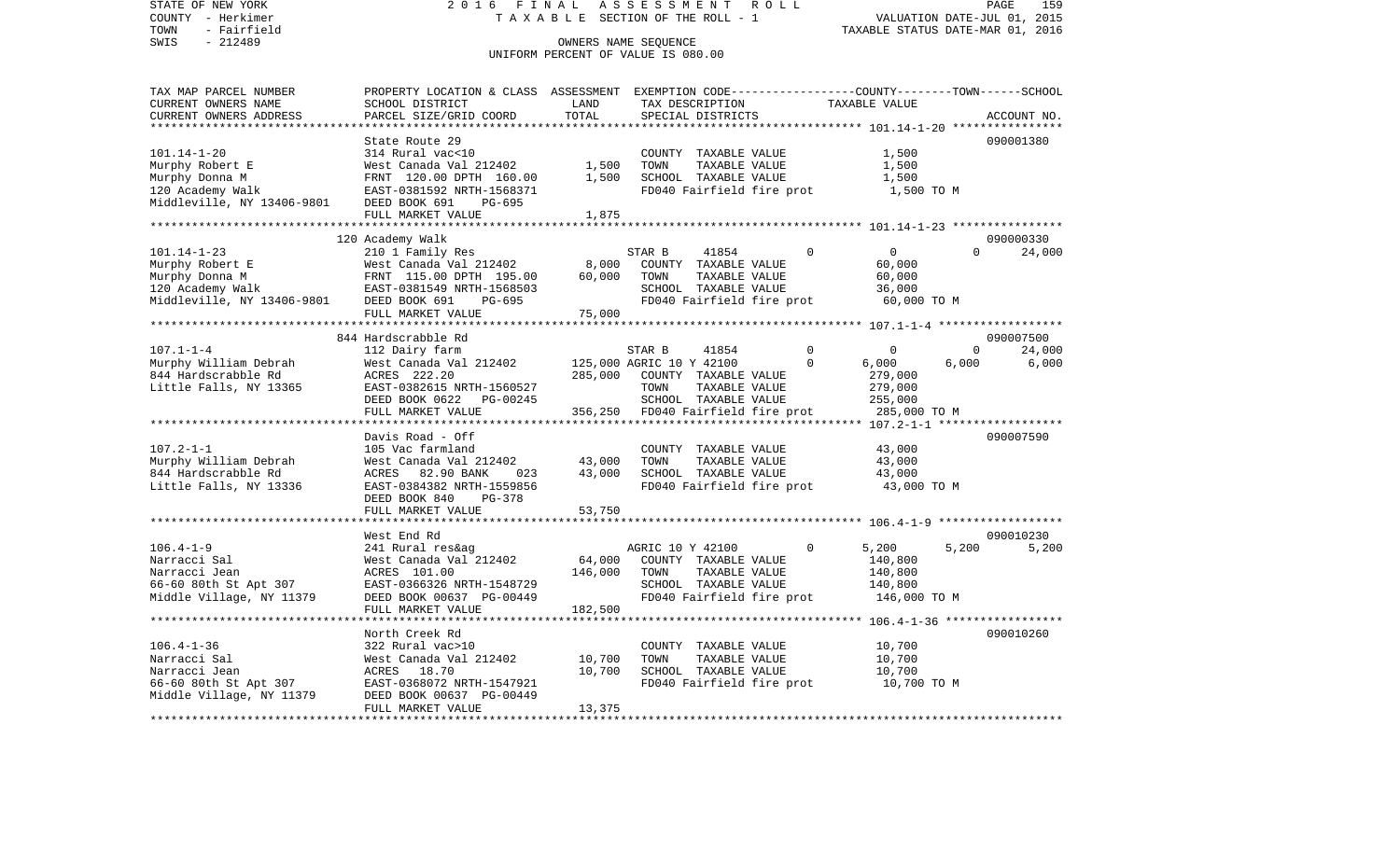| STATE OF NEW YORK                                    |                                                                                                 |         | 2016 FINAL ASSESSMENT ROLL         |                                  | PAGE                  | 160         |
|------------------------------------------------------|-------------------------------------------------------------------------------------------------|---------|------------------------------------|----------------------------------|-----------------------|-------------|
| COUNTY - Herkimer                                    |                                                                                                 |         | TAXABLE SECTION OF THE ROLL - 1    | VALUATION DATE-JUL 01, 2015      |                       |             |
| TOWN<br>- Fairfield                                  |                                                                                                 |         |                                    | TAXABLE STATUS DATE-MAR 01, 2016 |                       |             |
| $-212489$<br>SWIS                                    |                                                                                                 |         | OWNERS NAME SEOUENCE               |                                  |                       |             |
|                                                      |                                                                                                 |         | UNIFORM PERCENT OF VALUE IS 080.00 |                                  |                       |             |
|                                                      |                                                                                                 |         |                                    |                                  |                       |             |
| TAX MAP PARCEL NUMBER                                | PROPERTY LOCATION & CLASS ASSESSMENT EXEMPTION CODE----------------COUNTY-------TOWN-----SCHOOL |         |                                    |                                  |                       |             |
| CURRENT OWNERS NAME                                  | SCHOOL DISTRICT                                                                                 | LAND    | TAX DESCRIPTION                    | TAXABLE VALUE                    |                       |             |
| CURRENT OWNERS ADDRESS<br>************************** | PARCEL SIZE/GRID COORD                                                                          | TOTAL   | SPECIAL DISTRICTS                  |                                  |                       | ACCOUNT NO. |
|                                                      |                                                                                                 |         |                                    |                                  |                       |             |
| $101.4 - 1 - 9.1$                                    | State Route 29                                                                                  |         | STAR B<br>41854                    | $\mathbf{0}$<br>$\overline{0}$   | 090090040<br>$\Omega$ |             |
| Nesbit Terry K                                       | 241 Rural res&ag<br>West Canada Val 212402                                                      | 36,000  | COUNTY TAXABLE VALUE               | 105,000                          |                       | 24,000      |
| Nesbit Kelley E                                      | FRNT 1924.00 DPTH                                                                               | 105,000 | TOWN<br>TAXABLE VALUE              | 105,000                          |                       |             |
| 1400 State Route 29                                  | ACRES 47.20                                                                                     |         | SCHOOL TAXABLE VALUE               | 81,000                           |                       |             |
| Little Falls, NY 13365                               | EAST-0393494 NRTH-1566635                                                                       |         | FD040 Fairfield fire prot          | 105,000 TO M                     |                       |             |
|                                                      | DEED BOOK 1538 PG-986                                                                           |         |                                    |                                  |                       |             |
|                                                      | FULL MARKET VALUE                                                                               | 131,250 |                                    |                                  |                       |             |
|                                                      |                                                                                                 |         |                                    |                                  |                       |             |
|                                                      | Casler Rd                                                                                       |         |                                    |                                  | 090009240             |             |
| $101.3 - 3 - 2$                                      | 314 Rural vac<10                                                                                |         | COUNTY TAXABLE VALUE               | 10,000                           |                       |             |
| Nicholas Janice M                                    | West Canada Val 212402                                                                          | 10,000  | TOWN<br>TAXABLE VALUE              | 10,000                           |                       |             |
| 252 Burt Rd                                          | ACRES<br>5.00                                                                                   | 10,000  | SCHOOL TAXABLE VALUE               | 10,000                           |                       |             |
| Cold Brook, NY 13324                                 | EAST-0377579 NRTH-1562504                                                                       |         | FD040 Fairfield fire prot          | 10,000 TO M                      |                       |             |
|                                                      | DEED BOOK 912<br>PG-525                                                                         |         |                                    |                                  |                       |             |
|                                                      | FULL MARKET VALUE                                                                               | 12,500  |                                    |                                  |                       |             |
|                                                      |                                                                                                 |         |                                    |                                  |                       |             |
|                                                      | Casler Rd                                                                                       |         |                                    |                                  | 090009240             |             |
| $101.3 - 3 - 7$                                      | 314 Rural vac<10                                                                                |         | COUNTY TAXABLE VALUE               | 10,000                           |                       |             |
| Nichols Carl J Sr.                                   | West Canada Val 212402                                                                          | 10,000  | TOWN<br>TAXABLE VALUE              | 10,000                           |                       |             |
| Nichols Patricia                                     | Lot#7                                                                                           | 10,000  | SCHOOL TAXABLE VALUE               | 10,000                           |                       |             |
| PO Box 201                                           | 5.50<br>ACRES                                                                                   |         | FD040 Fairfield fire prot          | 10,000 TO M                      |                       |             |
| Salisbury Center, NY 13454                           | EAST-0375828 NRTH-1562378                                                                       |         |                                    |                                  |                       |             |
|                                                      | DEED BOOK 1502<br>PG-813                                                                        |         |                                    |                                  |                       |             |
|                                                      | FULL MARKET VALUE                                                                               | 12,500  |                                    |                                  |                       |             |
|                                                      |                                                                                                 |         |                                    |                                  |                       |             |
|                                                      | West End Rd                                                                                     |         |                                    |                                  | 090089111             |             |
| $106.2 - 3 - 15$                                     | 312 Vac w/imprv                                                                                 |         | COUNTY TAXABLE VALUE               | 35,000                           |                       |             |
| Nichols James                                        | West Canada val 212402                                                                          | 10,000  | TOWN<br>TAXABLE VALUE              | 35,000                           |                       |             |
| 643 West End Rd                                      | ACRES<br>5.10                                                                                   | 35,000  | SCHOOL TAXABLE VALUE               | 35,000                           |                       |             |
| Little Falls, NY 13365                               | EAST-0367170 NRTH-1552085                                                                       |         | FD040 Fairfield fire prot          | 35,000 TO M                      |                       |             |
|                                                      | DEED BOOK 1449 PG-537                                                                           |         |                                    |                                  |                       |             |
|                                                      | FULL MARKET VALUE                                                                               | 43,750  |                                    |                                  |                       |             |
|                                                      | 111 Lynch Rd                                                                                    |         |                                    |                                  |                       |             |
| $106.4 - 1 - 4.2$                                    | 240 Rural res                                                                                   |         | STAR B<br>41854                    | $\Omega$<br>$\mathbf{0}$         | $\Omega$              | 24,000      |
| Northup Frederick J                                  | West Canada Val 212402                                                                          | 25,000  | COUNTY TAXABLE VALUE               | 200,000                          |                       |             |
| Northup Anne Marie                                   | ACRES 30.00                                                                                     | 200,000 | TOWN<br>TAXABLE VALUE              | 200,000                          |                       |             |
| 111 Lynch Rd                                         | EAST-0366188 NRTH-1551355                                                                       |         | SCHOOL TAXABLE VALUE               | 176,000                          |                       |             |
| Little Falls, NY 13365                               | PG-361<br>DEED BOOK 907                                                                         |         | FD040 Fairfield fire prot          | 200,000 TO M                     |                       |             |
|                                                      | FULL MARKET VALUE                                                                               | 250,000 |                                    |                                  |                       |             |
|                                                      |                                                                                                 |         |                                    |                                  |                       |             |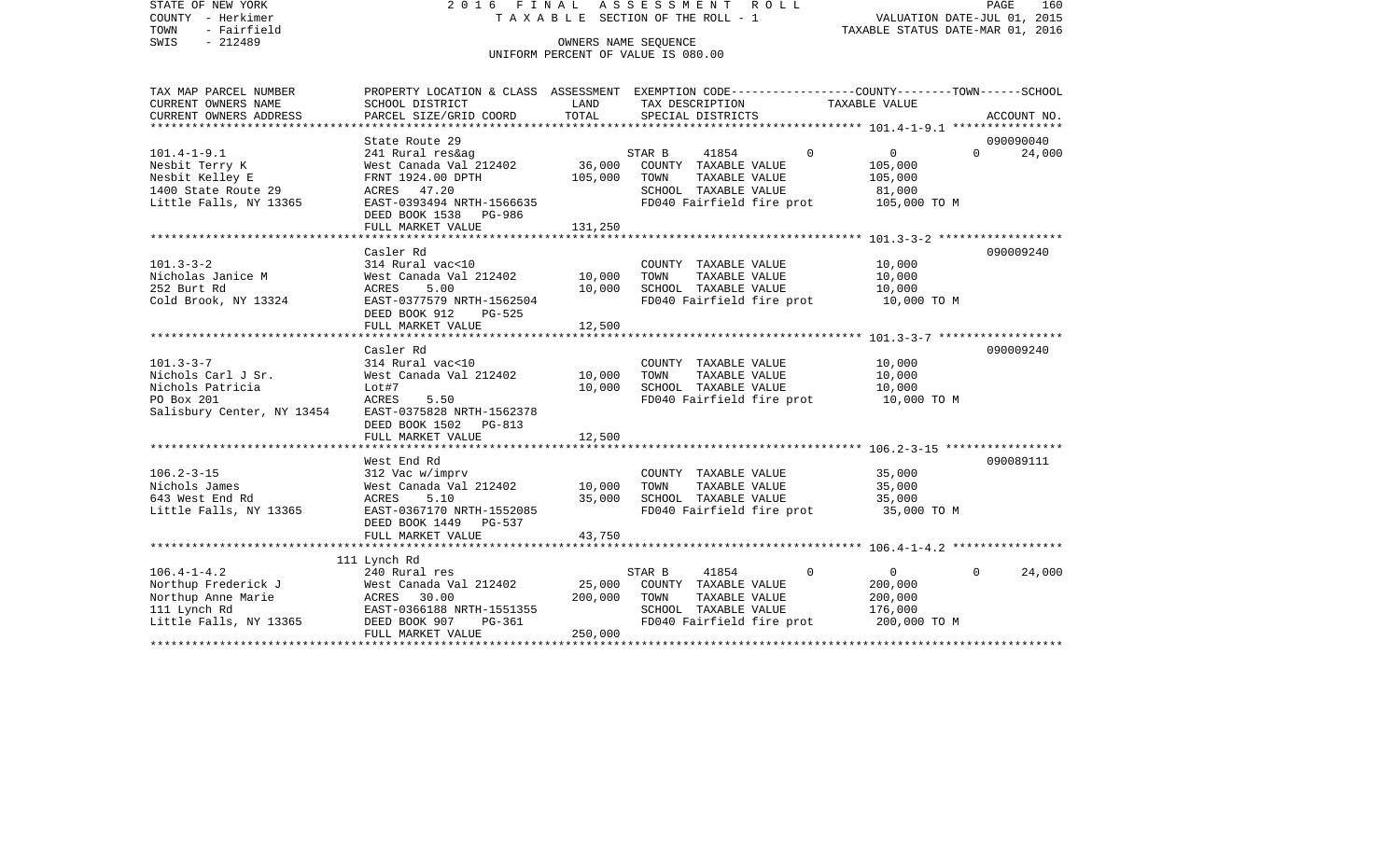| PROPERTY LOCATION & CLASS ASSESSMENT EXEMPTION CODE---------------COUNTY-------TOWN------SCHOOL<br>TAX MAP PARCEL NUMBER<br>CURRENT OWNERS NAME<br>SCHOOL DISTRICT<br>LAND<br>TAX DESCRIPTION<br>TAXABLE VALUE<br>CURRENT OWNERS ADDRESS<br>PARCEL SIZE/GRID COORD<br>TOTAL<br>SPECIAL DISTRICTS<br>ACCOUNT NO.<br>*********************<br>204 Myers Rd<br>210 1 Family Res<br>$107.3 - 2 - 21.2$<br>$\mathbf 0$<br>0<br>$\mathbf 0$<br>52,240<br>STAR EN<br>41834<br>Little Falls Ce 210900<br>O'Hara Robert J<br>12,000<br>COUNTY TAXABLE VALUE<br>176,800<br>Life Use to Chas & Barb O<br>Morin Lynn L<br>176,800<br>TOWN<br>TAXABLE VALUE<br>176,800<br>Attn: Charles & Barbara O'Hara FRNT 200.00 DPTH<br>SCHOOL TAXABLE VALUE<br>124,560<br>204 Myers Rd<br>ACRES<br>3.58<br>FD040 Fairfield fire prot<br>176,800 TO M<br>EAST-0377561 NRTH-1549307<br>DEED BOOK 933<br>$PG-190$<br>FULL MARKET VALUE<br>221,000<br>***********<br>**************************<br>************************ 107.4-2-11.2 ****************<br>357 Cole Rd<br>090000750<br>$107.4 - 2 - 11.2$<br>210 1 Family Res<br>92,000<br>COUNTY TAXABLE VALUE<br>Little Falls Ce 210900<br>TAXABLE VALUE<br>OConnell Kathleen<br>10,000<br>TOWN<br>92,000<br>Burns Thos Burns Mary Jo<br>SCHOOL TAXABLE VALUE<br>FRNT 500.00 DPTH<br>92,000<br>92,000<br>357 Cole Rd<br>1.00<br>FD040 Fairfield fire prot<br>ACRES<br>92,000 TO M<br>Little Falls, NY 13365<br>EAST-0386761 NRTH-1547404<br>DEED BOOK 900<br>PG-264<br>FULL MARKET VALUE<br>115,000<br>*************************<br>************************************* 101.14-1-18 *****<br>756 State Route 29<br>090001590<br>$101.14 - 1 - 18$<br>314 Rural vac<10<br>7,000<br>COUNTY TAXABLE VALUE<br>Oldfield Daniel<br>West Canada Val 212402<br>7,000<br>TOWN<br>TAXABLE VALUE<br>7,000<br>7,000<br>SCHOOL TAXABLE VALUE<br>740 State Route 29<br>FRNT 240.00 DPTH 200.00<br>7,000<br>Middleville, NY 13406-0331<br>EAST-0381461 NRTH-1568279<br>FD040 Fairfield fire prot<br>7,000 TO M<br>DEED BOOK 1526 PG-992<br>FULL MARKET VALUE<br>8,750<br>137 Town Garage Rd<br>090008700<br>$101.14 - 1 - 12$<br>210 1 Family Res<br>COUNTY TAXABLE VALUE<br>37,000<br>Oldfield Daniel N<br>West Canada Val 212402<br>6,000<br>TOWN<br>TAXABLE VALUE<br>37,000<br>740 State Rte. 29<br>FRNT 100.00 DPTH 112.00<br>37,000<br>SCHOOL TAXABLE VALUE<br>37,000<br>Fairfield, NY 13406<br>FD040 Fairfield fire prot<br>EAST-0381336 NRTH-1568279<br>37,000 TO M<br>DEED BOOK 1492 PG-657<br>FULL MARKET VALUE<br>46,250<br>***************************<br>090000270<br>740 State Route 29 | COUNTY<br>- Herkimer<br>TOWN<br>- Fairfield<br>SWIS<br>$-212489$ |                  | T A X A B L E SECTION OF THE ROLL - 1<br>OWNERS NAME SEOUENCE<br>UNIFORM PERCENT OF VALUE IS 080.00 |  |  |  | VALUATION DATE-JUL 01, 2015<br>TAXABLE STATUS DATE-MAR 01, 2016 |  |  |  |
|------------------------------------------------------------------------------------------------------------------------------------------------------------------------------------------------------------------------------------------------------------------------------------------------------------------------------------------------------------------------------------------------------------------------------------------------------------------------------------------------------------------------------------------------------------------------------------------------------------------------------------------------------------------------------------------------------------------------------------------------------------------------------------------------------------------------------------------------------------------------------------------------------------------------------------------------------------------------------------------------------------------------------------------------------------------------------------------------------------------------------------------------------------------------------------------------------------------------------------------------------------------------------------------------------------------------------------------------------------------------------------------------------------------------------------------------------------------------------------------------------------------------------------------------------------------------------------------------------------------------------------------------------------------------------------------------------------------------------------------------------------------------------------------------------------------------------------------------------------------------------------------------------------------------------------------------------------------------------------------------------------------------------------------------------------------------------------------------------------------------------------------------------------------------------------------------------------------------------------------------------------------------------------------------------------------------------------------------------------------------------------------------------------------------------------------------------------------------------------------------------------------------------------------------------------------------------------------------------------------|------------------------------------------------------------------|------------------|-----------------------------------------------------------------------------------------------------|--|--|--|-----------------------------------------------------------------|--|--|--|
|                                                                                                                                                                                                                                                                                                                                                                                                                                                                                                                                                                                                                                                                                                                                                                                                                                                                                                                                                                                                                                                                                                                                                                                                                                                                                                                                                                                                                                                                                                                                                                                                                                                                                                                                                                                                                                                                                                                                                                                                                                                                                                                                                                                                                                                                                                                                                                                                                                                                                                                                                                                                                  |                                                                  |                  |                                                                                                     |  |  |  |                                                                 |  |  |  |
|                                                                                                                                                                                                                                                                                                                                                                                                                                                                                                                                                                                                                                                                                                                                                                                                                                                                                                                                                                                                                                                                                                                                                                                                                                                                                                                                                                                                                                                                                                                                                                                                                                                                                                                                                                                                                                                                                                                                                                                                                                                                                                                                                                                                                                                                                                                                                                                                                                                                                                                                                                                                                  |                                                                  |                  |                                                                                                     |  |  |  |                                                                 |  |  |  |
|                                                                                                                                                                                                                                                                                                                                                                                                                                                                                                                                                                                                                                                                                                                                                                                                                                                                                                                                                                                                                                                                                                                                                                                                                                                                                                                                                                                                                                                                                                                                                                                                                                                                                                                                                                                                                                                                                                                                                                                                                                                                                                                                                                                                                                                                                                                                                                                                                                                                                                                                                                                                                  |                                                                  |                  |                                                                                                     |  |  |  |                                                                 |  |  |  |
|                                                                                                                                                                                                                                                                                                                                                                                                                                                                                                                                                                                                                                                                                                                                                                                                                                                                                                                                                                                                                                                                                                                                                                                                                                                                                                                                                                                                                                                                                                                                                                                                                                                                                                                                                                                                                                                                                                                                                                                                                                                                                                                                                                                                                                                                                                                                                                                                                                                                                                                                                                                                                  |                                                                  |                  |                                                                                                     |  |  |  |                                                                 |  |  |  |
|                                                                                                                                                                                                                                                                                                                                                                                                                                                                                                                                                                                                                                                                                                                                                                                                                                                                                                                                                                                                                                                                                                                                                                                                                                                                                                                                                                                                                                                                                                                                                                                                                                                                                                                                                                                                                                                                                                                                                                                                                                                                                                                                                                                                                                                                                                                                                                                                                                                                                                                                                                                                                  |                                                                  |                  |                                                                                                     |  |  |  |                                                                 |  |  |  |
|                                                                                                                                                                                                                                                                                                                                                                                                                                                                                                                                                                                                                                                                                                                                                                                                                                                                                                                                                                                                                                                                                                                                                                                                                                                                                                                                                                                                                                                                                                                                                                                                                                                                                                                                                                                                                                                                                                                                                                                                                                                                                                                                                                                                                                                                                                                                                                                                                                                                                                                                                                                                                  |                                                                  |                  |                                                                                                     |  |  |  |                                                                 |  |  |  |
|                                                                                                                                                                                                                                                                                                                                                                                                                                                                                                                                                                                                                                                                                                                                                                                                                                                                                                                                                                                                                                                                                                                                                                                                                                                                                                                                                                                                                                                                                                                                                                                                                                                                                                                                                                                                                                                                                                                                                                                                                                                                                                                                                                                                                                                                                                                                                                                                                                                                                                                                                                                                                  |                                                                  |                  |                                                                                                     |  |  |  |                                                                 |  |  |  |
|                                                                                                                                                                                                                                                                                                                                                                                                                                                                                                                                                                                                                                                                                                                                                                                                                                                                                                                                                                                                                                                                                                                                                                                                                                                                                                                                                                                                                                                                                                                                                                                                                                                                                                                                                                                                                                                                                                                                                                                                                                                                                                                                                                                                                                                                                                                                                                                                                                                                                                                                                                                                                  |                                                                  |                  |                                                                                                     |  |  |  |                                                                 |  |  |  |
|                                                                                                                                                                                                                                                                                                                                                                                                                                                                                                                                                                                                                                                                                                                                                                                                                                                                                                                                                                                                                                                                                                                                                                                                                                                                                                                                                                                                                                                                                                                                                                                                                                                                                                                                                                                                                                                                                                                                                                                                                                                                                                                                                                                                                                                                                                                                                                                                                                                                                                                                                                                                                  |                                                                  |                  |                                                                                                     |  |  |  |                                                                 |  |  |  |
|                                                                                                                                                                                                                                                                                                                                                                                                                                                                                                                                                                                                                                                                                                                                                                                                                                                                                                                                                                                                                                                                                                                                                                                                                                                                                                                                                                                                                                                                                                                                                                                                                                                                                                                                                                                                                                                                                                                                                                                                                                                                                                                                                                                                                                                                                                                                                                                                                                                                                                                                                                                                                  | Little Falls, NY 13365                                           |                  |                                                                                                     |  |  |  |                                                                 |  |  |  |
|                                                                                                                                                                                                                                                                                                                                                                                                                                                                                                                                                                                                                                                                                                                                                                                                                                                                                                                                                                                                                                                                                                                                                                                                                                                                                                                                                                                                                                                                                                                                                                                                                                                                                                                                                                                                                                                                                                                                                                                                                                                                                                                                                                                                                                                                                                                                                                                                                                                                                                                                                                                                                  |                                                                  |                  |                                                                                                     |  |  |  |                                                                 |  |  |  |
|                                                                                                                                                                                                                                                                                                                                                                                                                                                                                                                                                                                                                                                                                                                                                                                                                                                                                                                                                                                                                                                                                                                                                                                                                                                                                                                                                                                                                                                                                                                                                                                                                                                                                                                                                                                                                                                                                                                                                                                                                                                                                                                                                                                                                                                                                                                                                                                                                                                                                                                                                                                                                  |                                                                  |                  |                                                                                                     |  |  |  |                                                                 |  |  |  |
|                                                                                                                                                                                                                                                                                                                                                                                                                                                                                                                                                                                                                                                                                                                                                                                                                                                                                                                                                                                                                                                                                                                                                                                                                                                                                                                                                                                                                                                                                                                                                                                                                                                                                                                                                                                                                                                                                                                                                                                                                                                                                                                                                                                                                                                                                                                                                                                                                                                                                                                                                                                                                  |                                                                  |                  |                                                                                                     |  |  |  |                                                                 |  |  |  |
|                                                                                                                                                                                                                                                                                                                                                                                                                                                                                                                                                                                                                                                                                                                                                                                                                                                                                                                                                                                                                                                                                                                                                                                                                                                                                                                                                                                                                                                                                                                                                                                                                                                                                                                                                                                                                                                                                                                                                                                                                                                                                                                                                                                                                                                                                                                                                                                                                                                                                                                                                                                                                  |                                                                  |                  |                                                                                                     |  |  |  |                                                                 |  |  |  |
|                                                                                                                                                                                                                                                                                                                                                                                                                                                                                                                                                                                                                                                                                                                                                                                                                                                                                                                                                                                                                                                                                                                                                                                                                                                                                                                                                                                                                                                                                                                                                                                                                                                                                                                                                                                                                                                                                                                                                                                                                                                                                                                                                                                                                                                                                                                                                                                                                                                                                                                                                                                                                  |                                                                  |                  |                                                                                                     |  |  |  |                                                                 |  |  |  |
|                                                                                                                                                                                                                                                                                                                                                                                                                                                                                                                                                                                                                                                                                                                                                                                                                                                                                                                                                                                                                                                                                                                                                                                                                                                                                                                                                                                                                                                                                                                                                                                                                                                                                                                                                                                                                                                                                                                                                                                                                                                                                                                                                                                                                                                                                                                                                                                                                                                                                                                                                                                                                  |                                                                  |                  |                                                                                                     |  |  |  |                                                                 |  |  |  |
|                                                                                                                                                                                                                                                                                                                                                                                                                                                                                                                                                                                                                                                                                                                                                                                                                                                                                                                                                                                                                                                                                                                                                                                                                                                                                                                                                                                                                                                                                                                                                                                                                                                                                                                                                                                                                                                                                                                                                                                                                                                                                                                                                                                                                                                                                                                                                                                                                                                                                                                                                                                                                  |                                                                  |                  |                                                                                                     |  |  |  |                                                                 |  |  |  |
|                                                                                                                                                                                                                                                                                                                                                                                                                                                                                                                                                                                                                                                                                                                                                                                                                                                                                                                                                                                                                                                                                                                                                                                                                                                                                                                                                                                                                                                                                                                                                                                                                                                                                                                                                                                                                                                                                                                                                                                                                                                                                                                                                                                                                                                                                                                                                                                                                                                                                                                                                                                                                  |                                                                  |                  |                                                                                                     |  |  |  |                                                                 |  |  |  |
|                                                                                                                                                                                                                                                                                                                                                                                                                                                                                                                                                                                                                                                                                                                                                                                                                                                                                                                                                                                                                                                                                                                                                                                                                                                                                                                                                                                                                                                                                                                                                                                                                                                                                                                                                                                                                                                                                                                                                                                                                                                                                                                                                                                                                                                                                                                                                                                                                                                                                                                                                                                                                  |                                                                  |                  |                                                                                                     |  |  |  |                                                                 |  |  |  |
|                                                                                                                                                                                                                                                                                                                                                                                                                                                                                                                                                                                                                                                                                                                                                                                                                                                                                                                                                                                                                                                                                                                                                                                                                                                                                                                                                                                                                                                                                                                                                                                                                                                                                                                                                                                                                                                                                                                                                                                                                                                                                                                                                                                                                                                                                                                                                                                                                                                                                                                                                                                                                  |                                                                  |                  |                                                                                                     |  |  |  |                                                                 |  |  |  |
|                                                                                                                                                                                                                                                                                                                                                                                                                                                                                                                                                                                                                                                                                                                                                                                                                                                                                                                                                                                                                                                                                                                                                                                                                                                                                                                                                                                                                                                                                                                                                                                                                                                                                                                                                                                                                                                                                                                                                                                                                                                                                                                                                                                                                                                                                                                                                                                                                                                                                                                                                                                                                  |                                                                  |                  |                                                                                                     |  |  |  |                                                                 |  |  |  |
|                                                                                                                                                                                                                                                                                                                                                                                                                                                                                                                                                                                                                                                                                                                                                                                                                                                                                                                                                                                                                                                                                                                                                                                                                                                                                                                                                                                                                                                                                                                                                                                                                                                                                                                                                                                                                                                                                                                                                                                                                                                                                                                                                                                                                                                                                                                                                                                                                                                                                                                                                                                                                  |                                                                  |                  |                                                                                                     |  |  |  |                                                                 |  |  |  |
|                                                                                                                                                                                                                                                                                                                                                                                                                                                                                                                                                                                                                                                                                                                                                                                                                                                                                                                                                                                                                                                                                                                                                                                                                                                                                                                                                                                                                                                                                                                                                                                                                                                                                                                                                                                                                                                                                                                                                                                                                                                                                                                                                                                                                                                                                                                                                                                                                                                                                                                                                                                                                  |                                                                  |                  |                                                                                                     |  |  |  |                                                                 |  |  |  |
|                                                                                                                                                                                                                                                                                                                                                                                                                                                                                                                                                                                                                                                                                                                                                                                                                                                                                                                                                                                                                                                                                                                                                                                                                                                                                                                                                                                                                                                                                                                                                                                                                                                                                                                                                                                                                                                                                                                                                                                                                                                                                                                                                                                                                                                                                                                                                                                                                                                                                                                                                                                                                  |                                                                  |                  |                                                                                                     |  |  |  |                                                                 |  |  |  |
|                                                                                                                                                                                                                                                                                                                                                                                                                                                                                                                                                                                                                                                                                                                                                                                                                                                                                                                                                                                                                                                                                                                                                                                                                                                                                                                                                                                                                                                                                                                                                                                                                                                                                                                                                                                                                                                                                                                                                                                                                                                                                                                                                                                                                                                                                                                                                                                                                                                                                                                                                                                                                  |                                                                  |                  |                                                                                                     |  |  |  |                                                                 |  |  |  |
|                                                                                                                                                                                                                                                                                                                                                                                                                                                                                                                                                                                                                                                                                                                                                                                                                                                                                                                                                                                                                                                                                                                                                                                                                                                                                                                                                                                                                                                                                                                                                                                                                                                                                                                                                                                                                                                                                                                                                                                                                                                                                                                                                                                                                                                                                                                                                                                                                                                                                                                                                                                                                  |                                                                  |                  |                                                                                                     |  |  |  |                                                                 |  |  |  |
|                                                                                                                                                                                                                                                                                                                                                                                                                                                                                                                                                                                                                                                                                                                                                                                                                                                                                                                                                                                                                                                                                                                                                                                                                                                                                                                                                                                                                                                                                                                                                                                                                                                                                                                                                                                                                                                                                                                                                                                                                                                                                                                                                                                                                                                                                                                                                                                                                                                                                                                                                                                                                  |                                                                  |                  |                                                                                                     |  |  |  |                                                                 |  |  |  |
|                                                                                                                                                                                                                                                                                                                                                                                                                                                                                                                                                                                                                                                                                                                                                                                                                                                                                                                                                                                                                                                                                                                                                                                                                                                                                                                                                                                                                                                                                                                                                                                                                                                                                                                                                                                                                                                                                                                                                                                                                                                                                                                                                                                                                                                                                                                                                                                                                                                                                                                                                                                                                  |                                                                  |                  |                                                                                                     |  |  |  |                                                                 |  |  |  |
|                                                                                                                                                                                                                                                                                                                                                                                                                                                                                                                                                                                                                                                                                                                                                                                                                                                                                                                                                                                                                                                                                                                                                                                                                                                                                                                                                                                                                                                                                                                                                                                                                                                                                                                                                                                                                                                                                                                                                                                                                                                                                                                                                                                                                                                                                                                                                                                                                                                                                                                                                                                                                  |                                                                  |                  |                                                                                                     |  |  |  |                                                                 |  |  |  |
|                                                                                                                                                                                                                                                                                                                                                                                                                                                                                                                                                                                                                                                                                                                                                                                                                                                                                                                                                                                                                                                                                                                                                                                                                                                                                                                                                                                                                                                                                                                                                                                                                                                                                                                                                                                                                                                                                                                                                                                                                                                                                                                                                                                                                                                                                                                                                                                                                                                                                                                                                                                                                  |                                                                  |                  |                                                                                                     |  |  |  |                                                                 |  |  |  |
|                                                                                                                                                                                                                                                                                                                                                                                                                                                                                                                                                                                                                                                                                                                                                                                                                                                                                                                                                                                                                                                                                                                                                                                                                                                                                                                                                                                                                                                                                                                                                                                                                                                                                                                                                                                                                                                                                                                                                                                                                                                                                                                                                                                                                                                                                                                                                                                                                                                                                                                                                                                                                  |                                                                  |                  |                                                                                                     |  |  |  |                                                                 |  |  |  |
|                                                                                                                                                                                                                                                                                                                                                                                                                                                                                                                                                                                                                                                                                                                                                                                                                                                                                                                                                                                                                                                                                                                                                                                                                                                                                                                                                                                                                                                                                                                                                                                                                                                                                                                                                                                                                                                                                                                                                                                                                                                                                                                                                                                                                                                                                                                                                                                                                                                                                                                                                                                                                  |                                                                  |                  |                                                                                                     |  |  |  |                                                                 |  |  |  |
|                                                                                                                                                                                                                                                                                                                                                                                                                                                                                                                                                                                                                                                                                                                                                                                                                                                                                                                                                                                                                                                                                                                                                                                                                                                                                                                                                                                                                                                                                                                                                                                                                                                                                                                                                                                                                                                                                                                                                                                                                                                                                                                                                                                                                                                                                                                                                                                                                                                                                                                                                                                                                  |                                                                  |                  |                                                                                                     |  |  |  |                                                                 |  |  |  |
|                                                                                                                                                                                                                                                                                                                                                                                                                                                                                                                                                                                                                                                                                                                                                                                                                                                                                                                                                                                                                                                                                                                                                                                                                                                                                                                                                                                                                                                                                                                                                                                                                                                                                                                                                                                                                                                                                                                                                                                                                                                                                                                                                                                                                                                                                                                                                                                                                                                                                                                                                                                                                  |                                                                  |                  |                                                                                                     |  |  |  |                                                                 |  |  |  |
|                                                                                                                                                                                                                                                                                                                                                                                                                                                                                                                                                                                                                                                                                                                                                                                                                                                                                                                                                                                                                                                                                                                                                                                                                                                                                                                                                                                                                                                                                                                                                                                                                                                                                                                                                                                                                                                                                                                                                                                                                                                                                                                                                                                                                                                                                                                                                                                                                                                                                                                                                                                                                  |                                                                  |                  |                                                                                                     |  |  |  |                                                                 |  |  |  |
|                                                                                                                                                                                                                                                                                                                                                                                                                                                                                                                                                                                                                                                                                                                                                                                                                                                                                                                                                                                                                                                                                                                                                                                                                                                                                                                                                                                                                                                                                                                                                                                                                                                                                                                                                                                                                                                                                                                                                                                                                                                                                                                                                                                                                                                                                                                                                                                                                                                                                                                                                                                                                  |                                                                  |                  |                                                                                                     |  |  |  |                                                                 |  |  |  |
|                                                                                                                                                                                                                                                                                                                                                                                                                                                                                                                                                                                                                                                                                                                                                                                                                                                                                                                                                                                                                                                                                                                                                                                                                                                                                                                                                                                                                                                                                                                                                                                                                                                                                                                                                                                                                                                                                                                                                                                                                                                                                                                                                                                                                                                                                                                                                                                                                                                                                                                                                                                                                  |                                                                  |                  |                                                                                                     |  |  |  |                                                                 |  |  |  |
| COUNTY TAXABLE VALUE                                                                                                                                                                                                                                                                                                                                                                                                                                                                                                                                                                                                                                                                                                                                                                                                                                                                                                                                                                                                                                                                                                                                                                                                                                                                                                                                                                                                                                                                                                                                                                                                                                                                                                                                                                                                                                                                                                                                                                                                                                                                                                                                                                                                                                                                                                                                                                                                                                                                                                                                                                                             | $101.14 - 1 - 17$                                                | 314 Rural vac<10 |                                                                                                     |  |  |  | 2,500                                                           |  |  |  |
| Oldfield Daniel Newton<br>West Canada Val 212402<br>2,500<br>TOWN<br>TAXABLE VALUE<br>2,500                                                                                                                                                                                                                                                                                                                                                                                                                                                                                                                                                                                                                                                                                                                                                                                                                                                                                                                                                                                                                                                                                                                                                                                                                                                                                                                                                                                                                                                                                                                                                                                                                                                                                                                                                                                                                                                                                                                                                                                                                                                                                                                                                                                                                                                                                                                                                                                                                                                                                                                      |                                                                  |                  |                                                                                                     |  |  |  |                                                                 |  |  |  |
| 740 State Route 29<br>FRNT 100.00 DPTH 100.00<br>2,500<br>SCHOOL TAXABLE VALUE<br>2,500                                                                                                                                                                                                                                                                                                                                                                                                                                                                                                                                                                                                                                                                                                                                                                                                                                                                                                                                                                                                                                                                                                                                                                                                                                                                                                                                                                                                                                                                                                                                                                                                                                                                                                                                                                                                                                                                                                                                                                                                                                                                                                                                                                                                                                                                                                                                                                                                                                                                                                                          |                                                                  |                  |                                                                                                     |  |  |  |                                                                 |  |  |  |
| FD040 Fairfield fire prot<br>Middleville, NY 13406<br>EAST-0381314 NRTH-1568365<br>2,500 TO M                                                                                                                                                                                                                                                                                                                                                                                                                                                                                                                                                                                                                                                                                                                                                                                                                                                                                                                                                                                                                                                                                                                                                                                                                                                                                                                                                                                                                                                                                                                                                                                                                                                                                                                                                                                                                                                                                                                                                                                                                                                                                                                                                                                                                                                                                                                                                                                                                                                                                                                    |                                                                  |                  |                                                                                                     |  |  |  |                                                                 |  |  |  |
| DEED BOOK 1413 PG-419                                                                                                                                                                                                                                                                                                                                                                                                                                                                                                                                                                                                                                                                                                                                                                                                                                                                                                                                                                                                                                                                                                                                                                                                                                                                                                                                                                                                                                                                                                                                                                                                                                                                                                                                                                                                                                                                                                                                                                                                                                                                                                                                                                                                                                                                                                                                                                                                                                                                                                                                                                                            |                                                                  |                  |                                                                                                     |  |  |  |                                                                 |  |  |  |
| 3,125<br>FULL MARKET VALUE                                                                                                                                                                                                                                                                                                                                                                                                                                                                                                                                                                                                                                                                                                                                                                                                                                                                                                                                                                                                                                                                                                                                                                                                                                                                                                                                                                                                                                                                                                                                                                                                                                                                                                                                                                                                                                                                                                                                                                                                                                                                                                                                                                                                                                                                                                                                                                                                                                                                                                                                                                                       |                                                                  |                  |                                                                                                     |  |  |  |                                                                 |  |  |  |

STATE OF NEW YORK 2 0 1 6 F I N A L A S S E S S M E N T R O L L PAGE 161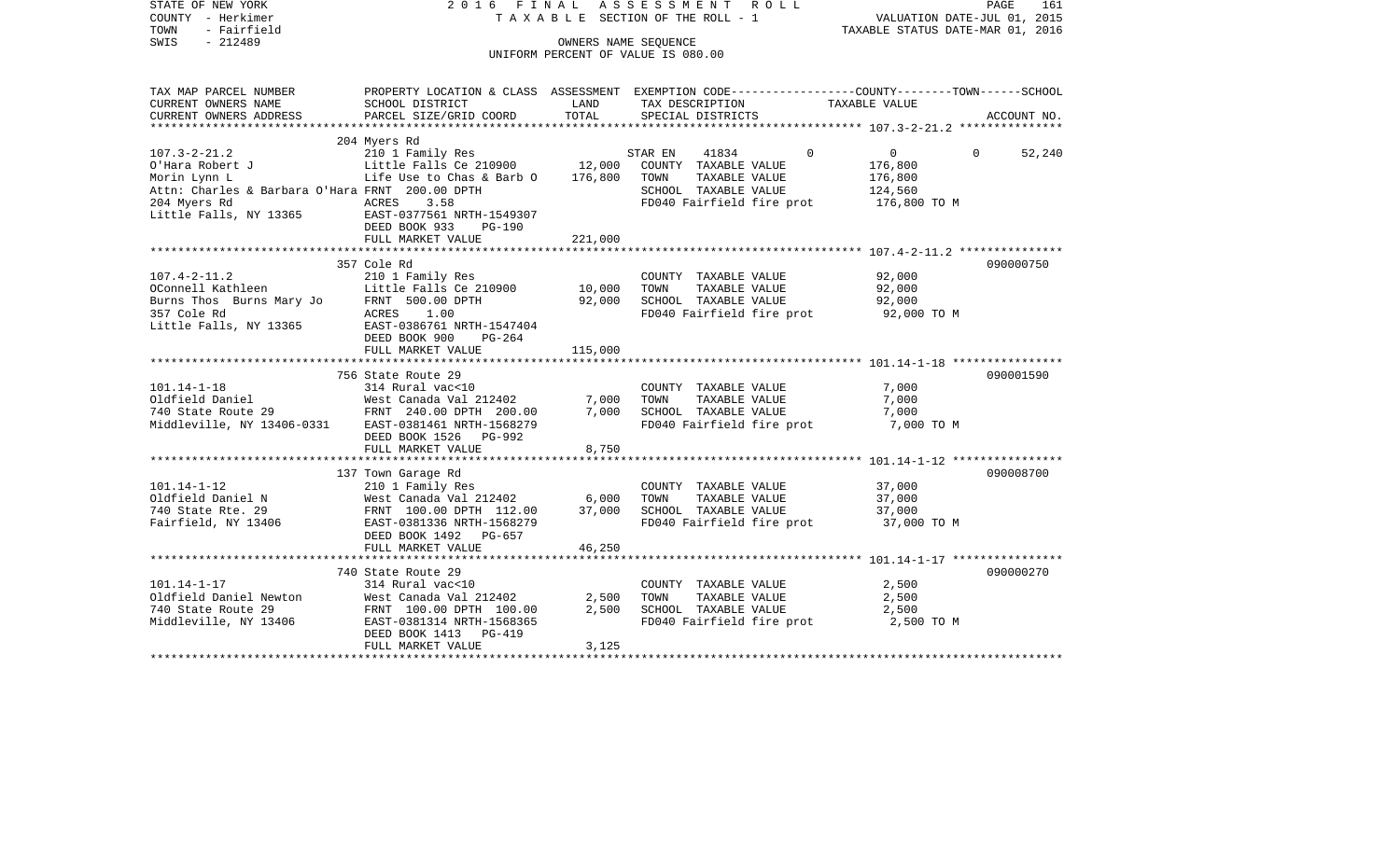COUNTY - Herkimer **T A X A B L E SECTION OF THE ROLL - 1** VALUATION DATE-JUL 01, 2015 TOWN - Fairfield TAXABLE STATUS DATE-MAR 01, 2016 SWIS - 212489 CONNERS NAME SEQUENCE UNIFORM PERCENT OF VALUE IS 080.00TAX MAP PARCEL NUMBER PROPERTY LOCATION & CLASS ASSESSMENT EXEMPTION CODE------------------COUNTY--------TOWN------SCHOOL CURRENT OWNERS NAME SCHOOL DISTRICT LAND TAX DESCRIPTION TAXABLE VALUECURRENT OWNERS ADDRESS PARCEL SIZE/GRID COORD TOTAL SPECIAL DISTRICTS ACCOUNT NO. \*\*\*\*\*\*\*\*\*\*\*\*\*\*\*\*\*\*\*\*\*\*\*\*\*\*\*\*\*\*\*\*\*\*\*\*\*\*\*\*\*\*\*\*\*\*\*\*\*\*\*\*\*\*\*\*\*\*\*\*\*\*\*\*\*\*\*\*\*\*\*\*\*\*\*\*\*\*\*\*\*\*\*\*\*\*\*\*\*\*\*\*\*\*\*\*\*\*\*\*\*\*\* 101.14-1-4 \*\*\*\*\*\*\*\*\*\*\*\*\*\*\*\*\* Fairfield 090086027090086027 101.14-1-4 314 Rural vac<10 COUNTY TAXABLE VALUE 6,500 Oldfield Louise West Canada Val 212402 6,500 TOWN TAXABLE VALUE 6,500 720 State Rte. 29 ACRES 7.90 6,500 SCHOOL TAXABLE VALUE 6,500 Middleville, NY 13406 EAST-0380795 NRTH-1568007 FD040 Fairfield fire prot 6,500 TO M DEED BOOK 1529 PG-648FULL MARKET VALUE 8,125 \*\*\*\*\*\*\*\*\*\*\*\*\*\*\*\*\*\*\*\*\*\*\*\*\*\*\*\*\*\*\*\*\*\*\*\*\*\*\*\*\*\*\*\*\*\*\*\*\*\*\*\*\*\*\*\*\*\*\*\*\*\*\*\*\*\*\*\*\*\*\*\*\*\*\*\*\*\*\*\*\*\*\*\*\*\*\*\*\*\*\*\*\*\*\*\*\*\*\*\*\*\*\* 101.14-1-3 \*\*\*\*\*\*\*\*\*\*\*\*\*\*\*\*\* 720 State Route 29 090001560101.14-1-3 210 1 Family Res VET COM C 41132 0 12,000 0 0 Vest Canada Val 212402 8,000 VET COM T 41133 0 0 12,250 0 0 720 State Rte. 29 FRNT 120.00 DPTH 185.00 49,000 STAR B 41854 0 0 0 24,000 Middleville, NY 13406 EAST-0380883 NRTH-1568408 COUNTY TAXABLE VALUE 37,000 DEED BOOK 823 PG-428 TOWN TAXABLE VALUE 36,750 FULL MARKET VALUE 61,250 SCHOOL TAXABLE VALUE 25,000 FD040 Fairfield fire prot 49,000 TO M<br>\*\*\*\*\*\*\*\*\*\*\*\*\*\*\*\*\*\*\*\*\*\*\*\*\*\*\*\*\*\*\*\* 094.4-1-9 \*\*\*\*\*\*\*\*\*\*\*\*\*\*\*\*\* \*\*\*\*\*\*\*\*\*\*\*\*\*\*\*\*\*\*\*\*\*\*\*\*\*\*\*\*\*\*\*\*\*\*\*\*\*\*\*\*\*\*\*\*\*\*\*\*\*\*\*\*\*\*\*\*\*\*\*\*\*\*\*\*\*\*\*\*\*\*\*\*\*\*\*\*\*\*\*\*\*\*\*\*\*\*\*\*\*\*\*\*\*\*\*\*\*\*\*\*\*\*\* 094.4-1-9 \*\*\*\*\*\*\*\*\*\*\*\*\*\*\*\*\*\* 193 Farrington Rd 090009750 094.4-1-9 240 Rural res STAR B 41854 0 0 0 24,000 Orf Irrevocable Trust Nancy Mc West Canada Val 212402 18,000 COUNTY TAXABLE VALUE 155,000 Orf Robert, Anita ACRES 16.00 155,000 TOWN TAXABLE VALUE 155,000 193 Farrington Rd EAST-0363929 NRTH-1579709 SCHOOL TAXABLE VALUE 131,000 Newport, NY 13416 **DEED BOOK 1404** PG-774 FD040 Fairfield fire prot 155,000 TO M FULL MARKET VALUE 193,750 \*\*\*\*\*\*\*\*\*\*\*\*\*\*\*\*\*\*\*\*\*\*\*\*\*\*\*\*\*\*\*\*\*\*\*\*\*\*\*\*\*\*\*\*\*\*\*\*\*\*\*\*\*\*\*\*\*\*\*\*\*\*\*\*\*\*\*\*\*\*\*\*\*\*\*\*\*\*\*\*\*\*\*\*\*\*\*\*\*\*\*\*\*\*\*\*\*\*\*\*\*\*\* 094.4-1-8.1 \*\*\*\*\*\*\*\*\*\*\*\*\*\*\*\* Farrington Rd 090000240 094.4-1-8.1 314 Rural vac<10 COUNTY TAXABLE VALUE 9,000 Orf Robert J West Canada Val 212402 9,000 TOWN TAXABLE VALUE 9,000 Orf Anita L ACRES 9.00 9,000 SCHOOL TAXABLE VALUE 9,000 193 Farrington Rd EAST-0363741 NRTH-1578996 FD040 Fairfield fire prot 9,000 TO M Newport, NY 13416 DEED BOOK 1591 PG-288 FULL MARKET VALUE 11,250 \*\*\*\*\*\*\*\*\*\*\*\*\*\*\*\*\*\*\*\*\*\*\*\*\*\*\*\*\*\*\*\*\*\*\*\*\*\*\*\*\*\*\*\*\*\*\*\*\*\*\*\*\*\*\*\*\*\*\*\*\*\*\*\*\*\*\*\*\*\*\*\*\*\*\*\*\*\*\*\*\*\*\*\*\*\*\*\*\*\*\*\*\*\*\*\*\*\*\*\*\*\*\* 095.3-1-10 \*\*\*\*\*\*\*\*\*\*\*\*\*\*\*\*\*1695 Castle Rd 090005280 095.3-1-10 270 Mfg housing COUNTY TAXABLE VALUE 16,000 Osiecki Donna West Canada Val 212402 11,000 TOWN TAXABLE VALUE 16,000 1695 Castle Rd ACRES 3.30 16,000 SCHOOL TAXABLE VALUE 16,000 Newport, NY 13416 **EAST-0376256 NRTH-1580377** FD040 Fairfield fire prot 16,000 TO M DEED BOOK 1314 PG-427 FULL MARKET VALUE 20,000 \*\*\*\*\*\*\*\*\*\*\*\*\*\*\*\*\*\*\*\*\*\*\*\*\*\*\*\*\*\*\*\*\*\*\*\*\*\*\*\*\*\*\*\*\*\*\*\*\*\*\*\*\*\*\*\*\*\*\*\*\*\*\*\*\*\*\*\*\*\*\*\*\*\*\*\*\*\*\*\*\*\*\*\*\*\*\*\*\*\*\*\*\*\*\*\*\*\*\*\*\*\*\*\*\*\*\*\*\*\*\*\*\*\*\*\*\*\*\*\*\*\*\*\*\*\*\*\*\*\*\*\*

STATE OF NEW YORK 2 0 1 6 F I N A L A S S E S S M E N T R O L L PAGE 162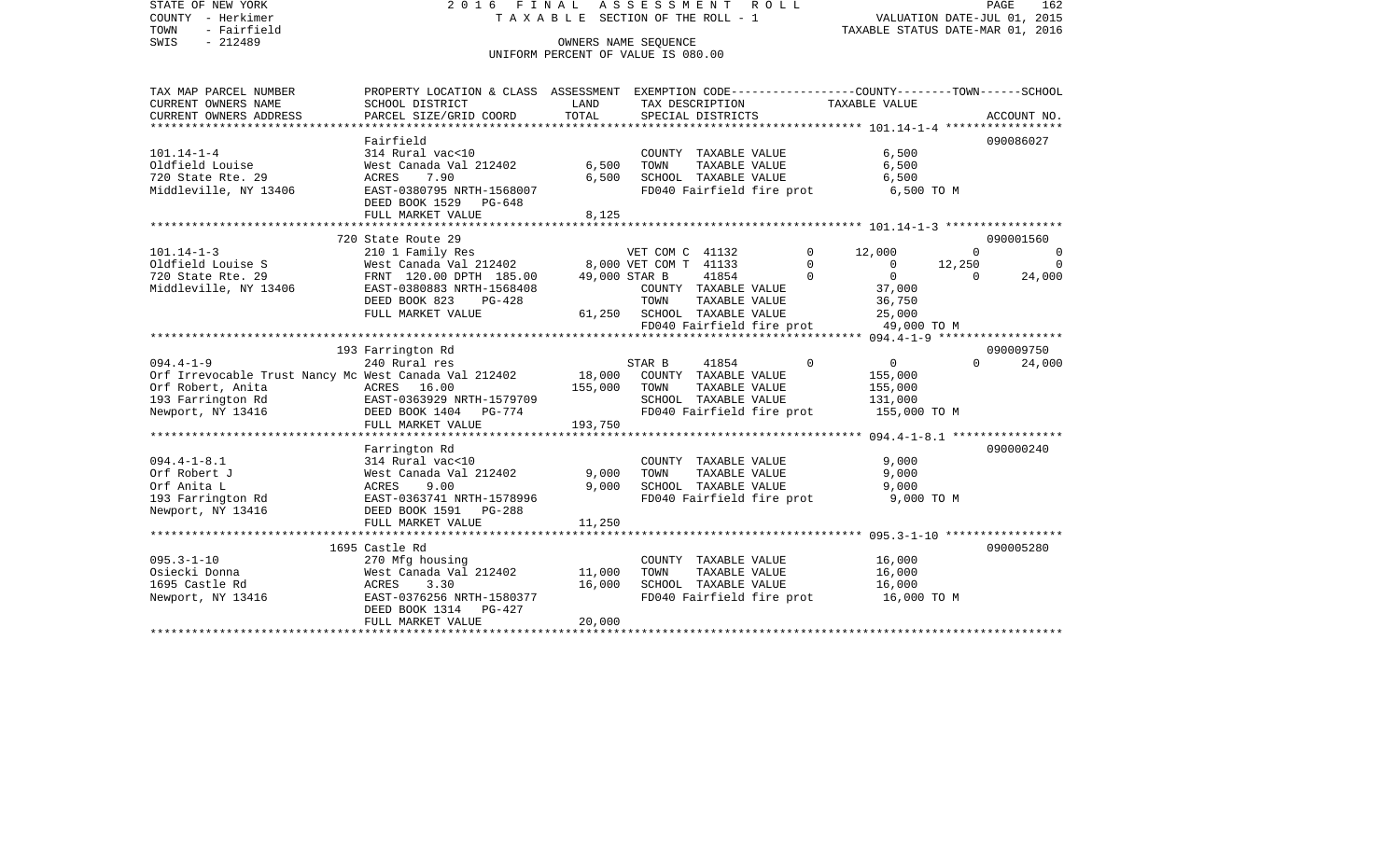| STATE OF NEW YORK<br>COUNTY - Herkimer                                                                                                 |                  | 2016 FINAL ASSESSMENT ROLL<br>T A X A B L E SECTION OF THE ROLL - 1 |          | VALUATION DATE-JUL 01, 2015                             | PAGE           | 163          |
|----------------------------------------------------------------------------------------------------------------------------------------|------------------|---------------------------------------------------------------------|----------|---------------------------------------------------------|----------------|--------------|
| TOWN<br>- Fairfield                                                                                                                    |                  |                                                                     |          | TAXABLE STATUS DATE-MAR 01, 2016                        |                |              |
| SWIS<br>$-212489$                                                                                                                      |                  | OWNERS NAME SEQUENCE                                                |          |                                                         |                |              |
|                                                                                                                                        |                  | UNIFORM PERCENT OF VALUE IS 080.00                                  |          |                                                         |                |              |
|                                                                                                                                        |                  |                                                                     |          |                                                         |                |              |
| PROPERTY LOCATION & CLASS ASSESSMENT EXEMPTION CODE----------------COUNTY-------TOWN------SCHOOL<br>TAX MAP PARCEL NUMBER              |                  |                                                                     |          |                                                         |                |              |
| CURRENT OWNERS NAME<br>SCHOOL DISTRICT                                                                                                 | LAND             | TAX DESCRIPTION                                                     |          | TAXABLE VALUE                                           |                |              |
| CURRENT OWNERS ADDRESS<br>PARCEL SIZE/GRID COORD                                                                                       | TOTAL            | SPECIAL DISTRICTS                                                   |          |                                                         |                | ACCOUNT NO.  |
|                                                                                                                                        |                  |                                                                     |          |                                                         |                |              |
| 342 Reservoir Rd                                                                                                                       |                  |                                                                     |          |                                                         |                | 090087054    |
| 210 1 Family Res<br>West Canada Val 212402 7,000 COUNTY TAXABLE VALUE<br>$100.2 - 1 - 20.4$                                            |                  | 41854                                                               | $\Omega$ | $\overline{0}$                                          | $\Omega$       | 24,000       |
| Ostapuk Ivan                                                                                                                           |                  |                                                                     |          | 70,000                                                  |                |              |
| Ostapuk Tatyana                                                                                                                        |                  | TOWN<br>TAXABLE VALUE                                               |          | 70,000                                                  |                |              |
| Nest Canada var ------<br>Ostapuk has land contract 70,000<br>FRNT 165.00 DPTH 110.00<br>EAST-0372261 NRTH-1571677<br>342 Reservoir Rd |                  | SCHOOL TAXABLE VALUE                                                |          | 46,000                                                  |                |              |
| Fairfield, NY 13416                                                                                                                    |                  | FD040 Fairfield fire prot                                           |          | 70,000 TO M                                             |                |              |
| DEED BOOK 1387 PG-10                                                                                                                   |                  |                                                                     |          |                                                         |                |              |
| FULL MARKET VALUE                                                                                                                      | 87,500           |                                                                     |          |                                                         |                |              |
|                                                                                                                                        |                  |                                                                     |          |                                                         |                |              |
| Platform Rd<br>322 Rural vac>10                                                                                                        |                  |                                                                     |          |                                                         |                |              |
| $100.2 - 1 - 20.5$                                                                                                                     |                  | COUNTY TAXABLE VALUE<br>TOWN                                        |          | 12,000                                                  |                |              |
|                                                                                                                                        | 12,000<br>12,000 | TAXABLE VALUE<br>SCHOOL TAXABLE VALUE                               |          | 12,000<br>12,000                                        |                |              |
| Newport, NY 13416<br>ACRES 14.20                                                                                                       |                  | FD040 Fairfield fire prot                                           |          | 12,000 TO M                                             |                |              |
| EAST-0372502 NRTH-1571275                                                                                                              |                  |                                                                     |          |                                                         |                |              |
| DEED BOOK 786<br>PG-683                                                                                                                |                  |                                                                     |          |                                                         |                |              |
| FULL MARKET VALUE                                                                                                                      | 15,000           |                                                                     |          |                                                         |                |              |
|                                                                                                                                        |                  |                                                                     |          |                                                         |                |              |
| 366 Resevoir Rd                                                                                                                        |                  |                                                                     |          |                                                         |                |              |
| 100.2-1-20.7<br>210 1 Family Res                                                                                                       |                  | STAR B<br>41854                                                     | $\Omega$ | $\overline{0}$                                          | $\Omega$       | 24,000       |
|                                                                                                                                        | 8,400            | COUNTY TAXABLE VALUE                                                |          | 50,000                                                  |                |              |
|                                                                                                                                        | 50,000           | TOWN<br>TAXABLE VALUE                                               |          | 50,000                                                  |                |              |
|                                                                                                                                        |                  | SCHOOL TAXABLE VALUE                                                |          | 26,000                                                  |                |              |
|                                                                                                                                        |                  |                                                                     |          |                                                         |                |              |
| DEED BOOK 1390 PG-645                                                                                                                  |                  |                                                                     |          |                                                         |                |              |
|                                                                                                                                        |                  |                                                                     |          |                                                         |                |              |
| FULL MARKET VALUE                                                                                                                      | 62,500           |                                                                     |          |                                                         |                |              |
|                                                                                                                                        |                  |                                                                     |          |                                                         |                |              |
| Snyder Rd                                                                                                                              |                  |                                                                     |          |                                                         |                |              |
| 101.4-4-12                                                                                                                             |                  | COUNTY TAXABLE VALUE                                                |          | 1,000                                                   |                |              |
|                                                                                                                                        |                  | TOWN<br>TAXABLE VALUE                                               |          | 1,000                                                   |                |              |
| Pabes Diane<br>189 Lyle Rd                                                                                                             |                  | SCHOOL TAXABLE VALUE                                                |          | 1,000                                                   |                |              |
| 314 Rural vac<10<br>West Canada Val 212402 1,000<br>FRNT 50.00 DPTH 50.00 1,000<br>EAST-0392127 NRTH-1567453                           |                  | FD040 Fairfield fire prot                                           |          | 1,000 TO M                                              |                |              |
| Little Falls, NY 13365<br>FULL MARKET VALUE                                                                                            | 1,250            |                                                                     |          |                                                         |                |              |
| 1158 State Route 29                                                                                                                    |                  |                                                                     |          |                                                         |                | 090005130    |
|                                                                                                                                        |                  | VET COM CT 41131                                                    |          |                                                         | 8,750          | $\mathbf{0}$ |
|                                                                                                                                        |                  | 10,000 VET DIS CT 41141                                             |          | $\begin{array}{cc} 0 & 8,750 \\ 0 & 17,500 \end{array}$ | 17,500         | 0            |
|                                                                                                                                        |                  | 35,000 STAR EN<br>41834                                             | $\Omega$ | $\overline{0}$                                          | $\overline{0}$ | 35,000       |
|                                                                                                                                        |                  | COUNTY TAXABLE VALUE                                                |          | 8,750                                                   |                |              |
|                                                                                                                                        |                  | TOWN<br>TAXABLE VALUE                                               |          | 8,750                                                   |                |              |
| PG-568<br>DEED BOOK 1399<br>FULL MARKET VALUE                                                                                          |                  | SCHOOL TAXABLE VALUE<br>43,750 FD040 Fairfield fire prot            |          | $\overline{0}$<br>35,000 TO M                           |                |              |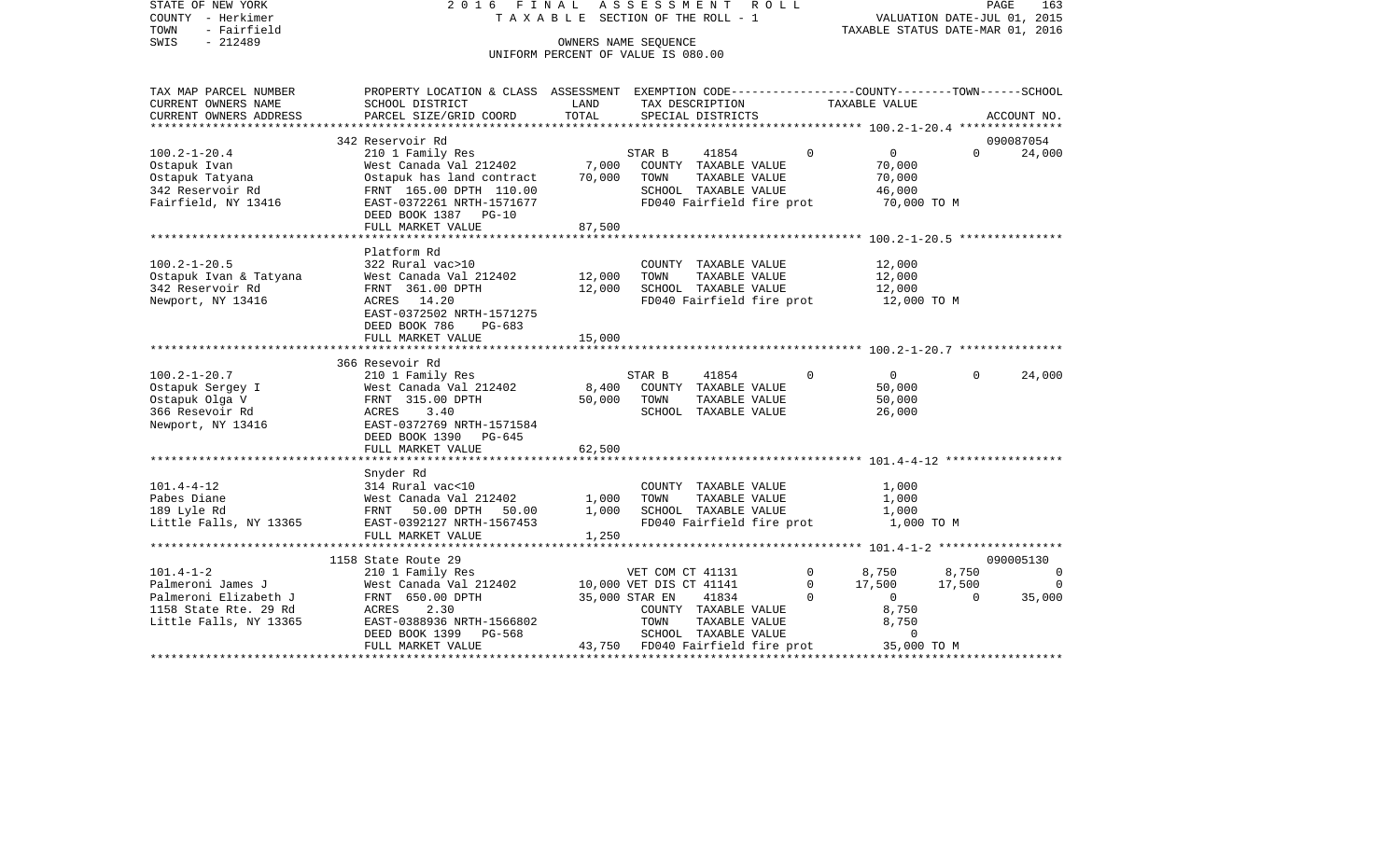| STATE OF NEW YORK<br>COUNTY - Herkimer<br>- Fairfield<br>TOWN<br>SWIS<br>$-212489$                                           | 2016 FINAL                                                        |        | ASSESSMENT ROLL<br>TAXABLE SECTION OF THE ROLL - 1<br>OWNERS NAME SEQUENCE<br>UNIFORM PERCENT OF VALUE IS 080.00 | PAGE<br>164<br>VALUATION DATE-JUL 01, 2015<br>TAXABLE STATUS DATE-MAR 01, 2016                                    |
|------------------------------------------------------------------------------------------------------------------------------|-------------------------------------------------------------------|--------|------------------------------------------------------------------------------------------------------------------|-------------------------------------------------------------------------------------------------------------------|
| TAX MAP PARCEL NUMBER<br>CURRENT OWNERS NAME                                                                                 | SCHOOL DISTRICT                                                   | LAND   | TAX DESCRIPTION                                                                                                  | PROPERTY LOCATION & CLASS ASSESSMENT EXEMPTION CODE----------------COUNTY-------TOWN------SCHOOL<br>TAXABLE VALUE |
| CURRENT OWNERS ADDRESS                                                                                                       | PARCEL SIZE/GRID COORD                                            | TOTAL  | SPECIAL DISTRICTS                                                                                                | ACCOUNT NO.                                                                                                       |
|                                                                                                                              |                                                                   |        |                                                                                                                  |                                                                                                                   |
|                                                                                                                              | Castle Rd                                                         |        |                                                                                                                  |                                                                                                                   |
| $101.2 - 1 - 1.5$                                                                                                            | 322 Rural vac>10                                                  |        | COUNTY TAXABLE VALUE                                                                                             | 16,800                                                                                                            |
| Pasko Thomas                                                                                                                 | West Canada Val 212402                                            | 16,800 | TOWN<br>TAXABLE VALUE                                                                                            | 16,800                                                                                                            |
| Pasko Emily                                                                                                                  | FRNT 947.00 DPTH                                                  | 16,800 | SCHOOL TAXABLE VALUE                                                                                             | 16,800                                                                                                            |
| 3120 Lone Pine Rd<br>Schenectady, NY 12303                                                                                   | ACRES 23.70<br>EAST-0385206 NRTH-1573741<br>DEED BOOK 1343 PG-828 |        | FD040 Fairfield fire prot                                                                                        | 16,800 TO M                                                                                                       |
|                                                                                                                              | FULL MARKET VALUE                                                 | 21,000 |                                                                                                                  |                                                                                                                   |
|                                                                                                                              |                                                                   |        |                                                                                                                  |                                                                                                                   |
|                                                                                                                              | Davis Rd                                                          |        |                                                                                                                  |                                                                                                                   |
| $107.1 - 2 - 10$                                                                                                             | 314 Rural vac<10                                                  |        | COUNTY TAXABLE VALUE                                                                                             | 6.000                                                                                                             |
| Patrick Jennifer A                                                                                                           | West Canada Val 212402                                            | 6,000  | TOWN<br>TAXABLE VALUE                                                                                            | 6,000                                                                                                             |
| PO Box 141                                                                                                                   | Portion Of 107.1-1-6.2                                            | 6,000  | SCHOOL TAXABLE VALUE                                                                                             | 6,000                                                                                                             |
| Middleville, NY 13406                                                                                                        | ACRES 1.70                                                        |        | FD040 Fairfield fire prot                                                                                        | 6,000 TO M                                                                                                        |
|                                                                                                                              | EAST-0381959 NRTH-1556723<br>DEED BOOK 1558 PG-124                |        |                                                                                                                  |                                                                                                                   |
|                                                                                                                              | FULL MARKET VALUE                                                 | 7,500  |                                                                                                                  |                                                                                                                   |
|                                                                                                                              |                                                                   |        |                                                                                                                  |                                                                                                                   |
|                                                                                                                              | 2355 State Route 169                                              |        |                                                                                                                  | 090087060                                                                                                         |
| $107.3 - 2 - 2.2$                                                                                                            | 210 1 Family Res                                                  |        | 41854<br>$\Omega$<br>STAR B                                                                                      | $\overline{0}$<br>$\Omega$<br>24,000                                                                              |
|                                                                                                                              | $West$ Canada Val 212402 11,000                                   |        | COUNTY TAXABLE VALUE                                                                                             | 66,000                                                                                                            |
| Paul Michael R Mest Canada Val 212402<br>Paul Lesley A MCRES 3.00 BANK 135<br>2355 State Route 169 EAST-0374631 NRTH-1550867 | ACRES 3.00 BANK 135                                               |        | 66,000 TOWN<br>TAXABLE VALUE                                                                                     | 66,000                                                                                                            |
|                                                                                                                              |                                                                   |        | SCHOOL TAXABLE VALUE                                                                                             | 42,000                                                                                                            |
| Little Falls, NY 13365                                                                                                       | DEED BOOK 947 PG-683                                              |        | FD040 Fairfield fire prot                                                                                        | 66,000 TO M                                                                                                       |
|                                                                                                                              | FULL MARKET VALUE                                                 | 82,500 |                                                                                                                  |                                                                                                                   |
|                                                                                                                              | 1485 Castle Rd                                                    |        |                                                                                                                  |                                                                                                                   |
| $095.3 - 4 - 8$                                                                                                              | 322 Rural vac>10                                                  |        | COUNTY TAXABLE VALUE                                                                                             | 25,000                                                                                                            |
| Pavlus Richard                                                                                                               | West Canada Val 212402                                            | 25,000 | TOWN<br>TAXABLE VALUE                                                                                            | 25,000                                                                                                            |
| 160 Red School House Road (1997) 27.90<br>Johnstown, NY 12095 (1987) 2087-0344415                                            |                                                                   | 25,000 | SCHOOL TAXABLE VALUE                                                                                             | 25,000                                                                                                            |
| Johnstown, NY 12095                                                                                                          | EAST-0344415 NRTH-1156005                                         |        | FD040 Fairfield fire prot                                                                                        | 25,000 TO M                                                                                                       |
|                                                                                                                              | DEED BOOK 892<br>PG-214                                           |        |                                                                                                                  |                                                                                                                   |
|                                                                                                                              | FULL MARKET VALUE                                                 | 31,250 |                                                                                                                  |                                                                                                                   |
|                                                                                                                              |                                                                   |        |                                                                                                                  |                                                                                                                   |
|                                                                                                                              | Sandy Lane Rd                                                     |        |                                                                                                                  |                                                                                                                   |
| $095.4 - 1 - 7.9$<br>Pavlus Richard                                                                                          | 322 Rural vac>10<br>West Canada Val 212402                        | 17,000 | COUNTY TAXABLE VALUE<br>TAXABLE VALUE<br>TOWN                                                                    | 17,000<br>17,000                                                                                                  |
| 160 Red School House Road                                                                                                    | ACRES 28.80                                                       | 17,000 | SCHOOL TAXABLE VALUE                                                                                             | 17,000                                                                                                            |
| Johnstown, NY 12095                                                                                                          | EAST-0383871 NRTH-1579427                                         |        | FD040 Fairfield fire prot                                                                                        | 17,000 TO M                                                                                                       |
|                                                                                                                              | DEED BOOK 892<br>PG-214                                           |        |                                                                                                                  |                                                                                                                   |
|                                                                                                                              | FULL MARKET VALUE                                                 | 21,250 |                                                                                                                  |                                                                                                                   |
|                                                                                                                              |                                                                   |        |                                                                                                                  |                                                                                                                   |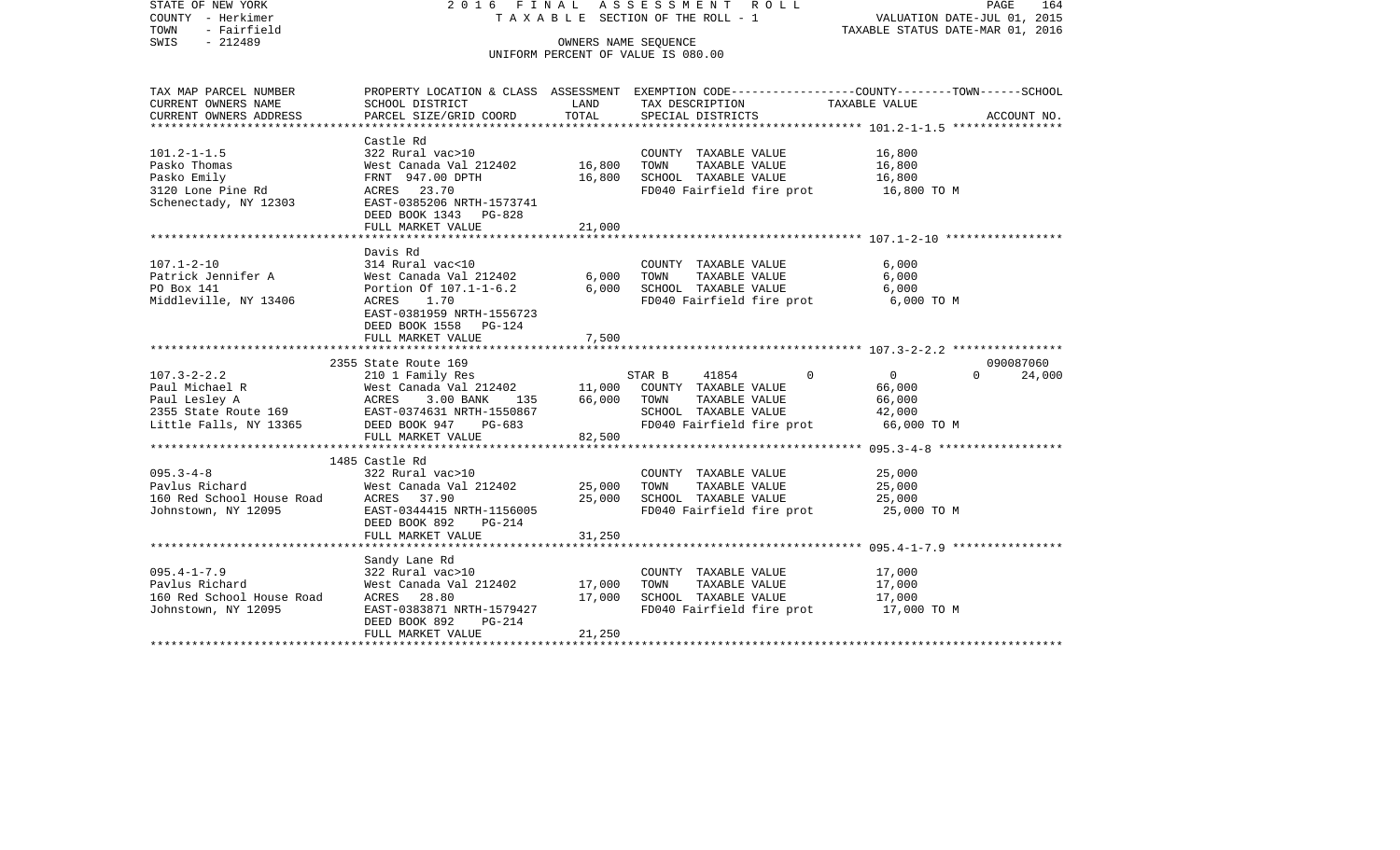STATE OF NEW YORK 2 0 1 6 F I N A L A S S E S S M E N T R O L L PAGE 165VALUATION DATE-JUL 01, 2015 COUNTY - Herkimer T A X A B L E SECTION OF THE ROLL - 1 TOWN - Fairfield TAXABLE STATUS DATE-MAR 01, 2016 SWIS - 212489 OWNERS NAME SEQUENCE UNIFORM PERCENT OF VALUE IS 080.00TAX MAP PARCEL NUMBER PROPERTY LOCATION & CLASS ASSESSMENT EXEMPTION CODE------------------COUNTY--------TOWN------SCHOOL CURRENT OWNERS NAME SCHOOL DISTRICT LAND TAX DESCRIPTION TAXABLE VALUECURRENT OWNERS ADDRESS PARCEL SIZE/GRID COORD TOTAL SPECIAL DISTRICTS ACCOUNT NO. \*\*\*\*\*\*\*\*\*\*\*\*\*\*\*\*\*\*\*\*\*\*\*\*\*\*\*\*\*\*\*\*\*\*\*\*\*\*\*\*\*\*\*\*\*\*\*\*\*\*\*\*\*\*\*\*\*\*\*\*\*\*\*\*\*\*\*\*\*\*\*\*\*\*\*\*\*\*\*\*\*\*\*\*\*\*\*\*\*\*\*\*\*\*\*\*\*\*\*\*\*\*\* 095.4-1-1.3 \*\*\*\*\*\*\*\*\*\*\*\*\*\*\*\* Comstock Rd 095.4-1-1.3 210 1 Family Res COUNTY TAXABLE VALUE 110,000 Pawlukanis Walter L West Canada Val 212402 32,000 TOWN TAXABLE VALUE 110,000 Elizabeth A ACRES 43.80 110,000 SCHOOL TAXABLE VALUE 110,000 247 Delaware Ave EAST-0385662 NRTH-1582519 FD040 Fairfield fire prot 110,000 TO M<br>Oakhurst, NJ 07755 DEED BOOK 810 PG-613 DEED BOOK 810 PG-613 FULL MARKET VALUE 137,500 \*\*\*\*\*\*\*\*\*\*\*\*\*\*\*\*\*\*\*\*\*\*\*\*\*\*\*\*\*\*\*\*\*\*\*\*\*\*\*\*\*\*\*\*\*\*\*\*\*\*\*\*\*\*\*\*\*\*\*\*\*\*\*\*\*\*\*\*\*\*\*\*\*\*\*\*\*\*\*\*\*\*\*\*\*\*\*\*\*\*\*\*\*\*\*\*\*\*\*\*\*\*\* 107.1-1-17.2 \*\*\*\*\*\*\*\*\*\*\*\*\*\*\* 499 Myers Rd 090089110 107.1-1-17.2 210 1 Family Res STAR B 41854 0 0 0 24,000 Peach Marsha West Canada Val 212402 10,000 COUNTY TAXABLE VALUE 93,000 499 Myers Rd ACRES 1.58 93,000 TOWN TAXABLE VALUE 93,000 Little Falls, NY 13365 EAST-0380190 NRTH-1553259 SCHOOL TAXABLE VALUE 69,000 DEED BOOK 697 PG-125 FD040 Fairfield fire prot 93,000 TO M FULL MARKET VALUE 116,250 \*\*\*\*\*\*\*\*\*\*\*\*\*\*\*\*\*\*\*\*\*\*\*\*\*\*\*\*\*\*\*\*\*\*\*\*\*\*\*\*\*\*\*\*\*\*\*\*\*\*\*\*\*\*\*\*\*\*\*\*\*\*\*\*\*\*\*\*\*\*\*\*\*\*\*\*\*\*\*\*\*\*\*\*\*\*\*\*\*\*\*\*\*\*\*\*\*\*\*\*\*\*\* 101.4-7-7 \*\*\*\*\*\*\*\*\*\*\*\*\*\*\*\*\*\* Castle Rd101.4-7-7 331 Com vac w/im COUNTY TAXABLE VALUE 41,000 Peachey Samuel R 641,000 West Canada Val 212402 11,000 TOWN TAXABLE VALUE 41,000 Peachey Elizabeth P ACRES 7.00 41,000 SCHOOL TAXABLE VALUE 41,000 Noah Yoder EAST-0391058 NRTH-1562934 FD040 Fairfield fire prot 41,000 TO M 1576 State Rte. 29 DEED BOOK 1528 PG-805Little Falls, NY 13365 FULL MARKET VALUE 51,250 \*\*\*\*\*\*\*\*\*\*\*\*\*\*\*\*\*\*\*\*\*\*\*\*\*\*\*\*\*\*\*\*\*\*\*\*\*\*\*\*\*\*\*\*\*\*\*\*\*\*\*\*\*\*\*\*\*\*\*\*\*\*\*\*\*\*\*\*\*\*\*\*\*\*\*\*\*\*\*\*\*\*\*\*\*\*\*\*\*\*\*\*\*\*\*\*\*\*\*\*\*\*\* 107.1-1-20.4 \*\*\*\*\*\*\*\*\*\*\*\*\*\*\* 529 Hardscrabble107.1-1-20.4 112 Dairy farm AG MKTS L 41720 0 27,584 27,584 27,584 Peachey Shem T Jr. West Canada Val 212402 95,000 STAR B 41854 0 0 0 24,000 Peachey Rhoda J **FRNT 2523.00 DPTH** 195,000 AGRIC 10 Y 42100 0 2,500 2,500 2,500 2,500 529 Hardscrabble Rd ACRES 141.40 COUNTY TAXABLE VALUE 164,916 Little Falls, NY 13365 EAST-0383274 NRTH-1554961 TOWN TAXABLE VALUE 164,916 DEED BOOK 1735 PG-612 SCHOOL TAXABLE VALUE 140,916 MAY BE SUBJECT TO PAYMENT FULL MARKET VALUE  $243.750$ UNDER AGDIST LAW TIL 2020 \*\*\*\*\*\*\*\*\*\*\*\*\*\*\*\*\*\*\*\*\*\*\*\*\*\*\*\*\*\*\*\*\*\*\*\*\*\*\*\*\*\*\*\*\*\*\*\*\*\*\*\*\*\*\*\*\*\*\*\*\*\*\*\*\*\*\*\*\*\*\*\*\*\*\*\*\*\*\*\*\*\*\*\*\*\*\*\*\*\*\*\*\*\*\*\*\*\*\*\*\*\*\* 107.2-1-2 \*\*\*\*\*\*\*\*\*\*\*\*\*\*\*\*\*\* Cole Rd 090008490107.2-1-2 105 Vac farmland COUNTY TAXABLE VALUE 35,000 Peavey Kay S West Canada Val 212402 35,000 TOWN TAXABLE VALUE 35,000 Peavey Kim E ACRES 64.00 35,000 SCHOOL TAXABLE VALUE 35,000 Mark & Jill Sansouci **EAST-0385731 NRTH-1559146** FD040 Fairfield fire prot 35,000 TO M 77 Hickory Ridge Rd DEED BOOK 1534 PG-93 Rochester, NY 14625 FULL MARKET VALUE 43,750 \*\*\*\*\*\*\*\*\*\*\*\*\*\*\*\*\*\*\*\*\*\*\*\*\*\*\*\*\*\*\*\*\*\*\*\*\*\*\*\*\*\*\*\*\*\*\*\*\*\*\*\*\*\*\*\*\*\*\*\*\*\*\*\*\*\*\*\*\*\*\*\*\*\*\*\*\*\*\*\*\*\*\*\*\*\*\*\*\*\*\*\*\*\*\*\*\*\*\*\*\*\*\*\*\*\*\*\*\*\*\*\*\*\*\*\*\*\*\*\*\*\*\*\*\*\*\*\*\*\*\*\*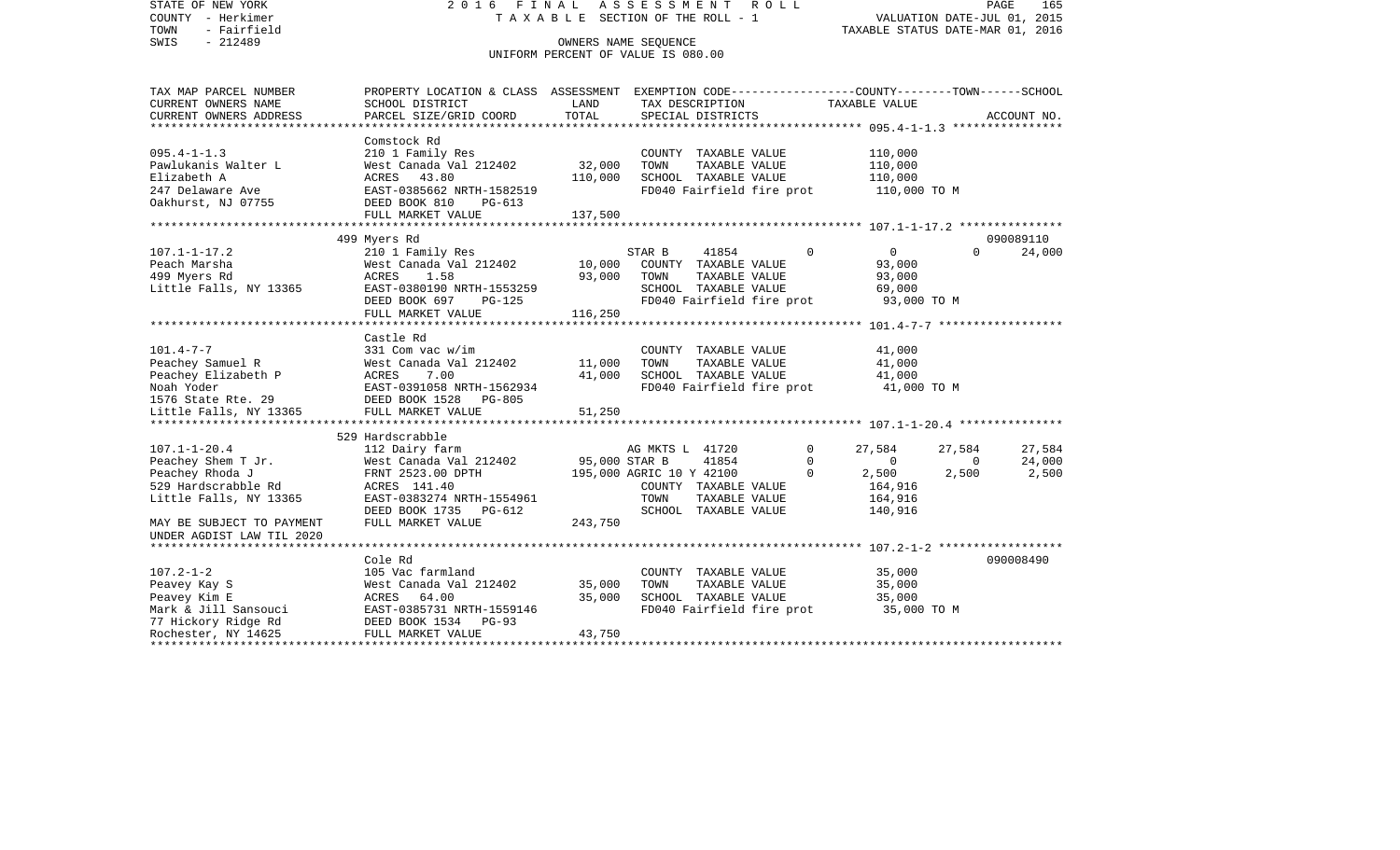| STATE OF NEW YORK          | 2016 FINAL ASSESSMENT ROLL                                                                     |         |                                    |               |                           |                                  |                | PAGE<br>166 |
|----------------------------|------------------------------------------------------------------------------------------------|---------|------------------------------------|---------------|---------------------------|----------------------------------|----------------|-------------|
| COUNTY - Herkimer          |                                                                                                |         | TAXABLE SECTION OF THE ROLL - 1    |               |                           | VALUATION DATE-JUL 01, 2015      |                |             |
| - Fairfield<br>TOWN        |                                                                                                |         |                                    |               |                           | TAXABLE STATUS DATE-MAR 01, 2016 |                |             |
| SWIS<br>$-212489$          |                                                                                                |         | OWNERS NAME SEQUENCE               |               |                           |                                  |                |             |
|                            |                                                                                                |         | UNIFORM PERCENT OF VALUE IS 080.00 |               |                           |                                  |                |             |
|                            |                                                                                                |         |                                    |               |                           |                                  |                |             |
|                            |                                                                                                |         |                                    |               |                           |                                  |                |             |
| TAX MAP PARCEL NUMBER      | PROPERTY LOCATION & CLASS ASSESSMENT EXEMPTION CODE---------------COUNTY-------TOWN-----SCHOOL |         |                                    |               |                           |                                  |                |             |
| CURRENT OWNERS NAME        | SCHOOL DISTRICT                                                                                | LAND    | TAX DESCRIPTION                    |               |                           | TAXABLE VALUE                    |                |             |
| CURRENT OWNERS ADDRESS     | PARCEL SIZE/GRID COORD                                                                         | TOTAL   | SPECIAL DISTRICTS                  |               |                           |                                  |                | ACCOUNT NO. |
|                            |                                                                                                |         |                                    |               |                           |                                  |                |             |
|                            | 839 Cole Rd                                                                                    |         |                                    |               |                           |                                  |                | 090008460   |
| $107.2 - 1 - 22.1$         | 112 Dairy farm                                                                                 |         | STAR EN                            | 41834         | $\circ$                   | $\overline{0}$                   | $\overline{0}$ | 52,240      |
| Peavy Lewis W              | West Canada Val 212402                                                                         |         | 78,500 AGRIC 10 Y 42100            |               | $\Omega$                  | 4,000                            | 4,000          | 4,000       |
| 839 Cole Rd                | FRNT 3563.00 DPTH                                                                              | 138,500 | COUNTY TAXABLE VALUE               |               |                           | 134,500                          |                |             |
| Little Falls, NY 13365     | ACRES 122.90                                                                                   |         | TOWN                               | TAXABLE VALUE |                           | 134,500                          |                |             |
|                            | EAST-0385706 NRTH-1556453                                                                      |         | SCHOOL TAXABLE VALUE               |               |                           | 82,260                           |                |             |
|                            | DEED BOOK 1590 PG-399                                                                          |         |                                    |               | FD040 Fairfield fire prot | 138,500 TO M                     |                |             |
|                            | FULL MARKET VALUE                                                                              | 173,125 |                                    |               |                           |                                  |                |             |
|                            |                                                                                                |         |                                    |               |                           |                                  |                |             |
|                            | State Route 170                                                                                |         |                                    |               |                           |                                  |                | 090010680   |
| $107.2 - 2 - 10$           | 314 Rural vac<10                                                                               |         | COUNTY TAXABLE VALUE               |               |                           | 6,000                            |                |             |
| Pelli Ernest M             | West Canada Val 212402                                                                         | $6,000$ | TOWN                               | TAXABLE VALUE |                           | 6,000                            |                |             |
| Pelli Denise M             | NEW SUB.DIV.-MAP JJ27C28                                                                       | 6,000   | SCHOOL TAXABLE VALUE               |               |                           | 6,000                            |                |             |
| 345 E 52nd St Apt 3J       | FRNT 250.00 DPTH                                                                               |         |                                    |               | FD040 Fairfield fire prot | 6,000 TO M                       |                |             |
| New York, NY 10022         | ACRES<br>5.00                                                                                  |         |                                    |               |                           |                                  |                |             |
|                            | EAST-0393372 NRTH-1557508                                                                      |         |                                    |               |                           |                                  |                |             |
|                            | DEED BOOK 916<br><b>PG-57</b>                                                                  |         |                                    |               |                           |                                  |                |             |
|                            | FULL MARKET VALUE                                                                              | 7,500   |                                    |               |                           |                                  |                |             |
|                            |                                                                                                |         |                                    |               |                           |                                  |                |             |
|                            | State Route 170                                                                                |         |                                    |               |                           |                                  |                |             |
| $107.2 - 2 - 11$           | 314 Rural vac<10                                                                               |         | COUNTY TAXABLE VALUE               |               |                           | 8,000                            |                |             |
| Pelli Ernest M             | West Canada Val 212402                                                                         | 8,000   | TOWN                               | TAXABLE VALUE |                           | 8,000                            |                |             |
| Pelli Denise M             | NEW SUB DIV. MAP JJ27C28                                                                       | 8,000   | SCHOOL TAXABLE VALUE               |               |                           | 8,000                            |                |             |
| 345 E 52nd St Apt 3J       | FRNT 250.00 DPTH                                                                               |         |                                    |               | FD040 Fairfield fire prot | 8,000 TO M                       |                |             |
| New York, NY 10022         | 8.30<br>ACRES                                                                                  |         |                                    |               |                           |                                  |                |             |
|                            | EAST-0393280 NRTH-1557886                                                                      |         |                                    |               |                           |                                  |                |             |
|                            | DEED BOOK 916<br><b>PG-57</b>                                                                  |         |                                    |               |                           |                                  |                |             |
|                            | FULL MARKET VALUE                                                                              | 10,000  |                                    |               |                           |                                  |                |             |
|                            |                                                                                                |         |                                    |               |                           |                                  |                |             |
|                            | 540 Davis Rd                                                                                   |         |                                    |               |                           |                                  |                |             |
| $107.1 - 3 - 14.1$         | 240 Rural res                                                                                  |         | STAR EN                            | 41834         | $\Omega$                  | $\overline{0}$                   | $\Omega$       | 52,240      |
| Pendergast John T          | West Canada Val 212402                                                                         | 16,000  | COUNTY TAXABLE VALUE               |               |                           | 89,000                           |                |             |
| Virginia M                 | FRNT 643.00 DPTH                                                                               | 89,000  | TOWN                               | TAXABLE VALUE |                           | 89,000                           |                |             |
| 540 Davis Rd               | ACRES 12.30                                                                                    |         | SCHOOL TAXABLE VALUE               |               |                           | 36,760                           |                |             |
| Little Falls, NY 13365     | EAST-0380595 NRTH-1557103                                                                      |         |                                    |               | FD040 Fairfield fire prot | 89,000 TO M                      |                |             |
|                            | DEED BOOK 821<br>PG-67                                                                         |         |                                    |               |                           |                                  |                |             |
|                            | FULL MARKET VALUE                                                                              | 111,250 |                                    |               |                           |                                  |                |             |
|                            |                                                                                                |         |                                    |               |                           |                                  |                |             |
|                            | Davis Rd                                                                                       |         |                                    |               |                           |                                  |                |             |
| $107.1 - 3 - 12.3$         | 314 Rural vac<10                                                                               |         | COUNTY TAXABLE VALUE               |               |                           | 4,700                            |                |             |
| Pendergast John Thomas Jr. | West Canada Val 212402                                                                         | 4,700   | TOWN                               | TAXABLE VALUE |                           | 4,700                            |                |             |
| 60 Western Ave             | Subdivision                                                                                    | 4,700   | SCHOOL TAXABLE VALUE               |               |                           | 4,700                            |                |             |
| Hampden, ME 04444          | FRNT 340.00 DPTH                                                                               |         |                                    |               | FD040 Fairfield fire prot | 4,700 TO M                       |                |             |
|                            | 4.70<br>ACRES                                                                                  |         |                                    |               |                           |                                  |                |             |
|                            | EAST-0379373 NRTH-1557672                                                                      |         |                                    |               |                           |                                  |                |             |
|                            | DEED BOOK 1138<br>PG-368                                                                       |         |                                    |               |                           |                                  |                |             |
|                            | FULL MARKET VALUE                                                                              | 5,875   |                                    |               |                           |                                  |                |             |
|                            |                                                                                                |         |                                    |               |                           |                                  |                |             |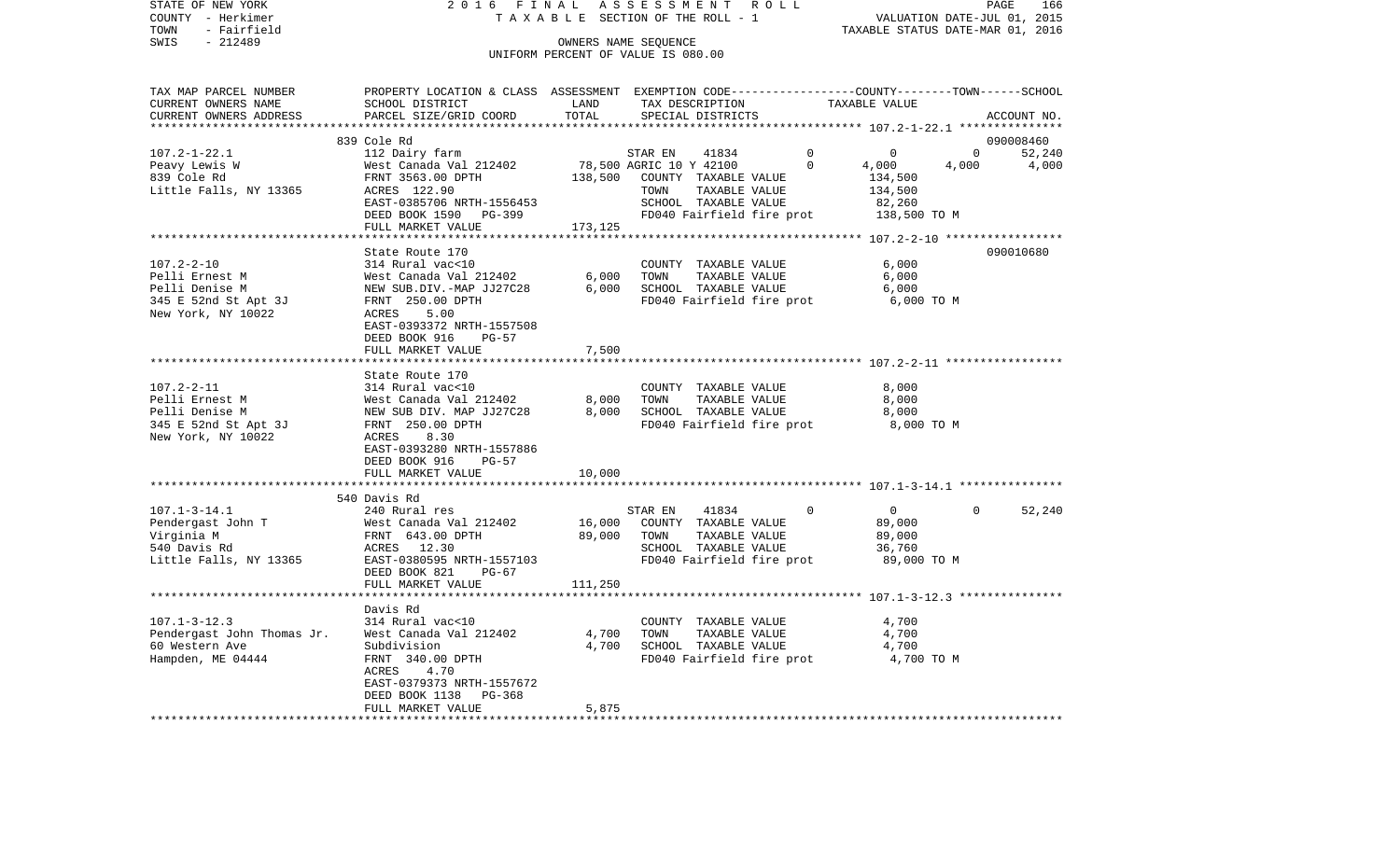| STATE OF NEW YORK<br>COUNTY - Herkimer<br>TOWN<br>- Fairfield<br>$-212489$<br>SWIS                          | 2016 FINAL                                                                                                                                                                                |                            | ASSESSMENT ROLL<br>TAXABLE SECTION OF THE ROLL - 1<br>OWNERS NAME SEQUENCE<br>UNIFORM PERCENT OF VALUE IS 080.00                                                                                                                                 | PAGE<br>167<br>VALUATION DATE-JUL 01, 2015<br>TAXABLE STATUS DATE-MAR 01, 2016                                                                                                                                                            |
|-------------------------------------------------------------------------------------------------------------|-------------------------------------------------------------------------------------------------------------------------------------------------------------------------------------------|----------------------------|--------------------------------------------------------------------------------------------------------------------------------------------------------------------------------------------------------------------------------------------------|-------------------------------------------------------------------------------------------------------------------------------------------------------------------------------------------------------------------------------------------|
| TAX MAP PARCEL NUMBER<br>CURRENT OWNERS NAME<br>CURRENT OWNERS ADDRESS                                      | SCHOOL DISTRICT<br>PARCEL SIZE/GRID COORD                                                                                                                                                 | LAND<br>TOTAL              | TAX DESCRIPTION<br>SPECIAL DISTRICTS                                                                                                                                                                                                             | PROPERTY LOCATION & CLASS ASSESSMENT EXEMPTION CODE----------------COUNTY-------TOWN-----SCHOOL<br>TAXABLE VALUE<br>ACCOUNT NO.                                                                                                           |
| $107.1 - 3 - 12.2$<br>Pendergast Lawrence<br>Pendergast Giovanna<br>44 Cedar Lane<br>Poughquag, NY 12570    | Davis Rd<br>311 Res vac land<br>West Canada Val 212402<br>ACRES<br>6.10<br>EAST-0379277 NRTH-1558286<br>DEED BOOK 859<br>PG-328<br>FULL MARKET VALUE                                      | 8,000<br>8,000<br>10,000   | COUNTY TAXABLE VALUE<br>TOWN<br>TAXABLE VALUE<br>SCHOOL TAXABLE VALUE<br>FD040 Fairfield fire prot                                                                                                                                               | 8,000<br>8,000<br>8,000<br>8,000 TO M                                                                                                                                                                                                     |
| $107.1 - 3 - 12.1$<br>Pendergast Lawrence V<br>44 Cedar Ln<br>Poughquag, NY 12570                           | Davis Rd<br>314 Rural vac<10<br>West Canada Val 212402<br>Subdivision<br>ACRES<br>5.10<br>EAST-0379166 NRTH-1558985<br>DEED BOOK 1472 PG-86<br>FULL MARKET VALUE                          | 4,500<br>4,500             | COUNTY TAXABLE VALUE<br>TOWN<br>TAXABLE VALUE<br>SCHOOL TAXABLE VALUE<br>FD040 Fairfield fire prot                                                                                                                                               | 4,500<br>4,500<br>4,500<br>4,500 TO M                                                                                                                                                                                                     |
|                                                                                                             |                                                                                                                                                                                           | 5,625                      |                                                                                                                                                                                                                                                  |                                                                                                                                                                                                                                           |
| $101.14 - 1 - 11$<br>Perry Charles M Jr.<br>Perry Aileen R<br>1202 Hardscrabble Rd<br>Middleville, NY 13406 | 1202 Hardscrabble Rd<br>210 1 Family Res<br>West Canada Val 212402<br>FRNT 147.00 DPTH 198.00<br>0.67<br>ACRES<br>EAST-0381711 NRTH-1568128<br>DEED BOOK 1238 PG-624<br>FULL MARKET VALUE | 87,500                     | VET COM C 41132<br>0<br>7,000 VET COM T 41133<br>$\mathbf 0$<br>70,000 VET DIS C 41142<br>$\mathbf 0$<br>VET DIS T 41143<br>$\mathbf 0$<br>STAR EN<br>41834<br>$\Omega$<br>COUNTY TAXABLE VALUE<br>TOWN<br>TAXABLE VALUE<br>SCHOOL TAXABLE VALUE | 090011130<br>12,000<br>$\mathbf 0$<br>$\Omega$<br>16,000<br>$\mathbf 0$<br>$\sim$ 0<br>24,000<br>$\Omega$<br>$\overline{0}$<br>$\overline{0}$<br>32,000<br>$\Omega$<br>$\overline{0}$<br>$\Omega$<br>52,240<br>34,000<br>22,000<br>17,760 |
|                                                                                                             |                                                                                                                                                                                           |                            | FD040 Fairfield fire prot                                                                                                                                                                                                                        | 70,000 TO M                                                                                                                                                                                                                               |
| $106.4 - 1 - 31.3$<br>Perry Daniel<br>Perry Dorothy<br>126 Kast Hill Rd<br>Herkimer, NY 13350               | North Creek Rd<br>314 Rural vac<10<br>West Canada Val 212402<br>ACRES<br>1.60<br>EAST-0363384 NRTH-1545829<br>DEED BOOK 872<br>PG-459                                                     | 1,000<br>1,000             | COUNTY TAXABLE VALUE<br>TOWN<br>TAXABLE VALUE<br>SCHOOL TAXABLE VALUE<br>FD040 Fairfield fire prot                                                                                                                                               | 090087064<br>1,000<br>1,000<br>1,000<br>1,000 TO M                                                                                                                                                                                        |
|                                                                                                             | FULL MARKET VALUE                                                                                                                                                                         | 1,250                      |                                                                                                                                                                                                                                                  |                                                                                                                                                                                                                                           |
| $106.4 - 1 - 31.4$<br>Perry Daniel<br>Perry Dorothy<br>126 Kast Hill Rd<br>Herkimer, NY 13350               | Kast Hill Rd<br>322 Rural vac>10<br>West Canada Val 212402<br>FRNT 1128.00 DPTH<br>ACRES 12.60<br>EAST-0362866 NRTH-1545824<br>DEED BOOK 1264<br>$PG-252$<br>FULL MARKET VALUE            | 14,000<br>14,000<br>17,500 | COUNTY TAXABLE VALUE<br>TOWN<br>TAXABLE VALUE<br>SCHOOL TAXABLE VALUE<br>FD040 Fairfield fire prot                                                                                                                                               | 090087057<br>14,000<br>14,000<br>14,000<br>14,000 TO M                                                                                                                                                                                    |
|                                                                                                             |                                                                                                                                                                                           |                            |                                                                                                                                                                                                                                                  |                                                                                                                                                                                                                                           |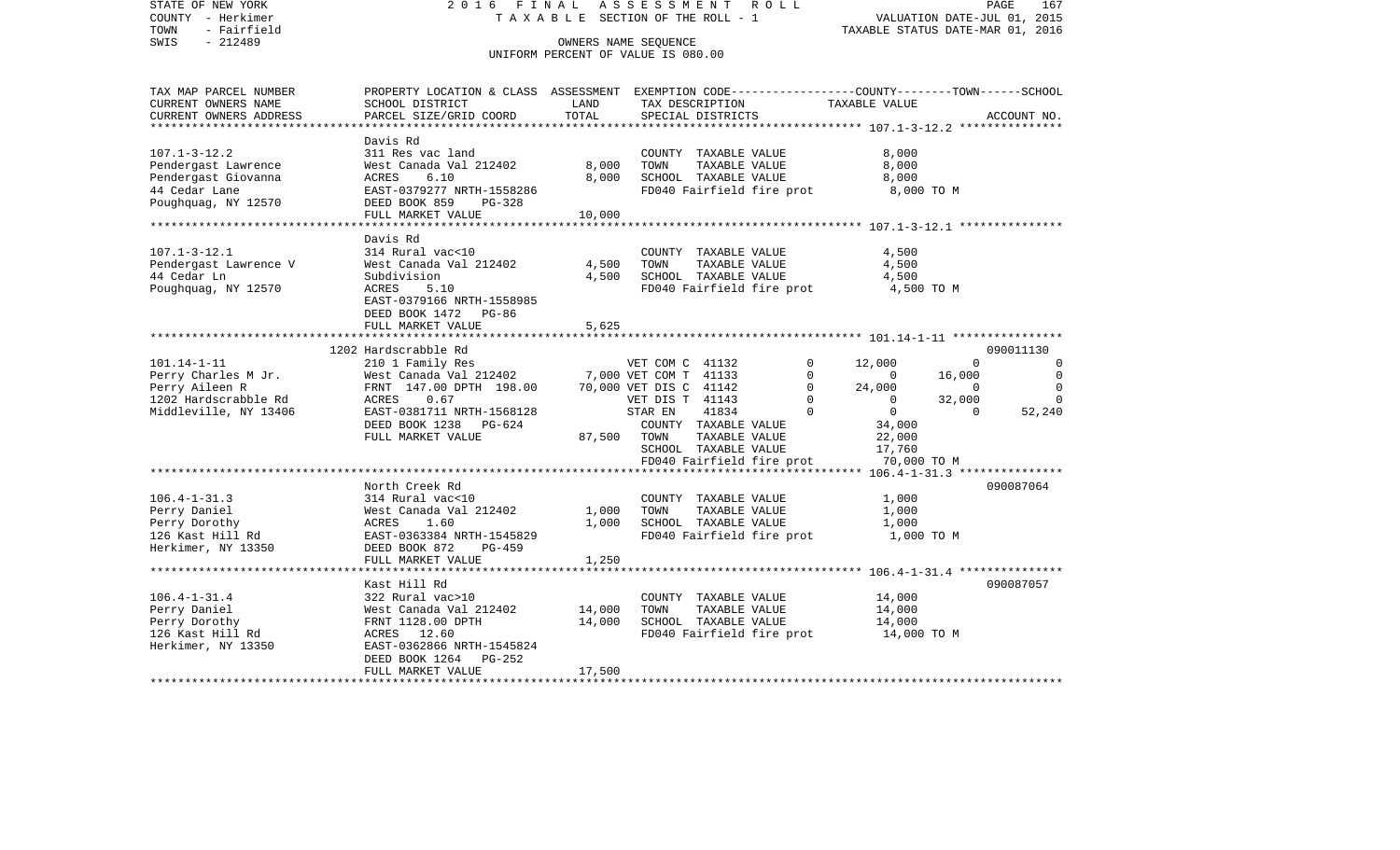| STATE OF NEW YORK                    | 2016<br>FINAL                                                                                   |                                    | A S S E S S M E N T     |                               | R O L L |                |                                                   |                | PAGE<br>168                 |
|--------------------------------------|-------------------------------------------------------------------------------------------------|------------------------------------|-------------------------|-------------------------------|---------|----------------|---------------------------------------------------|----------------|-----------------------------|
| COUNTY - Herkimer                    | TAXABLE                                                                                         |                                    | SECTION OF THE ROLL - 1 |                               |         |                |                                                   |                | VALUATION DATE-JUL 01, 2015 |
| - Fairfield<br>TOWN                  |                                                                                                 |                                    |                         |                               |         |                | TAXABLE STATUS DATE-MAR 01, 2016                  |                |                             |
| SWIS<br>$-212489$                    |                                                                                                 |                                    | OWNERS NAME SEQUENCE    |                               |         |                |                                                   |                |                             |
|                                      |                                                                                                 | UNIFORM PERCENT OF VALUE IS 080.00 |                         |                               |         |                |                                                   |                |                             |
| TAX MAP PARCEL NUMBER                | PROPERTY LOCATION & CLASS ASSESSMENT EXEMPTION CODE---------------COUNTY-------TOWN------SCHOOL |                                    |                         |                               |         |                |                                                   |                |                             |
| CURRENT OWNERS NAME                  | SCHOOL DISTRICT                                                                                 | LAND                               |                         | TAX DESCRIPTION               |         |                | TAXABLE VALUE                                     |                |                             |
| CURRENT OWNERS ADDRESS               | PARCEL SIZE/GRID COORD                                                                          | TOTAL                              |                         | SPECIAL DISTRICTS             |         |                |                                                   |                | ACCOUNT NO.                 |
|                                      |                                                                                                 | *******                            |                         |                               |         |                | ******************** 101.3-1-16.1 *************** |                |                             |
|                                      | 646 Parkhurst Rd                                                                                |                                    |                         |                               |         |                |                                                   |                | 090100034                   |
| $101.3 - 1 - 16.1$                   | 210 1 Family Res                                                                                |                                    | STAR EN                 | 41834                         |         | $\Omega$       | $\overline{0}$                                    | $\Omega$       | 52,240                      |
| Peruzzi Mary F                       | West Canada Val 212402                                                                          | 12,000                             |                         | COUNTY TAXABLE VALUE          |         |                | 140,000                                           |                |                             |
| Peruzzi Rose Marie                   | split 16.2 & 16.3 8/05                                                                          | 140,000                            | TOWN                    | TAXABLE VALUE                 |         |                | 140,000                                           |                |                             |
| 646 Parkhurst Rd                     | FRNT 288.00 DPTH                                                                                |                                    |                         | SCHOOL TAXABLE VALUE          |         |                | 87,760                                            |                |                             |
| Little Falls, NY 13365               | ACRES<br>3.00                                                                                   |                                    |                         | FD040 Fairfield fire prot     |         |                | 140,000 TO M                                      |                |                             |
|                                      | EAST-0377167 NRTH-1563775                                                                       |                                    |                         |                               |         |                |                                                   |                |                             |
|                                      | DEED BOOK 1232<br>PG-483                                                                        |                                    |                         |                               |         |                |                                                   |                |                             |
|                                      | FULL MARKET VALUE                                                                               | 175,000                            |                         |                               |         |                |                                                   |                |                             |
|                                      |                                                                                                 |                                    |                         |                               |         |                |                                                   |                |                             |
|                                      | 223 State Route 29                                                                              |                                    |                         |                               |         | $\Omega$       |                                                   | $\Omega$       | 090088075                   |
| $100.4 - 1 - 7.2$<br>Petkovsek Joann | 270 Mfg housing                                                                                 | 11,000                             | STAR B                  | 41854<br>COUNTY TAXABLE VALUE |         |                | $\overline{0}$<br>31,000                          |                | 24,000                      |
| PO Box 552                           | West Canada Val 212402<br>FRNT 727.00 DPTH 192.00                                               | 31,000                             | TOWN                    | TAXABLE VALUE                 |         |                | 31,000                                            |                |                             |
| Middleville, NY 13406                | 1.80<br>ACRES                                                                                   |                                    |                         | SCHOOL TAXABLE VALUE          |         |                | 7,000                                             |                |                             |
|                                      | EAST-0371344 NRTH-1568763                                                                       |                                    |                         | FD040 Fairfield fire prot     |         |                | 31,000 TO M                                       |                |                             |
|                                      | DEED BOOK 830<br>$PG-125$                                                                       |                                    |                         |                               |         |                |                                                   |                |                             |
|                                      | FULL MARKET VALUE                                                                               | 38,750                             |                         |                               |         |                |                                                   |                |                             |
|                                      | ***********************                                                                         |                                    |                         |                               |         |                |                                                   |                |                             |
|                                      | 553 State Route 170                                                                             |                                    |                         |                               |         |                |                                                   |                | 090008010                   |
| $107.4 - 2 - 6$                      | 112 Dairy farm                                                                                  |                                    | VET WAR C 41122         |                               |         | $\Omega$       | 7,200                                             | $\Omega$       | $\overline{0}$              |
| Petkovsek Kevin A                    | West Canada Val 212402                                                                          |                                    | 253,000 VET WAR T 41123 |                               |         | $\overline{0}$ | $\overline{0}$                                    | 9,600          | $\overline{0}$              |
| 553 State Route 170                  | Life use to Shirley                                                                             |                                    | 466,000 AG MKTS L 41720 |                               |         | $\circ$        | 31,157                                            | 31,157         | 31,157                      |
| Little Falls, NY 13365               | ACRES 474.50                                                                                    |                                    | STAR EN                 | 41834                         |         | $\mathbf 0$    | $\mathbf 0$                                       | $\overline{0}$ | 52,240                      |
|                                      | EAST-0393789 NRTH-1550064                                                                       |                                    | AGRIC 10 Y 42100        |                               |         | 0              | 25,500                                            | 25,500         | 25,500                      |
| MAY BE SUBJECT TO PAYMENT            | DEED BOOK 1090<br>PG-361                                                                        |                                    |                         | COUNTY TAXABLE VALUE          |         |                | 402,143                                           |                |                             |
| UNDER AGDIST LAW TIL 2020            | FULL MARKET VALUE                                                                               | 582,500                            | TOWN                    | TAXABLE VALUE                 |         |                | 399,743                                           |                |                             |
|                                      |                                                                                                 |                                    |                         | SCHOOL TAXABLE VALUE          |         |                | 357,103                                           |                |                             |
|                                      |                                                                                                 |                                    |                         | FD040 Fairfield fire prot     |         |                | 434,843 TO M                                      |                |                             |
|                                      |                                                                                                 |                                    |                         | 31,157 EX                     |         |                | ******** 106.2-1-21.2 ***************             |                |                             |
|                                      | 204 Pickert Rd                                                                                  |                                    |                         |                               |         |                |                                                   |                |                             |
| $106.2 - 1 - 21.2$                   | 240 Rural res                                                                                   |                                    | STAR EN                 | 41834                         |         | $\mathbf 0$    | $\overline{0}$                                    | 0              | 52,240                      |
| Petras Seth                          | West Canada Val 212402                                                                          | 28,000                             |                         | COUNTY TAXABLE VALUE          |         |                | 200,000                                           |                |                             |
| Petras Anita                         | ACRES<br>29.50                                                                                  | 200,000                            | TOWN                    | TAXABLE VALUE                 |         |                | 200,000                                           |                |                             |
| 204 Pickert Rd                       | EAST-0369004 NRTH-1555605                                                                       |                                    |                         | SCHOOL TAXABLE VALUE          |         |                | 147,760                                           |                |                             |
| Little Falls, NY 13365               | DEED BOOK 890<br>$PG-68$                                                                        |                                    |                         | FD040 Fairfield fire prot     |         |                | 200,000 TO M                                      |                |                             |
|                                      | FULL MARKET VALUE                                                                               | 250,000                            |                         |                               |         |                |                                                   |                |                             |
|                                      | ************************                                                                        |                                    |                         |                               |         |                |                                                   |                |                             |
|                                      | Castle Rd                                                                                       |                                    |                         |                               |         |                |                                                   |                |                             |
| $101.4 - 7 - 10$                     | 210 1 Family Res                                                                                |                                    | STAR B                  | 41854                         |         | $\Omega$       | $\overline{0}$                                    | $\Omega$       | 24,000                      |
| Phillips James                       | West Canada Val 212402                                                                          | 20,000                             |                         | COUNTY TAXABLE VALUE          |         |                | 120,000                                           |                |                             |
| Phillips Nancy                       | ACRES<br>8.60                                                                                   | 120,000                            | TOWN                    | TAXABLE VALUE                 |         |                | 120,000                                           |                |                             |
| 374 Castle Rd                        | EAST-0390855 NRTH-1563755                                                                       |                                    |                         | SCHOOL TAXABLE VALUE          |         |                | 96,000                                            |                |                             |
| Little Falls, NY 13365               | DEED BOOK 1175<br>PG-663                                                                        |                                    |                         | FD040 Fairfield fire prot     |         |                | 120,000 TO M                                      |                |                             |
|                                      | FULL MARKET VALUE                                                                               | 150,000                            |                         |                               |         |                |                                                   |                |                             |
|                                      |                                                                                                 |                                    |                         |                               |         |                |                                                   |                |                             |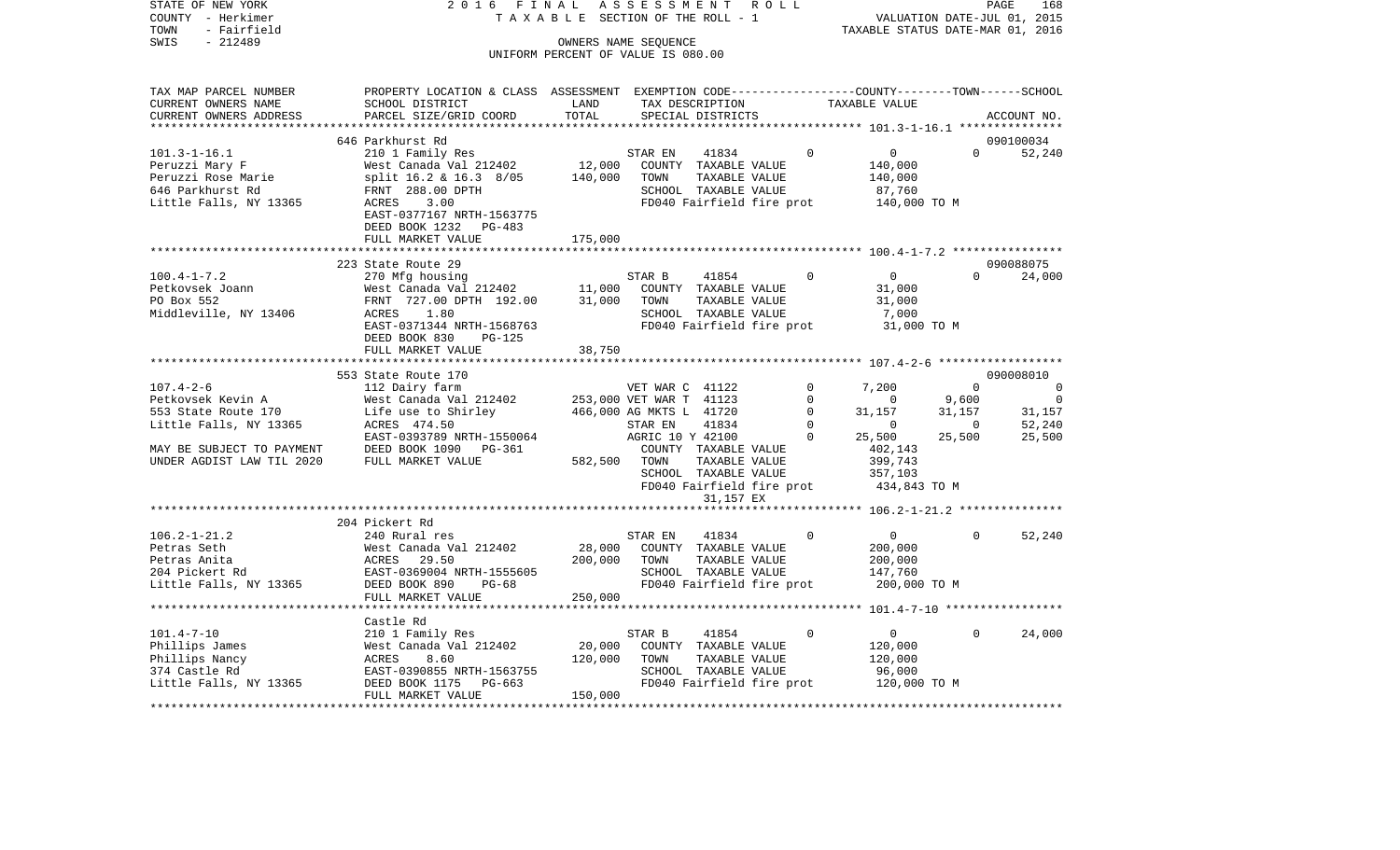STATE OF NEW YORK 2 0 1 6 F I N A L A S S E S S M E N T R O L L PAGE 169COUNTY - Herkimer **T A X A B L E SECTION OF THE ROLL - 1** VALUATION DATE-JUL 01, 2015 TOWN - Fairfield TAXABLE STATUS DATE-MAR 01, 2016 SWIS - 212489 OWNERS NAME SEQUENCE UNIFORM PERCENT OF VALUE IS 080.00TAX MAP PARCEL NUMBER PROPERTY LOCATION & CLASS ASSESSMENT EXEMPTION CODE------------------COUNTY--------TOWN------SCHOOL CURRENT OWNERS NAME SCHOOL DISTRICT LAND TAX DESCRIPTION TAXABLE VALUECURRENT OWNERS ADDRESS PARCEL SIZE/GRID COORD TOTAL SPECIAL DISTRICTS ACCOUNT NO. \*\*\*\*\*\*\*\*\*\*\*\*\*\*\*\*\*\*\*\*\*\*\*\*\*\*\*\*\*\*\*\*\*\*\*\*\*\*\*\*\*\*\*\*\*\*\*\*\*\*\*\*\*\*\*\*\*\*\*\*\*\*\*\*\*\*\*\*\*\*\*\*\*\*\*\*\*\*\*\*\*\*\*\*\*\*\*\*\*\*\*\*\*\*\*\*\*\*\*\*\*\*\* 101.4-7-11 \*\*\*\*\*\*\*\*\*\*\*\*\*\*\*\*\* Castle Rd $314$  Rural vac< $10$ 101.4-7-11 314 Rural vac<10 COUNTY TAXABLE VALUE 12,000 Phillips James 61 West Canada Val 212402 12,000 TOWN TAXABLE VALUE 12,000 Phillips Nancy ACRES 9.00 12,000 SCHOOL TAXABLE VALUE 12,000 EAST-0390760 NRTH-1564014 FD040 Fairfield fire prot 12,000 TO M Little Falls, NY 13365 DEED BOOK 1175 PG-660 FULL MARKET VALUE 15,000 \*\*\*\*\*\*\*\*\*\*\*\*\*\*\*\*\*\*\*\*\*\*\*\*\*\*\*\*\*\*\*\*\*\*\*\*\*\*\*\*\*\*\*\*\*\*\*\*\*\*\*\*\*\*\*\*\*\*\*\*\*\*\*\*\*\*\*\*\*\*\*\*\*\*\*\*\*\*\*\*\*\*\*\*\*\*\*\*\*\*\*\*\*\*\*\*\*\*\*\*\*\*\* 107.1-1-7.2 \*\*\*\*\*\*\*\*\*\*\*\*\*\*\*\* 121 Delayton Rd 107.1-1-7.2 210 1 Family Res STAR B 41854 0 0 0 24,000 Phillips Scott A West Canada Val 212402 12,000 COUNTY TAXABLE VALUE 95,000 121 Delayton Rd ACRES 3.40 BANK 813 95,000 TOWN TAXABLE VALUE 95,000 Little Falls, NY 13365 EAST-0375989 NRTH-1556537 SCHOOL TAXABLE VALUE 71,000 FULL MARKET VALUE 118,750 FD040 Fairfield fire prot 95,000 TO M \*\*\*\*\*\*\*\*\*\*\*\*\*\*\*\*\*\*\*\*\*\*\*\*\*\*\*\*\*\*\*\*\*\*\*\*\*\*\*\*\*\*\*\*\*\*\*\*\*\*\*\*\*\*\*\*\*\*\*\*\*\*\*\*\*\*\*\*\*\*\*\*\*\*\*\*\*\*\*\*\*\*\*\*\*\*\*\*\*\*\*\*\*\*\*\*\*\*\*\*\*\*\* 095.4-1-1.2 \*\*\*\*\*\*\*\*\*\*\*\*\*\*\*\* 176 Comstock Rd095.4-1-1.2 240 Rural res COUNTY TAXABLE VALUE 127,000 Pilgrim John West Canada Val 212402 33,000 TOWN TAXABLE VALUE 127,000 Pilgrim Pamela ACRES 45.80 127,000 SCHOOL TAXABLE VALUE 127,000 21 Regent Drive **EAST-0385447 NRTH-1583571** FD040 Fairfield fire prot 127,000 TO M Hopewell Junction, NY 12533 DEED BOOK 928 PG-444 FULL MARKET VALUE 158,750 \*\*\*\*\*\*\*\*\*\*\*\*\*\*\*\*\*\*\*\*\*\*\*\*\*\*\*\*\*\*\*\*\*\*\*\*\*\*\*\*\*\*\*\*\*\*\*\*\*\*\*\*\*\*\*\*\*\*\*\*\*\*\*\*\*\*\*\*\*\*\*\*\*\*\*\*\*\*\*\*\*\*\*\*\*\*\*\*\*\*\*\*\*\*\*\*\*\*\*\*\*\*\* 107.1-1-1 \*\*\*\*\*\*\*\*\*\*\*\*\*\*\*\*\*\* 2828 State Route 169 09000705024,000 107.1-1-1 210 1 Family Res STAR B 41854 0 0 0 24,000 Polhamus Carl L Jr. West Canada Val 212402 10,500 COUNTY TAXABLE VALUE 50,000 2828 State Route 169 ACRES 3.50 50,000 TOWN TAXABLE VALUE 50,000 Little Falls, NY 13365 EAST-0371884 NRTH-1559814 SCHOOL TAXABLE VALUE 26,000 DEED BOOK 1523 PG-73 FD040 Fairfield fire prot 50,000 TO M<br>FULL MARKET VALUE 62.500 FULL MARKET VALUE \*\*\*\*\*\*\*\*\*\*\*\*\*\*\*\*\*\*\*\*\*\*\*\*\*\*\*\*\*\*\*\*\*\*\*\*\*\*\*\*\*\*\*\*\*\*\*\*\*\*\*\*\*\*\*\*\*\*\*\*\*\*\*\*\*\*\*\*\*\*\*\*\*\*\*\*\*\*\*\*\*\*\*\*\*\*\*\*\*\*\*\*\*\*\*\*\*\*\*\*\*\*\* 107.1-1-10 \*\*\*\*\*\*\*\*\*\*\*\*\*\*\*\*\* Davis Rd 090001890107.1-1-10 270 Mfg housing STAR B 41854 0 0 0 24,000 Price John M Jr **West Canada Val 212402** 10,000 COUNTY TAXABLE VALUE 40,000 285 Davis Rd FRNT 155.00 DPTH 273.00 40,000 TOWN TAXABLE VALUE 40,000 Little Falls, NY 13365 EAST-0375407 NRTH-1556880 SCHOOL TAXABLE VALUE 16,000 DEED BOOK 703 PG-634 FD040 Fairfield fire prot 40,000 TO M FULL MARKET VALUE 50,000 \*\*\*\*\*\*\*\*\*\*\*\*\*\*\*\*\*\*\*\*\*\*\*\*\*\*\*\*\*\*\*\*\*\*\*\*\*\*\*\*\*\*\*\*\*\*\*\*\*\*\*\*\*\*\*\*\*\*\*\*\*\*\*\*\*\*\*\*\*\*\*\*\*\*\*\*\*\*\*\*\*\*\*\*\*\*\*\*\*\*\*\*\*\*\*\*\*\*\*\*\*\*\* 101.1-1-25.1 \*\*\*\*\*\*\*\*\*\*\*\*\*\*\* 837 State Route 29 090008760101.1-1-25.1 240 Rural res COUNTY TAXABLE VALUE 110,000 Priore Franco West Canada Val 212402 18,000 TOWN TAXABLE VALUE 110,000 Priore Lucia Life Use E Robinson 110,000 SCHOOL TAXABLE VALUE 110,000 84 Fairchild Rd **ACRES** 15.00 **FD040** FD040 Fairfield fire prot 110,000 TO M Clifton, NJ 07013 EAST-0383054 NRTH-1568201 DEED BOOK 1200 PG-707 FULL MARKET VALUE 137,500 \*\*\*\*\*\*\*\*\*\*\*\*\*\*\*\*\*\*\*\*\*\*\*\*\*\*\*\*\*\*\*\*\*\*\*\*\*\*\*\*\*\*\*\*\*\*\*\*\*\*\*\*\*\*\*\*\*\*\*\*\*\*\*\*\*\*\*\*\*\*\*\*\*\*\*\*\*\*\*\*\*\*\*\*\*\*\*\*\*\*\*\*\*\*\*\*\*\*\*\*\*\*\*\*\*\*\*\*\*\*\*\*\*\*\*\*\*\*\*\*\*\*\*\*\*\*\*\*\*\*\*\*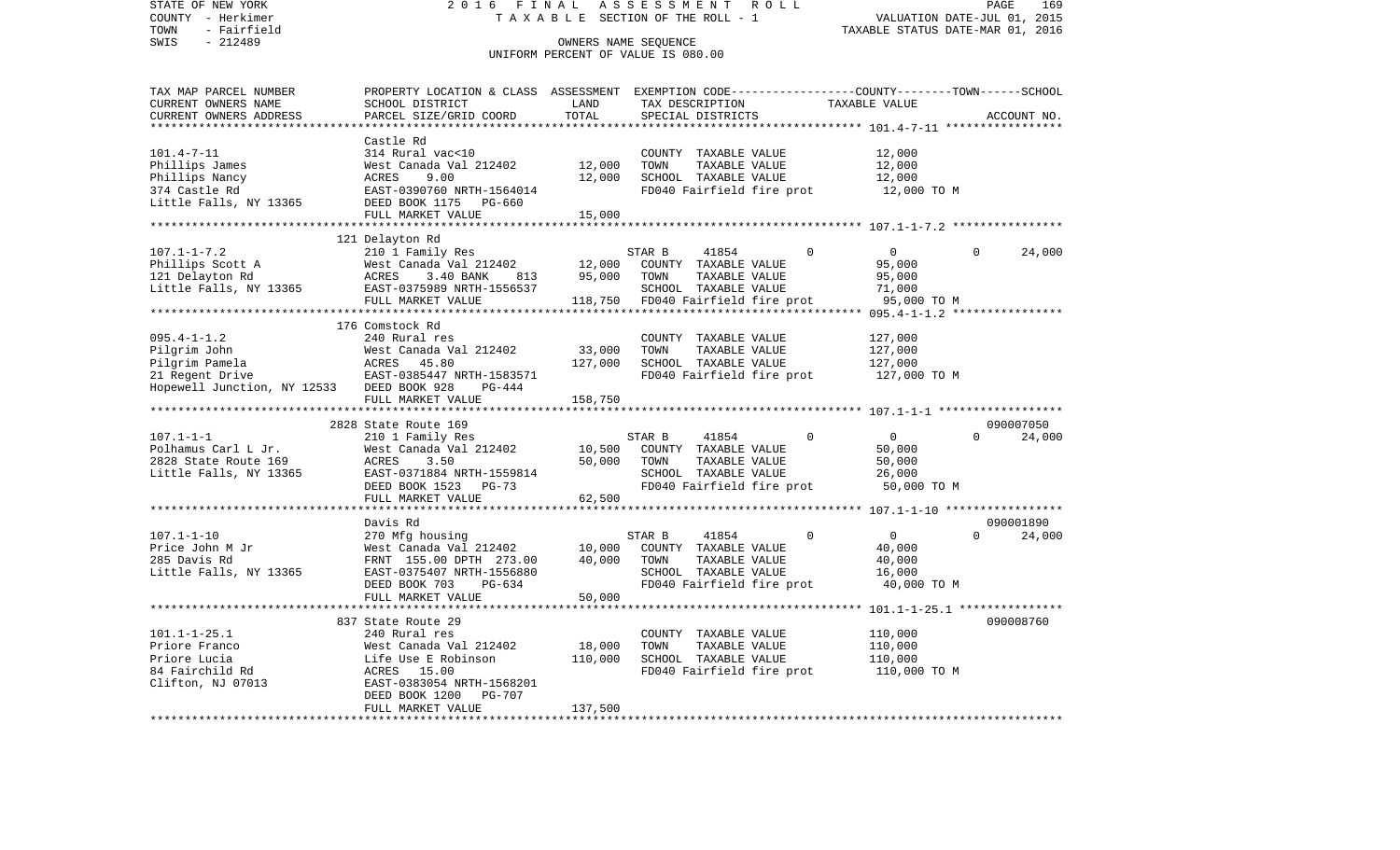STATE OF NEW YORK 2016 FINAL ASSESSMENT ROLL COUNTY - Herkimer T A X A B L E SECTION OF THE ROLL - 1 TOWN - Fairfield TAXABLE STATUS DATE-MAR 01, 2016 SWIS - Fairfield<br>
SWIS - 212489 OWNERS NAME SEQUENCE

UNIFORM PERCENT OF VALUE IS 080.00

| TAX MAP PARCEL NUMBER                                                                                                                                                                           | PROPERTY LOCATION & CLASS ASSESSMENT EXEMPTION CODE----------------COUNTY-------TOWN------SCHOOL                                                                               |                                             |                      |               |                           |                                                                                                                                                                                                                                                                                                                                                                                                                                                                                                                      |          |                                              |
|-------------------------------------------------------------------------------------------------------------------------------------------------------------------------------------------------|--------------------------------------------------------------------------------------------------------------------------------------------------------------------------------|---------------------------------------------|----------------------|---------------|---------------------------|----------------------------------------------------------------------------------------------------------------------------------------------------------------------------------------------------------------------------------------------------------------------------------------------------------------------------------------------------------------------------------------------------------------------------------------------------------------------------------------------------------------------|----------|----------------------------------------------|
| CURRENT OWNERS NAME                                                                                                                                                                             | SCHOOL DISTRICT                                                                                                                                                                | LAND                                        |                      |               |                           | TAX DESCRIPTION TAXABLE VALUE                                                                                                                                                                                                                                                                                                                                                                                                                                                                                        |          |                                              |
| CURRENT OWNERS ADDRESS                                                                                                                                                                          | PARCEL SIZE/GRID COORD                                                                                                                                                         | TOTAL                                       | SPECIAL DISTRICTS    |               |                           |                                                                                                                                                                                                                                                                                                                                                                                                                                                                                                                      |          | ACCOUNT NO.                                  |
|                                                                                                                                                                                                 |                                                                                                                                                                                |                                             |                      |               |                           |                                                                                                                                                                                                                                                                                                                                                                                                                                                                                                                      |          |                                              |
|                                                                                                                                                                                                 | 755 North Creek Rd                                                                                                                                                             | 50 PCT OF VALUE USED FOR EXEMPTION PURPOSES |                      |               |                           |                                                                                                                                                                                                                                                                                                                                                                                                                                                                                                                      |          | 090100030                                    |
| $107.3 - 2 - 23$                                                                                                                                                                                | 421 Restaurant<br>WET COM C 41132<br>West Canada Val 212402 10,000 VET COM T 41133                                                                                             |                                             |                      |               |                           |                                                                                                                                                                                                                                                                                                                                                                                                                                                                                                                      |          | $\begin{matrix} 0 & 0 \\ 0 & 0 \end{matrix}$ |
| Prochazka Margaret<br>Box 633                                                                                                                                                                   |                                                                                                                                                                                |                                             |                      |               |                           |                                                                                                                                                                                                                                                                                                                                                                                                                                                                                                                      |          |                                              |
| Box 633                                                                                                                                                                                         | Restaurant/Doublewide 172,000 STAR EN                                                                                                                                          |                                             |                      |               |                           |                                                                                                                                                                                                                                                                                                                                                                                                                                                                                                                      |          | 52,240                                       |
| 755 N Creek Rd                                                                                                                                                                                  | ACRES<br>1.90                                                                                                                                                                  |                                             |                      |               |                           |                                                                                                                                                                                                                                                                                                                                                                                                                                                                                                                      |          |                                              |
| Little Falls, NY 13365                                                                                                                                                                          | EAST-0376457 NRTH-1547820                                                                                                                                                      |                                             |                      |               |                           |                                                                                                                                                                                                                                                                                                                                                                                                                                                                                                                      |          |                                              |
|                                                                                                                                                                                                 | DEED BOOK 00632 PG-00938                                                                                                                                                       |                                             |                      |               |                           |                                                                                                                                                                                                                                                                                                                                                                                                                                                                                                                      |          |                                              |
|                                                                                                                                                                                                 | FULL MARKET VALUE                                                                                                                                                              |                                             |                      |               |                           | 215,000 FD040 Fairfield fire prot 172,000 TO M                                                                                                                                                                                                                                                                                                                                                                                                                                                                       |          |                                              |
|                                                                                                                                                                                                 |                                                                                                                                                                                |                                             |                      |               |                           | $\begin{tabular}{cccc} \multicolumn{1}{c}{\begin{tabular}{c} \multicolumn{1}{c}{\begin{tabular}{c} \multicolumn{1}{c}{\begin{tabular}{c} \multicolumn{1}{c}{\begin{tabular}{c} \multicolumn{1}{c}{\begin{tabular}{c} \multicolumn{1}{c}{\begin{tabular}{c} \multicolumn{1}{c}{\begin{tabular}{c} \multicolumn{1}{c}{\begin{tabular}{c} \multicolumn{1}{c}{\multicolumn{1}{c}{\end{tabular} \end{tabular} \end{tabular} \end{tabular} \end{tabular} \end{tabular} \end{tabular} \end{tabular} }} \end{tabular} \end{$ |          |                                              |
|                                                                                                                                                                                                 | 2900 State Route 169                                                                                                                                                           |                                             |                      |               |                           |                                                                                                                                                                                                                                                                                                                                                                                                                                                                                                                      |          |                                              |
| $106.2 - 1 - 4.3$                                                                                                                                                                               | 112 Dairy farm                                                                                                                                                                 |                                             | AGRIC 10 Y 41700     |               | $\circ$                   | $\begin{array}{ccc} 10\, , 000 && 10\, , 000 \\ 34\, , 106 && 34\, , 106 \\ 0 && 0 \\ 135\, , 894 && \end{array}$                                                                                                                                                                                                                                                                                                                                                                                                    |          | 10,000                                       |
| Pullis Robert                                                                                                                                                                                   |                                                                                                                                                                                |                                             |                      |               | 41730<br>$\Omega$         |                                                                                                                                                                                                                                                                                                                                                                                                                                                                                                                      |          | 34,106                                       |
| Pullis Rosa                                                                                                                                                                                     | FRNT 1416.00 DPTH 180,000 STAR B                                                                                                                                               |                                             |                      |               | 41854<br>$\Omega$         |                                                                                                                                                                                                                                                                                                                                                                                                                                                                                                                      |          | 24,000                                       |
| 2900 State Route 169                                                                                                                                                                            | ACRES 155.90                                                                                                                                                                   |                                             |                      |               | COUNTY TAXABLE VALUE      |                                                                                                                                                                                                                                                                                                                                                                                                                                                                                                                      |          |                                              |
| Little Falls, NY 13365                                                                                                                                                                          |                                                                                                                                                                                |                                             |                      |               |                           |                                                                                                                                                                                                                                                                                                                                                                                                                                                                                                                      |          |                                              |
|                                                                                                                                                                                                 |                                                                                                                                                                                |                                             |                      |               |                           |                                                                                                                                                                                                                                                                                                                                                                                                                                                                                                                      |          |                                              |
| MAY BE SUBJECT TO PAYMENT                                                                                                                                                                       | EAST-0369642 NRTH-1560270 TOWN TAXABLE VALUE 135,894<br>DEED BOOK 1089 PG-844 SCHOOL TAXABLE VALUE 111,894<br>FULL MARKET VALUE 225,000 FD040 Fairfield fire prot 180,000 TO M |                                             |                      |               |                           |                                                                                                                                                                                                                                                                                                                                                                                                                                                                                                                      |          |                                              |
| UNDER AGDIST LAW TIL 2023                                                                                                                                                                       |                                                                                                                                                                                |                                             |                      |               |                           |                                                                                                                                                                                                                                                                                                                                                                                                                                                                                                                      |          |                                              |
|                                                                                                                                                                                                 |                                                                                                                                                                                |                                             |                      |               |                           |                                                                                                                                                                                                                                                                                                                                                                                                                                                                                                                      |          |                                              |
|                                                                                                                                                                                                 | State Route 29                                                                                                                                                                 |                                             |                      |               |                           |                                                                                                                                                                                                                                                                                                                                                                                                                                                                                                                      |          |                                              |
| $101.4 - 4 - 4$                                                                                                                                                                                 | 322 Rural vac>10                                                                                                                                                               |                                             |                      |               | COUNTY TAXABLE VALUE      | 15,000                                                                                                                                                                                                                                                                                                                                                                                                                                                                                                               |          |                                              |
| Pumarejo Roberto<br>12 Iomatta Ct                                                                                                                                                               | West Canada Val 212402 15,000                                                                                                                                                  |                                             | TOWN                 |               | TAXABLE VALUE             | 15,000                                                                                                                                                                                                                                                                                                                                                                                                                                                                                                               |          |                                              |
| 12 Loretta Ct                                                                                                                                                                                   | Survey Jj19a26                                                                                                                                                                 | 15,000                                      |                      |               |                           | SCHOOL TAXABLE VALUE 15,000                                                                                                                                                                                                                                                                                                                                                                                                                                                                                          |          |                                              |
| Coram, NY 11727                                                                                                                                                                                 | ACRES 15.70                                                                                                                                                                    |                                             |                      |               |                           | FD040 Fairfield fire prot 15,000 TO M                                                                                                                                                                                                                                                                                                                                                                                                                                                                                |          |                                              |
|                                                                                                                                                                                                 | EAST-0389249 NRTH-1567527                                                                                                                                                      |                                             |                      |               |                           |                                                                                                                                                                                                                                                                                                                                                                                                                                                                                                                      |          |                                              |
|                                                                                                                                                                                                 | DEED BOOK 819<br>PG-436                                                                                                                                                        |                                             |                      |               |                           |                                                                                                                                                                                                                                                                                                                                                                                                                                                                                                                      |          |                                              |
|                                                                                                                                                                                                 | FULL MARKET VALUE                                                                                                                                                              | 18,750                                      |                      |               |                           |                                                                                                                                                                                                                                                                                                                                                                                                                                                                                                                      |          |                                              |
|                                                                                                                                                                                                 |                                                                                                                                                                                |                                             |                      |               |                           |                                                                                                                                                                                                                                                                                                                                                                                                                                                                                                                      |          |                                              |
|                                                                                                                                                                                                 | Castle Rd                                                                                                                                                                      |                                             |                      |               |                           |                                                                                                                                                                                                                                                                                                                                                                                                                                                                                                                      |          | 090004470                                    |
| $094.4 - 1 - 23$                                                                                                                                                                                | 105 Vac farmland                                                                                                                                                               |                                             | COUNTY TAXABLE VALUE |               |                           | 8,000                                                                                                                                                                                                                                                                                                                                                                                                                                                                                                                |          |                                              |
|                                                                                                                                                                                                 |                                                                                                                                                                                | 8,000                                       | TOWN                 | TAXABLE VALUE |                           | 8,000                                                                                                                                                                                                                                                                                                                                                                                                                                                                                                                |          |                                              |
|                                                                                                                                                                                                 |                                                                                                                                                                                | 8,000                                       |                      |               | SCHOOL TAXABLE VALUE      | 8,000                                                                                                                                                                                                                                                                                                                                                                                                                                                                                                                |          |                                              |
|                                                                                                                                                                                                 |                                                                                                                                                                                |                                             |                      |               | FD040 Fairfield fire prot | 8,000 TO M                                                                                                                                                                                                                                                                                                                                                                                                                                                                                                           |          |                                              |
| 094.4-1-23 105 Vac farmland<br>Purinton Douglas P West Canada Val 212402<br>Purinton Julie C ACRES 15.00<br>526 Elm Tree Rd EAST-0371553 NRTH-1582472<br>Newport, NY 13416 DEED BOOK 838 PG-513 |                                                                                                                                                                                |                                             |                      |               |                           |                                                                                                                                                                                                                                                                                                                                                                                                                                                                                                                      |          |                                              |
|                                                                                                                                                                                                 |                                                                                                                                                                                |                                             |                      |               |                           |                                                                                                                                                                                                                                                                                                                                                                                                                                                                                                                      |          |                                              |
|                                                                                                                                                                                                 |                                                                                                                                                                                |                                             |                      |               |                           |                                                                                                                                                                                                                                                                                                                                                                                                                                                                                                                      |          |                                              |
|                                                                                                                                                                                                 | 581 West End Rd                                                                                                                                                                |                                             |                      |               |                           |                                                                                                                                                                                                                                                                                                                                                                                                                                                                                                                      |          | 090000540                                    |
| $106.4 - 1 - 4.5$                                                                                                                                                                               | 210 1 Family Res                                                                                                                                                               |                                             | STAR B               | 41854         | $\Omega$                  | $\overline{0}$                                                                                                                                                                                                                                                                                                                                                                                                                                                                                                       | $\Omega$ | 24,000                                       |
| Putney Christopher W                                                                                                                                                                            | West Canada Val 212402 12,000 COUNTY TAXABLE VALUE                                                                                                                             |                                             |                      |               |                           | 68,000                                                                                                                                                                                                                                                                                                                                                                                                                                                                                                               |          |                                              |
| 581 West End Rd                                                                                                                                                                                 | Doublewide                                                                                                                                                                     | 68,000                                      | TOWN                 |               | TAXABLE VALUE             | 68,000                                                                                                                                                                                                                                                                                                                                                                                                                                                                                                               |          |                                              |
| Little Falls, NY 13365                                                                                                                                                                          |                                                                                                                                                                                |                                             |                      |               | SCHOOL TAXABLE VALUE      | 44,000<br>68,000 TO M                                                                                                                                                                                                                                                                                                                                                                                                                                                                                                |          |                                              |
|                                                                                                                                                                                                 | ACRES 4.30<br>EAST-0366225 NRTH-1550579                                                                                                                                        |                                             |                      |               | FD040 Fairfield fire prot |                                                                                                                                                                                                                                                                                                                                                                                                                                                                                                                      |          |                                              |
|                                                                                                                                                                                                 | DEED BOOK 1452 PG-640                                                                                                                                                          |                                             |                      |               |                           |                                                                                                                                                                                                                                                                                                                                                                                                                                                                                                                      |          |                                              |
|                                                                                                                                                                                                 | FULL MARKET VALUE                                                                                                                                                              | 85,000                                      |                      |               |                           |                                                                                                                                                                                                                                                                                                                                                                                                                                                                                                                      |          |                                              |
|                                                                                                                                                                                                 |                                                                                                                                                                                |                                             |                      |               |                           |                                                                                                                                                                                                                                                                                                                                                                                                                                                                                                                      |          |                                              |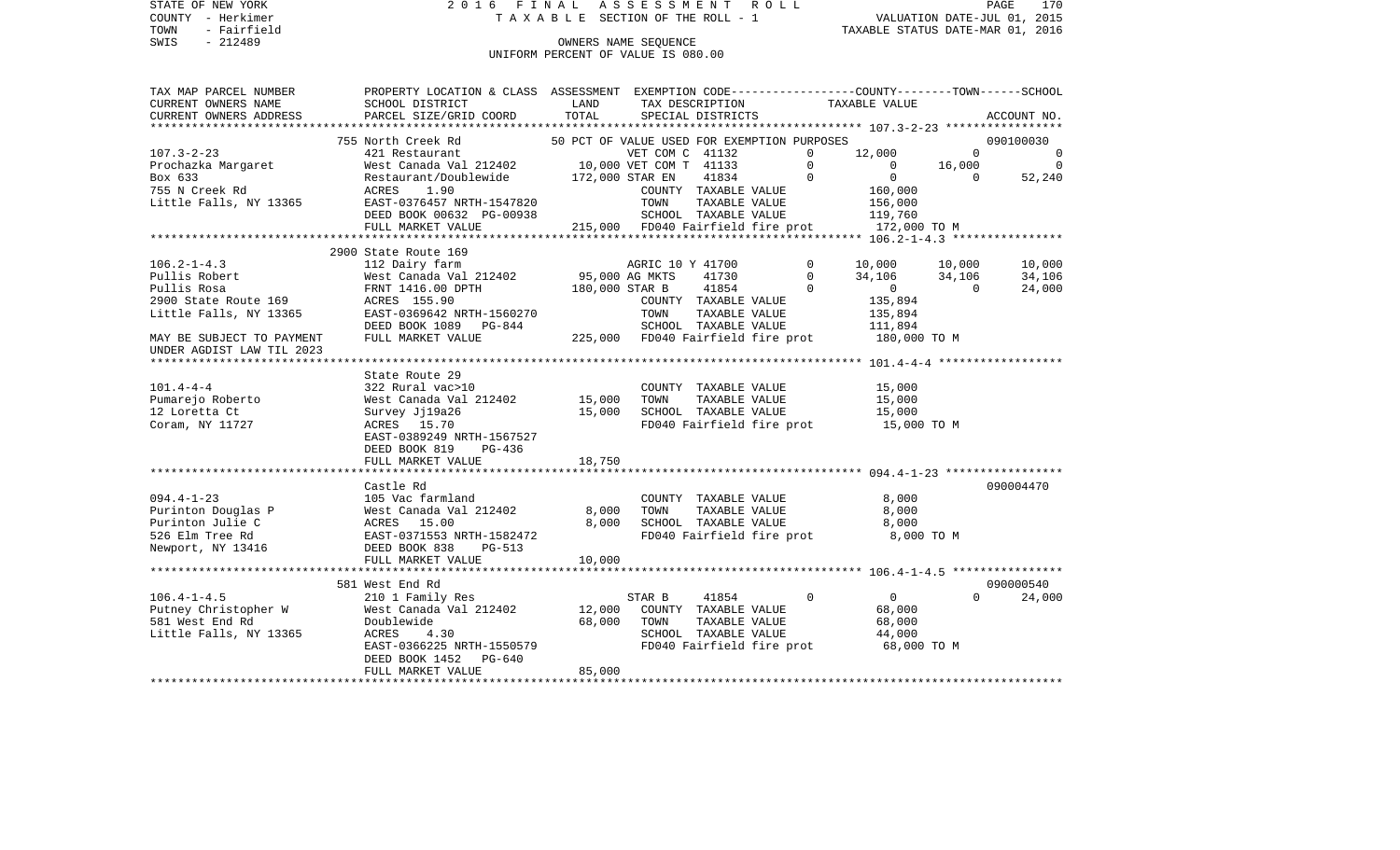| STATE OF NEW YORK      |                           |            | 2016 FINAL ASSESSMENT ROLL         |                                                              | PAGE                   | 171         |
|------------------------|---------------------------|------------|------------------------------------|--------------------------------------------------------------|------------------------|-------------|
| - Herkimer<br>COUNTY   |                           |            | TAXABLE SECTION OF THE ROLL - 1    |                                                              | VALUATION DATE-JUL 01, | 2015        |
| - Fairfield<br>TOWN    |                           |            |                                    | TAXABLE STATUS DATE-MAR 01,                                  |                        | 2016        |
| SWIS<br>$-212489$      |                           |            | OWNERS NAME SEOUENCE               |                                                              |                        |             |
|                        |                           |            | UNIFORM PERCENT OF VALUE IS 080.00 |                                                              |                        |             |
|                        |                           |            |                                    |                                                              |                        |             |
| TAX MAP PARCEL NUMBER  | PROPERTY LOCATION & CLASS | ASSESSMENT |                                    | EXEMPTION CODE-----------------COUNTY-------TOWN------SCHOOL |                        |             |
| CURRENT OWNERS NAME    | SCHOOL DISTRICT           | LAND       | TAX DESCRIPTION                    | TAXABLE VALUE                                                |                        |             |
| CURRENT OWNERS ADDRESS | PARCEL SIZE/GRID COORD    | TOTAL      | SPECIAL DISTRICTS                  |                                                              |                        | ACCOUNT NO. |
|                        |                           |            |                                    |                                                              |                        |             |

|                            | 1558 Castle Rd                                     |         |                             |                           |                |                                       |          | 090087056      |
|----------------------------|----------------------------------------------------|---------|-----------------------------|---------------------------|----------------|---------------------------------------|----------|----------------|
| $095.3 - 1 - 30.3$         | 210 1 Family Res                                   |         | VET COM CT 41131            |                           | $\Omega$       | 12,000                                | 16,000   | $\Omega$       |
| Putney David               | West Canada Val 212402 13,000 STAR B               |         |                             | 41854                     | $\Omega$       | $\overline{0}$                        | $\Omega$ | 24,000         |
| Putney Ruth                | FRNT 200.00 DPTH 1089.00                           | 130,000 | COUNTY TAXABLE VALUE        |                           |                | 118,000                               |          |                |
| 1558 Castle Road           | 5.00 BANK<br>ACRES<br>135                          |         | TOWN                        | TAXABLE VALUE             |                | 114,000                               |          |                |
| Newport, NY 13416          | EAST-0378805 NRTH-1581502                          |         |                             | SCHOOL TAXABLE VALUE      |                | 106,000                               |          |                |
|                            | DEED BOOK 768<br>$PG-595$                          |         |                             | FD040 Fairfield fire prot |                | 130,000 TO M                          |          |                |
|                            | FULL MARKET VALUE                                  | 162,500 |                             |                           |                |                                       |          |                |
|                            |                                                    |         |                             |                           |                |                                       |          |                |
|                            | Castle Rd                                          |         |                             |                           |                |                                       |          | 090089092      |
| $095.3 - 1 - 30.4$         | 314 Rural vac<10                                   |         |                             | COUNTY TAXABLE VALUE      |                | 8,000                                 |          |                |
| Putney David               | West Canada Val 212402                             | 8,000   | TOWN                        | TAXABLE VALUE             |                | 8,000                                 |          |                |
| 1558 Castle Rd             | ACRES<br>5.00                                      | 8,000   |                             | SCHOOL TAXABLE VALUE      |                | 8,000                                 |          |                |
| Newport, NY 13416          | EAST-0379018 NRTH-1581520                          |         |                             |                           |                | FD040 Fairfield fire prot 8,000 TO M  |          |                |
|                            | DEED BOOK 842<br>PG-487                            |         |                             |                           |                |                                       |          |                |
|                            | FULL MARKET VALUE                                  | 10,000  |                             |                           |                |                                       |          |                |
|                            |                                                    |         |                             |                           |                |                                       |          |                |
|                            | 1165 Hardscrabble Rd                               |         |                             |                           |                |                                       |          | 090008340      |
| $101.14 - 1 - 6$           | 210 1 Family Res                                   |         | VET COM C 41132             |                           | $\overline{0}$ | 12,000                                | $\Omega$ | $\Omega$       |
| Putney Timothy & Joanne    | West Canada Val 212402 10,000 VET COM T 41133      |         |                             |                           | $\Omega$       | $\overline{0}$                        | 16,000   | $\overline{0}$ |
| Putney Laurine & Kathleen  | ACRES<br>1.60                                      |         | 65,000 STAR EN              | 41834                     | $\overline{0}$ | $\overline{0}$                        | $\Omega$ | 52,240         |
| 1165 Hardscrabble Rd       | EAST-0345010 NRTH-1142690                          |         |                             | COUNTY TAXABLE VALUE      |                | 53,000                                |          |                |
| Middleville, NY 13406-9801 | DEED BOOK 1299 PG-551                              |         | TOWN                        | TAXABLE VALUE             |                | 49,000                                |          |                |
|                            | FULL MARKET VALUE                                  |         | 81,250 SCHOOL TAXABLE VALUE |                           |                | 12,760                                |          |                |
|                            |                                                    |         |                             |                           |                | FD040 Fairfield fire prot 65,000 TO M |          |                |
|                            |                                                    |         |                             |                           |                |                                       |          |                |
|                            | 377 North Creek Rd                                 |         |                             |                           |                |                                       |          | 090088073      |
| $106.4 - 1 - 44.2$         | 281 Multiple res                                   |         | STAR B                      | 41854                     | $\Omega$       | $\overline{0}$                        | $\Omega$ | 24,000         |
| RANDT Carl A               | West Canada Val 212402 11,000 COUNTY TAXABLE VALUE |         |                             |                           |                | 93,000                                |          |                |
| Randt Victoria             | Doublewide & singlewide 93,000                     |         | TOWN                        | TAXABLE VALUE             |                | 93,000                                |          |                |
| 377 North Creek Rd         | 1.80<br>ACRES                                      |         |                             | SCHOOL TAXABLE VALUE      |                | 69,000                                |          |                |
| Little Falls, NY 13365     | EAST-0369057 NRTH-1547052                          |         | FD040 Fairfield fire prot   |                           |                | 93,000 TO M                           |          |                |
|                            | DEED BOOK 732<br>$PG-87$                           |         |                             |                           |                |                                       |          |                |
|                            |                                                    |         |                             |                           |                |                                       |          |                |
|                            |                                                    |         |                             |                           |                |                                       |          |                |
|                            | 165 Rath Rd                                        |         |                             |                           |                |                                       |          | 090008580      |
| $095.3 - 1 - 31.1$         | 112 Dairy farm                                     |         | AGRIC 10 Y 41700            |                           | $\overline{0}$ | 12,000                                | 12,000   | 12,000         |
| Rath Raymond A             | West Canada Val 212402                             |         | 64,000 AG MKTS L 41720      |                           | $\Omega$       | 19,397                                | 19,397   | 19,397         |
| Rath Steven A              | FRNT 1447.00 DPTH                                  | 135,000 | COUNTY TAXABLE VALUE        |                           |                | 103,603<br>103,603                    |          |                |
| 108 Rath Rd                | ACRES 99.60                                        |         | TOWN                        | TAXABLE VALUE             |                |                                       |          |                |
| Newport, NY 13416          | EAST-0380948 NRTH-1582468                          |         |                             | SCHOOL TAXABLE VALUE      |                | 103,603                               |          |                |
|                            | DEED BOOK 1262 PG-400                              |         | FD040 Fairfield fire prot   |                           |                | 115,603 TO M                          |          |                |
| MAY BE SUBJECT TO PAYMENT  | FULL MARKET VALUE                                  | 168,750 |                             | 19,397 EX                 |                |                                       |          |                |
| UNDER AGDIST LAW TIL 2020  |                                                    |         |                             |                           |                |                                       |          |                |
|                            |                                                    |         |                             |                           |                |                                       |          |                |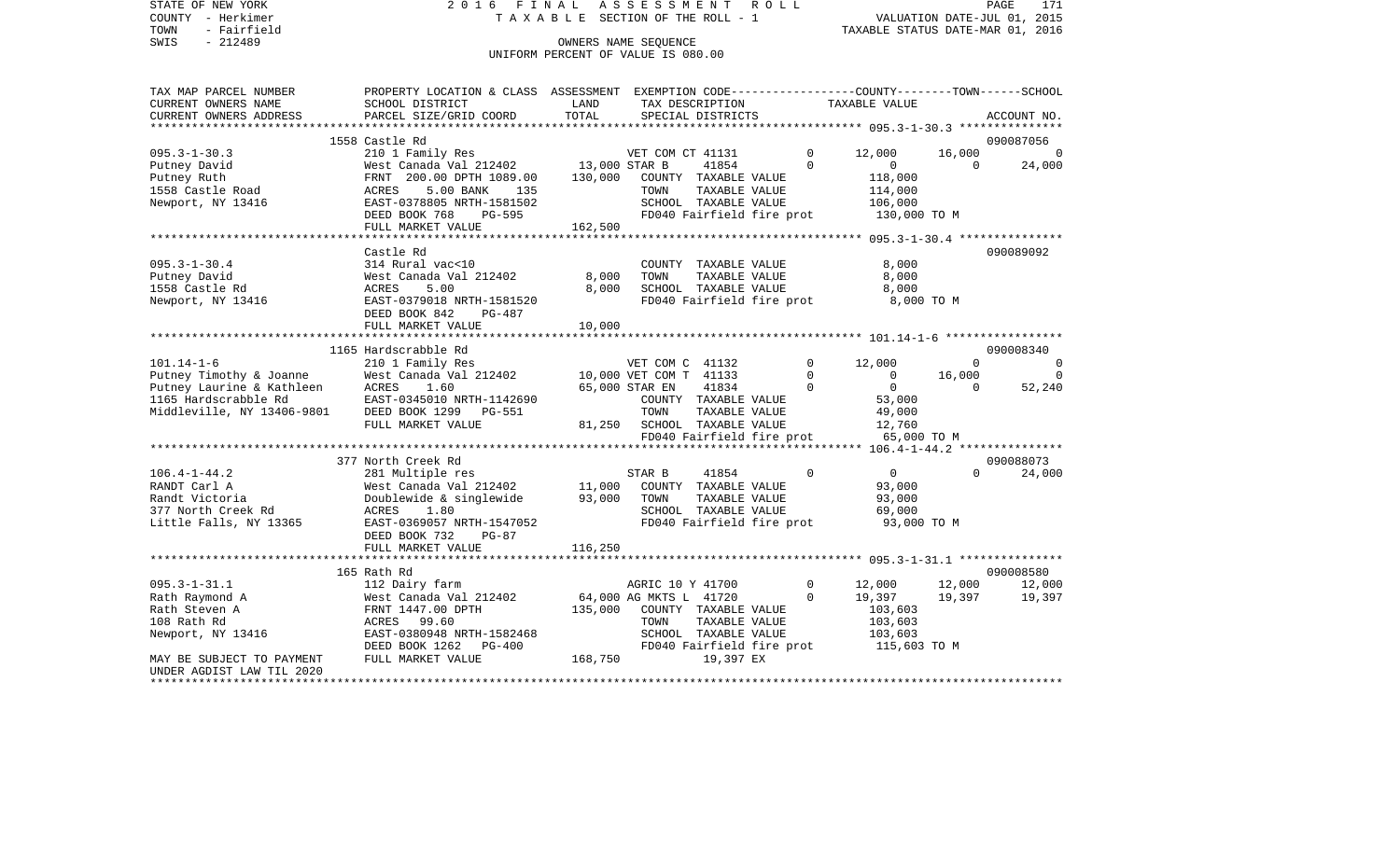COUNTY - Herkimer T A X A B L E SECTION OF THE ROLL - 1 TOWN - Fairfield TAXABLE STATUS DATE-MAR 01, 2016 SWIS - Fairfield<br>
SWIS - 212489 OWNERS NAME SEQUENCE

STATE OF NEW YORK 2016 FINAL ASSESSMENT ROLL

## UNIFORM PERCENT OF VALUE IS 080.00

| TAX MAP PARCEL NUMBER<br>CURRENT OWNERS NAME                                                                                  | PROPERTY LOCATION & CLASS<br>SCHOOL DISTRICT                                                                                                                                 | ASSESSMENT<br>LAND                  | TAX DESCRIPTION                                                                                                                       |               | EXEMPTION CODE-----------------COUNTY-------TOWN------SCHOOL<br>TAXABLE VALUE |                             |
|-------------------------------------------------------------------------------------------------------------------------------|------------------------------------------------------------------------------------------------------------------------------------------------------------------------------|-------------------------------------|---------------------------------------------------------------------------------------------------------------------------------------|---------------|-------------------------------------------------------------------------------|-----------------------------|
| CURRENT OWNERS ADDRESS                                                                                                        | PARCEL SIZE/GRID COORD                                                                                                                                                       | TOTAL                               | SPECIAL DISTRICTS                                                                                                                     |               |                                                                               | ACCOUNT NO.                 |
| **********************                                                                                                        |                                                                                                                                                                              |                                     |                                                                                                                                       |               |                                                                               |                             |
|                                                                                                                               | 108 Rath Rd                                                                                                                                                                  |                                     |                                                                                                                                       |               |                                                                               | 090008610                   |
| $095.3 - 1 - 36$<br>Rath Raymond A<br>Lura Rath<br>108 Rath Rd<br>Newport, NY 13416                                           | 210 1 Family Res<br>West Canada Val 212402<br>FRNT 197.00 DPTH 197.00<br>EAST-0382019 NRTH-1581442<br>DEED BOOK 871<br>PG-186<br>FULL MARKET VALUE                           | 10,000<br>57,000<br>71,250          | 41834<br>STAR EN<br>COUNTY TAXABLE VALUE<br>TOWN<br>TAXABLE VALUE<br>SCHOOL TAXABLE VALUE<br>FD040 Fairfield fire prot                | $\Omega$      | $\mathbf{0}$<br>57,000<br>57,000<br>4,760<br>57,000 TO M                      | $\Omega$<br>52,240          |
|                                                                                                                               |                                                                                                                                                                              |                                     |                                                                                                                                       |               | ********* 095.3-1-31.2 ***                                                    |                             |
|                                                                                                                               | 1448 Castle Rd                                                                                                                                                               |                                     |                                                                                                                                       |               |                                                                               | 090008580                   |
| $095.3 - 1 - 31.2$<br>Rath Steve<br>1448 Castle Rd<br>Newport, NY 13416                                                       | 260 Seasonal res<br>West Canada Val 212402<br>FRNT 208.00 DPTH<br>1.00<br>ACRES<br>EAST-0381113 NRTH-1581314<br>DEED BOOK 1397<br><b>PG-547</b>                              | 10,000<br>90,000                    | STAR B<br>41854<br>TAXABLE VALUE<br>COUNTY<br>TOWN<br>TAXABLE VALUE<br>SCHOOL TAXABLE VALUE<br>FD040 Fairfield fire prot              | $\Omega$      | $\Omega$<br>90,000<br>90,000<br>66,000<br>90,000 TO M                         | $\Omega$<br>24,000          |
|                                                                                                                               | FULL MARKET VALUE                                                                                                                                                            | 112,500                             |                                                                                                                                       |               |                                                                               |                             |
|                                                                                                                               |                                                                                                                                                                              |                                     |                                                                                                                                       |               | ********* 106.4-1-31.1 ****************                                       |                             |
|                                                                                                                               | 112 North Creek Rd                                                                                                                                                           |                                     |                                                                                                                                       | $\Omega$      |                                                                               | 090100083<br>$\Omega$       |
| $106.4 - 1 - 31.1$<br>Ray Felix<br>Ray Janice<br>112 North Creek Rd                                                           | 270 Mfg housing<br>West Canada Val 212402<br>1.30<br>ACRES<br>EAST-0363901 NRTH-1545845                                                                                      | 10,000<br>48,000                    | STAR B<br>41854<br>COUNTY TAXABLE VALUE<br>TOWN<br>TAXABLE VALUE<br>SCHOOL TAXABLE VALUE                                              |               | 0<br>48,000<br>48,000<br>24,000                                               | 24,000                      |
| Little Falls, NY 13365                                                                                                        | DEED BOOK 779<br>PG-126<br>FULL MARKET VALUE                                                                                                                                 | 60,000                              | FD040 Fairfield fire prot                                                                                                             |               | 48,000 TO M                                                                   |                             |
|                                                                                                                               |                                                                                                                                                                              |                                     |                                                                                                                                       |               | ********* 106.2-1-11.2 ***************                                        |                             |
|                                                                                                                               | 280 Lynch Rd                                                                                                                                                                 |                                     |                                                                                                                                       |               |                                                                               | 09010048                    |
| $106.2 - 1 - 11.2$<br>Ray Rusty Jr.<br>Ray Nelson&Mary<br>284 Lynch Rd<br>Little Falls, NY 13365<br>PRIOR OWNER ON 3/01/2016  | 271 Mfg housings<br>West Canada Val 212402<br>INCLUDES-106.2-1-11.1<br>FRNT 460.00 DPTH<br>1.90<br>ACRES<br>EAST-0365410 NRTH-1554082<br>DEED BOOK 1603<br>$PG-219$          | 11,000<br>48,000                    | STAR B<br>41854<br>COUNTY<br>TAXABLE VALUE<br>TOWN<br>TAXABLE VALUE<br>SCHOOL TAXABLE VALUE<br>FD040 Fairfield fire prot              | $\mathbf 0$   | $\mathbf 0$<br>48,000<br>48,000<br>24,000<br>48,000 TO M                      | $\Omega$<br>24,000          |
| Ray Rusty Jr.<br>************                                                                                                 | FULL MARKET VALUE<br>*********************                                                                                                                                   | 60,000                              |                                                                                                                                       |               |                                                                               |                             |
|                                                                                                                               |                                                                                                                                                                              |                                     |                                                                                                                                       |               |                                                                               | 090009480                   |
| $106.2 - 1 - 10.3$<br>Ray Rusty P<br>Dermady-Ray Debra<br>267 Lynch Rd<br>Little Falls, NY 13365<br>MAY BE SUBJECT TO PAYMENT | 267 Lynch Rd<br>240 Rural res<br>West Canada Val 212402<br>FRNT 840.00 DPTH<br>48.30<br>ACRES<br>EAST-0364125 NRTH-1553347<br>DEED BOOK 1500<br>$PG-44$<br>FULL MARKET VALUE | 48,000 STAR B<br>110,000<br>137,500 | AG MKTS<br>41730<br>41854<br>COUNTY<br>TAXABLE VALUE<br>TAXABLE VALUE<br>TOWN<br>SCHOOL<br>TAXABLE VALUE<br>FD040 Fairfield fire prot | 0<br>$\Omega$ | 5,729<br>5,729<br>$\mathbf 0$<br>104,271<br>104,271<br>80,271<br>110,000 TO M | 5,729<br>24,000<br>$\Omega$ |
| UNDER AGDIST LAW TIL 2023<br>*********************                                                                            |                                                                                                                                                                              |                                     |                                                                                                                                       |               |                                                                               |                             |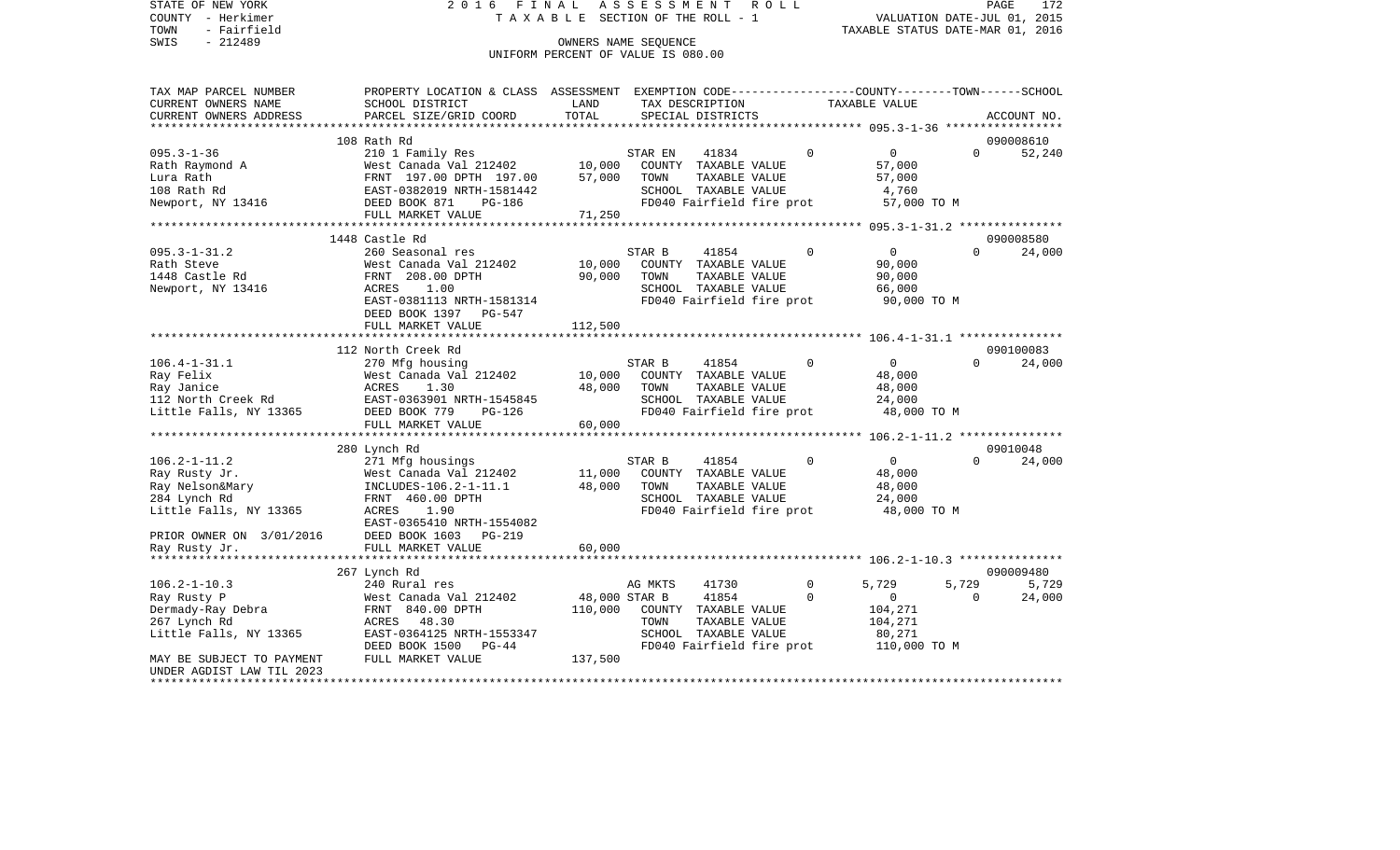| STATE OF NEW YORK<br>COUNTY - Herkimer            | ASSESSMENT ROLL<br>2016 FINAL<br>T A X A B L E SECTION OF THE ROLL - 1                           |                                                            |                                  |                           |                           | PAGE<br>173<br>VALUATION DATE-JUL 01, 2015 |          |             |  |
|---------------------------------------------------|--------------------------------------------------------------------------------------------------|------------------------------------------------------------|----------------------------------|---------------------------|---------------------------|--------------------------------------------|----------|-------------|--|
| - Fairfield<br>TOWN                               |                                                                                                  | TAXABLE STATUS DATE-MAR 01, 2016                           |                                  |                           |                           |                                            |          |             |  |
| $-212489$<br>SWIS                                 |                                                                                                  | OWNERS NAME SEOUENCE<br>UNIFORM PERCENT OF VALUE IS 080.00 |                                  |                           |                           |                                            |          |             |  |
|                                                   |                                                                                                  |                                                            |                                  |                           |                           |                                            |          |             |  |
| TAX MAP PARCEL NUMBER                             | PROPERTY LOCATION & CLASS ASSESSMENT EXEMPTION CODE----------------COUNTY-------TOWN------SCHOOL |                                                            |                                  |                           |                           |                                            |          |             |  |
| CURRENT OWNERS NAME                               | SCHOOL DISTRICT                                                                                  | LAND<br>TOTAL                                              |                                  | TAX DESCRIPTION           |                           | TAXABLE VALUE                              |          |             |  |
| CURRENT OWNERS ADDRESS<br>*********************** | PARCEL SIZE/GRID COORD                                                                           |                                                            |                                  | SPECIAL DISTRICTS         |                           |                                            |          | ACCOUNT NO. |  |
|                                                   | 133 Castler Rd                                                                                   |                                                            |                                  |                           |                           |                                            |          |             |  |
| $101.3 - 1 - 17.3$                                | 210 1 Family Res                                                                                 |                                                            | STAR B                           | 41854                     | $\Omega$                  | $\overline{0}$                             | $\Omega$ | 24,000      |  |
| Reese James M                                     | West Canada Val 212402                                                                           | 13,000                                                     |                                  | COUNTY TAXABLE VALUE      |                           | 95,000                                     |          |             |  |
| Reese Helen M                                     | Doublewide                                                                                       | 95,000                                                     | TOWN                             | TAXABLE VALUE             |                           | 95,000                                     |          |             |  |
| 133 Casler Rd                                     | ACRES<br>5.01 BANK<br>023                                                                        |                                                            |                                  | SCHOOL TAXABLE VALUE      |                           | 71,000                                     |          |             |  |
| Little Falls, NY 13365                            | EAST-0378002 NRTH-1563550<br>DEED BOOK 805<br>PG-421                                             |                                                            |                                  | FD040 Fairfield fire prot |                           | 95,000 TO M                                |          |             |  |
|                                                   | FULL MARKET VALUE                                                                                | 118,750                                                    |                                  |                           |                           |                                            |          |             |  |
|                                                   |                                                                                                  |                                                            |                                  |                           |                           |                                            |          |             |  |
|                                                   | Parkhurst Rd                                                                                     |                                                            |                                  |                           |                           |                                            |          | 090009240   |  |
| $101.3 - 1 - 17.9$                                | 311 Res vac land                                                                                 |                                                            |                                  | COUNTY TAXABLE VALUE      |                           | 10,000                                     |          |             |  |
| Reese James M                                     | West Canada Val 212402                                                                           | 10,000                                                     | TOWN                             | TAXABLE VALUE             |                           | 10,000                                     |          |             |  |
| Reese Helen M                                     | ACRES<br>5.00                                                                                    | 10,000                                                     |                                  | SCHOOL TAXABLE VALUE      |                           | 10,000                                     |          |             |  |
| 133 Casler Rd                                     | EAST-0378031 NRTH-1563230                                                                        |                                                            |                                  |                           | FD040 Fairfield fire prot | 10,000 TO M                                |          |             |  |
| Little Falls, NY 13365                            | DEED BOOK 841<br><b>PG-571</b>                                                                   |                                                            |                                  |                           |                           |                                            |          |             |  |
|                                                   | FULL MARKET VALUE                                                                                | 12,500                                                     |                                  |                           |                           |                                            |          |             |  |
|                                                   | ************************                                                                         |                                                            |                                  |                           |                           |                                            |          |             |  |
|                                                   | Fairfield St                                                                                     |                                                            |                                  |                           |                           |                                            |          |             |  |
| $100.51 - 1 - 69.2$                               | 323 Vacant rural                                                                                 |                                                            |                                  | COUNTY TAXABLE VALUE      |                           | 500                                        |          |             |  |
| Reiling Joseph A                                  | West Canada Val 212402                                                                           | 500                                                        | TOWN                             | TAXABLE VALUE             |                           | 500                                        |          |             |  |
| 97 Fairfield St                                   | FRNT<br>20.10 DPTH                                                                               | 500                                                        |                                  | SCHOOL TAXABLE VALUE      |                           | 500                                        |          |             |  |
| Middleville, NY 13406                             | ACRES<br>0.05                                                                                    |                                                            |                                  |                           |                           |                                            |          |             |  |
|                                                   | EAST-0368702 NRTH-1569370                                                                        |                                                            |                                  |                           |                           |                                            |          |             |  |
| PRIOR OWNER ON 3/01/2016                          | DEED BOOK 1604<br>PG-769                                                                         |                                                            |                                  |                           |                           |                                            |          |             |  |
| Reiling Joseph A                                  | FULL MARKET VALUE                                                                                | 625                                                        |                                  |                           |                           |                                            |          |             |  |
|                                                   | 1687 Hardscrabble Rd                                                                             |                                                            |                                  |                           |                           |                                            |          |             |  |
| $095.3 - 3 - 12$                                  |                                                                                                  |                                                            | VET WAR C 41122                  |                           | 0                         | 7,200                                      | $\Omega$ | $\Omega$    |  |
| Rice Michael                                      | 270 Mfg housing<br>West Canada Val 212402                                                        |                                                            | 30,000 VET WAR T 41123           |                           | $\mathbf 0$               | $\mathbf{0}$                               | 7,500    | $\Omega$    |  |
| 1687 Hardscrabble Rd                              | BAR change 6/05                                                                                  |                                                            | 50,000 STAR B                    | 41854                     | $\Omega$                  | $\overline{0}$                             | $\Omega$ | 24,000      |  |
| Newport, NY 13416                                 | ACRES 45.20                                                                                      |                                                            |                                  | COUNTY TAXABLE VALUE      |                           | 42,800                                     |          |             |  |
|                                                   | EAST-0377440 NRTH-1577050                                                                        |                                                            | TOWN                             | TAXABLE VALUE             |                           | 42,500                                     |          |             |  |
|                                                   | DEED BOOK 1440 PG-747                                                                            |                                                            |                                  | SCHOOL TAXABLE VALUE      |                           | 26,000                                     |          |             |  |
|                                                   | FULL MARKET VALUE                                                                                |                                                            | 62,500 FD040 Fairfield fire prot |                           |                           | 50,000 TO M                                |          |             |  |
|                                                   | *************************                                                                        |                                                            |                                  |                           |                           |                                            |          |             |  |
|                                                   | 1820 Castle Rd                                                                                   |                                                            |                                  |                           |                           |                                            |          | 090002610   |  |
| $095.3 - 1 - 7$                                   | 210 1 Family Res                                                                                 |                                                            | STAR B                           | 41854                     | $\Omega$                  | $\overline{0}$                             | $\Omega$ | 24,000      |  |
| Rice Robert G                                     | West Canada Val 212402                                                                           | 9,000                                                      |                                  | COUNTY TAXABLE VALUE      |                           | 48,000                                     |          |             |  |
| 1820 Castle Rd                                    | FRNT 150.00 DPTH 250.00                                                                          | 48,000                                                     | TOWN                             | TAXABLE VALUE             |                           | 48,000                                     |          |             |  |
| Newport, NY 13416                                 | EAST-0373638 NRTH-1580444                                                                        |                                                            |                                  | SCHOOL TAXABLE VALUE      |                           | 24,000                                     |          |             |  |
|                                                   | DEED BOOK 939<br>PG-226                                                                          |                                                            |                                  | FD040 Fairfield fire prot |                           | 48,000 TO M                                |          |             |  |
|                                                   | FULL MARKET VALUE                                                                                | 60,000                                                     |                                  |                           |                           |                                            |          |             |  |
|                                                   |                                                                                                  |                                                            |                                  |                           |                           |                                            |          |             |  |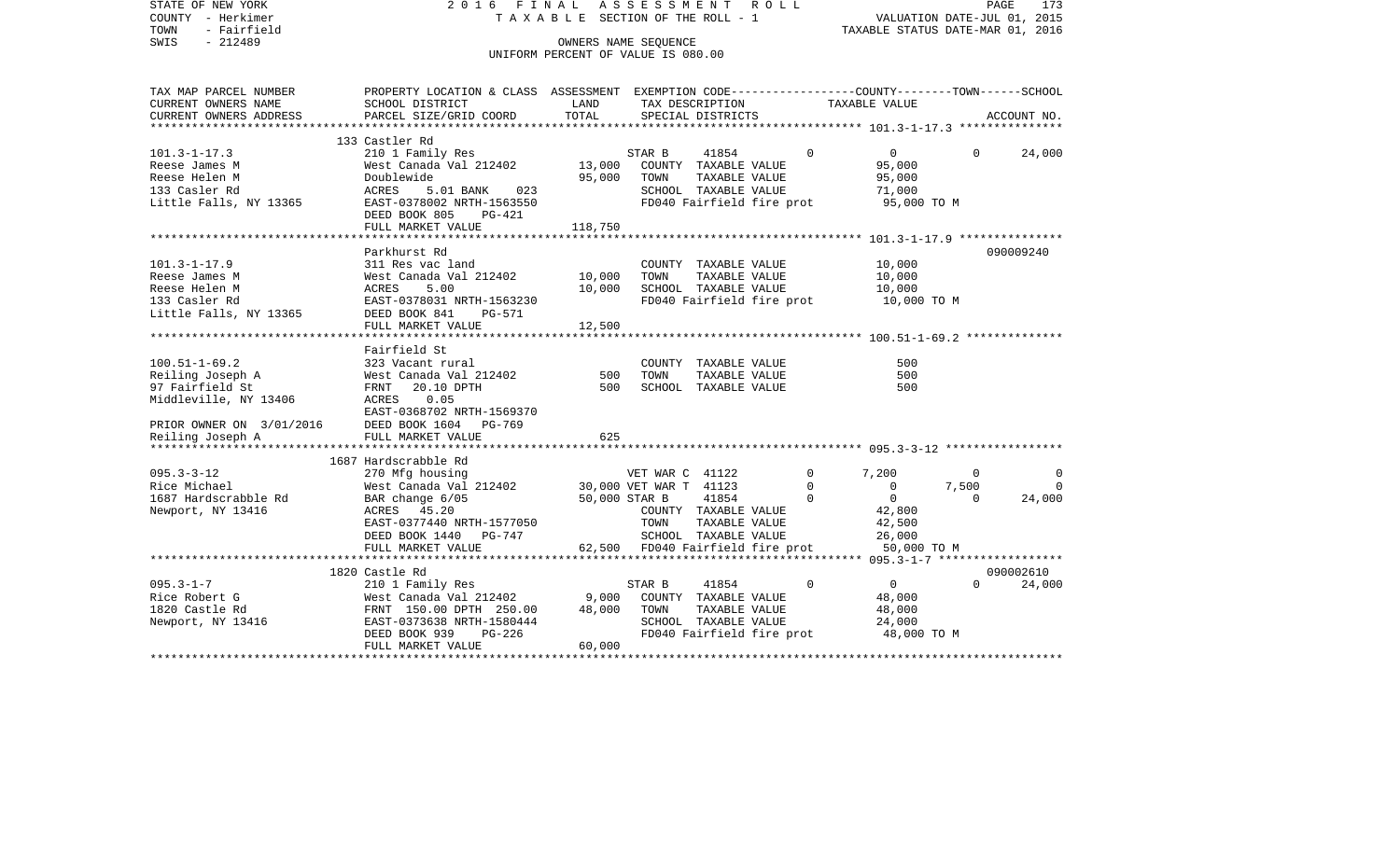| STATE OF NEW YORK<br>COUNTY - Herkimer<br>- Fairfield<br>TOWN<br>$-212489$<br>SWIS | ASSESSMENT<br>2016 FINAL<br>R O L L<br>TAXABLE SECTION OF THE ROLL - 1<br>OWNERS NAME SEOUENCE<br>UNIFORM PERCENT OF VALUE IS 080.00 |              |         |                                       |  |          | PAGE<br>174<br>VALUATION DATE-JUL 01, 2015<br>TAXABLE STATUS DATE-MAR 01, 2016 |          |             |  |
|------------------------------------------------------------------------------------|--------------------------------------------------------------------------------------------------------------------------------------|--------------|---------|---------------------------------------|--|----------|--------------------------------------------------------------------------------|----------|-------------|--|
| TAX MAP PARCEL NUMBER<br>CURRENT OWNERS NAME                                       | PROPERTY LOCATION & CLASS ASSESSMENT EXEMPTION CODE----------------COUNTY-------TOWN------SCHOOL<br>SCHOOL DISTRICT                  | LAND         |         | TAX DESCRIPTION                       |  |          | TAXABLE VALUE                                                                  |          |             |  |
| CURRENT OWNERS ADDRESS<br>***********************                                  | PARCEL SIZE/GRID COORD<br>*******************************                                                                            | TOTAL        |         | SPECIAL DISTRICTS                     |  |          |                                                                                |          | ACCOUNT NO. |  |
|                                                                                    | State Route 29                                                                                                                       |              |         |                                       |  |          |                                                                                |          |             |  |
| $101.4 - 3 - 5$                                                                    | 314 Rural vac<10                                                                                                                     |              |         | COUNTY TAXABLE VALUE                  |  |          | 12,000                                                                         |          |             |  |
| Richardson James                                                                   | West Canada Val 212402                                                                                                               | 12,000       | TOWN    | TAXABLE VALUE                         |  |          | 12,000                                                                         |          |             |  |
| 333 E 23rd St 2EE                                                                  | ACRES<br>9.30                                                                                                                        | 12,000       |         | SCHOOL TAXABLE VALUE                  |  |          | 12,000                                                                         |          |             |  |
| New York, NY 10010                                                                 | EAST-0387085 NRTH-1565872<br>DEED BOOK 792<br>PG-100                                                                                 |              |         | FD040 Fairfield fire prot             |  |          | 12,000 TO M                                                                    |          |             |  |
|                                                                                    | FULL MARKET VALUE                                                                                                                    | 15,000       |         |                                       |  |          |                                                                                |          |             |  |
|                                                                                    | 797 Davis Rd                                                                                                                         |              |         |                                       |  |          |                                                                                |          | 090100047   |  |
| $107.2 - 1 - 4$                                                                    | 210 1 Family Res                                                                                                                     |              | STAR EN | 41834                                 |  | $\Omega$ | $\overline{0}$                                                                 | $\Omega$ | 52,240      |  |
| Riesel Carolyn                                                                     | West Canada Val 212402                                                                                                               | 9,000        |         | COUNTY TAXABLE VALUE                  |  |          | 60,000                                                                         |          |             |  |
| 797 Davis Rd                                                                       | FRNT 250.00 DPTH 135.00                                                                                                              | 60,000       | TOWN    | TAXABLE VALUE                         |  |          | 60,000                                                                         |          |             |  |
| Little Falls, NY 13365                                                             | ACRES<br>$0.76$ BANK<br>135                                                                                                          |              |         | SCHOOL TAXABLE VALUE                  |  |          | 7,760                                                                          |          |             |  |
|                                                                                    | EAST-0385791 NRTH-1557786                                                                                                            |              |         | FD040 Fairfield fire prot             |  |          | 60,000 TO M                                                                    |          |             |  |
|                                                                                    | DEED BOOK 847 PG-53                                                                                                                  |              |         |                                       |  |          |                                                                                |          |             |  |
|                                                                                    | FULL MARKET VALUE                                                                                                                    | 75,000       |         |                                       |  |          |                                                                                |          |             |  |
|                                                                                    |                                                                                                                                      |              |         |                                       |  |          |                                                                                |          |             |  |
| $106.2 - 3 - 19$                                                                   | Lynch Rd                                                                                                                             |              |         |                                       |  |          |                                                                                |          | 090089107   |  |
| Rinaldi James W                                                                    | 314 Rural vac<10<br>West Canada Val 212402                                                                                           | 10,000       | TOWN    | COUNTY TAXABLE VALUE<br>TAXABLE VALUE |  |          | 10,000<br>10,000                                                               |          |             |  |
| 63 Leroy Ave                                                                       | ACRES<br>5.10                                                                                                                        | 10,000       |         | SCHOOL TAXABLE VALUE                  |  |          | 10,000                                                                         |          |             |  |
| Val Halla, NY 10595                                                                | EAST-0367235 NRTH-1552793                                                                                                            |              |         | FD040 Fairfield fire prot             |  |          | 10,000 TO M                                                                    |          |             |  |
|                                                                                    | DEED BOOK 812<br><b>PG-581</b>                                                                                                       |              |         |                                       |  |          |                                                                                |          |             |  |
|                                                                                    | FULL MARKET VALUE                                                                                                                    | 12,500       |         |                                       |  |          |                                                                                |          |             |  |
| ********************                                                               | *************************                                                                                                            | ************ |         |                                       |  |          | **************************************6095.3-1-26.2 ****************           |          |             |  |
|                                                                                    | 1940 Hardscrabble Rd                                                                                                                 |              |         |                                       |  |          |                                                                                |          | 090000840   |  |
| $095.3 - 1 - 26.2$                                                                 | 210 1 Family Res                                                                                                                     |              | STAR EN | 41834                                 |  | $\Omega$ | $\overline{0}$                                                                 | $\Omega$ | 52,240      |  |
| Robbins Henry                                                                      | West Canada Val 212402                                                                                                               | 15,000       |         | COUNTY TAXABLE VALUE                  |  |          | 100,000                                                                        |          |             |  |
| Robbins Linda                                                                      | ACRES<br>5.00                                                                                                                        | 100,000      | TOWN    | TAXABLE VALUE                         |  |          | 100,000                                                                        |          |             |  |
| 1940 Hardscrabble Rd                                                               | EAST-0376617 NRTH-1581274                                                                                                            |              |         | SCHOOL TAXABLE VALUE                  |  |          | 47,760                                                                         |          |             |  |
| Newport, NY 13416                                                                  | DEED BOOK 1141 PG-404                                                                                                                |              |         | FD040 Fairfield fire prot             |  |          | 100,000 TO M                                                                   |          |             |  |
|                                                                                    | FULL MARKET VALUE                                                                                                                    | 125,000      |         |                                       |  |          |                                                                                |          |             |  |
|                                                                                    | Castle Rd                                                                                                                            |              |         |                                       |  |          |                                                                                |          | 090090007   |  |
| $095.3 - 1 - 25$                                                                   | 314 Rural vac<10                                                                                                                     |              |         | COUNTY TAXABLE VALUE                  |  |          | 6,000                                                                          |          |             |  |
| Robbins Henry G                                                                    | West Canada Val 212402                                                                                                               | 6,000        | TOWN    | TAXABLE VALUE                         |  |          | 6,000                                                                          |          |             |  |
| Robbins Linda K                                                                    | 1.90<br>ACRES                                                                                                                        | 6,000        |         | SCHOOL TAXABLE VALUE                  |  |          | 6,000                                                                          |          |             |  |
| 1940 Hardcastle Rd                                                                 | EAST-0378253 NRTH-1581001                                                                                                            |              |         | FD040 Fairfield fire prot             |  |          | 6,000 TO M                                                                     |          |             |  |
| Newport, NY 13416                                                                  | DEED BOOK 1344<br>PG-924                                                                                                             |              |         |                                       |  |          |                                                                                |          |             |  |
|                                                                                    | FULL MARKET VALUE                                                                                                                    | 7,500        |         |                                       |  |          |                                                                                |          |             |  |
|                                                                                    |                                                                                                                                      |              |         |                                       |  |          |                                                                                |          |             |  |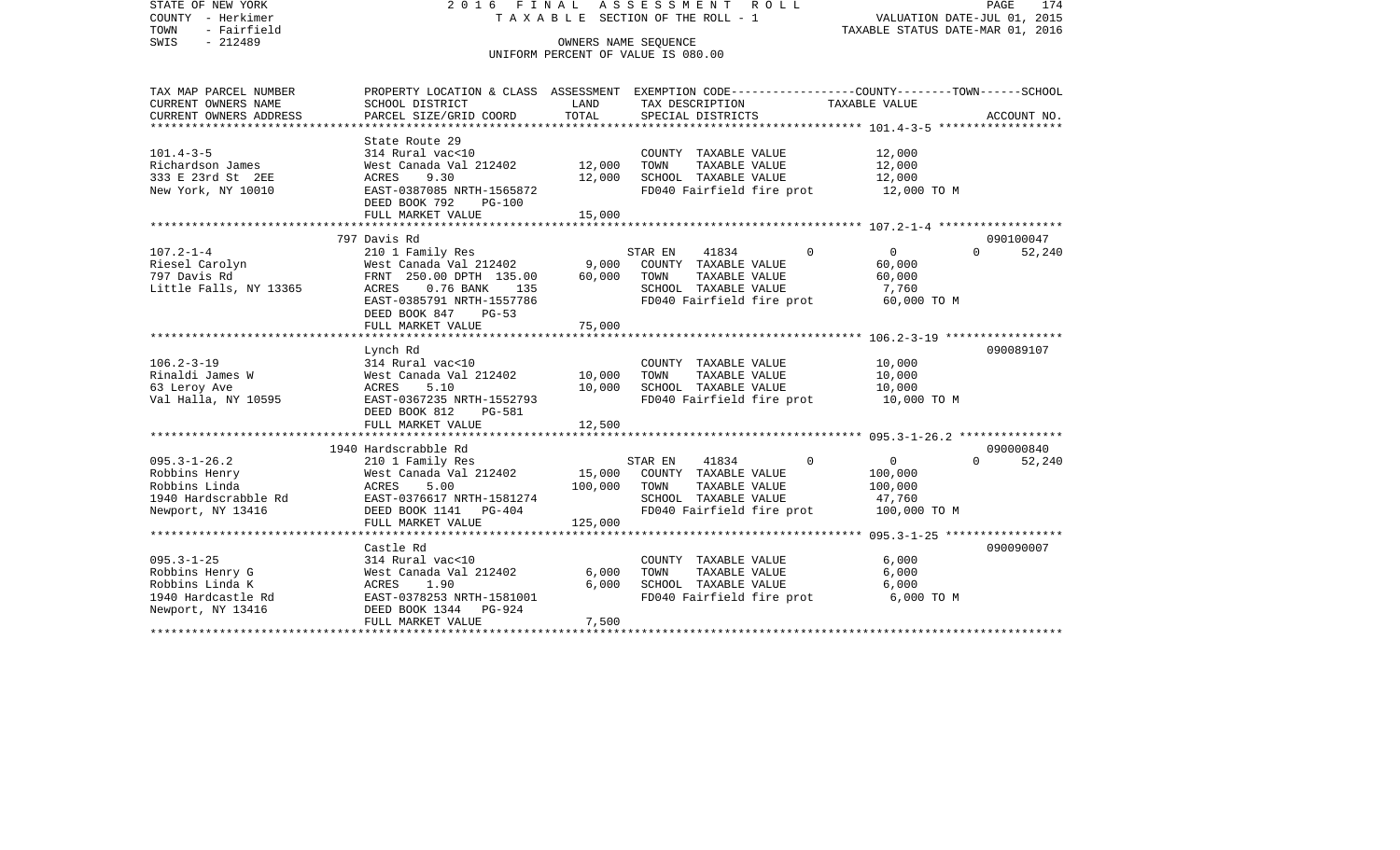| STATE OF NEW YORK<br>COUNTY - Herkimer<br>- Fairfield<br>TOWN<br>$-212489$<br>SWIS | 2016 FINAL                                                                                                          | TAXABLE SECTION OF THE ROLL - 1<br>OWNERS NAME SEOUENCE<br>UNIFORM PERCENT OF VALUE IS 080.00 | ASSESSMENT |                      | R O L L                   | VALUATION DATE-JUL 01, 2015<br>TAXABLE STATUS DATE-MAR 01, 2016 |          | PAGE<br>175 |
|------------------------------------------------------------------------------------|---------------------------------------------------------------------------------------------------------------------|-----------------------------------------------------------------------------------------------|------------|----------------------|---------------------------|-----------------------------------------------------------------|----------|-------------|
| TAX MAP PARCEL NUMBER<br>CURRENT OWNERS NAME                                       | PROPERTY LOCATION & CLASS ASSESSMENT EXEMPTION CODE----------------COUNTY-------TOWN------SCHOOL<br>SCHOOL DISTRICT | LAND                                                                                          |            | TAX DESCRIPTION      |                           | TAXABLE VALUE                                                   |          |             |
| CURRENT OWNERS ADDRESS                                                             | PARCEL SIZE/GRID COORD                                                                                              | TOTAL                                                                                         |            | SPECIAL DISTRICTS    |                           |                                                                 |          | ACCOUNT NO. |
|                                                                                    | 1957 Hardscrabble Rd                                                                                                |                                                                                               |            |                      |                           |                                                                 |          | 090100040   |
| $095.3 - 1 - 4.2$                                                                  | 210 1 Family Res                                                                                                    |                                                                                               | STAR B     | 41854                | $\Omega$                  | $\mathbf 0$                                                     | $\Omega$ | 24,000      |
| Roberts Brett                                                                      | West Canada Val 212402                                                                                              | 14,000                                                                                        |            | COUNTY TAXABLE VALUE |                           | 100,000                                                         |          |             |
| 1957 Hardscrabble Rd                                                               | ACRES<br>7.20                                                                                                       | 100,000                                                                                       | TOWN       | TAXABLE VALUE        |                           | 100,000                                                         |          |             |
| Newport, NY 13416                                                                  | EAST-0375840 NRTH-1581318                                                                                           |                                                                                               |            | SCHOOL TAXABLE VALUE |                           | 76,000                                                          |          |             |
|                                                                                    | DEED BOOK 1577 PG-645                                                                                               |                                                                                               |            |                      | FD040 Fairfield fire prot | 100,000 TO M                                                    |          |             |
|                                                                                    | FULL MARKET VALUE                                                                                                   | 125,000                                                                                       |            |                      |                           |                                                                 |          |             |
|                                                                                    |                                                                                                                     |                                                                                               |            |                      |                           | *************** 100.2-1-8 *******************                   |          |             |
|                                                                                    | 5015 State Route 28                                                                                                 |                                                                                               |            |                      |                           |                                                                 |          | 090011100   |
| $100.2 - 1 - 8$                                                                    | 210 1 Family Res                                                                                                    |                                                                                               |            | COUNTY TAXABLE VALUE |                           | 73,000                                                          |          |             |
| Roberts Travis R                                                                   | West Canada Val 212402                                                                                              | 8,000                                                                                         | TOWN       | TAXABLE VALUE        |                           | 73,000                                                          |          |             |
| 5015 State Route 28                                                                | FRNT 275.00 DPTH 150.00                                                                                             | 73,000                                                                                        |            | SCHOOL TAXABLE VALUE |                           | 73,000                                                          |          |             |
| Newport, NY 13416                                                                  | 0.60<br>ACRES<br>EAST-0364961 NRTH-1572282                                                                          |                                                                                               |            |                      | FD040 Fairfield fire prot | 73,000 TO M                                                     |          |             |
|                                                                                    | DEED BOOK 1364 PG-827                                                                                               |                                                                                               |            |                      |                           |                                                                 |          |             |
|                                                                                    | FULL MARKET VALUE                                                                                                   | 91,250                                                                                        |            |                      |                           |                                                                 |          |             |
|                                                                                    |                                                                                                                     |                                                                                               |            |                      |                           |                                                                 |          |             |
|                                                                                    | Davis Rd                                                                                                            |                                                                                               |            |                      |                           |                                                                 |          | 090086044   |
| $107.1 - 1 - 11.5$                                                                 | 322 Rural vac>10                                                                                                    |                                                                                               |            | COUNTY TAXABLE VALUE |                           | 60,000                                                          |          |             |
| Roberts William                                                                    | West Canada Val 212402                                                                                              | 60,000                                                                                        | TOWN       | TAXABLE VALUE        |                           | 60,000                                                          |          |             |
| Roberts Edith                                                                      | ACRES 102.00                                                                                                        | 60,000                                                                                        |            | SCHOOL TAXABLE VALUE |                           | 60,000                                                          |          |             |
| 3000 S County Trl                                                                  | EAST-0374786 NRTH-1557962                                                                                           |                                                                                               |            |                      | FD040 Fairfield fire prot | 60,000 TO M                                                     |          |             |
| West Kingston, RI 02892                                                            | DEED BOOK 750<br>$PG-173$                                                                                           |                                                                                               |            |                      |                           |                                                                 |          |             |
|                                                                                    | FULL MARKET VALUE                                                                                                   | 75,000                                                                                        |            |                      |                           |                                                                 |          |             |
|                                                                                    | *******************************                                                                                     |                                                                                               |            |                      |                           |                                                                 |          |             |
|                                                                                    | State Route 29                                                                                                      |                                                                                               |            |                      |                           |                                                                 |          | 090087059   |
| $101.4 - 5 - 5$                                                                    | 322 Rural vac>10                                                                                                    |                                                                                               |            | COUNTY TAXABLE VALUE |                           | 17,000                                                          |          |             |
| Robinson Andrew                                                                    | West Canada Val 212402                                                                                              | 17,000                                                                                        | TOWN       | TAXABLE VALUE        |                           | 17,000                                                          |          |             |
| 120 W 138Th St                                                                     | ACRES 19.50                                                                                                         | 17,000                                                                                        |            | SCHOOL TAXABLE VALUE |                           | 17,000                                                          |          |             |
| New York, NY 10030                                                                 | EAST-0387681 NRTH-1567355                                                                                           |                                                                                               |            |                      | FD040 Fairfield fire prot | 17,000 TO M                                                     |          |             |
|                                                                                    | DEED BOOK 881<br>$PG-504$                                                                                           |                                                                                               |            |                      |                           |                                                                 |          |             |
|                                                                                    | FULL MARKET VALUE<br>****************************                                                                   | 21,250                                                                                        |            |                      |                           |                                                                 |          |             |
|                                                                                    | 1232 Hardscrabble Rd                                                                                                |                                                                                               |            |                      |                           |                                                                 |          |             |
| $101.14 - 1 - 35.2$                                                                | 210 1 Family Res                                                                                                    |                                                                                               | STAR EN    | 41834                | $\Omega$                  | $\mathbf 0$                                                     | $\Omega$ | 52,240      |
| Robinson Gordon                                                                    | West Canada Val 212402                                                                                              | 10,000                                                                                        |            | COUNTY TAXABLE VALUE |                           | 110,000                                                         |          |             |
| Robinson Carol A                                                                   | ACRES<br>2.80                                                                                                       | 110,000                                                                                       | TOWN       | TAXABLE VALUE        |                           | 110,000                                                         |          |             |
| 1232 Hardscrabble Rd                                                               | EAST-0381971 NRTH-1568905                                                                                           |                                                                                               |            | SCHOOL TAXABLE VALUE |                           | 57,760                                                          |          |             |
| Middleville, NY 13406-9801                                                         | DEED BOOK 927<br>$PG-144$                                                                                           |                                                                                               |            |                      | FD040 Fairfield fire prot | 110,000 TO M                                                    |          |             |
|                                                                                    | FULL MARKET VALUE                                                                                                   | 137,500                                                                                       |            |                      |                           |                                                                 |          |             |
|                                                                                    |                                                                                                                     |                                                                                               |            |                      |                           |                                                                 |          |             |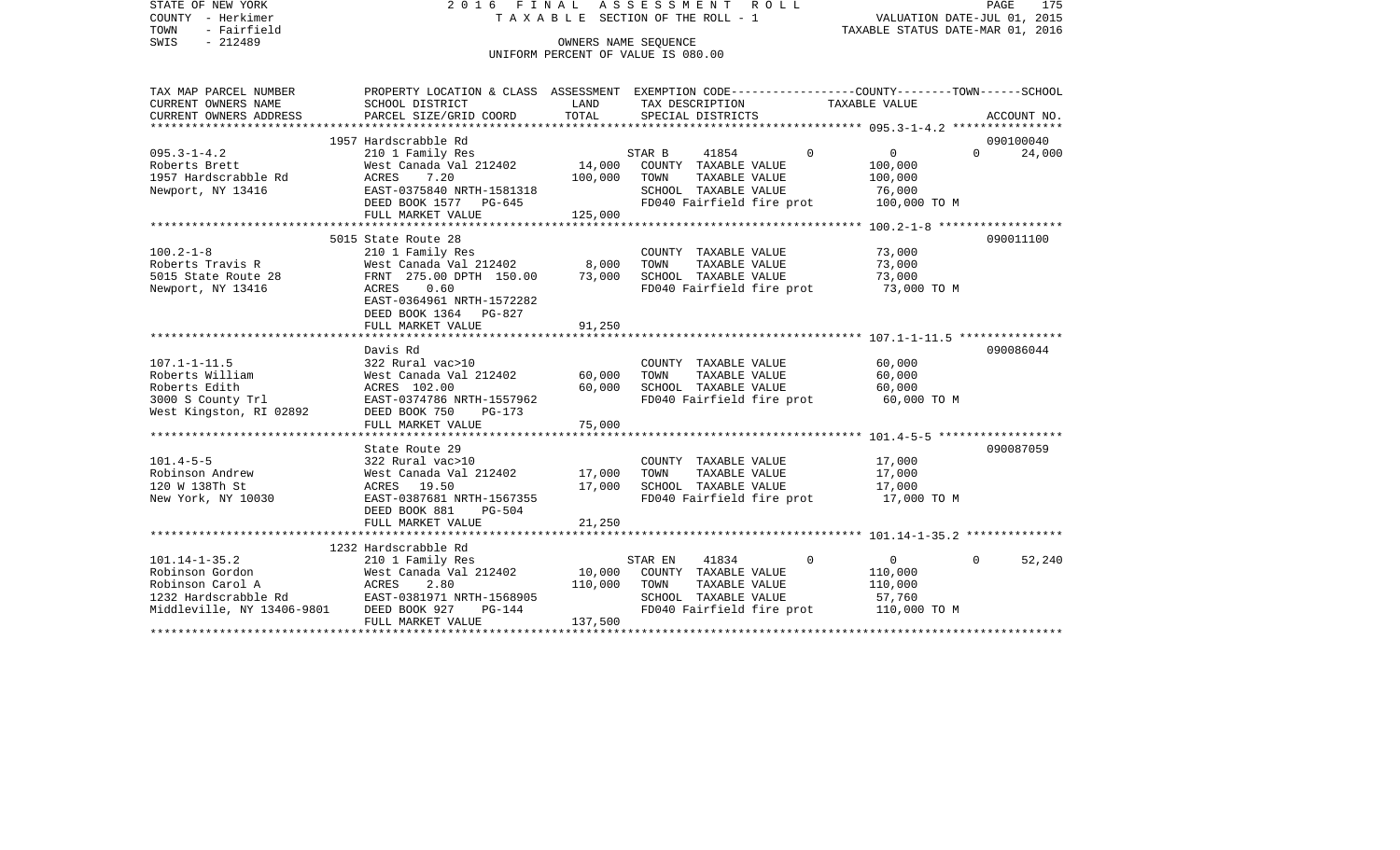| STATE OF NEW YORK<br>COUNTY - Herkimer               | 2016<br>FINAL                                                                                   |                                    | A S S E S S M E N T R O L L       |                               |                           |                                |                  | PAGE<br>176<br>VALUATION DATE-JUL 01, 2015 |
|------------------------------------------------------|-------------------------------------------------------------------------------------------------|------------------------------------|-----------------------------------|-------------------------------|---------------------------|--------------------------------|------------------|--------------------------------------------|
| TOWN<br>- Fairfield                                  | TAXABLE SECTION OF THE ROLL - 1                                                                 |                                    |                                   |                               |                           |                                |                  | TAXABLE STATUS DATE-MAR 01, 2016           |
| $-212489$<br>SWIS                                    |                                                                                                 |                                    | OWNERS NAME SEQUENCE              |                               |                           |                                |                  |                                            |
|                                                      |                                                                                                 | UNIFORM PERCENT OF VALUE IS 080.00 |                                   |                               |                           |                                |                  |                                            |
| TAX MAP PARCEL NUMBER                                | PROPERTY LOCATION & CLASS ASSESSMENT EXEMPTION CODE---------------COUNTY-------TOWN------SCHOOL |                                    |                                   |                               |                           |                                |                  |                                            |
| CURRENT OWNERS NAME                                  | SCHOOL DISTRICT                                                                                 | LAND                               |                                   | TAX DESCRIPTION               |                           | TAXABLE VALUE                  |                  |                                            |
| CURRENT OWNERS ADDRESS                               | PARCEL SIZE/GRID COORD                                                                          | TOTAL                              |                                   | SPECIAL DISTRICTS             |                           |                                |                  | ACCOUNT NO.                                |
|                                                      | 136 Robinson Road                                                                               |                                    |                                   |                               |                           |                                |                  | 090008790                                  |
| $101.2 - 1 - 15$                                     | 240 Rural res                                                                                   |                                    | AG MKTS                           | 41730                         |                           | $\Omega$<br>31,696             | 31,696           | 31,696                                     |
| Robinson Harold                                      | West Canada Val 212402                                                                          | 140,000 STAR EN                    |                                   | 41834                         |                           | $\Omega$<br>$\circ$            | $\Omega$         | 52,240                                     |
| 136 Robinson Road                                    | ACRES 252.00                                                                                    | 195,000                            |                                   | COUNTY TAXABLE VALUE          |                           | 163,304                        |                  |                                            |
| Middleville, NY 13406-9801                           | EAST-0385719 NRTH-1569578                                                                       |                                    | TOWN                              | TAXABLE VALUE                 |                           | 163,304                        |                  |                                            |
|                                                      | DEED BOOK 699<br>PG-773                                                                         |                                    |                                   | SCHOOL TAXABLE VALUE          |                           | 111,064                        |                  |                                            |
| MAY BE SUBJECT TO PAYMENT                            | FULL MARKET VALUE                                                                               |                                    | 243,750 FD040 Fairfield fire prot |                               |                           | 195,000 TO M                   |                  |                                            |
| UNDER AGDIST LAW TIL 2023                            |                                                                                                 |                                    |                                   |                               |                           |                                |                  |                                            |
|                                                      |                                                                                                 |                                    |                                   |                               |                           |                                |                  |                                            |
| $101.14 - 1 - 35.1$                                  | 1248 Hardscrabble Rd                                                                            |                                    |                                   |                               |                           | $\Omega$<br>$\overline{0}$     | $\Omega$         | 090008850                                  |
| Robinson Jerry G                                     | 210 1 Family Res<br>West Canada Val 212402                                                      | 8,000                              | STAR B                            | 41854<br>COUNTY TAXABLE VALUE |                           | 72,000                         |                  | 24,000                                     |
| $1248$ Hard Scrabble Rd                              | ACRES<br>1.45                                                                                   | 72,000                             | TOWN                              | TAXABLE VALUE                 |                           | 72,000                         |                  |                                            |
| Farifield, NY 13336-9801                             | EAST-0381962 NRTH-1569100                                                                       |                                    |                                   | SCHOOL TAXABLE VALUE          |                           | 48,000                         |                  |                                            |
|                                                      | DEED BOOK 842<br>PG-540                                                                         |                                    |                                   |                               | FD040 Fairfield fire prot | 72,000 TO M                    |                  |                                            |
|                                                      | FULL MARKET VALUE                                                                               | 90,000                             |                                   |                               |                           |                                |                  |                                            |
|                                                      |                                                                                                 |                                    |                                   |                               |                           |                                |                  |                                            |
|                                                      | 255 Teall Rd                                                                                    |                                    |                                   |                               |                           |                                |                  | 090000870                                  |
| $101.1 - 1 - 21.1$                                   | 241 Rural res&ag                                                                                |                                    | VET COM C 41132                   |                               |                           | $\Omega$<br>12,000             | $\Omega$         | $\overline{0}$                             |
| Roche Irrevocable Trust James West Canada Val 212402 |                                                                                                 |                                    | 63,000 VET COM T 41133            |                               |                           | $\Omega$<br>$\mathbf 0$        | 16,000           | $\mathbf 0$                                |
| Roche James IV                                       | ACRES 99.50                                                                                     |                                    | 230,000 VET DIS C 41142           |                               |                           | $\Omega$<br>24,000<br>$\Omega$ | $\Omega$         | $\mathbf 0$<br>$\mathbf 0$                 |
| 255 Teall Rd<br>Middleville, NY 13406-9801           | EAST-0383779 NRTH-1573377<br>DEED BOOK 1472<br>PG-335                                           |                                    | VET DIS T 41143<br>AG MKTS        | 41730                         |                           | 0<br>$\Omega$<br>28,271        | 32,000<br>28,271 | 28,271                                     |
|                                                      | FULL MARKET VALUE                                                                               |                                    | 287,500 STAR EN                   | 41834                         |                           | $\Omega$<br>$\mathbf{0}$       | $\Omega$         | 52,240                                     |
| MAY BE SUBJECT TO PAYMENT                            |                                                                                                 |                                    |                                   | COUNTY TAXABLE VALUE          |                           | 165,729                        |                  |                                            |
| UNDER AGDIST LAW TIL 2023                            |                                                                                                 |                                    | TOWN                              | TAXABLE VALUE                 |                           | 153,729                        |                  |                                            |
|                                                      |                                                                                                 |                                    |                                   | SCHOOL TAXABLE VALUE          |                           | 149,489                        |                  |                                            |
|                                                      |                                                                                                 |                                    |                                   |                               | FD040 Fairfield fire prot | 230,000 TO M                   |                  |                                            |
|                                                      |                                                                                                 |                                    |                                   |                               |                           |                                |                  |                                            |
|                                                      | Hardscrabble Rd                                                                                 |                                    |                                   |                               |                           |                                |                  | 090009000                                  |
| $107.3 - 2 - 14$                                     | 105 Vac farmland                                                                                |                                    |                                   | COUNTY TAXABLE VALUE          |                           | 42,000                         |                  |                                            |
| Rockwell Wayne R                                     | Little Falls Ce 210900                                                                          | 42,000                             | TOWN                              | TAXABLE VALUE                 |                           | 42,000                         |                  |                                            |
| Rockwell Shelia A                                    | ACRES 80.50                                                                                     | 42,000                             |                                   | SCHOOL TAXABLE VALUE          |                           | 42,000                         |                  |                                            |
| 163 Rockwell Rd<br>Little Falls, NY 13365            | EAST-0383572 NRTH-1548371<br>PG-655<br>DEED BOOK 1358                                           |                                    |                                   |                               | FD040 Fairfield fire prot | 42,000 TO M                    |                  |                                            |

\*\*\*\*\*\*\*\*\*\*\*\*\*\*\*\*\*\*\*\*\*\*\*\*\*\*\*\*\*\*\*\*\*\*\*\*\*\*\*\*\*\*\*\*\*\*\*\*\*\*\*\*\*\*\*\*\*\*\*\*\*\*\*\*\*\*\*\*\*\*\*\*\*\*\*\*\*\*\*\*\*\*\*\*\*\*\*\*\*\*\*\*\*\*\*\*\*\*\*\*\*\*\* 101.4-6-10 \*\*\*\*\*\*\*\*\*\*\*\*\*\*\*\*\*

\*\*\*\*\*\*\*\*\*\*\*\*\*\*\*\*\*\*\*\*\*\*\*\*\*\*\*\*\*\*\*\*\*\*\*\*\*\*\*\*\*\*\*\*\*\*\*\*\*\*\*\*\*\*\*\*\*\*\*\*\*\*\*\*\*\*\*\*\*\*\*\*\*\*\*\*\*\*\*\*\*\*\*\*\*\*\*\*\*\*\*\*\*\*\*\*\*\*\*\*\*\*\*\*\*\*\*\*\*\*\*\*\*\*\*\*\*\*\*\*\*\*\*\*\*\*\*\*\*\*\*\*

West Canada Val 212402 12,000 TOWN TAXABLE VALUE 12,000<br>ACRES 8.40 12,000 SCHOOL TAXABLE VALUE 12,000

Thompson Rd 090009390

FULL MARKET VALUE 52,500

FULL MARKET VALUE 15,000

Roland Erin ACRES 8.40 12,000 SCHOOL TAXABLE VALUE

DEED BOOK 1209 PG-941

101.4-6-10 314 Rural vac<10 COUNTY TAXABLE VALUE 12,000

3102 N Main St EAST-0393429 NRTH-1560726 FD040 Fairfield fire prot 12,000 TO M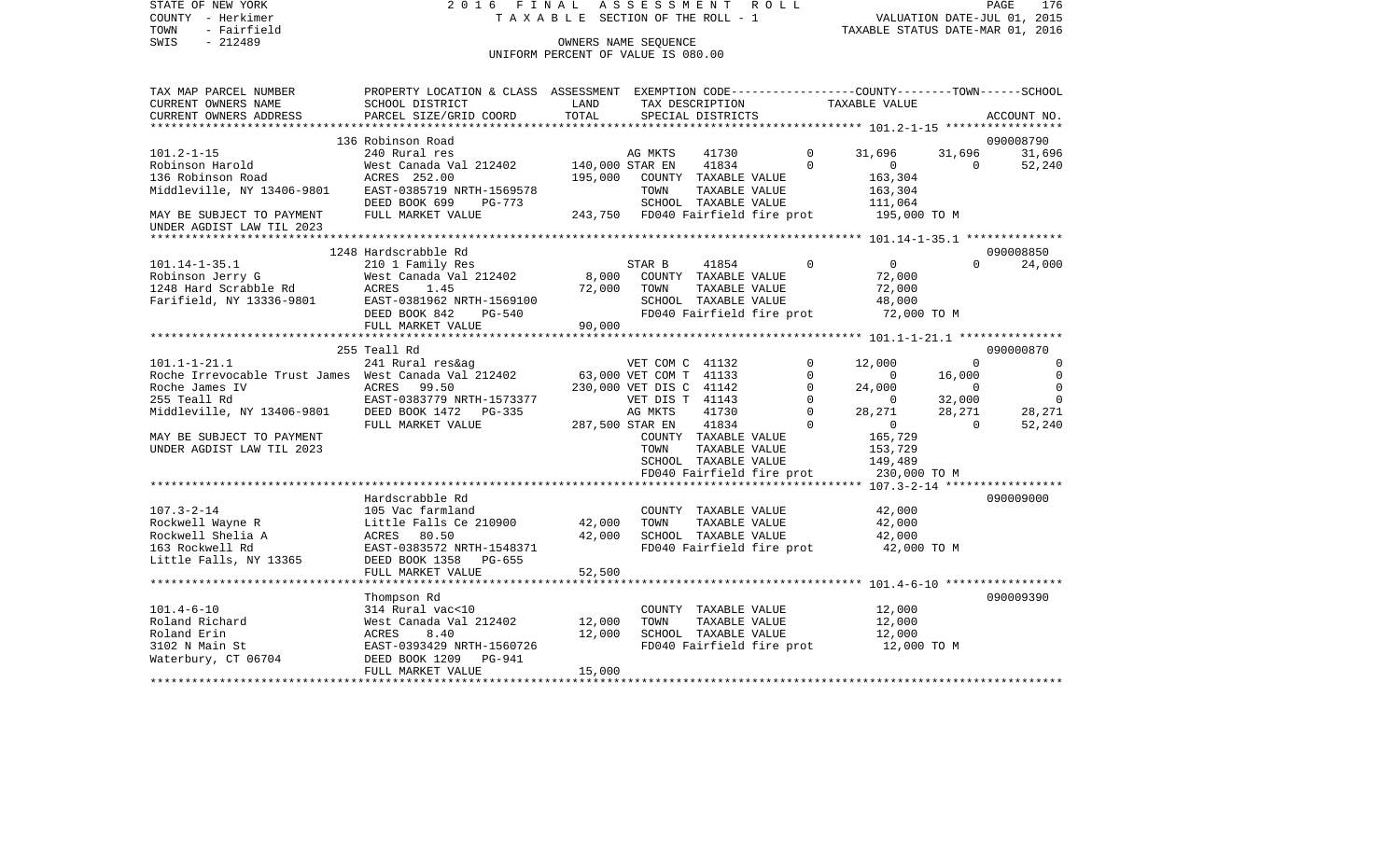STATE OF NEW YORK 2 0 1 6 F I N A L A S S E S S M E N T R O L L PAGE 177COUNTY - Herkimer **T A X A B L E** SECTION OF THE ROLL - 1 VALUATION DATE-JUL 01, 2015 TOWN - Fairfield TAXABLE STATUS DATE-MAR 01, 2016 SWIS - 212489 CONNERS NAME SEQUENCE UNIFORM PERCENT OF VALUE IS 080.00TAX MAP PARCEL NUMBER PROPERTY LOCATION & CLASS ASSESSMENT EXEMPTION CODE------------------COUNTY--------TOWN------SCHOOL CURRENT OWNERS NAME SCHOOL DISTRICT LAND TAX DESCRIPTION TAXABLE VALUECURRENT OWNERS ADDRESS PARCEL SIZE/GRID COORD TOTAL SPECIAL DISTRICTS ACCOUNT NO. \*\*\*\*\*\*\*\*\*\*\*\*\*\*\*\*\*\*\*\*\*\*\*\*\*\*\*\*\*\*\*\*\*\*\*\*\*\*\*\*\*\*\*\*\*\*\*\*\*\*\*\*\*\*\*\*\*\*\*\*\*\*\*\*\*\*\*\*\*\*\*\*\*\*\*\*\*\*\*\*\*\*\*\*\*\*\*\*\*\*\*\*\*\*\*\*\*\*\*\*\*\*\* 107.4-2-21 \*\*\*\*\*\*\*\*\*\*\*\*\*\*\*\*\*State Route 170 090010860 107.4-2-21 314 Rural vac<10 COUNTY TAXABLE VALUE 12,000 Rolle Robert **Little Falls Ce 210900** 12,000 TOWN TAXABLE VALUE 12,000 6349 State Route 10 ACRES 8.60 12,000 SCHOOL TAXABLE VALUE 12,000 Sharon Springs, NY 13459 EAST-0396519 NRTH-1546181 FD040 Fairfield fire prot 12,000 TO M DEED BOOK 1189 PG-904FULL MARKET VALUE 15,000 \*\*\*\*\*\*\*\*\*\*\*\*\*\*\*\*\*\*\*\*\*\*\*\*\*\*\*\*\*\*\*\*\*\*\*\*\*\*\*\*\*\*\*\*\*\*\*\*\*\*\*\*\*\*\*\*\*\*\*\*\*\*\*\*\*\*\*\*\*\*\*\*\*\*\*\*\*\*\*\*\*\*\*\*\*\*\*\*\*\*\*\*\*\*\*\*\*\*\*\*\*\*\* 095.3-1-30.1 \*\*\*\*\*\*\*\*\*\*\*\*\*\*\* Castle Rd 090006600095.3-1-30.1 105 Vac farmland 105 AG MKTS 41730 0 14,098 14,098 14,098 14,098 Romer Stephen West Canada Val 212402 49,000 COUNTY TAXABLE VALUE 34,902 Romer Nancy ACRES 86.60 49,000 TOWN TAXABLE VALUE 34,902 1134 Hardscrabble Rd EAST-0379270 NRTH-1582356 SCHOOL TAXABLE VALUE 34,902 Middleville, NY 13406-9801 DEED BOOK 00663 PG-00446 FD040 Fairfield fire prot 49,000 TO M FULL MARKET VALUE 61,250 MAY BE SUBJECT TO PAYMENTUNDER AGDIST LAW TIL 2023 \*\*\*\*\*\*\*\*\*\*\*\*\*\*\*\*\*\*\*\*\*\*\*\*\*\*\*\*\*\*\*\*\*\*\*\*\*\*\*\*\*\*\*\*\*\*\*\*\*\*\*\*\*\*\*\*\*\*\*\*\*\*\*\*\*\*\*\*\*\*\*\*\*\*\*\*\*\*\*\*\*\*\*\*\*\*\*\*\*\*\*\*\*\*\*\*\*\*\*\*\*\*\* 101.3-1-21.1 \*\*\*\*\*\*\*\*\*\*\*\*\*\*\*State Route 29 09010099 101.3-1-21.1 120 Field crops AG MKTS 41730 0 26,998 26,998 26,998 Romer Stephen West Canada Val 212402 90,000 COUNTY TAXABLE VALUE 78,002 Romer Nancy **ACRES 145.20** 105,000 TOWN TAXABLE VALUE 78,002 1134 Hardscrabble Rd EAST-0379879 NRTH-1567043 SCHOOL TAXABLE VALUE 78,002 Middleville, NY 13406-9801 DEED BOOK 673 PG-283 FD040 Fairfield fire prot 105,000 TO M<br>FULL MARKET VALUE 131.250 FULL MARKET VALUE MAY BE SUBJECT TO PAYMENTUNDER AGDIST LAW TIL 2023 \*\*\*\*\*\*\*\*\*\*\*\*\*\*\*\*\*\*\*\*\*\*\*\*\*\*\*\*\*\*\*\*\*\*\*\*\*\*\*\*\*\*\*\*\*\*\*\*\*\*\*\*\*\*\*\*\*\*\*\*\*\*\*\*\*\*\*\*\*\*\*\*\*\*\*\*\*\*\*\*\*\*\*\*\*\*\*\*\*\*\*\*\*\*\*\*\*\*\*\*\*\*\* 101.3-1-24.1 \*\*\*\*\*\*\*\*\*\*\*\*\*\*\* 1134 Hardscrabble Rd 090006570101.3-1-24.1 112 Dairy farm VET COM C 41132 0 12,000 0 0 Romer Stephen **16,000** West Canada Val 212402 90,000 VET COM T 41133 0 0 16,000 0 Romer Nancy ACRES 150.60 165,000 VET DIS C 41142 0 24,000 0 0 1134 Hardscrabble Rd EAST-0383646 NRTH-1566186 VET DIS T 41143 0 0 26,281 0 Middleville, NY 13406-9801 DEED BOOK 667 PG-770 AG MKTS 41730 0 25,597 25,597 25,597 25,597 FULL MARKET VALUE 206,250 STAR EN 41834 0 0 0 52,240 MAY BE SUBJECT TO PAYMENT AGRIC 10 Y 42100 0 8,000 8,000 8,000 8,000 UNDER AGDIST LAW TIL 2023 COUNTY TAXABLE VALUE 95,403 TOWN TAXABLE VALUE 89,122 SCHOOL TAXABLE VALUE 79,163 FD040 Fairfield fire prot 165,000 TO M \*\*\*\*\*\*\*\*\*\*\*\*\*\*\*\*\*\*\*\*\*\*\*\*\*\*\*\*\*\*\*\*\*\*\*\*\*\*\*\*\*\*\*\*\*\*\*\*\*\*\*\*\*\*\*\*\*\*\*\*\*\*\*\*\*\*\*\*\*\*\*\*\*\*\*\*\*\*\*\*\*\*\*\*\*\*\*\*\*\*\*\*\*\*\*\*\*\*\*\*\*\*\*\*\*\*\*\*\*\*\*\*\*\*\*\*\*\*\*\*\*\*\*\*\*\*\*\*\*\*\*\*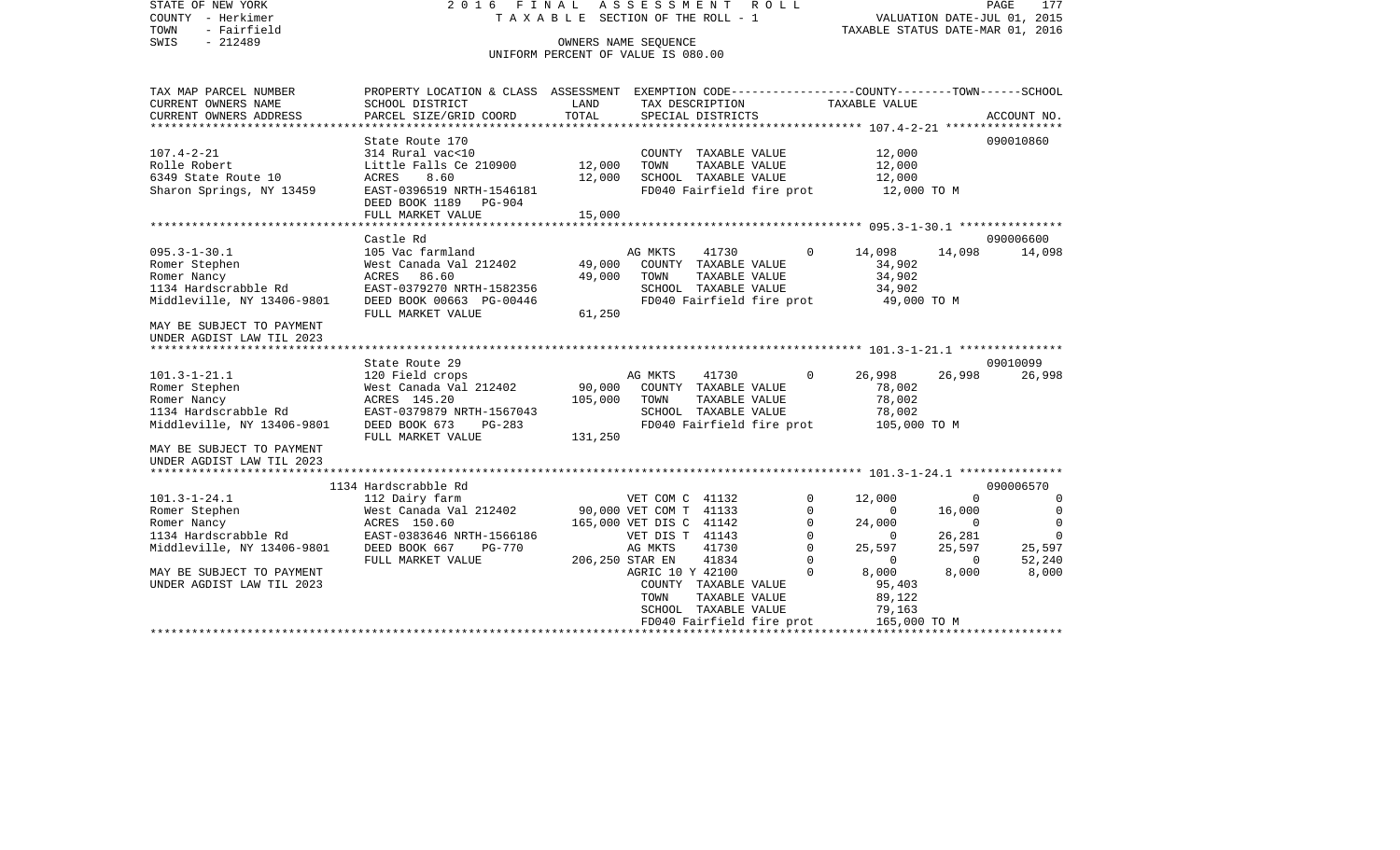TOWN - Fairfield TAXABLE STATUS DATE-MAR 01, 2016 SWIS - 212489 OWNERS NAME SEQUENCE UNIFORM PERCENT OF VALUE IS 080.00TAX MAP PARCEL NUMBER PROPERTY LOCATION & CLASS ASSESSMENT EXEMPTION CODE------------------COUNTY--------TOWN------SCHOOL CURRENT OWNERS NAME SCHOOL DISTRICT LAND TAX DESCRIPTION TAXABLE VALUECURRENT OWNERS ADDRESS PARCEL SIZE/GRID COORD TOTAL SPECIAL DISTRICTS ACCOUNT NO. \*\*\*\*\*\*\*\*\*\*\*\*\*\*\*\*\*\*\*\*\*\*\*\*\*\*\*\*\*\*\*\*\*\*\*\*\*\*\*\*\*\*\*\*\*\*\*\*\*\*\*\*\*\*\*\*\*\*\*\*\*\*\*\*\*\*\*\*\*\*\*\*\*\*\*\*\*\*\*\*\*\*\*\*\*\*\*\*\*\*\*\*\*\*\*\*\*\*\*\*\*\*\* 101.4-1-4 \*\*\*\*\*\*\*\*\*\*\*\*\*\*\*\*\*\*State Route 170 090004230 101.4-1-4 105 Vac farmland AG MKTS 41730 0 1,645 1,645 1,645 Romer Stephen West Canada Val 212402 26,000 COUNTY TAXABLE VALUE 24,355 Romer Nancy **Romer Nancy 24,355** 24,355 26,000 26,000 TOWN TAXABLE VALUE 1134 Hardscrabble Rd EAST-0389702 NRTH-1566616 SCHOOL TAXABLE VALUE 24,355 Middleville, NY 13406-9801 DEED BOOK 763 PG-331 FD040 Fairfield fire prot 26,000 TO M FULL MARKET VALUE 32,500 MAY BE SUBJECT TO PAYMENT UNDER AGDIST LAW TIL 2023 \*\*\*\*\*\*\*\*\*\*\*\*\*\*\*\*\*\*\*\*\*\*\*\*\*\*\*\*\*\*\*\*\*\*\*\*\*\*\*\*\*\*\*\*\*\*\*\*\*\*\*\*\*\*\*\*\*\*\*\*\*\*\*\*\*\*\*\*\*\*\*\*\*\*\*\*\*\*\*\*\*\*\*\*\*\*\*\*\*\*\*\*\*\*\*\*\*\*\*\*\*\*\* 101.4-1-5 \*\*\*\*\*\*\*\*\*\*\*\*\*\*\*\*\*\*State Route 170 090004260 101.4-1-5 105 Vac farmland AG MKTS 41730 0 3,334 3,334 3,334 Romer Stephen West Canada Val 212402 14,000 COUNTY TAXABLE VALUE 10,666 Romer Nancy 666 14,90 14,000 TOWN TAXABLE VALUE 10,666 1134 Hardscrabble Rd EAST-0390831 NRTH-1566720 SCHOOL TAXABLE VALUE 10,666 Middleville, NY 13406-9801 DEED BOOK 763 PG-331 FD040 Fairfield fire prot 14,000 TO M<br>FULL MARKET VALUE 17.500 FULL MARKET VALUE MAY BE SUBJECT TO PAYMENTUNDER AGDIST LAW TIL 2023 \*\*\*\*\*\*\*\*\*\*\*\*\*\*\*\*\*\*\*\*\*\*\*\*\*\*\*\*\*\*\*\*\*\*\*\*\*\*\*\*\*\*\*\*\*\*\*\*\*\*\*\*\*\*\*\*\*\*\*\*\*\*\*\*\*\*\*\*\*\*\*\*\*\*\*\*\*\*\*\*\*\*\*\*\*\*\*\*\*\*\*\*\*\*\*\*\*\*\*\*\*\*\* 101.4-1-16 \*\*\*\*\*\*\*\*\*\*\*\*\*\*\*\*\*State Route 170 090004200 101.4-1-16 112 Dairy farm 112 AG MKTS 41730 0 26,065 26,065 26,065 26,065 Romer Stephen 6,000 6,000 6,000 West Canada Val 212402 107,000 AGRIC 10 Y 42100 0 66,000 6,000 6,000 Romer Nancy ACRES 200.00 200,000 COUNTY TAXABLE VALUE 167,935  $\texttt{FAST-0386190}$  NRTH-1564481 TOWN TAXABLE VALUE Middleville, NY 13406-9801 DEED BOOK 763 PG-331 SCHOOL TAXABLE VALUE 167,935 FULL MARKET VALUE 250,000 FD040 Fairfield fire prot 200,000 TO M MAY BE SUBJECT TO PAYMENT UNDER AGDIST LAW TIL 2023 \*\*\*\*\*\*\*\*\*\*\*\*\*\*\*\*\*\*\*\*\*\*\*\*\*\*\*\*\*\*\*\*\*\*\*\*\*\*\*\*\*\*\*\*\*\*\*\*\*\*\*\*\*\*\*\*\*\*\*\*\*\*\*\*\*\*\*\*\*\*\*\*\*\*\*\*\*\*\*\*\*\*\*\*\*\*\*\*\*\*\*\*\*\*\*\*\*\*\*\*\*\*\* 101.14-1-5 \*\*\*\*\*\*\*\*\*\*\*\*\*\*\*\*\*State Route 29 090006630 101.14-1-5 105 Vac farmland 105 AG MKTS 41730 0 3,580 3,580 3,580 3,580 Romer Stephen West Canada Val 212402 8,300 COUNTY TAXABLE VALUE 4,720 Romer Nancy  $ACRES$  12.80 8,300 TOWN TAXABLE VALUE 4,720 1134 Hardscrabble Rd EAST-0381644 NRTH-1566950 SCHOOL TAXABLE VALUE 4,720 Middleville, NY 13406-9801 DEED BOOK 677 PG-768 FD040 Fairfield fire prot 8,300 TO M<br>FULL MARKET VALUE 10.375 FULL MARKET VALUE MAY BE SUBJECT TO PAYMENTUNDER AGDIST LAW TIL 2023 \*\*\*\*\*\*\*\*\*\*\*\*\*\*\*\*\*\*\*\*\*\*\*\*\*\*\*\*\*\*\*\*\*\*\*\*\*\*\*\*\*\*\*\*\*\*\*\*\*\*\*\*\*\*\*\*\*\*\*\*\*\*\*\*\*\*\*\*\*\*\*\*\*\*\*\*\*\*\*\*\*\*\*\*\*\*\*\*\*\*\*\*\*\*\*\*\*\*\*\*\*\*\* 106.4-1-30 \*\*\*\*\*\*\*\*\*\*\*\*\*\*\*\*\* West End Rd 090000180106.4-1-30 314 Rural vac<10 COUNTY TAXABLE VALUE 25,000 Ronca Nicholas West Canada Val 212402 25,000 TOWN TAXABLE VALUE 25,000 Attn: Midway Trl Service ACRES 8.00 25,000 SCHOOL TAXABLE VALUE 25,000 1528 Rt 9 EAST-0362073 NRTH-1545767 FD040 Fairfield fire prot 25,000 TO M Clifton Park, NY 12065 DEED BOOK 00636 PG-00947 FULL MARKET VALUE 31,250 \*\*\*\*\*\*\*\*\*\*\*\*\*\*\*\*\*\*\*\*\*\*\*\*\*\*\*\*\*\*\*\*\*\*\*\*\*\*\*\*\*\*\*\*\*\*\*\*\*\*\*\*\*\*\*\*\*\*\*\*\*\*\*\*\*\*\*\*\*\*\*\*\*\*\*\*\*\*\*\*\*\*\*\*\*\*\*\*\*\*\*\*\*\*\*\*\*\*\*\*\*\*\*\*\*\*\*\*\*\*\*\*\*\*\*\*\*\*\*\*\*\*\*\*\*\*\*\*\*\*\*\*

STATE OF NEW YORK 2 0 1 6 F I N A L A S S E S S M E N T R O L L PAGE 178COUNTY - Herkimer T A X A B L E SECTION OF THE ROLL - 1 VALUATION DATE-JUL 01, 2015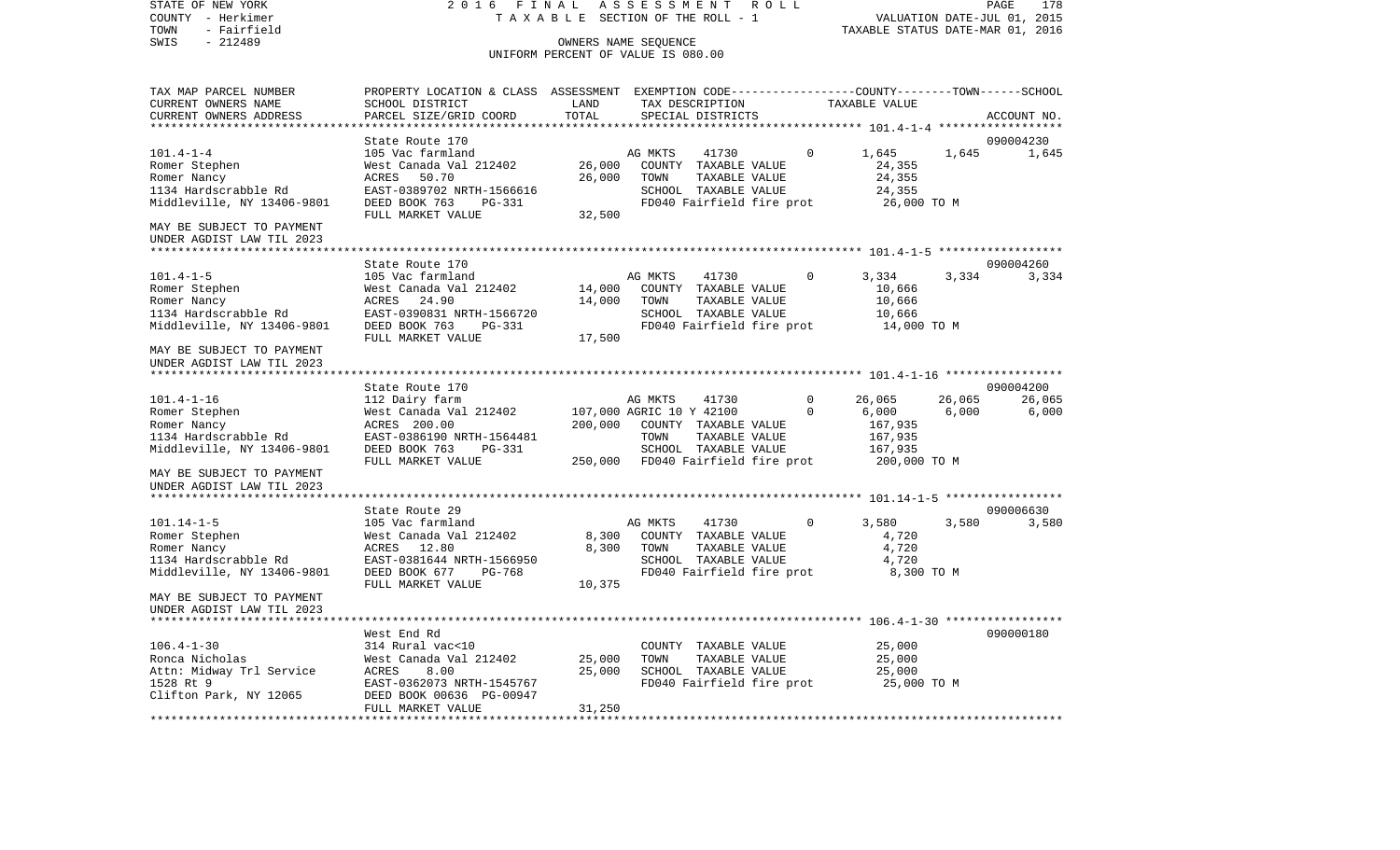STATE OF NEW YORK 2 0 1 6 F I N A L A S S E S S M E N T R O L L PAGE 179COUNTY - Herkimer **T A X A B L E** SECTION OF THE ROLL - 1 VALUATION DATE-JUL 01, 2015 TOWN - Fairfield TAXABLE STATUS DATE-MAR 01, 2016 SWIS - 212489 CONNERS NAME SEQUENCE UNIFORM PERCENT OF VALUE IS 080.00TAX MAP PARCEL NUMBER PROPERTY LOCATION & CLASS ASSESSMENT EXEMPTION CODE------------------COUNTY--------TOWN------SCHOOL CURRENT OWNERS NAME SCHOOL DISTRICT LAND TAX DESCRIPTION TAXABLE VALUECURRENT OWNERS ADDRESS PARCEL SIZE/GRID COORD TOTAL SPECIAL DISTRICTS ACCOUNT NO. \*\*\*\*\*\*\*\*\*\*\*\*\*\*\*\*\*\*\*\*\*\*\*\*\*\*\*\*\*\*\*\*\*\*\*\*\*\*\*\*\*\*\*\*\*\*\*\*\*\*\*\*\*\*\*\*\*\*\*\*\*\*\*\*\*\*\*\*\*\*\*\*\*\*\*\*\*\*\*\*\*\*\*\*\*\*\*\*\*\*\*\*\*\*\*\*\*\*\*\*\*\*\* 095.3-4-4 \*\*\*\*\*\*\*\*\*\*\*\*\*\*\*\*\*\* 1342 Castle Rd 090010107095.3-4-4 210 1 Family Res COUNTY TAXABLE VALUE 90,000 Ropeter Tammy 60,000 West Canada Val 212402 15,000 TOWN TAXABLE VALUE 90,000 Trask Ronald Jr. ACRES 9.77 90,000 SCHOOL TAXABLE VALUE 90,000 115 W Jenkins St Apt 4 EAST-0345580 NRTH-1155750 FD040 Fairfield fire prot 90,000 TO M Oneida, NY 13421 DEED BOOK 940 PG-344 FULL MARKET VALUE 112,500 \*\*\*\*\*\*\*\*\*\*\*\*\*\*\*\*\*\*\*\*\*\*\*\*\*\*\*\*\*\*\*\*\*\*\*\*\*\*\*\*\*\*\*\*\*\*\*\*\*\*\*\*\*\*\*\*\*\*\*\*\*\*\*\*\*\*\*\*\*\*\*\*\*\*\*\*\*\*\*\*\*\*\*\*\*\*\*\*\*\*\*\*\*\*\*\*\*\*\*\*\*\*\* 101.2-1-10 \*\*\*\*\*\*\*\*\*\*\*\*\*\*\*\*\* Beaver Rd 090009360101.2-1-10 322 Rural vac>10 COUNTY TAXABLE VALUE 34,000 Rosenkrantz Clark West Canada Val 212402 34,000 TOWN TAXABLE VALUE 34,000 Rosenkrantz Diane ACRES 53.10 34,000 SCHOOL TAXABLE VALUE 34,000 6 Garden Ct EAST-0393263 NRTH-1575685 FD040 Fairfield fire prot 34,000 TO M Carle Place, NY 11514 DEED BOOK 947 PG-199 FULL MARKET VALUE 42,500 \*\*\*\*\*\*\*\*\*\*\*\*\*\*\*\*\*\*\*\*\*\*\*\*\*\*\*\*\*\*\*\*\*\*\*\*\*\*\*\*\*\*\*\*\*\*\*\*\*\*\*\*\*\*\*\*\*\*\*\*\*\*\*\*\*\*\*\*\*\*\*\*\*\*\*\*\*\*\*\*\*\*\*\*\*\*\*\*\*\*\*\*\*\*\*\*\*\*\*\*\*\*\* 101.4-3-6 \*\*\*\*\*\*\*\*\*\*\*\*\*\*\*\*\*\* 1100 State Route 29101.4-3-6 314 Rural vac<10 COUNTY TAXABLE VALUE 10,000 Ross Geraldine S West Canada Val 212402 10,000 TOWN TAXABLE VALUE 10,000 Ross Alfred M **ACRES** 5.80 10,000 SCHOOL TAXABLE VALUE 10,000 3309 214th St Sw EAST-0387498 NRTH-1565885 FD040 Fairfield fire prot 10,000 TO M Brier, WA 98036-6841 DEED BOOK 893 PG-689 FULL MARKET VALUE 12,500 \*\*\*\*\*\*\*\*\*\*\*\*\*\*\*\*\*\*\*\*\*\*\*\*\*\*\*\*\*\*\*\*\*\*\*\*\*\*\*\*\*\*\*\*\*\*\*\*\*\*\*\*\*\*\*\*\*\*\*\*\*\*\*\*\*\*\*\*\*\*\*\*\*\*\*\*\*\*\*\*\*\*\*\*\*\*\*\*\*\*\*\*\*\*\*\*\*\*\*\*\*\*\* 101.4-3-9 \*\*\*\*\*\*\*\*\*\*\*\*\*\*\*\*\*\* 1100 State Route 29101.4-3-9 314 Rural vac<10 COUNTY TAXABLE VALUE 1,000 Ross Geraldine S 600 West Canada Val 212402 1,000 TOWN TAXABLE VALUE 1,000 Ross Alfred M **FRNT** 100.00 DPTH 250.00 1,000 SCHOOL TAXABLE VALUE 1,000 3309 214th St Sw **EAST-0388116 NRTH-1565755** FD040 Fairfield fire prot 1,000 TO M Brier, WA 98036-6841 DEED BOOK 893 PG-689 FULL MARKET VALUE 1,250 \*\*\*\*\*\*\*\*\*\*\*\*\*\*\*\*\*\*\*\*\*\*\*\*\*\*\*\*\*\*\*\*\*\*\*\*\*\*\*\*\*\*\*\*\*\*\*\*\*\*\*\*\*\*\*\*\*\*\*\*\*\*\*\*\*\*\*\*\*\*\*\*\*\*\*\*\*\*\*\*\*\*\*\*\*\*\*\*\*\*\*\*\*\*\*\*\*\*\*\*\*\*\* 101.4-3-10 \*\*\*\*\*\*\*\*\*\*\*\*\*\*\*\*\* Castle Rd101.4-3-10 314 Rural vac<10 COUNTY TAXABLE VALUE 11,000 Ross Geraldine S West Canada Val 212402 11,000 TOWN TAXABLE VALUE 11,000 Ross Alfred M **ACRES** 6.80 11.000 SCHOOL TAXABLE VALUE 11.000 3309 214th St Sw EAST-0388525 NRTH-1565858 FD040 Fairfield fire prot 11,000 TO M Brier, WA 98036-6841 DEED BOOK 893 PG-689 FULL MARKET VALUE 13,750 \*\*\*\*\*\*\*\*\*\*\*\*\*\*\*\*\*\*\*\*\*\*\*\*\*\*\*\*\*\*\*\*\*\*\*\*\*\*\*\*\*\*\*\*\*\*\*\*\*\*\*\*\*\*\*\*\*\*\*\*\*\*\*\*\*\*\*\*\*\*\*\*\*\*\*\*\*\*\*\*\*\*\*\*\*\*\*\*\*\*\*\*\*\*\*\*\*\*\*\*\*\*\* 101.4-3-7 \*\*\*\*\*\*\*\*\*\*\*\*\*\*\*\*\*\* 1100 State Route 29101.4-3-7 314 Rural vac<10 COUNTY TAXABLE VALUE 11,000 Ross Geraldines 6 11,000 West Canada Val 212402 11,000 TOWN TAXABLE VALUE 11,000 Ross Alfred M **ACRES** 6.70 11,000 SCHOOL TAXABLE VALUE 11,000 3309 214th St Sw EAST-0387869 NRTH-1565963 FD040 Fairfield fire prot 11,000 TO M Brier, WA 98036-6841 DEED BOOK 893 PG-689 FULL MARKET VALUE 13,750 \*\*\*\*\*\*\*\*\*\*\*\*\*\*\*\*\*\*\*\*\*\*\*\*\*\*\*\*\*\*\*\*\*\*\*\*\*\*\*\*\*\*\*\*\*\*\*\*\*\*\*\*\*\*\*\*\*\*\*\*\*\*\*\*\*\*\*\*\*\*\*\*\*\*\*\*\*\*\*\*\*\*\*\*\*\*\*\*\*\*\*\*\*\*\*\*\*\*\*\*\*\*\*\*\*\*\*\*\*\*\*\*\*\*\*\*\*\*\*\*\*\*\*\*\*\*\*\*\*\*\*\*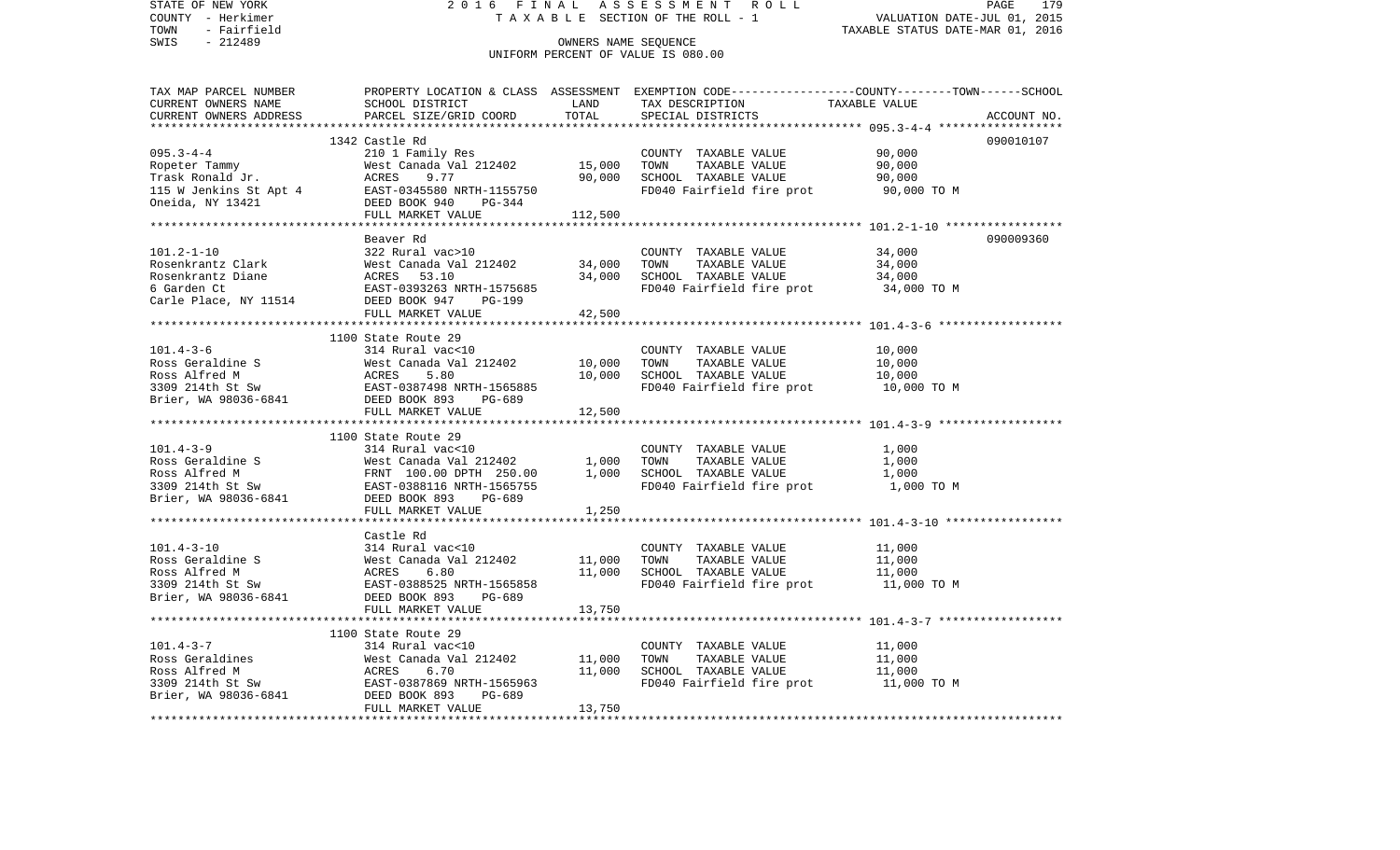| STATE OF NEW YORK<br>COUNTY - Herkimer<br>- Fairfield<br>TOWN | 2016 FINAL                                                                                                                           |               | A S S E S S M E N T R O L L<br>TAXABLE SECTION OF THE ROLL - 1                                 | VALUATION DATE-JUL 01, 2015<br>TAXABLE STATUS DATE-MAR 01, 2016 | PAGE<br>180 |
|---------------------------------------------------------------|--------------------------------------------------------------------------------------------------------------------------------------|---------------|------------------------------------------------------------------------------------------------|-----------------------------------------------------------------|-------------|
| SWIS<br>- 212489                                              |                                                                                                                                      |               | OWNERS NAME SEQUENCE                                                                           |                                                                 |             |
|                                                               |                                                                                                                                      |               | UNIFORM PERCENT OF VALUE IS 080.00                                                             |                                                                 |             |
|                                                               |                                                                                                                                      |               |                                                                                                |                                                                 |             |
| TAX MAP PARCEL NUMBER                                         |                                                                                                                                      |               | PROPERTY LOCATION & CLASS ASSESSMENT EXEMPTION CODE---------------COUNTY-------TOWN-----SCHOOL |                                                                 |             |
| CURRENT OWNERS NAME<br>CURRENT OWNERS ADDRESS                 | SCHOOL DISTRICT<br>PARCEL SIZE/GRID COORD                                                                                            | LAND<br>TOTAL | TAX DESCRIPTION TAXABLE VALUE<br>SPECIAL DISTRICTS                                             |                                                                 | ACCOUNT NO. |
|                                                               |                                                                                                                                      |               |                                                                                                |                                                                 |             |
|                                                               | Castle Rd                                                                                                                            |               |                                                                                                |                                                                 |             |
| $101.4 - 7 - 8$                                               | 314 Rural vac<10                                                                                                                     |               | COUNTY TAXABLE VALUE                                                                           | 11,000                                                          |             |
| Royal Wayne S                                                 | West Canada Val 212402                                                                                                               | 11,000        | TOWN<br>TAXABLE VALUE                                                                          | 11,000                                                          |             |
| 5014 Clinton Rde                                              |                                                                                                                                      | 11,000        | SCHOOL TAXABLE VALUE                                                                           | 11,000                                                          |             |
| Whitesboro, NY 13492                                          | Nest Canada var --<br>ACRES 7.60 11,00<br>EAST-039941 NRTH-1563219 11,00<br>DEED BOOK 789 PG-454                                     |               | FD040 Fairfield fire prot                                                                      | 11,000 TO M                                                     |             |
|                                                               | FULL MARKET VALUE                                                                                                                    | 13,750        |                                                                                                |                                                                 |             |
|                                                               |                                                                                                                                      |               |                                                                                                |                                                                 |             |
|                                                               | Castle Rd                                                                                                                            |               |                                                                                                |                                                                 |             |
| $101.4 - 7 - 9$                                               | 314 Rural vac<10                                                                                                                     |               | COUNTY TAXABLE VALUE                                                                           | 12,000                                                          |             |
|                                                               |                                                                                                                                      |               | TOWN<br>TAXABLE VALUE                                                                          | 12,000                                                          |             |
|                                                               | Royal Wayne S<br>5014 Clinton Rd<br>611 ACRES 8.10<br>5014 Clinton Rd<br>62.000 Mhitesboro, NY 13492<br>62.8157-0390907 NRTH-1563479 |               | SCHOOL TAXABLE VALUE                                                                           | 12,000                                                          |             |
|                                                               | PG-454<br>DEED BOOK 789                                                                                                              |               | FD040 Fairfield fire prot                                                                      | 12,000 TO M                                                     |             |
|                                                               | FULL MARKET VALUE                                                                                                                    | 15,000        |                                                                                                |                                                                 |             |
|                                                               |                                                                                                                                      |               |                                                                                                |                                                                 |             |
|                                                               | State Route 29                                                                                                                       |               |                                                                                                |                                                                 |             |
| $101.4 - 4 - 5$                                               | 322 Rural vac>10                                                                                                                     |               | $\Omega$<br>AG MKTS L 41720                                                                    | 4,178<br>4,178                                                  | 4,178       |
| Rudi Winber J                                                 |                                                                                                                                      |               | West Canada Val 212402 22,000 COUNTY TAXABLE VALUE<br>Survey Jj19a26 22,000 TOWN TAXABLE VALUE | 17,822                                                          |             |
| 31 Walnut Hill Road<br>Glenwood, NJ 07418                     |                                                                                                                                      |               | SCHOOL TAXABLE VALUE                                                                           | 17,822<br>17,822                                                |             |
|                                                               | ACRES 28.90<br>EAST-0390411 NRTH-1567996                                                                                             |               | FD040 Fairfield fire prot 17,822 TO M                                                          |                                                                 |             |
| MAY BE SUBJECT TO PAYMENT                                     | DEED BOOK 1124 PG-52                                                                                                                 |               | 4,178 EX                                                                                       |                                                                 |             |
| UNDER AGDIST LAW TIL 2020                                     | FULL MARKET VALUE                                                                                                                    | 27,500        |                                                                                                |                                                                 |             |
|                                                               |                                                                                                                                      |               |                                                                                                |                                                                 |             |
|                                                               | 690 Castle Rd                                                                                                                        |               |                                                                                                |                                                                 | 090007170   |
| $101.4 - 4 - 1$                                               |                                                                                                                                      |               | $\mathbf 0$                                                                                    | 2,336<br>2,336                                                  | 2,336       |
| Rudi Windber<br>31 Walnut Hill Rd                             | Survey Jj19a26                                                                                                                       | 105,000 TOWN  | TAXABLE VALUE                                                                                  | 102,664<br>102,664                                              |             |
| Glenwood, NJ 07418                                            | ACRES 28.30                                                                                                                          |               | SCHOOL TAXABLE VALUE                                                                           | 102,664                                                         |             |
|                                                               | EAST-0389248 NRTH-1569758                                                                                                            |               | FD040 Fairfield fire prot                                                                      | 102,664 TO M                                                    |             |
| MAY BE SUBJECT TO PAYMENT                                     | <b>PG-300</b><br>DEED BOOK 886                                                                                                       |               | 2,336 EX                                                                                       |                                                                 |             |
| MAY BE SUBJECT TO PAYMENT<br>UNDER AGDIST LAW TIL 2020        | FULL MARKET VALUE                                                                                                                    | 131,250       |                                                                                                |                                                                 |             |
|                                                               |                                                                                                                                      |               |                                                                                                |                                                                 |             |
|                                                               | Castle Rd<br>322 Rural vac>10                                                                                                        |               | $\Omega$                                                                                       |                                                                 |             |
| $101.4 - 4 - 2$<br>Rudi Windber                               |                                                                                                                                      |               | AG MKTS L 41720<br>COUNTY TAXABLE VALUE                                                        | 4,810<br>4,810<br>15,190                                        | 4,810       |
| 31 Walnut Hill Rd                                             | West Canada Val 212402 20,000<br>Survey Jj19a26 20,000                                                                               |               | TOWN<br>TAXABLE VALUE                                                                          | 15,190                                                          |             |
| Glenwood, NJ 07418                                            | ACRES 25.20                                                                                                                          |               | SCHOOL TAXABLE VALUE                                                                           | 15,190                                                          |             |
|                                                               | EAST-0389346 NRTH-1569024                                                                                                            |               | FD040 Fairfield fire prot 15,190 TO M                                                          |                                                                 |             |
| MAY BE SUBJECT TO PAYMENT                                     | DEED BOOK 886<br>PG-300                                                                                                              |               | 4,810 EX                                                                                       |                                                                 |             |
| UNDER AGDIST LAW TIL 2020                                     | FULL MARKET VALUE                                                                                                                    | 25,000        |                                                                                                |                                                                 |             |
| **********************                                        |                                                                                                                                      |               |                                                                                                |                                                                 |             |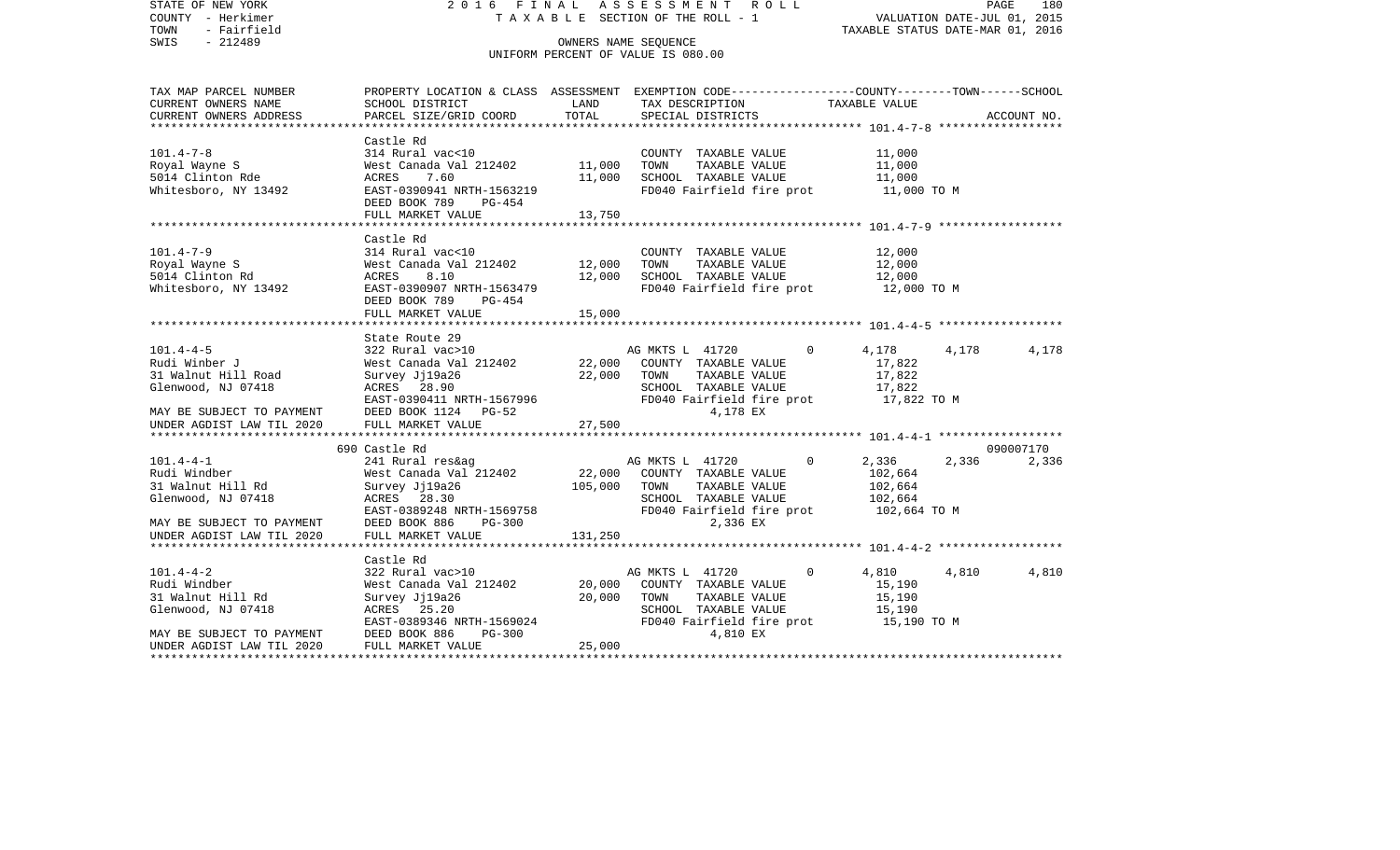| STATE OF NEW YORK<br>COUNTY - Herkimer        | 2016 FINAL                                                                                                         |                     | ASSESSMENT ROLL<br>T A X A B L E SECTION OF THE ROLL - 1      |          | PAGE 181<br>VALUATION DATE-JUL 01, 2015<br>TAXABLE STATUS DATE-MAR 01, 2016             |                    |                             |
|-----------------------------------------------|--------------------------------------------------------------------------------------------------------------------|---------------------|---------------------------------------------------------------|----------|-----------------------------------------------------------------------------------------|--------------------|-----------------------------|
| TOWN<br>- Fairfield<br>SWIS<br>$-212489$      |                                                                                                                    |                     | OWNERS NAME SEQUENCE                                          |          |                                                                                         |                    |                             |
|                                               |                                                                                                                    |                     | UNIFORM PERCENT OF VALUE IS 080.00                            |          |                                                                                         |                    |                             |
| TAX MAP PARCEL NUMBER                         | PROPERTY LOCATION & CLASS ASSESSMENT EXEMPTION CODE---------------COUNTY-------TOWN-----SCHOOL                     |                     |                                                               |          |                                                                                         |                    |                             |
| CURRENT OWNERS NAME<br>CURRENT OWNERS ADDRESS | SCHOOL DISTRICT<br>PARCEL SIZE/GRID COORD                                                                          | LAND<br>TOTAL       | TAX DESCRIPTION<br>SPECIAL DISTRICTS                          |          | TAXABLE VALUE                                                                           |                    | ACCOUNT NO.                 |
|                                               |                                                                                                                    | ******************* |                                                               |          |                                                                                         |                    |                             |
|                                               | Castle Rd                                                                                                          |                     |                                                               |          |                                                                                         |                    |                             |
| $101.4 - 4 - 3$                               | 322 Rural vac>10                                                                                                   |                     | AG MKTS L 41720                                               | 0        | 3,949                                                                                   | 3,949              | 3,949                       |
| Rudi Windber J Jr                             | West Canada Val 212402                                                                                             |                     | 21,000 COUNTY TAXABLE VALUE<br>21,000 TOWN TAXABLE VALUE      |          | 17,051                                                                                  |                    |                             |
| 31 Walnut Hill Rd                             | Survey Jj19a26                                                                                                     |                     | TAXABLE VALUE                                                 |          | 17,051                                                                                  |                    |                             |
| Glenwood, NJ 07418                            | ACRES 27.30<br>EAST-0389393 NRTH-1568347                                                                           |                     | SCHOOL TAXABLE VALUE<br>FD040 Fairfield fire prot             |          | 17,051<br>17,051 TO M                                                                   |                    |                             |
| MAY BE SUBJECT TO PAYMENT                     | DEED BOOK 832<br>PG-653                                                                                            |                     | 3,949 EX                                                      |          |                                                                                         |                    |                             |
| UNDER AGDIST LAW TIL 2020                     | FULL MARKET VALUE                                                                                                  | 26,250              |                                                               |          |                                                                                         |                    |                             |
|                                               |                                                                                                                    |                     |                                                               |          |                                                                                         |                    |                             |
|                                               | 128 State Route 29                                                                                                 |                     |                                                               |          |                                                                                         |                    | 090001110                   |
| $100.4 - 1 - 3$                               | 210 1 Family Res                                                                                                   |                     | COUNTY TAXABLE VALUE                                          |          | 35,000                                                                                  |                    |                             |
| Ruffrage Paul                                 | 210 1 ramily Res<br>West Canada Val 212402 12,000<br>FRNT 275.70 DPTH 250.00 35,000                                |                     | TAXABLE VALUE<br>TOWN                                         |          | 35,000                                                                                  |                    |                             |
| 9 Jones Pond Rd<br>Edwards, NY 13635          | ACRES 1.40                                                                                                         |                     | SCHOOL TAXABLE VALUE<br>FD040 Fairfield fire prot 35,000 TO M |          | 35,000                                                                                  |                    |                             |
|                                               | EAST-0369378 NRTH-1569015                                                                                          |                     |                                                               |          |                                                                                         |                    |                             |
|                                               | DEED BOOK 812<br>PG-276                                                                                            |                     |                                                               |          |                                                                                         |                    |                             |
|                                               | FULL MARKET VALUE                                                                                                  | 43,750              |                                                               |          |                                                                                         |                    |                             |
|                                               | *************************                                                                                          |                     |                                                               |          |                                                                                         |                    |                             |
|                                               | 172 Hardscrabble Rd                                                                                                |                     |                                                               |          |                                                                                         |                    | 090090016<br>$\overline{0}$ |
| $107.3 - 2 - 12$                              | 240 Rural res                                                                                                      |                     | VET COM T 41133<br>15,000 VET COM CS 41135                    |          | $\begin{array}{ccc} & 0 & & 0 \\ 0 & & 12,000 \\ 0 & & 32,500 \\ 0 & & & 0 \end{array}$ | 16,000<br>$\sim$ 0 | 12,000                      |
|                                               |                                                                                                                    |                     | 77,000 AGED-ALL 41800                                         |          |                                                                                         | 30,500             | $\frac{1}{32}$ , 500        |
| Rusin John<br>Tony Scalise<br>297 Flint Ave   |                                                                                                                    |                     | STAR EN<br>41834                                              |          | $\overline{0}$                                                                          | $\overline{0}$     | 32,500                      |
| Little Falls, NY 13365                        | Little Falls Ce 210900<br>ACRES 10.50<br>EAST-0384266 NRTH-1548976<br>DEED BOOK 00613 PG-00504<br>FIILL MADYET WAT |                     | COUNTY TAXABLE VALUE                                          |          | 32,500                                                                                  |                    |                             |
|                                               | FULL MARKET VALUE                                                                                                  |                     | 96,250 TOWN<br>TAXABLE VALUE                                  |          | 30,500                                                                                  |                    |                             |
|                                               |                                                                                                                    |                     | SCHOOL TAXABLE VALUE                                          |          | $\sim$ 0                                                                                |                    |                             |
|                                               |                                                                                                                    |                     | FD040 Fairfield fire prot 77,000 TO M                         |          |                                                                                         |                    |                             |
|                                               | 1878 State Rte. 169 Rd                                                                                             |                     |                                                               |          |                                                                                         |                    | 090010380                   |
| $107.3 - 2 - 18$                              | 105 Vac farmland                                                                                                   |                     | AG MKTS<br>41730                                              | $\circ$  | 11,351                                                                                  |                    | 11,351 11,351               |
| Sagatis Jason G                               | Little Falls Ce 210900                                                                                             |                     | 23,000 COUNTY TAXABLE VALUE                                   |          | 11,649                                                                                  |                    |                             |
| Sagatis Carrie A                              | ACRES 45.30                                                                                                        | 23,000              | TOWN<br>TAXABLE VALUE                                         |          | 11,649                                                                                  |                    |                             |
| PO Box 561                                    | EAST-0380849 NRTH-1548830                                                                                          |                     | SCHOOL TAXABLE VALUE                                          |          | 11,649                                                                                  |                    |                             |
| Little Falls, NY 13365                        | DEED BOOK 1170 PG-393                                                                                              |                     | FD040 Fairfield fire prot                                     |          | 23,000 TO M                                                                             |                    |                             |
| MAY BE SUBJECT TO PAYMENT                     | FULL MARKET VALUE                                                                                                  | 28,750              |                                                               |          |                                                                                         |                    |                             |
| UNDER AGDIST LAW TIL 2023                     |                                                                                                                    |                     |                                                               |          |                                                                                         |                    |                             |
|                                               |                                                                                                                    |                     |                                                               |          |                                                                                         |                    |                             |
|                                               | 820 Davis Rd                                                                                                       |                     |                                                               |          |                                                                                         |                    | 090008460                   |
| $107.2 - 1 - 22.2$                            | 210 1 Family Res                                                                                                   |                     | STAR EN<br>41834                                              | $\Omega$ | $\overline{0}$                                                                          | $\Omega$           | 52,240                      |
| Salamone James S Sr                           | West Canada Val 212402                                                                                             |                     | 16,000 COUNTY TAXABLE VALUE                                   |          | 94,000                                                                                  |                    |                             |
| Salamone June E                               | includes-107.2-1-21                                                                                                | 94,000              | TOWN<br>TAXABLE VALUE                                         |          | 94,000                                                                                  |                    |                             |
| 820 Davis Rd<br>Little Falls, NY 13365        | FRNT 532.00 DPTH<br>ACRES 11.40                                                                                    |                     | SCHOOL TAXABLE VALUE<br>FD040 Fairfield fire prot             |          | 41,760<br>94,000 TO M                                                                   |                    |                             |
|                                               | EAST-0386489 NRTH-1557511                                                                                          |                     |                                                               |          |                                                                                         |                    |                             |
|                                               | PG-430<br>DEED BOOK 861                                                                                            |                     |                                                               |          |                                                                                         |                    |                             |
|                                               | FULL MARKET VALUE                                                                                                  | 117,500             |                                                               |          |                                                                                         |                    |                             |
|                                               |                                                                                                                    |                     |                                                               |          |                                                                                         |                    |                             |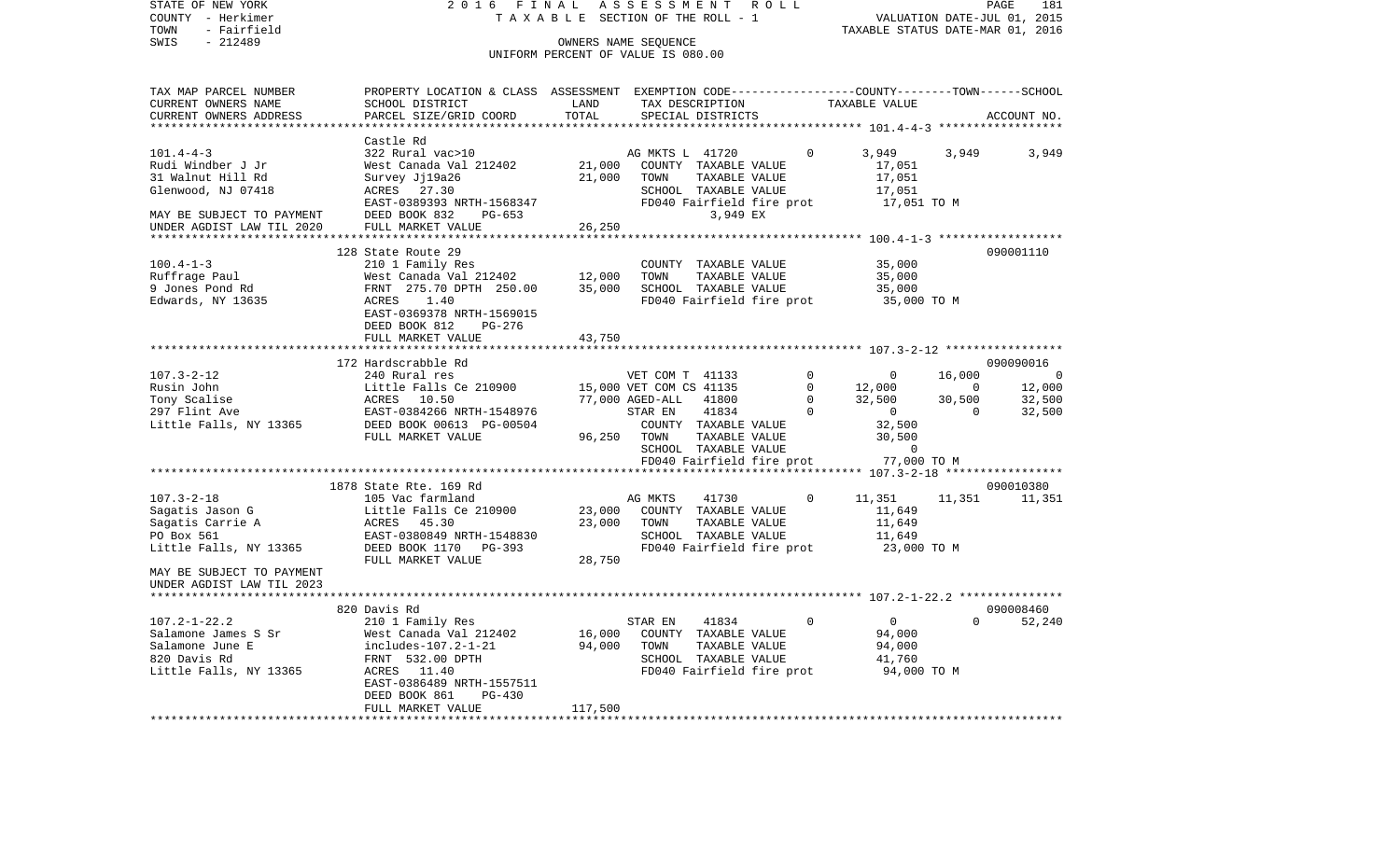| STATE OF NEW YORK          | 2016 FINAL ASSESSMENT ROLL                                                                     |                                    |                              |                               |                           |                                  |                             | PAGE<br>182               |
|----------------------------|------------------------------------------------------------------------------------------------|------------------------------------|------------------------------|-------------------------------|---------------------------|----------------------------------|-----------------------------|---------------------------|
| COUNTY - Herkimer          |                                                                                                | TAXABLE SECTION OF THE ROLL - 1    |                              |                               |                           |                                  | VALUATION DATE-JUL 01, 2015 |                           |
| TOWN<br>- Fairfield        |                                                                                                |                                    |                              |                               |                           | TAXABLE STATUS DATE-MAR 01, 2016 |                             |                           |
| SWIS<br>$-212489$          |                                                                                                | OWNERS NAME SEOUENCE               |                              |                               |                           |                                  |                             |                           |
|                            |                                                                                                | UNIFORM PERCENT OF VALUE IS 080.00 |                              |                               |                           |                                  |                             |                           |
|                            |                                                                                                |                                    |                              |                               |                           |                                  |                             |                           |
|                            |                                                                                                |                                    |                              |                               |                           |                                  |                             |                           |
| TAX MAP PARCEL NUMBER      | PROPERTY LOCATION & CLASS ASSESSMENT EXEMPTION CODE---------------COUNTY-------TOWN-----SCHOOL |                                    |                              |                               |                           |                                  |                             |                           |
| CURRENT OWNERS NAME        | SCHOOL DISTRICT                                                                                | LAND                               |                              | TAX DESCRIPTION               |                           | TAXABLE VALUE                    |                             |                           |
| CURRENT OWNERS ADDRESS     | PARCEL SIZE/GRID COORD                                                                         | TOTAL                              |                              | SPECIAL DISTRICTS             |                           |                                  |                             | ACCOUNT NO.               |
|                            |                                                                                                |                                    |                              |                               |                           |                                  |                             |                           |
|                            | 541 North Creek Rd                                                                             |                                    |                              |                               | $\Omega$                  |                                  | $\Omega$                    | 090100074                 |
| $107.3 - 2 - 1.2$          | 210 1 Family Res<br>West Canada Val 212402 14,000 VET WAR T 41123                              |                                    | VET WAR C 41122              |                               | $\Omega$                  | 7,200<br>$\Omega$                |                             | $\mathbf 0$<br>$\bigcirc$ |
| Salanco Daniel             |                                                                                                |                                    |                              |                               | $\Omega$                  |                                  | 9,600                       |                           |
| Scanlon Pearl              | life use/Dan & Helen Sala                                                                      |                                    | 135,000 AGED-ALL             | 41800                         | $\Omega$                  | 63,900                           | 62,700                      | 67,500                    |
| 541 N Creek Rd             | ACRES<br>7.10                                                                                  |                                    | STAR EN                      | 41834                         |                           | $\overline{0}$                   | $\Omega$                    | 52,240                    |
| Little Falls, NY 13365     | EAST-0372859 NRTH-1547410                                                                      |                                    |                              | COUNTY TAXABLE VALUE          |                           | 63,900                           |                             |                           |
|                            | DEED BOOK 1075 PG-64                                                                           |                                    | TOWN                         | TAXABLE VALUE                 |                           | 62,700                           |                             |                           |
|                            | FULL MARKET VALUE                                                                              |                                    | 168,750 SCHOOL TAXABLE VALUE |                               |                           | 15,260                           |                             |                           |
|                            |                                                                                                |                                    |                              |                               | FD040 Fairfield fire prot | 135,000 TO M                     |                             |                           |
|                            | 415 Castle Rd                                                                                  |                                    |                              |                               |                           |                                  |                             |                           |
| $101.4 - 3 - 15$           |                                                                                                |                                    |                              |                               | $\Omega$                  | $\overline{0}$                   | $\Omega$                    | 24,000                    |
| Salanco Darren             | 210 1 Family Res<br>West Canada Val 212402                                                     | 12,000                             | STAR B                       | 41854<br>COUNTY TAXABLE VALUE |                           | 85,000                           |                             |                           |
| 415 Castle Rd              |                                                                                                |                                    | TOWN                         | TAXABLE VALUE                 |                           |                                  |                             |                           |
|                            | ACRES<br>7.80 BANK<br>023                                                                      | 85,000                             |                              |                               |                           | 85,000                           |                             |                           |
| Little Falls, NY 13365     | EAST-0389198 NRTH-1564081                                                                      |                                    |                              | SCHOOL TAXABLE VALUE          | FD040 Fairfield fire prot | 61,000                           |                             |                           |
|                            | DEED BOOK 1177 PG-878<br>FULL MARKET VALUE                                                     | 106,250                            |                              |                               |                           | 85,000 TO M                      |                             |                           |
|                            |                                                                                                |                                    |                              |                               |                           |                                  |                             |                           |
|                            | 165 State Route 29                                                                             |                                    |                              |                               |                           |                                  |                             | 090005940                 |
| $100.2 - 1 - 28$           | 210 1 Family Res                                                                               |                                    |                              | COUNTY TAXABLE VALUE          |                           | 44,000                           |                             |                           |
| Salm Brelinsky Kim         | West Canada Val 212402                                                                         | 8,000                              | TOWN                         | TAXABLE VALUE                 |                           | 44,000                           |                             |                           |
| 569 Summit Rd              | FRNT 148.00 DPTH 177.00                                                                        | 44,000                             |                              | SCHOOL TAXABLE VALUE          |                           | 44,000                           |                             |                           |
| Newport, NY 13416          | EAST-0370085 NRTH-1569131                                                                      |                                    |                              |                               | FD040 Fairfield fire prot | 44,000 TO M                      |                             |                           |
|                            | DEED BOOK 791<br>$PG-60$                                                                       |                                    |                              |                               |                           |                                  |                             |                           |
|                            | FULL MARKET VALUE                                                                              | 55,000                             |                              |                               |                           |                                  |                             |                           |
|                            |                                                                                                |                                    |                              |                               |                           |                                  |                             |                           |
|                            | 1520 Hardscrabble Rd                                                                           |                                    |                              |                               |                           |                                  |                             | 090006450                 |
| $101.1 - 1 - 18.1$         | 270 Mfg housing                                                                                |                                    | STAR EN                      | 41834                         | $\Omega$                  | $\circ$                          | $\Omega$                    | 52,240                    |
| Saltourides Ann            | West Canada Val 212402                                                                         | 107,000                            |                              | COUNTY TAXABLE VALUE          |                           | 121,000                          |                             |                           |
| 1520 Hardcrabble Rd        | ACRES 195.20                                                                                   | 121,000                            | TOWN                         | TAXABLE VALUE                 |                           | 121,000                          |                             |                           |
| Middleville, NY 13406-9801 | EAST-0380864 NRTH-1574166                                                                      |                                    |                              | SCHOOL TAXABLE VALUE          |                           | 68,760                           |                             |                           |
|                            | DEED BOOK 665<br>PG-914                                                                        |                                    |                              |                               | FD040 Fairfield fire prot | 121,000 TO M                     |                             |                           |
|                            | FULL MARKET VALUE                                                                              | 151,250                            |                              |                               |                           |                                  |                             |                           |
|                            |                                                                                                |                                    |                              |                               |                           |                                  |                             |                           |
|                            | Hardscrabble Rd                                                                                |                                    |                              |                               |                           |                                  |                             | 090006510                 |
| $101.1 - 1 - 16.1$         | 322 Rural vac>10                                                                               |                                    |                              | COUNTY TAXABLE VALUE          |                           | 80,000                           |                             |                           |
| Saltourides John           | West Canada Val 212402                                                                         | 80,000                             | TOWN                         | TAXABLE VALUE                 |                           | 80,000                           |                             |                           |
| Saltourides Ann            | ACRES 153.70                                                                                   | 80,000                             |                              | SCHOOL TAXABLE VALUE          |                           | 80,000                           |                             |                           |
| 1520 Hardscrabble Rd       | EAST-0378786 NRTH-1573729                                                                      |                                    |                              |                               | FD040 Fairfield fire prot | 80,000 TO M                      |                             |                           |
| Middleville, NY 13406-9801 | DEED BOOK 665<br>PG-914                                                                        |                                    |                              |                               |                           |                                  |                             |                           |
|                            | FULL MARKET VALUE                                                                              | 100,000                            |                              |                               |                           |                                  |                             |                           |
|                            |                                                                                                |                                    |                              |                               |                           |                                  |                             |                           |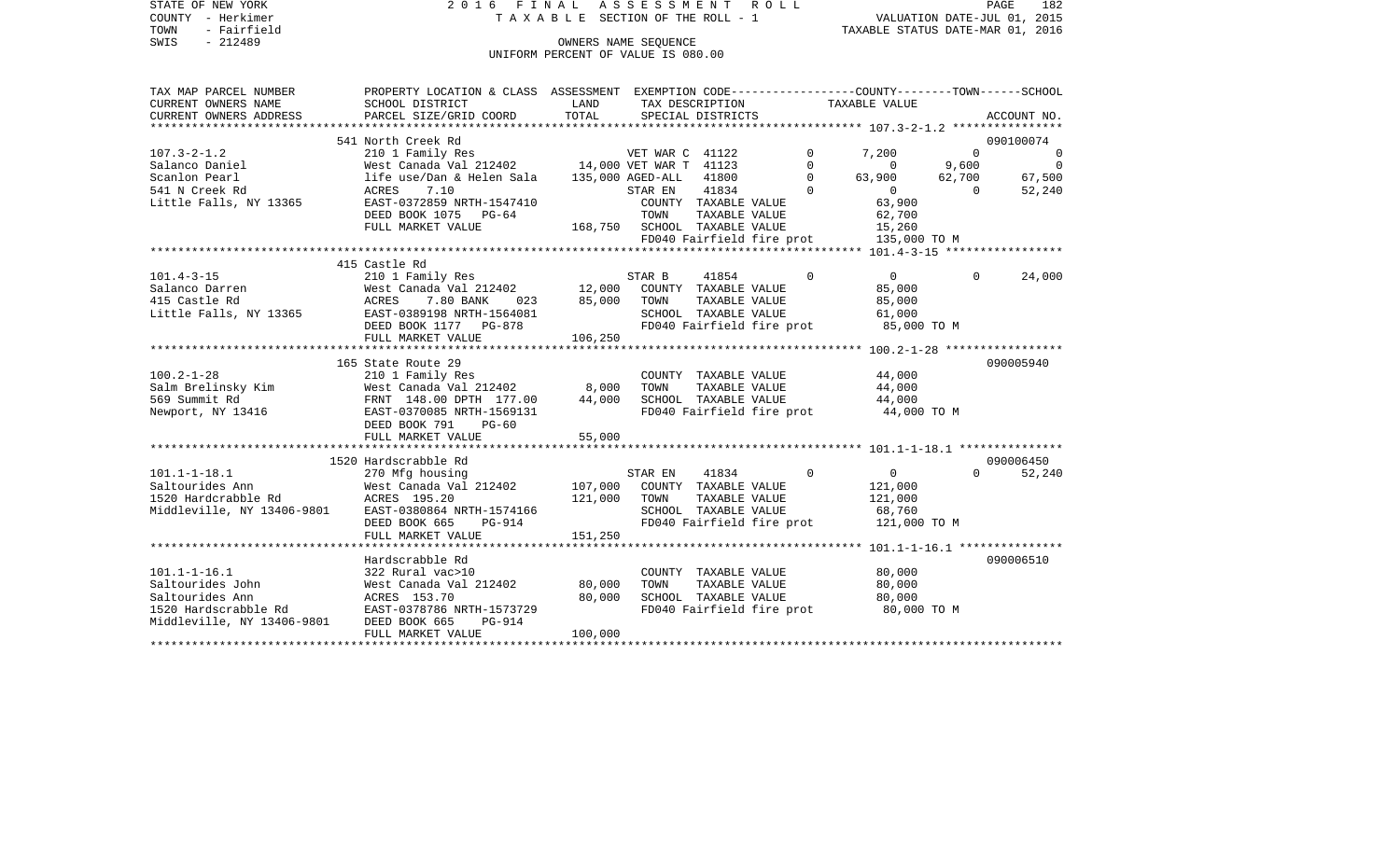STATE OF NEW YORK 2 0 1 6 F I N A L A S S E S S M E N T R O L L PAGE 183PAGE 183 COUNTY - Herkimer T A X A B L E SECTION OF THE ROLL - 1 TOWN - Fairfield<br>TAXABLE STATUS DATE-MAR 01, 2016<br>SWIS - 212489 OWNERS NAME SEQUENCE UNIFORM PERCENT OF VALUE IS 080.00TAX MAP PARCEL NUMBER PROPERTY LOCATION & CLASS ASSESSMENT EXEMPTION CODE------------------COUNTY--------TOWN------SCHOOL CURRENT OWNERS NAME SCHOOL DISTRICT LAND TAX DESCRIPTION TAXABLE VALUETAXABLE VALUE

| * * * * * * * * *<br>345 North Creek Rd<br>090008100<br>$106.4 - 1 - 40$<br>41854<br>$\Omega$<br>$\mathbf 0$<br>STAR B<br>$\Omega$<br>210 1 Family Res<br>Salvagni Jason<br>West Canada Val 212402<br>10,000<br>COUNTY TAXABLE VALUE<br>80,000<br>Schrader Cynthia<br>80,000<br>FRNT 208.00 DPTH 200.00<br>TOWN<br>TAXABLE VALUE<br>80,000<br>701 Bellinger Ave<br>ACRES<br>0.96<br>SCHOOL TAXABLE VALUE<br>56,000<br>Herkimer, NY 13350<br>EAST-0368376 NRTH-1546908<br>FD040 Fairfield fire prot<br>80,000 TO M<br>DEED BOOK 1313 PG-756<br>100,000<br>FULL MARKET VALUE<br>733 State Route 170<br>090004680<br>$107.2 - 1 - 32$<br>240 Rural res<br>4,779<br>AG MKTS L 41720<br>$\Omega$<br>4.779<br>Scanlon John P<br>West Canada Val 212402<br>20,000 STAR B<br>41854<br>$\Omega$<br>$\mathbf 0$<br>$\Omega$<br>Scanlon Jennifer<br>ACRES<br>22.20<br>131,000<br>COUNTY TAXABLE VALUE<br>126,221 | 24,000<br>4,779<br>24,000      |
|-------------------------------------------------------------------------------------------------------------------------------------------------------------------------------------------------------------------------------------------------------------------------------------------------------------------------------------------------------------------------------------------------------------------------------------------------------------------------------------------------------------------------------------------------------------------------------------------------------------------------------------------------------------------------------------------------------------------------------------------------------------------------------------------------------------------------------------------------------------------------------------------------------|--------------------------------|
|                                                                                                                                                                                                                                                                                                                                                                                                                                                                                                                                                                                                                                                                                                                                                                                                                                                                                                       |                                |
|                                                                                                                                                                                                                                                                                                                                                                                                                                                                                                                                                                                                                                                                                                                                                                                                                                                                                                       |                                |
|                                                                                                                                                                                                                                                                                                                                                                                                                                                                                                                                                                                                                                                                                                                                                                                                                                                                                                       |                                |
| EAST-0394749 NRTH-1553689<br>733 State Rte 170<br>TOWN<br>TAXABLE VALUE<br>126,221<br>Little Falls, NY 13365<br>DEED BOOK 859<br>PG-539<br>SCHOOL TAXABLE VALUE<br>102,221<br>FULL MARKET VALUE<br>163,750<br>FD040 Fairfield fire prot<br>126,221 TO M<br>4,779 EX<br>MAY BE SUBJECT TO PAYMENT<br>UNDER AGDIST LAW TIL 2020                                                                                                                                                                                                                                                                                                                                                                                                                                                                                                                                                                         |                                |
| ***************************                                                                                                                                                                                                                                                                                                                                                                                                                                                                                                                                                                                                                                                                                                                                                                                                                                                                           |                                |
| 665 North Creek Rd<br>090087052<br>$107.3 - 2 - 28.3$<br>270 Mfg housing<br>VET WAR C 41122<br>$\mathbf 0$<br>7,200<br>$\mathbf 0$<br>Scanlon Pearl<br>West Canada Val 212402<br>12,000 VET WAR T 41123<br>$\Omega$<br>7,650<br>$\Omega$<br>$\Omega$<br>$\mathbf 0$<br>665 N Creek Rd<br>ACRES<br>3.90 BANK<br>291<br>51,000 STAR B<br>41854<br>$\Omega$<br>Little Falls, NY 13365<br>EAST-0374600 NRTH-1547800<br>COUNTY TAXABLE VALUE<br>43,800<br>DEED BOOK 709<br>$PG-79$<br>TOWN<br>TAXABLE VALUE<br>43,350<br>SCHOOL TAXABLE VALUE<br>27,000<br>FULL MARKET VALUE<br>63,750<br>FD040 Fairfield fire prot<br>51,000 TO M                                                                                                                                                                                                                                                                         | $\Omega$<br>$\Omega$<br>24,000 |
| ***********************<br>*** 095.4-1-14 ******************                                                                                                                                                                                                                                                                                                                                                                                                                                                                                                                                                                                                                                                                                                                                                                                                                                          |                                |
| 160 Comstock Rd<br>$095.4 - 1 - 14$<br>210 1 Family Res<br>41854<br>$\Omega$<br>$\circ$<br>STAR B<br>$\Omega$<br>Schloop Edgar<br>West Canada Val 212402<br>10,000<br>COUNTY TAXABLE VALUE<br>95,000<br>FRNT 225.00 DPTH 232.32<br>95,000<br>160 Comstock Rd<br>TOWN<br>TAXABLE VALUE<br>95,000<br>SCHOOL TAXABLE VALUE<br>ACRES<br>1.20<br>71,000<br>Newport, NY 13416<br>EAST-0384668 NRTH-1582812<br>FD040 Fairfield fire prot<br>95,000 TO M<br>DEED BOOK 905<br>PG-629<br>118,750<br>FULL MARKET VALUE                                                                                                                                                                                                                                                                                                                                                                                           | 24,000                         |
|                                                                                                                                                                                                                                                                                                                                                                                                                                                                                                                                                                                                                                                                                                                                                                                                                                                                                                       |                                |
| 2075 Davis Rd<br>$107.2 - 1 - 12.3$<br>312 Vac w/imprv<br>19,000<br>COUNTY TAXABLE VALUE<br>Schmick Robert D<br>West Canada Val 212402<br>14,000<br>TOWN<br>TAXABLE VALUE<br>19,000<br>SCHOOL TAXABLE VALUE<br>PO Box 423<br>FRNT 829.00 DPTH<br>19,000<br>19,000<br>Unionville, NY 10988<br>ACRES 12.40<br>FD040 Fairfield fire prot<br>19,000 TO M<br>EAST-0389551 NRTH-1559579<br>DEED BOOK 1090<br>PG-331<br>23,750<br>FULL MARKET VALUE                                                                                                                                                                                                                                                                                                                                                                                                                                                          |                                |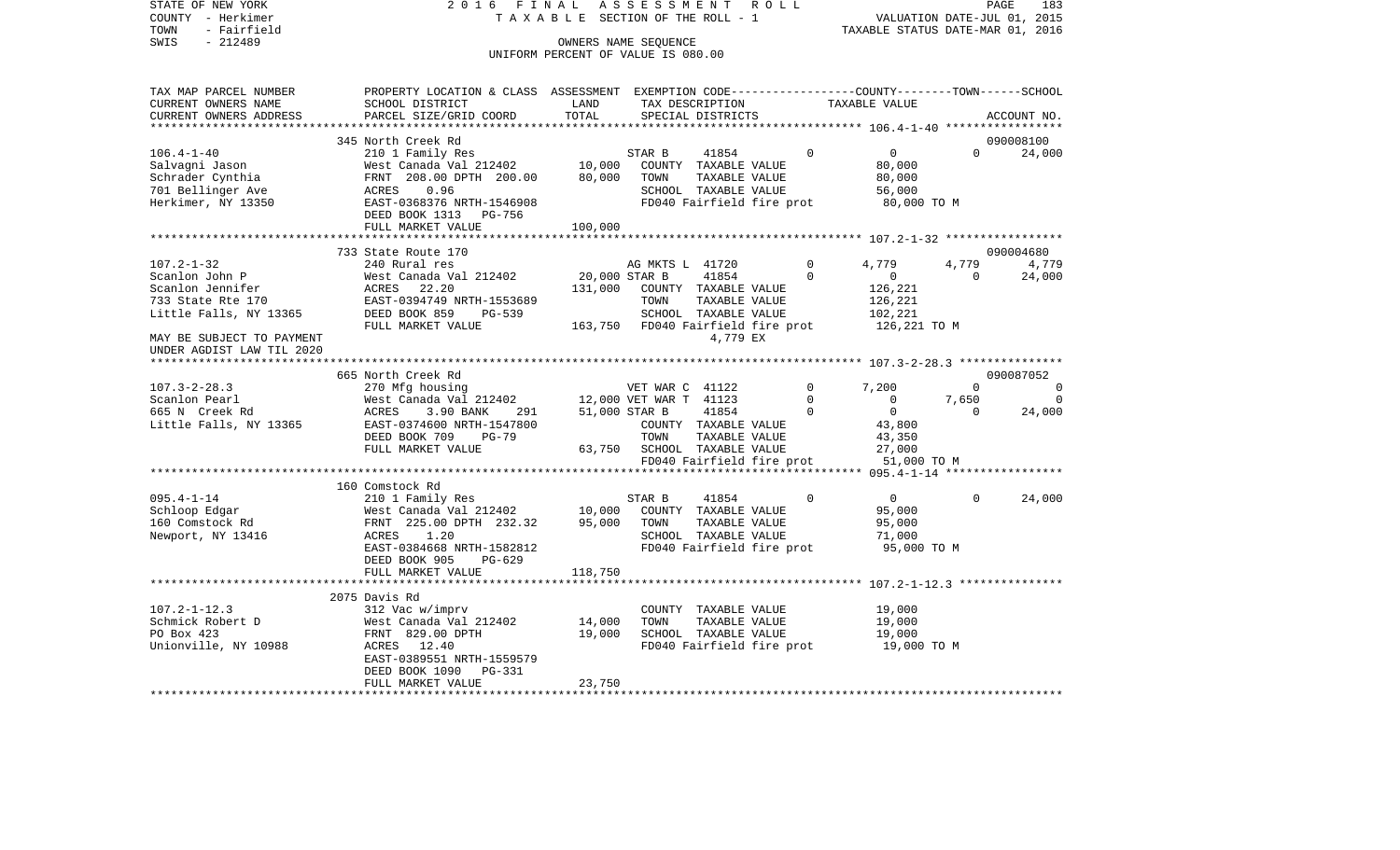STATE OF NEW YORK 2 0 1 6 F I N A L A S S E S S M E N T R O L L PAGE 184COUNTY - Herkimer **T A X A B L E** SECTION OF THE ROLL - 1 VALUATION DATE-JUL 01, 2015 TOWN - Fairfield TAXABLE STATUS DATE-MAR 01, 2016 SWIS - 212489 OWNERS NAME SEQUENCE UNIFORM PERCENT OF VALUE IS 080.00TAX MAP PARCEL NUMBER PROPERTY LOCATION & CLASS ASSESSMENT EXEMPTION CODE------------------COUNTY--------TOWN------SCHOOL CURRENT OWNERS NAME SCHOOL DISTRICT LAND TAX DESCRIPTION TAXABLE VALUECURRENT OWNERS ADDRESS PARCEL SIZE/GRID COORD TOTAL SPECIAL DISTRICTS ACCOUNT NO. \*\*\*\*\*\*\*\*\*\*\*\*\*\*\*\*\*\*\*\*\*\*\*\*\*\*\*\*\*\*\*\*\*\*\*\*\*\*\*\*\*\*\*\*\*\*\*\*\*\*\*\*\*\*\*\*\*\*\*\*\*\*\*\*\*\*\*\*\*\*\*\*\*\*\*\*\*\*\*\*\*\*\*\*\*\*\*\*\*\*\*\*\*\*\*\*\*\*\*\*\*\*\* 106.4-1-15 \*\*\*\*\*\*\*\*\*\*\*\*\*\*\*\*\*264 Rasbach Rd 090002550 106.4-1-15 240 Rural res STAR B 41854 0 0 0 24,000 Schrader Allen West Canada Val 212402 42,000 COUNTY TAXABLE VALUE 78,000 Ammermann Jennifer Life use to Marie Dziedzi 78,000 TOWN TAXABLE VALUE 78,000 264 Rasbach Rd FRNT 216.00 DPTH SCHOOL TAXABLE VALUE 54,000 Little Falls, NY 13365 ACRES 58.37 ACRES FOULD FD040 Fairfield fire prot 78,000 TO M EAST-0363322 NRTH-1550454 DEED BOOK 1467 PG-394 FULL MARKET VALUE 97,500 \*\*\*\*\*\*\*\*\*\*\*\*\*\*\*\*\*\*\*\*\*\*\*\*\*\*\*\*\*\*\*\*\*\*\*\*\*\*\*\*\*\*\*\*\*\*\*\*\*\*\*\*\*\*\*\*\*\*\*\*\*\*\*\*\*\*\*\*\*\*\*\*\*\*\*\*\*\*\*\*\*\*\*\*\*\*\*\*\*\*\*\*\*\*\*\*\*\*\*\*\*\*\* 106.4-1-18 \*\*\*\*\*\*\*\*\*\*\*\*\*\*\*\*\* 451 West End Rd 090009150106.4-1-18 210 1 Family Res STAR EN 41834 0 0 0 52,240 Schrader Allen West Canada Val 212402 10,000 COUNTY TAXABLE VALUE 70,000 Schrader Karen L ACRES 1.20 70,000 TOWN TAXABLE VALUE 70,000 451 West End Rd EAST-0364704 NRTH-1548656 SCHOOL TAXABLE VALUE 17,760 Little Falls, NY 13365 DEED BOOK 00607 PG-00315 FD040 Fairfield fire prot 70,000 TO M FULL MARKET VALUE 87,500 \*\*\*\*\*\*\*\*\*\*\*\*\*\*\*\*\*\*\*\*\*\*\*\*\*\*\*\*\*\*\*\*\*\*\*\*\*\*\*\*\*\*\*\*\*\*\*\*\*\*\*\*\*\*\*\*\*\*\*\*\*\*\*\*\*\*\*\*\*\*\*\*\*\*\*\*\*\*\*\*\*\*\*\*\*\*\*\*\*\*\*\*\*\*\*\*\*\*\*\*\*\*\* 106.4-1-25 \*\*\*\*\*\*\*\*\*\*\*\*\*\*\*\*\* 364 West End Rd 090006720106.4-1-25 270 Mfg housing COUNTY TAXABLE VALUE 18,000 Schrader Allen L West Canada Val 212402 11,000 TOWN TAXABLE VALUE 18,000 264 Rasbach Rd ACRES 3.30 18,000 SCHOOL TAXABLE VALUE 18,000 Little Falls, NY 13365 EAST-0364394 NRTH-1546691 FD040 Fairfield fire prot 18,000 TO M DEED BOOK 155 PG-493FULL MARKET VALUE 22,500 \*\*\*\*\*\*\*\*\*\*\*\*\*\*\*\*\*\*\*\*\*\*\*\*\*\*\*\*\*\*\*\*\*\*\*\*\*\*\*\*\*\*\*\*\*\*\*\*\*\*\*\*\*\*\*\*\*\*\*\*\*\*\*\*\*\*\*\*\*\*\*\*\*\*\*\*\*\*\*\*\*\*\*\*\*\*\*\*\*\*\*\*\*\*\*\*\*\*\*\*\*\*\* 106.4-1-14.4 \*\*\*\*\*\*\*\*\*\*\*\*\*\*\* 195 Rasbach Rd106.4-1-14.4 210 1 Family Res STAR B 41854 0 0 0 24,000 Schrader Arnold West Canada Val 212402 13,000 COUNTY TAXABLE VALUE 78,000 195 Rasbach Rd Doublewide 78,000 TOWN TAXABLE VALUE 78,000 Little Falls, NY 13365 ACRES 6.70 SCHOOL TAXABLE VALUE 54,000 EAST-0363326 NRTH-1549455 FD040 Fairfield fire prot 78,000 TO M DEED BOOK 809 PG-402FULL MARKET VALUE 97,500 \*\*\*\*\*\*\*\*\*\*\*\*\*\*\*\*\*\*\*\*\*\*\*\*\*\*\*\*\*\*\*\*\*\*\*\*\*\*\*\*\*\*\*\*\*\*\*\*\*\*\*\*\*\*\*\*\*\*\*\*\*\*\*\*\*\*\*\*\*\*\*\*\*\*\*\*\*\*\*\*\*\*\*\*\*\*\*\*\*\*\*\*\*\*\*\*\*\*\*\*\*\*\* 106.4-1-23.5 \*\*\*\*\*\*\*\*\*\*\*\*\*\*\*452 West End Road

106.4-1-23.5 270 Mfg housing COUNTY TAXABLE VALUE 22,000 Schrader Arnold 62,000 West Canada Val 212402 8,000 TOWN TAXABLE VALUE 22,000 Schrader Lorie Ann FRNT 297.50 DPTH 273.00 22,000 SCHOOL TAXABLE VALUE 22,000 452 West End Rd EAST-0364931 NRTH-1548411 FD040 Fairfield fire prot 22,000 TO M Little Falls, NY 13365 DEED BOOK 1248 PG-594 FULL MARKET VALUE 27,500 \*\*\*\*\*\*\*\*\*\*\*\*\*\*\*\*\*\*\*\*\*\*\*\*\*\*\*\*\*\*\*\*\*\*\*\*\*\*\*\*\*\*\*\*\*\*\*\*\*\*\*\*\*\*\*\*\*\*\*\*\*\*\*\*\*\*\*\*\*\*\*\*\*\*\*\*\*\*\*\*\*\*\*\*\*\*\*\*\*\*\*\*\*\*\*\*\*\*\*\*\*\*\*\*\*\*\*\*\*\*\*\*\*\*\*\*\*\*\*\*\*\*\*\*\*\*\*\*\*\*\*\*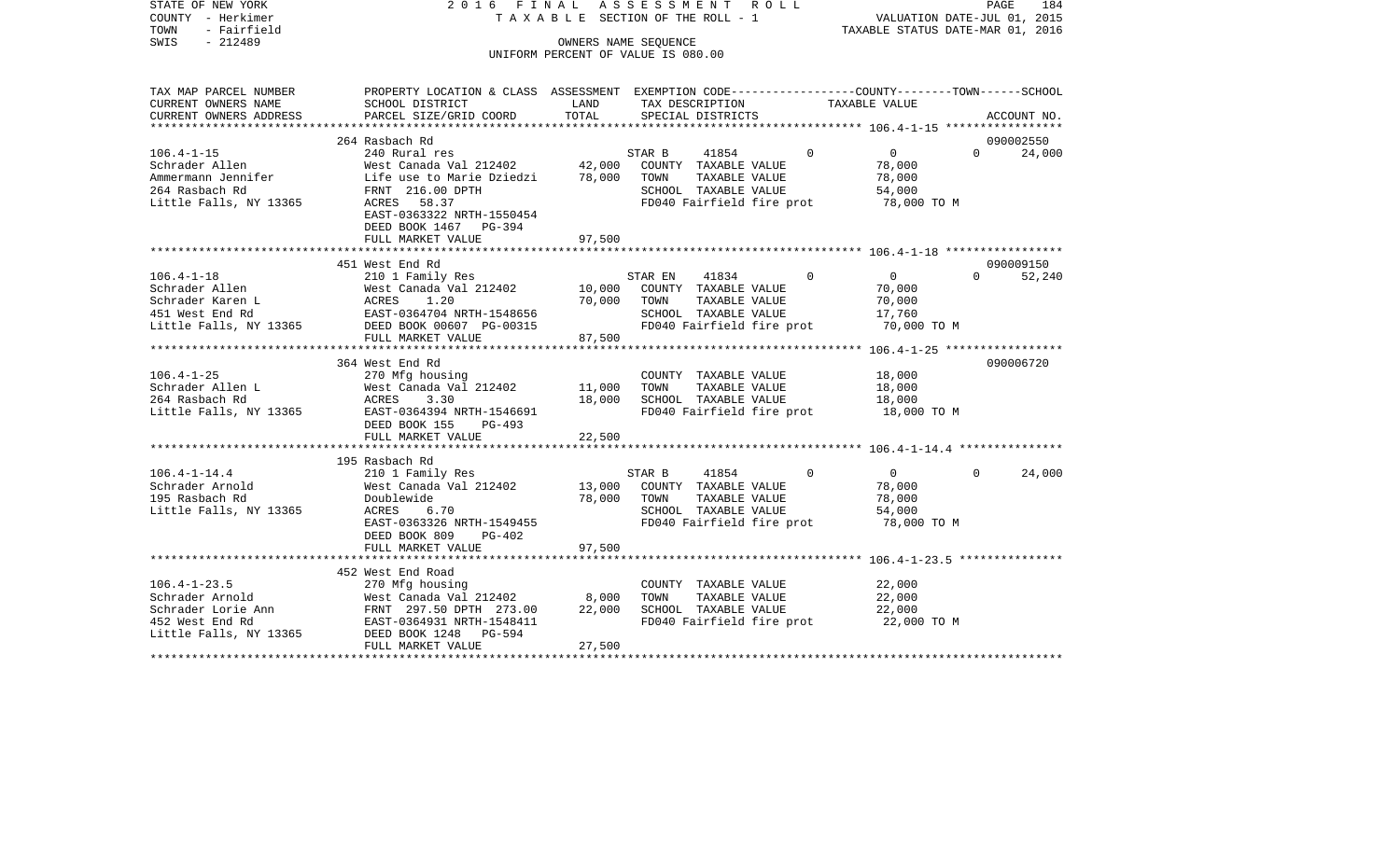STATE OF NEW YORK 2 0 1 6 F I N A L A S S E S S M E N T R O L L PAGE 185COUNTY - Herkimer **T A X A B L E** SECTION OF THE ROLL - 1 VALUATION DATE-JUL 01, 2015 TOWN - Fairfield TAXABLE STATUS DATE-MAR 01, 2016 SWIS - 212489 OWNERS NAME SEQUENCE UNIFORM PERCENT OF VALUE IS 080.00TAX MAP PARCEL NUMBER PROPERTY LOCATION & CLASS ASSESSMENT EXEMPTION CODE------------------COUNTY--------TOWN------SCHOOL CURRENT OWNERS NAME SCHOOL DISTRICT LAND TAX DESCRIPTION TAXABLE VALUECURRENT OWNERS ADDRESS PARCEL SIZE/GRID COORD TOTAL SPECIAL DISTRICTS ACCOUNT NO. \*\*\*\*\*\*\*\*\*\*\*\*\*\*\*\*\*\*\*\*\*\*\*\*\*\*\*\*\*\*\*\*\*\*\*\*\*\*\*\*\*\*\*\*\*\*\*\*\*\*\*\*\*\*\*\*\*\*\*\*\*\*\*\*\*\*\*\*\*\*\*\*\*\*\*\*\*\*\*\*\*\*\*\*\*\*\*\*\*\*\*\*\*\*\*\*\*\*\*\*\*\*\* 106.4-1-37.3 \*\*\*\*\*\*\*\*\*\*\*\*\*\*\* North Creek Rd 090087065106.4-1-37.3 314 Rural vac<10 COUNTY TAXABLE VALUE 5,000 Schrader Cynthia R West Canada Val 212402 5,000 TOWN TAXABLE VALUE 5,000 Schrader Wayne ACRES 1.10 5,000 SCHOOL TAXABLE VALUE 5,000 367 North Creek Rd EAST-0368693 NRTH-1547097 FD040 Fairfield fire prot 5,000 TO M Little Falls, NY 13365 DEED BOOK 860 PG-612 FULL MARKET VALUE 6,250 \*\*\*\*\*\*\*\*\*\*\*\*\*\*\*\*\*\*\*\*\*\*\*\*\*\*\*\*\*\*\*\*\*\*\*\*\*\*\*\*\*\*\*\*\*\*\*\*\*\*\*\*\*\*\*\*\*\*\*\*\*\*\*\*\*\*\*\*\*\*\*\*\*\*\*\*\*\*\*\*\*\*\*\*\*\*\*\*\*\*\*\*\*\*\*\*\*\*\*\*\*\*\* 106.4-1-41 \*\*\*\*\*\*\*\*\*\*\*\*\*\*\*\*\* 367 North Creek Rd 090011190106.4-1-41 210 1 Family Res STAR B 41854 0 0 0 24,000 Schrader Cynthia R West Canada Val 212402 12,000 COUNTY TAXABLE VALUE 65,000 Schrader Wayne ACRES 4.80 65,000 TOWN TAXABLE VALUE 65,000 367 North Creek Rd EAST-0368899 NRTH-1547274 SCHOOL TAXABLE VALUE 41,000 Little Falls, NY 13365 DEED BOOK 860 PG-612 FD040 Fairfield fire prot 65,000 TO M FULL MARKET VALUE 81,250 \*\*\*\*\*\*\*\*\*\*\*\*\*\*\*\*\*\*\*\*\*\*\*\*\*\*\*\*\*\*\*\*\*\*\*\*\*\*\*\*\*\*\*\*\*\*\*\*\*\*\*\*\*\*\*\*\*\*\*\*\*\*\*\*\*\*\*\*\*\*\*\*\*\*\*\*\*\*\*\*\*\*\*\*\*\*\*\*\*\*\*\*\*\*\*\*\*\*\*\*\*\*\* 101.1-1-6 \*\*\*\*\*\*\*\*\*\*\*\*\*\*\*\*\*\* 547 State Route 29 090010890101.1-1-6 120 Field crops COUNTY TAXABLE VALUE 206,000 Schreck David West Canada Val 212402 105,000 TOWN TAXABLE VALUE 206,000 Schreck Karen ACRES 259.00 206,000 SCHOOL TAXABLE VALUE 206,000 2236 Myers Rd EAST-0377444 NRTH-1569086 FD040 Fairfield fire prot 206,000 TO M Spring Grove, PA 17362 DEED BOOK 875 PG-39 FULL MARKET VALUE 257,500 \*\*\*\*\*\*\*\*\*\*\*\*\*\*\*\*\*\*\*\*\*\*\*\*\*\*\*\*\*\*\*\*\*\*\*\*\*\*\*\*\*\*\*\*\*\*\*\*\*\*\*\*\*\*\*\*\*\*\*\*\*\*\*\*\*\*\*\*\*\*\*\*\*\*\*\*\*\*\*\*\*\*\*\*\*\*\*\*\*\*\*\*\*\*\*\*\*\*\*\*\*\*\* 101.1-1-7.1 \*\*\*\*\*\*\*\*\*\*\*\*\*\*\*\* 601 State Route 29 090006420101.1-1-7.1 240 Rural res AG MKTS 41730 0 11,270 11,270 11,270 Schreck David D 6.730 West Canada Val 212402 36,000 COUNTY TAXABLE VALUE 136,730 Schreck Karen ACRES 48.80 148,000 TOWN TAXABLE VALUE 136,730 2236 Myers Rd EAST-0379117 NRTH-1569211 SCHOOL TAXABLE VALUE 136,730 Spring Grove, PA 17362 DEED BOOK 1290 PG-213 FD040 Fairfield fire prot 148,000 TO M FULL MARKET VALUE 185,000 MAY BE SUBJECT TO PAYMENT UNDER AGDIST LAW TIL 2023 \*\*\*\*\*\*\*\*\*\*\*\*\*\*\*\*\*\*\*\*\*\*\*\*\*\*\*\*\*\*\*\*\*\*\*\*\*\*\*\*\*\*\*\*\*\*\*\*\*\*\*\*\*\*\*\*\*\*\*\*\*\*\*\*\*\*\*\*\*\*\*\*\*\*\*\*\*\*\*\*\*\*\*\*\*\*\*\*\*\*\*\*\*\*\*\*\*\*\*\*\*\*\* 100.2-1-20.3 \*\*\*\*\*\*\*\*\*\*\*\*\*\*\* 318 Reservoir Rd 090100092100.2-1-20.3 210 1 Family Res STAR EN 41834 0 0 0 52,240 Schuyler Alma West Canada Val 212402 8,000 COUNTY TAXABLE VALUE 60,000 Marshall Charlene FRNT 150.00 DPTH 175.00 60,000 TOWN TAXABLE VALUE 60,000 318 Reservoir Rd EAST-0371659 NRTH-1571581 SCHOOL TAXABLE VALUE 7,760 Newport, NY 13416 **DEED BOOK 1560** PG-776 **FD040** Fairfield fire prot 60,000 TO M FULL MARKET VALUE 75,000

\*\*\*\*\*\*\*\*\*\*\*\*\*\*\*\*\*\*\*\*\*\*\*\*\*\*\*\*\*\*\*\*\*\*\*\*\*\*\*\*\*\*\*\*\*\*\*\*\*\*\*\*\*\*\*\*\*\*\*\*\*\*\*\*\*\*\*\*\*\*\*\*\*\*\*\*\*\*\*\*\*\*\*\*\*\*\*\*\*\*\*\*\*\*\*\*\*\*\*\*\*\*\*\*\*\*\*\*\*\*\*\*\*\*\*\*\*\*\*\*\*\*\*\*\*\*\*\*\*\*\*\*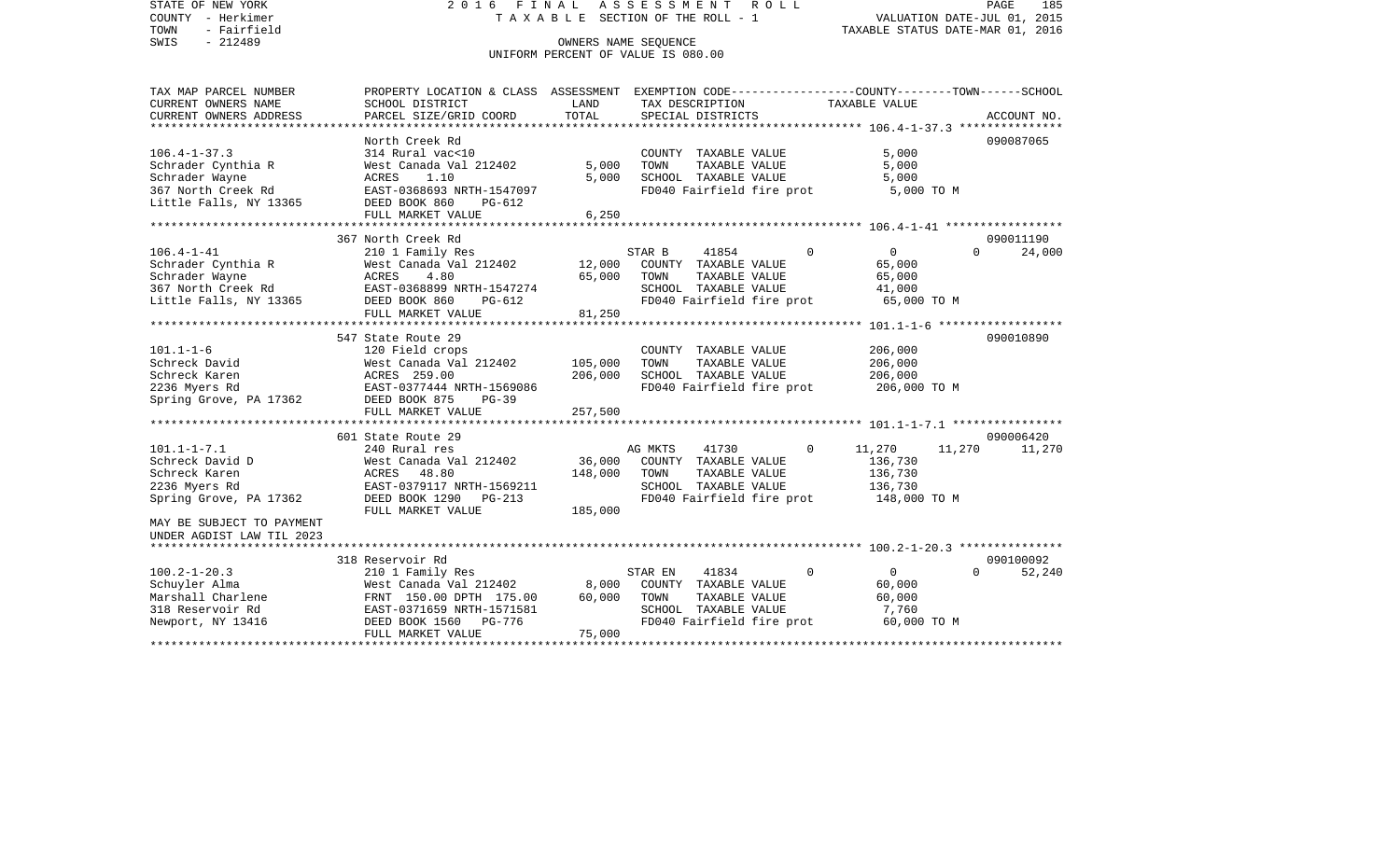| SWIS<br>$-212489$<br>OWNERS NAME SEOUENCE<br>UNIFORM PERCENT OF VALUE IS 080.00<br>PROPERTY LOCATION & CLASS ASSESSMENT EXEMPTION CODE----------------COUNTY-------TOWN------SCHOOL<br>TAX MAP PARCEL NUMBER<br>TAXABLE VALUE<br>CURRENT OWNERS NAME<br>SCHOOL DISTRICT<br>LAND<br>TAX DESCRIPTION<br>TOTAL<br>CURRENT OWNERS ADDRESS<br>PARCEL SIZE/GRID COORD<br>SPECIAL DISTRICTS<br>ACCOUNT NO.<br>******************************<br>***********************<br>Reservoir Rd<br>$100.2 - 1 - 20.6$<br>322 Rural vac>10<br>21,000<br>COUNTY TAXABLE VALUE<br>Schuyler Alma<br>West Canada Val 212402<br>21,000<br>TOWN<br>TAXABLE VALUE<br>21,000<br>21,000<br>Marshall Charlene<br>FRNT 825.00 DPTH<br>SCHOOL TAXABLE VALUE<br>21,000<br>ACRES 31.00<br>FD040 Fairfield fire prot<br>318 Reservoir Rd<br>21,000 TO M<br>EAST-0371730 NRTH-1571106<br>Newport, NY 13416<br>DEED BOOK 1560 PG-776<br>FULL MARKET VALUE<br>26,250<br>232 Parkhurst Rd<br>090004080<br>$\overline{0}$<br>24,000<br>$100.4 - 1 - 18$<br>210 1 Family Res<br>STAR B<br>41854<br>$\Omega$<br>$\Omega$<br>9,000<br>Schuyler Shelly L<br>West Canada Val 212402<br>COUNTY TAXABLE VALUE<br>68,000<br>Grower Gage W<br>Doublewide<br>68,000<br>TOWN<br>TAXABLE VALUE<br>68,000<br>232 Parkhurst Rd<br>SCHOOL TAXABLE VALUE<br>44,000<br>FRNT 200.00 DPTH 200.00<br>Little Falls, NY 13365<br>EAST-0369720 NRTH-1566189<br>FD040 Fairfield fire prot<br>68,000 TO M<br>DEED BOOK 1369 PG-670<br>85,000<br>FULL MARKET VALUE<br>************************<br>Casler Rd<br>090009240<br>$101.3 - 3 - 6$<br>311 Res vac land<br>COUNTY TAXABLE VALUE<br>10,000<br>TAXABLE VALUE<br>Scott Frances Ann<br>West Canada Val 212402<br>10,000<br>TOWN<br>10,000<br>10,000<br>SCHOOL TAXABLE VALUE<br>41 East Vacation Dr<br>Lot#6<br>10,000<br>Wappingers Falls, NY 12590<br>ACRES<br>FD040 Fairfield fire prot<br>10,000 TO M<br>5.00<br>EAST-0376170 NRTH-1562434<br>DEED BOOK 870<br>PG-381<br>FULL MARKET VALUE<br>12,500<br>144 Rath Rd<br>$095.3 - 1 - 32.7$<br>240 Rural res<br>41834<br>$\Omega$<br>$\overline{0}$<br>$\Omega$<br>52,240<br>STAR EN<br>Scudieri Luigi<br>West Canada Val 212402<br>32,000<br>COUNTY TAXABLE VALUE<br>102,000<br>102,000<br>Scudieri Frances<br>ACRES<br>46.00 BANK<br>TOWN<br>TAXABLE VALUE<br>102,000<br>135<br>SCHOOL TAXABLE VALUE<br>144 Rath Rd<br>EAST-0382609 NRTH-1581962<br>49,760<br>Newport, NY 13416<br>DEED BOOK 867<br>FD040 Fairfield fire prot<br>102,000 TO M<br>PG-616<br>127,500<br>FULL MARKET VALUE<br>212 Parkhurst Rd<br>$100.4 - 1 - 27.4$<br>41854<br>$\Omega$<br>$\overline{0}$<br>$\Omega$<br>24,000<br>210 1 Family Res<br>STAR B<br>Searles Frederick<br>West Canada Val 212402<br>10,000<br>COUNTY TAXABLE VALUE<br>110,000<br>Searles Tina<br>110,000<br>FRNT 1029.00 DPTH<br>TOWN<br>TAXABLE VALUE<br>110,000<br>212 Parkhurst Rd<br>ACRES<br>SCHOOL TAXABLE VALUE<br>9.80<br>86,000<br>Little Falls, NY 13365<br>EAST-0368812 NRTH-1566172<br>DEED BOOK 1443<br>PG-675<br>137,500<br>FULL MARKET VALUE | COUNTY<br>– Herkimer<br>- Fairfield<br>TOWN | T A X A B L E SECTION OF THE ROLL - 1 |  |  |  | VALUATION DATE-JUL 01, 2015<br>TAXABLE STATUS DATE-MAR 01, 2016 |
|-------------------------------------------------------------------------------------------------------------------------------------------------------------------------------------------------------------------------------------------------------------------------------------------------------------------------------------------------------------------------------------------------------------------------------------------------------------------------------------------------------------------------------------------------------------------------------------------------------------------------------------------------------------------------------------------------------------------------------------------------------------------------------------------------------------------------------------------------------------------------------------------------------------------------------------------------------------------------------------------------------------------------------------------------------------------------------------------------------------------------------------------------------------------------------------------------------------------------------------------------------------------------------------------------------------------------------------------------------------------------------------------------------------------------------------------------------------------------------------------------------------------------------------------------------------------------------------------------------------------------------------------------------------------------------------------------------------------------------------------------------------------------------------------------------------------------------------------------------------------------------------------------------------------------------------------------------------------------------------------------------------------------------------------------------------------------------------------------------------------------------------------------------------------------------------------------------------------------------------------------------------------------------------------------------------------------------------------------------------------------------------------------------------------------------------------------------------------------------------------------------------------------------------------------------------------------------------------------------------------------------------------------------------------------------------------------------------------------------------------------------------------------------------------------------------------------------------------------------------------------------------------------------------------------------------------------------------------------------------------------------------------------------------------------|---------------------------------------------|---------------------------------------|--|--|--|-----------------------------------------------------------------|
|                                                                                                                                                                                                                                                                                                                                                                                                                                                                                                                                                                                                                                                                                                                                                                                                                                                                                                                                                                                                                                                                                                                                                                                                                                                                                                                                                                                                                                                                                                                                                                                                                                                                                                                                                                                                                                                                                                                                                                                                                                                                                                                                                                                                                                                                                                                                                                                                                                                                                                                                                                                                                                                                                                                                                                                                                                                                                                                                                                                                                                                 |                                             |                                       |  |  |  |                                                                 |
|                                                                                                                                                                                                                                                                                                                                                                                                                                                                                                                                                                                                                                                                                                                                                                                                                                                                                                                                                                                                                                                                                                                                                                                                                                                                                                                                                                                                                                                                                                                                                                                                                                                                                                                                                                                                                                                                                                                                                                                                                                                                                                                                                                                                                                                                                                                                                                                                                                                                                                                                                                                                                                                                                                                                                                                                                                                                                                                                                                                                                                                 |                                             |                                       |  |  |  |                                                                 |
|                                                                                                                                                                                                                                                                                                                                                                                                                                                                                                                                                                                                                                                                                                                                                                                                                                                                                                                                                                                                                                                                                                                                                                                                                                                                                                                                                                                                                                                                                                                                                                                                                                                                                                                                                                                                                                                                                                                                                                                                                                                                                                                                                                                                                                                                                                                                                                                                                                                                                                                                                                                                                                                                                                                                                                                                                                                                                                                                                                                                                                                 |                                             |                                       |  |  |  |                                                                 |
|                                                                                                                                                                                                                                                                                                                                                                                                                                                                                                                                                                                                                                                                                                                                                                                                                                                                                                                                                                                                                                                                                                                                                                                                                                                                                                                                                                                                                                                                                                                                                                                                                                                                                                                                                                                                                                                                                                                                                                                                                                                                                                                                                                                                                                                                                                                                                                                                                                                                                                                                                                                                                                                                                                                                                                                                                                                                                                                                                                                                                                                 |                                             |                                       |  |  |  |                                                                 |
|                                                                                                                                                                                                                                                                                                                                                                                                                                                                                                                                                                                                                                                                                                                                                                                                                                                                                                                                                                                                                                                                                                                                                                                                                                                                                                                                                                                                                                                                                                                                                                                                                                                                                                                                                                                                                                                                                                                                                                                                                                                                                                                                                                                                                                                                                                                                                                                                                                                                                                                                                                                                                                                                                                                                                                                                                                                                                                                                                                                                                                                 |                                             |                                       |  |  |  |                                                                 |
|                                                                                                                                                                                                                                                                                                                                                                                                                                                                                                                                                                                                                                                                                                                                                                                                                                                                                                                                                                                                                                                                                                                                                                                                                                                                                                                                                                                                                                                                                                                                                                                                                                                                                                                                                                                                                                                                                                                                                                                                                                                                                                                                                                                                                                                                                                                                                                                                                                                                                                                                                                                                                                                                                                                                                                                                                                                                                                                                                                                                                                                 |                                             |                                       |  |  |  |                                                                 |
|                                                                                                                                                                                                                                                                                                                                                                                                                                                                                                                                                                                                                                                                                                                                                                                                                                                                                                                                                                                                                                                                                                                                                                                                                                                                                                                                                                                                                                                                                                                                                                                                                                                                                                                                                                                                                                                                                                                                                                                                                                                                                                                                                                                                                                                                                                                                                                                                                                                                                                                                                                                                                                                                                                                                                                                                                                                                                                                                                                                                                                                 |                                             |                                       |  |  |  |                                                                 |
|                                                                                                                                                                                                                                                                                                                                                                                                                                                                                                                                                                                                                                                                                                                                                                                                                                                                                                                                                                                                                                                                                                                                                                                                                                                                                                                                                                                                                                                                                                                                                                                                                                                                                                                                                                                                                                                                                                                                                                                                                                                                                                                                                                                                                                                                                                                                                                                                                                                                                                                                                                                                                                                                                                                                                                                                                                                                                                                                                                                                                                                 |                                             |                                       |  |  |  |                                                                 |
|                                                                                                                                                                                                                                                                                                                                                                                                                                                                                                                                                                                                                                                                                                                                                                                                                                                                                                                                                                                                                                                                                                                                                                                                                                                                                                                                                                                                                                                                                                                                                                                                                                                                                                                                                                                                                                                                                                                                                                                                                                                                                                                                                                                                                                                                                                                                                                                                                                                                                                                                                                                                                                                                                                                                                                                                                                                                                                                                                                                                                                                 |                                             |                                       |  |  |  |                                                                 |
|                                                                                                                                                                                                                                                                                                                                                                                                                                                                                                                                                                                                                                                                                                                                                                                                                                                                                                                                                                                                                                                                                                                                                                                                                                                                                                                                                                                                                                                                                                                                                                                                                                                                                                                                                                                                                                                                                                                                                                                                                                                                                                                                                                                                                                                                                                                                                                                                                                                                                                                                                                                                                                                                                                                                                                                                                                                                                                                                                                                                                                                 |                                             |                                       |  |  |  |                                                                 |
|                                                                                                                                                                                                                                                                                                                                                                                                                                                                                                                                                                                                                                                                                                                                                                                                                                                                                                                                                                                                                                                                                                                                                                                                                                                                                                                                                                                                                                                                                                                                                                                                                                                                                                                                                                                                                                                                                                                                                                                                                                                                                                                                                                                                                                                                                                                                                                                                                                                                                                                                                                                                                                                                                                                                                                                                                                                                                                                                                                                                                                                 |                                             |                                       |  |  |  |                                                                 |
|                                                                                                                                                                                                                                                                                                                                                                                                                                                                                                                                                                                                                                                                                                                                                                                                                                                                                                                                                                                                                                                                                                                                                                                                                                                                                                                                                                                                                                                                                                                                                                                                                                                                                                                                                                                                                                                                                                                                                                                                                                                                                                                                                                                                                                                                                                                                                                                                                                                                                                                                                                                                                                                                                                                                                                                                                                                                                                                                                                                                                                                 |                                             |                                       |  |  |  |                                                                 |
|                                                                                                                                                                                                                                                                                                                                                                                                                                                                                                                                                                                                                                                                                                                                                                                                                                                                                                                                                                                                                                                                                                                                                                                                                                                                                                                                                                                                                                                                                                                                                                                                                                                                                                                                                                                                                                                                                                                                                                                                                                                                                                                                                                                                                                                                                                                                                                                                                                                                                                                                                                                                                                                                                                                                                                                                                                                                                                                                                                                                                                                 |                                             |                                       |  |  |  |                                                                 |
|                                                                                                                                                                                                                                                                                                                                                                                                                                                                                                                                                                                                                                                                                                                                                                                                                                                                                                                                                                                                                                                                                                                                                                                                                                                                                                                                                                                                                                                                                                                                                                                                                                                                                                                                                                                                                                                                                                                                                                                                                                                                                                                                                                                                                                                                                                                                                                                                                                                                                                                                                                                                                                                                                                                                                                                                                                                                                                                                                                                                                                                 |                                             |                                       |  |  |  |                                                                 |
|                                                                                                                                                                                                                                                                                                                                                                                                                                                                                                                                                                                                                                                                                                                                                                                                                                                                                                                                                                                                                                                                                                                                                                                                                                                                                                                                                                                                                                                                                                                                                                                                                                                                                                                                                                                                                                                                                                                                                                                                                                                                                                                                                                                                                                                                                                                                                                                                                                                                                                                                                                                                                                                                                                                                                                                                                                                                                                                                                                                                                                                 |                                             |                                       |  |  |  |                                                                 |
|                                                                                                                                                                                                                                                                                                                                                                                                                                                                                                                                                                                                                                                                                                                                                                                                                                                                                                                                                                                                                                                                                                                                                                                                                                                                                                                                                                                                                                                                                                                                                                                                                                                                                                                                                                                                                                                                                                                                                                                                                                                                                                                                                                                                                                                                                                                                                                                                                                                                                                                                                                                                                                                                                                                                                                                                                                                                                                                                                                                                                                                 |                                             |                                       |  |  |  |                                                                 |
|                                                                                                                                                                                                                                                                                                                                                                                                                                                                                                                                                                                                                                                                                                                                                                                                                                                                                                                                                                                                                                                                                                                                                                                                                                                                                                                                                                                                                                                                                                                                                                                                                                                                                                                                                                                                                                                                                                                                                                                                                                                                                                                                                                                                                                                                                                                                                                                                                                                                                                                                                                                                                                                                                                                                                                                                                                                                                                                                                                                                                                                 |                                             |                                       |  |  |  |                                                                 |
|                                                                                                                                                                                                                                                                                                                                                                                                                                                                                                                                                                                                                                                                                                                                                                                                                                                                                                                                                                                                                                                                                                                                                                                                                                                                                                                                                                                                                                                                                                                                                                                                                                                                                                                                                                                                                                                                                                                                                                                                                                                                                                                                                                                                                                                                                                                                                                                                                                                                                                                                                                                                                                                                                                                                                                                                                                                                                                                                                                                                                                                 |                                             |                                       |  |  |  |                                                                 |
|                                                                                                                                                                                                                                                                                                                                                                                                                                                                                                                                                                                                                                                                                                                                                                                                                                                                                                                                                                                                                                                                                                                                                                                                                                                                                                                                                                                                                                                                                                                                                                                                                                                                                                                                                                                                                                                                                                                                                                                                                                                                                                                                                                                                                                                                                                                                                                                                                                                                                                                                                                                                                                                                                                                                                                                                                                                                                                                                                                                                                                                 |                                             |                                       |  |  |  |                                                                 |
|                                                                                                                                                                                                                                                                                                                                                                                                                                                                                                                                                                                                                                                                                                                                                                                                                                                                                                                                                                                                                                                                                                                                                                                                                                                                                                                                                                                                                                                                                                                                                                                                                                                                                                                                                                                                                                                                                                                                                                                                                                                                                                                                                                                                                                                                                                                                                                                                                                                                                                                                                                                                                                                                                                                                                                                                                                                                                                                                                                                                                                                 |                                             |                                       |  |  |  |                                                                 |
|                                                                                                                                                                                                                                                                                                                                                                                                                                                                                                                                                                                                                                                                                                                                                                                                                                                                                                                                                                                                                                                                                                                                                                                                                                                                                                                                                                                                                                                                                                                                                                                                                                                                                                                                                                                                                                                                                                                                                                                                                                                                                                                                                                                                                                                                                                                                                                                                                                                                                                                                                                                                                                                                                                                                                                                                                                                                                                                                                                                                                                                 |                                             |                                       |  |  |  |                                                                 |
|                                                                                                                                                                                                                                                                                                                                                                                                                                                                                                                                                                                                                                                                                                                                                                                                                                                                                                                                                                                                                                                                                                                                                                                                                                                                                                                                                                                                                                                                                                                                                                                                                                                                                                                                                                                                                                                                                                                                                                                                                                                                                                                                                                                                                                                                                                                                                                                                                                                                                                                                                                                                                                                                                                                                                                                                                                                                                                                                                                                                                                                 |                                             |                                       |  |  |  |                                                                 |
|                                                                                                                                                                                                                                                                                                                                                                                                                                                                                                                                                                                                                                                                                                                                                                                                                                                                                                                                                                                                                                                                                                                                                                                                                                                                                                                                                                                                                                                                                                                                                                                                                                                                                                                                                                                                                                                                                                                                                                                                                                                                                                                                                                                                                                                                                                                                                                                                                                                                                                                                                                                                                                                                                                                                                                                                                                                                                                                                                                                                                                                 |                                             |                                       |  |  |  |                                                                 |
|                                                                                                                                                                                                                                                                                                                                                                                                                                                                                                                                                                                                                                                                                                                                                                                                                                                                                                                                                                                                                                                                                                                                                                                                                                                                                                                                                                                                                                                                                                                                                                                                                                                                                                                                                                                                                                                                                                                                                                                                                                                                                                                                                                                                                                                                                                                                                                                                                                                                                                                                                                                                                                                                                                                                                                                                                                                                                                                                                                                                                                                 |                                             |                                       |  |  |  |                                                                 |
|                                                                                                                                                                                                                                                                                                                                                                                                                                                                                                                                                                                                                                                                                                                                                                                                                                                                                                                                                                                                                                                                                                                                                                                                                                                                                                                                                                                                                                                                                                                                                                                                                                                                                                                                                                                                                                                                                                                                                                                                                                                                                                                                                                                                                                                                                                                                                                                                                                                                                                                                                                                                                                                                                                                                                                                                                                                                                                                                                                                                                                                 |                                             |                                       |  |  |  |                                                                 |
|                                                                                                                                                                                                                                                                                                                                                                                                                                                                                                                                                                                                                                                                                                                                                                                                                                                                                                                                                                                                                                                                                                                                                                                                                                                                                                                                                                                                                                                                                                                                                                                                                                                                                                                                                                                                                                                                                                                                                                                                                                                                                                                                                                                                                                                                                                                                                                                                                                                                                                                                                                                                                                                                                                                                                                                                                                                                                                                                                                                                                                                 |                                             |                                       |  |  |  |                                                                 |
|                                                                                                                                                                                                                                                                                                                                                                                                                                                                                                                                                                                                                                                                                                                                                                                                                                                                                                                                                                                                                                                                                                                                                                                                                                                                                                                                                                                                                                                                                                                                                                                                                                                                                                                                                                                                                                                                                                                                                                                                                                                                                                                                                                                                                                                                                                                                                                                                                                                                                                                                                                                                                                                                                                                                                                                                                                                                                                                                                                                                                                                 |                                             |                                       |  |  |  |                                                                 |
|                                                                                                                                                                                                                                                                                                                                                                                                                                                                                                                                                                                                                                                                                                                                                                                                                                                                                                                                                                                                                                                                                                                                                                                                                                                                                                                                                                                                                                                                                                                                                                                                                                                                                                                                                                                                                                                                                                                                                                                                                                                                                                                                                                                                                                                                                                                                                                                                                                                                                                                                                                                                                                                                                                                                                                                                                                                                                                                                                                                                                                                 |                                             |                                       |  |  |  |                                                                 |
|                                                                                                                                                                                                                                                                                                                                                                                                                                                                                                                                                                                                                                                                                                                                                                                                                                                                                                                                                                                                                                                                                                                                                                                                                                                                                                                                                                                                                                                                                                                                                                                                                                                                                                                                                                                                                                                                                                                                                                                                                                                                                                                                                                                                                                                                                                                                                                                                                                                                                                                                                                                                                                                                                                                                                                                                                                                                                                                                                                                                                                                 |                                             |                                       |  |  |  |                                                                 |
|                                                                                                                                                                                                                                                                                                                                                                                                                                                                                                                                                                                                                                                                                                                                                                                                                                                                                                                                                                                                                                                                                                                                                                                                                                                                                                                                                                                                                                                                                                                                                                                                                                                                                                                                                                                                                                                                                                                                                                                                                                                                                                                                                                                                                                                                                                                                                                                                                                                                                                                                                                                                                                                                                                                                                                                                                                                                                                                                                                                                                                                 |                                             |                                       |  |  |  |                                                                 |
|                                                                                                                                                                                                                                                                                                                                                                                                                                                                                                                                                                                                                                                                                                                                                                                                                                                                                                                                                                                                                                                                                                                                                                                                                                                                                                                                                                                                                                                                                                                                                                                                                                                                                                                                                                                                                                                                                                                                                                                                                                                                                                                                                                                                                                                                                                                                                                                                                                                                                                                                                                                                                                                                                                                                                                                                                                                                                                                                                                                                                                                 |                                             |                                       |  |  |  |                                                                 |
|                                                                                                                                                                                                                                                                                                                                                                                                                                                                                                                                                                                                                                                                                                                                                                                                                                                                                                                                                                                                                                                                                                                                                                                                                                                                                                                                                                                                                                                                                                                                                                                                                                                                                                                                                                                                                                                                                                                                                                                                                                                                                                                                                                                                                                                                                                                                                                                                                                                                                                                                                                                                                                                                                                                                                                                                                                                                                                                                                                                                                                                 |                                             |                                       |  |  |  |                                                                 |
|                                                                                                                                                                                                                                                                                                                                                                                                                                                                                                                                                                                                                                                                                                                                                                                                                                                                                                                                                                                                                                                                                                                                                                                                                                                                                                                                                                                                                                                                                                                                                                                                                                                                                                                                                                                                                                                                                                                                                                                                                                                                                                                                                                                                                                                                                                                                                                                                                                                                                                                                                                                                                                                                                                                                                                                                                                                                                                                                                                                                                                                 |                                             |                                       |  |  |  |                                                                 |
|                                                                                                                                                                                                                                                                                                                                                                                                                                                                                                                                                                                                                                                                                                                                                                                                                                                                                                                                                                                                                                                                                                                                                                                                                                                                                                                                                                                                                                                                                                                                                                                                                                                                                                                                                                                                                                                                                                                                                                                                                                                                                                                                                                                                                                                                                                                                                                                                                                                                                                                                                                                                                                                                                                                                                                                                                                                                                                                                                                                                                                                 |                                             |                                       |  |  |  |                                                                 |
|                                                                                                                                                                                                                                                                                                                                                                                                                                                                                                                                                                                                                                                                                                                                                                                                                                                                                                                                                                                                                                                                                                                                                                                                                                                                                                                                                                                                                                                                                                                                                                                                                                                                                                                                                                                                                                                                                                                                                                                                                                                                                                                                                                                                                                                                                                                                                                                                                                                                                                                                                                                                                                                                                                                                                                                                                                                                                                                                                                                                                                                 |                                             |                                       |  |  |  |                                                                 |
|                                                                                                                                                                                                                                                                                                                                                                                                                                                                                                                                                                                                                                                                                                                                                                                                                                                                                                                                                                                                                                                                                                                                                                                                                                                                                                                                                                                                                                                                                                                                                                                                                                                                                                                                                                                                                                                                                                                                                                                                                                                                                                                                                                                                                                                                                                                                                                                                                                                                                                                                                                                                                                                                                                                                                                                                                                                                                                                                                                                                                                                 |                                             |                                       |  |  |  |                                                                 |
|                                                                                                                                                                                                                                                                                                                                                                                                                                                                                                                                                                                                                                                                                                                                                                                                                                                                                                                                                                                                                                                                                                                                                                                                                                                                                                                                                                                                                                                                                                                                                                                                                                                                                                                                                                                                                                                                                                                                                                                                                                                                                                                                                                                                                                                                                                                                                                                                                                                                                                                                                                                                                                                                                                                                                                                                                                                                                                                                                                                                                                                 |                                             |                                       |  |  |  |                                                                 |
|                                                                                                                                                                                                                                                                                                                                                                                                                                                                                                                                                                                                                                                                                                                                                                                                                                                                                                                                                                                                                                                                                                                                                                                                                                                                                                                                                                                                                                                                                                                                                                                                                                                                                                                                                                                                                                                                                                                                                                                                                                                                                                                                                                                                                                                                                                                                                                                                                                                                                                                                                                                                                                                                                                                                                                                                                                                                                                                                                                                                                                                 |                                             |                                       |  |  |  |                                                                 |
|                                                                                                                                                                                                                                                                                                                                                                                                                                                                                                                                                                                                                                                                                                                                                                                                                                                                                                                                                                                                                                                                                                                                                                                                                                                                                                                                                                                                                                                                                                                                                                                                                                                                                                                                                                                                                                                                                                                                                                                                                                                                                                                                                                                                                                                                                                                                                                                                                                                                                                                                                                                                                                                                                                                                                                                                                                                                                                                                                                                                                                                 |                                             |                                       |  |  |  |                                                                 |
|                                                                                                                                                                                                                                                                                                                                                                                                                                                                                                                                                                                                                                                                                                                                                                                                                                                                                                                                                                                                                                                                                                                                                                                                                                                                                                                                                                                                                                                                                                                                                                                                                                                                                                                                                                                                                                                                                                                                                                                                                                                                                                                                                                                                                                                                                                                                                                                                                                                                                                                                                                                                                                                                                                                                                                                                                                                                                                                                                                                                                                                 |                                             |                                       |  |  |  |                                                                 |
|                                                                                                                                                                                                                                                                                                                                                                                                                                                                                                                                                                                                                                                                                                                                                                                                                                                                                                                                                                                                                                                                                                                                                                                                                                                                                                                                                                                                                                                                                                                                                                                                                                                                                                                                                                                                                                                                                                                                                                                                                                                                                                                                                                                                                                                                                                                                                                                                                                                                                                                                                                                                                                                                                                                                                                                                                                                                                                                                                                                                                                                 |                                             |                                       |  |  |  |                                                                 |
|                                                                                                                                                                                                                                                                                                                                                                                                                                                                                                                                                                                                                                                                                                                                                                                                                                                                                                                                                                                                                                                                                                                                                                                                                                                                                                                                                                                                                                                                                                                                                                                                                                                                                                                                                                                                                                                                                                                                                                                                                                                                                                                                                                                                                                                                                                                                                                                                                                                                                                                                                                                                                                                                                                                                                                                                                                                                                                                                                                                                                                                 |                                             |                                       |  |  |  |                                                                 |
|                                                                                                                                                                                                                                                                                                                                                                                                                                                                                                                                                                                                                                                                                                                                                                                                                                                                                                                                                                                                                                                                                                                                                                                                                                                                                                                                                                                                                                                                                                                                                                                                                                                                                                                                                                                                                                                                                                                                                                                                                                                                                                                                                                                                                                                                                                                                                                                                                                                                                                                                                                                                                                                                                                                                                                                                                                                                                                                                                                                                                                                 |                                             |                                       |  |  |  |                                                                 |
|                                                                                                                                                                                                                                                                                                                                                                                                                                                                                                                                                                                                                                                                                                                                                                                                                                                                                                                                                                                                                                                                                                                                                                                                                                                                                                                                                                                                                                                                                                                                                                                                                                                                                                                                                                                                                                                                                                                                                                                                                                                                                                                                                                                                                                                                                                                                                                                                                                                                                                                                                                                                                                                                                                                                                                                                                                                                                                                                                                                                                                                 |                                             |                                       |  |  |  |                                                                 |
|                                                                                                                                                                                                                                                                                                                                                                                                                                                                                                                                                                                                                                                                                                                                                                                                                                                                                                                                                                                                                                                                                                                                                                                                                                                                                                                                                                                                                                                                                                                                                                                                                                                                                                                                                                                                                                                                                                                                                                                                                                                                                                                                                                                                                                                                                                                                                                                                                                                                                                                                                                                                                                                                                                                                                                                                                                                                                                                                                                                                                                                 |                                             |                                       |  |  |  |                                                                 |

PAGE 186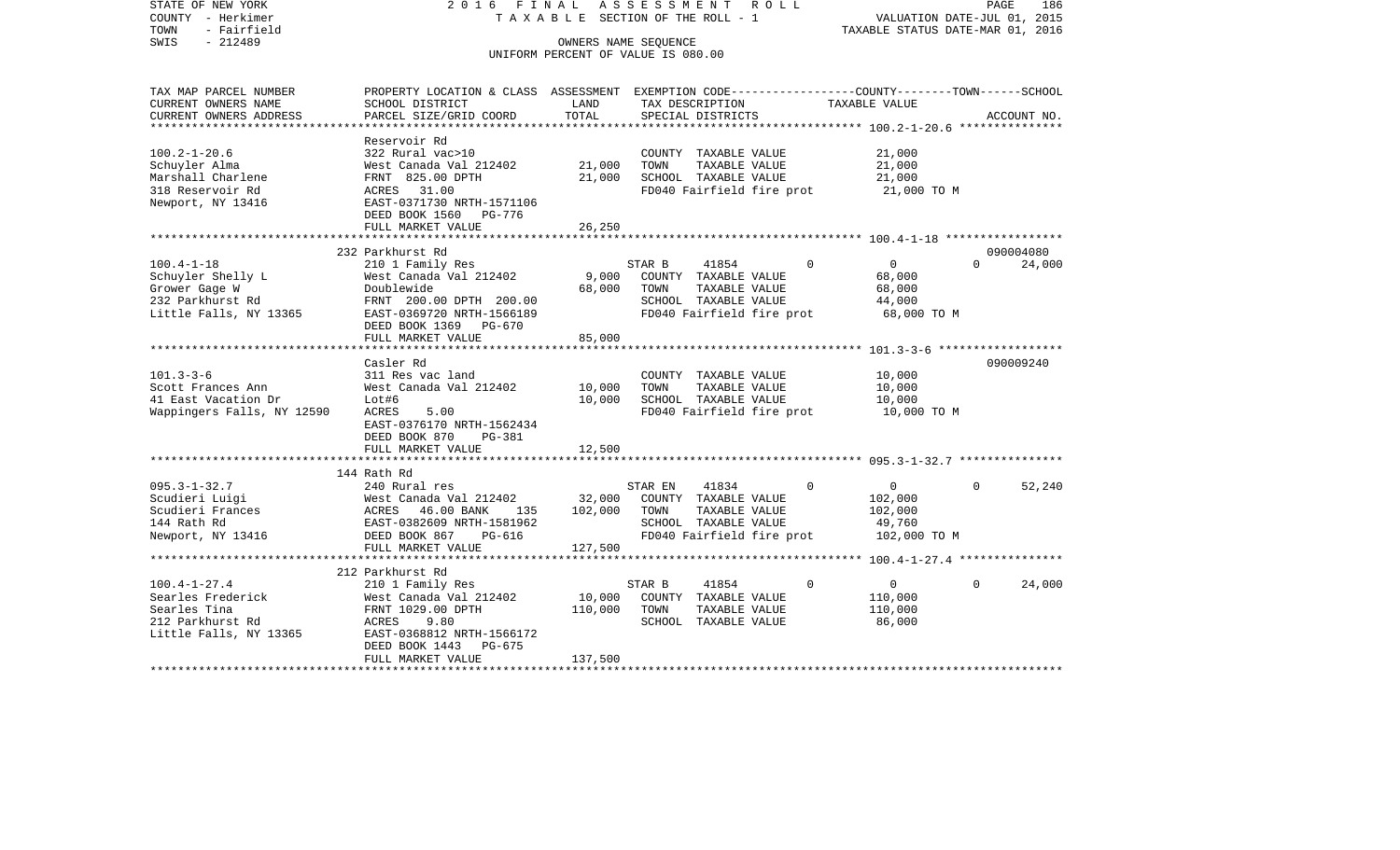| STATE OF NEW YORK<br>COUNTY - Herkimer<br>- Fairfield<br>TOWN<br>SWIS<br>$-212489$                        | 2016 FINAL                                                                                                                             | TAXABLE SECTION OF THE ROLL - 1<br>UNIFORM PERCENT OF VALUE IS 080.00 | ASSESSMENT<br>OWNERS NAME SEOUENCE                              |                        | R O L L                               | TAXABLE STATUS DATE-MAR 01, 2016                               | VALUATION DATE-JUL 01, 2015    | 187<br>PAGE                                 |
|-----------------------------------------------------------------------------------------------------------|----------------------------------------------------------------------------------------------------------------------------------------|-----------------------------------------------------------------------|-----------------------------------------------------------------|------------------------|---------------------------------------|----------------------------------------------------------------|--------------------------------|---------------------------------------------|
| TAX MAP PARCEL NUMBER<br>CURRENT OWNERS NAME                                                              | PROPERTY LOCATION & CLASS ASSESSMENT EXEMPTION CODE---------------COUNTY-------TOWN------SCHOOL<br>SCHOOL DISTRICT                     | LAND                                                                  | TAX DESCRIPTION                                                 |                        |                                       | TAXABLE VALUE                                                  |                                |                                             |
| CURRENT OWNERS ADDRESS                                                                                    | PARCEL SIZE/GRID COORD                                                                                                                 | TOTAL                                                                 | SPECIAL DISTRICTS                                               |                        |                                       |                                                                |                                | ACCOUNT NO.                                 |
|                                                                                                           | 345 Castle Rd                                                                                                                          |                                                                       |                                                                 |                        |                                       |                                                                |                                |                                             |
| $101.4 - 7 - 3$<br>Selmecki Joseph J<br>Selmecki Anne M<br>1024 New Rock Hill Rd<br>Wallingford, CT 06492 | 322 Rural vac>10<br>West Canada Val 212402<br>ACRES<br>23.80<br>EAST-0389722 NRTH-1562578<br>DEED BOOK 1117 PG-572                     | 19,000<br>19,000                                                      | COUNTY TAXABLE VALUE<br>TOWN<br>SCHOOL TAXABLE VALUE            | TAXABLE VALUE          | FD040 Fairfield fire prot             | 19,000<br>19,000<br>19,000<br>19,000 TO M                      |                                |                                             |
|                                                                                                           | FULL MARKET VALUE                                                                                                                      | 23,750                                                                |                                                                 |                        |                                       |                                                                |                                |                                             |
| **********************                                                                                    |                                                                                                                                        |                                                                       |                                                                 |                        |                                       |                                                                |                                |                                             |
| $101.14 - 1 - 32$<br>Shannon Philip<br>Shannon Donna                                                      | 1280 Hardscrabble Rd<br>210 1 Family Res<br>West Canada Val 212402<br>ACRES<br>2.00                                                    |                                                                       | VET COM C 41132<br>11,000 VET COM T 41133<br>72,000 STAR EN     | 41834                  | $\Omega$<br>$\Omega$<br>$\Omega$      | 12,000<br>$\circ$<br>$\overline{0}$                            | $\Omega$<br>16,000<br>$\Omega$ | 090001230<br>$\Omega$<br>$\Omega$<br>52,240 |
| 1280 Hardscrabble Rd EAST-0381827 NRTH-1569628<br>Middleville, NY 13406-9801 DEED BOOK 00634 PG-00841     | FULL MARKET VALUE                                                                                                                      | 90,000                                                                | COUNTY TAXABLE VALUE<br>TOWN<br>SCHOOL TAXABLE VALUE            | TAXABLE VALUE          | FD040 Fairfield fire prot             | 60,000<br>56,000<br>19,760<br>72,000 TO M                      |                                |                                             |
|                                                                                                           |                                                                                                                                        |                                                                       |                                                                 |                        |                                       |                                                                |                                |                                             |
|                                                                                                           | Hardscrabble Rd                                                                                                                        |                                                                       |                                                                 |                        |                                       |                                                                |                                | 090008310                                   |
| $101.14 - 1 - 33$                                                                                         | 210 1 Family Res                                                                                                                       |                                                                       | COUNTY TAXABLE VALUE                                            |                        |                                       | 78,000                                                         |                                |                                             |
| Shannon Philip M                                                                                          | West Canada Val 212402<br>ACRES<br>1.30                                                                                                | 10,000                                                                | TOWN<br>SCHOOL TAXABLE VALUE                                    | TAXABLE VALUE          |                                       | 78,000                                                         |                                |                                             |
| Shannon Donna W<br>1280 Hardscrabble Rd<br>Middleville, NY 13406                                          | EAST-0381883 NRTH-1569454<br>DEED BOOK 940<br>PG-189                                                                                   | 78,000                                                                |                                                                 |                        | FD040 Fairfield fire prot             | 78,000<br>78,000 TO M                                          |                                |                                             |
|                                                                                                           | FULL MARKET VALUE                                                                                                                      | 97,500                                                                |                                                                 |                        |                                       |                                                                |                                |                                             |
|                                                                                                           | 741 North Creek Rd                                                                                                                     |                                                                       |                                                                 |                        |                                       |                                                                |                                | 091200000                                   |
| $107.3 - 2 - 24$<br>Shaw Fredrick<br>Shaw Barbara<br>741 North Creek Rd<br>Little Falls, NY 13365         | 220 2 Family Res<br>West Canada Val 212402<br>ACRES 18.10<br>EAST-0375906 NRTH-1547916<br>DEED BOOK 866<br>PG-620<br>FULL MARKET VALUE | 22,000<br>140,000<br>175,000                                          | STAR EN<br>COUNTY TAXABLE VALUE<br>TOWN<br>SCHOOL TAXABLE VALUE | 41834<br>TAXABLE VALUE | $\Omega$<br>FD040 Fairfield fire prot | $\overline{0}$<br>140,000<br>140,000<br>87,760<br>140,000 TO M | $\Omega$                       | 52,240                                      |
|                                                                                                           | **********************                                                                                                                 |                                                                       |                                                                 |                        |                                       |                                                                |                                |                                             |
| $101.2 - 1 - 1.9$<br>Sheets Ryan<br>1702 Newport Rd<br>Poland, NY 13431                                   | Teall Rd<br>322 Rural vac>10<br>West Canada Val 212402<br>FRNT 400.00 DPTH<br>ACRES 12.00<br>EAST-0385464 NRTH-1571963                 | 12,000<br>12,000                                                      | COUNTY TAXABLE VALUE<br>TOWN<br>SCHOOL TAXABLE VALUE            | TAXABLE VALUE          | FD040 Fairfield fire prot             | 12,000<br>12,000<br>12,000<br>12,000 TO M                      |                                | 090003660                                   |
| PRIOR OWNER ON 3/01/2016<br>Sheets Ryan                                                                   | DEED BOOK 1604 PG-188<br>FULL MARKET VALUE                                                                                             | 15,000                                                                |                                                                 |                        |                                       |                                                                |                                |                                             |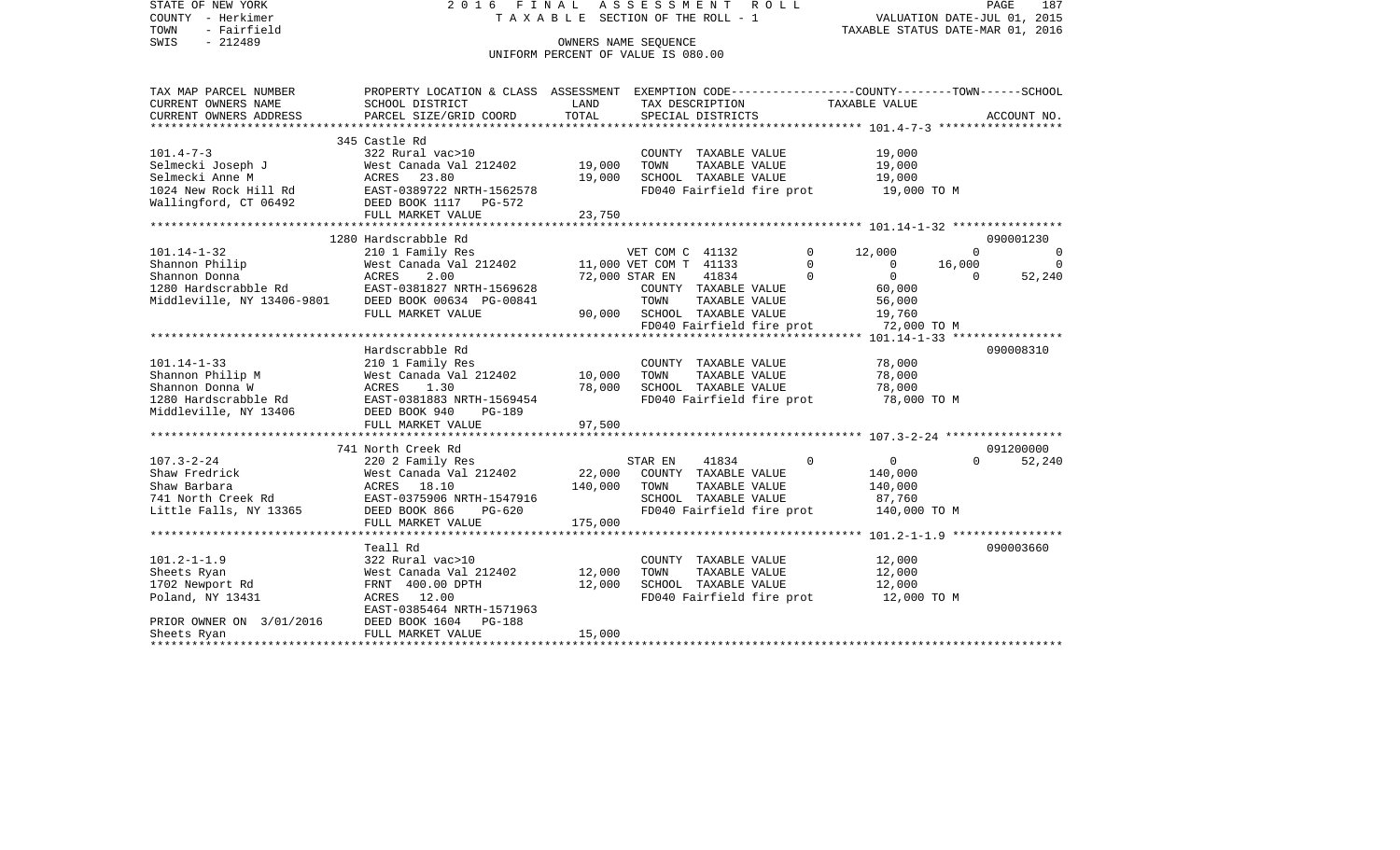| STATE OF NEW YORK<br>COUNTY - Herkimer<br>- Fairfield<br>TOWN<br>$-212489$<br>SWIS | 2 0 1 6<br>F I N A L                                  |                        | ASSESSMENT<br>R O L L<br>T A X A B L E SECTION OF THE ROLL - 1<br>OWNERS NAME SEQUENCE | VALUATION DATE-JUL 01, 2015<br>TAXABLE STATUS DATE-MAR 01, 2016 | PAGE<br>188        |
|------------------------------------------------------------------------------------|-------------------------------------------------------|------------------------|----------------------------------------------------------------------------------------|-----------------------------------------------------------------|--------------------|
|                                                                                    |                                                       |                        | UNIFORM PERCENT OF VALUE IS 080.00                                                     |                                                                 |                    |
|                                                                                    |                                                       |                        |                                                                                        |                                                                 |                    |
| TAX MAP PARCEL NUMBER                                                              | PROPERTY LOCATION & CLASS ASSESSMENT                  |                        | EXEMPTION CODE-----------------COUNTY-------TOWN------SCHOOL                           |                                                                 |                    |
| CURRENT OWNERS NAME<br>CURRENT OWNERS ADDRESS                                      | SCHOOL DISTRICT<br>PARCEL SIZE/GRID COORD             | LAND<br>TOTAL          | TAX DESCRIPTION<br>SPECIAL DISTRICTS                                                   | TAXABLE VALUE                                                   | ACCOUNT NO.        |
| *****************                                                                  |                                                       |                        |                                                                                        | ***************** 107.2-1-11.2 ***************                  |                    |
|                                                                                    | State Route 170                                       |                        |                                                                                        |                                                                 |                    |
| $107.2 - 1 - 11.2$                                                                 | 311 Res vac land                                      |                        | COUNTY TAXABLE VALUE                                                                   | 6,000                                                           |                    |
| Skaskiw Walter<br>Skaskiw Dorothy                                                  | West Canada Val 212402<br>ACRES<br>2.00               | 6,000<br>6.000         | TAXABLE VALUE<br>TOWN<br>SCHOOL TAXABLE VALUE                                          | 6,000<br>6,000                                                  |                    |
| 32433 Willow Park Cir                                                              | EAST-0389335 NRTH-1561143                             |                        | FD040 Fairfield fire prot                                                              | 6,000 TO M                                                      |                    |
| Fernandina Beach, FL 32034                                                         | DEED BOOK 800<br>$PG-382$                             |                        |                                                                                        |                                                                 |                    |
|                                                                                    | FULL MARKET VALUE                                     | 7,500                  |                                                                                        |                                                                 |                    |
|                                                                                    | 194 State Route 29                                    |                        |                                                                                        |                                                                 | 090001350          |
| $100.4 - 1 - 5$                                                                    | 210 1 Family Res                                      |                        | COUNTY TAXABLE VALUE                                                                   | 67,000                                                          |                    |
| Skelton Russell D                                                                  | West Canada Val 212402                                | 11,000                 | TOWN<br>TAXABLE VALUE                                                                  | 67,000                                                          |                    |
| 194 St. Rte.                                                                       | Life Use to George Hunt                               | 67,000                 | SCHOOL TAXABLE VALUE                                                                   | 67,000                                                          |                    |
| Middleville, NY 13406                                                              | ACRES<br>1.90                                         |                        | FD040 Fairfield fire prot                                                              | 67,000 TO M                                                     |                    |
|                                                                                    | EAST-0370703 NRTH-1568679<br>DEED BOOK 1237<br>PG-271 |                        |                                                                                        |                                                                 |                    |
|                                                                                    | FULL MARKET VALUE                                     | 83,750                 |                                                                                        |                                                                 |                    |
|                                                                                    | ********************                                  |                        |                                                                                        |                                                                 |                    |
|                                                                                    | 1215 Hardscrabble Rd                                  |                        |                                                                                        |                                                                 | 090010530          |
| $101.14 - 1 - 19$                                                                  | 210 1 Family Res                                      |                        | STAR B<br>41854<br>$\Omega$                                                            | $\overline{0}$                                                  | 24,000<br>$\Omega$ |
| Small Russell T<br>1215 Hardscrabble Rd                                            | West Canada Val 212402<br>Combined With 101.3-2-21    | 8,000<br>68,000        | COUNTY TAXABLE VALUE<br>TAXABLE VALUE<br>TOWN                                          | 68,000<br>68,000                                                |                    |
| Middleville, NY 13406                                                              | FRNT 114.00 DPTH 195.00                               |                        | SCHOOL TAXABLE VALUE                                                                   | 44,000                                                          |                    |
|                                                                                    | EAST-0381691 NRTH-1568372                             |                        | FD040 Fairfield fire prot                                                              | 68,000 TO M                                                     |                    |
|                                                                                    | DEED BOOK 1426<br><b>PG-917</b>                       |                        |                                                                                        |                                                                 |                    |
|                                                                                    | FULL MARKET VALUE<br>************************         | 85,000<br>************ |                                                                                        |                                                                 |                    |
|                                                                                    | 125 State Route 29                                    |                        |                                                                                        |                                                                 | 090100051          |
| $100.4 - 1 - 4$                                                                    | 312 Vac w/imprv                                       |                        | COUNTY TAXABLE VALUE                                                                   | 24,000                                                          |                    |
| Smith Amy L                                                                        | West Canada Val 212402                                | 13,000                 | TAXABLE VALUE<br>TOWN                                                                  | 24,000                                                          |                    |
| 164 Gage Rd.                                                                       | FRNT 441.60 DPTH                                      | 24,000                 | SCHOOL TAXABLE VALUE                                                                   | 24,000                                                          |                    |
| Newport, NY 13416                                                                  | ACRES 10.50<br>EAST-0369712 NRTH-1568726              |                        | FD040 Fairfield fire prot                                                              | 24,000 TO M                                                     |                    |
| PRIOR OWNER ON 3/01/2016                                                           | DEED BOOK 1596<br>$PG-543$                            |                        |                                                                                        |                                                                 |                    |
| Smith Amy L                                                                        | FULL MARKET VALUE                                     | 30,000                 |                                                                                        |                                                                 |                    |
|                                                                                    |                                                       | *********              |                                                                                        |                                                                 |                    |
|                                                                                    | 211 Farrington Rd                                     |                        |                                                                                        |                                                                 | 090100071          |
| $094.4 - 1 - 10$<br>Smith Andrew                                                   | 210 1 Family Res<br>West Canada Val 212402            | 14,000                 | STAR B<br>41854<br>0<br>COUNTY TAXABLE VALUE                                           | $\mathbf{0}$<br>95,000                                          | 24,000<br>$\Omega$ |
| 211 Farrington Rd                                                                  | ACRES<br>8.80                                         | 95,000                 | TAXABLE VALUE<br>TOWN                                                                  | 95,000                                                          |                    |
| Newport, NY 13416                                                                  | EAST-0364013 NRTH-1580076                             |                        | SCHOOL TAXABLE VALUE                                                                   | 71,000                                                          |                    |
|                                                                                    | DEED BOOK 1162<br>PG-848                              |                        |                                                                                        |                                                                 |                    |
|                                                                                    | FULL MARKET VALUE                                     | 118,750                | FD040 Fairfield fire prot                                                              | 95,000 TO M                                                     |                    |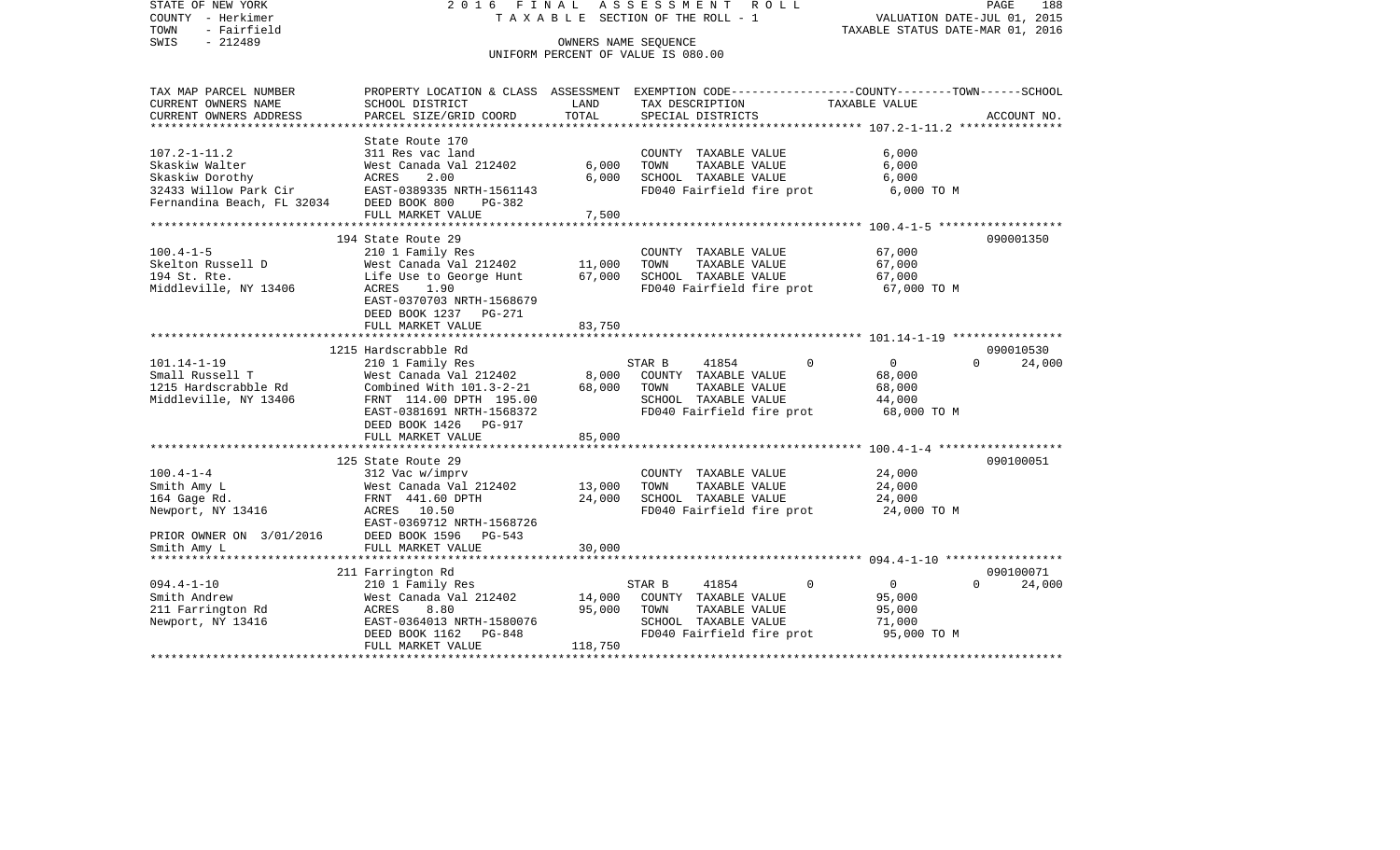| STATE OF NEW YORK<br>COUNTY - Herkimer<br>TOWN<br>- Fairfield            | 2 0 1 6<br>FINAL<br>TAXABLE                                                                     |                                                            | ASSESSMENT<br>SECTION OF THE ROLL - 1     |                                      | R O L L |                                                 | VALUATION DATE-JUL 01, 2015<br>TAXABLE STATUS DATE-MAR 01, 2016 | PAGE        | 189                           |
|--------------------------------------------------------------------------|-------------------------------------------------------------------------------------------------|------------------------------------------------------------|-------------------------------------------|--------------------------------------|---------|-------------------------------------------------|-----------------------------------------------------------------|-------------|-------------------------------|
| SWIS<br>$-212489$                                                        |                                                                                                 | OWNERS NAME SEQUENCE<br>UNIFORM PERCENT OF VALUE IS 080.00 |                                           |                                      |         |                                                 |                                                                 |             |                               |
| TAX MAP PARCEL NUMBER                                                    | PROPERTY LOCATION & CLASS ASSESSMENT EXEMPTION CODE---------------COUNTY-------TOWN------SCHOOL |                                                            |                                           |                                      |         |                                                 |                                                                 |             |                               |
| CURRENT OWNERS NAME<br>CURRENT OWNERS ADDRESS<br>*********************** | SCHOOL DISTRICT<br>PARCEL SIZE/GRID COORD                                                       | LAND<br>TOTAL                                              |                                           | TAX DESCRIPTION<br>SPECIAL DISTRICTS |         | TAXABLE VALUE                                   |                                                                 | ACCOUNT NO. |                               |
|                                                                          | 832 State Route 29                                                                              |                                                            |                                           |                                      |         |                                                 |                                                                 | 090100081   |                               |
| $101.3 - 1 - 24.2$                                                       | 210 1 Family Res                                                                                |                                                            | STAR B                                    | 41854                                |         | $\overline{0}$<br>$\Omega$                      | $\Omega$                                                        |             | 24,000                        |
| Smith Christopher                                                        | West Canada Val 212402                                                                          | 12,000                                                     |                                           | COUNTY TAXABLE VALUE                 |         | 124,000                                         |                                                                 |             |                               |
| 832 State Route 29                                                       | ACRES<br>3.56                                                                                   | 124,000                                                    | TOWN                                      | TAXABLE VALUE                        |         | 124,000                                         |                                                                 |             |                               |
| Middleville, NY 13406                                                    | EAST-0382954 NRTH-1567260                                                                       |                                                            |                                           | SCHOOL TAXABLE VALUE                 |         | 100,000                                         |                                                                 |             |                               |
|                                                                          | DEED BOOK 1134 PG-201                                                                           |                                                            |                                           | FD040 Fairfield fire prot            |         |                                                 | 124,000 TO M                                                    |             |                               |
|                                                                          | FULL MARKET VALUE                                                                               | 155,000                                                    |                                           |                                      |         |                                                 |                                                                 |             |                               |
|                                                                          | 411 Parkhurst Rd                                                                                |                                                            |                                           |                                      |         |                                                 |                                                                 | 090005070   |                               |
| $101.3 - 1 - 6$                                                          | 240 Rural res                                                                                   |                                                            |                                           | COUNTY TAXABLE VALUE                 |         | 62,000                                          |                                                                 |             |                               |
| Smith David A                                                            | West Canada Val 212402                                                                          | 18,000                                                     | TOWN                                      | TAXABLE VALUE                        |         | 62,000                                          |                                                                 |             |                               |
| 255 Sandy Lane Rd                                                        | JJ29646                                                                                         | 62,000                                                     |                                           | SCHOOL TAXABLE VALUE                 |         | 62,000                                          |                                                                 |             |                               |
| Newport, NY 13416                                                        | FRNT 609.00 DPTH                                                                                |                                                            |                                           | FD040 Fairfield fire prot            |         |                                                 | 62,000 TO M                                                     |             |                               |
|                                                                          | ACRES 15.50 BANK<br>023<br>EAST-0375259 NRTH-1564888<br>DEED BOOK 891<br>PG-138                 |                                                            |                                           |                                      |         |                                                 |                                                                 |             |                               |
|                                                                          | FULL MARKET VALUE                                                                               | 77,500                                                     |                                           |                                      |         |                                                 |                                                                 |             |                               |
|                                                                          | *********************                                                                           |                                                            |                                           |                                      |         |                                                 |                                                                 |             |                               |
|                                                                          | 1075 Platform Rd                                                                                |                                                            |                                           |                                      |         |                                                 |                                                                 |             |                               |
| $101.1 - 2 - 13$                                                         | 210 1 Family Res                                                                                |                                                            | STAR B                                    | 41854                                |         | $\overline{0}$<br>$\Omega$                      |                                                                 |             | 24,000                        |
| Smith David Jr                                                           | West Canada Val 212402                                                                          | 10,000                                                     |                                           | COUNTY TAXABLE VALUE                 |         | 80,000                                          |                                                                 |             |                               |
| Smith Maryellen                                                          | Doublewide                                                                                      | 80,000                                                     | TOWN                                      | TAXABLE VALUE                        |         | 80,000                                          |                                                                 |             |                               |
| 1075 Platform Rd                                                         | FRNT 129.00 DPTH                                                                                |                                                            |                                           | SCHOOL TAXABLE VALUE                 |         | 56,000                                          |                                                                 |             |                               |
| Newport, NY 13416                                                        | 0.99<br>ACRES<br>EAST-0379551 NRTH-1570140<br>FULL MARKET VALUE                                 | 100,000                                                    |                                           | FD040 Fairfield fire prot            |         |                                                 | 80,000 TO M                                                     |             |                               |
|                                                                          | *******************                                                                             |                                                            |                                           |                                      |         |                                                 |                                                                 |             |                               |
|                                                                          | Platform Rd                                                                                     |                                                            |                                           |                                      |         |                                                 |                                                                 | 090088069   |                               |
| $101.1 - 2 - 14.1$                                                       | 314 Rural vac<10                                                                                |                                                            |                                           | COUNTY TAXABLE VALUE                 |         | 6,000                                           |                                                                 |             |                               |
| Smith David T Jr.                                                        | West Canada Val 212402                                                                          | 6,000                                                      | TOWN                                      | TAXABLE VALUE                        |         | 6,000                                           |                                                                 |             |                               |
| 1075 Platform Rd                                                         | 75.50 DPTH<br>FRNT                                                                              | 6,000                                                      |                                           | SCHOOL TAXABLE VALUE                 |         | 6,000                                           |                                                                 |             |                               |
| Newport, NY 13416                                                        | ACRES<br>2.30                                                                                   |                                                            |                                           | FD040 Fairfield fire prot            |         |                                                 | 6,000 TO M                                                      |             |                               |
|                                                                          | EAST-0379608 NRTH-1570296                                                                       |                                                            |                                           |                                      |         |                                                 |                                                                 |             |                               |
|                                                                          | DEED BOOK 1289<br>PG-294                                                                        |                                                            |                                           |                                      |         |                                                 |                                                                 |             |                               |
|                                                                          | FULL MARKET VALUE                                                                               | 7,500                                                      |                                           |                                      |         |                                                 |                                                                 |             |                               |
|                                                                          |                                                                                                 |                                                            |                                           |                                      |         |                                                 |                                                                 |             |                               |
|                                                                          | Parkhurst Rd                                                                                    |                                                            |                                           |                                      |         |                                                 |                                                                 | 090090008   |                               |
| $101.3 - 1 - 10$                                                         | 210 1 Family Res                                                                                |                                                            | VET WAR C 41122                           |                                      |         | $\mathbf 0$<br>7,200                            | $\Omega$                                                        |             | 0                             |
| Smith Debra<br>Smith Samuel                                              | West Canada Val 212402<br>Doublewide                                                            |                                                            | 10,000 VET WAR T 41123                    |                                      |         | $\mathbf 0$<br>$\circ$<br>$\mathbf 0$<br>24,000 | 9,600<br>$\overline{0}$                                         |             | $\mathbf 0$<br>$\overline{0}$ |
| 558 Parkhurst Rd                                                         | FRNT 241.28 DPTH 198.10                                                                         |                                                            | 66,800 VET DIS C 41142<br>VET DIS T 41143 |                                      |         | $\mathbf 0$<br>$\overline{0}$                   | 32,000                                                          |             | 0                             |
| Little Falls, NY 13365                                                   | ACRES<br>1.06 BANK<br>023                                                                       |                                                            | STAR B                                    | 41854                                |         | $\Omega$<br>$\overline{0}$                      | $\Omega$                                                        |             | 24,000                        |
|                                                                          | EAST-0375643 NRTH-1563877                                                                       |                                                            |                                           | COUNTY TAXABLE VALUE                 |         | 35,600                                          |                                                                 |             |                               |
|                                                                          | DEED BOOK 830<br><b>PG-207</b>                                                                  |                                                            | TOWN                                      | TAXABLE VALUE                        |         | 25,200                                          |                                                                 |             |                               |
|                                                                          | FULL MARKET VALUE                                                                               |                                                            | 83,500 SCHOOL TAXABLE VALUE               |                                      |         | 42,800                                          |                                                                 |             |                               |
|                                                                          |                                                                                                 |                                                            |                                           | FD040 Fairfield fire prot            |         |                                                 | 66,800 TO M                                                     |             |                               |
|                                                                          |                                                                                                 |                                                            |                                           |                                      |         |                                                 |                                                                 |             |                               |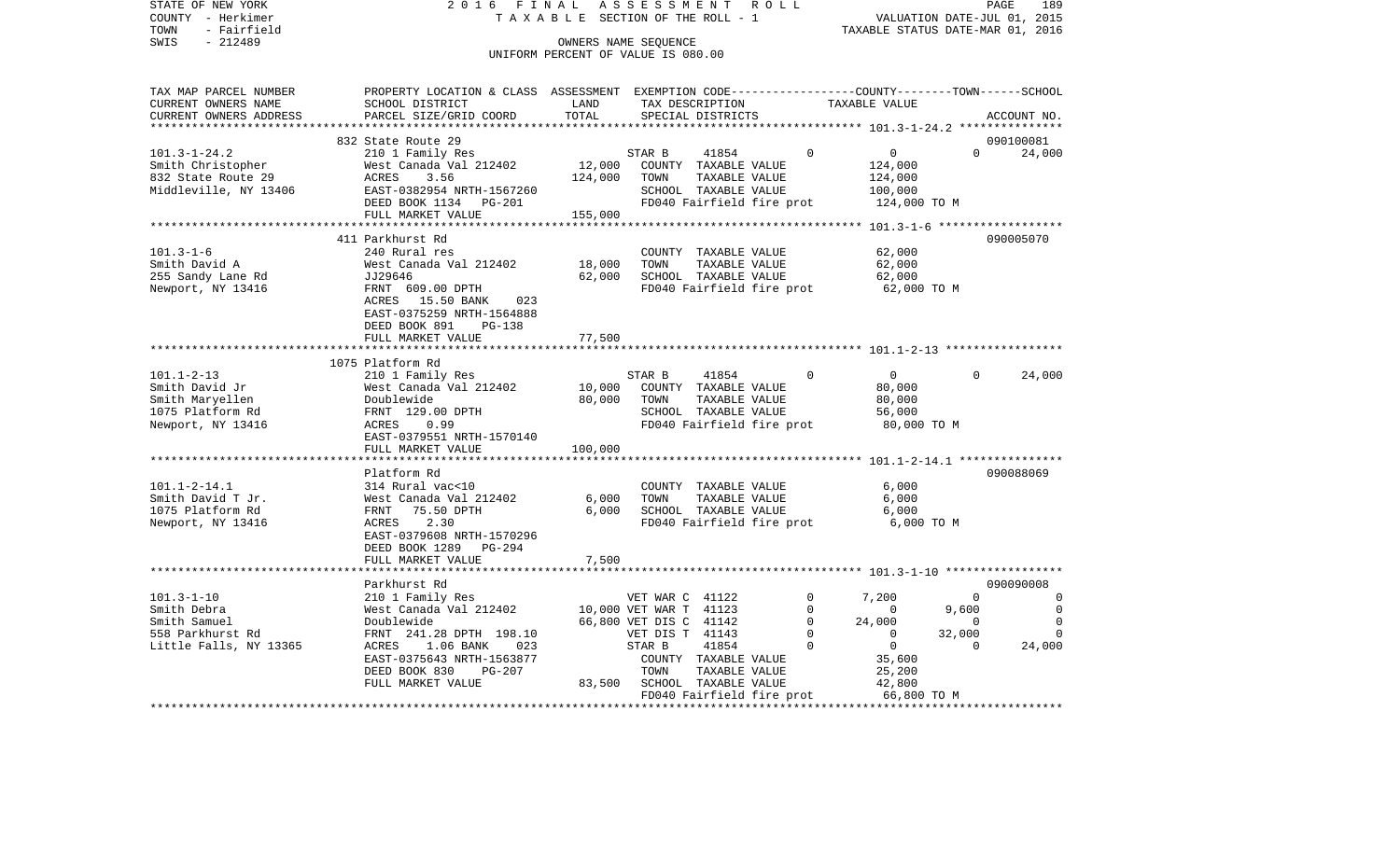| STATE OF NEW YORK<br>COUNTY - Herkimer<br>TOWN<br>- Fairfield<br>$-212489$<br>SWIS                                                      | 2016 FINAL<br>TAXABLE                                                                                                                                                      | OWNERS NAME SEQUENCE<br>UNIFORM PERCENT OF VALUE IS 080.00 | ASSESSMENT      | ROLL<br>SECTION OF THE ROLL - 1                                                                     |          | VALUATION DATE-JUL 01, 2015<br>TAXABLE STATUS DATE-MAR 01, 2016 | PAGE     | 190                 |
|-----------------------------------------------------------------------------------------------------------------------------------------|----------------------------------------------------------------------------------------------------------------------------------------------------------------------------|------------------------------------------------------------|-----------------|-----------------------------------------------------------------------------------------------------|----------|-----------------------------------------------------------------|----------|---------------------|
| TAX MAP PARCEL NUMBER<br>CURRENT OWNERS NAME<br>CURRENT OWNERS ADDRESS<br>**********************                                        | PROPERTY LOCATION & CLASS ASSESSMENT EXEMPTION CODE----------------COUNTY-------TOWN------SCHOOL<br>SCHOOL DISTRICT<br>PARCEL SIZE/GRID COORD                              | LAND<br>TOTAL                                              |                 | TAX DESCRIPTION<br>SPECIAL DISTRICTS                                                                |          | TAXABLE VALUE                                                   |          | ACCOUNT NO.         |
| $095.4 - 1 - 16$<br>Smith Edward C<br>Smith Linda<br>104 Comstock Rd<br>Newport, NY 13416<br>PRIOR OWNER ON 3/01/2016<br>Smith Edward C | 104 Comstock Rd<br>210 1 Family Res<br>West Canada Val 212402<br>Doublewide<br>ACRES<br>2.00<br>EAST-0385301 NRTH-1581959<br>DEED BOOK 1600<br>PG-702<br>FULL MARKET VALUE | 11,000<br>50,000<br>62,500                                 | STAR EN<br>TOWN | 41834<br>COUNTY TAXABLE VALUE<br>TAXABLE VALUE<br>SCHOOL TAXABLE VALUE<br>FD040 Fairfield fire prot | $\Omega$ | $\mathbf{0}$<br>50,000<br>50,000<br>$\mathbf 0$<br>50,000 TO M  | $\Omega$ | 090089077<br>50,000 |
|                                                                                                                                         |                                                                                                                                                                            |                                                            |                 |                                                                                                     |          |                                                                 |          |                     |
| $095.3 - 1 - 32.2$<br>Smith Frank<br>Smith Gertrude<br>255 Sandy Ln<br>Newport, NY 13416                                                | 255 Sandy Lane Rd<br>210 1 Family Res<br>West Canada Val 212402<br>4.10<br>ACRES<br>EAST-0384890 NRTH-1581702<br>DEED BOOK 673<br>PG-906<br>FULL MARKET VALUE              | 13,000<br>70,000<br>87,500                                 | STAR EN<br>TOWN | 41834<br>COUNTY TAXABLE VALUE<br>TAXABLE VALUE<br>SCHOOL TAXABLE VALUE<br>FD040 Fairfield fire prot | $\Omega$ | $\overline{0}$<br>70,000<br>70,000<br>17,760<br>70,000 TO M     | $\Omega$ | 090010101<br>52,240 |
|                                                                                                                                         | 662 State Route 29                                                                                                                                                         |                                                            |                 |                                                                                                     |          |                                                                 |          | 09010099            |
| $101.3 - 1 - 21.3$<br>Smith Frank Jr.<br>Smith Colleen<br>662 State Route 29<br>Middleville, NY 13406-9801                              | 210 1 Family Res<br>West Canada Val 212402<br>Doublewide<br>ACRES<br>1.00<br>EAST-0379724 NRTH-1568271<br>DEED BOOK 1369<br>$PG-97$                                        | 10,000<br>60,000                                           | STAR B<br>TOWN  | 41854<br>COUNTY TAXABLE VALUE<br>TAXABLE VALUE<br>SCHOOL TAXABLE VALUE<br>FD040 Fairfield fire prot | $\Omega$ | $\overline{0}$<br>60,000<br>60,000<br>36,000<br>60,000 TO M     | $\Omega$ | 24,000              |
|                                                                                                                                         | FULL MARKET VALUE                                                                                                                                                          | 75,000                                                     |                 |                                                                                                     |          |                                                                 |          |                     |
|                                                                                                                                         | 1377 Hardscrabble Rd                                                                                                                                                       | ********                                                   |                 |                                                                                                     |          | ******************* 101.1-2-17 ******************               |          | 090006360           |
| $101.1 - 2 - 17$<br>Smith James A Jr<br>1377 Hardscrabble Rd<br>Middleville, NY 13406                                                   | 210 1 Family Res<br>West Canada Val 212402<br>Doublewide<br>ACRES<br>1.00<br>EAST-0381204 NRTH-1571632                                                                     | 10,000<br>68,000                                           | STAR B<br>TOWN  | 41854<br>COUNTY TAXABLE VALUE<br>TAXABLE VALUE<br>SCHOOL TAXABLE VALUE<br>FD040 Fairfield fire prot | $\Omega$ | $\mathbf{0}$<br>68,000<br>68,000<br>44,000<br>68,000 TO M       | $\Omega$ | 24,000              |
|                                                                                                                                         | DEED BOOK 1365 PG-62<br>FULL MARKET VALUE                                                                                                                                  | 85,000                                                     |                 |                                                                                                     |          |                                                                 |          |                     |
| $095.4 - 1 - 7.6$<br>Smith James A Sr.<br>Grower Lora J<br>866 Castle Rd                                                                | Sandy Lane Rd<br>322 Rural vac>10<br>West Canada Val 212402<br>ACRES<br>34.20<br>EAST-0386169 NRTH-1578671                                                                 | 19,000<br>19,000                                           | TOWN            | COUNTY TAXABLE VALUE<br>TAXABLE VALUE<br>SCHOOL TAXABLE VALUE<br>FD040 Fairfield fire prot          |          | 19,000<br>19,000<br>19,000<br>19,000 TO M                       |          | 090086019           |
| Middleville, NY 13406                                                                                                                   | DEED BOOK 1530<br>$PG-283$<br>FULL MARKET VALUE                                                                                                                            | 23,750                                                     |                 |                                                                                                     |          |                                                                 |          |                     |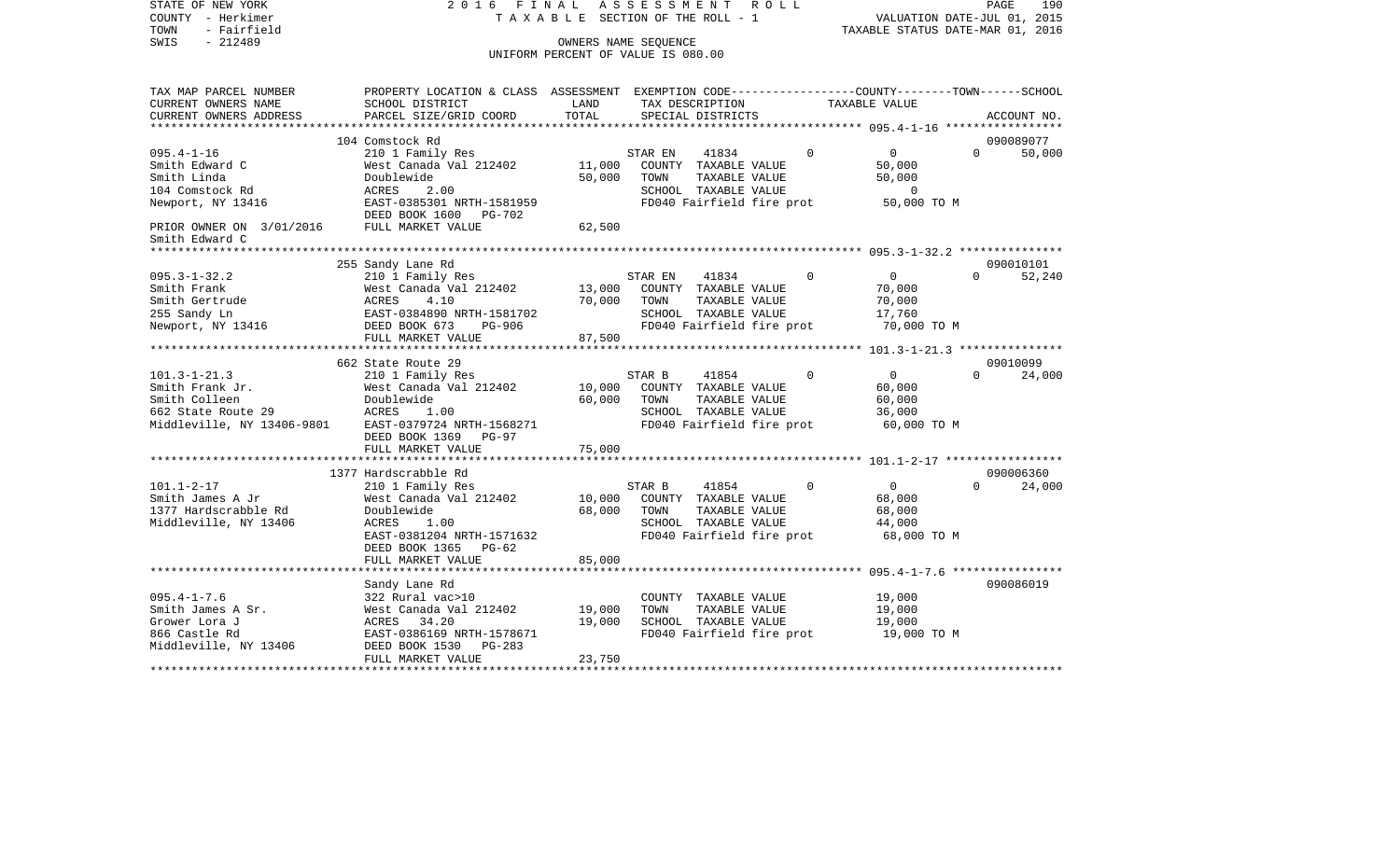STATE OF NEW YORK 2 0 1 6 F I N A L A S S E S S M E N T R O L L PAGE 191VALUATION DATE-JUL 01, 2015 COUNTY - Herkimer T A X A B L E SECTION OF THE ROLL - 1 TOWN - Fairfield TAXABLE STATUS DATE-MAR 01, 2016 SWIS - 212489 CONNERS NAME SEQUENCE UNIFORM PERCENT OF VALUE IS 080.00TAX MAP PARCEL NUMBER PROPERTY LOCATION & CLASS ASSESSMENT EXEMPTION CODE------------------COUNTY--------TOWN------SCHOOL CURRENT OWNERS NAME SCHOOL DISTRICT LAND TAX DESCRIPTION TAXABLE VALUECURRENT OWNERS ADDRESS PARCEL SIZE/GRID COORD TOTAL SPECIAL DISTRICTS ACCOUNT NO. \*\*\*\*\*\*\*\*\*\*\*\*\*\*\*\*\*\*\*\*\*\*\*\*\*\*\*\*\*\*\*\*\*\*\*\*\*\*\*\*\*\*\*\*\*\*\*\*\*\*\*\*\*\*\*\*\*\*\*\*\*\*\*\*\*\*\*\*\*\*\*\*\*\*\*\*\*\*\*\*\*\*\*\*\*\*\*\*\*\*\*\*\*\*\*\*\*\*\*\*\*\*\* 101.2-1-1.1 \*\*\*\*\*\*\*\*\*\*\*\*\*\*\*\* Castle Rd 090003660090003660 101.2-1-1.1 105 Vac farmland COUNTY TAXABLE VALUE 25,000 Smith James A Sr. West Canada Val 212402 25,000 TOWN TAXABLE VALUE 25,000 Smith Lori A **FRNT 4361.00 DPTH** 25,000 SCHOOL TAXABLE VALUE 25,000 866 Castle Rd ACRES 33.80 FD040 Fairfield fire prot 25,000 TO M EAST-0385934 NRTH-1572677 Middleville, NY 13406 DEED BOOK 1576 PG-866 FULL MARKET VALUE 31,250 \*\*\*\*\*\*\*\*\*\*\*\*\*\*\*\*\*\*\*\*\*\*\*\*\*\*\*\*\*\*\*\*\*\*\*\*\*\*\*\*\*\*\*\*\*\*\*\*\*\*\*\*\*\*\*\*\*\*\*\*\*\*\*\*\*\*\*\*\*\*\*\*\*\*\*\*\*\*\*\*\*\*\*\*\*\*\*\*\*\*\*\*\*\*\*\*\*\*\*\*\*\*\* 101.2-1-1.3 \*\*\*\*\*\*\*\*\*\*\*\*\*\*\*\* 866 Castle Rd101.2-1-1.3 240 Rural res STAR B 41854 0 0 0 24,000 Smith James S Sr **West Canada Val 212402** 18,000 COUNTY TAXABLE VALUE 107,000 866 Castle Road ACRES 16.00 107,000 TOWN TAXABLE VALUE 107,000 PO Box 516 EAST-0387465 NRTH-1572589 SCHOOL TAXABLE VALUE 83,000 Middleville, NY 13406 DEED BOOK 827 PG-290 FD040 Fairfield fire prot 107,000 TO M FULL MARKET VALUE 133,750 \*\*\*\*\*\*\*\*\*\*\*\*\*\*\*\*\*\*\*\*\*\*\*\*\*\*\*\*\*\*\*\*\*\*\*\*\*\*\*\*\*\*\*\*\*\*\*\*\*\*\*\*\*\*\*\*\*\*\*\*\*\*\*\*\*\*\*\*\*\*\*\*\*\*\*\*\*\*\*\*\*\*\*\*\*\*\*\*\*\*\*\*\*\*\*\*\*\*\*\*\*\*\* 106.4-1-29.2 \*\*\*\*\*\*\*\*\*\*\*\*\*\*\*State Route 28 090100066 106.4-1-29.2 447 Truck termnl COUNTY TAXABLE VALUE 250,000 Smith Peter **120 West Canada Val 212402** 50,000 TOWN TAXABLE VALUE 250,000 3619 State Route 28 ACRES 24.00 250,000 SCHOOL TAXABLE VALUE 250,000 Herkimer, NY 13350 EAST-0361060 NRTH-1546417 FD040 Fairfield fire prot 250,000 TO M DEED BOOK 867 PG-553FULL MARKET VALUE 312,500 \*\*\*\*\*\*\*\*\*\*\*\*\*\*\*\*\*\*\*\*\*\*\*\*\*\*\*\*\*\*\*\*\*\*\*\*\*\*\*\*\*\*\*\*\*\*\*\*\*\*\*\*\*\*\*\*\*\*\*\*\*\*\*\*\*\*\*\*\*\*\*\*\*\*\*\*\*\*\*\*\*\*\*\*\*\*\*\*\*\*\*\*\*\*\*\*\*\*\*\*\*\*\* 101.3-1-11 \*\*\*\*\*\*\*\*\*\*\*\*\*\*\*\*\* Parkhurst Rd 090009450101.3-1-11 311 Res vac land COUNTY TAXABLE VALUE 1,000 Smith Samuel West Canada Val 212402 1,000 TOWN TAXABLE VALUE 1,000 Smith Debra FRNT 146.60 DPTH 76.00 1,000 SCHOOL TAXABLE VALUE 1,000 558 Parkhurst Rd BANK 023 FD040 Fairfield fire prot 1,000 TO M Little Falls, NY 13365 EAST-0375790 NRTH-1563862 DEED BOOK 720 PG-84FULL MARKET VALUE 1,250 \*\*\*\*\*\*\*\*\*\*\*\*\*\*\*\*\*\*\*\*\*\*\*\*\*\*\*\*\*\*\*\*\*\*\*\*\*\*\*\*\*\*\*\*\*\*\*\*\*\*\*\*\*\*\*\*\*\*\*\*\*\*\*\*\*\*\*\*\*\*\*\*\*\*\*\*\*\*\*\*\*\*\*\*\*\*\*\*\*\*\*\*\*\*\*\*\*\*\*\*\*\*\* 106.4-1-28 \*\*\*\*\*\*\*\*\*\*\*\*\*\*\*\*\* 283 West End Rd 090009300106.4-1-28 210 1 Family Res STAR B 41854 0 0 0 24,000 Smith Sean West Canada Val 212402 8,000 COUNTY TAXABLE VALUE 110,000 283 West End Rd FRNT 216.00 DPTH 100.00 110,000 TOWN TAXABLE VALUE 110,000 Herkimer, NY 13350 EAST-0363114 NRTH-1546342 SCHOOL TAXABLE VALUE 86,000 DEED BOOK 849 PG-580 FD040 Fairfield fire prot 110,000 TO M FULL MARKET VALUE 137,500 \*\*\*\*\*\*\*\*\*\*\*\*\*\*\*\*\*\*\*\*\*\*\*\*\*\*\*\*\*\*\*\*\*\*\*\*\*\*\*\*\*\*\*\*\*\*\*\*\*\*\*\*\*\*\*\*\*\*\*\*\*\*\*\*\*\*\*\*\*\*\*\*\*\*\*\*\*\*\*\*\*\*\*\*\*\*\*\*\*\*\*\*\*\*\*\*\*\*\*\*\*\*\*\*\*\*\*\*\*\*\*\*\*\*\*\*\*\*\*\*\*\*\*\*\*\*\*\*\*\*\*\*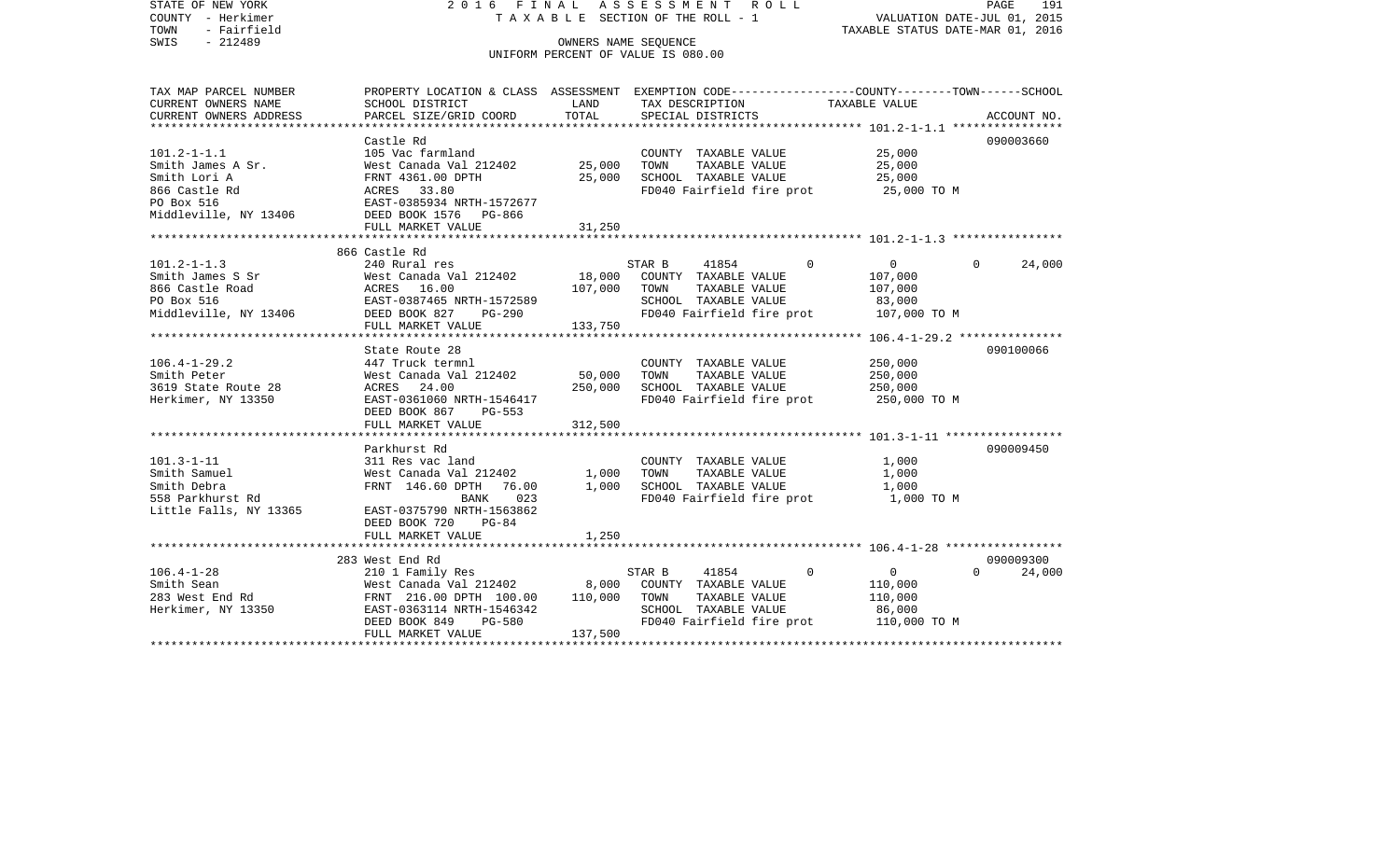| STATE OF NEW YORK<br>COUNTY - Herkimer<br>TOWN<br>- Fairfield<br>$-212489$<br>SWIS | 2 0 1 6<br>FINAL                                                                               | TAXABLE SECTION OF THE ROLL - 1<br>OWNERS NAME SEQUENCE | ASSESSMENT |                           | R O L L |             | VALUATION DATE-JUL 01, 2015<br>TAXABLE STATUS DATE-MAR 01, 2016 | PAGE               | 192         |
|------------------------------------------------------------------------------------|------------------------------------------------------------------------------------------------|---------------------------------------------------------|------------|---------------------------|---------|-------------|-----------------------------------------------------------------|--------------------|-------------|
|                                                                                    |                                                                                                | UNIFORM PERCENT OF VALUE IS 080.00                      |            |                           |         |             |                                                                 |                    |             |
|                                                                                    |                                                                                                |                                                         |            |                           |         |             |                                                                 |                    |             |
| TAX MAP PARCEL NUMBER                                                              | PROPERTY LOCATION & CLASS ASSESSMENT EXEMPTION CODE---------------COUNTY-------TOWN-----SCHOOL |                                                         |            |                           |         |             |                                                                 |                    |             |
| CURRENT OWNERS NAME                                                                | SCHOOL DISTRICT                                                                                | LAND                                                    |            | TAX DESCRIPTION           |         |             | TAXABLE VALUE                                                   |                    |             |
| CURRENT OWNERS ADDRESS<br>**********************                                   | PARCEL SIZE/GRID COORD                                                                         | TOTAL                                                   |            | SPECIAL DISTRICTS         |         |             |                                                                 |                    | ACCOUNT NO. |
|                                                                                    | 286 North Creek Rd                                                                             |                                                         |            |                           |         |             |                                                                 |                    | 090100020   |
| $106.4 - 1 - 32$                                                                   | 314 Rural vac<10                                                                               |                                                         |            | COUNTY TAXABLE VALUE      |         |             | 6,000                                                           |                    |             |
| Smith Sean C                                                                       | West Canada Val 212402                                                                         | 6,000                                                   | TOWN       | TAXABLE VALUE             |         |             | 6,000                                                           |                    |             |
| 283 West End Rd                                                                    | FRNT 250.00 DPTH 250.00                                                                        | 6,000                                                   |            | SCHOOL TAXABLE VALUE      |         |             | 6,000                                                           |                    |             |
| Herkimer, NY 13350                                                                 | ACRES<br>1.50                                                                                  |                                                         |            | FD040 Fairfield fire prot |         |             | 6,000 TO M                                                      |                    |             |
|                                                                                    | EAST-0363231 NRTH-1546193                                                                      |                                                         |            |                           |         |             |                                                                 |                    |             |
|                                                                                    | DEED BOOK 914<br>PG-581                                                                        |                                                         |            |                           |         |             |                                                                 |                    |             |
|                                                                                    | FULL MARKET VALUE                                                                              | 7,500                                                   |            |                           |         |             |                                                                 |                    |             |
|                                                                                    | 713 State Route 29                                                                             |                                                         |            |                           |         |             |                                                                 |                    | 090000360   |
| $101.14 - 1 - 1$                                                                   | 210 1 Family Res                                                                               |                                                         | STAR B     | 41854                     |         | 0           | $\overline{0}$                                                  | $\Omega$           | 24,000      |
| Snyder Michael                                                                     | West Canada Val 212402                                                                         | 10,000                                                  |            | COUNTY TAXABLE VALUE      |         |             | 55,000                                                          |                    |             |
| Snyder Teresa                                                                      | FRNT 100.00 DPTH 425.00                                                                        | 55,000                                                  | TOWN       | TAXABLE VALUE             |         |             | 55,000                                                          |                    |             |
| 713 State Route 29                                                                 | EAST-0380694 NRTH-1568730                                                                      |                                                         |            | SCHOOL TAXABLE VALUE      |         |             | 31,000                                                          |                    |             |
| Middleville, NY 13406-9801                                                         | DEED BOOK 723<br>$PG-17$                                                                       |                                                         |            | FD040 Fairfield fire prot |         |             | 55,000 TO M                                                     |                    |             |
|                                                                                    | FULL MARKET VALUE                                                                              | 68,750                                                  |            |                           |         |             |                                                                 |                    |             |
|                                                                                    | **************************                                                                     |                                                         |            |                           |         |             |                                                                 |                    |             |
|                                                                                    | 1215 Castle Rd                                                                                 |                                                         |            |                           |         |             |                                                                 |                    |             |
| $095.3 - 3 - 4$                                                                    | 210 1 Family Res                                                                               |                                                         |            | COUNTY TAXABLE VALUE      |         |             | 100,000                                                         |                    |             |
| Soloyna Stephen                                                                    | West Canada Val 212402                                                                         | 14,000                                                  | TOWN       | TAXABLE VALUE             |         |             | 100,000                                                         |                    |             |
| 1215 Castle Rd                                                                     | Middleville Subdivision                                                                        | 100,000                                                 |            | SCHOOL TAXABLE VALUE      |         |             | 100,000                                                         |                    |             |
| Newport, NY 13416                                                                  | Life use to Leo Lynch                                                                          |                                                         |            | FD040 Fairfield fire prot |         |             | 100,000 TO M                                                    |                    |             |
|                                                                                    | ACRES<br>7.70<br>EAST-0381870 NRTH-1577427                                                     |                                                         |            |                           |         |             |                                                                 |                    |             |
|                                                                                    | DEED BOOK 1568<br>PG-310                                                                       |                                                         |            |                           |         |             |                                                                 |                    |             |
|                                                                                    | FULL MARKET VALUE                                                                              | 125,000                                                 |            |                           |         |             |                                                                 |                    |             |
|                                                                                    |                                                                                                | **********                                              |            |                           |         |             |                                                                 |                    |             |
|                                                                                    | State Route 169                                                                                |                                                         |            |                           |         |             |                                                                 |                    |             |
| $100.4 - 1 - 27.2$                                                                 | 322 Rural vac>10                                                                               |                                                         |            | COUNTY TAXABLE VALUE      |         |             | 12,000                                                          |                    |             |
| Soukup Ellen M                                                                     | West Canada Val 212402                                                                         | 12,000                                                  | TOWN       | TAXABLE VALUE             |         |             | 12,000                                                          |                    |             |
| 32 Herkimer St                                                                     | FRNT 1125.00 DPTH                                                                              | 12,000                                                  |            | SCHOOL TAXABLE VALUE      |         |             | 12,000                                                          |                    |             |
| Middleville, NY 13406                                                              | ACRES 13.70                                                                                    |                                                         |            | FD040 Fairfield fire prot |         |             | 12,000 TO M                                                     |                    |             |
|                                                                                    | EAST-0368723 NRTH-1565740                                                                      |                                                         |            |                           |         |             |                                                                 |                    |             |
|                                                                                    | DEED BOOK 1296 PG-926                                                                          |                                                         |            |                           |         |             |                                                                 |                    |             |
|                                                                                    | FULL MARKET VALUE                                                                              | 15,000                                                  |            |                           |         |             |                                                                 |                    |             |
|                                                                                    | 5046 State Rte 28                                                                              |                                                         |            |                           |         |             |                                                                 |                    | 090003330   |
| $100.2 - 1 - 13$                                                                   | 120 Field crops                                                                                |                                                         | STAR B     | 41854                     |         | $\mathbf 0$ | $\mathbf 0$                                                     | $\Omega$           | 24,000      |
| Souza Richard                                                                      | West Canada Val 212402                                                                         | 67,000                                                  |            | COUNTY TAXABLE VALUE      |         |             | 198,000                                                         |                    |             |
| Bruce Deborah                                                                      | ACRES 106.00                                                                                   | 198,000                                                 | TOWN       | TAXABLE VALUE             |         |             | 198,000                                                         |                    |             |
| 5046 State Rte 28                                                                  | EAST-0366053 NRTH-1572963                                                                      |                                                         |            | SCHOOL TAXABLE VALUE      |         |             | 174,000                                                         |                    |             |
| Newport, NY 13416                                                                  | DEED BOOK 1507<br>PG-375                                                                       |                                                         |            | FD040 Fairfield fire prot |         |             | 198,000 TO M                                                    |                    |             |
|                                                                                    | FULL MARKET VALUE                                                                              | 247,500                                                 |            |                           |         |             |                                                                 |                    |             |
|                                                                                    |                                                                                                |                                                         |            |                           |         |             |                                                                 | ****************** |             |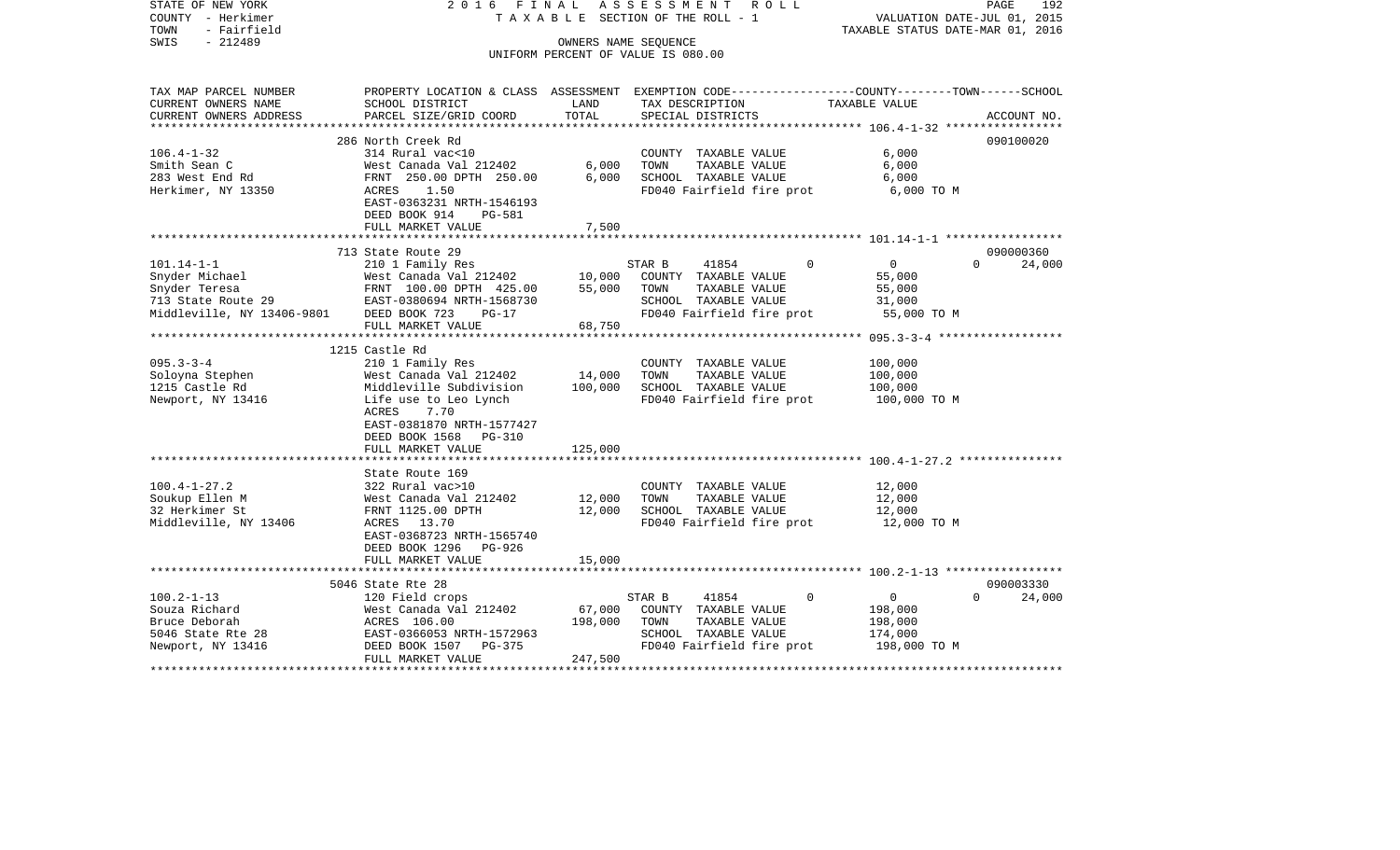| STATE OF NEW YORK<br>COUNTY - Herkimer<br>- Fairfield<br>TOWN | 2 0 1 6<br><b>FINAL</b><br>TAXABLE                                                              |                                    | ASSESSMENT<br>SECTION OF THE ROLL - 1 |                                        | R O L L |             | TAXABLE STATUS DATE-MAR 01, 2016                     |             | PAGE<br>193<br>VALUATION DATE-JUL 01, 2015 |
|---------------------------------------------------------------|-------------------------------------------------------------------------------------------------|------------------------------------|---------------------------------------|----------------------------------------|---------|-------------|------------------------------------------------------|-------------|--------------------------------------------|
| $-212489$<br>SWIS                                             |                                                                                                 | OWNERS NAME SEQUENCE               |                                       |                                        |         |             |                                                      |             |                                            |
|                                                               |                                                                                                 | UNIFORM PERCENT OF VALUE IS 080.00 |                                       |                                        |         |             |                                                      |             |                                            |
| TAX MAP PARCEL NUMBER                                         | PROPERTY LOCATION & CLASS ASSESSMENT EXEMPTION CODE---------------COUNTY-------TOWN------SCHOOL |                                    |                                       |                                        |         |             |                                                      |             |                                            |
| CURRENT OWNERS NAME                                           | SCHOOL DISTRICT                                                                                 | LAND                               |                                       | TAX DESCRIPTION                        |         |             | TAXABLE VALUE                                        |             |                                            |
| CURRENT OWNERS ADDRESS<br>***********************             | PARCEL SIZE/GRID COORD                                                                          | TOTAL                              |                                       | SPECIAL DISTRICTS                      |         |             |                                                      |             | ACCOUNT NO.                                |
|                                                               |                                                                                                 |                                    |                                       |                                        |         |             |                                                      |             |                                            |
| $100.2 - 1 - 27.2$                                            | 173 State Route 29<br>210 1 Family Res                                                          |                                    | STAR B                                | 41854                                  |         | $\mathbf 0$ | $\mathbf{0}$                                         | $\mathbf 0$ | 24,000                                     |
| Spellman James A                                              | West Canada Val 212402                                                                          | 10,000                             |                                       | COUNTY TAXABLE VALUE                   |         |             | 84,000                                               |             |                                            |
| 173 State Rte. 29                                             | Doublewide                                                                                      | 84,000                             | TOWN                                  | TAXABLE VALUE                          |         |             | 84,000                                               |             |                                            |
| Middleville, NY 13406                                         | FRNT 275.90 DPTH                                                                                |                                    |                                       | SCHOOL TAXABLE VALUE                   |         |             | 60,000                                               |             |                                            |
|                                                               | ACRES<br>1.54                                                                                   |                                    |                                       | FD040 Fairfield fire prot              |         |             | 84,000 TO M                                          |             |                                            |
|                                                               | EAST-0370319 NRTH-1569100                                                                       |                                    |                                       |                                        |         |             |                                                      |             |                                            |
|                                                               | DEED BOOK 934<br>$PG-109$                                                                       |                                    |                                       |                                        |         |             |                                                      |             |                                            |
|                                                               | FULL MARKET VALUE                                                                               | 105,000                            |                                       |                                        |         |             |                                                      |             |                                            |
|                                                               | ************************                                                                        |                                    |                                       |                                        |         |             |                                                      |             |                                            |
|                                                               | Cemetary Rd                                                                                     |                                    |                                       |                                        |         |             |                                                      |             |                                            |
| $095.3 - 3 - 5$                                               | 322 Rural vac>10                                                                                |                                    |                                       | COUNTY TAXABLE VALUE                   |         |             | 25,000                                               |             |                                            |
| Stack Michael                                                 | West Canada Val 212402                                                                          | 25,000                             | TOWN                                  | TAXABLE VALUE                          |         |             | 25,000                                               |             |                                            |
| 1280 Garrett St                                               | ACRES<br>40.80                                                                                  | 25,000                             |                                       | SCHOOL TAXABLE VALUE                   |         |             | 25,000                                               |             |                                            |
| Mountain Home, ID 83647                                       | EAST-0381031 NRTH-1577783                                                                       |                                    |                                       | FD040 Fairfield fire prot              |         |             | 25,000 TO M                                          |             |                                            |
|                                                               | DEED BOOK 1563<br>PG-468                                                                        |                                    |                                       |                                        |         |             |                                                      |             |                                            |
|                                                               | FULL MARKET VALUE<br>********************                                                       | 31,250<br>***********              |                                       |                                        |         |             | ********************** 107.3-2-9 ******************* |             |                                            |
|                                                               | 416 Hardscrabble Rd                                                                             |                                    |                                       |                                        |         |             |                                                      |             | 090100035                                  |
| $107.3 - 2 - 9$                                               | 112 Dairy farm                                                                                  |                                    | AGRIC 10 Y 41700                      |                                        |         | 0           | 15,000                                               | 15,000      | 15,000                                     |
| Stack Scott                                                   | West Canada Val 212402                                                                          |                                    | 90,000 AGRIC 10 Y 41700               |                                        |         | $\Omega$    | 7,200                                                | 7,200       | 7,200                                      |
| Stack Terry                                                   | ACRES 150.00                                                                                    |                                    | 235,000 AG MKTS                       | 41730                                  |         | $\mathbf 0$ | 23,172                                               | 23,172      | 23,172                                     |
| 416 Hardscrabble Rd                                           | EAST-0383748 NRTH-1552158                                                                       |                                    | STAR B                                | 41854                                  |         | $\Omega$    | $\mathbf{0}$                                         | $\Omega$    | 24,000                                     |
| Little Falls, NY 13365                                        | DEED BOOK 765<br><b>PG-706</b>                                                                  |                                    |                                       | COUNTY TAXABLE VALUE                   |         |             | 189,628                                              |             |                                            |
|                                                               | FULL MARKET VALUE                                                                               | 293,750                            | TOWN                                  | TAXABLE VALUE                          |         |             | 189,628                                              |             |                                            |
| MAY BE SUBJECT TO PAYMENT                                     |                                                                                                 |                                    |                                       | SCHOOL TAXABLE VALUE                   |         |             | 165,628                                              |             |                                            |
| UNDER AGDIST LAW TIL 2023                                     |                                                                                                 |                                    |                                       | FD040 Fairfield fire prot              |         |             | 235,000 TO M                                         |             |                                            |
| *********************                                         | *************************                                                                       |                                    |                                       |                                        |         |             | *********** 107.3-2-10                               |             | *****************                          |
|                                                               | Cole Rd                                                                                         |                                    |                                       |                                        |         |             |                                                      |             | 090100055                                  |
| $107.3 - 2 - 10$                                              | 105 Vac farmland                                                                                |                                    | AG MKTS L 41720                       |                                        |         | $\Omega$    | 11,553                                               | 11,553      | 11,553                                     |
| Stack Scott A                                                 | Little Falls Ce 210900                                                                          | 28,000                             |                                       | COUNTY TAXABLE VALUE                   |         |             | 16,447                                               |             |                                            |
| Stack Terry                                                   | ACRES 42.00 BANK<br>262                                                                         | 28,000                             | TOWN                                  | TAXABLE VALUE                          |         |             | 16,447                                               |             |                                            |
| 416 Hardscrabble Rd                                           | EAST-0384004 NRTH-1550432                                                                       |                                    |                                       | SCHOOL TAXABLE VALUE                   |         |             | 16,447                                               |             |                                            |
| Little Falls, NY 13365                                        | DEED BOOK 852<br>$PG-323$<br>FULL MARKET VALUE                                                  | 35,000                             |                                       | FD040 Fairfield fire prot<br>11,553 EX |         |             | 16,447 TO M                                          |             |                                            |
| MAY BE SUBJECT TO PAYMENT                                     |                                                                                                 |                                    |                                       |                                        |         |             |                                                      |             |                                            |
| UNDER AGDIST LAW TIL 2020                                     |                                                                                                 |                                    |                                       |                                        |         |             |                                                      |             |                                            |
| **************************                                    |                                                                                                 |                                    |                                       |                                        |         |             |                                                      |             |                                            |
|                                                               | Hardscrabble Rd                                                                                 |                                    |                                       |                                        |         |             |                                                      |             | 090010107                                  |
| $107.3 - 2 - 8.2$                                             | 314 Rural vac<10                                                                                |                                    |                                       | COUNTY TAXABLE VALUE                   |         |             | 1,000                                                |             |                                            |
| Stack Thomas A                                                | Little Falls Ce 210900                                                                          | 1,000                              | TOWN                                  | TAXABLE VALUE                          |         |             | 1,000                                                |             |                                            |
| Stack Pamela J                                                | FRNT<br>56.00 DPTH 216.00                                                                       | 1,000                              |                                       | SCHOOL TAXABLE VALUE                   |         |             | 1,000                                                |             |                                            |
| 357 Hardscrabble Rd                                           | EAST-0382187 NRTH-1551660                                                                       |                                    |                                       | FD040 Fairfield fire prot              |         |             | 1,000 TO M                                           |             |                                            |
| Little Falls, NY 13365                                        | DEED BOOK 1201<br>$PG-464$                                                                      |                                    |                                       |                                        |         |             |                                                      |             |                                            |
|                                                               | FULL MARKET VALUE                                                                               | 1,250                              |                                       |                                        |         |             |                                                      |             |                                            |
|                                                               |                                                                                                 |                                    |                                       |                                        |         |             |                                                      |             |                                            |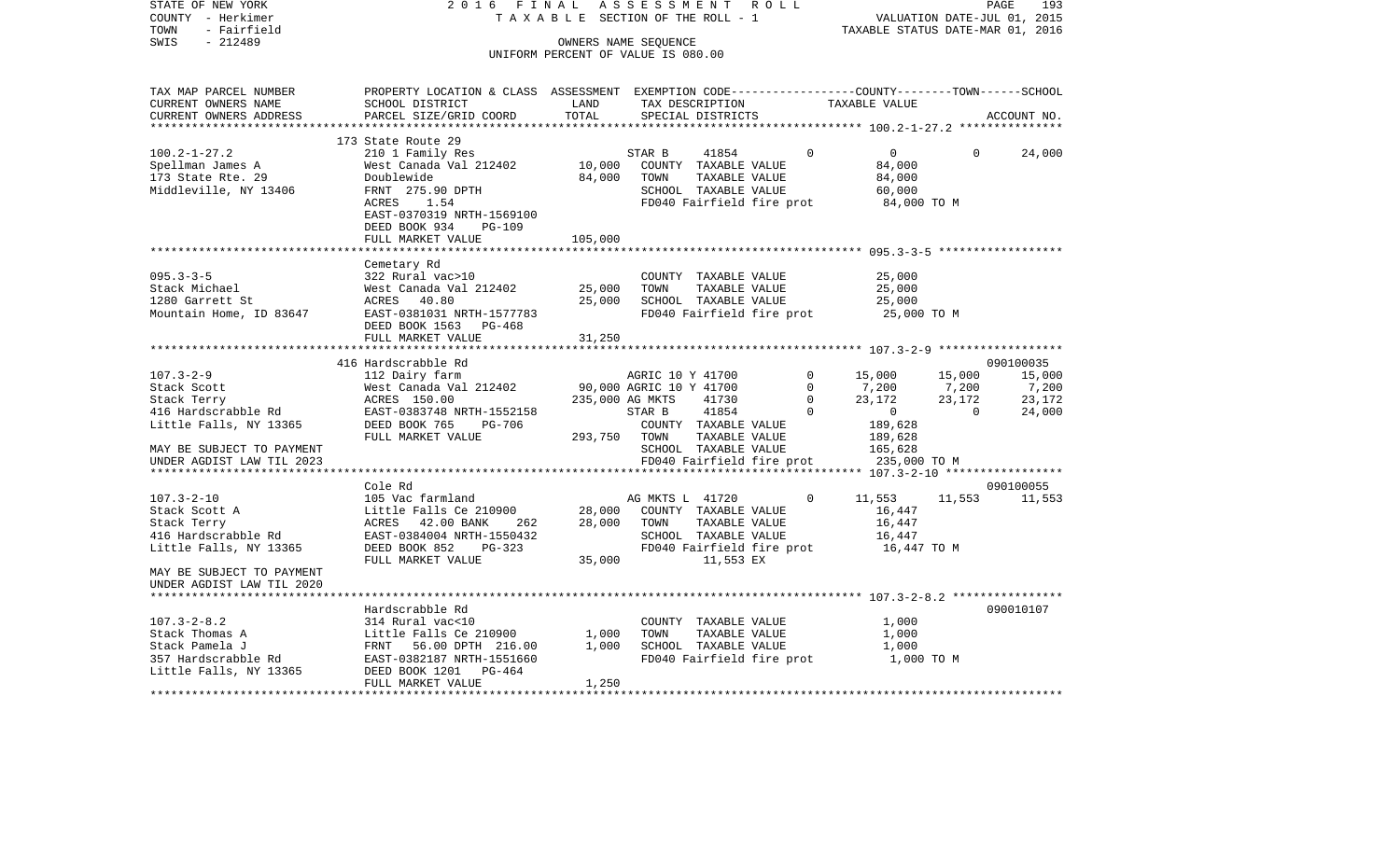VALUATION DATE-JUL 01, 2015 COUNTY - Herkimer T A X A B L E SECTION OF THE ROLL - 1 TOWN - Fairfield TAXABLE STATUS DATE-MAR 01, 2016 SWIS - 212489 OWNERS NAME SEQUENCE UNIFORM PERCENT OF VALUE IS 080.00TAX MAP PARCEL NUMBER PROPERTY LOCATION & CLASS ASSESSMENT EXEMPTION CODE------------------COUNTY--------TOWN------SCHOOL CURRENT OWNERS NAME SCHOOL DISTRICT LAND TAX DESCRIPTION TAXABLE VALUECURRENT OWNERS ADDRESS PARCEL SIZE/GRID COORD TOTAL SPECIAL DISTRICTS ACCOUNT NO. \*\*\*\*\*\*\*\*\*\*\*\*\*\*\*\*\*\*\*\*\*\*\*\*\*\*\*\*\*\*\*\*\*\*\*\*\*\*\*\*\*\*\*\*\*\*\*\*\*\*\*\*\*\*\*\*\*\*\*\*\*\*\*\*\*\*\*\*\*\*\*\*\*\*\*\*\*\*\*\*\*\*\*\*\*\*\*\*\*\*\*\*\*\*\*\*\*\*\*\*\*\*\* 107.3-2-8.4 \*\*\*\*\*\*\*\*\*\*\*\*\*\*\*\* 357 Hardscrabble Rd 107.3-2-8.4 210 1 Family Res STAR B 41854 0 0 0 24,000 Stack Thomas A Little Falls Ce 210900 9,000 COUNTY TAXABLE VALUE 65,000 Stack Pamela J doublewide 65,000 TOWN TAXABLE VALUE 65,000 357 Hardscrabble Rd FRNT 216.00 DPTH 144.00 SCHOOL TAXABLE VALUE 41,000 Little Falls, NY 13365 EAST-0382371 NRTH-1551699 FD040 Fairfield fire prot 65,000 TO M DEED BOOK 1201 PG-464FULL MARKET VALUE 81,250 \*\*\*\*\*\*\*\*\*\*\*\*\*\*\*\*\*\*\*\*\*\*\*\*\*\*\*\*\*\*\*\*\*\*\*\*\*\*\*\*\*\*\*\*\*\*\*\*\*\*\*\*\*\*\*\*\*\*\*\*\*\*\*\*\*\*\*\*\*\*\*\*\*\*\*\*\*\*\*\*\*\*\*\*\*\*\*\*\*\*\*\*\*\*\*\*\*\*\*\*\*\*\* 107.3-2-8.7 \*\*\*\*\*\*\*\*\*\*\*\*\*\*\*\* Hardscrabble Rd107.3-2-8.7 314 Rural vac<10 COUNTY TAXABLE VALUE 2,000 Stack Thomas A Little Falls Ce 210900 2,000 TOWN TAXABLE VALUE 2,000 Stack Pamela J 3,000 SCHOOL TAXABLE VALUE 2,000 357 Hardscrabble Rd FRNT 88.00 DPTH 216.00 FD040 Fairfield fire prot 2,000 TO M Little Falls, NY 13365 EAST-0382267 NRTH-1551672 DEED BOOK 1201 PG-464FULL MARKET VALUE 2,500 \*\*\*\*\*\*\*\*\*\*\*\*\*\*\*\*\*\*\*\*\*\*\*\*\*\*\*\*\*\*\*\*\*\*\*\*\*\*\*\*\*\*\*\*\*\*\*\*\*\*\*\*\*\*\*\*\*\*\*\*\*\*\*\*\*\*\*\*\*\*\*\*\*\*\*\*\*\*\*\*\*\*\*\*\*\*\*\*\*\*\*\*\*\*\*\*\*\*\*\*\*\*\* 107.1-1-17.4 \*\*\*\*\*\*\*\*\*\*\*\*\*\*\* Hardscrabble Rd107.1-1-17.4 323 Vacant rural COUNTY TAXABLE VALUE 800Stack Thomas J Little Falls Ce 210900 800 TOWN TAXABLE VALUE 800Stack Pamela A ACRES 0.70 800 SCHOOL TAXABLE VALUE 800 357 Hardscrabble Rd EAST-0382264 NRTH-1551841 Little Falls, NY 13365 DEED BOOK 1201 PG-468 FULL MARKET VALUE 1,000 \*\*\*\*\*\*\*\*\*\*\*\*\*\*\*\*\*\*\*\*\*\*\*\*\*\*\*\*\*\*\*\*\*\*\*\*\*\*\*\*\*\*\*\*\*\*\*\*\*\*\*\*\*\*\*\*\*\*\*\*\*\*\*\*\*\*\*\*\*\*\*\*\*\*\*\*\*\*\*\*\*\*\*\*\*\*\*\*\*\*\*\*\*\*\*\*\*\*\*\*\*\*\* 107.3-2-32.2 \*\*\*\*\*\*\*\*\*\*\*\*\*\*\* Hardscrabble107.3-2-32.2 323 Vacant rural COUNTY TAXABLE VALUE 500Stack Thomas J Little Falls Ce 210900 500 TOWN TAXABLE VALUE 500 500 Stack Pamela A ACRES 0.50 500 SCHOOL TAXABLE VALUE 500357 Hardscrabble Rd EAST-0382391 NRTH-1551548Little Falls, NY 13365 DEED BOOK 1201 PG-472 FULL MARKET VALUE 625 \*\*\*\*\*\*\*\*\*\*\*\*\*\*\*\*\*\*\*\*\*\*\*\*\*\*\*\*\*\*\*\*\*\*\*\*\*\*\*\*\*\*\*\*\*\*\*\*\*\*\*\*\*\*\*\*\*\*\*\*\*\*\*\*\*\*\*\*\*\*\*\*\*\*\*\*\*\*\*\*\*\*\*\*\*\*\*\*\*\*\*\*\*\*\*\*\*\*\*\*\*\*\* 107.2-1-19.5 \*\*\*\*\*\*\*\*\*\*\*\*\*\*\* 911 Cole Rd 090088074107.2-1-19.5 210 1 Family Res COUNTY TAXABLE VALUE 55,000 Nest Canada Val 212402 11,000 TOWN<br>ACRES 3.00 55,000 SCHOC 911 Cole Rd ACRES 3.00 55,000 SCHOOL TAXABLE VALUE 55,000 Little Falls, NY 13365 EAST-0387668 NRTH-1555940 FD040 Fairfield fire prot 55,000 TO M DEED BOOK 1528 PG-639FULL MARKET VALUE 68,750 \*\*\*\*\*\*\*\*\*\*\*\*\*\*\*\*\*\*\*\*\*\*\*\*\*\*\*\*\*\*\*\*\*\*\*\*\*\*\*\*\*\*\*\*\*\*\*\*\*\*\*\*\*\*\*\*\*\*\*\*\*\*\*\*\*\*\*\*\*\*\*\*\*\*\*\*\*\*\*\*\*\*\*\*\*\*\*\*\*\*\*\*\*\*\*\*\*\*\*\*\*\*\*\*\*\*\*\*\*\*\*\*\*\*\*\*\*\*\*\*\*\*\*\*\*\*\*\*\*\*\*\*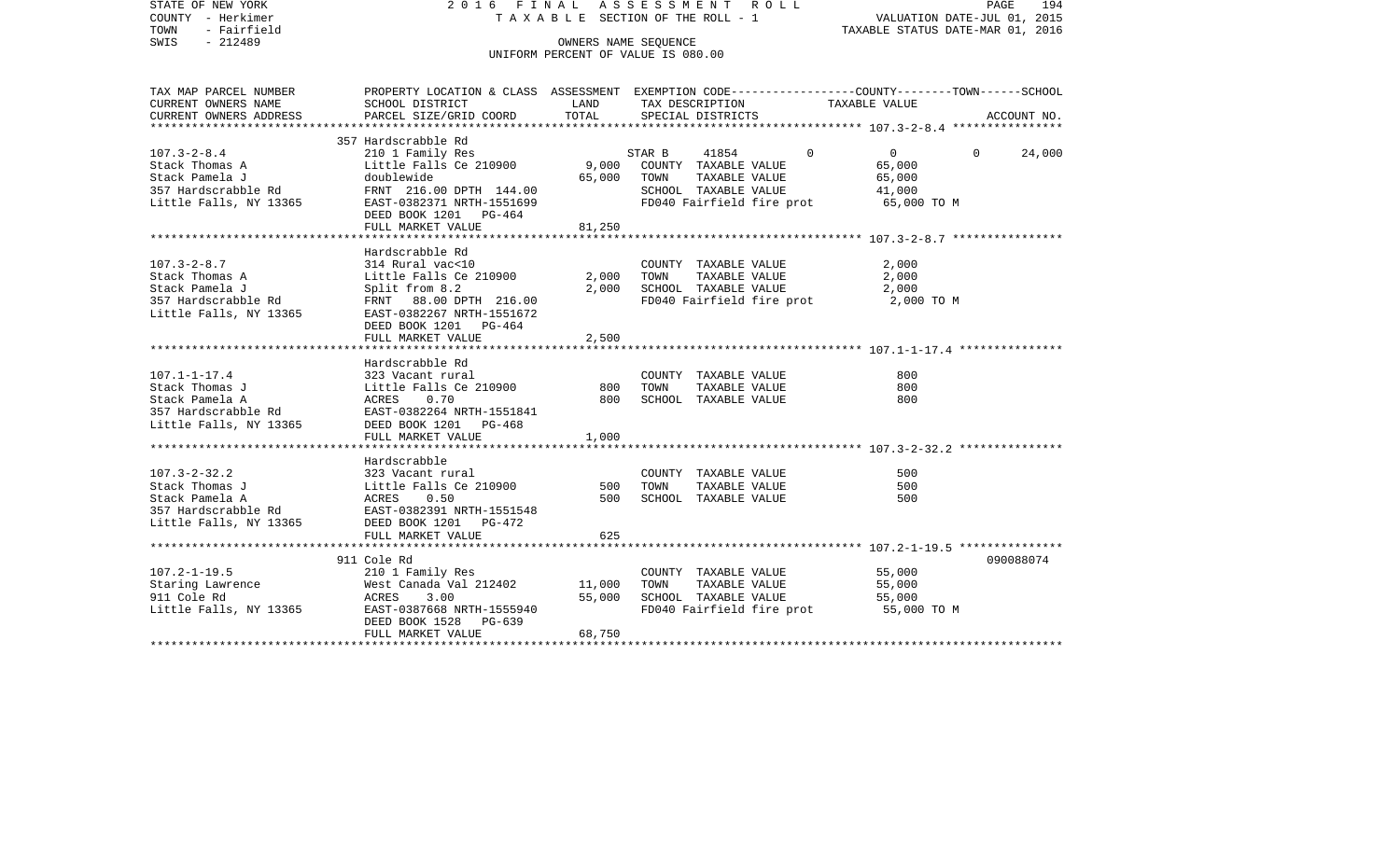| STATE OF NEW YORK       |                                      |                  | 2016 FINAL ASSESSMENT ROLL                 | 195<br>PAGE                                                                                     |
|-------------------------|--------------------------------------|------------------|--------------------------------------------|-------------------------------------------------------------------------------------------------|
| COUNTY - Herkimer       |                                      |                  | T A X A B L E SECTION OF THE ROLL - 1      | VALUATION DATE-JUL 01, 2015                                                                     |
| TOWN<br>- Fairfield     |                                      |                  |                                            | TAXABLE STATUS DATE-MAR 01, 2016                                                                |
| SWIS<br>$-212489$       |                                      |                  | OWNERS NAME SEOUENCE                       |                                                                                                 |
|                         |                                      |                  | UNIFORM PERCENT OF VALUE IS 080.00         |                                                                                                 |
|                         |                                      |                  |                                            |                                                                                                 |
| TAX MAP PARCEL NUMBER   |                                      |                  |                                            | PROPERTY LOCATION & CLASS ASSESSMENT EXEMPTION CODE---------------COUNTY-------TOWN------SCHOOL |
| CURRENT OWNERS NAME     | SCHOOL DISTRICT                      | LAND             | TAX DESCRIPTION                            | TAXABLE VALUE                                                                                   |
| CURRENT OWNERS ADDRESS  | PARCEL SIZE/GRID COORD               | TOTAL            | SPECIAL DISTRICTS                          | ACCOUNT NO.                                                                                     |
|                         |                                      |                  |                                            |                                                                                                 |
|                         | 216 State Route 29                   |                  |                                            | 090008430                                                                                       |
| $100.4 - 1 - 6$         | 240 Rural res                        |                  | STAR B<br>41854<br>$\circ$                 | $\overline{0}$<br>24,000<br>$\Omega$                                                            |
| Steciak Sherrie L       | West Canada Val 212402               | 20,000           | COUNTY TAXABLE VALUE                       | 77,000                                                                                          |
| 216 State Route 29      | Doublewide                           | 77,000           | TOWN<br>TAXABLE VALUE                      | 77,000                                                                                          |
| Middleville, NY 13406   | ACRES 21.70                          |                  | SCHOOL TAXABLE VALUE                       | 53,000                                                                                          |
|                         | EAST-0371120 NRTH-1568342            |                  | FD040 Fairfield fire prot                  | 77,000 TO M                                                                                     |
|                         | DEED BOOK 923<br>PG-502              |                  |                                            |                                                                                                 |
|                         | FULL MARKET VALUE                    | 96,250           |                                            |                                                                                                 |
|                         |                                      |                  |                                            |                                                                                                 |
|                         | Davis Rd                             |                  |                                            | 090010020                                                                                       |
| $101.4 - 1 - 20$        | 105 Vac farmland                     |                  | COUNTY TAXABLE VALUE                       | 15,000                                                                                          |
| Steciak Stephen Jr      | West Canada Val 212402               | 15,000           | TOWN<br>TAXABLE VALUE                      | 15,000                                                                                          |
| Steciak Jean            | ACRES 19.80                          | 15,000           | SCHOOL TAXABLE VALUE                       | 15,000                                                                                          |
| 383 Thompson Rd         | EAST-0394636 NRTH-1562020            |                  | FD040 Fairfield fire prot                  | 15,000 TO M                                                                                     |
| Little Falls, NY 13365  | DEED BOOK 00530 PG-00523             |                  |                                            |                                                                                                 |
|                         | FULL MARKET VALUE                    | 18,750           |                                            |                                                                                                 |
|                         |                                      |                  |                                            |                                                                                                 |
|                         | 1941 Castle Rd                       |                  |                                            | 090100000                                                                                       |
| $094.4 - 1 - 26$        | 270 Mfg housing                      |                  | STAR EN<br>41834<br>$\Omega$               | $\Omega$<br>$\Omega$<br>36,000                                                                  |
| Stemmer Karl J Janice G | West Canada Val 212402               | 10,000           | COUNTY TAXABLE VALUE                       | 36,000                                                                                          |
| 1941 Castle Rd          | ACRES<br>1.00                        | 36,000           |                                            | 36,000                                                                                          |
| Newport, NY 13416       | EAST-0371334 NRTH-1579840            |                  | TOWN TAXABLE VALUE<br>SCHOOL TAXABLE VALUE | $\sim$ 0                                                                                        |
|                         | DEED BOOK 00617 PG-00811             |                  | FD040 Fairfield fire prot                  | 36,000 TO M                                                                                     |
|                         | FULL MARKET VALUE                    | 45,000           |                                            |                                                                                                 |
|                         |                                      |                  |                                            |                                                                                                 |
|                         | 313 Davis Rd                         |                  |                                            | 090086043                                                                                       |
| $107.1 - 1 - 11.4$      | 210 1 Family Res                     |                  | COUNTY TAXABLE VALUE                       | 122,000                                                                                         |
| Stewart Francis         | West Canada Val 212402               | 11,000           | TAXABLE VALUE<br>TOWN                      | 122,000                                                                                         |
| Stewart Theresa         | ACRES<br>1.70 BANK<br>193            | 122,000          | SCHOOL TAXABLE VALUE                       | 122,000                                                                                         |
| 313 Davis Rd            | EAST-0376228 NRTH-1556984            |                  | FD040 Fairfield fire prot                  | 122,000 TO M                                                                                    |
| Little Falls, NY 13365  | DEED BOOK 702<br>$PG-530$            |                  |                                            |                                                                                                 |
|                         | FULL MARKET VALUE                    | 152,500          |                                            |                                                                                                 |
|                         |                                      |                  |                                            |                                                                                                 |
| $100.2 - 1 - 19.1$      | 295 Reservoir Rd<br>430 Mtor yeh srv |                  | COUNTY TAXABLE VALUE                       | 090006930<br>65,000                                                                             |
|                         |                                      |                  | TOWN<br>TAXABLE VALUE                      | 65,000                                                                                          |
| Stoyan Pavel            | West Canada Val 212402               | 20,000<br>65,000 |                                            |                                                                                                 |
| 1320 Rutger St          | Auto Sales & Repair<br>ACRES 10.30   |                  | SCHOOL TAXABLE VALUE                       | 65,000<br>65,000 TO M                                                                           |
| Utica, NY 13501         | EAST-0372229 NRTH-1572324            |                  | FD040 Fairfield fire prot                  |                                                                                                 |
|                         | DEED BOOK 1199 PG-180                |                  |                                            |                                                                                                 |
|                         | FULL MARKET VALUE                    | 81,250           |                                            |                                                                                                 |
|                         |                                      |                  |                                            |                                                                                                 |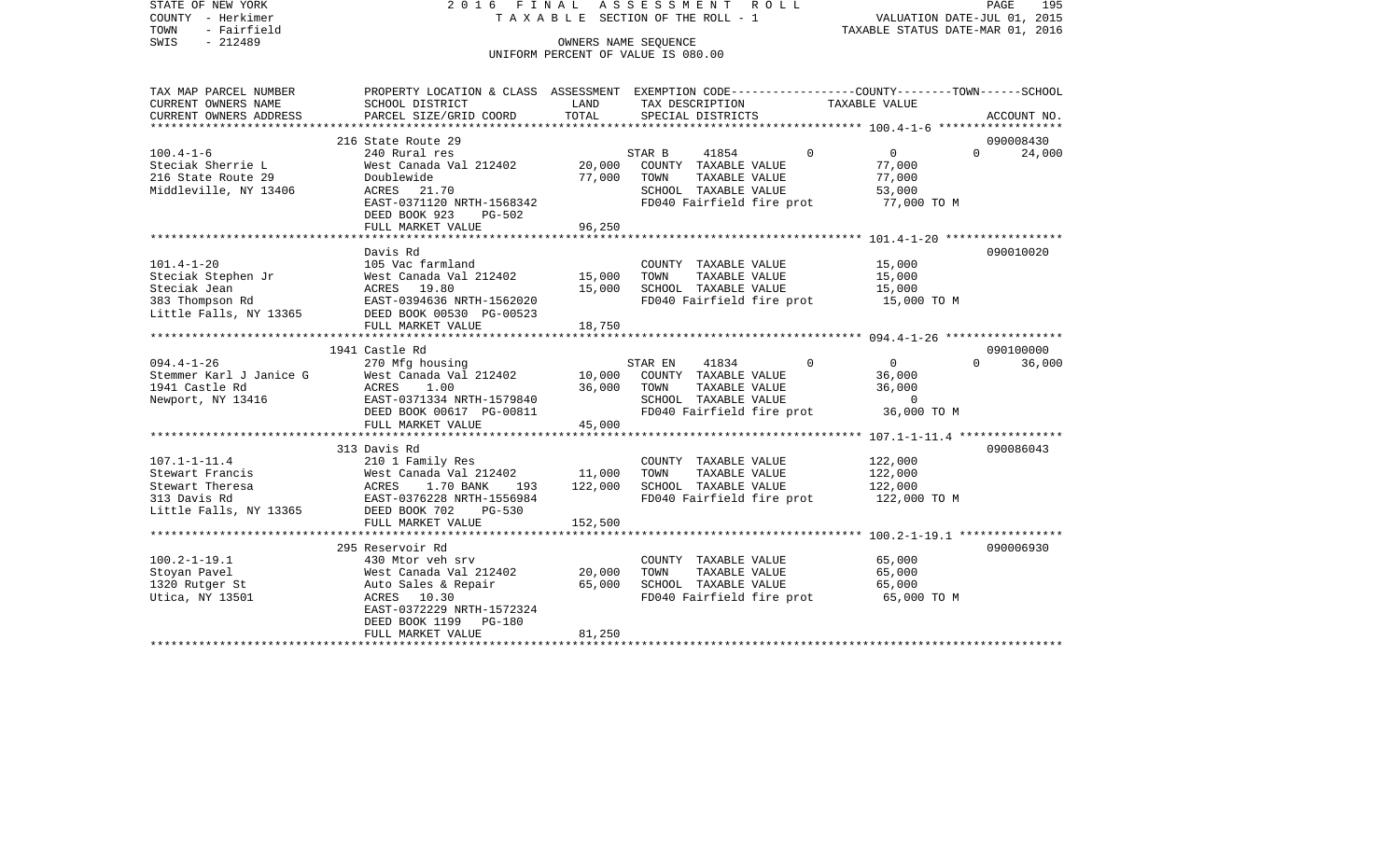COUNTY - Herkimer **T A X A B L E** SECTION OF THE ROLL - 1 VALUATION DATE-JUL 01, 2015 TOWN - Fairfield TAXABLE STATUS DATE-MAR 01, 2016 SWIS - 212489 OWNERS NAME SEQUENCE UNIFORM PERCENT OF VALUE IS 080.00TAX MAP PARCEL NUMBER PROPERTY LOCATION & CLASS ASSESSMENT EXEMPTION CODE------------------COUNTY--------TOWN------SCHOOL CURRENT OWNERS NAME SCHOOL DISTRICT LAND TAX DESCRIPTION TAXABLE VALUECURRENT OWNERS ADDRESS PARCEL SIZE/GRID COORD TOTAL SPECIAL DISTRICTS ACCOUNT NO. \*\*\*\*\*\*\*\*\*\*\*\*\*\*\*\*\*\*\*\*\*\*\*\*\*\*\*\*\*\*\*\*\*\*\*\*\*\*\*\*\*\*\*\*\*\*\*\*\*\*\*\*\*\*\*\*\*\*\*\*\*\*\*\*\*\*\*\*\*\*\*\*\*\*\*\*\*\*\*\*\*\*\*\*\*\*\*\*\*\*\*\*\*\*\*\*\*\*\*\*\*\*\* 107.4-2-18 \*\*\*\*\*\*\*\*\*\*\*\*\*\*\*\*\* Topnotch Rd 090003570 107.4-2-18 105 Vac farmland COUNTY TAXABLE VALUE 35,000 Subasic Mohammed  $L$ ittle Falls Ce 210900 35,000 TOWN TAXABLE VALUE 35,000 Dzevat ACRES 70.00 35,000 SCHOOL TAXABLE VALUE 35,000 60 Shrewsbury Dr EAST-0394445 NRTH-1546692 FD040 Fairfield fire prot 35,000 TO M<br>Livingston, NJ 07039 DEED BOOK 829 PG-455 DEED BOOK 829 PG-455 FULL MARKET VALUE 43,750 \*\*\*\*\*\*\*\*\*\*\*\*\*\*\*\*\*\*\*\*\*\*\*\*\*\*\*\*\*\*\*\*\*\*\*\*\*\*\*\*\*\*\*\*\*\*\*\*\*\*\*\*\*\*\*\*\*\*\*\*\*\*\*\*\*\*\*\*\*\*\*\*\*\*\*\*\*\*\*\*\*\*\*\*\*\*\*\*\*\*\*\*\*\*\*\*\*\*\*\*\*\*\* 107.4-2-19.1 \*\*\*\*\*\*\*\*\*\*\*\*\*\*\* Topnotch Rd 090003600 107.4-2-19.1 120 Field crops 18.000 COUNTY TAXABLE VALUE 38,000<br>Subasic Mohammed Dzevat 1.ittle Falls Ce 210900 38.000 TOWN TAXABLE VALUE 38.000 Subasic Mohammed Dzevat Little Falls Ce  $210900$  38,000 TOWN Subasic Dzevahire ACRES 61.40 38,000 SCHOOL TAXABLE VALUE 38,000 60 Shrewsbury Dr EAST-0395713 NRTH-1546646 FD040 Fairfield fire prot 38,000 TO M Livingston, NJ 07039 DEED BOOK 829 PG-455 FULL MARKET VALUE 47,500 \*\*\*\*\*\*\*\*\*\*\*\*\*\*\*\*\*\*\*\*\*\*\*\*\*\*\*\*\*\*\*\*\*\*\*\*\*\*\*\*\*\*\*\*\*\*\*\*\*\*\*\*\*\*\*\*\*\*\*\*\*\*\*\*\*\*\*\*\*\*\*\*\*\*\*\*\*\*\*\*\*\*\*\*\*\*\*\*\*\*\*\*\*\*\*\*\*\*\*\*\*\*\* 106.2-1-6.2 \*\*\*\*\*\*\*\*\*\*\*\*\*\*\*\* St. Rte. 169105 Vac farmland 106.2-1-6.2 105 Vac farmland COUNTY TAXABLE VALUE 13,000 Suchowij Deanna West Canada Val 212402 13,000 TOWN TAXABLE VALUE 13,000 2701 St. Rte. 169 FRNT 25.00 DPTH 13,000 SCHOOL TAXABLE VALUE 13,000 Little Falls, NY 13365 ACRES 26.60 EAST-0369340 NRTH-1557591FULL MARKET VALUE 16,250 \*\*\*\*\*\*\*\*\*\*\*\*\*\*\*\*\*\*\*\*\*\*\*\*\*\*\*\*\*\*\*\*\*\*\*\*\*\*\*\*\*\*\*\*\*\*\*\*\*\*\*\*\*\*\*\*\*\*\*\*\*\*\*\*\*\*\*\*\*\*\*\*\*\*\*\*\*\*\*\*\*\*\*\*\*\*\*\*\*\*\*\*\*\*\*\*\*\*\*\*\*\*\* 106.2-1-7.3 \*\*\*\*\*\*\*\*\*\*\*\*\*\*\*\* 2701 State Route 169106.2-1-7.3 240 Rural res STAR EN 41834 0 0 0 52,240 Suchowij Deanna M West Canada Val 212402 19,000 COUNTY TAXABLE VALUE 155,000 2701 State Route 169 ACRES 17.00 155,000 TOWN TAXABLE VALUE 155,000 Little Falls, NY 13365 EAST-0371346 NRTH-1557383 SCHOOL TAXABLE VALUE 102,760 DEED BOOK 935 PG-603 FDD40 Fairfield fire prot 155,000 TO M FULL MARKET VALUE 193,750 \*\*\*\*\*\*\*\*\*\*\*\*\*\*\*\*\*\*\*\*\*\*\*\*\*\*\*\*\*\*\*\*\*\*\*\*\*\*\*\*\*\*\*\*\*\*\*\*\*\*\*\*\*\*\*\*\*\*\*\*\*\*\*\*\*\*\*\*\*\*\*\*\*\*\*\*\*\*\*\*\*\*\*\*\*\*\*\*\*\*\*\*\*\*\*\*\*\*\*\*\*\*\* 095.3-1-4.1 \*\*\*\*\*\*\*\*\*\*\*\*\*\*\*\* Castle Rd 090100040095.3-1-4.1 322 Rural vac>10 COUNTY TAXABLE VALUE 23,000 Suglia Benjamin West Canada Val 212402 23,000 TOWN TAXABLE VALUE 23,000 Urcan Carina ACRES 36.80 23,000 SCHOOL TAXABLE VALUE 23,000 35 Bonnie Dr EAST-0375325 NRTH-1581005 FD040 Fairfield fire prot 23,000 TO M Fort Solanga, NY 11768 DEED BOOK 761 PG-208 FULL MARKET VALUE 28,750 \*\*\*\*\*\*\*\*\*\*\*\*\*\*\*\*\*\*\*\*\*\*\*\*\*\*\*\*\*\*\*\*\*\*\*\*\*\*\*\*\*\*\*\*\*\*\*\*\*\*\*\*\*\*\*\*\*\*\*\*\*\*\*\*\*\*\*\*\*\*\*\*\*\*\*\*\*\*\*\*\*\*\*\*\*\*\*\*\*\*\*\*\*\*\*\*\*\*\*\*\*\*\* 107.3-2-19 \*\*\*\*\*\*\*\*\*\*\*\*\*\*\*\*\* Hardscrabble Rd 090000780107.3-2-19 105 Vac farmland AG MKTS 41730 0 8,777 8,777 8,777 Swarey Henry **Example 2018** Little Falls Ce 210900 50,000 COUNTY TAXABLE VALUE 41,223 Swarey Sally Z In Two Townships 50,000 TOWN TAXABLE VALUE 41,223 1914 State Rte. 169 Land Land Communication SCHOOL TAXABLE VALUE 41,223 Little Falls, NY 13365 ACRES 98.80 ACRES FD040 Fairfield fire prot 50,000 TO M EAST-0379413 NRTH-1548873MAY BE SUBJECT TO PAYMENT DEED BOOK 1327 PG-751 UNDER AGDIST LAW TIL 2023 FULL MARKET VALUE 62,500 \*\*\*\*\*\*\*\*\*\*\*\*\*\*\*\*\*\*\*\*\*\*\*\*\*\*\*\*\*\*\*\*\*\*\*\*\*\*\*\*\*\*\*\*\*\*\*\*\*\*\*\*\*\*\*\*\*\*\*\*\*\*\*\*\*\*\*\*\*\*\*\*\*\*\*\*\*\*\*\*\*\*\*\*\*\*\*\*\*\*\*\*\*\*\*\*\*\*\*\*\*\*\*\*\*\*\*\*\*\*\*\*\*\*\*\*\*\*\*\*\*\*\*\*\*\*\*\*\*\*\*\*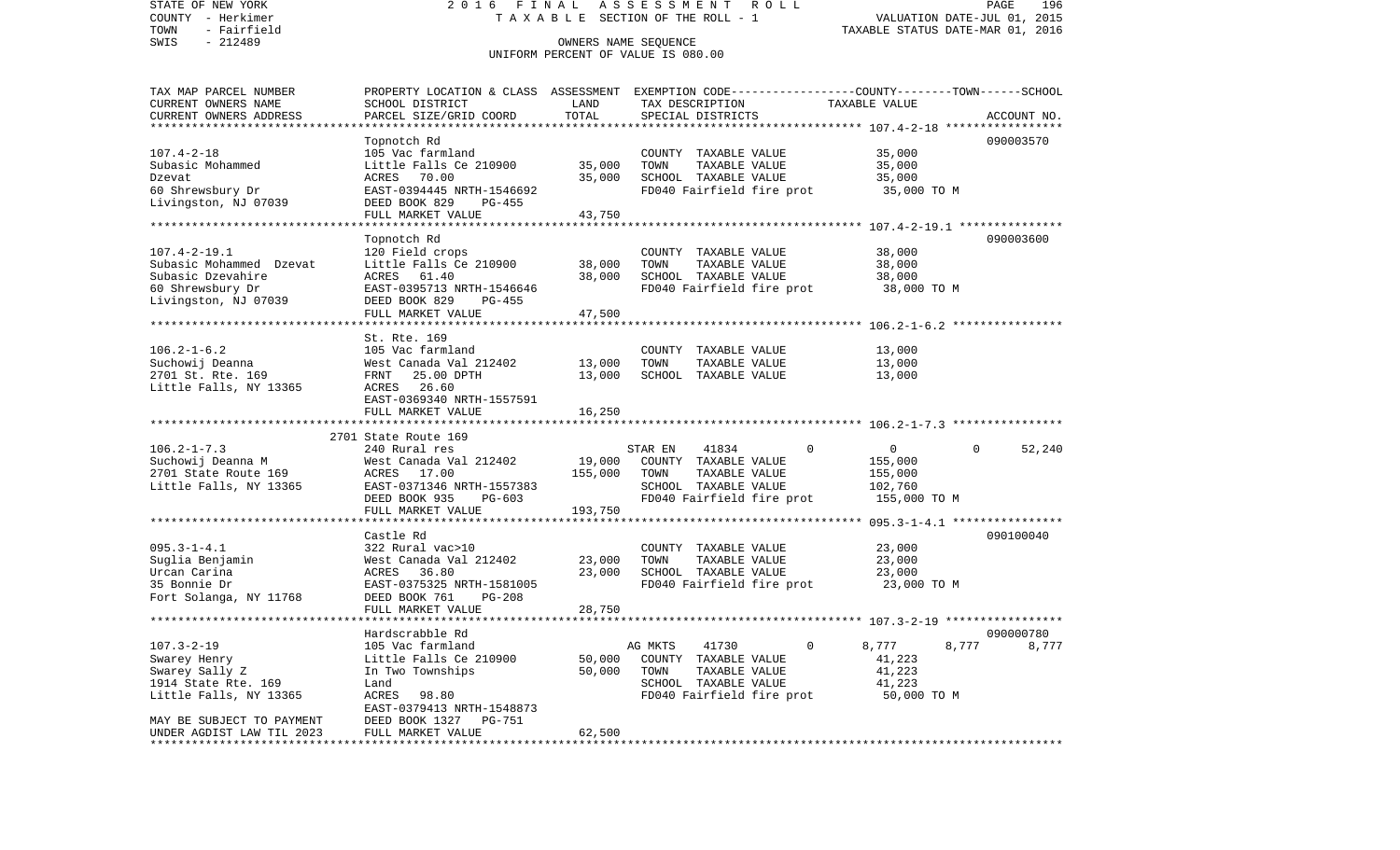COUNTY - Herkimer **T A X A B L E** SECTION OF THE ROLL - 1 VALUATION DATE-JUL 01, 2015 TOWN - Fairfield TAXABLE STATUS DATE-MAR 01, 2016 SWIS - 212489 OWNERS NAME SEQUENCE UNIFORM PERCENT OF VALUE IS 080.00TAX MAP PARCEL NUMBER PROPERTY LOCATION & CLASS ASSESSMENT EXEMPTION CODE------------------COUNTY--------TOWN------SCHOOL CURRENT OWNERS NAME SCHOOL DISTRICT LAND TAX DESCRIPTION TAXABLE VALUECURRENT OWNERS ADDRESS PARCEL SIZE/GRID COORD TOTAL SPECIAL DISTRICTS ACCOUNT NO. \*\*\*\*\*\*\*\*\*\*\*\*\*\*\*\*\*\*\*\*\*\*\*\*\*\*\*\*\*\*\*\*\*\*\*\*\*\*\*\*\*\*\*\*\*\*\*\*\*\*\*\*\*\*\*\*\*\*\*\*\*\*\*\*\*\*\*\*\*\*\*\*\*\*\*\*\*\*\*\*\*\*\*\*\*\*\*\*\*\*\*\*\*\*\*\*\*\*\*\*\*\*\* 101.2-1-17 \*\*\*\*\*\*\*\*\*\*\*\*\*\*\*\*\*State Route 29 090007140 101.2-1-17 322 Rural vac>10 COUNTY TAXABLE VALUE 46,000 Swarey Reuben E West Canada Val 212402 46,000 TOWN TAXABLE VALUE 46,000 Swarey Malinda C 6,000 Survey Jj19a26 46,000 SCHOOL TAXABLE VALUE 46,000 1309 State Route 29 ACRES 76.10 FD040 Fairfield fire prot 46,000 TO M EAST-0392310 NRTH-1569253 DEED BOOK 1503 PG-49FULL MARKET VALUE 57,500 \*\*\*\*\*\*\*\*\*\*\*\*\*\*\*\*\*\*\*\*\*\*\*\*\*\*\*\*\*\*\*\*\*\*\*\*\*\*\*\*\*\*\*\*\*\*\*\*\*\*\*\*\*\*\*\*\*\*\*\*\*\*\*\*\*\*\*\*\*\*\*\*\*\*\*\*\*\*\*\*\*\*\*\*\*\*\*\*\*\*\*\*\*\*\*\*\*\*\*\*\*\*\* 101.4-1-8.5 \*\*\*\*\*\*\*\*\*\*\*\*\*\*\*\*State Route 29 090011280 101.4-1-8.5 323 Vacant rural COUNTY TAXABLE VALUE 25,000 Swarey Reuben E West Canada Val 212402 25,000 TOWN TAXABLE VALUE 25,000 Swarey Malinda C 6 1ncludes 8.2 & 8.4 25,000 SCHOOL TAXABLE VALUE 226 Snyder Rd **ACRES** 40.00 **FD040 Fairfield fire prot** 25,000 TO M Little Falls, NY 13365 EAST-0393624 NRTH-1567463 DEED BOOK 1453 PG-729 FULL MARKET VALUE 31,250 \*\*\*\*\*\*\*\*\*\*\*\*\*\*\*\*\*\*\*\*\*\*\*\*\*\*\*\*\*\*\*\*\*\*\*\*\*\*\*\*\*\*\*\*\*\*\*\*\*\*\*\*\*\*\*\*\*\*\*\*\*\*\*\*\*\*\*\*\*\*\*\*\*\*\*\*\*\*\*\*\*\*\*\*\*\*\*\*\*\*\*\*\*\*\*\*\*\*\*\*\*\*\* 101.4-4-6 \*\*\*\*\*\*\*\*\*\*\*\*\*\*\*\*\*\* 1309 State Route 29240 Rural res 101.4-4-6 240 Rural res COUNTY TAXABLE VALUE 84,000 Swarey Reuben E West Canada Val 212402 25,000 TOWN TAXABLE VALUE 84,000 Swarey Malinda C 64,000 Survey Jj19a26 84,000 SCHOOL TAXABLE VALUE 84,000 1309 State Route 29 ACRES 28.55 FD040 Fairfield fire prot 84,000 TO M Little Falls, NY 13365 EAST-0391560 NRTH-1568190 DEED BOOK 1503 PG-49FULL MARKET VALUE 105,000 \*\*\*\*\*\*\*\*\*\*\*\*\*\*\*\*\*\*\*\*\*\*\*\*\*\*\*\*\*\*\*\*\*\*\*\*\*\*\*\*\*\*\*\*\*\*\*\*\*\*\*\*\*\*\*\*\*\*\*\*\*\*\*\*\*\*\*\*\*\*\*\*\*\*\*\*\*\*\*\*\*\*\*\*\*\*\*\*\*\*\*\*\*\*\*\*\*\*\*\*\*\*\* 101.14-1-43 \*\*\*\*\*\*\*\*\*\*\*\*\*\*\*\* 818 State Route 29 090010200101.14-1-43 210 1 Family Res STAR EN 41834 0 0 0 52,240 Swartz Lynne F West Canada Val 212402 11,000 COUNTY TAXABLE VALUE 110,000 818 State Route 29 FRNT 224.80 DPTH 110,000 TOWN TAXABLE VALUE 110,000 Middleville, NY 13406 ACRES 2.53 SCHOOL TAXABLE VALUE 57,760 EAST-0382549 NRTH-1567481 FD040 Fairfield fire prot 110,000 TO M DEED BOOK 00609 PG-00544 FULL MARKET VALUE 137,500 \*\*\*\*\*\*\*\*\*\*\*\*\*\*\*\*\*\*\*\*\*\*\*\*\*\*\*\*\*\*\*\*\*\*\*\*\*\*\*\*\*\*\*\*\*\*\*\*\*\*\*\*\*\*\*\*\*\*\*\*\*\*\*\*\*\*\*\*\*\*\*\*\*\*\*\*\*\*\*\*\*\*\*\*\*\*\*\*\*\*\*\*\*\*\*\*\*\*\*\*\*\*\* 101.3-1-25 \*\*\*\*\*\*\*\*\*\*\*\*\*\*\*\*\* 924 Hardscrabble Rd 090010140101.3-1-25 120 Field crops AG MKTS 41730 0 41,958 41,958 41,958 41,958 Sweeney John M **West Canada Val 212402** 91,000 STAR EN 41834 0 0 0 0 52,240 Sweeney Dawn A ACRES 157.00 165,000 COUNTY TAXABLE VALUE 123,042 PO Box 76 **EAST-0383183 NRTH-1562613** TOWN TAXABLE VALUE 123,042 Middleville, NY 13406 DEED BOOK 00575 PG-00876 SCHOOL TAXABLE VALUE 70,802 FULL MARKET VALUE 206,250 FD040 Fairfield fire prot 165,000 TO M MAY BE SUBJECT TO PAYMENTUNDER AGDIST LAW TIL 2023\*\*\*\*\*\*\*\*\*\*\*\*\*\*\*\*\*\*\*\*\*\*\*\*\*\*\*\*\*\*\*\*\*\*\*\*\*\*\*\*\*\*\*\*\*\*\*\*\*\*\*\*\*\*\*\*\*\*\*\*\*\*\*\*\*\*\*\*\*\*\*\*\*\*\*\*\*\*\*\*\*\*\*\*\*\*\*\*\*\*\*\*\*\*\*\*\*\*\*\*\*\*\*\*\*\*\*\*\*\*\*\*\*\*\*\*\*\*\*\*\*\*\*\*\*\*\*\*\*\*\*\*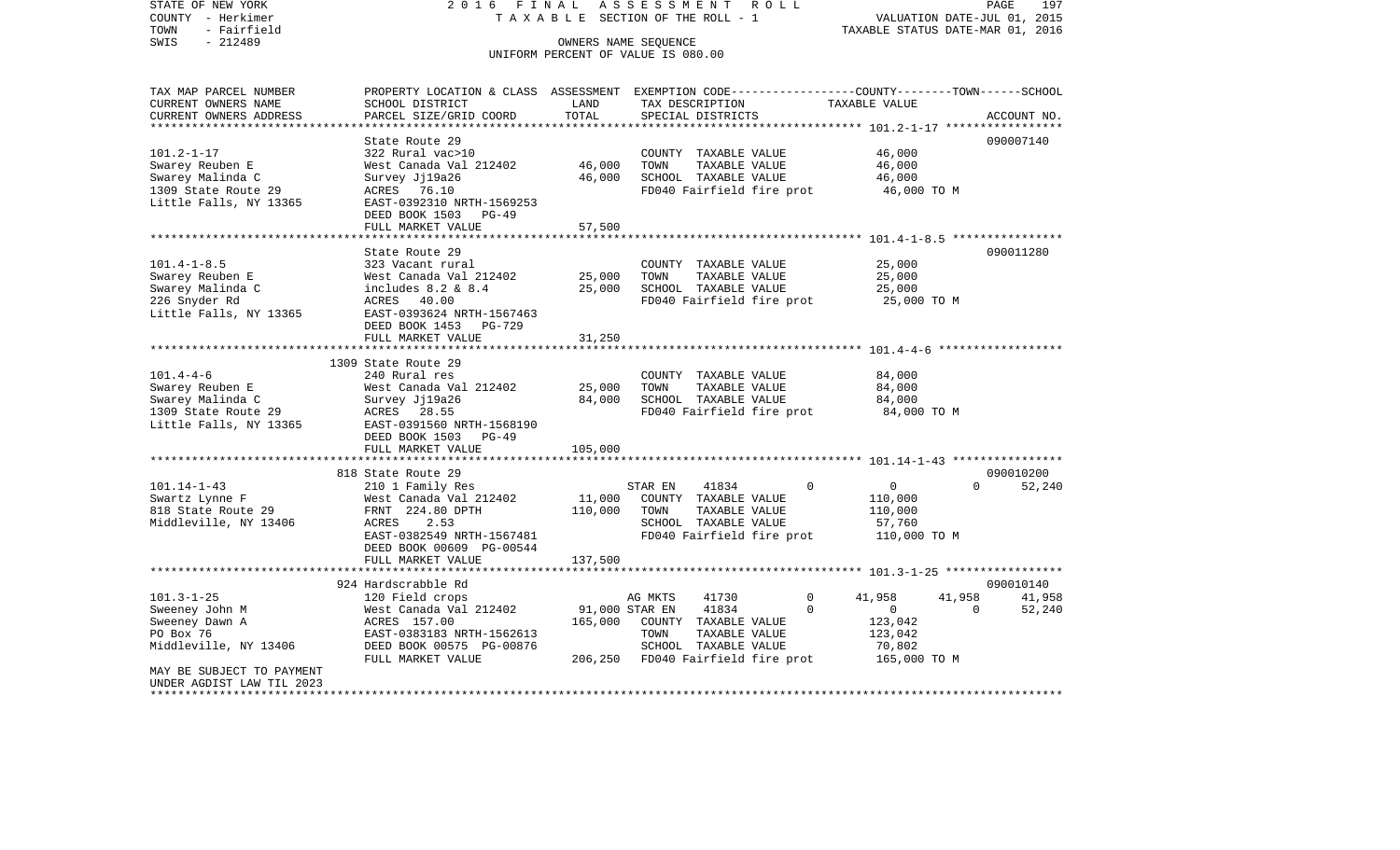| COUNTY - Herkimer<br>- Fairfield<br>TOWN     |                                                                                                 | T A X A B L E SECTION OF THE ROLL - 1 |                             |                      |                           |               | VALUATION DATE-JUL 01, 2015<br>TAXABLE STATUS DATE-MAR 01, 2016 |              |             |  |
|----------------------------------------------|-------------------------------------------------------------------------------------------------|---------------------------------------|-----------------------------|----------------------|---------------------------|---------------|-----------------------------------------------------------------|--------------|-------------|--|
| SWIS<br>$-212489$                            | OWNERS NAME SEOUENCE<br>UNIFORM PERCENT OF VALUE IS 080.00                                      |                                       |                             |                      |                           |               |                                                                 |              |             |  |
|                                              |                                                                                                 |                                       |                             |                      |                           |               |                                                                 |              |             |  |
| TAX MAP PARCEL NUMBER                        | PROPERTY LOCATION & CLASS ASSESSMENT EXEMPTION CODE---------------COUNTY-------TOWN------SCHOOL |                                       |                             |                      |                           |               |                                                                 |              |             |  |
| CURRENT OWNERS NAME                          | SCHOOL DISTRICT                                                                                 | LAND                                  |                             | TAX DESCRIPTION      |                           | TAXABLE VALUE |                                                                 |              |             |  |
| CURRENT OWNERS ADDRESS<br>****************** | PARCEL SIZE/GRID COORD                                                                          | TOTAL                                 |                             | SPECIAL DISTRICTS    |                           |               |                                                                 |              | ACCOUNT NO. |  |
|                                              |                                                                                                 |                                       |                             |                      |                           |               |                                                                 |              |             |  |
| $095.3 - 4 - 18$                             | 1323 Castle Rd<br>210 1 Family Res                                                              |                                       | STAR B                      |                      | 41854                     | $\Omega$      | $\overline{0}$                                                  | $\Omega$     | 24,000      |  |
| Sweet Robert J                               |                                                                                                 | 13,000                                |                             | COUNTY TAXABLE VALUE |                           |               | 78,000                                                          |              |             |  |
| 1323 Castle Rd                               |                                                                                                 | 78,000                                | TOWN                        | TAXABLE VALUE        |                           |               | 78,000                                                          |              |             |  |
| PO Box 392                                   |                                                                                                 |                                       |                             | SCHOOL TAXABLE VALUE |                           |               | 54,000                                                          |              |             |  |
| Newport, NY 13416                            | West Canada Val 212402<br>FRNT 250.00 DPTH<br>ACRES 4.80<br>EAST-0344925 NRTH-0115890           |                                       |                             |                      | FD040 Fairfield fire prot |               | 78,000 TO M                                                     |              |             |  |
|                                              | DEED BOOK 1249 PG-675                                                                           |                                       |                             |                      |                           |               |                                                                 |              |             |  |
|                                              | FULL MARKET VALUE                                                                               | 97,500                                |                             |                      |                           |               |                                                                 |              |             |  |
|                                              |                                                                                                 |                                       |                             |                      |                           |               |                                                                 |              |             |  |
|                                              | 296 Teall Rd                                                                                    |                                       |                             |                      |                           |               |                                                                 |              | 090003660   |  |
| $101.2 - 1 - 1.7$                            | 240 Rural res                                                                                   |                                       | STAR B                      | 41854                |                           | $\Omega$      | $\overline{0}$                                                  | $\Omega$     | 24,000      |  |
| Synakowski Stephen J                         | West Canada Val 212402                                                                          | 12,000                                |                             | COUNTY TAXABLE VALUE |                           |               | 96,000                                                          |              |             |  |
| Synakowski Theresa M                         | FRNT 475.00 DPTH                                                                                | 96,000                                | TOWN                        | TAXABLE VALUE        |                           |               | 96,000                                                          |              |             |  |
| 296 Teall Rd                                 | ACRES 16.80                                                                                     |                                       |                             | SCHOOL TAXABLE VALUE |                           |               | 72,000                                                          |              |             |  |
| Middleville, NY 13406                        | EAST-0385064 NRTH-1571709                                                                       |                                       |                             |                      | FD040 Fairfield fire prot |               | 96,000 TO M                                                     |              |             |  |
|                                              | DEED BOOK 1148 PG-641                                                                           |                                       |                             |                      |                           |               |                                                                 |              |             |  |
|                                              | FULL MARKET VALUE<br>************************                                                   | 120,000                               |                             |                      |                           |               |                                                                 |              |             |  |
|                                              | 1281 Castle Rd                                                                                  |                                       |                             |                      |                           |               |                                                                 |              | 090010100   |  |
| $095.3 - 4 - 3$                              | 240 Rural res                                                                                   |                                       |                             | COUNTY TAXABLE VALUE |                           |               | 80,000                                                          |              |             |  |
| Taylor Kimberly                              | West Canada Val 212402                                                                          | 20,000                                | TOWN                        | TAXABLE VALUE        |                           |               | 80,000                                                          |              |             |  |
| 1281 Castle Rd                               | Doublewide                                                                                      | 80,000                                |                             | SCHOOL TAXABLE VALUE |                           |               | 80,000                                                          |              |             |  |
| Newport, NY 13416                            | ACRES 18.50                                                                                     |                                       |                             |                      | FD040 Fairfield fire prot |               | 80,000 TO M                                                     |              |             |  |
|                                              | EAST-0344565 NRTH-1154315                                                                       |                                       |                             |                      |                           |               |                                                                 |              |             |  |
|                                              | DEED BOOK 1290 PG-591                                                                           |                                       |                             |                      |                           |               |                                                                 |              |             |  |
|                                              | FULL MARKET VALUE                                                                               | 100,000                               |                             |                      |                           |               |                                                                 |              |             |  |
|                                              |                                                                                                 |                                       |                             |                      |                           |               |                                                                 |              |             |  |
|                                              | 1293 Castle Rd                                                                                  |                                       |                             |                      |                           |               |                                                                 |              |             |  |
| $095.3 - 4 - 9$                              | 210 1 Family Res                                                                                |                                       | VET WAR C 41122             |                      |                           | $\mathbf{0}$  | 7,200                                                           | $\mathbf{0}$ | 0           |  |
| Taylor Mary                                  |                                                                                                 |                                       | 11,000 VET WAR T 41123      |                      |                           | $\Omega$      | $\overline{0}$                                                  | 8,100        | $\Omega$    |  |
| PO Box 51                                    | West Canada Val 212402<br>ACRES     2.00<br>EAST-0345210 NRTH-1154080                           |                                       | 54,000 STAR EN              | 41834                |                           | $\Omega$      | $\overline{0}$                                                  | $\Omega$     | 52,240      |  |
| Newport, NY 13416                            |                                                                                                 |                                       |                             |                      | COUNTY TAXABLE VALUE      |               | 46,800                                                          |              |             |  |
|                                              | DEED BOOK 780<br>PG-532                                                                         |                                       | TOWN                        | TAXABLE VALUE        |                           |               | 45,900                                                          |              |             |  |
|                                              | FULL MARKET VALUE                                                                               |                                       | 67,500 SCHOOL TAXABLE VALUE |                      |                           |               | 1,760                                                           |              |             |  |
|                                              |                                                                                                 |                                       |                             |                      | FD040 Fairfield fire prot |               | 54,000 TO M                                                     |              |             |  |
|                                              | 866 State Route 29                                                                              |                                       |                             |                      |                           |               |                                                                 |              | 090087051   |  |
| $101.3 - 1 - 24.4$                           | 210 1 Family Res                                                                                |                                       |                             | COUNTY TAXABLE VALUE |                           |               | 100,000                                                         |              |             |  |
| Tecler Robert N                              | West Canada Val 212402                                                                          | 14,000                                | TOWN                        | TAXABLE VALUE        |                           |               | 100,000                                                         |              |             |  |
| 866 State Rte. 29                            | Barto Hill Inn                                                                                  | 100,000                               |                             | SCHOOL TAXABLE VALUE |                           |               | 100,000                                                         |              |             |  |
| Middleville, NY 13406                        | FRNT 357.00 DPTH                                                                                |                                       |                             |                      | FD040 Fairfield fire prot |               | 100,000 TO M                                                    |              |             |  |
|                                              | ACRES<br>2.70                                                                                   |                                       |                             |                      |                           |               |                                                                 |              |             |  |
|                                              | EAST-0383309 NRTH-1567180                                                                       |                                       |                             |                      |                           |               |                                                                 |              |             |  |
|                                              | DEED BOOK 1283<br>PG-109                                                                        |                                       |                             |                      |                           |               |                                                                 |              |             |  |
|                                              | FULL MARKET VALUE                                                                               | 125,000                               |                             |                      |                           |               |                                                                 |              |             |  |
| *********************                        |                                                                                                 |                                       |                             |                      |                           |               |                                                                 |              |             |  |

PAGE 198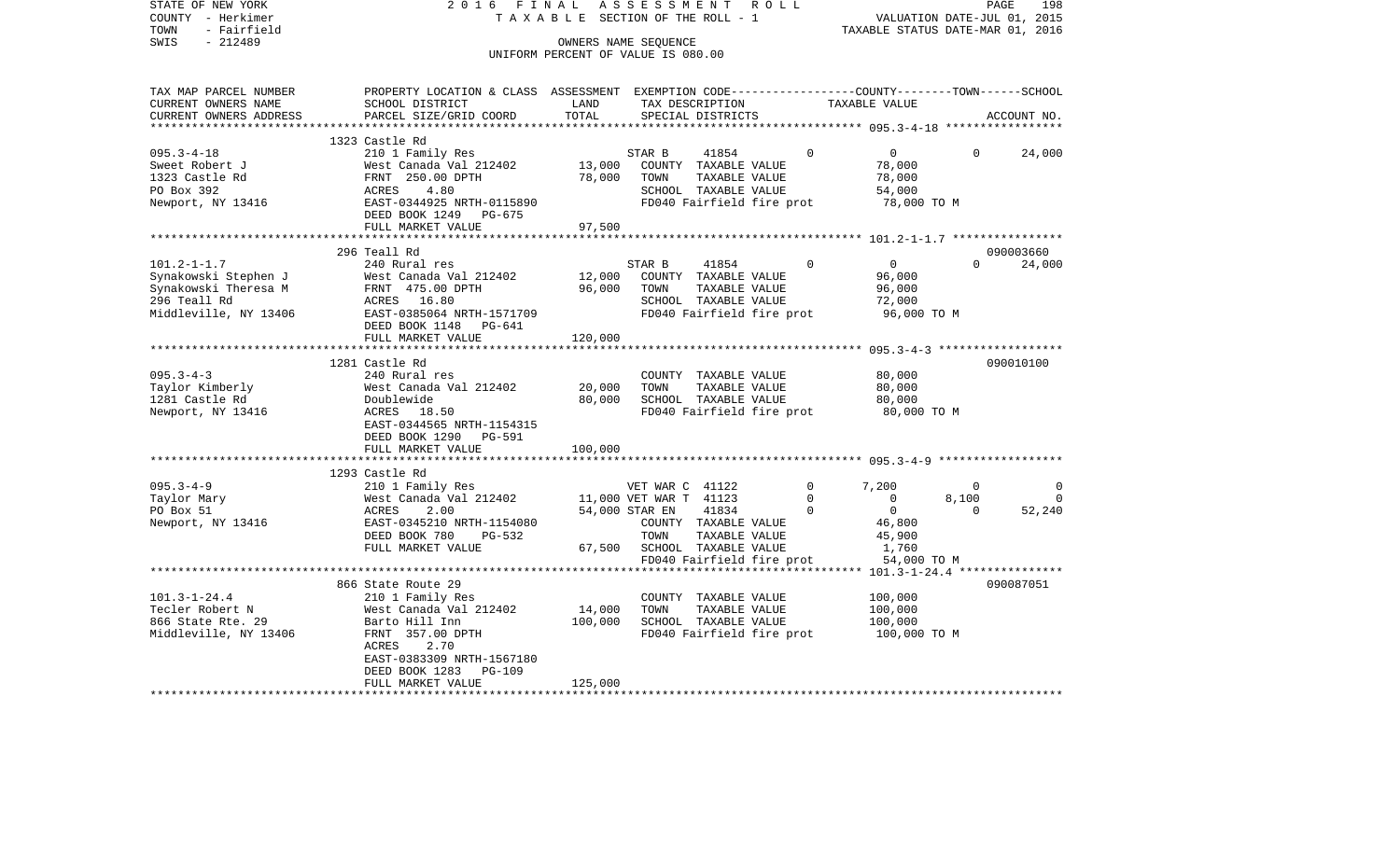| STATE OF NEW YORK<br>COUNTY - Herkimer<br>- Fairfield<br>TOWN<br>$-212489$<br>SWIS | 2016 FINAL ASSESSMENT ROLL<br>TAXABLE SECTION OF THE ROLL - 1<br>UNIFORM PERCENT OF VALUE IS 080.00                                                                                                                                             |                                                                                                                                 | VALUATION DATE-JUL 01, 2015<br>TAXABLE STATUS DATE-MAR 01, 2016 |                                                                           | PAGE<br>199    |                                                                                                              |                   |                    |
|------------------------------------------------------------------------------------|-------------------------------------------------------------------------------------------------------------------------------------------------------------------------------------------------------------------------------------------------|---------------------------------------------------------------------------------------------------------------------------------|-----------------------------------------------------------------|---------------------------------------------------------------------------|----------------|--------------------------------------------------------------------------------------------------------------|-------------------|--------------------|
| TAX MAP PARCEL NUMBER                                                              | PROPERTY LOCATION & CLASS ASSESSMENT EXEMPTION CODE---------------COUNTY-------TOWN-----SCHOOL                                                                                                                                                  |                                                                                                                                 |                                                                 |                                                                           |                |                                                                                                              |                   |                    |
| CURRENT OWNERS NAME<br>CURRENT OWNERS ADDRESS                                      | SCHOOL DISTRICT<br>PARCEL SIZE/GRID COORD                                                                                                                                                                                                       | <b>EXAMPLE SERVICE SERVICE SERVICE SERVICE SERVICE SERVICE SERVICE SERVICE SERVICE SERVICE SERVICE SERVICE SERVICE</b><br>TOTAL |                                                                 | SPECIAL DISTRICTS                                                         |                | TAX DESCRIPTION TAXABLE VALUE                                                                                |                   | ACCOUNT NO.        |
|                                                                                    |                                                                                                                                                                                                                                                 |                                                                                                                                 |                                                                 |                                                                           |                |                                                                                                              |                   |                    |
|                                                                                    | 599 West End Rd                                                                                                                                                                                                                                 |                                                                                                                                 |                                                                 |                                                                           | $\Omega$       |                                                                                                              |                   | 090000540          |
| $106.4 - 1 - 4.4$<br>Tinker Robert<br>599 West End Rd<br>Little Falls, NY 13365    | 210 1 Family Res<br>West Canada Val 212402 11,000 COUNTY TAXABLE VALUE<br>ACRES 3.10<br>EAST-0366334 NRTH-1550807<br>CAST CASE DG-68                                                                                                            |                                                                                                                                 |                                                                 | 41854<br>60,000 TOWN TAXABLE VALUE<br>SCHOOL TAXABLE VALUE                |                | $\overline{0}$<br>60,000<br>60,000<br>SCHOOL TAXABLE VALUE $36,000$<br>FD040 Fairfield fire prot 60,000 TO M | $0 \qquad \qquad$ | 24,000             |
|                                                                                    | FULL MARKET VALUE                                                                                                                                                                                                                               | 75,000                                                                                                                          |                                                                 |                                                                           |                |                                                                                                              |                   |                    |
|                                                                                    |                                                                                                                                                                                                                                                 |                                                                                                                                 |                                                                 |                                                                           |                |                                                                                                              |                   |                    |
|                                                                                    | 883 Cole Rd                                                                                                                                                                                                                                     |                                                                                                                                 |                                                                 |                                                                           |                |                                                                                                              |                   | 090100075          |
| $107.2 - 1 - 19.2$<br>Tobin Tobias                                                 | 210 1 Family Res 6 210 11,250                                                                                                                                                                                                                   |                                                                                                                                 |                                                                 |                                                                           |                |                                                                                                              | $\overline{0}$    | 11,250 0<br>45,000 |
| 883 Cole Rd<br>Little Falls, NY 13365                                              | West Canada Val 212402<br>Mest Canada Val 212402<br>Incomplete 45,000 STAR EN 41834 0 0<br>ACRES 4.00 11,250<br>ACRES 4.00 TOWN TAXABLE VALUE 33,750                                                                                            |                                                                                                                                 |                                                                 |                                                                           |                | TOWN TAXABLE VALUE 33,750<br>SCHOOL TAXABLE VALUE 33,750<br>FD040 Fairfield fire prot 45,000 TO M            |                   |                    |
|                                                                                    |                                                                                                                                                                                                                                                 |                                                                                                                                 |                                                                 |                                                                           |                |                                                                                                              |                   |                    |
|                                                                                    |                                                                                                                                                                                                                                                 |                                                                                                                                 |                                                                 |                                                                           |                |                                                                                                              |                   |                    |
|                                                                                    | 641 State Route 170                                                                                                                                                                                                                             |                                                                                                                                 |                                                                 |                                                                           |                |                                                                                                              |                   | 090005310          |
| $107.4 - 2 - 4$                                                                    | 210 1 Family Res                                                                                                                                                                                                                                |                                                                                                                                 | STAR B                                                          | 41854 0                                                                   |                | $\overline{0}$                                                                                               | $0 \qquad \qquad$ | 24,000             |
| Tomei Jay                                                                          | West Canada Val 212402 10,000 COUNTY TAXABLE VALUE                                                                                                                                                                                              | 108,000 TOWN                                                                                                                    |                                                                 |                                                                           |                | 108,000                                                                                                      |                   |                    |
|                                                                                    | Smidt<br>Smidt<br>641 State Route 170<br>PO Box 101<br>PO Box 101<br>PO Box 101<br>EAST-0395740 NRTH-1552008                                                                                                                                    |                                                                                                                                 |                                                                 | TAXABLE VALUE<br>SCHOOL TAXABLE VALUE                                     |                | 108,000<br>84,000                                                                                            |                   |                    |
|                                                                                    |                                                                                                                                                                                                                                                 |                                                                                                                                 |                                                                 |                                                                           |                | FD040 Fairfield fire prot 108,000 TO M                                                                       |                   |                    |
|                                                                                    | Little Falls, NY 13365 DEED BOOK 734 PG-264<br>FULL MARKET VALUE                                                                                                                                                                                | 135,000                                                                                                                         |                                                                 |                                                                           |                |                                                                                                              |                   |                    |
|                                                                                    |                                                                                                                                                                                                                                                 |                                                                                                                                 |                                                                 |                                                                           |                |                                                                                                              |                   |                    |
| Little Falls, NY 13365                                                             | 2213 State Route 169<br>EAST-0375813 NRTH-1548549<br>DEED BOOK 1533 PG-490                                                                                                                                                                      | 40,000                                                                                                                          |                                                                 | COUNTY TAXABLE VALUE<br>TOWN      TAXABLE VALUE<br>SCHOOL   TAXABLE VALUE |                | 40,000<br>40,000<br>40,000<br>FD040 Fairfield fire prot 40,000 TO M                                          |                   | 090090006          |
|                                                                                    | FULL MARKET VALUE                                                                                                                                                                                                                               | 50,000                                                                                                                          |                                                                 |                                                                           |                |                                                                                                              |                   |                    |
|                                                                                    | 141 Davis Rd                                                                                                                                                                                                                                    |                                                                                                                                 |                                                                 |                                                                           |                |                                                                                                              |                   |                    |
| $106.2 - 1 - 7.2$                                                                  | 240 Rural res                                                                                                                                                                                                                                   |                                                                                                                                 |                                                                 | VET WAR C 41122                                                           | $\overline{0}$ | 7,200                                                                                                        | $\overline{0}$    | $\circ$            |
| Toy Larry                                                                          |                                                                                                                                                                                                                                                 |                                                                                                                                 |                                                                 |                                                                           | $\Omega$       | $\overline{0}$                                                                                               | 9,600             | $\overline{0}$     |
| Toy Elizabeth                                                                      |                                                                                                                                                                                                                                                 |                                                                                                                                 |                                                                 |                                                                           | $\overline{0}$ | $\overline{0}$                                                                                               | $\Omega$          | 52,240             |
| 141 Davis Rd<br>Little Falls, NY 13365                                             | Vest Canada Val 212402 21,000 VET WAR T $41123$<br>Nest Canada Val 212402 21,000 VET WAR T 41123<br>ACRES 21.000 STAR T 41834<br>EAST-0372691 NRTH-1556765 COUNTY TAXABLE VALUI<br>DEED BOOK 764 PG-164 TOWN TAXABLE VALUI<br>FULL MARKET VALUE |                                                                                                                                 |                                                                 | 212,500 SCHOOL TAXABLE VALUE                                              |                | COUNTY TAXABLE VALUE 162,800<br>TOWN TAXABLE VALUE 160,400<br>117,760                                        |                   |                    |
|                                                                                    |                                                                                                                                                                                                                                                 |                                                                                                                                 |                                                                 |                                                                           |                | FD040 Fairfield fire prot 170,000 TO M                                                                       |                   |                    |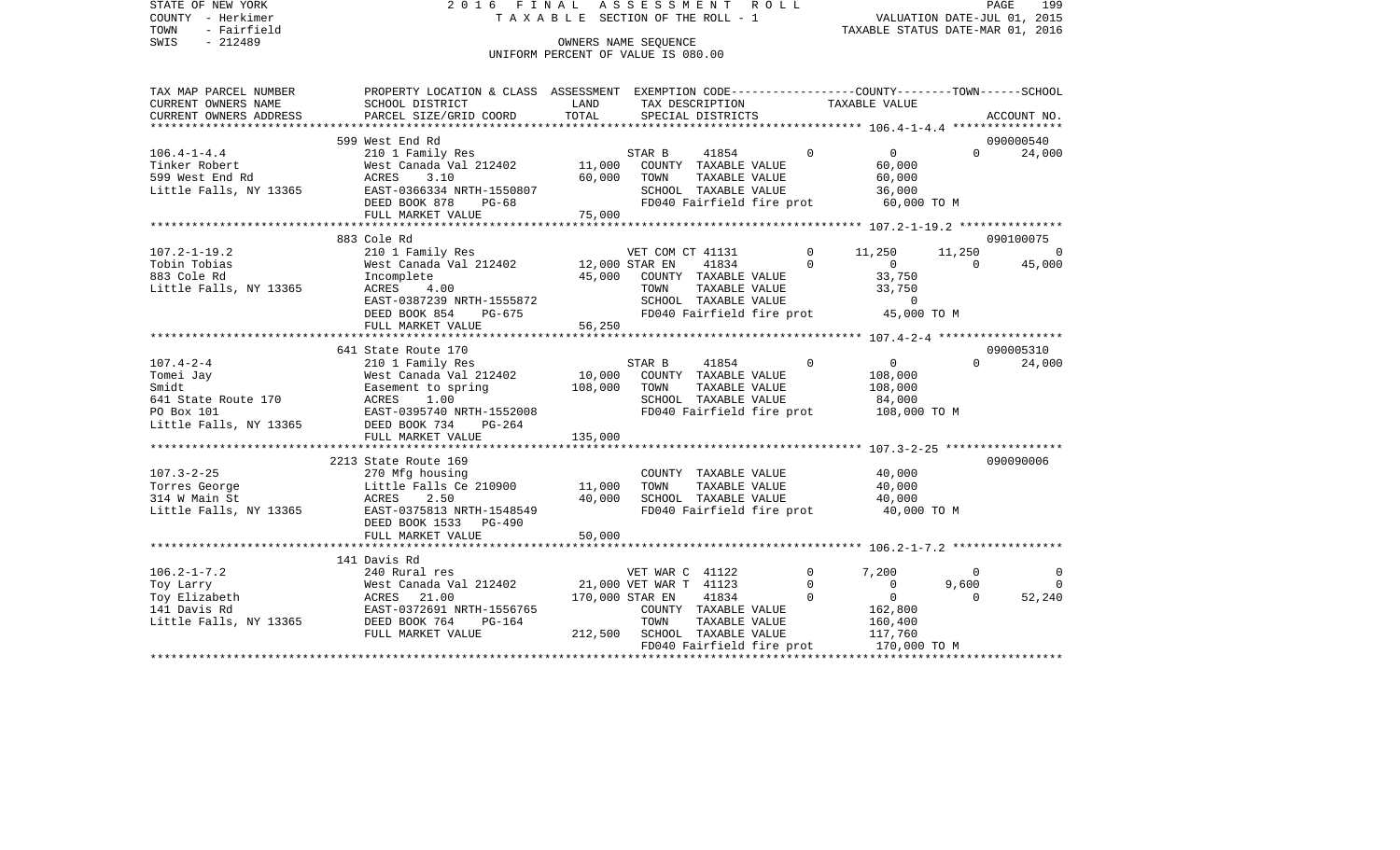| STATE OF NEW YORK<br>COUNTY - Herkimer<br>TOWN<br>- Fairfield<br>$-212489$<br>SWIS | ASSESSMENT<br>2016 FINAL<br>ROLL<br>T A X A B L E SECTION OF THE ROLL - 1<br>OWNERS NAME SEQUENCE                 |                                    |                        |                      |                           |                                               |                                | PAGE<br>200<br>VALUATION DATE-JUL 01, 2015<br>TAXABLE STATUS DATE-MAR 01, 2016 |
|------------------------------------------------------------------------------------|-------------------------------------------------------------------------------------------------------------------|------------------------------------|------------------------|----------------------|---------------------------|-----------------------------------------------|--------------------------------|--------------------------------------------------------------------------------|
|                                                                                    |                                                                                                                   | UNIFORM PERCENT OF VALUE IS 080.00 |                        |                      |                           |                                               |                                |                                                                                |
| TAX MAP PARCEL NUMBER<br>CURRENT OWNERS NAME                                       | PROPERTY LOCATION & CLASS ASSESSMENT EXEMPTION CODE---------------COUNTY-------TOWN-----SCHOOL<br>SCHOOL DISTRICT | LAND                               |                        | TAX DESCRIPTION      |                           | TAXABLE VALUE                                 |                                |                                                                                |
| CURRENT OWNERS ADDRESS                                                             | PARCEL SIZE/GRID COORD                                                                                            | TOTAL                              |                        | SPECIAL DISTRICTS    |                           |                                               |                                | ACCOUNT NO.                                                                    |
|                                                                                    | 1991 Hardscrabble Rd                                                                                              |                                    |                        |                      |                           |                                               |                                |                                                                                |
| $095.3 - 1 - 3.2$                                                                  | 210 1 Family Res                                                                                                  |                                    | STAR B                 | 41854                | $\Omega$                  | $\circ$                                       | $\Omega$                       | 24,000                                                                         |
| Tracy Cynthia E                                                                    | West Canada Val 212402                                                                                            | 11,000                             |                        | COUNTY TAXABLE VALUE |                           | 150,000                                       |                                |                                                                                |
| Fiorentino James                                                                   | ACRES<br>2.80                                                                                                     | 150,000                            | TOWN                   | TAXABLE VALUE        |                           | 150,000                                       |                                |                                                                                |
| 1991 Hardscrabble Rd                                                               | EAST-0375574 NRTH-1581670                                                                                         |                                    |                        | SCHOOL TAXABLE VALUE |                           | 126,000                                       |                                |                                                                                |
| Newport, NY 13416                                                                  | DEED BOOK 1221<br>PG-428                                                                                          |                                    |                        |                      | FD040 Fairfield fire prot | 150,000 TO M                                  |                                |                                                                                |
|                                                                                    | FULL MARKET VALUE                                                                                                 | 187,500                            |                        |                      |                           |                                               |                                |                                                                                |
| ******************                                                                 |                                                                                                                   |                                    |                        |                      |                           |                                               |                                |                                                                                |
|                                                                                    | North Creek Rd                                                                                                    |                                    |                        |                      |                           |                                               |                                | 090008758                                                                      |
| $106.4 - 1 - 31.2$                                                                 | 312 Vac w/imprv                                                                                                   |                                    |                        | COUNTY TAXABLE VALUE |                           | 42,000                                        |                                |                                                                                |
| Turner Gordon                                                                      | West Canada Val 212402                                                                                            | 13,000                             | TOWN                   | TAXABLE VALUE        |                           | 42,000                                        |                                |                                                                                |
| Turner Sharon                                                                      | ACRES<br>4.00                                                                                                     | 42,000                             |                        | SCHOOL TAXABLE VALUE |                           | 42,000                                        |                                |                                                                                |
| 299 West End Rd                                                                    | EAST-0363555 NRTH-1546131                                                                                         |                                    |                        |                      | FD040 Fairfield fire prot | 42,000 TO M                                   |                                |                                                                                |
| Herkimer, NY 13350                                                                 | DEED BOOK 706<br>$PG-183$                                                                                         |                                    |                        |                      |                           |                                               |                                |                                                                                |
|                                                                                    | FULL MARKET VALUE                                                                                                 | 52,500<br>*********                |                        |                      |                           | *************** 106.4-1-26 ****************** |                                |                                                                                |
|                                                                                    | 299 West End Rd                                                                                                   |                                    |                        |                      |                           |                                               |                                | 090100011                                                                      |
| $106.4 - 1 - 26$                                                                   | 210 1 Family Res                                                                                                  |                                    | STAR EN                | 41834                | $\Omega$                  | $\circ$                                       | $\Omega$                       | 52,240                                                                         |
| Turner Gordon<br>Sharon J A                                                        | West Canada Val 212402                                                                                            | 14,000                             |                        | COUNTY TAXABLE VALUE |                           | 102,000                                       |                                |                                                                                |
| 299 West End Rd                                                                    | ACRES<br>8.00                                                                                                     | 102,000                            | TOWN                   | TAXABLE VALUE        |                           | 102,000                                       |                                |                                                                                |
| Herkimer, NY 13350                                                                 | EAST-0363564 NRTH-1546583                                                                                         |                                    |                        | SCHOOL TAXABLE VALUE |                           | 49,760                                        |                                |                                                                                |
|                                                                                    | DEED BOOK 00635 PG-00814                                                                                          |                                    |                        |                      | FD040 Fairfield fire prot | 102,000 TO M                                  |                                |                                                                                |
|                                                                                    | FULL MARKET VALUE                                                                                                 | 127,500                            |                        |                      |                           |                                               |                                |                                                                                |
|                                                                                    |                                                                                                                   |                                    |                        |                      |                           |                                               |                                |                                                                                |
|                                                                                    | 224 Parkhurst Rd                                                                                                  |                                    |                        |                      |                           |                                               |                                | 090010830                                                                      |
| $100.4 - 1 - 17$                                                                   | 210 1 Family Res                                                                                                  |                                    | VET WAR C 41122        |                      | $\Omega$                  | 7,200                                         | $\Omega$                       | $\Omega$                                                                       |
| Ucasz John Eleanor                                                                 | West Canada Val 212402                                                                                            |                                    | 10,000 VET WAR T 41123 |                      | $\Omega$                  | $\mathbf 0$                                   | 9,600                          | $\Omega$                                                                       |
| 224 Parkhurst Rd                                                                   | FRNT 260.00 DPTH 170.00                                                                                           |                                    | 102,000 STAR EN        | 41834                | $\Omega$                  | $\overline{0}$                                | $\Omega$                       | 52,240                                                                         |
| Little Falls, NY 13365                                                             | EAST-0369498 NRTH-1566189                                                                                         |                                    |                        | COUNTY TAXABLE VALUE |                           | 94,800                                        |                                |                                                                                |
|                                                                                    | DEED BOOK 00637 PG-00283                                                                                          |                                    | TOWN                   | TAXABLE VALUE        |                           | 92,400                                        |                                |                                                                                |
|                                                                                    | FULL MARKET VALUE                                                                                                 | 127,500                            |                        | SCHOOL TAXABLE VALUE |                           | 49,760                                        |                                |                                                                                |
|                                                                                    |                                                                                                                   |                                    |                        |                      | FD040 Fairfield fire prot | 102,000 TO M                                  |                                |                                                                                |
|                                                                                    | ********************                                                                                              |                                    |                        |                      |                           |                                               | $101.3 - 3 - 16$ ************* |                                                                                |
|                                                                                    | 156 Blackberry Ln                                                                                                 |                                    |                        |                      |                           |                                               |                                | 090009240                                                                      |
| $101.3 - 3 - 16$                                                                   | 210 1 Family Res                                                                                                  |                                    | STAR B                 | 41854                | $\mathbf 0$               | $\overline{0}$                                | $\Omega$                       | 24,000                                                                         |
| Valenti David M                                                                    | West Canada Val 212402                                                                                            | 10,000                             |                        | COUNTY TAXABLE VALUE |                           | 105,000                                       |                                |                                                                                |
| Valenti Stephanie A                                                                | Lot $#16$                                                                                                         | 105,000                            | TOWN                   | TAXABLE VALUE        |                           | 105,000                                       |                                |                                                                                |
| 156 Blackberry Ln                                                                  | ACRES<br>6.90                                                                                                     |                                    |                        | SCHOOL TAXABLE VALUE |                           | 81,000                                        |                                |                                                                                |
| Little Falls, NY 13365                                                             | EAST-0377407 NRTH-1561359<br>DEED BOOK 1521<br>PG-19                                                              |                                    |                        |                      | FD040 Fairfield fire prot | 105,000 TO M                                  |                                |                                                                                |
|                                                                                    | FULL MARKET VALUE                                                                                                 | 131,250                            |                        |                      |                           |                                               |                                |                                                                                |
|                                                                                    |                                                                                                                   |                                    |                        |                      |                           |                                               |                                |                                                                                |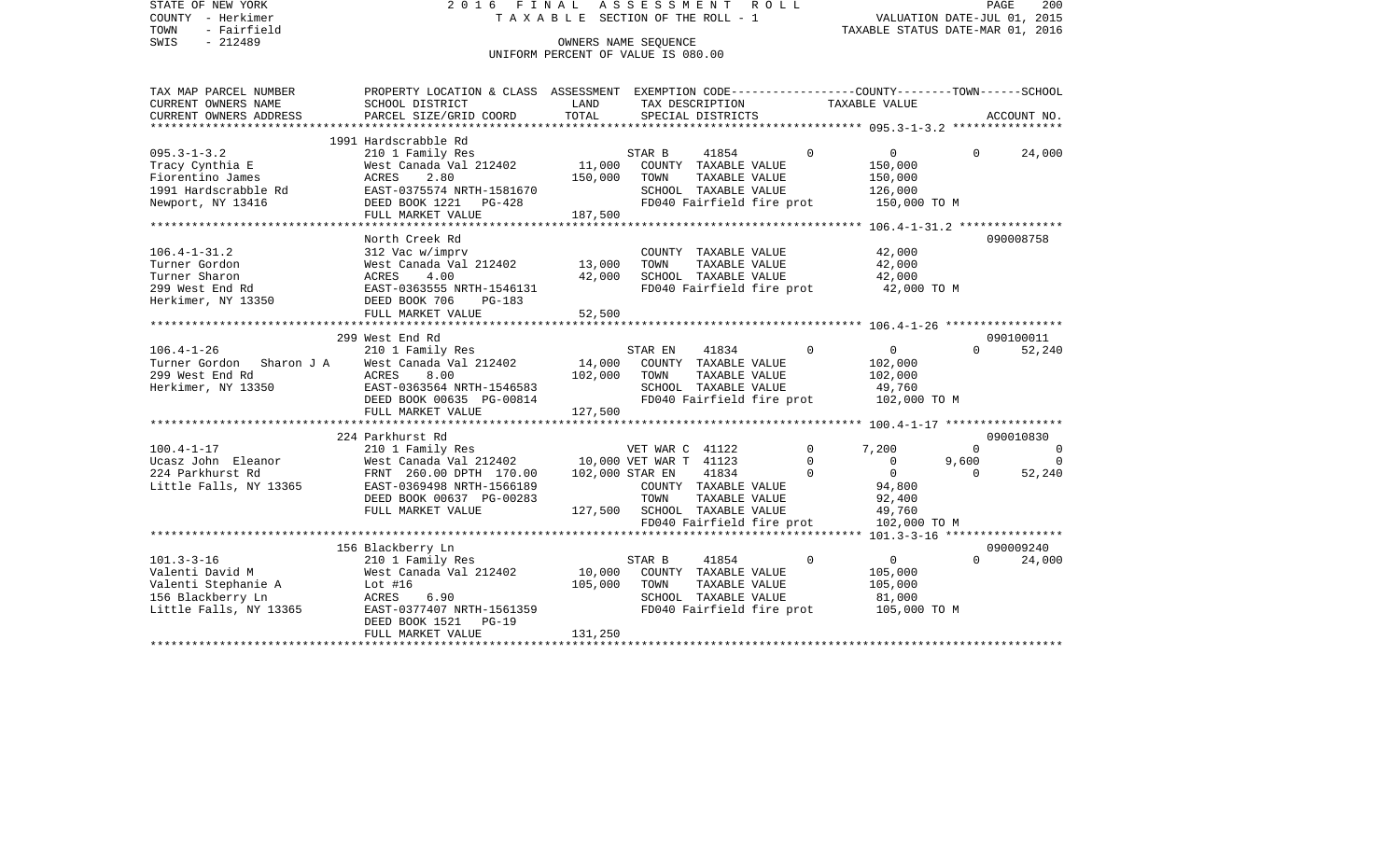| STATE OF NEW YORK<br>COUNTY - Herkimer<br>- Fairfield<br>TOWN | 2016 FINAL                                                                                     | TAXABLE SECTION OF THE ROLL - 1    | ASSESSMENT      |                                       | R O L L                   | TAXABLE STATUS DATE-MAR 01, 2016 | VALUATION DATE-JUL 01, 2015 | PAGE<br>201 |
|---------------------------------------------------------------|------------------------------------------------------------------------------------------------|------------------------------------|-----------------|---------------------------------------|---------------------------|----------------------------------|-----------------------------|-------------|
| SWIS<br>$-212489$                                             |                                                                                                | OWNERS NAME SEQUENCE               |                 |                                       |                           |                                  |                             |             |
|                                                               |                                                                                                | UNIFORM PERCENT OF VALUE IS 080.00 |                 |                                       |                           |                                  |                             |             |
|                                                               |                                                                                                |                                    |                 |                                       |                           |                                  |                             |             |
| TAX MAP PARCEL NUMBER                                         | PROPERTY LOCATION & CLASS ASSESSMENT EXEMPTION CODE---------------COUNTY-------TOWN-----SCHOOL |                                    |                 |                                       |                           |                                  |                             |             |
| CURRENT OWNERS NAME                                           | SCHOOL DISTRICT                                                                                | LAND                               |                 | TAX DESCRIPTION                       |                           | TAXABLE VALUE                    |                             |             |
| CURRENT OWNERS ADDRESS                                        | PARCEL SIZE/GRID COORD                                                                         | TOTAL                              |                 | SPECIAL DISTRICTS                     |                           |                                  |                             | ACCOUNT NO. |
|                                                               | Parkhurst Rd                                                                                   |                                    |                 |                                       |                           |                                  |                             |             |
| $101.3 - 1 - 17.2$                                            | 311 Res vac land                                                                               |                                    |                 | COUNTY TAXABLE VALUE                  |                           | 10,000                           |                             |             |
| Verde Carolanne                                               | West Canada Val 212402                                                                         | 10,000                             | TOWN            | TAXABLE VALUE                         |                           | 10,000                           |                             |             |
| PO Box 592                                                    | Land                                                                                           | 10,000                             |                 | SCHOOL TAXABLE VALUE                  |                           | 10,000                           |                             |             |
| Stormville, NY 12582-1701                                     | ACRES<br>4.90                                                                                  |                                    |                 |                                       | FD040 Fairfield fire prot | 10,000 TO M                      |                             |             |
|                                                               | EAST-0379075 NRTH-1563670                                                                      |                                    |                 |                                       |                           |                                  |                             |             |
|                                                               | DEED BOOK 776<br>$PG-475$                                                                      |                                    |                 |                                       |                           |                                  |                             |             |
|                                                               | FULL MARKET VALUE                                                                              | 12,500                             |                 |                                       |                           |                                  |                             |             |
|                                                               | Platform Rd                                                                                    |                                    |                 |                                       |                           |                                  |                             | 090006840   |
| $100.2 - 1 - 18$                                              | 822 Water supply                                                                               |                                    |                 | COUNTY TAXABLE VALUE                  |                           | 13,600                           |                             |             |
| Village Of Middleville                                        | West Canada Val 212402                                                                         | 7,900                              | TOWN            | TAXABLE VALUE                         |                           | 13,600                           |                             |             |
| Middleville Reservoir                                         | Water                                                                                          | 13,600                             |                 | SCHOOL TAXABLE VALUE                  |                           | 13,600                           |                             |             |
| 3 S Main St                                                   | ACRES 11.80 BANK<br>984                                                                        |                                    |                 |                                       | FD040 Fairfield fire prot | 13,600 TO M                      |                             |             |
| Middleville, NY 13406                                         | EAST-0371762 NRTH-1572879                                                                      |                                    |                 |                                       |                           |                                  |                             |             |
|                                                               | FULL MARKET VALUE                                                                              | 17,000                             |                 |                                       |                           |                                  |                             |             |
|                                                               |                                                                                                |                                    |                 |                                       |                           |                                  |                             |             |
| $100.2 - 1 - 21$                                              | Reservoir Rd<br>822 Water supply                                                               |                                    |                 | COUNTY TAXABLE VALUE                  |                           | 95,000                           |                             | 090100023   |
| Village Of Middleville                                        | West Canada Val 212402                                                                         | - 5                                | TOWN            | TAXABLE VALUE                         |                           | 95,000                           |                             |             |
| Middleville Reservoir                                         | Water Tank, lines                                                                              | 95,000                             |                 | SCHOOL TAXABLE VALUE                  |                           | 95,000                           |                             |             |
| 3 S Main St                                                   | FRNT 70.00 DPTH<br>60.00                                                                       |                                    |                 |                                       | FD040 Fairfield fire prot | 95,000 TO M                      |                             |             |
| Middleville, NY 13406                                         | 984<br>BANK                                                                                    |                                    |                 |                                       |                           |                                  |                             |             |
|                                                               | EAST-0369319 NRTH-1571505                                                                      |                                    |                 |                                       |                           |                                  |                             |             |
|                                                               | FULL MARKET VALUE                                                                              | 118,750                            |                 |                                       |                           |                                  |                             |             |
|                                                               |                                                                                                |                                    |                 |                                       |                           |                                  |                             |             |
|                                                               | State Route 29                                                                                 |                                    |                 |                                       |                           |                                  |                             | 09010102    |
| $101.1 - 1 - 7.2$<br>Village Of Middleville                   | 314 Rural vac<10<br>West Canada Val 212402                                                     | 10,000                             | MUN OWNED 13100 | COUNTY TAXABLE VALUE                  | $\Omega$                  | 10,000<br>$\mathbf 0$            | 10,000                      | 10,000      |
| 3 S Main St                                                   | pond & hydrant                                                                                 | 10,000                             | TOWN            | TAXABLE VALUE                         |                           | $\Omega$                         |                             |             |
| Middleville, NY 13406                                         | ACRES<br>2.60                                                                                  |                                    |                 | SCHOOL TAXABLE VALUE                  |                           | $\Omega$                         |                             |             |
|                                                               | EAST-0379905 NRTH-1568660                                                                      |                                    |                 |                                       | FD040 Fairfield fire prot |                                  | 0 TO M                      |             |
|                                                               | DEED BOOK 837<br>PG-371                                                                        |                                    |                 | 10,000 EX                             |                           |                                  |                             |             |
|                                                               | FULL MARKET VALUE                                                                              | 12,500                             |                 |                                       |                           |                                  |                             |             |
|                                                               |                                                                                                |                                    |                 |                                       |                           |                                  |                             |             |
|                                                               | 186 Teall Rd                                                                                   |                                    |                 |                                       |                           |                                  |                             | 090089080   |
| $101.1 - 2 - 8$                                               | 270 Mfg housing                                                                                |                                    | STAR B          | 41854                                 | 0                         | $\overline{0}$                   | $\Omega$                    | 24,000      |
| Vincent John<br>186 Teall Rd                                  | West Canada Val 212402<br>2.50<br>ACRES                                                        | 11,000<br>28,000                   | TOWN            | COUNTY TAXABLE VALUE<br>TAXABLE VALUE |                           | 28,000                           |                             |             |
| Middleville, NY 13406                                         | EAST-0382890 NRTH-1572082                                                                      |                                    |                 | SCHOOL TAXABLE VALUE                  |                           | 28,000<br>4,000                  |                             |             |
|                                                               | DEED BOOK 1206 PG-688                                                                          |                                    |                 |                                       | FD040 Fairfield fire prot | 28,000 TO M                      |                             |             |
|                                                               | FULL MARKET VALUE                                                                              | 35,000                             |                 |                                       |                           |                                  |                             |             |
|                                                               |                                                                                                |                                    |                 |                                       |                           |                                  |                             |             |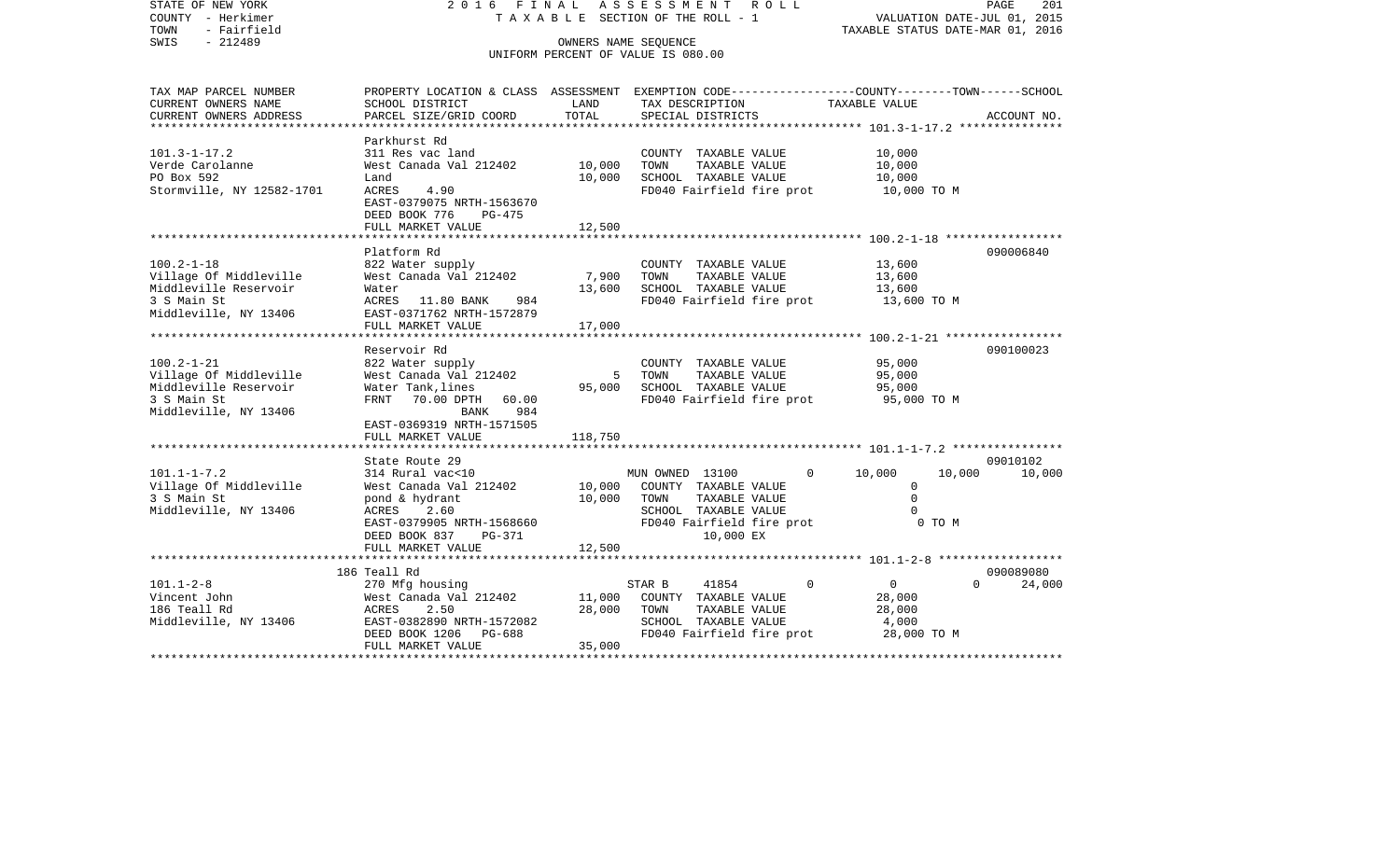STATE OF NEW YORK 2 0 1 6 F I N A L A S S E S S M E N T R O L L PAGE 202COUNTY - Herkimer **T A X A B L E** SECTION OF THE ROLL - 1 VALUATION DATE-JUL 01, 2015 TOWN - Fairfield TAXABLE STATUS DATE-MAR 01, 2016 SWIS - 212489 OWNERS NAME SEQUENCE UNIFORM PERCENT OF VALUE IS 080.00TAX MAP PARCEL NUMBER PROPERTY LOCATION & CLASS ASSESSMENT EXEMPTION CODE------------------COUNTY--------TOWN------SCHOOL CURRENT OWNERS NAME SCHOOL DISTRICT LAND TAX DESCRIPTION TAXABLE VALUECURRENT OWNERS ADDRESS PARCEL SIZE/GRID COORD TOTAL SPECIAL DISTRICTS ACCOUNT NO. \*\*\*\*\*\*\*\*\*\*\*\*\*\*\*\*\*\*\*\*\*\*\*\*\*\*\*\*\*\*\*\*\*\*\*\*\*\*\*\*\*\*\*\*\*\*\*\*\*\*\*\*\*\*\*\*\*\*\*\*\*\*\*\*\*\*\*\*\*\*\*\*\*\*\*\*\*\*\*\*\*\*\*\*\*\*\*\*\*\*\*\*\*\*\*\*\*\*\*\*\*\*\* 100.4-1-19 \*\*\*\*\*\*\*\*\*\*\*\*\*\*\*\*\*State Route 169 090007380  $24.000$ 100.4-1-19 210 1 Family Res STAR B 41854 0 0 Voesack Gregory West Canada Val 212402 14,000 COUNTY TAXABLE VALUE 88,000 Voesack Pamela E Combined With 100.4.-1-20 88,000 TOWN TAXABLE VALUE 88,000 3146 State Route 169 ACRES 8.10 SCHOOL TAXABLE VALUE 64,000 Little Falls, NY 13365 EAST-0369264 NRTH-1565296 FD040 Fairfield fire prot 88,000 TO M DEED BOOK 1200 PG-399FULL MARKET VALUE 110,000 \*\*\*\*\*\*\*\*\*\*\*\*\*\*\*\*\*\*\*\*\*\*\*\*\*\*\*\*\*\*\*\*\*\*\*\*\*\*\*\*\*\*\*\*\*\*\*\*\*\*\*\*\*\*\*\*\*\*\*\*\*\*\*\*\*\*\*\*\*\*\*\*\*\*\*\*\*\*\*\*\*\*\*\*\*\*\*\*\*\*\*\*\*\*\*\*\*\*\*\*\*\*\* 101.3-1-8 \*\*\*\*\*\*\*\*\*\*\*\*\*\*\*\*\*\* 522 Parkhurst Rd 09009001352.240 101.3-1-8 210 1 Family Res STAR EN 41834 0 0 0 0 Vogt Edward Candace West Canada Val 212402 11,000 COUNTY TAXABLE VALUE 96,000 522 Parkhurst Rd ACRES 2.00 96,000 TOWN TAXABLE VALUE 96,000 Little Falls, NY 13365 EAST-0375070 NRTH-1563983 SCHOOL TAXABLE VALUE 43,760 DEED BOOK 00621 PG-00404 FD040 Fairfield fire prot 96,000 TO M FULL MARKET VALUE 120,000 \*\*\*\*\*\*\*\*\*\*\*\*\*\*\*\*\*\*\*\*\*\*\*\*\*\*\*\*\*\*\*\*\*\*\*\*\*\*\*\*\*\*\*\*\*\*\*\*\*\*\*\*\*\*\*\*\*\*\*\*\*\*\*\*\*\*\*\*\*\*\*\*\*\*\*\*\*\*\*\*\*\*\*\*\*\*\*\*\*\*\*\*\*\*\*\*\*\*\*\*\*\*\* 107.2-2-1 \*\*\*\*\*\*\*\*\*\*\*\*\*\*\*\*\*\*931 State Route 170 090010680 107.2-2-1 113 Cattle farm STAR B 41854 0 0 0 24,000 Volpe Peter West Canada Val 212402 57,000 COUNTY TAXABLE VALUE 145,000 Volpe Gina Marie merged 107.2-2-1 145,000 TOWN TAXABLE VALUE 145,000 931 State Route 170 FRNT 2881.00 DPTH SCHOOL TAXABLE VALUE 121,000 Little Falls, NY 13365 ACRES 89.30 ACRES FD040 Fairfield fire prot 145,000 TO M EAST-0392579 NRTH-1556095 DEED BOOK 1160 PG-948FULL MARKET VALUE 181,250 \*\*\*\*\*\*\*\*\*\*\*\*\*\*\*\*\*\*\*\*\*\*\*\*\*\*\*\*\*\*\*\*\*\*\*\*\*\*\*\*\*\*\*\*\*\*\*\*\*\*\*\*\*\*\*\*\*\*\*\*\*\*\*\*\*\*\*\*\*\*\*\*\*\*\*\*\*\*\*\*\*\*\*\*\*\*\*\*\*\*\*\*\*\*\*\*\*\*\*\*\*\*\* 101.14-1-38 \*\*\*\*\*\*\*\*\*\*\*\*\*\*\*\* 1208 Hardscrabble Rd 090009120101.14-1-38 210 1 Family Res COUNTY TAXABLE VALUE 52,000 Vrooman Norman Trustee freedom West Canada Val 212402 7,000 TOWN TAXABLE VALUE 52,000 Norman Vrooman FRNT 114.00 DPTH 147.00 52,000 SCHOOL TAXABLE VALUE 52,000 433 Warren Rd EAST-0381869 NRTH-1568259 FD040 Fairfield fire prot 52,000 TO M Mohawk, NY 13407 DEED BOOK 1369 PG-55 FULL MARKET VALUE 65,000 \*\*\*\*\*\*\*\*\*\*\*\*\*\*\*\*\*\*\*\*\*\*\*\*\*\*\*\*\*\*\*\*\*\*\*\*\*\*\*\*\*\*\*\*\*\*\*\*\*\*\*\*\*\*\*\*\*\*\*\*\*\*\*\*\*\*\*\*\*\*\*\*\*\*\*\*\*\*\*\*\*\*\*\*\*\*\*\*\*\*\*\*\*\*\*\*\*\*\*\*\*\*\* 101.1-2-10 \*\*\*\*\*\*\*\*\*\*\*\*\*\*\*\*\* 1360 Hardscrabble Rd101.1-2-10 240 Rural res STAR B 41854 0 0 0 24,000 Wallace Carolyn M West Canada Val 212402 16,000 COUNTY TAXABLE VALUE 78,000 Attn: Suzannah Eaton Doublewide 78,000 TOWN TAXABLE VALUE 78,000 1360 Hardscrabble Road FRNT 550.00 DPTH SCHOOL TAXABLE VALUE 54,000 Middleville, NY 13406 ACRES 15.10 FD040 Fairfield fire prot 78,000 TO M EAST-0381893 NRTH-1571060 DEED BOOK 901 PG-022FULL MARKET VALUE 97,500 \*\*\*\*\*\*\*\*\*\*\*\*\*\*\*\*\*\*\*\*\*\*\*\*\*\*\*\*\*\*\*\*\*\*\*\*\*\*\*\*\*\*\*\*\*\*\*\*\*\*\*\*\*\*\*\*\*\*\*\*\*\*\*\*\*\*\*\*\*\*\*\*\*\*\*\*\*\*\*\*\*\*\*\*\*\*\*\*\*\*\*\*\*\*\*\*\*\*\*\*\*\*\*\*\*\*\*\*\*\*\*\*\*\*\*\*\*\*\*\*\*\*\*\*\*\*\*\*\*\*\*\*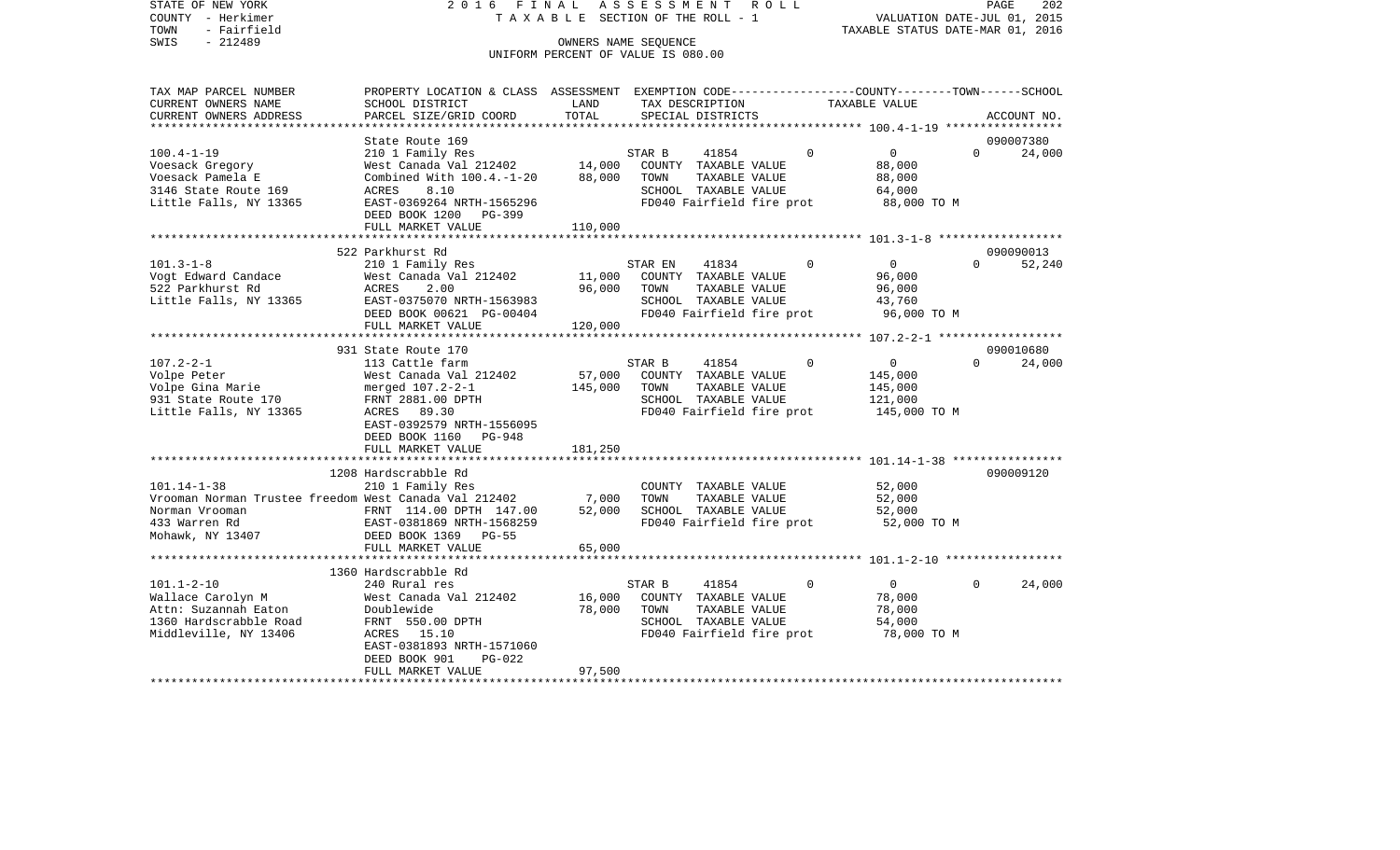| COUNTY - Herkimer                                      |                                 |         | T A X A B L E SECTION OF THE ROLL - 1                                                           | VALUATION DATE-JUL 01, 2015      |             |
|--------------------------------------------------------|---------------------------------|---------|-------------------------------------------------------------------------------------------------|----------------------------------|-------------|
| TOWN<br>- Fairfield                                    |                                 |         |                                                                                                 | TAXABLE STATUS DATE-MAR 01, 2016 |             |
| SWIS<br>$-212489$                                      |                                 |         | OWNERS NAME SEQUENCE                                                                            |                                  |             |
|                                                        |                                 |         | UNIFORM PERCENT OF VALUE IS 080.00                                                              |                                  |             |
|                                                        |                                 |         |                                                                                                 |                                  |             |
| TAX MAP PARCEL NUMBER                                  |                                 |         | PROPERTY LOCATION & CLASS ASSESSMENT EXEMPTION CODE---------------COUNTY-------TOWN------SCHOOL |                                  |             |
| CURRENT OWNERS NAME                                    | SCHOOL DISTRICT                 | LAND    | TAX DESCRIPTION                                                                                 | TAXABLE VALUE                    |             |
| CURRENT OWNERS ADDRESS                                 | PARCEL SIZE/GRID COORD          | TOTAL   | SPECIAL DISTRICTS                                                                               |                                  | ACCOUNT NO. |
|                                                        |                                 |         |                                                                                                 |                                  |             |
|                                                        | 1274 Castle Rd                  |         |                                                                                                 |                                  | 090100095   |
| $095.3 - 4 - 2$                                        | 270 Mfg housing                 |         | STAR B<br>41854<br>$\Omega$                                                                     | $\mathbf 0$<br>$\Omega$          | 24,000      |
| Weakley Larry                                          | West Canada Val 212402          | 30,000  | COUNTY TAXABLE VALUE                                                                            | 45,000                           |             |
| 1274 Castle Rd                                         | ACRES 39.10                     | 45,000  | TOWN<br>TAXABLE VALUE                                                                           | 45,000                           |             |
| Newport, NY 13416                                      | EAST-0346115 NRTH-1153880       |         | SCHOOL TAXABLE VALUE                                                                            | 21,000                           |             |
|                                                        | DEED BOOK 671<br>PG-438         |         | FD040 Fairfield fire prot                                                                       | 45,000 TO M                      |             |
|                                                        | FULL MARKET VALUE               | 56,250  |                                                                                                 |                                  |             |
|                                                        |                                 |         |                                                                                                 |                                  |             |
|                                                        | Sandy Lane Rd                   |         |                                                                                                 |                                  |             |
| $095.4 - 1 - 7.11$                                     | 323 Vacant rural                |         | COUNTY TAXABLE VALUE                                                                            | 12,500                           |             |
| Weakly Larry                                           | West Canada Val 212402          | 12,500  | TOWN<br>TAXABLE VALUE                                                                           | 12,500                           |             |
| 1274 Castle Rd                                         | Split 2000                      | 12,500  | SCHOOL TAXABLE VALUE                                                                            | 12,500                           |             |
| Newport, NY 13416                                      | 26.20<br>ACRES                  |         | FD040 Fairfield fire prot                                                                       | 12,500 TO M                      |             |
|                                                        | EAST-0384110 NRTH-1578404       |         |                                                                                                 |                                  |             |
|                                                        | DEED BOOK 885<br>$PG-457$       |         |                                                                                                 |                                  |             |
|                                                        | FULL MARKET VALUE               | 15,625  |                                                                                                 |                                  |             |
|                                                        |                                 |         |                                                                                                 |                                  |             |
|                                                        | 1325 State Route 170            |         |                                                                                                 |                                  | 090008190   |
| $101.4 - 1 - 17$                                       | 120 Field crops                 |         | AG MKTS<br>41730<br>$\Omega$                                                                    | 45,241<br>45,241                 | 45,241      |
| Weaver Lyndon L                                        | West Canada Val 212402          | 140,000 | COUNTY TAXABLE VALUE                                                                            | 94,759                           |             |
| Weaver Doris A                                         | ACRES 250.00                    | 140,000 | TAXABLE VALUE<br>TOWN                                                                           | 94,759                           |             |
| 1325 State Route 170                                   | EAST-0386932 NRTH-1562281       |         | SCHOOL TAXABLE VALUE                                                                            | 94,759                           |             |
| Little Falls, NY 13365                                 | DEED BOOK 1598<br>PG-589        |         | FD040 Fairfield fire prot                                                                       | 140,000 TO M                     |             |
|                                                        | FULL MARKET VALUE               | 175,000 |                                                                                                 |                                  |             |
| PRIOR OWNER ON 3/01/2016                               |                                 |         |                                                                                                 |                                  |             |
| Weaver Lyndon L                                        |                                 |         |                                                                                                 |                                  |             |
|                                                        |                                 |         |                                                                                                 |                                  |             |
| MAY BE SUBJECT TO PAYMENT<br>UNDER AGDIST LAW TIL 2023 |                                 |         |                                                                                                 |                                  |             |
|                                                        |                                 |         |                                                                                                 |                                  |             |
|                                                        | 1325 State Route 170            |         |                                                                                                 |                                  | 090100054   |
| $101.4 - 1 - 18$                                       | 210 1 Family Res                |         | COUNTY TAXABLE VALUE                                                                            | 90,000                           |             |
| Weaver Lyndon L                                        | West Canada Val 212402          | 11,000  | TAXABLE VALUE<br>TOWN                                                                           | 90,000                           |             |
| Weaver Doris A                                         | ACRES<br>2.20                   | 90,000  | SCHOOL TAXABLE VALUE                                                                            | 90,000                           |             |
| 1325 State Route 170                                   | EAST-0387795 NRTH-1562442       |         | FD040 Fairfield fire prot                                                                       | 90,000 TO M                      |             |
| Little Falls, NY 13365                                 | DEED BOOK 1598<br><b>PG-589</b> |         |                                                                                                 |                                  |             |
|                                                        | FULL MARKET VALUE               | 112,500 |                                                                                                 |                                  |             |
| PRIOR OWNER ON 3/01/2016                               |                                 |         |                                                                                                 |                                  |             |
| Weaver Lyndon L                                        |                                 |         |                                                                                                 |                                  |             |
|                                                        |                                 |         |                                                                                                 |                                  |             |
|                                                        | Hardscrabble Rd                 |         |                                                                                                 |                                  |             |
| $101.1 - 2 - 12$                                       | 322 Rural vac>10                |         | COUNTY TAXABLE VALUE                                                                            | 20,000                           |             |
| Weisser Roseanne Living                                | West Canada Val 212402          | 20,000  | TOWN<br>TAXABLE VALUE                                                                           | 20,000                           |             |
| Dated April 19 00                                      | Living Trust                    | 20,000  | SCHOOL TAXABLE VALUE                                                                            | 20,000                           |             |
| 201 Graham St                                          | ACRES<br>24.80                  |         | FD040 Fairfield fire prot                                                                       | 20,000 TO M                      |             |
| Herkimer, NY 13350                                     | EAST-0380568 NRTH-1570457       |         |                                                                                                 |                                  |             |
|                                                        | DEED BOOK 876<br><b>PG-551</b>  |         |                                                                                                 |                                  |             |
|                                                        | FULL MARKET VALUE               | 25,000  |                                                                                                 |                                  |             |
|                                                        |                                 |         |                                                                                                 |                                  |             |

PAGE 203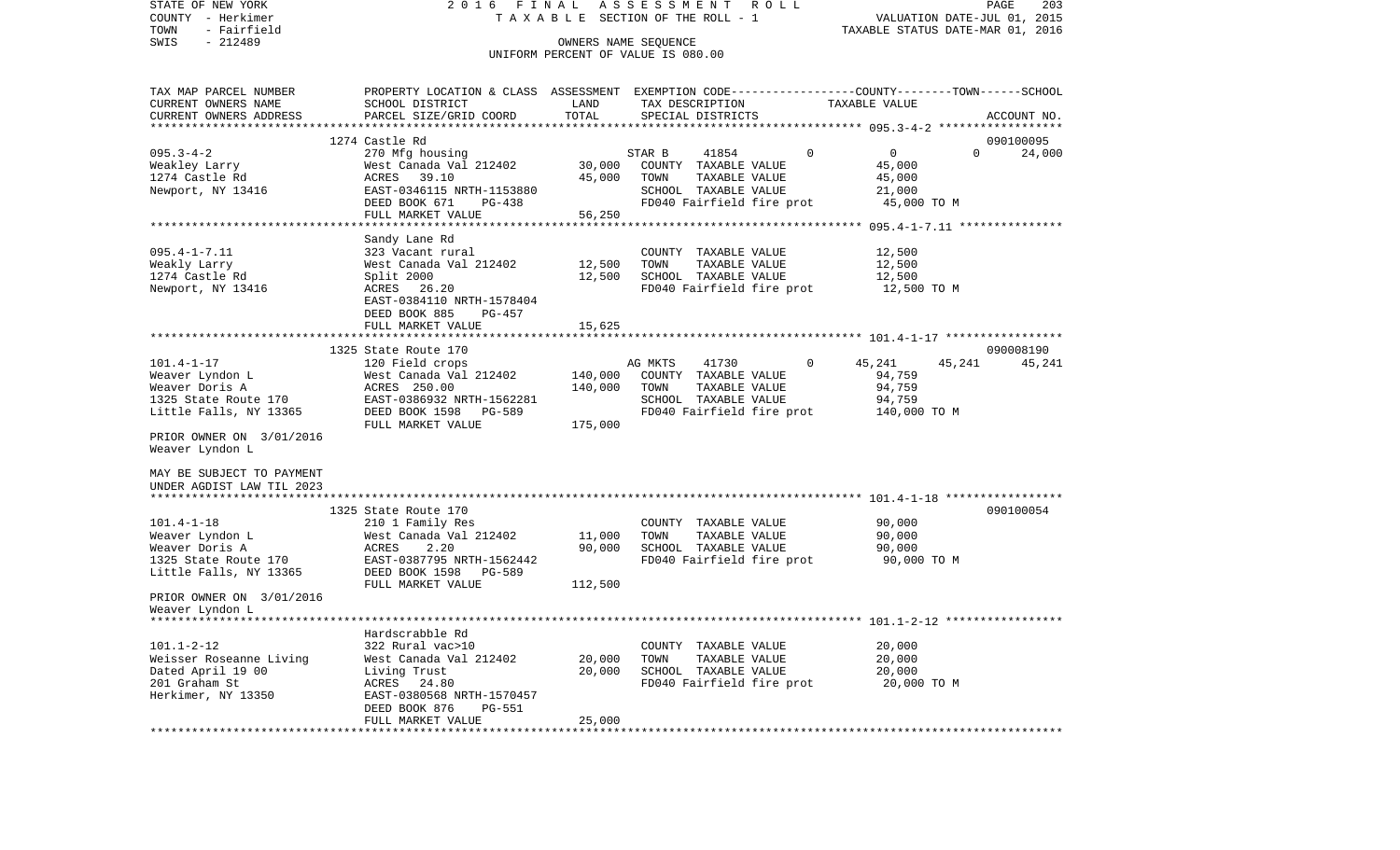STATE OF NEW YORK 2 0 1 6 F I N A L A S S E S S M E N T R O L L PAGE 204VALUATION DATE-JUL 01, 2015 COUNTY - Herkimer T A X A B L E SECTION OF THE ROLL - 1 TOWN - Fairfield TAXABLE STATUS DATE-MAR 01, 2016 SWIS - 212489 OWNERS NAME SEQUENCE UNIFORM PERCENT OF VALUE IS 080.00TAX MAP PARCEL NUMBER PROPERTY LOCATION & CLASS ASSESSMENT EXEMPTION CODE------------------COUNTY--------TOWN------SCHOOL CURRENT OWNERS NAME SCHOOL DISTRICT LAND TAX DESCRIPTION TAXABLE VALUECURRENT OWNERS ADDRESS PARCEL SIZE/GRID COORD TOTAL SPECIAL DISTRICTS ACCOUNT NO. \*\*\*\*\*\*\*\*\*\*\*\*\*\*\*\*\*\*\*\*\*\*\*\*\*\*\*\*\*\*\*\*\*\*\*\*\*\*\*\*\*\*\*\*\*\*\*\*\*\*\*\*\*\*\*\*\*\*\*\*\*\*\*\*\*\*\*\*\*\*\*\*\*\*\*\*\*\*\*\*\*\*\*\*\*\*\*\*\*\*\*\*\*\*\*\*\*\*\*\*\*\*\* 106.2-3-2 \*\*\*\*\*\*\*\*\*\*\*\*\*\*\*\*\*\*West End Rd 090089096 106.2-3-2 322 Rural vac>10 COUNTY TAXABLE VALUE 14,000 Wells James West Canada Val 212402 14,000 TOWN TAXABLE VALUE 14,000 726 West End Rd ACRES 13.70 14,000 SCHOOL TAXABLE VALUE 14,000 Little Falls, NY 13365 EAST-0367710 NRTH-1553365 FD040 Fairfield fire prot 14,000 TO M DEED BOOK 760 PG-309FULL MARKET VALUE 17,500 \*\*\*\*\*\*\*\*\*\*\*\*\*\*\*\*\*\*\*\*\*\*\*\*\*\*\*\*\*\*\*\*\*\*\*\*\*\*\*\*\*\*\*\*\*\*\*\*\*\*\*\*\*\*\*\*\*\*\*\*\*\*\*\*\*\*\*\*\*\*\*\*\*\*\*\*\*\*\*\*\*\*\*\*\*\*\*\*\*\*\*\*\*\*\*\*\*\*\*\*\*\*\* 106.2-3-11 \*\*\*\*\*\*\*\*\*\*\*\*\*\*\*\*\* Kelly Rd 090089103 106.2-3-11 314 Rural vac<10 COUNTY TAXABLE VALUE 10,000 Wells James West Canada Val 212402 10,000 TOWN TAXABLE VALUE 10,000 726 West End Rd ACRES 5.20 10,000 SCHOOL TAXABLE VALUE 10,000 Little Falls, NY 13365 EAST-0367819 NRTH-1551953 FD040 Fairfield fire prot 10,000 TO M DEED BOOK 782 PG-648FULL MARKET VALUE 12,500 \*\*\*\*\*\*\*\*\*\*\*\*\*\*\*\*\*\*\*\*\*\*\*\*\*\*\*\*\*\*\*\*\*\*\*\*\*\*\*\*\*\*\*\*\*\*\*\*\*\*\*\*\*\*\*\*\*\*\*\*\*\*\*\*\*\*\*\*\*\*\*\*\*\*\*\*\*\*\*\*\*\*\*\*\*\*\*\*\*\*\*\*\*\*\*\*\*\*\*\*\*\*\* 106.2-3-10 \*\*\*\*\*\*\*\*\*\*\*\*\*\*\*\*\* 726 West End Rd 090089093106.2-3-10 240 Rural res COUNTY TAXABLE VALUE 335,000 Wells James R West Canada Val 212402 18,000 TOWN TAXABLE VALUE 335,000 726 West End Rd ACRES 16.70 335,000 SCHOOL TAXABLE VALUE 335,000 Little Falls, NY 13365 EAST-0368311 NRTH-1552273 FD040 Fairfield fire prot 335,000 TO M DEED BOOK 1538 PG-790FULL MARKET VALUE 418,750 \*\*\*\*\*\*\*\*\*\*\*\*\*\*\*\*\*\*\*\*\*\*\*\*\*\*\*\*\*\*\*\*\*\*\*\*\*\*\*\*\*\*\*\*\*\*\*\*\*\*\*\*\*\*\*\*\*\*\*\*\*\*\*\*\*\*\*\*\*\*\*\*\*\*\*\*\*\*\*\*\*\*\*\*\*\*\*\*\*\*\*\*\*\*\*\*\*\*\*\*\*\*\* 106.4-1-13 \*\*\*\*\*\*\*\*\*\*\*\*\*\*\*\*\* 282 Rasbach Rd 090010800106.4-1-13 210 1 Family Res STAR B 41854 0 0 0 24,000 Werthman Donna West Canada Val 212402 10,000 COUNTY TAXABLE VALUE 86,000 Werthman Daniel J ACRES 1.70 86,000 TOWN TAXABLE VALUE 86,000 282 Rasbach Rd EAST-0362503 NRTH-1550366 SCHOOL TAXABLE VALUE 62,000 Little Falls, NY 13365 DEED BOOK 1144 PG-869 FD040 Fairfield fire prot 86,000 TO M FULL MARKET VALUE 107,500 \*\*\*\*\*\*\*\*\*\*\*\*\*\*\*\*\*\*\*\*\*\*\*\*\*\*\*\*\*\*\*\*\*\*\*\*\*\*\*\*\*\*\*\*\*\*\*\*\*\*\*\*\*\*\*\*\*\*\*\*\*\*\*\*\*\*\*\*\*\*\*\*\*\*\*\*\*\*\*\*\*\*\*\*\*\*\*\*\*\*\*\*\*\*\*\*\*\*\*\*\*\*\* 094.4-1-21.2 \*\*\*\*\*\*\*\*\*\*\*\*\*\*\* 2075 Castle Rd094.4-1-21.2 210 1 Family Res STAR EN 41834 0 0 0 52,240 Wheatley Ronald J West Canada Val 212402 12,000 COUNTY TAXABLE VALUE 70,712 DeMars Donna D BAR change 6/05 70,712 TOWN TAXABLE VALUE 70,712 SCHOOL TAXABLE VALUE Newport, NY 13416 EAST-0368844 NRTH-1579354 FD040 Fairfield fire prot 70,712 TO M DEED BOOK 1424 PG-504 FULL MARKET VALUE 88,390 \*\*\*\*\*\*\*\*\*\*\*\*\*\*\*\*\*\*\*\*\*\*\*\*\*\*\*\*\*\*\*\*\*\*\*\*\*\*\*\*\*\*\*\*\*\*\*\*\*\*\*\*\*\*\*\*\*\*\*\*\*\*\*\*\*\*\*\*\*\*\*\*\*\*\*\*\*\*\*\*\*\*\*\*\*\*\*\*\*\*\*\*\*\*\*\*\*\*\*\*\*\*\*\*\*\*\*\*\*\*\*\*\*\*\*\*\*\*\*\*\*\*\*\*\*\*\*\*\*\*\*\*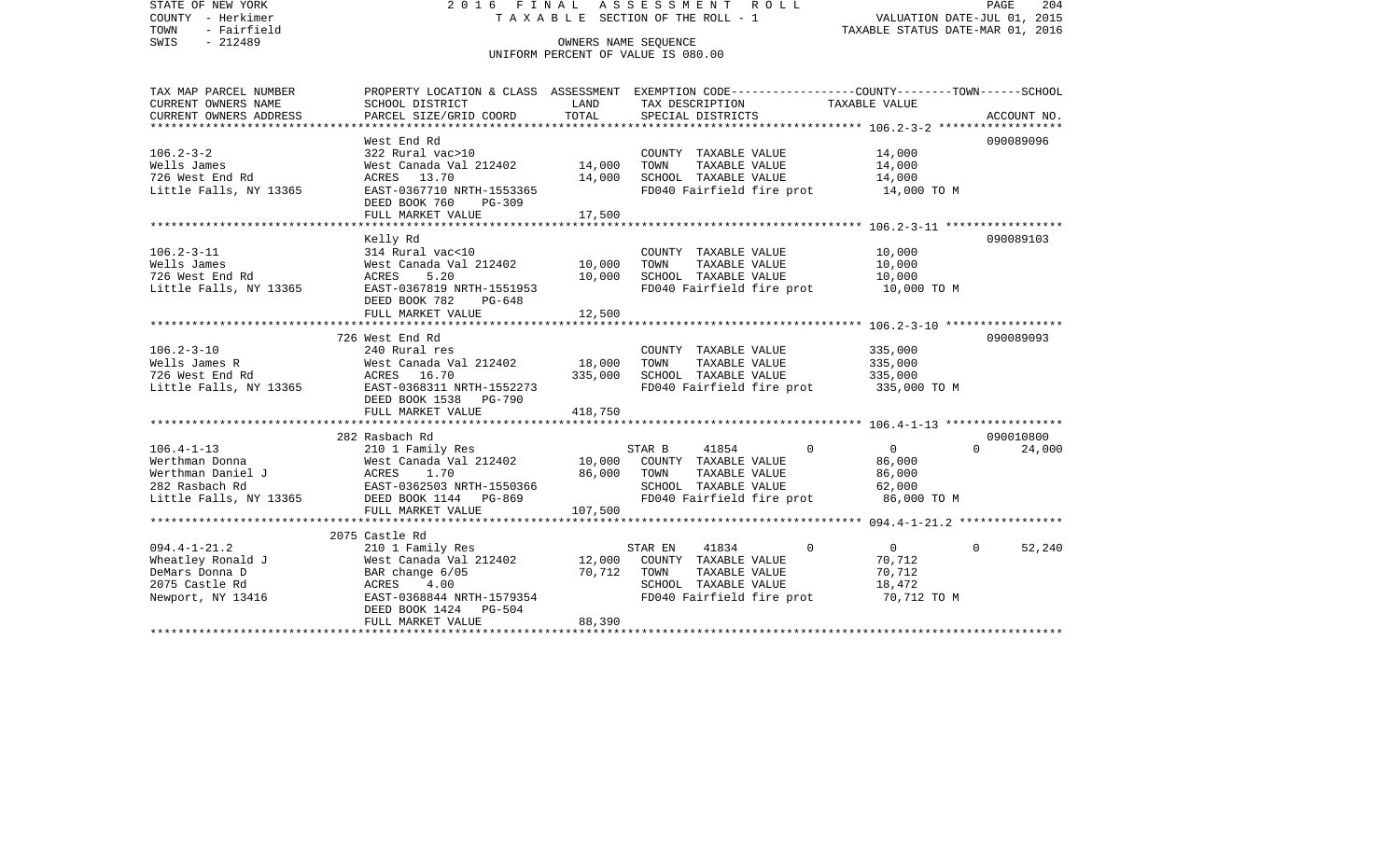STATE OF NEW YORK 2 0 1 6 F I N A L A S S E S S M E N T R O L L PAGE 205COUNTY - Herkimer T A X A B L E SECTION OF THE ROLL - 1 TOWN - Fairfield<br>TAXABLE STATUS DATE-MAR 01, 2016<br>SWIS - 212489 OWNERS NAME SEQUENCE UNIFORM PERCENT OF VALUE IS 080.00

| CURRENT OWNERS NAME        | SCHOOL DISTRICT                | LAND    | TAX DESCRIPTION                               |          | TAXABLE VALUE  |          |             |
|----------------------------|--------------------------------|---------|-----------------------------------------------|----------|----------------|----------|-------------|
| CURRENT OWNERS ADDRESS     | PARCEL SIZE/GRID COORD         | TOTAL   | SPECIAL DISTRICTS                             |          |                |          | ACCOUNT NO. |
| ************************   |                                |         |                                               |          |                |          |             |
|                            | 726 State Route 29             |         |                                               |          |                |          | 090010920   |
| $101.14 - 1 - 15$          | 210 1 Family Res               |         | STAR EN<br>41834                              | $\Omega$ | $\overline{0}$ | $\Omega$ | 52,240      |
| Whitney Giacinda A         | West Canada Val 212402         | 9,000   | COUNTY TAXABLE VALUE                          |          | 80,000         |          |             |
| 233 N Caroline St          | FRNT 220.00 DPTH 165.00        | 80,000  | TOWN<br>TAXABLE VALUE                         |          | 80,000         |          |             |
| Herkimer, NY 13350         | EAST-0381052 NRTH-1568444      |         | SCHOOL TAXABLE VALUE                          |          | 27,760         |          |             |
|                            | DEED BOOK 857<br><b>PG-122</b> |         | FD040 Fairfield fire prot                     |          | 80,000 TO M    |          |             |
|                            | FULL MARKET VALUE              | 100,000 |                                               |          |                |          |             |
|                            |                                |         |                                               |          |                |          |             |
|                            | 216 Reservoir Rd               |         |                                               |          |                |          | 090100091   |
| $100.2 - 1 - 20.2$         | 210 1 Family Res               |         | STAR B<br>41854                               | $\Omega$ | $\overline{0}$ | $\Omega$ | 24,000      |
| Williams Christopher       | West Canada Val 212402         | 10,000  | COUNTY TAXABLE VALUE                          |          | 80,000         |          |             |
| Williams Jennifer          | Doublewide                     | 80,000  | TOWN<br>TAXABLE VALUE                         |          | 80,000         |          |             |
| 216 Reservoir Rd           | ACRES<br>1.43 BANK<br>135      |         | SCHOOL TAXABLE VALUE                          |          | 56,000         |          |             |
| PO Box 432                 | EAST-0369714 NRTH-1571292      |         | FD040 Fairfield fire prot                     |          | 80,000 TO M    |          |             |
| Middleville, NY 13406      | DEED BOOK 884<br>PG-692        |         |                                               |          |                |          |             |
|                            | FULL MARKET VALUE              | 100,000 |                                               |          |                |          |             |
|                            |                                |         |                                               |          |                |          |             |
|                            | 845 Davis Rd                   |         |                                               |          |                |          | 090090030   |
| $107.2 - 1 - 6$            | 210 1 Family Res               |         | STAR B<br>41854                               | $\Omega$ | $\mathbf{0}$   | $\Omega$ | 24,000      |
| Williams Patrick M         | West Canada Val 212402         | 10,000  | COUNTY TAXABLE VALUE                          |          | 77,000         |          |             |
| Williams Bonnie L          | ACRES<br>1.40 BANK<br>135      | 77,000  | TOWN<br>TAXABLE VALUE                         |          | 77,000         |          |             |
| 845 Davis Rd               | EAST-0386727 NRTH-1558381      |         | SCHOOL TAXABLE VALUE                          |          | 53,000         |          |             |
| Little Falls, NY 13365     | DEED BOOK 848<br>PG-452        |         | FD040 Fairfield fire prot                     |          | 77,000 TO M    |          |             |
|                            | FULL MARKET VALUE              | 96,250  |                                               |          |                |          |             |
|                            |                                |         |                                               |          |                |          |             |
|                            | 121 Academy Walk               |         |                                               |          |                |          | 090010410   |
| $101.14 - 1 - 29$          | 210 1 Family Res               |         | STAR B<br>41854                               | $\Omega$ | $\overline{0}$ | $\Omega$ | 24,000      |
| Willoughby James           | West Canada Val 212402         | 6,000   | COUNTY TAXABLE VALUE                          |          | 56,000         |          |             |
| Willoughby Debra           | 33.00 DPTH 340.00<br>FRNT      | 56,000  | TOWN<br>TAXABLE VALUE                         |          | 56,000         |          |             |
| 121 Academy Walk           | <b>ACRES</b><br>0.26           |         | SCHOOL TAXABLE VALUE                          |          | 32,000         |          |             |
| Fairfield, NY 13406-9801   | EAST-0381415 NRTH-1568793      |         | FD040 Fairfield fire prot                     |          | 56,000 TO M    |          |             |
|                            | DEED BOOK 787<br>$PG-81$       |         |                                               |          |                |          |             |
|                            | FULL MARKET VALUE              | 70,000  |                                               |          |                |          |             |
|                            |                                |         |                                               |          |                |          |             |
|                            | 113 Academy Walk               |         |                                               |          |                |          | 090011040   |
| $101.14 - 1 - 27$          | 210 1 Family Res               |         | STAR EN<br>41834                              | $\Omega$ | $\mathbf{0}$   | $\Omega$ | 52,240      |
|                            | West Canada Val 212402         | 8,000   |                                               |          | 85,000         |          |             |
| Willoughby Judith          | FRNT 170.00 DPTH 170.00        | 85,000  | COUNTY TAXABLE VALUE<br>TOWN<br>TAXABLE VALUE |          |                |          |             |
| Willoughby James J         |                                |         |                                               |          | 85,000         |          |             |
| 113 Academy Walk           | EAST-0381249 NRTH-1568709      |         | SCHOOL TAXABLE VALUE                          |          | 32,760         |          |             |
| Middleville, NY 13406-9801 | DEED BOOK 1174 PG-292          | 106,250 | FD040 Fairfield fire prot                     |          | 85,000 TO M    |          |             |
|                            | FULL MARKET VALUE              |         |                                               |          |                |          |             |
|                            |                                |         |                                               |          |                |          |             |

TAX MAP PARCEL NUMBER PROPERTY LOCATION & CLASS ASSESSMENT EXEMPTION CODE------------------COUNTY--------TOWN------SCHOOL

PAGE 205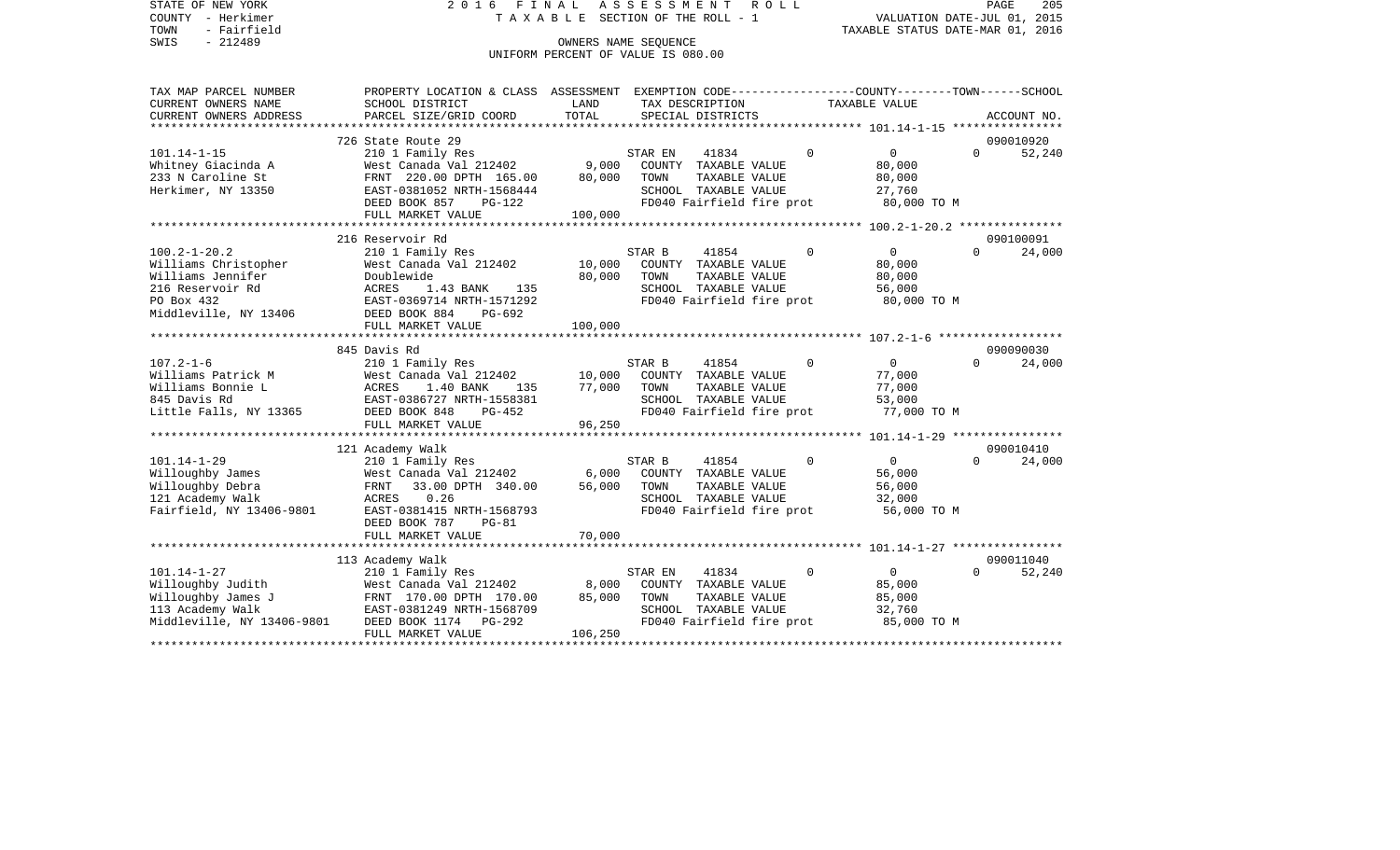STATE OF NEW YORK 2016 FINAL ASSESSMENT ROLL COUNTY - Herkimer T A X A B L E SECTION OF THE ROLL - 1 TOWN - Fairfield TAXABLE STATUS DATE-MAR 01, 2016 SWIS - Fairfield<br>
SWIS - 212489 OWNERS NAME SEQUENCE

UNIFORM PERCENT OF VALUE IS 080.00

| TAX MAP PARCEL NUMBER                                        | PROPERTY LOCATION & CLASS ASSESSMENT EXEMPTION CODE---------------COUNTY-------TOWN-----SCHOOL |         |         |                      |                           |                                       |          |             |
|--------------------------------------------------------------|------------------------------------------------------------------------------------------------|---------|---------|----------------------|---------------------------|---------------------------------------|----------|-------------|
| CURRENT OWNERS NAME                                          | SCHOOL DISTRICT                                                                                | LAND    |         | TAX DESCRIPTION      |                           | TAXABLE VALUE                         |          |             |
| CURRENT OWNERS ADDRESS                                       | PARCEL SIZE/GRID COORD                                                                         | TOTAL   |         | SPECIAL DISTRICTS    |                           |                                       |          | ACCOUNT NO. |
|                                                              |                                                                                                |         |         |                      |                           |                                       |          |             |
|                                                              | 119 Academy Walk                                                                               |         |         |                      |                           |                                       |          | 090011070   |
| $101.14 - 1 - 28$                                            | 210 1 Family Res                                                                               |         | STAR EN | 41834                | $\overline{0}$            | $0 \qquad \qquad$                     | $\Omega$ | 52,240      |
| Windecker Bruce & Barbara                                    | West Canada Val 212402                                                                         | 8,000   |         | COUNTY TAXABLE VALUE |                           | 85,000                                |          |             |
| 119 Academy Walk                                             | life use                                                                                       | 85,000  | TOWN    | TAXABLE VALUE        |                           | 85,000                                |          |             |
| Fairfield, NY 13406                                          | 75.00 DPTH 340.00<br>FRNT                                                                      |         |         | SCHOOL TAXABLE VALUE |                           | 32,760                                |          |             |
|                                                              | EAST-0381357 NRTH-1568792                                                                      |         |         |                      | FD040 Fairfield fire prot | 85,000 TO M                           |          |             |
|                                                              | DEED BOOK 1505 PG-484                                                                          |         |         |                      |                           |                                       |          |             |
|                                                              | FULL MARKET VALUE                                                                              | 106,250 |         |                      |                           |                                       |          |             |
|                                                              |                                                                                                |         |         |                      |                           |                                       |          |             |
|                                                              | 1231 Hardscrabble Rd                                                                           |         |         |                      |                           |                                       |          | 090008280   |
| $101.14 - 1 - 31$                                            | 210 1 Family Res                                                                               |         |         | COUNTY TAXABLE VALUE |                           | 80,000                                |          |             |
| Windecker Dana                                               | West Canada Val 212402                                                                         | 10,000  | TOWN    |                      | TAXABLE VALUE             | 80,000                                |          |             |
| West C<br>ACRES<br>Windecker Sandra                          | 1.32                                                                                           | 80,000  |         |                      | SCHOOL TAXABLE VALUE      | 80,000                                |          |             |
| 1140 Hardscrabble Rd EAST-0381588 NRTH-1568815               |                                                                                                |         |         |                      |                           | FD040 Fairfield fire prot 80,000 TO M |          |             |
| Middleville, NY 13406                                        | DEED BOOK 1572    PG-818                                                                       |         |         |                      |                           |                                       |          |             |
|                                                              | FULL MARKET VALUE                                                                              | 100,000 |         |                      |                           |                                       |          |             |
|                                                              |                                                                                                |         |         |                      |                           |                                       |          |             |
|                                                              | 1140 Hardscrabble Rd                                                                           |         |         |                      |                           |                                       |          | 090100028   |
| $101.14 - 1 - 50$                                            | 210 1 Family Res                                                                               |         | STAR EN | 41834                | $\Omega$                  | $\overline{0}$                        | $\Omega$ | 52,240      |
| Windecker Family Irrevocable T West Canada Val 212402 9,000  |                                                                                                |         |         | COUNTY TAXABLE VALUE |                           | 91,000                                |          |             |
| Windecker Dana & Sandra Steven FRNT 110.00 DPTH 295.00       |                                                                                                | 91,000  | TOWN    | TAXABLE VALUE        |                           | 91,000                                |          |             |
| 1140 Hardscrabble Rd                                         | EAST-0382139 NRTH-1566917                                                                      |         |         |                      | SCHOOL TAXABLE VALUE      | 38,760                                |          |             |
| Fairfield, NY 13406                                          | DEED BOOK 1505<br>PG-491                                                                       |         |         |                      |                           | FD040 Fairfield fire prot 91,000 TO M |          |             |
|                                                              | FULL MARKET VALUE                                                                              | 113,750 |         |                      |                           |                                       |          |             |
|                                                              |                                                                                                |         |         |                      |                           |                                       |          |             |
|                                                              | 1152 Hardscrabble Rd                                                                           |         |         |                      |                           |                                       |          | 090000960   |
| $101.14 - 1 - 49$                                            | 210 1 Family Res                                                                               |         |         |                      | COUNTY TAXABLE VALUE      | $45,000$<br>$45,000$                  |          |             |
| Windecker Family Trrevocable T West Canada Val 212402 11,000 |                                                                                                |         | TOWN    |                      | TAXABLE VALUE             | 45,000                                |          |             |
| Windecker Dana & Sandra Steven ACRES                         | 2.00                                                                                           | 45,000  |         | SCHOOL TAXABLE VALUE |                           | 45,000                                |          |             |
| 1152 Hardscrabble Rd                                         | EAST-0382114 NRTH-1567098                                                                      |         |         |                      | FD040 Fairfield fire prot | 45,000 TO M                           |          |             |
| Fairfield, NY 13406                                          | DEED BOOK 1505 PG-487                                                                          |         |         |                      |                           |                                       |          |             |
|                                                              | FULL MARKET VALUE                                                                              | 56,250  |         |                      |                           |                                       |          |             |
|                                                              |                                                                                                |         |         |                      |                           |                                       |          |             |
|                                                              | 1568 Castle Rd                                                                                 |         |         |                      |                           |                                       |          | 090086015   |
| $095.3 - 1 - 30.2$                                           | 210 1 Family Res                                                                               |         | STAR EN | 41834                | $\bigcirc$                | $\overline{0}$                        | $\Omega$ | 52,240      |
| Winter David B                                               | West Canada Val 212402                                                                         | 12,000  |         |                      | COUNTY TAXABLE VALUE      | 66,000                                |          |             |
| Winter Cristine                                              | ACRES<br>3.38                                                                                  | 66,000  | TOWN    |                      | TAXABLE VALUE             | 66,000                                |          |             |
| 1568 Castle Rd                                               | EAST-0378646 NRTH-1581269                                                                      |         |         | SCHOOL TAXABLE VALUE |                           | 13,760                                |          |             |
| Newport, NY 13416                                            | DEED BOOK 880<br>$PG-203$                                                                      |         |         |                      |                           | FD040 Fairfield fire prot 66,000 TO M |          |             |
|                                                              | FULL MARKET VALUE                                                                              | 82,500  |         |                      |                           |                                       |          |             |
|                                                              |                                                                                                |         |         |                      |                           |                                       |          |             |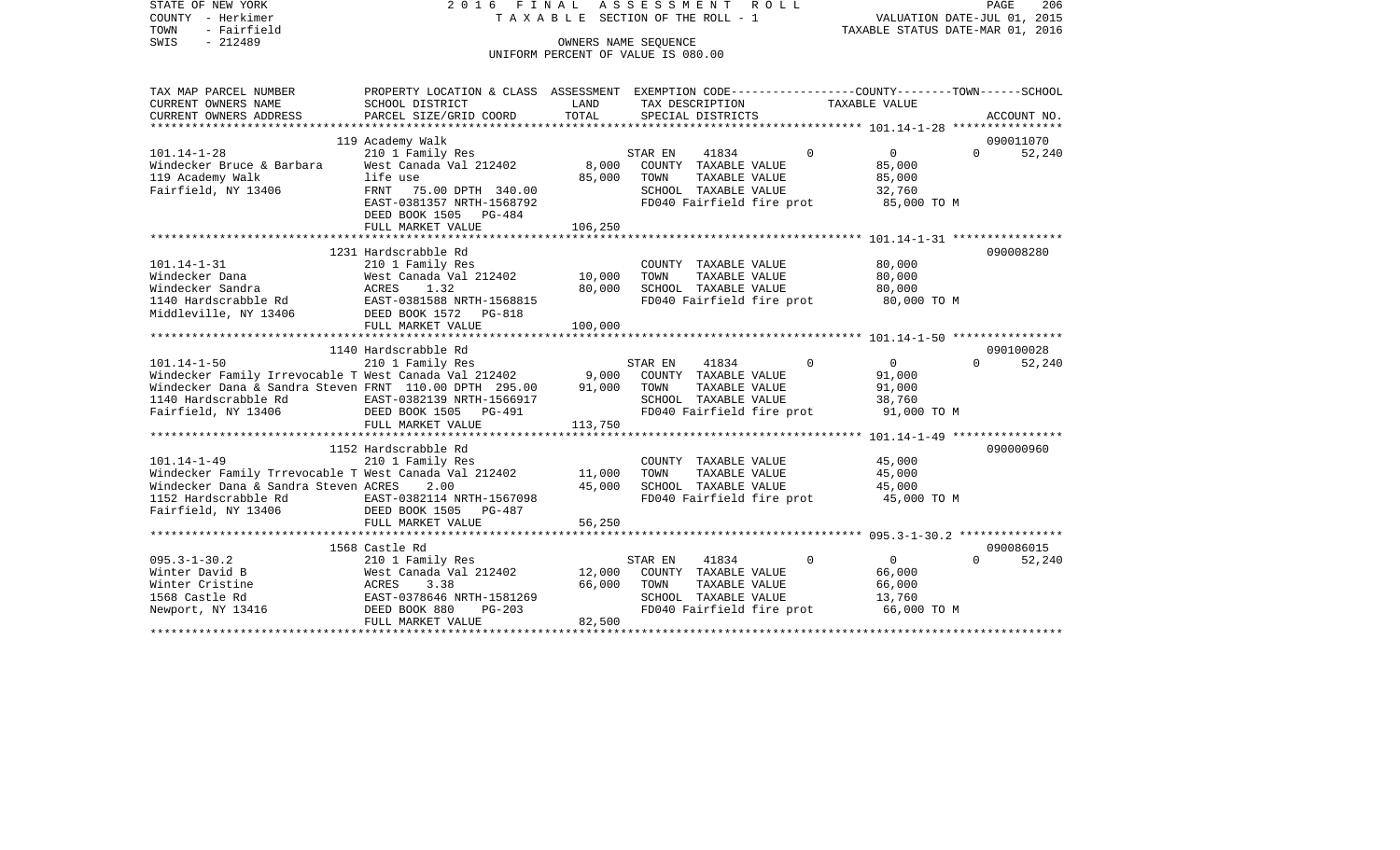| STATE OF NEW YORK<br>COUNTY - Herkimer<br>TOWN<br>- Fairfield | 2016 FINAL                                                                                                          | T A X A B L E SECTION OF THE ROLL - 1 | ASSESSMENT |                                       | R O L L                   | VALUATION DATE-JUL 01, 2015<br>TAXABLE STATUS DATE-MAR 01, 2016 |                | PAGE<br>207 |
|---------------------------------------------------------------|---------------------------------------------------------------------------------------------------------------------|---------------------------------------|------------|---------------------------------------|---------------------------|-----------------------------------------------------------------|----------------|-------------|
| $-212489$<br>SWIS                                             |                                                                                                                     | OWNERS NAME SEQUENCE                  |            |                                       |                           |                                                                 |                |             |
|                                                               |                                                                                                                     | UNIFORM PERCENT OF VALUE IS 080.00    |            |                                       |                           |                                                                 |                |             |
| TAX MAP PARCEL NUMBER<br>CURRENT OWNERS NAME                  | PROPERTY LOCATION & CLASS ASSESSMENT EXEMPTION CODE----------------COUNTY-------TOWN------SCHOOL<br>SCHOOL DISTRICT | LAND                                  |            |                                       | TAX DESCRIPTION           | TAXABLE VALUE                                                   |                |             |
| CURRENT OWNERS ADDRESS                                        | PARCEL SIZE/GRID COORD                                                                                              | TOTAL                                 |            | SPECIAL DISTRICTS                     |                           |                                                                 |                | ACCOUNT NO. |
|                                                               |                                                                                                                     |                                       |            |                                       |                           |                                                                 |                |             |
|                                                               | 4979 State Rte 28                                                                                                   |                                       |            |                                       |                           |                                                                 |                | 090003300   |
| $100.2 - 1 - 11.2$                                            | 242 Rurl res&rec                                                                                                    |                                       | AGED-ALL   | 41800                                 | $\mathbf{0}$              | 48,000                                                          | 48,000         | 48,000      |
| Wolter Fredrick J Jr.                                         | West Canada Val 212402                                                                                              | 15,000 STAR EN                        |            | 41834                                 | $\Omega$                  | $\overline{0}$                                                  | $\overline{0}$ | 48,000      |
| 4979 State Rte. 28                                            | FRNT 503.00 DPTH                                                                                                    | 96,000                                |            | COUNTY TAXABLE VALUE                  |                           | 48,000                                                          |                |             |
| Newport, NY 13416                                             | ACRES 11.80<br>EAST-0364929 NRTH-1571675                                                                            |                                       | TOWN       | TAXABLE VALUE<br>SCHOOL TAXABLE VALUE |                           | 48,000<br>$\mathbf 0$                                           |                |             |
|                                                               | DEED BOOK 1256 PG-427                                                                                               |                                       |            |                                       | FD040 Fairfield fire prot | 96,000 TO M                                                     |                |             |
|                                                               | FULL MARKET VALUE                                                                                                   | 120,000                               |            |                                       |                           |                                                                 |                |             |
|                                                               |                                                                                                                     |                                       |            |                                       |                           |                                                                 |                |             |
|                                                               | 263 Parkhurst Rd                                                                                                    |                                       |            |                                       |                           |                                                                 |                | 090006120   |
| $100.4 - 1 - 15$                                              | 210 1 Family Res                                                                                                    |                                       | STAR EN    | 41834                                 | $\Omega$                  | $\overline{0}$                                                  | $\Omega$       | 52,240      |
| Woodcock Helen                                                | West Canada Val 212402                                                                                              | 10,000                                |            | COUNTY TAXABLE VALUE                  |                           | 65,000                                                          |                |             |
| 263 Parkhurst Rd                                              | Doublewide                                                                                                          | 65,000                                | TOWN       | TAXABLE VALUE                         |                           | 65,000                                                          |                |             |
| Little Falls, NY 13365                                        | ACRES<br>1.00                                                                                                       |                                       |            | SCHOOL TAXABLE VALUE                  |                           | 12,760                                                          |                |             |
|                                                               | EAST-0370269 NRTH-1566442                                                                                           |                                       |            |                                       | FD040 Fairfield fire prot | 65,000 TO M                                                     |                |             |
|                                                               | DEED BOOK 814<br>PG-542                                                                                             |                                       |            |                                       |                           |                                                                 |                |             |
|                                                               | FULL MARKET VALUE                                                                                                   | 81,250                                |            |                                       |                           |                                                                 |                |             |
|                                                               | State Route 29                                                                                                      |                                       |            |                                       |                           |                                                                 |                | 090087059   |
| $101.4 - 5 - 4$                                               | 322 Rural vac>10                                                                                                    |                                       |            | COUNTY TAXABLE VALUE                  |                           | 17,000                                                          |                |             |
| Wright Alphanso                                               | West Canada Val 212402                                                                                              | 17,000                                | TOWN       | TAXABLE VALUE                         |                           | 17,000                                                          |                |             |
| 187-23 Sullivan Rd                                            | ACRES 19.60                                                                                                         | 17,000                                |            | SCHOOL TAXABLE VALUE                  |                           | 17,000                                                          |                |             |
| St. Albans, NY 11412                                          | EAST-0387283 NRTH-1567261                                                                                           |                                       |            |                                       | FD040 Fairfield fire prot | 17,000 TO M                                                     |                |             |
|                                                               | DEED BOOK 940<br><b>PG-700</b>                                                                                      |                                       |            |                                       |                           |                                                                 |                |             |
|                                                               | FULL MARKET VALUE                                                                                                   | 21,250                                |            |                                       |                           |                                                                 |                |             |
|                                                               |                                                                                                                     |                                       |            |                                       |                           |                                                                 |                |             |
|                                                               | 310 Lynch Rd                                                                                                        |                                       |            |                                       |                           |                                                                 |                |             |
| $106.2 - 1 - 12.2$                                            | 210 1 Family Res                                                                                                    |                                       | STAR B     | 41854                                 | $\Omega$                  | $\overline{0}$                                                  | $\Omega$       | 24,000      |
| Wright Heather L                                              | West Canada Val 212402<br>FRNT 75.00 DPTH 140.00                                                                    | 6,000<br>110,000                      | TOWN       | COUNTY TAXABLE VALUE<br>TAXABLE VALUE |                           | 110,000<br>110,000                                              |                |             |
| 310 Lynch Rd<br>Little Falls, NY 13365                        | $0.26$ BANK<br>ACRES<br>135                                                                                         |                                       |            | SCHOOL TAXABLE VALUE                  |                           | 86,000                                                          |                |             |
|                                                               | EAST-0365300 NRTH-1554382                                                                                           |                                       |            |                                       | FD040 Fairfield fire prot | 110,000 TO M                                                    |                |             |
|                                                               | DEED BOOK 803<br>PG-646                                                                                             |                                       |            |                                       |                           |                                                                 |                |             |
|                                                               | FULL MARKET VALUE                                                                                                   | 137,500                               |            |                                       |                           |                                                                 |                |             |
|                                                               |                                                                                                                     |                                       |            |                                       |                           |                                                                 |                |             |
|                                                               | 304 Lynch Rd                                                                                                        |                                       |            |                                       |                           |                                                                 |                | 090100039   |
| $106.2 - 1 - 12.1$                                            | 210 1 Family Res                                                                                                    |                                       | STAR B     | 41854                                 | $\Omega$                  | $\overline{0}$                                                  | $\Omega$       | 24,000      |
| Wright Wesley                                                 | West Canada Val 212402<br>West Canada Val<br>BAR change 6/05                                                        | 7,000                                 |            | COUNTY TAXABLE VALUE                  |                           | 60,000                                                          |                |             |
| 304 Lynch Rd                                                  |                                                                                                                     | 60,000                                | TOWN       | TAXABLE VALUE                         |                           | 60,000                                                          |                |             |
| Little Falls, NY 13365                                        | FRNT 140.00 DPTH 150.00                                                                                             |                                       |            | SCHOOL TAXABLE VALUE                  |                           | 36,000                                                          |                |             |
|                                                               | $0.46$ BANK<br>ACRES<br>135<br>EAST-0365357 NRTH-1554457                                                            |                                       |            |                                       | FD040 Fairfield fire prot | 60,000 TO M                                                     |                |             |
|                                                               | DEED BOOK 794<br>$PG-46$                                                                                            |                                       |            |                                       |                           |                                                                 |                |             |
|                                                               | FULL MARKET VALUE                                                                                                   | 75,000                                |            |                                       |                           |                                                                 |                |             |
|                                                               |                                                                                                                     |                                       |            |                                       |                           |                                                                 |                |             |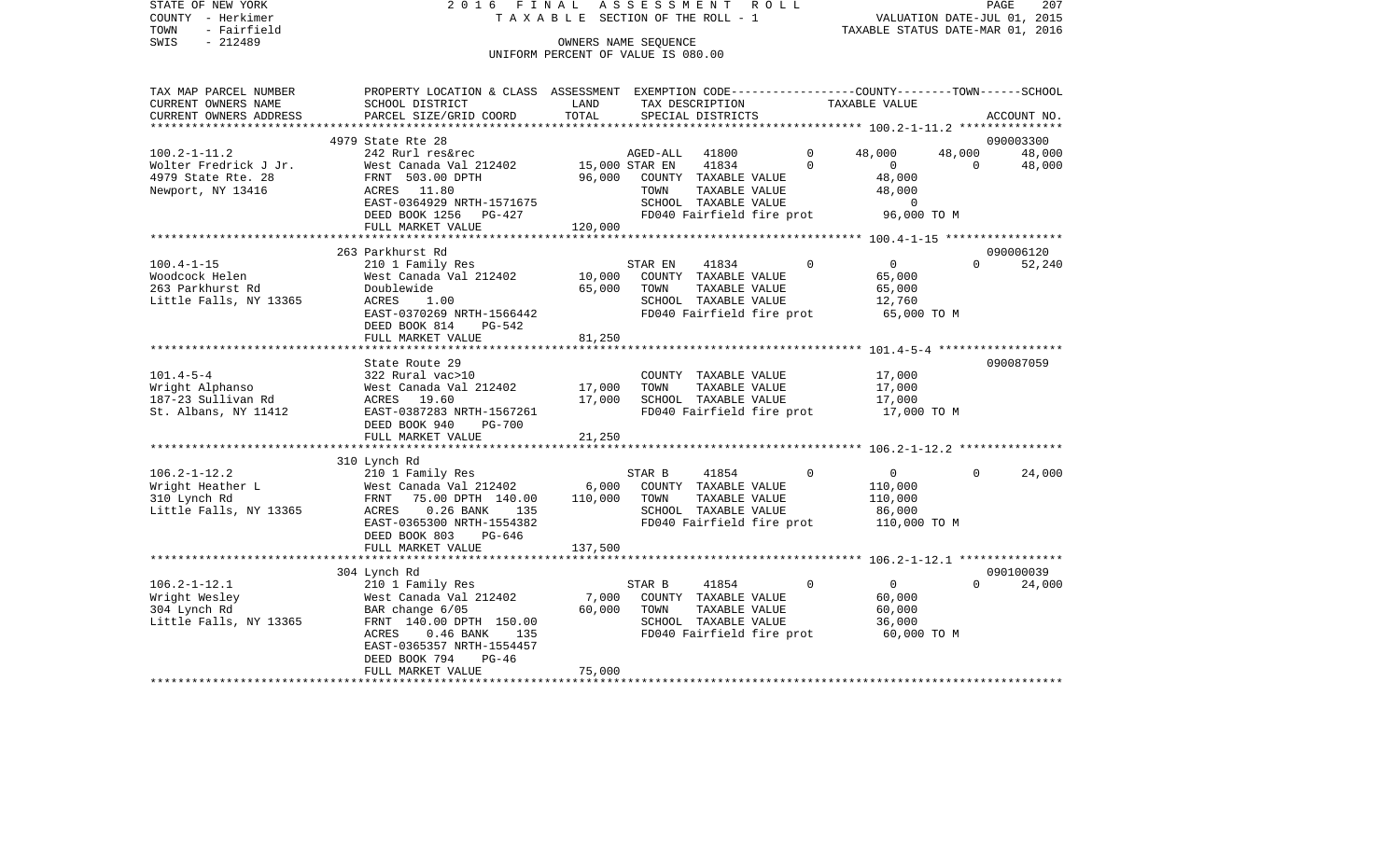STATE OF NEW YORK 2 0 1 6 F I N A L A S S E S S M E N T R O L L PAGE 208COUNTY - Herkimer **T A X A B L E SECTION OF THE ROLL - 1** VALUATION DATE-JUL 01, 2015 TOWN - Fairfield TAXABLE STATUS DATE-MAR 01, 2016 SWIS - 212489 OWNERS NAME SEQUENCE UNIFORM PERCENT OF VALUE IS 080.00TAX MAP PARCEL NUMBER PROPERTY LOCATION & CLASS ASSESSMENT EXEMPTION CODE------------------COUNTY--------TOWN------SCHOOL CURRENT OWNERS NAME SCHOOL DISTRICT LAND TAX DESCRIPTION TAXABLE VALUECURRENT OWNERS ADDRESS PARCEL SIZE/GRID COORD TOTAL SPECIAL DISTRICTS ACCOUNT NO. \*\*\*\*\*\*\*\*\*\*\*\*\*\*\*\*\*\*\*\*\*\*\*\*\*\*\*\*\*\*\*\*\*\*\*\*\*\*\*\*\*\*\*\*\*\*\*\*\*\*\*\*\*\*\*\*\*\*\*\*\*\*\*\*\*\*\*\*\*\*\*\*\*\*\*\*\*\*\*\*\*\*\*\*\*\*\*\*\*\*\*\*\*\*\*\*\*\*\*\*\*\*\* 095.3-1-32.6 \*\*\*\*\*\*\*\*\*\*\*\*\*\*\* Comstock Rd095.3-1-32.6 322 Rural vac>10 COUNTY TAXABLE VALUE 30,000 Yocabet Michael West Canada Val 212402 30,000 TOWN TAXABLE VALUE 30,000 Yocabet Michael Jr. ACRES 50.20 30,000 SCHOOL TAXABLE VALUE 30,000 PO Box 367 THE RAST-0384253 NRTH-1582098 FD040 Fairfield fire prot 30,000 TO M Mather, PA 15436 **DEED BOOK 1605** PG-374 FULL MARKET VALUE 37,500 PRIOR OWNER ON 3/01/2016 Yocabet Michael \*\*\*\*\*\*\*\*\*\*\*\*\*\*\*\*\*\*\*\*\*\*\*\*\*\*\*\*\*\*\*\*\*\*\*\*\*\*\*\*\*\*\*\*\*\*\*\*\*\*\*\*\*\*\*\*\*\*\*\*\*\*\*\*\*\*\*\*\*\*\*\*\*\*\*\*\*\*\*\*\*\*\*\*\*\*\*\*\*\*\*\*\*\*\*\*\*\*\*\*\*\*\* 101.4-4-9 \*\*\*\*\*\*\*\*\*\*\*\*\*\*\*\*\*\* 194 Snyder Rd 101.4-4-9 240 Rural res STAR B 41854 0 0 0 24,000 Yoder Rufus M West Canada Val 212402 20,000 COUNTY TAXABLE VALUE 100,000 Yoder Ester Mae Survey Jj19a26 100,000 TOWN TAXABLE VALUE 100,000 194 Snyder Rd ACRES 20.90 SCHOOL TAXABLE VALUE 76,000 Little Falls, NY 13365 EAST-0391900 NRTH-1565854 FD040 Fairfield fire prot 100,000 TO M DEED BOOK 1453 PG-757FULL MARKET VALUE 125,000 \*\*\*\*\*\*\*\*\*\*\*\*\*\*\*\*\*\*\*\*\*\*\*\*\*\*\*\*\*\*\*\*\*\*\*\*\*\*\*\*\*\*\*\*\*\*\*\*\*\*\*\*\*\*\*\*\*\*\*\*\*\*\*\*\*\*\*\*\*\*\*\*\*\*\*\*\*\*\*\*\*\*\*\*\*\*\*\*\*\*\*\*\*\*\*\*\*\*\*\*\*\*\* 107.3-2-2.3 \*\*\*\*\*\*\*\*\*\*\*\*\*\*\*\* State Route 169 107.3-2-2.3 314 Rural vac<10 COUNTY TAXABLE VALUE 5,000 Young-Edick Donna West Canada Val 212402 5,000 TOWN TAXABLE VALUE 5,000 2322 State Route 169 FRNT 100.00 DPTH 5,000 SCHOOL TAXABLE VALUE 5,000 Little Falls, NY 13365 ACRES 3.30 ACRES FD040 Fairfield fire prot 5,000 TO M EAST-0375430 NRTH-1550910 DEED BOOK 903 PG-322FULL MARKET VALUE 6,250 \*\*\*\*\*\*\*\*\*\*\*\*\*\*\*\*\*\*\*\*\*\*\*\*\*\*\*\*\*\*\*\*\*\*\*\*\*\*\*\*\*\*\*\*\*\*\*\*\*\*\*\*\*\*\*\*\*\*\*\*\*\*\*\*\*\*\*\*\*\*\*\*\*\*\*\*\*\*\*\*\*\*\*\*\*\*\*\*\*\*\*\*\*\*\*\*\*\*\*\*\*\*\* 107.3-2-4.2 \*\*\*\*\*\*\*\*\*\*\*\*\*\*\*\* 2322 State Route 169 090100068107.3-2-4.2 210 1 Family Res STAR B 41854 0 0 0 24,000 Young-Edick Donna 
Little Falls Ce 210900 10,000 COUNTY TAXABLE VALUE 102,000 2322 State Route 169 ACRES 1.60 102,000 TOWN TAXABLE VALUE 102,000 Little Falls, 13365 EAST-0375292 NRTH-1550705 SCHOOL TAXABLE VALUE 78,000 DEED BOOK 741 PG-93 FD040 Fairfield fire prot 102,000 TO M FULL MARKET VALUE 127,500 \*\*\*\*\*\*\*\*\*\*\*\*\*\*\*\*\*\*\*\*\*\*\*\*\*\*\*\*\*\*\*\*\*\*\*\*\*\*\*\*\*\*\*\*\*\*\*\*\*\*\*\*\*\*\*\*\*\*\*\*\*\*\*\*\*\*\*\*\*\*\*\*\*\*\*\*\*\*\*\*\*\*\*\*\*\*\*\*\*\*\*\*\*\*\*\*\*\*\*\*\*\*\* 106.2-1-2.2 \*\*\*\*\*\*\*\*\*\*\*\*\*\*\*\* 448 Lynch Rd 090087056 106.2-1-2.2 210 1 Family Res VET WAR C 41122 0 7,200 0 0 Yoworski Keith **West Canada Val 212402** 7,000 VET WAR T 41123 0 0 9,600 0 Yoworski Theresa BAR change 6/05 95,500 VET DIS CT 41141 0 24,000 32,000 0 448 Lynch Rd ACRES 1.70 BANK 023 STAR B 41854 0 0 24,000 Little Falls, NY 13365 EAST-0365772 NRTH-1557084 COUNTY TAXABLE VALUE 64,300 DEED BOOK 802 PG-29 TOWN TAXABLE VALUE 53,900 FULL MARKET VALUE 119,375 SCHOOL TAXABLE VALUE 71,500 FD040 Fairfield fire prot 95,500 TO M \*\*\*\*\*\*\*\*\*\*\*\*\*\*\*\*\*\*\*\*\*\*\*\*\*\*\*\*\*\*\*\*\*\*\*\*\*\*\*\*\*\*\*\*\*\*\*\*\*\*\*\*\*\*\*\*\*\*\*\*\*\*\*\*\*\*\*\*\*\*\*\*\*\*\*\*\*\*\*\*\*\*\*\*\*\*\*\*\*\*\*\*\*\*\*\*\*\*\*\*\*\*\*\*\*\*\*\*\*\*\*\*\*\*\*\*\*\*\*\*\*\*\*\*\*\*\*\*\*\*\*\*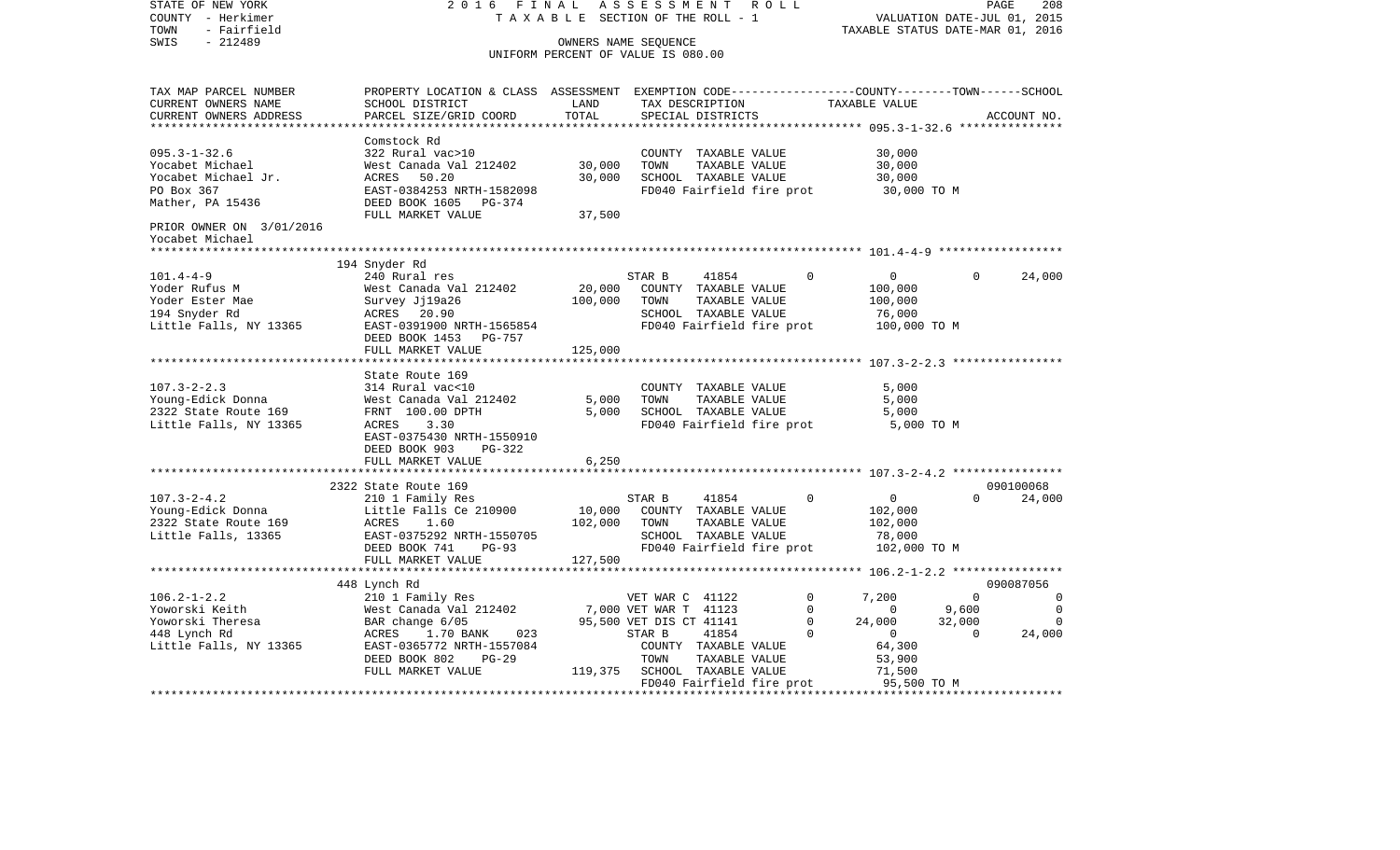| STATE OF NEW YORK<br>COUNTY - Herkimer                                                                                                                                                                                                                   | 2016 FINAL ASSESSMENT ROLL                                                                                                                                                                                                                                                             |                                    |                      |                      |                           | TAXABLE SECTION OF THE ROLL - 1 VALUATION DATE-JUL 01, 2015 |                | PAGE      | 209            |
|----------------------------------------------------------------------------------------------------------------------------------------------------------------------------------------------------------------------------------------------------------|----------------------------------------------------------------------------------------------------------------------------------------------------------------------------------------------------------------------------------------------------------------------------------------|------------------------------------|----------------------|----------------------|---------------------------|-------------------------------------------------------------|----------------|-----------|----------------|
| TOWN<br>- Fairfield                                                                                                                                                                                                                                      |                                                                                                                                                                                                                                                                                        | TAXABLE STATUS DATE-MAR 01, 2016   |                      |                      |                           |                                                             |                |           |                |
| SWIS<br>$-212489$                                                                                                                                                                                                                                        |                                                                                                                                                                                                                                                                                        | OWNERS NAME SEOUENCE               |                      |                      |                           |                                                             |                |           |                |
|                                                                                                                                                                                                                                                          |                                                                                                                                                                                                                                                                                        | UNIFORM PERCENT OF VALUE IS 080.00 |                      |                      |                           |                                                             |                |           |                |
|                                                                                                                                                                                                                                                          |                                                                                                                                                                                                                                                                                        |                                    |                      |                      |                           |                                                             |                |           |                |
| TAX MAP PARCEL NUMBER                                                                                                                                                                                                                                    | PROPERTY LOCATION & CLASS ASSESSMENT EXEMPTION CODE---------------COUNTY-------TOWN------SCHOOL                                                                                                                                                                                        |                                    |                      |                      |                           |                                                             |                |           |                |
| CURRENT OWNERS NAME                                                                                                                                                                                                                                      | SCHOOL DISTRICT                                                                                                                                                                                                                                                                        | <b>LAND</b>                        |                      |                      |                           | TAX DESCRIPTION TAXABLE VALUE                               |                |           |                |
| CURRENT OWNERS ADDRESS                                                                                                                                                                                                                                   |                                                                                                                                                                                                                                                                                        |                                    |                      |                      |                           |                                                             |                |           |                |
|                                                                                                                                                                                                                                                          |                                                                                                                                                                                                                                                                                        |                                    |                      |                      |                           |                                                             |                |           |                |
|                                                                                                                                                                                                                                                          | Davis Rd                                                                                                                                                                                                                                                                               |                                    |                      |                      |                           |                                                             |                |           |                |
| $107.1 - 3 - 14.2$                                                                                                                                                                                                                                       | 314 Rural vac<10                                                                                                                                                                                                                                                                       |                                    |                      |                      |                           | COUNTY TAXABLE VALUE 12,000                                 |                |           |                |
| Zaffarano Marcco W                                                                                                                                                                                                                                       | West Canada Val 212402 12,000                                                                                                                                                                                                                                                          |                                    | TOWN                 |                      | TAXABLE VALUE             | 12,000                                                      |                |           |                |
| Sandra                                                                                                                                                                                                                                                   | ACRES 8.10                                                                                                                                                                                                                                                                             | 12,000                             |                      |                      | SCHOOL TAXABLE VALUE      | 12,000                                                      |                |           |                |
| PO Box 464                                                                                                                                                                                                                                               | EAST-0380101 NRTH-1557018                                                                                                                                                                                                                                                              |                                    |                      |                      |                           | FD040 Fairfield fire prot 12,000 TO M                       |                |           |                |
| Middleville, NY 13406                                                                                                                                                                                                                                    | DEED BOOK 817 PG-479                                                                                                                                                                                                                                                                   |                                    |                      |                      |                           |                                                             |                |           |                |
|                                                                                                                                                                                                                                                          | FULL MARKET VALUE                                                                                                                                                                                                                                                                      | 15,000                             |                      |                      |                           |                                                             |                |           |                |
|                                                                                                                                                                                                                                                          |                                                                                                                                                                                                                                                                                        |                                    |                      |                      |                           |                                                             |                |           |                |
|                                                                                                                                                                                                                                                          | Parkhurst Road                                                                                                                                                                                                                                                                         |                                    |                      |                      |                           |                                                             |                |           |                |
|                                                                                                                                                                                                                                                          |                                                                                                                                                                                                                                                                                        |                                    |                      |                      | COUNTY TAXABLE VALUE      | 6,500                                                       |                |           |                |
|                                                                                                                                                                                                                                                          |                                                                                                                                                                                                                                                                                        |                                    | TOWN                 |                      | TAXABLE VALUE             | 6,500                                                       |                |           |                |
| 101.3-1-16.3<br>2aino Michael J<br>2aino Heather L<br>2aino Heather L<br>2aino Heather L<br>2aino Heather L<br>2aino Heather L<br>2aino Heather L<br>2aino Heather L<br>2aino Heather L<br>2aino Heather L<br>2aino Heather L<br>2aino Heather L<br>2ain |                                                                                                                                                                                                                                                                                        |                                    |                      |                      | SCHOOL TAXABLE VALUE      | 6,500                                                       |                |           |                |
| Newport, NY 13416                                                                                                                                                                                                                                        |                                                                                                                                                                                                                                                                                        |                                    |                      |                      |                           | FD040 Fairfield fire prot 6,500 TO M                        |                |           |                |
|                                                                                                                                                                                                                                                          | DEED BOOK 1140 PG-561                                                                                                                                                                                                                                                                  |                                    |                      |                      |                           |                                                             |                |           |                |
|                                                                                                                                                                                                                                                          | FULL MARKET VALUE                                                                                                                                                                                                                                                                      | 8,125                              |                      |                      |                           |                                                             |                |           |                |
|                                                                                                                                                                                                                                                          |                                                                                                                                                                                                                                                                                        |                                    |                      |                      |                           |                                                             |                |           |                |
|                                                                                                                                                                                                                                                          | 2628 State Route 169<br>X<br>X<br>X<br>X<br>State Route 169<br>113 Cattle farm<br>West Canada Val 212402<br>The Case of Constant Canada Val 212402<br>200,000 VET DIS C 41142<br>X<br>The Canada Val 212402<br>200,000 VET DIS C 41142<br>X<br>The C 41143<br>X<br>AG MKTS 41730<br>20 |                                    |                      |                      |                           |                                                             |                | 090006180 |                |
| $107.1 - 1 - 12.2$                                                                                                                                                                                                                                       |                                                                                                                                                                                                                                                                                        |                                    |                      |                      | $\circ$                   | 12,000                                                      | $\overline{0}$ |           | $\Omega$       |
| 107.1-1-12.2<br>Zelman Russell R                                                                                                                                                                                                                         |                                                                                                                                                                                                                                                                                        |                                    |                      |                      | $\mathsf 0$               | $\overline{0}$                                              | 16,000         |           | $\overline{0}$ |
| Zelman Russell R<br>Zelman Lorna Kay<br>2628 State Route 169                                                                                                                                                                                             |                                                                                                                                                                                                                                                                                        |                                    |                      |                      | 0                         | 24,000                                                      | $\overline{0}$ |           | $\mathbf 0$    |
|                                                                                                                                                                                                                                                          |                                                                                                                                                                                                                                                                                        |                                    |                      |                      | $\mathbf 0$               | $\overline{0}$                                              | 32,000         |           | $\Omega$       |
| Little Falls, NY 13365                                                                                                                                                                                                                                   |                                                                                                                                                                                                                                                                                        |                                    |                      |                      | $\Omega$                  | 8,488 8,488 8,488                                           |                |           |                |
|                                                                                                                                                                                                                                                          | EAST-0372758 NRTH-1555841 STAR B                                                                                                                                                                                                                                                       |                                    |                      | 41854                | $\Omega$                  | $0 \qquad \qquad$                                           | $\overline{0}$ |           | 24,000         |
| MAY BE SUBJECT TO PAYMENT                                                                                                                                                                                                                                | DEED BOOK 839<br>PG-154                                                                                                                                                                                                                                                                |                                    | COUNTY TAXABLE VALUE |                      |                           | 155,512                                                     |                |           |                |
| UNDER AGDIST LAW TIL 2023                                                                                                                                                                                                                                | FULL MARKET VALUE                                                                                                                                                                                                                                                                      | 250,000 TOWN                       |                      | TAXABLE VALUE        |                           | 143,512                                                     |                |           |                |
|                                                                                                                                                                                                                                                          |                                                                                                                                                                                                                                                                                        |                                    |                      | SCHOOL TAXABLE VALUE |                           | 167,512                                                     |                |           |                |
|                                                                                                                                                                                                                                                          |                                                                                                                                                                                                                                                                                        |                                    |                      |                      | FD040 Fairfield fire prot | 200,000 TO M                                                |                |           |                |
|                                                                                                                                                                                                                                                          |                                                                                                                                                                                                                                                                                        |                                    |                      |                      |                           |                                                             |                |           |                |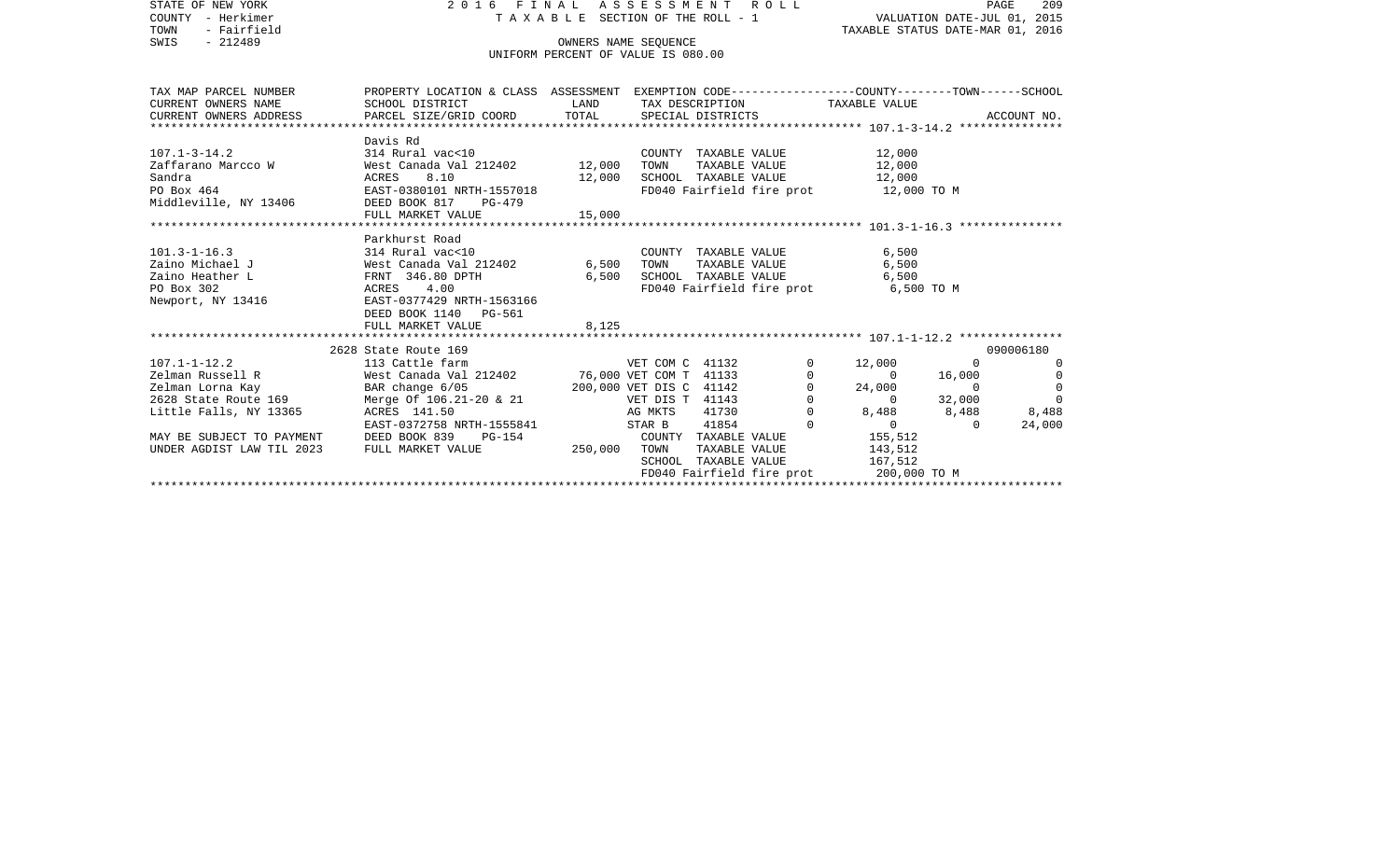| STATE OF NEW YORK   | 2016 FINAL ASSESSMENT ROLL         | 210<br>PAGE                      |
|---------------------|------------------------------------|----------------------------------|
| COUNTY - Herkimer   | TAXABLE SECTION OF THE ROLL - 1    | VALUATION DATE-JUL 01, 2015      |
| TOWN<br>- Fairfield |                                    | TAXABLE STATUS DATE-MAR 01, 2016 |
| SWIS<br>- 212489    |                                    | RPS150/V04/L015                  |
|                     | UNIFORM PERCENT OF VALUE IS 080.00 | CURRENT DATE 6/27/2016           |
|                     |                                    |                                  |

#### R O L L S E C T I O N T O T A L S

#### \*\*\* S P E C I A L D I S T R I C T S U M M A R Y \*\*\*

| CODE DISTRICT NAME PARCELS | TOTAL | EXTENSION<br>TYPE. | EXTENSION<br>VALUE | AD VALOREM<br><b>VALUE</b> | EXEMPT<br>AMOUNT | TAXABLE<br><b>VALUE</b> |
|----------------------------|-------|--------------------|--------------------|----------------------------|------------------|-------------------------|
| FD040 Fairfield fire       |       | 807 TOTAL<br>M     |                    | 55783,912                  | 976,318          | 54807,594               |

### \*\*\* S C H O O L D I S T R I C T S U M M A R Y \*\*\*

| CODE             | DISTRICT NAME                              | TOTAL<br>PARCELS | ASSESSED<br>LAND      | ASSESSED<br>TOTAL     | EXEMPT<br>AMOUNT    | TOTAL<br>TAXABLE      | STAR<br>AMOUNT       | STAR<br>TAXABLE       |
|------------------|--------------------------------------------|------------------|-----------------------|-----------------------|---------------------|-----------------------|----------------------|-----------------------|
| 210900<br>212402 | Little Falls Central<br>West Canada Valley | 42<br>791        | 1090,300<br>17459,105 | 2563,000<br>54302,812 | 255,911<br>2741,629 | 2307,089<br>51561,183 | 409,460<br>11720,270 | 1897,629<br>39840,913 |
|                  | SUB-TOTAL                                  | 833              | 18549,405             | 56865,812             | 2997,540            | 53868,272             | 12129,730            | 41738,542             |
|                  | TOTAL                                      | 833              | 18549,405             | 56865,812             | 2997,540            | 53868,272             | 12129,730            | 41738,542             |

## \*\*\* S Y S T E M C O D E S S U M M A R Y \*\*\*

#### NO SYSTEM EXEMPTIONS AT THIS LEVEL

# \*\*\* E X E M P T I O N S U M M A R Y \*\*\*

|       |             | TOTAL          |         |         |        |
|-------|-------------|----------------|---------|---------|--------|
| CODE  | DESCRIPTION | PARCELS        | COUNTY  | TOWN    | SCHOOL |
| 13100 | MUN OWNED   |                | 10,000  | 10,000  | 10,000 |
| 41101 | VETFUND CT  |                | 2,680   | 2,680   |        |
| 41121 | VET WAR CT  | 2              | 14,400  | 18,600  |        |
| 41122 | VET WAR C   | 22             | 156,150 |         |        |
| 41123 | VET WAR T   | 23             |         | 207,000 |        |
| 41125 | VET WAR CS  |                | 7,200   |         | 7,200  |
| 41131 | VET COM CT  | 8              | 92,000  | 116,000 |        |
| 41132 | VET COM C   | 22             | 261,000 |         |        |
| 41133 | VET COM T   | 23             |         | 349,625 |        |
| 41135 | VET COM CS  |                | 12,000  |         | 12,000 |
| 41140 | VETDIS CTS  |                | 3,665   | 3,665   |        |
| 41141 | VET DIS CT  | $\overline{ }$ | 115,500 | 131,500 |        |
| 41142 | VET DIS C   | 9              | 216,000 |         |        |
|       |             |                |         |         |        |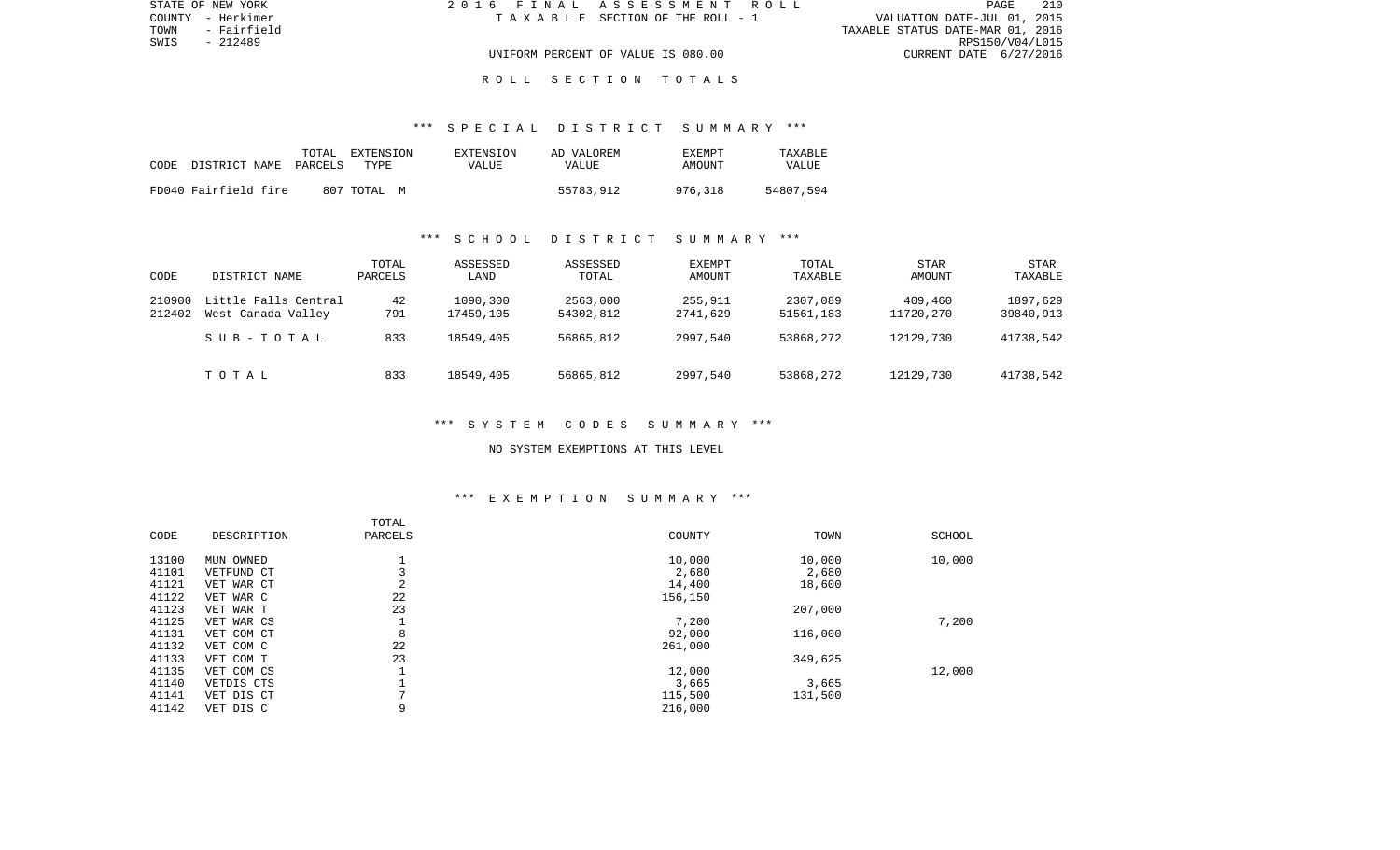|      | STATE OF NEW YORK | 2016 FINAL ASSESSMENT ROLL         |                                       |                                  | PAGE            | -211 |
|------|-------------------|------------------------------------|---------------------------------------|----------------------------------|-----------------|------|
|      | COUNTY - Herkimer |                                    | T A X A B L E SECTION OF THE ROLL - 1 | VALUATION DATE-JUL 01, 2015      |                 |      |
| TOWN | - Fairfield       |                                    |                                       | TAXABLE STATUS DATE-MAR 01, 2016 |                 |      |
| SWIS | - 212489          |                                    |                                       |                                  | RPS150/V04/L015 |      |
|      |                   | UNIFORM PERCENT OF VALUE IS 080.00 |                                       | CURRENT DATE 6/27/2016           |                 |      |

R O L L S E C T I O N T O T A L S

### \*\*\* E X E M P T I O N S U M M A R Y \*\*\*

| CODE  | DESCRIPTION    | TOTAL<br>PARCELS | COUNTY   | TOWN     | SCHOOL    |
|-------|----------------|------------------|----------|----------|-----------|
| 41143 | VET DIS T      | 9                |          | 282,281  |           |
| 41162 | $CW$ 15 $VET/$ | 3                | 21,600   |          |           |
| 41171 | CW DISBLD      |                  | 14,250   |          |           |
| 41172 | CW DISBLD      |                  | 24,000   |          |           |
| 41700 | AGRIC 10 Y     | 10               | 345,200  | 345,200  | 345,200   |
| 41720 | AG MKTS L      | 64               | 1038,615 | 1038,615 | 1038,615  |
| 41730 | AG MKTS        | 56               | 1043,247 | 1043,247 | 1043,247  |
| 41800 | AGED-ALL       | 8                | 303,438  | 299,038  | 311,878   |
| 41801 | AGED-CT        | 5                | 190,700  | 190,700  |           |
| 41834 | STAR EN        | 122              |          |          | 6111,230  |
| 41854 | STAR B         | 252              |          |          | 6018,500  |
| 42100 | AGRIC 10 Y     | 32               | 229,400  | 229,400  | 229,400   |
|       | TOTAL          | 686              | 4101,045 | 4267,551 | 15127,270 |

### \*\*\* G R A N D T O T A L S \*\*\*

| ROLL | DESCRIPTION | TOTAL   | ASSESSED  | ASSESSED  | TAXABLE   | TAXABLE   | TAXABLE   | <b>STAR</b> |
|------|-------------|---------|-----------|-----------|-----------|-----------|-----------|-------------|
| SEC  |             | PARCELS | LAND      | TOTAL     | COUNTY    | TOWN      | SCHOOL    | TAXABLE     |
|      | TAXABLE     | 833     | 18549,405 | 56865,812 | 52764,767 | 52598,261 | 53868,272 | 41738,542   |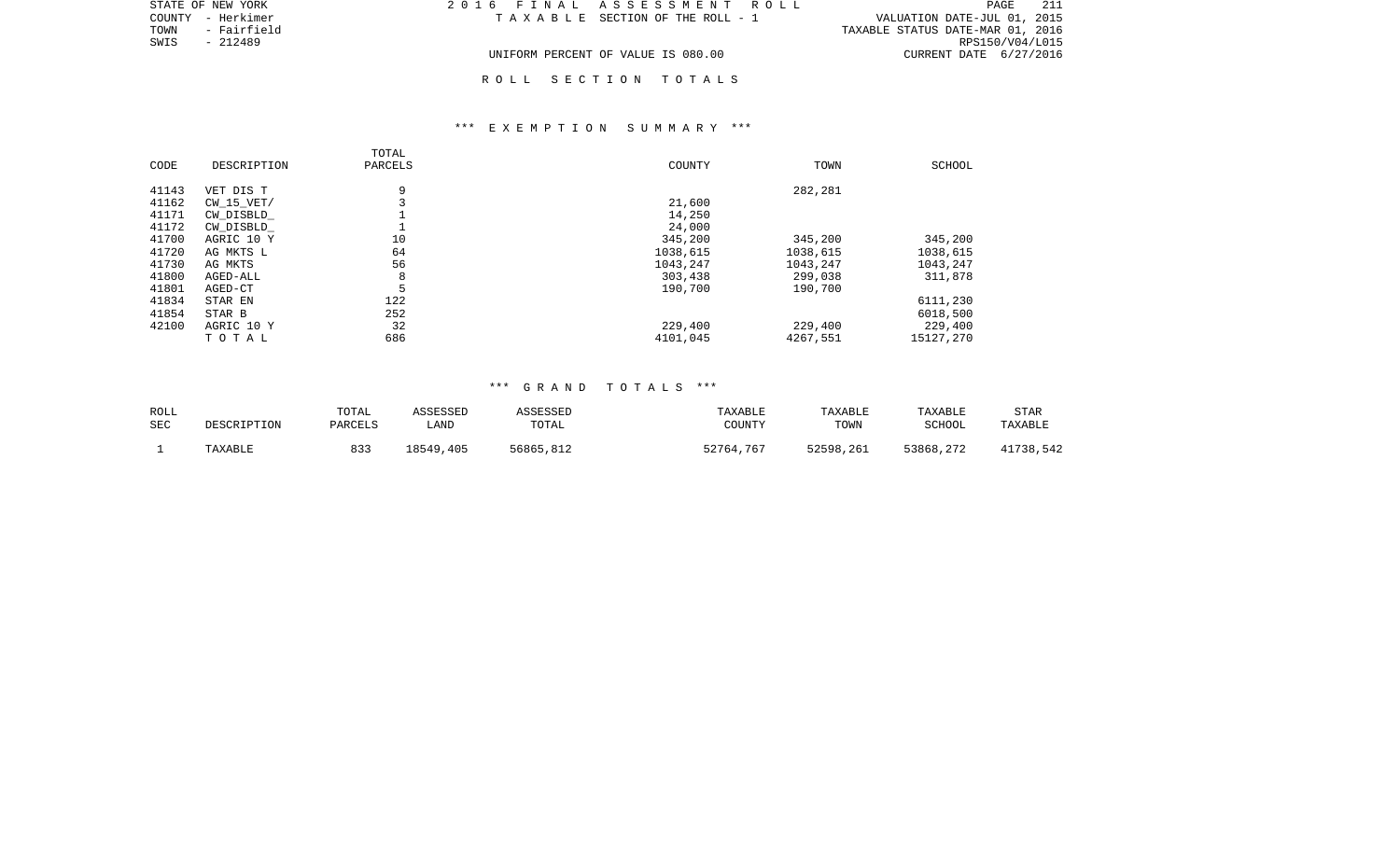| STATE OF NEW YORK<br>COUNTY - Herkimer<br>- Fairfield<br>TOWN | 2016                                 | FINAL                | ASSESSMENT<br>ROLL<br>SPECIAL FRANCHISE SECTION OF THE ROLL - 5                                                    | VALUATION DATE-JUL 01, 2015<br>TAXABLE STATUS DATE-MAR 01, 2016 | PAGE<br>212 |
|---------------------------------------------------------------|--------------------------------------|----------------------|--------------------------------------------------------------------------------------------------------------------|-----------------------------------------------------------------|-------------|
| $-212489$<br>SWIS                                             |                                      | OWNERS NAME SEQUENCE | UNIFORM PERCENT OF VALUE IS 080.00                                                                                 |                                                                 |             |
| TAX MAP PARCEL NUMBER<br>CURRENT OWNERS NAME                  | SCHOOL DISTRICT                      | LAND                 | PROPERTY LOCATION & CLASS ASSESSMENT EXEMPTION CODE---------------COUNTY-------TOWN------SCHOOL<br>TAX DESCRIPTION | TAXABLE VALUE                                                   |             |
| CURRENT OWNERS ADDRESS                                        | PARCEL SIZE/GRID COORD               | TOTAL                | SPECIAL DISTRICTS                                                                                                  |                                                                 | ACCOUNT NO. |
| ********************                                          |                                      | ********             |                                                                                                                    | ********** 555. - 3 - 1.1 ****                                  |             |
|                                                               | Town                                 |                      |                                                                                                                    |                                                                 | 090500030   |
| $555. - 3 - 1.1$                                              | 861 Elec & gas                       |                      | COUNTY TAXABLE VALUE                                                                                               | 42,086                                                          |             |
| National Grid                                                 | Little Falls Ce 210900               | $\mathbf 0$          | TOWN<br>TAXABLE VALUE                                                                                              | 42,086                                                          |             |
| Real Esate Tax Dept                                           | App For School (4.00)                | 42,086               | SCHOOL TAXABLE VALUE                                                                                               | 42,086                                                          |             |
| 300 Erie Blvd W<br>Syracuse, NY 13202                         | Special Franchise<br>Tenative 50097  |                      | FD040 Fairfield fire prot                                                                                          | 42,086 TO M                                                     |             |
|                                                               | FULL MARKET VALUE                    | 52,608               |                                                                                                                    |                                                                 |             |
|                                                               | ******************                   |                      |                                                                                                                    | ********************** 555.-3-1.2 *****************             |             |
|                                                               | Town                                 |                      |                                                                                                                    |                                                                 | 090500030   |
| $555. - 3 - 1.2$                                              | 861 Elec & gas                       |                      | COUNTY<br>TAXABLE VALUE                                                                                            | 1010,054                                                        |             |
| National Grid                                                 | West Canada Val 212402               | 0                    | TOWN<br>TAXABLE VALUE                                                                                              | 1010,054                                                        |             |
| Real Estate Tax Dept                                          | App For School (96.00%)              | 1010,054             | SCHOOL TAXABLE VALUE                                                                                               | 1010,054                                                        |             |
| 300 Erie Blvd W                                               | Special Franchise                    |                      | FD040 Fairfield fire prot                                                                                          | 1010,054 TO M                                                   |             |
| Syracuse, NY 13202                                            | Tentative 50097<br>FULL MARKET VALUE | 1262,568             |                                                                                                                    |                                                                 |             |
| ************************                                      |                                      |                      |                                                                                                                    |                                                                 |             |
|                                                               | Town                                 |                      |                                                                                                                    |                                                                 | 090500060   |
| $555. - 1 - 1$                                                | 866 Telephone                        |                      | COUNTY TAXABLE VALUE                                                                                               | 69,342                                                          |             |
| Newport Telephone Co Inc                                      | West Canada Val 212402               | 0                    | TOWN<br>TAXABLE VALUE                                                                                              | 69,342                                                          |             |
| Bridge St                                                     | Special Franchise (100%)             | 69,342               | SCHOOL TAXABLE VALUE                                                                                               | 69,342                                                          |             |
| Newport, NY 13416                                             | Tenative 8182                        |                      | FD040 Fairfield fire prot                                                                                          | 69,342 TO M                                                     |             |
|                                                               | 984<br>BANK<br>DEED BOOK 00000       |                      |                                                                                                                    |                                                                 |             |
|                                                               | FULL MARKET VALUE                    | 86,678               |                                                                                                                    |                                                                 |             |
|                                                               |                                      |                      |                                                                                                                    |                                                                 |             |
|                                                               | Town                                 |                      |                                                                                                                    |                                                                 |             |
| $555.5 - 1$                                                   | 835 Cable tv                         |                      | COUNTY TAXABLE VALUE                                                                                               | 9,253                                                           |             |
| Northland Networks                                            | West Canada Val 212402               | $\mathbf 0$          | TOWN<br>TAXABLE VALUE                                                                                              | 9,253                                                           |             |
| 317 Court St Fl 3<br>Utica, NY 13502                          | FULL MARKET VALUE                    | 9,253<br>11,566      | SCHOOL TAXABLE VALUE                                                                                               | 9,253                                                           |             |
|                                                               |                                      |                      |                                                                                                                    |                                                                 |             |
|                                                               | Town                                 |                      |                                                                                                                    |                                                                 |             |
| $555.4 - 1$                                                   | 835 Cable tv                         |                      | COUNTY TAXABLE VALUE                                                                                               | 3,858                                                           |             |
| Time Warner Cable                                             | West Canada Val 212402               | $\Omega$             | TOWN<br>TAXABLE VALUE                                                                                              | 3,858                                                           |             |
| Beth Peterson                                                 | Special Franchise                    | 3,858                | SCHOOL TAXABLE VALUE                                                                                               | 3,858                                                           |             |
| 7800 Crescent Executive Dr                                    | Tenative 929                         |                      | FD040 Fairfield fire prot                                                                                          | 3,858 TO M                                                      |             |
| Charlotte, NC 28217                                           | ACRES<br>0.01<br>FULL MARKET VALUE   | 4,823                |                                                                                                                    |                                                                 |             |
| ******************************                                | *********************                |                      |                                                                                                                    |                                                                 |             |
|                                                               | Town                                 |                      |                                                                                                                    |                                                                 | 090500090   |
| $555. - 2 - 1.1$                                              | 866 Telephone                        |                      | COUNTY TAXABLE VALUE                                                                                               | 5,340                                                           |             |
| Verizon New York Inc                                          | Little Falls Ce 210900               | $\Omega$             | TAXABLE VALUE<br>TOWN                                                                                              | 5,340                                                           |             |
| Property Tax Department                                       | App For School 9.10                  | 5,340                | SCHOOL TAXABLE VALUE                                                                                               | 5,340                                                           |             |
| $C/O$ Duff & Phelps                                           | Special Franchise                    |                      | FD040 Fairfield fire prot                                                                                          | 5,340 TO M                                                      |             |
| PO Box 2749                                                   | Tentative 11349                      |                      |                                                                                                                    |                                                                 |             |
| Addison, TX 75001                                             | 984<br>BANK<br>FULL MARKET VALUE     | 6,675                |                                                                                                                    |                                                                 |             |
|                                                               | ********************                 |                      |                                                                                                                    |                                                                 |             |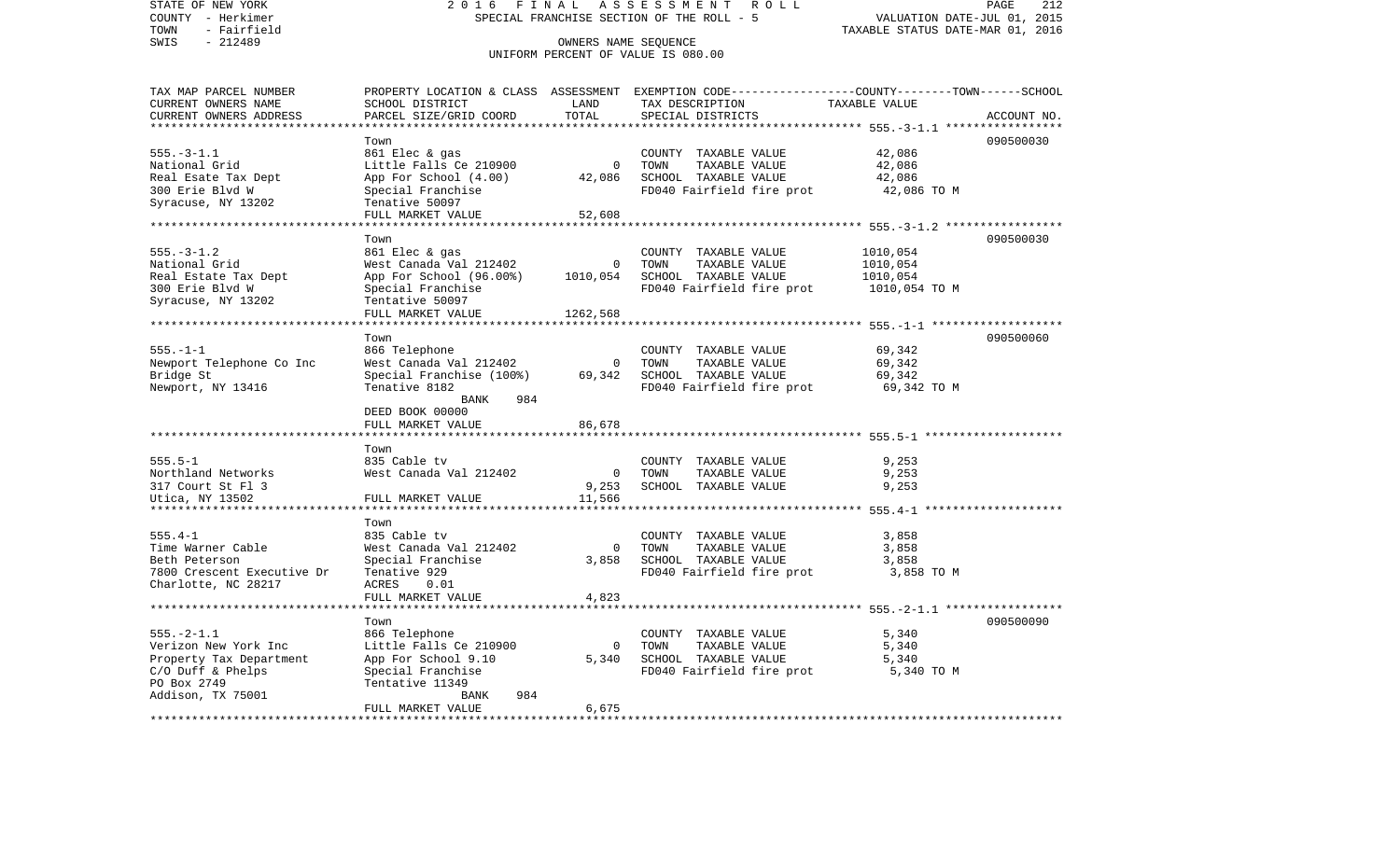| STATE OF NEW YORK      | 2 0 1 6<br>FTN                                       | A L        | ROLL<br>ASSESSMENT                        | 213<br>PAGE                                                   |  |  |  |
|------------------------|------------------------------------------------------|------------|-------------------------------------------|---------------------------------------------------------------|--|--|--|
| – Herkimer<br>COUNTY   |                                                      |            | SPECIAL FRANCHISE SECTION OF THE ROLL - 5 | VALUATION DATE-JUL 01,<br>2015                                |  |  |  |
| - Fairfield<br>TOWN    |                                                      |            |                                           | TAXABLE STATUS DATE-MAR 01, 2016                              |  |  |  |
| $-212489$<br>SWIS      |                                                      |            | OWNERS NAME SEQUENCE                      |                                                               |  |  |  |
|                        |                                                      |            | UNIFORM PERCENT OF VALUE IS 080.00        |                                                               |  |  |  |
|                        |                                                      |            |                                           |                                                               |  |  |  |
|                        |                                                      |            |                                           |                                                               |  |  |  |
| TAX MAP PARCEL NUMBER  | PROPERTY LOCATION & CLASS                            | ASSESSMENT |                                           | EXEMPTION CODE-----------------COUNTY--------TOWN------SCHOOL |  |  |  |
| CURRENT OWNERS NAME    | SCHOOL DISTRICT                                      | LAND       | TAX DESCRIPTION TAXABLE VALUE             |                                                               |  |  |  |
| CURRENT OWNERS ADDRESS | PARCEL SIZE/GRID COORD<br>TOTAL<br>SPECIAL DISTRICTS |            |                                           |                                                               |  |  |  |
|                        |                                                      |            |                                           |                                                               |  |  |  |
|                        | Town                                                 |            |                                           | 090500090                                                     |  |  |  |
| $555. - 2 - 1.2$       | 866 Telephone                                        |            | COUNTY<br>TAXABLE VALUE                   | 53,340                                                        |  |  |  |
| Verizon New York Inc   | West Canada Val 212402                               | $\Omega$   | TOWN<br>TAXABLE VALUE                     | 53,340                                                        |  |  |  |
| Property Tax Dept      | App. 90.90%                                          | 53,340     | SCHOOL<br>TAXABLE VALUE                   | 53,340                                                        |  |  |  |
| $C/O$ Duff & Phelps    | Special Franchise                                    |            | FD040 Fairfield fire prot                 | 53,340 TO M                                                   |  |  |  |
| PO Box 2749            | Tenative 11349                                       |            |                                           |                                                               |  |  |  |
| Addison, TX 75001      | 984<br>BANK                                          |            |                                           |                                                               |  |  |  |
|                        | DEED BOOK 00000                                      |            |                                           |                                                               |  |  |  |
|                        | FULL MARKET VALUE                                    | 66,675     |                                           |                                                               |  |  |  |
|                        |                                                      |            |                                           |                                                               |  |  |  |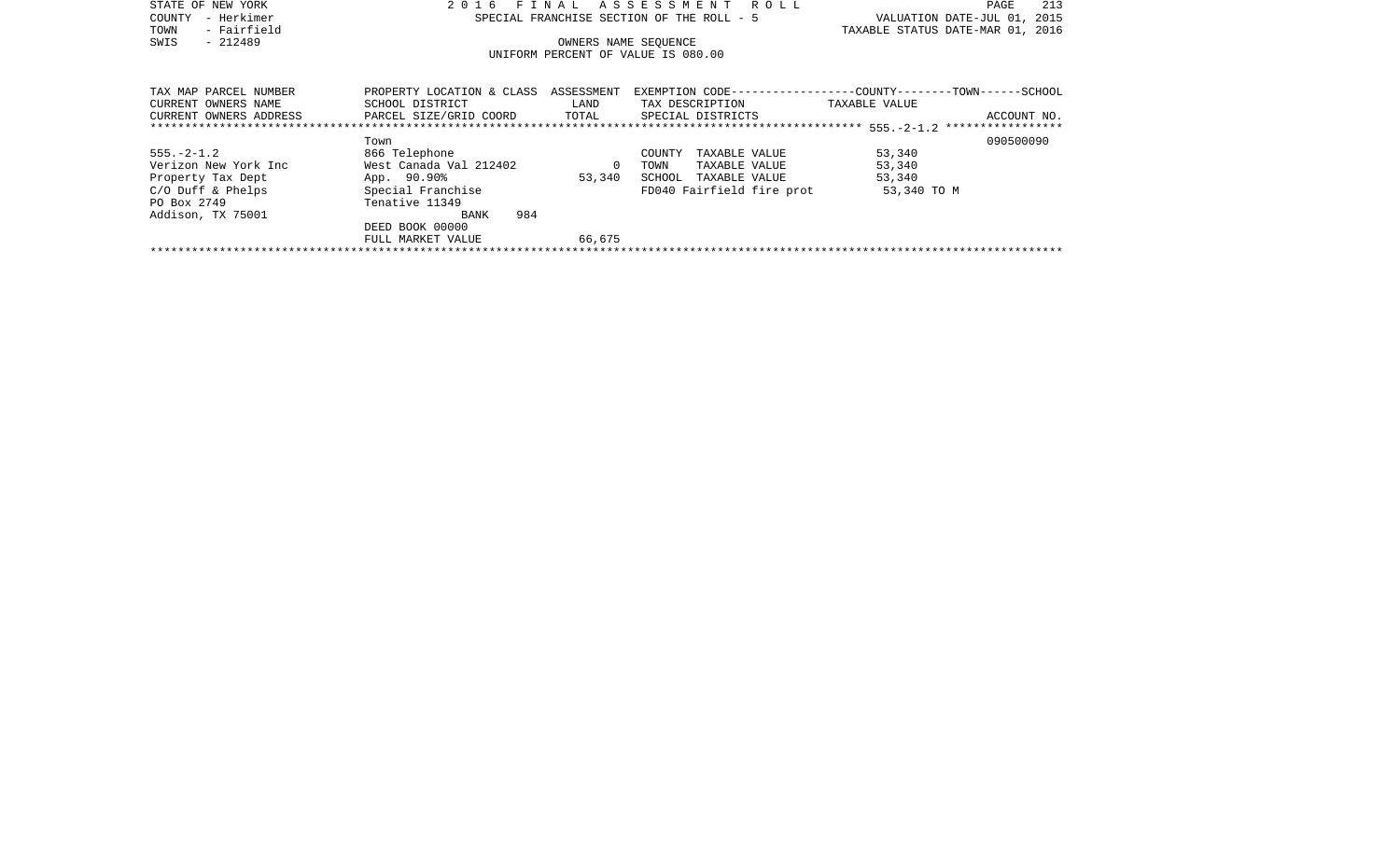| STATE OF NEW YORK   |                                           | 2016 FINAL ASSESSMENT ROLL | <b>PAGE</b>                      | 214 |
|---------------------|-------------------------------------------|----------------------------|----------------------------------|-----|
| COUNTY - Herkimer   | SPECIAL FRANCHISE SECTION OF THE ROLL - 5 |                            | VALUATION DATE-JUL 01, 2015      |     |
| TOWN<br>- Fairfield |                                           |                            | TAXABLE STATUS DATE-MAR 01, 2016 |     |
| SWIS<br>- 212489    |                                           |                            | RPS150/V04/L015                  |     |
|                     | UNIFORM PERCENT OF VALUE IS 080.00        |                            | CURRENT DATE 6/27/2016           |     |

#### R O L L S E C T I O N T O T A L S

#### \*\*\* S P E C I A L D I S T R I C T S U M M A R Y \*\*\*

| CODE | DISTRICT NAME PARCELS | TOTAL | EXTENSION<br>TYPE | EXTENSION<br>VALUE | AD VALOREM<br><b>VALUE</b> | <b>EXEMPT</b><br>AMOUNT | TAXARLE<br>VALUE |
|------|-----------------------|-------|-------------------|--------------------|----------------------------|-------------------------|------------------|
|      | FD040 Fairfield fire  |       | 6 ТОТАЬ М         |                    | 1184,020                   |                         | 1184,020         |

#### \*\*\* S C H O O L D I S T R I C T S U M M A R Y \*\*\*

| CODE             | DISTRICT NAME                              | TOTAL<br>PARCELS | ASSESSED<br>LAND | ASSESSED<br>TOTAL  | <b>EXEMPT</b><br>AMOUNT | TOTAL<br>TAXABLE   | STAR<br>AMOUNT | <b>STAR</b><br>TAXABLE |
|------------------|--------------------------------------------|------------------|------------------|--------------------|-------------------------|--------------------|----------------|------------------------|
| 210900<br>212402 | Little Falls Central<br>West Canada Valley | ∠                |                  | 47,426<br>1145,847 |                         | 47,426<br>1145,847 |                | 47,426<br>1145,847     |
|                  | SUB-TOTAL                                  |                  |                  | 1193,273           |                         | 1193,273           |                | 1193,273               |
|                  | TOTAL                                      |                  |                  | 1193,273           |                         | 1193,273           |                | 1193,273               |

## \*\*\* S Y S T E M C O D E S S U M M A R Y \*\*\*

#### NO SYSTEM EXEMPTIONS AT THIS LEVEL

# \*\*\* E X E M P T I O N S U M M A R Y \*\*\*

## NO EXEMPTIONS AT THIS LEVEL

## \*\*\* G R A N D T O T A L S \*\*\*

| ROLL       | DESCRIPTION       | TOTAL   | ASSESSED | <i><b>ASSESSED</b></i> | TAXABLE  | TAXABLE  | TAXABLE       | <b>STAR</b> |
|------------|-------------------|---------|----------|------------------------|----------|----------|---------------|-------------|
| <b>SEC</b> |                   | PARCELS | _AND     | TOTAL                  | COUNTY   | TOWN     | <b>SCHOOL</b> | TAXABLE     |
|            | SPECIAL FRANCHISE |         |          | 1193,273               | 1193,273 | 1193,273 | 1193,273      | 1193,273    |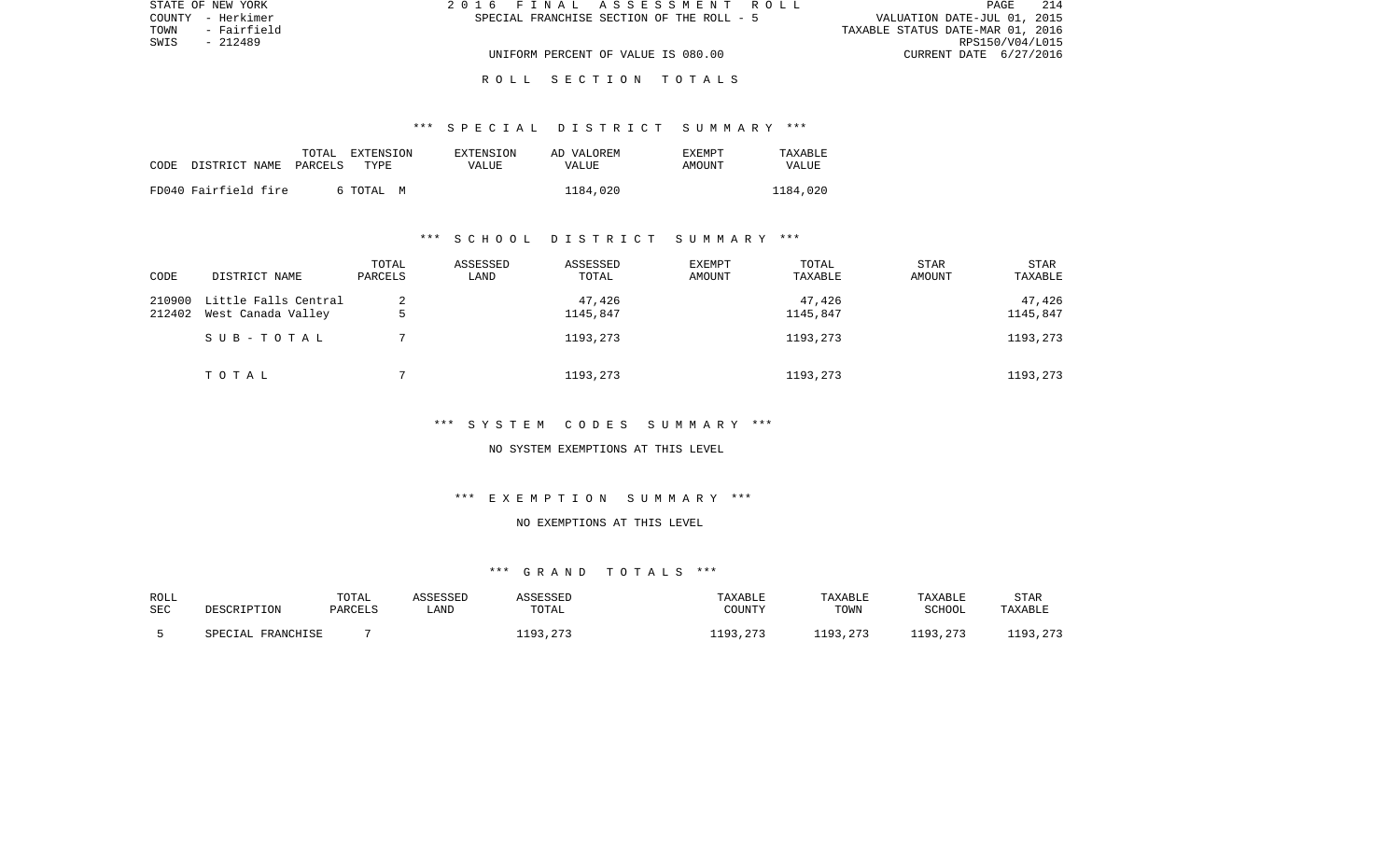| STATE OF NEW YORK<br>COUNTY - Herkimer | 2016 FINAL                                 |                | ASSESSMENT<br>R O L L<br>UTILITY & R.R. SECTION OF THE ROLL - 6                                 | VALUATION DATE-JUL 01, 2015      | PAGE<br>215 |
|----------------------------------------|--------------------------------------------|----------------|-------------------------------------------------------------------------------------------------|----------------------------------|-------------|
| - Fairfield<br>TOWN                    |                                            |                |                                                                                                 | TAXABLE STATUS DATE-MAR 01, 2016 |             |
| $-212489$<br>SWIS                      |                                            |                | OWNERS NAME SEQUENCE                                                                            |                                  |             |
|                                        |                                            |                | UNIFORM PERCENT OF VALUE IS 080.00                                                              |                                  |             |
|                                        |                                            |                |                                                                                                 |                                  |             |
| TAX MAP PARCEL NUMBER                  |                                            |                | PROPERTY LOCATION & CLASS ASSESSMENT EXEMPTION CODE---------------COUNTY-------TOWN------SCHOOL |                                  |             |
| CURRENT OWNERS NAME                    | SCHOOL DISTRICT                            | LAND           | TAX DESCRIPTION                                                                                 | TAXABLE VALUE                    |             |
| CURRENT OWNERS ADDRESS                 | PARCEL SIZE/GRID COORD                     | TOTAL          | SPECIAL DISTRICTS                                                                               |                                  | ACCOUNT NO. |
|                                        |                                            |                |                                                                                                 |                                  |             |
|                                        |                                            |                |                                                                                                 |                                  | 090100084   |
| $095.4 - 1 - 5$                        | 822 Water supply                           |                | COUNTY TAXABLE VALUE                                                                            | 1350,000                         |             |
| City Of Little Falls                   | West Canada Val 212402                     | 1350,000       | TOWN<br>TAXABLE VALUE                                                                           | 1350,000                         |             |
| City Office                            | Vacant Land Water Supply                   | 1350,000       | SCHOOL TAXABLE VALUE                                                                            | 1350,000                         |             |
| Little Falls, NY 13365                 | Water Supply                               |                | FD040 Fairfield fire prot                                                                       | 1350,000 TO M                    |             |
|                                        | Bld Removed                                |                |                                                                                                 |                                  |             |
|                                        | ACRES 1803.70 BANK<br>984                  |                |                                                                                                 |                                  |             |
|                                        | EAST-0353810 NRTH-1152100                  |                |                                                                                                 |                                  |             |
|                                        | FULL MARKET VALUE<br>********************* | 1687,500       |                                                                                                 |                                  |             |
|                                        | Outside Plant                              |                |                                                                                                 |                                  |             |
| 624.089-9999-823.360-2002              | 883 Gas Trans Impr                         |                | COUNTY TAXABLE VALUE                                                                            | 4708,428                         |             |
| Iroquois Gas Co                        | West Canada Val 212402                     | $\mathbf{0}$   | TAXABLE VALUE<br>TOWN                                                                           | 4708,428                         |             |
| One Corporate Dr                       | Gas Trans                                  | 4708,428       | SCHOOL TAXABLE VALUE                                                                            | 4708,428                         |             |
| Shelton, CT 06484                      | \$4,648,260 True Value                     |                | FD040 Fairfield fire prot                                                                       | 4708,428 TO M                    |             |
|                                        | Gas Long Trans Line                        |                |                                                                                                 |                                  |             |
|                                        | ACRES<br>$0.10$ BANK<br>984                |                |                                                                                                 |                                  |             |
|                                        | FULL MARKET VALUE                          | 5885,535       |                                                                                                 |                                  |             |
|                                        |                                            |                |                                                                                                 |                                  |             |
|                                        | Outside Plant                              |                |                                                                                                 |                                  | 090300030   |
| 624.089-9999-132.350-1002              | 882 Elec Trans Imp                         |                | COUNTY TAXABLE VALUE                                                                            | 16,753                           |             |
| National Grid                          | West Canada Val 212402                     | $\overline{0}$ | TOWN<br>TAXABLE VALUE                                                                           | 16,753                           |             |
| Real Estate Tax Dept                   | Electric Trans                             | 16,753         | SCHOOL TAXABLE VALUE                                                                            | 16,753                           |             |
| 132350                                 | Poles, wires, cables, etc                  |                | FD040 Fairfield fire prot                                                                       | 16,753 TO M                      |             |
| 300 Erie Blvd W                        | T-186 Trenton Falls-Middl                  |                |                                                                                                 |                                  |             |
| Syracuse, NY 13202                     | DEED BOOK 00000<br>FULL MARKET VALUE       | 20,941         |                                                                                                 |                                  |             |
|                                        | *********************                      |                | ******************************* 624.089-9999-132.350-1012***                                    |                                  |             |
|                                        | Outside Plant                              |                |                                                                                                 |                                  | 090300090   |
| 624.089-9999-132.350-1012              | 872 Elec-Substation                        |                | COUNTY TAXABLE VALUE                                                                            | 9,872                            |             |
| National Grid                          | West Canada Val 212402                     | $\mathbf 0$    | TOWN<br>TAXABLE VALUE                                                                           | 9,872                            |             |
| Real Estate Tax Dept                   | Substation                                 | 9,872          | SCHOOL TAXABLE VALUE                                                                            | 9,872                            |             |
| 132350                                 | Es 5.92                                    |                | FD040 Fairfield fire prot                                                                       | 9,872 TO M                       |             |
| 300 Erie Blvd W                        | Eastern Rock Poducts Sub                   |                |                                                                                                 |                                  |             |
| Syracuse, NY 13202                     | DEED BOOK 00000                            |                |                                                                                                 |                                  |             |
|                                        | FULL MARKET VALUE                          | 12,340         |                                                                                                 |                                  |             |
|                                        | *************************                  |                |                                                                                                 |                                  |             |
|                                        | Outside Plant                              |                |                                                                                                 |                                  | 090300060   |
| 624.089-9999-132.350-1881              | 872 Elec-Substation                        |                | COUNTY TAXABLE VALUE                                                                            | 28,190                           |             |
| National Grid                          | Little Falls Ce 210900                     | $\Omega$       | TOWN<br>TAXABLE VALUE                                                                           | 28,190                           |             |
| Real Estate Tax Dept                   | Outside Plant                              | 28,190         | SCHOOL TAXABLE VALUE                                                                            | 28,190                           |             |
| 132350                                 | Poles, wires, cables, etc                  |                | FD040 Fairfield fire prot                                                                       | 28,190 TO M                      |             |
| 300 Erie Blvd W                        | DEED BOOK 00000<br>FULL MARKET VALUE       | 35,238         |                                                                                                 |                                  |             |
| Syracuse, NY 13202                     |                                            |                |                                                                                                 |                                  |             |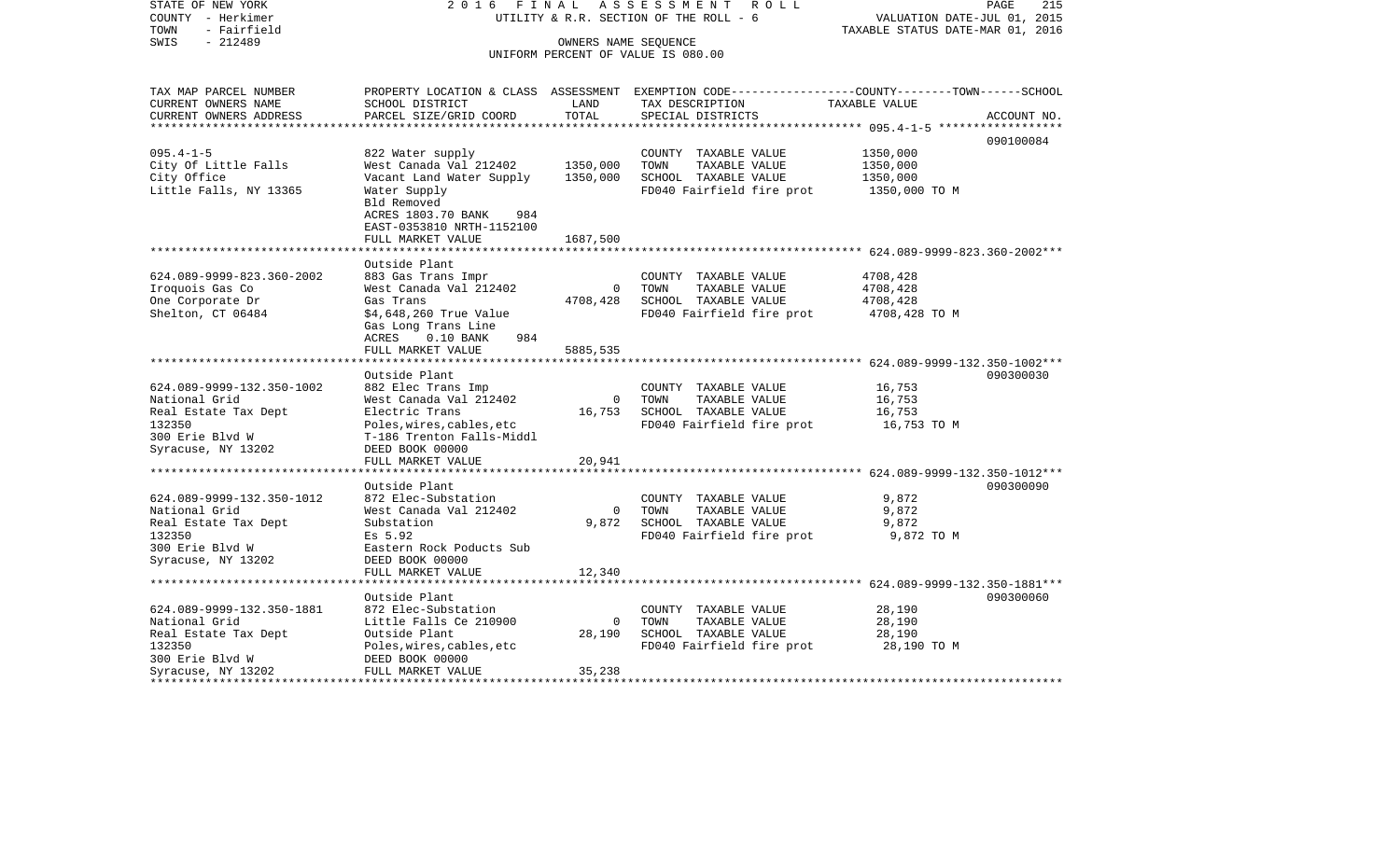| STATE OF NEW YORK<br>COUNTY - Herkimer<br>- Fairfield<br>TOWN | 2016                                                                                            | FINAL                | ASSESSMENT<br>R O L L<br>UTILITY & R.R. SECTION OF THE ROLL - 6                     |             | PAGE<br>216<br>VALUATION DATE-JUL 01, 2015<br>TAXABLE STATUS DATE-MAR 01, 2016 |       |             |  |
|---------------------------------------------------------------|-------------------------------------------------------------------------------------------------|----------------------|-------------------------------------------------------------------------------------|-------------|--------------------------------------------------------------------------------|-------|-------------|--|
| $-212489$<br>SWIS                                             |                                                                                                 | OWNERS NAME SEQUENCE | UNIFORM PERCENT OF VALUE IS 080.00                                                  |             |                                                                                |       |             |  |
|                                                               |                                                                                                 |                      |                                                                                     |             |                                                                                |       |             |  |
| TAX MAP PARCEL NUMBER                                         | PROPERTY LOCATION & CLASS ASSESSMENT EXEMPTION CODE---------------COUNTY-------TOWN------SCHOOL |                      |                                                                                     |             |                                                                                |       |             |  |
| CURRENT OWNERS NAME                                           | SCHOOL DISTRICT                                                                                 | LAND                 | TAX DESCRIPTION                                                                     |             | TAXABLE VALUE                                                                  |       |             |  |
| CURRENT OWNERS ADDRESS<br>**********************              | PARCEL SIZE/GRID COORD<br>*******************                                                   | TOTAL<br>*********** | SPECIAL DISTRICTS<br>********************************* 624.089-9999-132.350-1882*** |             |                                                                                |       | ACCOUNT NO. |  |
|                                                               | Outside Plant                                                                                   |                      |                                                                                     |             |                                                                                |       | 090300060   |  |
| 624.089-9999-132.350-1882                                     | 884 Elec Dist Out                                                                               |                      | COUNTY TAXABLE VALUE                                                                |             | 473,746                                                                        |       |             |  |
| National Grid                                                 | West Canada Val 212402                                                                          | $\Omega$             | TOWN<br>TAXABLE VALUE                                                               |             | 473,746                                                                        |       |             |  |
| Real Estate Tax Dpt                                           | Outside Plant                                                                                   | 473,746              | SCHOOL TAXABLE VALUE                                                                |             | 473,746                                                                        |       |             |  |
| 132350                                                        | Poles, wires, cables, etc                                                                       |                      | FD040 Fairfield fire prot                                                           |             | 473,746 TO M                                                                   |       |             |  |
| 300 Erie Blvd W                                               | FULL MARKET VALUE                                                                               | 592,183              |                                                                                     |             |                                                                                |       |             |  |
| Syracuse, NY 13202                                            |                                                                                                 |                      |                                                                                     |             |                                                                                |       |             |  |
|                                                               |                                                                                                 |                      |                                                                                     |             | ********* 624.089-9999-132.350-1883***                                         |       |             |  |
| 624.089-9999-132.350-1883                                     | Outside Plant<br>884 Elec Dist Out                                                              |                      | COUNTY TAXABLE VALUE                                                                |             | 5,070                                                                          |       |             |  |
| National Grid                                                 | Dolgeville Cent 213602                                                                          | $\Omega$             | TAXABLE VALUE<br>TOWN                                                               |             | 5,070                                                                          |       |             |  |
| Real Estate Tax Dept                                          | Electric Distribution Fac                                                                       | 5,070                | SCHOOL TAXABLE VALUE                                                                |             | 5,070                                                                          |       |             |  |
| 300 Erie Blvd W                                               | 1% Dolgeville Central                                                                           |                      |                                                                                     |             |                                                                                |       |             |  |
| Syracuse, NY 13202                                            | Poles Wires Cables                                                                              |                      |                                                                                     |             |                                                                                |       |             |  |
|                                                               | FULL MARKET VALUE                                                                               | 6,338                |                                                                                     |             |                                                                                |       |             |  |
|                                                               |                                                                                                 |                      |                                                                                     |             | *************** 624.089-0000-630.500-1881***                                   |       |             |  |
|                                                               | Outside Plant                                                                                   |                      |                                                                                     |             |                                                                                |       |             |  |
| 624.089-0000-630.500-1881                                     | 836 Telecom. eq.                                                                                |                      | Mass Telec 47100                                                                    | 0           | 11                                                                             | 11    | 11          |  |
| Newport Telephone Co Inc                                      | Little Falls Ce 210900                                                                          | $\Omega$             | COUNTY TAXABLE VALUE                                                                |             | 402                                                                            |       |             |  |
| Bridge St                                                     | Outside Plant                                                                                   | 413                  | TOWN<br>TAXABLE VALUE                                                               |             | 402                                                                            |       |             |  |
| Newport, NY 13416                                             | Poles, wires, cables, etc<br><b>BANK</b><br>984                                                 |                      | SCHOOL TAXABLE VALUE<br>FD040 Fairfield fire prot                                   |             | 402<br>402 TO M                                                                |       |             |  |
|                                                               | FULL MARKET VALUE                                                                               | 516                  | 11 EX                                                                               |             |                                                                                |       |             |  |
|                                                               |                                                                                                 |                      |                                                                                     |             | ******************** 624.089-0000-630.500-1882***                              |       |             |  |
|                                                               | Outside Plant                                                                                   |                      |                                                                                     |             |                                                                                |       |             |  |
| 624.089-0000-630.500-1882                                     | 836 Telecom. eq.                                                                                |                      | Mass Telec 47100                                                                    | $\Omega$    | 520                                                                            | 520   | 520         |  |
| Newport Telephone Co Inc                                      | West Canada Val 212402                                                                          | $\Omega$             | COUNTY TAXABLE VALUE                                                                |             | 20,228                                                                         |       |             |  |
| Bridge St                                                     | Outside Plant                                                                                   | 20,748               | TOWN<br>TAXABLE VALUE                                                               |             | 20,228                                                                         |       |             |  |
| Newport, NY 13416                                             | Poles, wires, cables, etc                                                                       |                      | SCHOOL TAXABLE VALUE                                                                |             | 20,228                                                                         |       |             |  |
|                                                               | <b>BANK</b><br>984                                                                              |                      | FD040 Fairfield fire prot                                                           |             | 20,228 TO M                                                                    |       |             |  |
|                                                               | FULL MARKET VALUE<br>******************                                                         | 25,935               | 520 EX                                                                              |             |                                                                                |       |             |  |
|                                                               | Outside Plant                                                                                   |                      |                                                                                     |             | 624.089-0000-631.900-1881***                                                   |       | 090300150   |  |
| 624.089-0000-631.900-1881                                     | 836 Telecom. eq.                                                                                |                      | Mass Telec 47100                                                                    | $\mathbf 0$ | 4,032                                                                          | 4,032 | 4,032       |  |
| Verizon New York Inc                                          | Little Falls Ce 210900                                                                          | $\Omega$             | COUNTY TAXABLE VALUE                                                                |             | 1,793                                                                          |       |             |  |
| C/O Duff & Phelps                                             | Outside Plant                                                                                   | 5,825                | TOWN<br>TAXABLE VALUE                                                               |             | 1,793                                                                          |       |             |  |
| PO Box 2749                                                   | 241-242.1-242.2-243                                                                             |                      | SCHOOL TAXABLE VALUE                                                                |             | 1,793                                                                          |       |             |  |
| Addison, TX 75001                                             | Poles Wires Cables                                                                              |                      | FD040 Fairfield fire prot                                                           |             | 1,793 TO M                                                                     |       |             |  |
|                                                               | 984<br><b>BANK</b>                                                                              |                      | 4,032 EX                                                                            |             |                                                                                |       |             |  |
|                                                               | FULL MARKET VALUE                                                                               | 7,281                |                                                                                     |             |                                                                                |       |             |  |
|                                                               |                                                                                                 |                      |                                                                                     |             |                                                                                |       |             |  |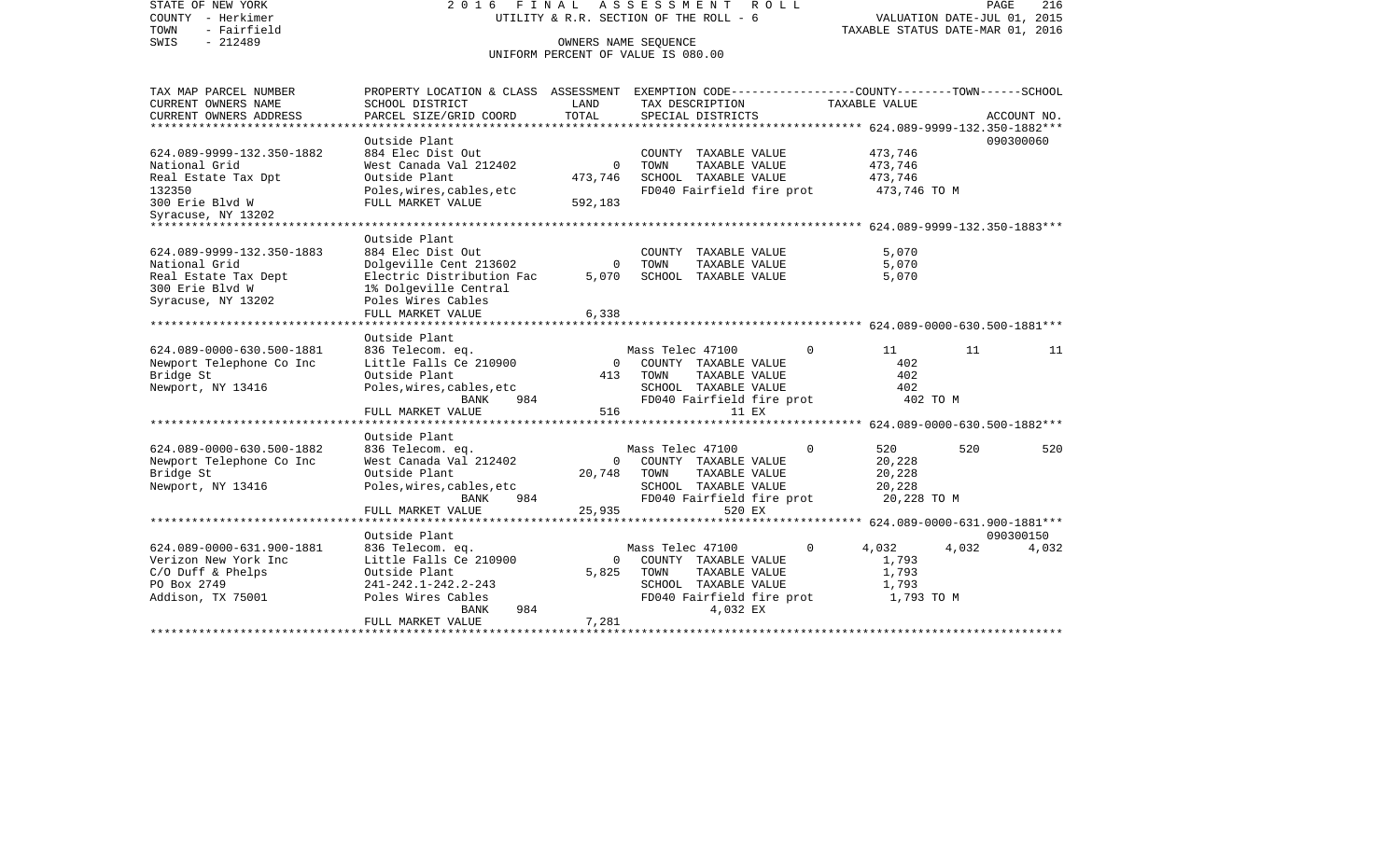| STATE OF NEW YORK         | FINAL<br>2016                                              |                                  | A S S E S S M E N T<br>R O L L                                                                  | PAGE                        | 217         |  |  |  |  |
|---------------------------|------------------------------------------------------------|----------------------------------|-------------------------------------------------------------------------------------------------|-----------------------------|-------------|--|--|--|--|
| - Herkimer<br>COUNTY      |                                                            |                                  | UTILITY & R.R. SECTION OF THE ROLL - 6                                                          | VALUATION DATE-JUL 01, 2015 |             |  |  |  |  |
| - Fairfield<br>TOWN       |                                                            | TAXABLE STATUS DATE-MAR 01, 2016 |                                                                                                 |                             |             |  |  |  |  |
| $-212489$<br>SWIS         | OWNERS NAME SEQUENCE<br>UNIFORM PERCENT OF VALUE IS 080.00 |                                  |                                                                                                 |                             |             |  |  |  |  |
|                           |                                                            |                                  |                                                                                                 |                             |             |  |  |  |  |
|                           |                                                            |                                  |                                                                                                 |                             |             |  |  |  |  |
| TAX MAP PARCEL NUMBER     |                                                            |                                  | PROPERTY LOCATION & CLASS ASSESSMENT EXEMPTION CODE---------------COUNTY-------TOWN------SCHOOL |                             |             |  |  |  |  |
| CURRENT OWNERS NAME       | SCHOOL DISTRICT<br><b>LAND</b>                             |                                  | TAX DESCRIPTION TAXABLE VALUE                                                                   |                             |             |  |  |  |  |
| CURRENT OWNERS ADDRESS    | PARCEL SIZE/GRID COORD TOTAL                               |                                  | SPECIAL DISTRICTS                                                                               |                             | ACCOUNT NO. |  |  |  |  |
| *******************       |                                                            |                                  |                                                                                                 |                             |             |  |  |  |  |
|                           | Outside Plant                                              |                                  |                                                                                                 |                             | 090300150   |  |  |  |  |
| 624.089-0000-631.900-1882 | 836 Telecom. eq.                                           |                                  | $\overline{0}$<br>Mass Telec 47100                                                              | 7,728<br>7,728              | 7,728       |  |  |  |  |
| Verizon New York Inc      | West Canada Val 212402                                     |                                  | 0 COUNTY TAXABLE VALUE                                                                          | 90,174                      |             |  |  |  |  |
| $C/O$ Duff & Phelps       | Outside Plant                                              | 97,902                           | TOWN<br>TAXABLE VALUE                                                                           | 90,174                      |             |  |  |  |  |
| PO Box 2749               | 241-242.1 242.2 243                                        |                                  | SCHOOL TAXABLE VALUE                                                                            | 90,174                      |             |  |  |  |  |
| Addison, TX 75001         | Poles Wires Cables                                         |                                  | FD040 Fairfield fire prot 90,174 TO M                                                           |                             |             |  |  |  |  |
|                           | BANK                                                       | 984                              | 7,728 EX                                                                                        |                             |             |  |  |  |  |
|                           | DEED BOOK 00000<br>FULL MARKET VALUE                       | 122,378                          |                                                                                                 |                             |             |  |  |  |  |
|                           |                                                            |                                  |                                                                                                 |                             |             |  |  |  |  |
|                           | 192 Delayton Rd                                            |                                  |                                                                                                 |                             | 090006780   |  |  |  |  |
| $107.1 - 1 - 14$          | 835 Cable tv                                               |                                  | COUNTY TAXABLE VALUE                                                                            | 1500,000                    |             |  |  |  |  |
| WKTV, LLC                 | West Canada Val 212402 20,000                              |                                  | TOWN<br>TAXABLE VALUE                                                                           | 1500,000                    |             |  |  |  |  |
| 1843 West Wesley Rd       | TV Tower Site                                              | 1500,000                         | SCHOOL TAXABLE VALUE                                                                            | 1500,000                    |             |  |  |  |  |
| Atlanta, GA 30327         | Delayton Road                                              |                                  | FD040 Fairfield fire prot 1500,000 TO M                                                         |                             |             |  |  |  |  |
|                           | ACRES 5.20                                                 |                                  |                                                                                                 |                             |             |  |  |  |  |
|                           | EAST-0374852 NRTH-1555708                                  |                                  |                                                                                                 |                             |             |  |  |  |  |
|                           | DEED BOOK 1523<br>PG-647                                   |                                  |                                                                                                 |                             |             |  |  |  |  |

\*\*\*\*\*\*\*\*\*\*\*\*\*\*\*\*\*\*\*\*\*\*\*\*\*\*\*\*\*\*\*\*\*\*\*\*\*\*\*\*\*\*\*\*\*\*\*\*\*\*\*\*\*\*\*\*\*\*\*\*\*\*\*\*\*\*\*\*\*\*\*\*\*\*\*\*\*\*\*\*\*\*\*\*\*\*\*\*\*\*\*\*\*\*\*\*\*\*\*\*\*\*\*\*\*\*\*\*\*\*\*\*\*\*\*\*\*\*\*\*\*\*\*\*\*\*\*\*\*\*\*\*

FULL MARKET VALUE 1875,000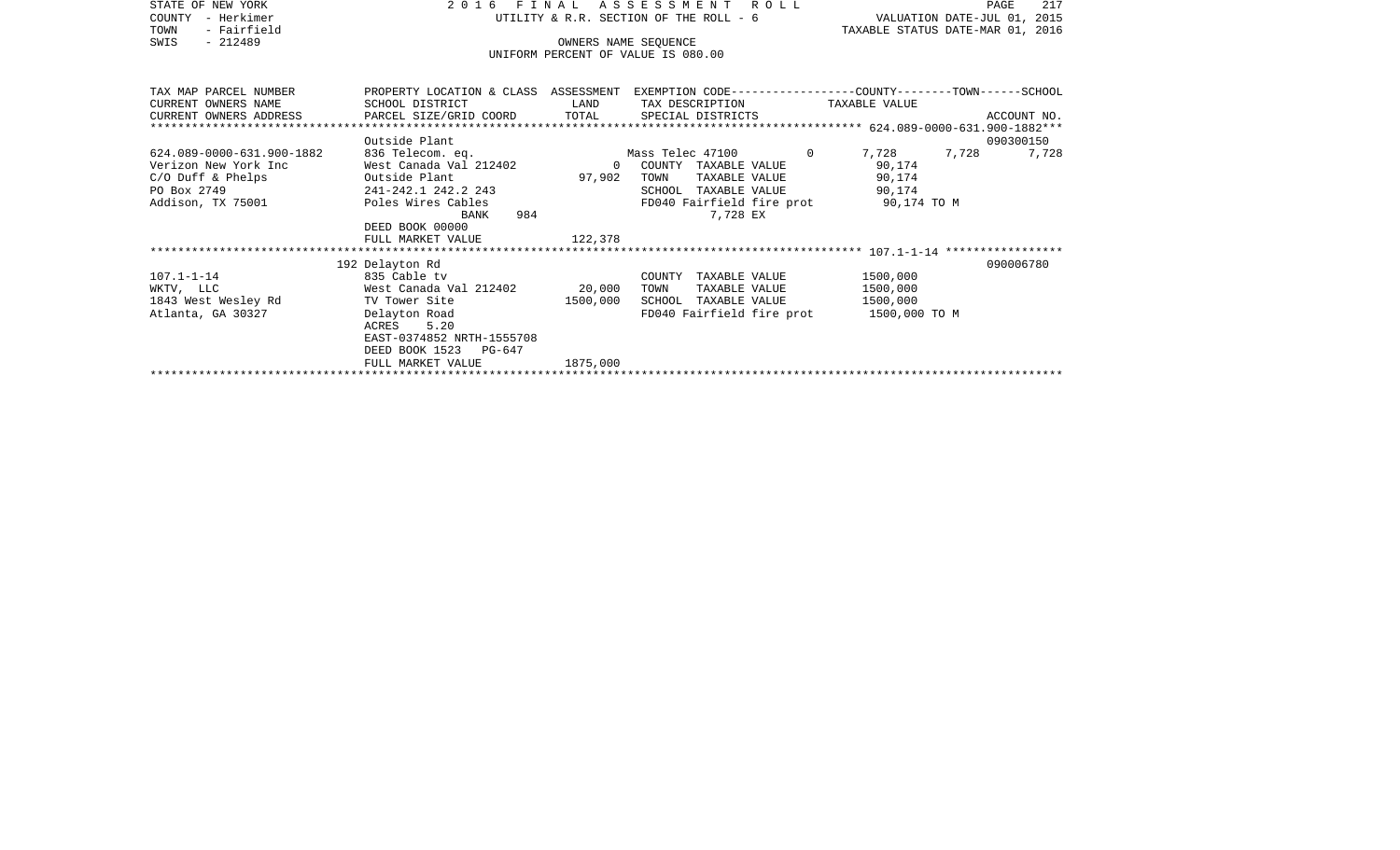| STATE OF NEW YORK   | 2016 FINAL ASSESSMENT ROLL             | 218<br><b>PAGE</b>               |
|---------------------|----------------------------------------|----------------------------------|
| COUNTY - Herkimer   | UTILITY & R.R. SECTION OF THE ROLL - 6 | VALUATION DATE-JUL 01, 2015      |
| TOWN<br>- Fairfield |                                        | TAXABLE STATUS DATE-MAR 01, 2016 |
| SWIS<br>- 212489    |                                        | RPS150/V04/L015                  |
|                     | UNIFORM PERCENT OF VALUE IS 080.00     | CURRENT DATE 6/27/2016           |
|                     |                                        |                                  |

R O L L S E C T I O N T O T A L S

## \*\*\* S P E C I A L D I S T R I C T S U M M A R Y \*\*\*

| CODE | DISTRICT NAME        | TOTAL<br>PARCELS | EXTENSION<br>TYPE. | EXTENSION<br>VALUE | AD VALOREM<br><b>VALUE</b> | <b>EXEMPT</b><br>AMOUNT | TAXABLE<br>VALUE |
|------|----------------------|------------------|--------------------|--------------------|----------------------------|-------------------------|------------------|
|      | FD040 Fairfield fire |                  | 11 TOTAL M         |                    | 8211,877                   | 12,291                  | 8199,586         |

## \*\*\* S C H O O L D I S T R I C T S U M M A R Y \*\*\*

| CODE                       | DISTRICT NAME                                                    | TOTAL<br>PARCELS | ASSESSED<br>LAND | ASSESSED<br>TOTAL           | <b>EXEMPT</b><br>AMOUNT | TOTAL<br>TAXABLE            | <b>STAR</b><br>AMOUNT | <b>STAR</b><br>TAXABLE      |
|----------------------------|------------------------------------------------------------------|------------------|------------------|-----------------------------|-------------------------|-----------------------------|-----------------------|-----------------------------|
| 210900<br>212402<br>213602 | Little Falls Central<br>West Canada Valley<br>Dolgeville Central | 8                | 1370,000         | 34,428<br>8177,449<br>5,070 | 4,043<br>8,248          | 30,385<br>8169,201<br>5,070 |                       | 30,385<br>8169,201<br>5,070 |
|                            | SUB-TOTAL                                                        | 12               | 1370,000         | 8216,947                    | 12,291                  | 8204,656                    |                       | 8204,656                    |
|                            | TOTAL                                                            | 12               | 1370,000         | 8216,947                    | 12,291                  | 8204,656                    |                       | 8204,656                    |

## \*\*\* S Y S T E M C O D E S S U M M A R Y \*\*\*

#### NO SYSTEM EXEMPTIONS AT THIS LEVEL

| CODE  | DESCRIPTION         | TOTAL<br>PARCELS | COUNTY           | TOWN             | <b>SCHOOL</b>    |
|-------|---------------------|------------------|------------------|------------------|------------------|
| 47100 | Mass Telec<br>TOTAL |                  | 12,291<br>12,291 | 12,291<br>12,291 | 12,291<br>12,291 |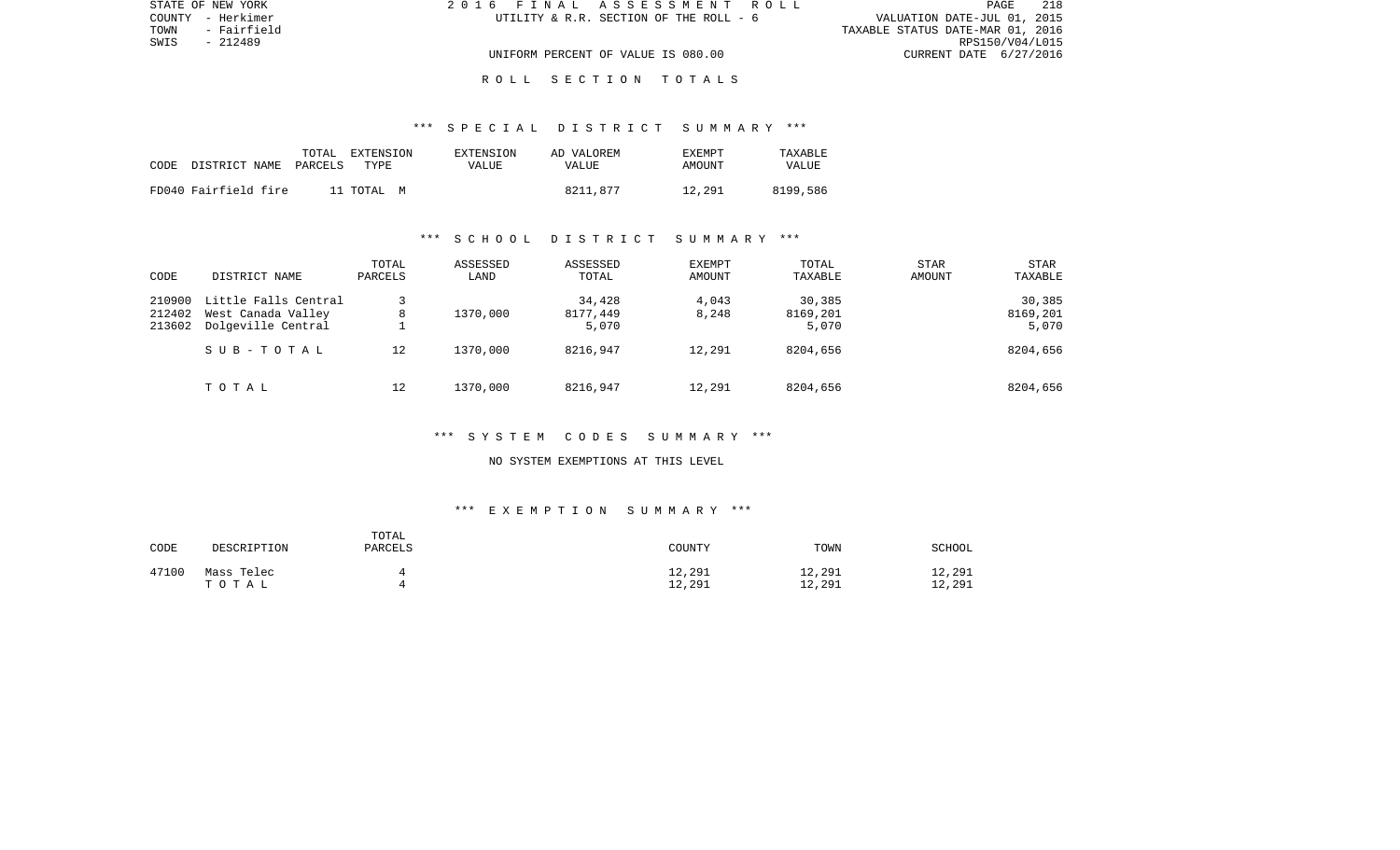| STATE OF NEW YORK   | 2016 FINAL ASSESSMENT ROLL             | 219<br>PAGE                      |
|---------------------|----------------------------------------|----------------------------------|
| COUNTY - Herkimer   | UTILITY & R.R. SECTION OF THE ROLL - 6 | VALUATION DATE-JUL 01, 2015      |
| - Fairfield<br>TOWN |                                        | TAXABLE STATUS DATE-MAR 01, 2016 |
| SWIS<br>- 212489    |                                        | RPS150/V04/L015                  |
|                     | UNIFORM PERCENT OF VALUE IS 080.00     | CURRENT DATE 6/27/2016           |
|                     |                                        |                                  |

R O L L S E C T I O N T O T A L S

## \*\*\* G R A N D T O T A L S \*\*\*

| ROLL<br>SEC | DESCRIPTION      | TOTAL<br>PARCELS | ASSESSED<br>_AND | ASSESSED<br>TOTAL | TAXABLE<br>COUNTY | TAXABLE<br>TOWN | TAXABLE<br>SCHOOL | STAR<br>TAXABLE |
|-------------|------------------|------------------|------------------|-------------------|-------------------|-----------------|-------------------|-----------------|
|             | UTILITIES & N.C. |                  | 1370,000         | 8216,947          | 8204,656          | 8204,656        | 8204,656          | 8204,656        |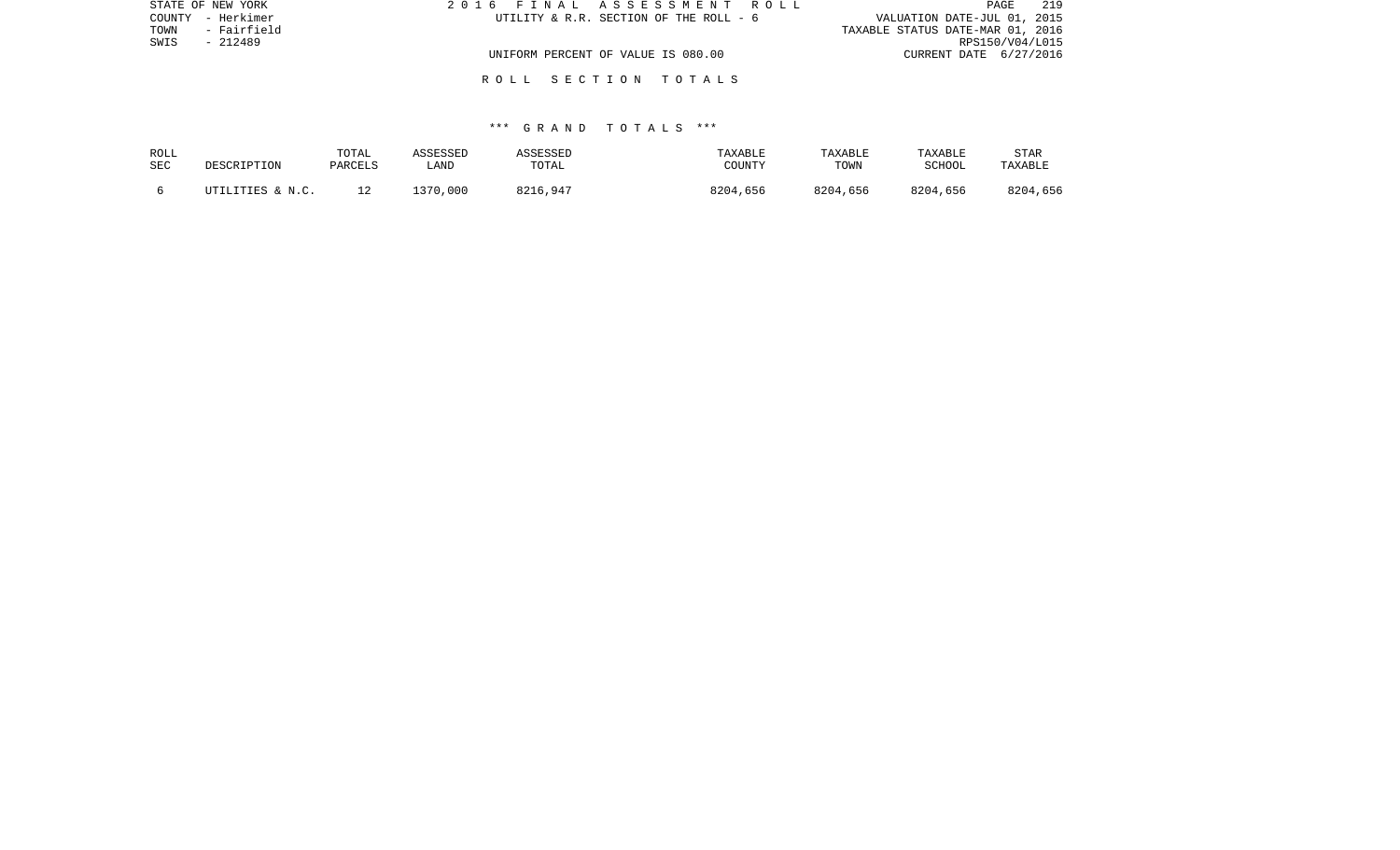| STATE OF NEW YORK<br>COUNTY - Herkimer | 2016 FINAL ASSESSMENT ROLL                                                                       | WHOLLY EXEMPT SECTION OF THE ROLL - 8 |                |                                              |              | PAGE 220<br>VALUATION DATE-JUL 01, 2015 |         |             |
|----------------------------------------|--------------------------------------------------------------------------------------------------|---------------------------------------|----------------|----------------------------------------------|--------------|-----------------------------------------|---------|-------------|
| - Fairfield<br>TOWN                    |                                                                                                  |                                       |                |                                              |              | TAXABLE STATUS DATE-MAR 01, 2016        |         |             |
| $-212489$<br>SWIS                      |                                                                                                  | OWNERS NAME SEQUENCE                  |                |                                              |              |                                         |         |             |
|                                        |                                                                                                  | UNIFORM PERCENT OF VALUE IS 080.00    |                |                                              |              |                                         |         |             |
|                                        |                                                                                                  |                                       |                |                                              |              |                                         |         |             |
| TAX MAP PARCEL NUMBER                  | PROPERTY LOCATION & CLASS ASSESSMENT EXEMPTION CODE----------------COUNTY-------TOWN------SCHOOL |                                       |                |                                              |              |                                         |         |             |
| CURRENT OWNERS NAME                    | SCHOOL DISTRICT                                                                                  | LAND                                  |                | TAX DESCRIPTION                              |              | TAXABLE VALUE                           |         |             |
| CURRENT OWNERS ADDRESS                 | PARCEL SIZE/GRID COORD                                                                           | TOTAL                                 |                | SPECIAL DISTRICTS                            |              |                                         |         | ACCOUNT NO. |
| ***********************                |                                                                                                  |                                       |                |                                              |              |                                         |         |             |
|                                        | Hardscrabble Road                                                                                |                                       |                |                                              |              |                                         |         |             |
| $101.1 - 1 - 29$                       | 695 Cemetery                                                                                     |                                       |                | C CEM-LND 13110                              | $\Omega$     | 6.000                                   | 6.000   | 6,000       |
| Bushnell Cemetery                      | West Canada Val 212402 6,000 COUNTY TAXABLE VALUE                                                |                                       |                |                                              |              | $\Omega$                                |         |             |
| Attn: Bushnell Cem Assoc               | FRNT 90.00 DPTH 140.00 6,000 TOWN                                                                |                                       |                | TAXABLE VALUE                                |              | $\Omega$                                |         |             |
| Hc 85                                  | EAST-0378985 NRTH-1576842                                                                        |                                       |                | SCHOOL TAXABLE VALUE                         |              |                                         |         |             |
| Fairfield, NY 13406-9801               | FULL MARKET VALUE                                                                                | 7,500                                 |                |                                              |              |                                         |         |             |
|                                        | State Route 29                                                                                   |                                       |                |                                              |              |                                         |         |             |
| 101.14-1-45.1                          | 620 Religious                                                                                    |                                       |                | N/P-RELIG 25110                              | $\mathbf{0}$ | 208,000                                 | 208,000 | 208,000     |
| Fairfield Episcopal                    | West Canada Val 212402                                                                           | 11,000                                |                | COUNTY TAXABLE VALUE                         |              | $\circ$                                 |         |             |
| Church                                 |                                                                                                  | 208,000                               | TOWN           | TAXABLE VALUE                                |              | $\Omega$                                |         |             |
| Hc 85                                  | Church & Cemetary                                                                                |                                       |                | SCHOOL TAXABLE VALUE                         |              |                                         |         |             |
|                                        | FRNT 155.50 DPTH                                                                                 |                                       |                |                                              |              |                                         |         |             |
| Fairfield, NY 13406-9801               | ACRES 0.40                                                                                       |                                       |                | FD040 Fairfield fire prot                    |              |                                         | 0 TO M  |             |
|                                        | EAST-0382475 NRTH-1567710                                                                        |                                       |                | 208,000 EX                                   |              |                                         |         |             |
|                                        | FULL MARKET VALUE                                                                                | 260,000                               |                |                                              |              |                                         |         |             |
|                                        | castle                                                                                           |                                       |                |                                              |              |                                         |         |             |
| 095.3-1-20.1-999                       | 880 Elec-Gas Tra                                                                                 |                                       | GEN MUNY 18020 |                                              | $\mathbf{0}$ | 1,000                                   | 1,000   | 1,000       |
|                                        | boot here and the west can be controlled by the Mest Canada Val 212402                           |                                       |                | 1,000 COUNTY TAXABLE VALUE                   |              | $\Omega$                                |         |             |
| PO Box 390                             | ACRES<br>0.01                                                                                    |                                       | 1,000 TOWN     | TAXABLE VALUE                                |              | $\Omega$                                |         |             |
| Herkimer, NY 13350                     | FULL MARKET VALUE                                                                                |                                       |                | SCHOOL TAXABLE VALUE                         |              |                                         |         |             |
|                                        |                                                                                                  | 1,250                                 |                |                                              |              | FD040 Fairfield fire prot 1,000 TO M    |         |             |
|                                        |                                                                                                  |                                       |                |                                              |              |                                         |         |             |
|                                        | Castle                                                                                           |                                       |                |                                              |              |                                         |         |             |
| 095.3-1-30.1-999                       | 880 Elec-Gas Tra                                                                                 |                                       | GEN MUNY       | 18020                                        | $\Omega$     | 1,000                                   | 1,000   | 1,000       |
|                                        |                                                                                                  |                                       |                | 1,000 COUNTY TAXABLE VALUE                   |              | $\mathbf{0}$                            |         |             |
|                                        |                                                                                                  |                                       | 1,000 TOWN     | TAXABLE VALUE                                |              | $\Omega$                                |         |             |
| Herkimer, NY 13350                     | ACRES<br>FULI M<br>FULL MARKET VALUE                                                             |                                       |                | 1,250 SCHOOL TAXABLE VALUE                   |              | $\Omega$                                |         |             |
|                                        |                                                                                                  |                                       |                | FD040 Fairfield fire prot                    |              | 1,000 TO M                              |         |             |
|                                        |                                                                                                  |                                       |                |                                              |              |                                         |         |             |
|                                        | Rath                                                                                             |                                       |                |                                              |              |                                         |         |             |
| 095.3-1-31.1-999                       | 880 Elec-Gas Tra                                                                                 |                                       |                | GEN MUNY 18020<br>1,000 COUNTY TAXABLE VALUE | $\mathbf{0}$ | 1,000                                   | 1,000   | 1,000       |
| Herkimer County IDA                    | 880 Elec-Gas Tra<br>West Canada Val 212402                                                       |                                       |                |                                              |              | $\Omega$                                |         |             |
| PO Box 390                             | ACRES 0.01                                                                                       | 1,000                                 | TOWN           | TAXABLE VALUE                                |              | $\Omega$                                |         |             |
| Herkimer, NY 13350                     | FULL MARKET VALUE                                                                                | 1,250                                 |                | SCHOOL TAXABLE VALUE                         |              |                                         |         |             |
|                                        |                                                                                                  |                                       |                |                                              |              | FD040 Fairfield fire prot 1,000 TO M    |         |             |
|                                        |                                                                                                  |                                       |                |                                              |              |                                         |         |             |
|                                        | Cemetery                                                                                         |                                       |                |                                              |              |                                         |         |             |
| $095.3 - 3 - 5.999$                    | 880 Elec-Gas Tra                                                                                 |                                       | GEN MUNY       | 18020                                        | $\mathbf{0}$ | 1,000                                   | 1,000   | 1,000       |
| Herkimer County IDA                    | West Canada Val 212402<br>ACRES 0.01                                                             | 1,000                                 |                | COUNTY TAXABLE VALUE                         |              | 0                                       |         |             |
| PO Box 390                             |                                                                                                  | 1,000                                 | TOWN           | TAXABLE VALUE                                |              | $\Omega$                                |         |             |
| Herkimer, NY 13350                     | FULL MARKET VALUE                                                                                | 1,250                                 |                | SCHOOL TAXABLE VALUE                         |              | $\Omega$                                |         |             |
|                                        |                                                                                                  |                                       |                |                                              |              | FD040 Fairfield fire prot 1,000 TO M    |         |             |
|                                        |                                                                                                  |                                       |                |                                              |              |                                         |         |             |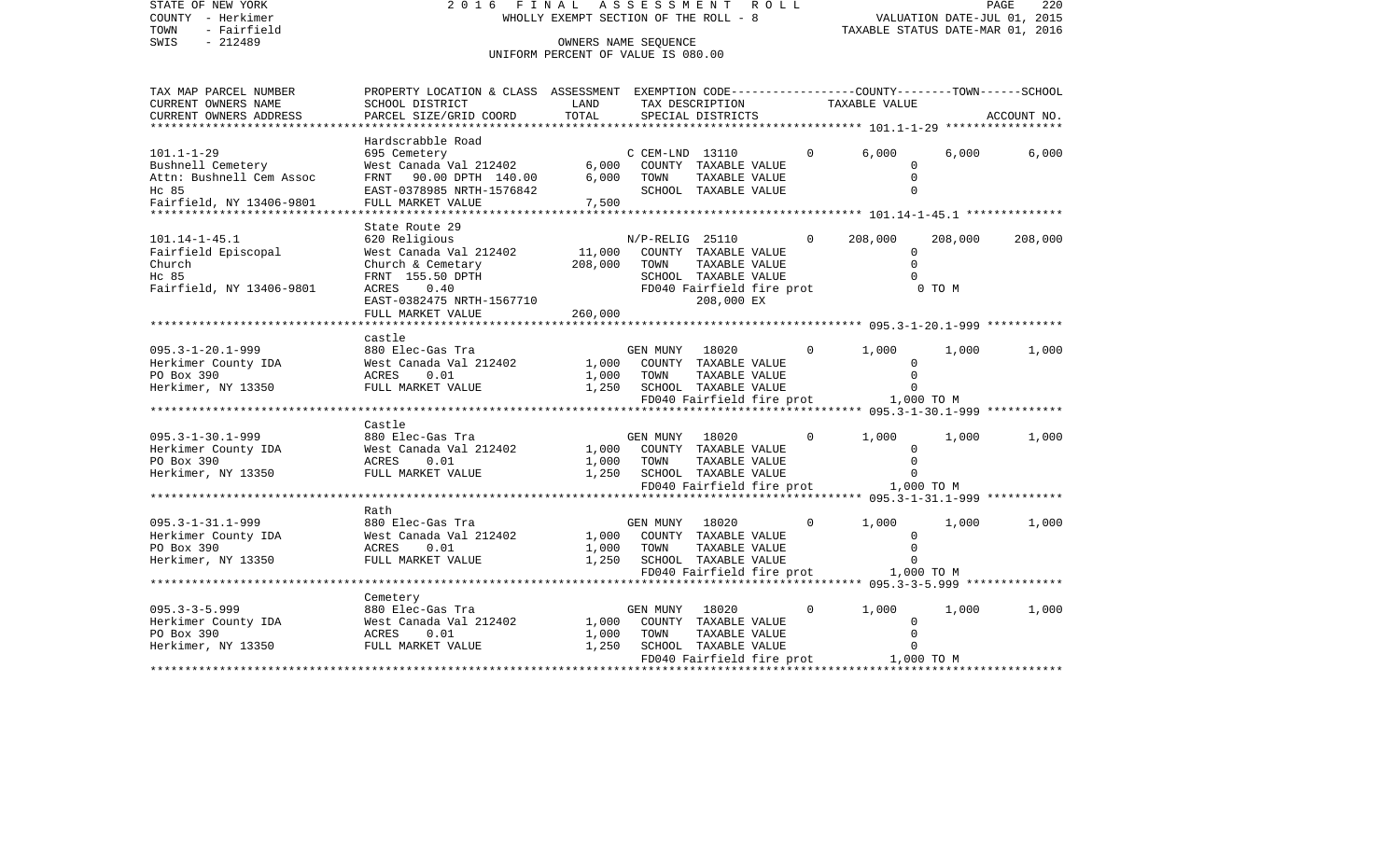| STATE OF NEW YORK<br>COUNTY - Herkimer<br>TOWN<br>- Fairfield<br>$-212489$<br>SWIS                           | 2016 FINAL ASSESSMENT ROLL<br>WHOLLY EXEMPT SECTION OF THE ROLL - 8                                               | PAGE<br>221<br>VALUATION DATE-JUL 01, 2015<br>TAXABLE STATUS DATE-MAR 01, 2016   |                |                            |  |                |                                         |          |             |
|--------------------------------------------------------------------------------------------------------------|-------------------------------------------------------------------------------------------------------------------|----------------------------------------------------------------------------------|----------------|----------------------------|--|----------------|-----------------------------------------|----------|-------------|
|                                                                                                              |                                                                                                                   | UNIFORM PERCENT OF VALUE IS 080.00                                               |                |                            |  |                |                                         |          |             |
| TAX MAP PARCEL NUMBER<br>CURRENT OWNERS NAME                                                                 | PROPERTY LOCATION & CLASS ASSESSMENT EXEMPTION CODE---------------COUNTY-------TOWN-----SCHOOL<br>SCHOOL DISTRICT | LAND                                                                             |                | TAX DESCRIPTION            |  | TAXABLE VALUE  |                                         |          |             |
| CURRENT OWNERS ADDRESS                                                                                       | PARCEL SIZE/GRID COORD                                                                                            | TOTAL                                                                            |                | SPECIAL DISTRICTS          |  |                |                                         |          | ACCOUNT NO. |
|                                                                                                              |                                                                                                                   |                                                                                  |                |                            |  |                |                                         |          |             |
| $095.3 - 4 - 3.999$                                                                                          | Castle                                                                                                            |                                                                                  |                |                            |  | $0 \t 1,000$   |                                         | 1,000    | 1,000       |
|                                                                                                              |                                                                                                                   |                                                                                  |                |                            |  |                | $\Omega$                                |          |             |
| Herkimer County IDA<br>PO Box 390                                                                            |                                                                                                                   |                                                                                  |                |                            |  |                | $\Omega$                                |          |             |
| Herkimer, NY 13350                                                                                           |                                                                                                                   |                                                                                  |                |                            |  |                | $\Omega$                                |          |             |
|                                                                                                              |                                                                                                                   |                                                                                  |                |                            |  |                | FD040 Fairfield fire prot 1,000 TO M    |          |             |
|                                                                                                              |                                                                                                                   |                                                                                  |                |                            |  |                |                                         |          |             |
|                                                                                                              | Castle                                                                                                            |                                                                                  |                |                            |  |                |                                         |          |             |
| $095.3 - 4 - 5.999$<br>095.3-4-5.999<br>Herkimer County IDA<br>PO Box 390<br>Herkimer, NY 13350              | 880 Elec-Gas Tra                                                                                                  |                                                                                  |                | GEN MUNY 18020             |  | $\Omega$       | 1,000                                   | 1,000    | 1,000       |
|                                                                                                              | West Canada Val 212402 1,000 COUNTY TAXABLE VALUE                                                                 |                                                                                  |                |                            |  |                |                                         |          |             |
|                                                                                                              | ACRES<br>0.01                                                                                                     |                                                                                  |                |                            |  |                | $\Omega$                                |          |             |
| Herkimer, NY 13350                                                                                           | FULL MARKET VALUE                                                                                                 | 1,000 TOWN TAXABLE VALUE<br>1,250 SCHOOL TAXABLE VALUE<br>FD040 Fairfield fire p |                |                            |  |                | $\Omega$                                |          |             |
|                                                                                                              |                                                                                                                   |                                                                                  |                |                            |  |                | FD040 Fairfield fire prot 1,000 TO M    |          |             |
|                                                                                                              | Castle                                                                                                            |                                                                                  |                |                            |  |                |                                         |          |             |
| $095.3 - 4 - 7.999$                                                                                          | 880 Elec-Gas Tra                                                                                                  |                                                                                  |                | GEN MUNY 18020             |  | $\overline{0}$ | 1,000                                   | 1,000    | 1,000       |
|                                                                                                              | 880 Elec-Gas Tra<br>West Canada Val 212402 1,000 COUNTY TAXABLE VALUE                                             |                                                                                  |                |                            |  |                | 0                                       |          |             |
|                                                                                                              | ACRES<br>0.01                                                                                                     |                                                                                  |                |                            |  |                | $\Omega$                                |          |             |
| 095.3-4-7.999<br>Herkimer County IDA<br>PO Box 390<br>Herkimer, NY 13350                                     | FULL MARKET VALUE                                                                                                 | 1,000 TOWN TAXABLE VALUE<br>1,250 SCHOOL TAXABLE VALUE                           |                |                            |  |                | $\Omega$                                |          |             |
|                                                                                                              |                                                                                                                   |                                                                                  |                |                            |  |                | FD040 Fairfield fire prot 1,000 TO M    |          |             |
|                                                                                                              |                                                                                                                   |                                                                                  |                |                            |  |                |                                         |          |             |
|                                                                                                              | Castle Rd                                                                                                         |                                                                                  |                |                            |  |                |                                         |          |             |
| $101.1 - 1 - 19.999$<br>Herkimer County IDA<br>Herkimer County IDA<br>PO Box 390                             |                                                                                                                   |                                                                                  |                | GEN MUNY 18020             |  | $\Omega$       | 9000,000                                | 9000,000 | 9000,000    |
|                                                                                                              |                                                                                                                   |                                                                                  |                |                            |  |                | $\Omega$                                |          |             |
| PO Box 390                                                                                                   |                                                                                                                   | 9000,000                                                                         | TOWN           | TAXABLE VALUE              |  |                | $\Omega$                                |          |             |
| Herkimer, NY 13350                                                                                           | FULL MARKET VALUE                                                                                                 | 11250,000 SCHOOL TAXABLE VALUE                                                   |                |                            |  |                |                                         |          |             |
|                                                                                                              |                                                                                                                   |                                                                                  |                |                            |  |                | FD040 Fairfield fire prot 9000,000 TO M |          |             |
|                                                                                                              | Teall                                                                                                             |                                                                                  |                |                            |  |                |                                         |          |             |
|                                                                                                              | 880 Elec-Gas Tra                                                                                                  |                                                                                  | GEN MUNY 18020 |                            |  | $\Omega$       | 1,000                                   | 1,000    | 1,000       |
| 101.1-1-21.2-999<br>Herkimer County IDA<br>PO Box 390<br>Herkimer, NY 13350                                  | West Canada Val 212402                                                                                            |                                                                                  |                | 1,000 COUNTY TAXABLE VALUE |  |                | $\mathbf 0$                             |          |             |
|                                                                                                              | ACRES<br>0.01                                                                                                     | 1,000                                                                            | TOWN           | TAXABLE VALUE              |  |                | $\Omega$                                |          |             |
|                                                                                                              | FULL MARKET VALUE                                                                                                 |                                                                                  |                | 1,250 SCHOOL TAXABLE VALUE |  |                | $\Omega$                                |          |             |
|                                                                                                              |                                                                                                                   |                                                                                  |                |                            |  |                | FD040 Fairfield fire prot 1,000 TO M    |          |             |
|                                                                                                              |                                                                                                                   |                                                                                  |                |                            |  |                |                                         |          |             |
| 101.1-1-21.999<br>Herkimer County IDA 877 Elc Pwr Othr<br>Nest Canada Val 212402<br>PO Box 390<br>PO Box 390 |                                                                                                                   |                                                                                  |                |                            |  |                |                                         |          |             |
|                                                                                                              |                                                                                                                   | $\begin{array}{c} \text{GE} \\ 100 \end{array}$                                  | GEN MUNY 18020 |                            |  | $\Omega$       | 3000,000                                | 3000,000 | 3000,000    |
|                                                                                                              |                                                                                                                   |                                                                                  |                | COUNTY TAXABLE VALUE       |  |                | $\Omega$                                |          |             |
|                                                                                                              |                                                                                                                   | 3000,000                                                                         | TOWN           | TAXABLE VALUE              |  |                | $\mathbf 0$                             |          |             |
| Herkimer, NY 13350 FULL MARKET VALUE                                                                         |                                                                                                                   | 3750,000                                                                         |                | SCHOOL TAXABLE VALUE       |  |                | $\mathbf 0$                             |          |             |
|                                                                                                              |                                                                                                                   |                                                                                  |                |                            |  |                | FD040 Fairfield fire prot 3000,000 TO M |          |             |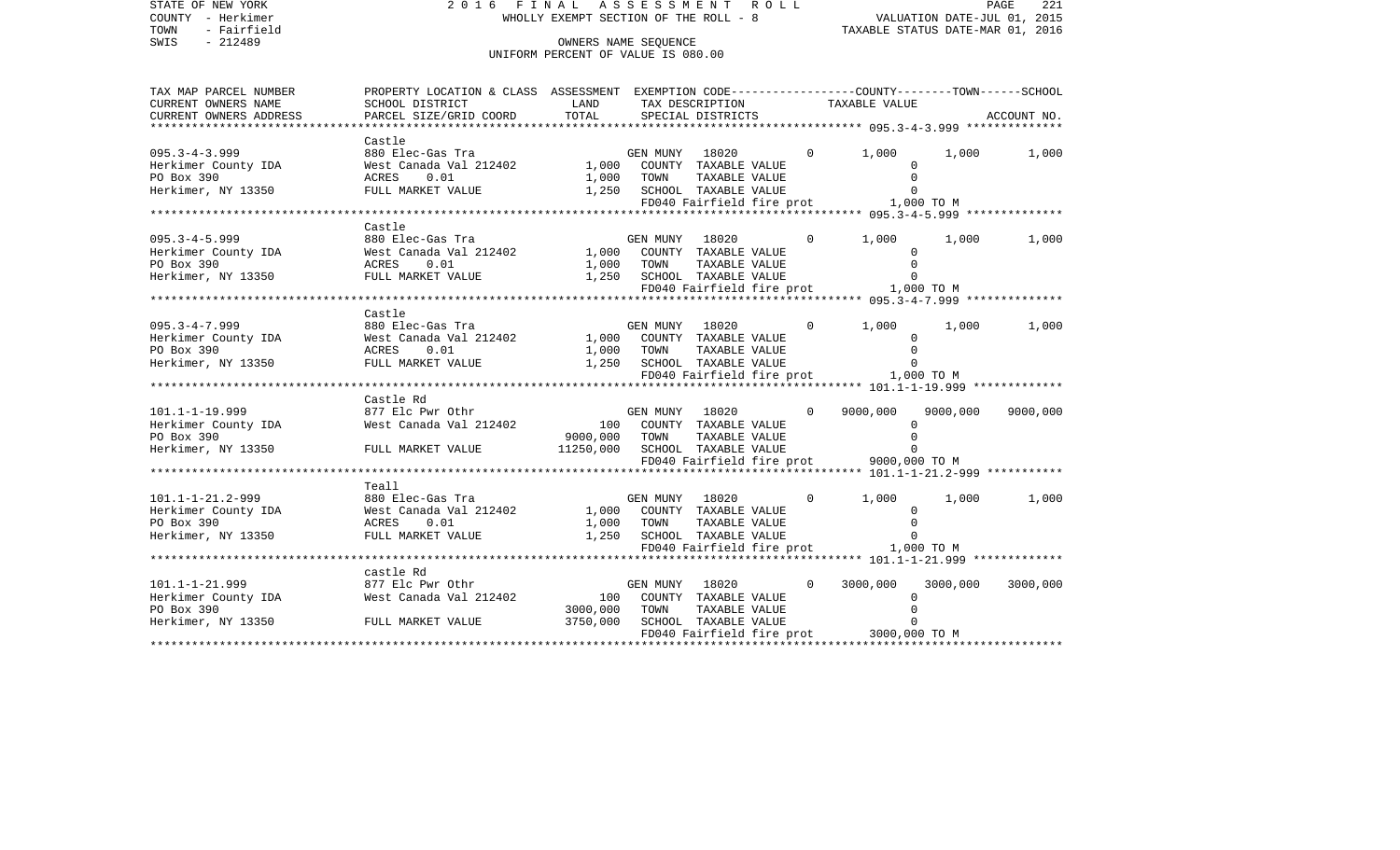| $-212489$<br>SWIS<br>OWNERS NAME SEQUENCE<br>UNIFORM PERCENT OF VALUE IS 080.00<br>PROPERTY LOCATION & CLASS ASSESSMENT EXEMPTION CODE---------------COUNTY-------TOWN-----SCHOOL<br>TAXABLE VALUE<br>CURRENT OWNERS NAME<br>SCHOOL DISTRICT<br>LAND<br>TAX DESCRIPTION<br>TOTAL<br>CURRENT OWNERS ADDRESS<br>PARCEL SIZE/GRID COORD<br>SPECIAL DISTRICTS<br>ACCOUNT NO.<br>castle Rd<br>3000,000<br>877 Elc Pwr Othr<br>GEN MUNY 18020<br>$\Omega$<br>3000,000<br>3000,000<br>West Canada Val 212402 100<br>Herkimer County IDA<br>COUNTY TAXABLE VALUE<br>$\Omega$<br>3000,000<br>TOWN<br>TAXABLE VALUE<br>$\Omega$<br>Herkimer, NY 13350<br>3750,000<br>SCHOOL TAXABLE VALUE<br>FULL MARKET VALUE<br>$\Omega$<br>FD040 Fairfield fire prot 3000,000 TO M<br>castle Rd<br>$101.2 - 1 - 15.999$<br>877 Elc Pwr Othr<br>6000,000<br>6000,000<br>GEN MUNY 18020<br>6000,000<br>Herkimer County IDA<br>100 COUNTY TAXABLE VALUE<br>West Canada Val 212402<br>$\Omega$<br>PO Box 390<br>6000,000 TOWN<br>TAXABLE VALUE<br>$\mathbf 0$<br>Herkimer, NY 13350<br>7500,000<br>SCHOOL TAXABLE VALUE<br>FULL MARKET VALUE<br>$\Omega$<br>FD040 Fairfield fire prot 6000,000 TO M<br>Hardscrabble<br>880 Elec-Gas Tra<br>18020<br>1,000<br>GEN MUNY<br>$\circ$<br>1,000<br>1,000<br>101.3-1-24.1-999<br>Herkimer County IDA<br>West Canada Val 212402 1,000 COUNTY TAXABLE VALUE<br>0<br>0.01<br>1,000 TOWN TAXABLE VALUE<br>1,250 SCHOOL TAXABLE VALUE<br>$\mathbf 0$<br>ACRES<br>Herkimer, NY 13350<br>FULL MARKET VALUE<br>$\Omega$<br>FD040 Fairfield fire prot 1,000 TO M<br>Hardscrabble Rd<br>$101.3 - 1 - 25.999$<br>877 Elc Pwr Othr<br>GEN MUNY 18020<br>3000,000<br>3000,000<br>$\Omega$<br>3000,000<br>100 COUNTY TAXABLE VALUE<br>Herkimer County IDA<br>West Canada Val 212402<br>$\mathbf 0$<br>3000,000<br>$\Omega$<br>TOWN<br>TAXABLE VALUE<br>3750,000 SCHOOL TAXABLE VALUE<br>FULL MARKET VALUE<br>$\Omega$<br>FD040 Fairfield fire prot 3000,000 TO M<br>castle Rd<br>$101.4 - 1 - 16.999$<br>877 Elc Pwr Othr<br>18020<br>9250,000<br>9250,000<br>9250,000<br>GEN MUNY<br>$\Omega$<br>100 COUNTY TAXABLE VALUE<br>Herkimer County IDA<br>West Canada Val 212402<br>$\Omega$<br>PO Box 390<br>9250,000 TOWN<br>TAXABLE VALUE<br>$\Omega$<br>FULL MARKET VALUE 11562,500 SCHOOL TAXABLE VALUE<br>Herkimer, NY 13350<br>$\Omega$<br>State Rte 170<br>6000,000<br>877 Elc Pwr Othr<br>18020 1802<br>$\Omega$<br>6000,000<br>6000,000<br>GEN MUNY<br>Herkimer County IDA West Canada Val 212402<br>100<br>COUNTY TAXABLE VALUE<br>$\Omega$<br>6000,000<br>TOWN<br>TAXABLE VALUE<br>$\Omega$<br>7500,000<br>Herkimer, NY 13350 FULL MARKET VALUE<br>SCHOOL TAXABLE VALUE<br>$\Omega$<br>FD040 Fairfield fire prot 6000,000 TO M | STATE OF NEW YORK<br>COUNTY - Herkimer<br>TOWN<br>- Fairfield | 2016 FINAL ASSESSMENT ROLL<br>WHOLLY EXEMPT SECTION OF THE ROLL - 8 |  |  |  |  |  | PAGE<br>222<br>VALUATION DATE-JUL 01, 2015<br>TAXABLE STATUS DATE-MAR 01, 2016 |  |  |  |
|---------------------------------------------------------------------------------------------------------------------------------------------------------------------------------------------------------------------------------------------------------------------------------------------------------------------------------------------------------------------------------------------------------------------------------------------------------------------------------------------------------------------------------------------------------------------------------------------------------------------------------------------------------------------------------------------------------------------------------------------------------------------------------------------------------------------------------------------------------------------------------------------------------------------------------------------------------------------------------------------------------------------------------------------------------------------------------------------------------------------------------------------------------------------------------------------------------------------------------------------------------------------------------------------------------------------------------------------------------------------------------------------------------------------------------------------------------------------------------------------------------------------------------------------------------------------------------------------------------------------------------------------------------------------------------------------------------------------------------------------------------------------------------------------------------------------------------------------------------------------------------------------------------------------------------------------------------------------------------------------------------------------------------------------------------------------------------------------------------------------------------------------------------------------------------------------------------------------------------------------------------------------------------------------------------------------------------------------------------------------------------------------------------------------------------------------------------------------------------------------------------------------------------------------------------------------------------------------------------------------------------------------------------------------------------------------------------------------------------------|---------------------------------------------------------------|---------------------------------------------------------------------|--|--|--|--|--|--------------------------------------------------------------------------------|--|--|--|
|                                                                                                                                                                                                                                                                                                                                                                                                                                                                                                                                                                                                                                                                                                                                                                                                                                                                                                                                                                                                                                                                                                                                                                                                                                                                                                                                                                                                                                                                                                                                                                                                                                                                                                                                                                                                                                                                                                                                                                                                                                                                                                                                                                                                                                                                                                                                                                                                                                                                                                                                                                                                                                                                                                                                       |                                                               |                                                                     |  |  |  |  |  |                                                                                |  |  |  |
|                                                                                                                                                                                                                                                                                                                                                                                                                                                                                                                                                                                                                                                                                                                                                                                                                                                                                                                                                                                                                                                                                                                                                                                                                                                                                                                                                                                                                                                                                                                                                                                                                                                                                                                                                                                                                                                                                                                                                                                                                                                                                                                                                                                                                                                                                                                                                                                                                                                                                                                                                                                                                                                                                                                                       |                                                               |                                                                     |  |  |  |  |  |                                                                                |  |  |  |
|                                                                                                                                                                                                                                                                                                                                                                                                                                                                                                                                                                                                                                                                                                                                                                                                                                                                                                                                                                                                                                                                                                                                                                                                                                                                                                                                                                                                                                                                                                                                                                                                                                                                                                                                                                                                                                                                                                                                                                                                                                                                                                                                                                                                                                                                                                                                                                                                                                                                                                                                                                                                                                                                                                                                       | TAX MAP PARCEL NUMBER                                         |                                                                     |  |  |  |  |  |                                                                                |  |  |  |
|                                                                                                                                                                                                                                                                                                                                                                                                                                                                                                                                                                                                                                                                                                                                                                                                                                                                                                                                                                                                                                                                                                                                                                                                                                                                                                                                                                                                                                                                                                                                                                                                                                                                                                                                                                                                                                                                                                                                                                                                                                                                                                                                                                                                                                                                                                                                                                                                                                                                                                                                                                                                                                                                                                                                       |                                                               |                                                                     |  |  |  |  |  |                                                                                |  |  |  |
|                                                                                                                                                                                                                                                                                                                                                                                                                                                                                                                                                                                                                                                                                                                                                                                                                                                                                                                                                                                                                                                                                                                                                                                                                                                                                                                                                                                                                                                                                                                                                                                                                                                                                                                                                                                                                                                                                                                                                                                                                                                                                                                                                                                                                                                                                                                                                                                                                                                                                                                                                                                                                                                                                                                                       |                                                               |                                                                     |  |  |  |  |  |                                                                                |  |  |  |
|                                                                                                                                                                                                                                                                                                                                                                                                                                                                                                                                                                                                                                                                                                                                                                                                                                                                                                                                                                                                                                                                                                                                                                                                                                                                                                                                                                                                                                                                                                                                                                                                                                                                                                                                                                                                                                                                                                                                                                                                                                                                                                                                                                                                                                                                                                                                                                                                                                                                                                                                                                                                                                                                                                                                       |                                                               |                                                                     |  |  |  |  |  |                                                                                |  |  |  |
|                                                                                                                                                                                                                                                                                                                                                                                                                                                                                                                                                                                                                                                                                                                                                                                                                                                                                                                                                                                                                                                                                                                                                                                                                                                                                                                                                                                                                                                                                                                                                                                                                                                                                                                                                                                                                                                                                                                                                                                                                                                                                                                                                                                                                                                                                                                                                                                                                                                                                                                                                                                                                                                                                                                                       | $101.2 - 1 - 14.999$                                          |                                                                     |  |  |  |  |  |                                                                                |  |  |  |
|                                                                                                                                                                                                                                                                                                                                                                                                                                                                                                                                                                                                                                                                                                                                                                                                                                                                                                                                                                                                                                                                                                                                                                                                                                                                                                                                                                                                                                                                                                                                                                                                                                                                                                                                                                                                                                                                                                                                                                                                                                                                                                                                                                                                                                                                                                                                                                                                                                                                                                                                                                                                                                                                                                                                       |                                                               |                                                                     |  |  |  |  |  |                                                                                |  |  |  |
|                                                                                                                                                                                                                                                                                                                                                                                                                                                                                                                                                                                                                                                                                                                                                                                                                                                                                                                                                                                                                                                                                                                                                                                                                                                                                                                                                                                                                                                                                                                                                                                                                                                                                                                                                                                                                                                                                                                                                                                                                                                                                                                                                                                                                                                                                                                                                                                                                                                                                                                                                                                                                                                                                                                                       | PO Box 390                                                    |                                                                     |  |  |  |  |  |                                                                                |  |  |  |
|                                                                                                                                                                                                                                                                                                                                                                                                                                                                                                                                                                                                                                                                                                                                                                                                                                                                                                                                                                                                                                                                                                                                                                                                                                                                                                                                                                                                                                                                                                                                                                                                                                                                                                                                                                                                                                                                                                                                                                                                                                                                                                                                                                                                                                                                                                                                                                                                                                                                                                                                                                                                                                                                                                                                       |                                                               |                                                                     |  |  |  |  |  |                                                                                |  |  |  |
|                                                                                                                                                                                                                                                                                                                                                                                                                                                                                                                                                                                                                                                                                                                                                                                                                                                                                                                                                                                                                                                                                                                                                                                                                                                                                                                                                                                                                                                                                                                                                                                                                                                                                                                                                                                                                                                                                                                                                                                                                                                                                                                                                                                                                                                                                                                                                                                                                                                                                                                                                                                                                                                                                                                                       |                                                               |                                                                     |  |  |  |  |  |                                                                                |  |  |  |
|                                                                                                                                                                                                                                                                                                                                                                                                                                                                                                                                                                                                                                                                                                                                                                                                                                                                                                                                                                                                                                                                                                                                                                                                                                                                                                                                                                                                                                                                                                                                                                                                                                                                                                                                                                                                                                                                                                                                                                                                                                                                                                                                                                                                                                                                                                                                                                                                                                                                                                                                                                                                                                                                                                                                       |                                                               |                                                                     |  |  |  |  |  |                                                                                |  |  |  |
|                                                                                                                                                                                                                                                                                                                                                                                                                                                                                                                                                                                                                                                                                                                                                                                                                                                                                                                                                                                                                                                                                                                                                                                                                                                                                                                                                                                                                                                                                                                                                                                                                                                                                                                                                                                                                                                                                                                                                                                                                                                                                                                                                                                                                                                                                                                                                                                                                                                                                                                                                                                                                                                                                                                                       |                                                               |                                                                     |  |  |  |  |  |                                                                                |  |  |  |
|                                                                                                                                                                                                                                                                                                                                                                                                                                                                                                                                                                                                                                                                                                                                                                                                                                                                                                                                                                                                                                                                                                                                                                                                                                                                                                                                                                                                                                                                                                                                                                                                                                                                                                                                                                                                                                                                                                                                                                                                                                                                                                                                                                                                                                                                                                                                                                                                                                                                                                                                                                                                                                                                                                                                       |                                                               |                                                                     |  |  |  |  |  |                                                                                |  |  |  |
|                                                                                                                                                                                                                                                                                                                                                                                                                                                                                                                                                                                                                                                                                                                                                                                                                                                                                                                                                                                                                                                                                                                                                                                                                                                                                                                                                                                                                                                                                                                                                                                                                                                                                                                                                                                                                                                                                                                                                                                                                                                                                                                                                                                                                                                                                                                                                                                                                                                                                                                                                                                                                                                                                                                                       |                                                               |                                                                     |  |  |  |  |  |                                                                                |  |  |  |
|                                                                                                                                                                                                                                                                                                                                                                                                                                                                                                                                                                                                                                                                                                                                                                                                                                                                                                                                                                                                                                                                                                                                                                                                                                                                                                                                                                                                                                                                                                                                                                                                                                                                                                                                                                                                                                                                                                                                                                                                                                                                                                                                                                                                                                                                                                                                                                                                                                                                                                                                                                                                                                                                                                                                       |                                                               |                                                                     |  |  |  |  |  |                                                                                |  |  |  |
|                                                                                                                                                                                                                                                                                                                                                                                                                                                                                                                                                                                                                                                                                                                                                                                                                                                                                                                                                                                                                                                                                                                                                                                                                                                                                                                                                                                                                                                                                                                                                                                                                                                                                                                                                                                                                                                                                                                                                                                                                                                                                                                                                                                                                                                                                                                                                                                                                                                                                                                                                                                                                                                                                                                                       |                                                               |                                                                     |  |  |  |  |  |                                                                                |  |  |  |
|                                                                                                                                                                                                                                                                                                                                                                                                                                                                                                                                                                                                                                                                                                                                                                                                                                                                                                                                                                                                                                                                                                                                                                                                                                                                                                                                                                                                                                                                                                                                                                                                                                                                                                                                                                                                                                                                                                                                                                                                                                                                                                                                                                                                                                                                                                                                                                                                                                                                                                                                                                                                                                                                                                                                       |                                                               |                                                                     |  |  |  |  |  |                                                                                |  |  |  |
|                                                                                                                                                                                                                                                                                                                                                                                                                                                                                                                                                                                                                                                                                                                                                                                                                                                                                                                                                                                                                                                                                                                                                                                                                                                                                                                                                                                                                                                                                                                                                                                                                                                                                                                                                                                                                                                                                                                                                                                                                                                                                                                                                                                                                                                                                                                                                                                                                                                                                                                                                                                                                                                                                                                                       |                                                               |                                                                     |  |  |  |  |  |                                                                                |  |  |  |
|                                                                                                                                                                                                                                                                                                                                                                                                                                                                                                                                                                                                                                                                                                                                                                                                                                                                                                                                                                                                                                                                                                                                                                                                                                                                                                                                                                                                                                                                                                                                                                                                                                                                                                                                                                                                                                                                                                                                                                                                                                                                                                                                                                                                                                                                                                                                                                                                                                                                                                                                                                                                                                                                                                                                       |                                                               |                                                                     |  |  |  |  |  |                                                                                |  |  |  |
|                                                                                                                                                                                                                                                                                                                                                                                                                                                                                                                                                                                                                                                                                                                                                                                                                                                                                                                                                                                                                                                                                                                                                                                                                                                                                                                                                                                                                                                                                                                                                                                                                                                                                                                                                                                                                                                                                                                                                                                                                                                                                                                                                                                                                                                                                                                                                                                                                                                                                                                                                                                                                                                                                                                                       |                                                               |                                                                     |  |  |  |  |  |                                                                                |  |  |  |
|                                                                                                                                                                                                                                                                                                                                                                                                                                                                                                                                                                                                                                                                                                                                                                                                                                                                                                                                                                                                                                                                                                                                                                                                                                                                                                                                                                                                                                                                                                                                                                                                                                                                                                                                                                                                                                                                                                                                                                                                                                                                                                                                                                                                                                                                                                                                                                                                                                                                                                                                                                                                                                                                                                                                       |                                                               |                                                                     |  |  |  |  |  |                                                                                |  |  |  |
|                                                                                                                                                                                                                                                                                                                                                                                                                                                                                                                                                                                                                                                                                                                                                                                                                                                                                                                                                                                                                                                                                                                                                                                                                                                                                                                                                                                                                                                                                                                                                                                                                                                                                                                                                                                                                                                                                                                                                                                                                                                                                                                                                                                                                                                                                                                                                                                                                                                                                                                                                                                                                                                                                                                                       |                                                               |                                                                     |  |  |  |  |  |                                                                                |  |  |  |
|                                                                                                                                                                                                                                                                                                                                                                                                                                                                                                                                                                                                                                                                                                                                                                                                                                                                                                                                                                                                                                                                                                                                                                                                                                                                                                                                                                                                                                                                                                                                                                                                                                                                                                                                                                                                                                                                                                                                                                                                                                                                                                                                                                                                                                                                                                                                                                                                                                                                                                                                                                                                                                                                                                                                       |                                                               |                                                                     |  |  |  |  |  |                                                                                |  |  |  |
|                                                                                                                                                                                                                                                                                                                                                                                                                                                                                                                                                                                                                                                                                                                                                                                                                                                                                                                                                                                                                                                                                                                                                                                                                                                                                                                                                                                                                                                                                                                                                                                                                                                                                                                                                                                                                                                                                                                                                                                                                                                                                                                                                                                                                                                                                                                                                                                                                                                                                                                                                                                                                                                                                                                                       |                                                               |                                                                     |  |  |  |  |  |                                                                                |  |  |  |
|                                                                                                                                                                                                                                                                                                                                                                                                                                                                                                                                                                                                                                                                                                                                                                                                                                                                                                                                                                                                                                                                                                                                                                                                                                                                                                                                                                                                                                                                                                                                                                                                                                                                                                                                                                                                                                                                                                                                                                                                                                                                                                                                                                                                                                                                                                                                                                                                                                                                                                                                                                                                                                                                                                                                       |                                                               |                                                                     |  |  |  |  |  |                                                                                |  |  |  |
|                                                                                                                                                                                                                                                                                                                                                                                                                                                                                                                                                                                                                                                                                                                                                                                                                                                                                                                                                                                                                                                                                                                                                                                                                                                                                                                                                                                                                                                                                                                                                                                                                                                                                                                                                                                                                                                                                                                                                                                                                                                                                                                                                                                                                                                                                                                                                                                                                                                                                                                                                                                                                                                                                                                                       |                                                               |                                                                     |  |  |  |  |  |                                                                                |  |  |  |
|                                                                                                                                                                                                                                                                                                                                                                                                                                                                                                                                                                                                                                                                                                                                                                                                                                                                                                                                                                                                                                                                                                                                                                                                                                                                                                                                                                                                                                                                                                                                                                                                                                                                                                                                                                                                                                                                                                                                                                                                                                                                                                                                                                                                                                                                                                                                                                                                                                                                                                                                                                                                                                                                                                                                       | Herkimer, NY 13350                                            |                                                                     |  |  |  |  |  |                                                                                |  |  |  |
|                                                                                                                                                                                                                                                                                                                                                                                                                                                                                                                                                                                                                                                                                                                                                                                                                                                                                                                                                                                                                                                                                                                                                                                                                                                                                                                                                                                                                                                                                                                                                                                                                                                                                                                                                                                                                                                                                                                                                                                                                                                                                                                                                                                                                                                                                                                                                                                                                                                                                                                                                                                                                                                                                                                                       |                                                               |                                                                     |  |  |  |  |  |                                                                                |  |  |  |
|                                                                                                                                                                                                                                                                                                                                                                                                                                                                                                                                                                                                                                                                                                                                                                                                                                                                                                                                                                                                                                                                                                                                                                                                                                                                                                                                                                                                                                                                                                                                                                                                                                                                                                                                                                                                                                                                                                                                                                                                                                                                                                                                                                                                                                                                                                                                                                                                                                                                                                                                                                                                                                                                                                                                       |                                                               |                                                                     |  |  |  |  |  |                                                                                |  |  |  |
|                                                                                                                                                                                                                                                                                                                                                                                                                                                                                                                                                                                                                                                                                                                                                                                                                                                                                                                                                                                                                                                                                                                                                                                                                                                                                                                                                                                                                                                                                                                                                                                                                                                                                                                                                                                                                                                                                                                                                                                                                                                                                                                                                                                                                                                                                                                                                                                                                                                                                                                                                                                                                                                                                                                                       |                                                               |                                                                     |  |  |  |  |  |                                                                                |  |  |  |
|                                                                                                                                                                                                                                                                                                                                                                                                                                                                                                                                                                                                                                                                                                                                                                                                                                                                                                                                                                                                                                                                                                                                                                                                                                                                                                                                                                                                                                                                                                                                                                                                                                                                                                                                                                                                                                                                                                                                                                                                                                                                                                                                                                                                                                                                                                                                                                                                                                                                                                                                                                                                                                                                                                                                       |                                                               |                                                                     |  |  |  |  |  |                                                                                |  |  |  |
|                                                                                                                                                                                                                                                                                                                                                                                                                                                                                                                                                                                                                                                                                                                                                                                                                                                                                                                                                                                                                                                                                                                                                                                                                                                                                                                                                                                                                                                                                                                                                                                                                                                                                                                                                                                                                                                                                                                                                                                                                                                                                                                                                                                                                                                                                                                                                                                                                                                                                                                                                                                                                                                                                                                                       |                                                               |                                                                     |  |  |  |  |  |                                                                                |  |  |  |
|                                                                                                                                                                                                                                                                                                                                                                                                                                                                                                                                                                                                                                                                                                                                                                                                                                                                                                                                                                                                                                                                                                                                                                                                                                                                                                                                                                                                                                                                                                                                                                                                                                                                                                                                                                                                                                                                                                                                                                                                                                                                                                                                                                                                                                                                                                                                                                                                                                                                                                                                                                                                                                                                                                                                       |                                                               |                                                                     |  |  |  |  |  |                                                                                |  |  |  |
|                                                                                                                                                                                                                                                                                                                                                                                                                                                                                                                                                                                                                                                                                                                                                                                                                                                                                                                                                                                                                                                                                                                                                                                                                                                                                                                                                                                                                                                                                                                                                                                                                                                                                                                                                                                                                                                                                                                                                                                                                                                                                                                                                                                                                                                                                                                                                                                                                                                                                                                                                                                                                                                                                                                                       |                                                               |                                                                     |  |  |  |  |  |                                                                                |  |  |  |
|                                                                                                                                                                                                                                                                                                                                                                                                                                                                                                                                                                                                                                                                                                                                                                                                                                                                                                                                                                                                                                                                                                                                                                                                                                                                                                                                                                                                                                                                                                                                                                                                                                                                                                                                                                                                                                                                                                                                                                                                                                                                                                                                                                                                                                                                                                                                                                                                                                                                                                                                                                                                                                                                                                                                       |                                                               |                                                                     |  |  |  |  |  |                                                                                |  |  |  |
|                                                                                                                                                                                                                                                                                                                                                                                                                                                                                                                                                                                                                                                                                                                                                                                                                                                                                                                                                                                                                                                                                                                                                                                                                                                                                                                                                                                                                                                                                                                                                                                                                                                                                                                                                                                                                                                                                                                                                                                                                                                                                                                                                                                                                                                                                                                                                                                                                                                                                                                                                                                                                                                                                                                                       |                                                               |                                                                     |  |  |  |  |  |                                                                                |  |  |  |
|                                                                                                                                                                                                                                                                                                                                                                                                                                                                                                                                                                                                                                                                                                                                                                                                                                                                                                                                                                                                                                                                                                                                                                                                                                                                                                                                                                                                                                                                                                                                                                                                                                                                                                                                                                                                                                                                                                                                                                                                                                                                                                                                                                                                                                                                                                                                                                                                                                                                                                                                                                                                                                                                                                                                       |                                                               |                                                                     |  |  |  |  |  |                                                                                |  |  |  |
|                                                                                                                                                                                                                                                                                                                                                                                                                                                                                                                                                                                                                                                                                                                                                                                                                                                                                                                                                                                                                                                                                                                                                                                                                                                                                                                                                                                                                                                                                                                                                                                                                                                                                                                                                                                                                                                                                                                                                                                                                                                                                                                                                                                                                                                                                                                                                                                                                                                                                                                                                                                                                                                                                                                                       | $101.4 - 1 - 17.999$                                          |                                                                     |  |  |  |  |  |                                                                                |  |  |  |
|                                                                                                                                                                                                                                                                                                                                                                                                                                                                                                                                                                                                                                                                                                                                                                                                                                                                                                                                                                                                                                                                                                                                                                                                                                                                                                                                                                                                                                                                                                                                                                                                                                                                                                                                                                                                                                                                                                                                                                                                                                                                                                                                                                                                                                                                                                                                                                                                                                                                                                                                                                                                                                                                                                                                       |                                                               |                                                                     |  |  |  |  |  |                                                                                |  |  |  |
|                                                                                                                                                                                                                                                                                                                                                                                                                                                                                                                                                                                                                                                                                                                                                                                                                                                                                                                                                                                                                                                                                                                                                                                                                                                                                                                                                                                                                                                                                                                                                                                                                                                                                                                                                                                                                                                                                                                                                                                                                                                                                                                                                                                                                                                                                                                                                                                                                                                                                                                                                                                                                                                                                                                                       | PO Box 390                                                    |                                                                     |  |  |  |  |  |                                                                                |  |  |  |
|                                                                                                                                                                                                                                                                                                                                                                                                                                                                                                                                                                                                                                                                                                                                                                                                                                                                                                                                                                                                                                                                                                                                                                                                                                                                                                                                                                                                                                                                                                                                                                                                                                                                                                                                                                                                                                                                                                                                                                                                                                                                                                                                                                                                                                                                                                                                                                                                                                                                                                                                                                                                                                                                                                                                       |                                                               |                                                                     |  |  |  |  |  |                                                                                |  |  |  |
|                                                                                                                                                                                                                                                                                                                                                                                                                                                                                                                                                                                                                                                                                                                                                                                                                                                                                                                                                                                                                                                                                                                                                                                                                                                                                                                                                                                                                                                                                                                                                                                                                                                                                                                                                                                                                                                                                                                                                                                                                                                                                                                                                                                                                                                                                                                                                                                                                                                                                                                                                                                                                                                                                                                                       |                                                               |                                                                     |  |  |  |  |  |                                                                                |  |  |  |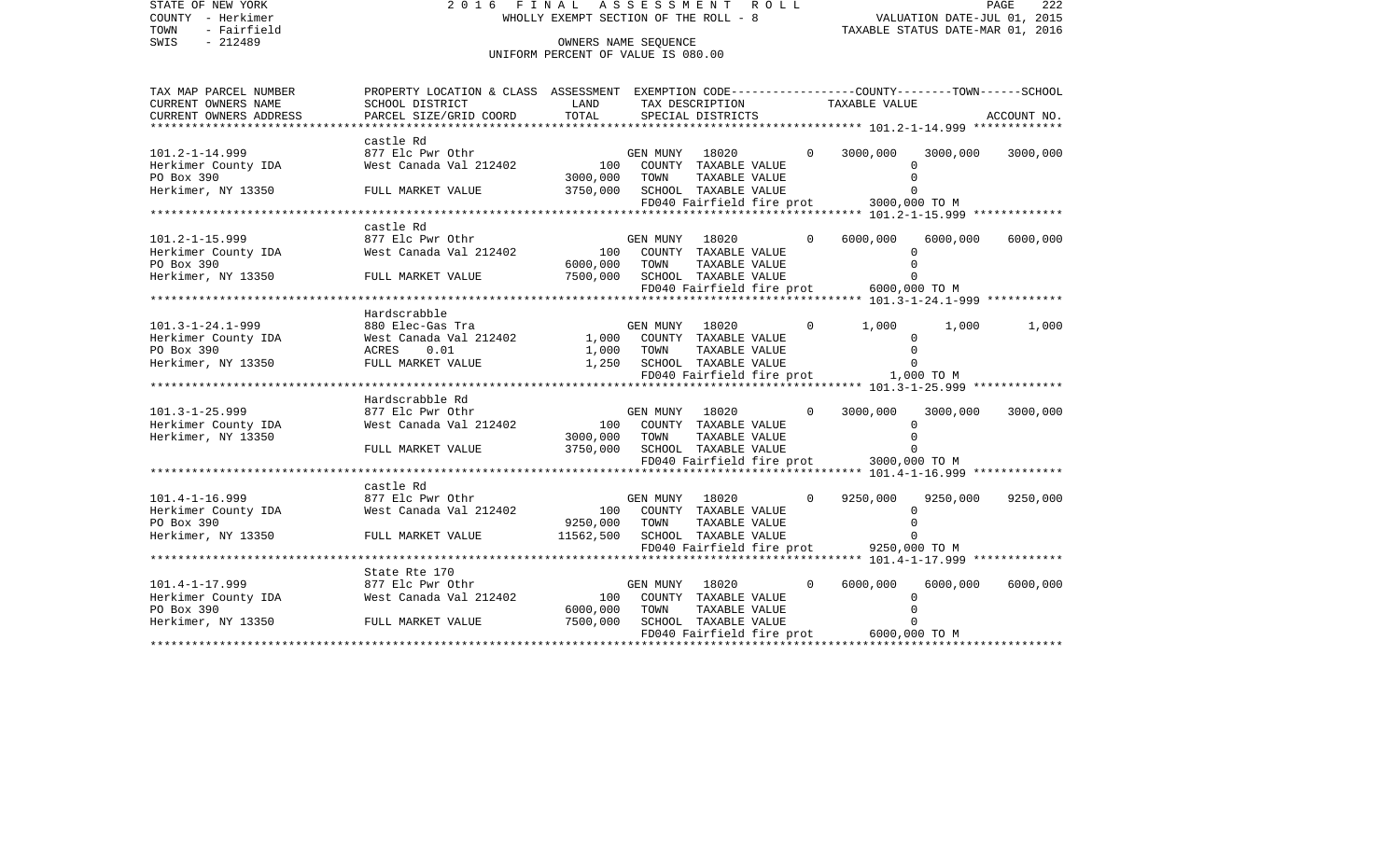| STATE OF NEW YORK<br>COUNTY - Herkimer<br>TOWN<br>- Fairfield                                  | 2016 FINAL ASSESSMENT ROLL<br>WHOLLY EXEMPT SECTION OF THE ROLL - 8                                                                                                            |                                                            | PAGE<br>223<br>VALUATION DATE-JUL 01, 2015<br>TAXABLE STATUS DATE-MAR 01, 2016 |                                                        |          |                                         |               |             |
|------------------------------------------------------------------------------------------------|--------------------------------------------------------------------------------------------------------------------------------------------------------------------------------|------------------------------------------------------------|--------------------------------------------------------------------------------|--------------------------------------------------------|----------|-----------------------------------------|---------------|-------------|
| SWIS<br>$-212489$                                                                              |                                                                                                                                                                                | OWNERS NAME SEOUENCE<br>UNIFORM PERCENT OF VALUE IS 080.00 |                                                                                |                                                        |          |                                         |               |             |
| TAX MAP PARCEL NUMBER<br>CURRENT OWNERS NAME                                                   | PROPERTY LOCATION & CLASS ASSESSMENT EXEMPTION CODE---------------COUNTY-------TOWN-----SCHOOL<br>SCHOOL DISTRICT                                                              | LAND                                                       |                                                                                | TAX DESCRIPTION                                        |          | TAXABLE VALUE                           |               |             |
| CURRENT OWNERS ADDRESS                                                                         | PARCEL SIZE/GRID COORD                                                                                                                                                         | TOTAL                                                      |                                                                                | SPECIAL DISTRICTS                                      |          |                                         |               | ACCOUNT NO. |
|                                                                                                |                                                                                                                                                                                |                                                            |                                                                                |                                                        |          |                                         |               |             |
|                                                                                                | Hardscrabble Rd                                                                                                                                                                |                                                            |                                                                                |                                                        |          |                                         |               |             |
| $107.1 - 1 - 20.999$                                                                           | EN TRANSPORT OF THE REAL AGE OF THE REAL REAL WAS MEST CAN ASSAULT MENT COUNTY TAXABLE VALUE<br>West Canada Val 212402 100 COUNTY TAXABLE VALUE<br>3500,000 TOWN TAXABLE VALUE |                                                            |                                                                                |                                                        |          | $0\qquad 3500,000$                      | 3500,000      | 3500,000    |
| Herkimer County IDA                                                                            |                                                                                                                                                                                |                                                            |                                                                                |                                                        |          |                                         | $\Omega$      |             |
| PO Box 390                                                                                     |                                                                                                                                                                                |                                                            |                                                                                |                                                        |          | $\Omega$                                |               |             |
| Herkimer, NY 13350                                                                             | FULL MARKET VALUE                                                                                                                                                              |                                                            |                                                                                | 4375,000 SCHOOL TAXABLE VALUE                          |          | FD040 Fairfield fire prot 3500,000 TO M | $\Omega$      |             |
|                                                                                                |                                                                                                                                                                                |                                                            |                                                                                |                                                        |          |                                         |               |             |
|                                                                                                | off davis Rd                                                                                                                                                                   |                                                            |                                                                                |                                                        |          |                                         |               |             |
| $107.2 - 1 - 1.999$                                                                            |                                                                                                                                                                                |                                                            |                                                                                |                                                        | $\circ$  | 6000,000                                | 6000,000      | 6000,000    |
| Herkimer County IDA                                                                            | 877 Elc Pwr Othr<br>West Canada Val 212402 100 COUNTY TAXABLE VALUE<br>COUNTY TAXABLE VALUE                                                                                    |                                                            |                                                                                |                                                        |          |                                         | $\Omega$      |             |
| PO Box 390                                                                                     |                                                                                                                                                                                | 6000,000                                                   | TOWN                                                                           | TAXABLE VALUE                                          |          | $\Omega$                                |               |             |
| Herkimer, NY 13350                                                                             | FULL MARKET VALUE                                                                                                                                                              |                                                            |                                                                                | 7500,000 SCHOOL TAXABLE VALUE                          |          |                                         | $\Omega$      |             |
|                                                                                                |                                                                                                                                                                                |                                                            |                                                                                |                                                        |          | FD040 Fairfield fire prot 6000,000 TO M |               |             |
|                                                                                                |                                                                                                                                                                                |                                                            |                                                                                |                                                        |          |                                         |               |             |
|                                                                                                | Davis                                                                                                                                                                          |                                                            |                                                                                |                                                        |          |                                         |               |             |
| $107.2 - 1 - 7.999$                                                                            | 880 Elec-Gas Tra                                                                                                                                                               |                                                            |                                                                                | GEN MUNY 18020                                         | $\circ$  | 1,000                                   | 1,000         | 1,000       |
|                                                                                                | West Canada Val 212402 1,000 COUNTY TAXABLE VALUE<br>0.01<br>ACRES                                                                                                             |                                                            |                                                                                |                                                        |          |                                         | 0<br>$\Omega$ |             |
| 107.2-1-7.999<br>Herkimer County IDA<br>EO Box 390<br>Herkimer, NY 13350<br>Herkimer, NY 13350 | FULL MARKET VALUE                                                                                                                                                              |                                                            |                                                                                | 1,000 TOWN TAXABLE VALUE<br>1,250 SCHOOL TAXABLE VALUE |          | $\Omega$                                |               |             |
|                                                                                                |                                                                                                                                                                                |                                                            |                                                                                |                                                        |          | FD040 Fairfield fire prot 1,000 TO M    |               |             |
|                                                                                                |                                                                                                                                                                                |                                                            |                                                                                |                                                        |          |                                         |               |             |
|                                                                                                | davis Rd                                                                                                                                                                       |                                                            |                                                                                |                                                        |          |                                         |               |             |
| $107.2 - 1 - 8.999$                                                                            |                                                                                                                                                                                |                                                            |                                                                                |                                                        | $\Omega$ | 3000,000                                | 3000,000      | 3000,000    |
| Herkimer County IDA                                                                            |                                                                                                                                                                                |                                                            |                                                                                |                                                        |          |                                         | $\Omega$      |             |
| PO Box 390                                                                                     |                                                                                                                                                                                | 3000,000 TOWN                                              |                                                                                | TAXABLE VALUE                                          |          | $\Omega$                                |               |             |
| Herkimer, NY 13350 FULL MARKET VALUE                                                           |                                                                                                                                                                                |                                                            |                                                                                | 3750,000 SCHOOL TAXABLE VALUE                          |          | $\Omega$                                |               |             |
|                                                                                                |                                                                                                                                                                                |                                                            |                                                                                |                                                        |          |                                         |               |             |
|                                                                                                | Cole                                                                                                                                                                           |                                                            |                                                                                |                                                        |          |                                         |               |             |
|                                                                                                |                                                                                                                                                                                |                                                            |                                                                                |                                                        | $\circ$  | 1,000                                   | 1,000         | 1,000       |
|                                                                                                |                                                                                                                                                                                |                                                            |                                                                                |                                                        |          |                                         | 0             |             |
|                                                                                                | ACRES<br>0.01                                                                                                                                                                  |                                                            |                                                                                |                                                        |          | $\Omega$                                |               |             |
| 107.2-1-20.999<br>Herkimer County IDA<br>PO Box 390<br>Herkimer, NY 13350                      | FULL MARKET VALUE                                                                                                                                                              |                                                            |                                                                                | 1,000 TOWN TAXABLE VALUE<br>1,250 SCHOOL TAXABLE VALUE |          | $\Omega$                                |               |             |
|                                                                                                |                                                                                                                                                                                |                                                            |                                                                                |                                                        |          |                                         |               |             |
|                                                                                                |                                                                                                                                                                                |                                                            |                                                                                |                                                        |          |                                         |               |             |
|                                                                                                | cole Rd                                                                                                                                                                        |                                                            |                                                                                |                                                        |          |                                         |               |             |
| $107.2 - 1 - 22.999$                                                                           | 877 Elc Pwr Othr                                                                                                                                                               |                                                            |                                                                                | GEN MUNY 18020                                         | $\Omega$ | 3000,000                                | 3000,000      | 3000,000    |
| Herkimer County IDA<br>PO Box 390                                                              | West Canada Val 212402                                                                                                                                                         |                                                            |                                                                                | 100 COUNTY TAXABLE VALUE                               |          |                                         | $\Omega$      |             |
| Herkimer, NY 13350 FULL MARKET VALUE                                                           |                                                                                                                                                                                | 3000,000<br>3750,000                                       | TOWN                                                                           | TAXABLE VALUE<br>SCHOOL TAXABLE VALUE                  |          | $\Omega$                                |               |             |
|                                                                                                |                                                                                                                                                                                |                                                            |                                                                                |                                                        |          | FD040 Fairfield fire prot 3000,000 TO M |               |             |
|                                                                                                |                                                                                                                                                                                |                                                            |                                                                                |                                                        |          |                                         |               |             |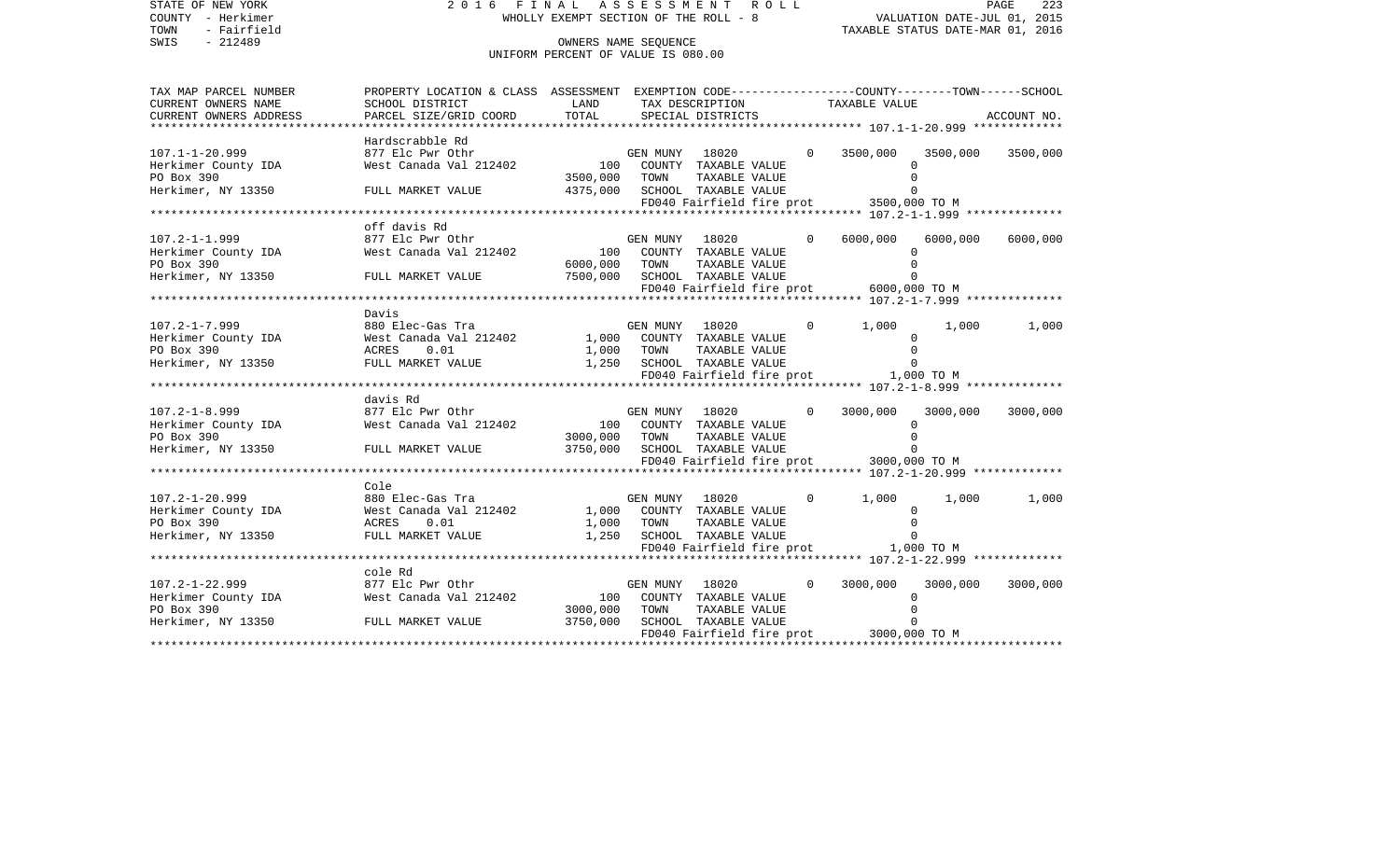| STATE OF NEW YORK<br>COUNTY - Herkimer<br>TOWN<br>- Fairfield | 2016 FINAL ASSESSMENT ROLL                                                                                                                                                                                                                                                                                                                                                                                                                                                                           |                                                            | FINAL ASSESSMENT ROLL MEDIATION DATE-JUL 01, 2015<br>WHOLLY EXEMPT SECTION OF THE ROLL - 8 TAXABLE STATUS DATE-MAR 01, 2016 |                               |          |                                         |          |             |
|---------------------------------------------------------------|------------------------------------------------------------------------------------------------------------------------------------------------------------------------------------------------------------------------------------------------------------------------------------------------------------------------------------------------------------------------------------------------------------------------------------------------------------------------------------------------------|------------------------------------------------------------|-----------------------------------------------------------------------------------------------------------------------------|-------------------------------|----------|-----------------------------------------|----------|-------------|
| $-212489$<br>SWIS                                             |                                                                                                                                                                                                                                                                                                                                                                                                                                                                                                      | OWNERS NAME SEQUENCE<br>UNIFORM PERCENT OF VALUE IS 080.00 |                                                                                                                             |                               |          |                                         |          |             |
| TAX MAP PARCEL NUMBER<br>CURRENT OWNERS NAME                  | PROPERTY LOCATION & CLASS ASSESSMENT EXEMPTION CODE---------------COUNTY-------TOWN------SCHOOL<br>SCHOOL DISTRICT                                                                                                                                                                                                                                                                                                                                                                                   | LAND                                                       |                                                                                                                             | TAX DESCRIPTION               |          | TAXABLE VALUE                           |          |             |
| CURRENT OWNERS ADDRESS                                        | PARCEL SIZE/GRID COORD                                                                                                                                                                                                                                                                                                                                                                                                                                                                               | TOTAL                                                      |                                                                                                                             | SPECIAL DISTRICTS             |          |                                         |          | ACCOUNT NO. |
|                                                               |                                                                                                                                                                                                                                                                                                                                                                                                                                                                                                      |                                                            |                                                                                                                             |                               |          |                                         |          |             |
|                                                               | Hardscrabble Rd                                                                                                                                                                                                                                                                                                                                                                                                                                                                                      |                                                            |                                                                                                                             |                               |          |                                         |          |             |
| $107.3 - 2 - 9.999$                                           | 877 Elc Pwr Othr                                                                                                                                                                                                                                                                                                                                                                                                                                                                                     |                                                            |                                                                                                                             | GEN MUNY 18020                |          | 0 6000,000                              | 6000,000 | 6000,000    |
| Herkimer county IDA                                           | 877 Elc Pwr Othr المدين المستوى السابقة المستوى المستوى المستوى المستوى المستوى المستوى المستوى المستوى المست<br>2000 COUNTY TAXABLE VALUE المستوى المستوى المستوى المستوى المستوى المستوى المستوى المستوى المستوى المستوى المس<br>                                                                                                                                                                                                                                                                  |                                                            |                                                                                                                             |                               |          | $\Omega$                                |          |             |
| PO Box 390                                                    |                                                                                                                                                                                                                                                                                                                                                                                                                                                                                                      | 6000,000                                                   | TOWN                                                                                                                        | TAXABLE VALUE                 |          | $\Omega$                                |          |             |
| Herkimer, NY 13350                                            | FULL MARKET VALUE                                                                                                                                                                                                                                                                                                                                                                                                                                                                                    | 7500,000                                                   |                                                                                                                             | SCHOOL TAXABLE VALUE          |          | $\Omega$                                |          |             |
|                                                               |                                                                                                                                                                                                                                                                                                                                                                                                                                                                                                      |                                                            |                                                                                                                             |                               |          | FD040 Fairfield fire prot 6000,000 TO M |          |             |
|                                                               | cole Rd                                                                                                                                                                                                                                                                                                                                                                                                                                                                                              |                                                            |                                                                                                                             |                               |          |                                         |          |             |
| $107.3 - 2 - 10.999$                                          | 877 Elc Pwr Othr                                                                                                                                                                                                                                                                                                                                                                                                                                                                                     |                                                            |                                                                                                                             | GEN MUNY 18020                |          | 3000,000                                | 3000,000 | 3000,000    |
|                                                               | 107.3-2-10.999 877 Elc Pwr Othr GEN MUNY 18020<br>Herkimer County IDA West Canada Val 212402 100 COUNTY TAXABLE VALUE                                                                                                                                                                                                                                                                                                                                                                                |                                                            |                                                                                                                             |                               |          | $\Omega$                                |          |             |
| PO Box 390                                                    |                                                                                                                                                                                                                                                                                                                                                                                                                                                                                                      | 3000,000 TOWN                                              |                                                                                                                             | TAXABLE VALUE                 |          | $\mathbf{0}$                            |          |             |
|                                                               | Herkimer, NY 13350 FULL MARKET VALUE                                                                                                                                                                                                                                                                                                                                                                                                                                                                 |                                                            |                                                                                                                             | 3750,000 SCHOOL TAXABLE VALUE |          | $\Omega$                                |          |             |
|                                                               |                                                                                                                                                                                                                                                                                                                                                                                                                                                                                                      |                                                            |                                                                                                                             |                               |          | FD040 Fairfield fire prot 3000,000 TO M |          |             |
|                                                               |                                                                                                                                                                                                                                                                                                                                                                                                                                                                                                      |                                                            |                                                                                                                             |                               |          |                                         |          |             |
|                                                               | St. Rte. 170                                                                                                                                                                                                                                                                                                                                                                                                                                                                                         |                                                            |                                                                                                                             |                               |          |                                         |          |             |
|                                                               |                                                                                                                                                                                                                                                                                                                                                                                                                                                                                                      |                                                            |                                                                                                                             |                               | $\Omega$ | 9000,000 9000,000                       |          | 9000,000    |
|                                                               |                                                                                                                                                                                                                                                                                                                                                                                                                                                                                                      |                                                            |                                                                                                                             |                               |          | $\Omega$                                |          |             |
| PO Box 390                                                    |                                                                                                                                                                                                                                                                                                                                                                                                                                                                                                      | 9000,000 TOWN                                              |                                                                                                                             | TAXABLE VALUE                 |          | $\Omega$                                |          |             |
|                                                               | Herkimer, NY 13350 FULL MARKET VALUE $11250,000$ SCHOOL TAXABLE VALUE                                                                                                                                                                                                                                                                                                                                                                                                                                |                                                            |                                                                                                                             |                               |          | $\Omega$                                |          |             |
|                                                               |                                                                                                                                                                                                                                                                                                                                                                                                                                                                                                      |                                                            |                                                                                                                             |                               |          | FD040 Fairfield fire prot 9000,000 TO M |          |             |
|                                                               | Cole                                                                                                                                                                                                                                                                                                                                                                                                                                                                                                 |                                                            |                                                                                                                             |                               |          |                                         |          |             |
|                                                               |                                                                                                                                                                                                                                                                                                                                                                                                                                                                                                      |                                                            |                                                                                                                             |                               | $\Omega$ | 1,000                                   | 1,000    | 1,000       |
|                                                               |                                                                                                                                                                                                                                                                                                                                                                                                                                                                                                      |                                                            |                                                                                                                             |                               |          | 0                                       |          |             |
|                                                               |                                                                                                                                                                                                                                                                                                                                                                                                                                                                                                      |                                                            |                                                                                                                             |                               |          | $\Omega$                                |          |             |
|                                                               |                                                                                                                                                                                                                                                                                                                                                                                                                                                                                                      |                                                            |                                                                                                                             |                               |          | $\Omega$                                |          |             |
|                                                               |                                                                                                                                                                                                                                                                                                                                                                                                                                                                                                      |                                                            |                                                                                                                             |                               |          |                                         |          |             |
|                                                               |                                                                                                                                                                                                                                                                                                                                                                                                                                                                                                      |                                                            |                                                                                                                             |                               |          |                                         |          |             |
|                                                               | Cole                                                                                                                                                                                                                                                                                                                                                                                                                                                                                                 |                                                            |                                                                                                                             |                               |          |                                         |          |             |
|                                                               | 880 Elec-Gas Tra                                                                                                                                                                                                                                                                                                                                                                                                                                                                                     |                                                            | GEN MUNY 18020                                                                                                              |                               | $\Omega$ | 1,000                                   | 1,000    | 1,000       |
| 107.4-2-11.1-999<br>Herkimer County IDA<br>PO Box 390         | Little Falls Ce 210900                                                                                                                                                                                                                                                                                                                                                                                                                                                                               |                                                            |                                                                                                                             | 1,000 COUNTY TAXABLE VALUE    |          | $\mathbf 0$                             |          |             |
|                                                               |                                                                                                                                                                                                                                                                                                                                                                                                                                                                                                      |                                                            |                                                                                                                             |                               |          | $\Omega$<br>$\Omega$                    |          |             |
| Herkimer, NY 13350                                            |                                                                                                                                                                                                                                                                                                                                                                                                                                                                                                      |                                                            |                                                                                                                             |                               |          |                                         |          |             |
|                                                               |                                                                                                                                                                                                                                                                                                                                                                                                                                                                                                      |                                                            |                                                                                                                             |                               |          |                                         |          |             |
|                                                               | Topnotch                                                                                                                                                                                                                                                                                                                                                                                                                                                                                             |                                                            |                                                                                                                             |                               |          |                                         |          |             |
|                                                               |                                                                                                                                                                                                                                                                                                                                                                                                                                                                                                      |                                                            |                                                                                                                             | GEN MUNY 18020                | $\Omega$ | 1,000                                   | 1,000    | 1,000       |
|                                                               |                                                                                                                                                                                                                                                                                                                                                                                                                                                                                                      |                                                            |                                                                                                                             |                               |          | $\Omega$                                |          |             |
|                                                               |                                                                                                                                                                                                                                                                                                                                                                                                                                                                                                      |                                                            |                                                                                                                             |                               |          | $\Omega$                                |          |             |
|                                                               | $\begin{array}{lllllllllllllllllllll} \end{array} \begin{array}{lllllllllllllll} \begin{array}{lllllllllllllllllll} \begin{array}{lllllllllllllllllll} \begin{array}{lllllllllllllllll} \begin{array}{lllllllllllllllll} \begin{array}{lllllllllllllllllll} \begin{array}{lllllllllllllllllllll} \begin{array}{lllllllllllllllllllllll} \begin{array}{lllllllllllllllllllllllllllllll \end{array} & \begin{array}{lllllllllllllllllllllllllllll} \begin{array}{llllllllllllllllllllllllllllllllllll$ |                                                            |                                                                                                                             |                               |          | $\Omega$                                |          |             |
|                                                               |                                                                                                                                                                                                                                                                                                                                                                                                                                                                                                      |                                                            |                                                                                                                             |                               |          | FD040 Fairfield fire prot 1,000 TO M    |          |             |
|                                                               |                                                                                                                                                                                                                                                                                                                                                                                                                                                                                                      |                                                            |                                                                                                                             |                               |          |                                         |          |             |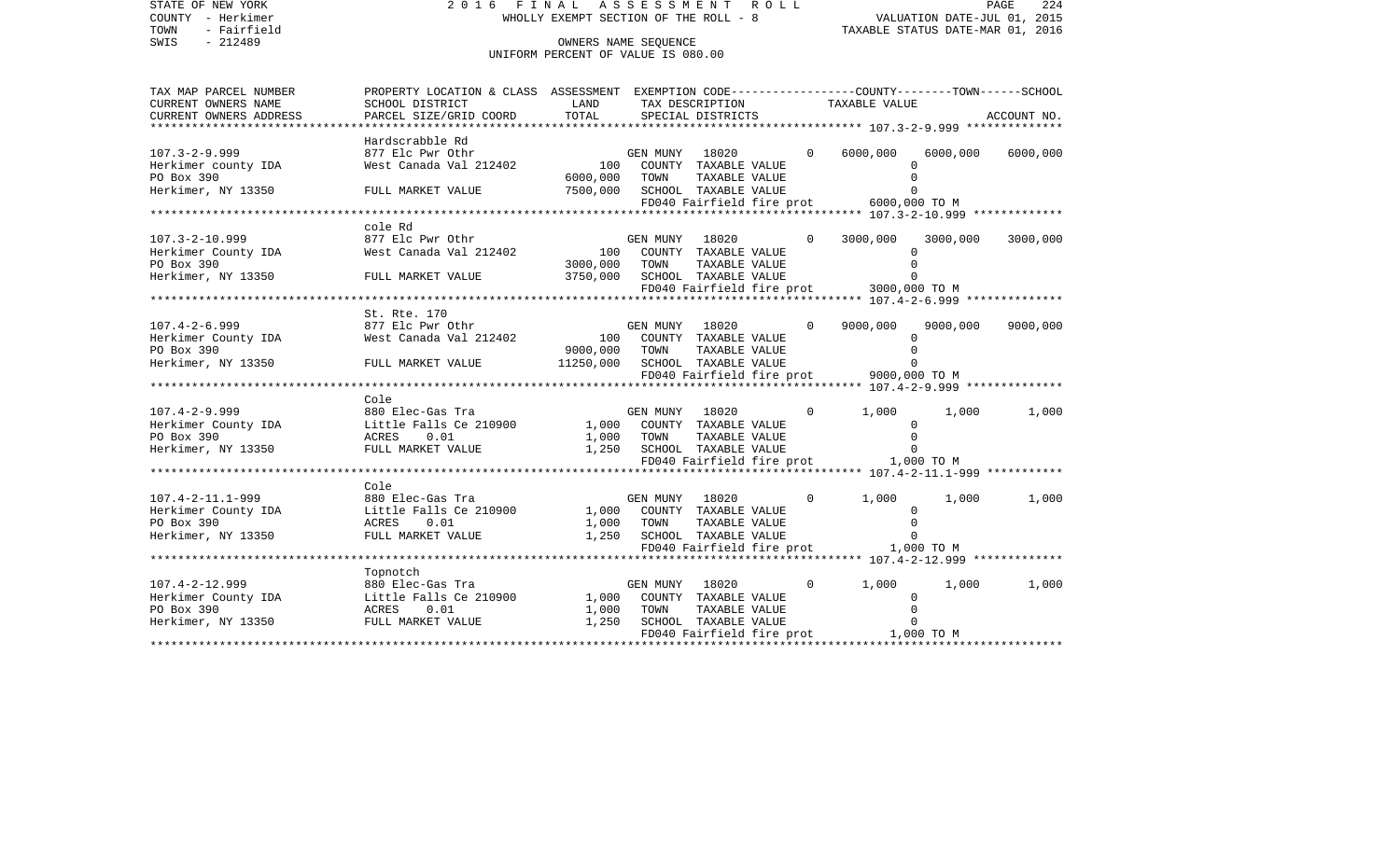| COUNTY - Herkimer                                                                                                                                                                                                                                      |                                                                                                                                                                                                                        | WHOLLY EXEMPT SECTION OF THE ROLL - 8 VALUATION DATE-JUL 01, 2015<br>TAXABLE STATUS DATE-MAR 01, 2016 |                 |                                               |  |                                                              |           |             |
|--------------------------------------------------------------------------------------------------------------------------------------------------------------------------------------------------------------------------------------------------------|------------------------------------------------------------------------------------------------------------------------------------------------------------------------------------------------------------------------|-------------------------------------------------------------------------------------------------------|-----------------|-----------------------------------------------|--|--------------------------------------------------------------|-----------|-------------|
| TOWN<br>- Fairfield                                                                                                                                                                                                                                    |                                                                                                                                                                                                                        |                                                                                                       |                 |                                               |  |                                                              |           |             |
| SWIS<br>$-212489$                                                                                                                                                                                                                                      |                                                                                                                                                                                                                        | OWNERS NAME SEOUENCE                                                                                  |                 |                                               |  |                                                              |           |             |
|                                                                                                                                                                                                                                                        |                                                                                                                                                                                                                        | UNIFORM PERCENT OF VALUE IS 080.00                                                                    |                 |                                               |  |                                                              |           |             |
|                                                                                                                                                                                                                                                        |                                                                                                                                                                                                                        |                                                                                                       |                 |                                               |  |                                                              |           |             |
| TAX MAP PARCEL NUMBER                                                                                                                                                                                                                                  | PROPERTY LOCATION & CLASS ASSESSMENT EXEMPTION CODE---------------COUNTY-------TOWN-----SCHOOL                                                                                                                         |                                                                                                       |                 |                                               |  |                                                              |           |             |
| CURRENT OWNERS NAME                                                                                                                                                                                                                                    | SCHOOL DISTRICT                                                                                                                                                                                                        | LAND                                                                                                  |                 | TAX DESCRIPTION                               |  | TAXABLE VALUE                                                |           |             |
| CURRENT OWNERS ADDRESS                                                                                                                                                                                                                                 | PARCEL SIZE/GRID COORD                                                                                                                                                                                                 | TOTAL                                                                                                 |                 | SPECIAL DISTRICTS                             |  |                                                              |           | ACCOUNT NO. |
| ***********************                                                                                                                                                                                                                                |                                                                                                                                                                                                                        |                                                                                                       |                 |                                               |  | ******************** 107.4-2-13.999 *************            |           |             |
|                                                                                                                                                                                                                                                        | Topnotch                                                                                                                                                                                                               |                                                                                                       |                 |                                               |  |                                                              |           |             |
| Examples to the the set of the set of the set of the set of the set of the set of the set of the set of the set of the set of the set of the set of the set of the set of the set of the set of the set of the set of the set                          |                                                                                                                                                                                                                        |                                                                                                       |                 |                                               |  | $0 \qquad \qquad$<br>1,000                                   | 1,000     | 1,000       |
|                                                                                                                                                                                                                                                        |                                                                                                                                                                                                                        |                                                                                                       |                 |                                               |  |                                                              | $\Omega$  |             |
|                                                                                                                                                                                                                                                        |                                                                                                                                                                                                                        |                                                                                                       |                 |                                               |  |                                                              | $\Omega$  |             |
| Herkimer, NY 13350                                                                                                                                                                                                                                     | FULL MARKET VALUE                                                                                                                                                                                                      |                                                                                                       |                 |                                               |  |                                                              | $\Omega$  |             |
|                                                                                                                                                                                                                                                        |                                                                                                                                                                                                                        | 1,250 SCHOOL TAXABLE VALUE<br>FD040 Fairfield fire p                                                  |                 |                                               |  | FD040 Fairfield fire prot 1,000 TO M                         |           |             |
|                                                                                                                                                                                                                                                        |                                                                                                                                                                                                                        |                                                                                                       |                 |                                               |  |                                                              |           |             |
|                                                                                                                                                                                                                                                        | Topnotch                                                                                                                                                                                                               |                                                                                                       |                 |                                               |  |                                                              |           |             |
| $107.4 - 2 - 14.1 - 999$                                                                                                                                                                                                                               | 880 Elec-Gas Tra                                                                                                                                                                                                       |                                                                                                       |                 | GEN MUNY 18020                                |  | $\overline{0}$<br>1,000                                      | 1,000     | 1,000       |
| Herkimer County IDA<br>PO Box 390<br>Herkimer, NY 13350<br>Herkimer, NY 13350<br>Herkimer, NY 13350<br>Herkimer, NY 13350<br>PULL MARKET VALUE<br>PO BOX 390<br>PULL MARKET VALUE<br>PO BOX 390<br>PULL MARKET VALUE<br>PO 1, 250<br>SCHOOL TAXABLE VA |                                                                                                                                                                                                                        |                                                                                                       |                 |                                               |  |                                                              | $\Omega$  |             |
|                                                                                                                                                                                                                                                        |                                                                                                                                                                                                                        |                                                                                                       |                 | IAAADDE VALUE<br>TAXABLE VALUE                |  |                                                              | $\Omega$  |             |
|                                                                                                                                                                                                                                                        |                                                                                                                                                                                                                        |                                                                                                       |                 |                                               |  |                                                              | $\bigcap$ |             |
|                                                                                                                                                                                                                                                        |                                                                                                                                                                                                                        |                                                                                                       |                 |                                               |  | FD040 Fairfield fire prot 1,000 TO M                         |           |             |
|                                                                                                                                                                                                                                                        |                                                                                                                                                                                                                        |                                                                                                       |                 |                                               |  |                                                              |           |             |
|                                                                                                                                                                                                                                                        | Stahl Rd                                                                                                                                                                                                               |                                                                                                       |                 |                                               |  |                                                              |           |             |
| $107.4 - 2 - 15.999$                                                                                                                                                                                                                                   | 877 Elc Pwr Othr                                                                                                                                                                                                       |                                                                                                       | GEN MUNY        | 18020 1802                                    |  | 3000,000<br>$\Omega$                                         | 3000,000  | 3000,000    |
| Herkimer County IDA 677 BIC IWI COIL COUNTY TAXABLE VALUE                                                                                                                                                                                              |                                                                                                                                                                                                                        |                                                                                                       |                 |                                               |  |                                                              |           |             |
| PO Box 390                                                                                                                                                                                                                                             |                                                                                                                                                                                                                        | 3000,000                                                                                              | TOWN            | TAXABLE VALUE                                 |  |                                                              | $\Omega$  |             |
| Herkimer, NY 13350 FULL MARKET VALUE                                                                                                                                                                                                                   |                                                                                                                                                                                                                        |                                                                                                       |                 | 3750,000 SCHOOL TAXABLE VALUE                 |  |                                                              | $\Omega$  |             |
|                                                                                                                                                                                                                                                        |                                                                                                                                                                                                                        |                                                                                                       |                 |                                               |  | FD040 Fairfield fire prot 3000,000 TO M                      |           |             |
|                                                                                                                                                                                                                                                        |                                                                                                                                                                                                                        |                                                                                                       |                 |                                               |  |                                                              |           |             |
|                                                                                                                                                                                                                                                        | State Route 28                                                                                                                                                                                                         |                                                                                                       |                 |                                               |  |                                                              |           | 090086040   |
| $106.4 - 1 - 48$                                                                                                                                                                                                                                       | State About 15<br>932 Forest s532b<br>West Canada Val 212402<br>Kast Bridge Rt 28<br>Kast Bridge Rt 28<br>11.90<br>2000 COUNTY TAXABLE VALUE<br>SCHOOL TAXABLE VALUE<br>SCHOOL TAXABLE VALUE<br>FD040 Fairfield fire p |                                                                                                       |                 | NYS HOSP 12100                                |  | 8,000<br>$\overline{0}$                                      | 8,000 500 | 8,000       |
| New York State                                                                                                                                                                                                                                         |                                                                                                                                                                                                                        |                                                                                                       |                 |                                               |  |                                                              |           |             |
| Herkimer, NY 13350                                                                                                                                                                                                                                     |                                                                                                                                                                                                                        |                                                                                                       |                 |                                               |  |                                                              | $\Omega$  |             |
|                                                                                                                                                                                                                                                        |                                                                                                                                                                                                                        |                                                                                                       |                 | SCHOOL TAXABLE VALUE                          |  |                                                              | $\Omega$  |             |
|                                                                                                                                                                                                                                                        | ACRES 11.90<br>EAST-0361356 NRTH-1549768                                                                                                                                                                               |                                                                                                       |                 |                                               |  |                                                              |           |             |
|                                                                                                                                                                                                                                                        | FULL MARKET VALUE                                                                                                                                                                                                      |                                                                                                       | 10,000 000      | 8,000 EX                                      |  |                                                              |           |             |
|                                                                                                                                                                                                                                                        |                                                                                                                                                                                                                        |                                                                                                       |                 |                                               |  |                                                              |           |             |
|                                                                                                                                                                                                                                                        | Kast Bridge Rt 28                                                                                                                                                                                                      |                                                                                                       |                 |                                               |  |                                                              |           | 090086041   |
|                                                                                                                                                                                                                                                        |                                                                                                                                                                                                                        |                                                                                                       |                 |                                               |  | $\overline{0}$<br>1,600                                      | 1,600     | 1,600       |
| 106.4-1-49<br>961 State park<br>New York State Dept Env Cons West Canada Val 212402                                                                                                                                                                    |                                                                                                                                                                                                                        |                                                                                                       |                 | WHOLLY EX 50000<br>1,600 COUNTY TAXABLE VALUE |  |                                                              | $\Omega$  |             |
| 50 Wolf Rd                                                                                                                                                                                                                                             | 2.60<br>ACRES                                                                                                                                                                                                          | 1,600                                                                                                 | TOWN            | TAXABLE VALUE                                 |  |                                                              | $\Omega$  |             |
| Albany, NY 12233                                                                                                                                                                                                                                       | EAST-0361685 NRTH-1549832                                                                                                                                                                                              |                                                                                                       |                 |                                               |  |                                                              |           |             |
|                                                                                                                                                                                                                                                        | DEED BOOK 781 PG-207                                                                                                                                                                                                   |                                                                                                       |                 |                                               |  |                                                              |           |             |
|                                                                                                                                                                                                                                                        | FULL MARKET VALUE                                                                                                                                                                                                      | 2,000                                                                                                 |                 | 1,600 EX                                      |  |                                                              |           |             |
|                                                                                                                                                                                                                                                        | ********************                                                                                                                                                                                                   |                                                                                                       |                 |                                               |  | ******************* 106.4-1-50 ******************            |           |             |
|                                                                                                                                                                                                                                                        | State Route 28                                                                                                                                                                                                         |                                                                                                       |                 |                                               |  |                                                              |           | 090086042   |
| $106.4 - 1 - 50$                                                                                                                                                                                                                                       | 961 State park                                                                                                                                                                                                         |                                                                                                       | WHOLLY EX 50000 |                                               |  | $0 \qquad \qquad$<br>4,000                                   |           | 4,000 4,000 |
| New York State Dept Envir Cons West Canada Val 212402 4,000                                                                                                                                                                                            |                                                                                                                                                                                                                        |                                                                                                       |                 | COUNTY TAXABLE VALUE                          |  |                                                              | $\Omega$  |             |
| 50 Wolf Rd                                                                                                                                                                                                                                             |                                                                                                                                                                                                                        | 4,000                                                                                                 | TOWN            | TAXABLE VALUE                                 |  |                                                              | $\Omega$  |             |
|                                                                                                                                                                                                                                                        | Vacant Railway Property<br>ACRES 2.00                                                                                                                                                                                  |                                                                                                       |                 |                                               |  |                                                              |           |             |
| Albany, NY 12233                                                                                                                                                                                                                                       | ACRES 2.00<br>EAST-0361569 NRTH-1545937                                                                                                                                                                                |                                                                                                       |                 |                                               |  | SCHOOL TAXABLE VALUE<br>FD040 Fairfield fire prot 60 0 0 0 M |           |             |
|                                                                                                                                                                                                                                                        | PG-207                                                                                                                                                                                                                 |                                                                                                       |                 | 4,000 EX                                      |  |                                                              |           |             |
|                                                                                                                                                                                                                                                        | DEED BOOK 781<br>FULL MARKET VALUE                                                                                                                                                                                     | 5,000                                                                                                 |                 |                                               |  |                                                              |           |             |
|                                                                                                                                                                                                                                                        |                                                                                                                                                                                                                        |                                                                                                       |                 |                                               |  |                                                              |           |             |

PAGE 225

STATE OF NEW YORK 2 0 1 6 F I N A L A S S E S S M E N T R O L L PAGE 225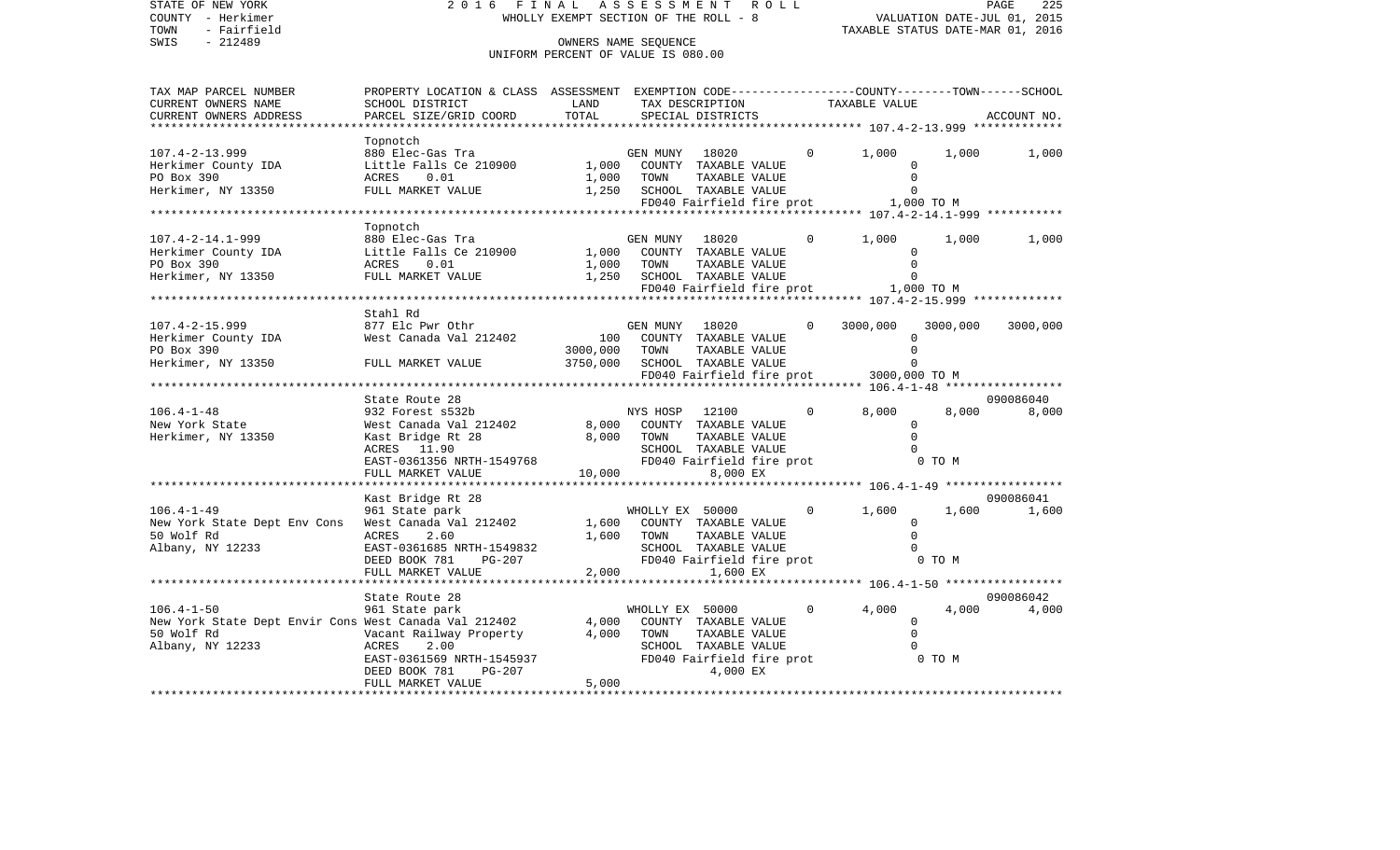STATE OF NEW YORK 2016 FINAL ASSESSMENT ROLL COUNTY - Herkimer<br>TOWN - Fairfield<br>SWIS - 212489 - 212489 TOWN - Fairfield TAXABLE STATUS DATE-MAR 01, 2016 OWNERS NAME SEQUENCE

## UNIFORM PERCENT OF VALUE IS 080.00

| TAX MAP PARCEL NUMBER    | PROPERTY LOCATION & CLASS ASSESSMENT EXEMPTION CODE---------------COUNTY-------TOWN------SCHOOL |         |                 |                                                          |          |               |         |             |
|--------------------------|-------------------------------------------------------------------------------------------------|---------|-----------------|----------------------------------------------------------|----------|---------------|---------|-------------|
| CURRENT OWNERS NAME      | SCHOOL DISTRICT                                                                                 | LAND    |                 | TAX DESCRIPTION                                          |          | TAXABLE VALUE |         |             |
| CURRENT OWNERS ADDRESS   | PARCEL SIZE/GRID COORD                                                                          | TOTAL   |                 | SPECIAL DISTRICTS                                        |          |               |         | ACCOUNT NO. |
|                          |                                                                                                 |         |                 |                                                          |          |               |         |             |
|                          | Platform Rd                                                                                     |         |                 |                                                          |          |               |         |             |
| $101.1 - 1 - 1.3$        | 695 Cemetery                                                                                    |         | C CEM-LND 13110 |                                                          | $\Omega$ | 8,000         | 8,000   | 8,000       |
| Old Amish Cemetary Asso  | West Canada Val 212402                                                                          | 7,000   |                 | COUNTY TAXABLE VALUE                                     |          | $\Omega$      |         |             |
| Attn: Byler David        | FRNT 189.50 DPTH 100.00                                                                         | 8,000   | TOWN            | TAXABLE VALUE                                            |          | $\Omega$      |         |             |
| 2666 Parish Rd           | EAST-0373364 NRTH-1574482                                                                       |         |                 | SCHOOL TAXABLE VALUE                                     |          | $\Omega$      |         |             |
| Ovid, NY 14521           | PG-553                                                                                          |         |                 |                                                          |          |               |         |             |
|                          | DEED BOOK 776                                                                                   |         |                 |                                                          |          |               |         |             |
|                          | FULL MARKET VALUE                                                                               | 10,000  |                 |                                                          |          |               |         |             |
|                          |                                                                                                 |         |                 |                                                          |          |               |         |             |
|                          | Off West End Road                                                                               |         |                 |                                                          |          |               |         |             |
| $106.4 - 1 - 51$         | 314 Rural vac<10                                                                                |         | WHOLLY EX 50000 |                                                          | $\Omega$ | 6,000         | 6.000   | 6,000       |
| State of New York        | West Canada Val 212402                                                                          | 6,000   |                 | COUNTY TAXABLE VALUE                                     |          | 0             |         |             |
| 50 Wolf Road             | ACRES<br>6.80                                                                                   | 6,000   | TOWN            | TAXABLE VALUE                                            |          | $\Omega$      |         |             |
| Albany, NY 12233         | EAST-0362071 NRTH-1546646                                                                       |         |                 | SCHOOL TAXABLE VALUE                                     |          | $\Omega$      |         |             |
|                          | FULL MARKET VALUE                                                                               | 7,500   |                 |                                                          |          |               |         |             |
|                          |                                                                                                 |         |                 |                                                          |          |               |         |             |
|                          | Off Lynch Rd                                                                                    |         |                 |                                                          |          |               |         |             |
| $106.4 - 1 - 52$         | 322 Rural vac>10                                                                                |         | WHOLLY EX 50000 |                                                          | $\Omega$ | 10,000        | 10,000  | 10,000      |
| State of New York        | West Canada Val 212402                                                                          | 10,000  |                 | COUNTY TAXABLE VALUE                                     |          | $\Omega$      |         |             |
| 50 Wolf Road             | ACRES 12.70                                                                                     | 10,000  | TOWN            | TAXABLE VALUE                                            |          | $\Omega$      |         |             |
| Albany, NY 12233         | EAST-0361877 NRTH-1550677                                                                       |         |                 | SCHOOL TAXABLE VALUE                                     |          | $\Omega$      |         |             |
|                          | FULL MARKET VALUE                                                                               | 12,500  |                 |                                                          |          |               |         |             |
|                          | *****************                                                                               |         |                 |                                                          |          |               |         |             |
|                          | State Route 28                                                                                  |         |                 |                                                          |          |               |         | 090086021   |
|                          |                                                                                                 |         |                 |                                                          |          |               |         |             |
| $100.2 - 1 - 9$          | 695 Cemetery                                                                                    |         | TOWN-GEN        | 13500                                                    | $\circ$  | 5,000         | 5,000   | 5,000       |
| Town Of Fairfield        | West Canada Val 212402                                                                          | 5,000   |                 | COUNTY TAXABLE VALUE                                     |          | $\Omega$      |         |             |
| Fairfield, NY 13336      | Cemetary                                                                                        | 5,000   | TOWN            | TAXABLE VALUE                                            |          | $\Omega$      |         |             |
|                          | FRNT 150.00 DPTH 150.00                                                                         |         |                 | SCHOOL TAXABLE VALUE                                     |          |               |         |             |
|                          | EAST-0365235 NRTH-1572177                                                                       |         |                 |                                                          |          |               |         |             |
|                          | FULL MARKET VALUE                                                                               | 6,250   |                 |                                                          |          |               |         |             |
|                          |                                                                                                 |         |                 |                                                          |          |               |         |             |
|                          | 113 Town Garage Rd                                                                              |         |                 |                                                          |          |               |         |             |
| $101.14 - 1 - 14$        | 651 Highway gar                                                                                 |         | TOWN-GEN        | 13500                                                    | $\circ$  | 268,000       | 268,000 | 268,000     |
| Town Of Fairfield        | West Canada Val 212402                                                                          | 11,000  |                 | COUNTY TAXABLE VALUE                                     |          | $\Omega$      |         |             |
| Hc 85                    | Fairfield Town Garage                                                                           | 268,000 | TOWN            | TAXABLE VALUE                                            |          | $\Omega$      |         |             |
| Fairfield, NY 13406-9801 | FRNT 175.00 DPTH 190.00                                                                         |         |                 | SCHOOL TAXABLE VALUE                                     |          | $\Omega$      |         |             |
|                          | ACRES<br>1.20                                                                                   |         |                 |                                                          |          |               |         |             |
|                          | EAST-0381081 NRTH-1568276                                                                       |         |                 |                                                          |          |               |         |             |
|                          |                                                                                                 |         |                 |                                                          |          |               |         |             |
|                          | FULL MARKET VALUE<br>***********************                                                    | 335,000 |                 | ******************************** 101.14-1-16 *********** |          |               |         |             |
|                          |                                                                                                 |         |                 |                                                          |          |               |         |             |
|                          | 734 State Route 29                                                                              |         |                 |                                                          |          |               |         | 090003030   |
| $101.14 - 1 - 16$        | 330 Vacant comm                                                                                 |         | TOWN-GEN        | 13500                                                    | $\circ$  | 5,000         | 5,000   | 5,000       |
| Town of Fairfield        | West Canada Val 212402                                                                          | 5,000   |                 | COUNTY TAXABLE VALUE                                     |          | $\Omega$      |         |             |
| 439 Kelly Road           | FRNT 125.00 DPTH 165.00                                                                         | 5,000   | TOWN            | TAXABLE VALUE                                            |          |               |         |             |
| Little Falls, NY 13365   | EAST-0381216 NRTH-1568402                                                                       |         |                 | SCHOOL TAXABLE VALUE                                     |          |               |         |             |
|                          | PG-598<br>DEED BOOK 1128                                                                        |         |                 | FD040 Fairfield fire prot                                |          |               | 0 TO M  |             |
|                          | FULL MARKET VALUE                                                                               | 6,250   |                 | 5,000 EX                                                 |          |               |         |             |
|                          |                                                                                                 |         |                 |                                                          |          |               |         |             |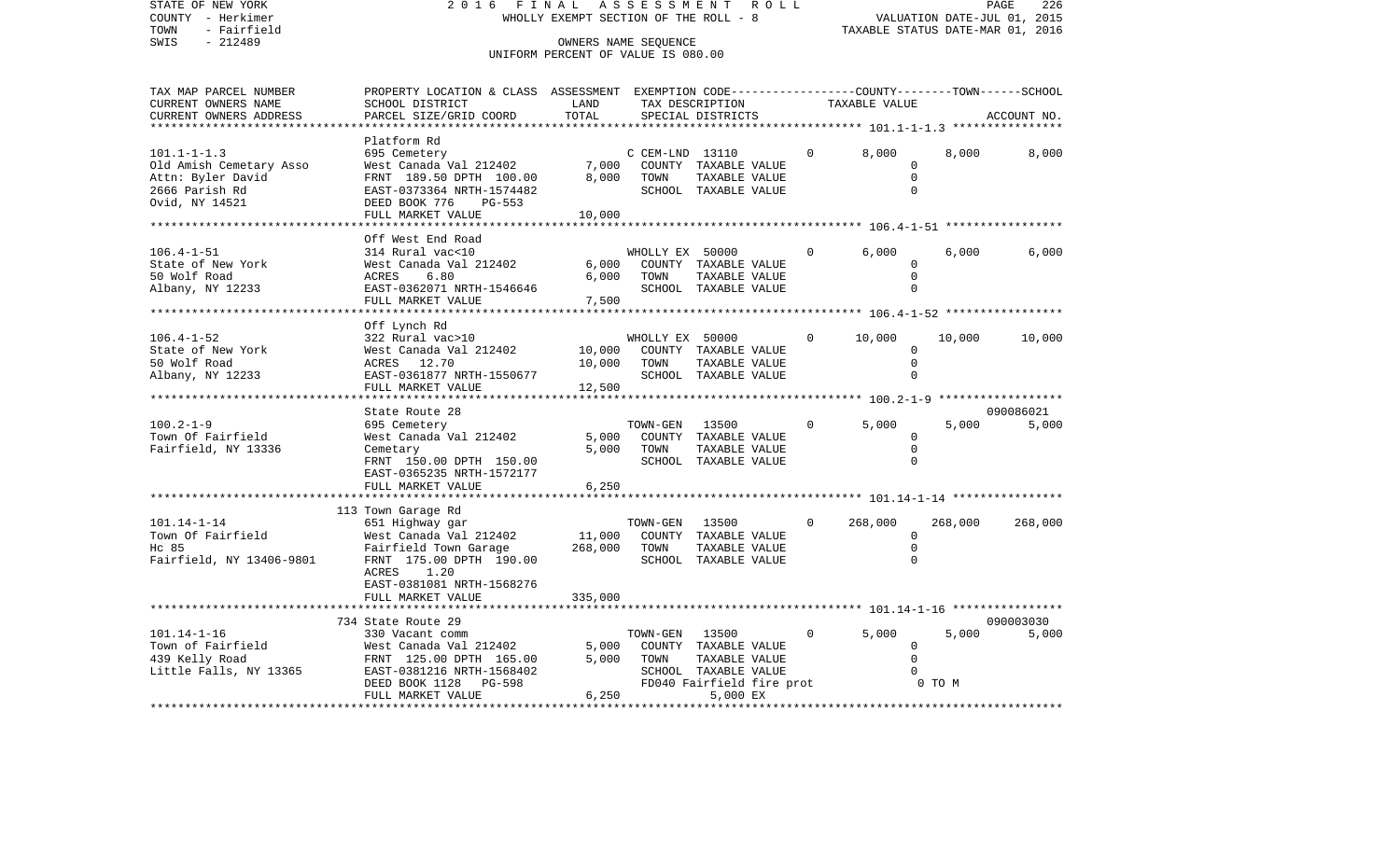| STATE OF NEW YORK                                                   | 2016 FINAL ASSESSMENT                                                                           | R O L L                                                    | PAGE<br>227     |                                        |  |                |                                  |         |             |
|---------------------------------------------------------------------|-------------------------------------------------------------------------------------------------|------------------------------------------------------------|-----------------|----------------------------------------|--|----------------|----------------------------------|---------|-------------|
| COUNTY - Herkimer                                                   |                                                                                                 | WHOLLY EXEMPT SECTION OF THE ROLL - 8                      |                 |                                        |  |                | VALUATION DATE-JUL 01, 2015      |         |             |
| TOWN<br>- Fairfield                                                 |                                                                                                 |                                                            |                 |                                        |  |                | TAXABLE STATUS DATE-MAR 01, 2016 |         |             |
| $-212489$<br>SWIS                                                   |                                                                                                 | OWNERS NAME SEOUENCE<br>UNIFORM PERCENT OF VALUE IS 080.00 |                 |                                        |  |                |                                  |         |             |
|                                                                     |                                                                                                 |                                                            |                 |                                        |  |                |                                  |         |             |
| TAX MAP PARCEL NUMBER                                               | PROPERTY LOCATION & CLASS ASSESSMENT EXEMPTION CODE---------------COUNTY-------TOWN------SCHOOL |                                                            |                 |                                        |  |                |                                  |         |             |
| CURRENT OWNERS NAME                                                 | SCHOOL DISTRICT                                                                                 | LAND                                                       |                 |                                        |  |                | TAX DESCRIPTION TAXABLE VALUE    |         |             |
| CURRENT OWNERS ADDRESS                                              | PARCEL SIZE/GRID COORD                                                                          | TOTAL                                                      |                 | SPECIAL DISTRICTS                      |  |                |                                  |         | ACCOUNT NO. |
|                                                                     |                                                                                                 |                                                            |                 |                                        |  |                |                                  |         |             |
| 101.14-1-37                                                         | 1218 Hardscrabble Rd<br>652 Govt bldgs                                                          |                                                            | MUN OWNED 13100 |                                        |  | $\Omega$       | 140,000                          | 140,000 |             |
| Town Of Fairfield                                                   | West Canada Val 212402                                                                          | 11,000                                                     |                 | COUNTY TAXABLE VALUE                   |  |                | $\Omega$                         |         | 140,000     |
| Fairfield Seminary                                                  | Community Hall                                                                                  | 140,000                                                    | TOWN            | TAXABLE VALUE                          |  |                | $\mathbf 0$                      |         |             |
| Hc 85                                                               | ACRES 2.80                                                                                      |                                                            |                 | SCHOOL TAXABLE VALUE                   |  |                | $\Omega$                         |         |             |
| Fairfield, NY 13406-9801                                            | EAST-0381921 NRTH-1568493                                                                       |                                                            |                 |                                        |  |                |                                  |         |             |
|                                                                     | DEED BOOK 675<br>PG-775                                                                         |                                                            |                 |                                        |  |                |                                  |         |             |
|                                                                     | FULL MARKET VALUE                                                                               | 175,000                                                    |                 |                                        |  |                |                                  |         |             |
|                                                                     |                                                                                                 |                                                            |                 |                                        |  |                |                                  |         |             |
|                                                                     | state Rte. 29                                                                                   |                                                            |                 |                                        |  |                |                                  |         |             |
| 101.14-1-45.2                                                       | 695 Cemetery                                                                                    |                                                            | WHOLLY EX 50000 |                                        |  | $\Omega$       | 1,000                            | 1,000   | 1,000       |
| Trinity St. michaels parish West Canada Val 212402<br>state Rte. 29 | FRNT<br>54.50 DPTH                                                                              | 1,000<br>1,000                                             | TOWN            | COUNTY TAXABLE VALUE<br>TAXABLE VALUE  |  |                | 0<br>$\Omega$                    |         |             |
| Fairfield, NY                                                       | ACRES<br>0.70                                                                                   |                                                            |                 | SCHOOL TAXABLE VALUE                   |  |                | $\Omega$                         |         |             |
|                                                                     | EAST-0382395 NRTH-1567632                                                                       |                                                            |                 |                                        |  |                |                                  |         |             |
|                                                                     | DEED BOOK 1399<br>PG-73                                                                         |                                                            |                 |                                        |  |                |                                  |         |             |
|                                                                     | FULL MARKET VALUE                                                                               | 1,250                                                      |                 |                                        |  |                |                                  |         |             |
|                                                                     |                                                                                                 |                                                            |                 |                                        |  |                |                                  |         |             |
|                                                                     | Hardscrabble Rd                                                                                 |                                                            |                 |                                        |  |                |                                  |         | 090086026   |
| $101.1 - 1 - 26$                                                    | 822 Water supply                                                                                |                                                            | VLG/OTHER 13650 |                                        |  | $\Omega$       | 6.000                            | 6,000   | 6,000       |
| Village Of Middleville                                              | West Canada Val 212402                                                                          | 6,000                                                      |                 | COUNTY TAXABLE VALUE                   |  |                | $\Omega$                         |         |             |
| Box 425<br>Middleville, NY 13406                                    | Water Inlet<br>FRNT 46.90 DPTH 126.10                                                           | 6,000                                                      | TOWN            | TAXABLE VALUE<br>SCHOOL TAXABLE VALUE  |  |                | $\Omega$                         |         |             |
|                                                                     | EAST-0373820 NRTH-1576759                                                                       |                                                            |                 | FD040 Fairfield fire prot              |  |                |                                  | 0 TO M  |             |
|                                                                     | FULL MARKET VALUE                                                                               | 7,500                                                      |                 | 6,000 EX                               |  |                |                                  |         |             |
|                                                                     |                                                                                                 |                                                            |                 |                                        |  |                |                                  |         |             |
|                                                                     | 194 Snyder Rd                                                                                   |                                                            |                 |                                        |  |                |                                  |         |             |
| 101.4-4-9.999                                                       | 240 Rural res                                                                                   |                                                            | WHOLLY EX 50000 |                                        |  | $\overline{0}$ | 25,000                           | 25,000  | 25,000      |
| Yoder Rufus M                                                       | West Canada Val 212402                                                                          | 5,000                                                      |                 | COUNTY TAXABLE VALUE                   |  |                | $\mathbf{0}$                     |         |             |
| Yoder Ester Mae                                                     | Survey Jj19a26                                                                                  | 25,000                                                     | TOWN            | TAXABLE VALUE                          |  |                | $\Omega$                         |         |             |
| 194 Snyder Rd                                                       | ACRES<br>0.01                                                                                   |                                                            |                 | SCHOOL TAXABLE VALUE                   |  |                |                                  |         |             |
| Little Falls, NY 13365                                              | EAST-0391900 NRTH-1565854<br>DEED BOOK 1453 PG-757                                              |                                                            |                 | FD040 Fairfield fire prot<br>25,000 EX |  |                |                                  | 0 TO M  |             |
|                                                                     | FULL MARKET VALUE                                                                               | 31,250                                                     |                 |                                        |  |                |                                  |         |             |
|                                                                     |                                                                                                 |                                                            |                 |                                        |  |                |                                  |         |             |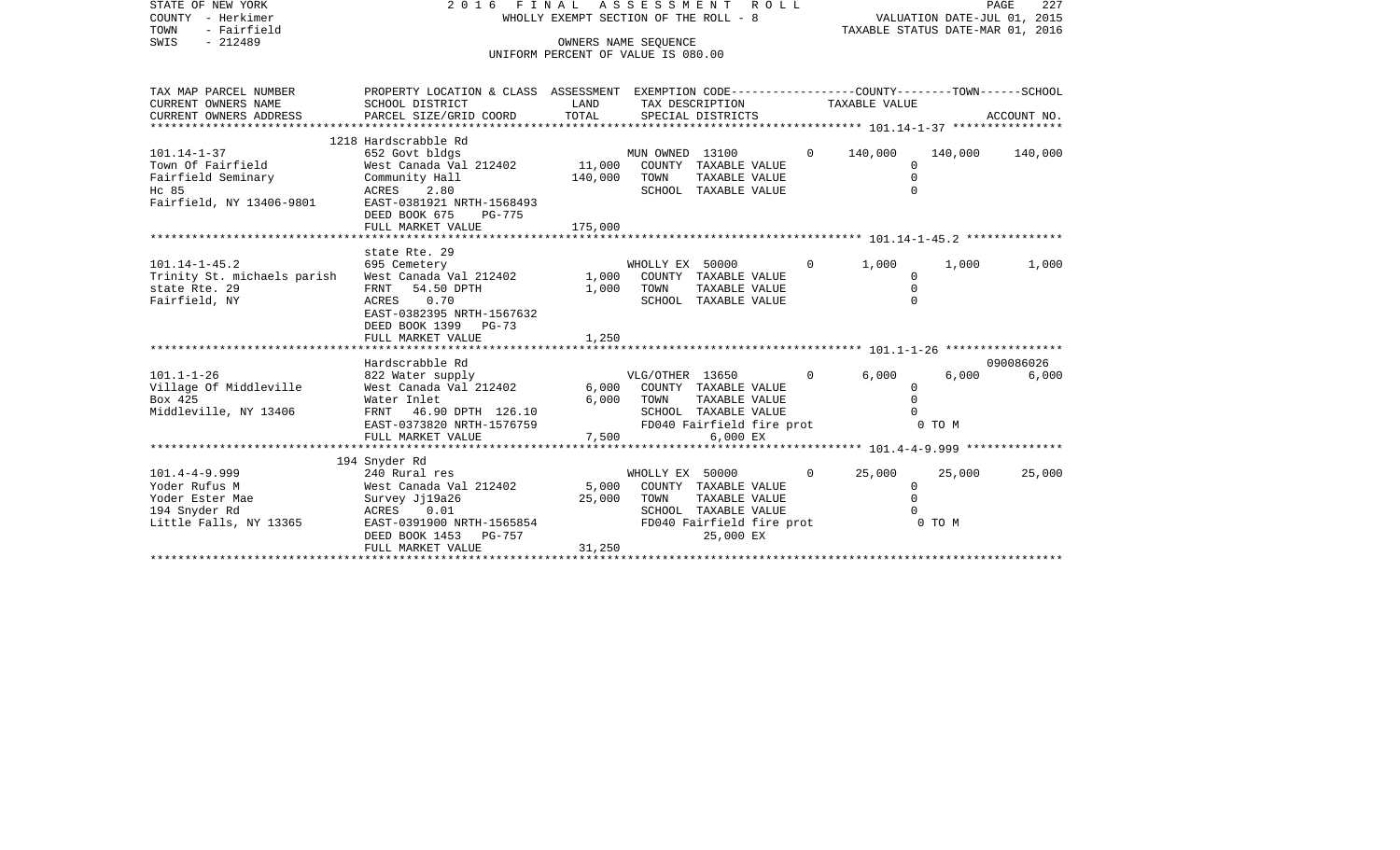| STATE OF NEW YORK   | 2016 FINAL ASSESSMENT ROLL            | - 228<br><b>PAGE</b>             |
|---------------------|---------------------------------------|----------------------------------|
| COUNTY - Herkimer   | WHOLLY EXEMPT SECTION OF THE ROLL - 8 | VALUATION DATE-JUL 01, 2015      |
| TOWN<br>- Fairfield |                                       | TAXABLE STATUS DATE-MAR 01, 2016 |
| SWIS<br>- 212489    |                                       | RPS150/V04/L015                  |
|                     | UNIFORM PERCENT OF VALUE IS 080.00    | CURRENT DATE 6/27/2016           |
|                     |                                       |                                  |

#### R O L L S E C T I O N T O T A L S

#### \*\*\* S P E C I A L D I S T R I C T S U M M A R Y \*\*\*

| CODE | DISTRICT NAME PARCELS | TOTAL | EXTENSION<br>TYPE. | EXTENSION<br>VALUE | AD VALOREM<br>VALUE | <b>EXEMPT</b><br>AMOUNT | TAXABLE<br>VALUE |
|------|-----------------------|-------|--------------------|--------------------|---------------------|-------------------------|------------------|
|      | FD040 Fairfield fire  |       | 38 TOTAL<br>M      |                    | 76023,600           | 257,600                 | 75766,000        |

#### \*\*\* S C H O O L D I S T R I C T S U M M A R Y \*\*\*

| CODE             | DISTRICT NAME                              | TOTAL<br>PARCELS | ASSESSED<br>LAND | ASSESSED<br>TOTAL  | <b>EXEMPT</b><br>AMOUNT | TOTAL<br>TAXABLE | <b>STAR</b><br>AMOUNT | STAR<br>TAXABLE |
|------------------|--------------------------------------------|------------------|------------------|--------------------|-------------------------|------------------|-----------------------|-----------------|
| 210900<br>212402 | Little Falls Central<br>West Canada Valley | 41               | 5,000<br>110,100 | 5,000<br>76462,600 | 5,000<br>76462,600      |                  |                       |                 |
|                  | SUB-TOTAL                                  | 46               | 115,100          | 76467,600          | 76467,600               |                  |                       |                 |
|                  | TOTAL                                      | 46               | 115,100          | 76467,600          | 76467,600               |                  |                       |                 |

## \*\*\* S Y S T E M C O D E S S U M M A R Y \*\*\*

| CODE  | DESCRIPTION        | TOTAL<br><b>PARCELS</b> | COUNTY           | TOWN             | SCHOOL           |
|-------|--------------------|-------------------------|------------------|------------------|------------------|
| 50000 | WHOLLY EX<br>TOTAL |                         | 47,600<br>47,600 | 47,600<br>47,600 | 47,600<br>47,600 |

| CODE  | DESCRIPTION | TOTAL<br>PARCELS | COUNTY    | TOWN      | SCHOOL    |
|-------|-------------|------------------|-----------|-----------|-----------|
| 12100 | NYS HOSP    |                  | 8,000     | 8,000     | 8,000     |
| 13100 | MUN OWNED   |                  | 140,000   | 140,000   | 140,000   |
| 13110 | C CEM-LND   |                  | 14,000    | 14,000    | 14,000    |
| 13500 | TOWN-GEN    |                  | 278,000   | 278,000   | 278,000   |
| 13650 | VLG/OTHER   |                  | 6,000     | 6,000     | 6,000     |
| 18020 | GEN MUNY    | 31               | 75766,000 | 75766,000 | 75766,000 |
| 25110 | $N/P-RELIG$ |                  | 208,000   | 208,000   | 208,000   |
|       | TOTAL       | 40               | 76420,000 | 76420,000 | 76420,000 |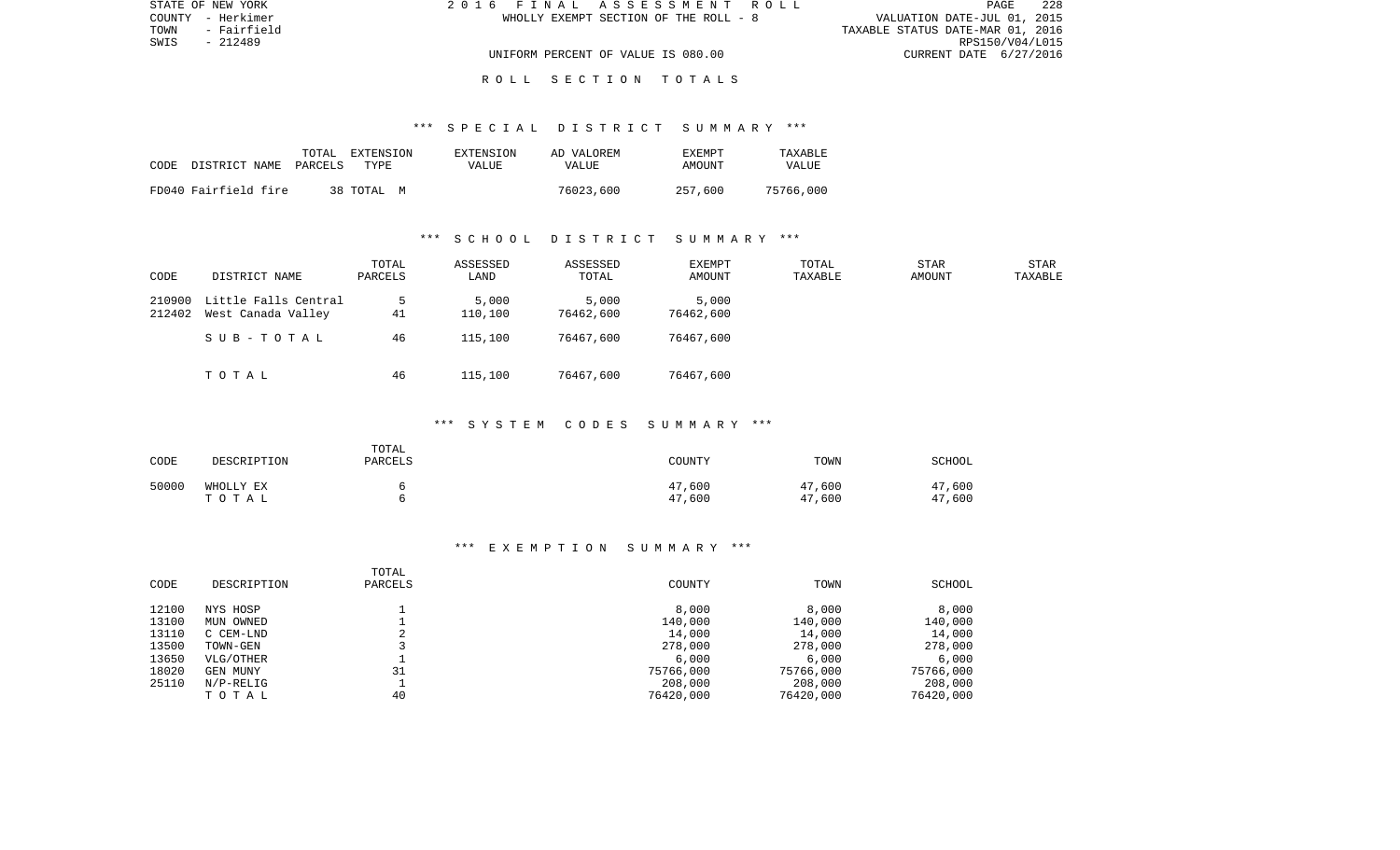| STATE OF NEW YORK   | 2016 FINAL ASSESSMENT ROLL            | -229<br>PAGE                     |
|---------------------|---------------------------------------|----------------------------------|
| COUNTY - Herkimer   | WHOLLY EXEMPT SECTION OF THE ROLL - 8 | VALUATION DATE-JUL 01, 2015      |
| - Fairfield<br>TOWN |                                       | TAXABLE STATUS DATE-MAR 01, 2016 |
| SWIS<br>$-212489$   |                                       | RPS150/V04/L015                  |
|                     | UNIFORM PERCENT OF VALUE IS 080.00    | CURRENT DATE 6/27/2016           |
|                     | ROLL SECTION TOTALS                   |                                  |

## \*\*\* G R A N D T O T A L S \*\*\*

| ROLL       | DESCRIPTION   | TOTAL   | ASSESSED | ASSESSED  | TAXABLE | TAXABLE | TAXABLE | STAR    |
|------------|---------------|---------|----------|-----------|---------|---------|---------|---------|
| <b>SEC</b> |               | PARCELS | LAND     | TOTAL     | COUNTY  | TOWN    | SCHOOL  | TAXABLE |
|            | WHOLLY EXEMPT | 46      | 115,100  | 76467,600 |         |         |         |         |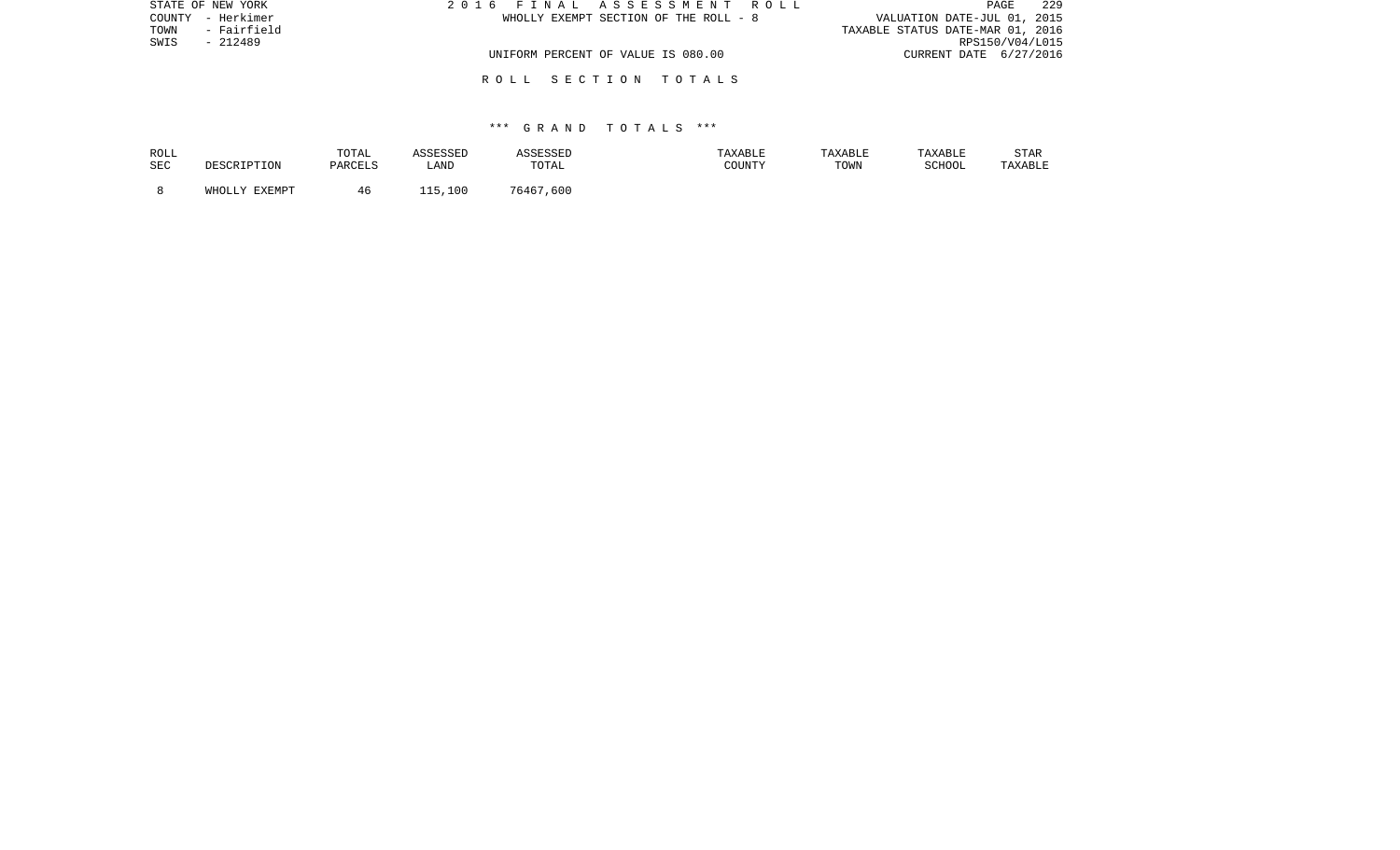PAGE 230 COUNTY - Herkimer VALUATION DATE-JUL 01, 2015 TOWN - Fairfield TAXABLE STATUS DATE-MAR 01, 2016 SWIS - 212489 S W I S T O T A L S RPS150/V04/L015

STATE OF NEW YORK 2 0 1 6 F I N A L A S S E S S M E N T R O L L PAGE 230

# UNIFORM PERCENT OF VALUE IS 080.00

## \*\*\* S P E C I A L D I S T R I C T S U M M A R Y \*\*\*

|      |                      | TOTAL   | EXTENSION   | EXTENSION | AD VALOREM | EXEMPT   | TAXABLE    |
|------|----------------------|---------|-------------|-----------|------------|----------|------------|
| CODE | DISTRICT NAME        | PARCELS | TYPE        | VALUE     | VALUE      | AMOUNT   | VALUE      |
|      | FD040 Fairfield fire |         | 862 TOTAL M |           | 141203,409 | 1246,209 | 139957,200 |

## \*\*\* S C H O O L D I S T R I C T S U M M A R Y \*\*\*

| CODE                       | DISTRICT NAME                                                    | TOTAL<br>PARCELS | ASSESSED<br>LAND      | ASSESSED<br>TOTAL               | <b>EXEMPT</b><br>AMOUNT | TOTAL<br>TAXABLE               | <b>STAR</b><br>AMOUNT | <b>STAR</b><br>TAXABLE         |
|----------------------------|------------------------------------------------------------------|------------------|-----------------------|---------------------------------|-------------------------|--------------------------------|-----------------------|--------------------------------|
| 210900<br>212402<br>213602 | Little Falls Central<br>West Canada Valley<br>Dolgeville Central | 52<br>845        | 1095,300<br>18939,205 | 2649,854<br>140088,708<br>5,070 | 264,954<br>79212,477    | 2384,900<br>60876,231<br>5,070 | 409,460<br>11720,270  | 1975,440<br>49155,961<br>5,070 |
|                            | SUB-TOTAL                                                        | 898              | 20034,505             | 142743,632                      | 79477,431               | 63266,201                      | 12129,730             | 51136,471                      |
|                            | TOTAL                                                            | 898              | 20034,505             | 142743,632                      | 79477,431               | 63266,201                      | 12129,730             | 51136,471                      |

## \*\*\* S Y S T E M C O D E S S U M M A R Y \*\*\*

| CODE  | DESCRIPTION        | TOTAL<br><b>PARCELS</b> | COUNTY           | TOWN             | SCHOOL           |
|-------|--------------------|-------------------------|------------------|------------------|------------------|
| 50000 | WHOLLY EX<br>TOTAL |                         | 47,600<br>47,600 | 47,600<br>47,600 | 47,600<br>47,600 |

| CODE  | DESCRIPTION | TOTAL<br>PARCELS | COUNTY    | TOWN      | SCHOOL    |
|-------|-------------|------------------|-----------|-----------|-----------|
| 12100 | NYS HOSP    |                  | 8,000     | 8,000     | 8,000     |
| 13100 | MUN OWNED   | $\Omega$         | 150,000   | 150,000   | 150,000   |
| 13110 | C CEM-LND   | ৴                | 14,000    | 14,000    | 14,000    |
| 13500 | TOWN-GEN    |                  | 278,000   | 278,000   | 278,000   |
| 13650 | VLG/OTHER   |                  | 6.000     | 6.000     | 6,000     |
| 18020 | GEN MUNY    | 31               | 75766,000 | 75766,000 | 75766,000 |
| 25110 | $N/P-RELIG$ |                  | 208,000   | 208,000   | 208,000   |
| 41101 | VETFUND CT  |                  | 2,680     | 2,680     |           |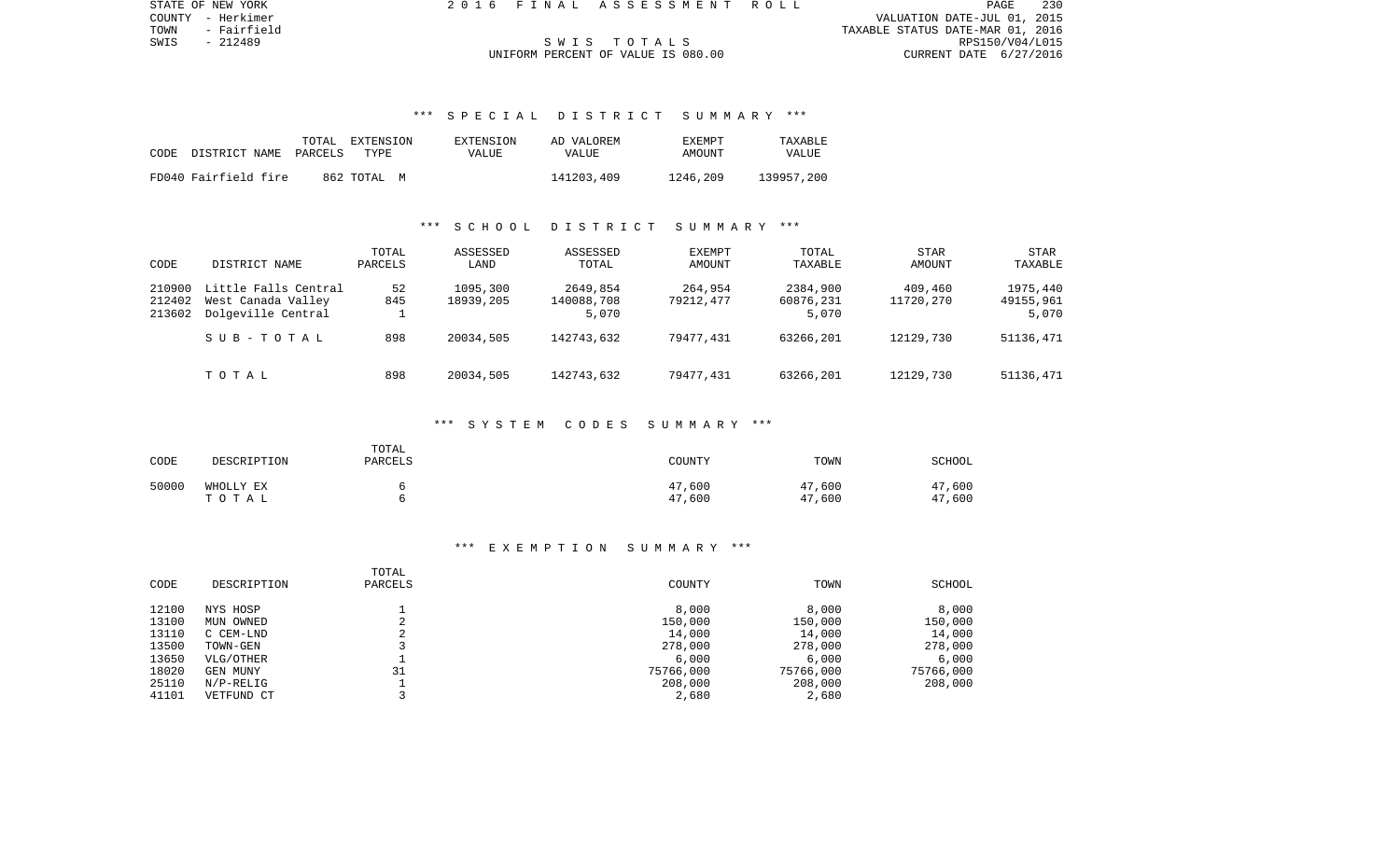COUNTY - Herkimer VALUATION DATE-JUL 01, 2015 TOWN - Fairfield TAXABLE STATUS DATE-MAR 01, 2016 S WE I STATE AND TOWN - Fairfield (1, 2016)<br>S W I S T O T A L S RANABLE STATUS DATE-MAR 01, 2016<br>UNIFORM PERCENT OF VALUE IS 080.00 (URRENT DATE 6/27/2016) (2016)<br>UNIFORM PERCENT OF VALUE IS 080.00

STATE OF NEW YORK 2016 FINAL ASSESSMENT ROLL

# UNIFORM PERCENT OF VALUE IS 080.00

## \*\*\* E X E M P T I O N S U M M A R Y \*\*\*

|       |              | TOTAL        |           |           |               |
|-------|--------------|--------------|-----------|-----------|---------------|
| CODE  | DESCRIPTION  | PARCELS      | COUNTY    | TOWN      | <b>SCHOOL</b> |
|       |              | 2            |           |           |               |
| 41121 | VET WAR CT   |              | 14,400    | 18,600    |               |
| 41122 | VET WAR C    | 22           | 156,150   |           |               |
| 41123 | VET WAR T    | 23           |           | 207,000   |               |
| 41125 | VET WAR CS   | $\mathbf{1}$ | 7,200     |           | 7,200         |
| 41131 | VET COM CT   | 8            | 92,000    | 116,000   |               |
| 41132 | VET COM C    | 22           | 261,000   |           |               |
| 41133 | VET COM T    | 23           |           | 349,625   |               |
| 41135 | VET COM CS   | $\mathbf{1}$ | 12,000    |           | 12,000        |
| 41140 | VETDIS CTS   |              | 3,665     | 3,665     |               |
| 41141 | VET DIS CT   | 7            | 115,500   | 131,500   |               |
| 41142 | VET DIS C    | 9            | 216,000   |           |               |
| 41143 | VET DIS T    | 9            |           | 282,281   |               |
| 41162 | $CW_15_VET/$ | 3            | 21,600    |           |               |
| 41171 | CW_DISBLD_   | $\mathbf{1}$ | 14,250    |           |               |
| 41172 | CW_DISBLD_   | $\mathbf{1}$ | 24,000    |           |               |
| 41700 | AGRIC 10 Y   | 10           | 345,200   | 345,200   | 345,200       |
| 41720 | AG MKTS L    | 64           | 1038,615  | 1038,615  | 1038,615      |
| 41730 | AG MKTS      | 56           | 1043,247  | 1043,247  | 1043,247      |
| 41800 | AGED-ALL     | 8            | 303,438   | 299,038   | 311,878       |
| 41801 | AGED-CT      | 5            | 190,700   | 190,700   |               |
| 41834 | STAR EN      | 122          |           |           | 6111,230      |
| 41854 | STAR B       | 252          |           |           | 6018,500      |
| 42100 | AGRIC 10 Y   | 32           | 229,400   | 229,400   | 229,400       |
| 47100 | Mass Telec   | 4            | 12,291    | 12,291    | 12,291        |
|       | TOTAL        | 730          | 80533,336 | 80699,842 | 91559,561     |
|       |              |              |           |           |               |

## \*\*\* G R A N D T O T A L S \*\*\*

| ROLL<br><b>SEC</b> | DESCRIPTION       | TOTAL<br>PARCELS | ASSESSED<br>LAND | ASSESSED<br>TOTAL | TAXABLE<br>COUNTY | TAXABLE<br>TOWN | TAXABLE<br>SCHOOL | STAR<br>TAXABLE |
|--------------------|-------------------|------------------|------------------|-------------------|-------------------|-----------------|-------------------|-----------------|
|                    | TAXABLE           | 833              | 18549,405        | 56865,812         | 52764,767         | 52598,261       | 53868,272         | 41738.542       |
|                    | SPECIAL FRANCHISE |                  |                  | 1193,273          | 1193,273          | 1193,273        | 1193,273          | 1193,273        |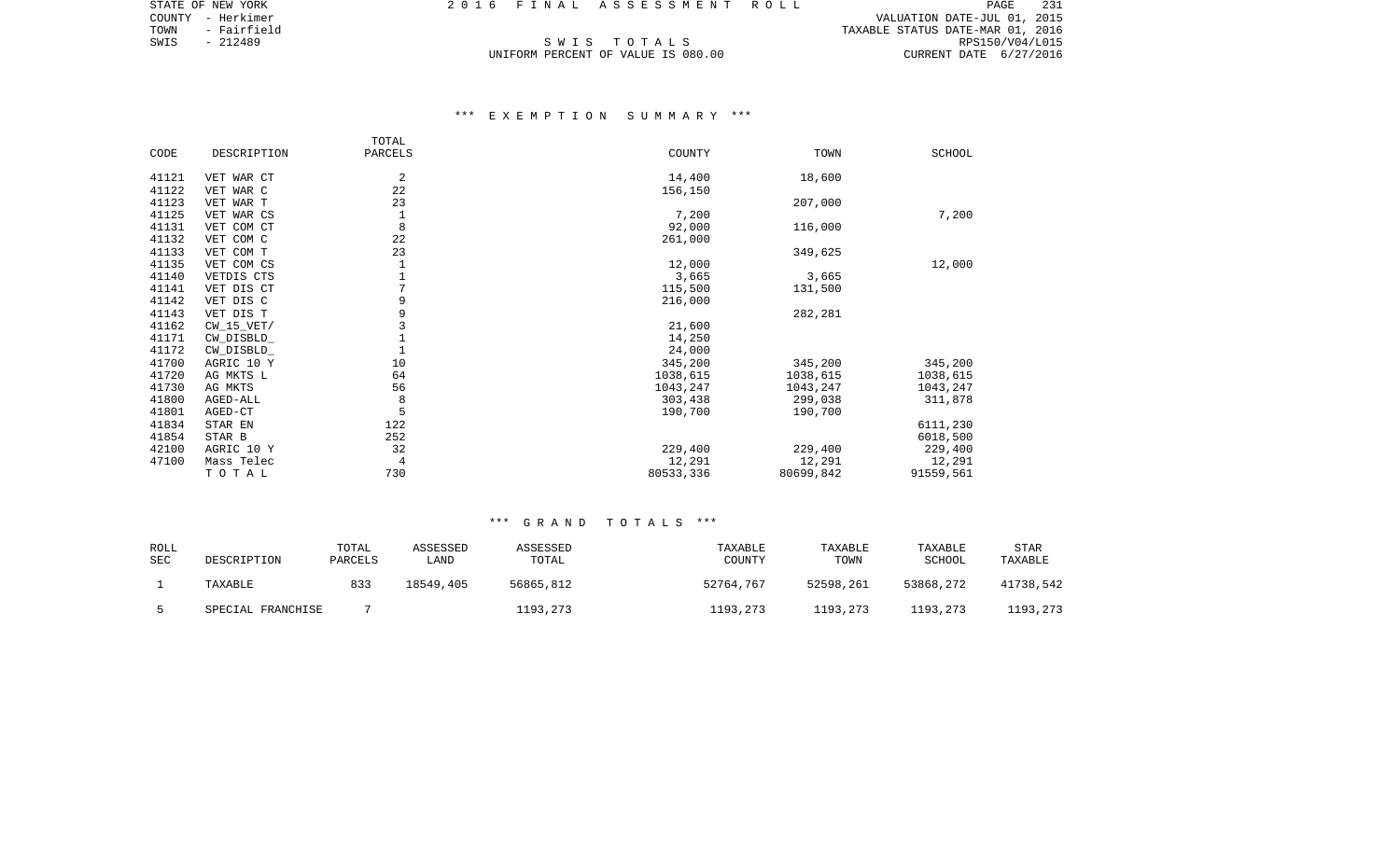| STATE OF NEW YORK   | 2016 FINAL ASSESSMENT ROLL         | PAGE                             | 232 |
|---------------------|------------------------------------|----------------------------------|-----|
| COUNTY - Herkimer   |                                    | VALUATION DATE-JUL 01, 2015      |     |
| - Fairfield<br>TOWN |                                    | TAXABLE STATUS DATE-MAR 01, 2016 |     |
| SWIS<br>- 212489    | SWIS TOTALS                        | RPS150/V04/L015                  |     |
|                     | UNIFORM PERCENT OF VALUE IS 080.00 | CURRENT DATE 6/27/2016           |     |

## \*\*\* G R A N D T O T A L S \*\*\*

STATE OF NEW YORK

| ROLL<br>SEC | DESCRIPTION         | TOTAL<br>PARCELS | ASSESSED<br>LAND | ASSESSED<br>TOTAL | TAXABLE<br>COUNTY | TAXABLE<br>TOWN | TAXABLE<br>SCHOOL | STAR<br>TAXABLE |
|-------------|---------------------|------------------|------------------|-------------------|-------------------|-----------------|-------------------|-----------------|
| 6           | UTILITIES & N.C.    | 12               | 1370,000         | 8216,947          | 8204,656          | 8204,656        | 8204,656          | 8204,656        |
| 8           | WHOLLY EXEMPT       | 46               | 115,100          | 76467,600         |                   |                 |                   |                 |
| $\star$     | <b>SUB</b><br>TOTAL | 898              | 20034,505        | 142743,632        | 62162,696         | 61996,190       | 63266,201         | 51136,471       |
| $* *$       | GRAND TOTAL         | 898              | 20034,505        | 142743,632        | 62162,696         | 61996,190       | 63266,201         | 51136,471       |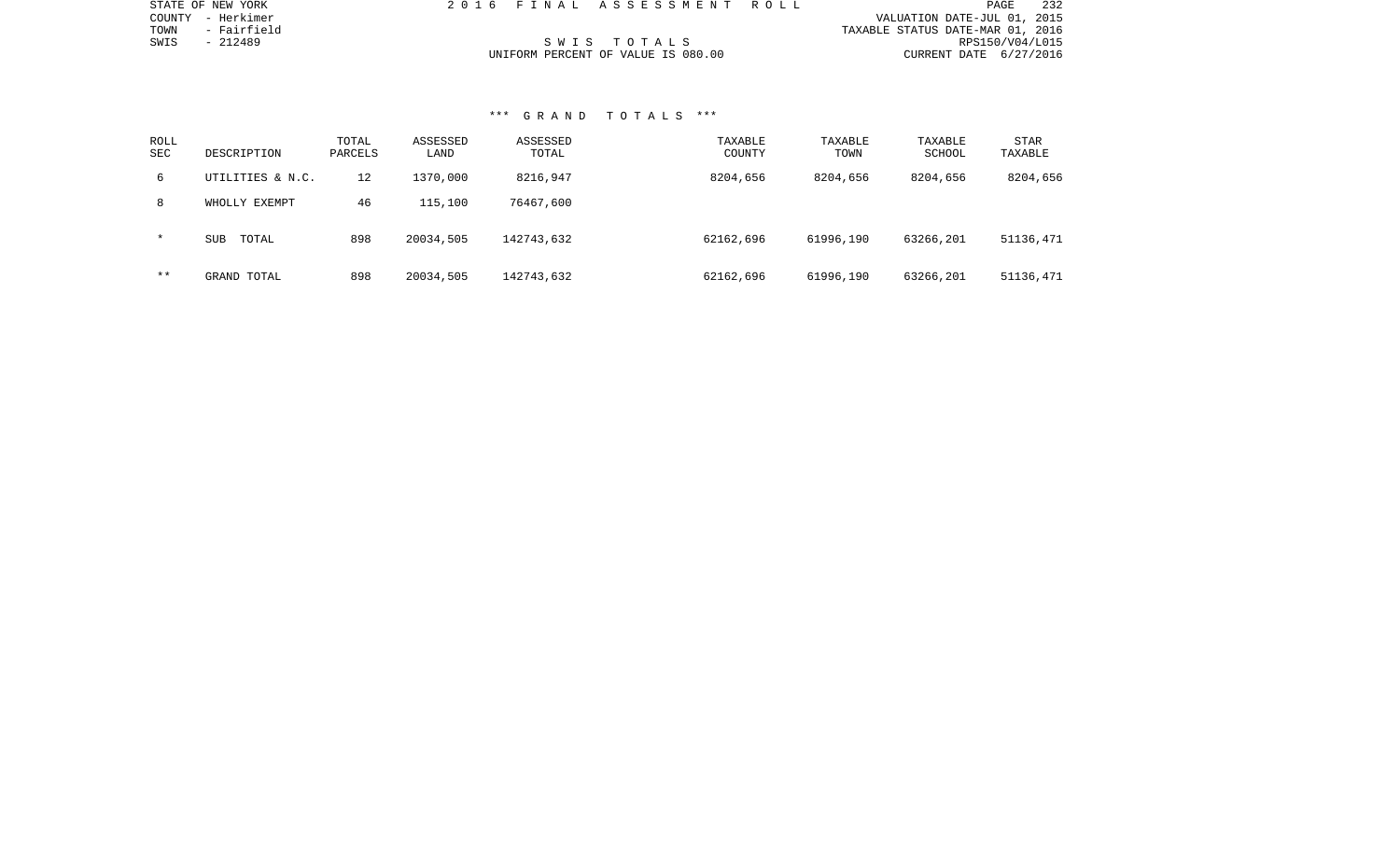TOWN - Fairfield TAXABLE STATUS DATE-MAR 01, 2016 RPS150/V04/L015 UNIFORM PERCENT OF VALUE IS 080.00 CURRENT DATE 6/27/2016

## \*\*\* S P E C I A L D I S T R I C T S U M M A R Y \*\*\*

|      |                      | TOTAL   | EXTENSION   | EXTENSION | AD VALOREM | <b>EXEMPT</b> | TAXARLE    |
|------|----------------------|---------|-------------|-----------|------------|---------------|------------|
| CODE | DISTRICT NAME        | PARCELS | TYPE        | VALUE     | VALUE      | AMOUNT        | VALUE      |
|      |                      |         |             |           |            |               |            |
|      | FD040 Fairfield fire |         | 862 ТОТАЬ М |           | 141203,409 | 1246,209      | 139957,200 |

#### \*\*\* S C H O O L D I S T R I C T S U M M A R Y \*\*\*

| CODE                       | DISTRICT NAME                                                    | TOTAL<br>PARCELS | ASSESSED<br>LAND      | ASSESSED<br>TOTAL               | <b>EXEMPT</b><br>AMOUNT | TOTAL<br>TAXABLE               | <b>STAR</b><br>AMOUNT | <b>STAR</b><br>TAXABLE         |
|----------------------------|------------------------------------------------------------------|------------------|-----------------------|---------------------------------|-------------------------|--------------------------------|-----------------------|--------------------------------|
| 210900<br>212402<br>213602 | Little Falls Central<br>West Canada Valley<br>Dolgeville Central | 52<br>1,022      | 1095,300<br>20996,005 | 2649,854<br>153069,598<br>5,070 | 264,954<br>80409,754    | 2384,900<br>72659,844<br>5,070 | 409,460<br>14715,950  | 1975,440<br>57943,894<br>5,070 |
|                            | SUB-TOTAL                                                        | 1,075            | 22091,305             | 155724,522                      | 80674,708               | 75049,814                      | 15125,410             | 59924,404                      |
|                            | TOTAL                                                            | 1,075            | 22091,305             | 155724,522                      | 80674,708               | 75049,814                      | 15125,410             | 59924,404                      |

## \*\*\* S Y S T E M C O D E S S U M M A R Y \*\*\*

| CODE  | DESCRIPTION        | TOTAL<br>PARCELS | VILLAGE        | COUNTY           | TOWN             | SCHOOL           |
|-------|--------------------|------------------|----------------|------------------|------------------|------------------|
| 50000 | WHOLLY EX<br>TOTAL |                  | 6,300<br>6,300 | 53,900<br>53,900 | 53,900<br>53,900 | 53,900<br>53,900 |

|       |             | TOTAL        |          |           |           |           |
|-------|-------------|--------------|----------|-----------|-----------|-----------|
| CODE  | DESCRIPTION | PARCELS      | VILLAGE  | COUNTY    | TOWN      | SCHOOL    |
| 12100 | NYS HOSP    |              |          | 8,000     | 8,000     | 8,000     |
| 13100 | MUN OWNED   |              | 11,000   | 161,000   | 161,000   | 161,000   |
| 13110 | C CEM-LND   | z.           |          | 14,000    | 14,000    | 14,000    |
| 13500 | TOWN-GEN    |              |          | 278,000   | 278,000   | 278,000   |
| 13650 | VLG/OTHER   | 8            | 1057,000 | 1063,000  | 1063,000  | 1063,000  |
| 18020 | GEN MUNY    | 31           |          | 75766,000 | 75766,000 | 75766,000 |
| 25110 | $N/P-RELIG$ | $\sim$<br>z. | 95,000   | 303,000   | 303,000   | 303,000   |
| 41101 | VETFUND CT  |              |          | 2,680     | 2,680     |           |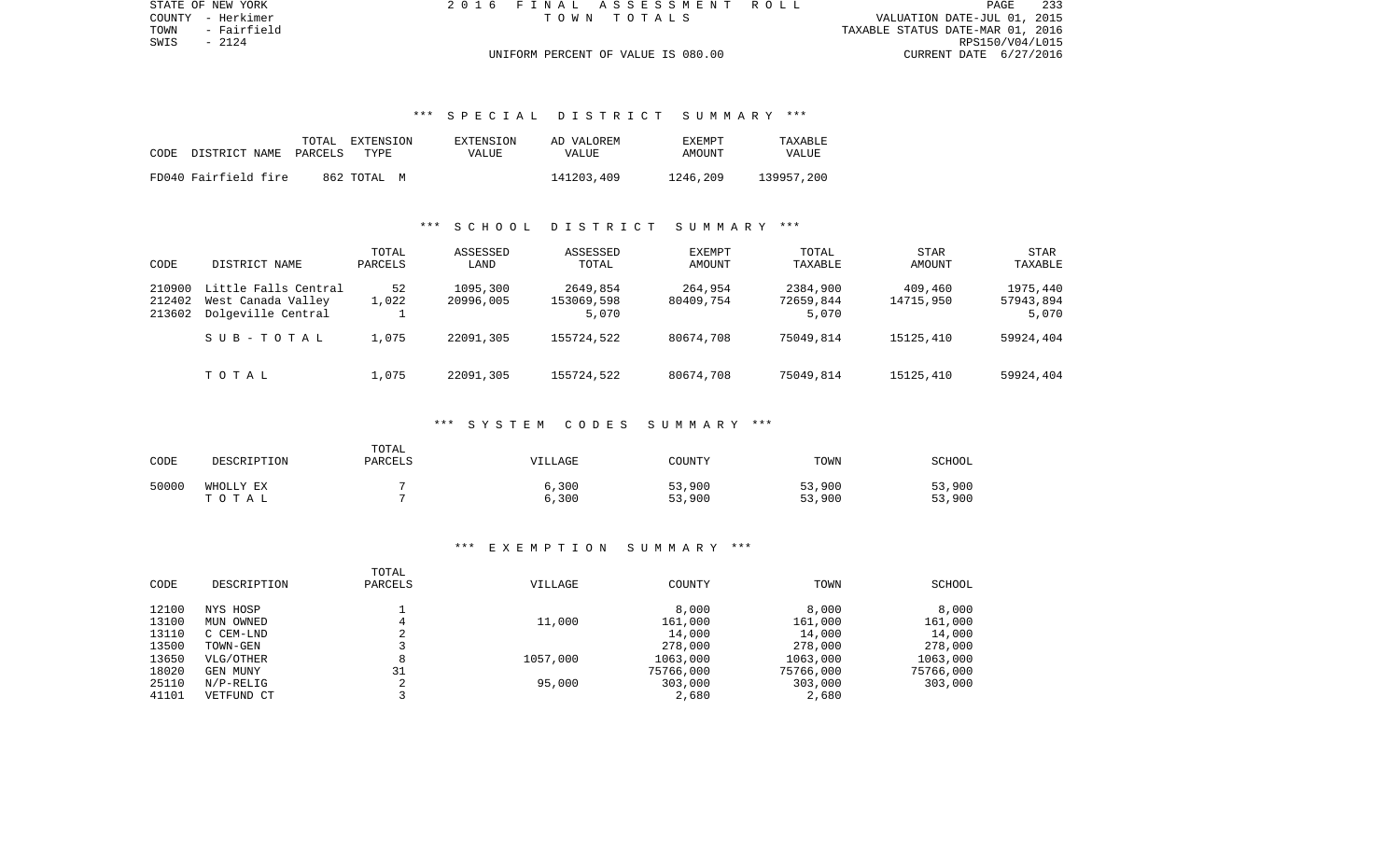| STATE OF NEW YORK   | 2016 FINAL ASSESSMENT ROLL         | 234<br>PAGE                      |
|---------------------|------------------------------------|----------------------------------|
| COUNTY - Herkimer   | TOWN TOTALS                        | VALUATION DATE-JUL 01, 2015      |
| - Fairfield<br>TOWN |                                    | TAXABLE STATUS DATE-MAR 01, 2016 |
| SWIS<br>- 2124      |                                    | RPS150/V04/L015                  |
|                     | UNIFORM PERCENT OF VALUE IS 080.00 | CURRENT DATE 6/27/2016           |

|       |                | TOTAL       |          |           |           |               |
|-------|----------------|-------------|----------|-----------|-----------|---------------|
| CODE  | DESCRIPTION    | PARCELS     | VILLAGE  | COUNTY    | TOWN      | <b>SCHOOL</b> |
|       |                |             |          |           |           |               |
| 41121 | VET WAR CT     | 3           | 7,200    | 21,600    | 28,200    |               |
| 41122 | VET WAR C      | 26          | 28,800   | 184,950   |           |               |
| 41123 | VET WAR T      | 27          |          |           | 245,400   |               |
| 41125 | VET WAR CS     | $\mathbf 1$ |          | 7,200     |           | 7,200         |
| 41131 | VET COM CT     | 10          | 12,000   | 116,000   | 148,000   |               |
| 41132 | VET COM C      | 33          | 132,000  | 393,000   |           |               |
| 41133 | VET COM T      | 34          | 12,000   |           | 524,625   |               |
| 41135 | VET COM CS     |             |          | 12,000    |           | 12,000        |
| 41140 | VETDIS CTS     |             |          | 3,665     | 3,665     |               |
| 41141 | VET DIS CT     | 9           | 32,200   | 147,700   | 163,700   |               |
| 41142 | VET DIS C      | 9           |          | 216,000   |           |               |
| 41143 | VET DIS T      | 9           |          |           | 282,281   |               |
| 41161 | $CW_15_VET/$   |             |          | 7,200     |           |               |
| 41162 | $CW$ 15 $VET/$ | 4           |          | 28,800    |           |               |
| 41171 | CW DISBLD      | 2           |          | 38,250    |           |               |
| 41172 | CW_DISBLD_     |             |          | 24,000    |           |               |
| 41700 | AGRIC 10 Y     | 10          |          | 345,200   | 345,200   | 345,200       |
| 41720 | AG MKTS L      | 66          |          | 1065,760  | 1065,760  | 1065,760      |
| 41730 | AG MKTS        | 56          |          | 1043,247  | 1043,247  | 1043,247      |
| 41800 | AGED-ALL       | 8           |          | 303,438   | 299,038   | 311,878       |
| 41801 | AGED-CT        | 6           |          | 228,200   | 228,200   |               |
| 41834 | STAR EN        | 157         |          |           |           | 7910,910      |
| 41854 | STAR B         | 302         |          |           |           | 7214,500      |
| 42100 | AGRIC 10 Y     | 32          |          | 229,400   | 229,400   | 229,400       |
| 47100 | Mass Telec     | 5           | 832      | 13,123    | 13,123    | 13,123        |
|       | TO TAL         | 867         | 1388,032 | 82024,413 | 82215,519 | 95746,218     |
|       |                |             |          |           |           |               |